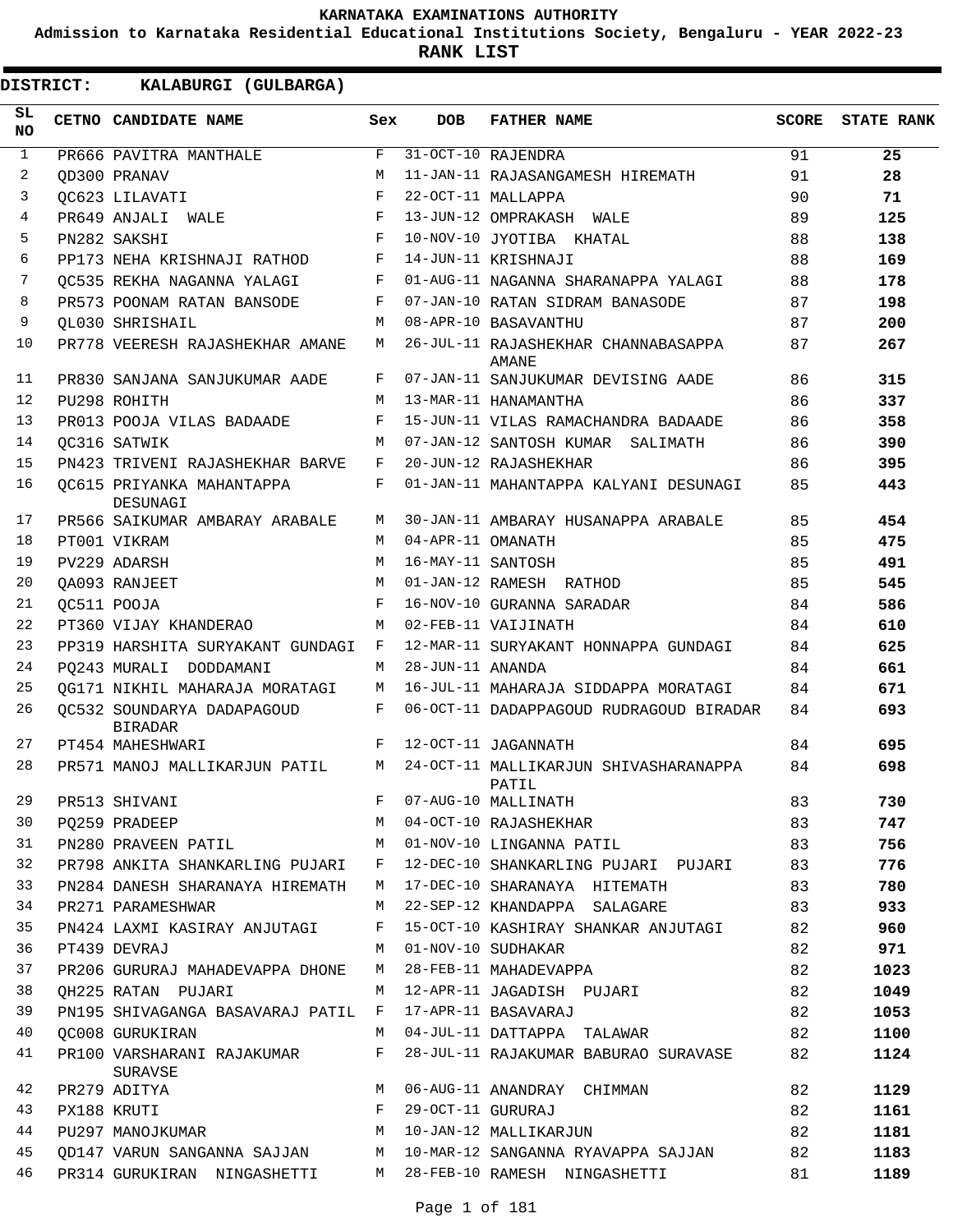**Admission to Karnataka Residential Educational Institutions Society, Bengaluru - YEAR 2022-23**

**RANK LIST**

| SL<br>NO. |            | CETNO CANDIDATE NAME                                          | Sex          | DOB                | <b>FATHER NAME</b>                                                    | SCORE | <b>STATE RANK</b> |
|-----------|------------|---------------------------------------------------------------|--------------|--------------------|-----------------------------------------------------------------------|-------|-------------------|
| 47        |            | PW151 SUCHIT NAGANATH                                         |              |                    | M 18-JAN-11 NAGANATH                                                  | 81    | 1278              |
| 48        |            | OE145 CHANABASAPPA MALINATA<br><b>BADADAL</b>                 |              |                    | M 17-FEB-11 MALINATA                                                  | 81    | 1295              |
| 49        |            | PN232 SHASHIDHAR                                              | M            |                    | 28-MAY-11 MALLIKARJUN NAMAGOND                                        | 81    | 1366              |
| 50        |            | PN288 MEGHA MAHADEV GHATTARAGI                                | F            |                    | 29-MAY-11 MAHADEV AVANNA GHATTARAGI                                   | 81    | 1367              |
| 51        |            | OK424 DEEPIKA                                                 | F            |                    | 24-JUN-11 JANARADHAN BADIGER                                          | 81    | 1391              |
| 52        |            | OA536 AXAYA SHIVANAND                                         | M            |                    | 12-JUL-11 SHIVANAND VEERABHADRAPPA                                    | 81    | 1400              |
| 53        |            | OC594 PRAJVAL GURUNATHA SAJJAN                                | M            |                    | 19-JUL-11 GURUNATHA SAJJAN                                            | 81    | 1402              |
| 54        |            | QJ425 AKSHAY                                                  | M            |                    | 19-DEC-11 SIDDALING                                                   | 81    | 1463              |
| 55        |            | PU159 PRAVINKUMAR                                             | M            |                    | 01-JAN-12 RAMU MANNU RATHOD                                           | 81    | 1467              |
| 56        |            | OA081 RIZWANA BEGUM                                           | F            |                    | 01-JAN-12 SALIMSAB                                                    | 81    | 1468              |
| 57        |            | PR330 VIJAYLAXMI                                              | F            |                    | 17-JAN-12 DATTA BADIGER                                               | 81    | 1473              |
| 58        |            | OA377 SARSWATI MADIVALAPPA ADIN                               | F            |                    | 23-MAR-10 MADIVALAPPA BASANNA ADIN                                    | 80    | 1480              |
| 59        |            | PR226 SANDEEP                                                 | М            |                    | 07-JUN-10 LAXMAN VISHWANATH YATE                                      | 80    | 1489              |
| 60        |            | PO222 MEGHA BAPU YALAGI                                       | F            | $16 - SEP-10$ BAPU | YALAGI                                                                | 80    | 1512              |
| 61        |            | PV283 SHILPA NAGENDRAPPA                                      | F            |                    | 21-SEP-10 NAGENDRAPPA                                                 | 80    | 1513              |
| 62        |            | PR084 AKSHATA                                                 | F            |                    | 08-DEC-10 NAGENDRA TIPPANNNA ITAMALE                                  | 80    | 1546              |
| 63        |            | PT102 KAVITABAI                                               | F            |                    | 25-DEC-10 JAYCHANDRA                                                  | 80    | 1557              |
| 64        |            | PR652 DHANAMMA BASAYYA MADDIMATH F                            |              |                    | 18-JAN-11 BASAYYA CHANDAYYA MADDIMATH                                 | 80    | 1574              |
| 65        |            | PP411 PRASANJEET HUKUMCHAND<br>KOLEKAR                        | M            |                    | 16-MAR-11 HUKUMCHAND BASAVANNA KOLEKAR                                | 80    | 1606              |
| 66        |            | PQ127 JYOTI PUNDALIK SURYAVANSHI                              | F            |                    | 14-APR-11 PUNDALIK                                                    | 80    | 1625              |
| 67        |            | PR807 SWAROOP DHAREPPA GULAGI                                 | M            |                    | 20-JUL-11 DHAREPPA MALLESHAPPA GULAGI                                 | 80    | 1702              |
| 68        |            | OF284 RITESH SAJJAN                                           | M            |                    | 21-JUL-11 SHARANABASAPPA                                              | 80    | 1703              |
| 69        |            | OC413 SAGAR                                                   | M            |                    | 15-AUG-11 MADIWALAPPA MADIWALAR                                       | 80    | 1720              |
| 70        |            | OK363 VAIBHAV                                                 | M            |                    | 23-OCT-11 SHANTKUMAR PATIL                                            | 80    | 1756              |
| 71        |            | PR193 KARTIK LAXMAN SINGE                                     | M            |                    | 10-NOV-11 LAXMAN CHANDRASHA SINGE                                     | 80    | 1764              |
| 72        |            | OA428 SANJANA<br>HIREMATH                                     | F            |                    | 29-NOV-11 SHARANU HIREMATH                                            | 80    | 1770              |
| 73        |            | PP055 SANGAMESH BIRADAR                                       | M            |                    | 29-DEC-11 NAGANNA BIRADAR                                             | 80    | 1785              |
| 74        |            | PN225 VIKAS ASHOK KINAGI                                      | M            |                    | 01-JAN-12 ASHOK SAYABANNA KINAGI                                      | 80    | 1786              |
| 75        |            | OC523 SRUSHTI BIRADAR                                         | $\mathbf{F}$ |                    | 20-JUL-10 SHARANAGOUD                                                 | 79    | 1820              |
| 76        |            | QC214 MAHMED SOHEL HAJIMALANGA                                | М            |                    | 01-AUG-10 HAJIMALANGA                                                 | 79    | 1823              |
| 77        |            | QA403 KALAPANA RAJU MELINMANI                                 | F            |                    | 10-SEP-10 RAJU BASAPPA MELINMANI                                      | 79    | 1831              |
| 78        |            | QA134 SUGAM                                                   | M            | 13-NOV-10 BABURAO  |                                                                       | 79    | 1862              |
| 79        |            | QA591 RATNA                                                   | F            |                    | 27-NOV-10 SHANTAKUMAR                                                 | 79    | 1876              |
| 80        |            | QD328 JAYALAXMI                                               | F            |                    | 10-DEC-10 BHIMARAY MUDABASAPPAGOL                                     | 79    | 1884              |
| 81        |            | OA550 MUJAHID MUSTAFA SAUDAGAR M                              |              |                    | 11-DEC-10 MUSTAFA MAHIMOODSAB SAUDAGAR                                | 79    | 1886              |
| 82        |            | PR238 ARCHANA                                                 | $\mathbf{F}$ |                    | 16-FEB-11 SHANTAYYA CHICKKAMATHA                                      | 79    | 1921              |
| 83        |            | QE189 SUHANA BEGUM KHADARSAB F 02-MAR-11 KHADARSAB<br>JAMADAR |              |                    |                                                                       | 79    | 1928              |
| 84        |            |                                                               |              |                    | QC212 SHANTA NAGAPPA NANDYAL F 02-APR-11 NAGAPPA CHANDRAMAPPA NANDYAL | 79    | 1949              |
| 85        |            | QA035 AYESHA                                                  | F            |                    | 07-APR-11 NIJAMUDDIN MULLA                                            | 79    | 1953              |
| 86        |            | QA592 SRUSHTI                                                 | F            |                    | 07-APR-11 MALLANAGOUD MALI PATIL                                      | 79    | 1956              |
| 87        |            | QA089 PAVANAKUMAR NAGENDRAPPA<br>GADDI                        |              |                    | M 23-MAY-11 NAGENDRAPPA GULAPPA GADDI                                 | 79    | 1999              |
| 88        |            | PP323 SAGAR                                                   | M            |                    | 01-JUN-11 GAJANANA DIWANAJI                                           | 79    | 2009              |
| 89        |            | PR442 REVANSIDDA                                              | M            |                    | 12-OCT-11 SIDDARAM MADDE                                              | 79    | 2096              |
| 90        |            | PR799 PRABUDDHA                                               |              |                    | M 15-OCT-11 SANJAY PATIL                                              | 79    | 2100              |
| 91        |            | OK136 SHARANAPRAKASH                                          | M            |                    | 17-NOV-11 SABANNA                                                     | 79    | 2115              |
| 92        | PT268 UDAY |                                                               | M            |                    | 10-OCT-10 SHIVAJI RATHOD                                              | 78    | 2195              |
| 93        |            | QC457 RENUKA                                                  | F            |                    | 20-NOV-10 SHARANAPPA GORAGUNDAGI                                      | 78    | 2218              |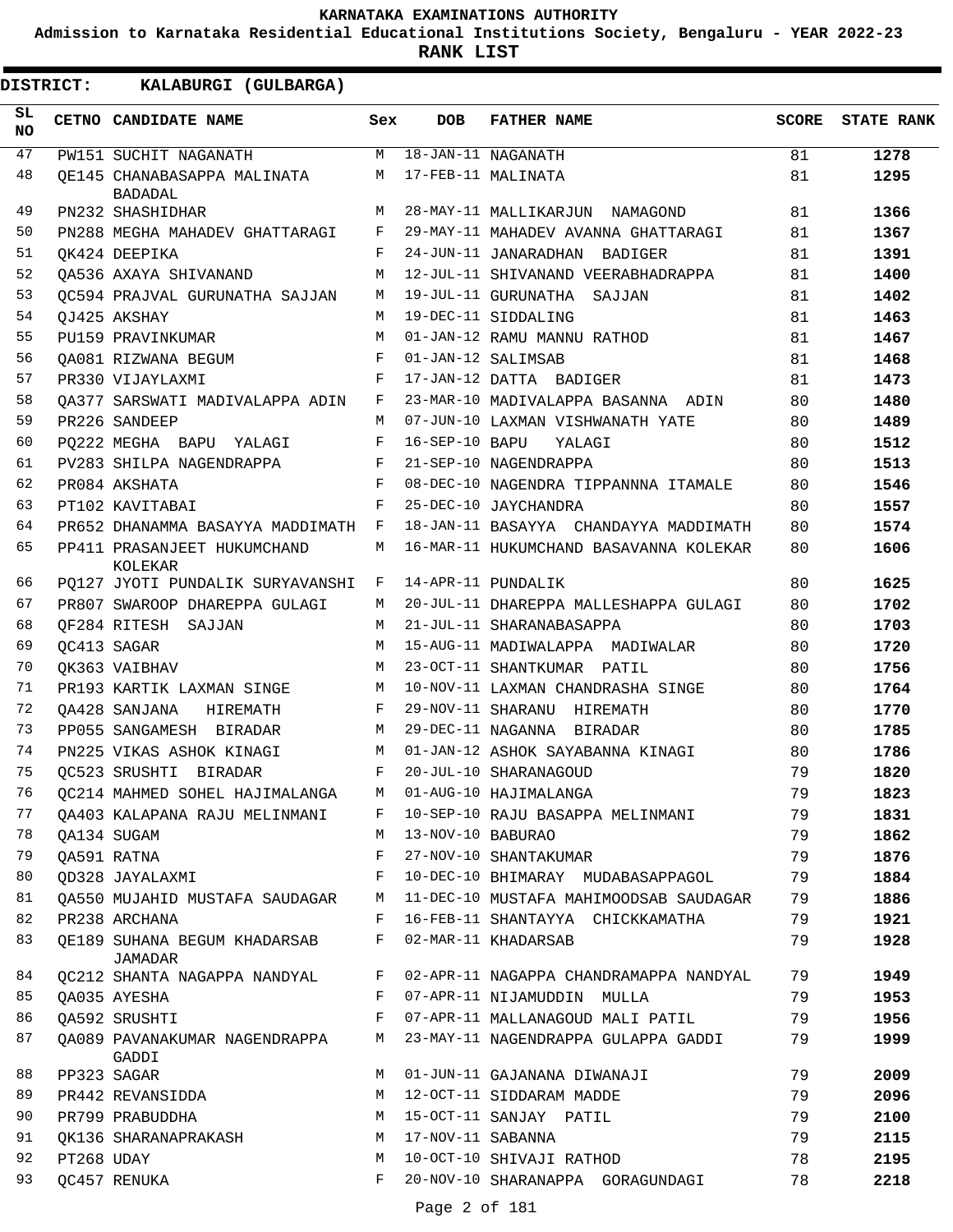**Admission to Karnataka Residential Educational Institutions Society, Bengaluru - YEAR 2022-23**

**RANK LIST**

| SL.<br><b>NO</b> | CETNO CANDIDATE NAME                     | Sex          | <b>DOB</b>        | <b>FATHER NAME</b>                            | <b>SCORE</b> | <b>STATE RANK</b> |
|------------------|------------------------------------------|--------------|-------------------|-----------------------------------------------|--------------|-------------------|
| 94               | OF103 PRATEEKSHA PRAKASH<br>KALASHETTY   | F            |                   | 29-DEC-10 PRAKASH BASANNA KALASHETTY          | 78           | 2249              |
| 95               | PP377 SUHASINI                           | F            |                   | 24-JAN-11 SHIVASHARANAPPA KUMBAR              | 78           | 2284              |
| 96               | PY068 SANJANA                            | F            |                   | 09-MAY-11 MALLA REDDI                         | 78           | 2407              |
| 97               | PR269 PREETAM MANJUNATH PUJARI           | М            |                   | 14-JUN-11 MANJUNATH BASAVARAJA PUJARI         | 78           | 2443              |
| 98               | OA030 SAKSHI MALAKANNA<br>MUTTAPPAGOL    | F            |                   | 06-JUL-11 MALAKANNA BHEEMARAYA<br>MUTTAPPAGOL | 78           | 2457              |
| 99               | PO226 VIJAY MAHANTAPPA TALAVAR           | M            |                   | 20-AUG-11 MAHANTAPPA                          | 78           | 2505              |
| 100              | PR220 SHOBITA                            | F            |                   | 22-AUG-11 GURALINGAPPA                        | 78           | 2510              |
| 101              | PP376 SUJATA SHIVAKUMAR WAGHMORE         | F            |                   | 09-SEP-11 SHIVAKUMAR<br>WAGHMORE              | 78           | 2525              |
| 102              | OC151 ABDUL RAZAK RAVADUR                | M            |                   | 18-SEP-11 RAHIMANASAB                         | 78           | 2531              |
| 103              | PU327 DEVIKA                             | $_{\rm F}$   |                   | 21-OCT-11 RAJSHEKAR                           | 78           | 2545              |
| 104              | QF015 TANUSHREE                          | $_{\rm F}$   |                   | 18-NOV-11 CHANNAPPA GOUDA                     | 78           | 2560              |
| 105              | PR066 ADARSH HANAMANTH DIGGE             | M            |                   | 28-NOV-11 HANAMANTH MALLINATH DIGGE           | 78           | 2563              |
| 106              | OL070 BHAVANI                            | F            |                   | 09-FEB-12 VENKATESH                           | 78           | 2577              |
| 107              | OF254 AKASH                              | M            |                   | 02-OCT-10 GOLLALAPPA BANNETI                  | 77           | 2647              |
| 108              | PR035 ADRASH NAGARAJ BIRADAR             | M            |                   | 07-OCT-10 NAGARAJ VISHWANATH BIRADAR          | 77           | 2652              |
| 109              | PP166 LAXMI NAGABHUSHAN MANMI            | F            |                   | 25-OCT-10 NAGABHUSHAN MANMI                   | 77           | 2662              |
| 110              | OC464 PRIYANKA MALKAPPA HEROORA          | F            |                   | 08-DEC-10 MALAKAPPA SHIVAPPA HEROORA          | 77           | 2704              |
| 111              | OA462 RAHUL CHANDRAKANTH NATIKAR         | М            |                   | 22-DEC-10 CHANDRAKANTH RAYAPPA NATIKAR        | 77           | 2720              |
| 112              | PT011 VIVEK                              | M            | 23-DEC-10 SUBHASH |                                               | 77           | 2721              |
| 113              | OC015 GOURI APPASAHEB DHANASHETTI F      |              |                   | 23-JAN-11 APPASAHEB BASAPPA DHANASHETTI       | 77           | 2757              |
| 114              | PP191 GOUTAMI MAHANTAPPA KALYANI         | $\mathbf{F}$ |                   | 09-MAR-11 MAHANTAPPA GUNDAPPA KALYANI         | 77           | 2803              |
| 115              | OL023 SHRAVANI                           | F            |                   | 09-MAR-11 KISTAPPA                            | 77           | 2804              |
| 116              | PP375 PAVITRA                            | $_{\rm F}$   |                   | 20-MAR-11 KAREPPA PUJARI                      | 77           | 2810              |
| 117              | OH037 LAGAMANNA                          | M            |                   | 06-APR-11 GUNDAPPA                            | 77           | 2825              |
| 118              | PN338 SHWETA CHANDRAKANT<br>DEVARAMANI   | F            |                   | 30-APR-11 CHANDRAKANT H DEVARAMANI            | 77           | 2852              |
| 119              | PT288 SNEHA                              | F            |                   | 09-JUN-11 SIDDAPPA                            | 77           | 2896              |
| 120              | OJ089 ANIKET                             | M            |                   | 17-JUN-11 ANAVEER TENGALI                     | 77           | 2908              |
| 121              | OC010 SWAPNA RAJASHEKAR                  | F            |                   | 23-JUN-11 RAJASHEKAR GURUNATH PATIL           | 77           | 2918              |
| 122              | PZ012 SHIVASHANKAR                       | M            |                   | 26-JUN-11 SADASHIVA REDDY                     | 77           | 2925              |
| 123              | QF190 ABUBAKAR                           | М            | 09-JUL-11 SAIFAN  |                                               | 77           | 2939              |
| 124              | PR351 SANJANA MANJUNATH KANDGULE F       |              |                   | 12-SEP-11 MANJUNATH BHIMARAYA KANDGULE        | 77           | 2989              |
| 125              | PR336 PREM KHAJAPPA WADI                 | M            |                   | 11-JAN-10 KHAJAPPA VITTAL WADI                | 76           | 3073              |
| 126              | QL080 VEERSINGH THAKUR                   | M            |                   | 11-AUG-10 NARSINGH THAKUR                     | 76           | 3110              |
| 127              | PQ164 SANDESH                            | М            |                   | 01-JAN-11 SURESH KALLUR                       | 76           | 3216              |
| 128              | PU061 SANJANA                            | F            | 31-MAR-11 NAGAPPA |                                               | 76           | 3312              |
| 129              | QJ451 BAPUGOUDA KATAMALLI                | M            |                   | 01-APR-11 NINGANNA                            | 76           | 3313              |
| 130              | QA170 SHARAN MAGI                        | М            |                   | 12-APR-11 SHRISAIL                            | 76           | 3330              |
| 131              | PT290 SEVANTI                            | F            |                   | 24-APR-11 RUDRAPPA                            | 76           | 3346              |
| 132              | QD242 TULASI                             | F            | 27-APR-11 VITHAL  |                                               | 76           | 3350              |
| 133              | PR550 NIKITA                             | F            |                   | 29-APR-11 PARAMESWAR                          | 76           | 3355              |
| 134              | PN058 HARISHA                            | М            |                   | 09-MAY-11 SIDDAPPA MUNJABA                    | 76           | 3370              |
| 135              | PQ137 SHAILASHREE BASAVARAJ<br>JIDDIMANI | F            |                   | 28-MAY-11 BASAVARAJ SHIVANNA JIDDIMANI        | 76           | 3404              |
| 136              | QA084 SAKSHI                             | F            | 08-JUL-11 MAHESH  |                                               | 76           | 3458              |
| 137              | PU312 AVINASH                            | М            | 15-JUL-11 DHARMU  |                                               | 76           | 3470              |
| 138              | PQ048 SAYIKUMAR KAIYANARAO ALLAGI M      |              |                   | 09-SEP-11 KALYANARAO ALLAGI                   | 76           | 3519              |
| 139              | PR006 KIRTI ANILKUMAR SURYAWANSHI F      |              |                   | 26-SEP-11 ANILKUMAR VISHWANATH<br>SURYAWANSHI | 76           | 3530              |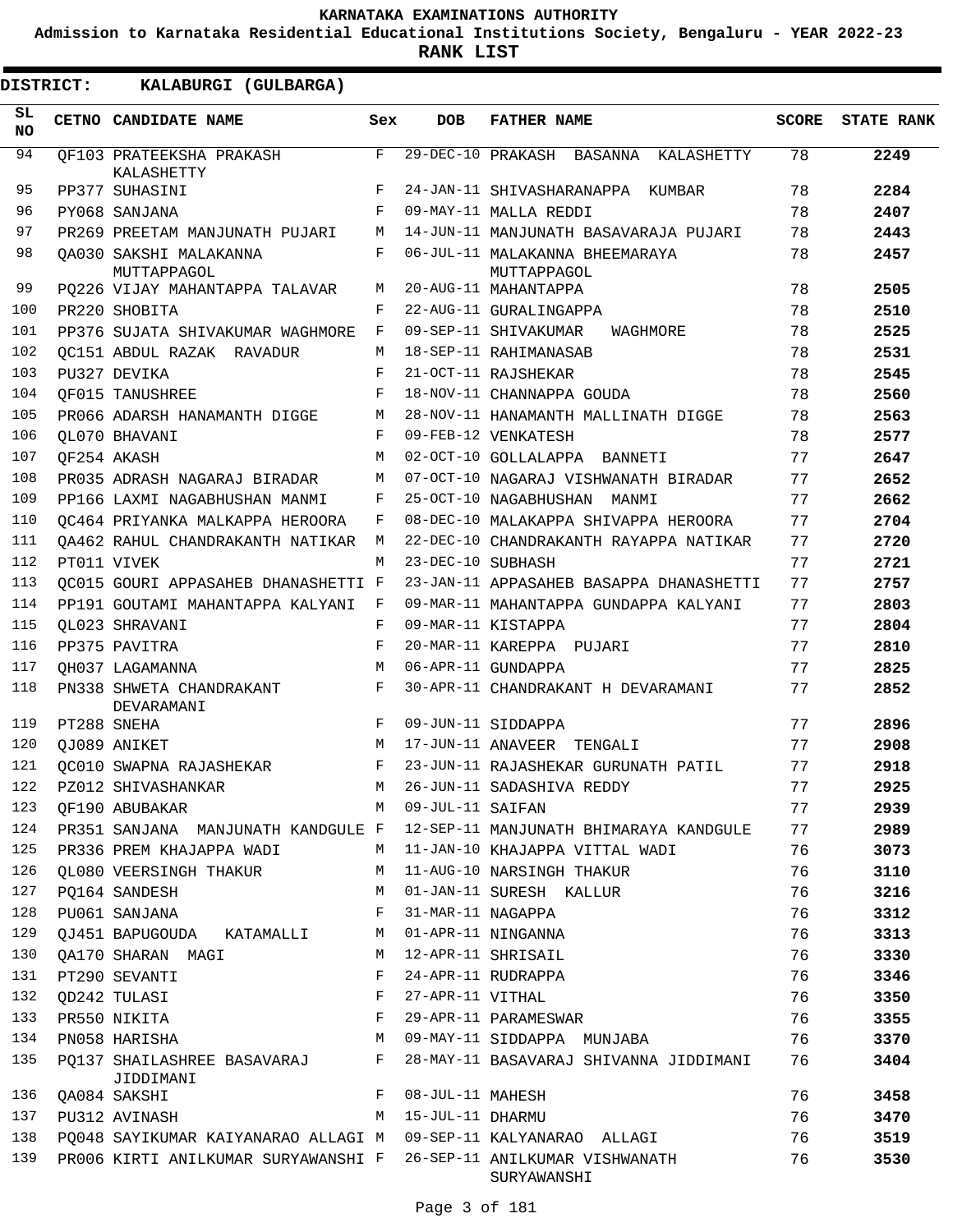**Admission to Karnataka Residential Educational Institutions Society, Bengaluru - YEAR 2022-23**

| <b>DISTRICT:</b> |  | KALABURGI (GULBARGA)                                              |              |                     |                                                                           |       |                   |
|------------------|--|-------------------------------------------------------------------|--------------|---------------------|---------------------------------------------------------------------------|-------|-------------------|
| SL.<br>NO        |  | CETNO CANDIDATE NAME                                              | Sex          | <b>DOB</b>          | <b>FATHER NAME</b>                                                        | SCORE | <b>STATE RANK</b> |
| 140              |  | PT062 ASHWINI PRALHAD PAWAR                                       | F            | 21-OCT-11 PRALHAD   |                                                                           | 76    | 3550              |
| 141              |  | QJ521 VISHAL TIPPANNA                                             | M            |                     | 01-DEC-11 TIPPANNA                                                        | 76    | 3573              |
| 142              |  | PR471 KRISHNAVENI                                                 | F            |                     | 18-MAY-12 GURULINGAPPA KAMANAGOLA                                         | 76    | 3591              |
| 143              |  | OE119 VINAYAK IRANNA                                              | M            |                     | 19-AUG-10 IRANNA SHARANAPPA                                               | 75    | 3643              |
| 144              |  | OJ337 REHAN BABA KOBAL                                            | M            |                     | 24-AUG-10 MUKIMBABA                                                       | 75    | 3645              |
| 145              |  | OA558 MADHU HELAVAR                                               | $\mathbf{F}$ |                     | 21-SEP-10 MAHANTAPPA                                                      | 75    | 3661              |
| 146              |  | OD313 JEETENDRA                                                   | M            |                     | 01-JAN-11 SHANTARAMA                                                      | 75    | 3765              |
| 147              |  | OC285 SANTOSH                                                     | M            | 03-JAN-11 SUGAPPA   |                                                                           | 75    | 3774              |
| 148              |  | PO100 SNEHA DESHETTI                                              | F            |                     | 01-FEB-11 CHANNAPPA                                                       | 75    | 3798              |
| 149              |  | OA470 CHETAN TARASINGH PAWAR                                      | M            |                     | 17-FEB-11 TARASINGH LAXMAN PAWAR                                          | 75    | 3812              |
| 150              |  | PR353 SANDYA                                                      | F            |                     | 25-FEB-11 RAJ KUMAR METRI                                                 | 75    | 3821              |
| 151              |  | OC453 AJAYAKUMAR                                                  | M            |                     | 28-FEB-11 SIDDAPPA MALAGI                                                 | 75    | 3823              |
| 152              |  | PY113 PRATIBHA                                                    | $\mathbf{F}$ |                     | 07-MAR-11 VASANTKUMAR CHOORI                                              | 75    | 3831              |
| 153              |  | OC392 RAKSHITA                                                    | $\mathbf{F}$ |                     | 18-MAR-11 SHARANAGOUDA                                                    | 75    | 3846              |
| 154              |  | PN276 VIJAYALAXMI                                                 | $\mathbf{F}$ |                     | 11-APR-11 KUNDANASING RAJAPUT                                             | 75    | 3873              |
| 155              |  | OJ266 SHARAN AMRUT NIRAGUDI                                       | M            |                     | 29-APR-11 AMRUT NIRAGUDI                                                  | 75    | 3901              |
| 156              |  | OE083 SHREYA                                                      | F            |                     | 01-JUN-11 GANGADHAR                                                       | 75    | 3950              |
| 157              |  | OC393 SIDRAMAYYA HIREMATH                                         | М            |                     | 02-JUN-11 MALLAYYA                                                        | 75    | 3951              |
| 158              |  | OC328 DEEPIKA                                                     | F            |                     | 21-JUN-11 BASAVARAJ                                                       | 75    | 3972              |
| 159              |  | PY293 AJIT SHARANAPPA VACHCHA                                     | М            |                     | 03-JUL-11 SHARANAPPA VACHCHA                                              | 75    | 3988              |
| 160              |  | OC493 TASLIM ARA                                                  | F            |                     | 29-JUL-11 ABDUL JABBAR                                                    | 75    | 4029              |
| 161              |  | PQ144 RANJITA RAJAKUMAR BIRADAR                                   | F            |                     | 04-AUG-11 RAJKUMAR SHRIMANTH BIRADAR                                      | 75    | 4037              |
| 162              |  | PR424 BASAVESHWAR ZALAKI                                          | M            |                     | 07-AUG-11 MALLINATH SIDRAM ZALAKI                                         | 75    | 4039              |
| 163              |  | OC170 SHARANAGOUDA                                                | M            |                     | 30-AUG-11 PRAKASH RONAD                                                   | 75    | 4070              |
| 164              |  | PT358 SIDDHARTH RAJARATNA                                         | М            | 10-OCT-11 JAGADEV   |                                                                           | 75    | 4118              |
| 165              |  | PR545 CHANDRASHEKAR SHUBHASH<br>SALAGARE                          | M            |                     | 10-NOV-11 SHUBHASH SIDDAPPA SALAGARE                                      | 75    | 4135              |
| 166              |  | QK412 LAKHA SABHAVAT                                              |              | M 25-NOV-11 TUKARAM |                                                                           | 75    | 4148              |
| 167              |  | QH086 VEERSAMARTH                                                 |              | M 13-SEP-10 VINOD   |                                                                           | 74    | 4247              |
| 168              |  |                                                                   |              |                     | PP284 RAGHAVENDRA BASAVARAJ SINGE M 19-SEP-10 BASAVARAJ HANAMANTRAY SINGE | 74    | 4251              |
| 169              |  | PP273 GURUKIRAN LAXMAN ZALAKI M 20-OCT-10 LAXMAN BHEEMANNA ZALAKI |              |                     |                                                                           | 74    | 4276              |
| 170              |  | PQ220 PRATIKSHA JAGADISH JANAKAR F                                |              |                     | 01-JAN-11 JAGADISH KONDIBA JANAKAR                                        | 74    | 4374              |
| 171              |  | QF090 SHARAT KUMAR HADAPAD                                        | M            |                     | 01-JAN-11 MALLAPPA                                                        | 74    | 4376              |
| 172              |  | QF147 JYOTI SHIVARAJ POLICE PATIL F                               |              |                     | 29-JAN-11 SHIVARAJ ANNARAYA POLICE<br>PATIL                               | 74    | 4400              |
| 173              |  | QH109 NAVYA POLICE PATIL                                          | F            |                     | 03-FEB-11 VEERANNA                                                        | 74    | 4407              |
| 174              |  | PP239 KAVERI BHAGAVANTARAYA<br>BIRADAR                            | F            |                     | 02-MAR-11 BHAGAVANTARAYA                                                  | 74    | 4436              |
| 175              |  | PN151 PRADEEP BEERAPPA HALASANGI                                  | M            |                     | 05-MAR-11 BEERAPPA KANTAPPA HALASANGI                                     | 74    | 4441              |
| 176              |  | PP158 NAGAVENI                                                    | F            |                     | 23-MAR-11 SHANTAPPA INGALAGI                                              | 74    | 4465              |
| 177              |  | PO159 VAISHNAVI MALLIKARJUN<br>GANGANALLI                         | F            |                     | 07-APR-11 MALLIKARJUN SUBHAS<br>GANGANALLI                                | 74    | 4488              |
| 178              |  | QD299 JATTEPPA                                                    | M            |                     | 21-APR-11 POOJAPPA DOGOR                                                  | 74    | 4504              |
| 179              |  | QJ284 VINAYAK HANAMANTAPPA<br>BHASAGI                             | М            |                     | 15-MAY-11 HANAMANTAPPA GUNDAPPA BHASAGI                                   | 74    | 4536              |
| 180              |  | QJ332 SHASHANK                                                    | M            |                     | 23-MAY-11 HEGGONDAPPA                                                     | 74    | 4551              |
| 181              |  | OC149 NAGAYYA MALLAYYA HIREMATH                                   | M            |                     | 02-JUN-11 MALLAYYA BASAYYA HIREMATH                                       | 74    | 4566              |
| 182              |  | OF045 AKSHAYAKUMAR                                                | M            |                     | 02-JUL-11 RUDRAGOUDA HARNAL                                               | 74    | 4604              |
| 183              |  | OC419 MADIVALAPPA                                                 | M            |                     | 18-JUL-11 SIDDANNA DYAMAGOND                                              | 74    | 4628              |
| 184              |  | PR225 ARCHANA AMOGHAPPA PUJARI                                    | F            |                     | 08-AUG-11 AMOGHAPPA TUKARAM PUJARI                                        | 74    | 4661              |
| 185              |  | OF293 SABAPIRADOOS DEVARAMANI                                     | F            |                     | 17-AUG-11 NABISAB KASIMSAB DEVARAMANI                                     | 74    | 4668              |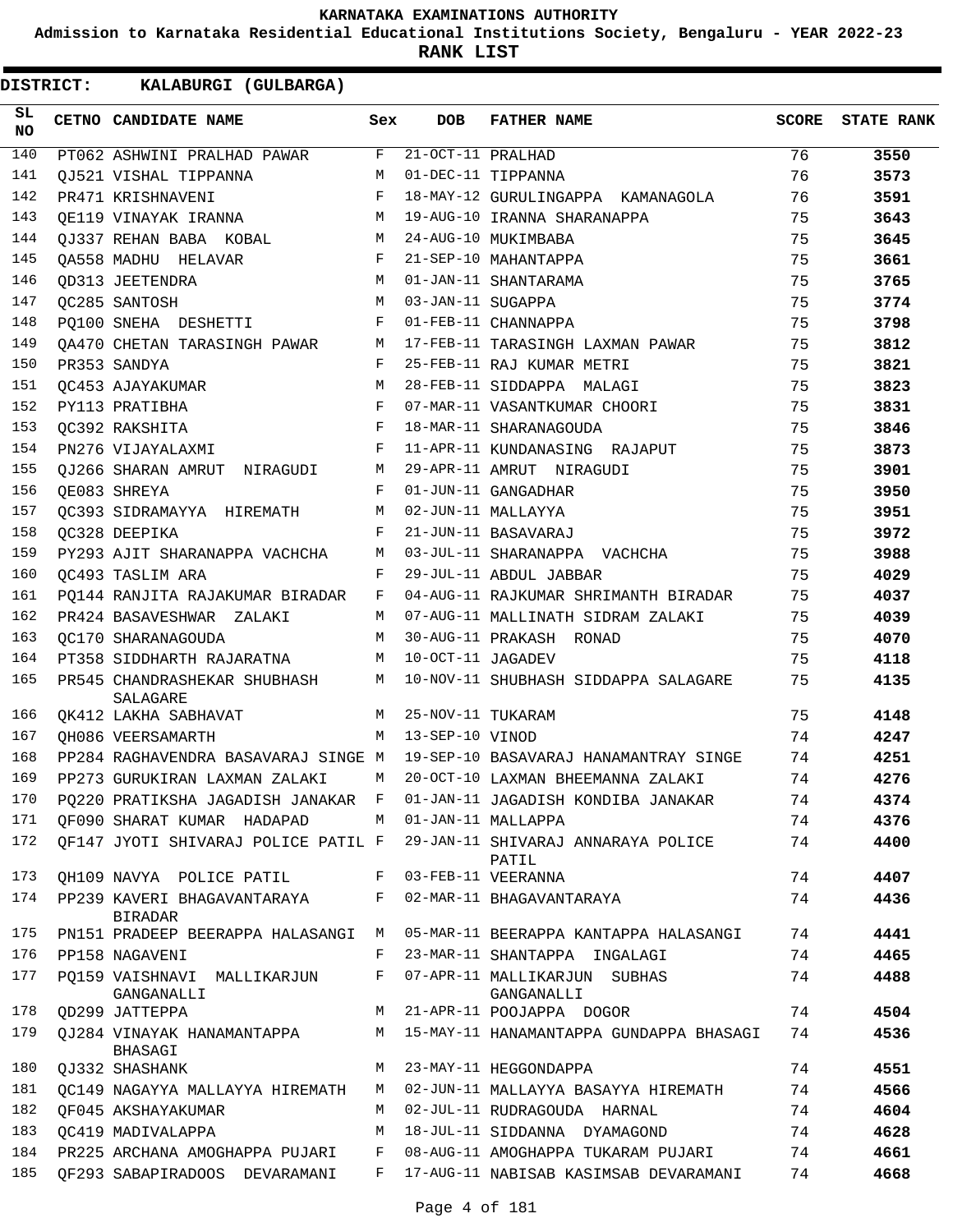**Admission to Karnataka Residential Educational Institutions Society, Bengaluru - YEAR 2022-23**

**RANK LIST**

| SL<br><b>NO</b> | CETNO CANDIDATE NAME                              | Sex          | <b>DOB</b>        | <b>FATHER NAME</b>                                              | SCORE | <b>STATE RANK</b> |
|-----------------|---------------------------------------------------|--------------|-------------------|-----------------------------------------------------------------|-------|-------------------|
| 186             | OK143 SAIKIRAN                                    | M            |                   | 18-AUG-11 RAVEENDRA BANKA                                       | 74    | 4671              |
| 187             | PT078 MAHESHWARI                                  | F            |                   | 30-SEP-11 JAGANNATH                                             | 74    | 4701              |
| 188             | PT021 VIJAYKUMAR SHRIDHAR LALI                    | М            |                   | 12-NOV-11 SHRIDHAR VITHAL LALI                                  | 74    | 4739              |
| 189             | PO132 BASAVARAJ SANGANNA HEROOR                   | M            |                   | 16-NOV-11 SANGANNA                                              | 74    | 4744              |
| 190             | PW242 MITHUN                                      | M            |                   | 25-DEC-11 PREMSING                                              | 74    | 4768              |
| 191             | PR410 SHIVANI                                     | F            |                   | 24-JAN-12 VIDYADHAR KUMBAR                                      | 74    | 4772              |
| 192             | PU319 SHARANAMMA                                  | F            |                   | 14-FEB-12 BHEMSHETTY                                            | 74    | 4778              |
| 193             | OK417 VARSHA                                      | F            |                   | 23-NOV-09 MALLAPPA                                              | 73    | 4787              |
| 194             | PU302 MAHANAND                                    | M            |                   | 01-JAN-10 MANIK JADAW                                           | 73    | 4789              |
| 195             | OC154 SAVITA                                      | F            | 01-FEB-10 SUBHAS  |                                                                 | 73    | 4793              |
| 196             | PU087 PRUTHVIRAJ                                  | M            |                   | 27-AUG-10 SHARANAPPA                                            | 73    | 4835              |
| 197             | PY230 SHRUSHTI BHEEMASHANKAR<br>TELKAR            | F            |                   | 15-SEP-10 BHEEMASHANKAR ADIVEPPA TELKAR                         | 73    | 4850              |
| 198             | PP423 NIKITA SUNIL CHAVHAN                        | F            |                   | 01-NOV-10 SUNIL DAMLU CHAVHAN                                   | 73    | 4898              |
| 199             | OC013 MADIVALAPPA                                 | M            |                   | 12-NOV-10 SHANKARAGOUDA MALIPATIL                               | 73    | 4910              |
| 200             | OC202 SADAPPA                                     | M            |                   | 03-DEC-10 LAVAPPA POOJARI                                       | 73    | 4934              |
| 201             | OK461 RUTHVIKA                                    | F            |                   | 06-DEC-10 RAVINDRA                                              | 73    | 4940              |
| 202             | PR063 PRAJWAL SIDRAMAYYA<br><b>M</b><br>MATHAPATI |              |                   | 27-DEC-10 SIDRAMAYYA CHANDRAKANTAYYA<br>MATHAPATI               | 73    | 4962              |
| 203             | PN283 VIJAYALAXMI SANTOSH ALEGOAN F               |              | 07-MAR-11 SANTOSH |                                                                 | 73    | 5035              |
| 204             | PP307 BRUNDHA SOMASHEKHAR PATIL F                 |              |                   | 23-MAR-11 SOMASHEKHAR<br>PATIL                                  | 73    | 5061              |
| 205             | PO052 CHANDRASHEKHAR HIREMATH                     | M            |                   | 27-MAR-11 MAHANTESH                                             | 73    | 5066              |
| 206             | PP126 PRADNYA JAMADAR                             | F            |                   | 03-APR-11 MALLAPPA                                              | 73    | 5081              |
| 207             | OC126 VIKAS ASHOK SAJJAN                          | M            | 03-APR-11 ASHOK   |                                                                 | 73    | 5083              |
| 208             | OA596 PRATIBHA                                    | F            |                   | 10-APR-11 MALLIKARJUN SARDAR                                    | 73    | 5099              |
| 209             | OK295 SHEKHAR                                     | M            |                   | 20-APR-11 NARSAPPA                                              | 73    | 5114              |
| 210             | <b>QA370 ANILKUMAR</b>                            | М            |                   | 28-APR-11 SAKREPPA                                              | 73    | 5126              |
| 211             | OA466 PRAVEEN MALLIKARJUN HACHAD M                |              |                   | 08-MAY-11 MALLIKARJUN SHIVASHARANAPPA<br>HACHAD                 | 73    | 5135              |
| 212             | PY333 MANIKANTH                                   | М            |                   | 11-JUN-11 DEVINDRAPPA                                           | 73    | 5200              |
| 213             | QA165 BHAGAMMA SIDDALING JADAGI                   | F            |                   | 14-JUN-11 SIDDALINGA PEERAAPPA JADAGI                           | 73    | 5205              |
| 214             | OA524 VAISHNAVI PUJARI                            | $_{\rm F}$   | 16-JUN-11 MALAPPA |                                                                 | 73    | 5208              |
| 215             | QD006 SIDHARATH VISHVANATH<br>KULKUMATAGI         |              |                   | M 18-JUN-11 VISHVANATH SIDDANNA<br>KULKUMATAGI                  | 73    | 5211              |
| 216             |                                                   |              |                   | PR829 SAMARTH SIDDALING JIDDIMANI M 19-JUN-11 SDDALING JIDIMANI | 73    | 5216              |
| 217             | QA088 VIJAYALAXMI POLICE PATIL                    | F            |                   | 17-JUL-11 MAHANTAPPA                                            | 73    | 5253              |
| 218             | QB095 VASANT KUMAR SANTOSH PAWAR M                |              |                   | 19-JUL-11 SANTOSH LAXMAN PAWAR                                  | 73    | 5256              |
| 219             | PR650 RAKSHITA                                    | F            |                   | 28-JUL-11 SURYAKANT                                             | 73    | 5272              |
| 220             | QA237 SHREYA PATIL                                | F            |                   | 07-AUG-11 PRABHUGOUDA PATIL                                     | 73    | 5283              |
| 221             | PT297 ANKITA                                      | F            | 22-SEP-11 ASHOK D |                                                                 | 73    | 5329              |
| 222             | PR209 YUVARAJ VITHAL GAUDE                        | M            |                   | 09-OCT-11 VITHAL GAUDE                                          | 73    | 5348              |
| 223             | QA076 RASHEEDA BEGAM                              | $\mathbf{F}$ |                   | 11-NOV-11 MAKBUL PATEL HACHCHAD                                 | 73    | 5384              |
| 224             | QC091 SAVITRI NAGANNA DYAMAGOND                   | F            |                   | 01-JAN-12 NAGANNA BASANNA DYAMAGOND                             | 73    | 5415              |
| 225             | PY067 NAVANEET REDDY                              | M            |                   | 08-MAY-12 VITHAL REDDY                                          | 73    | 5434              |
| 226             | OH139 ABHISHEK VALMIK CHAVAN                      | M            |                   | 14-MAR-10 VALMIK HAKU CHAVAN                                    | 72    | 5449              |
| 227             | PO053 MEGHANA SAKKARAGI                           | F            |                   | 17-NOV-10 SHIVALIGAPPA                                          | 72    | 5564              |
| 228             | PU109 KARTIK                                      | M            | 20-NOV-10 YESU    |                                                                 | 72    | 5568              |
| 229             | PP430 MADHU SHIVASHANAPPA<br>JAMADAR              | F            |                   | 22-NOV-10 SHIVASHARANAPPA MUKKANNA<br>JAMADAR                   | 72    | 5574              |
| 230             | PT266 PRUTHVIRAJ OMKAR                            |              | M 01-JAN-11 OMKAR |                                                                 | 72    | 5625              |
| 231             | PP380 SAGAR PANDIT PATIL                          |              |                   | M 01-JAN-11 PANDIT SHIVARAY PATIL                               | 72    | 5626              |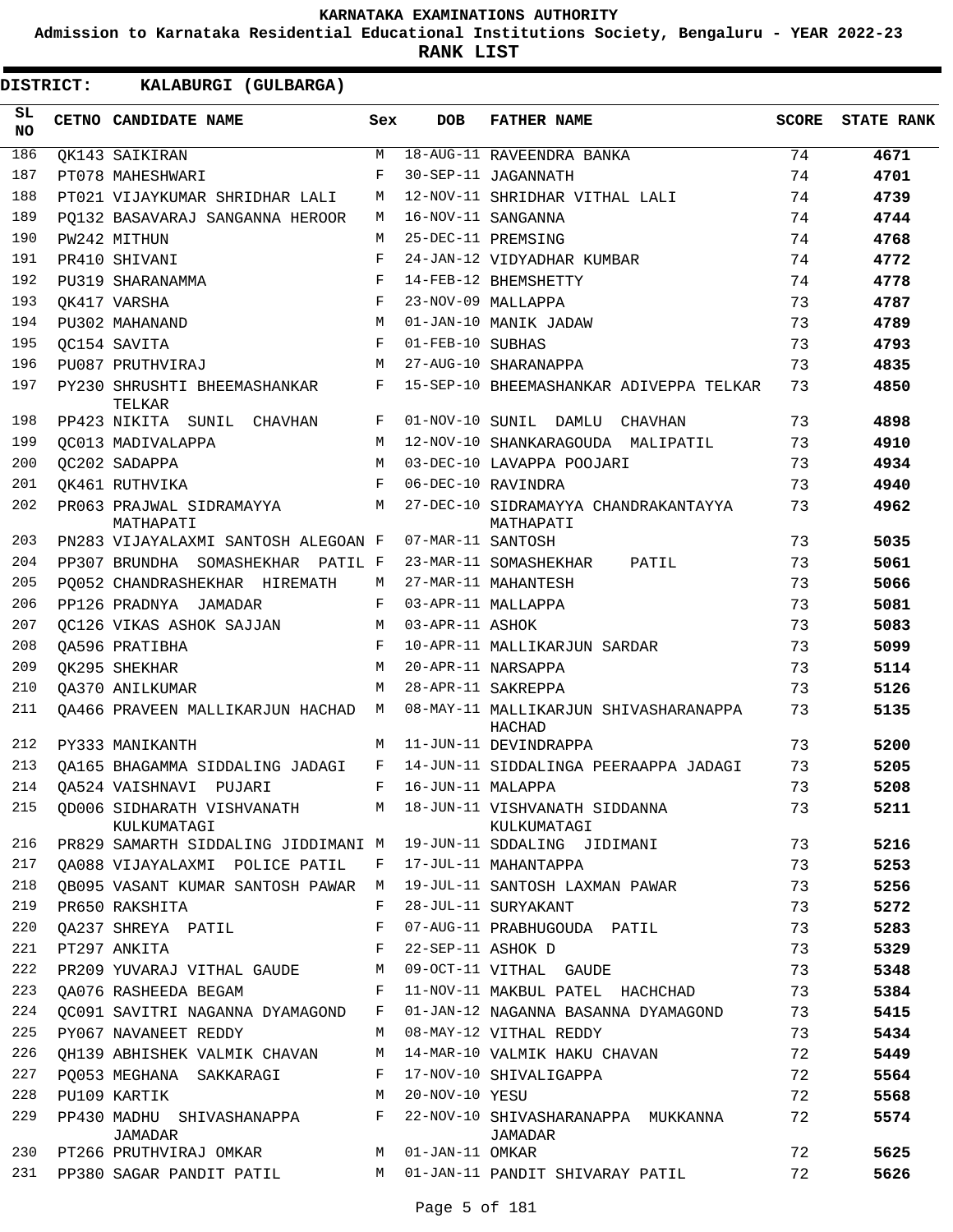**Admission to Karnataka Residential Educational Institutions Society, Bengaluru - YEAR 2022-23**

**RANK LIST**

| SL<br><b>NO</b> | CETNO CANDIDATE NAME                                                  | Sex        | DOB               | <b>FATHER NAME</b>                                | <b>SCORE</b> | <b>STATE RANK</b> |
|-----------------|-----------------------------------------------------------------------|------------|-------------------|---------------------------------------------------|--------------|-------------------|
| 232             | OB140 SHREEDEVI                                                       | F          |                   | $\overline{01}$ -JAN-11 BHEERAPPA<br>HALIMANI     | 72           | 5628              |
| 233             | PO157 MAHESHWARI<br>SHANKAR<br>NAGANASUR                              | F          | 31-JAN-11 SHANKAR |                                                   | 72           | 5673              |
| 234             | OB027 MALLIKARJUN                                                     | M          |                   | 08-FEB-11 NINGAPPA HOSAMANI                       | 72           | 5682              |
| 235             | OC500 AKASH                                                           | M          |                   | 18-FEB-11 NINGANNA SIRASIGI                       | 72           | 5694              |
| 236             | PN038 SHREYA SANTOSH HILLI                                            | F          |                   | 08-MAR-11 SANTOSH D HILLI                         | 72           | 5723              |
| 237             | OL134 NAKSHTRA                                                        | F          |                   | 15-MAR-11 DURGA REDDY                             | 72           | 5733              |
| 238             | PY335 SNEHA                                                           | $_{\rm F}$ |                   | 24-MAR-11 SANJUNATHA                              | 72           | 5741              |
| 239             | PR769 SRUSTI                                                          | F          |                   | 19-APR-11 SIDDHARTH ATTUR                         | 72           | 5788              |
| 240             | PR660 BASAVARAJ BANDAPPA BELLE                                        | М          |                   | 22-APR-11 BANDAPPA BELLE                          | 72           | 5791              |
| 241             | OC339 NEELASHREE SHARABAYYA<br>HIREMATH                               | F          |                   | 03-MAY-11 SHARABAYYA IRAYYA HIREMATH              | 72           | 5800              |
| 242             | PU285 SAMARTHREDDY                                                    | M          |                   | 08-MAY-11 SANJEEVAREDDY                           | 72           | 5806              |
| 243             | PU054 JAGADEVI DHANSING JADHAV                                        | F          |                   | 15-JUN-11 DHANSING BHIMSING JADHA                 | 72           | 5883              |
| 244             | PR806 KRUTIKA SATALINGAPPA YALDE                                      | F          |                   | 28-JUN-11 SATALINGAPPA CHANNAPPA YALDE            | 72           | 5899              |
| 245             | OF213 SHIVASHARANAPPA GOUDA<br>VISHWANATH GOUDA MALI<br><b>BIRADA</b> | М          |                   | 01-JUL-11 VISHWANATH GOUDA MALI<br><b>BIRADAR</b> | 72           | 5903              |
| 246             | PT051 JAISHREE MANJUNATH<br>MALGHANADAVARU                            | F          |                   | 04-JUL-11 MANJUNATH MALGHANADAVARU                | 72           | 5908              |
| 247             | OD259 GANGA PARASURAMA MALAKUDI                                       | F          |                   | 05-JUL-11 PARASURAMA                              | 72           | 5911              |
| 248             | OF019 BHAGESH S                                                       | М          |                   | 15-JUL-11 SHIVKUMAR                               | 72           | 5927              |
| 249             | PS216 GANESH                                                          | М          |                   | 29-JUL-11 SOMALING DUM                            | 72           | 5947              |
| 250             | PO211 PRADNYA ARVIND BENNESUR                                         | F          |                   | 01-AUG-11 ARVIND SHANTAPPA BENNESUR               | 72           | 5951              |
| 251             | OA227 VIDYA GUNDURAVA RATHOD                                          | F          |                   | 25-AUG-11 GUNDURAVA PHOMU RATHOD                  | 72           | 5983              |
| 252             | OF034 GAGANA BHIMASHANKARA<br>HANJAGI                                 | М          |                   | 30-AUG-11 BHIMASHANKARA SIDRAMAPPA<br>HANJAGI     | 72           | 5990              |
| 253             | PR688 SHIVASAGAR SANTOSHAKUMAR<br>AMBALAGI                            | М          |                   | 04-SEP-11 SANTOSHAKUMAR GURUSHANTAPPA<br>AMBALAGI | 72           | 5998              |
| 254             | OK256 JAHNAVI                                                         | F          |                   | 24-SEP-11 PRASHANTH REDDY                         | 72           | 6019              |
| 255             | PS111 RAKSHITA                                                        | F          |                   | 09-OCT-11 AMBARAYA<br>MULAGE                      | 72           | 6026              |
| 256             | PR659 SOUJANYA<br>PUJARI                                              | F          |                   | 16-OCT-11 RAJKUMAR<br>PUJARI                      | 72           | 6038              |
| 257             | PR679 DIVYA KUMBAR                                                    | F          |                   | 26-OCT-11 SOMANATH                                | 72           | 6044              |
| 258             | QF233 RACHANA NAGARAJA SAHUKAR                                        | F          |                   | 14-NOV-11 NAGARAJA PARAVATARADDY                  | 72           | 6058              |
| 259             | PO218 MADESH KALYANARAV MALI<br>PATIL                                 | M          |                   | 18-NOV-11 KALYANARAV SHARANAPPA MALI<br>PATIL     | 72           | 6061              |
| 260             | QF107 VEERESH                                                         | M          |                   | 01-JAN-12 CHIDANAND MAHAGOND                      | 72           | 6090              |
| 261             | PP084 ADESH RAJASHEKHAR DESAI                                         | М          |                   | 11-JAN-12 RAJASHEKHAR DESAI                       | 72           | 6092              |
| 262             | PT145 KAVERI                                                          | F          | 29-JUN-08 ASHOK   |                                                   | 71           | 6099              |
| 263             | OA042 AMEENABEGUM RAJAMAHAMMAD<br>HUNASIGI                            | F          |                   | 06-JUN-09 RAJAMAHAMMAD GUDUSAB HUNASAGI           | 71           | 6102              |
| 264             | OA508 DHANUSH SHIVANAND KAMBAR                                        | М          |                   | 01-JAN-10 SHIVANAND                               | 71           | 6108              |
| 265             | PR185 AKASH RAJENDRA PATIL                                            | М          |                   | 11-JAN-10 RAJENDRA                                | 71           | 6113              |
| 266             | OC533 PRAVEEN                                                         | M          |                   | 26-JAN-10 VIRUPAKSHAYYA                           | 71           | 6118              |
| 267             | PR113 SIDDARUDH JAMADAR                                               | М          |                   | 25-SEP-10 HANAMANTH JAMADAR                       | 71           | 6183              |
| 268             | PP133 HARSHA MAHANTESH CHANNUR                                        | М          |                   | 18-OCT-10 MAHANTESH                               | 71           | 6205              |
| 269             | QB106 SHARAT MAHANTAPPA DIDDIMANI M                                   |            |                   | 01-JAN-11 MAHANTAPPA SHANAKAREPPA<br>DIDDIMANI    | 71           | 6295              |
| 270             | QA157 NAGESH                                                          | М          |                   | 05-JAN-11 BHAGAPPA                                | 71           | 6302              |
| 271             | QA242 MALLESH                                                         | M          |                   | 06-FEB-11 NINGAPPA KUMBAR                         | 71           | 6346              |
| 272             | PR658 ABHISHEKA                                                       | М          |                   | 23-FEB-11 CHANDRAKANT CHICHAGOTI                  | 71           | 6377              |
| 273             | QF248 DEVARAJ PATTEPUR                                                | M          | 23-FEB-11 AMRUT   |                                                   | 71           | 6380              |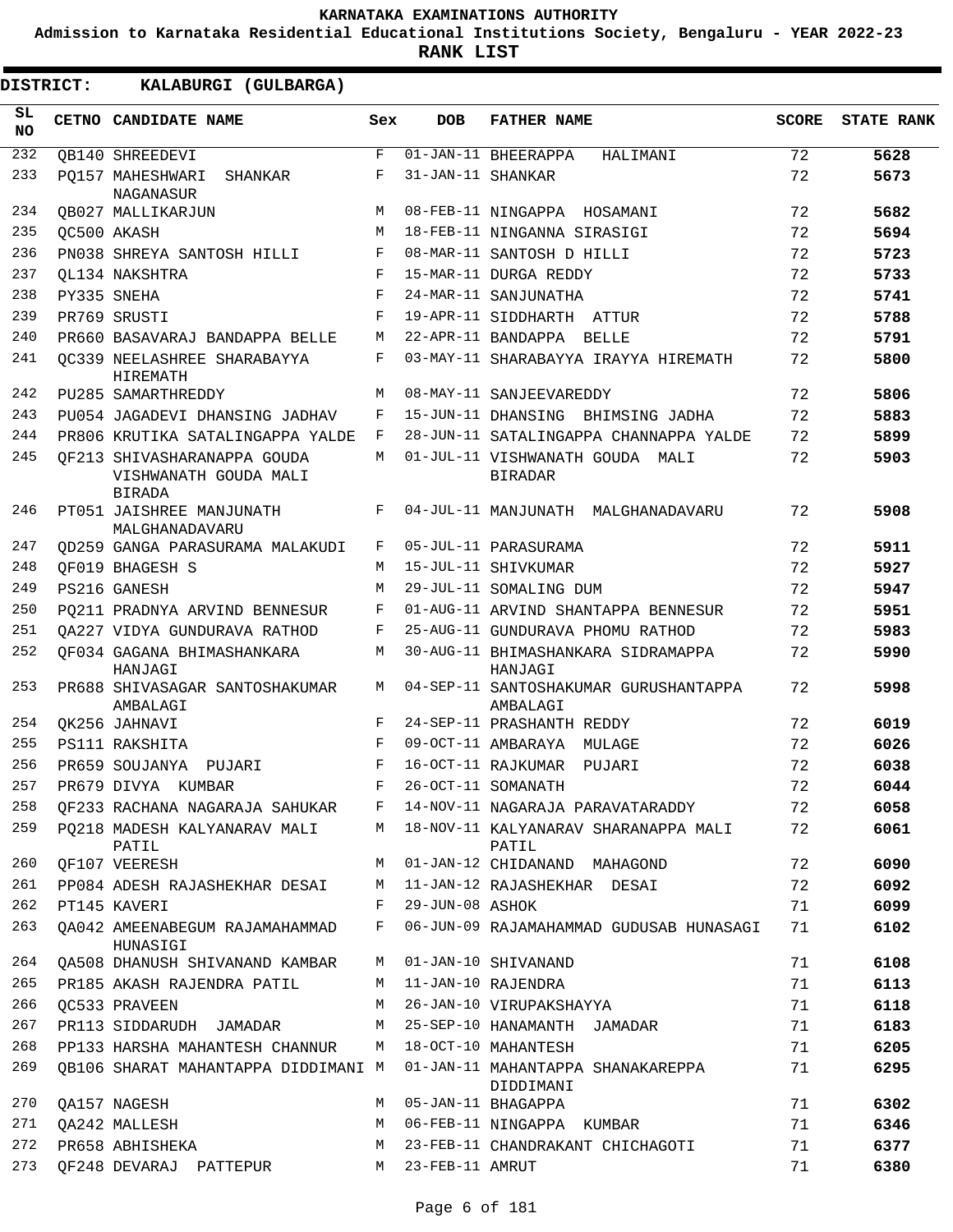**Admission to Karnataka Residential Educational Institutions Society, Bengaluru - YEAR 2022-23**

**RANK LIST**

| SL<br><b>NO</b> |            | CETNO CANDIDATE NAME                             | Sex | <b>DOB</b>        | <b>FATHER NAME</b>                                 | <b>SCORE</b> | <b>STATE RANK</b> |
|-----------------|------------|--------------------------------------------------|-----|-------------------|----------------------------------------------------|--------------|-------------------|
| 274             |            | PN417 SANJANA SANJEEV PYATI                      | F   | 10-MAR-11 SANJEEV |                                                    | 71           | 6405              |
| 275             |            | PP036 MANIKANTH MALLIKARJUN<br>BHIMAJI           | М   |                   | 29-MAR-11 MALLIKRJUN                               | 71           | 6433              |
| 276             |            | PN229 BHAVANI ASHOK HOSAMANI                     | F   | 08-APR-11 ASHOK   |                                                    | 71           | 6448              |
| 277             |            | OC059 SHAYIN                                     | F   |                   | 25-APR-11 MURTUZA NADAF                            | 71           | 6477              |
| 278             | OK263 NEHA |                                                  | F   |                   | 26-APR-11 RAJENDRA                                 | 71           | 6478              |
| 279             |            | QA019 SHAYISTA FATIMA                            | F   | 01-MAY-11 DOULSAB |                                                    | 71           | 6488              |
| 280             |            | PR495 POONAM VINODKUMAR RATHOD                   | F   |                   | 02-MAY-11 VINODKUMAR MANIK RATHOD                  | 71           | 6489              |
| 281             |            | PP181 BHAGYASH RAMESH BAKE                       | М   |                   | 06-MAY-11 RAMESH DULAPPA BAKE                      | 71           | 6493              |
| 282             |            | PR773 NAKSHATRA                                  | F   |                   | 17-MAY-11 RAJENDRA MALAGI                          | 71           | 6515              |
| 283             |            | OK258 ADARSH KUMAR                               | М   |                   | 18-JUN-11 JAGADISHWAR                              | 71           | 6580              |
| 284             |            | PR105 ADITYA SHIVAYOGI TALAKERI                  | М   |                   | 20-JUN-11 SHIVAYIGI HAVALAPPA TALAKERI             | 71           | 6588              |
| 285             |            | PO242 PRUTVI SIDDARUDA CHANEGOAN                 | М   |                   | 23-JUN-11 SIDDARUDA TAMMANNA CHANEGOAN             | 71           | 6596              |
| 286             |            | OE090 MUTTUGOUD MALIPATIL                        | М   |                   | 24-JUN-11 SHANTAGOUD                               | 71           | 6598              |
| 287             |            | PN009 BHEEMASHANKAR MALLIKARJUN<br><b>HEROOR</b> | М   |                   | 12-JUL-11 MALLIKARJUN BHEEMASHANKAR<br>HEROOR      | 71           | 6626              |
| 288             |            | PN397 NAVEEN S<br>TAMANNI                        | М   |                   | 20-JUL-11 SHARANABASAPPA<br>TAMMANNI               | 71           | 6645              |
| 289             |            | OH248 MANISHA                                    | F   |                   | 22-JUL-11 SHANKARGOUDA                             | 71           | 6651              |
| 290             |            | PV082 SAGAR JASING RATHOD                        | М   |                   | 23-JUL-11 JAISING SRIRAM RATHOD                    | 71           | 6654              |
| 291             |            | PP243 VASANTI LAGAMANNA TURAYI                   | F   |                   | 03-AUG-11 LAGAMANNA BHIMARAYA TURAYI               | 71           | 6674              |
| 292             |            | OC146 SHARANAGOUDA MANGA                         | M   | 15-AUG-11 GURAPPA |                                                    | 71           | 6690              |
| 293             |            | <b>QB094 ARUN MALLIKARJUN</b><br>JAINAPUR        | M   |                   | 09-OCT-11 MALLIKARJUN HANAMANTRAY<br>JAINAPUR      | 71           | 6754              |
| 294             |            | PT340 PAVAN                                      | M   | 20-NOV-11 RAMU    |                                                    | 71           | 6797              |
| 295             |            | PR340 SURYAKIRAN SHIVANANDA<br>HIREMATH          | М   |                   | 16-DEC-11 SHIVANAND GURUSHANTAPPA<br>HIREMATH      | 71           | 6815              |
| 296             |            | <b>QD021 NIRMALA</b>                             | F   |                   | 28-DEC-11 NAGENDRA KALASHETTY                      | 71           | 6818              |
| 297             |            | OA314 KAVERI                                     | F   |                   | 01-JAN-12 RAJKUMAR                                 | 71           | 6819              |
| 298             |            | PO088 ABHINAYA MALIPATIL                         | F   |                   | 27-JAN-12 BAMMARAYAGUOD MALIPATIL                  | 71           | 6823              |
| 299             |            | OL121 SNEHA VENUGOPAL                            | F   |                   | 11-FEB-12 VENUGOPAL                                | 71           | 6826              |
| 300             |            | OC034 AISHWARAYA MALLAPPA<br>CHINCHOLI           | F   |                   | 07-AUG-12 MALLAPPA REVANSIDDAPPA<br>CHINCHOLI      | 71           | 6835              |
| 301             |            | QL076 ANURADHA                                   | F   |                   | 06-JUN-10 SRINIVASH                                | 70           | 6868              |
| 302             |            | PR286 AMBIKA ERANNA MUSUNDE                      | F   |                   | 03-AUG-10 ERANNA MALLIKARJUN MUSUNDE               | 70           | 6884              |
| 303             |            | QA302 SUKANYA HALLI                              | F   |                   | 29-AUG-10 MALLIKARJUNA                             | 70           | 6898              |
| 304             |            | QF043 MAHANANDA AMOGEPPA<br>CHANAGONDA           | F   |                   | 31-AUG-10 AMOGEPPA KENCHAPPA CHANAGONDA            | 70           | 6900              |
| 305             |            | PU165 ARCHANA                                    | F   | 14-SEP-10 GOUTAM  |                                                    | 70           | 6923              |
| 306             |            | OJ054 SHIVARAJ                                   | М   | 16-NOV-10 SUDEER  |                                                    | 70           | 6988              |
| 307             |            | PP074 MALLAYYA SOMAYYA MATHAPATI                 | M   |                   | 01-JAN-11 SOMAYYA SHIVAYYA MATHAPATI               | 70           | 7047              |
| 308             |            | OC544 ABHISHEK ASHOK SAGAR                       | М   |                   | 24-JAN-11 ASHOK GIREPPA SAGAR                      | 70           | 7087              |
| 309             |            | PP076 SAINATH VITHAL BANDAGAR                    | М   |                   | 28-JAN-11 VITHAL MARUTI BANDAGAR                   | 70           | 7093              |
| 310             |            | OB043 SUNITA                                     | F   |                   | 28-JAN-11 NANAGOUDA                                | 70           | 7094              |
| 311             |            | QC619 BHUVANESHWARI NAGESH KAMBLE F              |     |                   | 10-MAR-11 NAGESH SIDRAMA KAMBLE                    | 70           | 7171              |
| 312             |            | PP250 SAMRUDDI RAJASHEKHAR<br>SASETTI            | F   |                   | 21-MAR-11 RAJASHEKHAR HONNAPPA SASETTI             | 70           | 7194              |
| 313             |            | QC190 VANASHREE                                  | F   |                   | 26-MAR-11 SHIVARAJ                                 | 70           | 7206              |
| 314             |            | PP300 PALLAVI SIDDANAGOUD<br>POLICEPATIL         | F   |                   | 30-MAR-11 SIDDANAGOUD YASHAVANTGOUD<br>POLICEPATIL | 70           | 7213              |
| 315             |            | PP212 LAXMI MADIWALAPPA<br>KALABURAGI            | F   |                   | 19-APR-11 MADIWALAPPA GURULINGAPPA<br>KALABURAGI   | 70           | 7247              |
| 316             |            | QA580 RAJESHWARI                                 | F   |                   | 27-APR-11 YALLAPPA                                 | 70           | 7263              |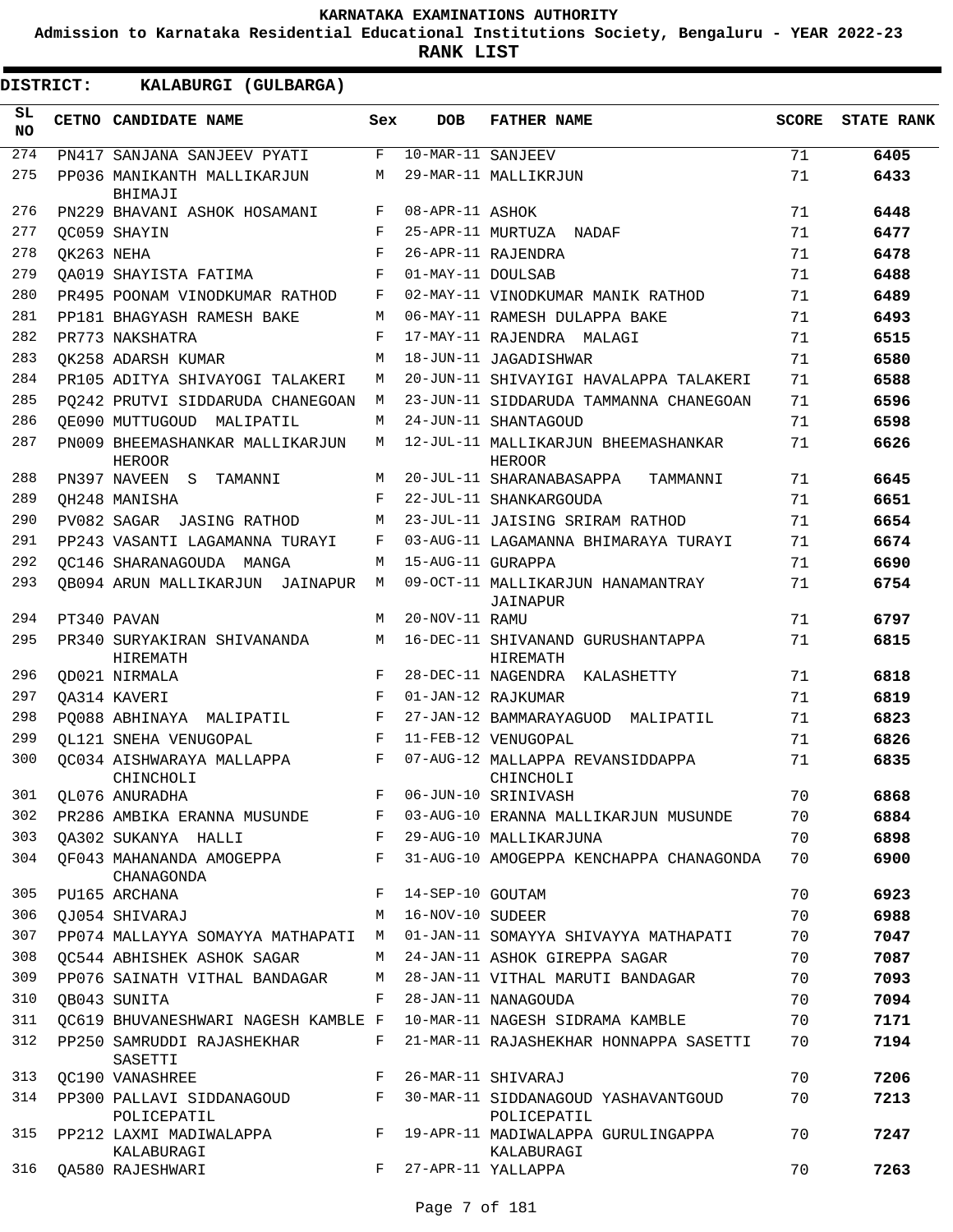**Admission to Karnataka Residential Educational Institutions Society, Bengaluru - YEAR 2022-23**

**RANK LIST**

| SL<br><b>NO</b> | CETNO CANDIDATE NAME                                     | Sex        | <b>DOB</b>        | <b>FATHER NAME</b>                                                                   | <b>SCORE</b> | <b>STATE RANK</b> |
|-----------------|----------------------------------------------------------|------------|-------------------|--------------------------------------------------------------------------------------|--------------|-------------------|
| 317             | PT256 SHARANU SIDDAPPA                                   | М          | 03-MAY-11 SIDDAPA |                                                                                      | 70           | 7273              |
| 318             | PT425 ADARSH                                             | M          |                   | 12-JUN-11 PREMSING                                                                   | 70           | 7337              |
| 319             | PR447 SHRUSTI KUPENDRA SUDAGAN                           | F          |                   | 15-JUN-11 KUPENDRA REVANASIDDAPPA<br><b>SUDAGAN</b>                                  | 70           | 7344              |
| 320             | OD234 SHREYA RAMESH<br>KURADI                            | F          |                   | 05-SEP-11 RAMESH IRAPPA KURADI                                                       | 70           | 7495              |
| 321             | OK135 PRASHANTH                                          | M          |                   | 18-SEP-11 PAKIRAYYA                                                                  | 70           | 7514              |
| 322             | OD050 PUSHPA RUDRAYYASWAMI MATHA                         | F          |                   | 26-OCT-11 RUDRAYYASWAMI SHANTAYYASWAMI<br>MATHA                                      | 70           | 7559              |
| 323             | PO250 NINGAMMA SHANKARAGOUDA<br>PATIL                    | F          |                   | 09-NOV-11 SHANKARAGOUDA SANGANNAGOUDA                                                | 70           | 7572              |
| 324             | OH108 LAXMI                                              | F          |                   | 22-NOV-11 BASALINGAPPA                                                               | 70           | 7583              |
| 325             | OC593 CHAITRA BHEEMANNA BAJANTRI                         | $_{\rm F}$ |                   | 19-DEC-11 BHEEMANNA BALAVANTPPA<br>BAJANTRI                                          | 70           | 7606              |
| 326             | PO180 MD ZAYED SAIFANSAB                                 | М          |                   | 01-JAN-12 SAIFANSAB                                                                  | 70           | 7616              |
| 327             | QB028 SHARANABASAPPA NATIKAR                             | М          |                   | 01-JAN-12 KANTAPPA NATIKAR                                                           | 70           | 7617              |
| 328             | OA375 UMESHA MASUTI                                      | M          |                   | 01-JAN-12 HANAMANTA                                                                  | 70           | 7618              |
| 329             | PP040 NANDESH NAGESH DEVAKATE                            | M          | 06-JAN-12 NAGESH  |                                                                                      | 70           | 7622              |
| 330             | PT092 PAVITRA MANJUNATH RATOD                            | F          |                   | 09-FEB-12 MANJUNATH                                                                  | 70           | 7631              |
| 331             | PR648 KARTIK                                             | М          |                   | 01-JAN-09 SHIVARAM RATHOD                                                            | 69           | 7639              |
| 332             | OC323 PRAVEEN RAJASHEKAR HEROOR                          | М          |                   | 01-JAN-10 RAJASHEKAR HIRAGAPPA HEROOR                                                | 69           | 7649              |
| 333             | PR166 SANTOSH BASAVARAJ BIRADAR                          | M          |                   | 09-APR-10 BASAVARAJ VITHOB BIRADAR                                                   | 69           | 7669              |
| 334             | OC012 LAXMI SHARANAYY HIREMATH                           | F          |                   | 05-JUN-10 SHARANAYYA GURUBASAYYA<br>HIREMATH                                         | 69           | 7689              |
| 335             | PY199 RADHIKA                                            | F          | 01-SEP-10 RAJU    |                                                                                      | 69           | 7734              |
| 336             | OD095 SANGANAGOUDA SURESH BIRADAR M                      |            |                   | 13-NOV-10 SURESH BASAVANTRAY BIRADAR                                                 | 69           | 7809              |
| 337             | PX140 ARJUN SHARANAPPA                                   | М          |                   | 29-DEC-10 SHARANABASAPPA ERANNA                                                      | 69           | 7860              |
| 338             | PR339 NAMRATA                                            | F          |                   | 05-MAR-11 SHIVAMURTI<br>SUTAR                                                        | 69           | 7975              |
| 339             | OC632 MD ARMAN                                           | M          |                   | 20-MAR-11 MD YUNUS                                                                   | 69           | 8011              |
| 340             | PV284 PRASHANT                                           | M          |                   | 20-MAR-11 BASAVARAJ                                                                  | 69           | 8012              |
| 341             | PS166 SHRADDHA CHANDRASHEKHAR<br>KABADAGI                | F          |                   | 05-APR-11 CHANDRASHEKHAR BASAVANNAPPA<br>KABADAGI                                    | 69           | 8049              |
| 342             | PO025 ROHIT                                              | M          |                   | 01-MAY-11 MAHADEVA KHATAL                                                            | 69           | 8114              |
| 343             | OA075 GANGAPPA CHANDRASHA<br><b>CHEELANOOR</b>           | M          |                   | 08-MAY-11 CHANDRASHA JATTEPPA<br><b>CHEELANOOR</b>                                   | 69           | 8125              |
| 344             |                                                          |            |                   | PP029 SHRUSTI NAGAPPA HINDINAMANI F 21-MAY-11 NAGAPPA SHIVASHARANAPPA<br>HINDINAMANI | 69           | 8153              |
| 345             |                                                          |            |                   | PP168 SHWETA RAMESH KHURJI F 02-JUN-11 RAMESH SIDDARAM KHURJI 69                     |              | 8177              |
| 346             |                                                          |            |                   | PQ228 ANUPRIYA SHRISHAIL BUDIHAL F 05-JUN-11 SHRISHAIL BUDIHAL                       | 69           | 8183              |
| 347             |                                                          |            |                   | QA029 GANESH DEVINDRA HELVAR     M   05-JUN-11 DEVINDRA LAXMAN HELVAR                | 69           | 8184              |
| 348             | BIREDAR                                                  |            |                   | PR677 VAISHNAVI HANAMANTARAY F 18-JUN-11 HANAMANTARAY IRANNA BIREDAR                 | 69           | 8214              |
| 349             | QC573 SINDU                                              |            |                   | F 19-JUN-11 RAMESH GADAGI                                                            | 69           | 8216              |
| 350             | PN201 AKASH NINGANNA DEBBI M 09-JUL-11 NINGANNA DEBBI    |            |                   |                                                                                      | 69           | 8244              |
| 351             |                                                          |            |                   | PT098 LOHIT YASHVANT CHAVAN M 12-JUL-11 YASHVANT LACHU CHAVAN                        | 69           | 8250              |
| 352             |                                                          |            |                   | QA439 SAKSHI GURUPADA               F   30-JUL-11 GURUPADA BASAGONDAPPA AWATI        | 69           | 8287              |
| 353             |                                                          |            |                   | PN359 SAKSHI PUJARI         F   02-AUG-11 SHARANABASAPPA  PUJARI                     | 69           | 8293              |
| 354             | PN238 VAISHANAVI GOLLALAPPA JOGUR F 13-SEP-11 GOLLALAPPA |            |                   |                                                                                      | 69           | 8378              |
| 355             | PR698 AISHWARYA UPPAR                                    |            |                   | F 28-OCT-11 AJAY KUMAR UPPAR                                                         | 69           | 8427              |
| 356             | QG133 SACHIN                                             |            |                   | M 29-NOV-11 SHIVASHARANAPPA<br>KARIMALLAPPAGOL                                       | 69           | 8467              |
| 357             |                                                          |            |                   | QG144 OMKIRAN BUTALI HATTI MARTI 25-DEC-11 BUTALI SHANKREPPA HATTI                   | 69           | 8495              |
| 358             | QC242 SUHASINI                                           |            |                   | F 01-JAN-12 JAGADEVARADDY                                                            | 69           | 8500              |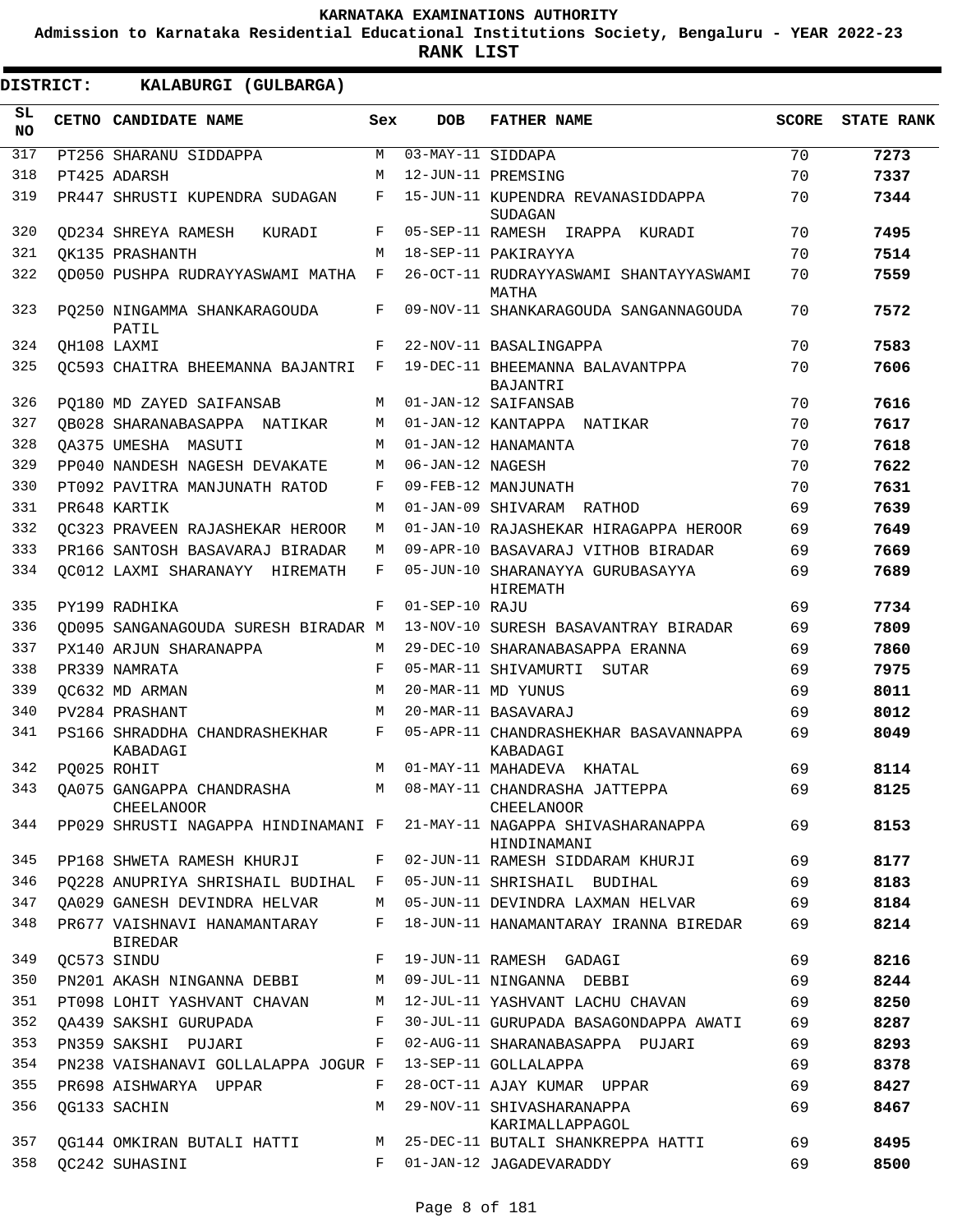**Admission to Karnataka Residential Educational Institutions Society, Bengaluru - YEAR 2022-23**

**RANK LIST**

ı

| <b>DISTRICT:</b> |  | KALABURGI (GULBARGA)                                                     |     |                   |                                                        |              |                   |
|------------------|--|--------------------------------------------------------------------------|-----|-------------------|--------------------------------------------------------|--------------|-------------------|
| SL.<br><b>NO</b> |  | CETNO CANDIDATE NAME                                                     | Sex | <b>DOB</b>        | <b>FATHER NAME</b>                                     | <b>SCORE</b> | <b>STATE RANK</b> |
| 359              |  | PP004 PRERANA LAXMAN NAGALAGAON                                          | F   |                   | 01-JAN-13 LAXMAN ANANDAPPA NAGALAGAON                  | 69           | 8520              |
| 360              |  | PR283 SUDEEP                                                             | M   |                   | 19-FEB-10 CHANDRAKANT                                  | 68           | 8546              |
| 361              |  | PP426 SAMSKRUTI                                                          | F   |                   | 16-JUN-10 GURUPADAPPA PHATATE                          | 68           | 8579              |
| 362              |  | PP406 TEJASHWINI SATEESH<br>NADAVINAKERI                                 | F   |                   | 31-AUG-10 SATEESH NADAVINAKERI                         | 68           | 8626              |
| 363              |  | OA234 MALLIK                                                             | M   |                   | 13-SEP-10 CHANDRAKANTA TALAWARA                        | 68           | 8637              |
| 364              |  | PY241 AMBIKA                                                             | F   |                   | 29-SEP-10 SHARANAPPA                                   | 68           | 8653              |
| 365              |  | OF109 ADARSHA SIDDSNNA KALBURGI                                          | M   |                   | 04-OCT-10 SIDDANNA SHIVASHARANAPPA<br>KALABURGI        | 68           | 8659              |
| 366              |  | PP048 MADIVALAYYA GANGAYYA<br>MATHAPATI                                  | М   |                   | 04-NOV-10 GANGAYYA MADIVALAYYA<br>MATHAPATI            | 68           | 8700              |
| 367              |  | PO227 AMOGI                                                              | M   |                   | 01-DEC-10 MALAPPA PUJARI                               | 68           | 8725              |
| 368              |  | OH290 SWATI                                                              | F   |                   | 15-DEC-10 MALLIKARJUN                                  | 68           | 8748              |
| 369              |  | PO117 SOUMYA VITHAL HOONALLI                                             | F   | 11-JAN-11 VITHAL  |                                                        | 68           | 8783              |
| 370              |  | PR822 GURUNATH NINGANNA JEVOOR                                           | М   |                   | 05-FEB-11 NINGANNA SHIVAPUTRAPPA JEVOOR                | 68           | 8831              |
| 371              |  | OJ161 SIDRAM HAYALKAR                                                    | М   |                   | 08-FEB-11 MAHANTHAPPA                                  | 68           | 8842              |
| 372              |  | OC189 OMKAR                                                              | М   |                   | 20-FEB-11 SIDDARAMAYYA BELLADAMATHA                    | 68           | 8868              |
| 373              |  | PR682 SAMRUDDHI NAGENDRA<br>CHIKKALLI                                    | F   |                   | 07-MAR-11 NAGENDRA CHIKKALLI<br>CHANDRAKANTH CHIKKALLI | 68           | 8903              |
| 374              |  | OJ397 VIVEK SIDDAPPA                                                     | M   |                   | 19-MAR-11 SIDDAPPA                                     | 68           | 8925              |
| 375              |  | PR357 ANJALI JAYAKUMAR GADABALLI F                                       |     |                   | 02-MAY-11 JAYAKUMAR GUDDAPPA GADABALLI                 | 68           | 9050              |
| 376              |  | OC559 MAHESH KUMAR                                                       | M   |                   | 07-MAY-11 IRANNA PATTAR                                | 68           | 9064              |
| 377              |  | PR776 HARSH KANTEKAR                                                     | M   |                   | 06-JUN-11 DHULAPPA                                     | 68           | 9143              |
| 378              |  | OL122 VIVEK RAMESH                                                       | M   | 06-JUN-11 RAMESH  |                                                        | 68           | 9147              |
| 379              |  | PO173 NIRALI KRISHNAJI RATHOD                                            | F   |                   | 14-JUN-11 KRISHNAJI                                    | 68           | 9174              |
| 380              |  | QA345 ALSAFA BANDENAWAZ WADAGERA F                                       |     |                   | 02-JUL-11 BANDENAWAZ W WADAGERA                        | 68           | 9222              |
| 381              |  | PU202 CHETAN                                                             | M   |                   | 08-JUL-11 MURALIDHAR                                   | 68           | 9235              |
| 382              |  | PW284 RAKSHITA                                                           | F   |                   | 15-AUG-11 SIDRAMAPPA                                   | 68           | 9321              |
| 383              |  | PU275 RENUKA                                                             | F   |                   | 15-AUG-11 BASAVARAJ                                    | 68           | 9322              |
| 384              |  | PQ223 HAIDARALI ABBASALI CHOUDRI                                         | M   |                   | 11-SEP-11 ABBASALI CHOUDRI                             | 68           | 9368              |
| 385              |  | OF081 ABHISHEK PARAMANAND<br>CHANDKAVATE                                 | M   |                   | 17-SEP-11 PARAMANAND GOLLALAPPA<br>CHANDKAVATE         | 68           | 9380              |
| 386              |  | PP015 APPAJI SATALINGAPPA M 05-OCT-11 SATALINGAPPA<br><b>BANALESHWAR</b> |     |                   |                                                        | 68           | 9406              |
| 387              |  | PQ175 RADHIKA S GAYAKWAD                                                 | F   |                   | 03-NOV-11 SHIVALING V GAYAKWAD                         | 68           | 9439              |
| 388              |  | PR102 SHREYA MAHESH MATHAPATI                                            | F   |                   | 18-NOV-11 MAHESH MAHANTAYYA MATHAPATI                  | 68           | 9455              |
| 389              |  | OA402 PRAJWAL PARASHURAM YANTAMAN M                                      |     |                   | 10-JAN-10 PARASHURAM SIDRAM YANTAMAN                   | 67           | 9531              |
| 390              |  | QC552 AMIT JEENU CHAVAN                                                  | M   | 20-APR-10 JEENU   |                                                        | 67           | 9554              |
| 391              |  | QE030 PRAVEEN RUDRAGOUDA BIRADAR M                                       |     |                   | 18-JUL-10 RUDRAGOUDA MALAKAJAPPA<br>BIRADAR            | 67           | 9580              |
| 392              |  | PW203 ARATI                                                              | F   |                   | 29-JUL-10 DHANARAJ                                     | 67           | 9588              |
| 393              |  | PP097 GANESH SURYAKANTH KAMBAR                                           | M   |                   | 13-SEP-10 SURYAKANTH BHIMASH KAMBAR                    | 67           | 9618              |
| 394              |  | PR800 ROHIT NIKKAM                                                       | M   |                   | 19-NOV-10 SHASHIKANT                                   | 67           | 9690              |
| 395              |  | OD131 NITINKUMAR MURTY                                                   | М   |                   | 04-DEC-10 MUTTAPPA                                     | 67           | 9713              |
| 396              |  | PT169 SATISH VITHAL                                                      | M   | 18-DEC-10 VITHAL  |                                                        | 67           | 9740              |
| 397              |  | PR407 PRADIPKUMAR                                                        | M   |                   | 01-JAN-11 SANJEEVKUMAR<br>SUTAR                        | 67           | 9766              |
| 398              |  | PR802 ANKITA SHIVALINGAPPA ISURAN F                                      |     |                   | 03-JAN-11 SHIVALINGAPPA CHANDRASHA<br>ISURAN           | 67           | 9774              |
| 399              |  | PR210 SHARAN BASAVARAJ JEVOOR                                            | M   |                   | 06-JAN-11 BASAVARAJ SHIVAPUTRAPPA<br><b>JEVOOR</b>     | 67           | 9779              |
| 400              |  | QA077 DEVARAJ                                                            | М   |                   | 16-FEB-11 SHIVAPPA BASANNA JEWARGI                     | 67           | 9856              |
| 401              |  | QK374 ADISHESHA                                                          | M   | 26-FEB-11 NAGARAJ |                                                        | 67           | 9876              |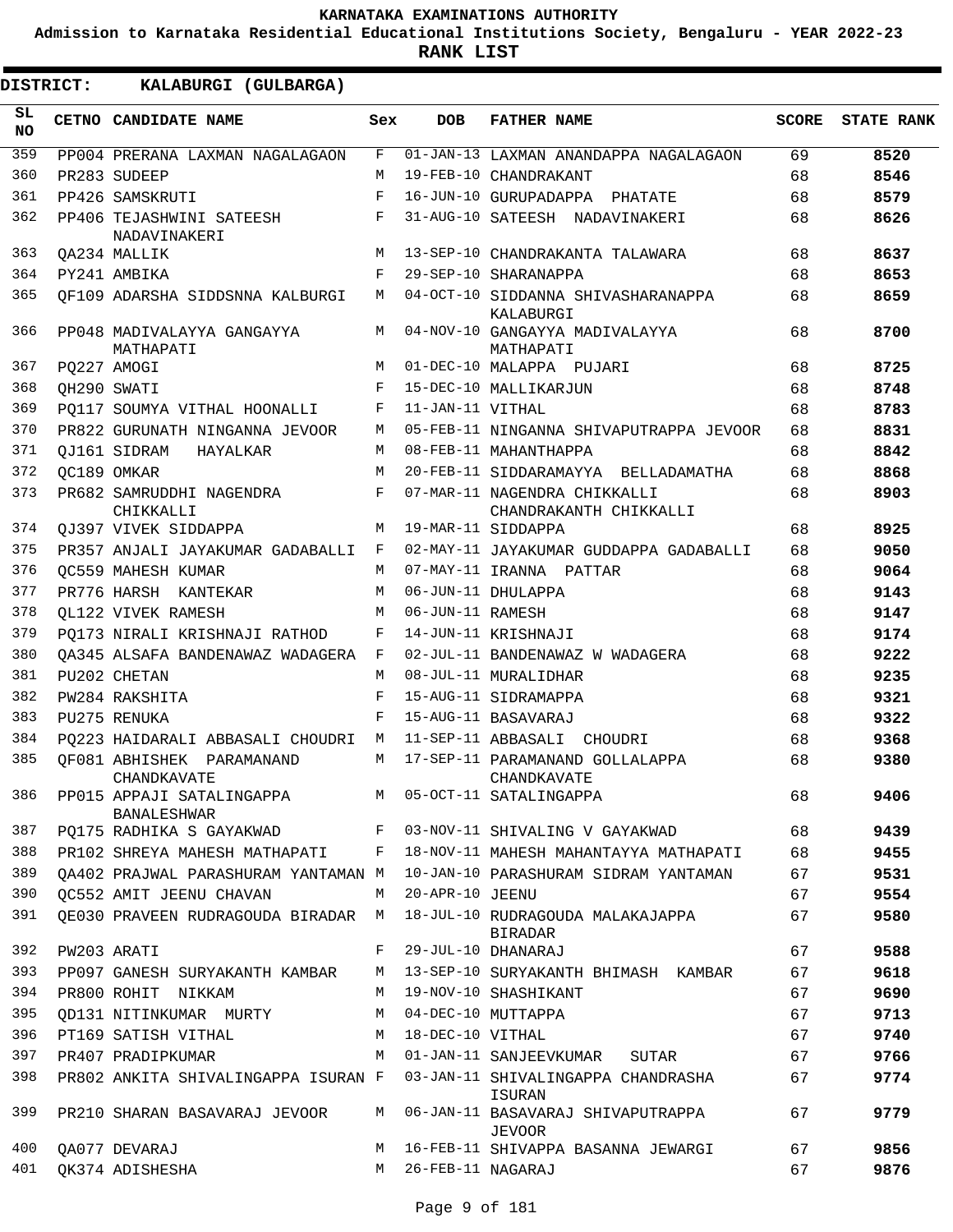**Admission to Karnataka Residential Educational Institutions Society, Bengaluru - YEAR 2022-23**

**RANK LIST**

 $\blacksquare$ 

| <b>DISTRICT:</b> | KALABURGI (GULBARGA)                                                |     |                    |                                                                    |              |                   |
|------------------|---------------------------------------------------------------------|-----|--------------------|--------------------------------------------------------------------|--------------|-------------------|
| SL<br><b>NO</b>  | CETNO CANDIDATE NAME                                                | Sex | <b>DOB</b>         | <b>FATHER NAME</b>                                                 | <b>SCORE</b> | <b>STATE RANK</b> |
| 402              | PR268 ROOPA DILIP CHAVAN                                            | F   |                    | 22-MAR-11 DILIP LALU CHAVAN                                        | 67           | 9931              |
| 403              | OH161 BASALINGAMMA AMOGASIDDA                                       | F   |                    | 08-APR-11 AMOGASIDDA                                               | 67           | 9967              |
| 404              | OA350 GUDUSAB ABDUL RAZAK MUDNOOR M                                 |     |                    | 22-APR-11 ABDUL RAZAK GUDUSAB MUDNOOR                              | 67           | 10001             |
| 405              | OK442 VISHWAKIRAN                                                   | М   |                    | 18-MAY-11 SIDDALINGAYYA                                            | 67           | 10076             |
| 406              | OC560 MALAKARSIDDHA<br>CHANDRASHEKHAR ODIYAR                        | M   |                    | 01-JUN-11 CHANDRASHEKHAR REVANASIDDHA<br>ODIYAR                    | 67           | 10100             |
| 407              | PN198 SHANKAR CHIDANAND DODAMANI                                    | M   |                    | 01-JUN-11 CHIDANAND                                                | 67           | 10103             |
| 408              | PZ049 SPOORTI                                                       | F   |                    | 06-JUN-11 SHARANGOUDA                                              | 67           | 10121             |
| 409              | PQ026 SAKSHI MAHANTESH NOOLA                                        | F   |                    | 05-JUL-11 MAHANTESH RAJASHEKHAR NOOLA                              | 67           | 10202             |
| 410              | PS102 ALISHA EKBAL CHARE                                            | F   |                    | 17-JUL-11 IQBAL NABISAB CHARE                                      | 67           | 10227             |
| 411              | PP359 SHARANAPPA                                                    | М   | 28-JUL-11 ARJUN    |                                                                    | 67           | 10261             |
| 412              | OK441 PRABHULINGAYYASWAMY                                           | М   |                    | 04-AUG-11 SHIVALINGAYYASWAMY                                       | 67           | 10277             |
| 413              | OC459 SHRAVANAKUMAR VEERAYYA<br><b>HIREMATH</b>                     | M   |                    | 17-AUG-11 VEERAYYA HIREMATH                                        | 67           | 10301             |
| 414              | PN406 SIDDARUD UMESH PULARI                                         | M   |                    | 19-AUG-11 UMESH PULARI                                             | 67           | 10308             |
| 415              | QA349 SATWIK BONAL                                                  | M   |                    | 12-OCT-11 SHIVANAND                                                | 67           | 10383             |
| 416              | OA261 LINGARAJ                                                      | M   |                    | 14-NOV-11 LAXMAN HOSAMANI                                          | 67           | 10432             |
| 417              | PT153 SANDHYA CHANDRAKANTH RATHOD F                                 |     |                    | 23-NOV-11 CHANDRAKANTH BIKKU RATHOD                                | 67           | 10437             |
| 418              | OK437 SRIKANTH                                                      | М   | 12-DEC-11 SANTOSH  |                                                                    | 67           | 10458             |
| 419              | QC251 PRATIK                                                        | М   |                    | 26-JAN-12 SHARANAGOUDA                                             | 67           | 10483             |
| 420              | PU281 VIKRAM                                                        | M   | 15-MAR-09 RAVINDRA |                                                                    | 66           | 10496             |
| 421              | OJ119 KARTIK VIJAYKUMAR RATHOD                                      | М   |                    | 30-JUL-09 VIJAYKUMAR SHANKAR RATHOD                                | 66           | 10501             |
| 422              | PN199 AKSHATA                                                       | F   |                    | 16-JAN-10 SHIVALINGAPPA<br>PUJARI                                  | 66           | 10515             |
| 423              | PR803 SOMESH JALKOTI                                                | M   |                    | 20-FEB-10 SIDDHAROODH GAJANANA JALKOTI                             | 66           | 10523             |
| 424              | OH042 SNEHA                                                         | F   |                    | 26-MAY-10 TIRUPATI                                                 | 66           | 10547             |
| 425              | PT103 ASHWINI                                                       | F   | 30-SEP-10 NAMDEV   |                                                                    | 66           | 10628             |
| 426              | 0A460 SHIVUBALAMMA ASHOK MURADI                                     | F   |                    | 18-NOV-10 ASHOK MALAKAPPA MURADI                                   | 66           | 10699             |
| 427              | QG142 MAHESH                                                        | M   |                    | 01-JAN-11 BASAVARAJ SAGAR                                          | 66           | 10764             |
| 428              | <b>OC158 PUNITH</b>                                                 | М   |                    | 01-JAN-11 MALLINATH KURI                                           | 66           | 10766             |
| 429              | OC513 SPANDANA                                                      | F   |                    | 09-JAN-11 BHEEMARAY MALI PATIL                                     | 66           | 10784             |
| 430              | QC152 SIMRAN                                                        | F   |                    | 20-JAN-11 ALLAUDDIN                                                | 66           | 10804             |
| 431              | -<br>PT147 SHAILAJA<br>PV261 KARTIK                                 |     |                    | F 26-JAN-11 REVANSIDDAPPA                                          | 66           | 10816             |
| 432              | PV261 KARTIK                                                        | M   | 30-JAN-11 SURESH   |                                                                    | 66           | 10826             |
| 433              | PV036 BHAVANI F                                                     |     |                    | 04-FEB-11 NAGAPPA SHIVASHARNAPPA 66                                |              | 10836             |
| 434              | QC267 SNEHA MALLIKARJUN TALAWAR F                                   |     |                    | 09-FEB-11 MALLIKARJUN SAYIBANNA<br>TALAWAR                         | 66           | 10849             |
| 435              |                                                                     |     |                    |                                                                    | 66           | 10940             |
| 436              |                                                                     |     |                    | PN102 SAMARTH BASAVRAJ SUTHAR M 12-APR-11 BASAVARAJ MAHADEV SUTHAR | 66           | 10988             |
| 437              | PP232 VIKAS                                                         | M   |                    | 06-MAY-11 SIDDARAM BADADAL                                         | 66           | 11054             |
| 438              | QA328 CHIDANAND                                                     | M   |                    | 01-JUN-11 MANTESH MALIPATIL                                        | 66           | 11114             |
| 439              | PT415 SHALINI                                                       |     |                    | F 15-JUN-11 DASHARATH                                              | 66           | 11160             |
| 440              | QF309 SHIVANI SHIVANAND CHOORI F 22-JUN-11 SHIVANAND                |     |                    |                                                                    | 66           | 11176             |
| 441              | PN339 HARISH AMRUT CHANNUR M 11-JUL-11 AMRUT                        |     |                    |                                                                    | 66           | 11223             |
| 442              | QD083 ABDUL                                                         |     |                    | M 15-JUL-11 AKBAR NADAF                                            | 66           | 11232             |
| 443              | QD046 RITESH SHRIMANTA HONNAMALE M 23-JUL-11 SHRIMANTA              |     |                    |                                                                    | 66           | 11252             |
| 444              | QE108 VAISHNAVI PARSHNT KUMAR<br>HOOGAR                             |     |                    | F 24-JUL-11 PARSHANT KUMAR SIDRAMAPPA<br>HOOGAR                    | 66           | 11258             |
| 445              | QA226 LAXMIKANTH BHEEMARAY M 05-AUG-11 BHEEMARAY NATIKAR<br>NATIKAR |     |                    |                                                                    | 66           | 11285             |
| 446              | PZ069 AKSHAY                                                        |     |                    | M 21-AUG-11 SHARAN GOUDA                                           | 66           | 11310             |
| 447              | PR787 VAISHNAVI                                                     |     |                    | F 24-AUG-11 NAGENDRA DEVANTAGI                                     | 66           | 11318             |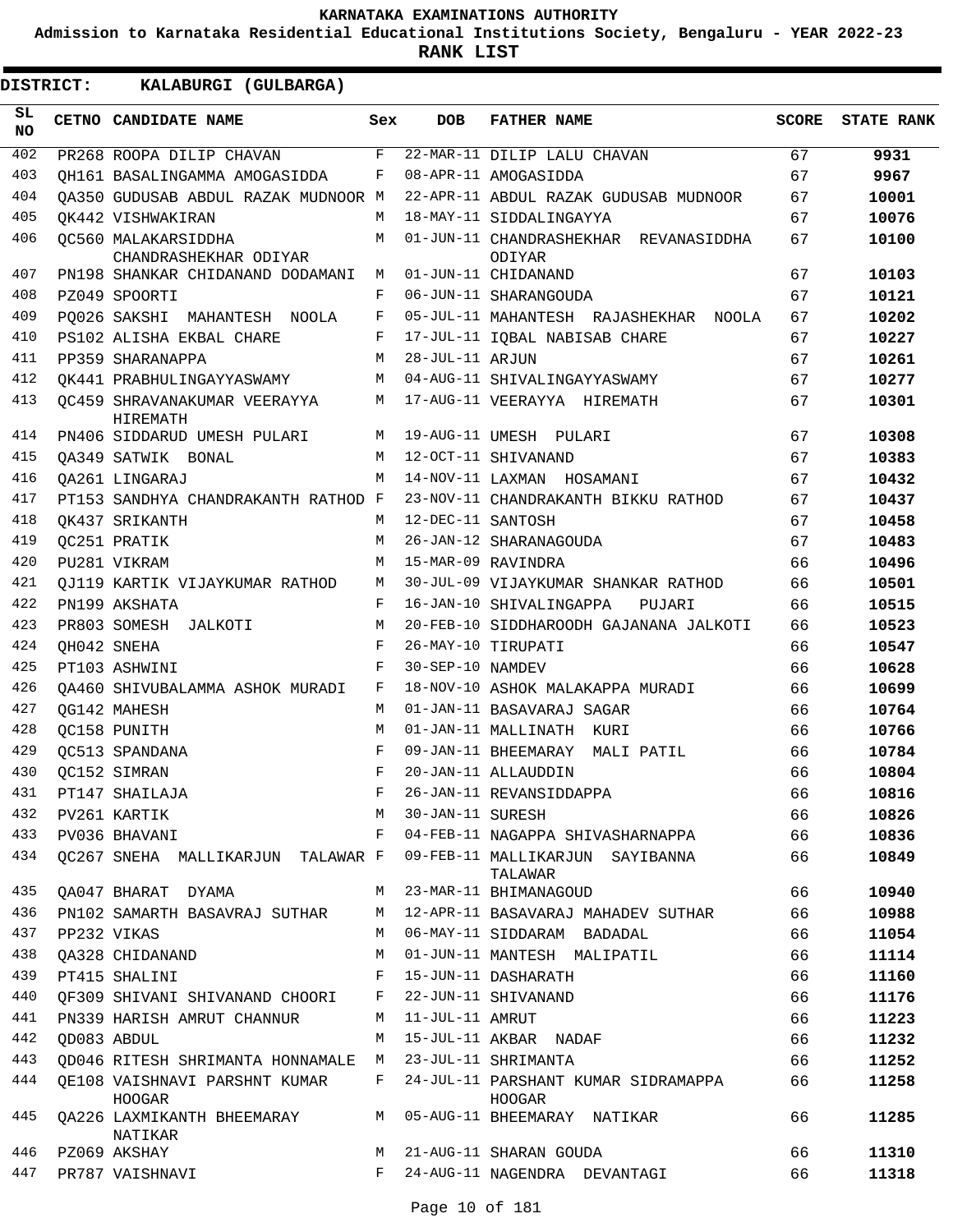**Admission to Karnataka Residential Educational Institutions Society, Bengaluru - YEAR 2022-23**

**RANK LIST**

 $\blacksquare$ 

| <b>DISTRICT:</b> |            | KALABURGI (GULBARGA)                         |     |                   |                                                                                   |              |                   |
|------------------|------------|----------------------------------------------|-----|-------------------|-----------------------------------------------------------------------------------|--------------|-------------------|
| SL<br><b>NO</b>  |            | CETNO CANDIDATE NAME                         | Sex | <b>DOB</b>        | <b>FATHER NAME</b>                                                                | <b>SCORE</b> | <b>STATE RANK</b> |
| 448              |            | PP058 MALLILKARJUN SIDDAPPA                  | М   |                   | 29-AUG-11 SIDDAPPA                                                                | 66           | 11332             |
| 449              |            | PP205 SHARADHA                               | F   |                   | 17-SEP-11 MALLNAGOUDA PATIL                                                       | 66           | 11363             |
| 450              |            | PN219 PRAVIN MALLIKARJUN GOUNDI              | М   |                   | 28-OCT-11 MALLIKARJUN BABU GOUNDI                                                 | 66           | 11421             |
| 451              |            | PP382 GAYATRI RAMESH CHAVHAN                 | F   |                   | 30-DEC-11 RAMESH JAGANU CHAVHAN                                                   | 66           | 11483             |
| 452              |            | OE096 ANUSHA                                 | F   |                   | 27-FEB-12 BHIMARAYA GOUDA                                                         | 66           | 11502             |
| 453              |            | PP079 AKASH GORE                             | M   |                   | 11-NOV-09 KALYANI GORE                                                            | 65           | 11517             |
| 454              |            | PP399 KIRAN SHIVAPPA NATIKAR                 | M   |                   | 07-APR-10 SHIVAPPA ADIVEPPA NATIKAR                                               | 65           | 11562             |
| 455              |            | PP383 KEERTANA SIDARAY METRI                 | F   |                   | 10-JUN-10 SIDARAY METRI                                                           | 65           | 11585             |
| 456              |            | OH331 PRUTHVIRAJ                             | M   |                   | 05-AUG-10 GANGADHAR TENGALI                                                       | 65           | 11617             |
| 457              |            | OC138 PRAJWAL                                | M   |                   | 01-SEP-10 GUNDAPPA                                                                | 65           | 11633             |
| 458              | OD330 RAJU |                                              | M   |                   | 04-DEC-10 AYYANAGOUD HALASHETTI                                                   | 65           | 11762             |
| 459              |            | PU115 BALABHEEM                              | M   | 11-DEC-10 AMBU    |                                                                                   | 65           | 11769             |
| 460              |            | OA587 AJEET BASAVARAJ VIBHOOTI               | М   |                   | 01-JAN-11 BASAVARAJ                                                               | 65           | 11800             |
| 461              |            | PN055 DHARMARAY SIDDARAM PASODI              | М   |                   | 01-JAN-11 SIDDARAM DHARMARAY PASODI                                               | 65           | 11804             |
| 462              |            | QG008 SARVESH                                | M   | 01-JAN-11 PRAKSH  |                                                                                   | 65           | 11809             |
| 463              |            | OD022 SUMITH                                 | M   |                   | 01-JAN-11 PREMANAGOUD MUDABASAPPAGOL                                              | 65           | 11810             |
| 464              |            | PU266 SHREYA                                 | F   |                   | 02-JAN-11 JAGANNATH                                                               | 65           | 11815             |
| 465              |            | OG148 BHAVYASHRI IRANNA<br>ANKALAKOTI        | F   |                   | 31-MAR-11 IRANNA NOORANDAPPA ANKALAKOTI                                           | 65           | 12011             |
| 466              |            | QA481 SHIVARAJ JAVALAGI                      | M   | 10-APR-11 VIRUPAX |                                                                                   | 65           | 12034             |
| 467              |            | PS052 PRAVIN KHAJURI                         | M   | 12-APR-11 PRAKASH | KHAJURI                                                                           | 65           | 12037             |
| 468              |            | PW099 KRISHNA KABEERDAS RATHOD               | М   |                   | 14-APR-11 KABEERDAS RATHOD                                                        | 65           | 12041             |
| 469              |            | PP113 BASAMMA CHANAGOND MUJAGOND             | F   |                   | 05-MAY-11 CHANAGOND BASANNA MUJAGOND                                              | 65           | 12102             |
| 470              |            | OK218 SHARATH KUMAR                          | М   |                   | 12-MAY-11 VEERABHADRAPPA                                                          | 65           | 12118             |
| 471              |            | OC129 GURUBAI NINGANNA TELAGABAL             | F   |                   | 19-MAY-11 NINGANNA SHANKARGOUDA<br>TELAGABAL                                      | 65           | 12133             |
| 472              |            | PP254 SRUSTI IRAYYA GAVIMATH                 | F   | 01-JUN-11 IRAYYA  |                                                                                   | 65           | 12167             |
| 473              |            | PR672 MADHAVI                                | F   | 09-JUN-11 KAMANNA |                                                                                   | 65           | 12193             |
| 474              |            | PW176 DIVYADARSHINI                          | F   |                   | 18-JUN-11 BHOJARAJ                                                                | 65           | 12215             |
| 475              |            | OB119 DUNDESHAKUMAR GUJAGONDA                | M   |                   | 11-JUL-11 SOMARAYA                                                                | 65           | 12277             |
| 476              |            | QF238 REKHA KUDALAGI                         | F   |                   | 14-JUL-11 BHIMASHANKAR                                                            | 65           | 12285             |
| 477              |            |                                              |     |                   | QD243 SHIVUKUMAR MAHANTESH NILA M 14-JUL-11 MAHANTESH MALLANNA NILA 65            |              | 12287             |
| 478              |            |                                              |     |                   | QA079 MAHESH BHEEMARAY HACHAD M 22-JUL-11 BHEEMARAY NINGAPPA HACHAD 65            |              | 12309             |
| 479              |            |                                              |     |                   | PU320 SHOBHA BASAPPA NADUVINMANE F 01-AUG-11 BASAPPA NAGAPPA NADUVINMANE 65       |              | 12335             |
| 480              |            | PN221 BHOOMIKA GILAKI F                      |     |                   | 19-SEP-11 BHAMALINGAPPA                                                           | 65           | 12459             |
| 481              |            | PY201 GAGAN                                  | M   | 19-SEP-11 ASHOK   |                                                                                   | 65           | 12460             |
| 482              |            | PU315 VAISHNAVI                              |     |                   | F 24-SEP-11 SANTOSH                                                               | 65           | 12471             |
| 483              |            | PY051 SRUSHTI                                |     |                   | F 22-OCT-11 SHIVANAND                                                             | 65           | 12526             |
| 484              |            |                                              |     |                   |                                                                                   | 65           | 12622             |
| 485              |            |                                              |     |                   | PR716 SHWETA SHREESHAIL SAVALE F 03-MAY-12 SHREESHAIL SAVALE 65                   |              | 12632             |
| 486              |            |                                              |     |                   | QA347 HEMALATA MAILAPUR F 18-AUG-09 CHANDRASHEKHAR                                | 64           | 12642             |
| 487              |            |                                              |     |                   | PQ160 AMMOGI NINGAPPA SONN M 01-JAN-10 NINGAPPA GURAPPA SONN 64                   |              | 12650             |
| 488              |            | QH189 PRAVEEN ASHOK PUJARI M 01-JAN-10 ASHOK |     |                   |                                                                                   | 64           | 12653             |
| 489              |            | QC607 ROHIT DODAMANI M 01-JAN-10 SURESH      |     |                   |                                                                                   | 64           | 12654             |
| 490              |            | PX235 SIDDANTA                               |     |                   | M 17-MAY-10 CHANDRAKANT                                                           | 64           | 12684             |
| 491              |            | PX184 VENKATESH M 05-JUL-10 RAVI             |     |                   |                                                                                   | 64           | 12703             |
| 492              |            |                                              |     |                   | PR137 RAHUL BHIMASHANKAR KADAM M 06-OCT-10 BHIMASHANKAR KADAM 64                  |              | 12772             |
| 493              |            | PATIL                                        |     |                   | PP044 VAISHNAVI NINGANAGOUDA F 01-NOV-10 NINGANAGOUDA BHEEMARAYAGOUDA 64<br>PATIL |              | 12815             |
| 494              |            | DODDAMANI                                    |     |                   | QA158 PRAVEEN DEVINDRAPPA M 13-NOV-10 DEVINDRAPPA SIDDAPPA                        |              | 12832             |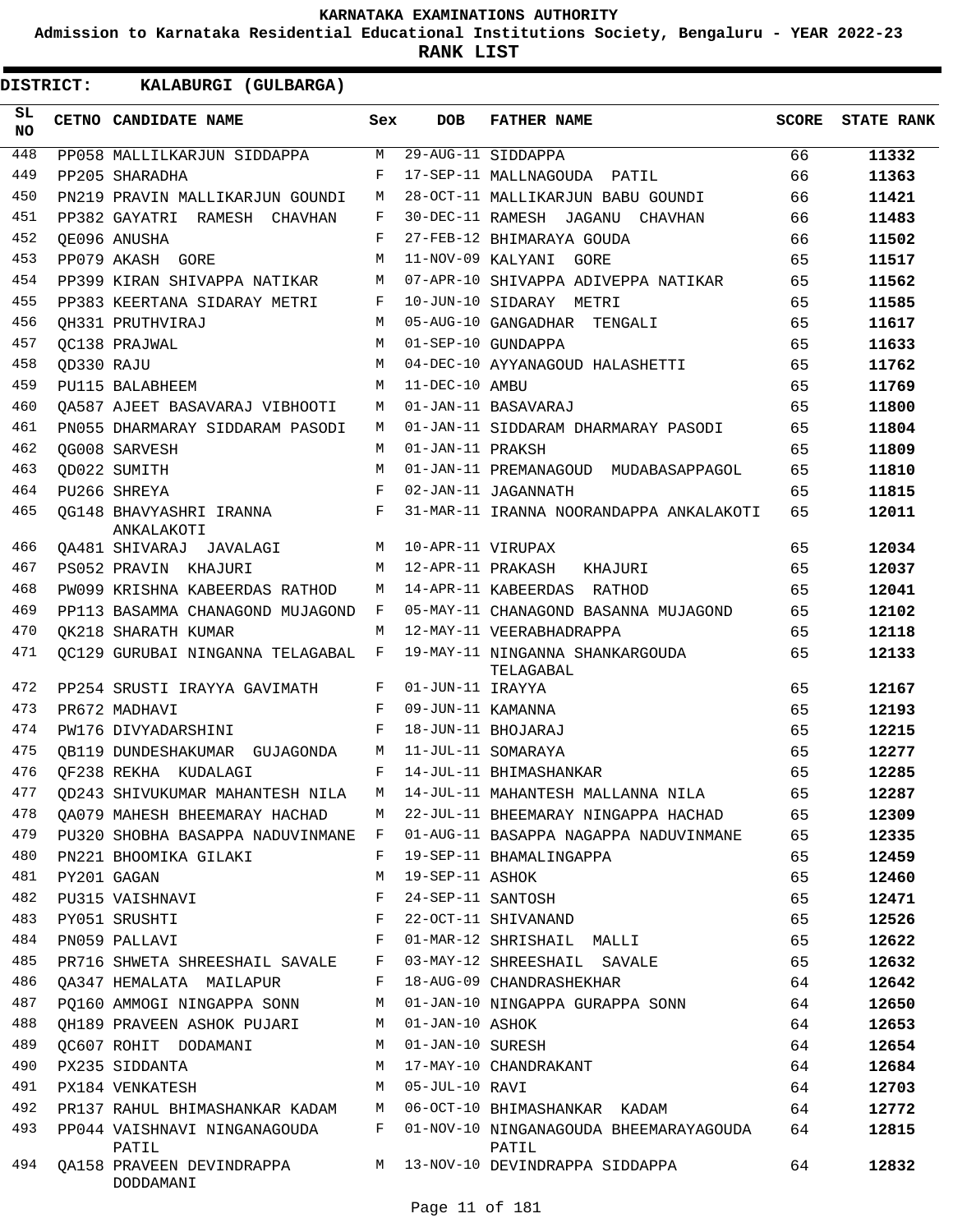**Admission to Karnataka Residential Educational Institutions Society, Bengaluru - YEAR 2022-23**

**RANK LIST**

 $\blacksquare$ 

| SL<br><b>NO</b> | CETNO CANDIDATE NAME                          | Sex | <b>DOB</b>          | <b>FATHER NAME</b>                                                          | <b>SCORE</b> | <b>STATE RANK</b> |
|-----------------|-----------------------------------------------|-----|---------------------|-----------------------------------------------------------------------------|--------------|-------------------|
| 495             | PN034 BHAIRAPPA KANTAPPA VATHAR               | М   |                     | 01-JAN-11 KANTAPPA HANAMANT VATHAR                                          | 64           | 12927             |
| 496             | OF011 HAYYALAPPA                              | М   |                     | 01-JAN-11 SIDDAPPA                                                          | 64           | 12930             |
| 497             | OA554 LAXMIBAI BAILAPPA TALAWAR               | F   |                     | 01-JAN-11 BAILAPPA NINGANNA TALAWAR                                         | 64           | 12932             |
| 498             | OC314 MUTTURAJ                                | М   |                     | 01-JAN-11 MALAKAPPA GANIGER                                                 | 64           | 12934             |
| 499             | OA469 SANGEETA SHRISHAILGOUDA<br>POLICE PATIL | F   |                     | 01-JAN-11 SHRISHAILGOUDA<br>SHARANAPPAGOUDA POLICE PATIL                    | 64           | 12937             |
| 500             | OA210 RASHMI                                  | F   |                     | 19-JAN-11 DODDAPPAGOUD POLICE PATIL                                         | 64           | 12982             |
| 501             | OA561 MALLIKARJUN NAGARAJ                     | M   |                     | 27-JAN-11 NAGARAJ VEERANNA                                                  | 64           | 12995             |
| 502             | QG071 GEETA MALLANNA ELERI                    | F   |                     | 17-MAR-11 MALLANNA SIDDANNA ELERI                                           | 64           | 13105             |
| 503             | PT027 ANKITA                                  | F   |                     | 21-MAR-11 BASAVARAJ                                                         | 64           | 13117             |
| 504             | QK068 SIRAJ                                   | М   | 15-APR-11 RAZAK     |                                                                             | 64           | 13189             |
| 505             | PR319 BHAGYASHREE<br>ZULPE                    | F   |                     | 22-APR-11 SHARANABASAPPA                                                    | 64           | 13211             |
| 506             | OC548 PRIYANKA SUBAS CHAVAN                   | F   |                     | 10-MAY-11 SUBAS BANU CHAVAN                                                 | 64           | 13256             |
| 507             | OD049 SUBHASHACHANDRA                         | M   |                     | 21-MAY-11 DEVANNA HALASHETTI                                                | 64           | 13294             |
| 508             | PT325 GAYATRI                                 | F   | 24-MAY-11 PRAKASH   |                                                                             | 64           | 13302             |
| 509             | OC208 BHIMASHANKAR                            | M   |                     | 26-MAY-11 MALLIKARJUN                                                       | 64           | 13305             |
| 510             | OA506 YUVARAJ SATISH TALAWAR                  | M   |                     | 30-JUN-11 SATISH MALKAPPA TALAWAR                                           | 64           | 13404             |
| 511             | OC320 GIREESH ESHWAR CHAVAN                   | М   |                     | 19-JUL-11 ESHWAR BHEELU CHAVAN                                              | 64           | 13462             |
| 512             | OF158 SHILPA                                  | F   |                     | 22-JUL-11 KALLAPPA                                                          | 64           | 13474             |
| 513             | OA342 SHAGUFTA MAHAMADI                       | F   |                     | 11-AUG-11 MAHMAD RAHEEM<br>DAPEDAR                                          | 64           | 13524             |
| 514             | PQ101 ANAND APPASAB BAKE                      | M   |                     | 15-AUG-11 APPASAB BAKE                                                      | 64           | 13531             |
| 515             | PN133 BHAGYASHRI BHIMARAYA                    | F   |                     | 17-AUG-11 BHIMARAYA                                                         | 64           | 13536             |
| 516             | <b>BIRADAR</b>                                | M   |                     |                                                                             |              |                   |
|                 | PN075 GURUKIRAN                               |     |                     | 17-AUG-11 VITTAL KALLUR                                                     | 64           | 13537             |
| 517             | PO118 UDAYAKUMAR MALLANNA BAGALI              | M   |                     | 24-AUG-11 MALLANNA HANAMANT BAGALI                                          | 64           | 13556             |
| 518             | OC232 SAJIDA                                  | F   |                     | 25-AUG-11 ABBASALI CHOUDRI                                                  | 64           | 13559             |
| 519             | PR568 AMULYA                                  | F   |                     | 10-SEP-11 SHARANABASAPPA GULEKAR                                            | 64           | 13598             |
| 520             | PX005 SUHASINI                                | F   |                     | 28-SEP-11 SHIVANAND                                                         | 64           | 13628             |
| 521             | OA032 ANUSHKA ASHOKKUMAR<br>KONASIRASIGI      | F   |                     | 29-SEP-11 ASHOKKUMAR                                                        | 64           | 13629             |
| 522             | PQ232 SAKSHI HULLEPPA PUJARI                  | F   |                     | 09-OCT-11 HULLEPPA<br>NIGAPPA<br>PUJARI                                     | 64           | 13645             |
| 523             | PR074 VISHAL SHIVANAND HUGAR                  | М   |                     | 24-OCT-11 SHIVANAND SHIVASHARANAPPA<br>HUGAR                                | 64           | 13665             |
| 524             |                                               |     |                     | QG119 LAXMI NANDU CHAVHAN F 26-OCT-11 NANDU MANTAPPA CHAVHAN                | 64           | 13668             |
| 525             | PT341 VIVEK                                   |     | M 25-DEC-11 PRAKASH |                                                                             | 64           | 13749             |
| 526             |                                               |     |                     | PN247 AJIT SHIVAYOGI BIREDAR M 01-JAN-12 SHIVAYOGI SIDDAPPA BIREDAR         | 64           | 13755             |
| 527             | KERALLI                                       |     |                     | PR171 PRAJWAL KERALLI MAHADEVAPPA M 21-FEB-12 MAHADEVAPPA BHIMARAYA KERALLI | 64           | 13775             |
| 528             | QA235 VIDYA                                   | F   |                     | 12-JUN-12 YASHVANTHRAYA MALIPATIL                                           | 64           | 13785             |
| 529             | QA249 HANAMANTRAY                             | M   |                     | 20-NOV-08 MALLAPPA                                                          | 63           | 13790             |
| 530             | QD097 CHETAN GURUNATH MURADI                  |     |                     | M 22-JUL-10 GURUNATH SIDDAGONDAPPA MURADI                                   | 63           | 13890             |
| 531             | OJ365 NAGAREDDY                               | M   |                     | 16-OCT-10 GOPALREDDY                                                        | 63           | 13995             |
| 532             | QB112 ALFANA                                  | F   |                     | 22-OCT-10 LALESAB ALLAKOL                                                   | 63           | 14007             |
| 533             | PR759 KARAN                                   | M   |                     | 08-NOV-10 BASU RAMAJI POWER                                                 | 63           | 14040             |
| 534             | OC188 PRAJWAL                                 | M   |                     | 11-NOV-10 SHASHIDHAR                                                        | 63           | 14048             |
| 535             | QC461 BHUMIKA BASAVARAJ SALI                  | F   |                     | 13-NOV-10 BASAVARAJ KALLAPPA SALI                                           | 63           | 14054             |
| 536             | PR431 VAIBHAVI                                | F   |                     | 22-NOV-10 SHARANAPPA RUDRAWADI                                              | 63           | 14070             |
| 537             | OC185 SWETA HIREMATH                          | F   |                     | 29-NOV-10 DHANAYYA                                                          | 63           | 14086             |
| 538             | QG019 CHETANAKUMAR                            | M   |                     | 27-DEC-10 HAYALAPPA                                                         | 63           | 14133             |
| 539             | PR695 SRUSHTI                                 | F   | 30-DEC-10 ANNARAO   | MANDLE                                                                      | 63           | 14137             |
| 540             | QB050 SAVITRI                                 | F   |                     | 01-JAN-11 NINGANNA PATIL                                                    | 63           | 14152             |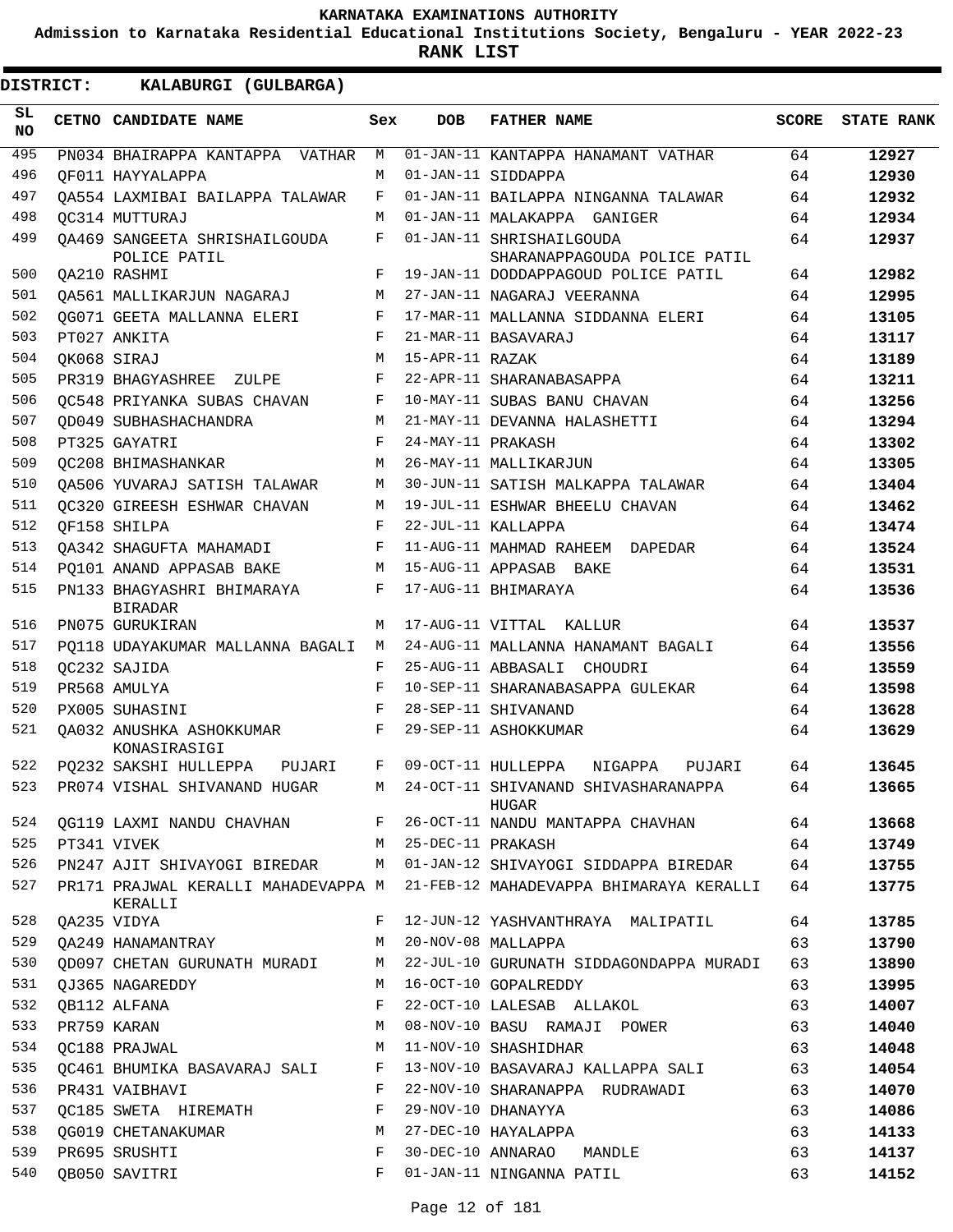**Admission to Karnataka Residential Educational Institutions Society, Bengaluru - YEAR 2022-23**

| DISTRICT:        |  | KALABURGI (GULBARGA)                                       |            |                   |                                                                                      |              |                   |
|------------------|--|------------------------------------------------------------|------------|-------------------|--------------------------------------------------------------------------------------|--------------|-------------------|
| SL.<br><b>NO</b> |  | CETNO CANDIDATE NAME                                       | Sex        | <b>DOB</b>        | <b>FATHER NAME</b>                                                                   | <b>SCORE</b> | <b>STATE RANK</b> |
| 541              |  | PY340 RAHUL                                                | M          |                   | 28-JAN-11 SATISHKUMAR                                                                | 63           | 14212             |
| 542              |  | OK174 SANDYARANI                                           | F          |                   | 29-JAN-11 SHIVAPANDARI                                                               | 63           | 14218             |
| 543              |  | PT281 UMASHREE                                             | $_{\rm F}$ |                   | 01-MAR-11 RAJKUMAR JADHAV                                                            | 63           | 14278             |
| 544              |  | OC585 KAVERI DEVAPPA TALAWAR                               | F          |                   | 13-MAR-11 DEVAPPA SHARANAPPA TALAWAR                                                 | 63           | 14309             |
| 545              |  | OA427 BHAGYASHREE NINGAYYA<br>HIREMATH                     | F          |                   | 25-MAR-11 NINGAYYA BALALOCHANAYYA<br>HIREMATH                                        | 63           | 14345             |
| 546              |  | PR036 SRUJAN VALJANATH KANDGULE                            | М          |                   | 27-MAR-11 VAIJANATH VEERANNAPPA<br>KANDGULE                                          | 63           | 14360             |
| 547              |  | PR048 SWATI SHIVANAND TUPPADODDE                           | F          |                   | 02-APR-11 SHIVANAND KUPENDRA TUPPADODDE                                              | 63           | 14371             |
| 548              |  | OD355 ANISHA MOULALI YADRAMI                               | F          |                   | 03-APR-11 MOULALI DAWALSAB YADRAMI                                                   | 63           | 14372             |
| 549              |  | PN278 AMULYA ANIL MARATHA                                  | F          |                   | 04-APR-11 ANIL MARATHA                                                               | 63           | 14373             |
| 550              |  | PU028 DIVYA                                                | F          |                   | 13-MAY-11 BHEEMAPPA                                                                  | 63           | 14465             |
| 551              |  | OA322 KARTIK MALLIKARJUN                                   | М          |                   | 24-MAY-11 MALLIKARJUN                                                                | 63           | 14498             |
| 552              |  | OD189 IRAMNAZ                                              | F          |                   | 02-JUN-11 HUSAIN BASHA                                                               | 63           | 14531             |
| 553              |  | OA416 BHAGYASRI                                            | F          |                   | 04-JUN-11 GANESH CHAVAN                                                              | 63           | 14540             |
| 554              |  | OG152 SUFIYAN ASLAM PINJAR                                 | F          |                   | 08-JUN-11 ASLAM LALESAB PINJAR                                                       | 63           | 14558             |
| 555              |  | OC244 SANJUKUMAR SHIVAJI GAYAKWAD M                        |            |                   | 10-JUN-11 SHIVAJI THULAJARAM GAYAKWAD                                                | 63           | 14566             |
| 556              |  | OA292 SALMAN MAHIBOOB SAB<br><b>BANTANOOR</b>              | M          |                   | 23-JUN-11 MAHIBOOB SAB ABDUL SAB<br><b>BANTANOOR</b>                                 | 63           | 14607             |
| 557              |  | PU120 SANJANA RAJU RATHOD                                  | F          | 26-JUN-11 RAJU    |                                                                                      | 63           | 14615             |
| 558              |  | PQ123 JOYA AMREEN MAINUDDIN<br>KHAZI                       | F          |                   | 30-JUN-11 MAINUDDIN KAHZI AFZAL KHAZI                                                | 63           | 14625             |
| 559              |  | PN355 AMULYA DODDAPPAGOUDA PATIL                           | F          |                   | 23-JUL-11 DODDAPPAGOUDA SHIVARAY PATIL                                               | 63           | 14697             |
| 560              |  | OK398 NAVIN SANTOSHKUMAR                                   | М          |                   | 08-AUG-11 SANTOSHKUMAR                                                               | 63           | 14738             |
| 561              |  | PT008 B ASHWIN                                             | M          |                   | 13-AUG-11 BASAVARAJ                                                                  | 63           | 14751             |
| 562              |  | PN095 VISHWARADYA DIGASANGIMATH                            | M          |                   | 29-SEP-11 NAGAYYA DIGASANGIMATH                                                      | 63           | 14848             |
| 563              |  | OG077 ASHWINI PEERAPPA MELINAMANI F                        |            |                   | 20-OCT-11 PEERAPPA LAXMAN MELINAMANI                                                 | 63           | 14884             |
| 564              |  | OD308 PRAKASH MADIVALAPPA SUGATAN M                        |            |                   | 31-OCT-11 MADIVALAPPA KASAPPA SUGATAN                                                | 63           | 14906             |
| 565              |  | OC595 ANITA BANGARI                                        | F          |                   | 05-NOV-11 KARNAPPA                                                                   | 63           | 14912             |
| 566              |  | OG127 BHAVANI HANAMANT                                     | F          |                   | 10-NOV-11 HANAMANT NAGAPPA TANAKEDAR                                                 | 63           | 14918             |
| 567              |  | PP282 SAMARTH SHARANAPPA PARAGOND M                        |            |                   | 21-NOV-11 SHARANAPPA                                                                 | 63           | 14937             |
| 568              |  | PN045 SHIVANAND JAGADEV BANDI                              | M          |                   | 04-DEC-11 JAGADEV DATTU BANDI                                                        | 63           | 14953             |
| 569              |  | PT274 PRIYANKA SHANKAR RATOD                               | $F -$      | 08-DEC-11 SHANKAR |                                                                                      | 63           | 14956             |
| 570              |  | OA044 SIDDALINGA BALABHEEM<br>NAGABATTI                    | M          |                   | 14-DEC-11 BALABHEEM GURABASAPPA<br>NAGABATTI                                         | 63           | 14960             |
| 571              |  | QC556 BHAGYASHREE BIRADAR                                  | F          |                   | 16-DEC-11 SHARANAGOWDA BIRADAR                                                       | 63           | 14963             |
| 572              |  |                                                            |            |                   | QB130 SAKSHI SHARANAGOUDA BIRADAR F 06-JAN-12 SHARANAGOUDA REVANASIDDAPPA<br>BIRADAR | 63           | 14989             |
| 573              |  | <b>QC315 PRAJWAL</b>                                       | M          |                   | 14-JUN-12 BASAVARAJ                                                                  | 63           | 15017             |
| 574              |  | PP183 AYISHA MAIBOOB KALLUR                                |            |                   | F 26-MAY-10 MAIBOOB NABISAB KALLUR                                                   | 62           | 15066             |
| 575              |  | OA048 NAGARATNA MALLAPPA PASHETTI F                        |            |                   | 08-AUG-10 MALLAPPA SIDDAPPA PASHETTI                                                 | 62           | 15109             |
| 576              |  | OD018 POOJA                                                | F          |                   | 04-SEP-10 GANGAPPA HUGAR                                                             | 62           | 15136             |
| 577              |  | PQ241 ARUNKUMAR SHARANAPPA<br>NATIKAR                      | М          |                   | 07-OCT-10 SHARANAPPA NATIKAR                                                         | 62           | 15181             |
| 578              |  | QF225 CHANNAMMA BHAGAVANTRAY<br>RAYAGOL                    | F          |                   | 22-OCT-10 BHAGAVANTRAY RAYAGOL                                                       | 62           | 15207             |
| 579              |  | QF266 ROHAN BHEEMRAY INGALE                                | M          |                   | 27-OCT-10 BHEEMRAY AMBAJI INGALE                                                     | 62           | 15218             |
| 580              |  | PR629 ABHISHEK MAHANTESH GOUR                              | M          |                   | 29-OCT-10 MAHANTESH SHIVASHARANAPPA<br>GOUR                                          | 62           | 15222             |
| 581              |  | PQ244 RIHAN MAHMAD FEROZ GUTTEDAR M 30-OCT-10 MAHMAD FEROZ |            |                   |                                                                                      | 62           | 15224             |
| 582              |  | PT141 RAKESH                                               | M          |                   | 04-NOV-10 SHIVASHARANAPPA                                                            | 62           | 15237             |
| 583              |  | QC089 LAXMI DILEEP RATHOD                                  | F          |                   | 12-DEC-10 DILEEP MOTU RATHOD                                                         | 62           | 15331             |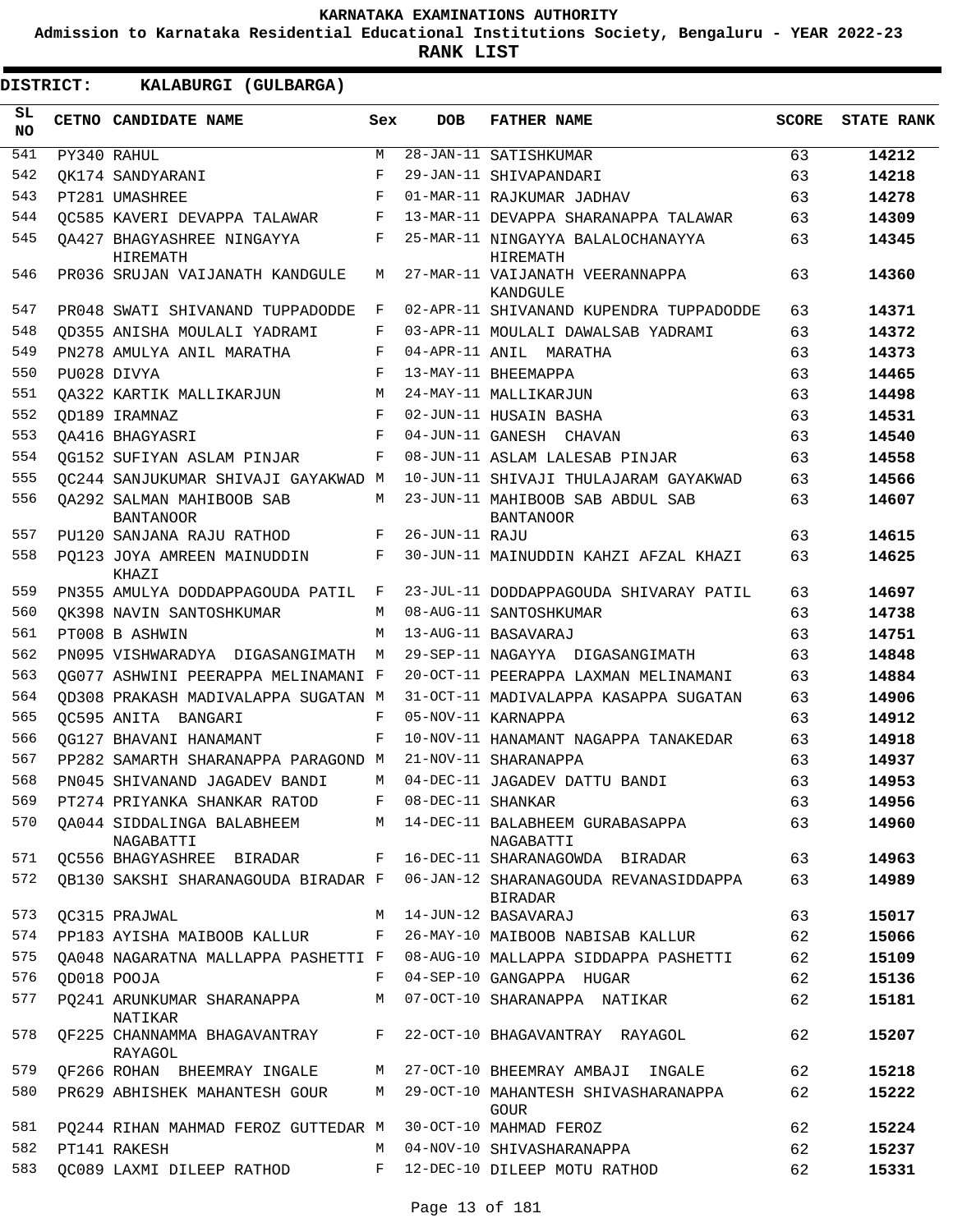**Admission to Karnataka Residential Educational Institutions Society, Bengaluru - YEAR 2022-23**

| <b>DISTRICT:</b> | KALABURGI (GULBARGA)                                    |     |                   |                                                           |              |                   |
|------------------|---------------------------------------------------------|-----|-------------------|-----------------------------------------------------------|--------------|-------------------|
| SL<br><b>NO</b>  | CETNO CANDIDATE NAME                                    | Sex | <b>DOB</b>        | <b>FATHER NAME</b>                                        | <b>SCORE</b> | <b>STATE RANK</b> |
| 584              | OA577 AKSHATA YALLAPPA YALABA                           | F   |                   | 21-DEC-10 YALLAPPA SHANTAPPA YALABA                       | 62           | 15346             |
| 585              | OA337 NINGANNA JADI                                     | М   |                   | 25-DEC-10 MANAPPA GANGAPPA JADI                           | 62           | 15357             |
| 586              | QG050 ASIFA NABISAB SHARAD                              | F   |                   | 01-JAN-11 NABISAB DAVALASAB SHARAD                        | 62           | 15370             |
| 587              | OC448 BORAMMA DEVANNA GUDUR                             | F   |                   | 01-JAN-11 DEVANNA GUDUR                                   | 62           | 15372             |
| 588              | PO141 BHGYASHRE BHUTALI PUJARI                          | F   | 02-JAN-11 BHUTALI |                                                           | 62           | 15383             |
| 589              | PW097 SACHIN RAJU CHAWHAN                               | М   |                   | 14-JAN-11 RAJU CHAWHAN                                    | 62           | 15415             |
| 590              | PV285 SHARANPRAKASH                                     | М   |                   | 30-JAN-11 AMRUTRAO                                        | 62           | 15457             |
| 591              | PR608 SIDDHAROODHA BUDDAPPA<br>KUMASAGI                 | М   |                   | 21-FEB-11 BUDDAPPA SIDDAPPA KUMASAGI                      | 62           | 15498             |
| 592              | QL159 TRIVENI                                           | F   |                   | 07-MAR-11 BHIMARAYA                                       | 62           | 15549             |
| 593              | PU035 AMULYA                                            | F   | 08-MAR-11 GOPAL   |                                                           | 62           | 15551             |
| 594              | PR257 VIDYASHRI                                         | F   |                   | 13-MAR-11 PEERAPPA BIRADAR                                | 62           | 15582             |
| 595              | OK328 VIDYARANI                                         | F   |                   | 18-APR-11 KASHAPPA                                        | 62           | 15718             |
| 596              | OJ444 SRUJAN                                            | M   |                   | 04-MAY-11 RAJSHEKAR                                       | 62           | 15760             |
| 597              | OC305 SRUSHTI BHASAGI                                   | F   |                   | 07-MAY-11 KALYANI BHASAGI                                 | 62           | 15770             |
| 598              | OF128 ABHISHEK MALLIKARJUN ALOOR                        | М   |                   | 17-MAY-11 MALLIKARJUN KALLAPPA ALOOR                      | 62           | 15796             |
| 599              | PN220 SIDDAMMA NINGAPPA DEBBI                           | F   |                   | 30-MAY-11 NINGAPPA SHANTAPPA DEBBI                        | 62           | 15836             |
| 600              | PQ092 SUPRIYA DHAREPPA KARAGUDDI                        | F   |                   | 30-MAY-11 DHAREPPA MALLIKARJUN<br>KARAGUDDI               | 62           | 15837             |
| 601              | OK064 DHANESHWARI                                       | F   |                   | 22-JUN-11 KIRANPRAKASH KHARE                              | 62           | 15925             |
| 602              | PR583 SAMARTH REVANASIDDAPPA<br>DEGIL                   | М   |                   | 25-JUN-11 REVANASIDDAPPA MALLAPPA DEGIL                   | 62           | 15936             |
| 603              | QK342 SANJANA                                           | F   | 28-JUN-11 BASAPPA |                                                           | 62           | 15948             |
| 604              | OA023 VIJAYAKUMAR AMRUT<br>ARALGUNDAGI                  | М   |                   | 01-JUL-11 AMRUT NINGANNA ARALGUNDAGI                      | 62           | 15962             |
| 605              | <b>QA384 MUTTURAJ SIDDAPPA MALE</b>                     | М   |                   | 05-JUL-11 SIDDAPPA MALE                                   | 62           | 15980             |
| 606              | OJ251 RAVIT                                             | М   |                   | 05-JUL-11 LAXMAN HARIJAN                                  | 62           | 15981             |
| 607              | PT096 SAKSHI SAMPATAKUMAR                               | F   |                   | 11-JUL-11 SAMPATAKUMAR SAIBANNA                           | 62           | 16005             |
| 608              | QJ361 VAISHNAVI                                         | F   |                   | 16-JUL-11 MALLAPPA                                        | 62           | 16020             |
| 609              | QJ505 SNEHA BASAWARAJ CHIGONI                           | F   |                   | 07-AUG-11 BASAWARAJ SIDDANNA CHIGONI                      | 62           | 16090             |
| 610              | OA108 BHAGYASHREE CHANNAPPA<br><b>DEVOOR</b>            | F   |                   | 12-AUG-11 CHANNAPPA SIDRAMAPPA DEVOOR                     | 62           | 16105             |
| 611              | OC382 PREMAKUMAR                                        |     |                   | M 24-AUG-11 SIDRAMAPPA DODDAMANI                          | 62           | 16135             |
| 612              |                                                         |     |                   | PP088 SHREYA KEDAR DANGE F 28-AUG-11 KEDAR SHRIMANT DANGE | 62           | 16141             |
| 613              | QK399 NEEKIN KUMAR M 29-AUG-11 HASHAPPA                 |     |                   |                                                           | 62           | 16144             |
| 614              | PN208 ISHWARI KASHINATH HATTARAKI F                     |     |                   | 11-SEP-11 KASHINATH BASANNA HATTARAKI                     | 62           | 16167             |
| 615              | OJ329 ANJALI                                            | F   | 21-SEP-11 IRANNA  |                                                           | 62           | 16187             |
| 616              | PV117 NARESH                                            | M   |                   | 24-SEP-11 MALLIKARJUN AINOLLI                             | 62           | 16193             |
| 617              | QA297 KAVERI DHARMARAJ MALAGATTI F                      |     |                   | 02-OCT-11 DHARAMARAJ MALLINATH<br>MALAGATTI               | 62           | 16211             |
| 618              | QA317 SINDUSHREE                                        | F   |                   | 21-OCT-11 MALLANNA HAWALDAR                               | 62           | 16253             |
| 619              | QE087 PRAJWAL                                           | M   |                   | 02-NOV-11 SHANKARALINGA                                   | 62           | 16270             |
| 620              | QF013 ARSHIYA SALODAGI F                                |     |                   | 01-DEC-11 MOHAMMAD ALI SALODAGI                           | 62           | 16309             |
| 621              | QA045 SUSHMA VEERATAYYA HIREMATH F                      |     |                   | 04-DEC-11 VEERATAYYA IRAYYA KAREPPA                       | 62           | 16313             |
| 622              | PS215 NAVYA LAXMIKANT                                   | F   |                   | 03-JAN-12 LAXMIKANT                                       | 62           | 16350             |
| 623              | PT114 RAVIKUMAR PRAKASH RATHOD                          | M   |                   | 01-JAN-09 PRAKASH SOMALA RATHOD                           | 61           | 16388             |
| 624              | OD198 SAKSHI                                            | F   |                   | 01-JAN-10 CHANDARKANT                                     | 61           | 16400             |
| 625              | QB065 SUSHMA                                            | F   |                   | 01-JAN-10 BEERAPPA PUJARI                                 | 61           | 16402             |
| 626              | QA099 SUBHADRA BALAPPAGOL F                             |     |                   | 13-MAR-10 SOMANNA A BALAPPAGOL                            | 61           | 16426             |
| 627              | PP345 LAXMI BASAVARAJ TALAWAR F                         |     |                   | 31-MAY-10 BASAVARAJ TALAWAR                               | 61           | 16452             |
| 628              | PN156 ABHISHEK JATTEPPA<br>M <sub>1</sub><br>HARAKANCHI |     |                   | 01-JUN-10 JATTEPPA HARAKANCHI                             | 61           | 16454             |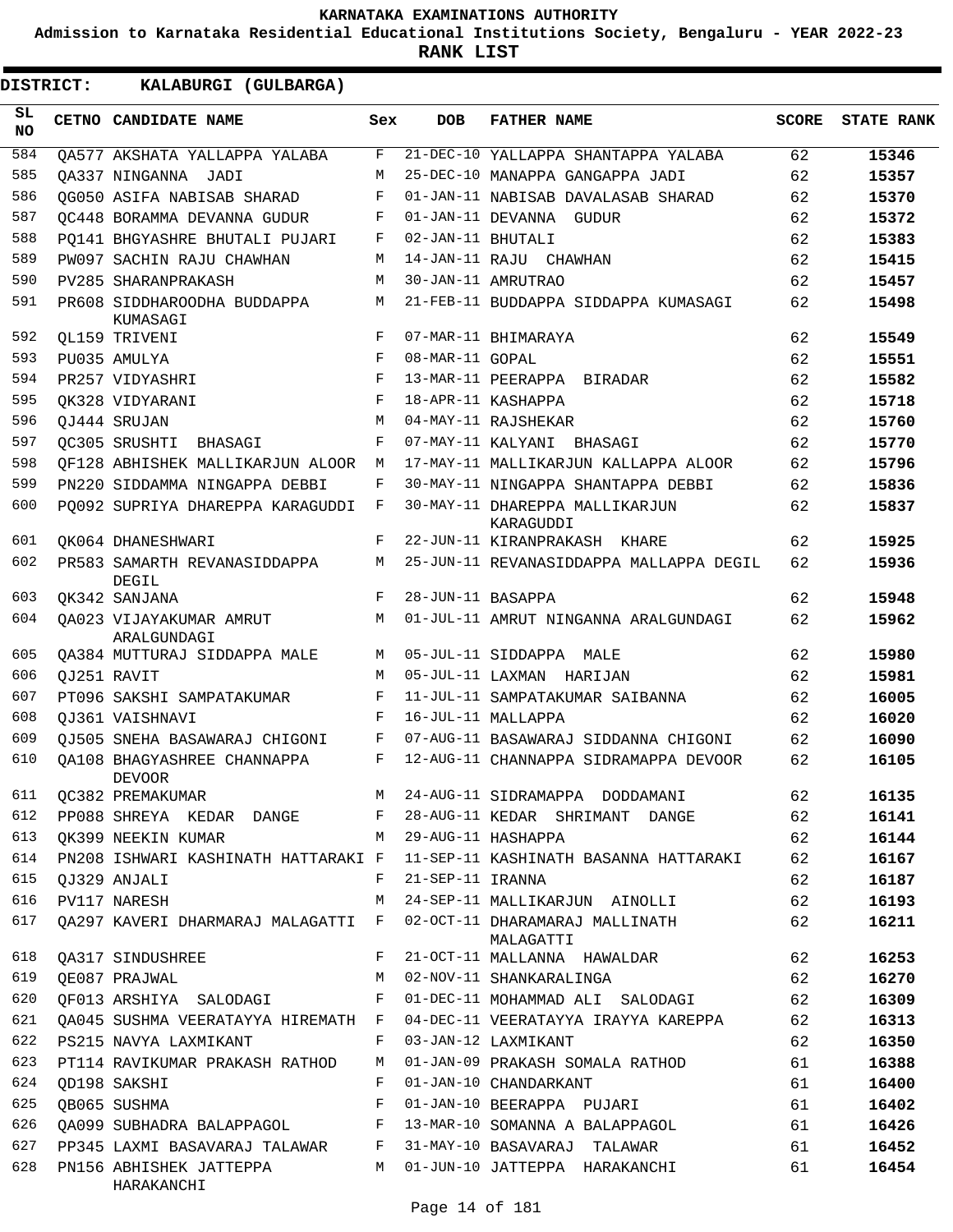**Admission to Karnataka Residential Educational Institutions Society, Bengaluru - YEAR 2022-23**

**RANK LIST**

 $\blacksquare$ 

| <b>DISTRICT:</b> | KALABURGI (GULBARGA)                                                  |     |                   |                                                    |              |                   |
|------------------|-----------------------------------------------------------------------|-----|-------------------|----------------------------------------------------|--------------|-------------------|
| SL<br>NO.        | CETNO CANDIDATE NAME                                                  | Sex | <b>DOB</b>        | <b>FATHER NAME</b>                                 | <b>SCORE</b> | <b>STATE RANK</b> |
| 629              | OA537 NAGARAJA RAMANNA<br>GUNJANNAVAR                                 | M   |                   | 14-AUG-10 RAMANNA HULAGAPPA GUNJANNAVAR            | 61           | 16511             |
| 630              | PU104 BHAGYASHREE                                                     | F   |                   | 22-AUG-10 SHARANAPPA                               | 61           | 16524             |
| 631              | <b>PV090 VIGHNESHWAR</b>                                              | M   |                   | 11-SEP-10 JAGDISHWAR                               | 61           | 16544             |
| 632              | OJ226 PRITHVIRAJ PRABHU CHAVAN                                        | М   |                   | 12-SEP-10 PRABHU HAKU CHAVAN                       | 61           | 16546             |
| 633              | PO202 FATIMABEGUM BASIRAHAMAD<br>MULLA                                | F   |                   | 14-OCT-10 BASIRAHAMAD UMARALI MULLA                | 61           | 16597             |
| 634              | OB037 MALLIKARJUN BASAVARAJ<br>HARANAL                                | M   |                   | 22-OCT-10 BASAVARAJ RACHAPPA HARANAL               | 61           | 16614             |
| 635              | PT208 MANJUNATH                                                       | М   | 23-NOV-10 SUBHASH |                                                    | 61           | 16666             |
| 636              | PV040 NAGAREDDY RAMAREDDY                                             | М   |                   | 23-DEC-10 RAMAREDDY                                | 61           | 16733             |
| 637              | OF093 MEGHASHREE                                                      | F   |                   | 24-DEC-10 SUBASHCHANDRA KURIKOT                    | 61           | 16736             |
| 638              | PP142 MANJUNATH MALLAPPA                                              | М   |                   | 01-JAN-11 MALLAPPA RUPANUR                         | 61           | 16761             |
| 639              | OC165 RAMESH SIDDANNA DORE                                            | М   |                   | 01-JAN-11 SIDDANNA RAMANNA DORE                    | 61           | 16765             |
| 640              | OK145 VINAYAPRAKASH<br>NAGENDRAYYASWAMI                               | М   |                   | 09-JAN-11 NAGENDRAYYASWAMI                         | 61           | 16788             |
| 641              | PX098 RADHIKA BABU NINGBO                                             | F   |                   | 16-JAN-11 BABU NAGAPPA NINGBO                      | 61           | 16806             |
| 642              | OC476 MALLANNAGOUDA SHRISHAIL                                         | M   |                   | 27-JAN-11 SHRISHAIL                                | 61           | 16826             |
| 643              | OA477 MALLIKARJUN BOODIHAL                                            | М   |                   | 27-JAN-11 HUSANAPPA                                | 61           | 16827             |
| 644              | PO146 ABBASALI NIJAM MULLA                                            | М   |                   | 09-FEB-11 NIJAM KHUTUBUDDIN MULLA                  | 61           | 16861             |
| 645              | OF189 UNEZA MAHEK                                                     | F   |                   | 08-MAR-11 NISAR PATEL                              | 61           | 16944             |
| 646              | PN312 BHIMASHANKAR NAYKODI                                            | М   |                   | 09-MAR-11 NINGAPPA SANGAPPA NAYKODI                | 61           | 16946             |
| 647              | PN068 KAILAS SHARANAPPA HOUSHETTI M                                   |     |                   | 01-APR-11 SHARANAPPA RAMALING HOUSHETTI            | 61           | 17022             |
| 648              | OL163 SINDU                                                           | F   |                   | 12-APR-11 HARISCHANDRA                             | 61           | 17063             |
| 649              | OC266 VARSHA                                                          | F   |                   | 22-APR-11 RUDRAGOUDA PATIL                         | 61           | 17097             |
| 650              | OF234 SINDHU                                                          | F   |                   | 23-APR-11 BASANNAGOUDA                             | 61           | 17104             |
| 651              | PW073 BHAGYESH                                                        | M   |                   | 03-MAY-11 MALLAPPA                                 | 61           | 17127             |
| 652              | PP433 PRATISH PRABHU BAKE                                             | M   |                   | 03-MAY-11 PRABHU DULAPPA BAKE                      | 61           | 17129             |
| 653              | OD065 LAXMI BASAYYA HIREMATH                                          | F   |                   | 05-MAY-11 BASAYYA IRAYYA HIREMATH                  | 61           | 17136             |
| 654              | OK359 ANUPRIYA                                                        | F   |                   | 07-MAY-11 CHANDRASHEKAR                            | 61           | 17141             |
| 655              | OK432 MEGHANA                                                         | F   |                   | 07-MAY-11 SHIVALINGAPPA                            | 61           | 17144             |
| 656              | PP255 TASMINABANU SAIPANSAB                                           | F   |                   | 08-MAY-11 SAIPANSAB NADAF                          | 61           | 17145             |
| 657              | OK122 SUPRIYA KRISHNA                                                 | F   | 09-MAY-11 KRISHNA |                                                    | 61           | 17149             |
| 658              | PP304 SHADAB                                                          | M   |                   | 05-JUN-11 ABDULGAFOOR SHAIKH                       | 61           | 17257             |
| 659              | QA212 PRAKASH NAGAVI                                                  |     |                   | M 24-JUN-11 HANAMANTARAYA BHIMARAYA                | 61           | 17317             |
| 660              | OF059 BHEEMARAY SHIVASHANKAR                                          |     |                   | NAGAVI<br>M 01-JUL-11 SHIVASHANKAR SIDDANNA HACHAD | 61           | 17344             |
| 661              | HACHAD<br>OD023 PRAVEEN KUMAR LAKKAPPA                                |     |                   | M 01-JUL-11 LAKKAPPA SOMARAYA POOJARI              | 61           | 17349             |
| 662              | POOJARI<br>OF210 YALLALINGA                                           | M   |                   | 05-JUL-11 PARMESHWAR KOULAGI                       | 61           | 17363             |
| 663              | OG097 PRABANJAN RAGHAVENDRA                                           |     |                   | M 10-JUL-11 RAGHAVENDRA VENKATARAO                 | 61           | 17379             |
| 664              | KULKARNI<br>PQ037 SRUSHTI SURESH SHERIKAR F 12-JUL-11 SURESH SHERIKAR |     |                   | KULKARNI                                           | 61           | 17386             |
| 665              | OA442 DAWALATRAYA YALLAPPA                                            | M   |                   | 23-JUL-11 YALLAPPA SIDDAPPA NATIKAR                | 61           | 17423             |
| 666              | NATIKAR<br>QC159 SHRUTI                                               | F   |                   | 25-JUL-11 PARASAPPA JAMADAR                        | 61           | 17431             |
| 667              | OD005 SANGEETA GURURAJ KERUTAGI                                       | F   |                   | 31-JUL-11 GURURAJ KASINATH KERUTAGI                | 61           | 17447             |
| 668              | QA512 POOJA                                                           | F   |                   | 02-AUG-11 KALLAPPAGOUD POLICEPATIL                 | 61           | 17459             |
| 669              |                                                                       | M   |                   | 03-AUG-11 DEVAPPA BOSAGI                           |              |                   |
| 670              | OB127 VIJAYA DEVAPPA BOSAGI                                           |     |                   |                                                    | 61           | 17467             |
|                  | PR378 PREETAM                                                         | M   |                   | 22-AUG-11 SAIBANNA                                 | 61           | 17525             |
| 671              | OC061 CHANDRIKA                                                       | F   |                   | 29-AUG-11 BHIMARAY PUJARI                          | 61           | 17548             |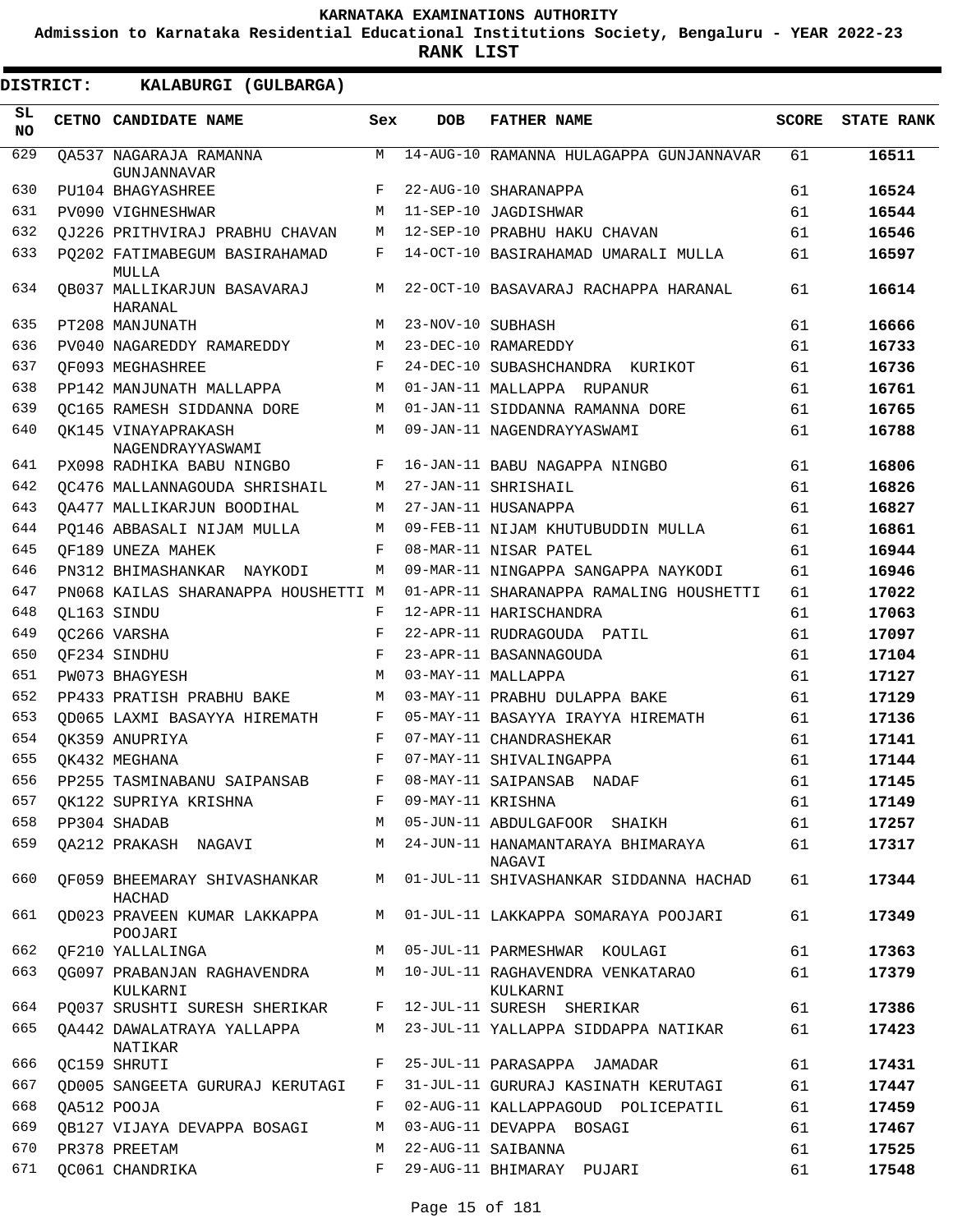**Admission to Karnataka Residential Educational Institutions Society, Bengaluru - YEAR 2022-23**

**RANK LIST**

| SL<br><b>NO</b> | CETNO CANDIDATE NAME                            | Sex        | <b>DOB</b>        | <b>FATHER NAME</b>                              | <b>SCORE</b> | <b>STATE RANK</b> |
|-----------------|-------------------------------------------------|------------|-------------------|-------------------------------------------------|--------------|-------------------|
| 672             | PR574 BASAVARAJ                                 | М          |                   | 08-SEP-11 SHIDDARAM BIBRANI                     | 61           | 17571             |
| 673             | PR316 GURURAJ SANJEEVAKUMAR<br>KOGANOORE        | M          |                   | 16-SEP-11 SANJEEVAKUMAR MALLINATH<br>KOGANOORE  | 61           | 17594             |
| 674             | PP101 SHOURYA VIJAYAKUMAR<br>MASHALKAR          | M          |                   | 17-SEP-11 VIJAYAKUMAR HANAMANTAPPA<br>MASHALKAR | 61           | 17599             |
| 675             | PR575 SANGAMESH                                 | M          |                   | 30-SEP-11 VIJAYAKUMAR                           | 61           | 17624             |
| 676             | PP371 SHRIKANT BASAVARAJ PUJARI                 | М          |                   | 05-OCT-11 BASAVARAJ AMOGI PUJARI                | 61           | 17634             |
| 677             | OK326 SAMPATH                                   | М          |                   | 04-NOV-11 MALLIKARJUN                           | 61           | 17689             |
| 678             | OC571 BHAGYASHREE SANTOSH RATHOD                | F          |                   | 21-NOV-11 SANTOSH PADMU RATHOD                  | 61           | 17724             |
| 679             | PT028 MAHESH                                    | М          |                   | 01-JAN-10 HANAMANTHA                            | 60           | 17824             |
| 680             | OA191 SHRINIVAS SURESH CHAVHAN                  | М          |                   | 01-JAN-10 SURESH CHAVHAN                        | 60           | 17828             |
| 681             | OA175 SHIVANADA                                 | М          |                   | 06-MAY-10 SHRANAPPA ESHWRAPPA CHITTANUR         | 60           | 17872             |
| 682             | OK458 GANGOTRI                                  | F          |                   | 16-MAY-10 VISHWANATH                            | 60           | 17875             |
| 683             | PT312 ASHWINI CHAWAN                            | F          |                   | 18-JUL-10 GOPAL CHAWAN                          | 60           | 17911             |
| 684             | PR714 NAGESH MAHANTESH PATIL                    | М          |                   | 15-AUG-10 MAHANTESH PATIL                       | 60           | 17941             |
| 685             | OD320 BASAVARAJ GOLLALAPPA<br><b>NAVALAGUND</b> | М          |                   | 28-AUG-10 GOLLALAPPA BASANNA NAVALAGUND         | 60           | 17954             |
| 686             | OA414 ANNAPURNA BHIMARAYA<br>MUDABASAPPAGOL     | F          |                   | 10-OCT-10 BHIMARAYA LAXMANA<br>MUDABASAPPAGOLA  | 60           | 18015             |
| 687             | OA050 SANDEEP                                   | M          |                   | 10-OCT-10 SHARANAPPA SUNGATAN                   | 60           | 18017             |
| 688             | OJ541 PIRAPPAGOWDA BIRADAR                      | M          |                   | 15-OCT-10 SHARANABASAPPA BIRADAR                | 60           | 18028             |
| 689             | OH090 CHANDRIKA                                 | F          | 08-NOV-10 SANJEEV |                                                 | 60           | 18076             |
| 690             | OG164 SWATHI                                    | $_{\rm F}$ |                   | 14-NOV-10 SHIVARAJ<br>KARAKALLI                 | 60           | 18094             |
| 691             | PN356 RAHUL MAHANTAPPA KAMBAR                   | М          |                   | 19-NOV-10 MAHANTAPPA RACHAPPA KAMBAR            | 60           | 18105             |
| 692             | PT436 GUNDAPPA                                  | M          |                   | 23-NOV-10 SHARANAPPA                            | 60           | 18115             |
| 693             | PU317 ERAMMA                                    | F          | 29-NOV-10 SANTOSH |                                                 | 60           | 18129             |
| 694             | PP395 SAMARTH SANJAY BAKE                       | М          | 10-DEC-10 SANJAY  |                                                 | 60           | 18147             |
| 695             | OE133 SHARANABASAPPA                            | М          |                   | 01-JAN-11 NINGAPPA                              | 60           | 18202             |
| 696             | PR223 UMESH AKKALKOTE                           | М          | 09-JAN-11 SHANKAR | AKKALKOTE                                       | 60           | 18224             |
| 697             | PP415 AMRUTA DEVINDRA JAMADARA                  | F          |                   | 22-JAN-11 DEVINDRA IRANNA JAMADARA              | 60           | 18251             |
| 698             | PR567 ADARSH                                    | М          |                   | 25-JAN-11 MALLINATH SHIVAPATIL                  | 60           | 18254             |
| 699             | OF207 AKSHATA                                   | F          | 11-FEB-11 JAIBHIM | KADI                                            | 60           | 18298             |
| 700             | PR632 GUNDAPPA YUVARAJA DAGE                    | M          |                   | 11-FEB-11 YUVARAJA VITTAL DAGE                  | 60           | 18299             |
| 701             | OK452 SANGAMMA                                  | F          |                   | 04-MAR-11 SHANTHAPRAKASHA                       | 60           | 18358             |
| 702             | PR610 ANJALI                                    | F          |                   | 21-MAR-11 SHARANAPPA SAIBANNA PUJARI            | 60           | 18413             |
| 703             | PP378 HARSHA GHANUR                             | М          |                   | 25-MAR-11 BASAVARAJ                             | 60           | 18427             |
| 704             | OC633 MD FAIYAJ                                 | M          |                   | 31-MAR-11 LAL AHMED SAB                         | 60           | 18441             |
| 705             | OA293 AAYAN LALSAB SHAHABAD                     | М          |                   | 18-MAY-11 LALSAB HUSSAINSAB SHAHABAD            | 60           | 18633             |
| 706             | OE023 DAYANANDAGOUD MAHANTAGOUD<br>POLICEPATIL  | M          |                   | 01-JUN-11 MAHANTAGOUD RUDRAGOUD<br>POLICEPATIL  | 60           | 18680             |
| 707             | PP349 AKASH SHIVANAND TALAWAR                   | М          |                   | 02-JUN-11 SHIVANAND TALAWAR                     | 60           | 18684             |
| 708             | PN019 SHRAVASTI SHIVAPPA<br>DODDAMANI           | F          |                   | 04-JUN-11 SHIVAPPA GURUBASAPPA<br>DODDAMANI     | 60           | 18698             |
| 709             | QH048 MOHAN                                     | М          | 08-JUN-11 SHIVRAJ |                                                 | 60           | 18718             |
| 710             | QC514 YUVARAJ                                   | М          |                   | 10-JUN-11 MAHANTAPPA BHANDARI                   | 60           | 18726             |
| 711             | PN159 PRUTHVIRAJ<br>CHANDRASHA<br>SULEKAR       | М          |                   | 16-JUN-11 CHANDRASHA SHIVAPPA SULEKAR           | 60           | 18746             |
| 712             | QC018 CHANNABASU BASAVARAJ SIMPI                | М          |                   | 23-JUN-11 BASAVARAJ                             | 60           | 18772             |
| 713             | PN233 DIVYA ROOPAVAN PYATI                      | F          |                   | 06-AUG-11 ROOPAVAN SIDDAPPA PYATI               | 60           | 18934             |
| 714             | PO090 SHREEDHAR SHANKAR KUMBAR                  | М          |                   | 06-AUG-11 SHANKAR BHEEMAPPA KUMBAR              | 60           | 18935             |
| 715             | OG021 SAGARA                                    | M          |                   | 16-AUG-11 BASAVARAJ                             | 60           | 18957             |
| 716             | QD099 VINAYAKA                                  | M          | Page 16 of 181    | 31-AUG-11 SURYAKANTH POLICE PATIL               | 60           | 19011             |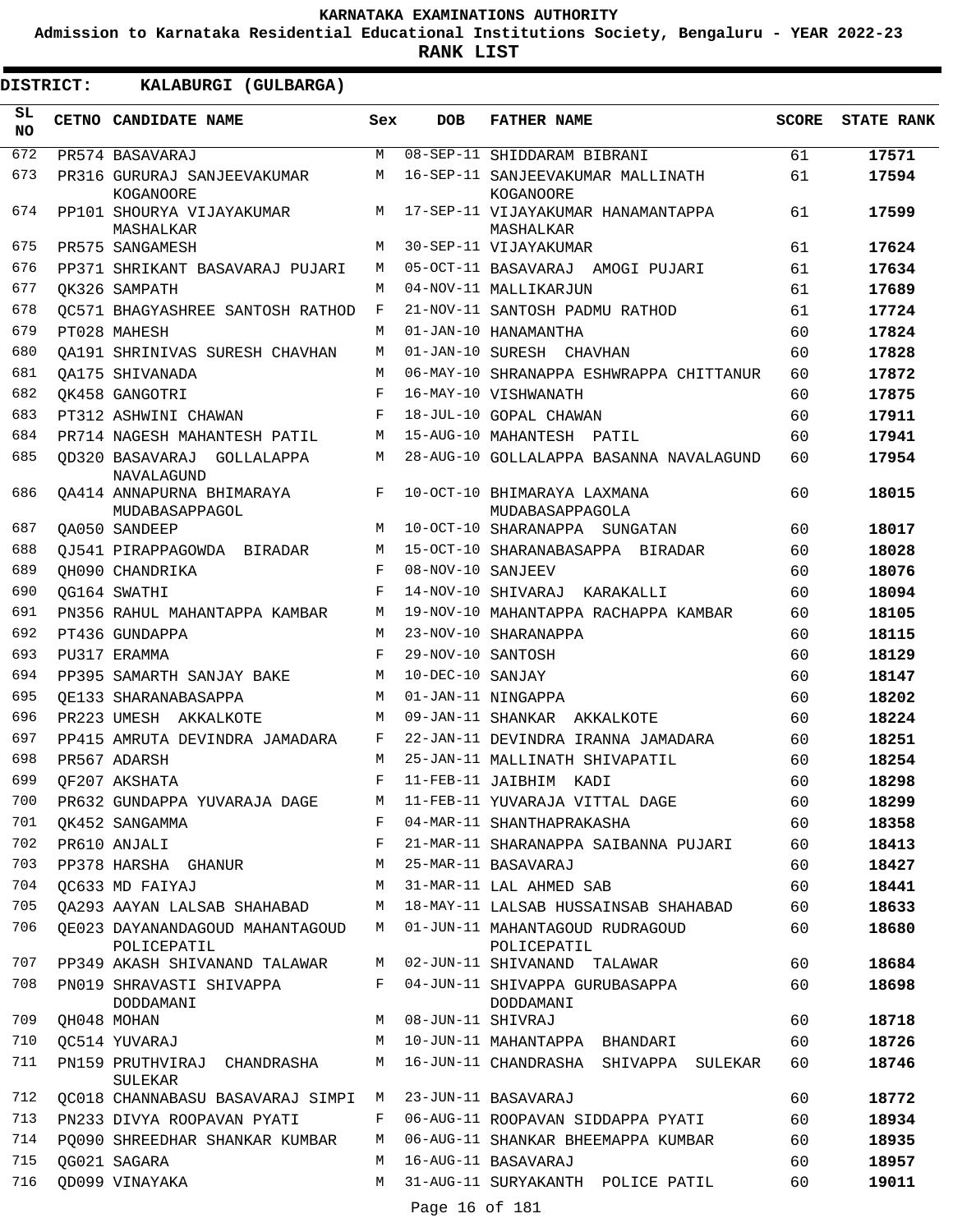**Admission to Karnataka Residential Educational Institutions Society, Bengaluru - YEAR 2022-23**

**RANK LIST**

| SL<br>NO |            | CETNO CANDIDATE NAME                      | Sex | <b>DOB</b>        | <b>FATHER NAME</b>                                                         | <b>SCORE</b> | <b>STATE RANK</b> |
|----------|------------|-------------------------------------------|-----|-------------------|----------------------------------------------------------------------------|--------------|-------------------|
| 717      |            | OH271 AMBIKA                              | F   |                   | 19-OCT-11 SIDDAPPA                                                         | 60           | 19125             |
| 718      |            | QA517 BASUGOUDA VISHVANATH<br>SARAKAR     | М   |                   | 29-OCT-11 VISHVANATH PRABHANNAGOUDA<br>SARAKAR                             | 60           | 19145             |
| 719      |            | PW054 KAJAL                               | F   |                   | 01-NOV-11 GURUNATH RATHOD                                                  | 60           | 19152             |
| 720      |            | PP251 PUNIT                               | M   | 15-NOV-11 NAGARAJ |                                                                            | 60           | 19183             |
| 721      |            | PP252 SHARANU BASAVANMATH                 | М   |                   | 18-NOV-11 BASAYYA BASAVANMATH                                              | 60           | 19191             |
| 722      |            | PR041 ESHWARI                             | F   |                   | 30-NOV-11 JAGADISH KALSHATTY                                               | 60           | 19210             |
| 723      |            | PS008 VAISHALI RAJAYYA GUTTEDAR           | F   |                   | 01-JAN-10 RAJAYYA GUTTEDAR                                                 | 59           | 19303             |
| 724      |            | PS160 SHREEDHAR                           | M   |                   | 03-JAN-10 LADAPPA PUJARI                                                   | 59           | 19305             |
| 725      |            | PZ106 NAGAMMA                             | F   |                   | 19-JUN-10 DEVINDRAPPA                                                      | 59           | 19373             |
| 726      |            | OB097 VIDYASHREE VARAD                    | F   |                   | 19-JUL-10 BASAVARAJ                                                        | 59           | 19390             |
| 727      |            | QK221 SIDDU                               | M   | 08-AUG-10 RAJAPPA |                                                                            | 59           | 19415             |
| 728      |            | PN031 PRADEEP KALABURAGI                  | М   |                   | 25-SEP-10 SIDDANNA                                                         | 59           | 19475             |
| 729      |            | PP276 ANNARAW GURUSHANTH PATIL            | М   |                   | 16-OCT-10 GURUSHATH GURUSHANTH PATIL                                       | 59           | 19518             |
| 730      |            | PU332 RAKSHITA                            | F   |                   | 20-NOV-10 SHIVAPPA                                                         | 59           | 19594             |
| 731      |            | OB053 BHAGYASHREE                         | F   |                   | 01-JAN-11 BASAVARAJ UMMARAGI                                               | 59           | 19689             |
| 732      |            | QC023 IRESH GOVINDAPPA KAWALDAR           | M   |                   | 01-JAN-11 GOVINDAPPA MALLAPPA KAWALDAR                                     | 59           | 19691             |
| 733      |            | PT365 NIKHITA                             | F   |                   | 01-JAN-11 BALABHIM                                                         | 59           | 19694             |
| 734      |            | OA239 SHARANAPPA                          | M   |                   | 01-JAN-11 CHANDRAKANTH                                                     | 59           | 19701             |
| 735      |            | OG176 SHRISHAIL                           | М   |                   | 01-JAN-11 GANGAPPA                                                         | 59           | 19703             |
| 736      |            | OC287 JEEWAN                              | M   |                   | 21-JAN-11 RAMESH RATHOD                                                    | 59           | 19750             |
| 737      |            | QF290 MAIBOOB BABU MUJAVAR                | M   |                   | 22-JAN-11 BABU MAIBOOBSAB MUJAVAR                                          | 59           | 19752             |
| 738      |            | PN083 SHANTABAI                           | F   |                   | 04-FEB-11 CHANDRAKANT                                                      | 59           | 19800             |
| 739      |            | QC576 SAMARTHA HOSAMANI                   | M   |                   | 12-FEB-11 SHIVAPPA                                                         | 59           | 19816             |
| 740      |            | QG031 AKASH                               | M   |                   | 19-FEB-11 NAGENDRA                                                         | 59           | 19834             |
| 741      |            | OC454 DARSHAN RATHOD                      | М   | 07-MAR-11 DILEEP  |                                                                            | 59           | 19889             |
| 742      |            | PN112 MAHANTESH                           | M   |                   | 13-MAR-11 SHIVALINGAPPA PADASHETTI                                         | 59           | 19918             |
| 743      |            | OC258 BHARGAVI                            | F   |                   | 07-APR-11 SHARANABASAPPA HULAGUDLA                                         | 59           | 20007             |
| 744      |            | PR718 AISHWARYA                           | F   |                   | 15-APR-11 SIDDARAMA BANDICHODE                                             | 59           | 20041             |
| 745      |            | QH082 SAMARTH PANCHAL                     |     |                   | M 25-APR-11 MONAPPA PANCHAL                                                | 59           | 20071             |
| 746      |            |                                           |     |                   | OF149 PRAJWAL SHANTAGOUD SAVALAGI M 27-APR-11 SHANTAGOUD BHIMARAY SAVALAGI | 59           | 20076             |
|          |            | 747 QG177 VISHVACHETAN GURANNA<br>BIRADAR |     |                   | M 03-MAY-11 GURANNA GURUPADAPPA BIRADAR                                    | 59           | 20104             |
| 748      |            | PQ035 SAMRTHA                             | M   |                   | 04-MAY-11 GUNDAPPA POOJARI                                                 | 59           | 20105             |
| 749      | PP042 MANU |                                           | M   |                   | 06-MAY-11 BASAVARAJ NAYKODI                                                | 59           | 20113             |
| 750      |            | PT079 KUSHAL NAGAPPA                      | М   | 08-MAY-11 NAGAPPA |                                                                            | 59           | 20124             |
| 751      |            | PR043 NAVEEN RAMARAJ NAGARE               | М   |                   | 16-MAY-11 RAMARAJ NARASINGAPPA NAGARE                                      | 59           | 20147             |
| 752      |            | OA179 PRAMOD GOPICHAND PAWAR              | М   |                   | 17-MAY-11 GOPICHAND HEERU PAWAR                                            | 59           | 20153             |
| 753      |            | PN405 SHIVARAJ MALAPPA AKHANDE            | М   | 01-JUN-11 MALAPPA | AKHANDE                                                                    | 59           | 20225             |
| 754      |            | PN290 KIRTI RAYANNA UMMANAGOL             | F   |                   | 03-JUN-11 RAYANNA GUNDURAYA UMMANAGOL                                      | 59           | 20233             |
| 755      |            | OG073 PRAVEEN                             | М   |                   | 05-JUN-11 YAMANAPPA BHIMANALLI                                             | 59           | 20246             |
| 756      |            | QC561 SACHIN TUPPAD SANTOSH<br>TUPPAD     | М   |                   | 10-JUN-11 SANTOSH MADIVALAPPA TUPPAD                                       | 59           | 20260             |
| 757      |            | PQ103 CHANDRAKANT SANTOSH<br>MYALESHI     | М   |                   | 14-JUN-11 SANTOSH CHANDRAKANT MYALESHI                                     | 59           | 20276             |
| 758      |            | QC509 ANNAPURNA                           | F   |                   | 17-JUN-11 IRAYYA STAVARAMATH                                               | 59           | 20286             |
| 759      |            | OC283 AKHIL GADDALE                       | М   | 13-JUL-11 SANTOSH |                                                                            | 59           | 20400             |
| 760      |            | PQ262 VAISHNAVI                           | F   |                   | 21-JUL-11 SURESH ROOPANUR                                                  | 59           | 20433             |
| 761      |            | QE036 HARSH MALLANNA SAVALAGI             | М   |                   | 23-JUL-11 MALLANNA BHIMRAY SAVALAGI                                        | 59           | 20440             |
| 762      |            | QF072 GOURISH BASALINGAPPA<br>BINJALABAVI | М   |                   | 30-JUL-11 BASALINGAPPA GURUSIDDAPPA<br>BINJALABAVI                         | 59           | 20469             |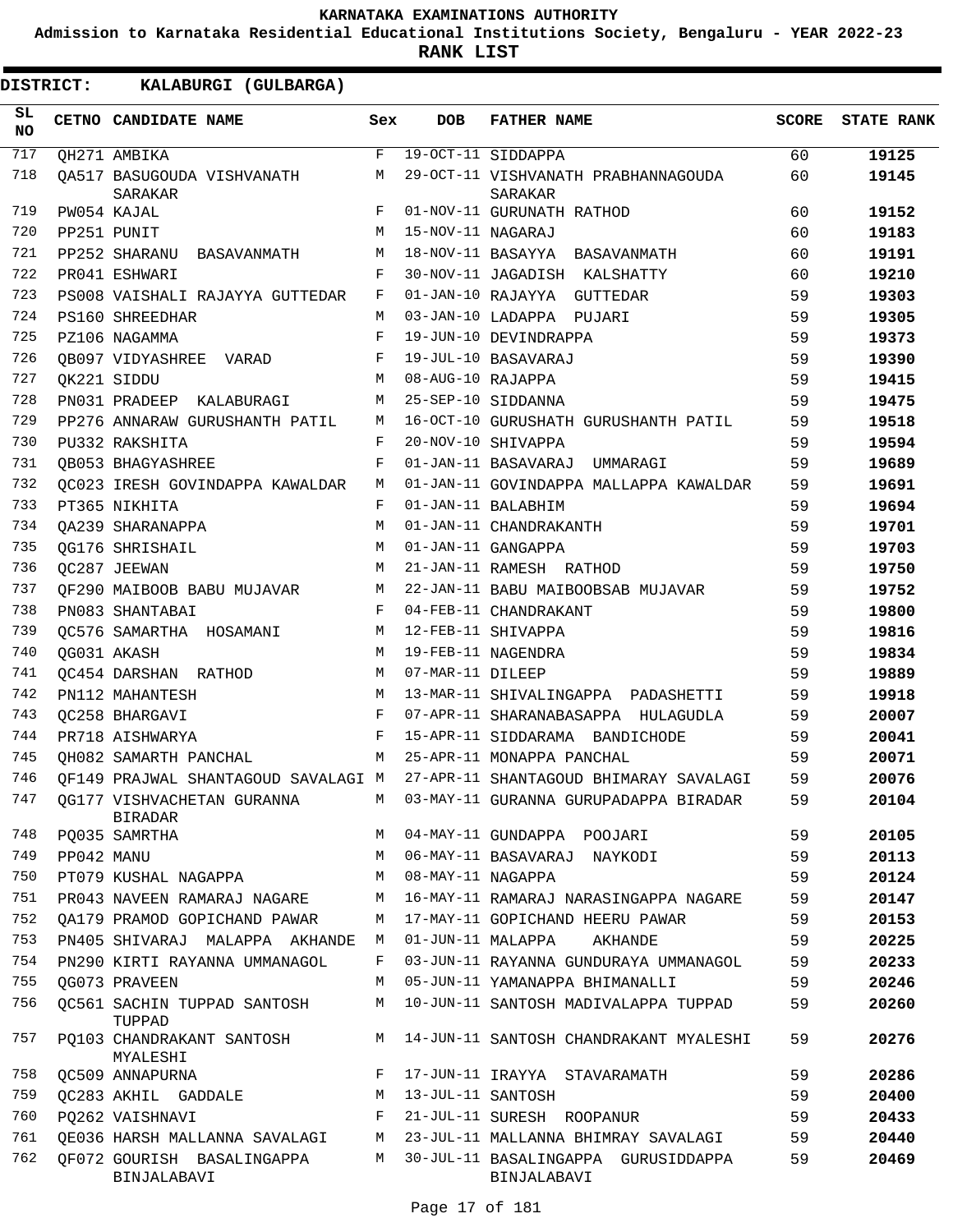**Admission to Karnataka Residential Educational Institutions Society, Bengaluru - YEAR 2022-23**

**RANK LIST**

| SL<br><b>NO</b> |            | CETNO CANDIDATE NAME                     | Sex        | <b>DOB</b>        | <b>FATHER NAME</b>                     | <b>SCORE</b> | <b>STATE RANK</b> |
|-----------------|------------|------------------------------------------|------------|-------------------|----------------------------------------|--------------|-------------------|
| 763             |            | PZ056 SHARANU                            | M          |                   | 02-AUG-11 SIDDAPPA                     | 59           | 20486             |
| 764             |            | QC300 NAGESH                             | M          |                   | 04-AUG-11 ASHOK KUMAR                  | 59           | 20490             |
| 765             |            | QJ153 PRASHANT                           | М          |                   | 06-AUG-11 UDAYKUMAR                    | 59           | 20500             |
| 766             |            | PQ248 SANKETH PARAGOND                   | М          |                   | 13-AUG-11 VIVEKANAND                   | 59           | 20525             |
| 767             |            | OC308 SUSHMITA                           | $_{\rm F}$ |                   | 17-AUG-11 BASAVARAJ ALLAPUR            | 59           | 20536             |
| 768             |            | PX013 LAKSHMI                            | F          |                   | 21-AUG-11 LAKSHMIPUTRA                 | 59           | 20546             |
| 769             |            | PY219 GANESH                             | М          | 01-SEP-11 RAJU    |                                        | 59           | 20580             |
| 770             |            | OJ036 ANNAPURNESHA                       | М          | 07-SEP-11 BASAPPA |                                        | 59           | 20598             |
| 771             |            | PT310 TRIVENI R                          | F          |                   | 18-SEP-11 RAJSHEKAR                    | 59           | 20624             |
| 772             |            | PR766 MAHANTESH                          | М          |                   | 17-OCT-11 LINGARAJ HANGARAGE           | 59           | 20680             |
| 773             |            | PN029 SHREEJEET RAMACHANADAR<br>VATHAR   | М          |                   | 22-OCT-11 RAMCHANDAR                   | 59           | 20694             |
| 774             |            | PN294 GAYATRI GURUNATH WANGI             | F          |                   | 29-OCT-11 GURUNATH                     | 59           | 20707             |
| 775             | OD350 SANA |                                          | F          |                   | 11-NOV-11 IBRAHIM SAB<br>TALIKOTI      | 59           | 20742             |
| 776             |            | PT394 BHAGYALAKSHMI                      | $_{\rm F}$ |                   | 19-NOV-11 PARASHURAM                   | 59           | 20759             |
| 777             |            | PR082 DEVIKA                             | $_{\rm F}$ |                   | 24-NOV-11 AMBARISH                     | 59           | 20770             |
| 778             |            | OG165 SINCHANA                           | F          |                   | 03-DEC-11 SHIVANGOUDA                  | 59           | 20793             |
| 779             |            | PR075 OMKAR IRANNA ELAKE                 | M          |                   | 15-DEC-11 IRANNA OMANNA ELAKE          | 59           | 20810             |
| 780             |            | PV230 ABHISHEK                           | M          |                   | 27-JAN-12 RAMKUMAR                     | 59           | 20853             |
| 781             |            | PY070 AKSHATA AMARANATH                  | F          |                   | 07-APR-12 AMARNATH                     | 59           | 20870             |
| 782             |            | PR125 SAMARTHA                           | M          |                   | 09-APR-12 SHIVANAND MALDE              | 59           | 20871             |
| 783             |            | PR768 SAMDRUDHI                          | F          |                   | 22-MAY-12 SHANKAR GOMBI                | 59           | 20874             |
| 784             |            | PT112 SUNDAR                             | M          | 01-OCT-09 DIVIDAS |                                        | 58           | 20892             |
| 785             |            | PQ174 POOJA                              | F          |                   | 17-OCT-09 SUBHASHCHANDRA               | 58           | 20894             |
| 786             |            | QA012 PARASHURAM PUJARI                  | М          |                   | 01-JAN-10 AMOGEPPA PUJARI              | 58           | 20907             |
| 787             |            | PY314 NITESH RATHOD                      | М          |                   | 28-FEB-10 MAHESH RATHOD                | 58           | 20927             |
| 788             | PP025 RANI |                                          | $_{\rm F}$ |                   | 16-MAR-10 MAHADEV KHATAL               | 58           | 20931             |
| 789             |            | PW265 PRATAP                             | M          |                   | 11-APR-10 PUNDALIK                     | 58           | 20938             |
| 790             |            | PY161 SHILPA                             | F          |                   | 28-JUL-10 MALLIKARJUN                  | 58           | 20983             |
| 791             |            | QA221 DODDAPPAGOUDA                      | М          |                   | 14-AUG-10 ISHANAGOWDA MALIPATIL        | 58           | 21003             |
| 792             |            | PP265 KAVYA GANESH NAVI                  | F          |                   | 23-AUG-10 GANESH NAVI                  | 58           | 21015             |
| 793             |            | QA419 GANESH                             | M          |                   | 13-SEP-10 SHIVAPUTRA                   | 58           | 21045             |
| 794             |            | OH156 SIDDARAM                           | М          |                   | 24-SEP-10 SHIVARAJ                     | 58           | 21064             |
| 795             | QA549 AJAY |                                          | М          | 07-OCT-10 RAMU    |                                        | 58           | 21082             |
| 796             |            | PP388 DEEPAK                             | M          |                   | 28-OCT-10 SHARANABASAPPA HUGAR         | 58           | 21133             |
| 797             |            | OD008 PALLAVI KUMAR PAWAR                | F          |                   | 31-OCT-10 KUMAR GURUNATH PAWAR         | 58           | 21139             |
| 798             |            | OC199 SANKET ASHOK BIRADAR               | М          |                   | 13-DEC-10 ASHOK SIDRAMAPPAGOUD BIRADAR | 58           | 21224             |
| 799             |            | OA252 VINAY REVANASIDDAPPA<br>ANKALAKOTI | М          |                   | 01-JAN-11 REVANASIDDAPPA ANKALAKOTI    | 58           | 21282             |
| 800             |            | QJ124 ROHAN CHAVAN                       | М          |                   | 03-JAN-11 VIJAYKUMAR                   | 58           | 21288             |
| 801             |            | QC488 MALLIKARJUN NAGAPPA YALABA M       |            |                   | 04-JAN-11 NAGAPPA AVAPPA YALABA        | 58           | 21291             |
| 802             |            | PW264 CHETAN                             | М          |                   | 07-JAN-11 PRABHU RATHOD                | 58           | 21301             |
| 803             |            | PX202 NAVYASHREE                         | F          |                   | 22-JAN-11 KUPENDRA                     | 58           | 21358             |
| 804             |            | PO040 PURNIMA SUTAR                      | F          |                   | 29-JAN-11 MARUTIRAO SUTAR              | 58           | 21374             |
| 805             |            | PN187 SHANMUKH ABHIMAN KATABAR           | M          |                   | 05-FEB-11 ABHIMAN MAREPPA KATABAR      | 58           | 21397             |
| 806             |            | PT160 ABHISHEK                           | М          |                   | 09-APR-11 RAVI CHAVAN                  | 58           | 21634             |
| 807             |            | OC528 SRUSHTI MADAR                      | F          |                   | 12-APR-11 SIDDARAM                     | 58           | 21651             |
| 808             |            | OC182 HEMA HANAMANTRAYA WALIKAR          | F          |                   | 13-MAY-11 HANAMANTRAYA                 | 58           | 21785             |
| 809             |            | PS163 SHIVALINGAPPA SAVALE               | М          |                   | 15-MAY-11 ERANNA SAVALE                | 58           | 21797             |
| 810             |            | QC521 MANOJ KINAGI                       | М          |                   | 24-MAY-11 DEVINDRA                     | 58           | 21827             |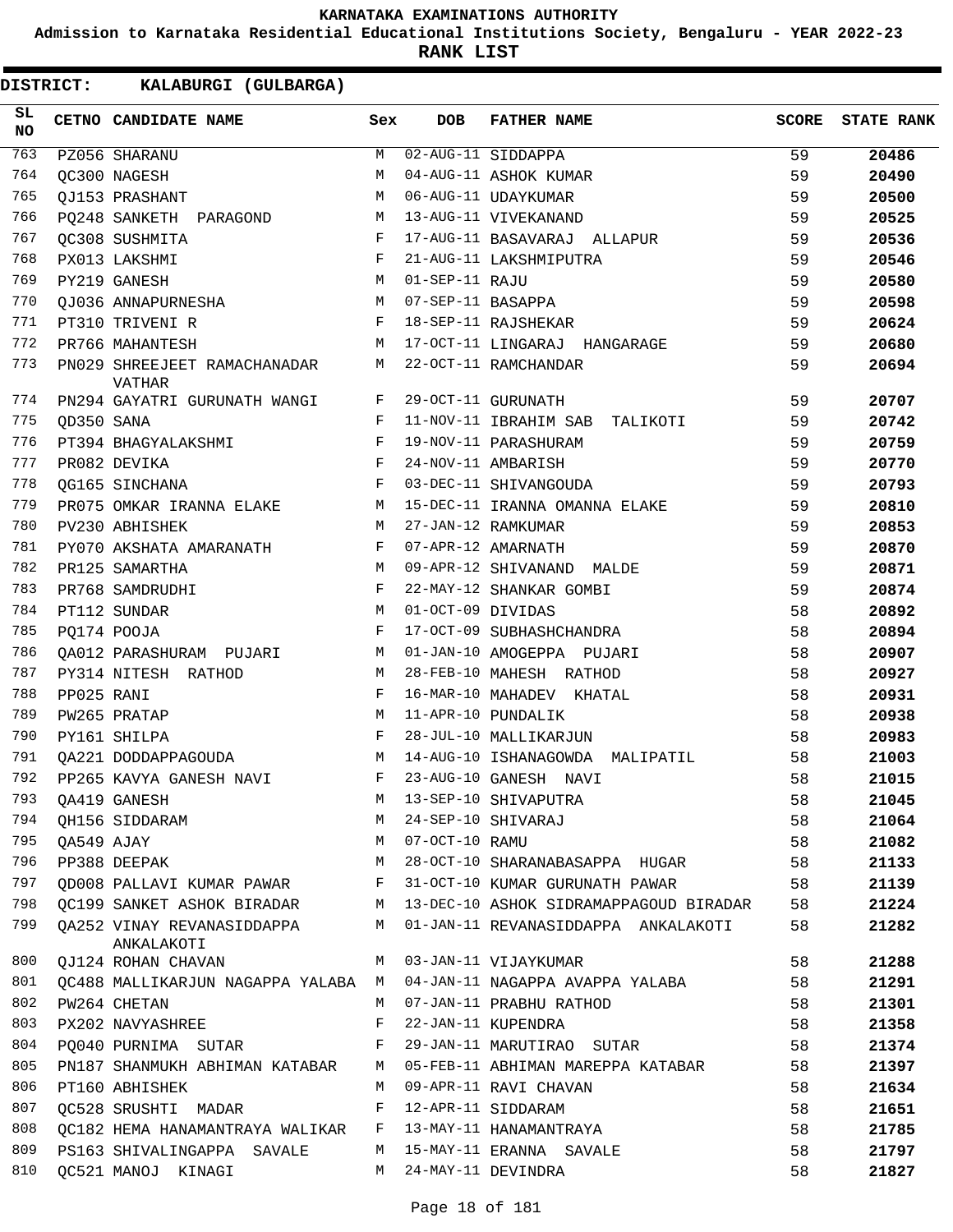**Admission to Karnataka Residential Educational Institutions Society, Bengaluru - YEAR 2022-23**

**RANK LIST**

 $\blacksquare$ 

|                 | <b>DISTRICT:</b> | KALABURGI (GULBARGA)                         |     |                   |                                                     |              |                   |
|-----------------|------------------|----------------------------------------------|-----|-------------------|-----------------------------------------------------|--------------|-------------------|
| SL<br><b>NO</b> |                  | CETNO CANDIDATE NAME                         | Sex | <b>DOB</b>        | <b>FATHER NAME</b>                                  | <b>SCORE</b> | <b>STATE RANK</b> |
| 811             |                  | PN274 KAVERI BHAGANNA CHINCHOLI              | F   |                   | 27-MAY-11 BHAGANNA BASANNA CHINCHOLI                | 58           | 21836             |
| 812             |                  | PP017 SAKSHI REVAPPA WANGI                   | F   |                   | 01-JUN-11 REVAPPA SIDDAPPA WANGI                    | 58           | 21858             |
| 813             |                  | OF228 SIDDU JATTEPPA                         | M   |                   | 03-JUN-11 JATTEPPA                                  | 58           | 21873             |
| 814             |                  | PP335 SHIVANANDA                             | M   |                   | 06-JUN-11 NINGAPPA POOJARI                          | 58           | 21890             |
| 815             |                  | OF042 MALLANNA GUJAGOND                      | M   |                   | 05-JUL-11 SOMALINGAPPA                              | 58           | 22002             |
| 816             |                  | PP277 SURAMMA GUNDAPPA PUJARI                | F   |                   | 07-JUL-11 GUNDAPPA PUJARI                           | 58           | 22009             |
| 817             |                  | QA404 BASALINGAYYA SHIVAYYA<br>NANDARAGIMATH | M   |                   | 13-JUL-11 SHIVAYYA BASALINGAYYA<br>NANDARAGIMATH    | 58           | 22041             |
| 818             |                  | PV091 KIRANKUMAR                             | M   | 24-JUL-11 AMBANNA |                                                     | 58           | 22081             |
| 819             |                  | OE086 BHIMASHANKAR                           | M   |                   | 25-JUL-11 SHARANAPPA IRAGHANTEPPA<br>HADAPAD        | 58           | 22089             |
| 820             |                  | QA331 RAKESH                                 | M   |                   | 05-AUG-11 MALLANNA                                  | 58           | 22130             |
| 821             |                  | OA334 VIRUPAKSHI                             | M   |                   | 15-AUG-11 RAMAPPA ANOOR                             | 58           | 22169             |
| 822             |                  | PR123 RATISH BHIMASEN SONEKAR                | M   |                   | 16-AUG-11 BHIMASEN<br>SONEKAR                       | 58           | 22171             |
| 823             |                  | OD336 SAKSHI MALLAPPA KEROOR                 | F   |                   | 16-AUG-11 MALLAPPA MADIVALAPPA KEROOR               | 58           | 22172             |
| 824             |                  | OC204 SHANKARLINGA BASAVARAJ<br>NATIKAR      | M   |                   | 18-AUG-11 BASAVARAJ SIDRAMA NATIKAR                 | 58           | 22185             |
| 825             |                  | PR576 SHASHIKALA                             | F   |                   | 18-AUG-11 NAGARAJ PATIL                             | 58           | 22186             |
| 826             |                  | PP357 PRAJWAL SHARANABASAPPA<br>HUNASAGI     | M   |                   | 22-AUG-11 SHARANABASAPPA NAGAPPA<br>HUNASAGI        | 58           | 22198             |
| 827             |                  | PW084 MALLAMMA                               | F   |                   | 25-AUG-11 DHANARAJ                                  | 58           | 22205             |
| 828             |                  | OH267 NISARGA CHANDRAKANT                    | F   |                   | 09-OCT-11 CHANDRAKANT                               | 58           | 22327             |
| 829             |                  | OG018 SANDEEP                                | M   |                   | 24-NOV-11 DHARESH KEMBHAVI                          | 58           | 22412             |
| 830             |                  | OJ472 SANDEEP                                | M   | 01-JAN-12 RAJU    |                                                     | 58           | 22482             |
| 831             |                  | PX180 RAKSHITA                               | F   |                   | 19-JAN-12 SHIVAKUMAR HALLI                          | 58           | 22491             |
| 832             |                  | PN193 PANKAJ                                 | M   | 11-MAY-12 PRAKASH |                                                     | 58           | 22511             |
| 833             |                  | PN218 SHRADDH RAMESH DODAMANI                | F   | 08-NOV-09 RAMESH  |                                                     | 57           | 22532             |
| 834             |                  | PN431 SHAILA SHIVASHARANAPPA<br>KALLOLLI     | F   |                   | 07-FEB-10 SHIVASHARANAPPA<br>GURUSHANTAPPA KALLOLLI | 57           | 22551             |
| 835             |                  | OC436 RENUKA                                 | F   |                   | 12-JUN-10 DATTAPPA HANCHANAL                        | 57           | 22603             |
| 836             |                  | PP262 SUPRIYA                                | F   |                   | 16-JUL-10 SUKHAVASA BANDAGAR                        | 57           | 22626             |
| 837             |                  | PN040 NAGAVENI ITAGI                         | F   |                   | 02-SEP-10 GANGANNA ITAGI                            | 57           | 22673             |
| 838             |                  | PY253 NETRA                                  | F   |                   | 27-SEP-10 GURUNATH                                  | 57           | 22712             |
| 839             |                  | QJ117 NANDINI SANJUKUMAR RATHOD F            |     |                   | 19-OCT-10 SANJUKUMAR TOPU RATHOD                    | 57           | 22766             |
| 840             |                  | PS182 VITTAL PUJARI                          | M   |                   | 30-OCT-10 TUKARAM PUJARI                            | 57           | 22802             |
| 841             |                  | QG159 LAXMI                                  | F   |                   | 19-NOV-10 NINGANNA HEGANI                           | 57           | 22841             |
| 842             |                  | PQ008 KARTIK LAXMAN TALAVAR                  | M   |                   | 30-NOV-10 LAXMAN NINGANNA TALAVAR                   | 57           | 22866             |
| 843             |                  | QG025 BOURAMMA GOPAL HACCHHADA F             |     | 01-JAN-11 GOPAL   |                                                     | 57           | 22952             |
| 844             |                  | OC024 HAYYALAPPA NINGAPPA<br>HOSAMANI        | M   |                   | 01-JAN-11 NINGAPPA HOSAMANI                         | 57           | 22956             |
| 845             |                  | QD241 JAHID CHANDSAB NAYKODI                 | М   |                   | 01-JAN-11 CHANDSAB NAYKODI                          | 57           | 22957             |
| 846             |                  | QC534 SEEMA DHAREPPA MALLEDA                 | F   |                   | 01-JAN-11 DHAREPPA SHANTAMALLAPPA<br>MALLEDA        | 57           | 22963             |
| 847             |                  | PT308 MANGALA                                | F   |                   | 03-JAN-11 GOPAL REDDY                               | 57           | 22969             |
| 848             |                  | PR797 RUSHIKESH PANDIT RATHOD                | M   |                   | 05-JAN-11 PANDIT CHANDU RATOD                       | 57           | 22975             |
| 849             |                  | QG045 ANAND                                  | M   |                   | 11-JAN-11 MUTTANNA                                  | 57           | 22995             |
| 850             |                  | QA525 JYOTI BASAVANTRAYA CHOUDRI             | F   |                   | 25-JAN-11 BASAVANTRAYA DOOLAPPA CHOUDRI             | 57           | 23045             |
| 851             |                  | QH112 YOGESH                                 | М   |                   | 26-JAN-11 YALLALINGA                                | 57           | 23052             |
| 852             |                  | QD113 SHASHIKANTH SANGANNA<br>YATANUR        | M   |                   | 27-JAN-11 SANGANNA SHIVALINGAPPA<br>YATANUR         | 57           | 23053             |
| 853             |                  | QA267 NEHA MALLIKARJUN TALAWAR F             |     |                   | 09-FEB-11 MALLIKARJUN SAYIBANNA<br>TALAWAR          | 57           | 23092             |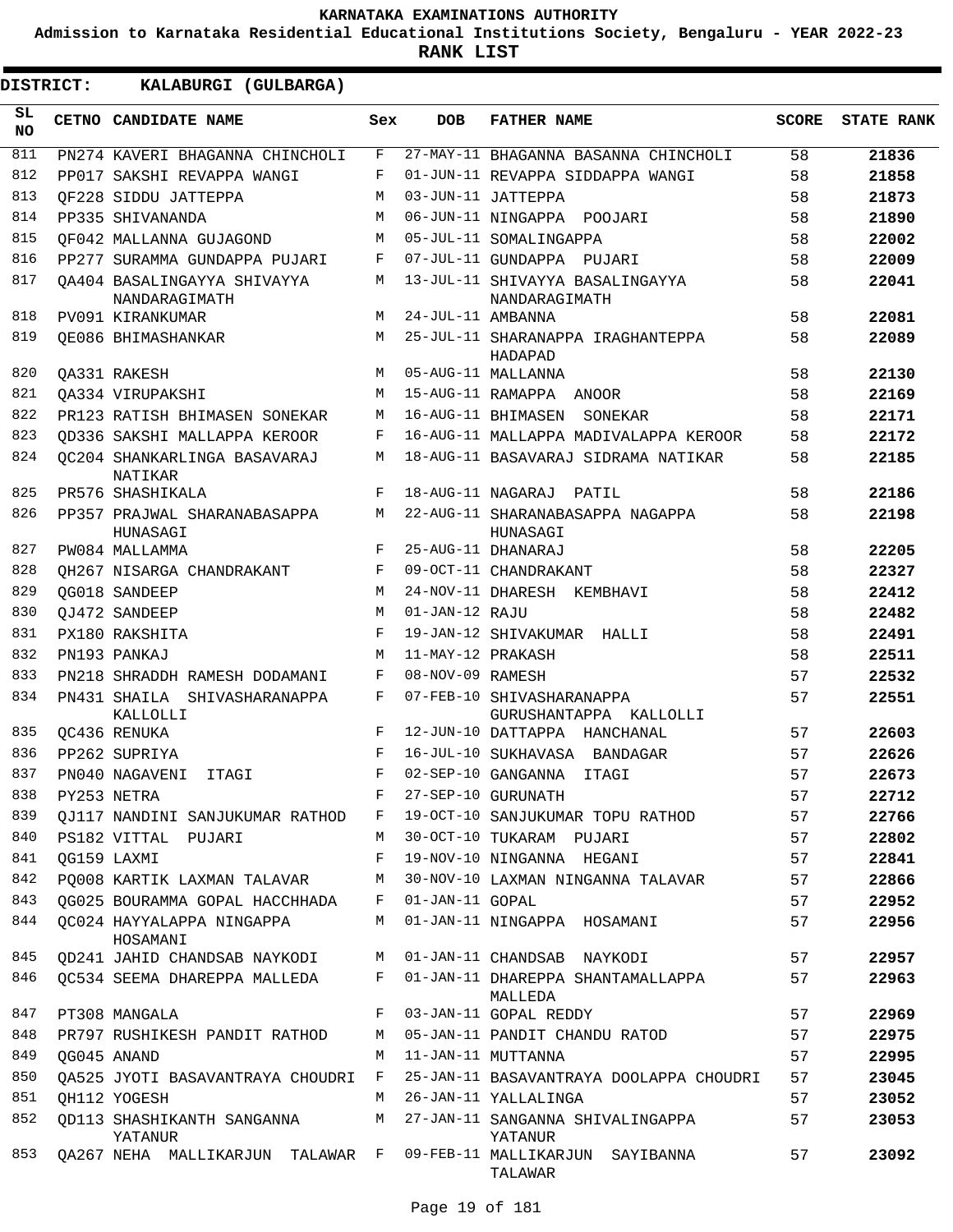**Admission to Karnataka Residential Educational Institutions Society, Bengaluru - YEAR 2022-23**

**RANK LIST**

ı

| <b>DISTRICT:</b> |            | KALABURGI (GULBARGA)                           |     |                   |                                                                                   |              |                   |
|------------------|------------|------------------------------------------------|-----|-------------------|-----------------------------------------------------------------------------------|--------------|-------------------|
| SL<br><b>NO</b>  |            | CETNO CANDIDATE NAME                           | Sex | <b>DOB</b>        | <b>FATHER NAME</b>                                                                | <b>SCORE</b> | <b>STATE RANK</b> |
| 854              |            | PR086 NIKHILKUMAR                              | M   |                   | 09-FEB-11 RAJKUMAR MAHADEV AARE                                                   | 57           | 23093             |
| 855              |            | PV210 RADHIKA                                  | F   |                   | 09-FEB-11 HANAMANTH                                                               | 57           | 23094             |
| 856              |            | PP060 MALLIKARJUN SIDDAPPA<br><b>CHENNUR</b>   | М   |                   | 20-FEB-11 SIDDAPPA                                                                | 57           | 23131             |
| 857              |            | PU189 BASAVARAJ MALLIKARJUN PATIL M            |     |                   | 24-FEB-11 MALLIKARJUN                                                             | 57           | 23148             |
| 858              |            | OC403 KAVERI SHIVAPPA KODAMANALLI F            |     |                   | 24-FEB-11 SHIVAPPA AMOGHEPPA<br>KODAMANALLI                                       | 57           | 23149             |
| 859              |            | QC456 MEGHA                                    | F   |                   | 08-MAR-11 KALAPPA BADIGER                                                         | 57           | 23180             |
| 860              |            | PO199 NAGARAJ TONNE                            | M   |                   | 09-MAR-11 RAJAKUMAR                                                               | 57           | 23184             |
| 861              |            | PR452 NAGAMMA RAVINDRA GUTTEDAR                | F   |                   | 14-MAR-11 RAVINDRA RAJENDRA GUTTEDAR                                              | 57           | 23201             |
| 862              |            | OC440 BHEEMASHANKAR RAVANASIDDA<br>GANAGER     | М   |                   | 01-APR-11 RAVANASIDDA BHEEMASHANKAR<br><b>GANAGER</b>                             | 57           | 23267             |
| 863              |            | PN169 MALLIKARJUN SAYABANNA<br>NAGATHANA       | М   |                   | 02-APR-11 SAYABANNA NAGAPPA NAGATHANA                                             | 57           | 23279             |
| 864              |            | PS191 JEEVAN GURUNATH NANDRGI                  | М   |                   | 05-APR-11 GURUNATH CHANDRAKANT NANDRGI                                            | 57           | 23286             |
| 865              |            | PR626 PALLAVI                                  | F   |                   | 03-MAY-11 SHANTAYYA MATHAPATI                                                     | 57           | 23405             |
| 866              |            | OC037 SHRUSHTI KALAPPA PATTAR                  | F   |                   | 15-MAY-11 KALAPPA RACHAPPA PATTAR                                                 | 57           | 23461             |
| 867              |            | PP408 PALLAVI                                  | F   |                   | 24-JUN-11 ASHOK KALLUR                                                            | 57           | 23637             |
| 868              |            | OK128 DHANAMMA                                 | F   |                   | 06-JUL-11 MALLIKARJUNAYYA MATH                                                    | 57           | 23689             |
| 869              |            | PO044 VIJAYAKUMAR KUSUR                        | М   |                   | 08-JUL-11 SHAMARAO                                                                | 57           | 23703             |
| 870              |            | PN002 SAKSHI                                   | F   | 13-JUL-11 NAGAPPA |                                                                                   | 57           | 23723             |
| 871              |            | OK188 PRATHIBA                                 | F   |                   | 26-JUL-11 SANJEEVREDDY                                                            | 57           | 23789             |
| 872              |            | PO209 AISHWARYA RAMESH PAWAR                   | F   | 27-JUL-11 RAMESH  |                                                                                   | 57           | 23793             |
| 873              |            | OH310 DARSHITA                                 | F   |                   | 31-JUL-11 RAGHAVENDRA                                                             | 57           | 23806             |
| 874              |            | PT324 MAIBUBSAB                                | M   |                   | 04-AUG-11 GOUSODDIN                                                               | 57           | 23822             |
| 875              |            | QD283 VEERESH BASAWARAJ BADIGER                | М   |                   | 07-AUG-11 BASAWARAJ VITHOBA BADIGER                                               | 57           | 23838             |
| 876              |            | PP027 CHAITRA MALKANNA SALOTAGI                | F   |                   | 11-AUG-11 MALKANNA SHIVALINGAPPAGOUD<br>SALOTAGI                                  | 57           | 23859             |
| 877              |            | OC507 REVANASIDDA SHARANAPPA<br><b>BIRADAR</b> | M   |                   | 12-AUG-11 SHARANAPPA SHRIMANTH BIRADAR                                            | 57           | 23862             |
| 878              |            | QK023 ANUSHA                                   | F   | 19-AUG-11 ANJAPPA |                                                                                   | 57           | 23892             |
| 879              |            | OE081 PRAJNASHEELA                             | F   |                   | 28-AUG-11 BHEEMASHANKAR<br>KATTI                                                  | 57           | 23935             |
| 880              |            |                                                |     |                   | PN267 AARATI MALLESHAPPA SALOTAGI F 31-AUG-11 MALLESHAPPA MALAKAJAPPA<br>SALOTAGI | 57           | 23942             |
| 881              |            | QJ244 SUSHMITA                                 |     | F 19-SEP-11 SUNIL |                                                                                   | 57           | 24003             |
| 882              |            | PY005 VARSHA                                   | F   |                   | 19-SEP-11 SHAMANNA                                                                | 57           | 24004             |
| 883              |            | QH092 BHAVANESHWARI JAMADAR F                  |     |                   | 28-SEP-11 RAJKUMAR                                                                | 57           | 24014             |
| 884              |            | PU011 TRIPAL CHANDRASHEKHAR<br>RATHOD          | M   |                   | 30-SEP-11 CHANDRASHEKHAR NAMU RATHOD                                              | 57           | 24025             |
| 885              |            | QJ199 SUFIYAN                                  | M   |                   | 25-OCT-11 IMTYZALI                                                                | 57           | 24103             |
| 886              |            | PR564 SWETA SABANNA NAVADAGI                   | F   |                   | 26-OCT-11 SABANNA MAPANNA NAVADAGI                                                | 57           | 24106             |
| 887              |            | QC520 DATTATREYA                               | M   |                   | 10-NOV-11 MAHANTAPPA                                                              | 57           | 24136             |
| 888              |            | QA155 ARCHANA VARMA F                          |     |                   | 11-NOV-11 DHARMARAJ                                                               | 57           | 24141             |
| 889              |            | QA310 BASANAGOUDA BAPUGOUDA                    | M   |                   | 16-NOV-11 BAPUGOUDA SHARANAGOUDA POLICE<br>PATIL                                  | 57           | 24160             |
| 890              |            | QC263 POOJA                                    | F   |                   | 05-DEC-11 NATU RATHOD                                                             | 57           | 24200             |
| 891              |            | QC450 JYOTI MAHADEVAPPA HACHCHAD F             |     |                   | 28-DEC-11 MAHADEVAPPA SAHEBAGOUDA<br>HACHCHAD                                     | 57           | 24235             |
| 892              |            | PW059 SHEKHAR                                  | M   | 01-JAN-12 NARSING |                                                                                   | 57           | 24242             |
| 893              |            | PP149 SWATI                                    | F   |                   | 11-JUL-12 SAIBANNA JAMADAR                                                        | 57           | 24289             |
| 894              | QK015 PREM |                                                | M   | 04-FEB-09 RAVI    |                                                                                   | 56           | 24295             |
| 895              |            | QC063 ANURADHA SURESHA BIRADAR F               |     |                   | 01-JAN-10 SURESHA SHANKAREPPA BIRADAR                                             | 56           | 24309             |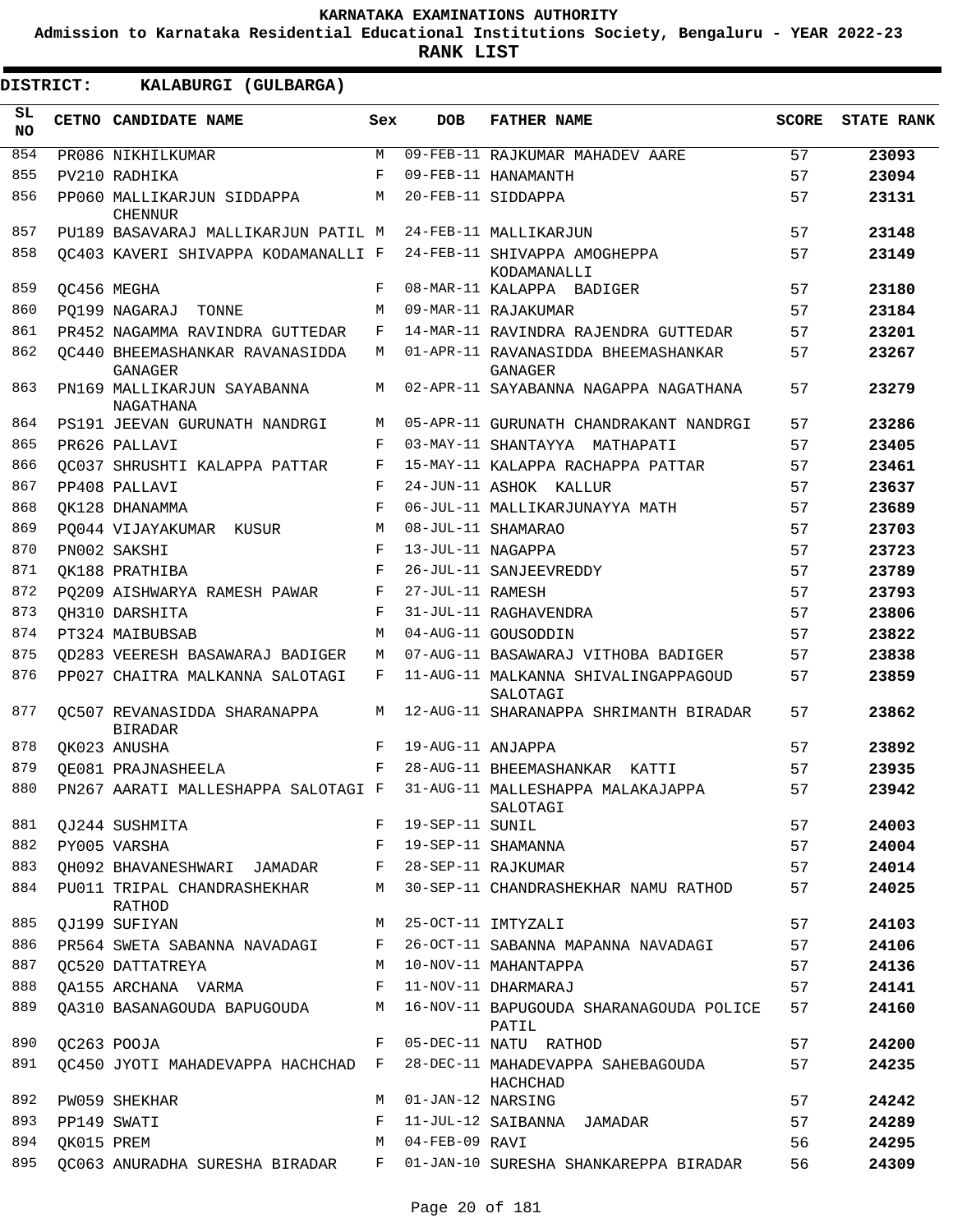**Admission to Karnataka Residential Educational Institutions Society, Bengaluru - YEAR 2022-23**

**RANK LIST**

| SL<br><b>NO</b> | CETNO CANDIDATE NAME                          | Sex        | DOB                       | <b>FATHER NAME</b>                      | SCORE | <b>STATE RANK</b> |
|-----------------|-----------------------------------------------|------------|---------------------------|-----------------------------------------|-------|-------------------|
| 896             | PY057 KARTIK NAGAPPA                          | M          | $\overline{01-JAN}-10$ BN |                                         | 56    | 24310             |
| 897             | QA357 RAHUL GUNDU PAWAR                       | M          |                           | 01-JAN-10 GUNDU NARAYAN PAWAR           | 56    | 24311             |
| 898             | PW036 PAVITRA                                 | F          | 07-MAR-10 NAGAYYA         |                                         | 56    | 24336             |
| 899             | PZ080 SABANNA                                 | M          |                           | 14-MAR-10 MARUTI SHIVAPPA BHAJANTRI     | 56    | 24337             |
| 900             | OE085 RATNAMMA                                | F          |                           | 05-APR-10 NINGAPPA                      | 56    | 24349             |
| 901             | OA092 AJAYAKUMARA SANGANNA<br>CHOUDRI         | М          |                           | 07-APR-10 SANGANNA                      | 56    | 24351             |
| 902             | PZ019 AMBIKA                                  | F          |                           | 28-APR-10 DEVINDRAPPA                   | 56    | 24358             |
| 903             | PY075 KARTIK                                  | M          | 15-JUL-10 SABANNA         |                                         | 56    | 24395             |
| 904             | OF018 SAHANA                                  | $_{\rm F}$ |                           | 25-AUG-10 IRAPPAGOUDA                   | 56    | 24437             |
| 905             | OC311 JYOTI BASAVARAJ SONNA                   | F          |                           | 11-OCT-10 BASAVARAJ SHARANAPPA SONNA    | 56    | 24527             |
| 906             | OD139 VILAS                                   | M          |                           | 30-OCT-10 MALLIKARJUN ARALAGUNDAGI      | 56    | 24568             |
| 907             | PU328 SHEKHAR                                 | M          |                           | 13-NOV-10 GURUNATH                      | 56    | 24603             |
| 908             | OB099 AKSHATA RAJPUTH                         | F          |                           | 16-NOV-10 MAHAVEER SINGH RAJPUTH        | 56    | 24608             |
| 909             | OK088 REKHA                                   | F          |                           | 30-NOV-10 BASAWARAJ                     | 56    | 24649             |
| 910             | PO156 KANYAKUMARI BABU AMBIGARA               | F          | 01-DEC-10 BABU            |                                         | 56    | 24651             |
| 911             | PR270 BHOURAMMA SHARANABASAPPA<br><b>GADE</b> | F          |                           | 25-DEC-10 SHARANABASAPPA APPUSHA GADE   | 56    | 24710             |
| 912             | OK302 KIRAN                                   | М          |                           | 02-FEB-11 MOGLYA NAYAK                  | 56    | 24852             |
| 913             | OA489 KAVERI NINGAPPA BAMMANAJOGI F           |            |                           | 10-FEB-11 NINGAPPA SIDDAPPA BAMMANAJOGI | 56    | 24879             |
| 914             | OF220 BOOMIKA VISWANAT HUGAR                  | F          |                           | 10-MAR-11 VISWANAT                      | 56    | 24975             |
| 915             | PO213 SHIVANAND                               | M          |                           | 16-MAR-11 MADIWALAPPA BIRADAR           | 56    | 25000             |
| 916             | PN222 SANGAMESHA DATTANNA<br>JAMASHETTI       | М          |                           | 21-MAR-11 DATTANNA BASAVANNA JAMASHETTI | 56    | 25021             |
| 917             | PR713 SOMESH KASHINATH CHANGALE               | M          |                           | 26-MAR-11 KASHINATH HANAMANT CHANGALE   | 56    | 25040             |
| 918             | PY296 ASHWINI                                 | F          | 29-MAR-11 MAHESH          |                                         | 56    | 25050             |
| 919             | PN006 OMKAR SANTOSH KUMAR                     | М          |                           | 07-APR-11 SANTOSH KUMAR                 | 56    | 25101             |
| 920             | PR092 POORNIMA                                | F          |                           | 08-APR-11 SIDDARAM TALAKERI             | 56    | 25103             |
| 921             | OL165 NEERAJ                                  | M          |                           | 12-APR-11 NARASAPPA                     | 56    | 25135             |
| 922             | OA443 BRUNDA PALLED                           | F          |                           | 21-APR-11 SHARANABASAPPA                | 56    | 25179             |
| 923             | OF062 RAMESH NANDAGIRI                        | М          |                           | 30-APR-11 SHRISHAIL                     | 56    | 25213             |
| 924             | OB138 POOJA                                   | F          |                           | 09-MAY-11 MALLINATH                     | 56    | 25254             |
| 925             | OC155 BHAGAVANTRAYA SIDDAPPA<br>HALLI         | M          |                           | 20-MAY-11 SIDDAPPA                      | 56    | 25293             |
| 926             | QL057 SYED ANAS AFFAN                         | M          |                           | 26-MAY-11 SYED AJAZ                     | 56    | 25322             |
| 927             | PR201 ASHOK RAJASHEKHAR SAGUMALE              | M          |                           | 29-MAY-11 RAJASHEKHAR SHRIMANT SAGUMALE | 56    | 25332             |
| 928             | QC348 SUDHARSHAN IJERI                        | M          |                           | 05-JUN-11 BHEEMARAYA<br>IJERI           | 56    | 25377             |
| 929             | PQ204 PRADEEP NATIKAR                         | М          |                           | 10-JUN-11 SANJU DATTAPPA NATIKAR        | 56    | 25400             |
| 930             | PY350 ARUNA RATHOD                            | F          |                           | 12-JUN-11 CHANDRAKANTH RATHOD           | 56    | 25408             |
| 931             | PR381 ANURADHA                                | F          |                           | 20-JUN-11 BAHUBALI JAIN                 | 56    | 25439             |
| 932             | PP064 VARSHINI SURESH                         | F          | 01-JUL-11 SURESH          |                                         | 56    | 25503             |
| 933             | PR103 LAYAKALI NADAF                          | М          |                           | 06-JUL-11 ALLAHODIN NADAF               | 56    | 25524             |
| 934             | <b>OD104 SHAHID NADAF</b>                     | М          |                           | 10-JUL-11 HUSENSAB NABISAB NADAF        | 56    | 25550             |
| 935             | PT323 SUPRIYA                                 | F          | 13-JUL-11 SUBHASH         |                                         | 56    | 25563             |
| 936             | PT292 AMITKUMAR                               | М          |                           | 18-JUL-11 RAMARAO JADHAV                | 56    | 25575             |
| 937             | PY045 BHOOMIKA                                | F          | 18-JUL-11 AMBOOJI         |                                         | 56    | 25577             |
| 938             | PW114 SHWETA UMAKANT MUDHOL                   | F          |                           | 28-JUL-11 UMAKANT MONAPPA MUDHOL        | 56    | 25611             |
| 939             | QC569 SOUDARYA SHARANAGOUD<br>MALIPATIL       | F          |                           | 01-AUG-11 SHARANAGOUD                   | 56    | 25627             |
| 940             | PT397 SUPREEYA                                | F          |                           | 26-SEP-11 SANGAMESH                     | 56    | 25832             |
| 941             | PS006 NIKITA                                  | F          |                           | 29-SEP-11 ASHOK LADAPPA DHAGE           | 56    | 25844             |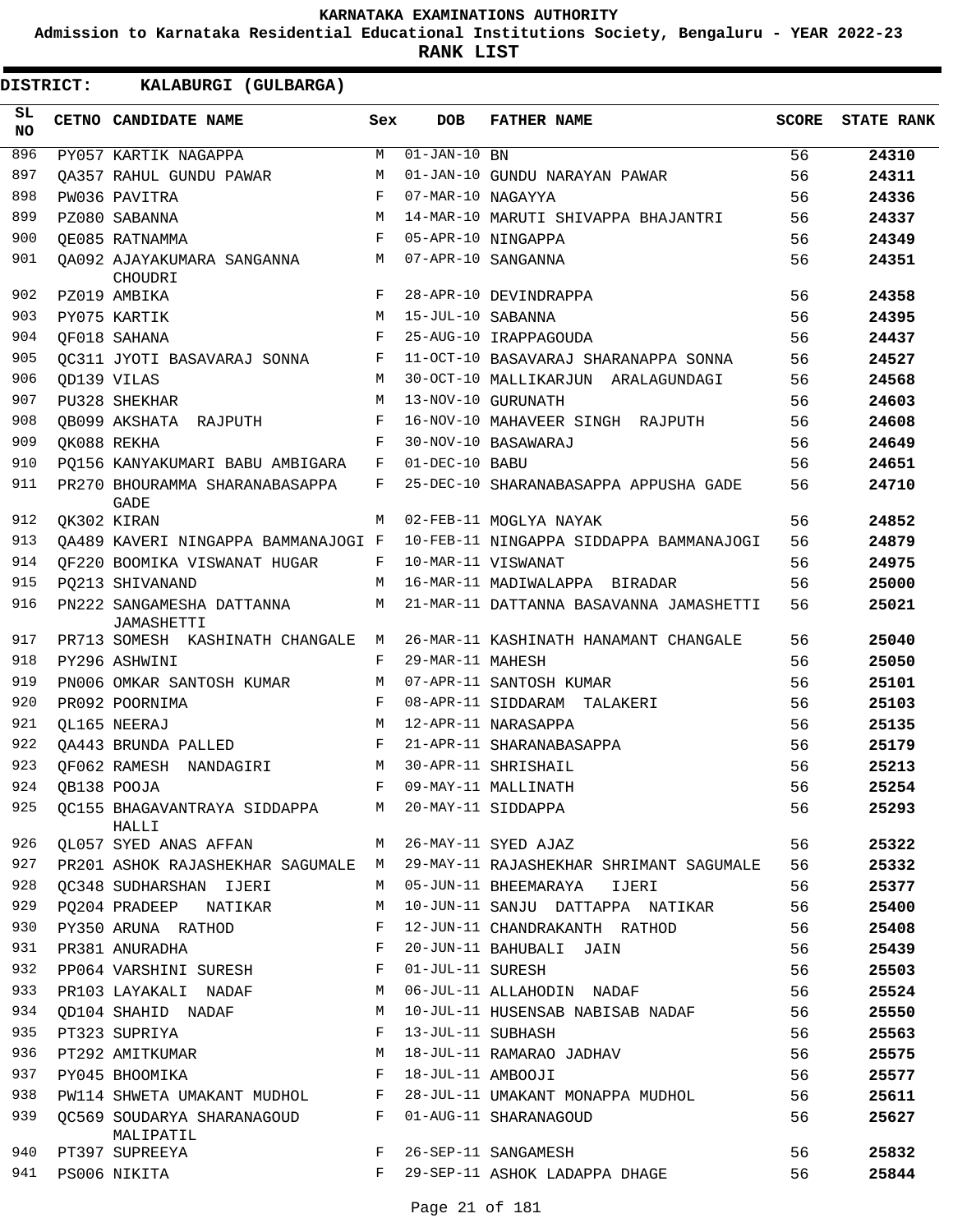**Admission to Karnataka Residential Educational Institutions Society, Bengaluru - YEAR 2022-23**

**RANK LIST**

 $\blacksquare$ 

| DISTRICT: |            | KALABURGI (GULBARGA)                          |     |                   |                                                    |              |                   |
|-----------|------------|-----------------------------------------------|-----|-------------------|----------------------------------------------------|--------------|-------------------|
| SL<br>NO  |            | CETNO CANDIDATE NAME                          | Sex | <b>DOB</b>        | <b>FATHER NAME</b>                                 | <b>SCORE</b> | <b>STATE RANK</b> |
| 942       |            | PP073 SHRADDHA YOGESH GIRANI                  | F   |                   | 07-OCT-11 YOGESH SIDDAPPA GIRANI                   | 56           | 25868             |
| 943       |            | OB124 PRIYADARSHINI VARMA                     | F   | 25-OCT-11 DODDESH |                                                    | 56           | 25916             |
| 944       |            | PY326 PARVEEN                                 | F   |                   | 02-NOV-11 MOHAMMED AJEEM                           | 56           | 25944             |
| 945       |            | PR818 HARSHAKUMAR GOVIND KUMME                | M   |                   | 11-NOV-11 GOVIND KUMME                             | 56           | 25965             |
| 946       |            | PX095 SHARANAPPA                              | M   | 11-NOV-11 DEVAPPA |                                                    | 56           | 25966             |
| 947       |            | OF029 BHIMASHANAKAR MAHANTESH<br><b>HUGAR</b> | М   |                   | 15-NOV-11 MAHANTESH APPASAHEBA HUGAR               | 56           | 25974             |
| 948       |            | OC040 SHARANAGOUDA NAGARAJA<br>MALIBIRADARA   | M   |                   | 23-DEC-11 NAGARAJA SAHEBAGOUD<br>MALIBIRADARA      | 56           | 26071             |
| 949       |            | <b>OB081 ASEEF AMEENSAB MULLA</b>             | M   |                   | 01-JAN-12 AMEENSAB MULLA                           | 56           | 26089             |
| 950       |            | PT384 UTTAM                                   | M   | 19-MAR-09 RAMESH  |                                                    | 55           | 26133             |
| 951       |            | OJ418 SHRINATH                                | M   | 04-JUN-09 RAMU    |                                                    | 55           | 26135             |
| 952       |            | OG009 ABHINAYA                                | F   |                   | 01-JAN-10 SHANTAYYA                                | 55           | 26154             |
| 953       |            | OA415 BHAGESH SHIVARAYAGOUDA<br>POLICE PATIL  | М   |                   | 01-JAN-10 SHIVARAYAGOUDA BABUGOUDA<br>POLICE PATIL | 55           | 26156             |
| 954       |            | OD222 SAKSHI                                  | F   |                   | 05-MAR-10 MALKANNA                                 | 55           | 26182             |
| 955       |            | PZ096 VASANTH REDDY                           | M   |                   | 16-APR-10 GOPAL REDDY                              | 55           | 26200             |
| 956       |            | OJ156 VAISHNAVI SIDDAROOD                     | F   |                   | 24-APR-10 SIDDAROOD                                | 55           | 26201             |
| 957       |            | PZ143 BASAVARAJ                               | M   |                   | 29-MAY-10 SHIVAKUMAR                               | 55           | 26225             |
| 958       |            | OJ187 SUJALREDDY                              | M   |                   | 01-JUL-10 NARASAREDDY                              | 55           | 26254             |
| 959       |            | OK435 AKSHAYREDDY                             | M   |                   | 04-SEP-10 RAMREDDY                                 | 55           | 26318             |
| 960       |            | OF055 KAVERI MADIWALAPPA BIRADAR F            |     |                   | 12-SEP-10 MADIWALAPPA SIDDANNA BIRADAR             | 55           | 26332             |
| 961       |            | QA056 SHRISHAIL RAJASHEKAR<br>CHANAGOND       | М   |                   | 02-OCT-10 RAJASHEKAR SHARANAPPA<br>CHANAGOND       | 55           | 26369             |
| 962       |            | QA196 RAHUL JAKKAPPA HALAKATTI                | М   |                   | 28-OCT-10 JAKKAPPA DARIGUNDAPPA<br>HALAKATTI       | 55           | 26420             |
| 963       |            | PN425 SHWETA AMBANNA ANKALAGI                 | F   |                   | 02-NOV-10 AMBANNA D ANKALAGI                       | 55           | 26429             |
| 964       |            | PR249 NIKITA SIDDARAM HANAMSHETTI F           |     |                   | 08-NOV-10 SIDDARAM SHARANAPPA<br>HANMSHETTI        | 55           | 26446             |
| 965       |            | OK124 JAYASHREE                               | F   |                   | 21-NOV-10 BUGGAPPA                                 | 55           | 26496             |
| 966       |            | OD032 KAILASH                                 | M   | 21-NOV-10 NAGAYYA |                                                    | 55           | 26497             |
| 967       |            | OD274 RAJASHEKHAR SIDDAPPA PYATI              | M   |                   | 24-NOV-10 SIDDAPPA SAHEBAGOUDA                     | 55           | 26501             |
| 968       |            | PQ163 JYOTI                                   | F   |                   | 30-NOV-10 SHREEMANT<br>MYAKERI                     | 55           | 26525             |
| 969       |            | QA282 ASHWINI RAUTAPPA HATTI F                |     |                   | 01-DEC-10 RAUTAPPA VITTAL HATTI                    | 55           | 26530             |
| 970       |            | OF208 KIRANKUMAR                              | M   |                   | 01-DEC-10 DEVINDRAPPA                              | 55           | 26531             |
| 971       |            | PR540 ATISH                                   | M   |                   | 08-DEC-10 VISHWANATH                               | 55           | 26550             |
| 972       |            | QA054 SAMARTHA HARIJAN                        | M   |                   | 12-DEC-10 SADANAND                                 | 55           | 26559             |
| 973       |            | PP437 SOUPARANI VITTAL UMMANAGOLA F           |     | 12-DEC-10 VITTAL  |                                                    | 55           | 26560             |
| 974       | PT342 AMAR |                                               | M   | 01-JAN-11 MONAPPA |                                                    | 55           | 26614             |
| 975       |            | PU124 ARJUNKUMAR PAWAR                        | M   |                   | 01-JAN-11 VINODKUMAR                               | 55           | 26616             |
| 976       |            | PR196 GAYATRI SIDDALINGAPPA<br>BHAGELLI       | F   |                   | 01-JAN-11 SIDDALINGAPPA OMANNA BHAGELLI            | 55           | 26624             |
| 977       |            | PQ207 HUCHHAPPA AMASIDDA SINGE                | M   |                   | 01-JAN-11 AMASIDDA CHANDAPPA SINGE                 | 55           | 26625             |
| 978       |            | PR443 SAANIKA                                 | F   |                   | 01-JAN-11 SHANKAR WADED                            | 55           | 26629             |
| 979       |            | OC405 SAMEER DAVALSAB SINGANALLI M            |     |                   | 01-JAN-11 DAVALSAB IMAMSAB SINGANALLI              | 55           | 26630             |
| 980       |            | QA413 LAXMI                                   | F   |                   | 02-JAN-11 SHANTAYYA BHIMARAY GUTTEDAR              | 55           | 26635             |
| 981       |            | PP240 ASHWINI HARISHACHANDRA<br><b>CHAVAN</b> | F   |                   | 05-JAN-11 HARISHACHANDRA THOURU CHAVAN             | 55           | 26644             |
| 982       |            | PP386 MOHAN VISHWANATH MANG                   |     |                   | M 13-JAN-11 VISHWANATH MANG                        | 55           | 26668             |
| 983       |            | QJ356 RADHIKA                                 | F   | 12-FEB-11 ASHOK   |                                                    | 55           | 26772             |
| 984       |            | QD079 PUNITH                                  | M   |                   | 17-FEB-11 SHARANAPPA KARDALLI                      | 55           | 26790             |
| 985       |            | PP011 SHIVARAJ SANGANNA TALAWAR M             |     |                   | 02-MAR-11 SANGANNA TALAWAR                         | 55           | 26833             |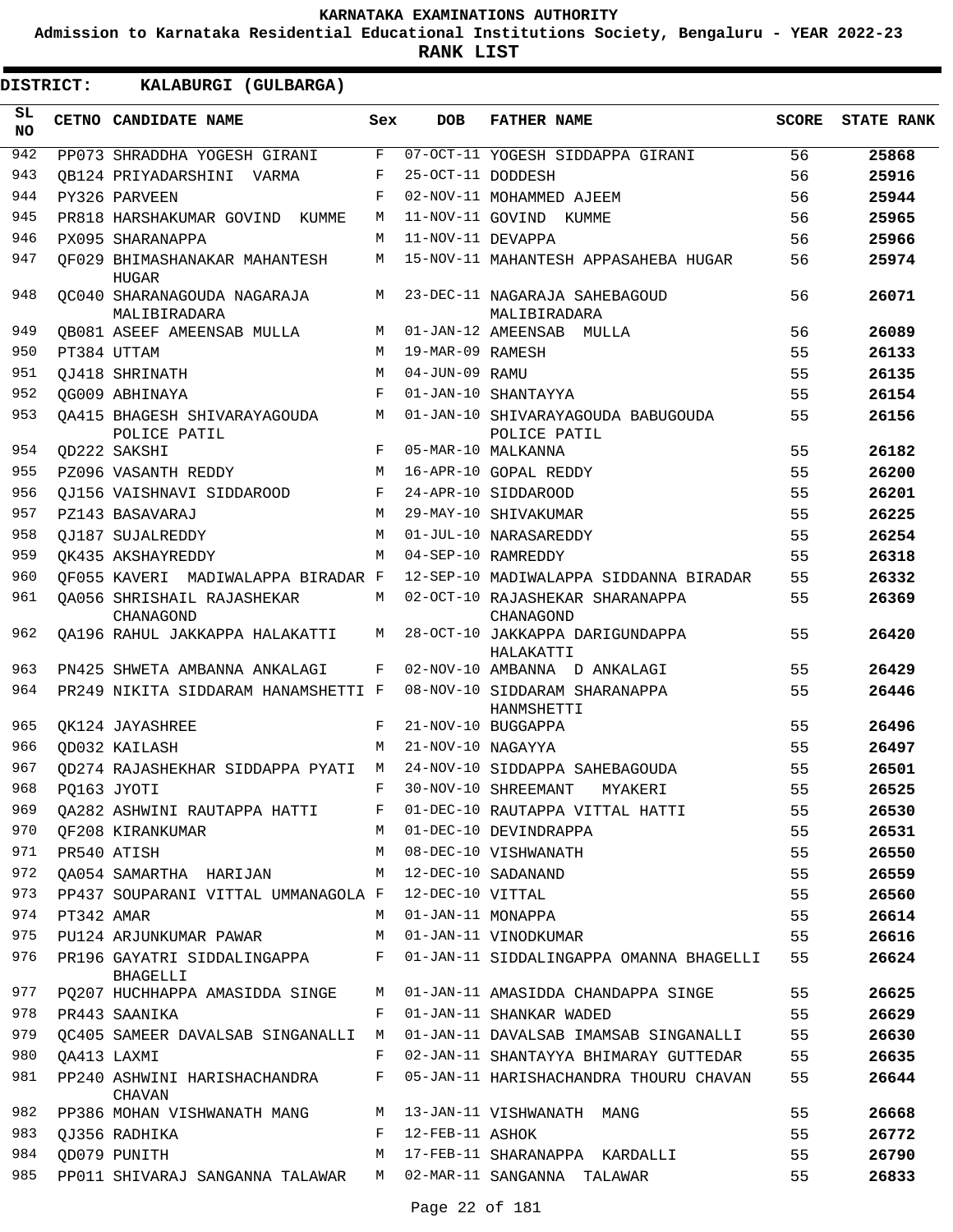**Admission to Karnataka Residential Educational Institutions Society, Bengaluru - YEAR 2022-23**

**RANK LIST**

| SL<br>NO. | CETNO CANDIDATE NAME                                  | Sex        | <b>DOB</b>        | <b>FATHER NAME</b>                                                                                    | SCORE | <b>STATE RANK</b> |
|-----------|-------------------------------------------------------|------------|-------------------|-------------------------------------------------------------------------------------------------------|-------|-------------------|
| 986       | PR667 SHIVA MAHESH DABDABE                            | M          |                   | 12-MAR-11 MAHESH REVANSIDDAPA DABDABE                                                                 | 55    | 26884             |
| 987       | PY356 IMRAN                                           | M          | 17-MAR-11 SHABBIR |                                                                                                       | 55    | 26909             |
| 988       | PN420 MEHABOOB ALISAB NAIKODI                         | М          |                   | 07-APR-11 ALISAB NAIKODI                                                                              | 55    | 27006             |
| 989       | OA459 SUMANTH BAGEWADI                                | М          | 15-APR-11 UMESH   |                                                                                                       | 55    | 27052             |
| 990       | QJ261 RITESH                                          | M          |                   | 28-APR-11 RAJKUMAR                                                                                    | 55    | 27100             |
| 991       | OJ432 BHAVANI                                         | $_{\rm F}$ |                   | 11-MAY-11 VIJAYKUMAR                                                                                  | 55    | 27183             |
| 992       | PO256 PRAMOD                                          | M          |                   | 28-MAY-11 CHANAMALLAPPA KADA                                                                          | 55    | 27270             |
| 993       | PN298 ARATI CHANNAPPA KINAGI                          | F          |                   | 01-JUN-11 CHANNAPPA MALLIKARJUN KINAGI                                                                | 55    | 27285             |
| 994       | OB120 BHAGYASHREE SHIVASHARANAPPA F<br>HADIMANI       |            |                   | 01-JUN-11 SHIVASHARANAPPA<br>YASHAVANTHARAYA HADIMANI                                                 | 55    | 27286             |
| 995       | QJ257 KEERTI                                          | F          |                   | 01-JUN-11 LAXMIPUTRA HARALAYYA                                                                        | 55    | 27288             |
| 996       | PV021 SANSKRUTI                                       | F          |                   | 01-JUN-11 SHIVALINGAPPA                                                                               | 55    | 27290             |
| 997       | PP028 KETAN SANJAY CHATRABAND                         | M          |                   | 03-JUN-11 SANJAY DASHARATH CHATRABAND                                                                 | 55    | 27304             |
| 998       | PU137 PRABHU                                          | M          |                   | 03-JUN-11 VIJAYAKUMAR BIRADAR                                                                         | 55    | 27306             |
| 999       | PZ043 SAMEER                                          | M          |                   | 06-JUN-11 BHASHUMIYA                                                                                  | 55    | 27320             |
| 1000      | OA091 SUSHILKUMAR ASHOK DONUR                         | М          |                   | 08-JUN-11 ASHOK RAVUTAPPA DONUR                                                                       | 55    | 27336             |
| 1001      | PR065 SWATI                                           | F          | 08-JUN-11 JAGAPPA |                                                                                                       | 55    | 27337             |
| 1002      | OK419 SHRAVANTI                                       | F          |                   | 14-JUN-11 HANAMANTRAYA                                                                                | 55    | 27367             |
| 1003      | OC591 SHIVASHANKAR HADAPAD                            | М          |                   | 18-JUN-11 MALLANNA                                                                                    | 55    | 27380             |
| 1004      | QJ302 SANGAMESH ASHOK KOTI                            | М          |                   | 23-JUN-11 ASHOK KASHIRAYA KOTI                                                                        | 55    | 27402             |
| 1005      | OC181 AJAYAKUMAR RAJASHEKHAR<br>WALIKAR               | М          |                   | 06-JUL-11 RAJASHEKHAR PEERAPPA                                                                        | 55    | 27458             |
| 1006      | QJ275 VAIBHAVI GURUBASAPPA DENGI                      | F          |                   | 08-JUL-11 GURUBASAPPA BASAVARAJ DENGI                                                                 | 55    | 27469             |
| 1007      | OJ219 PANKAJA                                         | M          | 15-JUL-11 SANJU   |                                                                                                       | 55    | 27496             |
| 1008      | OG188 BASAVARAJ AMBALER                               | M          |                   | 16-JUL-11 MALAPPA SHANKREPPA AMBALER                                                                  | 55    | 27499             |
| 1009      | OA307 LAKSHMI RAGVENDRA HUGAR                         | F          |                   | 16-JUL-11 RAGVENDRA                                                                                   | 55    | 27502             |
| 1010      | PT254 YUVARAJ                                         | M          |                   | 18-JUL-11 SANJUKUMAR CHAVAN                                                                           | 55    | 27514             |
| 1011      | PN230 KARTHIK                                         | M          |                   | 23-JUL-11 MALLIKARJUN KALASHETTY                                                                      | 55    | 27540             |
| 1012      | PU077 DRUVA DEVINDRAPPA MALLUR                        | М          |                   | 31-JUL-11 DEVINDRAPPA HANAMANTH MALLUR                                                                | 55    | 27568             |
| 1013      | OH012 NIRANJAN                                        | M          |                   | 05-AUG-11 KUPENDRA                                                                                    | 55    | 27593             |
| 1014      | PR140 OMKAR NAGARAJ HADAPAD                           | M          |                   | 05-AUG-11 NAGARAJ GANGADHAR HADAPAD                                                                   | 55    | 27594             |
| 1015      | QE012 HANAMANTHARAYA<br>SHIVASHARANAPPA MALLED        |            |                   | M 11-AUG-11 SHIVASHARANAPPA<br>BALAVANTHARAYA MALLED                                                  | 55    | 27623             |
|           |                                                       |            |                   | 1016 PX033 AMBIKA MAHADEVAPPA KUSNOOR F 15-AUG-11 MAHADEVAPPA SHIVARAYA KUSNOOR 55                    |       | 27637             |
|           | 1017 QD064 MAHESHWARI F 17-AUG-11 BHEEMARAYA          |            |                   |                                                                                                       | 55    | 27649             |
|           | 1018 QJ037 SAMPREETI F 02-SEP-11 BASANNA              |            |                   |                                                                                                       | 55    | 27696             |
|           |                                                       |            |                   | 1019 PP301 SANDEEP HANAMANT KHURJI M 06-SEP-11 HANAMANT GIREPPA KHURJI 55                             |       | 27704             |
|           | 1020 PN079 PRAVEEN SHIVAPPA KOLI M 14-SEP-11 SHIVAPPA |            |                   |                                                                                                       |       | 27727             |
|           | 1021 QK204 SUSHMITHA F 17-SEP-11 BABU                 |            |                   | $\overline{55}$                                                                                       |       | 27738             |
|           |                                                       |            |                   | 1022 QC192 MALLIKARJUN M 02-OCT-11 BASAVARAJ KALLAPPA MELINAMANI 55                                   |       | 27795             |
|           |                                                       |            |                   | 1023 PR562 SRAJAN NAGARAJ SAVALAGI M 03-OCT-11 NAGARAJ SHANTAPPA SAVALAGI 55                          |       | 27798             |
|           | 1024 PY237 KARTIKA                                    |            |                   | M 12-OCT-11 LAXMAN                                                                                    | 55    | 27822             |
|           |                                                       |            |                   | 1025 QG032 NAGAVENI                                 F  20-OCT-11 SHARANAGOUDA BIRADAR              55 |       | 27849             |
|           | 1026 QG173 RAGHAVENDRA M 01-JAN-12 SHARANAPPA         |            |                   |                                                                                                       | 55    | 28024             |
|           |                                                       |            |                   | 1027 PR555 BHAGYASHREE PRAKSAH PATIL F 15-JAN-12 PRAKASH DHARAMRAY PATIL 55                           |       | 28035             |
|           |                                                       |            |                   |                                                                                                       |       | 28071             |
|           |                                                       |            |                   | 1029 QF229 POOJA RAMESH CHAVAN F 01-JUL-08 RAMESH CHANDU CHAVAN 54                                    |       | 28078             |
|           |                                                       |            |                   | 1030 PU187 AMISKAR M 01-JAN-10 SUNIL RAMU JADHAV                                                      | 54    | 28106             |
|           |                                                       |            |                   | 1031 QA110 PARASHURAM M M O1-JAN-10 LATE MALLIKARJUNA 54                                              |       | 28110             |
|           |                                                       |            |                   | 1032 PR839 SANKETA SHIVARAJ SURAPAGOLE F 01-JAN-10 SHIVARAJ SANGANNA SURAPAGOLE 54                    |       | 28111             |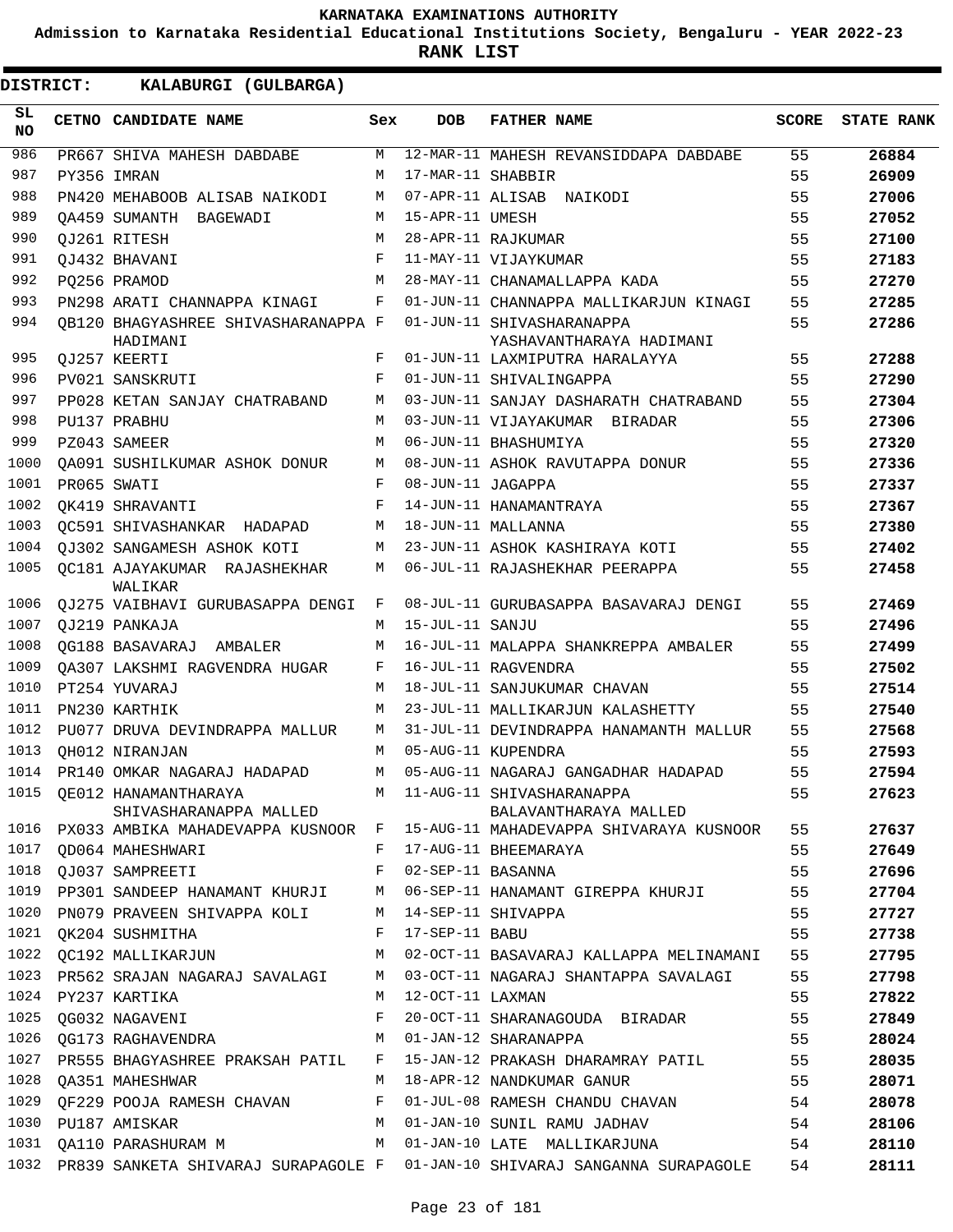**Admission to Karnataka Residential Educational Institutions Society, Bengaluru - YEAR 2022-23**

**RANK LIST**

| SL<br><b>NO</b> |                  | CETNO CANDIDATE NAME                                                            | Sex        | <b>DOB</b>        | <b>FATHER NAME</b>                                                           |    | SCORE STATE RANK |
|-----------------|------------------|---------------------------------------------------------------------------------|------------|-------------------|------------------------------------------------------------------------------|----|------------------|
| 1033            |                  | QG187 MADURI SURESH DODDAMANI F                                                 |            |                   | 22-FEB-10 SURESH YAMANAPPA DODDAMANI                                         | 54 | 28124            |
| 1034            |                  | OH107 ANIRUDH                                                                   | M          |                   | 14-MAR-10 KISHAN RAO                                                         | 54 | 28133            |
| 1035            |                  | PR661 SIDHARUD SHESHAGIRI                                                       | M          |                   | 24-MAR-10 BASAVARAJ SHIVALINGAPPA<br>SHESHAGIRI                              | 54 | 28140            |
| 1036            |                  | QF175 YALLAMMA                                                                  | F          |                   | 04-MAY-10 BHEERAPPA MINAJAGI                                                 | 54 | 28160            |
| 1037            |                  | OA002 SUJAL SHIVANANDA RATHOD                                                   | M          |                   | 19-MAY-10 SHIVANANDA RATHOD                                                  | 54 | 28167            |
| 1038            |                  | PT226 SHRUTI                                                                    | $_{\rm F}$ |                   | 31-MAY-10 BHEEMRAO                                                           | 54 | 28174            |
| 1039            |                  | OH192 NAVEEN ANAND                                                              | M          | 01-JUN-10 ANAND   |                                                                              | 54 | 28175            |
| 1040            |                  | PR684 RAKSHITA BIRADAR                                                          | F          |                   | 14-SEP-10 MACHINDRANATHA BIRADAR                                             | 54 | 28296            |
| 1041            |                  | PR663 VEERESH PRABHULING HADAPAD                                                | M          |                   | 25-SEP-10 PRABHULING BHIMANNA HADAPAD                                        | 54 | 28312            |
| 1042            |                  | PP419 ASHWINI                                                                   | F          |                   | 08-OCT-10 NAGESH DINDOOR                                                     | 54 | 28335            |
| 1043            |                  | QF259 GOURAMMA KAMANNA MELINAMANI F                                             |            | 08-NOV-10 KAMANNA |                                                                              | 54 | 28408            |
| 1044            |                  | OA426 TAYYAMMA                                                                  | F          |                   | 10-NOV-10 GURUNATH                                                           | 54 | 28412            |
| 1045            | PU156 ABHI       |                                                                                 | M          |                   | 18-NOV-10 SURYAKANT                                                          | 54 | 28430            |
| 1046            |                  | QL020 ANUPAMA                                                                   | F          |                   | 04-DEC-10 BASAVARAJ                                                          | 54 | 28479            |
| 1047            |                  | OG084 ARUNAKUMAR                                                                | M          |                   | 17-DEC-10 MALLAPPA                                                           | 54 | 28531            |
| 1048            |                  | PR542 ABHISHEK BIRANNA VAGGI                                                    | М          |                   | 31-DEC-10 BIRANNA DHARMANNA VAGGI                                            | 54 | 28568            |
| 1049            |                  | QD254 BHAGYASHRI KAREPPA ALLAGI                                                 | F          | 01-JAN-11 KAREPPA |                                                                              | 54 | 28571            |
| 1050            |                  | QD192 PAVITRA                                                                   | F          |                   | 01-JAN-11 NINGAPPA MYAGERI                                                   | 54 | 28577            |
| 1051            |                  | PR557 PRADEEP SIDDAPPA KEROOR                                                   | M          |                   | 01-JAN-11 SIDDAPPA SHANKAR KEROOR                                            | 54 | 28578            |
| 1052            |                  | OG157 PRAVEEN                                                                   | M          |                   | 01-JAN-11 SHANTAPPA                                                          | 54 | 28580            |
| 1053            |                  | PR377 PRAJWAL SHARANABASAPPA<br>DHOLE                                           | M          |                   | 26-JAN-11 SHARANABASAPPA GURGLINGAPA<br><b>DHOLE</b>                         | 54 | 28662            |
| 1054            |                  | PU234 SHILPASHREE                                                               | F          | 06-FEB-11 EKANATH |                                                                              | 54 | 28706            |
| 1055            |                  | OJ494 BHAGYALAXMI                                                               | F          |                   | 14-FEB-11 HANAMANTH                                                          | 54 | 28734            |
| 1056            |                  | OF310 SOUNDARYA YALLALING TALWAR F                                              |            |                   | 01-MAR-11 YALLALING SHIVAPPA TALWAR                                          | 54 | 28800            |
| 1057            |                  | PR320 NAGARAJ JAMADAR                                                           | M          |                   | 27-MAR-11 SHANAPPA JAMADAR                                                   | 54 | 28921            |
| 1058            |                  | OH283 SYED MUDASSIR ALI                                                         | M          |                   | 05-APR-11 ANWARALI                                                           | 54 | 28978            |
| 1059            |                  | OB030 AKSHATHA MALLANNA MOOLIMANI F                                             |            |                   | 06-APR-11 MALLANNA SHREEMANTH MOOLIMANI                                      | 54 | 28980            |
| 1060            |                  | OH191 BASAVACHETAN                                                              | M          |                   | 23-APR-11 SIDDARAMAYYA                                                       | 54 | 29077            |
| 1061            |                  | PR426 AKSARA SACHIN BANDAGARA F                                                 |            |                   | 02-MAY-11 SACHIN SUBAS BANDAGARA                                             | 54 | 29136            |
| 1062            |                  | OC268 LAXMI BHAGAPPA WADDARA                                                    | F          |                   | 02-MAY-11 BHAGAPPA SIDDAPPA WADDARA                                          | 54 | 29138            |
|                 |                  | 1063 PR560 GANESH                                                               | M          |                   | 08-MAY-11 CHANDRASHA KABGOND                                                 | 54 | 29170            |
|                 |                  | 1064 QE118 TOUFIQ                                                               | M          |                   | 17-MAY-11 ISMAILASAB MORATAGI                                                | 54 | 29216            |
|                 |                  | 1065 PU314 SEVANTI                                                              | F          |                   | 19-MAY-11 PARASURAM                                                          | 54 | 29222            |
| 1066            |                  | QA520 BHAGYALAXMI                                                               | F          |                   | 23-MAY-11 GUNDAPPA                                                           | 54 | 29235            |
|                 |                  | 1067 PU211 RAVINA                                                               | F          | 24-MAY-11 DAMU    |                                                                              | 54 | 29247            |
|                 |                  | 1068 PW017 YOURAJ                                                               | M          |                   | 07-JUN-11 GURUNATH CHAVAN                                                    | 54 | 29333            |
|                 |                  |                                                                                 |            |                   | 1069 QC417 VIJAYA LAXMI SIDDANAGOUDA F 10-JUL-11 SIDDANAGOUDA SHEKHAPPAGOUDA | 54 | 29526            |
|                 |                  | PATIL                                                                           |            |                   | PATIL                                                                        |    |                  |
|                 |                  | 1070 PP021 SANJAN                                                               | F          |                   | 17-JUL-11 SHANKAR VAGHAMORE                                                  | 54 | 29559            |
|                 | 1071 PX022 SUNIL |                                                                                 | M          | 19-JUL-11 GURANNA |                                                                              | 54 | 29575            |
|                 |                  | 1072 PY245 VISHAL SHREENATH PAWAR                                               |            |                   | M 20-JUL-11 SHREENATH                                                        | 54 | 29581            |
|                 |                  | 1073 QF030 SHANKARGOUDA SANGANNA MANA 28-JUL-11 SANGANNA SUNGATANA<br>SUNGATANA |            |                   |                                                                              | 54 | 29629            |
|                 |                  | 1074 QB132 SHRISHAIL JAKKAPPA<br>KAKKALAMELI                                    |            |                   | M 06-AUG-11 JAKKAPPA                                                         | 54 | 29682            |
| 1075            |                  | QJ220 ANKUSH                                                                    |            |                   | M 09-AUG-11 SHANKAR CHAVAN                                                   | 54 | 29695            |
|                 |                  | 1076 PP094 SANKET SIDDARAM HUGAR M 18-AUG-11 SIDDARAM HUGAR                     |            |                   |                                                                              | 54 | 29735            |
|                 |                  | 1077 PV241 ANIS KUMAR                                                           | M          |                   | 23-AUG-11 VIJAYAKUMAR                                                        | 54 | 29751            |
|                 |                  | 1078 PW094 SHALINI                                                              | F          | 30-AUG-11 RAVI    |                                                                              | 54 | 29782            |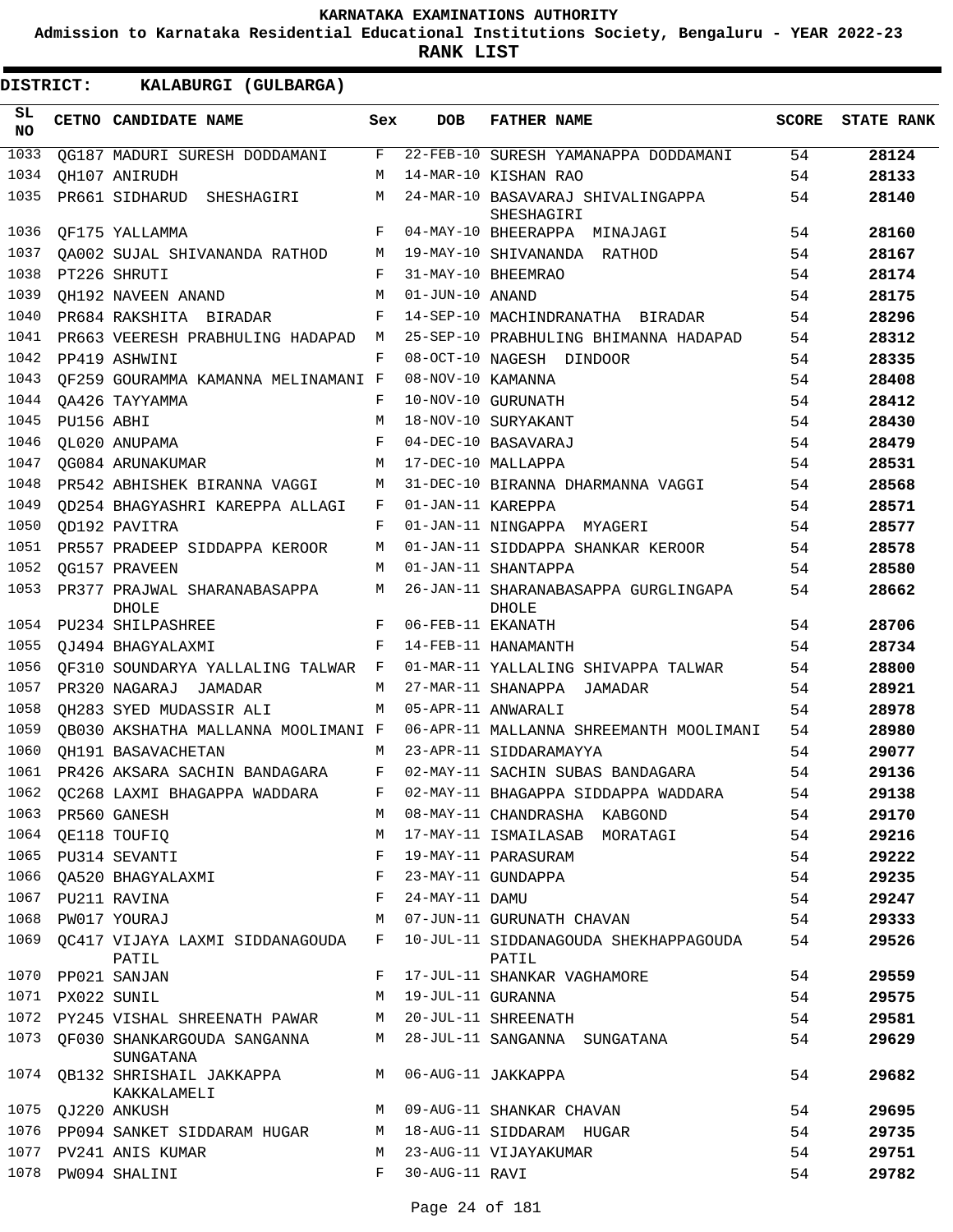**Admission to Karnataka Residential Educational Institutions Society, Bengaluru - YEAR 2022-23**

**RANK LIST**

| SL<br><b>NO</b> |            | CETNO CANDIDATE NAME                                 | Sex    | <b>DOB</b>        | <b>FATHER NAME</b>                                             | <b>SCORE</b> | <b>STATE RANK</b> |
|-----------------|------------|------------------------------------------------------|--------|-------------------|----------------------------------------------------------------|--------------|-------------------|
| 1079            |            | PP161 UZAIR SAIFANSAB MUJAWAR                        | M      |                   | 03-SEP-11 SAIFANSAB AMEENSAB MUJAWAR                           | 54           | 29802             |
| 1080            |            | PU111 SHIMA                                          | F      | 08-SEP-11 JAISING |                                                                | 54           | 29817             |
| 1081            |            | PR533 KUSHAL SIDDARAM KUSALAKAR                      | F      |                   | 10-SEP-11 SIDDARAM ANNAPPA KUSALAKAR                           | 54           | 29827             |
| 1082            |            | OD360 AKHILESH                                       | М      |                   | 16-SEP-11 GURUNATHA AVARALLI                                   | 54           | 29854             |
| 1083            |            | OJ453 MANOJ                                          | М      |                   | 21-SEP-11 BASAVARAJ                                            | 54           | 29871             |
| 1084            |            | PT231 BHUVANESHWARI                                  | F      |                   | 06-OCT-11 HANAMANTH                                            | 54           | 29912             |
| 1085            |            | OD033 SAMARTH                                        | M      | 11-OCT-11 SANTOSH |                                                                | 54           | 29929             |
| 1086            |            | OC271 SUSHMA NEHARU PAWARA                           | F      |                   | 16-OCT-11 NEHARU TUKARAM PAWARA                                | 54           | 29952             |
| 1087            |            | OG016 RENUKA KARANAPPA HAWALDAR                      | F      |                   | 21-OCT-11 KARANAPPA HANAMANTRAYA<br>HAWALDAR                   | 54           | 29967             |
| 1088            |            | OC427 PRAKRUTI SURESHA HARAWALA                      | F      |                   | 30-OCT-11 SURESHA MALLAPPA HARAWALA                            | 54           | 29992             |
| 1089            |            | PW238 NIKHIL                                         | М      |                   | 07-NOV-11 SUDHAKAR AINOLLI                                     | 54           | 30021             |
| 1090            |            | PR131 BASAVAPRABHU                                   | М      |                   | 11-NOV-11 RAJASHEKHAR                                          | 54           | 30034             |
| 1091            |            | PN065 PALLAVI                                        | F      |                   | 23-NOV-11 ASHOK DUBE                                           | 54           | 30068             |
| 1092            |            | OD172 PAVITRA SHIVASHARANAPPA<br>HELAVAR             | F      |                   | 27-NOV-11 SHIVASHARANAPPA DYAVAPPA<br>HELAVAR                  | 54           | 30083             |
| 1093            |            | OD170 VAIBHAVI                                       | F      |                   | 17-DEC-11 SHARANABASAPPA                                       | 54           | 30126             |
| 1094            |            | PP154 BHAVAN SHREESHAIL SEETANUR F                   |        |                   | 01-JAN-12 SHREESHAIL SHARANAPPA<br>SEETANOOR                   | 54           | 30149             |
| 1095            |            | PU272 RANJIT                                         | M      |                   | 01-JAN-12 PREMSING                                             | 54           | 30152             |
| 1096            |            | OK298 SRIKANTH                                       | М      | 01-JAN-12 AMARESH |                                                                | 54           | 30154             |
| 1097            |            | PS114 SARASWATI RAVINDRA POLICE<br>PATIL             | F      |                   | 05-JAN-12 RAVINDRA NAGINDRAPPA POLICE<br>PATIL                 | 54           | 30159             |
| 1098            |            | PY048 MAHESHWRI                                      | F      | 08-MAR-12 ANAND   |                                                                | 54           | 30192             |
| 1099            |            | OJ349 VEERABHADRAPPA                                 | М      | 13-MAY-12 RAJU    |                                                                | 54           | 30202             |
| 1100            |            | PT073 ABHISHEK                                       | M      | 11-FEB-09 RANJEET |                                                                | 53           | 30216             |
| 1101            |            | PT469 BALARAM                                        | M      | 07-JUN-09 MARUTI  |                                                                | 53           | 30221             |
| 1102            |            | OH224 SHARANU                                        | М      |                   | 02-SEP-09 BASAVARAJ                                            | 53           | 30227             |
| 1103            |            | OJ476 SUPRITH                                        | M      |                   | 09-DEC-09 SURYAKANT                                            | 53           | 30242             |
| 1104            |            | OF137 MANOJ                                          | M      |                   | 01-JAN-10 DATTANNA                                             | 53           | 30250             |
| 1105            |            | PN374 SIDDARAM VITHAL PUJARI                         | M      |                   | 01-JAN-10 VITHAL MALAPPA PUJARI                                | 53           | 30252             |
| 1106            |            | OD215 ADARSHA                                        | М      |                   | 01-FEB-10 UMESH VISHWAKARAMA                                   | 53           | 30267             |
| 1107            |            | QF020 MANOJ                                          | М      |                   | 21-FEB-10 BASAVARAJ                                            | 53           | 30272             |
|                 |            | 1108 PT395 RANIBAI                                   | F      |                   | 21-FEB-10 DATTURAO                                             | 53           | 30273             |
|                 |            | 1109 QJ234 VENKATESH                                 | М      | 04-MAR-10 VALU    |                                                                | 53           | 30279             |
|                 |            | 1110 PN319 SANTOSH SHRISHAIL JAMADAR                 | M      |                   | 27-MAR-10 SHRISHAIL MAHADEVAPPA JAMADAR                        | 53           | 30289             |
|                 |            | 1111 PP039 BHUVANESHWARI                             | F      |                   | 25-APR-10 BASAVARAJ                                            | 53           | 30305             |
|                 |            | 1112 PP287 VINOD KHAJAPPA KURANALLI                  | M<br>F |                   | 04-MAY-10 KHAJAPPA CHANDRASHS<br>09-MAY-10 SHARANABASAVA REDDY | 53           | 30314             |
| 1114            |            | 1113 QG184 SINCHANA<br>PN190 SOMANATH MARUTI JAMADAR | М      |                   | 13-JUN-10 MARUTI SHRIMANTH JAMADAR                             | 53<br>53     | 30319<br>30346    |
| 1115            |            | OD093 VIJAY                                          | M      |                   | 14-JUL-10 NINGAPPA HOSAMANI                                    | 53           | 30376             |
|                 |            | 1116 QC273 SAROJINI SHIVASHARANAPPA F<br>PUJARI      |        |                   | 05-AUG-10 SHIVASHARANAPPA BHUTALI                              | 53           | 30398             |
|                 |            | 1117 PN148 BASAVARAJ J GUNDAGI                       |        |                   | PUJARI<br>M 16-AUG-10 JATTEPPA                                 | 53           | 30415             |
|                 |            | 1118 PQ221 SANTOSH BASAVARAJ PATIL                   |        |                   | M 24-AUG-10 BASAVARAJ SIDDANAGOUD PATIL                        | 53           | 30431             |
| 1119            |            | OJ402 SEVANTI                                        | F      |                   | 27-AUG-10 HANAMANT                                             | 53           | 30437             |
| 1120            | PZ002 AJAY |                                                      | М      |                   | 29-AUG-10 VEERABHADRA                                          | 53           | 30439             |
| 1121            |            | QJ109 PALLAVI                                        | F      |                   | 09-SEP-10 RAVINDRA                                             | 53           | 30456             |
|                 |            | 1122 PN341 SHRUSTI GHALEPPA WADI F                   |        |                   | 12-SEP-10 GHALEPPA WADI                                        | 53           | 30465             |
|                 |            | 1123 PR429 VISHWANATH SURYAKANT TELI                 |        |                   | M 08-OCT-10 SURYAKANT ANNAPPA TELI                             | 53           | 30512             |
|                 |            | 1124 QK262 VAMSHIPATIL                               |        |                   | M 21-OCT-10 MOHANREDDY                                         | 53           | 30551             |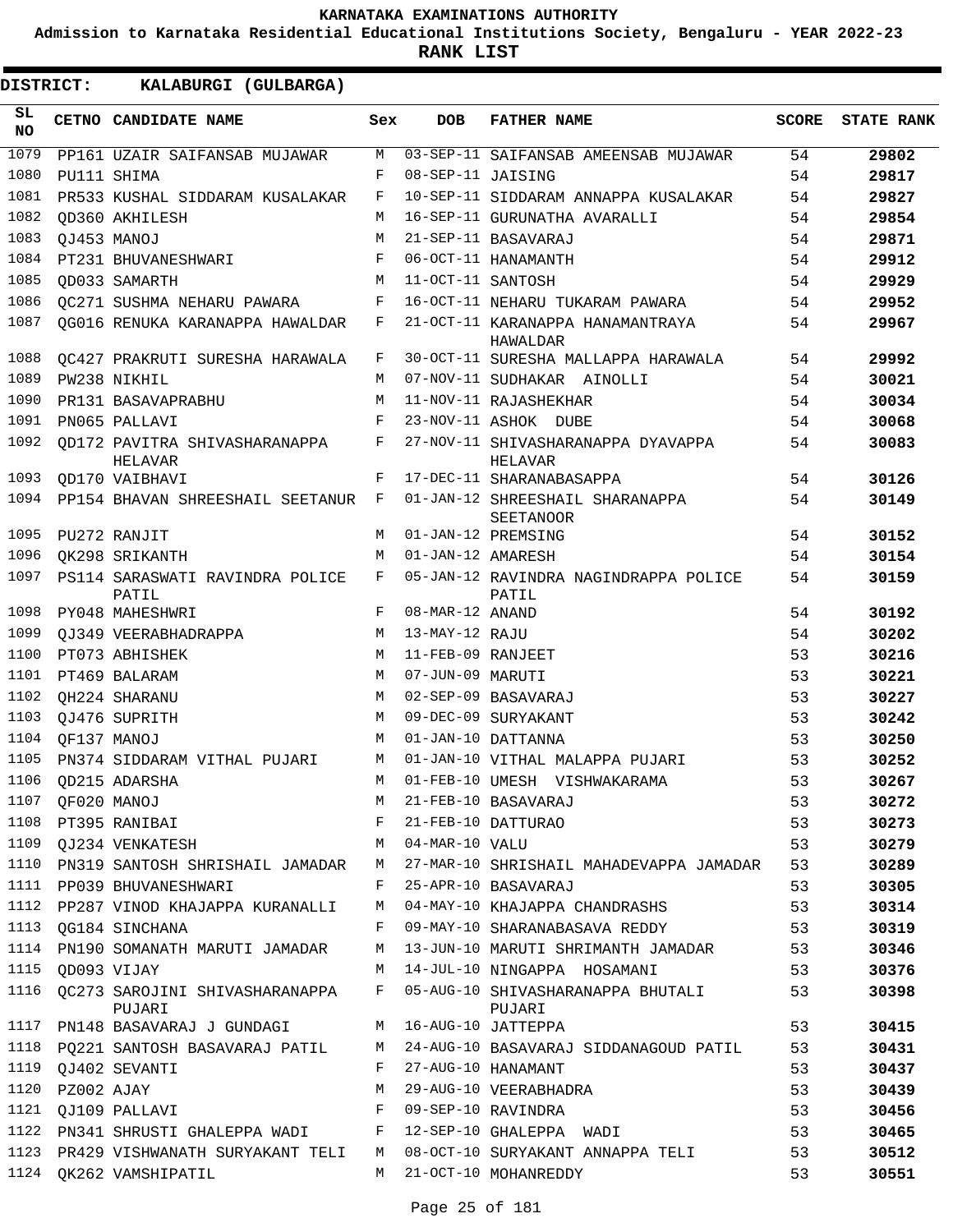**Admission to Karnataka Residential Educational Institutions Society, Bengaluru - YEAR 2022-23**

**RANK LIST**

| SL<br><b>NO</b> |                  | CETNO CANDIDATE NAME                             | Sex          | <b>DOB</b>        | <b>FATHER NAME</b>                                                            | <b>SCORE</b> | <b>STATE RANK</b> |
|-----------------|------------------|--------------------------------------------------|--------------|-------------------|-------------------------------------------------------------------------------|--------------|-------------------|
| 1125            |                  | PX067 KAVYASHREE                                 | $\mathbf{F}$ |                   | 25-OCT-10 SANGAREDDY                                                          | 53           | 30562             |
| 1126            |                  | PY344 SHIVANI                                    | F            |                   | 29-OCT-10 MALLINATH                                                           | 53           | 30569             |
| 1127            |                  | PR541 KARTIK                                     | M            |                   | 28-NOV-10 MAHADEVAPPA KALASHETTY                                              | 53           | 30645             |
| 1128            |                  | PN273 SHRUTI DHAREPPA BABBANASUR                 | F            |                   | 28-NOV-10 DHAREPPA SIDRAMAPPA B<br><b>BABBANASUR</b>                          | 53           | 30647             |
| 1129            |                  | PP396 VIDHYASHREE                                | F            |                   | 03-DEC-10 TIPPANNA BASAPPA BALUNDAGI                                          | 53           | 30667             |
| 1130            |                  | OL062 PANKAJ                                     | M            |                   | 04-DEC-10 VASANT PAMMAR                                                       | 53           | 30669             |
| 1131            |                  | QL079 DAISY                                      | F            | 05-DEC-10 ASHISH  |                                                                               | 53           | 30671             |
| 1132            |                  | PR198 NIKHITA SHARANABASAPPA<br>GAYAKWAD         | F            |                   | 09-DEC-10 SHARANAASAPPA                                                       | 53           | 30682             |
| 1133            |                  | OF021 PRAJWAL                                    | M            |                   | 24-DEC-10 MAHANTAPPA NYAVANOOR                                                | 53           | 30730             |
| 1134            |                  | PR823 ADITYA SATALINGAPPA<br>SATANADUDAGI        | M            |                   | 01-JAN-11 SHIVALINGAPPA SIDDAPPA<br>SATANADUDAGI                              | 53           | 30744             |
| 1135            |                  | OD240 AKBAR NADAF                                | М            |                   | 01-JAN-11 IMAMSAB NABISAB NADAF                                               | 53           | 30745             |
| 1136            |                  | PO010 PREETI SHIVANAND KUMBAR                    | F            |                   | 01-JAN-11 SHIVANAND GURUBASAPPA KUMBAR                                        | 53           | 30761             |
| 1137            |                  | OE052 KAANCHANA SHARANAPPA<br>KHANGOUDRA         | F            |                   | 05-JAN-11 SHARANAPPA KYATAPPAGOUDA<br>KHANGOUDRA                              | 53           | 30780             |
| 1138            |                  | PR554 TANVEER                                    | F            |                   | 02-FEB-11 LADLE SAB                                                           | 53           | 30893             |
| 1139            |                  | OB093 SAKSHI                                     | F            |                   | 15-FEB-11 RAJU MALAGATTI                                                      | 53           | 30948             |
| 1140            |                  | PP302 MAHAMADGOUS RASULASAB MULLA M              |              |                   | 01-MAR-11 RASULASAB RUKMODDIN MULLA                                           | 53           | 31004             |
| 1141            |                  | PS104 SOUMYA                                     | F            |                   | 02-MAR-11 AMBARAYA TALAVAR LAXIMANNA<br>TALAVAR                               | 53           | 31013             |
| 1142            |                  | OA189 VISHAL                                     | M            |                   | 03-MAR-11 SATHEESH<br>JADHAV                                                  | 53           | 31019             |
| 1143            |                  | OA195 SAHEBGOUD BHAGANNA NAGAVI                  | M            |                   | 04-MAR-11 BHAGANNA SHARANAPPA NAGAVI                                          | 53           | 31026             |
| 1144            |                  | OC519 MANIKANTA SADANANDA<br>HOSAMANI            | M            |                   | 07-MAR-11 SADANANDA                                                           | 53           | 31039             |
| 1145            |                  | OD029 PRIYANKA KARABASAPPA<br><b>BIRADAR</b>     | F            |                   | 14-MAR-11 KARABASAPPA SHANTAPPA BIRADAR                                       | 53           | 31074             |
| 1146            | QC428 SUMA       |                                                  | F            |                   | 15-APR-11 NAGAPPA KASAPPAGOL                                                  | 53           | 31219             |
| 1147            |                  | OJ169 AKASH                                      | M            | 24-APR-11 UMESH   |                                                                               | 53           | 31262             |
| 1148            |                  | OB064 BASANAGOUDA                                | M            | 27-APR-11 DEVANNA |                                                                               | 53           | 31282             |
| 1149            |                  | PX174 BHAVANI SURESH KADDRGI                     | F            |                   | 28-APR-11 SURESH SHARANAPPA KADDRGI                                           | 53           | 31291             |
| 1150            |                  | <b>PV150 BEERENDRA</b>                           | М            |                   | 11-MAY-11 HANAMANTARAYA                                                       | 53           | 31361             |
|                 |                  | 1151 PP424 SHRUSHTI MAHADEV AVATE                | F            |                   | 14-MAY-11 MAHADEV H AVATE                                                     | 53           | 31386             |
|                 |                  | 1152 PR386 GURUPRASAD                            | M            |                   | 19-MAY-11 RAMESH TOLANURE                                                     | 53           | 31411             |
| 1153            |                  | QD331 SACHINA NEELAKODA                          | M            |                   | 30-MAY-11 GURUNATHA                                                           | 53           | 31472             |
| 1154            |                  | OC068 SHILPA                                     | F            |                   | 30-MAY-11 SAHEBAGOUDA DODDAMANI                                               | 53           | 31474             |
|                 |                  | 1155 QC441 PARAMANAND SHARANAPPA<br>MALLED       | M            |                   | 31-MAY-11 SHARANAPPA DYAVAPPA MALLED                                          | 53           | 31477             |
|                 |                  | 1156 PQ168 SPOORTI SANTOSH PANCHAKATTI F         |              |                   | 31-MAY-11 SANTOSH REVAPPA PANCHAKATTI                                         | 53           | 31479             |
|                 |                  | 1157 QA078 GOLLALAPPA RUDRAGOUDA<br>POLICE PATIL |              |                   | M 01-JUN-11 RUDRAGOUDA BAPURAYAGOUDA<br>POLICE PATIL                          | 53           | 31484             |
|                 |                  | 1158 PU236 HARSHA HANAMANTAPPA<br>CHENGATI       | M            |                   | 01-JUN-11 HANAMANATAPPA BASAVANAPPA<br>CHENGATI                               | 53           | 31485             |
|                 |                  | 1159 PP270 PRASHANT LAXMAN                       | M            |                   | 01-JUN-11 LAXMAN RUGI                                                         | 53           | 31491             |
|                 |                  | 1160 PR552 RESHAMA DAVUDASHA MAKANDAR F          |              |                   | 07-JUN-11 DAVUDASHA HUSENBAASHA<br>MAKANDAR                                   | 53           | 31532             |
|                 |                  | 1161 PS080 NANDISH REDDY                         | M            |                   | 08-JUN-11 SIDDALING REDDY                                                     | 53           | 31533             |
|                 | 1162 PQ238 SAPNA |                                                  | F            |                   | 09-JUN-11 GIDDAPPA GADIWADDAR                                                 | 53           | 31536             |
| 1163            |                  | QA290 EERISH DEVINDRAPPA M<br>MALLABADI          |              |                   | 10-JUN-11 DEVINDTAPPA                                                         | 53           | 31538             |
|                 |                  |                                                  |              |                   | 1164 QH274 SAVAN RAJU RATHOD M 10-JUN-11 RAJU ANADU RATHOD                    | 53           | 31545             |
|                 |                  |                                                  |              |                   | 1165 PP155 SAVITRI CHANNABASAPPA AWATI F 13-JUN-11 CHANNABASAPPA BASALINGAPPA | 53           | 31571             |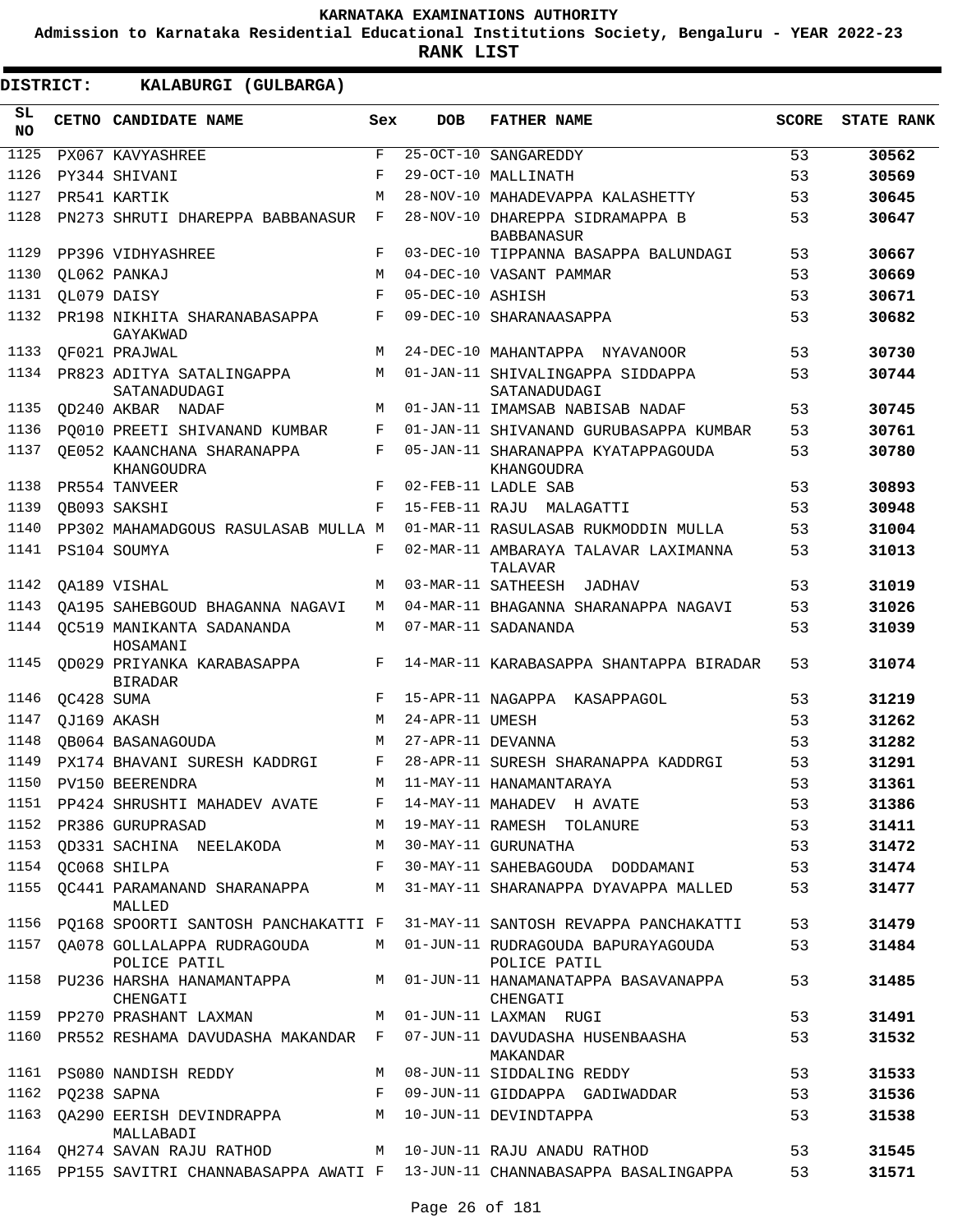**Admission to Karnataka Residential Educational Institutions Society, Bengaluru - YEAR 2022-23**

| DISTRICT:        |                  | KALABURGI (GULBARGA)                                            |              |                   |                                                                                       |              |                   |
|------------------|------------------|-----------------------------------------------------------------|--------------|-------------------|---------------------------------------------------------------------------------------|--------------|-------------------|
| SL.<br><b>NO</b> |                  | CETNO CANDIDATE NAME                                            | Sex          | <b>DOB</b>        | <b>FATHER NAME</b>                                                                    | <b>SCORE</b> | <b>STATE RANK</b> |
|                  |                  |                                                                 |              |                   | AWATI                                                                                 |              |                   |
| 1166             |                  | PR189 SUJIT                                                     | M            |                   | 13-JUN-11 HANAMANT<br>RANAPPA MADANKAR                                                | 53           | 31572             |
| 1167             |                  | PR505 VIDYASHREE SIDDAYYA<br>VIJAPURE                           | F            |                   | 15-JUN-11 SIDDAYYA VIJAPURE                                                           | 53           | 31583             |
| 1168             |                  | PX046 AKSHATA                                                   | F            |                   | 20-JUN-11 CHANNABASAPPA                                                               | 53           | 31611             |
| 1169             |                  | PR543 PRAKRUTI MAHESHAKUMAR SINGE F                             |              |                   | 06-JUL-11 MAHESHAKUMAR KALYANI SINGE                                                  | 53           | 31684             |
| 1170             |                  | PP288 VISHAL MAHESH BHINGOLI                                    | M            |                   | 06-JUL-11 MAHESH SHANKAR BHINGOLI                                                     | 53           | 31687             |
| 1171             |                  | OC430 PRANAVANANDA SHARANAYYA<br>GANVAR                         | M            |                   | 10-JUL-11 SHARANAYYA SATAYYA GANVAR                                                   | 53           | 31706             |
| 1172             |                  | PY228 SACHIN BHEEMARAYA                                         | M            |                   | 12-JUL-11 BHEEMARAYA                                                                  | 53           | 31716             |
| 1173             |                  | OB019 MADHUMATI                                                 | $_{\rm F}$   |                   | 13-JUL-11 RAVUTAPPA                                                                   | 53           | 31722             |
| 1174             |                  | PY186 SHARANU                                                   | M            |                   | 13-JUL-11 PITAMBARAYA                                                                 | 53           | 31727             |
| 1175             |                  | PP340 AKSHATA                                                   | $_{\rm F}$   |                   | 21-JUL-11 BASAVARAJ KUMBAR                                                            | 53           | 31762             |
| 1176             |                  | PR261 PRAJVAL                                                   | M            |                   | 21-JUL-11 SIDDAPPA MANG                                                               | 53           | 31764             |
| 1177             |                  | OA321 SHANKARAGOUDA GURUNATH<br>NEELAKOD                        | M            |                   | 25-JUL-11 GURUNATH SHANKRAPPA NEELAKOD                                                | 53           | 31784             |
| 1178             |                  | OK454 BHAVYASRI                                                 | F            |                   | 20-AUG-11 NARASIMHALU                                                                 | 53           | 31906             |
| 1179             |                  | QE183 PRIYANKA                                                  | $_{\rm F}$   | 24-AUG-11 SOMU    |                                                                                       | 53           | 31923             |
| 1180             |                  | PR404 BHAVANI                                                   | F            |                   | 26-AUG-11 SHREEMANTH                                                                  | 53           | 31929             |
| 1181             |                  | OB104 SUMAN SUBHAS POLISPATIL                                   | F            |                   | 18-SEP-11 SUBHAS RAMACHANDRA POLISPATIL                                               | 53           | 32011             |
| 1182             |                  | PW067 RASHMI SANTOSH MUCHATTI                                   | F            |                   | 05-OCT-11 SANTOSH MANIKRAO MUCHATTI                                                   | 53           | 32082             |
| 1183             |                  | QA058 KARISHMA PAWAR                                            | F            |                   | 07-OCT-11 LAKSHMAN                                                                    | 53           | 32091             |
| 1184             |                  | PY080 PRADEEP                                                   | M            |                   | 09-OCT-11 TIPPANNA                                                                    | 53           | 32100             |
| 1185             |                  | PR772 KAVYA SHARANAYYA<br>MATHAPATI                             | F            |                   | 28-OCT-11 SHARANAYYA KARTHIKAYYA<br>MATHAPATI                                         | 53           | 32162             |
| 1186             |                  | PN237 PREETAM                                                   | M            |                   | 08-NOV-11 GURUNATH JATNAK                                                             | 53           | 32189             |
| 1187             |                  | OE024 POOJA RAVINDRA BALUNDAGI                                  | F            |                   | 28-NOV-11 RAVINDRA RAVUTAPPA BALUNDAGI                                                | 53           | 32264             |
| 1188             |                  | OC581 KAVERI                                                    | F            | 08-DEC-11 KALAPPA |                                                                                       | 53           | 32287             |
| 1189             |                  | PN155 VARSHA CHANDRASHA SULEKAR                                 | F            |                   | 17-DEC-11 CHANDRASHA SHIVAPPA SULEKAR                                                 | 53           | 32308             |
| 1190             |                  | OK353 PRAKASH                                                   | M            |                   | 23-DEC-11 SATYANARAYANA                                                               | 53           | 32323             |
| 1191             |                  | OC612 BASANNA BEERALINGA MUDABOOL M                             |              |                   | 01-JAN-12 BEERALINGA NINGANNA MUDABOOL                                                | 53           | 32340             |
| 1192             |                  | QC592 MEGHA BASAVARAJ MANJULKAR                                 | F            |                   | 03-JAN-12 BASAVARAJ BALARAM MANJULKAR                                                 | 53           | 32346             |
| 1193             |                  | PR348 SEVANTI NAGAPPA MADYAL                                    | F            | 22-JAN-12 NAGAPPA |                                                                                       | 53           | 32358             |
|                  |                  |                                                                 |              |                   | 1194 QD069 RAXITA MALLAPPA MELINAMANI F 01-FEB-09 MALLAPPA MELINAMANI                 | 52           | 32393             |
|                  |                  |                                                                 |              |                   | 1195 PN127 SACHIN SHARANAPPA MOORAMAN M 01-JAN-10 SHARANAPPA RAMACHANDRA<br>MOORAMAN  | 52           | 32419             |
|                  |                  |                                                                 |              |                   | 1196 PP177 SUMIT GOLLALAPPA SANGOLAGI M 15-FEB-10 GOLLALAPP BASALINGAPPA<br>SANGOLAGI | 52           | 32439             |
| 1197             |                  | QK420 VENKATESH                                                 | M            |                   | 16-JUL-10 LOKYA NAYAK                                                                 | 52           | 32524             |
|                  | 1198 PY023 SUDHA |                                                                 | F            |                   | 01-AUG-10 SIDDANNA                                                                    | 52           | 32539             |
| 1199             |                  |                                                                 |              |                   | PP190 SADANAND YALLAPPA MUGALI M 10-SEP-10 YALLAPPA SHIVAPPA MUGALI                   | 52           | 32599             |
| 1200             |                  | QF256 BHAGANNA KERUTAGI<br>$M_{\rm H}$ and $M_{\rm H}$          |              |                   | 28-SEP-10 KANTAPPA                                                                    | 52           | 32621             |
|                  |                  | 1201 PP247 NAJAMEEN RUKMODDIN NADAF F 29-SEP-10 RUKMODDIN NADAF |              |                   |                                                                                       | 52           | 32625             |
| 1202             |                  | QC590 RANI SURAPUR                                              | F            |                   | 14-OCT-10 SHRIKANT                                                                    | 52           | 32660             |
| 1203             |                  | QL135 SACHIN                                                    | M            |                   | 17-OCT-10 RAGHAVENDRA                                                                 | 52           | 32669             |
| 1204             |                  | QK394 SRIKANTHA                                                 | M            |                   | 26-OCT-10 VENKATESHA                                                                  | 52           | 32697             |
| 1205             |                  |                                                                 |              |                   | QF159 PRAVIN AWATAGER M 01-NOV-10 SHARANAPPA AWATAGER                                 | 52           | 32710             |
| 1206             |                  | QC506 SIDDU SHARANAPPA M 07-NOV-10 SHARANAPPA<br>NADAVINAMANI   |              |                   |                                                                                       | 52           | 32737             |
|                  |                  | 1207 QC301 SAKSHI                                               | $\mathbf{F}$ |                   | 13-NOV-10 RACHANNA DANDA                                                              | 52           | 32755             |
| 1208             |                  |                                                                 |              |                   | PR202 BRAHMMA SANTOSH RATHOD M 22-NOV-10 SANTOSH KISHAN RATHOD                        | 52           | 32780             |
| 1209             |                  | QJ410 VIRUPAKASHA                                               |              |                   | M 03-DEC-10 KOTALAPPA                                                                 | 52           | 32807             |
|                  |                  |                                                                 |              | Page 27 of 181    |                                                                                       |              |                   |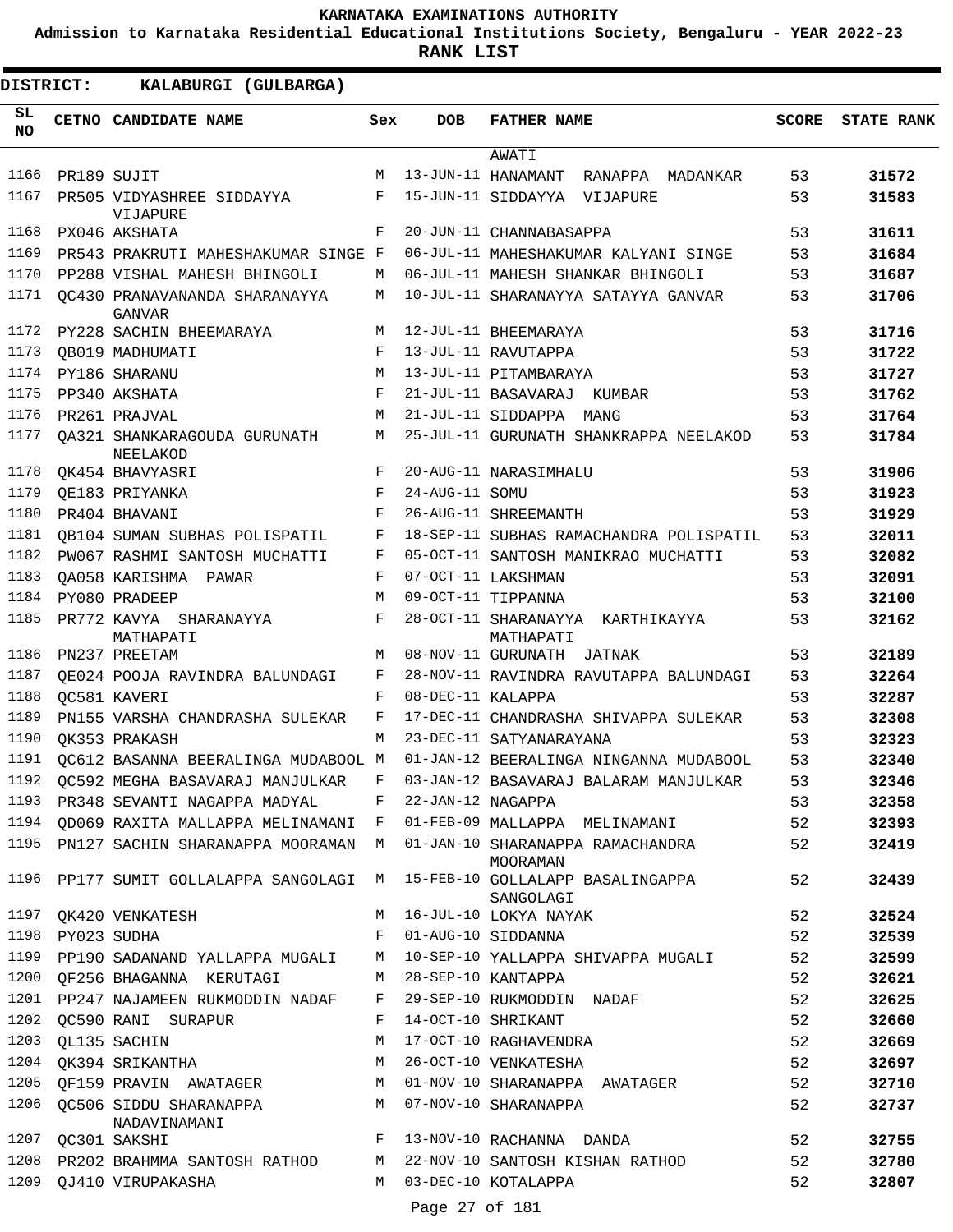**Admission to Karnataka Residential Educational Institutions Society, Bengaluru - YEAR 2022-23**

| <b>DISTRICT:</b> |  | KALABURGI (GULBARGA)                                       |              |                   |                                                                                     |       |                   |
|------------------|--|------------------------------------------------------------|--------------|-------------------|-------------------------------------------------------------------------------------|-------|-------------------|
| SL<br>NO.        |  | CETNO CANDIDATE NAME                                       | Sex          | <b>DOB</b>        | <b>FATHER NAME</b>                                                                  | SCORE | <b>STATE RANK</b> |
| 1210             |  | QD232 ROHIT                                                | M            |                   | 18-DEC-10 DEVINDRAPPA                                                               | 52    | 32851             |
| 1211             |  | PP080 BHAGYASHREE AMBAYYA<br><b>GUTEEDAR</b>               | F            | 24-DEC-10 AMBAYYA |                                                                                     | 52    | 32876             |
| 1212             |  | PR115 SIDDAMMA SHANTAPPA GAJARE                            | F            |                   | 24-DEC-10 SHANTAPPA SHARANAPPA GAJARE                                               | 52    | 32880             |
| 1213             |  | PP368 GAYATRI SHRIMANTARAY BAGALE F                        |              |                   | 01-JAN-11 SHRIMANATARAY JAKKANNA BAGALE                                             | 52    | 32910             |
| 1214             |  | OG090 SHRISHAIL KAKKALAMELI                                | M            |                   | 01-JAN-11 KALLAPPA                                                                  | 52    | 32924             |
| 1215             |  | OC420 NISARGA                                              | F            |                   | 19-JAN-11 SANTOSH TADALAGI                                                          | 52    | 32994             |
| 1216             |  | OL142 HARIKA                                               | F            |                   | 09-FEB-11 BHEEMAREDDY                                                               | 52    | 33077             |
| 1217             |  | QA009 ABHISHEK SOMU RATHOD                                 | M            | 12-FEB-11 SOMU    |                                                                                     | 52    | 33091             |
| 1218             |  | PN122 ARPITHA KADABUR                                      | F            |                   | 28-FEB-11 JAGADEVAPPA                                                               | 52    | 33144             |
| 1219             |  | OA301 ROHIT RAJU CHAVAN                                    | M            | 05-MAR-11 RAJU    |                                                                                     | 52    | 33169             |
| 1220             |  | PP078 SHIVUKUMAR                                           | M            |                   | 05-MAR-11 RAJU HADAPAD                                                              | 52    | 33170             |
| 1221             |  | OC426 SOUMYA MALLAPPA BAJANTRI<br>$\mathbf{F}$             |              |                   | 16-MAR-11 MALLAPPA SHARANAPPA BAJANTRI                                              | 52    | 33229             |
| 1222             |  | OA425 SHANTA                                               | F            |                   | 18-MAR-11 SIDDANNA DANAKAR                                                          | 52    | 33245             |
| 1223             |  |                                                            |              |                   | QA556 ABHISHEK MADIVALAPPA AVANTI Ma $11$ -MAR-11 MADIVALAPPA MADIVALAPPA<br>AVANTI | 52    | 33258             |
| 1224             |  | PP057 ROSHAN                                               | M            | 31-MAR-11 SOMU    | CHAVAN                                                                              | 52    | 33304             |
| 1225             |  | OC525 SAMARTH BASAVARAJ PATROTI                            | M            |                   | 15-APR-11 BASAVARAJ KRISHNAPPA PATROTI                                              | 52    | 33392             |
| 1226             |  | PP401 DARSHAN CHANDRAKANT                                  | M            |                   | 19-APR-11 CHANDRAKANT DEVAKATE                                                      | 52    | 33414             |
| 1227             |  | QH081 ARPITHA                                              | F            |                   | 20-MAY-11 SHARANAPPA                                                                | 52    | 33575             |
| 1228             |  | PS197 ANKITA                                               | F            |                   | 07-JUN-11 SIDDAPPA                                                                  | 52    | 33695             |
| 1229             |  | PP184 ANKITA MAHESH KALASHETTY                             | F            |                   | 10-JUN-11 MAHESH KALASHETTY                                                         | 52    | 33707             |
| 1230             |  | OD143 SUMA BHIMARAY BIRADAR                                | F            |                   | 30-JUN-11 BHIMARAY                                                                  | 52    | 33833             |
| 1231             |  | PN001 DATTATREYA                                           | M            |                   | 04-JUL-11 SIDDANNA                                                                  | 52    | 33856             |
| 1232             |  | OG131 SHASHIKALA                                           | F            |                   | 08-JUL-11 NAMAMADEV PAVAR PAVAR                                                     | 52    | 33892             |
| 1233             |  | PR559 ARMAN                                                | M            |                   | 11-JUL-11 DOULASAB NIMBALAKAR                                                       | 52    | 33900             |
| 1234             |  | QC118 FIROJ BI NABI                                        | $\mathbf{F}$ | 11-JUL-11 NABI    |                                                                                     | 52    | 33901             |
| 1235             |  | PW063 BHARATH J                                            | M            | 13-JUL-11 JAGAPPA |                                                                                     | 52    | 33910             |
| 1236             |  | QA440 MALAKARISIDDA HUJARATI                               | M            |                   | 03-AUG-11 REVANASIDDA N HUJARATI                                                    | 52    | 34024             |
| 1237             |  | PY155 ROHIT                                                | M            |                   | 13-AUG-11 REVANASIDDAPPA KATTIMANI                                                  | 52    | 34073             |
| 1238             |  | PR002 SARIKA                                               |              |                   | F 21-AUG-11 SHIVAPPA SANYASI I                                                      | 52    | 34118             |
|                  |  | HUNASAGI                                                   |              |                   | 1239 PP342 SAMARTH SANGANABASU M 28-AUG-11 SANGANABASU NAGAPPA HUNASAGI 52          |       | 34156             |
|                  |  | 1240 PN223 KOYANA AMBEDAKAR HALIKERI F 29-AUG-11 AMBEDAKAR |              |                   |                                                                                     | 52    | 34158             |
|                  |  | 1241 QC596 VISHWA                                          |              | M 30-AUG-11 RAJU  |                                                                                     | 52    | 34169             |
|                  |  |                                                            |              |                   | 1242 QC515 PANKAJ BASAVARAJ KATTI MATI-SEP-11 BASAVARAJ MUTTAPPA KATTI 52           |       | 34226             |
|                  |  | 1243 QJ438 NEHA                                            |              |                   | F 15-SEP-11 NAGBHUSHAN<br>52                                                        |       | 34246             |
|                  |  | 1244 QJ421 NAVYA                                           |              |                   | F 28-SEP-11 NAGENDRAPPA GUTTEDAR 52                                                 |       | 34306             |
|                  |  |                                                            |              |                   | 1245 PR634 VIJAY KASHINATH BANGARGI M 29-OCT-11 KASHINATH BANGARGI 52               |       | 34409             |
|                  |  | 1246 QA356 SHIREEN                                         |              |                   | F 07-NOV-11 BASHEER AHEMAD 52                                                       |       | 34438             |
|                  |  |                                                            |              |                   | 1247 QB049 PRASHANTH SIDDALINGA HUGAR M 19-NOV-11 SIDDALINGA APPASAB HUGAR 52       |       | 34470             |
|                  |  | 1248 QK269 SAGAR                                           |              |                   | M 26-NOV-11 BASAVARAJ                                                               | 52    | 34500             |
|                  |  |                                                            |              |                   | 1249 PQ264 CHARITRA CHANDRAMA HUGAR F 11-DEC-11 CHANDRAMA HUGAR                     | 52    | 34550             |
|                  |  |                                                            |              |                   | 1250 QC635 HASANSABA LALEMASHYAKA TELI M 21-DEC-11 LALEMASHYAKA                     | 52    | 34571             |
|                  |  | 1251 QA146 SANJANA BHASAGI F 31-DEC-11 BHOOTALI            |              |                   |                                                                                     | 52    | 34593             |
|                  |  | M 01-JAN-12 RAVI<br>1252 PT143 SAHIL                       |              |                   |                                                                                     | 52    | 34600             |
|                  |  | 1253 QF064 SANTOSHA ERANNA CHOUDRI M 01-JAN-12 ERANNA      |              |                   |                                                                                     | 52    | 34601             |
|                  |  |                                                            |              |                   | 1254 PQ235 MAHALAXMI 6 F 05-JAN-12 DATTAPPA HAVALAGI                                | 52    | 34609             |
|                  |  |                                                            |              |                   | 1255 PY148 B PRASAD M 08-JAN-12 BHIMARAO KATTIMANI                                  | 52    | 34615             |
|                  |  | 1256 PQ263 CHETAN PATIL M 15-FEB-12 BHOJARAO PATIL         |              |                   |                                                                                     | 52    | 34633             |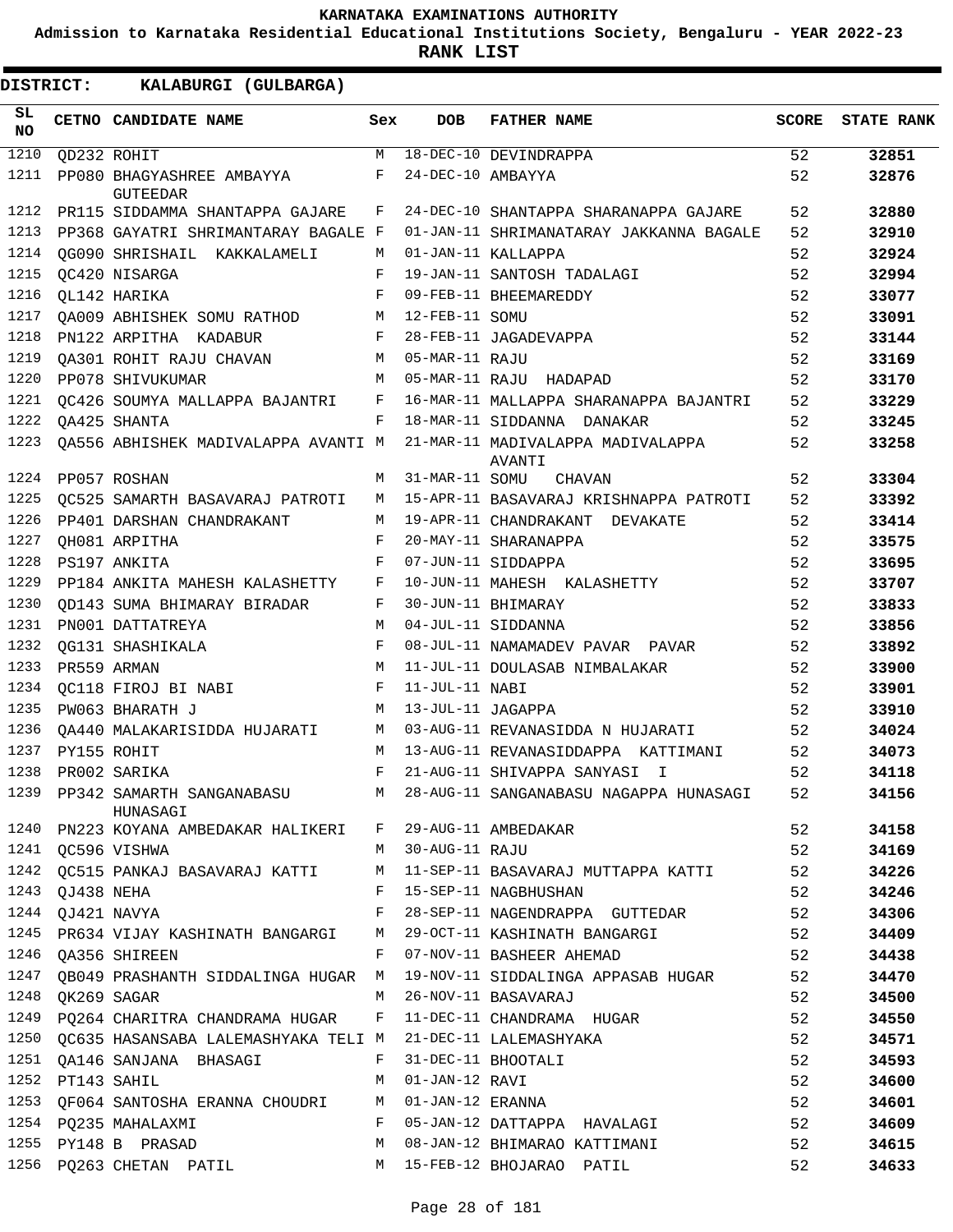**Admission to Karnataka Residential Educational Institutions Society, Bengaluru - YEAR 2022-23**

| <b>DISTRICT:</b> | KALABURGI (GULBARGA)                               |     |                   |                                               |              |                   |
|------------------|----------------------------------------------------|-----|-------------------|-----------------------------------------------|--------------|-------------------|
| SL.<br><b>NO</b> | <b>CETNO CANDIDATE NAME</b>                        | Sex | <b>DOB</b>        | <b>FATHER NAME</b>                            | <b>SCORE</b> | <b>STATE RANK</b> |
| 1257             | OE029 MAHALAXMI MADIWALAPPA<br>AMARAGOL            | F   |                   | 04-OCT-17 MADIWALAPPA<br>BHIMARAY<br>AMARAGOL | 52           | 34656             |
| 1258             | PX039 SOUNDARYA                                    | F   |                   | 29-OCT-09 SIDDAPPA                            | 51           | 34675             |
| 1259             | OG172 BASAVARAJ SIDRAMAPPA<br><b>BIRADAR</b>       | M   |                   | 01-JAN-10 SIDRAMAPPA BASAVARAJ BIRADAR        | 51           | 34685             |
| 1260             | PN235 CHIDANAND                                    | M   |                   | 01-JAN-10 DAYANAND<br>OLAKATTI                | 51           | 34686             |
| 1261             | PT289 MANISH                                       | M   |                   | 02-JAN-10 DASHARAT                            | 51           | 34694             |
| 1262             | PV052 MALASHRI                                     | F   |                   | 06-JAN-10 BHIMARAYA                           | 51           | 34696             |
| 1263             | PR112 SANJANA                                      | F   |                   | 16-APR-10 RAJKUMAR                            | 51           | 34745             |
| 1264             | OC564 BEERAPPA                                     | M   |                   | 03-JUL-10 SIDDAPPA                            | 51           | 34789             |
| 1265             | PV001 SYEDA AJIYA MEHAVISH SYEDA F<br>ABUJAR ATTAR |     |                   | 09-JUL-10 SYEDA ABUJAR RAHIM PATEL<br>ATTAR   | 51           | 34793             |
| 1266             | PN345 DARSHAN NINGANNA REVOOR                      | M   |                   | 10-JUL-10 NINGANNA S R                        | 51           | 34795             |
| 1267             | OC197 SOUPARNIKA SANGAYYA<br>HIREMATH              | F   |                   | 10-JUL-10 SANGAYYA HIREMATH                   | 51           | 34796             |
| 1268             | PT029 RAKSHITA                                     | F   | 20-JUL-10 NAGAPPA |                                               | 51           | 34805             |
| 1269             | PQ153 KARTIK                                       | M   |                   | 31-JUL-10 SHIVAPUTRA HARIJAN                  | 51           | 34821             |
| 1270             | PR354 BHOOMIKA                                     | F   |                   | 04-AUG-10 MAHATHAPPA                          | 51           | 34826             |
| 1271             | OA073 ABHISHEK HIREMATH                            | M   |                   | 05-AUG-10 MAHANTAYYA                          | 51           | 34827             |
| 1272             | OA004 SHRAVANI SAIBANNA KAVALDAR                   | F   |                   | 06-AUG-10 SAIBANNA SHETTEPPA KAVALDAR         | 51           | 34833             |
| 1273             | OD284 REVANASIDDAPPA                               | M   |                   | 17-SEP-10 SHRISHAIL KUDARAGUNDA               | 51           | 34910             |
| 1274             | OD044 SNEHA                                        | F   |                   | 18-SEP-10 GURUPADAYYA BASAYYA MATHA           | 51           | 34913             |
| 1275             | PN134 KUSHAL                                       | M   |                   | 02-OCT-10 BASAVARAJ                           | 51           | 34945             |
| 1276             | OA087 ASHWINI                                      | F   |                   | 31-OCT-10 SHARANABASAPPA BAGEWASI             | 51           | 35021             |
| 1277             | OC052 MALLANNA DHARMOJI MANEGAR                    | М   |                   | 13-DEC-10 DHARMOJI MALLANNA MANEGAR           | 51           | 35164             |
| 1278             | OK457 BHARAT BASAVARAJ SUNGANKAR                   | M   |                   | 01-JAN-11 BASAVARAJ RAMANNA SUNGANKAR         | 51           | 35222             |
| 1279             | OA485 LAXMI BHAGANNA POOJARI                       | F   |                   | 01-JAN-11 BHAGANNA SIDDAPPA POOJARI           | 51           | 35226             |
| 1280             | PT483 MANOJ KUMAR                                  | M   |                   | 01-JAN-11 GURUSIDDAPPA                        | 51           | 35233             |
| 1281             | OF016 PRAVEEN KUMAR                                | M   |                   | 01-JAN-11 MALLIKARJUN HADAPADA                | 51           | 35234             |
| 1282             | OG153 SHANKAR ODEYAR                               | M   |                   | 01-JAN-11 SAKREPPA HONNAPPA ODEYAR            | 51           | 35239             |
| 1283             | OK312 SHIRISHA LALAPPA JATTI                       | F   |                   | 01-JAN-11 LALAPPA SAYAPPA JATTI               | 51           | 35240             |
| 1284             | PR024 CHANDRAKANT VILAS CHAVHAN                    | M   |                   | 23-JAN-11 VILAS BHEEMSINGH CHAVHAN            | 51           | 35311             |
| 1285             | PR091 VINODKUMAR                                   | M   |                   | 29-JAN-11 SANTOSHAKUMAR AMRUT BERJI           | 51           | 35335             |
| 1286             | OJ468 PREETAM                                      | М   |                   | 12-FEB-11 SANJAYKUMAR CHAVAN                  | 51           | 35397             |
| 1287             | PR748 PRATIKSHA                                    | F   |                   | 26-FEB-11 MALLIKARJUN MANOLE                  | 51           | 35449             |
| 1288             | PU197 PRAJWAL                                      | M   |                   | 28-FEB-11 HUSENAPPA                           | 51           | 35462             |
| 1289             | QJ086 SUMAN ASHOK RATHOD                           | F   |                   | 01-MAR-11 ASHOK BABURAO RATHAD                | 51           | 35474             |
|                  | 1290 QA529 SUSHMITA IRANNA HADAPAD                 | F   |                   | 03-MAR-11 IRANNA YAMANAPPA HADAPAD            | 51           | 35488             |
| 1291             | QC173 AISHWARYA                                    | F   |                   | 10-MAR-11 DAVALAPPA YEDRAMI                   | 51           | 35523             |
| 1292             | QE034 BHOOTALI YALLAPPA PUJARI                     | M   |                   | 10-MAR-11 YALLAPPA REVANASIDDAPPA<br>PUJARI   | 51           | 35525             |
|                  | 1293 QC577 SUSHMITA SUKHADEV                       | F   |                   | 23-MAR-11 SUKHADEV                            | 51           | 35586             |
|                  | 1294 PR537 RAKSHITA VITHAL MULAGE                  | F   |                   | 24-MAR-11 VITHAL CHANDRAKANT MULAGE           | 51           | 35592             |
| 1295             | QJ515 MADHURAJ                                     | M   |                   | 29-MAR-11 DEVINDRAPPA                         | 51           | 35618             |
| 1296             | PN115 DINESH SANTOSH NIMBAL                        | M   |                   | 05-APR-11 SANTOSH NIMAL                       | 51           | 35660             |
| 1297             | QJ145 OMKAR                                        | M   |                   | 08-APR-11 YALLALING                           | 51           | 35684             |
| 1298             | QD217 MAHAMMADSADIK                                | M   |                   | 13-APR-11 DAVAL SAB                           | 51           | 35713             |
|                  | 1299 PT199 BHUVANESHWARI                           | F   | 30-APR-11 RAJU    |                                               | 51           | 35792             |
| 1300             | PP373 VINAYAK MAHADEV UDAGI M                      |     |                   | 05-MAY-11 MAHADEV SUBHASHCHANDRA UDAGI        | 51           | 35819             |
|                  | 1301 PR674 LAKSHIMIKANT                            | M   |                   | 11-MAY-11 RAJKUMAR PATTAN                     | 51           | 35844             |
| 1302             | QF169 RENUKA                                       | F   |                   | 13-MAY-11 BHAGAPPA                            | 51           | 35858             |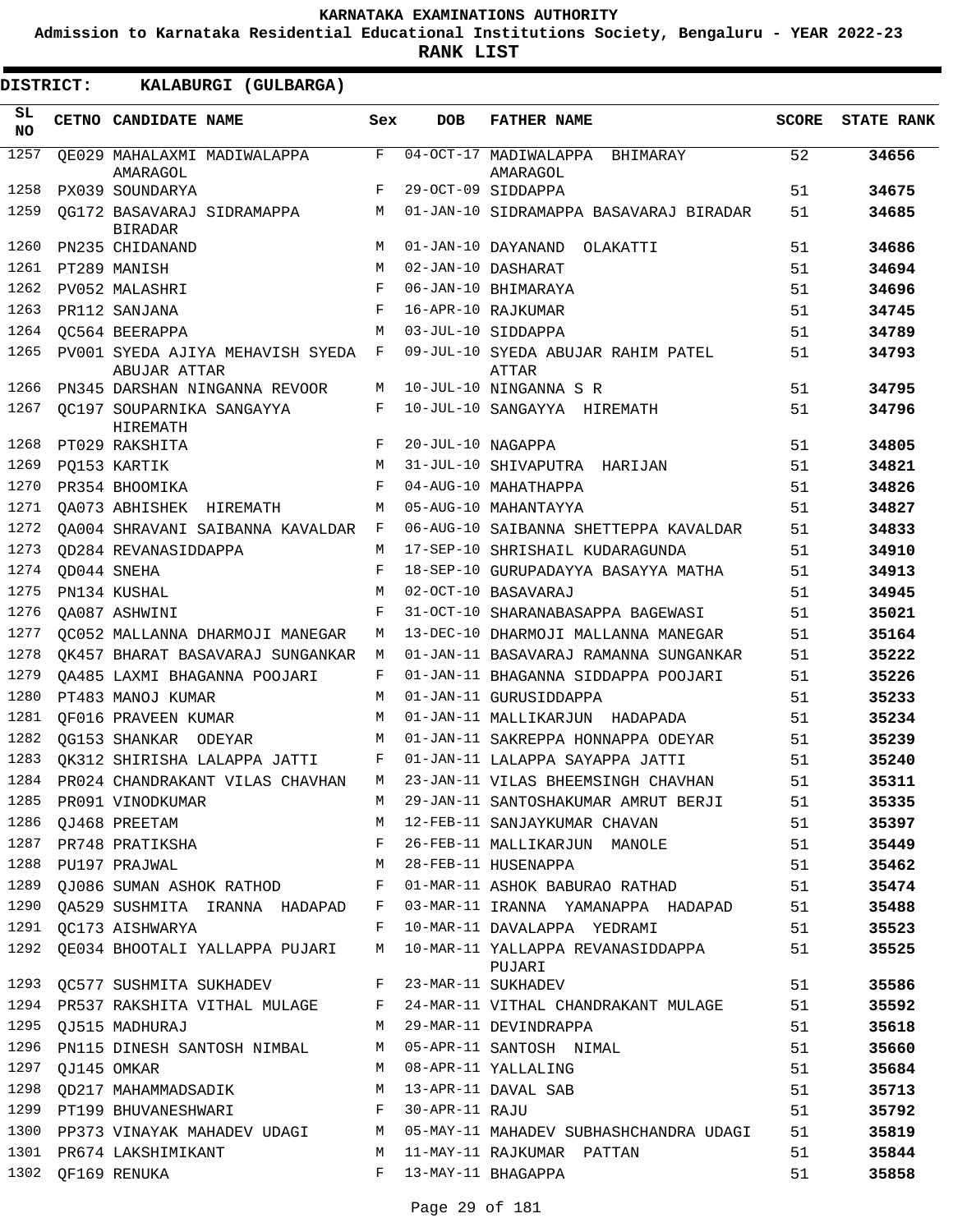**Admission to Karnataka Residential Educational Institutions Society, Bengaluru - YEAR 2022-23**

| <b>DISTRICT:</b> |                  | KALABURGI (GULBARGA)                                         |            |                   |                                                                                          |              |                   |
|------------------|------------------|--------------------------------------------------------------|------------|-------------------|------------------------------------------------------------------------------------------|--------------|-------------------|
| SL.<br>NO.       |                  | CETNO CANDIDATE NAME                                         | Sex        | DOB               | <b>FATHER NAME</b>                                                                       | <b>SCORE</b> | <b>STATE RANK</b> |
| 1303             |                  | PP093 SHIVANI GURUNATH HARASURA                              | F          |                   | 18-MAY-11 GURUNATH SATALINGAPPA<br>HARASURA                                              | 51           | 35888             |
| 1304             |                  | OD194 VIJAYALAXMI                                            | F          |                   | 19-MAY-11 IRANNA KUMBAR                                                                  | 51           | 35890             |
| 1305             |                  | OG192 RENUKA DODAMANI                                        | F          |                   | 24-MAY-11 SAKREPPA                                                                       | 51           | 35917             |
| 1306             |                  | OD167 SHIVALAMMA SHIVANAND<br>TEGGALLI                       | F          |                   | 28-MAY-11 SHIVANAND NINGAPPA TEGGALLI                                                    | 51           | 35945             |
| 1307             |                  | QF144 SEVANTI HIREKURABAR                                    | F          |                   | 29-MAY-11 BHOOTALI                                                                       | 51           | 35948             |
| 1308             |                  | PN005 AISHWARYA BASAVARAJ PATIL                              | F          |                   | 01-JUN-11 BASAVARAJ                                                                      | 51           | 35954             |
| 1309             |                  | PO230 KHAJAPPA PARASHURAM ITAGAR                             | М          |                   | 01-JUN-11 PARASHURAM ANNAPPA ITAGAR                                                      | 51           | 35960             |
| 1310             |                  | OB021 NAGARAJ                                                | M          |                   | 01-JUN-11 RACHANNA GOLLALAPPA MADARI                                                     | 51           | 35961             |
| 1311             |                  | PP123 YALLAPPA                                               | M          |                   | 01-JUN-11 NIMBANNA HINCHAGERI                                                            | 51           | 35970             |
| 1312             |                  | PR595 ASHWINI                                                | F          |                   | 02-JUN-11 JNANESHWAR VADDAR                                                              | 51           | 35973             |
| 1313             |                  | <b>QB058 JAGADISHA</b>                                       | M          | 05-JUN-11 DAREPPA |                                                                                          | 51           | 35993             |
| 1314             |                  | PO161 ANKITA CHIKKALAGI                                      | F          |                   | 11-JUN-11 AMBARAYA CHIKKALLAGI                                                           | 51           | 36043             |
| 1315             |                  | QD102 PRAVEEN                                                | M          |                   | 14-JUN-11 CHANDRASHEKHAR RATHOD                                                          | 51           | 36064             |
| 1316             |                  | <b>OC097 SAHEBAGOUDA</b><br>GURULINGAPPAGOUDA<br>MALIBIRADAR | M          |                   | 14-JUN-11 GURULINGAPPAGOUDA<br>BANDEPPAGOUDA MALIBIRADAR                                 | 51           | 36065             |
| 1317             |                  | PR764 BHAGYASREE                                             | F          |                   | 25-JUN-11 BABU PATIL                                                                     | 51           | 36126             |
| 1318             |                  | PN224 ISHWARI CHANDRAKANT<br>GADIWADDAR                      | F          |                   | 01-JUL-11 CHANDRAKANT GADIWADDAR                                                         | 51           | 36168             |
| 1319             |                  | QF176 NIVEDITA                                               | F          | 09-JUL-11 RAMESH  |                                                                                          | 51           | 36226             |
| 1320             |                  | QG150 AMEENA BI RAZAQ HOSAMANI                               | F          |                   | 17-JUL-11 RAZAQ MAHMED SAB HOSAMANI                                                      | 51           | 36270             |
| 1321             |                  | OF079 AYUB NADAF                                             | M          |                   | 18-JUL-11 NABISAB MAIBUSAB NADAF                                                         | 51           | 36278             |
| 1322             |                  | PQ051 BHOGESH                                                | M          |                   | 22-JUL-11 MADIVALAPPA PATIL                                                              | 51           | 36306             |
| 1323             |                  | QJ247 MAHIMA                                                 | F          |                   | 22-JUL-11 SHANKARGOUDA                                                                   | 51           | 36309             |
| 1324             |                  | OH297 SUKANYA                                                | F          |                   | 22-JUL-11 NYANOREDDY                                                                     | 51           | 36313             |
| 1325             |                  | PW111 SHREYA                                                 | $_{\rm F}$ |                   | 28-JUL-11 VIJAYKUMAR                                                                     | 51           | 36352             |
| 1326             |                  | PW055 RAHUL                                                  | M          |                   | 01-AUG-11 RAVINDRA                                                                       | 51           | 36377             |
| 1327             |                  | PR774 SEVANTI REVAPPA DHABADE                                | F          |                   | 05-AUG-11 REVAPPA CHANDRASHYA DHABADE                                                    | 51           | 36394             |
| 1328             |                  | OC331 REVANASIDDA SARANAPPA<br>NATIKAR                       | M          |                   | 09-AUG-11 SARANAPPA                                                                      | 51           | 36415             |
|                  |                  |                                                              |            |                   | 1329 PP105 LAXMI BASAVARAJ VAGGALI F 12-AUG-11 BASAVARAJ VAGGALI                         | 51           | 36435             |
|                  |                  |                                                              |            |                   | 1330 PW060 RAKESH CHITRASHEKAR BEMALGI M 13-AUG-11 CHITRASHEKAR CHANDRAPPA 51<br>BEMALGI |              | 36436             |
|                  |                  | MAILANOOR                                                    |            |                   | 1331 PT414 PREETI RAGHAVENDRA BARA E 14-AUG-11 RAGHAVENDRA GAIBANNA                      | 51           | 36441             |
|                  |                  | 1332 QK346 RAJANI SHASTRI F                                  |            |                   | 22-AUG-11 SIDRAMAPPA SHASTRI                                                             | 51           | 36480             |
|                  |                  | 1333 QJ175 ABHIRAJ                                           |            |                   | M 27-AUG-11 GURUNATH                                                                     | 51           | 36504             |
|                  |                  |                                                              |            |                   | 1334 PR370 KAVERI BIRADAR F 07-SEP-11 ASHOK BIRADAR                                      | 51           | 36547             |
|                  |                  | 1335 QC009 NIKHITA TARREST BOS-SEP-11 NINGAPPA               |            |                   |                                                                                          | 51           | 36549             |
|                  |                  |                                                              |            |                   | 1336 QC356 AMBIKA VISHVARADYA HALLI F 10-SEP-11 VISHVARADYA BASANNAGOUDA<br>HALLI        | 51           | 36558             |
|                  |                  | 1337 PR309 VIJAYALAXMI                                       | F          |                   | 18-SEP-11 BASAVARAJ SUBHASH POLICEPATIL                                                  | 51           | 36600             |
|                  |                  | 1338 PV038 M K VANSHI MARUTI DODMANI M                       |            |                   | 05-OCT-11 MARUTI TIPPANNA DODMANI                                                        | 51           | 36662             |
|                  |                  | 1339 PX076 PRAKRUTI                                          | F          |                   | 05-OCT-11 BASAVARAJ                                                                      | 51           | 36663             |
| 1340             |                  | PW267 RAMYA                                                  | F          | 06-OCT-11 SHANKAR |                                                                                          | 51           | 36666             |
|                  | 1341 QD345 AMAAN |                                                              |            |                   | M 08-OCT-11 SIKANDER PATEL                                                               | 51           | 36670             |
|                  |                  | F 08-OCT-11 MANJUNATH<br>1342 PX025 NANDINI                  |            |                   |                                                                                          | 51           | 36674             |
|                  |                  |                                                              |            |                   | 1343 PP053 KAVERI VITHAL KAMANALLI B 11-OCT-11 VITHAL SHIVARAY KAMANALLI                 | 51           | 36687             |
|                  |                  | 1344 QA421 RAHUL BASAVARAJ M 11-OCT-11 BASAVARAJ             |            |                   |                                                                                          | 51           | 36688             |
|                  |                  | 1345 PN428 VAIBHAVI KALASHETTY F                             |            |                   | 26-OCT-11 RAGHAVENDRA GURANNA                                                            | 51           | 36739             |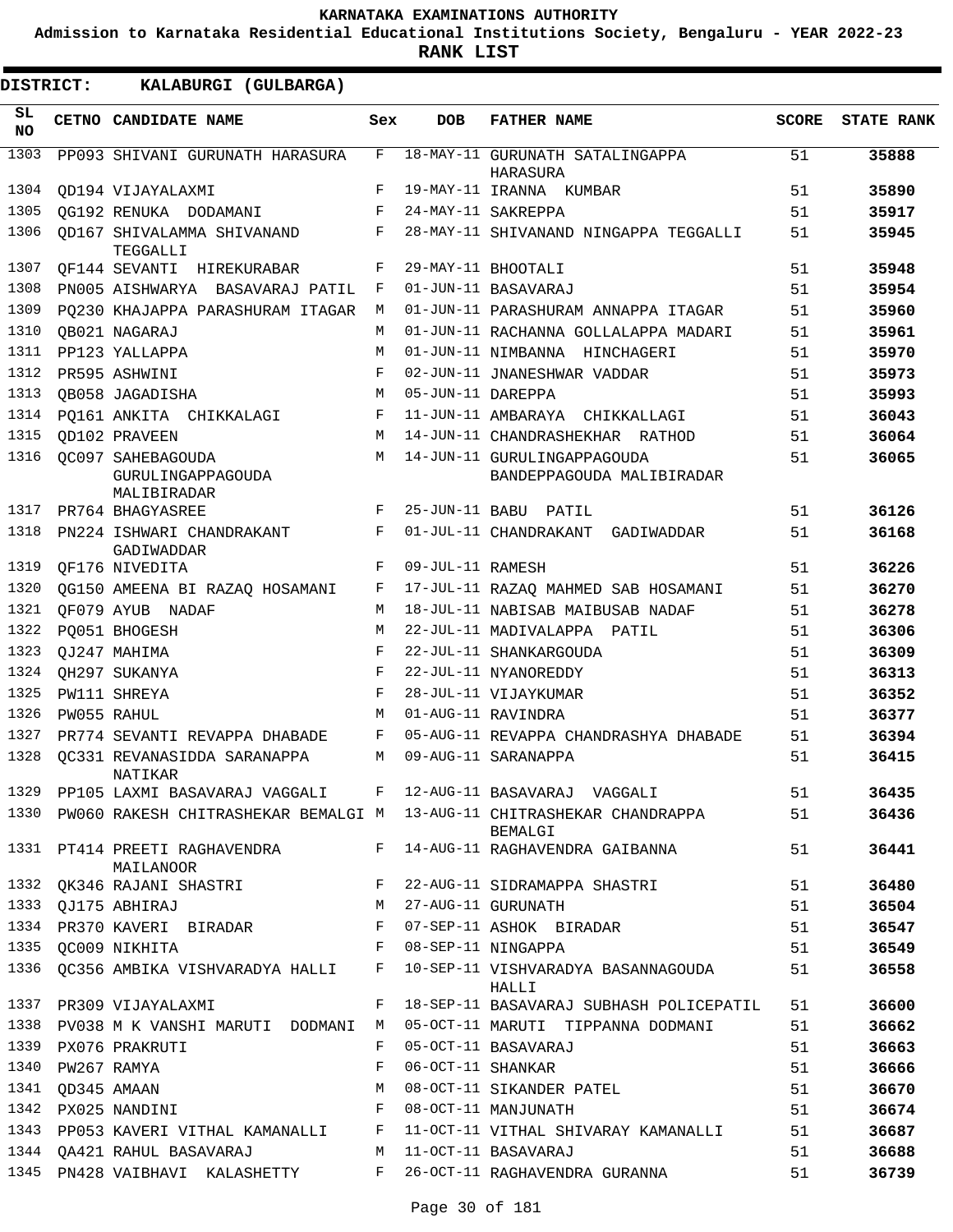**Admission to Karnataka Residential Educational Institutions Society, Bengaluru - YEAR 2022-23**

| <b>DISTRICT:</b> | KALABURGI (GULBARGA)                          |     |                   |                                                |              |                   |
|------------------|-----------------------------------------------|-----|-------------------|------------------------------------------------|--------------|-------------------|
| SL.<br><b>NO</b> | CETNO CANDIDATE NAME                          | Sex | <b>DOB</b>        | <b>FATHER NAME</b>                             | <b>SCORE</b> | <b>STATE RANK</b> |
|                  |                                               |     |                   | KALASHETTY                                     |              |                   |
| 1346             | QE074 AJAYAKUMAR HANAMANT<br>PUJARI           | M   |                   | 01-NOV-11 HANAMANT<br>LAKKAPPA<br>PUJARI       | 51           | 36750             |
| 1347             | PR604 MAMITA                                  | F   |                   | 05-NOV-11 VENKAYYA<br>GUTTEDAR                 | 51           | 36767             |
| 1348             | OC452 BALAVANTRAYA YAMANAPPA                  | M   |                   | 13-NOV-11 YAMANAPPA BALAVANTPPA                | 51           | 36796             |
|                  | <b>BAJANTRI</b>                               |     |                   | BAJANTRI                                       |              |                   |
| 1349             | QD054 SIDDHU                                  | M   |                   | 14-NOV-11 DEVINDRA<br>DODAMANI                 | 51           | 36802             |
| 1350             | PR432 MAHEK                                   | F   |                   | 21-NOV-11 SHARANAPPA RUDRAWADI                 | 51           | 36835             |
| 1351             | OH157 RAKSHITA CHANDRAKANT                    | F   |                   | 01-DEC-11 CHANDRAKANT                          | 51           | 36876             |
| 1352             | PO215 SNEHA YALLAPPA CHAKRAVARTI              | F   |                   | 06-DEC-11 YALLAPPA GURAPPA CHAKRAVARTI         | 51           | 36886             |
| 1353             | PP195 SHIVAPOOJAYYA                           | M   |                   | 15-DEC-11 SHARANAYYA HIREMATH                  | 51           | 36917             |
| 1354             | PN295 PRINCE                                  | M   |                   | 17-DEC-11 RAVINATH RATHOD                      | 51           | 36922             |
| 1355             | OC085 JATTINGARAYA                            | M   |                   | 01-JAN-12 SHARANABASAPPA                       | 51           | 36951             |
| 1356             | PT025 ROHIT                                   | M   |                   | 01-JAN-12 CHANDRAKANTH                         | 51           | 36952             |
| 1357             | OJ414 RANGANATH VIJAYAKUMAR<br><b>JAMADAR</b> | M   |                   | 09-FEB-12 VIJAYKUMAR VITHALRAV JAMADAR         | 51           | 36987             |
| 1358             | QK375 PRAVEEN                                 | M   |                   | 16-FEB-12 DEVAPPA ALLUR                        | 51           | 36989             |
| 1359             | PP103 NEELAMMA SANGAMESH BAGALI               | F   |                   | 15-MAR-12 SANGAMESH SHARANABASAPPA<br>BAGALI   | 51           | 36996             |
| 1360             | PQ210 BASALINGA NINGAPPA ALLAGI M             |     |                   | 01-JAN-10 NINGAPPA BASALINGAPPA<br>ALLAGI      | 50           | 37042             |
| 1361             | OC472 BHAGYASHRI                              | F   | 09-MAY-10 RAMESH  | KONDGOOLI                                      | 50           | 37085             |
| 1362             | OJ203 VIJAYLAXMI<br>SURYAKANTH<br>KATTALE     | F   |                   | 05-AUG-10 SURKANTH SIDDAPPA KATTALE            | 50           | 37154             |
| 1363             | PW248 BHAGYALAXMI                             | F   |                   | 12-AUG-10 BASAVARAJ                            | 50           | 37166             |
| 1364             | PV109 MURUGENDRA                              | M   |                   | 04-OCT-10 PARAMESHWAR                          | 50           | 37260             |
| 1365             | OA041 TASLEEM DASTAGEER JAMEDAR               | F   |                   | 05-OCT-10 DASTAGEER MAHEBOOB JAMEDAR           | 50           | 37268             |
| 1366             | PT380 PRATAPREDDY                             | M   |                   | 08-OCT-10 VENKATREDDY                          | 50           | 37277             |
| 1367             | PP291 SANGAMESH SHRISHAIL<br>TEGANOOR         | М   |                   | 22-OCT-10 SHRISHAIL DHOOLAPPA TEGANOOR         | 50           | 37323             |
| 1368             | PZ046 SRUSHTI                                 | F   |                   | 26-OCT-10 AMARANATH<br>JAMADAR                 | 50           | 37336             |
| 1369             | PP178 POOJA NAGAPPA MOSALAGI                  | F   | 27-OCT-10 NAGAPPA |                                                | 50           | 37344             |
| 1370             | PN410 SRUSHTI SHRISHAIL SANADANI              | F   |                   | 27-DEC-10 SHRISHAIL SANADANI                   | 50           | 37525             |
|                  | 1371 PQ043 MAHAMAD KHAJABAI TELLUNAGI         | М   |                   | 01-JAN-11 KHAJABAI                             | 50           | 37560             |
| 1372             | PV184 PRADEEP                                 | M   | 01-JAN-11 KRISHNA |                                                | 50           | 37566             |
| 1373             | QC069 SAHANA GURUSIDH AKALWADI                | F   |                   | 01-JAN-11 GURUSIDH IRAPPA AKALWADI             | 50           | 37573             |
| 1374             | QK391 SRIKANT                                 | M   |                   | 01-JAN-11 MOGLYA NAYAK                         | 50           | 37578             |
| 1375             | QC132 VINODA                                  | М   | 01-JAN-11 ASHOK   |                                                | 50           | 37581             |
| 1376             | PY238 MALLINATH SHRIKANTH<br>SUGANDHIKAR      | М   |                   | 28-JAN-11 SHRIKANTH BABU SUGANDHIKAR           | 50           | 37677             |
| 1377             | QH211 SRUJAN                                  | M   |                   | 28-JAN-11 REVANASIDDA SIDAL                    | 50           | 37678             |
| 1378             | PR793 ISHWAR CHANDRAKANT SINGE                | М   |                   | 12-FEB-11 CHANDRAKANT SINGE                    | 50           | 37737             |
| 1379             | QC160 BHAGYASHREE BASAVARAJ<br>KAVALDAR       | F   |                   | 15-FEB-11 BASAVARAJ KAVALDAR                   | 50           | 37753             |
| 1380             | PT328 GAYATRI                                 | F   |                   | 22-FEB-11 PREMSING                             | 50           | 37778             |
| 1381             | QJ312 KAUSHIK PATWARI                         | М   |                   | 03-MAR-11 SANTOSH KUMAR                        | 50           | 37810             |
| 1382             | QE178 AKASH YALLAPPA CHOWDARI                 | M   |                   | 08-MAR-11 YALLAPPA TIMMAYYA CHOWDARI           | 50           | 37832             |
| 1383             | OC294 SHREEVANI MALAKAJAPPA<br>HOSAMANI       | F   |                   | 22-MAR-11 MALAKAJAPPA SHREEMANTBAI<br>HOSAMANI | 50           | 37918             |
|                  | 1384 PX070 BHAVANI                            | F   |                   | 25-MAR-11 PROMOD REDDY                         | 50           | 37937             |
| 1385             | PR005 SHIVKUMAR                               | М   |                   | 27-MAR-11 VIJAYKUMAR                           | 50           | 37955             |
| 1386             | QD107 SHALINI KANTHI                          | F   |                   | 06-APR-11 RAJASHEKHAR                          | 50           | 37999             |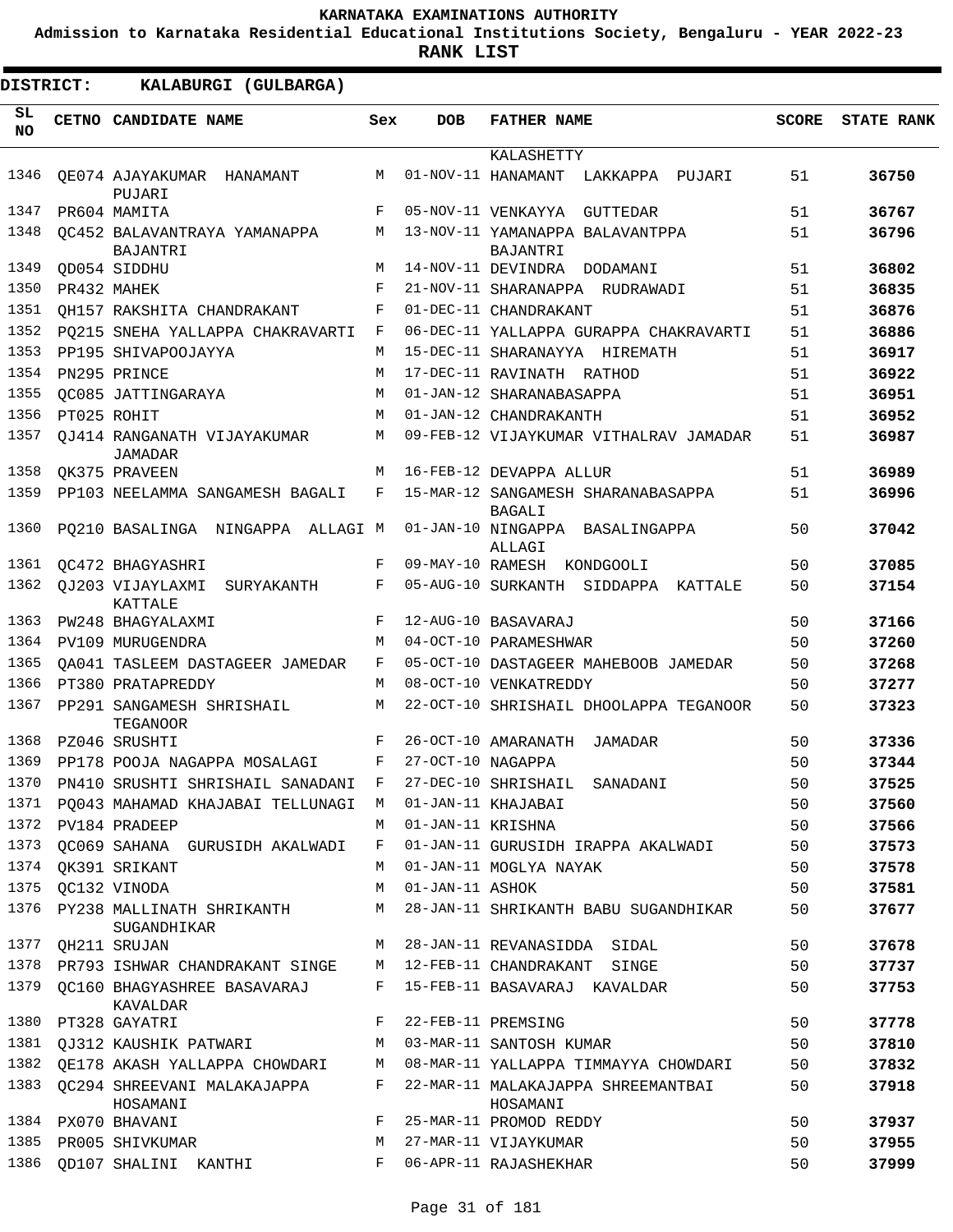**Admission to Karnataka Residential Educational Institutions Society, Bengaluru - YEAR 2022-23**

| DISTRICT:       |            | KALABURGI (GULBARGA)                          |                    |                   |                                                            |              |                   |
|-----------------|------------|-----------------------------------------------|--------------------|-------------------|------------------------------------------------------------|--------------|-------------------|
| SL<br><b>NO</b> |            | CETNO CANDIDATE NAME                          | Sex                | <b>DOB</b>        | <b>FATHER NAME</b>                                         | <b>SCORE</b> | <b>STATE RANK</b> |
| 1387            |            | OF142 MALLIKARJUNA PARASURAMA<br>SINGE        | M                  |                   | 07-APR-11 PARASURAMA MALLAPPA SINGE                        | 50           | 38009             |
| 1388            |            | OC478 PREETAM                                 | M                  | 09-APR-11 RAMESH  |                                                            | 50           | 38020             |
| 1389            |            | OC028 JAGADEVI NELOGI                         | F                  |                   | 10-APR-11 MALLINATH NELOGI                                 | 50           | 38023             |
| 1390            |            | PN316 RAVI BASAVARAJ ADIVENAVAR               | M                  |                   | 11-APR-11 BASAVARAJ SHANKARALING<br>ADIVENAVAR             | 50           | 38035             |
| 1391            |            | QK317 AKSHATA                                 | F                  |                   | 26-APR-11 PRABHAKAR                                        | 50           | 38117             |
| 1392            |            | PN311 SIDDRAM DULAPPA HUMMAN                  | М                  |                   | 26-APR-11 DULAPPA KHASHAPPA HUMMAN                         | 50           | 38127             |
| 1393            |            | PW285 VINUTA                                  | F                  |                   | 03-MAY-11 JAGADISH                                         | 50           | 38162             |
| 1394            |            | OC309 KISHOR TAMMANNA MUDAGALLA               | М                  |                   | 09-MAY-11 TAMMANNA LAXMAN MUDAGALLA                        | 50           | 38195             |
| 1395            |            | QB067 TARUN MALLIKARJUN MANDEWAL              | M                  |                   | 18-MAY-11 MALLIKARJUN HANAMANTHA<br>MANDEWAL               | 50           | 38237             |
| 1396            |            | PT211 RAVIKUMAR                               | M                  |                   | 19-MAY-11 SHIVALINGAPPA                                    | 50           | 38240             |
| 1397            |            | QK060 SANJANA                                 | F                  |                   | 26-MAY-11 SIDDAREDDY                                       | 50           | 38277             |
| 1398            | QL017 ANUJ |                                               | М                  |                   | 27-MAY-11 LAXIKANTH                                        | 50           | 38279             |
| 1399            |            | PR817 VAISHNAVI                               | F                  |                   | 28-MAY-11 VAGESH HANAMASHETTI                              | 50           | 38294             |
| 1400            |            | OD252 MILANDAKUMAR AMARESHAKUMAR<br>HANCHINAL | М                  |                   | 01-JUN-11 AMARESHAKUMAR DODDAPPA<br>HANCHINAL              | 50           | 38319             |
| 1401            |            | OJ197 SHRISHAIL SHARANABASAPPA                | M                  |                   | 13-JUN-11 SHARANABASAPPA                                   | 50           | 38394             |
| 1402            |            | PV239 BHUVANESHWARI                           | F                  |                   | 14-JUN-11 PUNDALIK                                         | 50           | 38396             |
| 1403            |            | PO154 PRAJWAL                                 | M                  |                   | 22-JUN-11 BHAGAPPA TALAWAR                                 | 50           | 38445             |
| 1404            |            | PR147 SHASHANK CHANDRASHEKHAR<br>PATIL        | М                  |                   | 23-JUN-11 CHANDRASHEKHAR ANNARAO PATIL                     | 50           | 38453             |
| 1405            |            | PR458 SHIVALING BANDEPPA<br>SHESHAGIRI        | M                  |                   | 26-JUN-11 BANDEPPA SHESHAGIRI                              | 50           | 38475             |
| 1406            |            | PN228 YOGESH                                  | M                  |                   | 27-JUN-11 SHIVANAND                                        | 50           | 38483             |
| 1407            |            | PY083 KARAN                                   | M                  |                   | 05-JUL-11 VIJAYAKUMAR                                      | 50           | 38537             |
| 1408            |            | PT334 SUJIT                                   | M                  | 05-JUL-11 RAJU    |                                                            | 50           | 38547             |
| 1409            |            | PO116 PREMKUMAR BANDAGAR                      | М                  |                   | 10-JUL-11 ARUNKUMAR BANDAGAR                               | 50           | 38566             |
| 1410            |            | PU282 KARISHMA                                | F                  | 12-JUL-11 MARUTI  |                                                            | 50           | 38576             |
| 1411            |            | QA501 POOJA                                   | $\mathbf{F}% _{0}$ |                   | 19-JUL-11 BASAVARAJ NAGAVI                                 | 50           | 38622             |
| 1412            |            | <b>QL021 VIDYASHREE</b>                       | $\mathbf{F}% _{0}$ |                   | 31-JUL-11 RAMULAPPA                                        | 50           | 38688             |
| 1413            |            | OB025 BASAVARAJ SHARANAPPA<br><b>BANKOOR</b>  |                    |                   | M 02-AUG-11 SHARANAPPA BASAVARAJ BANKOOR                   | 50           | 38694             |
|                 |            | 1414 QC103 CHENNAMMA                          | $F$ –              |                   | 15-AUG-11 GOVINDA RATHOD                                   | 50           | 38759             |
| 1415            |            | QK219 NITHIN GOUD                             |                    |                   | M 20-AUG-11 ASHOK GOUD                                     | 50           | 38791             |
| 1416            |            | PP303 ABDULMUTALI NIJAMUDDIN<br>JAMADAR       | M                  |                   | 23-AUG-11 NIJAMUDDIN MOULALI JAMADAR                       | 50           | 38800             |
| 1417            |            | PW168 SRISHAIL                                | M                  | 24-AUG-11 SANTOSH |                                                            | 50           | 38808             |
|                 |            | 1418 QJ127 ANJALI                             | F                  |                   | 01-SEP-11 RAVI PAWAR                                       | 50           | 38840             |
| 1419            |            | QJ379 PREETI                                  | F                  | 01-SEP-11 VITHAL  |                                                            | 50           | 38842             |
| 1420            |            | PW280 KAREENA SANJU CHAVAN                    | F                  |                   | 11-SEP-11 SANJU CHAVAN                                     | 50           | 38886             |
|                 |            | 1421 QF168 ASHWINI                            | F                  | 15-SEP-11 ASHOK   |                                                            | 50           | 38903             |
|                 |            | 1422 QA532 SANGITA NINGANNA YANKANCHI F       |                    |                   | 19-SEP-11 NINGANNA BHIMARAYA YANKANCHI                     | 50           | 38918             |
|                 |            | 1423 PS132 NIKHITA                            | F                  |                   | 20-SEP-11 SURYAKANTH                                       | 50           | 38924             |
|                 |            | 1424 QE069 SHWETA DASHARATH RATHOD            | F                  |                   | 23-SEP-11 DASHARATH SOMLU RATHOD                           | 50           | 38934             |
| 1425            |            | PP229 DATTU KOLLUR                            | M                  |                   | 29-SEP-11 BHAGAPPA                                         | 50           | 38958             |
| 1426            |            | PR824 RATNABAI                                | F                  |                   | 07-OCT-11 SHARANABASAPPA DUGOND<br><b>DUGOND</b>           | 50           | 38991             |
| 1427            |            | QF039 BASAVANTRAY NANAGOUD<br><b>BIRADAR</b>  | M                  |                   | 30-OCT-11 NANAGOUD GURANNA BIRADAR                         | 50           | 39081             |
| 1428            |            | QG099 REVATI YASHAVANTRAYA<br><b>BUDIHAL</b>  |                    |                   | F 03-NOV-11 YASHAVANTRAYA REVANASIDDAPPA<br><b>BUDIHAL</b> | 50           | 39094             |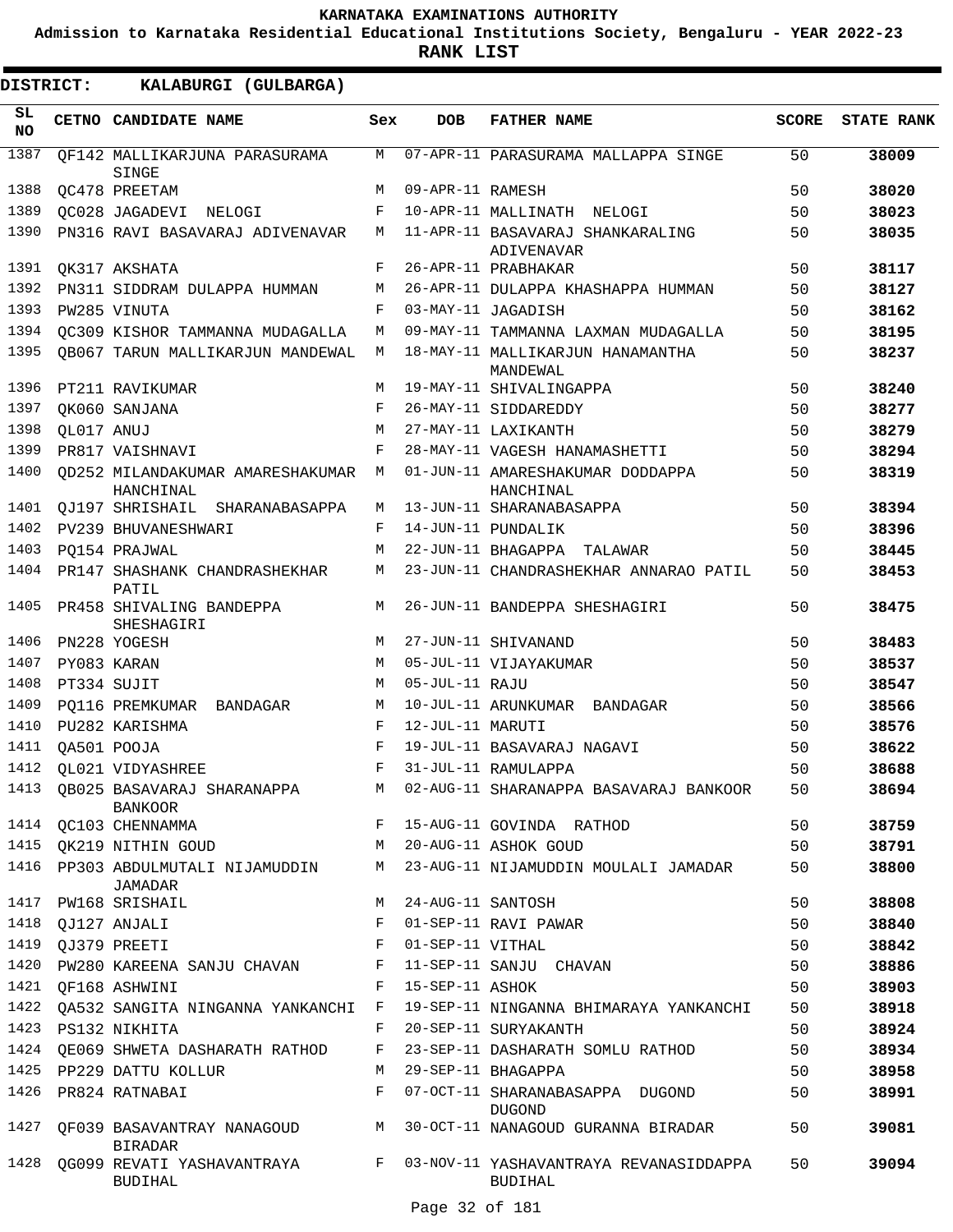**Admission to Karnataka Residential Educational Institutions Society, Bengaluru - YEAR 2022-23**

**RANK LIST**

| SL<br><b>NO</b> |             | CETNO CANDIDATE NAME                             | Sex        | <b>DOB</b>        | <b>FATHER NAME</b>                                 | <b>SCORE</b> | <b>STATE RANK</b> |
|-----------------|-------------|--------------------------------------------------|------------|-------------------|----------------------------------------------------|--------------|-------------------|
| 1429            |             | PS123 PREETI IRANNA DULANGE                      | F          |                   | 04-NOV-11 IRANNA SIDDANNA DULANGE                  | 50           | 39096             |
| 1430            |             | OD031 ABHIJEET                                   | M          |                   | 05-NOV-11 TOTAPPA KALAPPA KAKANDKI                 | 50           | 39100             |
| 1431            |             | OA294 GOURAMMA NAGAPPA<br>SOMANINGAPPAGOLA       | F          |                   | 09-NOV-11 NAGAPPA NINGAPPA<br>SOMANINGAPPAGOLA     | 50           | 39114             |
| 1432            |             | OE071 SIDDARTHA VISHVANATH<br><b>BADIGER</b>     | M          |                   | 11-NOV-11 VISHVANATH NIJAGUNEPPA<br><b>BADIGER</b> | 50           | 39127             |
| 1433            |             | OJ533 DIVYA MALLIKARJUN                          | F          |                   | 15-NOV-11 MALLIKARJUN                              | 50           | 39141             |
| 1434            | OJ168 USHA  |                                                  | $_{\rm F}$ |                   | 16-NOV-11 SANTOSH HALIMANI                         | 50           | 39149             |
| 1435            | PO192 ARATI |                                                  | F          |                   | 17-DEC-11 APPARAY PAWAR                            | 50           | 39236             |
| 1436            |             | PR186 KHUSEE                                     | $_{\rm F}$ | 30-DEC-11 SHRINAT |                                                    | 50           | 39260             |
| 1437            |             | PS037 NANDINI SACHIN PATRE                       | F          |                   | 23-MAY-12 SACHIN MANIK PATRE                       | 50           | 39344             |
| 1438            |             | PP394 SHREEDHAR PATIL                            | M          |                   | 04-JUL-12 SHIVAKUMAR<br>PATIL                      | 50           | 39351             |
| 1439            |             | PU276 ABHISHEK                                   | M          | 24-JAN-09 DEVARAJ |                                                    | 49           | 39359             |
| 1440            |             | OA238 DANUSH                                     | M          |                   | 21-MAR-09 MALLAPPA                                 | 49           | 39361             |
| 1441            |             | PR332 DEVARAJ                                    | M          |                   | 23-SEP-09 SHAMBHULING PATTAN                       | 49           | 39377             |
| 1442            |             | PS103 NABISAB                                    | M          | 01-JAN-10 AYUB    |                                                    | 49           | 39401             |
| 1443            |             | OC586 VEERESH RAMACHANADRA<br>NAIKODI            | M          |                   | 01-JAN-10 RAMACHANADRA BASAWANTA<br>NAIKODI        | 49           | 39406             |
| 1444            |             | OC429 YALLALING BASAPPA NAIKODI                  | M          |                   | 01-JAN-10 BASAPPA SHIVASHARANAPP<br>NAIKODI        | 49           | 39407             |
| 1445            |             | PO183 GANESH SHARANABASAVA<br>PUJARI             | М          |                   | 27-JAN-10 SHARANABASAVA JATTEPPA<br>PUJARI         | 49           | 39420             |
| 1446            |             | PV265 PRAJWAL                                    | М          |                   | 11-APR-10 PUNDALIK                                 | 49           | 39458             |
| 1447            |             | PP089 BASAVARAJ GHANUR                           | M          |                   | 20-APR-10 KARNINGAPPA                              | 49           | 39465             |
| 1448            |             | OA295 NAGAMMA NANDAGERI                          | F          |                   | 24-APR-10 HANAMANTRY                               | 49           | 39472             |
| 1449            |             | PR750 VAISHNAVI BASAVARAJ AWANTE                 | F          |                   | 22-JUL-10 BASAVARAJ DHANAPPA                       | 49           | 39539             |
| 1450            |             | OA113 SHARANAPPA GIREPPA<br>CHANAGONDA           | М          |                   | 20-AUG-10 GIREPPA SHARANAPPA CHANAGONDA            | 49           | 39580             |
| 1451            |             | PU176 SHWETH SANTOSH NURAND                      | F          |                   | 23-AUG-10 SANTOSH SANGAPPA                         | 49           | 39587             |
| 1452            |             | OJ231 PUSHPA                                     | F          |                   | 20-SEP-10 RAJKUMAR                                 | 49           | 39645             |
| 1453            |             | PR361 SHIVANI                                    | $_{\rm F}$ |                   | 28-OCT-10 MAHANTESH<br>BUKKE                       | 49           | 39766             |
| 1454            |             | OF036 BHORAMMA RAMESH DEVAR<br>HIPPARAGI         | F          |                   | 30-OCT-10 RAMESH DEVAR HIPPARAGI                   | 49           | 39771             |
|                 |             | 1455 QA083 MAHIBOOB SAB DAWAL MALIK M<br>NAYKODI |            |                   | 28-NOV-10 DAWAL MALIK MAHIBOOB SAB<br>NAYKODI      | 49           | 39860             |
| 1456            |             | QF281 AKSHATA RAUTAPPA HATTI F                   |            |                   | 01-DEC-10 RAUTAPPA VITTAL HATTI                    | 49           | 39872             |
|                 |             | 1457 QB052 KASHIBAI CHANDRASHEKHAR F<br>HADAPAD  |            |                   | 12-DEC-10 CHANDRASHEKHAR MADIVALAPPA<br>HADAPAD    | 49           | 39907             |
| 1458            |             | QG098 RENUKA                                     | F          |                   | 20-DEC-10 JATTEPPA PUJARI                          | 49           | 39936             |
| 1459            |             | PX134 RAGHAVENDRA                                | М          |                   | 31-DEC-10 REVAN SIDDAYYA                           | 49           | 39980             |
| 1460            |             | QD085 MADIVALAPPA AGASAR                         | M          |                   | 01-JAN-11 NINGAPPA                                 | 49           | 39990             |
|                 |             | 1461 PR746 MAHESH                                | M          |                   | 01-JAN-11 DHARMANNA                                | 49           | 39992             |
|                 |             | 1462 PQ142 NAGAMMA                               | F          |                   | 01-JAN-11 SIDDAPPA PUJARI                          | 49           | 39996             |
|                 |             | 1463 QC021 NAGARAJ                               | М          |                   | 01-JAN-11 BHIMANNA NERADAGI                        | 49           | 39997             |
| 1464            |             | PY010 SHANKAR HANAMANT CHOUDARI                  | M          |                   | 01-JAN-11 HANAMANT CHANDRAPPA CHOUDARI             | 49           | 40007             |
| 1465            |             | OC508 ABHISHEK                                   | M          |                   | 05-JAN-11 RAVIKIRAN DANDA                          | 49           | 40024             |
|                 |             | 1466 QD092 MADIVALAPPA HONNAPPA<br>TALAWAR       | M          |                   | 25-JAN-11 HONNAPPA                                 | 49           | 40114             |
|                 |             | 1467 PT421 PREETHAM                              | M          |                   | 27-JAN-11 NARASAYYA                                | 49           | 40119             |
|                 |             | 1468 PN072 KANCHAN UDAGI                         | F          |                   | 29-JAN-11 GURUNATHA UDAGI                          | 49           | 40127             |
|                 |             | 1469 PU253 VEERESH                               | М          |                   | 02-FEB-11 RAJENDRA                                 | 49           | 40141             |
|                 |             | 1470 PR615 NEHA ANNAPPA NAVALE                   | $F -$      |                   | 07-FEB-11 ANNAPPA VITHAL NAVALE                    | 49           | 40161             |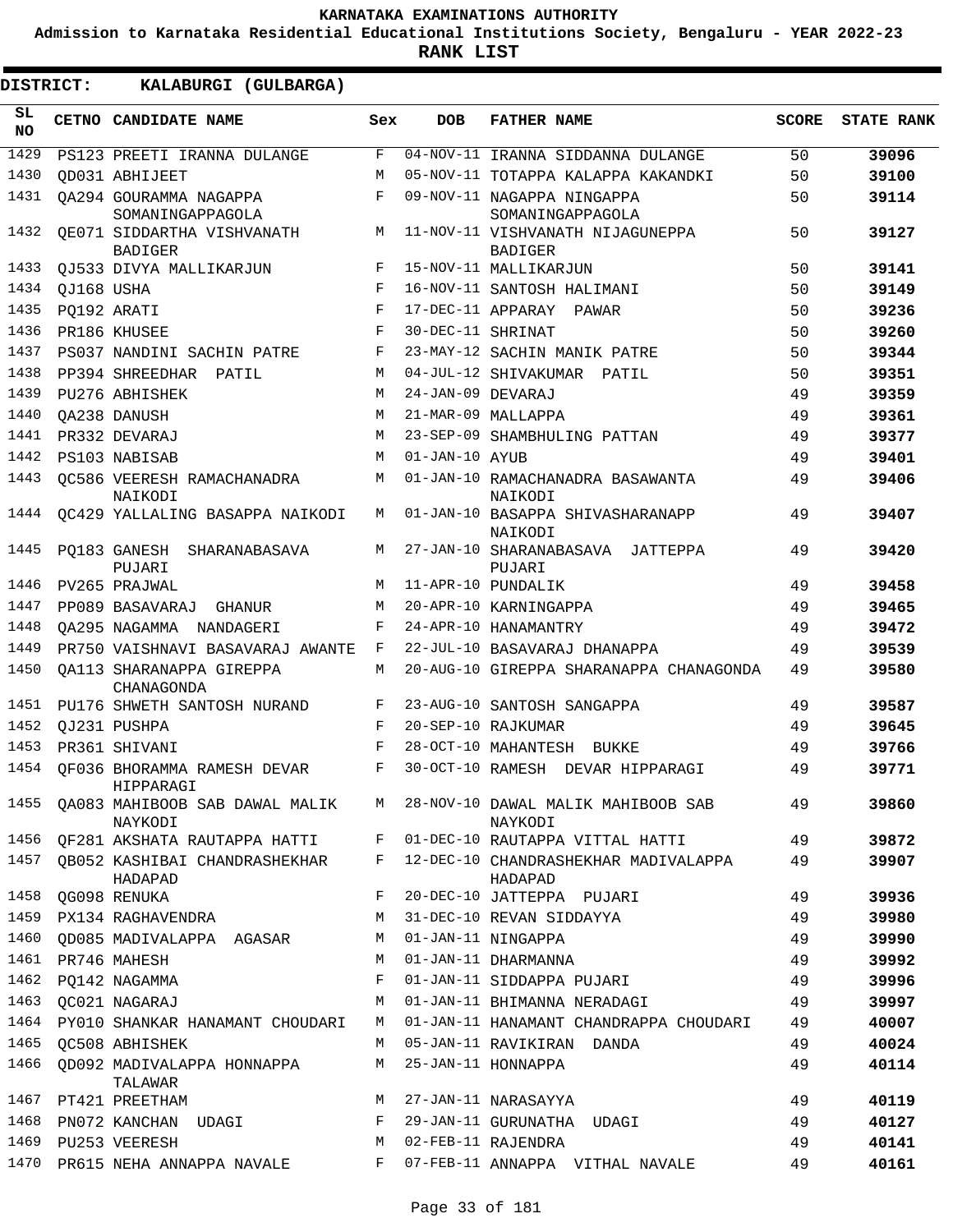**Admission to Karnataka Residential Educational Institutions Society, Bengaluru - YEAR 2022-23**

**RANK LIST**

| SL<br><b>NO</b> | CETNO CANDIDATE NAME                          | Sex | <b>DOB</b>        | <b>FATHER NAME</b>                             | <b>SCORE</b> | <b>STATE RANK</b> |
|-----------------|-----------------------------------------------|-----|-------------------|------------------------------------------------|--------------|-------------------|
| 1471            | QG007 VIRESH                                  | M   |                   | 16-FEB-11 CHIDANANDA                           | 49           | 40204             |
| 1472            | PR539 ANUJA SHANTAPPA NADAGERI                | F   |                   | 21-FEB-11 SHANTAPPA REVANASIDAPPA<br>NADAGERI  | 49           | 40220             |
| 1473            | PR032 SHRUTI ASHOK KAWALAGA                   | F   |                   | 26-FEB-11 ASHOK SHANKAR KAWALAGA               | 49           | 40249             |
| 1474            | PX010 SAINATH                                 | M   |                   | 03-MAR-11 RAVINDRAKUMAR                        | 49           | 40277             |
| 1475            | PR709 NANDINI                                 | F   | 09-MAR-11 VIRANNA |                                                | 49           | 40302             |
| 1476            | PX124 AMAN ANANDARAO                          | M   |                   | 13-MAR-11 ANANDARAO PANDURANG                  | 49           | 40314             |
| 1477            | OC326 RAKSHA                                  | F   |                   | 13-MAR-11 RACHAPPA                             | 49           | 40323             |
| 1478            | PY192 SHASHANKREDDY<br>SIDDALINGREDDY         | M   |                   | 23-MAR-11 SIDDALINGREDDY                       | 49           | 40381             |
| 1479            | PR280 ANKITA                                  | F   | 30-MAR-11 ASHOK   |                                                | 49           | 40414             |
| 1480            | OC303 SANKET ADIWEPPA DODAMANI                | M   |                   | 14-APR-11 ADIWEPPA DODAMANI                    | 49           | 40509             |
| 1481            | PS110 JAYASHREE                               | F   | 16-APR-11 VITHAL  |                                                | 49           | 40516             |
| 1482            | OA329 KIRANKUMAR                              | M   |                   | 16-APR-11 BHAGAPPA                             | 49           | 40517             |
| 1483            | PR325 AMBIKA                                  | F   |                   | 25-APR-11 KHAJAYYA<br>GUTTEDAR                 | 49           | 40558             |
| 1484            | OG117 PRIYANKA RAMALING<br>CHANDAKAVATE       | F   |                   | 27-APR-11 RAMALING MALLIKARJUN<br>CHANDAKAVATE | 49           | 40571             |
| 1485            | <b>OK134 MALLIKARJUN</b>                      | M   |                   | 29-APR-11 YALLAPPA                             | 49           | 40582             |
| 1486            | QD081 LAXMI                                   | F   |                   | 05-MAY-11 VENKATESH MALAGATTI                  | 49           | 40618             |
| 1487            | OF095 NANDISH                                 | M   |                   | 05-MAY-11 SUBHASHCHANDRA                       | 49           | 40620             |
| 1488            | OC483 AISHWARYA ANILKUMAR ODIYAR              | F   |                   | 13-MAY-11 ANILKUMAR OGEPPA ODIYAR              | 49           | 40666             |
| 1489            | PS207 NAMAN                                   | М   |                   | 17-MAY-11 DHULAPPA PATIL                       | 49           | 40696             |
| 1490            | PZ097 MUKAMBIKA AMARESH VARAD                 | F   |                   | 18-MAY-11 AMARESH V VARAD                      | 49           | 40704             |
| 1491            | PT069 VIKRAM                                  | M   |                   | 30-MAY-11 SANJUKUMAR                           | 49           | 40786             |
| 1492            | PU249 CHANDRAKALA                             | F   | 01-JUN-11 VAACHU  |                                                | 49           | 40797             |
| 1493            | OJ391 KAJAL                                   | F   | 06-JUN-11 VAKEEL  |                                                | 49           | 40832             |
| 1494            | PO071 APOORVA                                 | F   |                   | 16-JUN-11 AWWAPPAGOUDA PATIL                   | 49           | 40900             |
| 1495            | PR712 REVANASIDDA HANAMANT KALDE              | М   |                   | 16-JUN-11 HANAMANT GURUSIDDAPPA KALDE          | 49           | 40903             |
| 1496            | OF214 SANGAMESH                               | М   | 22-JUN-11 RAMESH  |                                                | 49           | 40947             |
| 1497            | <b>QH021 ABHISHEK</b>                         | M   |                   | 28-JUN-11 NEELAKANTH                           | 49           | 40982             |
| 1498            | OF001 LAXMI SAHEBAGOUDA<br>CHANNAMALLAPPAGOLA | F   |                   | 07-JUL-11 SAHEBAGOUDA<br>CHANNAMALLAPPAGOLA    | 49           | 41044             |
| 1499            | QH238 RAMAYYA HUSANAYYA                       | М   |                   | 10-JUL-11 HUSANAYYA                            | 49           | 41057             |
|                 | 1500 QA423 ROHIT MAHANTESH KUMBAR             | M   |                   | 11-JUL-11 MAHANTESH RAYAPPA KUMBAR             | 49           | 41065             |
| 1501            | OC350 MAHMED SADIQ                            | M   |                   | 21-JUL-11 ALLA PATEL MALLIKAR                  | 49           | 41136             |
| 1502            | QL075 BHAGYASHREE                             | F   | 23-JUL-11 ASHAPPA |                                                | 49           | 41144             |
| 1503            | QD150 SHAKIL ETUM BASHA<br>MASHYALAKAR        | М   |                   | 27-JUL-11 ETUM BASHA SULTAN SAB<br>MASHYALAKAR | 49           | 41174             |
| 1504            | PS062 POOJA                                   | F   |                   | 31-JUL-11 GUNDERAYA HONALLI                    | 49           | 41202             |
| 1505            | PS187 MAHESH GOUDA CHANDRAKANT                | М   |                   | 11-AUG-11 CHANDARKANT                          | 49           | 41269             |
| 1506            | QA120 ESHWARI PUNDALIK CHAVAN                 | F   |                   | 12-AUG-11 PUNDALIK RAMACHANDRA CHAVAN          | 49           | 41272             |
| 1507            | OC206 DEVAMMA SIDDAPPA KACHUR                 | F   |                   | 15-AUG-11 SIDDAPPA JETTEPPA KACHUR             | 49           | 41280             |
| 1508            | PT074 CHANDRAKALA                             | F   | 18-AUG-11 GOPAL   |                                                | 49           | 41293             |
| 1509            | QK036 PREETI                                  | F   |                   | 25-AUG-11 PANDUNAYAK                           | 49           | 41334             |
| 1510            | QC510 LAKSHMIKANT                             | М   |                   | 28-AUG-11 BASAVARAJ GOUNALLI                   | 49           | 41349             |
| 1511            | QD293 NISHAT GANI KALESAB GANI                | F   | 05-SEP-11 KALESAB |                                                | 49           | 41386             |
| 1512            | QD359 VISHVAS VISHVARADYA<br>HIREMATH         | М   |                   | 22-SEP-11 VISHVARADYA CHANNAYYA<br>HIREMATH    | 49           | 41465             |
| 1513            | PN179 SAKSHI KSHATRI                          | F   |                   | 02-OCT-11 SHIVANANDA KSHATRI                   | 49           | 41497             |
| 1514            | QL143 SANDEEP                                 | М   |                   | 02-OCT-11 RATHNYA NAYAK                        | 49           | 41498             |
|                 | 1515 QD306 BHUVANESHWARI                      | F   |                   | 27-OCT-11 BHEEMARAYA                           | 49           | 41588             |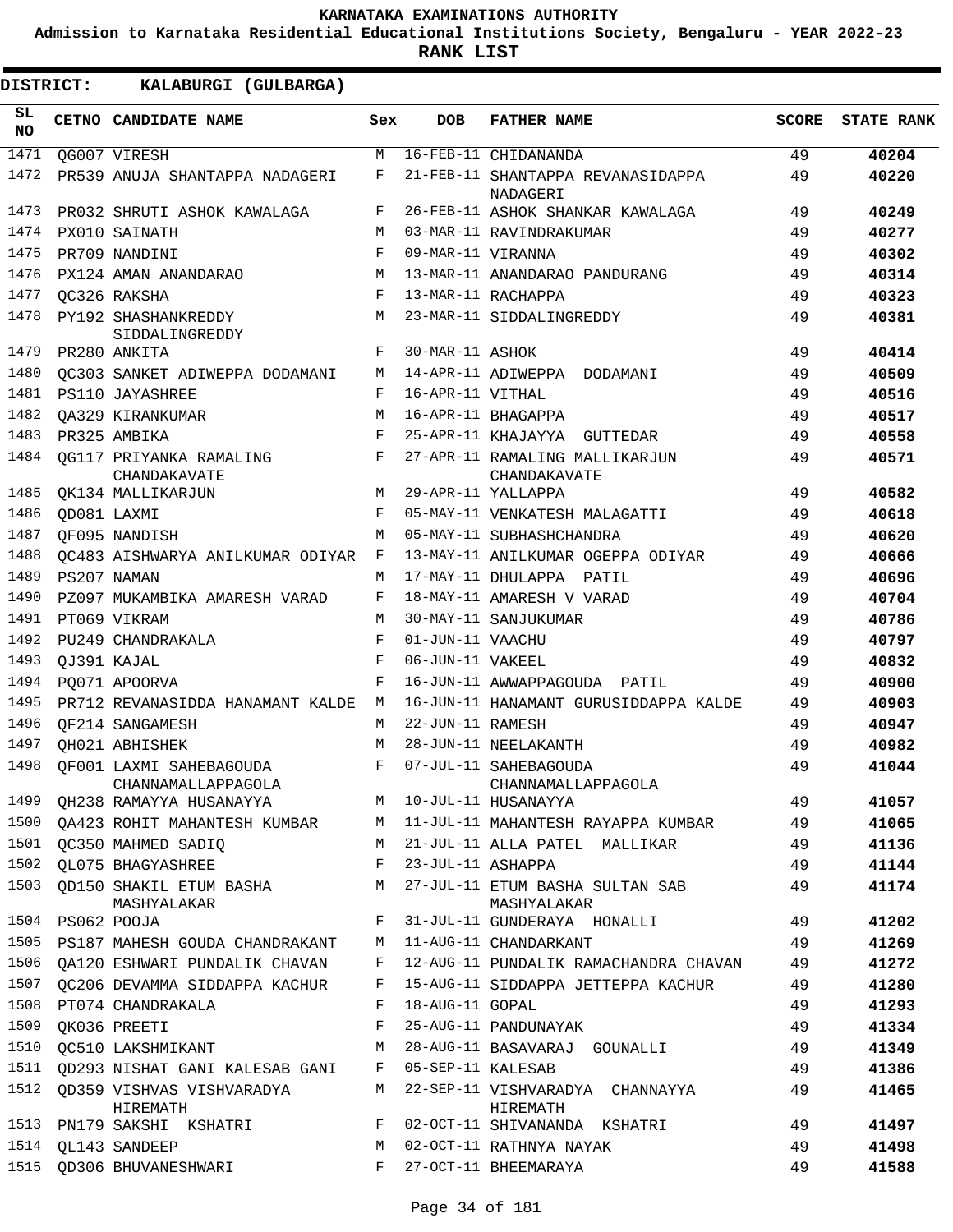**Admission to Karnataka Residential Educational Institutions Society, Bengaluru - YEAR 2022-23**

**RANK LIST**

| SL<br><b>NO</b> | CETNO CANDIDATE NAME                     | Sex | <b>DOB</b>        | <b>FATHER NAME</b>                               | <b>SCORE</b> | <b>STATE RANK</b> |
|-----------------|------------------------------------------|-----|-------------------|--------------------------------------------------|--------------|-------------------|
| 1516            | PT230 VIKRAM                             | М   |                   | 28-OCT-11 RAVIKUMAR                              | 49           | 41598             |
| 1517            | PO072 JEEVAN BHIMARAYA INGALAGI          | М   |                   | 20-NOV-11 BHIMARAYA CHANDRASHYA<br>INGALAGI      | 49           | 41684             |
| 1518            | PP312 SOUMYA SANGAPPA METRI              | F   |                   | 24-NOV-11 SANGAPPA GOLLALAPPA MERTI              | 49           | 41700             |
| 1519            | PS167 SHAVU BAI GOVIND MANDALE           | F   |                   | 26-NOV-11 GOVIND RAYAPPA MANDALE                 | 49           | 41705             |
| 1520            | OH123 RANJITA                            | F   |                   | 02-DEC-11 PARAMESHWAR                            | 49           | 41727             |
| 1521            | OC004 AMEET PAWAR                        | M   | 23-DEC-11 SHIVAJI | PAWAR                                            | 49           | 41782             |
| 1522            | PS101 AMBARESH                           | M   |                   | 27-DEC-11 GUNDAPPA JAMADAR                       | 49           | 41791             |
| 1523            | OC279 MAHMAD SADIK                       | M   |                   | 01-JAN-12 SAHEBKHAN                              | 49           | 41810             |
| 1524            | PT479 PRADEEP NARSING RATHOD             | М   |                   | 18-JAN-12 NARASING PUNU RATHOD                   | 49           | 41831             |
| 1525            | PY119 PRERANA BANDAPPA KATTIMANI F       |     |                   | 19-JAN-12 BANDAPPA KATTIMANI                     | 49           | 41832             |
| 1526            | PR591 VEDANT                             | М   |                   | 17-FEB-12 RAJKUMAR BHUJURKE                      | 49           | 41851             |
| 1527            | OC329 MARUTI                             | М   |                   | 24-APR-12 VINOD KUMAR                            | 49           | 41873             |
| 1528            | PX212 BHOOMIKA CHANNABASAPPA<br>NAGSETTI | F   |                   | 02-JUN-12 CHANNABASAPPA GUNDAPPAGAUD<br>NAGSETTI | 49           | 41877             |
| 1529            | PZ007 AISHWARYA SHARANAPPA<br>NATIKAR    | F   |                   | 07-JUN-09 SHARANAPPA TIPPANNA NATIKAR            | 48           | 41895             |
| 1530            | QD071 BHIMABAI RAVIGOUDA RAJAPUR         | F   |                   | 03-MAR-10 RAVIGOUDA BHIMANAGOUDA<br>RAJAPUR      | 48           | 41951             |
| 1531            | PP207 LAYAMMA LAXMAN PARPATTE            | F   |                   | 02-JUN-10 LAXMAN PARPATTE                        | 48           | 42012             |
| 1532            | OC265 SHARANAMMA                         | F   |                   | 07-JUL-10 HANAMANTRAY                            | 48           | 42047             |
| 1533            | OH240 AVINASH                            | М   | 20-JUL-10 MALAPPA |                                                  | 48           | 42061             |
| 1534            | PR306 KASHINATH NAGESH CHOUDAPUR         | M   |                   | 06-AUG-10 NAGESH HANAMANT CHOUDAPUR              | 48           | 42075             |
| 1535            | QJ384 TEJASWINI VITTAL FARATHABAD F      |     | 15-AUG-10 VITTAL  |                                                  | 48           | 42103             |
| 1536            | OK257 ARFATMIYA TAHERMIYA                | М   |                   | 20-AUG-10 TAHERMIYA                              | 48           | 42110             |
| 1537            | PR259 VAIBHAVI<br>HUGAR                  | F   | 25-SEP-10 VITHAL  | HUGAR                                            | 48           | 42181             |
| 1538            | OC467 VIJAYALAXMI SANJEEV NATIKAR F      |     |                   | 01-OCT-10 SANJEEV SHRIMANT NATIKAR               | 48           | 42193             |
| 1539            | OH202 SHIVGANESH                         | М   |                   | 06-OCT-10 SHARANAPPA                             | 48           | 42209             |
| 1540            | OC431 KUMAR BASAPPA HARIJAN              | М   |                   | 23-OCT-10 BASAPPA HARIJAN                        | 48           | 42259             |
| 1541            | OD256 BASAMMA HALAGADLA                  | F   |                   | 08-NOV-10 BHEEMASHANKAR HALAGADLA                | 48           | 42308             |
| 1542            | OK311 SANTOSH                            | M   |                   | 24-NOV-10 NARASAPPA DODDAMANI                    | 48           | 42375             |
| 1543            | PR308 SHWETA<br>- S                      | F   |                   | 24-NOV-10 SHREEMANTH<br>MUGALI                   | 48           | 42376             |
| 1544            | PU306 AMRUTA                             |     |                   | 01-JAN-11 SANJUKUMAR<br>VADDAR                   | 48           | 42487             |
| 1545            | PR165 JEEVAN<br>YELDE                    | М   |                   | 01-JAN-11 DHANANJAY<br>YELDE                     | 48           | 42494             |
| 1546            | QD171 CHETAN BHEEMARAYA HOSAMANI         | M   |                   | 02-JAN-11 BHEEMARAYA HOSAMANI                    | 48           | 42518             |
| 1547            | PR187 MAHADEV DEVAKARE                   | М   |                   | 02-JAN-11 SURYAKANT DEVAKARE                     | 48           | 42520             |
| 1548            | PW047 SOMSHANKAR                         | М   |                   | 02-JAN-11 SHARNAPPA                              | 48           | 42523             |
| 1549            | PR678 ANKITA                             | F   |                   | 24-JAN-11 BHIMSHANKAR BHAMMUR                    | 48           | 42618             |
| 1550            | QA062 SUMAYYA SULTANPATEL<br>KALEGARA    | F   |                   | 09-FEB-11 SULTANPATEL RAJ AHAMMAD<br>KALEGARA    | 48           | 42683             |
| 1551            | QE111 MAHIBOOB BI HUSSEN SAB<br>NAMAJI   | F   |                   | 10-FEB-11 HUSSEN SAB BABUMIYA NAMAJI             | 48           | 42685             |
| 1552            | PX163 SRUSTI                             | F   |                   | 06-MAR-11 MALLIKARJUN                            | 48           | 42794             |
| 1553            | QH124 DINESH                             | М   |                   | 07-MAR-11 RAGHAVENDRA                            | 48           | 42796             |
| 1554            | OH008 ANUSKA SHAMBHULING                 | F   |                   | 10-MAR-11 SHAMBHULING                            | 48           | 42814             |
| 1555            | QA588 CHINNAPPA SIDDAPPA<br>BANDIVADDAR  | М   |                   | 11-MAR-11 SIDDAPPA                               | 48           | 42824             |
| 1556            | QJ185 DEEKSHA                            | F   |                   | 13-MAR-11 BASAVARAJ                              | 48           | 42830             |
| 1557            | QE163 BHAGAMMA NANAGOUDA KUDLURU         | F   |                   | 15-MAR-11 NANAGOUDA CHANNAPPAGOUDA<br>KUDLURU    | 48           | 42841             |
| 1558            | PN422 SAMRUDDI KAMALAKAR NOOLA           | F   |                   | 18-MAR-11 KAMALAKAR NOOLA                        | 48           | 42864             |
| 1559            | QG088 NIJALINGA                          | М   |                   | 29-MAR-11 MARUTI BHUJALINGA GUTTEDARA            | 48           | 42940             |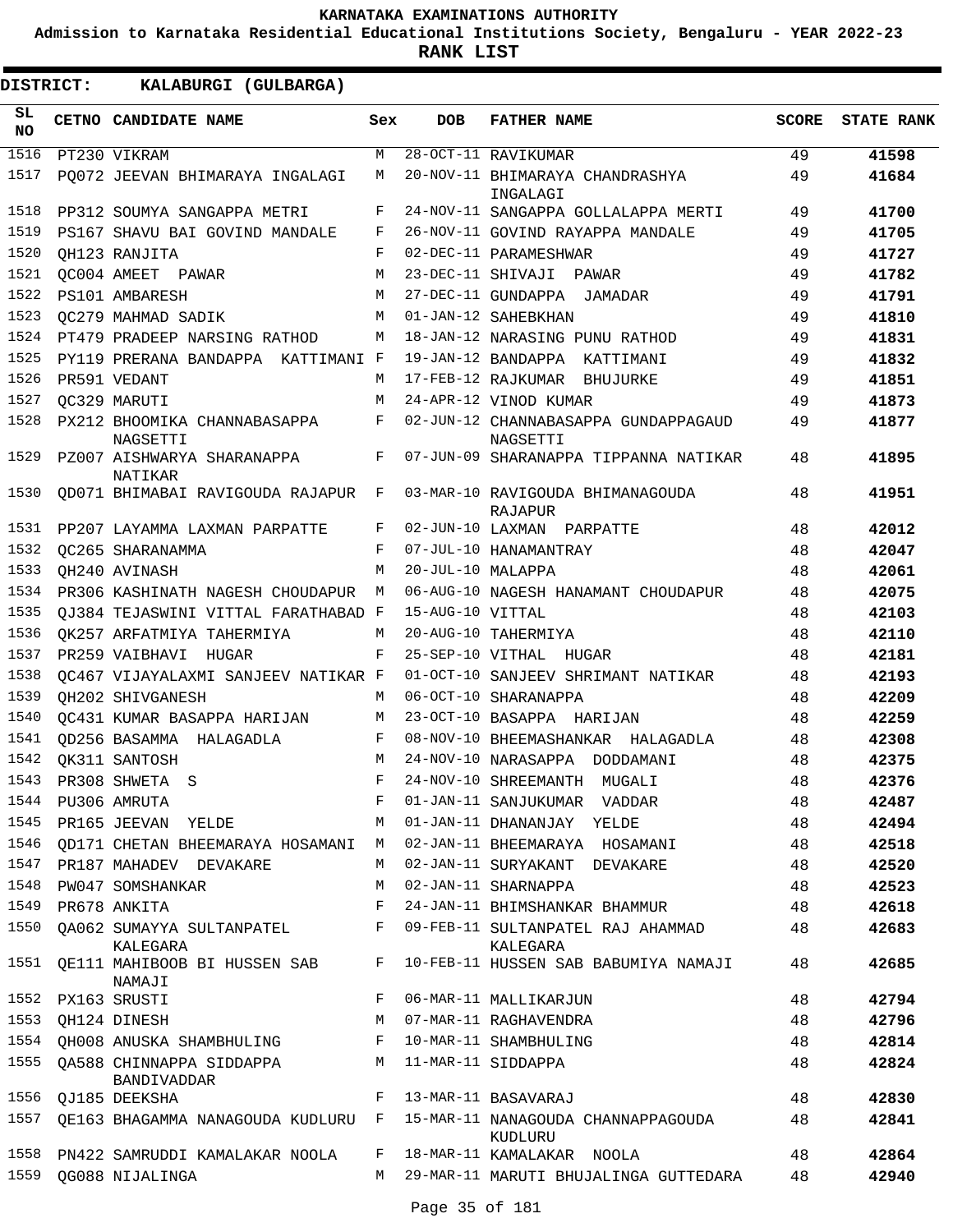**Admission to Karnataka Residential Educational Institutions Society, Bengaluru - YEAR 2022-23**

| <b>DISTRICT:</b> | KALABURGI (GULBARGA)                                       |     |                   |                                                  |              |                   |
|------------------|------------------------------------------------------------|-----|-------------------|--------------------------------------------------|--------------|-------------------|
| SL<br><b>NO</b>  | CETNO CANDIDATE NAME                                       | Sex | <b>DOB</b>        | <b>FATHER NAME</b>                               | <b>SCORE</b> | <b>STATE RANK</b> |
| 1560             | OE084 SIDDAYYA SANGAYYA                                    | M   |                   | 29-MAR-11 SANGAYYA                               | 48           | 42943             |
| 1561             | OA272 SHRIKANTA RAMESHA TELLOORA                           | M   |                   | 30-MAR-11 RAMESHA LAKKAPPA TELLOORA              | 48           | 42952             |
| 1562             | PS145 MANAVITH SHERIKAR                                    | M   |                   | 06-APR-11 MAHESH SHERIKAR                        | 48           | 42992             |
| 1563             | PR350 NAVEENKUMAR                                          | M   |                   | 11-APR-11 AMBARAYA                               | 48           | 43029             |
| 1564             | OD334 PRIYANKA                                             | F   |                   | 06-MAY-11 RAMESH RAMAGOL                         | 48           | 43154             |
| 1565             | PN384 SAMIKSHA                                             | F   |                   | 14-MAY-11 SHANTARAM VANKUDRE                     | 48           | 43208             |
| 1566             | PV267 MAHEZBIN MAINODDIN PINJAR                            | F   |                   | 24-MAY-11 MAINODDIN M P                          | 48           | 43271             |
| 1567             | OG151 KANCHANA                                             | F   |                   | 30-MAY-11 KALAPPA KADI                           | 48           | 43308             |
| 1568             | OC361 BHAGYALAXMI                                          | F   |                   | 02-JUN-11 HANAMANTRAYA                           | 48           | 43328             |
| 1569             | PO145 DAVALAPPA SHIVARAJA DEBBI                            | М   |                   | 05-JUN-11 SHIVARAJA SHANTAPPA DEBBI              | 48           | 43346             |
| 1570             | QG128 BHAVANI MALLIKARJUN MAALAGI F                        |     |                   | 07-JUN-11 MALLIKARJUN DEVINDRAPPA<br>MAALAGI     | 48           | 43361             |
| 1571             | PN226 BHUTALI RUDDAVADAGI                                  | M   |                   | 08-JUN-11 SHEKAPPA                               | 48           | 43368             |
| 1572             | OE164 SHIVARAJ SHANTAGOUDA<br>KHANGOUDA                    | M   |                   | 08-JUN-11 SHANTAGOUDA NINGAPPAGOUDA<br>KHANGOUDA | 48           | 43376             |
| 1573             | PP352 DIVYA                                                | F   |                   | 09-JUN-11 SHARANAPPA KARNALAKAR                  | 48           | 43377             |
| 1574             | OD204 RAMESH HANAMANTRAYA<br>HACHCHAD                      | M   |                   | 09-JUN-11 HANAMANTRAYA SHIVARAJ<br>HACHCHAD      | 48           | 43385             |
| 1575             | OF186 JAYASHREE MALLANNA BIRADAR                           | F   |                   | 11-JUN-11 MALLANNA BIRADAR                       | 48           | 43396             |
| 1576             | PT401 VISHAL                                               | M   | 15-JUN-11 Pandu   |                                                  | 48           | 43424             |
| 1577             | OF073 POOJA                                                | F   |                   | 21-JUN-11 SHIVAKUMAR                             | 48           | 43472             |
| 1578             | OC030 AKASH MALLINATH POLICE<br>PATIL                      | М   |                   | 03-JUL-11 MALLINATH SIDDANAGOUD POLICE<br>PATIL  | 48           | 43541             |
| 1579             | QK226 BHAGYASREE                                           | F   |                   | 10-JUL-11 GUNDAPPA                               | 48           | 43590             |
| 1580             | PS179 MANOJ                                                | M   | 12-JUL-11 NAGAPPA |                                                  | 48           | 43608             |
| 1581             | OH233 SHREYAS                                              | M   |                   | 15-JUL-11 CHANNAPPA                              | 48           | 43633             |
| 1582             | OG149 ABDULRAHIMAN                                         | M   |                   | 16-JUL-11 VAZIR PATEL                            | 48           | 43636             |
| 1583             | OJ450 AKSHATA                                              | F   |                   | 19-JUL-11 YESHWANTRAYA                           | 48           | 43658             |
| 1584             | PS124 DARSHAN REVANASIDDA PATIL                            | М   |                   | 27-JUL-11 REVANASIDDA NINGANNA PATIL             | 48           | 43701             |
| 1585             | OK238 BHASKAR REDDY                                        | M   |                   | 30-JUL-11 GOVIND REDDY                           | 48           | 43716             |
| 1586             | QK225 NAVYA                                                | F   |                   | 04-AUG-11 ASHOK KUMAR                            | 48           | 43751             |
| 1587             | PQ061 IBRAHIM BURAN PATEL                                  |     |                   | 05-AUG-11 BURAN ABDULKAREEM PATEL                | 48           | 43756             |
| 1588             | PQ042 NINGAMMA                                             | F   |                   | 12-AUG-11 MAHANTESH HATTTI                       | 48           | 43802             |
| 1589             | QC479 SAKSHI JAGADEVAPPA F                                 |     |                   | 14-AUG-11 JAGADEVAPPA KEMBAVI                    | 48           | 43813             |
| 1590             | QA352 PAVITRA                                              | F   |                   | 15-AUG-11 VINOD NAYAK                            | 48           | 43818             |
| 1591             | PR331 AKSHATA                                              | F   |                   | 24-AUG-11 KHANDAPPA VAGGI                        | 48           | 43868             |
| 1592             | PW169 MANOJ                                                | М   | 29-AUG-11 MADEPPA |                                                  | 48           | 43896             |
|                  | 1593 PT113 YALLAMMA                                        | F   |                   | 05-SEP-11 YALLLAPPA                              | 48           | 43929             |
| 1594             | PU116 NIKHIL                                               | М   |                   | 13-SEP-11 SUDHAKAR                               | 48           | 43958             |
| 1595             | PP030 BASAVARAJ                                            | М   |                   | 20-SEP-11 SHARANABASAPPA JAMAKANDI               | 48           | 43991             |
| 1596             | QG169 SANDEEP                                              | M   |                   | 21-SEP-11 MALLINATH PATIL                        | 48           | 44001             |
| 1597             | QC462 SOMSHEKHAR GANGAPPA<br>DODAMANI                      |     |                   | M 23-SEP-11 GANGAPPA YAMANAPPA DODAMANI          | 48           | 44011             |
| 1598             | QG001 RAMA SHIVANANDA RATHOD M 30-SEP-11 SHIVANANDA RATHOD |     |                   |                                                  | 48           | 44037             |
| 1599             | PT482 NEHA ANJUM                                           | F   |                   | 08-OCT-11 DAVAL SAAB                             | 48           | 44071             |
| 1600             | PQ139 YUVARAJ NEELAPPA KOPPA                               | M   |                   | 14-OCT-11 NEELAPPA KOPPA                         | 48           | 44102             |
| 1601             | QD048 MALLANAGOUDA POLICEPATIL                             | M   |                   | 18-OCT-11 SIDDAPPAGOUDA                          | 48           | 44117             |
|                  | 1602 QF053 ROHIT SHIVAGONDA                                | M   |                   | 20-OCT-11 SAYABANNA SHIVAGONDA                   | 48           | 44128             |
| 1603             | PN249 ANUSHA GURUBHEEM MAHAGAON F                          |     |                   | 22-OCT-11 GURUBHEEM SURYAKANT<br>MAHAGAON        | 48           | 44133             |
|                  | 1604 PP119 SOUJANYA DEVINDRA ARMAN                         | F   |                   | 29-OCT-11 DEVINDRA ARMAN                         | 48           | 44156             |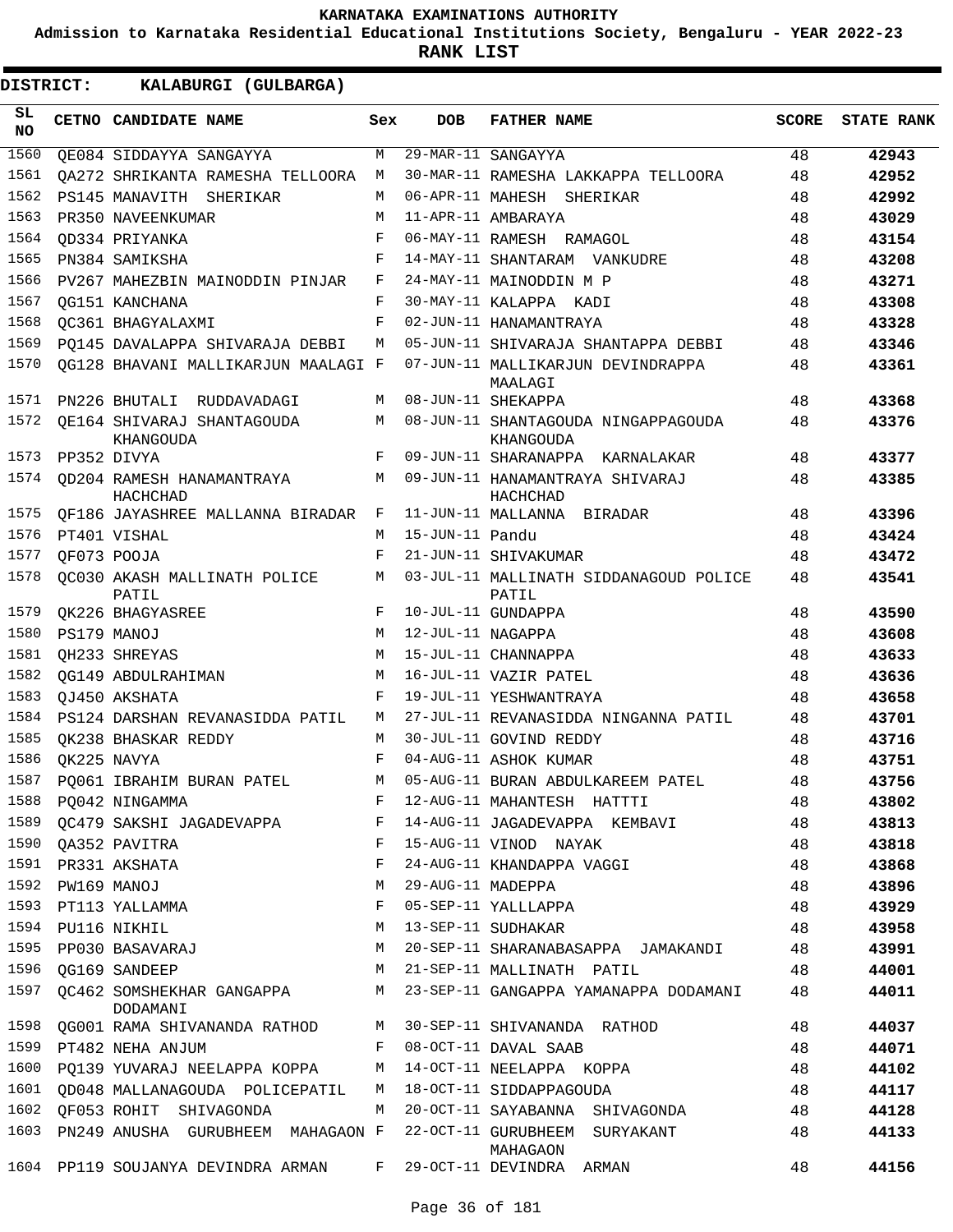**Admission to Karnataka Residential Educational Institutions Society, Bengaluru - YEAR 2022-23**

**RANK LIST**

| SL<br><b>NO</b> |                  | CETNO CANDIDATE NAME                       | Sex          | <b>DOB</b>          | <b>FATHER NAME</b>                               | <b>SCORE</b> | <b>STATE RANK</b> |
|-----------------|------------------|--------------------------------------------|--------------|---------------------|--------------------------------------------------|--------------|-------------------|
| 1605            |                  | PQ081 LAKSHMI                              | $\mathbf{F}$ |                     | 08-NOV-11 APPARAYA                               | 48           | 44194             |
| 1606            |                  | PY066 AKSHAYKUMAR                          | М            |                     | 12-NOV-11 CHANDRAKANT                            | 48           | 44203             |
| 1607            |                  | PO084 ABHILASH PATIL                       | M            |                     | 18-NOV-11 SIDDANGOUDA PATIL                      | 48           | 44227             |
| 1608            |                  | PR018 POOJA GOPICHAND<br>RATHOD            | F            |                     | 18-NOV-11 GOPICHAND DHANSINGH RATHOD             | 48           | 44230             |
| 1609            |                  | OA483 DANDAPPA                             | М            |                     | 23-NOV-11 MALAPPA BIRADAR                        | 48           | 44249             |
| 1610            |                  | PP425 BHOOMIKA VITTAL HUGAR                | F            | 24-NOV-11 VITTAL    | HUGAR                                            | 48           | 44254             |
| 1611            |                  | PN089 BASAVARAJ                            | М            |                     | 30-NOV-11 REVANASIDDA KADA                       | 48           | 44279             |
| 1612            |                  | PY328 SUSHMA<br>NIRONI                     | F            | 08-DEC-11 SANJU     | NIRONI                                           | 48           | 44299             |
| 1613            |                  | PR423 SHIVALEELA JAGANNATH<br>JAMADAR      | F            |                     | 01-JAN-12 JAGANNATH LAXMAN JAMADAR               | 48           | 44367             |
| 1614            |                  | OK074 harshitarani                         | F            | 15-NOV-12 JOSEPH    |                                                  | 48           | 44426             |
| 1615            |                  | OB006 AKSHATA SADASHIVA GAYAKWAD           | F            |                     | 01-JAN-09 SADASHIVA TULAJARAMA GAYAKWAD          | 47           | 44428             |
| 1616            |                  | OK425 BASAVARAJ                            | М            |                     | 12-JUN-09 VENKATREDDY                            | 47           | 44436             |
| 1617            |                  | PY088 MOHAN                                | М            | 29-SEP-09 RAJU      |                                                  | 47           | 44450             |
| 1618            |                  | PP208 AKSHATA SHIVAJI RATHOD               | F            |                     | 01-JAN-10 SHIVAJI THAVARU RATHOD                 | 47           | 44463             |
| 1619            |                  | PW223 CHENNAVEERAYYA                       | M            |                     | 01-JAN-10 NAGEENDRAYYA MATAPATHI                 | 47           | 44467             |
| 1620            |                  | PP330 DEEPIKA KALI                         | F            |                     | 01-JAN-10 MALLAPPA KALI                          | 47           | 44469             |
| 1621            |                  | OE149 MANAPPA RAVI BADIGER                 | М            |                     | 01-JAN-10 RAVI GANGADHAR BADIGER                 | 47           | 44473             |
| 1622            |                  | OD281 MOUSINPATEL                          | M            |                     | 01-JAN-10 DAVALPATEL                             | 47           | 44474             |
| 1623            |                  | OG138 SAVITRI GANGAPPA BALOONDAGI F        |              |                     | 01-JAN-10 GANGAPPA                               | 47           | 44476             |
| 1624            |                  | PR492 KRISHNA SIDDARAM HULAPALLE           | М            |                     | 01-FEB-10 SIDDARAM GUNDAPPA HULAPALLE            | 47           | 44491             |
| 1625            |                  | PO021 SWATI KALI                           | F            |                     | 23-MAR-10 BASAVARAJ KALI                         | 47           | 44514             |
| 1626            |                  | OK223 VAISHNAVI                            | F            |                     | 27-MAR-10 HANMANTHREDDY                          | 47           | 44517             |
| 1627            |                  | OK318 LAKHANRATHOD                         | М            | 02-APR-10 BALAJI    |                                                  | 47           | 44519             |
| 1628            |                  | PO058 NAGAMMA HANAMANT PUJARI              | F            |                     | 28-APR-10 HANAMANT H PUJARI                      | 47           | 44533             |
| 1629            | PR317 SONU       |                                            | M            | 11-MAY-10 SUNIL     |                                                  | 47           | 44545             |
| 1630            |                  | PP035 ANJALI KUBAJI TADAKAL                | F            |                     | 07-JUN-10 KUBAJI RATNAPPA TADAKAL                | 47           | 44556             |
| 1631            |                  | OH104 SOUJANYA SHIVALINGAPPA<br>POOJARI    | F            |                     | 29-JUN-10 SHIVALINGAPPA POOJARI                  | 47           | 44573             |
| 1632            |                  | QH305 SIDDANNA MAILARI JAMADAR             | M            |                     | 11-JUL-10 MAILARI HANAMANT JAMADAR               | 47           | 44584             |
| 1633            |                  | OE016 POOJA SAIBANNA NAGAYYA<br>NAGAI      | F            |                     | 09-AUG-10 SAIBANNA                               | 47           | 44620             |
| 1634            |                  | <b>QG186 GOUTAM MAREPPA KURI</b>           | M            |                     | 15-AUG-10 MAREPPA RAYAPPA KURI                   | 47           | 44626             |
| 1635            |                  | PP008 YUVARAJ KHAJAPPA HATTARAKI M         |              |                     | 26-AUG-10 KHAJAPP SOMALING HATTARAKI             | 47           | 44641             |
| 1636            |                  | OJ224 SHRINIVAS                            | M            |                     | 02-SEP-10 DEVENDRA                               | 47           | 44654             |
| 1637            |                  | QD290 SHAKILA LALESAB HOSAMANI             | F            |                     | 10-SEP-10 LALESAB HUSSENSAB HOSAMANI             | 47           | 44672             |
| 1638            |                  | PR372 SRUSHTI                              | F            |                     | 11-SEP-10 PRAKASH CHAVAN                         | 47           | 44678             |
| 1639            |                  | QJ304 TANUSHREE                            | F            | 13-SEP-10 SUBHASH   |                                                  | 47           | 44682             |
| 1640            |                  | QD202 SANDEEP                              | М            |                     | 19-SEP-10 AMOGAPPA BUSAGOND                      | 47           | 44693             |
|                 |                  | 1641 PR046 KUSHI KASAPPA                   | F            |                     | 10-OCT-10 KASHAPPA                               | 47           | 44743             |
|                 | 1642 PT272 ROHIT |                                            | M            |                     | 10-OCT-10 PREMSING                               | 47           | 44746             |
| 1643            |                  | QA101 MANIKAMMA SANGANAGOUD<br>POLICEPATIL | F            |                     | 20-OCT-10 SANGANAGOUD MAHANTAGOUD<br>POLICEPATIL | 47           | 44771             |
|                 |                  | 1644 PP443 OMKAR PANDURANG CHOPADE         | M            |                     | 05-NOV-10 PANDURANG CHOPADE                      | 47           | 44817             |
| 1645            | PT346 KUNAL      |                                            | M            |                     | 27-NOV-10 GORAKHNATH                             | 47           | 44897             |
| 1646            |                  | QF201 POOJA PYATI                          | F            | 04-DEC-10 SIDDU     |                                                  | 47           | 44915             |
| 1647            |                  | QD244 SIDDAYYA VEERAYYA<br>BHANDAIGOL      | M            |                     | 09-DEC-10 VEERAYYA SIDDAYYA BHANDAIGOL           | 47           | 44935             |
|                 |                  | 1648 QJ439 PRITHVI                         | M            |                     | 13-DEC-10 BHASKARA                               | 47           | 44947             |
|                 |                  | 1649 PT038 PURNIMA BABURAO NATIKAR         |              | F 22-DEC-10 BABURAO |                                                  | 47           | 44985             |
|                 |                  | 1650 QH232 MALLIKARJUN                     | M            |                     | 01-JAN-11 SHIVAPPA                               | 47           | 45028             |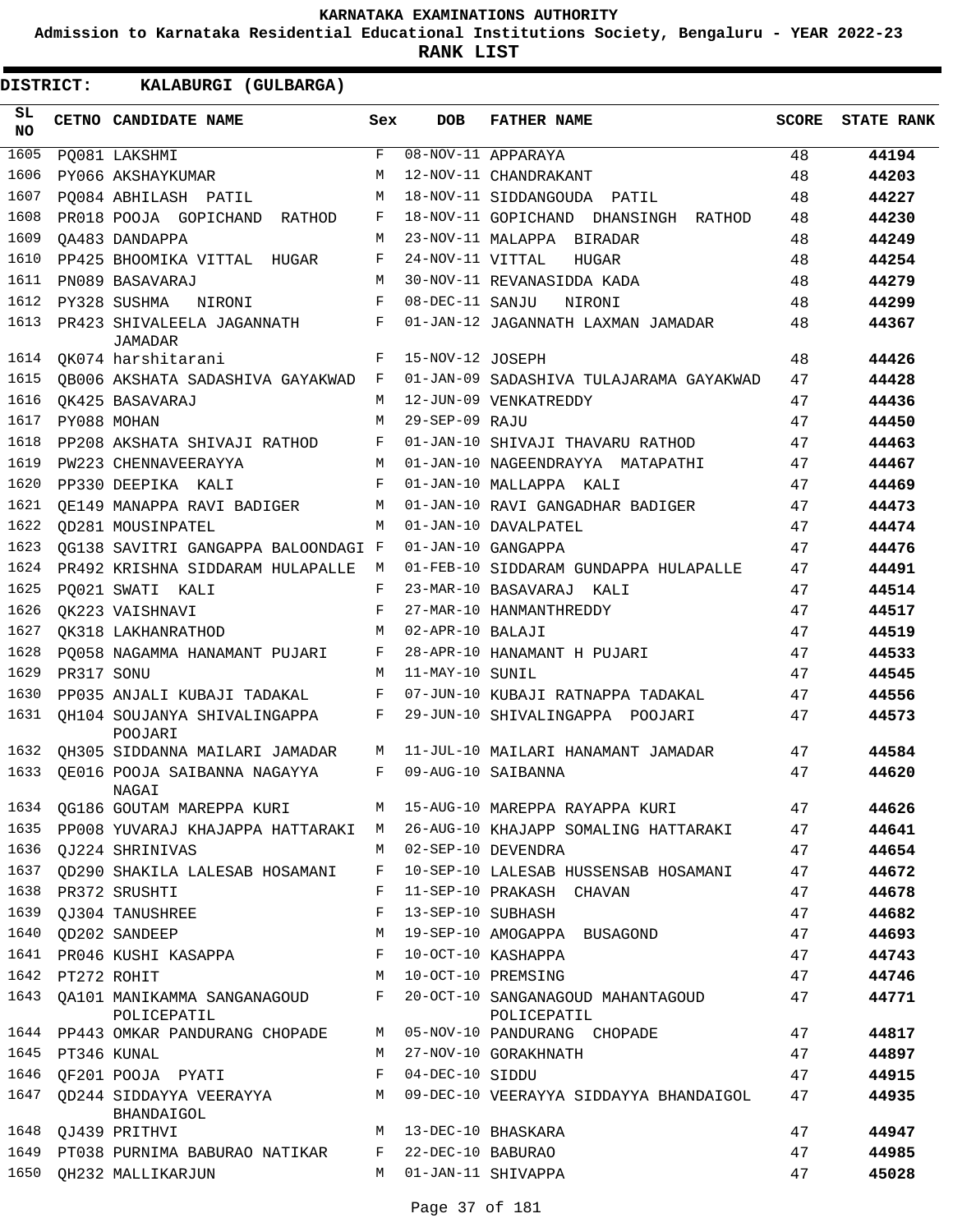**Admission to Karnataka Residential Educational Institutions Society, Bengaluru - YEAR 2022-23**

| DISTRICT:       |                  | KALABURGI (GULBARGA)                                          |     |                     |                                                                          |              |                   |
|-----------------|------------------|---------------------------------------------------------------|-----|---------------------|--------------------------------------------------------------------------|--------------|-------------------|
| SL<br><b>NO</b> |                  | CETNO CANDIDATE NAME                                          | Sex | <b>DOB</b>          | <b>FATHER NAME</b>                                                       | <b>SCORE</b> | <b>STATE RANK</b> |
| 1651            |                  | OC611 PARASHURAM BALAVANTAPPA<br>PUJARI                       | М   |                     | 01-JAN-11 BALAVANTAPPA SIDDAPPA PUJARI                                   | 47           | 45034             |
| 1652            |                  | OA304 SUNILA NAGAPPA HARAWALA                                 | M   |                     | 01-JAN-11 NAGAPPA PEERAPPA HARAWALA                                      | 47           | 45045             |
| 1653            |                  | PT285 RENUKA                                                  | F   |                     | 23-JAN-11 ANAVEERAYYA                                                    | 47           | 45138             |
| 1654            |                  | PP095 OMAKAR MAHADEV TALAKERI                                 | М   |                     | 24-JAN-11 MAHADEV MALLASHYA TALAKERI                                     | 47           | 45143             |
| 1655            |                  | PT481 DIVYA                                                   | F   | 06-FEB-11 NARSING   |                                                                          | 47           | 45193             |
| 1656            |                  | PW021 AKSHAY                                                  | M   | 15-FEB-11 RAJU      |                                                                          | 47           | 45231             |
| 1657            |                  | PR212 RAKSHITA RAMESH RATHOD                                  | F   |                     | 26-FEB-11 RAMESH KASHINATH RATHOD                                        | 47           | 45283             |
| 1658            |                  | OJ323 KEERTAN SHIVARAM RATHOD                                 | М   |                     | 14-MAR-11 SHIVARAM TOPU RATHOD                                           | 47           | 45376             |
| 1659            |                  | OC115 RAKSHITA HANAMANTA CHIGARI                              | F   |                     | 27-MAR-11 HANAMANTA                                                      | 47           | 45464             |
| 1660            |                  | OJ519 BHAVANI                                                 | F   | 29-MAR-11 VASANTH   |                                                                          | 47           | 45473             |
| 1661            |                  | OB005 NANDINI ARAVIND NAGUR                                   | F   |                     | 29-MAR-11 ARAVIND TUKARAM NAGUR                                          | 47           | 45475             |
| 1662            |                  | OJ182 SUSHMITH                                                | F   |                     | 29-MAR-11 MALLIKARAJUN                                                   | 47           | 45478             |
| 1663            |                  | OE033 SHIVARAY TALAWAR                                        | М   |                     | 06-APR-11 LAXMAN SHIVARAY TALAWAR                                        | 47           | 45524             |
| 1664            |                  | OC072 SHRISHAILA                                              | М   |                     | 09-APR-11 MALLAPPA HADAGALLA                                             | 47           | 45538             |
| 1665            |                  | PP189 DHANESHWARI MANJUNATH<br><b>BHEEMAJI</b>                | F   |                     | 12-APR-11 MANJUNATH CHANDNNA BHEEMAJI                                    | 47           | 45551             |
| 1666            |                  | OF184 SIDDANAGOUDA                                            | M   |                     | 13-APR-11 NAGARADDI BANNETTI                                             | 47           | 45565             |
| 1667            |                  | OD187 MANOJ RAJASHEKHAR HADAPADA M                            |     |                     | 24-APR-11 RAJASHEKHAR CHANNABASAPPA<br>HADAPADA                          | 47           | 45631             |
| 1668            |                  | OE187 MOHAN RAJASHEKHAR HADAPADA                              | M   |                     | 24-APR-11 RAJASHEKHAR CHANNABASAPPA<br>HADAPADA                          | 47           | 45632             |
| 1669            |                  | PR415 MAHESH                                                  | М   |                     | 15-MAY-11 SHIVAKUMAR                                                     | 47           | 45767             |
| 1670            |                  | PR669 SUSHMITA BHAGAPPA TERTHA                                | F   |                     | 18-MAY-11 BHAGAPPA RAMALINGAPPA TEERTHA                                  | 47           | 45794             |
| 1671            |                  | PT486 HUSENI                                                  | M   |                     | 01-JUN-11 BHEEMANNA                                                      | 47           | 45883             |
| 1672            |                  | PN053 KIRAN TIPPANNA JAMADAR                                  | M   |                     | 01-JUN-11 TIPPANNA HANUMANT JAMADAR                                      | 47           | 45884             |
| 1673            |                  | PQ093 KHUSHI RAMESH KALASHETTY                                | F   |                     | 07-JUN-11 RAMESH KALASHETTY                                              | 47           | 45935             |
| 1674            |                  | OC011 DAMODAR RAMESHA CHAVAN                                  | М   |                     | 10-JUN-11 RAMESHA NARASINGA CHAVAN                                       | 47           | 45952             |
| 1675            |                  | PU051 SHOHANKUMAR REVANASIDDAPPA<br><b>CHANDAN</b>            | М   |                     | 19-JUN-11 REVANASIDDAPPA CHANDAN                                         | 47           | 46015             |
| 1676            |                  | OA202 RAKESH SHRISHAIL BOODIHAL                               | М   |                     | 27-JUN-11 SHRISHAIL                                                      | 47           | 46086             |
|                 |                  | 1677 QK450 SHREERAMULU                                        | M   | 29-JUN-11 ANJAPPA   |                                                                          | 47           | 46091             |
|                 |                  | 1678 PW187 ROSHAN<br>1678 PW187 ROSHAN<br>1679 PV015 JAGADEVI | M   | 04-JUL-11 DHARMU    |                                                                          | 47           | 46123             |
|                 |                  |                                                               | F   | 10-JUL-11 BALAPPA   |                                                                          | 47           | 46169             |
|                 |                  | 1680 QJ010 MALLIKARJUN                                        |     |                     | M 29-JUL-11 SHIVAPPA BHIMARAYA<br>SHANKARWADI                            | 47           | 46298             |
|                 |                  | 1681 QA308 SIDDU PUJARI                                       |     | M 30-JUL-11 SAYAPPA |                                                                          | 47           | 46309             |
|                 |                  | 1682 QA318 YUVARAJA                                           |     |                     | M 31-JUL-11 DAYANAND DYAMA                                               | 47           | 46313             |
|                 |                  |                                                               |     |                     | 1683 QJ325 KAVYASHREE JAYAPPA HOLLAR F 03-AUG-11 JAYAPPA PEERAPPA HOLLAR | 47           | 46330             |
|                 |                  | 1684 PT105 NAGARAJ SIDDANNA<br>POLICEPATIL                    |     |                     | M 03-AUG-11 SIDDANNA                                                     | 47           | 46332             |
|                 |                  | 1685 PN217 KARISHMA                                           |     |                     | F 08-AUG-11 RAJAKUMAR RATHOD                                             | 47           | 46361             |
|                 |                  | 1686 QA531 CHANNABASAPPA RAMESHA<br>HOSAMANI                  |     |                     | M 10-AUG-11 RAMESHA KALAPPA HOSAMANI                                     | 47           | 46374             |
|                 |                  | 1687 QA575 MALLIKARJUN                                        |     |                     | M 10-AUG-11 SHIVASHARANAPPA                                              | 47           | 46376             |
|                 |                  | 1688 PS034 POOJA RUPANUR NE 20-AUG-11 MALLINATH               |     |                     |                                                                          | 47           | 46414             |
|                 |                  | 1689 PR057 SHIVALEELA RAJASHEKHAR<br>SONNAD                   |     |                     | F 27-AUG-11 RAJASHEKHAR CHANDRAMAPPA<br>SONNAD                           | 47           | 46446             |
|                 | 1690 PT426 AJAY  |                                                               |     |                     | M 16-SEP-11 NAGENDRAPPA                                                  | 47           | 46544             |
|                 |                  | 1691 QB068 SANJUGOUDA                                         |     |                     | M 16-SEP-11 BASAVANTRAYAGOUDA                                            | 47           | 46549             |
|                 | 1692 PV147 POOJA |                                                               | F   |                     | 28-SEP-11 MANOHARA                                                       | 47           | 46599             |
| 1693            |                  | QA461 AVINASH BASAVARAJ KORI                                  |     |                     | M 30-SEP-11 BASAVARAJ MALAKANNA KORI                                     | 47           | 46608             |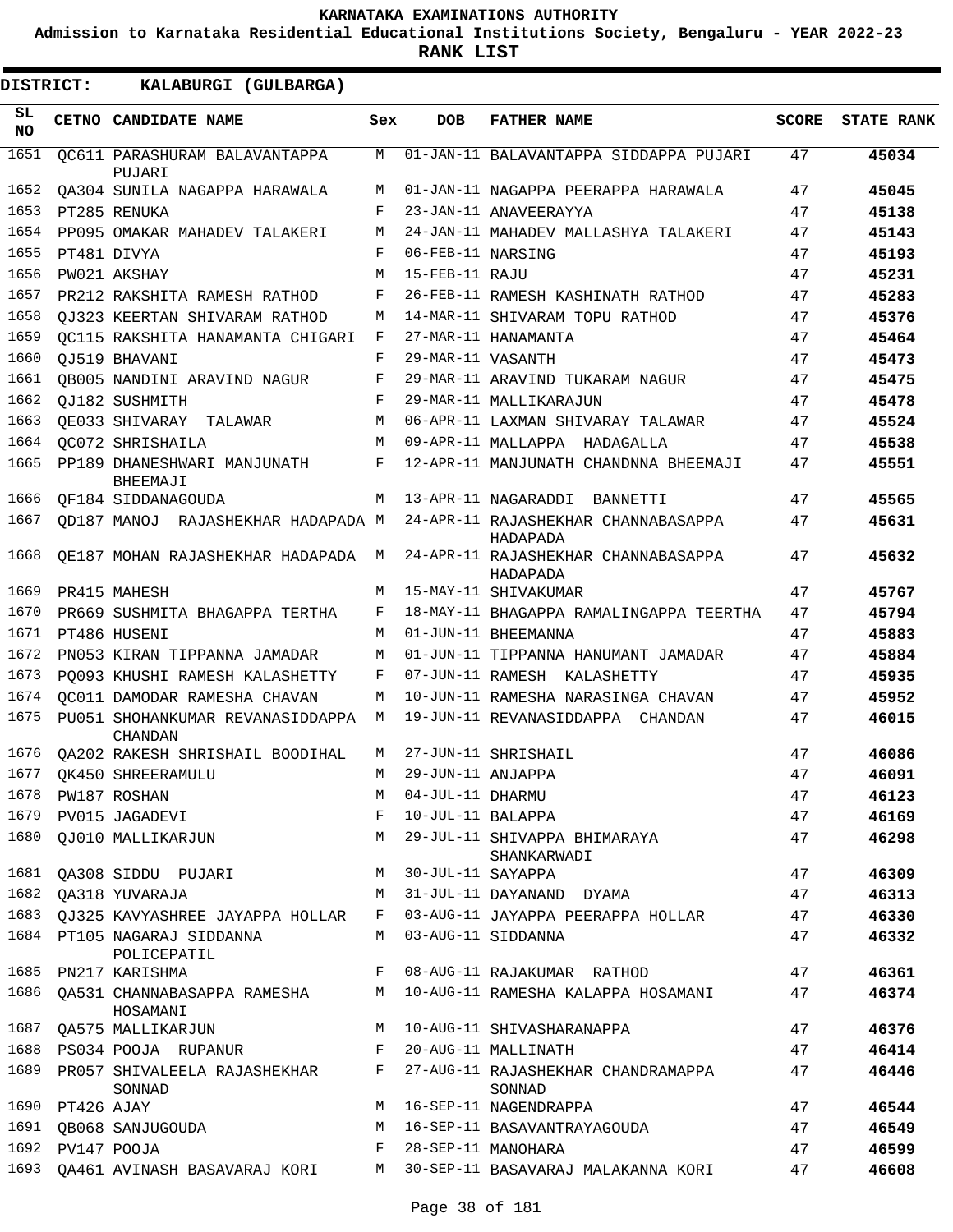**Admission to Karnataka Residential Educational Institutions Society, Bengaluru - YEAR 2022-23**

**RANK LIST**

ı

| DISTRICT:        | KALABURGI (GULBARGA)                                  |              |                   |                                                     |              |                   |
|------------------|-------------------------------------------------------|--------------|-------------------|-----------------------------------------------------|--------------|-------------------|
| SL.<br><b>NO</b> | CETNO CANDIDATE NAME                                  | Sex          | DOB               | <b>FATHER NAME</b>                                  | <b>SCORE</b> | <b>STATE RANK</b> |
| 1694             | OC358 SANJANA SUBHASHA SIDAGONDA                      | F            |                   | 18-OCT-11 SUBHASHA MALAKAPPA SIDAGONDA              | 47           | 46684             |
| 1695             | PR192 SHREYA KARUNANIDHI DONI                         | F            |                   | 24-OCT-11 KARUNANIDHI GUDDAPPA DONI                 | 47           | 46713             |
| 1696             | PT278 SNEHA                                           | F            |                   | 25-OCT-11 TIPPANNA                                  | 47           | 46720             |
| 1697             | PU179 SIDRAMESHWAR                                    | M            |                   | 14-NOV-11 SHARANAPPA                                | 47           | 46788             |
| 1698             | OJ518 MEGHANA                                         | F            |                   | 21-NOV-11 KANTU IRANNA VISHWAKARMA                  | 47           | 46815             |
| 1699             | OC043 UMESH SHEKAR KARAGAR                            | М            | 22-NOV-11 SHEKAR  |                                                     | 47           | 46820             |
| 1700             | OH125 ROSHAN                                          | M            |                   | 23-NOV-11 YALLALING                                 | 47           | 46823             |
| 1701             | QB001 AVINASH BALU RATHOD                             | M            |                   | 01-DEC-11 BALU RATHOD                               | 47           | 46854             |
| 1702             | PP381 SHAMBAVI SHRISHAIL PATIL                        | F            |                   | 02-DEC-11 SHRISHAIL PATIL                           | 47           | 46865             |
| 1703             | OC252 VIJAYALAXMI                                     | F            |                   | 21-DEC-11 PREMANAGOUDA HACCHAD                      | 47           | 46936             |
| 1704             | PR756 PRATIBHA YALLALING MULAGE                       | F            |                   | 29-DEC-11 YALLALING GURURAJ MULAGE                  | 47           | 46952             |
| 1705             | PP326 SHANKARALINGA RAVEENDRA<br>TELAKAR              | M            |                   | 01-JAN-12 RAVEENDRA DATTAPPA TELAKAR                | 47           | 46971             |
| 1706             | PP427 SUBHASINI                                       | F            |                   | 01-JAN-12 SHIVAKUMAR VAGMODE                        | 47           | 46972             |
| 1707             | PR425 ADESH RAMU RATHOD                               | M            |                   | 31-JAN-12 RAMU GEMU RATHOD                          | 47           | 47005             |
| 1708             | PS120 VAISHNNAVI                                      | F            |                   | 30-SEP-12 SHIVAKUMAR                                | 47           | 47045             |
| 1709             | PT269 ARPITA                                          | F            | 13-NOV-07 SURESH  |                                                     | 46           | 47048             |
| 1710             | QH178 KAVITA                                          | F            |                   | 24-JAN-09 SHANKARLING                               | 46           | 47057             |
| 1711             | PR239 GURUPRASAD                                      | M            |                   | 09-FEB-10 BANDAPPA                                  | 46           | 47126             |
| 1712             | OF106 HARISH PUJARI                                   | М            |                   | 22-FEB-10 JATTEPPA                                  | 46           | 47138             |
| 1713             | OJ093 PARASHURAM NIMBARGI                             | M            |                   | 25-MAR-10 KARABASAPPA                               | 46           | 47157             |
| 1714             | PR598 SEVALAL SURESH RATHOD                           | M            |                   | 11-APR-10 SURESH JHAMMU RATHOD                      | 46           | 47166             |
| 1715             | PR620 RAJA HARICHANDRA RATHOD                         | M            |                   | 15-MAY-10 HARICHANDRA SHANKAR RATHOD                | 46           | 47186             |
| 1716             | PR303 ASHARANI<br>SURYAKANT<br>JAMADAR                | F            |                   | 17-MAY-10 SURYAKANT KALYANI<br>JAMADAR              | 46           | 47190             |
| 1717             | OF188 SAMARTH MADIWALAPPA<br>GURUSHETTY               | M            |                   | 23-JUN-10 MADIWALAPPA VEERANNA<br><b>GURUSHETTY</b> | 46           | 47218             |
| 1718             | OJ003 SIDDESH                                         | M            | 04-AUG-10 ASHOK   |                                                     | 46           | 47258             |
| 1719             | PO167 VINAYAK MALLAPPA PYATI                          | М            |                   | 11-SEP-10 MALLAPPA SHARANAPPA PYATI                 | 46           | 47329             |
| 1720             | OE142 SAVITRI KESHURAY KARIGOUDAR F                   |              |                   | 12-SEP-10 KESHURAY KARIGOUDAR                       | 46           | 47330             |
| 1721             | OG147 LAXMI VIJAYAKUMAR                               | F            |                   | 03-OCT-10 VIJAYAKUMAR SHIVASHARANAPPA               | 46           | 47365             |
| 1722             | QH327 SHRIDHAR YAKAMBRI                               | M            | 03-OCT-10 ASHOK   |                                                     | 46           | 47367             |
| 1723             | QK446 BHARAT                                          | M            | 05-OCT-10 SABANNA |                                                     | 46           | 47371             |
| 1724             | OA521 GOURAMMA                                        | F            |                   | 09-OCT-10 NINGAPPA                                  | 46           | 47391             |
| 1725             | QG161 MAHADEVI HANAMANTHARAYA F<br>HALLI              |              |                   | 19-NOV-10 HANAMANTHARAYA DUNDAPPA HALLI             | 46           | 47522             |
| 1726             | PR618 VISHNNU                                         | M            | 22-NOV-10 RAJU    |                                                     | 46           | 47538             |
| 1727             | PN020 ARJUN KSHETRI                                   | M            |                   | 09-DEC-10 SADASHIV                                  | 46           | 47598             |
| 1728             | QK212 SRUSTI                                          | F            |                   | 09-DEC-10 PRASHANT KUMAR                            | 46           | 47601             |
| 1729             | QC433 BHAGAMMA SHARANAPPA<br>SHAHABADA                | F            |                   | 10-DEC-10 SHARANAPPA BHIMAYYA SHAHABADA             | 46           | 47603             |
| 1730             | QJ085 SHREESHAIL                                      | M            |                   | 10-DEC-10 MALLIKARJUN                               | 46           | 47604             |
| 1731             | <b>QC404 GURUPRASAD SOMLINGAPPA</b><br><b>BIRADAR</b> | M            |                   | 01-JAN-11 SOMLINGAPPA DATTATREYA<br>BIRADAR         | 46           | 47690             |
| 1732             | QA463 MAHESH NAYKODI                                  | M            |                   | 01-JAN-11 GURULING MALLAPPA NAYKODI                 | 46           | 47694             |
|                  | 1733 PY321 POOJA M                                    | $\mathbf{F}$ |                   | 01-JAN-11 MOHANREDDY                                | 46           | 47702             |
| 1734             | QE154 PREMA CHANDRAKANTH MADAR F                      |              |                   | 01-JAN-11 CHANDRAKANTH SHIVAPPA MADAR               | 46           | 47704             |
| 1735             | PS161 VIDHYASHREE                                     | F            |                   | 01-JAN-11 BASARAJU                                  | 46           | 47718             |
| 1736             | QH119 VISHAL                                          | M            |                   | 01-JAN-11 MERURATHOD                                | 46           | 47721             |
| 1737             | PN211 SHWETA SHIVANANDA UDACHAN F                     |              |                   | 12-JAN-11 SHIVANANDA M UDACHAN                      | 46           | 47781             |
| 1738             | QH251 KASHINATH                                       | M            |                   | 19-JAN-11 CHANDRAKANT                               | 46           | 47822             |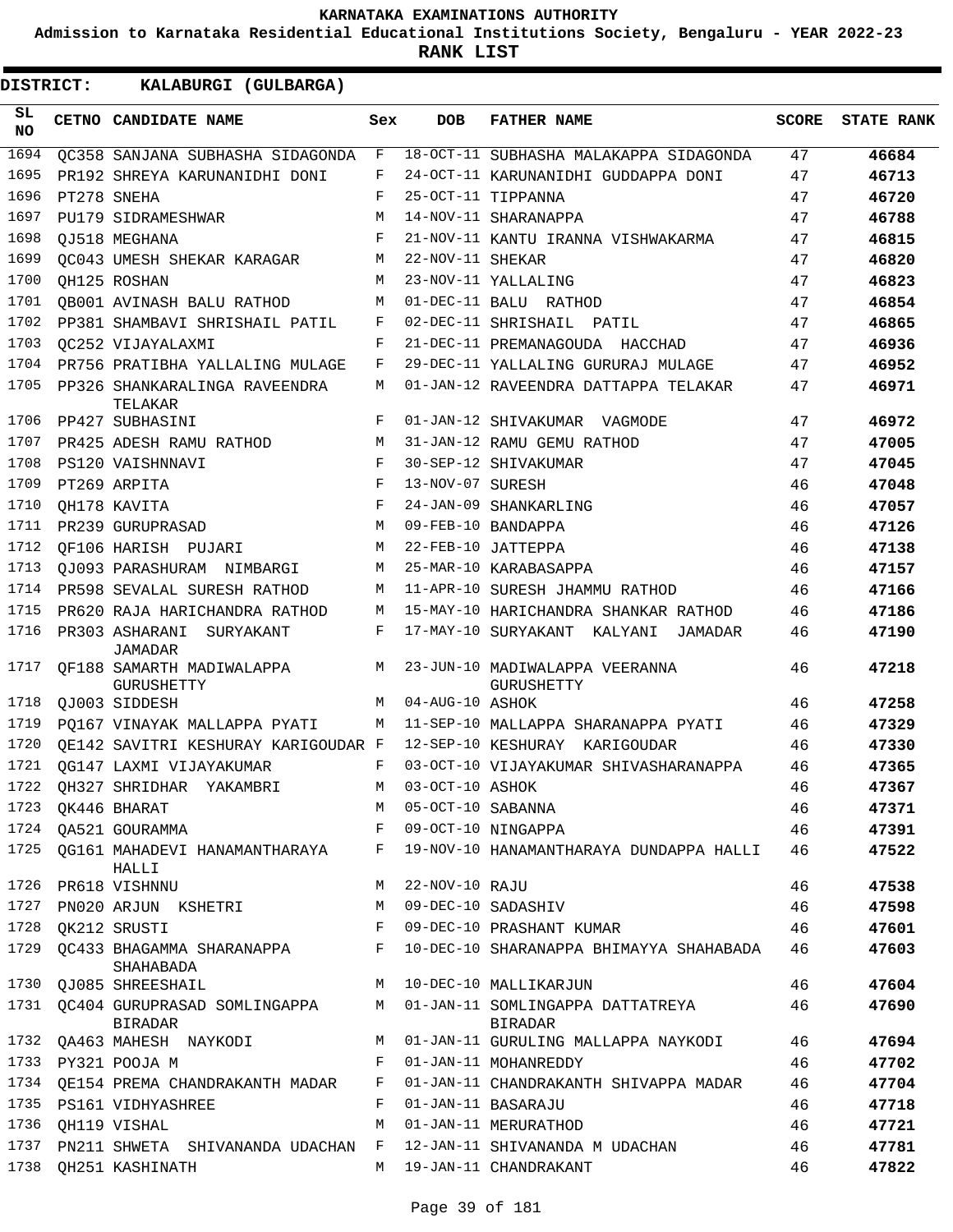**Admission to Karnataka Residential Educational Institutions Society, Bengaluru - YEAR 2022-23**

**RANK LIST**

**DISTRICT:** KK **KALABURGI (GULBARGA)**

| SL<br><b>NO</b> | CETNO CANDIDATE NAME                            | Sex        | <b>DOB</b>        | <b>FATHER NAME</b>                                    | <b>SCORE</b> | <b>STATE RANK</b> |
|-----------------|-------------------------------------------------|------------|-------------------|-------------------------------------------------------|--------------|-------------------|
| 1739            | QH169 KIRTHAN                                   | $_{\rm F}$ |                   | 19-JAN-11 SHARANBASAPPA                               | 46           | 47823             |
| 1740            | PW193 MANGALA                                   | F          |                   | 01-FEB-11 JAGANNATH                                   | 46           | 47881             |
| 1741            | OH237 SATISH                                    | M          |                   | 06-FEB-11 SIDDAPPA                                    | 46           | 47902             |
| 1742            | QG168 DEELIP GAVAIKAR                           | M          |                   | 21-FEB-11 DATTAPPA GAVAIKAR                           | 46           | 47976             |
| 1743            | QC143 SAKSHI                                    | F          |                   | 01-MAR-11 SANTOSH YARAGALL                            | 46           | 48028             |
| 1744            | OC082 SEVANTI CHANDRAM DODDAMANI                | F          |                   | 06-MAR-11 CHANDRAM                                    | 46           | 48059             |
| 1745            | QA344 MAHEBOOB MAHAMMADRAFIQ<br>MULLA           | M          |                   | 12-MAR-11 MAHAMMADRAFIQ ABDULRAHIM<br>MULLA           | 46           | 48092             |
| 1746            | QH207 SHREYA DATTATREYA                         | F          |                   | 12-MAR-11 DATTATREYA                                  | 46           | 48094             |
| 1747            | QG096 NIRANJAN                                  | M          |                   | 15-MAR-11 DUNDAPPAGOUDA                               | 46           | 48113             |
| 1748            | OC550 GURUNATHA MALAPPA NANDAVAD                | M          | 27-MAR-11 MALAPPA |                                                       | 46           | 48191             |
| 1749            | OC388 BHEEMARAYA                                | М          |                   | 28-MAR-11 SIDDAPPA                                    | 46           | 48199             |
| 1750            | PP122 JANAVI                                    | F          | 29-MAR-11 GOUTHAM |                                                       | 46           | 48207             |
| 1751            | PZ004 SHARANAMMA                                | M          | 16-APR-11 ERANNA  |                                                       | 46           | 48318             |
| 1752            | PR174 CHAITRA SHIVALINGAPPA<br><b>GOBBUR</b>    | F          |                   | 24-APR-11 SHIVALINGAPPA HANAMANTARAY<br><b>GOBBUR</b> | 46           | 48363             |
| 1753            | OD082 BHAGYA                                    | F          |                   | 30-APR-11 CHANDRAKANTH                                | 46           | 48395             |
| 1754            | OC070 APOORVA SHANKAR HANNUR                    | F          |                   | 10-MAY-11 SHANKAR TEJAPPA HANNUR                      | 46           | 48462             |
| 1755            | OK016 RADHA                                     | F          | 13-MAY-11 MOHAN   |                                                       | 46           | 48485             |
| 1756            | QJ428 MALLIKARJUN SHARANBASU                    | М          |                   | 14-MAY-11 SHARANBASU                                  | 46           | 48491             |
| 1757            | PY330 NAGARAJ                                   | M          |                   | 17-MAY-11 SANGAPPA                                    | 46           | 48511             |
| 1758            | PP400 YOGESH KANTU RATHOD                       | M          |                   | 18-MAY-11 KANTU RATHOD                                | 46           | 48527             |
| 1759            | PR244 ANNAPURNESHWARI                           | F          |                   | 24-MAY-11 VIJAYAKUMAR BIRADAR                         | 46           | 48566             |
| 1760            | OA504 SAMPATKUMAR SHIVANANDA<br>HUNDEKAR        | M          |                   | 25-MAY-11 SHIVANANDA GURULINGAPPA<br>HUNDEKAR         | 46           | 48578             |
| 1761            | <b>QL114 SRISHANTH</b>                          | M          |                   | 01-JUN-11 BUGGAPPA                                    | 46           | 48627             |
| 1762            | PY309 NITIN RATHOD                              | M          |                   | 02-JUN-11 KISHAN RATHOD                               | 46           | 48636             |
| 1763            | PY258 SHREYAS                                   | M          |                   | 02-JUN-11 SHRINIVASKUMAR                              | 46           | 48641             |
| 1764            | QH330 ANKITA                                    | F          |                   | 06-JUN-11 SHARANBASAPPA                               | 46           | 48667             |
| 1765            | OC177 SAMARTH KUMAR DATTATREYA                  | М          |                   | 10-JUN-11 DATTATREYA                                  | 46           | 48699             |
| 1766            | OA067 JATTEPPA ISHWAR MAILARI                   | M          |                   | 29-JUN-11 ISHWAR SHARANAPPA MAILARI                   | 46           | 48839             |
| 1767            | PR087 SHOBHA DAYANAND SINGE                     | F          |                   | 29-JUN-11 DAYANAND PRABHU SINGE                       | 46           | 48842             |
| 1768            | QC460 VEERESH BASAVARAJ KAMBAR                  | M          |                   | 06-JUL-11 BASAVARAJ YANKAPPA KAMBAR                   | 46           | 48902             |
| 1769            | OC589 MALLINATH                                 | M          |                   | 13-JUL-11 SIDDAPPA                                    | 46           | 48944             |
|                 | 1770 PS214 LAXMI CHANDRAKANT KHAJJE             | F          |                   | 16-JUL-11 CHANDRAKANT SHANKAR KHAJJE                  | 46           | 48967             |
| 1771            | PT040 LAXMIKANTH                                | M          |                   | 19-JUL-11 DHARMARAJ                                   | 46           | 48989             |
| 1772            | PT343 ASHVINI                                   | F          |                   | 20-JUL-11 VEERAYYA                                    | 46           | 48997             |
| 1773            | PO004 ADITYA CHANDRASHEKHAR<br>DEVANAGAON       | М          |                   | 14-AUG-11 CHANDRASHEKHAR<br>DEVANAGAON                | 46           | 49146             |
| 1774            | PR172 PRIYADARSHINI MALLINATH<br><b>BELSURE</b> | F          |                   | 14-AUG-11 MALLINATH BHIMASHYA BELSURE                 | 46           | 49149             |
| 1775            | OC501 SAKSHI                                    | F          |                   | 21-AUG-11 DHARMARAYA SATHANOOR                        | 46           | 49176             |
| 1776            | QG162 ASHOK MALLIKARJUN<br>HALLADAMANI          | M          |                   | 11-SEP-11 MALLIKARJUN CHANDRAKANT<br>HALLADAMANI      | 46           | 49301             |
|                 | 1777 PU208 MEGHA MALLAPPA BHUTPUR               | F          |                   | 13-SEP-11 MALLAPPA                                    | 46           | 49314             |
| 1778            | PR203 DHARANESH                                 | М          |                   | 14-SEP-11 SHARANBASAPPA SHRRIKAAR                     | 46           | 49317             |
| 1779            | PQ114 ARPITA BATAGERI                           | F          |                   | 26-SEP-11 PEERAPPAGOWDA BATAGERI                      | 46           | 49375             |
| 1780            | PR586 SAMITH GUNJOTI                            | М          |                   | 30-SEP-11 HANUMANTRAYA GUNJOTI                        | 46           | 49390             |
| 1781            | PU089 SUKHITA VIJAYKUMAR KESHWAR F              |            |                   | 04-OCT-11 VIJAYKUMAR SREEMANTH KESHWAR                | 46           | 49410             |
| 1782            | PV095 KARAN                                     | M          | 10-OCT-11 BALARAM |                                                       | 46           | 49434             |
| 1783            | QC516 DEEPIKA SHIVASHANKREPPA<br>DOLLEGOL       | F          |                   | 25-OCT-11 SHIVASHANKREPPA MALLINATH<br>DOLLEGOL       | 46           | 49495             |
|                 |                                                 |            |                   |                                                       |              |                   |

Page 40 of 181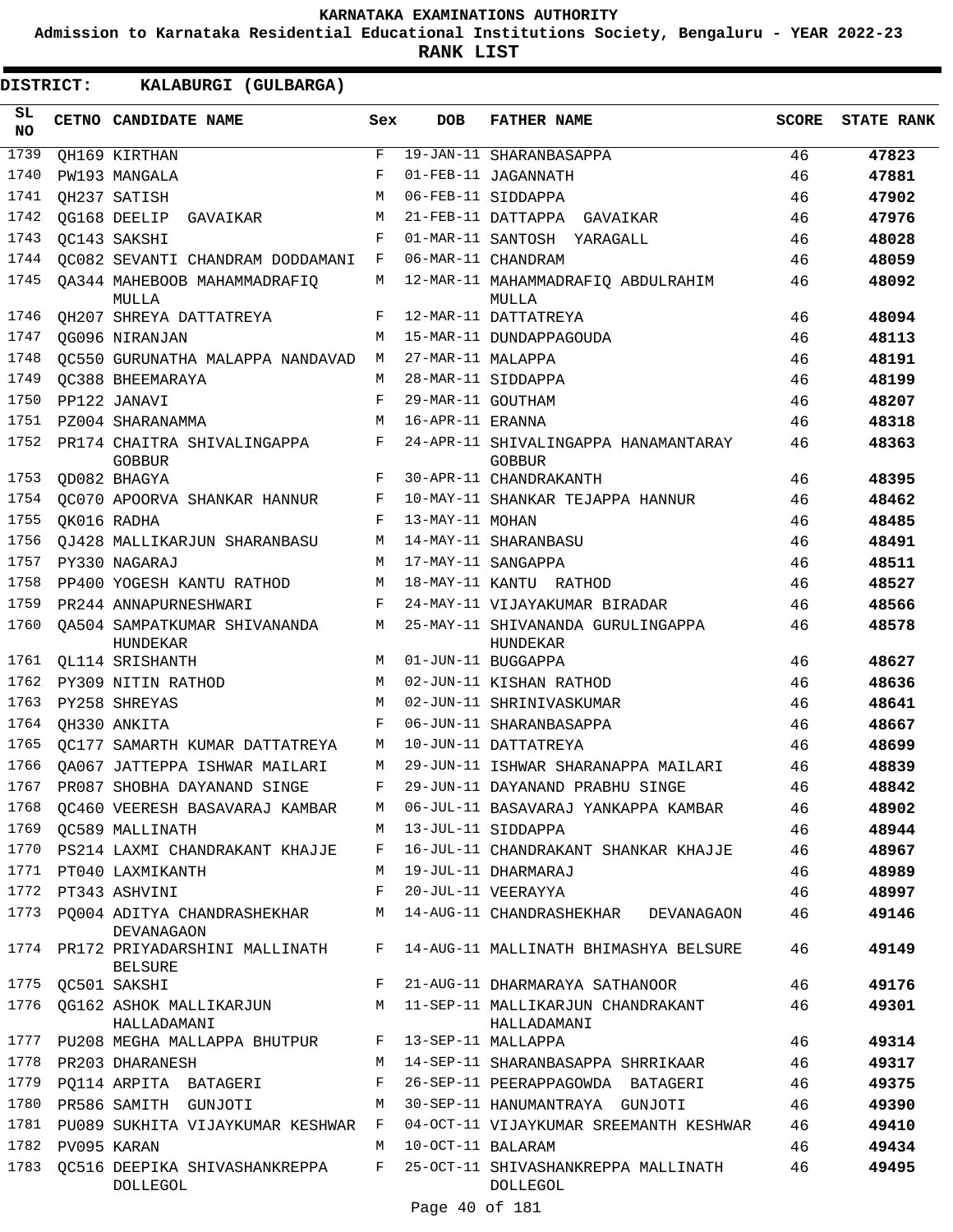**Admission to Karnataka Residential Educational Institutions Society, Bengaluru - YEAR 2022-23**

**RANK LIST**

| SL<br><b>NO</b> | <b>CETNO CANDIDATE NAME</b>               | Sex | DOB               | <b>FATHER NAME</b>                          | <b>SCORE</b> | <b>STATE RANK</b> |
|-----------------|-------------------------------------------|-----|-------------------|---------------------------------------------|--------------|-------------------|
| 1784            | PU251 PRUTVIRAJ                           | M   |                   | 05-NOV-11 SANTOSHKUMAR                      | 46           | 49543             |
| 1785            | OD245 AISHWRYA RAVIKUMAR                  | F   |                   | 30-NOV-11 RAVIKUMAR                         | 46           | 49621             |
| 1786            | QJ393 PRATIK                              | M   |                   | 09-DEC-11 SHIVARAJ                          | 46           | 49653             |
| 1787            | OK443 KRISHNAPRIYA                        | F   |                   | 12-DEC-11 MANIKUTTAM                        | 46           | 49668             |
| 1788            | OH074 SRUSHTI VISHNU                      | F   | 16-DEC-11 VISHNU  |                                             | 46           | 49682             |
| 1789            | PV189 KARTHIK SUBHASH HALAGI              | М   |                   | 24-DEC-11 SUBHASH HALAGI                    | 46           | 49707             |
| 1790            | PU127 ANUSHA                              | F   |                   | 01-JAN-12 KASHINATH                         | 46           | 49731             |
| 1791            | PT359 SUDHARANI                           | F   | 01-JAN-12 RAMESH  |                                             | 46           | 49736             |
| 1792            | PR181 NILAMMA YUVARAJ BANSODE             | F   |                   | 02-JAN-12 YUVARAJ MALLINATH BANSODE         | 46           | 49738             |
| 1793            | PR369 CHANDRAMUUKHI SURYAKANTH<br>HEBALE  | F   |                   | 10-JAN-12 SURYAKANTH                        | 46           | 49745             |
| 1794            | OC210 SUMANA                              | F   |                   | 04-MAY-12 YOGAPPA NAVALAKAR                 | 46           | 49820             |
| 1795            | PU064 VARSHA RAMESH TELKAPALLI            | F   |                   | 18-MAY-12 RAMESH VITHAL TELAKAPALLI         | 46           | 49822             |
| 1796            | PR840 sangamesh satalingappa<br>bhasagi   | М   |                   | 20-JUN-09 satalingappa                      | 45           | 49845             |
| 1797            | OJ285 AKSHAY                              | М   |                   | 27-SEP-09 RAJKUMAR                          | 45           | 49855             |
| 1798            | OE165 DIKSHA UMESH HIREMATH               | F   |                   | 01-JAN-10 UMESH SATAYYA HIREMATH            | 45           | 49872             |
| 1799            | PP192 IMRAN IMAMASAB CHOUDRI              | M   |                   | 01-JAN-10 IMAMASAB ALLABAKSHA CHOUDRI       | 45           | 49873             |
| 1800            | PN403 SHIVALINGAPPA                       | M   |                   | 01-JAN-10 GIRAMALAPPA WARAD                 | 45           | 49877             |
| 1801            | PN246 TASMIYA MAHIBOOB BUDIHAL            | F   |                   | 01-JAN-10 MAHIBOOB NABISAB BUDIHAL          | 45           | 49880             |
| 1802            | QF179 VIDYASHREE                          | F   |                   | 01-JAN-10 GANGADHAR PATTAR                  | 45           | 49881             |
| 1803            | PT095 VIJAYALAKSHMI                       | F   | 01-JAN-10 SUPUTRA |                                             | 45           | 49882             |
| 1804            | OK410 CHAITANYA                           | F   |                   | 02-JAN-10 KAMALESH                          | 45           | 49884             |
| 1805            | PY205 VIJAY                               | М   | 17-MAY-10 PREM    |                                             | 45           | 49955             |
| 1806            | PR127 AMAR MANE                           | M   |                   | 09-JUL-10 BHIMASHA YALLAPPA MANE            | 45           | 50015             |
| 1807            | OG037 SIDDAYYA                            | M   |                   | 10-JUL-10 MALLAYYA                          | 45           | 50017             |
| 1808            | QE192 PRASHANTA YALAPPA TEGELLI           | M   | 25-JUL-10 YALAPPA |                                             | 45           | 50031             |
| 1809            | OK246 SHRIDHAR B POOJARI                  | M   |                   | 10-AUG-10 BHEEMARAYA POOJARI                | 45           | 50059             |
| 1810            | PU039 LAXMI                               | F   |                   | 15-AUG-10 MOHANREDDY                        | 45           | 50067             |
| 1811            | QH325 RENUKA GANESH RATHOD                | F   |                   | 10-SEP-10 GANESH RATHOD                     | 45           | 50115             |
| 1812            | OE048 SUSHMITA KALAPPA<br>POLICEPATIL     | F   | 04-OCT-10 KALAPPA |                                             | 45           | 50186             |
| 1813            | QA036 ABHISHEK BABU VALIKAR               | М   |                   | 06-OCT-10 BABU SHARANAPPA VALIKAR           | 45           | 50189             |
| 1814            | PR277 ARATI LAXMIPUTRA SINGE              | F   |                   | 10-OCT-10 LAXMIPUTRA TUKARAM SINGE          | 45           | 50206             |
| 1815            | PX018 KETAN                               | M   | 19-OCT-10 RAJU    |                                             | 45           | 50247             |
| 1816            | QJ084 SHARAT                              | М   |                   | 25-OCT-10 BASAVARAJ                         | 45           | 50277             |
| 1817            | <b>QA539 AISHWARYA</b>                    | F   | 26-OCT-10 RAVI    |                                             | 45           | 50279             |
| 1818            | QC075 DODDAPPAGOUDA SHARANAGOUDA M        |     |                   | 11-NOV-10 SHARANGOUDA                       | 45           | 50336             |
| 1819            | PN101 VAISHALI SHARANYYA MATH             | F   |                   | 21-NOV-10 SHARANAYYA VASAYYA MATH           | 45           | 50379             |
| 1820            | OG163 SHIVALILA                           | F   |                   | 23-NOV-10 PRADHANI BIREDAR                  | 45           | 50385             |
| 1821            | QA222 NINGANNA                            | М   |                   | 24-NOV-10 MANAPPA HOSAMANI                  | 45           | 50390             |
| 1822            | PT194 PARVATIBAI                          | F   | 02-DEC-10 OMNATH  |                                             | 45           | 50418             |
| 1823            | PV048 SAROJA                              | F   |                   | 08-DEC-10 KALLAPPA                          | 45           | 50447             |
| 1824            | QA398 SIDDALINGAMMA CHANNAYYA<br>HIREMATH | F   |                   | 10-DEC-10 CHANNAYYA SHIVANANDAY<br>HIREMATH | 45           | 50458             |
| 1825            | QC120 GURULINGAPPA SHIVANAND<br>BAGALI    | M   |                   | 20-DEC-10 SHIVANAND                         | 45           | 50488             |
| 1826            | PY225 PAYAL JADHAV                        | F   |                   | 23-DEC-10 SHANKAR JADHAV                    | 45           | 50499             |
| 1827            | QC114 ISHWARI                             | F   |                   | 01-JAN-11 RAJASHEKHAR                       | 45           | 50549             |
| 1828            | PY102 JYOTHI B                            | F   |                   | 01-JAN-11 BASAVARAJU                        | 45           | 50550             |
| 1829            | PT237 NITISH PRABHU ARALI                 | M   |                   | 01-JAN-11 PRABHU VEERABHADRAPPA ARALI       | 45           | 50557             |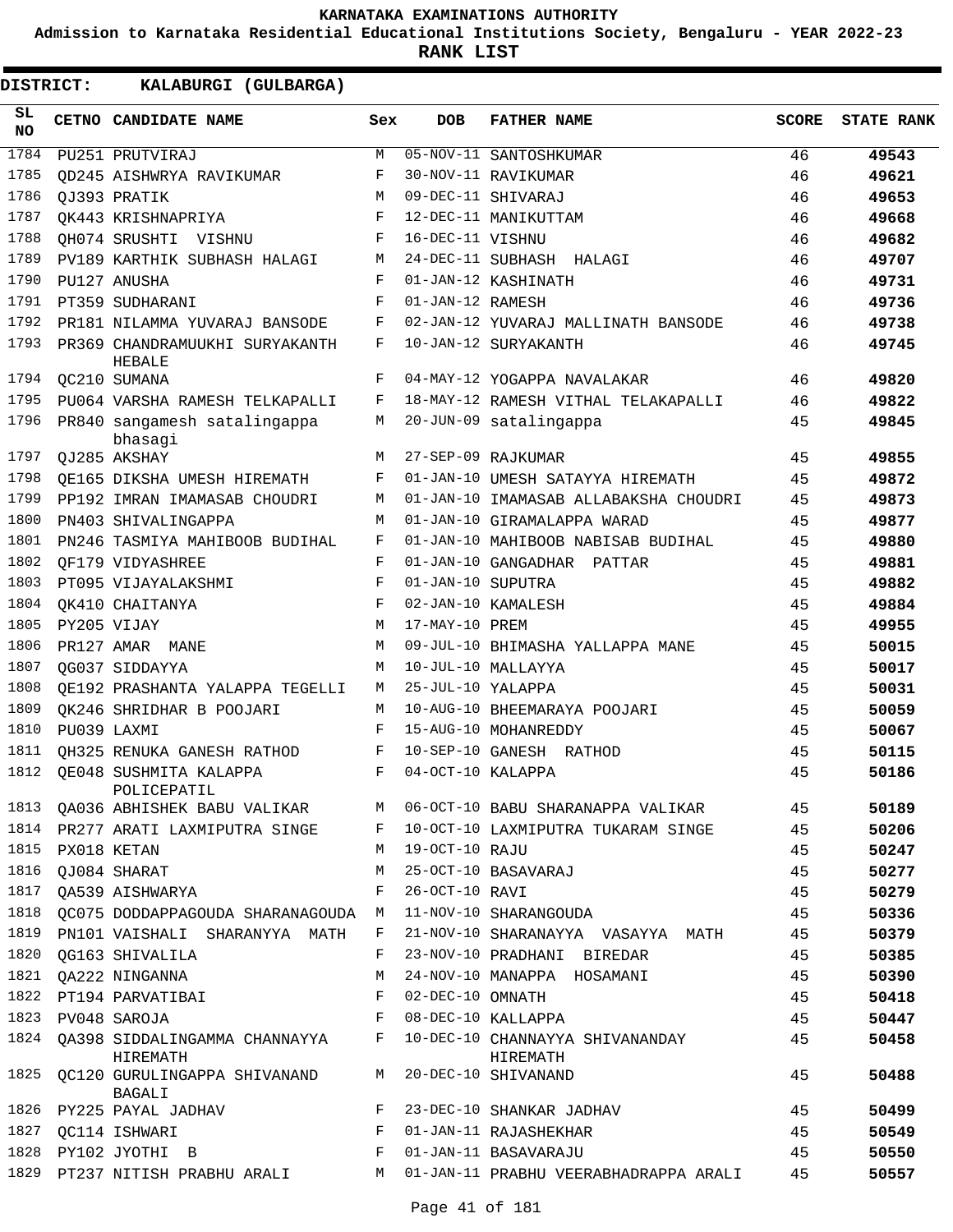**Admission to Karnataka Residential Educational Institutions Society, Bengaluru - YEAR 2022-23**

ı

| DISTRICT:        | KALABURGI (GULBARGA)                                                                                                                   |              |                   |                                                     |              |                   |
|------------------|----------------------------------------------------------------------------------------------------------------------------------------|--------------|-------------------|-----------------------------------------------------|--------------|-------------------|
| SL.<br><b>NO</b> | CETNO CANDIDATE NAME                                                                                                                   | Sex          | <b>DOB</b>        | <b>FATHER NAME</b>                                  | <b>SCORE</b> | <b>STATE RANK</b> |
| 1830             | PZ084 PREM SINGH ASHOK RAJAPUT                                                                                                         | M            |                   | 01-JAN-11 ASHOK PANDARINATH RAJAPUT                 | 45           | 50562             |
| 1831             | OL005 SHRIDEVI                                                                                                                         | F            |                   | 01-JAN-11 DEVISHANKAR                               | 45           | 50565             |
| 1832             | PV171 SRIKANTH                                                                                                                         | M            | 01-JAN-11 GOREPPA |                                                     | 45           | 50566             |
| 1833             | OC110 SANTOSH                                                                                                                          | M            |                   | 04-JAN-11 MOHAN RATHOD                              | 45           | 50585             |
| 1834             | PN307 SACHIN MAHESH NIMBAL                                                                                                             | М            |                   | 07-JAN-11 MAHESH SHARNAPPA NIMBAL                   | 45           | 50598             |
| 1835             | OF060 MAHANTESH MALLAPPA HOSAMANI M                                                                                                    |              |                   | 10-FEB-11 MALLAPPA                                  | 45           | 50751             |
| 1836             | OC288 NABIRASUL YAKUBSAB CHOUDRI                                                                                                       | M            |                   | 13-FEB-11 YAKUBSAB ALLISAB CHOUDRI                  | 45           | 50765             |
| 1837             | OF212 GUNDANNA PARASHURAM HOOGAR                                                                                                       | M            |                   | 17-FEB-11 PARASHURAM SHIVASHARANAPPA<br>HOOGAR      | 45           | 50786             |
| 1838             | PN231 PALLAVI                                                                                                                          | F            | 19-FEB-11 RAJU    |                                                     | 45           | 50796             |
| 1839             | OC064 BHARAT                                                                                                                           | M            | 01-APR-11 GURANNA |                                                     | 45           | 51056             |
| 1840             | PT322 POOJA RAJKUMAR KARENOR                                                                                                           | F            |                   | 04-APR-11 RAJKUMAR HUSENAPPA KARENOR                | 45           | 51081             |
| 1841             | PP422 SOMASHEKHA NAVI                                                                                                                  | M            |                   | 08-APR-11 JATEEPPA NAVI                             | 45           | 51100             |
| 1842             | OJ193 AMULYA SHARANABASAPPA<br><b>GOBBUR</b>                                                                                           | F            |                   | 21-APR-11 SHARANABASAPPA GOBBUR                     | 45           | 51187             |
| 1843             | OH281 ARPITA                                                                                                                           | F            |                   | 04-MAY-11 MALLIKARJUN                               | 45           | 51286             |
| 1844             | OC324 BASANNAGOUDA SIDDANNAGOUDA M<br>POLICEPATIL                                                                                      |              |                   | 07-MAY-11 SIDDANNAGOUDA BASANNAGOUDA<br>POLICEPATIL | 45           | 51311             |
| 1845             | PO073 MALLIKARJUN                                                                                                                      | M            |                   | 13-MAY-11 DAYANAND KUMASAGI                         | 45           | 51345             |
| 1846             | PR079 CHANDARAKANT                                                                                                                     | M            |                   | 24-MAY-11 SHARANABASAPPA SH SANGOLGI                | 45           | 51415             |
| 1847             | PO104 SHARANU SHRIMANT RATHOD                                                                                                          | М            |                   | 31-MAY-11 SHRIMANT TARU RATHOD                      | 45           | 51467             |
| 1848             | PR250 OMAKAR HATTI                                                                                                                     | M            |                   | 01-JUN-11 VITTAL HATTI                              | 45           | 51475             |
| 1849             | QK011 PRADEEP                                                                                                                          | M            |                   | 06-JUN-11 NEELAKANTA RATHOD                         | 45           | 51512             |
| 1850             | PT100 PRAKASH REVU PAWAR                                                                                                               | M            | 08-JUN-11 REVU    |                                                     | 45           | 51537             |
| 1851             | PP099 LAKSHMI<br>GOUNDI                                                                                                                | F            |                   | 14-JUN-11 BASAVARAJ                                 | 45           | 51588             |
| 1852             | PR200 GURUBAI AMBARAY KOGANOOR                                                                                                         | F            |                   | 15-JUN-11 AMBARAY SHARANAPPA KOGANOOR               | 45           | 51597             |
| 1853             | PP156 KAMAL                                                                                                                            | F            |                   | 21-JUN-11 MANJUNATH BASHETTI                        | 45           | 51648             |
| 1854             | QH302 TUSHAR                                                                                                                           | М            | 25-JUN-11 MANOHAR |                                                     | 45           | 51680             |
| 1855             | PR090 DEVARAJ SANTOSHKUMAR BHERJI M                                                                                                    |              |                   | 28-JUN-11 SANTOSH KUMAR AMRUT                       | 45           | 51695             |
| 1856             | PP278 REVANASIDDA NAGENDRA<br><b>BHOOSHI</b>                                                                                           | М            |                   | 01-JUL-11 NAGENDRA LAXMAN BHOOSHI                   | 45           | 51726             |
| 1857             | QJ123 APOORVA                                                                                                                          | F            |                   | 04-JUL-11 SHANTAYYA                                 | 45           | 51749             |
| 1858             | PN174 ANJU TALAKERI<br>and the state of the state of the state of the state of the state of the state of the state of the state of the |              |                   | 14-JUL-11 ASHOK TALAKERI                            | 45           | 51808             |
| 1859             | QC517 VIJAYAKUMAR MALLIKARJUN M<br>KONASIRASAGI                                                                                        |              |                   | 14-JUL-11 MALLIKARJUN KALLAPPA<br>KONASIRASAGI      | 45           | 51813             |
| 1860             | QF216 PARJVAL DHARMANNA SHAKAPUR M                                                                                                     |              |                   | 19-JUL-11 DHARAMANNA                                | 45           | 51849             |
|                  | 1861 PR278 SATHIYA SANJAYKUMAR CHAVAN                                                                                                  | $\mathbf{F}$ |                   | 19-JUL-11 SANJAYKUMAR LALU CHAVAN                   | 45           | 51853             |
| 1862             | PU313 BHUMIKA                                                                                                                          | F            |                   | 24-JUL-11 CHANDRASHEKHAR                            | 45           | 51889             |
| 1863             | QK003 SAI BAGADE                                                                                                                       | M            |                   | 25-JUL-11 KIRANKUMAR                                | 45           | 51900             |
| 1864             | PR149 SHWETA KEMPE                                                                                                                     | F            |                   | 25-JUL-11 DAYANAND KEMPE                            | 45           | 51901             |
| 1865             | PU196 VAISHNAVI                                                                                                                        | F            |                   | 15-AUG-11 MALLAPPA                                  | 45           | 52036             |
| 1866             | OA458 SAIBANNA                                                                                                                         | M            |                   | 19-AUG-11 BHIMASHANKAR SARADAGI                     | 45           | 52064             |
| 1867             | PO258 DHANAMMA SHIVALINGAPPA<br>HUCHAGOTTI                                                                                             | F            |                   | 03-SEP-11 SHIVALINGAPPA SHIVANNA<br>HUCHAGOTTI      | 45           | 52135             |
| 1868             | PP179 RAKSHITA NINGANNA KAMBALE                                                                                                        | F            |                   | 05-SEP-11 NINGANNA BASAPPA KAMBALE                  | 45           | 52148             |
| 1869             | OF197 GANGAMMA SHARANAPPA PYATI                                                                                                        | F            |                   | 07-SEP-11 SHARANAPPA LAXMAN PYATI                   | 45           | 52155             |
| 1870             | PY053 BHAGAVANTARAY                                                                                                                    | М            |                   | 09-SEP-11 SHREEMANT                                 | 45           | 52166             |
| 1871             | PR535 NAVANATH SURYAKANT PUJARI                                                                                                        | M            |                   | 13-SEP-11 SURYAKANT GURANNA PUJARI                  | 45           | 52189             |
| 1872             | PR419 SHANTAVEER                                                                                                                       | M            |                   | 23-SEP-11 SANGAMESH REJATRI                         | 45           | 52227             |
| 1873             | OG075 NAZAMIN MAHIBOOB MULLA                                                                                                           | F            |                   | 30-SEP-11 MAHIBOOB MULLA                            | 45           | 52259             |
|                  | 1874 PT357 SHILPA                                                                                                                      | F            |                   | 10-OCT-11 RAJKUMAR                                  | 45           | 52319             |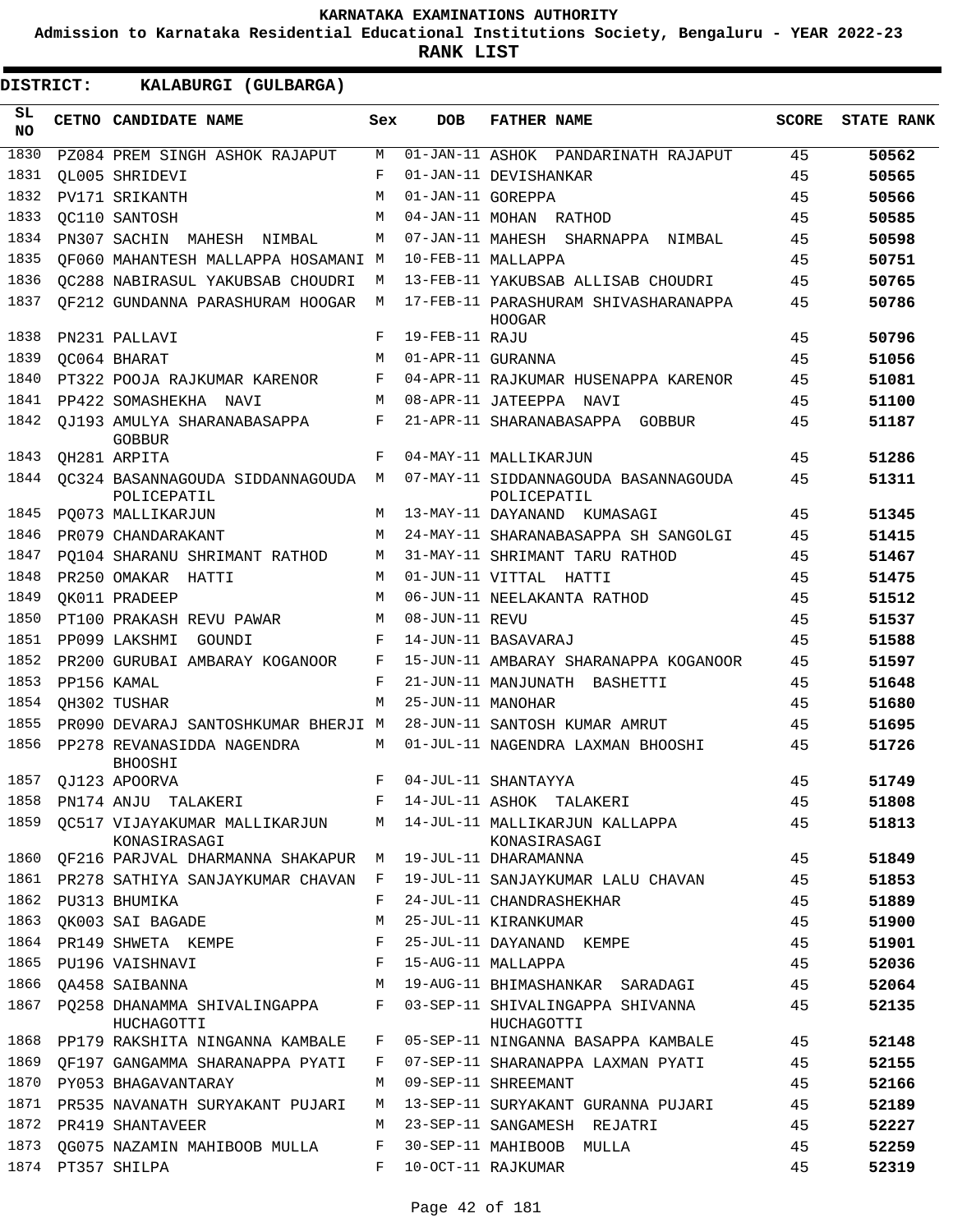**Admission to Karnataka Residential Educational Institutions Society, Bengaluru - YEAR 2022-23**

| <b>DISTRICT:</b> |             | KALABURGI (GULBARGA)                                      |              |                   |                                                          |              |                   |
|------------------|-------------|-----------------------------------------------------------|--------------|-------------------|----------------------------------------------------------|--------------|-------------------|
| SL.<br><b>NO</b> |             | CETNO CANDIDATE NAME                                      | Sex          | <b>DOB</b>        | <b>FATHER NAME</b>                                       | <b>SCORE</b> | <b>STATE RANK</b> |
| 1875             |             | PU263 VEERESH                                             | M            |                   | 30-OCT-11 PRASHANTA                                      | 45           | 52418             |
| 1876             |             | OD063 BHIMASHANKAR YAMANAPPA<br>GANAGER                   | М            |                   | 07-NOV-11 YAMANAPPA MALKANNA GANAGER                     | 45           | 52453             |
| 1877             |             | PT180 JAISING                                             | М            | 15-NOV-11 SANTOSH |                                                          | 45           | 52496             |
| 1878             |             | OH017 PRAJWAL SANTOSH                                     | M            | 16-NOV-11 SANTOSH |                                                          | 45           | 52505             |
| 1879             |             | PR617 ANJALI RAJENDRA MAHAVARKAR                          | $\mathbf{F}$ |                   | 07-DEC-11 RAJENDRA NARASING MAHAWARKAR                   | 45           | 52594             |
| 1880             |             | PP429 ISHWARI                                             | F            |                   | 08-DEC-11 SHARANAPPA<br>KADA                             | 45           | 52602             |
| 1881             |             | OK434 PRAVEEN                                             | M            |                   | 01-JAN-12 MOGLYA NAYAK                                   | 45           | 52685             |
| 1882             |             | QH260 PREETI                                              | F            | 01-JAN-12 MOHAN   |                                                          | 45           | 52686             |
| 1883             |             | PN088 SILEMAN                                             | M            |                   | 01-JAN-12 MAHIBOOB CHOUDARI                              | 45           | 52689             |
| 1884             | OH167 LAXMI |                                                           | F            |                   | 08-JAN-12 MAHADEV APPA ERANNA ERABAGGI                   | 45           | 52701             |
| 1885             |             | OA020 DEVARAJ                                             | M            |                   | 09-JAN-12 YANKANNA MUTTAKOD                              | 45           | 52703             |
| 1886             |             | OE176 KARTIK                                              | M            |                   | 17-JAN-12 SHIVA RADDI                                    | 45           | 52717             |
| 1887             |             | PR781 CHANNABASAV VAIJUNATH<br><b>BANGARAGE</b>           | M            |                   | 10-FEB-12 VAIJUNATH KARABASAPPA<br>BANGARAGE             | 45           | 52741             |
| 1888             |             | PU167 SIRISH                                              | M            |                   | 22-FEB-12 ANILKUMAR                                      | 45           | 52747             |
| 1889             |             | OG104 BASAVARAJ PUJARI                                    | M            |                   | 01-JAN-09 JATTEPPA                                       | 44           | 52786             |
| 1890             |             | OA543 VIKRAM                                              | M            | 08-AUG-09 SUNIL   |                                                          | 44           | 52798             |
| 1891             |             | OG039 SOPANNA SHREESHAIL SAGARA                           | М            |                   | 20-NOV-09 SHREESHAILA SIDDAPPA SAGARA                    | 44           | 52813             |
| 1892             |             | PT139 LOKESH                                              | М            |                   | 01-JAN-10 BASAWANTHREDDY                                 | 44           | 52828             |
| 1893             |             | OC150 MAHEKBEGUM                                          | F            |                   | 01-JAN-10 SALIM PATEL KASIMPATEL                         | 44           | 52829             |
| 1894             |             | PX195 GAJANAND H                                          | M            |                   | 13-FEB-10 HANMANTH                                       | 44           | 52863             |
| 1895             |             | PU242 GAJANAND BHOJU                                      | M            | 01-APR-10 BHOJU   |                                                          | 44           | 52889             |
| 1896             |             | OA028 SIDDANNAGOUDA                                       | M            |                   | 02-APR-10 DEVINDRA SIDRAMAPPAGOUDA<br>POLICEPATIL        | 44           | 52891             |
| 1897             |             | OA038 AISHWARYA SHARANAPPA<br>HOTINAMADU                  | F            |                   | 05-APR-10 SHARANAPPA NAGAPPA HOTINAMADU                  | 44           | 52895             |
| 1898             |             | QA151 MOHAMMAD BURAN                                      | M            |                   | 08-JUN-10 MAHAMMAD JAFAR                                 | 44           | 52940             |
| 1899             |             | QA502 YASHAVANATH                                         | M            | 05-JUL-10 SHEKHAR |                                                          | 44           | 52968             |
| 1900             |             | OA220 ALLAMAPRABHU                                        | M            |                   | 23-JUL-10 MALAKAPPA                                      | 44           | 52989             |
| 1901             |             | OF241 RAHUL IRANNA SAJJAN                                 | M            |                   | 29-JUL-10 IRANNA BASAPPA SAJJAN                          | 44           | 53001             |
| 1902             |             | QC463 MANUJ HANAMANTH HERA                                | М            |                   | 15-AUG-10 HANAMANTH NINGAPPA HERA                        | 44           | 53036             |
| 1903             |             | PY308 SUMIT CHINNARATHOD M 15-AUG-10 CHANDRU CHINNARATHOD |              |                   |                                                          | 44           | 53039             |
| 1904             |             | QE066 SANGAMESH SIDDAPPA M                                |              |                   | 17-AUG-10 SIDDAPPA MALLESHAPPA                           | 44           | 53043             |
| 1905             |             | QA046 BASAVARAJ                                           | M            |                   | 25-AUG-10 DULAPPA BAVIMANI                               | 44           | 53054             |
| 1906             |             | QJ028 PALLAVI ARUNKUMAR RATHOD F                          |              |                   | 22-SEP-10 ARUNKUMAR BEEMALA RATHOD                       | 44           | 53114             |
| 1907             |             | QB051 VISHWANATH                                          | M            |                   | 22-NOV-10 PURANDAR VISHWAKARMA                           | 44           | 53315             |
|                  |             | 1908 PV133 ANKITA SHIVARAJ                                | $\mathbf{F}$ |                   | 01-DEC-10 SHIVARAJ                                       | 44           | 53341             |
| 1909             |             | PN082 PRIYA ASHOK METRI F                                 |              |                   | 01-DEC-10 ASHOK NAGAPPA METRI                            | 44           | 53343             |
| 1910             |             | QK267 GOVIND M RATHOD                                     | M            |                   | 05-DEC-10 MOGLYA NAYAK                                   | 44           | 53360             |
| 1911             |             | PN256 UMMESULEM JAMEER MASHALAKAR F                       |              |                   | 05-DEC-10 JAMEER NABILAL MASHALAKAR                      | 44           | 53365             |
|                  |             | 1912 PU059 KARTIK                                         | M            | 01-JAN-11 GOPAL   |                                                          | 44           | 53489             |
| 1913             |             | OE053 ROHIT                                               | M            |                   | 01-JAN-11 MAHADEVAPPA                                    | 44           | 53505             |
| 1914             |             | PR531 SUSHIL SHIVASHARANAPPA<br>NINGADALLI                |              |                   | M 01-JAN-11 SHIVASHARANAPPA<br>SUBHASHCHANDRA NINGADALLI | 44           | 53512             |
| 1915             |             | QD218 BHAGYASHRI SHANKAR PAWAR                            | F            |                   | 02-JAN-11 SHANKAR GURUNATH PAWAR                         | 44           | 53516             |
| 1916             |             | QF125 SIDDU B                                             | M            |                   | 05-JAN-11 MARILINGAPPA BABALADI                          | 44           | 53531             |
| 1917             |             | PR707 SIDDARUD SHASHIKANT FULARI M                        |              |                   | 09-JAN-11 SHASHIKANT BHIMSHA FULARI                      | 44           | 53546             |
| 1918             |             | QD294 SANKAMMA BHIMARAYA CHOORI                           | F            |                   | 12-JAN-11 BHIMARAYA SIDDANNA CHOORI                      | 44           | 53564             |
| 1919             |             | QC022 SHARANABASAPPA PUJAR                                | M            |                   | 12-JAN-11 BASAVARAJ                                      | 44           | 53565             |
| 1920             |             | PU194 ASHWINI NILKANTH CHAVAN                             | F            |                   | 13-JAN-11 NILKANTH                                       | 44           | 53569             |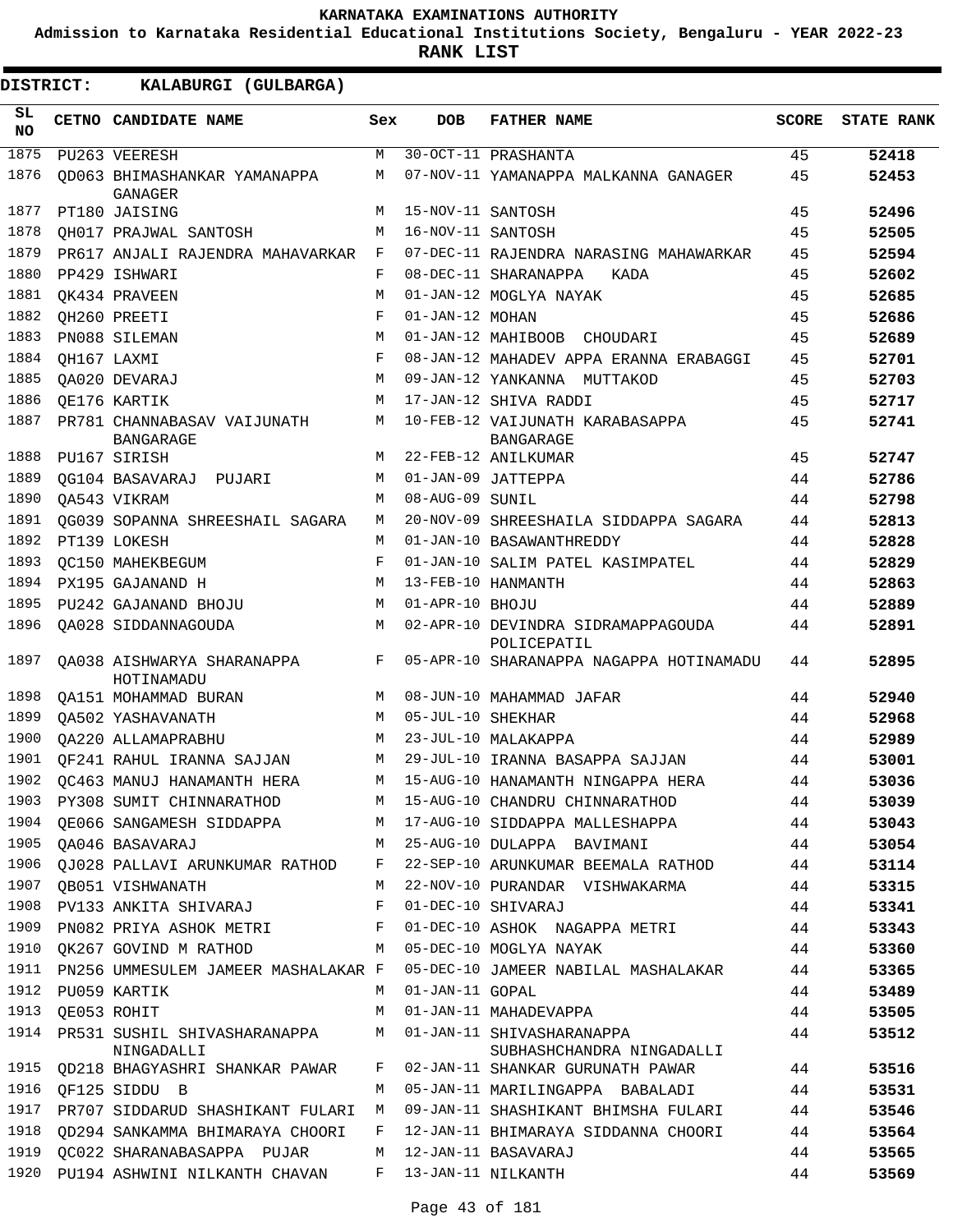**Admission to Karnataka Residential Educational Institutions Society, Bengaluru - YEAR 2022-23**

| <b>DISTRICT:</b> |             | KALABURGI (GULBARGA)                                   |              |                  |                                                                                                                                            |              |                   |
|------------------|-------------|--------------------------------------------------------|--------------|------------------|--------------------------------------------------------------------------------------------------------------------------------------------|--------------|-------------------|
| SL<br><b>NO</b>  |             | CETNO CANDIDATE NAME                                   | Sex          | <b>DOB</b>       | <b>FATHER NAME</b>                                                                                                                         | <b>SCORE</b> | <b>STATE RANK</b> |
| 1921             |             | OF077 DOULATARAYA KUPPANNA<br><b>NAGANOOR</b>          | M            |                  | 14-JAN-11 KUPPANNA DOULATARAYA NAGANOOR                                                                                                    | 44           | 53572             |
| 1922             |             | PN271 NANDITA SHARANAPPA RODAGI                        | F            |                  | 02-FEB-11 SHARANAPPA                                                                                                                       | 44           | 53658             |
| 1923             |             | PQ143 ASHWINI DHAREPPA MADYAL                          | F            |                  | 04-FEB-11 DHAREPPA SHANTAPPA MADYAL                                                                                                        | 44           | 53662             |
| 1924             |             | PV004 mahesh natikar                                   | M            |                  | 09-FEB-11 BHEEMRAY NATIKAR                                                                                                                 | 44           | 53687             |
| 1925             |             | OJ072 BAVANI                                           | F            |                  | 11-FEB-11 DASHRATH                                                                                                                         | 44           | 53690             |
| 1926             |             | OC446 SHWETA                                           | F            | 16-FEB-11 RAMESH |                                                                                                                                            | 44           | 53717             |
| 1927             |             | PP202 CHANDABI FIRDOOSH SHEKH                          | F            |                  | 17-FEB-11 FIRDOOSH                                                                                                                         | 44           | 53722             |
| 1928             |             | PQ020 AJAYA SATISH INGALAGI                            | М            |                  | 18-FEB-11 SATISH YASHAVANTRAY INGALAGI                                                                                                     | 44           | 53726             |
| 1929             |             | PZ025 HARSHAGUPTA                                      | M            |                  | 22-FEB-11 VISHWANATH                                                                                                                       | 44           | 53748             |
| 1930             |             | OA456 MANOJ                                            | M            |                  | 26-MAR-11 SIDDAPPA                                                                                                                         | 44           | 53952             |
| 1931             |             | OD203 YAMANAKUMAR                                      | M            |                  | 27-MAR-11 NINGAPPA                                                                                                                         | 44           | 53966             |
| 1932             |             | PS194 SONIKA PRAKASH INGALE                            | F            |                  | 02-APR-11 PRAKASH SHIVAPUTRA INGALE                                                                                                        | 44           | 54018             |
| 1933             |             | OE107 SHASHIDHAR KANTHI                                | М            |                  | 06-APR-11 RAJASHEKAR                                                                                                                       | 44           | 54044             |
| 1934             |             | OA528 SHREERAJ                                         | M            |                  | 09-APR-11 KISAN RATHOD                                                                                                                     | 44           | 54064             |
| 1935             |             | PU255 PALLAVI RAMESH RATHOD                            | F            |                  | 15-APR-11 RAMESH NANU RATHOD                                                                                                               | 44           | 54117             |
| 1936             |             | QH231 OMKAR RAMACHANDRA                                | M            |                  | 24-APR-11 RAMACHANDRA                                                                                                                      | 44           | 54163             |
| 1937             |             | QC104 ANJUM                                            | F            |                  | 27-APR-11 DASTAGIRSAB                                                                                                                      | 44           | 54185             |
| 1938             |             | PS188 SIDDRAMAPPA                                      | M            |                  | 30-APR-11 BASAVARAJ                                                                                                                        | 44           | 54215             |
| 1939             |             | PY061 SACHIN SHRINIVAS                                 | M            |                  | 02-MAY-11 SHRINIVAS                                                                                                                        | 44           | 54232             |
| 1940             |             | QK402 PRAVENKUMAR                                      | M            |                  | 06-MAY-11 RANGAPPA                                                                                                                         | 44           | 54265             |
| 1941             |             | QG085 SUMIT                                            | M            |                  | 06-MAY-11 NAGANNA HUGAR                                                                                                                    | 44           | 54267             |
| 1942             |             | PP012 IRSHAD DASTAGIR NADAF                            | М            |                  | 10-MAY-11 DASTAGIR GULABSAB NADAF                                                                                                          | 44           | 54297             |
| 1943             |             | PY305 PRAVEEN                                          | M            |                  | 17-MAY-11 MOHAN RATHOD                                                                                                                     | 44           | 54349             |
| 1944             |             | QK214 PRAJWAL                                          | M            |                  | 25-MAY-11 VEERANNA                                                                                                                         | 44           | 54399             |
| 1945             |             | QC117 BHAGYASHREE VIJAYKUMAR<br>CHAVHAN                | F            |                  | 30-MAY-11 VIJAYKUMAR TUKARAM CHAVAN                                                                                                        | 44           | 54439             |
| 1946             |             | QK351 LATA KUMARI                                      | F            |                  | 31-MAY-11 VASANTH RAO                                                                                                                      | 44           | 54455             |
| 1947             |             | PY107 BASAVARAJ                                        | M            |                  | 01-JUN-11 KALAPPPA                                                                                                                         | 44           | 54463             |
| 1948             |             | OA022 SANGAMESH                                        | M            |                  | 08-JUN-11 RACHANNA                                                                                                                         | 44           | 54539             |
|                  |             | 1949 PT135 AKSHAYAKUMAR                                |              |                  | M 10-JUN-11 MOHAN JADHAV                                                                                                                   | 44           | 54548             |
|                  |             |                                                        |              |                  |                                                                                                                                            | 44           | 54573             |
|                  |             |                                                        |              |                  |                                                                                                                                            | 44           | 54599             |
|                  |             |                                                        |              |                  | 1950 PR106 VIJAYALAXMI F 12-JUN-11 SHIVASHARANAPPA GODKE<br>1951 PW253 VITHAL M 15-JUN-11 SIDDAPPA<br>1952 QL082 SRUSHTI F 24-JUN-11 VINOD | 44           | 54669             |
|                  |             |                                                        |              |                  | 1953 PR553 DILSHAD TE 25-JUN-11 MOHAMMADSHUKUR WADI                                                                                        |              | 54672             |
|                  |             |                                                        |              |                  | 1954 QE039 KAVITA MAHANTESH SUMBAD F 30-JUN-11 MAHANTESH RAMACHANDRA SUMBAD 44                                                             |              | 54709             |
|                  |             |                                                        |              |                  | 1955 PR544 DHANAMMA RACHAYYA MATHAPATI F 07-JUL-11 RACHAYYA GURUBASAYYA<br>MATHAPATI                                                       | 44           | 54758             |
|                  |             | 1956 PS033 PREETI ASHOK HALADODDI                      | F            |                  | 09-JUL-11 ASHOK PARAPPA HALADODDI 44                                                                                                       |              | 54782             |
|                  |             | 1957 PU205 ARTIK VENNKATESH GUTTEDAR                   |              |                  | M 20-JUL-11 VENKATESH NINGAPPA GUTTEDAR                                                                                                    | 44           | 54866             |
| 1958             |             |                                                        |              |                  | QC166 NASIMA RAJAMAHMMDA MULLA F 30-JUL-11 RAJAMAHMMDA DAVALSAB MULLA                                                                      | 44           | 54945             |
|                  |             | 1959 PU157 CHAITANYA                                   | F            |                  | 05-AUG-11 SANTOSH TODED                                                                                                                    | 44           | 54980             |
| 1960             | PT355 ROHIT |                                                        |              |                  | M 05-AUG-11 VAIJINTH                                                                                                                       | 44           | 54984             |
| 1961             |             | QA037 SRAVANTI BASAVARAJA SUMBADA F                    |              |                  | 05-AUG-11 BASAVARAJA IRANNA SUMBADA                                                                                                        | 44           | 54985             |
| 1962             |             |                                                        |              |                  | PQ060 MALLIKARJUN SHIVAPP GOUR M 13-AUG-11 SHIVAPPA VITHAL GOUR                                                                            | 44           | 55034             |
| 1963             |             | PT050 GOURI                                            | $\mathbf{F}$ |                  | 29-AUG-11 BHEEMRAO                                                                                                                         | 44           | 55142             |
|                  |             | 1964 PU092 SHIVANANDA K R                              |              |                  | M 18-SEP-11 RAVIRAJA                                                                                                                       | 44           | 55253             |
| 1965             |             | PN175 SIDDARAM KANTEPPA CHNAGONDA M 22-SEP-11 KANTEPPA |              |                  |                                                                                                                                            | 44           | 55275             |
|                  |             |                                                        |              |                  | 1966 QB086 NIKHIT GOUDAPPAGOUDA WARAD M 30-SEP-11 GOUDAPPAGOUDA WARAD                                                                      | 44           | 55310             |
|                  |             | 1967 PZ144 SANJANA                                     | F            | 01-OCT-11 SUNIL  |                                                                                                                                            | 44           | 55323             |
|                  |             |                                                        |              |                  |                                                                                                                                            |              |                   |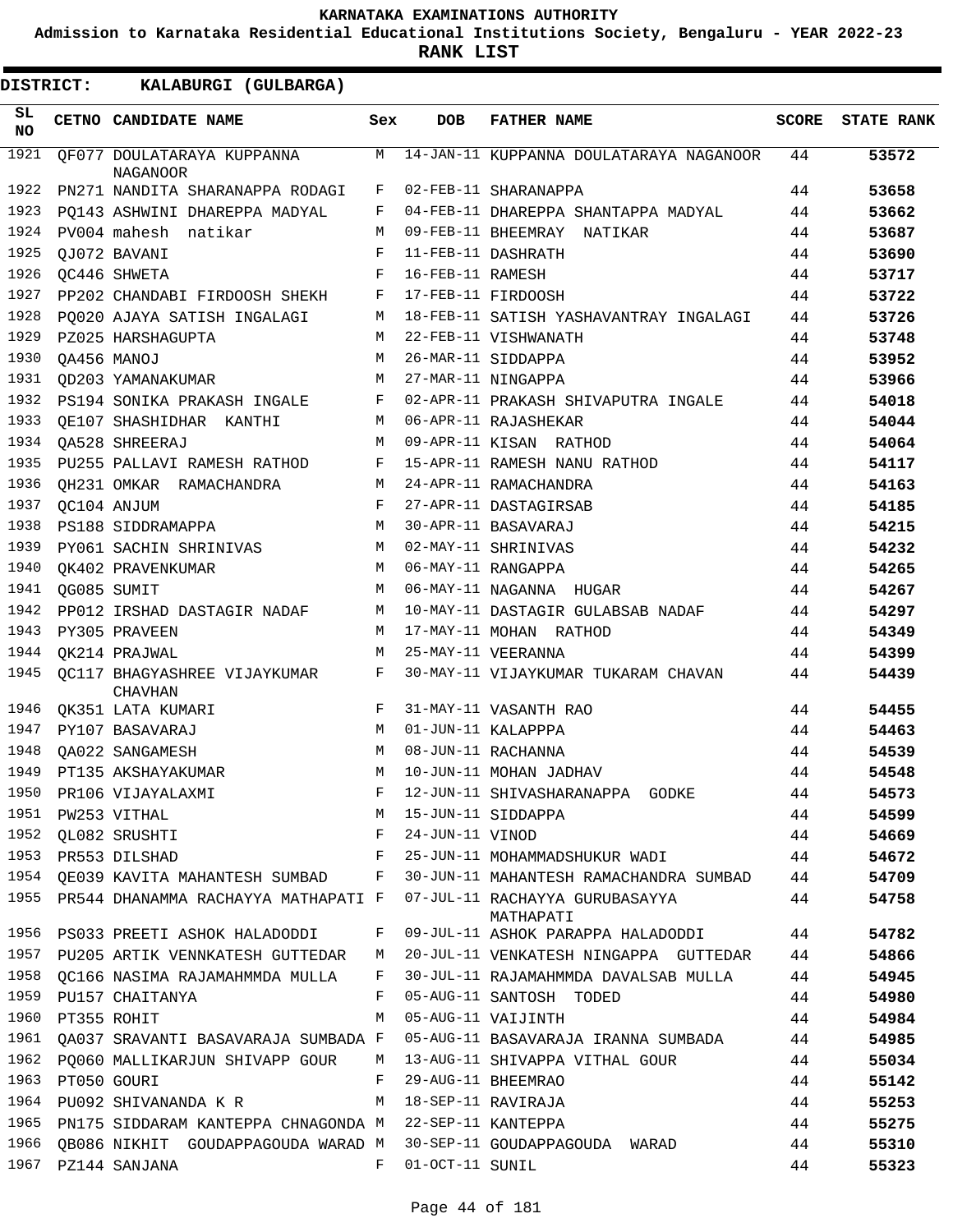**Admission to Karnataka Residential Educational Institutions Society, Bengaluru - YEAR 2022-23**

**RANK LIST**

| SL<br><b>NO</b> | CETNO CANDIDATE NAME                         | Sex | <b>DOB</b>        | <b>FATHER NAME</b>                                                           | <b>SCORE</b> | <b>STATE RANK</b> |
|-----------------|----------------------------------------------|-----|-------------------|------------------------------------------------------------------------------|--------------|-------------------|
| 1968            | PR582 PRABHAVATI MALLINATH<br>MADIVAL        | F   |                   | 07-OCT-11 MALLINATH CHANNAMALLAPPA<br>MADIVAL                                | 44           | 55357             |
| 1969            | QC275 MAHALAXMI SURESH TOTADA                | F   |                   | 26-OCT-11 SURESH MADIVALAPPA TOTADA                                          | 44           | 55457             |
| 1970            | PY144 POOJA                                  | F   |                   | 31-OCT-11 PRABHAKAR                                                          | 44           | 55482             |
| 1971            | OC108 JAYASHREE LAXMAN YALIMANI              | F   |                   | 12-NOV-11 LAXMAN SIDDAPPA YALIMANI                                           | 44           | 55528             |
| 1972            | PT422 SHREYA                                 | F   |                   | 13-NOV-11 ASHOK CHIMMANCHOL                                                  | 44           | 55534             |
| 1973            | OF023 PARVATI MANAPPA GUDIMANI               | F   |                   | 17-NOV-11 MANAPPA GUDIMANI                                                   | 44           | 55555             |
| 1974            | OA448 YUVARAJ                                | М   |                   | 19-NOV-11 SANJUKUMAR RATHOD                                                  | 44           | 55570             |
| 1975            | OE146 MALLINATH BHIMARAYA NELOGI             | M   |                   | 20-NOV-11 BHIMARAYA LAKKAPPA NELOGI                                          | 44           | 55573             |
| 1976            | OC473 BHOOMIKA                               | F   |                   | 24-NOV-11 AMBARISH                                                           | 44           | 55589             |
| 1977            | OJ116 SIDDMALLAYYA KAKANDI                   | М   |                   | 13-DEC-11 SHARANABASAYYA                                                     | 44           | 55664             |
| 1978            | OB056 MANIKAMMA SHREESHAIL<br>NATIKAR        | F   |                   | 01-JAN-12 SHREESHAIL<br>NATIKAR                                              | 44           | 55731             |
| 1979            | PY233 SATISH                                 | M   |                   | 16-JAN-12 MALLAYYA                                                           | 44           | 55751             |
| 1980            | OA487 LAXMI MAHANTESH CHOORI                 | F   |                   | 01-MAR-12 MAHANTESH DOULATRAYA CHOORI                                        | 44           | 55780             |
| 1981            | PN240 PALLAVI HANAMANTH GOUNDI               | F   |                   | 01-MAR-12 HANAMANTH RAMANNA GOUNDI                                           | 44           | 55782             |
| 1982            | PT314 SEVANTI                                | F   |                   | 11-MAR-12 NAGENDRA                                                           | 44           | 55786             |
| 1983            | OH332 SHANTAMMA                              | F   | 16-APR-12 NAGAPPA |                                                                              | 44           | 55800             |
| 1984            | PP366 MALAMMA                                | F   |                   | 24-JUL-12 SAIBANNA POOJARI                                                   | 44           | 55814             |
| 1985            | OJ343 PREETI                                 | F   | 11-SEP-12 PANDU   |                                                                              | 44           | 55816             |
| 1986            | QD012 SRUSHTI SHIVAYOGI KATTIMANI F          |     |                   | 01-SEP-09 SHIVAYOGI GOLLALAPPA<br>KATTIMANI                                  | 43           | 55848             |
| 1987            | OL055 AKASH                                  | M   |                   | 20-SEP-09 DURGAPPA                                                           | 43           | 55850             |
| 1988            | OA339 SAHANA SHANKARAGOUDA<br><b>BIRADAR</b> | F   |                   | 24-SEP-09 SHANKARAGOUDA SIDDANNA<br><b>BIRADAR</b>                           | 43           | 55852             |
| 1989            | PX047 GOURAMMA                               | F   |                   | 29-OCT-09 SHARANAYYA SWAMY                                                   | 43           | 55855             |
| 1990            | PZ123 KRISHNA RATHOD                         | M   |                   | 01-JAN-10 DASHARATH RATHOD                                                   | 43           | 55871             |
| 1991            | PT284 MALLIKARJUN                            | M   |                   | 03-JAN-10 CHANDRAPPA                                                         | 43           | 55880             |
| 1992            | PR467 AKHILESH                               | M   |                   | 11-FEB-10 ANILKUMAR                                                          | 43           | 55895             |
| 1993            | PN402 NIKIL SHRISHAIL                        | M   |                   | 15-FEB-10 SHRISHAIL<br>AYYASUR                                               | 43           | 55899             |
| 1994            | PN350 SUDHA SHIVAPPA BALOORGI                | F   |                   | 04-APR-10 SHIVAPPA PRABHU BALOORGI                                           | 43           | 55928             |
| 1995            | PY108 MALLIKARJUN<br>IVANI                   | М   | 18-APR-10 MARUTI  | IVANI                                                                        | 43           | 55935             |
| 1996            | QG082 LALASAB MAKTUMASAB CHOUDRI M           |     |                   | 03-MAY-10 MAKTUMASAB LALASAB CHOUDRI                                         | 43           | 55945             |
| 1997            | OA187 SIDDHAROODA OGEPPA WADEYAR M           |     |                   | 17-JUN-10 OGEPPA AMASIDDA WADEYAR                                            | 43           | 55996             |
| 1998            | PP086 AJMATH PAIGAMBAR JAMADAR F             |     |                   | 18-JUN-10 PAIGAMBAR                                                          | 43           | 55997             |
| 1999            | PO112 SHREEDEVI ASHOK                        | F   |                   | 29-JUN-10 ASHOK PAWAR                                                        | 43           | 56008             |
| 2000            | OE151 NINGARAJ TALAWAR                       | M   |                   | 30-JUN-10 MALAKAPPA                                                          | 43           | 56009             |
|                 | 2001 QC345 LALEMASHAK JAVID TELI M           |     |                   | 16-AUG-10 JAVID TELI                                                         | 43           | 56081             |
| 2002            | PN212 PRATIKSHA DATTAPPA<br>HALASANGI        | F   |                   | 26-AUG-10 DATTAPPA DUNDAPPA HALASANGI                                        | 43           | 56103             |
|                 |                                              |     |                   | 2003 PN004 SUPRIYA SUNIL AMBURE F 28-SEP-10 SUNIL RAMACHANDRA AMBURE         | 43           | 56186             |
|                 | 2004 QC042 DHARESH                           |     |                   | M 10-OCT-10 NINGANNAGOUD MALBIRADAR                                          | 43           | 56220             |
| 2005            | QD013 HONNAPPA TOTAPPA PUJARI                | М   |                   | 15-OCT-10 TOTAPPA HONNAPPA PUJARI                                            | 43           | 56232             |
| 2006            | PT471 RAKESH                                 | М   | 29-OCT-10 RAJU    |                                                                              | 43           | 56279             |
|                 | 2007 QJ449 NEEKESH HEMU RATHOD               | М   |                   | 18-NOV-10 HEMU SENKARA RATHOD                                                | 43           | 56349             |
| 2008            | QH195 AKSHAY                                 | М   | 23-NOV-10 MOHAN   |                                                                              | 43           | 56377             |
| 2009            | PR384 MALLIKARJUN SHERIKAR                   | М   |                   | 08-DEC-10 REVAPPA BASAVANTRAY SHERIKAR                                       | 43           | 56432             |
| 2010            | QH244 RUTUMANI                               | F   |                   | 19-DEC-10 SUNDARAJ                                                           | 43           | 56475             |
|                 |                                              |     |                   | 2011 QK042 KESHAV SAYABANNA DIGGI MATA 20-DEC-10 SAYABANNA MADIWALAPPA DIGGI | 43           | 56477             |
| 2012            |                                              |     |                   | PN297 BHAGYASHREE BHAGANNA PUJARI F  24-DEC-10 BHAGANNA MUTTAPPA PUJARI      | 43           | 56493             |
| 2013            | PX227 ARUNAKUMAR                             | M   |                   | 15-JAN-11 SHIVARAJ                                                           | 43           | 56611             |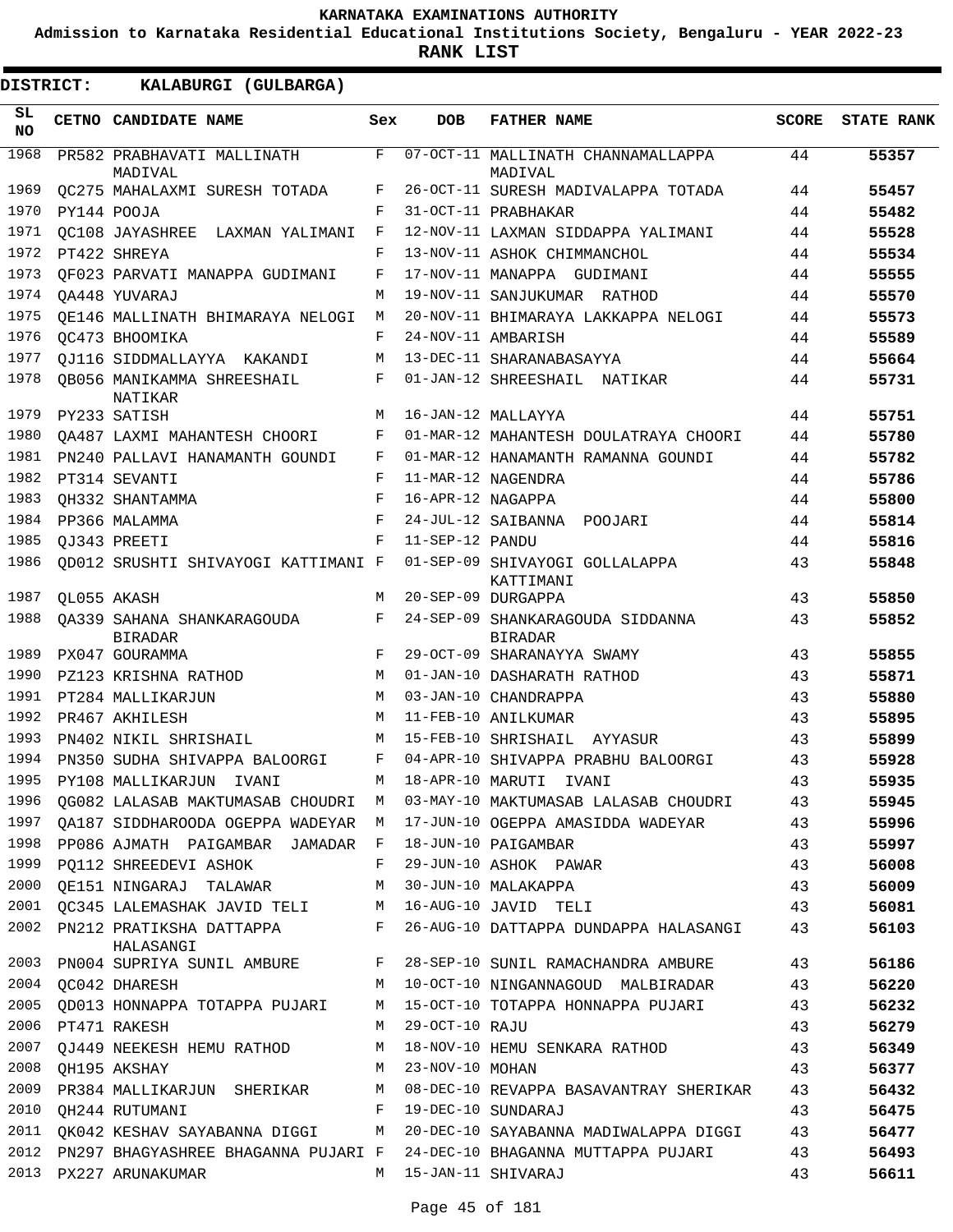**Admission to Karnataka Residential Educational Institutions Society, Bengaluru - YEAR 2022-23**

**RANK LIST**

| SL<br><b>NO</b> |                  | CETNO CANDIDATE NAME                           | Sex | <b>DOB</b>        | <b>FATHER NAME</b>                                 | <b>SCORE</b> | <b>STATE RANK</b> |
|-----------------|------------------|------------------------------------------------|-----|-------------------|----------------------------------------------------|--------------|-------------------|
| 2014            |                  | QA231 PARASHURAM                               | М   |                   | 21-JAN-11 TAYAPPA MAREPPA                          | 43           | 56640             |
| 2015            |                  | PW138 KARTHIK                                  | М   |                   | 05-FEB-11 RUKKAPPA                                 | 43           | 56700             |
| 2016            |                  | PS170 RAJU KUPENDRA MELINAKERI                 | М   |                   | 10-FEB-11 KUPENDRA SHANKAR MELINAKERI              | 43           | 56733             |
| 2017            |                  | PN078 PRAKRUTI                                 | F   |                   | 15-FEB-11 CHANNABASAPPA KUMBAR                     | 43           | 56758             |
| 2018            |                  | OB042 BASAVARAJ                                | M   |                   | 02-MAR-11 DHAREPPA BIRADAR                         | 43           | 56841             |
| 2019            |                  | OJ339 SHIVANI BAGLUR                           | F   |                   | 02-MAR-11 ASHOK BAGLUR                             | 43           | 56849             |
| 2020            |                  | PR485 AISHWARYA D                              | F   |                   | 04-MAR-11 RAJAKUMAR DUDABHATE                      | 43           | 56860             |
| 2021            |                  | PU155 LAXMI BAI                                | F   |                   | 09-MAR-11 SHIVARAM                                 | 43           | 56891             |
| 2022            |                  | PP066 SANSKRUTI SHIVAJI KSHATRI                | F   |                   | 09-MAR-11 SHIVAJI SUBHASH KSHATRI                  | 43           | 56894             |
| 2023            |                  | OD271 PAVITRA NINGANNA PUJARI                  | F   |                   | 21-MAR-11 NINGANNA DEVINDRAPPA PUJARI              | 43           | 56980             |
| 2024            |                  | PN146 RESHMA SONDAPPA SINGE                    | F   |                   | 27-MAR-11 SONDAPPA BHIMASHA SINGE                  | 43           | 57036             |
| 2025            |                  | PN015 AJEET LAXMIPUTRA                         | М   |                   | 29-MAR-11 LAXMIPUTRA                               | 43           | 57049             |
| 2026            |                  | OA100 ABHIMANYU                                | M   |                   | 01-APR-11 YALLAPPA BATWAL                          | 43           | 57071             |
| 2027            |                  | QA541 ROHIT                                    | M   |                   | 05-APR-11 NIMBENNA RATHOD                          | 43           | 57106             |
| 2028            |                  | OJ005 SAWAN<br>SADANAAND WALI                  | M   |                   | 07-APR-11 SADANAAND MALLIKAJUM WALI                | 43           | 57124             |
| 2029            |                  | PO083 SHOBHIT                                  | M   | 13-APR-11 ANAND   | CHAVAN                                             | 43           | 57163             |
| 2030            |                  | PR601 ANKITA                                   | F   | 03-MAY-11 ANIL    |                                                    | 43           | 57293             |
| 2031            |                  | PR813 SHIVARAJ DEGIL                           | M   |                   | 03-MAY-11 CHANNABASAVANNA                          | 43           | 57300             |
| 2032            |                  | OC147 JAKKAPPA KAMANNA PUJARI                  | М   |                   | 10-MAY-11 KAMANNA NAGAPPA PUJARI                   | 43           | 57347             |
| 2033            |                  | PO212 PREETAM PRABHULING KUMBAR                | М   |                   | 20-MAY-11 PRABHULING KALLAPPA KUMBAR               | 43           | 57420             |
| 2034            |                  | OH348 BHUMIKA                                  | F   |                   | 26-MAY-11 BASAVARAJ PATIL                          | 43           | 57451             |
| 2035            |                  | OA160 SHARANAGOUDA BASAVARAJ<br><b>BIRADAR</b> | M   |                   | 26-MAY-11 BASAVARAJ SHARANAGOUDA<br><b>BIRADAR</b> | 43           | 57455             |
| 2036            |                  | PP417 BHABANI KALAL                            | F   |                   | 01-JUN-11 IRANNA KALAL                             | 43           | 57499             |
| 2037            |                  | PN049 SAMARTH NINGAPPA PULARI                  | М   |                   | 01-JUN-11 NINGAPPA BHAGAVANTRAYA PULARI            | 43           | 57509             |
| 2038            |                  | PU190 SHARATH                                  | M   |                   | 04-JUN-11 SHARANAPPA                               | 43           | 57548             |
| 2039            |                  | PN170 SATISH SURESH SINNUR                     | М   |                   | 10-JUN-11 SURESH SINNUR                            | 43           | 57601             |
| 2040            |                  | OL035 MALASHREE                                | F   |                   | 19-JUN-11 RAVINDRAREDDY                            | 43           | 57667             |
| 2041            |                  | <b>QC041 NAZMIN BEGUM</b>                      | F   |                   | 29-JUN-11 SHAMSHUR PATEL                           | 43           | 57752             |
| 2042            |                  | OC351 MEGHA GUJAGONDA                          | F   | 01-JUL-11 RAYANNA |                                                    | 43           | 57767             |
| 2043            |                  | PY032 VEERESH MALLAPPA                         | M   |                   | 07-JUL-11 MALLAPPA RAJENDRAPPA TALWAR              | 43           | 57818             |
| 2044            |                  | QD193 SANGEETA                                 | F   |                   | 10-JUL-11 RAMESH KOGATANOOR                        | 43           | 57840             |
| 2045            |                  | QA011 RADIKA BEERAPPA MARAGOND                 | F   |                   | 16-JUL-11 BEERAPPA                                 | 43           | 57898             |
| 2046            |                  | OC549 LAXMAN MADIWALAPPA ARAMANA M             |     |                   | 20-JUL-11 MADIWALAPPA GANGARAM ARAMANA             | 43           | 57932             |
| 2047            |                  | PP216 PRAGNA                                   | F   |                   | 21-JUL-11 FAKEERAPPA BUKANDE                       | 43           | 57940             |
| 2048            |                  | PW034 PREMKUMAR                                | М   |                   | 21-JUL-11 HANMANTH KODDUR                          | 43           | 57941             |
| 2049            |                  | PO201 KANCHANA SURESHA ALANDA                  | F   |                   | 23-JUL-11 SURESHA DATTAPPA ALANDA                  | 43           | 57953             |
| 2050            |                  | OK198 NANDINI NARSINGH                         | F   |                   | 25-JUL-11 NARSINGH                                 | 43           | 57962             |
| 2051            |                  | PR133 NIRANJAN                                 | М   |                   | 26-JUL-11 RAJENDRA BANSODE                         | 43           | 57971             |
| 2052            |                  | QJ399 NAGESHWARI                               | F   |                   | 31-JUL-11 SHIVASHARANAPPA                          | 43           | 58016             |
| 2053            |                  | PS011 SUNIL NINGDALLI                          | М   |                   | 31-JUL-11 SHANKARAPPA BASAVNPPA<br>NINGDALLI       | 43           | 58018             |
|                 | 2054 PT217 ROHIT |                                                | М   | 02-AUG-11 NARSING |                                                    | 43           | 58028             |
| 2055            |                  | PW038 DEEPAK                                   | М   |                   | 03-AUG-11 PRADEEPKUMAR                             | 43           | 58032             |
| 2056            |                  | PZ038 SHILPA                                   | F   |                   | 14-AUG-11 YAMUNAPPA PUJARI                         | 43           | 58106             |
| 2057            |                  | PR362 SHRUTI BASAVANNAPPA HANNUR               | F   |                   | 21-AUG-11 BASAVANNAPPA NAGAPPA HANNUR              | 43           | 58161             |
| 2058            |                  | PR546 SHRUTI SIDDARAM GHODAKE                  | F   |                   | 24-AUG-11 SIDDARAM KALYANI GHODAKE                 | 43           | 58178             |
| 2059            | PO110 LAXMI      |                                                | F   |                   | 01-SEP-11 SHIVAPPA                                 | 43           | 58224             |
| 2060            |                  | QJ205 KHUSHI KUMARI                            | F   | 04-SEP-11 NAGANNA |                                                    | 43           | 58249             |
| 2061            |                  | QC295 NILAMMA                                  | F   |                   | 05-SEP-11 NINGANNA                                 | 43           | 58259             |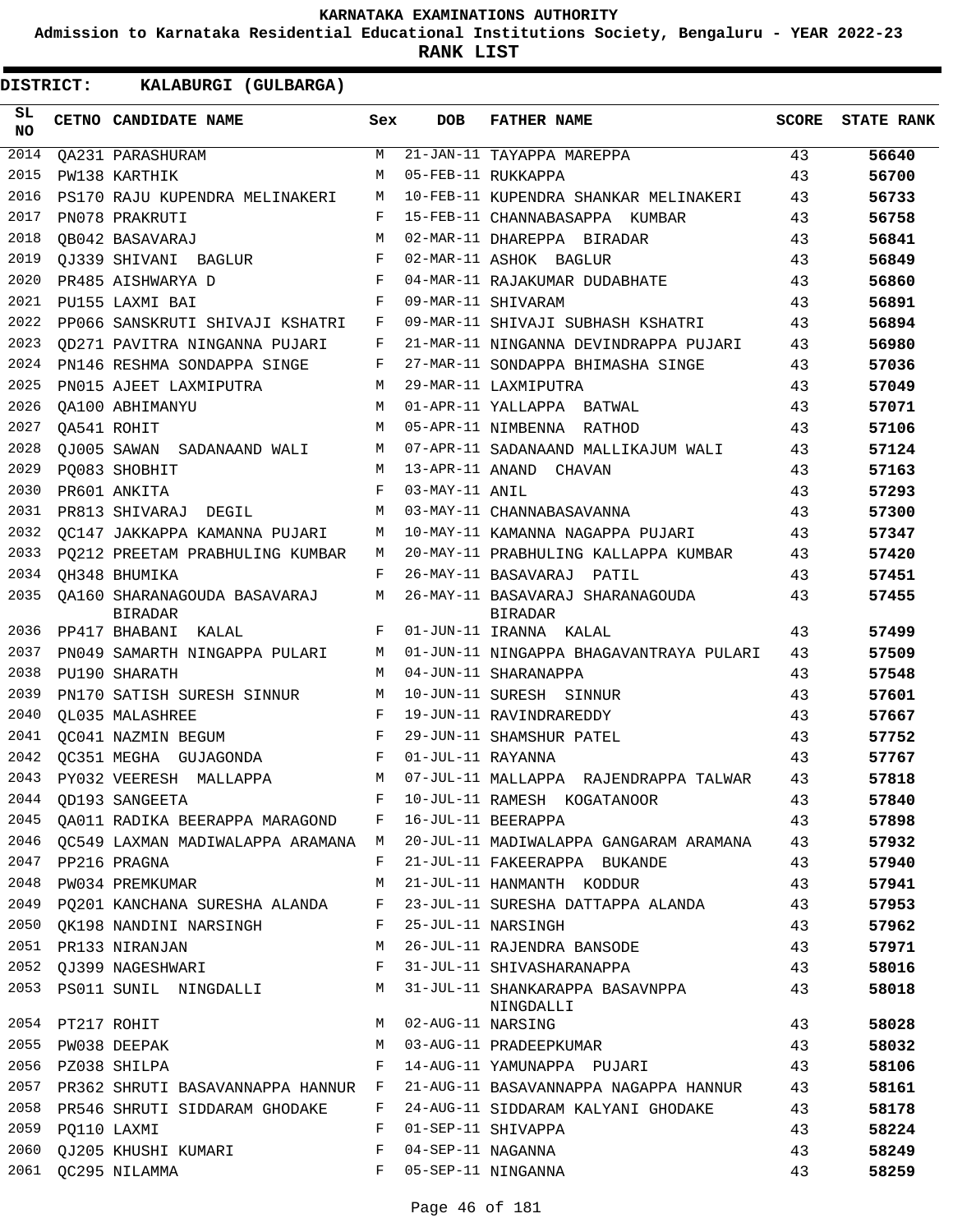**Admission to Karnataka Residential Educational Institutions Society, Bengaluru - YEAR 2022-23**

**RANK LIST**

| SL<br><b>NO</b> |                  | CETNO CANDIDATE NAME                                                                       | Sex | <b>DOB</b>          | <b>FATHER NAME</b>                                                                | <b>SCORE</b> | <b>STATE RANK</b> |
|-----------------|------------------|--------------------------------------------------------------------------------------------|-----|---------------------|-----------------------------------------------------------------------------------|--------------|-------------------|
| 2062            |                  | PY046 SIDDARAM                                                                             | M   |                     | 10-SEP-11 VENKATESH MADANE                                                        | 43           | 58294             |
| 2063            | PR130 AJAY       |                                                                                            | M   |                     | 26-SEP-11 RAJAKUMAR JAMADAR                                                       | 43           | 58365             |
| 2064            |                  | PR670 LAKSHMI SIDDARAM HULLE                                                               | F   |                     | 30-SEP-11 SIDDARAM HULLE                                                          | 43           | 58383             |
| 2065            |                  | OJ240 BAILAPPA                                                                             | M   |                     | 01-OCT-11 YALLAPPA                                                                | 43           | 58387             |
| 2066            |                  | PN026 SHIVARAJ BHIMASHANKAR<br>PRADHANI                                                    | М   |                     | 21-OCT-11 BHIMASHANKAR                                                            | 43           | 58481             |
| 2067            |                  | PP026 DISHA                                                                                | F   |                     | 22-OCT-11 DASHARAT DUBE                                                           | 43           | 58482             |
| 2068            |                  | OA154 MOHANA SIDDARAMA ANNADAWARA M                                                        |     |                     | 01-NOV-11 SIDDARAMA SHEKAPPA ANNADAWARA                                           | 43           | 58529             |
| 2069            |                  | QH101 ADITYA                                                                               | M   | 04-NOV-11 SANTOSH   |                                                                                   | 43           | 58546             |
| 2070            |                  | PP160 SAMARTH ASHOK AVERI                                                                  | M   |                     | 08-NOV-11 ASHOK SANGAPPA AVERI                                                    | 43           | 58566             |
| 2071            |                  | OH163 RENUKA                                                                               | F   | 09-NOV-11 SHARANU   |                                                                                   | 43           | 58574             |
| 2072            |                  | PU073 ABHISHEKH                                                                            | М   |                     | 12-NOV-11 SHRANNAPPA                                                              | 43           | 58585             |
| 2073            |                  | OC153 MALLIKARJUN                                                                          | M   |                     | 01-JAN-12 YALLAPPA                                                                | 43           | 58782             |
| 2074            |                  | OB076 MOULALI                                                                              | М   |                     | 11-JAN-12 MAIDUN PATEL GULYAL                                                     | 43           | 58812             |
| 2075            |                  | PT338 RADHIKA                                                                              | F   | 01-FEB-12 PREM      |                                                                                   | 43           | 58830             |
| 2076            |                  | PQ206 SNEHA IRANNA HATTARAKAL                                                              | F   |                     | 04-FEB-12 IRANNA HATTARAKAL                                                       | 43           | 58832             |
| 2077            |                  | PR501 MADHU MADANI                                                                         | F   |                     | 16-FEB-12 PRASHANT MADANI                                                         | 43           | 58836             |
| 2078            |                  | PV093 AKASH                                                                                | M   |                     | 04-MAR-12 SIDDAPPA                                                                | 43           | 58845             |
| 2079            |                  | QB009 AJAYKUMAR                                                                            | M   |                     | 20-MAR-12 SHARANABASAPPA                                                          | 43           | 58852             |
| 2080            |                  | QJ510 SIDDU                                                                                | M   |                     | 03-AUG-07 SANGAPPA                                                                | 42           | 58873             |
| 2081            |                  | QG134 BHAGYASHREE                                                                          | F   |                     | 01-JAN-10 BHEEMARAYA                                                              | 42           | 58923             |
| 2082            |                  | PV177 BHARGAVI                                                                             | F   |                     | 01-JAN-10 CHANDRASHEKHAR                                                          | 42           | 58924             |
| 2083            |                  | QA024 DEVARAJ NAGAPPA KARAGONDA                                                            | M   |                     | 01-JAN-10 NAGAPPA HANAMANTRAYA<br>KARAGONDA                                       | 42           | 58925             |
| 2084            |                  | PQ170 GANESH JIDDAGI                                                                       | M   |                     | 01-JAN-10 SATAPPA JIDDAGI                                                         | 42           | 58926             |
| 2085            |                  | QC071 PALLAVI BAIRUNATH KADAKOL                                                            | F   |                     | 01-JAN-10 BAIRUNATH                                                               | 42           | 58930             |
| 2086            |                  | PV264 VIKESH JADAV                                                                         | M   | 01-JAN-10 DEVIDAS   |                                                                                   | 42           | 58932             |
| 2087            |                  | PR304 DEVINDRA BASAVARAJ KAMBAR                                                            | M   |                     | 11-JAN-10 BASAVARAJ SATALINGAPPA KAMBAR                                           | 42           | 58935             |
| 2088            |                  | OF065 NINGANNA DEVAPPA                                                                     | M   | 13-JAN-10 DEVAPPA   |                                                                                   | 42           | 58937             |
| 2089            |                  | PT015 NAVEEN                                                                               | M   |                     | 25-JUN-10 DHASHRATH                                                               | 42           | 59062             |
| 2090            |                  | OD305 SHILPA                                                                               | F   | 05-JUL-10 MALLU     |                                                                                   | 42           | 59082             |
| 2091            |                  | QK350 MANIKANTA                                                                            |     | M 06-JUL-10 RAVI    |                                                                                   | 42           | 59084             |
|                 |                  | TA SUBSECTED THE STATE OF SI-JUL-10 CHANDRAKA<br>F 12-AUG-10 BHEEMRAO<br>2092 QK047 BHAGYA |     |                     | F 31-JUL-10 CHANDRAKANTH                                                          | 42           | 59126             |
|                 |                  | 2093 PW136 GIRIJA                                                                          |     |                     |                                                                                   | 42           | 59152             |
|                 |                  |                                                                                            |     |                     | 2094 QJ195 SHIVANI HEERALAL RATHOD F 21-AUG-10 HEERALAL RAMU RATHOD               | 42           | 59165             |
|                 | 2095 PZ005 VIJAY |                                                                                            |     |                     | M 29-AUG-10 VEERBHADRA                                                            | 42           | 59187             |
|                 |                  | 2096 QJ227 RITESH                                                                          |     | M 05-SEP-10 RAMESH  |                                                                                   | 42           | 59207             |
|                 | 2097 QJ383 RAHUL |                                                                                            |     |                     | M 11-SEP-10 VIDYAKUMAR                                                            | 42           | 59221             |
|                 |                  | BADARI                                                                                     |     |                     | 2098  QD227  SUPRITA  HANAMANTRAYA  F  26-SEP-10  HANAMANTRAYA REVAPPA BADARI     | 42           | 59263             |
|                 |                  | 2099 PT366 RADHIKA                                                                         |     | F 15-OCT-10 SANTOSH |                                                                                   | 42           | 59322             |
|                 |                  | HANAMANTRAYAGOUDA MALIPATIL                                                                |     |                     | 2100 OE005 SANGANAGOUDA M 29-OCT-10 HANAMANTRAYAGOUDA<br>PARAMANNAGOUDA MALIPATIL | 42           | 59382             |
|                 |                  | 2101 PS098 BHAVANI                                                                         |     |                     | F 20-DEC-10 KALYANAPPA MALLINATH MULAGE                                           | 42           | 59603             |
| 2102            |                  | QC094 RENUKA SHRINIVAS                                                                     | F   |                     | 20-DEC-10 SHRINIVAS BHIMARAY DODAMANI                                             | 42           | 59604             |
|                 |                  | 2103 QC538 ABHISHEK                                                                        |     |                     | M 01-JAN-11 GANAPATI RATHOD                                                       | 42           | 59647             |
|                 |                  |                                                                                            |     |                     | 2104 PRO70 AISHWARYA MUGLE F 01-JAN-11 SATAPPA SHANKAR MUGALE                     | 42           | 59649             |
| 2105            |                  | QE062 AKSHATA<br>$\mathbf{F}$                                                              |     | 01-JAN-11 MARUTI    |                                                                                   | 42           | 59650             |
| 2106            |                  | PR031 GIRISH                                                                               | M   | 01-JAN-11 SURESH    |                                                                                   | 42           | 59660             |
|                 |                  | <b>M</b><br>2107 QA015 JAGADISH                                                            |     |                     | 01-JAN-11 SHANKARAGOUDA HANNUR                                                    | 42           | 59661             |
|                 |                  |                                                                                            |     |                     | 2108 PT412 NIKHITA SUBHAS KERALLI B P 01-JAN-11 SUBHAS RAMANNA KERALLI            | 42           | 59668             |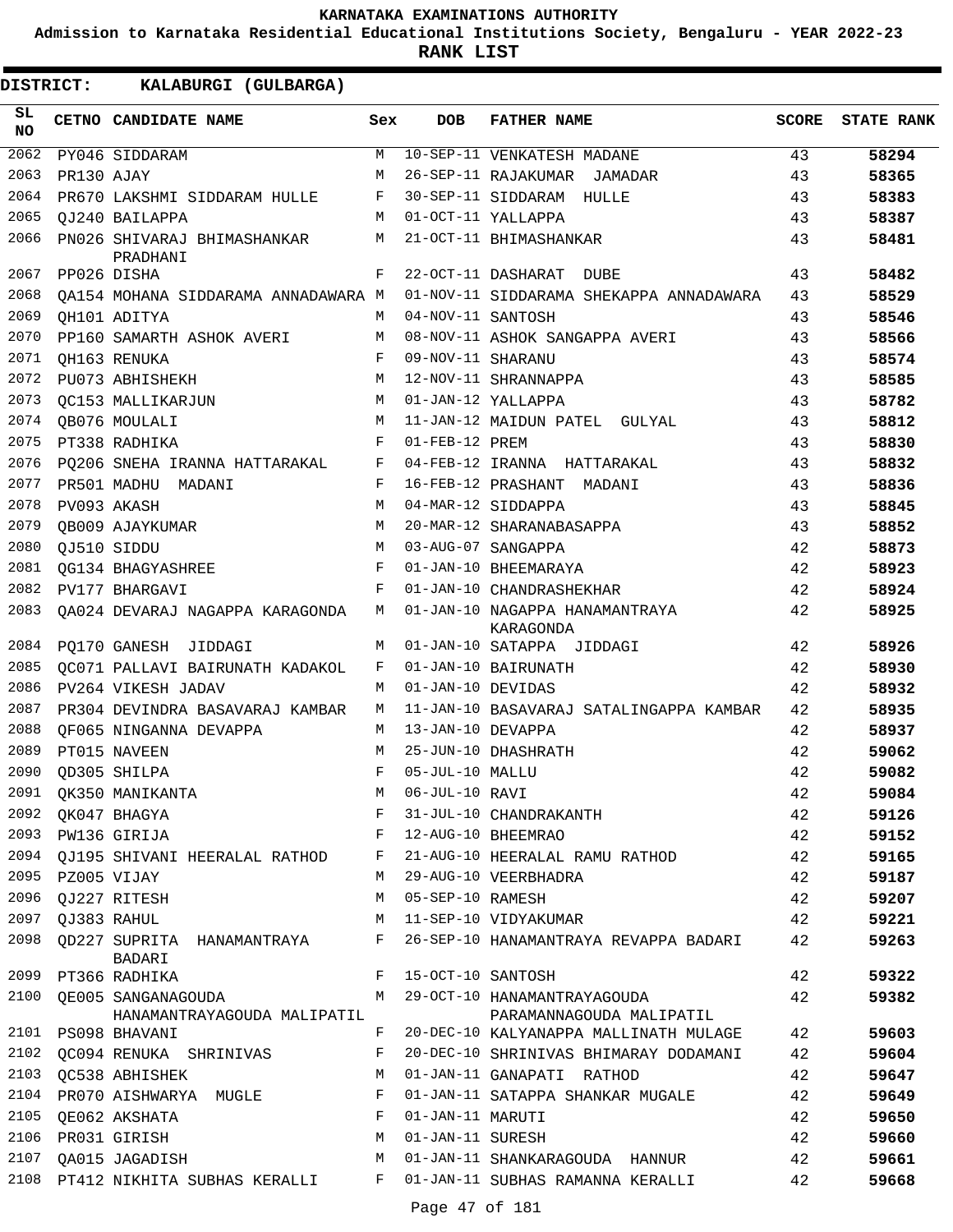**Admission to Karnataka Residential Educational Institutions Society, Bengaluru - YEAR 2022-23**

| DISTRICT:        |             | KALABURGI (GULBARGA)                            |     |                   |                                                 |              |                   |
|------------------|-------------|-------------------------------------------------|-----|-------------------|-------------------------------------------------|--------------|-------------------|
| SL.<br><b>NO</b> |             | CETNO CANDIDATE NAME                            | Sex | <b>DOB</b>        | <b>FATHER NAME</b>                              | <b>SCORE</b> | <b>STATE RANK</b> |
| 2109             |             | QJ044 ROHIT                                     | М   |                   | 01-JAN-11 MAANSING                              | 42           | 59674             |
| 2110             |             | OC253 SIDDHARTH BHOOTALI HARANAK                | M   |                   | 01-JAN-11 BHOOTALI SHARANAPPA HARANAK           | 42           | 59683             |
| 2111             |             | OA059 VIJAYA                                    | M   | 01-JAN-11 AMARESH |                                                 | 42           | 59691             |
| 2112             |             | PW133 NIRAJ SIDDAPPA PEDDI                      | M   |                   | 07-JAN-11 SIDDAPPA NAGAPPA PEDDI                | 42           | 59719             |
| 2113             |             | OD119 SWETA                                     | F   | 16-JAN-11 UMESH   |                                                 | 42           | 59761             |
| 2114             |             | QC046 YALLAMMA SHIWARAYA HOSAMANI F             |     |                   | 19-JAN-11 SHIWARAYA RAMACHANDRA<br>HOSAMANI     | 42           | 59776             |
| 2115             |             | QL004 RENUKA                                    | F   |                   | 18-FEB-11 BHIMASHAPPA DODDAMANI                 | 42           | 59921             |
| 2116             |             | OL016 SHIVAKUMAR                                | M   |                   | 03-MAR-11 CHANNAYYA                             | 42           | 60006             |
| 2117             |             | PP174 JEEVAN                                    | M   |                   | 06-MAR-11 YALLALING HAPPEPI                     | 42           | 60027             |
| 2118             |             | OA457 NIKITA                                    | F   |                   | 07-MAR-11 NINGAPPA                              | 42           | 60033             |
| 2119             | OD260 LAXMI |                                                 | F   |                   | 09-MAR-11 TIPPAYYA                              | 42           | 60046             |
| 2120             |             | PU007 ARPITA                                    | F   | 14-MAR-11 RAJU    |                                                 | 42           | 60080             |
| 2121             | OA509 AKASH |                                                 | M   |                   | 01-APR-11 SATISH MUDDEBIHAL                     | 42           | 60202             |
| 2122             |             | QG034 PRASHANT                                  | M   |                   | 02-APR-11 MADIVALAPPA NIGAPPA                   | 42           | 60221             |
| 2123             |             | PV253 VIDYASHREE                                | F   |                   | KOTTRIGASTI<br>04-APR-11 KRISHNAREDDY           | 42           | 60233             |
| 2124             |             | OF110 SADEVI SHANKREPPA HONNALLI                | F   |                   | 08-APR-11 SHANKREPPA CHOUDAPPA HONNALLI         | 42           | 60255             |
| 2125             |             | PX055 SANDEEP SHIVAKUMAR                        | M   |                   | 10-APR-11 SHIVAKUMAR SHARNAPPA                  | 42           | 60275             |
|                  |             | <b>BENNURKAR</b>                                |     |                   | <b>BENNURKAR</b>                                |              |                   |
| 2126             |             | <b>QC274 SHRUSTI SIDDANNA PARAGOND</b>          | F   |                   | 10-APR-11 SIDDANNA BASAVARAJ PARAGOND           | 42           | 60276             |
| 2127             |             | OE065 ANNAPOORNESHWARI<br>CHANNABASAPPA PATTAR  | F   |                   | 11-APR-11 CHANNABASAPPA GURUNATH PATTAR         | 42           | 60279             |
| 2128             |             | PR645 PAVANAKUMAR MALLINATH<br>MAHAGAON         | М   |                   | 21-APR-11 MALLINATH SHREEMANT MAHAGAON          | 42           | 60355             |
| 2129             |             | PR042 SIDDHARTH BABASAHEB<br>SANAMANI           | M   |                   | 29-APR-11 BABASAHEB SIDDAMALLAPPA<br>SANAMANI   | 42           | 60393             |
| 2130             |             | PP236 PARMANNA                                  | M   |                   | 01-MAY-11 REVANASIDDA MALLI                     | 42           | 60413             |
| 2131             |             | PT235 VEERESH                                   | M   | 07-MAY-11 SANTOSH |                                                 | 42           | 60469             |
| 2132             |             | OA496 BHARAT MURAGANOOR                         | M   |                   | 09-MAY-11 BASAVARAJ BHAGAPPA MURAGANOOR         | 42           | 60474             |
| 2133             |             | OK090 MANOHAR                                   | M   | 10-MAY-11 PRAKASH |                                                 | 42           | 60495             |
| 2134             |             | PR551 ALISHABEGUM MAHAMAD MULLA                 | F   |                   | 12-MAY-11 MAHAMAD LADLESAB MULLA                | 42           | 60506             |
| 2135             |             | PW266 RADHIKA                                   | F   |                   | 25-MAY-11 BASAWARAJ                             | 42           | 60603             |
| 2136             |             | PN076 MALLIKA SURESH JAMADAR F                  |     |                   | 28-MAY-11 SURESH HANAMANTH JAMADAR              | 42           | 60621             |
|                  |             | 2137 PP121 SANIKA SHANKARALING F<br>KHEMASHETTI |     |                   | 31-MAY-11 SHANKARALING GURUSHANT<br>KHEMASHETTI | 42           | 60639             |
| 2138             |             |                                                 | M   |                   | 01-JUN-11 MAHANTAPPA GADED                      | 42           | 60648             |
| 2139             |             |                                                 | F   | 02-JUN-11 IRAPPA  |                                                 | 42           | 60664             |
| 2140             |             | PR603 KARTIK<br>QF112 KIRTI<br>PS178 VAISHNAVI  | F   |                   | 03-JUN-11 KALYANI BABALESURE                    | 42           | 60685             |
| 2141             |             | PU148 SANGEETA                                  | F   |                   | 10-JUN-11 SANTOSH                               | 42           | 60754             |
| 2142             |             | PR421 SHARANABASAPPA ANAVEERAPPA M              |     |                   | 15-JUN-11 ANAVEERAPPA                           | 42           | 60792             |
|                  |             | 2143 QE025 ANNAPURNA                            | F   |                   | 16-JUN-11 SHRISHAIL UKKALI                      | 42           | 60797             |
|                  |             | 2144 PN206 PANDURANG SURESHA RUPANUR            | M   |                   | 16-JUN-11 SURESH RUPANUR                        | 42           | 60802             |
| 2145             |             | OE168 AISHWARYA                                 | F   |                   | 18-JUN-11 RAJU RATHOD                           | 42           | 60815             |
|                  |             | 2146 PT316 VISHAL                               | M   |                   | 07-JUL-11 SHANTKUMAR                            | 42           | 60978             |
| 2147             |             | PR007 ADITYA CHANDRAKANT<br>PARATAPURE          | M   |                   | 25-JUL-11 CHANDRAKANT ADIVEPPA<br>PARATAPURE    | 42           | 61102             |
|                  |             | 2148 PX092 ADITYA                               | M   | 26-JUL-11 RAMESH  |                                                 | 42           | 61110             |
| 2149             |             | QK093 NAVINA                                    | F   |                   | 26-JUL-11 VISHWANATHA REDDY                     | 42           | 61114             |
| 2150             |             | QC551 SADEVI GUDDANNA EKA F                     |     |                   | 26-JUL-11 GUDDANNA BHIMARAYA EKA                | 42           | 61115             |
| 2151             |             | QA346 SUHANA RAJA SAB F                         |     |                   | 29-JUL-11 RAJA SAB                              | 42           | 61140             |
|                  |             | 2152 PP159 SANKETH HANAMANTRAY M                |     |                   | 01-AUG-11 HANAMANTRAY SHANKREPPA                | 42           | 61162             |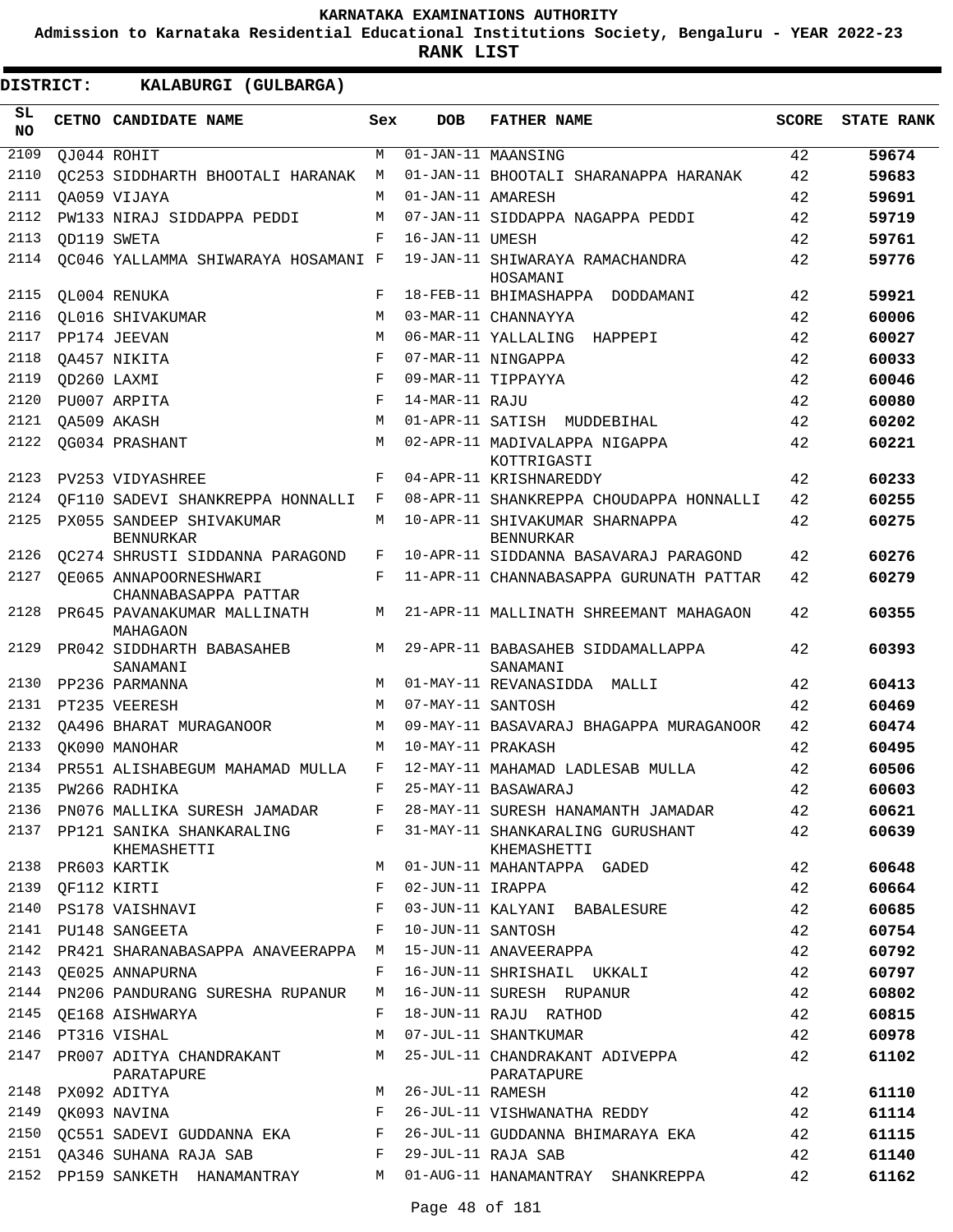**Admission to Karnataka Residential Educational Institutions Society, Bengaluru - YEAR 2022-23**

**RANK LIST**

| <b>DISTRICT:</b> |                  | KALABURGI (GULBARGA)                                              |              |                     |                                                                                        |       |                   |
|------------------|------------------|-------------------------------------------------------------------|--------------|---------------------|----------------------------------------------------------------------------------------|-------|-------------------|
| SL<br><b>NO</b>  |                  | CETNO CANDIDATE NAME                                              | Sex          | DOB                 | <b>FATHER NAME</b>                                                                     | SCORE | <b>STATE RANK</b> |
| 2153             |                  | KOTAGI                                                            | М            |                     | KOTAGI                                                                                 | 42    |                   |
| 2154             |                  | PN351 NIKHIL RAJU HULENNAVAR                                      | F            |                     | 07-AUG-11 RAJU BHAU HULENNAVAR<br>07-AUG-11 LAKSHMAN                                   |       | 61197             |
| 2155             |                  | OG190 SANJANA                                                     |              |                     | PAWAR                                                                                  | 42    | 61199             |
|                  |                  | PN360 SANJANA                                                     | F            |                     | 10-AUG-11 SANGAPPA HEROOR                                                              | 42    | 61224             |
| 2156             |                  | PR767 PREETI                                                      | F            |                     | 16-AUG-11 SHRISHAIL MALLAYYA SWAMI                                                     | 42    | 61259             |
| 2157             |                  | OA320 DEVARAJA BEEMARAYA VASTARI                                  | М            |                     | 28-AUG-11 BEEMARAYA DENINDRAPPA VASTARI                                                | 42    | 61337             |
| 2158             |                  | OJ232 SNEHA SHREEMANT HADIMANI                                    | F            |                     | 28-AUG-11 SHREEMANT DEVINDRAPPA<br>HADIMANI                                            | 42    | 61342             |
| 2159             |                  | OA451 SAKSHI NINGANNA                                             | F            |                     | 31-AUG-11 NINGANNA SHANTAPPA<br>NINGASHETTI                                            | 42    | 61357             |
| 2160             |                  | PN066 KAVERI VIJAYAKUMAR<br><b>CHAVHAN</b>                        | F            |                     | 01-SEP-11 VIJAYAKUMAR<br>RAMACHANDRA<br><b>CHAVHAN</b>                                 | 42    | 61359             |
| 2161             |                  | QC409 RAHUL MALLANNA IKOOR                                        | M            |                     | 02-SEP-11 MALLANNA BEEMANNA IKOOR                                                      | 42    | 61369             |
| 2162             |                  | QL034 SHRIDEVI                                                    | $\mathbf{F}$ |                     | 03-SEP-11 BHEEMANNA                                                                    | 42    | 61376             |
| 2163             |                  | PR027 BARAKHA MULAGE                                              | F            |                     | 08-SEP-11 RAFIK MULAGE                                                                 | 42    | 61409             |
| 2164             |                  | OK165 NAVEENA                                                     | F            |                     | 15-SEP-11 KARIGOOLI BASAVARAJ HOSUR                                                    | 42    | 61441             |
| 2165             |                  | PR503 SHREYANSH                                                   | M            |                     | 15-SEP-11 SHREPATI<br>SHRINGERI                                                        | 42    | 61445             |
| 2166             |                  | OJ179 RAVICHANDRA                                                 | M            |                     | 16-SEP-11 SIDDANNA                                                                     | 42    | 61450             |
| 2167             |                  | PR643 ANKITA BASAVARAJ SARADAGI                                   | F            |                     | 28-SEP-11 BASAVARAJ ANNARAYA SARADAGI                                                  | 42    | 61507             |
| 2168             |                  | PN293 ROHITH MALLIKARJUN ALLAGI                                   | M            |                     | 04-OCT-11 MALLIKARJUN SHARANABASAPPA<br>ALLAGI                                         | 42    | 61532             |
| 2169             |                  | OJ313 MALLIKARJUN I                                               | M            |                     | 06-OCT-11 ANAVEERAPPA BHIMAHALLI                                                       | 42    | 61541             |
| 2170             |                  | OH129 DEVARAJ                                                     | M            |                     | 09-OCT-11 SIDDAPPA                                                                     | 42    | 61549             |
| 2171             |                  | PS093 ANITA SIDDARAM SHIRAWAL                                     | F            |                     | 15-OCT-11 SIDDARAM CHANDRASHA SHIRAWAL                                                 | 42    | 61586             |
| 2172             |                  | PR469 BHAVANA                                                     | F            |                     | 27-OCT-11 CHANDRAKANT                                                                  | 42    | 61638             |
| 2173             |                  | OF195 TANU JAGANNATHA BIRADAR                                     | F            |                     | 27-OCT-11 JAGANNATHA RAMACHANDRA<br><b>BIRADAR</b>                                     | 42    | 61643             |
| 2174             |                  | PR589 NAVYA                                                       | F            |                     | 30-OCT-11 RAJENDRA KUMASI                                                              | 42    | 61658             |
| 2175             |                  | PT115 KOMAL                                                       | $_{\rm F}$   |                     | 25-NOV-11 YUVARAJ RATHOD                                                               | 42    | 61797             |
| 2176             |                  | OF004 RAHUL                                                       | M            |                     | 26-NOV-11 BASAVARAJ<br>WALIKAR                                                         | 42    | 61805             |
| 2177             |                  | OE047 VEENA                                                       | F            |                     | 26-NOV-11 MAHARUDRA                                                                    | 42    | 61808             |
|                  |                  | 2178 PQ108 AMBIKA TUKARAM MASHAL                                  | F            |                     | 29-NOV-11 TUKARAM SHANKRAPPA MASHAL                                                    | 42    | 61818             |
|                  |                  | 2179 PR138 SWETA DEVINDRA VAGGA F 11-DEC-11 DEVINDRA DIDRAM VAGGA |              |                     |                                                                                        | 42    | 61871             |
|                  |                  | MALIBIRADAR                                                       |              |                     | 2180 PR368 BHAGYALAXMI MALLESHAPPA F 16-DEC-11 MALLESHAPPA SHIVABASAPPA<br>MALIBIRADAR | 42    | 61893             |
|                  |                  | 2181 QA548 MAHALAXMI SHAMARAYA NAKMAN F                           |              |                     | 21-DEC-11 SHAMARAYA BUGGAPPA                                                           | 42    | 61907             |
| 2182             |                  | PX002 LAXMI                                                       | F            |                     | 01-JAN-12 BHEEMASHANKAR                                                                | 42    | 61948             |
|                  |                  | 2183 PZ037 MANJUNATHA                                             | M            |                     | 01-JAN-12 MONAPPA MARENAR                                                              | 42    | 61949             |
|                  |                  | 2184 QK316 VARSHINI                                               | $\mathbf{F}$ |                     | 01-JAN-12 DEVU NAYAK                                                                   | 42    | 61954             |
| 2185             |                  | PN109 PRJAWAL VAGGALI M                                           |              |                     | 04-JAN-12 SHANTALINGA VAGGALI                                                          | 42    | 61961             |
| 2186             |                  | OE011 SHARATH<br>M <sub>N</sub>                                   |              |                     | 05-JAN-12 SHREESHAIL                                                                   | 42    | 61966             |
| 2187             |                  | PT286 VIJAYASHANTI JAGANNATH<br><b>GUTTEDAR</b>                   | F            |                     | 01-FEB-12 JAGANNATH DHANAYYA GUTTEDAR                                                  | 42    | 61999             |
|                  |                  | 2188 QJ155 SHARANU                                                | M            | 15-FEB-12 DHANRAJ   |                                                                                        | 42    | 62006             |
| 2189             |                  | PN188 BASAMMA BHIKSHAYYA HIREMATH F                               |              |                     | 28-MAR-12 BHIKSHAYYA HIREMATH                                                          | 42    | 62019             |
|                  |                  | 2190 QJ404 NANDISH                                                |              |                     | M 22-MAY-12 GANAPATI                                                                   | 42    | 62037             |
|                  |                  | 2191 PQ224 ASHISH KUMAR CHAVAN                                    | M            |                     | 28-MAY-12 KUMAR KISAN CHAVAN                                                           | 42    | 62038             |
| 2192             |                  | QH252 SANDESH                                                     |              |                     | M 08-SEP-09 LOKESHWAR                                                                  | 41    | 62068             |
| 2193             |                  | QD292 PADMA SHARANBASU F                                          |              |                     | 26-SEP-09 SHARANBASU                                                                   | 41    | 62071             |
|                  | 2194 QL109 GOPAL |                                                                   |              | M 01-JAN-10 MAHIPAL |                                                                                        | 41    | 62091             |
| 2195             |                  | PN157 KENCHAPPA CHANDAPPA PUJARI M                                |              |                     | 01-JAN-10 CHANDAPPA                                                                    | 41    | 62093             |
|                  |                  | 2196 QH301 ROHIT                                                  |              |                     | M 01-JAN-10 RAJAKUMAR                                                                  | 41    | 62095             |

Page 49 of 181 M 01-JAN-10 RAJAKUMAR

QH301 ROHIT 2196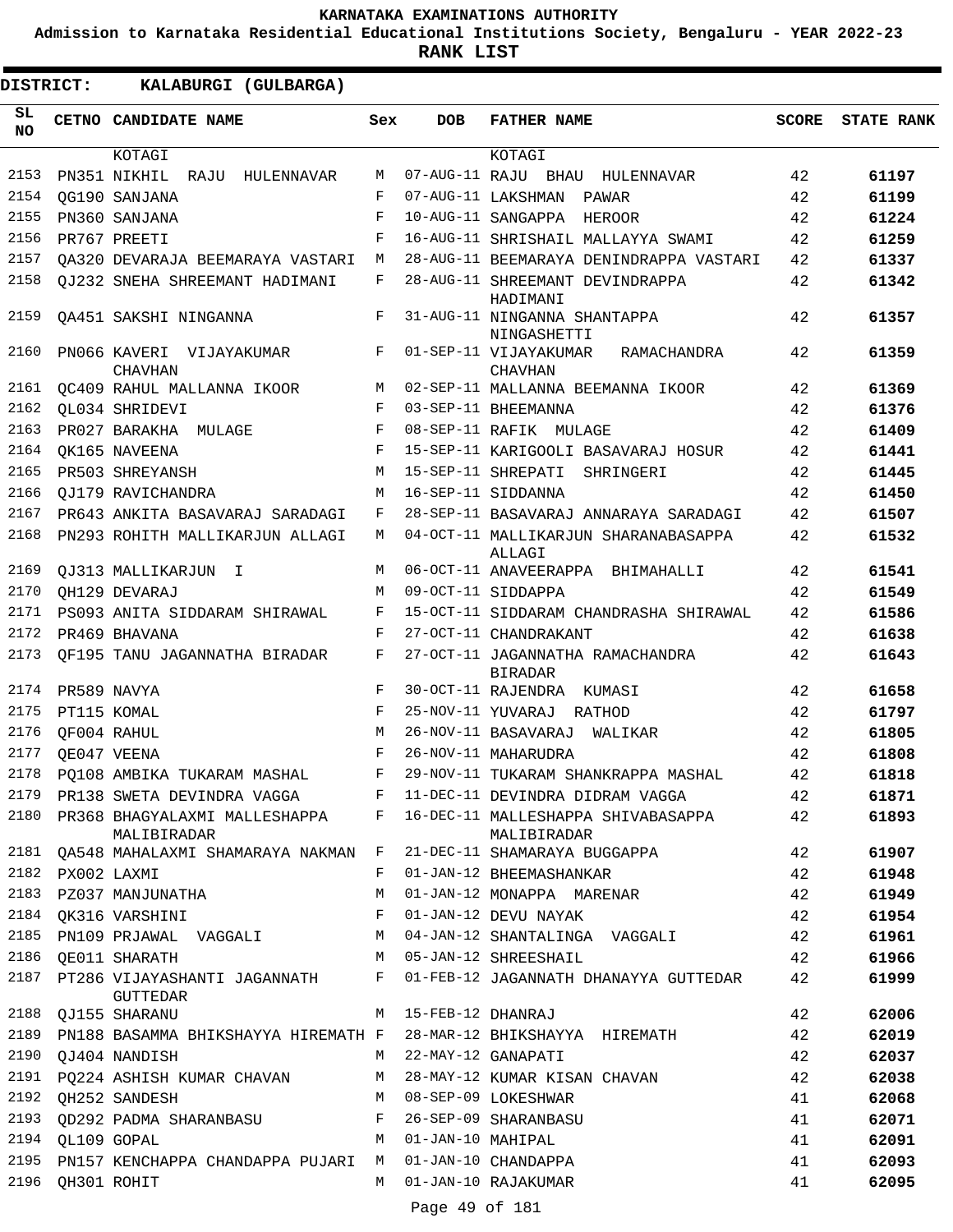**Admission to Karnataka Residential Educational Institutions Society, Bengaluru - YEAR 2022-23**

**RANK LIST**

| SL.<br>NO |                  | CETNO CANDIDATE NAME                             | Sex | <b>DOB</b>                            | <b>FATHER NAME</b>                           | <b>SCORE</b> | <b>STATE RANK</b> |
|-----------|------------------|--------------------------------------------------|-----|---------------------------------------|----------------------------------------------|--------------|-------------------|
| 2197      |                  | PR549 ROHIT TANAPPA DEDE                         | M   | $\overline{01-\text{JAN}}-10$ TANAPPA |                                              | 41           | 62096             |
| 2198      |                  | QK436 SHIVAKUMAR RAMESH                          | М   | 18-JAN-10 RAMESH                      |                                              | 41           | 62107             |
| 2199      |                  | OC334 SOUMYA<br>ILKAL                            | F   |                                       | 19-FEB-10 SHARANAPPA ILKAL                   | 41           | 62126             |
| 2200      |                  | PX093 MALLINATH                                  | М   |                                       | 03-MAR-10 CHANDRAKANTH                       | 41           | 62133             |
| 2201      |                  | PR405 BHAVANI                                    | F   |                                       | 14-MAR-10 VIDYADHAR KUMBAR                   | 41           | 62140             |
| 2202      |                  | PP059 SWATI HIREMATH                             | F   |                                       | 05-APR-10 BHATTAYYA                          | 41           | 62154             |
| 2203      |                  | PU201 DIVYA RAMESH JADHAV                        | F   |                                       | 06-APR-10 RAMESH JADHAVE JADHAV              | 41           | 62155             |
| 2204      |                  | QJ299 ABHISHEK                                   | M   |                                       | 07-APR-10 SRISHAIL                           | 41           | 62157             |
| 2205      |                  | PX004 NAGARATNA                                  | F   | 14-APR-10 MAHESH                      |                                              | 41           | 62166             |
| 2206      |                  | PR241 REVANASIDDAPPA KALASHETI                   | М   | 22-MAY-10 PRAKASH                     | KALASHETI                                    | 41           | 62200             |
| 2207      |                  | OB107 MALLESH HOSAMANI                           | М   |                                       | 28-JUN-10 NINGAPPA                           | 41           | 62238             |
| 2208      |                  | PR439 RAHUL<br>KONTEKOR                          | М   |                                       | 24-JUL-10 RAJU KONTEKOR                      | 41           | 62266             |
| 2209      |                  | QG054 SHEKHARA BHIMARAYA TALAWARA M              |     |                                       | 02-AUG-10 BHIMARAYA MAHADEVAPPA<br>TALAWARA  | 41           | 62290             |
| 2210      |                  | <b>QG145 PRABHAVATI</b>                          | F   |                                       | 04-AUG-10 SHANTAPPA DEVARAMANI               | 41           | 62296             |
| 2211      |                  | OC384 SATEESH                                    | M   | 10-AUG-10 BABU                        |                                              | 41           | 62311             |
| 2212      |                  | PV024 OMKAR                                      | M   | 21-AUG-10 RAMU                        |                                              | 41           | 62337             |
| 2213      |                  | PW180 DEEPAK                                     | M   | 28-AUG-10 MANIK                       |                                              | 41           | 62351             |
| 2214      |                  | QG158 SHRAYA                                     | F   | 03-SEP-10 SUGAPPA                     |                                              | 41           | 62364             |
| 2215      |                  | QC090 CHANNABASAPPAGOUD PATIL                    | М   |                                       | 06-SEP-10 DEVAPPA PATIL                      | 41           | 62373             |
| 2216      |                  | OJ427 PRASANNAKUMAR MALLIKARJUN<br><b>NARONA</b> | М   |                                       | 30-SEP-10 MALLIKARJUN YASAVANT NARONA        | 41           | 62443             |
| 2217      |                  | OC310 LAXMI SANTOSH PAWAR                        | F   |                                       | 01-OCT-10 SANTOSH SEETU PAWAR                | 41           | 62446             |
| 2218      |                  | PN332 VAISHANAVI LAXMIPUTRA<br><b>BINGOLI</b>    | F   |                                       | 05-OCT-10 LAXMIPUTRA BINGOLI                 | 41           | 62467             |
| 2219      |                  | OF071 TUKKAPPAGOUDA GOLLALAPPA<br>GADAR          | М   |                                       | 22-OCT-10 GOLLALAPPA SIDDAPPA GADAR          | 41           | 62527             |
| 2220      |                  | OD072 BHORAMMA SHIVAPPA SIRASAGI                 | F   |                                       | 01-NOV-10 SHIVAPPA SHARANAPPA SIRASAGI       | 41           | 62559             |
| 2221      |                  | PN236 NINGARAJ                                   | М   |                                       | 04-DEC-10 SIDDU PUJARI                       | 41           | 62699             |
| 2222      | PT084 PREM       |                                                  | M   |                                       | 06-DEC-10 DHANASING                          | 41           | 62709             |
| 2223      |                  | OJ346 SIDDAYYA                                   | M   |                                       | 21-DEC-10 SHIVAYYA                           | 41           | 62776             |
|           |                  | 2224 PT377 ASHWINI                               | F   | 01-JAN-11 NARAYAN                     |                                              | 41           | 62819             |
| 2225      |                  | <b>OD026 HANAMANTARAY</b>                        | M   |                                       | 01-JAN-11 SOMASHEKHAR                        | 41           | 62828             |
| 2226      |                  | QC553 LAKKAPPA                                   | M   |                                       | 01-JAN-11 NAGAPPA HOSAMANI                   | 41           | 62830             |
| 2227      |                  | QG043 MALLINATH ASHOK SILLI                      | M   |                                       | 01-JAN-11 ASHOK KYATAPPA SILLI               | 41           | 62834             |
| 2228      |                  | PU216 PRAJWAL                                    | M   |                                       | 01-JAN-11 PREMSING                           | 41           | 62838             |
| 2229      |                  | OA197 PRAJWAL RACHAYYA HIREMAT                   | M   |                                       | 01-JAN-11 RACHAYYA NINGAYYA HIREMAT          | 41           | 62839             |
|           |                  | 2230 PP206 PUNITAKUMAR                           | M   |                                       | 01-JAN-11 BHIMASH KEROOR                     | 41           | 62842             |
|           |                  | 2231 PR711 SHANTALING SHIVAPUTRA<br>KEVANTAGI    | M   |                                       | 01-JAN-11 SHIVAPUTRA BABU KEVANTAGI          | 41           | 62851             |
|           |                  | 2232 QC194 SIDDARAMA BHASAGI                     | M   | 01-JAN-11 BABU                        |                                              | 41           | 62855             |
|           | 2233 PP283 VINOD |                                                  | M   |                                       | 01-JAN-11 SIDAPPA HADALAGI                   | 41           | 62864             |
|           |                  | 2234 PP253 CHAITRA MALAGHAN                      | F   |                                       | 04-JAN-11 SUNILAKUMAR SHARANAPPA<br>MALAGHAN | 41           | 62878             |
| 2235      |                  | PY141 PRAJWAL                                    | M   |                                       | 07-JAN-11 MALLIKARJUN                        | 41           | 62899             |
| 2236      |                  | OJ163 JAYASHREE                                  | F   |                                       | 12-JAN-11 SIDDHARUDHA DANGE                  | 41           | 62929             |
| 2237      |                  | QF099 PARVATI REVANASIDDA BUDIHAL F              |     |                                       | 25-JAN-11 REVANASIDDA SHIVARAYA BUDIHAL      | 41           | 62988             |
|           |                  | 2238 PQ252 UMESH MAHADEVA RATHOD                 | M   |                                       | 12-FEB-11 MAHADEVA                           | 41           | 63090             |
| 2239      |                  | QD304 MEGHA SANJU HADAPADA                       | F   |                                       | 13-FEB-11 SANJU NAGANNA HADAPADA             | 41           | 63093             |
| 2240      |                  | QA300 KRUTIKA                                    | F   |                                       | 24-FEB-11 BASAVARAJA                         | 41           | 63150             |
|           |                  | 2241 PR409 SARVESHA                              | M   | 28-FEB-11 SANTOSH                     |                                              | 41           | 63178             |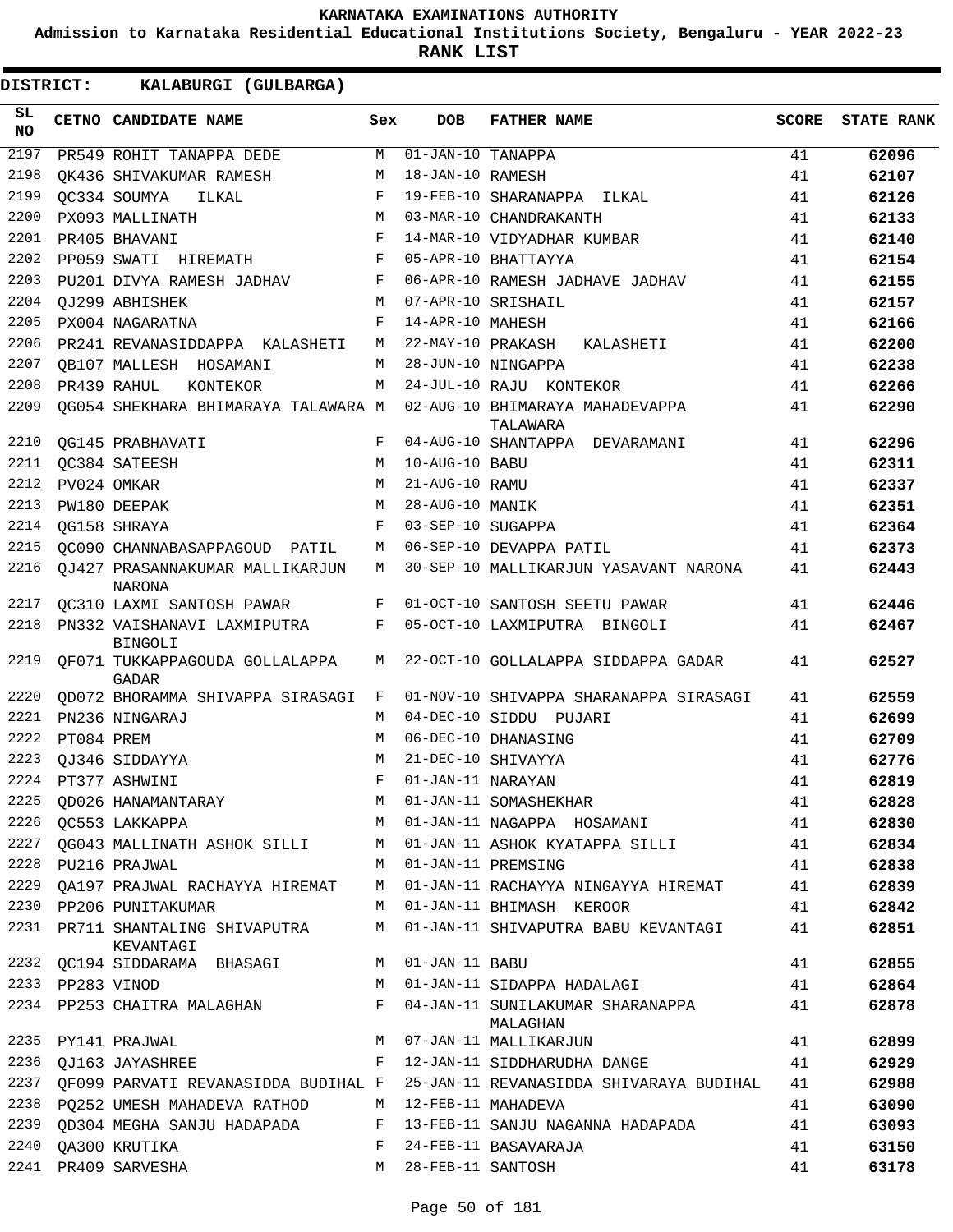**Admission to Karnataka Residential Educational Institutions Society, Bengaluru - YEAR 2022-23**

**RANK LIST**

| SL<br><b>NO</b> |                  | CETNO CANDIDATE NAME                            | Sex          | <b>DOB</b>        | <b>FATHER NAME</b>                                                       | <b>SCORE</b> | <b>STATE RANK</b> |
|-----------------|------------------|-------------------------------------------------|--------------|-------------------|--------------------------------------------------------------------------|--------------|-------------------|
| 2242            |                  | PX050 NAGAMMA                                   | F            |                   | 02-MAR-11 CHANDRASHA NAGONDA POOJARI                                     | 41           | 63196             |
| 2243            |                  | PX073 NANDINI                                   | F            |                   | 05-MAR-11 GUNDAPPA                                                       | 41           | 63217             |
| 2244            |                  | PN348 ISHWARI                                   | F            |                   | 07-MAR-11 MALLIKARJUN KUMBAR                                             | 41           | 63234             |
| 2245            |                  | PU215 BANNI                                     | M            |                   | 12-MAR-11 PREMSING                                                       | 41           | 63267             |
| 2246            |                  | OK449 SHIVARAJ                                  | M            |                   | 14-MAR-11 ASHOK KOONI                                                    | 41           | 63280             |
| 2247            |                  | PO098 GANESH                                    | M            |                   | 21-MAR-11 VENKATESH RATHOD                                               | 41           | 63332             |
| 2248            |                  | PR374 ROHINI ASHOK KOLI                         | F            |                   | 23-MAR-11 ASHOK KRISHNAPPA KOLI                                          | 41           | 63347             |
| 2249            |                  | OC385 MARUTI                                    | M            |                   | 24-MAR-11 BASAVARAJ PAWAR                                                | 41           | 63351             |
| 2250            |                  | PR700 BHOOMIKA                                  | F            | 02-APR-11 BABURAO |                                                                          | 41           | 63427             |
| 2251            |                  | PQ011 DATTU                                     | M            |                   | 03-APR-11 NAGANATH KALLUR                                                | 41           | 63437             |
| 2252            |                  | QA124 PRASHANT                                  | M            | 05-APR-11 BASANNA |                                                                          | 41           | 63464             |
| 2253            |                  | PX189 MANOJ KUMAR                               | M            |                   | 08-APR-11 RAMCHANDRA                                                     | 41           | 63481             |
| 2254            |                  | PY302 SACHIN                                    | M            |                   | 10-APR-11 TIPPANNA                                                       | 41           | 63503             |
| 2255            |                  | PW129 SHASHIKALA                                | F            |                   | 17-APR-11 MALLAPPA                                                       | 41           | 63551             |
| 2256            |                  | OB105 GURUSHANTHAPPA                            | M            |                   | 19-APR-11 HANAMANTHRAYA BALUNDAGI                                        | 41           | 63559             |
| 2257            |                  | PV258 VISHNU                                    | M            |                   | 22-APR-11 BASAVARAJ                                                      | 41           | 63587             |
| 2258            |                  | PT140 VISHAL                                    | M            |                   | 23-APR-11 JAGANNATH                                                      | 41           | 63597             |
| 2259            |                  | QG107 KAVERI CHANDRASHAKER<br>LINGASUR          | F            |                   | 01-MAY-11 CHANDRASHAKER BHIMARAYA<br>LINGASUR                            | 41           | 63646             |
| 2260            |                  | QC373 RAJKUMAR                                  | M            |                   | 14-MAY-11 JATTEPPA                                                       | 41           | 63743             |
| 2261            |                  | OK400 SANDESH                                   | M            |                   | 25-MAY-11 KAMALAKAR                                                      | 41           | 63827             |
| 2262            |                  | PP124 APOORVA JAKKANNA AVATE                    | F            |                   | 30-MAY-11 JAKKANNA H AVATE                                               | 41           | 63853             |
| 2263            |                  | OD001 PAVITRA LAXMAN KARAKDAR                   | F            |                   | 01-JUN-11 LAXMAN KARAKDAR                                                | 41           | 63874             |
| 2264            |                  | OC567 VEERESH                                   | М            |                   | 08-JUN-11 MALLAPPA MORATAGI                                              | 41           | 63961             |
| 2265            |                  | QA074 PRIYA                                     | F            |                   | 10-JUN-11 NINGAPPA RAYANAMANI                                            | 41           | 63970             |
| 2266            |                  | PP416 MUJAMIL MAIBOOB MUJAVAR                   | М            |                   | 11-JUN-11 MAIBOOB MUSTAFA MUJAVAR                                        | 41           | 63982             |
| 2267            |                  | OC168 NAGARAJ                                   | M            | 11-JUN-11 ASHOKA  |                                                                          | 41           | 63983             |
| 2268            |                  | OG182 MALAPPA                                   | М            |                   | 12-JUN-11 HANAMANTA                                                      | 41           | 63987             |
| 2269            |                  | PT351 PRIYA                                     | F            | 15-JUN-11 MALLESH |                                                                          | 41           | 64013             |
| 2270            |                  | OC002 SHIVUKUMAR NAGARAJ<br>MELAKUNDI           |              |                   | M 15-JUN-11 NAGARAJ CHANNABASAPPA<br>MELAKUNDI                           | 41           | 64014             |
|                 |                  | 2271 PY275 SHASHANK                             | M            |                   | 16-JUN-11 SHIVKUMAR                                                      | 41           | 64026             |
|                 |                  | 2272 PS087 DIKSHIT DEVANAND NAVALE M            |              |                   | 23-JUN-11 DEVANAND NAVALE                                                | 41           | 64089             |
|                 |                  | 2273 PR726 ANKITA JHALAKI                       | $\mathbf{F}$ |                   | 27-JUN-11 BASAVARAJ JHALAKI                                              | 41           | 64122             |
|                 |                  |                                                 |              |                   | 2274 QC503 DEVIKA BASAVARAJ TALAWAR F 04-JUL-11 BASAVARAJ AYAPPA TALAWAR | 41           | 64185             |
| 2275            |                  | QB137 KAVERI                                    | F            |                   | 06-JUL-11 MOHAN RADDI                                                    | 41           | 64204             |
| 2276            |                  | QG030 RUDRA GOUDA SHARANGOUDA M<br>MALI BIRADAR |              |                   | 06-JUL-11 SHARANGOUDA ALLAPPAGOUDA MALI<br>BIRADAR                       | 41           | 64209             |
|                 |                  | 2277 PR135 JAYASHREE SANJUKUMAR F<br>HATTARAKI  |              |                   | 14-JUL-11 SANJUKUMAR HANAMANT<br>HATTARAKI                               | 41           | 64283             |
| 2278            |                  | PX042 SUMITRA                                   |              |                   | F 14-JUL-11 SHARANABASPPA GUDDAPUR                                       | 41           | 64287             |
|                 |                  |                                                 |              |                   | 2279 QC048 BEERALINGA M 15-JUL-11 JATTEPPA DODDAMANI                     | 41           | 64292             |
|                 |                  | ALOUR                                           |              |                   | 2280 PY231 HARSHAVARDHAN MALLAPPA M 15-JUL-11 MALLAPPA HANAMANTH ALOUR   | 41           | 64298             |
|                 |                  | 2281 PS094 SAKSHI                               | F            | 22-JUL-11 BABURAO |                                                                          | 41           | 64350             |
|                 |                  | 2282 QC131 MANJULA PUJARI                       | F            |                   | 28-JUL-11 JATTEPPA                                                       | 41           | 64402             |
| 2283            |                  | OK252 RAMKUMAR                                  | М            |                   | 02-AUG-11 SHIVASHARANAPPA                                                | 41           | 64443             |
|                 |                  | 2284 PU289 POORNIMA                             | F            |                   | 05-AUG-11 JAGANNATH                                                      | 41           | 64458             |
| 2285            |                  | QA209 LAKSHMI                                   | F            |                   | 07-AUG-11 VITTAL DEVARANAVADAGI                                          | 41           | 64470             |
|                 | 2286 PU227 NETHI |                                                 | F            |                   | 10-AUG-11 PREMASINGH                                                     | 41           | 64503             |
| 2287            |                  | QG170 SAGAR BIRADAR                             | M            |                   | 10-AUG-11 BASAVARAJ SIDRAMAPPA BIRADAR                                   | 41           | 64504             |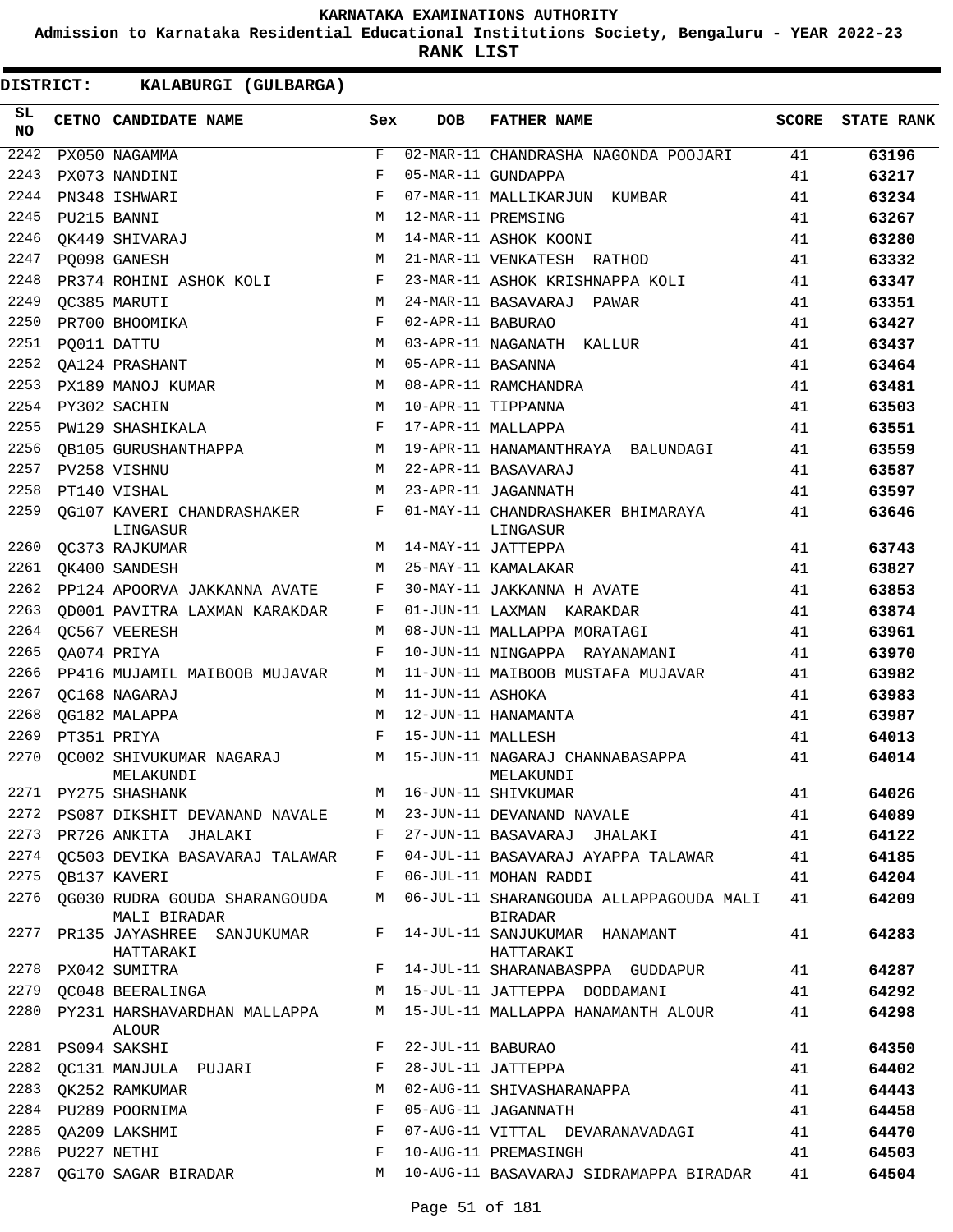**Admission to Karnataka Residential Educational Institutions Society, Bengaluru - YEAR 2022-23**

| DISTRICT:       |            | KALABURGI (GULBARGA)                              |     |                   |                                                    |              |                   |
|-----------------|------------|---------------------------------------------------|-----|-------------------|----------------------------------------------------|--------------|-------------------|
| SL<br><b>NO</b> |            | CETNO CANDIDATE NAME                              | Sex | <b>DOB</b>        | <b>FATHER NAME</b>                                 | <b>SCORE</b> | <b>STATE RANK</b> |
| 2288            |            | PO126 SHARANABASU NINGANNA<br>SOMAJAL             | М   |                   | 10-AUG-11 NINGANNA CHANDRAM SOMAJAL                | 41           | 64505             |
| 2289            |            | OH319 SHRADHA                                     | F   |                   | 10-AUG-11 CHANDRASHEKHAR                           | 41           | 64506             |
| 2290            |            | PP182 SYED YOUNUS YOUSUF KHAN                     | M   |                   | 10-AUG-11 YOUSUF SAMAD KHAN                        | 41           | 64509             |
| 2291            |            | OE045 TOUSIF ALLISAB PATTEDAR                     | М   |                   | 16-AUG-11 ALLISAB NABISAB PATTEDAR                 | 41           | 64550             |
| 2292            |            | OJ246 BASAVARAJ                                   | M   | 17-AUG-11 NAGARAJ |                                                    | 41           | 64552             |
| 2293            |            | PS048 PRASHANT UDAYASHANKAR SINGE M               |     |                   | 17-AUG-11 UDAYASHANKAR SINGE                       | 41           | 64557             |
| 2294            |            | PR128 SUJATA SADASHIV KUMME                       | F   |                   | 17-AUG-11 SADASHIV KARLINGPPA KUMME                | 41           | 64558             |
| 2295            |            | OC407 ANANYA                                      | F   |                   | 22-AUG-11 SHEKHAPPA KANKI                          | 41           | 64594             |
| 2296            | QL119 SUMA |                                                   | F   |                   | 30-AUG-11 MALLIKARJUN                              | 41           | 64646             |
| 2297            |            | PY337 GAYATRI                                     | F   |                   | 01-SEP-11 GURUBASAPPA                              | 41           | 64657             |
| 2298            |            | OD121 POOJA RAYAPPA ENTAMANA                      | F   |                   | 01-SEP-11 RAYAPPA CHANDRAMAPPA ENTAMANA            | 41           | 64659             |
| 2299            |            | PP092 DEEKSHITA DESU RATHOD                       | F   |                   | 02-SEP-11 DESU VALU RATHOD                         | 41           | 64663             |
| 2300            |            | PP428 SHREYA BASAVARAJ<br>SIGARAKANTI             | F   |                   | 04-SEP-11 BASAVARAJ SIGARAKANTI                    | 41           | 64683             |
| 2301            |            | PN097 KIRTI BATAGERI                              | F   |                   | 11-SEP-11 CHANDRAKANT<br>BATAGERI                  | 41           | 64723             |
| 2302            |            | OJ479 SANGEETA BASAVARAJ<br>YALAVANTAGI           | F   |                   | 24-SEP-11 BASAVARAJ SHIVASHARANAPPA<br>YALAVANTAGI | 41           | 64795             |
| 2303            |            | PR287 NANJUDAYYA MAHANTAYYA<br>MATHAPATI          | М   |                   | 20-OCT-11 MAHANTAYYA MATHAPATI                     | 41           | 64928             |
| 2304            |            | OJ157 SHREYA KALYANARAO SAMPALLI                  | F   |                   | 01-NOV-11 KALYANARAO GURUPADAPPA<br>SAMPALLI       | 41           | 64989             |
| 2305            |            | OF057 BASAMMA KESHAPPA BAILAPUR                   | F   |                   | 05-NOV-11 KESHAPPA BHIMARAYA BAILAPUR              | 41           | 65005             |
| 2306            |            | PV143 MAHMAD ADAM                                 | M   | 16-NOV-11 YAKABAL |                                                    | 41           | 65086             |
| 2307            |            | PR262 PREMMA                                      | F   |                   | 22-NOV-11 KASHINATH GUTTEDAR                       | 41           | 65115             |
| 2308            |            | OF121 BHAGYASHREE                                 | F   |                   | 26-NOV-11 PRAKASHA VACHAGONDA                      | 41           | 65134             |
| 2309            |            | PO135 ROHINI                                      | F   |                   | 29-NOV-11 ARUNKUMAR SIDNALKAR                      | 41           | 65156             |
| 2310            |            | OA313 BASAVARAJA MURAGAPPA<br><b>KANCHOORA</b>    | M   |                   | 01-DEC-11 MURAGAPPA                                | 41           | 65161             |
| 2311            |            | QK077 KAVYA N                                     | F   |                   | 07-DEC-11 NARASAREDDY                              | 41           | 65187             |
| 2312            |            | QC425 VIJAYLAXMI SIDDAYYA SWAMY<br><b>BETGERI</b> | F   |                   | 10-DEC-11 SIDDAYYA SWAMY BETGERI                   | 41           | 65200             |
| 2313            |            | PW050 NIKHITA                                     | F   |                   | 17-DEC-11 BEERAPPA                                 | 41           | 65237             |
| 2314            |            | PR146 BHIMASHA KOLASHETTY                         | М   |                   | 01-JAN-12 TUKKANNA                                 | 41           | 65290             |
| 2315            |            | QH215 DANESHWARI                                  | F   | 06-MAR-12 MALAPPA |                                                    | 41           | 65364             |
| 2316            |            | OJ255 BHAGYASHRI HANAMANTRAO                      | F   |                   | 24-MAR-12 HANAMANTRAO                              | 41           | 65372             |
| 2317            |            | PT182 ASHWINI                                     | F   |                   | 07-APR-12 PARASHURAM CHWHAN                        | 41           | 65376             |
| 2318            |            | PN028 SHIVANAND YALLAPPA ALLAGI                   | М   |                   | 07-JUL-12 YALLAPPA ALLAGI                          | 41           | 65390             |
| 2319            |            | QK097 SHRIDEVI J                                  | F   |                   | 08-MAY-09 JAGAPPA JUTHLA                           | 40           | 65409             |
| 2320            |            | PT089 VIDYASAGAR                                  | М   |                   | 10-AUG-09 RAJKUMAR                                 | 40           | 65416             |
| 2321            |            | PV203 SADDAM                                      | М   | 01-JAN-10 SADKALI |                                                    | 40           | 65457             |
| 2322            |            | QC174 RAKESH                                      | М   |                   | 06-MAR-10 VIJAYAKUMAR BAVIKATTI                    | 40           | 65502             |
| 2323            |            | QD264 SAPNA                                       | F   |                   | 28-APR-10 PARAMANANDA                              | 40           | 65546             |
| 2324            |            | PX218 ASHOK KUMAR                                 | М   |                   | 26-MAY-10 JAGADISH                                 | 40           | 65570             |
| 2325            |            | QG066 BHAGAMMA BALAPPA NANDIHAL F                 |     |                   | 02-JUN-10 BALAPPA MALLAPPA NANDIHAL                | 40           | 65582             |
|                 |            | 2326 QD206 SUKANYA YALLAPPA KATTIMANI F           |     |                   | 09-JUL-10 YALLAPPA VITAL KATTIMANI                 | 40           | 65610             |
| 2327            |            | QB091 PRAJWAL MALLINATH AVATI                     | М   |                   | 29-JUL-10 MALLINATH SIDDANNA AVATI                 | 40           | 65646             |
| 2328            |            | QH236 SOORYAKANT                                  | М   |                   | 07-AUG-10 MALLANNA                                 | 40           | 65660             |
| 2329            |            | PU212 ROSHAN                                      | М   | 20-AUG-10 RAJU    |                                                    | 40           | 65684             |
| 2330            |            | PV127 ARCHANA                                     | F   | 04-SEP-10 JAISING |                                                    | 40           | 65720             |
|                 |            | 2331 PP258 CHANDRASHEKHAR                         | M   | 14-SEP-10 NAGARAJ |                                                    | 40           | 65739             |
| 2332            |            | PP210 BASWARAJ DAYANAND NARONI                    | M   |                   | 19-SEP-10 DAYANAND S NARONI                        | 40           | 65755             |
|                 |            |                                                   |     | Page 52 of 181    |                                                    |              |                   |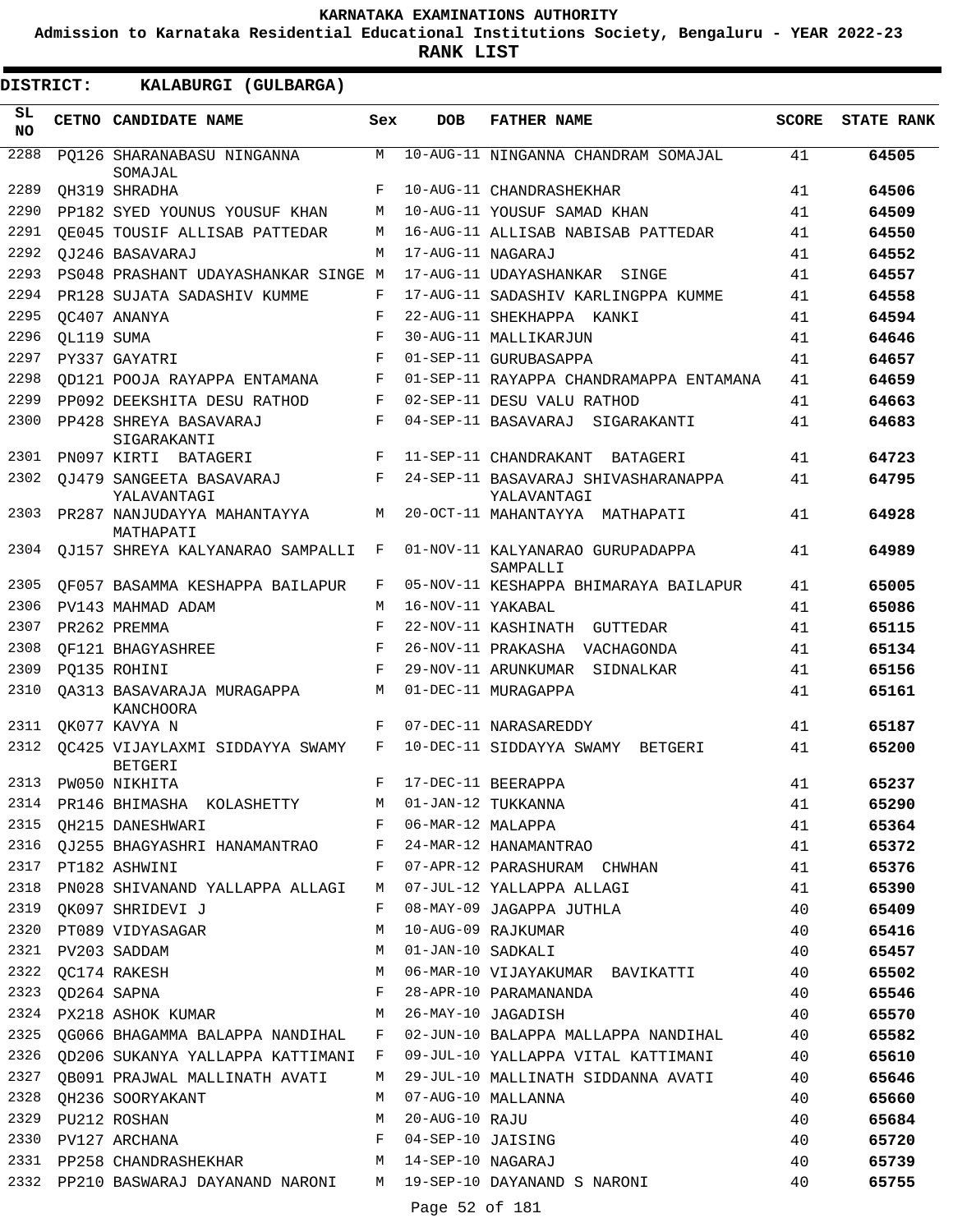**Admission to Karnataka Residential Educational Institutions Society, Bengaluru - YEAR 2022-23**

**RANK LIST**

| SL<br><b>NO</b> |                  | CETNO CANDIDATE NAME                                                  | Sex         | <b>DOB</b>          | <b>FATHER NAME</b>                                                                       | <b>SCORE</b> | <b>STATE RANK</b> |
|-----------------|------------------|-----------------------------------------------------------------------|-------------|---------------------|------------------------------------------------------------------------------------------|--------------|-------------------|
| 2333            |                  | OE049 SOUJANNA ARMAN                                                  | F           |                     | 02-OCT-10 SHARNAPPA ARMAN                                                                | 40           | 65798             |
| 2334            |                  | OE003 PAVITRA                                                         | F           |                     | 14-OCT-10 CHANDRAKANT                                                                    | 40           | 65853             |
| 2335            |                  | OC229 KAREPPA NINGAPPA PUJARI                                         | M           |                     | 19-OCT-10 NINGAPPA DYAMANNA PUJARI                                                       | 40           | 65865             |
| 2336            |                  | OH147 YUVARAJ                                                         | M           | 27-OCT-10 KUMAR     |                                                                                          | 40           | 65897             |
| 2337            |                  | OH288 RADHIKA                                                         | $_{\rm F}$  |                     | 28-OCT-10 RAJKUMAR                                                                       | 40           | 65899             |
| 2338            |                  | OJ069 KARTHIK                                                         | М           |                     | 29-OCT-10 MALLINATH                                                                      | 40           | 65905             |
| 2339            |                  | PY187 KAVITA NAGAPPA                                                  | F           |                     | 08-NOV-10 NAGAPPA MAILARI                                                                | 40           | 65956             |
| 2340            |                  | QD066 JYOTI PARASHURAMA DOREGOLU                                      | $_{\rm F}$  |                     | 12-NOV-10 PARASHURAMA HANAMANTA<br>DOREGOLU                                              | 40           | 65977             |
| 2341            |                  | QK377 YUVARAJ                                                         | М           | 20-NOV-10 GOPAL     |                                                                                          | 40           | 66010             |
| 2342            |                  | PR473 PALLAVI                                                         | F           |                     | 25-NOV-10 YALLALING                                                                      | 40           | 66029             |
| 2343            |                  | OA468 KASTURI SANTOSH KANGALI                                         | F           |                     | 05-DEC-10 SANTOSH SUBBANNA KANGALI                                                       | 40           | 66063             |
| 2344            |                  | OK229 SAVITA                                                          | F           |                     | 12-DEC-10 SHARANAPPA                                                                     | 40           | 66104             |
| 2345            |                  | PT487 BABIZAHOURA ISMAILSAB<br><b>NAGORE</b>                          | F           |                     | 24-DEC-10 ISMAILSAB QUTTUBUDDIN NAGORE                                                   | 40           | 66144             |
| 2346            |                  | OJ129 KANCHANA                                                        | F           |                     | 27-DEC-10 GURUNATH                                                                       | 40           | 66157             |
| 2347            |                  | OD055 VITTALL DHARAMANNA APPOJI                                       | M           |                     | 28-DEC-10 DHARMANNA SHARANAPPA APPOJI                                                    | 40           | 66164             |
| 2348            |                  | OK178 ANANDKUMAR                                                      | M           |                     | 30-DEC-10 GOPICHANDRA NARAYAN RATHOD                                                     | 40           | 66172             |
| 2349            |                  | OD059 ALFIYA ALLAVUDDIN HIPPARAGI F                                   |             |                     | 01-JAN-11 ALLAVUDDIN MAHIBOOBSAB<br>HIPPARAGI                                            | 40           | 66181             |
| 2350            |                  | OB109 ARCHANA SANGANABASAPPA<br>POOJARI                               | F           |                     | 01-JAN-11 SANGANABASAPPA SHARANAPPA<br>POOJARI                                           | 40           | 66184             |
| 2351            |                  | PV023 ASHWINI                                                         | F           | 01-JAN-11 NAGAPPA   |                                                                                          | 40           | 66185             |
| 2352            |                  | OA018 BOURAMMA BASAVARAJ<br>BAMANAJOGI                                | F           |                     | 01-JAN-11 BAS AVARAJ                                                                     | 40           | 66191             |
| 2353            |                  | PU206 GAYATRIBAI                                                      | F           |                     | 01-JAN-11 DASHARATH                                                                      | 40           | 66197             |
| 2354            |                  | OG174 KENCHAPPA KUTANUR                                               | М           |                     | 01-JAN-11 SHANTAPPA KENCHAPPA KUTANUR                                                    | 40           | 66205             |
| 2355            |                  | OC372 MADHU                                                           | F           |                     | 01-JAN-11 VISHWANATH                                                                     | 40           | 66207             |
| 2356            |                  | OA315 POORVAJA                                                        | F           |                     | 01-JAN-11 NIJAGUNAYYA HIREMATH                                                           | 40           | 66208             |
| 2357            |                  | OA164 PRAJWAL                                                         | M           |                     | 01-JAN-11 RAJKUMAR                                                                       | 40           | 66209             |
| 2358            |                  | QE117 PRAKASH                                                         | M           |                     | 01-JAN-11 GOVINDA<br>JADHAV                                                              | 40           | 66210             |
| 2359            |                  | OA316 RAKESH                                                          | M           |                     | 01-JAN-11 HEERU PAWAR                                                                    | 40           | 66212             |
|                 |                  | 2360 OF138 SATANNA BHAGAVANTARAYA<br>HOSAMANI                         |             |                     | M 01-JAN-11 BHAGAVANTARAYA                                                               | 40           | 66218             |
|                 | 2361 QA090 SOHEL |                                                                       |             | M 01-JAN-11 LAL SAB |                                                                                          | 40           | 66221             |
|                 |                  | 2362 PY223 NAGARAJA BASAVARAJA<br>TILAGULLA                           |             |                     | M 05-JAN-11 BASAVARAJA HONNAPPA TILAGULLA                                                | 40           | 66252             |
|                 |                  | 2363 PS092 SHREEGANESH SHANKAR ALDI M 08-JAN-11 SHANKAR SHIVANNA ALDI |             |                     |                                                                                          | 40           | 66266             |
|                 |                  | 2364 PR474 SANDEEP                                                    |             |                     | M 14-JAN-11 HANAMANTHARAY                                                                | 40           | 66298             |
|                 |                  | 2365 PT197 NAGARAJ                                                    |             |                     | M 21-JAN-11 JAGANNATH                                                                    | 40           | 66329             |
|                 |                  | POLICEBIRADAR                                                         |             |                     | 2366 OF297 SHOBHASHNI IRANNAGOUD F 23-JAN-11 IRANNAGOUD MADIVALAPPAGOUD<br>POLICEBIRADAR | 40           | 66346             |
|                 |                  | 2367 QG101 CHAITRA UMESH DODDAMANI F 30-JAN-11 UMESH                  |             |                     |                                                                                          | 40           | 66388             |
|                 |                  | 2368 QJ279 RAGHVENDRA RAJU PAWAR M 10-FEB-11 RAJU PAWAR               |             |                     |                                                                                          | 40           | 66450             |
|                 |                  | 2369 QJ398 VINAY KUMAR                                                |             |                     | M 10-FEB-11 VISHNU WARDAN                                                                | 40           | 66453             |
|                 |                  | 2370 QH004 SMITA SHIVANAGDATTA<br>KALSHETTY                           |             |                     | F 16-FEB-11 SHIVANAGDATTA                                                                | 40           | 66488             |
|                 |                  | 2371 QE188 SUJATA IRAPPA HALLADAKAR F 18-FEB-11 IRAPPA CHANABASAPPA   |             |                     | HALLADAKAR                                                                               | 40           | 66498             |
|                 |                  | 2372 QJ456 MANJUNATH BASAVARAJ<br>KASBIKATTI                          |             |                     | M 24-FEB-11 BASAVARAJ KASBIKATTI                                                         | 40           | 66530             |
|                 |                  | 2373 PU058 CHAITRA                                                    | $F$ and $F$ |                     | 28-FEB-11 JAGANNATH                                                                      | 40           | 66554             |
|                 |                  | 2374 PN215 SUMEET                                                     | M           | Page 53 of 181      | 11-MAR-11 SHIVAPUTRA METRI                                                               | 40           | 66644             |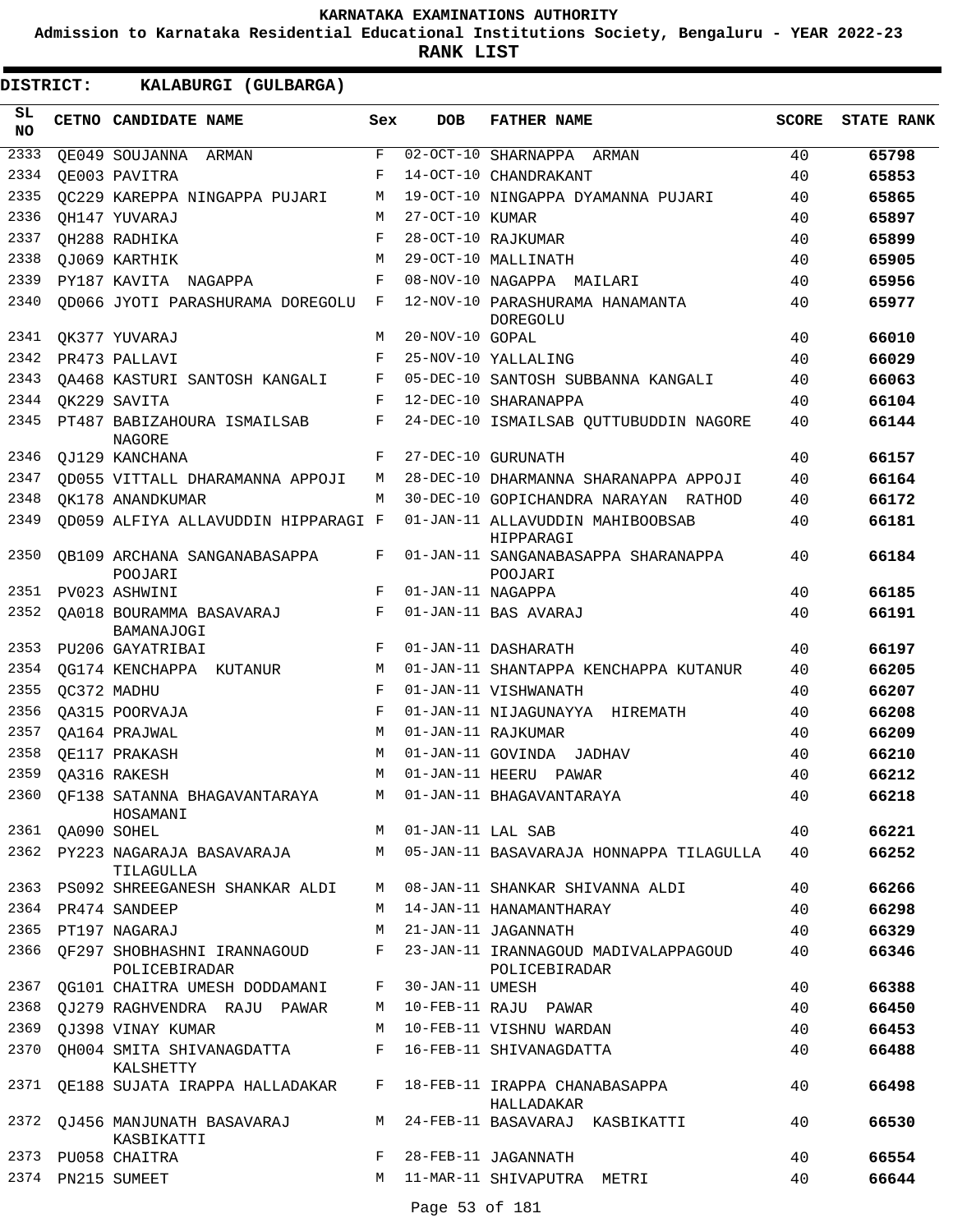**Admission to Karnataka Residential Educational Institutions Society, Bengaluru - YEAR 2022-23**

| <b>DISTRICT:</b> | KALABURGI (GULBARGA)                   |     |                   |                                               |              |                   |
|------------------|----------------------------------------|-----|-------------------|-----------------------------------------------|--------------|-------------------|
| SL.<br><b>NO</b> | CETNO CANDIDATE NAME                   | Sex | <b>DOB</b>        | <b>FATHER NAME</b>                            | <b>SCORE</b> | <b>STATE RANK</b> |
| 2375             | QJ306 ADARSH SURYAKANT                 | М   |                   | 21-MAR-11 SURYAKANT                           | 40           | 66703             |
| 2376             | OH242 VISHWANATH BASAVARAJ<br>SANGANI  | М   |                   | 21-MAR-11 BASAVARAJ                           | 40           | 66716             |
| 2377             | OJ338 SANGAMESH                        | M   |                   | 01-APR-11 SHARANAPPA                          | 40           | 66796             |
| 2378             | PY289 VENKATESH                        | M   | 01-APR-11 UMESH   |                                               | 40           | 66801             |
| 2379             | OC111 IRFAN SAB                        | M   |                   | 04-APR-11 YAKBAL BADIGAR                      | 40           | 66828             |
| 2380             | QA007 VIJAYALAKSHMI<br>NATIKAR         | F   |                   | 06-APR-11 SIDDAPPA YAMANAPPA NATIKAR          | 40           | 66850             |
| 2381             | PT354 RADHIKA                          | F   | 09-APR-11 RAJU    |                                               | 40           | 66874             |
| 2382             | OA475 KARISIDDA                        | M   |                   | 10-APR-11 MALAPPA GUBYAD                      | 40           | 66881             |
| 2383             | OJ352 PRAJWAL GIRIMALLAPPA HAKKI M     |     |                   | 11-APR-11 GIRIMALLAPPA HAKKI                  | 40           | 66895             |
| 2384             | PR646 HANAMANT SHAMARAO DIGGE          | М   |                   | 17-APR-11 SHAMARAO PANDITH DIGGE              | 40           | 66935             |
| 2385             | OA518 JASMEEN BEGUM CHANDPATEL         | F   |                   | 20-APR-11 CHANDPATEL                          | 40           | 66954             |
| 2386             | QC112 PRASHANT VISHWAKARMA             | М   | 24-APR-11 BAPURAY |                                               | 40           | 66992             |
| 2387             | OK172 ABDUL AMER ZAKIR PATEL           | M   |                   | 25-APR-11 ZAKIR PATEL                         | 40           | 66996             |
| 2388             | PX236 VISHAL VINOD RATHOD              | М   |                   | 28-APR-11 VINOD RATHOD VITHAL RATHOD          | 40           | 67020             |
| 2389             | OF217 NEEDAPATIM SOHIB SHEKH           | F   |                   | 30-APR-11 SOHIB PEERAMMAD SHEKH               | 40           | 67031             |
| 2390             | PO247 CHANDRASHEKAR KIRUSAVALAGI M     |     |                   | 05-MAY-11 SAYABANNA KIRUSAVALAGI              | 40           | 67074             |
| 2391             | PO162 SHIVA                            | М   |                   | 05-MAY-11 MALAKAPPA NADAGERI                  | 40           | 67077             |
| 2392             | OA597 JATTINGARAYA BHIRAPPA<br>MAILARI | М   |                   | 06-MAY-11 BHIRAPPA DOLAPPA MAILARI            | 40           | 67081             |
| 2393             | QB034 LAXMI GOLLALAPPA                 | F   |                   | 07-MAY-11 GOLLALAPPA SHARANAPPA TALAWAR       | 40           | 67088             |
| 2394             | PR597 SAKSHI SHIVAPUTRA JINGE          | F   |                   | 11-MAY-11 SHIVAPUTRA                          | 40           | 67131             |
| 2395             | PT155 GOUTAM                           | M   | 17-MAY-11 OMANATH |                                               | 40           | 67178             |
| 2396             | PW153 VIJAYKUMAR                       | M   |                   | 20-MAY-11 RAJKUMAR                            | 40           | 67209             |
| 2397             | OH098 ANUSHREE GANESH CHAVAN           | F   |                   | 24-MAY-11 GANESH MOTIRAM                      | 40           | 67224             |
| 2398             | PQ047 PRAVEEN CHANDRAKANT GOLASAR M    |     |                   | 25-MAY-11 CHANDRAKANT GOLASAR                 | 40           | 67234             |
| 2399             | OA094 SOMANATH KALLAPPA DHORI          | М   |                   | 26-MAY-11 KALLAPPA SOMANNA DHORI              | 40           | 67244             |
| 2400             | PR194 KIRTI NAGAPPA SAGAR              | F   |                   | 27-MAY-11 NAGAPPA BABU SAGAR                  | 40           | 67250             |
| 2401             | PR733 TEJASHWINI LAXMIKANT PYATI       | F   |                   | 28-MAY-11 LAXMIKANT BHIMASHA PYATI            | 40           | 67257             |
| 2402             | PR636 SHIVASHARAN JATINGARAY<br>VAGGI  | М   |                   | 30-MAY-11 JATINGARAY HAVANNA VAGGI            | 40           | 67268             |
| 2403             | PV270 MANIKANTHA                       | М   | 01-JUN-11 PRAKASH |                                               | 40           | 67286             |
| 2404             | PQ196 MAHESH                           | М   |                   | 10-JUN-11 JAGADISH KHANAPUR                   | 40           | 67394             |
| 2405             | PS057 PRIYA SHAVAPPA BHANGI            | F   |                   | 10-JUN-11 SHIVAPPA CHANDRAKANT BHANGI         | 40           | 67396             |
| 2406             | OG069 SOUJANYA MALIPATIL               | F   |                   | 11-JUN-11 NAGARAJ MELAPPAGOUD MALIPATIL       | 40           | 67408             |
| 2407             | PS007 SAMARTH GURUNATH GADDAD          | М   |                   | 14-JUN-11 GURUNATH SIDRAMAPPA GADDAD          | 40           | 67432             |
| 2408             | PY336 PUNEET                           | М   |                   | 15-JUN-11 HANAMANTH                           | 40           | 67439             |
| 2409             | PR468 BHAGYASHREE                      | F   |                   | 28-JUN-11 RAJKUMAR                            | 40           | 67572             |
| 2410             | PZ104 MAHALAXMI                        | F   |                   | 28-JUN-11 NAGINDRAPPA                         | 40           | 67575             |
| 2411             | PZ023 MAMTA                            | F   |                   | 03-JUL-11 KHIRAPPA CHANABO                    | 40           | 67629             |
| 2412             | QA186 DEEPA GOPAL DALAVAI              | F   |                   | 06-JUL-11 GOPAL BASANNA DALAVAI               | 40           | 67650             |
| 2413             | QA431 PRAJWAL                          | М   |                   | 08-JUL-11 SOPPANNA                            | 40           | 67685             |
| 2414             | QJ305 PALLAVI                          | F   |                   | 11-JUL-11 RAVINDRA                            | 40           | 67713             |
| 2415             | OH204 MAHESH BASAVARAJ BELUR           | М   |                   | 13-JUL-11 BASAVARAJ SHIVALINAPPA BELUR        | 40           | 67727             |
| 2416             | PR373 SHRUTI                           | F   |                   | 24-JUL-11 ARVIND KALYANRAO PUJARI             | 40           | 67825             |
| 2417             | QH118 VISHWESHWAR VIDYADAR<br>HIREMATH | М   |                   | 26-JUL-11 VIDYADAR SHAMBULINGAYYA<br>HIREMATH | 40           | 67840             |
| 2418             | QD110 PRAJWAL                          | М   |                   | 27-JUL-11 YALLAPPA                            | 40           | 67845             |
| 2419             | QL123 PRAJWAL                          | М   |                   | 11-AUG-11 SHARANAPPA                          | 40           | 67943             |
| 2420             | OH141 VAISHNAVI                        | F   | 11-AUG-11 SANJAY  |                                               | 40           | 67945             |
| 2421             | PZ130 MEENAKSHI                        | F   | 16-AUG-11 SOMANNA |                                               | 40           | 67979             |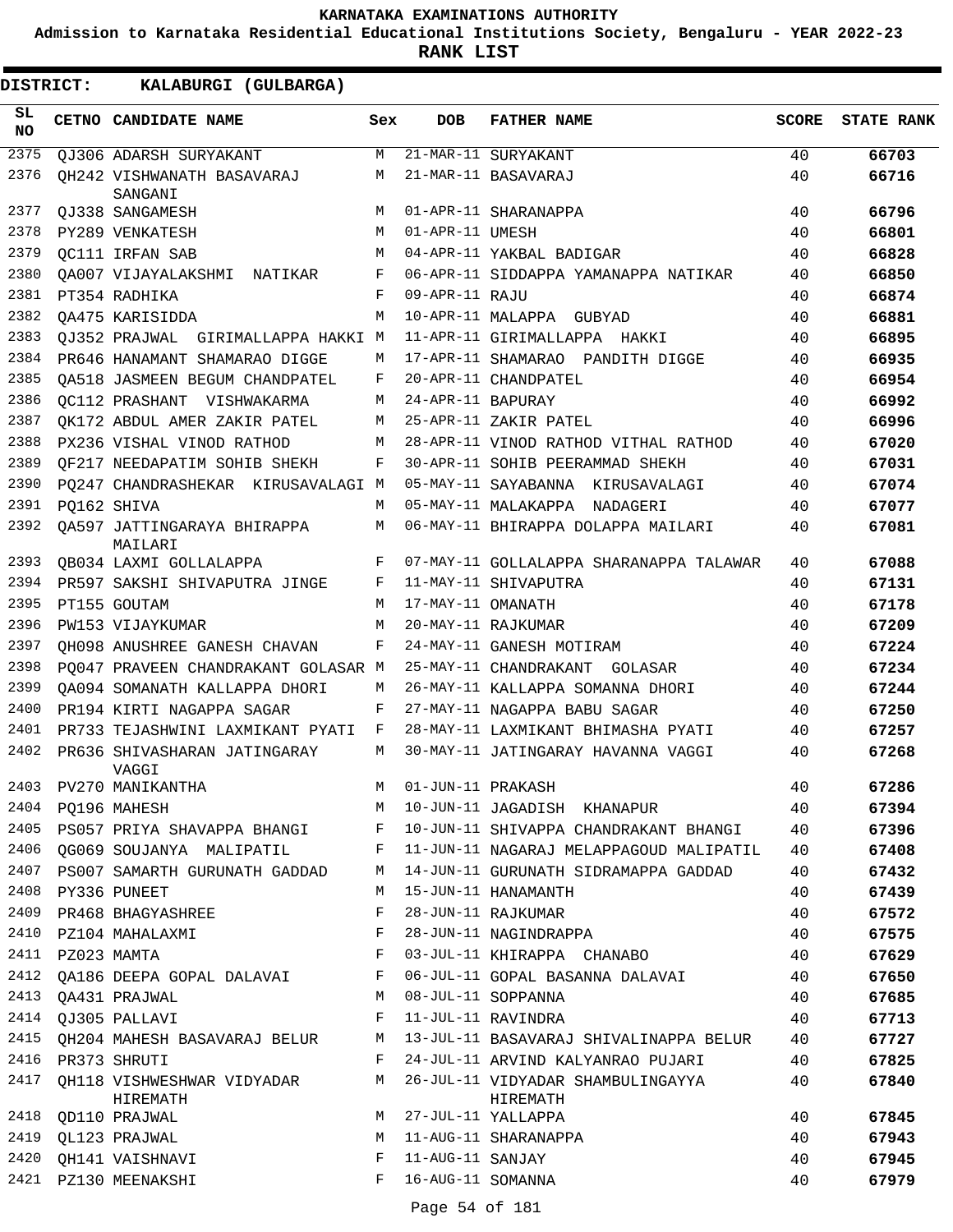**Admission to Karnataka Residential Educational Institutions Society, Bengaluru - YEAR 2022-23**

| <b>DISTRICT:</b> | KALABURGI (GULBARGA)                            |              |                   |                                                   |              |                   |
|------------------|-------------------------------------------------|--------------|-------------------|---------------------------------------------------|--------------|-------------------|
| SL<br><b>NO</b>  | CETNO CANDIDATE NAME                            | Sex          | <b>DOB</b>        | <b>FATHER NAME</b>                                | <b>SCORE</b> | <b>STATE RANK</b> |
| 2422             | PQ198 BHAGYASREE YALLAPPA PUJARI                | F            |                   | 17-AUG-11 YALLAPPA                                | 40           | 67986             |
| 2423             | PS141 SHANKAR NAGENDRA<br>SINGASHETTY           | M            |                   | 21-AUG-11 NAGENDRA SHIVASHARANAPPA<br>SINGASHETTY | 40           | 68018             |
| 2424             | QH322 NIKHIL VINOD PATIL                        | М            |                   | 27-AUG-11 VINOD SHRIMATHRAO PATIL                 | 40           | 68064             |
| 2425             | OB122 ANNAPPA                                   | M            |                   | 03-SEP-11 SHARANABASAPPA GOUNDI                   | 40           | 68115             |
| 2426             | OH289 SRUSHTI RAMESH REVANNI                    | F            | 03-SEP-11 RAMESH  |                                                   | 40           | 68118             |
| 2427             | PR680 NANDINI                                   | F            | 05-SEP-11 GOUTAM  |                                                   | 40           | 68130             |
| 2428             | PW048 ANKITA                                    | F            |                   | 11-SEP-11 CHANDRAKANTH                            | 40           | 68171             |
| 2429             | PX173 PRAJWAL                                   | M            | 15-SEP-11 MAHADEV |                                                   | 40           | 68196             |
| 2430             | PN376 SHASHIKUMAR                               | M            |                   | 16-SEP-11 CHIDANAND HAJERI                        | 40           | 68210             |
| 2431             | OC518 DUNDAPPA                                  | M            |                   | 17-SEP-11 HONNPPA MAGANAGERI                      | 40           | 68216             |
| 2432             | OL110 KHOMAL                                    | F            |                   | 22-SEP-11 VASANTH KUMAR                           | 40           | 68255             |
| 2433             | QJ341 SUMANT                                    | M            | 26-SEP-11 AVINASH |                                                   | 40           | 68290             |
| 2434             | OD197 RAVIKUMAR SHARANAPPA<br>KANNOLI           | M            |                   | 05-OCT-11 SHARANAPPA REVAPPA KANNOLI              | 40           | 68348             |
| 2435             | PN418 AKSHATA GANGADHAR JEWARGI                 | F            |                   | 12-OCT-11 GANGADHAR AMMOGI JEWARGI                | 40           | 68394             |
| 2436             | OC537 POOJA REWU RATHOD                         | F            |                   | 18-OCT-11 REWU LOKU RATHOD                        | 40           | 68430             |
| 2437             | PW088 AMEETCHVHAN                               | M            | 19-OCT-11 VINOD   |                                                   | 40           | 68434             |
| 2438             | PR395 ADARSHA VENKATESH GOUDE                   | M            |                   | 01-NOV-11 VENKATESH ANNAPPA GOUDE                 | 40           | 68517             |
| 2439             | OA111 MAHAMMED MUJAHED                          | M            |                   | 01-NOV-11 KASIM SAB                               | 40           | 68519             |
| 2440             | OK079 MAHESH                                    | M            | 09-NOV-11 SANTOSH |                                                   | 40           | 68567             |
| 2441             | PR016 SANDHYA                                   | F            |                   | 17-NOV-11 YVARAJ RATODA                           | 40           | 68614             |
| 2442             | PR487 ANKITA JATTEPPA MAVIN                     | F            |                   | 24-NOV-11 JATTEPPA MAPANNA MAVIN                  | 40           | 68648             |
| 2443             | OC201 HANAMANTH BHEEMASHANKAR<br><b>HARANUR</b> | M            |                   | 26-NOV-11 BHEEMASHANKAR HARANUR                   | 40           | 68657             |
| 2444             | PX221 SUSHMA                                    | F            | 27-NOV-11 RAMESH  |                                                   | 40           | 68667             |
| 2445             | OC078 BHARATI SHREESHAIL<br>KONASIRASAGI        | F            |                   | 28-NOV-11 SHREESHAIL GOLLALAPPA<br>KONASIRASAGI   | 40           | 68669             |
| 2446             | PR078 VIJAYSHREE BHIMASHANKAR<br><b>BUTALE</b>  | F            |                   | 04-DEC-11 BHIMASHANKAR SHIVAPPA BUTALE            | 40           | 68709             |
| 2447             | PN310 SHARANAKUMAR LAXMIPUTRA<br>PANEGAR        | M            |                   | 06-DEC-11 LAXMIPUTRA ANANDAPPA PANEGAR            | 40           | 68715             |
| 2448             | PS205 BHAGYASHREE                               | F            |                   | 10-DEC-11 SHIVAYYA SWAMI                          | 40           | 68729             |
| 2449             | QD356 KALYANAPPA DODAMANI                       |              |                   | M 26-DEC-11 MAHANTAPPA KALYANAPPA<br>DODAMANI     | 40           | 68810             |
| 2450             | QH131 KIRAN                                     | M            |                   | 28-DEC-11 SURYAKANT                               | 40           | 68820             |
|                  | 2451 PR446 VIJAYSINGH HANAMANTASINGH<br>RAJAPUT | M            |                   | 28-DEC-11 HANAMANTASINGH RAMASING<br>RAJAPUT      | 40           | 68825             |
| 2452             | PR625 AMBIKA                                    | F            |                   | 01-JAN-12 ANAND SINGE                             | 40           | 68840             |
| 2453             | PP358 KASTURI NAGAPPA SHAKAPURA                 | F            |                   | 05-JAN-12 NAGAPPA SHAKAPUR                        | 40           | 68855             |
|                  | 2454 PR596 SHRISHAIL                            | М            |                   | 11-JAN-12 GRULINGAPPA                             | 40           | 68866             |
| 2455             | PV071 GANGADHAR                                 | М            | 19-JAN-12 BALAJI  |                                                   | 40           | 68877             |
| 2456             | PV112 UTTAM                                     | M            |                   | 20-JAN-12 TARASING                                | 40           | 68882             |
| 2457             | PW001 KHASIMPATEL MAHEBUBPATEL<br>KORVI         | М            |                   | 27-JAN-12 MAHEBUB SHABBIRPATEL KORVI              | 40           | 68892             |
| 2458             | PP165 VIDYASHREE                                | F            |                   | 03-MAR-12 YAMANAPPA POOJARI                       | 40           | 68921             |
| 2459             | PN113 SAKSHI BHEEMASHANKAR<br>ALLAGIKAR         | $\mathbf{F}$ |                   | 14-MAR-12 BHEEMASHANKAR NAGAPPA<br>ALALGIKAR      | 40           | 68925             |
|                  | 2460 PS180 SAKSHI MALAPPA GHODAKE               | F            |                   | 30-MAR-12 MALAPPA SAYABANNA GHODAKE               | 40           | 68931             |
|                  | 2461 OK142 BHIMASHANKAR RAMESH                  | M            | 19-MAY-12 RAMESH  |                                                   | 40           | 68938             |
| 2462             | QA169 MAHESH                                    | M            |                   | 01-FEB-09 GOLLALAPPA SHIRMA                       | 39           | 68961             |
| 2463             | QB128 ANILA                                     | M            |                   | 01-JAN-10 LAXMAN CHANDAPPA MADAR                  | 39           | 69012             |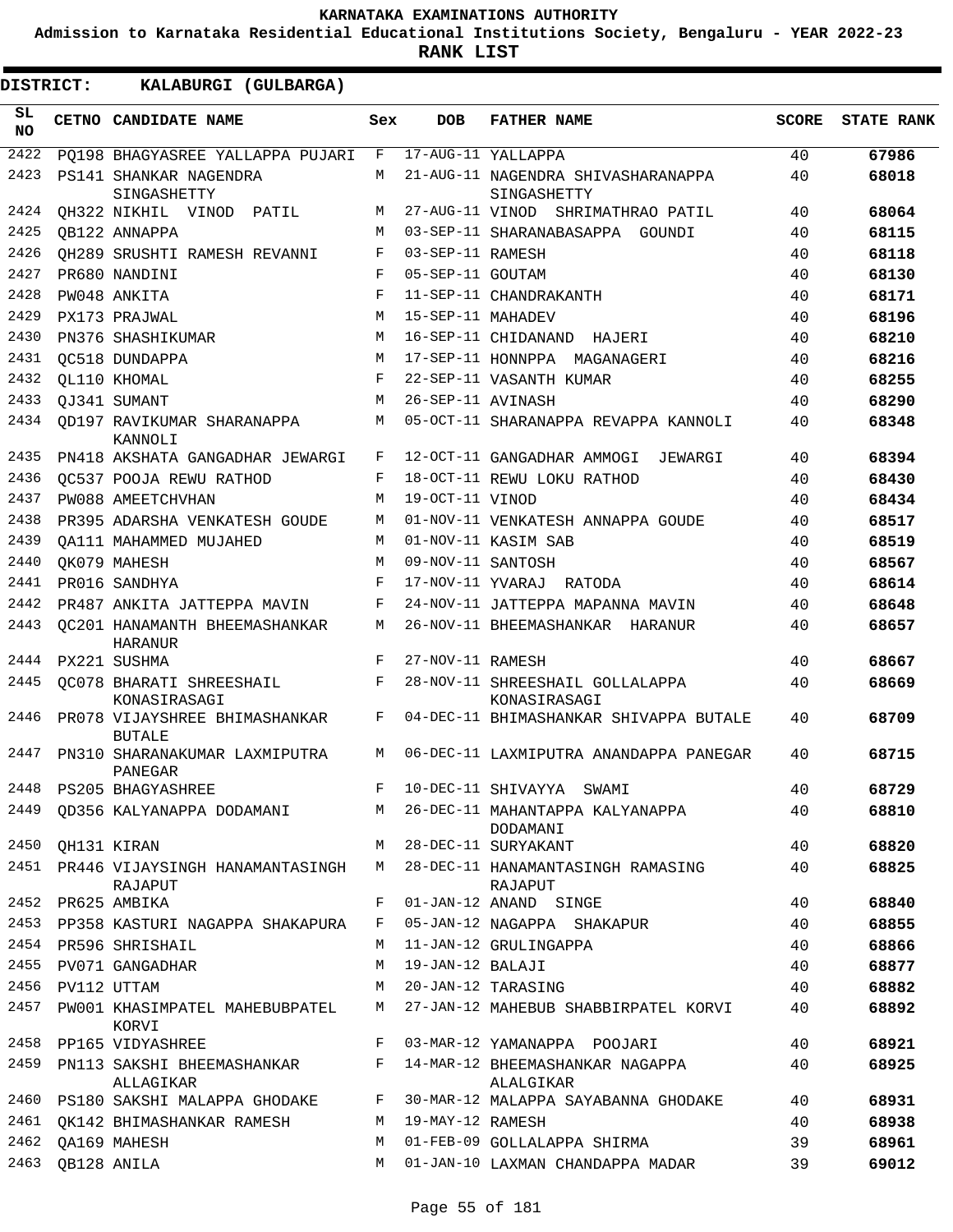**Admission to Karnataka Residential Educational Institutions Society, Bengaluru - YEAR 2022-23**

**RANK LIST**

| SL<br><b>NO</b> | CETNO CANDIDATE NAME                                                         | Sex          | <b>DOB</b>         | <b>FATHER NAME</b>                                                           | <b>SCORE</b> | <b>STATE RANK</b> |
|-----------------|------------------------------------------------------------------------------|--------------|--------------------|------------------------------------------------------------------------------|--------------|-------------------|
| 2464            | <b>OA389 CHANDRASHEKHAR</b>                                                  | M            |                    | 01-JAN-10 MALAPPA GOLASANGI                                                  | 39           | 69014             |
| 2465            | PU209 PRADEEP                                                                | M            | 01-JAN-10 RAVI     |                                                                              | 39           | 69020             |
| 2466            | PP263 YALLAPPA                                                               | M            |                    | 01-JAN-10 KHAJAPPA HOSAMANI                                                  | 39           | 69026             |
| 2467            | PT460 KRISHNA PRAKASH PAWAR                                                  | M            |                    | 04-JAN-10 PRAKASH BHIMASING PAWAR                                            | 39           | 69030             |
| 2468            | PV020 KASHINATH                                                              | M            |                    | 04-FEB-10 HANAMANTH                                                          | 39           | 69042             |
| 2469            | PW260 MAYASHREE                                                              | F            |                    | 11-FEB-10 VIJAYKUMAR                                                         | 39           | 69049             |
| 2470            | OC286 PRAVEEN GOUDA<br>GOLLALAPPAGOUDA POLICE<br>PATIL                       | M            |                    | 17-FEB-10 GOLLALAPPAGOUDA BAPUGOUDA<br>POLICE PATIL                          | 39           | 69050             |
| 2471            | QJ502 VARSHA                                                                 | F            | 15-MAY-10 SHAMRAO  |                                                                              | 39           | 69110             |
| 2472            | QK072 BINDUSHREE                                                             | F            |                    | 25-MAY-10 SIDDALINGA REDDY                                                   | 39           | 69124             |
| 2473            | QE040 DANISHA                                                                | F            |                    | 03-JUL-10 RAJ AHMED                                                          | 39           | 69168             |
| 2474            | PU250 KISHOR                                                                 | M            |                    | 03-JUL-10 VIJAYAKUMAR                                                        | 39           | 69169             |
| 2475            | OK092 PAVITRA                                                                | F            |                    | 07-JUL-10 SHARANAKUMARA MALLIKARJUN                                          | 39           | 69172             |
| 2476            | OD226 LAXMIKANTH DHAREPPA MANOOR                                             | M            |                    | 04-AUG-10 DHAREPPA SHANKAREPPA MANOOR                                        | 39           | 69200             |
| 2477            | OD191 AMBIKA                                                                 | F            |                    | 22-AUG-10 IRANNA RAYANAMANI                                                  | 39           | 69240             |
| 2478            | PO261 SHARANBASU BIJJARAGI                                                   | М            |                    | 15-SEP-10 MALAKANNA BIJJARAGI                                                | 39           | 69301             |
| 2479            | OE010 AJAYAKUMAR SHARANAPPA                                                  | M            |                    | 17-SEP-10 SHARANAPPA SAIBANNA NAIKODI                                        | 39           | 69307             |
| 2480            | OD067 RAKSHITA                                                               | F            |                    | 22-SEP-10 MAHADEVAPPA BADIGER                                                | 39           | 69326             |
| 2481            | OF222 SARASWATI DAMBAL                                                       | F            | 24-SEP-10 MANAPPA  |                                                                              | 39           | 69335             |
| 2482            | OH299 PRAMOD                                                                 | M            |                    | 29-SEP-10 TUKKAPPA                                                           | 39           | 69356             |
| 2483            | OD101 NAGARAJ                                                                | M            |                    | 25-OCT-10 PUNDALIK HADAPAD                                                   | 39           | 69456             |
| 2484            | OC169 MUTTUGOUDA BIRADAR                                                     | M            |                    | 01-NOV-10 SHANTAGOUDA                                                        | 39           | 69480             |
| 2485            | PU247 ABHISHEKH                                                              | M            |                    | 03-NOV-10 VIJAYAKUMAR                                                        | 39           | 69488             |
| 2486            | PT386 RAKSHITA                                                               | F            | 19-NOV-10 RAVI     |                                                                              | 39           | 69559             |
| 2487            | QC191 SRUSTHI RAMESH MUDAGAL                                                 | F            |                    | 02-DEC-10 RAMESH BHEEMANNA MUDAGAL                                           | 39           | 69618             |
| 2488            | OJ252 SRUSHTI                                                                | F            | 04-DEC-10 SHARANU  |                                                                              | 39           | 69628             |
| 2489            | OA145 BRAHAMLING NAGANNA KAMBAR                                              | M            |                    | 07-DEC-10 NAGANNA SIDRAMAPPA KAMBAR                                          | 39           | 69639             |
| 2490            | PN204 SAMRUDDI                                                               | F            | 16-DEC-10 MAHAVEER |                                                                              | 39           | 69674             |
| 2491            | OJ189 BHAVANI                                                                | F            | 27-DEC-10 MOTIRAM  |                                                                              | 39           | 69707             |
| 2492            | PP176 BANDENAWAJ ABDULRAHIMAN<br><b>GUTTEDAR</b>                             | М            |                    | 01-JAN-11 ABDULRAHIMAN KHASIM GUTTEDAR                                       | 39           | 69746             |
|                 | 2493 QD258 BHEEMANNAGOUDA                                                    |              |                    | M 01-JAN-11 BASANNAGOUDA                                                     | 39           | 69750             |
|                 | <b>BIRADAR</b>                                                               |              |                    | 2494 QB116 BHUVANESHWARI BASAVARAJ F 01-JAN-11 BASAVARAJ GIRIMALAPPA BIRADAR | 39           | 69751             |
| 2495            | PR664 CHANNAVEER MADIVAL<br>SIDDHAROODA MADIVAL                              |              |                    | M 01-JAN-11 SIDDAROODA SHIVAPUTRAPPA<br>MADIVAL                              | 39           | 69753             |
| 2496<br>2497    | OF101 MALAKARA SIDDA                                                         | M            |                    | 01-JAN-11 BAILAPPA                                                           | 39           | 69772             |
|                 | QA063 OMPRAKASH NINGAPPA PUJARI M                                            |              |                    | 01-JAN-11 NINGAPPA OGEPPA PUJARI                                             | 39           | 69781             |
| 2499            | 2498 QA305 PALLAVI SHIVALAL CHAVHAN                                          | F<br>F       | 01-JAN-11 BABUSAB  | 01-JAN-11 SHIVALAL TARASING CHAVHAN                                          | 39           | 69782             |
| 2500            | OB118 SAMREEN                                                                | М            |                    | 11-JAN-11 AMBARAYA                                                           | 39           | 69789             |
| 2501            | QH276 SHASHANK                                                               | $\mathbf{F}$ |                    |                                                                              | 39           | 69863             |
| 2502            | QD019 VIRESHWARI SANTOSH HADAPAD                                             |              |                    | 16-JAN-11 SANTOSH SAIBANNA HADAPAD                                           | 39           | 69897             |
| 2503            | PR001 ALTAF                                                                  | M<br>F       |                    | 20-JAN-11 PEERUNSAB MULLA<br>25-JAN-11 ASHOK VITHAL KALE                     | 39<br>39     | 69919             |
| 2504            | PR176 PRIYANK ASHOK KALE                                                     | F            |                    | 29-JAN-11 SIDDAPPA                                                           |              | 69945             |
| 2505            | QG053 SAKSHI                                                                 | M            |                    | 30-JAN-11 VIRABHADRAPPA                                                      | 39<br>39     | 69973             |
|                 | QK428 PRAVEEN KUMAR<br>2506 PQ003 ARAMAN MOULALI JAANAKA M 01-FEB-11 MOULALI |              |                    |                                                                              | 39           | 69976             |
| 2507            | PR815 SUSHMITA                                                               | F            |                    | 02-FEB-11 LAXMIKANTH                                                         | 39           | 69981<br>69996    |
| 2508            | OC116 AMBIKA DEVINDRAPPA NAIKODI F                                           |              |                    | 06-FEB-11 DEVINDRAPPA SAYBANNA NAIKODI                                       | 39           | 70014             |
| 2509            | QH041 DIVYA                                                                  | F            |                    | 20-FEB-11 SANTOSHA                                                           | 39           | 70093             |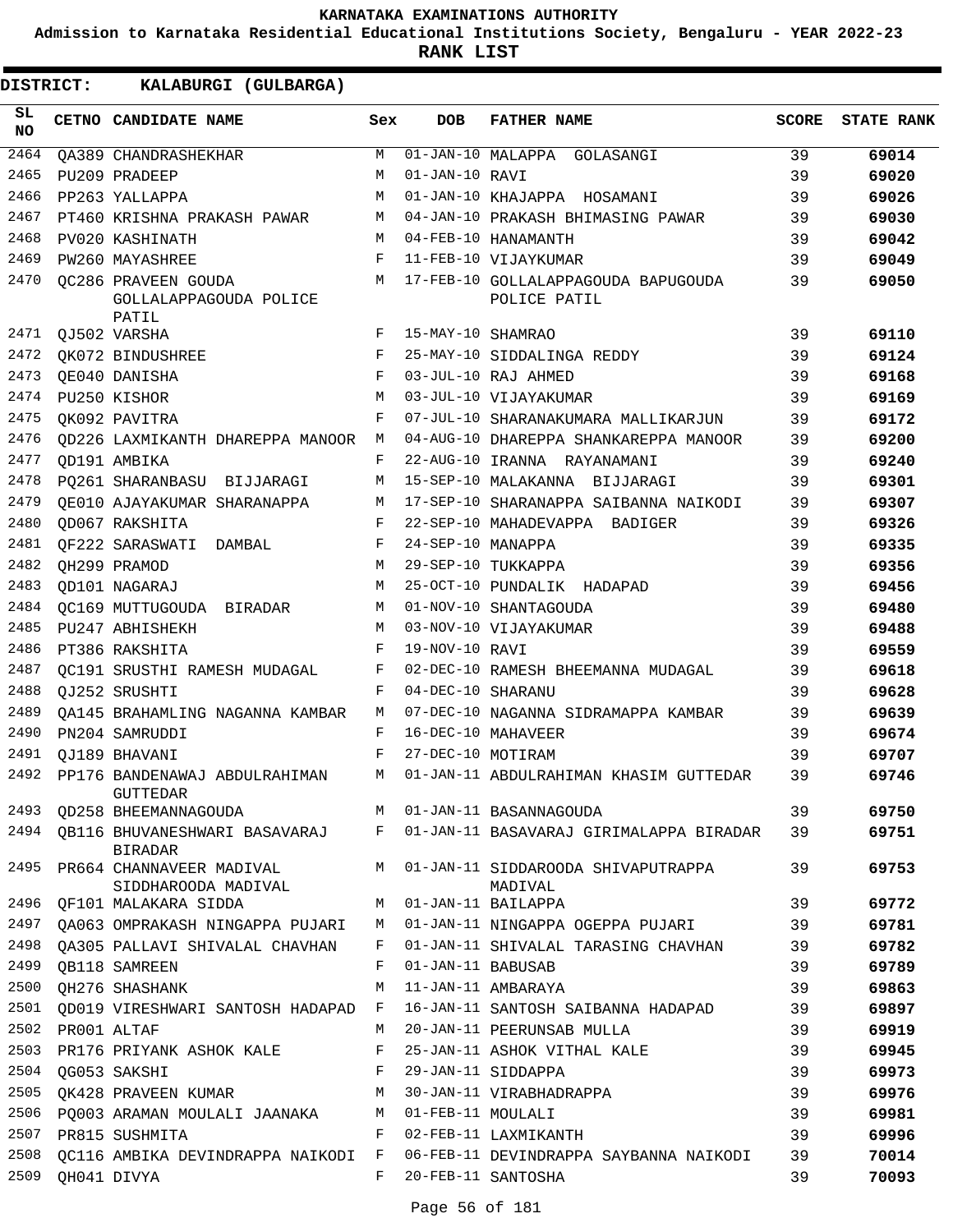**Admission to Karnataka Residential Educational Institutions Society, Bengaluru - YEAR 2022-23**

**RANK LIST**

| SL<br><b>NO</b> |             | CETNO CANDIDATE NAME                                                          | Sex   | DOB               | <b>FATHER NAME</b>                           | SCORE | <b>STATE RANK</b> |
|-----------------|-------------|-------------------------------------------------------------------------------|-------|-------------------|----------------------------------------------|-------|-------------------|
| 2510            | QK397 BEBI  |                                                                               | F     |                   | 21-FEB-11 KALIPKUMAR                         | 39    | 70100             |
| 2511            |             | PP337 PRAJWAL                                                                 | М     |                   | 22-FEB-11 SANTOSH JADHAV                     | 39    | 70107             |
| 2512            |             | OL040 BANUPRAKSH                                                              | M     |                   | 25-FEB-11 NARAYANAREDDY                      | 39    | 70120             |
| 2513            |             | PY018 APOORVA                                                                 | F     | 06-MAR-11 SURESH  |                                              | 39    | 70170             |
| 2514            |             | OF302 SUMIT                                                                   | M     |                   | 06-MAR-11 NAMADEV RATHOD                     | 39    | 70179             |
| 2515            |             | PS107 AKSHATA SIDDARAM AGASAR                                                 | F     |                   | 10-MAR-11 SIDDARAM IRANNA AGASAR             | 39    | 70197             |
| 2516            |             | PZ018 MAREMMA MAHANINGAPPA                                                    | F     |                   | 17-MAR-11 MAHANINGAPPA NAGAPPA               | 39    | 70255             |
| 2517            |             | PP209 SHIVALEELA SHIVANAND<br>PRADHANI                                        | F     |                   | 22-MAR-11 SHIVANAND                          | 39    | 70291             |
| 2518            |             | PQ063 SAMARTH DIGASANGI                                                       | M     |                   | 26-MAR-11 SURYAKANTH DIGASANGI               | 39    | 70322             |
| 2519            |             | PN430 PRAGNA                                                                  | F     |                   | 01-APR-11 MADIVALAPPA BHIMASHYA              | 39    | 70369             |
| 2520            |             | OJ374 AISHWARYA                                                               | F     | 02-APR-11 RAKESH  |                                              | 39    | 70373             |
| 2521            |             | OA519 SHOBHA                                                                  | F     |                   | 06-APR-11 SHARANBASAPPA GUDOOR               | 39    | 70396             |
| 2522            |             | PR161 SINCHANA BIRADAR                                                        | F     |                   | 09-APR-11 BHIMASHANKAR BIRADAR               | 39    | 70417             |
| 2523            |             | PN057 VEERESHA BASAVARAJ KORALLI                                              | M     |                   | 13-APR-11 BASAVARAJ SATAPPA KORALLI          | 39    | 70453             |
| 2524            |             | OK433 YUVRAJ                                                                  | M     |                   | 13-APR-11 DARASINGH                          | 39    | 70454             |
| 2525            |             | PS143 MADHU                                                                   | M     |                   | 14-APR-11 REVANASIDDAYYA MALLAYYA SWAMI      | 39    | 70455             |
| 2526            |             | PR820 SIDAMMA BIRANNA GHODAKE                                                 | F     |                   | 15-APR-11 BIRANNA SHIVALINGAPPA GHODAKE      | 39    | 70470             |
| 2527            |             | PO229 KANDERAO BANDAGAR                                                       | M     |                   | 22-APR-11 RAVIKUMAR BANDAGAR                 | 39    | 70515             |
| 2528            |             | OK027 RAGHAVENDRA                                                             | М     |                   | 24-APR-11 SHIVARAYA                          | 39    | 70534             |
| 2529            |             | OJ503 SANDEEP SHIVAND ETTAGI                                                  | M     |                   | 25-APR-11 SHIVAND ETTAGI                     | 39    | 70543             |
| 2530            |             | PP114 ADARSHA SINGE                                                           | M     | 30-APR-11 BASAPPA |                                              | 39    | 70579             |
| 2531            |             | OC529 VIDYASHREE KATTEPPA MYAKERI F                                           |       |                   | 01-MAY-11 KATTEPPA BASAPPA MYAKERI           | 39    | 70592             |
| 2532            |             | PP356 MAHESHA RAMESH DEBBI                                                    | M     |                   | 09-MAY-11 RAMESH NAGANNA DEBBI               | 39    | 70653             |
| 2533            |             | PV080 DHANRAJ                                                                 | M     | 10-MAY-11 KUMAR   |                                              | 39    | 70659             |
| 2534            |             | OL160 BHAGYASHREE                                                             | F     |                   | 14-MAY-11 CHANDAPPA SHARANAPPA KUMBARA       | 39    | 70686             |
| 2535            |             | OD229 PRAJWAL PRAKASH HUGAR                                                   | M     |                   | 14-MAY-11 PRAKASH BASANNA HUGAR              | 39    | 70690             |
| 2536            |             | PN163 SUMA SHIVAKUMAR WADEKAR                                                 | F     |                   | 18-MAY-11 SHIVAKUMARA SHANTAMALLA<br>WADEKAR | 39    | 70727             |
| 2537            |             | PW037 PREETI                                                                  | F     | 27-MAY-11 LAXMANA |                                              | 39    | 70807             |
| 2538            |             | OC076 RANJITA                                                                 | F     |                   | 29-MAY-11 MALLAPPA PUJARI                    | 39    | 70828             |
|                 |             | 2539 PRO38 PRABHULING CHIDANAND M 02-JUN-11 CHIDANAND BHIMASHYA<br>MELINAKERI |       |                   | MELINAKERI                                   | 39    | 70882             |
|                 |             | 2540 OB143 PRAJWAL                                                            |       |                   | M 06-JUN-11 RAJASHEKHAR                      | 39    | 70917             |
|                 |             | 2541 QH110 PRATHVI                                                            | M     |                   | 06-JUN-11 BHAVANAPPA                         | 39    | 70918             |
| 2542            |             | QC505 SNEHA BASAVARAJ KEVANTAGI F 06-JUN-11 BASAVARAJ MALKANNA                |       |                   | KEVANTAGI                                    | 39    | 70921             |
| 2543            |             | QC444 MALLIKARJUN GUNDAPPA M 10-JUN-11 GUNDAPPA<br>HADAPAD                    |       |                   |                                              | 39    | 70970             |
|                 |             | 2544 QA333 SHIVARAJ                                                           | M     |                   | 10-JUN-11 RAJASHEKAR GABASAVALAGI            | 39    | 70974             |
|                 |             | 2545 QF235 MAHANTESH BARATAKUMAR KOLI M 15-JUN-11 BARATAKUMAR                 |       |                   |                                              | 39    | 71021             |
|                 |             | 2546 PT315 VISHNUVARDAN                                                       | M     | 15-JUN-11 AMRUT   |                                              | 39    | 71025             |
| 2547            |             | QH269 ABHAY S D                                                               | M     |                   | 18-JUN-11 SOMASHEKHAR                        | 39    | 71040             |
| 2548            |             | PR584 ANJALI SATALINGAPPA PUJARI F                                            |       |                   | 22-JUN-11 SATALINGAPPA SHANKAR PUJARI        | 39    | 71094             |
| 2549            |             | PN048 BHAVANI MALLIKARJUN<br>ERADETTI                                         | F     |                   | 22-JUN-11 MALLIKARJUN AMBANNA<br>ERADETTI    | 39    | 71096             |
| 2550            |             | $\mathbf{F}$<br>QK336 BHEEMARATHI                                             |       |                   | 23-JUN-11 SHIVANANDA                         | 39    | 71103             |
|                 |             | 2551 OG166 MARALINGA                                                          | M     |                   | 25-JUN-11 SHARANAPPA                         | 39    | 71130             |
| 2552            |             | QB072 NAGARAJ JALAHALLI                                                       | M     | 25-JUN-11 AMARESH |                                              | 39    | 71131             |
|                 |             | 2553 PN191 NANDISH ERANNA SHERIKAR                                            | M     |                   | 01-JUL-11 ERANNA BHIMARAY SHERIKAR           | 39    | 71186             |
| 2554            | QK356 JOYTI |                                                                               | $F -$ |                   | 03-JUL-11 SANNANAGENDRAPPA                   | 39    | 71206             |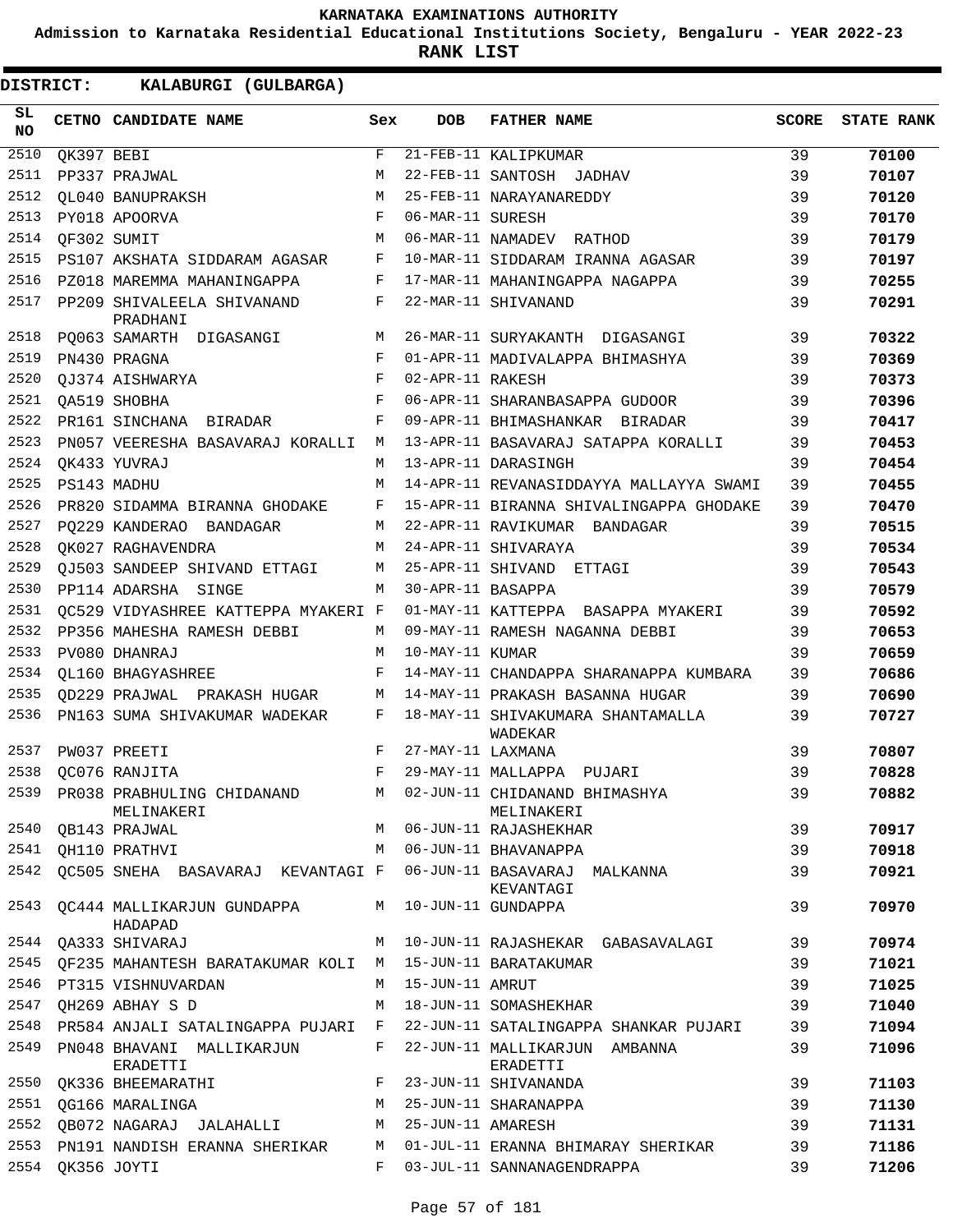**Admission to Karnataka Residential Educational Institutions Society, Bengaluru - YEAR 2022-23**

| <b>DISTRICT:</b> |                  | KALABURGI (GULBARGA)                           |                |                   |                                                    |              |                   |
|------------------|------------------|------------------------------------------------|----------------|-------------------|----------------------------------------------------|--------------|-------------------|
| SL.<br>NO        |                  | CETNO CANDIDATE NAME                           | Sex            | <b>DOB</b>        | <b>FATHER NAME</b>                                 | <b>SCORE</b> | <b>STATE RANK</b> |
| 2555             |                  | PX234 SEVANTI                                  | F              |                   | 03-JUL-11 SHIVASHARANAPPA                          | 39           | 71210             |
| 2556             |                  | OE105 VINIT CHANDRAKANT NAYAK                  | М              |                   | 06-JUL-11 CHANDRAKANT VITHAL NAYAK                 | 39           | 71244             |
| 2557             |                  | PU232 MALLIKARJUN                              | М              |                   | 10-JUL-11 BASAVARAJ                                | 39           | 71271             |
| 2558             |                  | PP305 RUBINA CHANDABASHA SHEKH                 | F              |                   | 11-JUL-11 CHANDABASHA KHAMARODDIN SHEKH            | 39           | 71288             |
| 2559             |                  | OK150 SNEHA                                    | F              |                   | 20-JUL-11 BASAVARAJ                                | 39           | 71360             |
| 2560             |                  | <b>QD265 SHRUSHTI</b>                          | F              |                   | 28-JUL-11 BHEEMARAY SIRASAGI                       | 39           | 71422             |
| 2561             |                  | PN171 KIRAN KUMAR                              | M              |                   | 29-JUL-11 VIJAYA KUMAR KARNAK                      | 39           | 71429             |
| 2562             |                  | QK019 ANKITA SIDDARAM VAALIKAAR                | F              |                   | 04-AUG-11 SIDDARAM NAGAPPA VAALIKAAR               | 39           | 71468             |
| 2563             |                  | OJ024 ISHWARYA SHARANAPPA PUJARI               | F              |                   | 08-AUG-11 SHARANAPPA BASAVARAJ PUJARI              | 39           | 71497             |
| 2564             |                  | PT130 SHRAVANAKUMAR                            | M              |                   | 08-AUG-11 SIDDANNA                                 | 39           | 71500             |
| 2565             |                  | QF063 SUSAMITA BASAVARAJ BIRADAR               | $\mathbf{F}$   |                   | 10-AUG-11 BASAVARAJ GURULINGAPPA<br><b>BIRADAR</b> | 39           | 71511             |
| 2566             | QK388 RAJU       |                                                | М              |                   | 23-AUG-11 SIDDAPPA                                 | 39           | 71600             |
| 2567             |                  | OC306 LAXMI BHIMARAY GUJAGOND                  | F              |                   | 04-SEP-11 BHIMARAY NAGAPPA GUJAGOND                | 39           | 71689             |
| 2568             |                  | QJ315 PREETAM                                  | М              | 04-SEP-11 PREMA   |                                                    | 39           | 71692             |
| 2569             |                  | OB144 MANOJ SHIVAKUMAR BIRADAR                 | М              |                   | 05-SEP-11 SHIVAKUMAR MALKANNA BIRADAR              | 39           | 71695             |
| 2570             |                  | PS212 SONAM SAIBANNA LENDE                     | F              |                   | 10-SEP-11 SAIBANNA BASAVANAPPA LENDE               | 39           | 71731             |
| 2571             |                  | QE050 GUORISHREE                               | F              |                   | 14-SEP-11 SIDDANNAGOUD POLICE PATIL                | 39           | 71754             |
| 2572             |                  | OK183 SHIVALINGAMMA                            | F              |                   | 18-SEP-11 SHRINIVASA                               | 39           | 71776             |
| 2573             |                  | QA245 JAMEER ALLABAKSH DODDAMANI               | М              |                   | 19-SEP-11 ALLABAKSHA MAHMADASAB<br>DODDAMANI       | 39           | 71781             |
| 2574             |                  | PR335 SANVIDHAN BHEEMASHANKAR<br><b>DONI</b>   | М              |                   | 19-SEP-11 BHEEMASHANKAR SHANTAPPA DONI             | 39           | 71785             |
| 2575             |                  | QC555 HEMANT SOMALU RATHOD                     | М              |                   | 23-SEP-11 SOMALU UMALU RATHOD                      | 39           | 71813             |
| 2576             |                  | OC157 NIKITA                                   | F              |                   | 25-SEP-11 MANTAPPA BATAGERI                        | 39           | 71831             |
| 2577             |                  | PR050 POOJA                                    | F              |                   | 29-SEP-11 MALLIKARJUN GOURE                        | 39           | 71856             |
| 2578             |                  | PR190 PRAGNYA                                  | F              |                   | 02-OCT-11 RAVINDRA MALAGI                          | 39           | 71880             |
| 2579             |                  | PV247 ADITYA NAMDEV                            | M              | 13-OCT-11 NAMDEV  |                                                    | 39           | 71938             |
| 2580             |                  | QJ076 SHIVANI                                  | F              |                   | 13-OCT-11 AMBARAYA                                 | 39           | 71942             |
| 2581             |                  | OK039 SUSMITA                                  | F              |                   | 13-OCT-11 BHIMAPPA                                 | 39           | 71944             |
| 2582             |                  | OK025 BHAGYALAXMI                              | F              |                   | 15-OCT-11 BHIMARAYA                                | 39           | 71949             |
| 2583             |                  | QJ460 SONIKA RAJAPPA ASTAGI                    | F              |                   | 15-OCT-11 RAJAPPA KAMANNA ASTAGI                   | 39           | 71956             |
| 2584             |                  | PR321 SAMARTH                                  | M              |                   | 20-OCT-11 LAXMIKANT HADAPAD                        | 39           | 71993             |
| 2585             |                  | PR111 KAMALAKAR                                | M              |                   | 22-OCT-11 VIJAYAKUMAR                              | 39           | 71999             |
|                  |                  | 2586 QG052 ANJALI YARAGAL F                    |                |                   | 23-OCT-11 SHREEMANT YARAGAL                        | 39           | 72002             |
|                  | 2587 PR148 SWATI |                                                | $$\mathbf{F}$$ |                   | 25-OCT-11 BASAVRAJ SANGAN                          | 39           | 72015             |
| 2588             |                  | QH097 GOURAMMA JAMADAR F                       |                |                   | 14-NOV-11 MALLIKARJUN JAMADAR                      | 39           | 72094             |
| 2589             |                  | PX035 ANKITA SIDDU KUMBAR F                    |                |                   | 20-NOV-11 SIDDU KALLAPPA KUMBAR                    | 39           | 72121             |
|                  |                  | 2590 QJ122 VAISHNAVI                           | F              |                   | 22-NOV-11 PARAMESHWAR KAMBALE                      | 39           | 72139             |
|                  |                  | 2591 PR363 PRAMOD                              | М              |                   | 25-NOV-11 BASAVARAJ HONNALE                        | 39           | 72150             |
| 2592             |                  | QK339 MAHESHWARI S F                           |                |                   | 26-NOV-11 SUBHASHCHANDRA                           | 39           | 72156             |
|                  |                  | 2593 QG063 BHUMIKA BHAGAVANTRAYA F<br>HADAPADA |                |                   | 28-NOV-11 BHAGAVANTRAYA CHANNABASAPPA<br>HADAPADA  | 39           | 72160             |
|                  |                  | 2594 PV231 KRISHNA                             | М              |                   | 28-NOV-11 VIJAYKUMAR JADHAV                        | 39           | 72164             |
| 2595             |                  | QH235 JAHNAVI JAGDEV TANGA                     | F              |                   | 06-DEC-11 JAGDEV SHANKAREPPA TANGA                 | 39           | 72208             |
|                  |                  | 2596 PU049 NIRMALA                             | F              |                   | 06-DEC-11 CHANDRASHETTY                            | 39           | 72209             |
| 2597             |                  | PT466 SANJIVEENI                               | F              | 22-DEC-11 DUDIRAM |                                                    | 39           | 72286             |
| 2598             |                  | PN383 SIDDARTH RAJASHEKHAR KINAGI M            |                |                   | 26-DEC-11 RAJASHEKHAR SIDDANNA KINAGI              | 39           | 72305             |
| 2599             | QJ052 GURU       |                                                | M              |                   | 01-JAN-12 MALLIKARJUN                              | 39           | 72331             |
|                  |                  | 2600 QJ058 BHAVANI                             | F              | 02-JAN-12 PRAKASH |                                                    | 39           | 72346             |
|                  |                  | 2601 PR416 MALLAYYA                            | M              |                   | 15-JAN-12 GURULINGAYYA SWAMI                       | 39           | 72368             |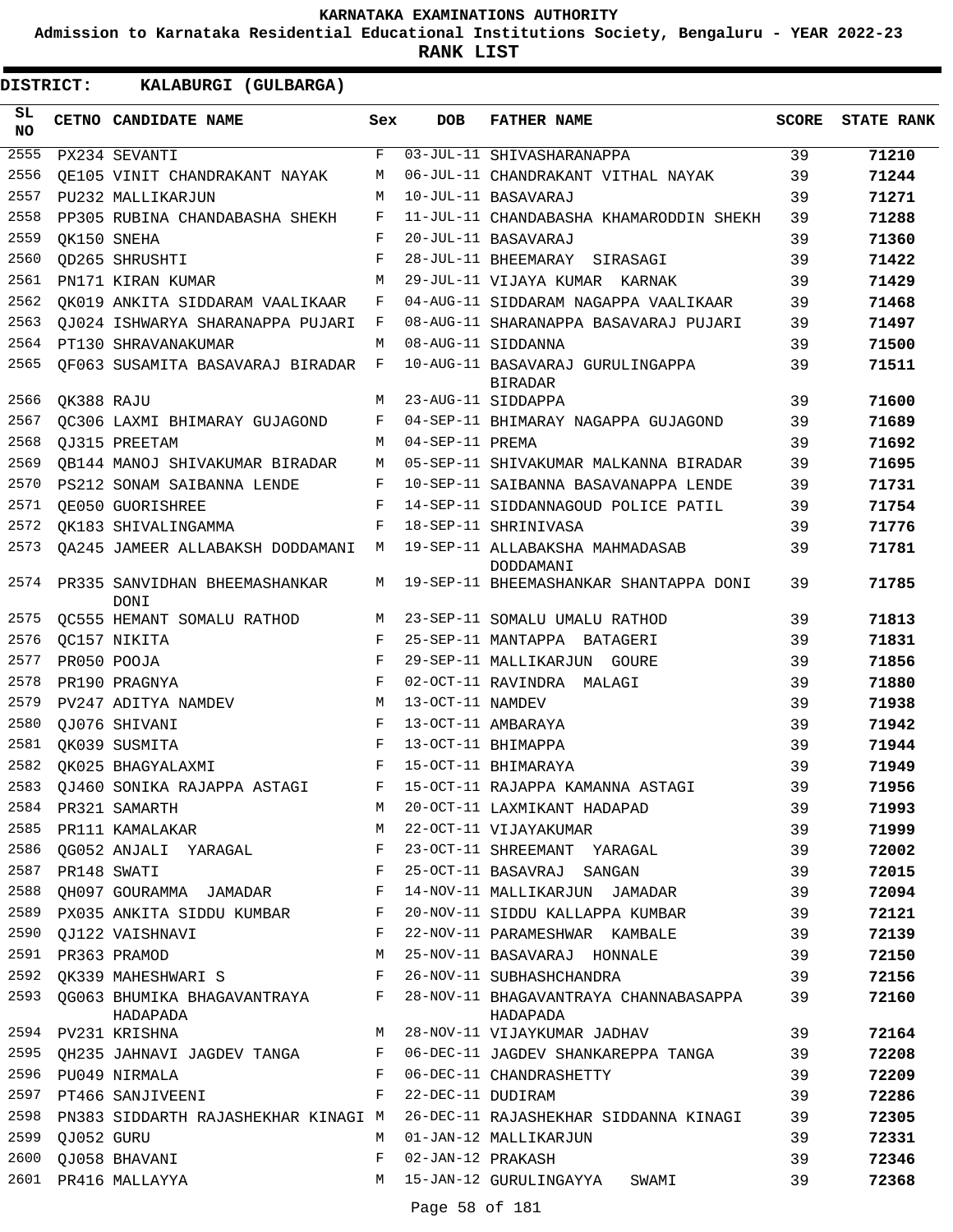**Admission to Karnataka Residential Educational Institutions Society, Bengaluru - YEAR 2022-23**

**RANK LIST**

| DISTRICT:        | KALABURGI (GULBARGA)                      |     |                   |                                                      |              |                   |
|------------------|-------------------------------------------|-----|-------------------|------------------------------------------------------|--------------|-------------------|
| SL.<br><b>NO</b> | CETNO CANDIDATE NAME                      | Sex | <b>DOB</b>        | <b>FATHER NAME</b>                                   | <b>SCORE</b> | <b>STATE RANK</b> |
| 2602             | QJ540 PRAJWAL                             | M   |                   | 12-FEB-12 SHARANABASAPPA TONDKAL                     | 39           | 72395             |
| 2603             | OD335 BHAGYASHREE BILAPPA PUJARI          | F   |                   | 15-FEB-12 BILAPPA PUJARI                             | 39           | 72398             |
| 2604             | QC237 KAVERI IRANNA VISHWAKARM            | F   |                   | 17-FEB-12 IRANNA MANAPPA VISHWAKARM                  | 39           | 72402             |
| 2605             | PR440 SHIVAYOGINI MAHADEVSWAMI<br>SWAMI   | F   |                   | 20-FEB-12 MAHADEVSWAMI SWAMI                         | 39           | 72404             |
| 2606             | OC218 NAJARIN FATIMA                      | F   |                   | 30-MAR-12 MAIMUD HUSEN                               | 39           | 72425             |
| 2607             | PP100 SANJIVINI AMARSING RAJAPUT          | F   |                   | 15-APR-12 AMARSING RAJAPUT                           | 39           | 72431             |
| 2608             | PP085 SIDDALINGA HANAMANTARAYA<br>PATTANA | М   |                   | 20-APR-12 HANAMANTARAYA SARANABASAPPA<br>PATTANA     | 39           | 72433             |
| 2609             | PY212 GANGAMMA                            | F   |                   | 14-MAY-12 SIDDAPPA                                   | 39           | 72439             |
| 2610             | PX213 GOWRAMMA                            | F   |                   | 14-MAY-12 SIDDAPPA                                   | 39           | 72440             |
| 2611             | OJ162 VIJAYALAXMI                         | F   |                   | 05-JUN-12 SANTOSHKUMAR                               | 39           | 72447             |
| 2612             | PR681 RANJITA                             | M   |                   | 22-JUN-12 DEVENDRAPPA                                | 39           | 72451             |
| 2613             | QC106 AKASHA VIJAKUMAR VISWAKARMA M       |     |                   | 15-AUG-12 VIJAYAKUMAR                                | 39           | 72453             |
| 2614             | PN093 AKASH GUNDAPPA ISHWARAGOND M        |     |                   | 23-OCT-12 GUNDAPPA ISWARAGOND BASANNA<br>ISHWARAGOND | 39           | 72458             |
| 2615             | OJ217 PRIYANKA TIPPU RATHOD               | F   |                   | 01-DEC-08 TIPPU MANNU RATHOD                         | 38           | 72462             |
| 2616             | PT261 AJEET                               | M   | 09-AUG-09 SOMSING |                                                      | 38           | 72490             |
| 2617             | OK041 PRAKASH                             | М   | 01-JAN-10 LAXMAN  |                                                      | 38           | 72528             |
| 2618             | OE174 USHA CHIDANAND KATTI                | F   |                   | 01-JAN-10 CHIDANAD CHANDAPPA KATTI                   | 38           | 72535             |
| 2619             | PV182 DIWAKAR                             | M   |                   | 12-JAN-10 SOMSHEKHAR                                 | 38           | 72543             |
| 2620             | PN153 ABDUL WAHEED                        | М   |                   | 13-JAN-10 GOUSHPASA                                  | 38           | 72544             |
| 2621             | OH291 VAISHALI                            | F   | 19-JAN-10 BABU    |                                                      | 38           | 72550             |
| 2622             | PP110 SANDYA                              | F   |                   | 05-FEB-10 SHIVASHARAN                                | 38           | 72562             |
| 2623             | PX186 RAMYA                               | F   |                   | 02-MAR-10 GANAPATI                                   | 38           | 72579             |
| 2624             | <b>OA326 SHASHIDHAR</b>                   | М   |                   | 09-MAY-10 SHIVAPPA CHAWAN                            | 38           | 72626             |
| 2625             | PW219 VIKRAM                              | M   |                   | 10-MAY-10 GURUNATH                                   | 38           | 72627             |
| 2626             | PP116 PRAJWAL GUNDAPPA TALAKERI           | М   |                   | 22-MAY-10 GUNDAPPA                                   | 38           | 72641             |
| 2627             | PY200 ARPITA                              | F   |                   | 01-JUN-10 RAJU PAWAR                                 | 38           | 72646             |
| 2628             | PX153 LAXMI                               | F   |                   | 13-JUN-10 JAGADEVAPPA                                | 38           | 72658             |
| 2629             | PO087 AIESHA LADLESAB ANSARI              | F   |                   | 17-JUN-10 LADLESAB                                   | 38           | 72665             |
| 2630             | QJ019 ARJUN                               | М   | 04-AUG-10 DHAMU   |                                                      | 38           | 72725             |
| 2631             | QK241 NANDINI                             | F   |                   | 09-AUG-10 VENKATESH                                  | 38           | 72736             |
| 2632             | PV190 SHARANAPPA                          | М   | 17-AUG-10 NAGAPPA |                                                      | 38           | 72755             |
| 2633             | QA381 BASAVARAJ                           | М   |                   | 26-AUG-10 SATISHKUMAR                                | 38           | 72779             |
| 2634             | PR832 SANJANA                             | F   |                   | 27-AUG-10 BASAVARAJ RACHANNA TIBSETTI                | 38           | 72786             |
| 2635             | QG078 SHRUTI                              | F   |                   | 29-AUG-10 MALLESHAPPAGOUD PATIL                      | 38           | 72792             |
| 2636             | QH038 MALLIKARJUN RAMESH WADEYAR M        |     |                   | 08-SEP-10 RAMESH BHIMASHA WADEYAR                    | 38           | 72820             |
| 2637             | PP351 AADARSH SANJEEVKUMAR RATHOD M       |     |                   | 16-SEP-10 SANJEEVKUMAR RATHOD                        | 38           | 72850             |
| 2638             | QJ062 GURU HIREMATH                       | М   |                   | 16-SEP-10 SHARANAYYA HIREMATH                        | 38           | 72852             |
| 2639             | PR602 GANGADHAR                           | М   | 25-SEP-10 BHOGESH |                                                      | 38           | 72878             |
| 2640             | QA203 SHIVANAND MADAR                     | М   |                   | 02-OCT-10 MAHADEVAPPA                                | 38           | 72897             |
| 2641             | QK210 RAHUL                               | М   | 05-OCT-10 RAJU    |                                                      | 38           | 72907             |
| 2642             | PS038 RATNADEEP                           | M   |                   | 06-OCT-10 LIMBARI GAIKWAD                            | 38           | 72915             |
| 2643             | PN091 SIDDARAM BASAVARAJ PATIL            | М   |                   | 13-OCT-10 BASAVARAJ                                  | 38           | 72937             |
| 2644             | QC455 KUMAR KALLOLEPPA<br>BANDIVADDAR     | М   |                   | 25-OCT-10 KALLOLEPPA                                 | 38           | 72980             |
| 2645             | QF096 KRUTIKA                             | F   |                   | 01-NOV-10 RAJASHEKHAR HOONALLI                       | 38           | 73007             |
| 2646             | PW101 ASHWINI                             | F   | 08-NOV-10 ARVIND  |                                                      | 38           | 73036             |
| 2647             | QE007 SHRISHAIL                           | М   |                   | 11-NOV-10 NINGAPPA                                   | 38           | 73057             |
| 2648             | PN352 SHIVARAJ                            | М   |                   | 17-NOV-10 SHARANAPPA PUJARI                          | 38           | 73090             |

Page 59 of 181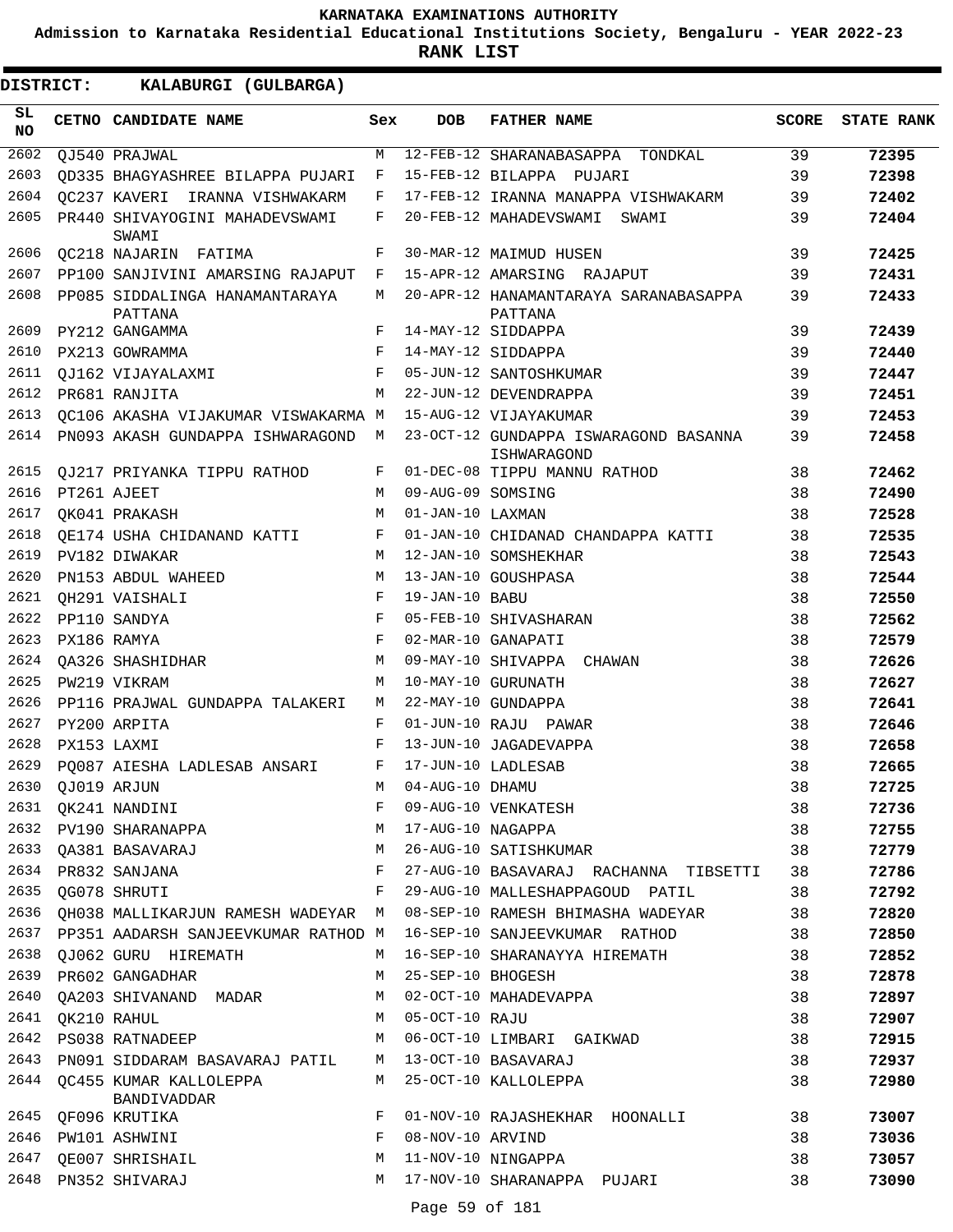**Admission to Karnataka Residential Educational Institutions Society, Bengaluru - YEAR 2022-23**

**RANK LIST**

| SL<br>NO |                  | CETNO CANDIDATE NAME                            | Sex        | <b>DOB</b>        | <b>FATHER NAME</b>                            | <b>SCORE</b> | <b>STATE RANK</b> |
|----------|------------------|-------------------------------------------------|------------|-------------------|-----------------------------------------------|--------------|-------------------|
| 2649     |                  | OE120 PRAVEEN                                   | M          |                   | $\overline{20-NOV-10}$ SHARANAPPA<br>HALIMANI | 38           | 73096             |
| 2650     |                  | PT188 SAVAN THAVARU JADHAV                      | M          | 01-DEC-10 THAVARU |                                               | 38           | 73155             |
| 2651     |                  | OC338 SARASWATI SANTOSH RATHOD                  | F          |                   | 13-DEC-10 SANTOSH MANNU RAHOD                 | 38           | 73195             |
| 2652     |                  | OC284 PRAJWAL                                   | M          |                   | 14-DEC-10 DEVINDRAPPA                         | 38           | 73201             |
| 2653     |                  | OA003 MAHESH                                    | М          |                   | 01-JAN-11 YALLAPPA                            | 38           | 73309             |
| 2654     |                  | PT034 MASHEKSAB                                 | M          |                   | 01-JAN-11 FAKRODDIN                           | 38           | 73316             |
| 2655     |                  | OD053 POOJA                                     | $_{\rm F}$ |                   | 01-JAN-11 NINGAPPA SINDAGI                    | 38           | 73323             |
| 2656     |                  | OE077 SAVITRI AYYAPPA KUMBARA                   | F          |                   | 01-JAN-11 AYYAPPA SHANKRAPPA KUMBARA          | 38           | 73329             |
| 2657     |                  | OJ111 VIVEKANAND                                | M          |                   | 12-JAN-11 SHARANAPPA                          | 38           | 73410             |
| 2658     |                  | OD070 CHETAN SHARANAPPA RAYACHUR                | M          |                   | 13-JAN-11 SHARANAPPA IRAPPA RAYACHUR          | 38           | 73414             |
| 2659     |                  | PN299 DHANASHREE MALLIKARJUN<br>KUMASAGI        | F          |                   | 23-JAN-11 MALLIKARJUN SIDRAMAPPA<br>KUMASAGI  | 38           | 73456             |
| 2660     |                  | PZ111 BHAVANI                                   | F          |                   | 25-JAN-11 NAGAPPA BASAVARAJ KALAKERI          | 38           | 73467             |
| 2661     |                  | PN411 RAJINIKANT CHICHOLAPPA<br><b>BABALADI</b> | M          |                   | 03-FEB-11 CHICHOLAPPA BABALADI                | 38           | 73524             |
| 2662     |                  | OD301 SHREEDEVI                                 | F          |                   | 12-FEB-11 KASHINATH HIREMATH                  | 38           | 73576             |
| 2663     |                  | PU080 ARJUN                                     | M          |                   | 15-FEB-11 SHANKAR<br>CHAVAN                   | 38           | 73589             |
| 2664     |                  | PS176 AMBARAY                                   | M          |                   | 17-FEB-11 YASHWANT BANDAGAR                   | 38           | 73600             |
| 2665     |                  | PP333 DEEKSHA VIJAYAKUMAR<br>HOSAMANI           | F          |                   | 28-FEB-11 VIJAYAKUMAR HANAMANT HOSAMANI       | 38           | 73677             |
| 2666     |                  | OF299 KAVERI DAMBAL                             | F          |                   | 07-MAR-11 SHIVASHARANAPPA                     | 38           | 73730             |
| 2667     |                  | OB012 MAMATHA BHIMAYYA                          | F          |                   | 07-MAR-11 BHIMAYYA BALVANTAPPA                | 38           | 73731             |
| 2668     |                  | PR313 KHANDPPA KUMASAGI                         | M          |                   | 09-MAR-11 SRISAIL KOMASAGI                    | 38           | 73744             |
| 2669     |                  | PZ041 SIDHARTH                                  | M          |                   | 20-MAR-11 BHOGAPPA                            | 38           | 73835             |
| 2670     |                  | OF298 SUMALATA SHANTAPPA KEROOR                 | F          |                   | 21-MAR-11 SHANTAPPA RUDRAGOUD KEROOR          | 38           | 73841             |
| 2671     |                  | PY319 MANISHA                                   | М          | 03-APR-11 MAHESH  |                                               | 38           | 73940             |
| 2672     |                  | PX135 MUSKAN RAJMAHMAD                          | $_{\rm F}$ |                   | 06-APR-11 RAJMAHMAD                           | 38           | 73969             |
| 2673     |                  | PO251 KHAIRUNBI CHANDASAB<br>TELAGANI           | F          |                   | 09-APR-11 CHANDASAB<br>TELAGANI               | 38           | 73985             |
| 2674     |                  | PT020 DEVIKA                                    | F          |                   | 15-APR-11 PRABHULING                          | 38           | 74046             |
| 2675     |                  | PR642 SHRUSTI                                   | $_{\rm F}$ | 21-APR-11 SANTOSH | REDDY                                         | 38           | 74095             |
| 2676     |                  | OC137 LAXMI HIREKURUBAR                         | F          |                   | 23-APR-11 YAMANAPPA                           | 38           | 74110             |
| 2677     |                  | QH111 SAMRUDDHI                                 | F          |                   | 24-APR-11 SUNILDATTA                          | 38           | 74118             |
|          |                  | 2678 QJ102 VAISHNAVI                            | F          | 26-APR-11 DASHRAT |                                               | 38           | 74137             |
| 2679     |                  | QJ002 NANDINI                                   | F          | 27-APR-11 VITHAL  |                                               | 38           | 74142             |
| 2680     |                  | OF301 SHWETA                                    | F          |                   | 01-MAY-11 RAVINDRA                            | 38           | 74172             |
|          |                  | 2681 QH024 SUMEET                               | М          |                   | 14-MAY-11 SHARANAPPA PATIL                    | 38           | 74278             |
|          |                  | 2682 QG108 KALPANA RAMU JADHAVA                 | F          |                   | 18-MAY-11 RAMU NARSU JADHAVA                  | 38           | 74308             |
| 2683     |                  | PN032 MAHANTESH                                 | М          |                   | 01-JUN-11 KAREPPA MYAKERI                     | 38           | 74437             |
| 2684     |                  | QJ248 PALLAVI                                   | F          |                   | 02-JUN-11 KANTAPPA                            | 38           | 74452             |
|          |                  | 2685 PS090 RAJENDRGOUDA                         | М          |                   | 08-JUN-11 SHIVARAJ BIRADAR                    | 38           | 74525             |
| 2686     |                  | QA542 SHARAT                                    | M          |                   | 10-JUN-11 SHIVASHARANAPPA SUNNUR              | 38           | 74550             |
| 2687     |                  | PY073 SUDARSHINI                                | F          | 12-JUN-11 ASHOK   |                                               | 38           | 74573             |
| 2688     |                  | QD291 NAYEEM                                    | М          |                   | 13-JUN-11 VALIYA BAHADDUR DODDAMANI           | 38           | 74578             |
|          |                  | 2689 PP034 PRAJWAL KASHINATH BADIGER            | M          |                   | 14-JUN-11 KASHINATHA BADIGER                  | 38           | 74589             |
|          | 2690 QK469 SUMIT |                                                 | M          | 15-JUN-11 ASHOK   |                                               | 38           | 74601             |
| 2691     |                  | PX225 NAVEEN REDDY                              | М          |                   | 17-JUN-11 MOHAN REDDY                         | 38           | 74623             |
| 2692     |                  | PR219 OMKAR                                     | М          |                   | 18-JUN-11 GUNDAPPA YANKATTI                   | 38           | 74637             |
| 2693     |                  | QG033 SMITA HULAKAL                             | F          |                   | 25-JUN-11 CHANDRASHEKHAR HULAKAL              | 38           | 74720             |
|          | 2694 QJ347 ASHA  |                                                 | F          |                   | 28-JUN-11 ANAND SHARANAPPA TAGARI             | 38           | 74742             |
|          |                  | 2695 PS002 BASAVARAJ PATIL                      | M          | 03-JUL-11 PRAKASH |                                               | 38           | 74796             |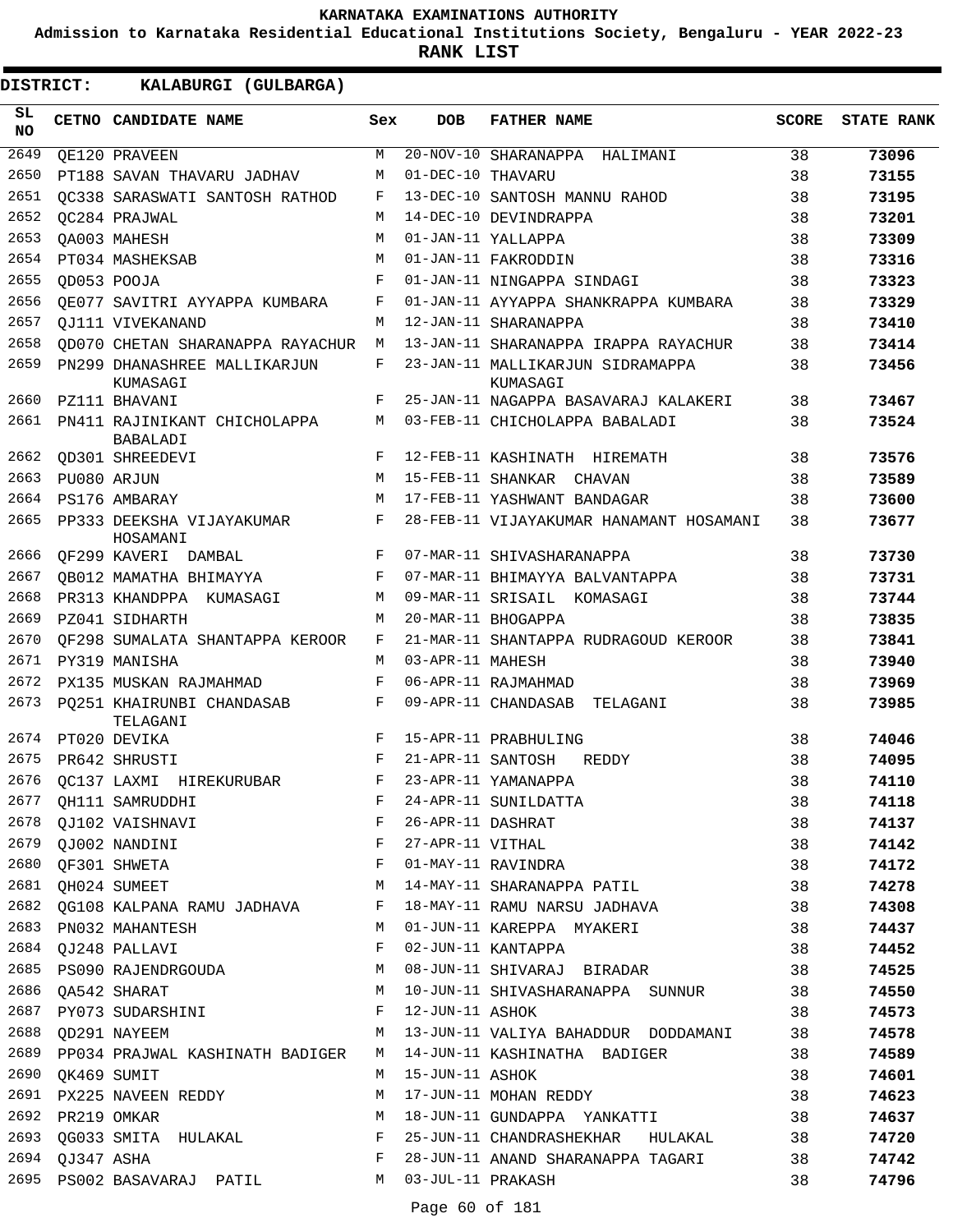**Admission to Karnataka Residential Educational Institutions Society, Bengaluru - YEAR 2022-23**

**RANK LIST**

| SL<br>NO |                  | CETNO CANDIDATE NAME                                       | Sex        | DOB                 | <b>FATHER NAME</b>                                                          | <b>SCORE</b> | <b>STATE RANK</b> |
|----------|------------------|------------------------------------------------------------|------------|---------------------|-----------------------------------------------------------------------------|--------------|-------------------|
| 2696     |                  | PR329 PARTHA                                               | M          |                     | 06-JUL-11 BASAVARAJ BHIMARAY JIDAGE                                         | 38           | 74828             |
| 2697     |                  | PZ026 DEVARAJ                                              | M          |                     | 07-JUL-11 SHARANAPPA                                                        | 38           | 74834             |
| 2698     |                  | OH182 YUVARAJ NAGARAJ POTI                                 | М          |                     | 10-JUL-11 NAGARAJ SHARANAPPA POTI                                           | 38           | 74868             |
| 2699     |                  | OF148 NAGARAJ                                              | M          |                     | 27-JUL-11 BHEEMASHANKAR ANABI                                               | 38           | 75034             |
| 2700     |                  | PY137 BHAGYASHREE                                          | F          |                     | 29-JUL-11 DEVINDRA SUNAGAR                                                  | 38           | 75047             |
| 2701     |                  | OK370 GANGA JAGADEESH                                      | F          |                     | 31-JUL-11 JAGADEESH                                                         | 38           | 75066             |
| 2702     |                  | PR009 NANDINI RAVIKANT HATAGUNDI                           | F          |                     | 01-AUG-11 RAVIKANT HANAMANT HATAGUNDI                                       | 38           | 75082             |
| 2703     |                  | OC093 TARUN                                                | M          |                     | 05-AUG-11 MALLIKARJUN                                                       | 38           | 75111             |
| 2704     |                  | PU106 DEVIKA                                               | $_{\rm F}$ |                     | 06-AUG-11 SANGAMESH                                                         | 38           | 75113             |
| 2705     |                  | OC262 NEELKANTH                                            | M          |                     | 06-AUG-11 GURANNA MORTAGI                                                   | 38           | 75114             |
| 2706     |                  | PX058 RAKSHITA                                             | F          | 09-AUG-11 AYYAPPA   |                                                                             | 38           | 75133             |
| 2707     |                  | PY086 SHREEKANT                                            | М          | 09-AUG-11 ARJUN     |                                                                             | 38           | 75134             |
| 2708     |                  | PR624 NAGARJUN MALLIKARJUN ARI                             | M          |                     | 10-AUG-11 MALLIKARJUN PUNDLIK ARI                                           | 38           | 75145             |
| 2709     |                  | PN094 GOUTAM SADASHIV<br>NADUVINAKERI                      | M          |                     | 17-AUG-11 SADASHIV JAGADEVAPPA<br>NADUVINAKERI                              | 38           | 75186             |
| 2710     |                  | QJ229 SHARANA                                              | M          |                     | 25-AUG-11 NINGANNA                                                          | 38           | 75255             |
| 2711     |                  | PX240 SHRIMANI                                             | F          |                     | 03-SEP-11 SHARANAPPA                                                        | 38           | 75317             |
| 2712     |                  | QA080 ASHWINI                                              | F          |                     | 06-SEP-11 DURGAPPA                                                          | 38           | 75330             |
| 2713     |                  | PR408 SAMARTH MATHAPATI                                    | M          |                     | 07-SEP-11 SANGAYYA MATHAPATI                                                | 38           | 75341             |
| 2714     |                  | OB046 VIJAYALAXMI                                          | F          |                     | 07-SEP-11 SAYABANNA BAMMANALLI                                              | 38           | 75342             |
| 2715     |                  | PY300 RAKSHITA                                             | F          |                     | 13-SEP-11 REVASIDDAPPA                                                      | 38           | 75384             |
| 2716     |                  | QF181 BHIMASHANKAR                                         | M          |                     | 24-SEP-11 MALLIKARJUN                                                       | 38           | 75459             |
| 2717     |                  | OK215 VAISHNAVI                                            | F          |                     | 30-SEP-11 MAHANTAPPA                                                        | 38           | 75495             |
| 2718     |                  | PW110 SAPNA                                                | F          | 04-OCT-11 VINOD     |                                                                             | 38           | 75520             |
| 2719     |                  | PQ257 SWATI SANTOSH ASHADKAR                               | F          | 04-OCT-11 SANTOSH   |                                                                             | 38           | 75522             |
| 2720     |                  | OC264 SAKSHI                                               | $_{\rm F}$ |                     | 07-OCT-11 CHIDANAND SUNUR                                                   | 38           | 75538             |
| 2721     |                  | PT086 ARPITA                                               | $_{\rm F}$ | 13-OCT-11 ANNARAO   |                                                                             | 38           | 75571             |
| 2722     |                  | OF087 PRAVEEN                                              | M          |                     | 17-OCT-11 SHANKARALINGA                                                     | 38           | 75607             |
| 2723     |                  | OJ507 RAKSHITA SANGAPPA OLADADDI                           | F          |                     | 19-OCT-11 SANGAPPA IRANNA OLADADDI                                          | 38           | 75621             |
| 2724     |                  | PR248 AMBIKA SHRIMANTARAYA<br>BINJAGERI                    | F          |                     | 23-OCT-11 SHRIMANTARAYA ANNPPA<br>BINJAGERI                                 | 38           | 75640             |
| 2725     |                  | OD168 ABHILASHA CHOUDI                                     | М          |                     | 04-NOV-11 RAJASHEKHAR CHOUDI                                                | 38           | 75719             |
|          |                  |                                                            |            |                     | 2726 PV193 DEEPAK RAJKUMAR M 07-NOV-11 RAJKUMAR POOJARI 38                  |              | 75739             |
|          |                  | 2727 PU146 VASANT                                          |            |                     | M 08-NOV-11 MALLIKARJUN REVANAPPA YAKAPUR 38                                |              | 75749             |
|          |                  | 2728 PR475 SHRUTI                                          |            |                     | F 10-NOV-11 GOURISHANKAR JIDAGE                                             | 38           | 75758             |
|          |                  |                                                            |            |                     | 2729 PN303 ALTAF ALLAVUDDIN MULLA       M   12-NOV-11 ALLAVUDDIN  MULLA     | 38           | 75768             |
|          | 2730 PW007 AYUSH |                                                            |            | M 16-NOV-11 KISHAN  |                                                                             | 38           | 75794             |
|          |                  | 2731 QE112 KEERTI LAXMAN BHASAGI F 17-NOV-11 LAXMAN        |            |                     |                                                                             | 38           | 75805             |
|          | 2732 PX019 MANOJ |                                                            |            | M 17-NOV-11 NAGARAJ |                                                                             | 38           | 75807             |
|          |                  | 2733 QC375 CHANDRAM                                        |            |                     | M 18-NOV-11 SHARANABASAPPA NAIKODI                                          | 38           | 75811             |
|          |                  | 2734 QH061 SHREYA                                          |            |                     | F 18-NOV-11 SIDDARAM                                                        | 38           | 75816             |
|          |                  |                                                            |            |                     | 2735 PQ200 SNEHA KUMBAR F 20-NOV-11 HANUMANTHRAYA KUMBAR                    | 38           | 75825             |
|          |                  | 2736 PN324 SHARANABASAPPA DEVATKAL M 24-NOV-11 MALLAPPA    |            |                     |                                                                             | 38           | 75848             |
|          |                  | 2737 QJ194 APOORVA BASAVANTREDDY F 26-NOV-11 BASAVANTREDDY |            |                     |                                                                             | 38           | 75854             |
|          |                  | 2738 QE002 NAZIYA HAVINAL NARREY 27-NOV-11 KASHIMASAB      |            |                     |                                                                             | 38           | 75860             |
|          |                  | 2739 QJ210 RADHIKA                                         |            |                     | F 29-NOV-11 RAVI N CHAVAN                                                   | 38           | 75873             |
|          |                  | MATHAPATI                                                  |            |                     | 2740 PP169 SHREESHAIL SHARANAYYA M 29-NOV-11 SHARANAYYA IRAYYA MATHAPATI 38 |              | 75875             |
|          |                  | 2741 PZ092 MALLIKA                                         |            |                     | F 08-DEC-11 SUBHASHCHANDRA                                                  | 38           | 75915             |
|          |                  |                                                            |            |                     | 2742 PU262 ADARSH NARASAPPA M 01-JAN-12 NARASAPPA DEVINDRAPPA 38            |              | 76029             |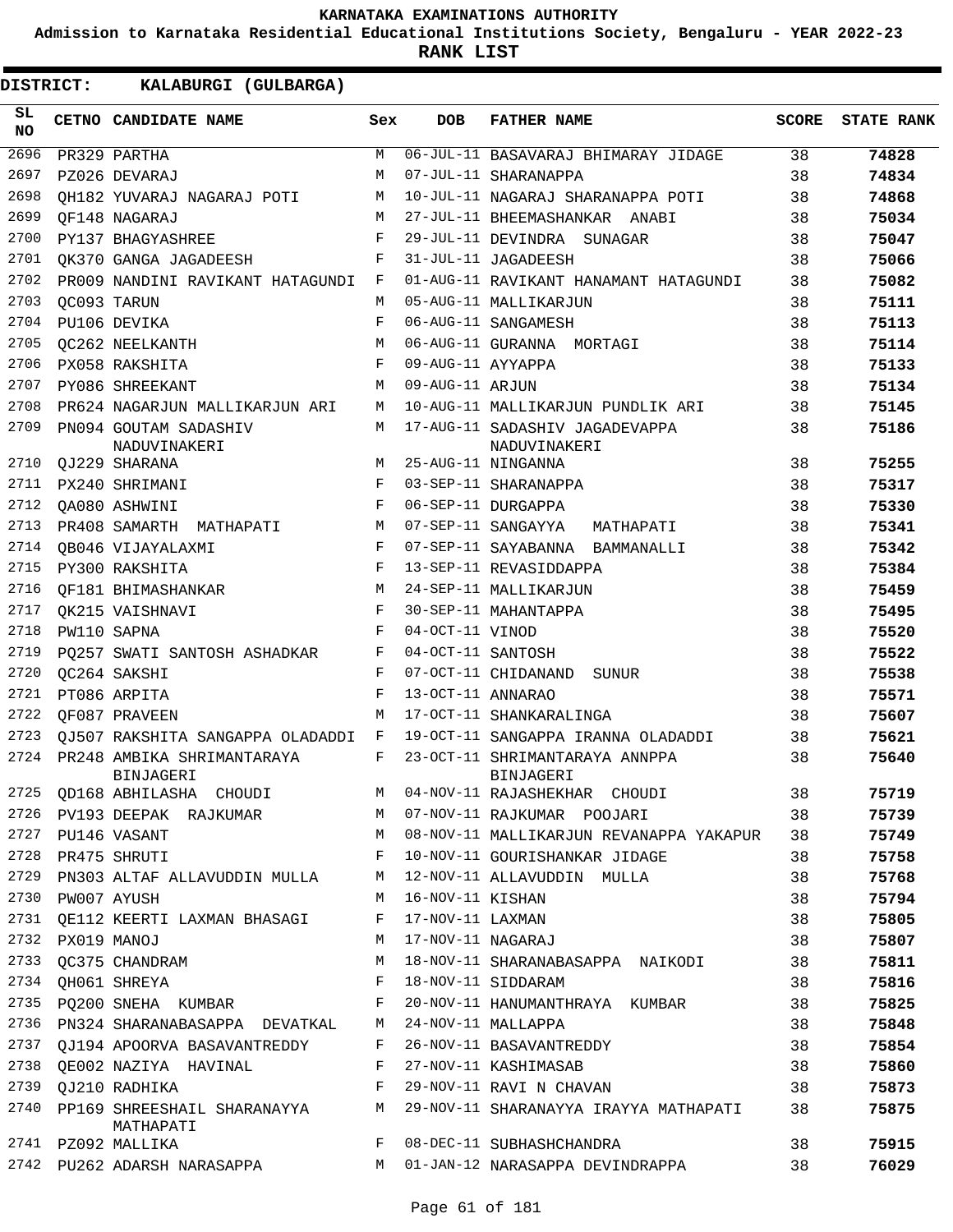**Admission to Karnataka Residential Educational Institutions Society, Bengaluru - YEAR 2022-23**

| DISTRICT:        |                  | KALABURGI (GULBARGA)                         |              |                   |                                                                                 |              |                   |
|------------------|------------------|----------------------------------------------|--------------|-------------------|---------------------------------------------------------------------------------|--------------|-------------------|
| SL.<br><b>NO</b> |                  | CETNO CANDIDATE NAME                         | Sex          | <b>DOB</b>        | <b>FATHER NAME</b>                                                              | <b>SCORE</b> | <b>STATE RANK</b> |
| 2743             |                  | PN162 BHOOMIKA                               | F            |                   | $\overline{01 - JAN - 12}$ NAGENDRA                                             | 38           | 76032             |
| 2744             |                  | PO115 NAGALXMI                               | F            |                   | 01-JAN-12 SANTOSH<br>JAMADAR                                                    | 38           | 76037             |
| 2745             |                  | QB002 RAMA SHRIMANTH RATHOD                  | М            |                   | 01-JAN-12 SHRIMANTH RATHOD                                                      | 38           | 76038             |
| 2746             |                  | PY345 SACHIN                                 | M            |                   | 01-JAN-12 BASAVARAJ BUDANOOR                                                    | 38           | 76039             |
| 2747             |                  | OJ549 VALMIK TUKARAM RATHOD                  | М            |                   | 04-FEB-12 TUKARAM DESU RATHOD                                                   | 38           | 76091             |
| 2748             |                  | OJ320 VAISHALI                               | F            |                   | 03-APR-12 DHARMENDRA                                                            | 38           | 76130             |
| 2749             |                  | PN180 SOUMYA SHIVASHARANAPPA<br>CHDAGUMPI    | F            |                   | 26-MAY-12 SHIVASHARANAPPA CHIDAGUMPI                                            | 38           | 76150             |
| 2750             |                  | <b>QC227 SHASHIKUMAR HANAMANT</b><br>MUDAGAL | М            |                   | 21-MAY-09 HANAMANT GOLLALAPPA MUDAGAL                                           | 37           | 76183             |
| 2751             |                  | QD262 PALLAVI                                | $\mathbf{F}$ |                   | 21-SEP-09 RAJAKUMAR HOSAMANI                                                    | 37           | 76205             |
| 2752             |                  | PU134 SIDDAPPA RAMALINGAPPA<br>HAIBATTI      | M            |                   | 14-OCT-09 RAMALINGAPPA HAIBATTI                                                 | 37           | 76213             |
| 2753             |                  | QC362 MAYA DODAMANI                          | F            |                   | 05-NOV-09 MAHANTAPPA K DODAMANI                                                 | 37           | 76216             |
| 2754             |                  | QH030 PRADEEP                                | M            |                   | 07-NOV-09 DASHRATH                                                              | 37           | 76217             |
| 2755             |                  | PV031 SAHIL                                  | M            |                   | 28-NOV-09 HIRASING                                                              | 37           | 76224             |
| 2756             |                  | PT061 ROHIT DHANGAR                          | M            |                   | 01-JAN-10 BEERAPPA                                                              | 37           | 76242             |
| 2757             |                  | QJ066 SIDDAPPA                               | M            |                   | 01-JAN-10 BASAVALINGAPPA SARADAGI                                               | 37           | 76244             |
| 2758             |                  | QJ420 BHAVANI                                | F            | 27-FEB-10 AMBARAI |                                                                                 | 37           | 76290             |
| 2759             |                  | OF100 MAHALAXMI MADIVALAPPA                  | F            |                   | 12-MAY-10 MADIVALAPPA                                                           | 37           | 76366             |
| 2760             |                  | OJ385 BASAMMA                                | F            |                   | 27-MAY-10 MALKAPPA YADRAMI                                                      | 37           | 76377             |
| 2761             |                  | QA454 AKASH LAGAMANNA NELOGI                 | М            |                   | 07-JUN-10 LAGAMANNA NINGAPPA NELOGI                                             | 37           | 76396             |
| 2762             |                  | PT202 MUSKAN KAMBAR                          | F            |                   | 08-JUN-10 DASTGIR KAMBAR                                                        | 37           | 76398             |
| 2763             |                  | OF165 SANTHOSHA YANKANNA DORI                | М            |                   | 10-JUL-10 YANKANNA DORI                                                         | 37           | 76448             |
| 2764             |                  | QJ121 SUNIL                                  | М            |                   | 30-JUL-10 MALLAPPA NARABOLI                                                     | 37           | 76481             |
| 2765             |                  | QC302 VIRAT                                  | М            |                   | 14-AUG-10 GOLALAPPA GONDALI                                                     | 37           | 76519             |
| 2766             |                  | QJ263 VENKATESH                              | М            | 16-AUG-10 NAGARAJ |                                                                                 | 37           | 76530             |
| 2767             |                  | QJ110 PRITHVIRAJ                             | М            |                   | 28-AUG-10 SHARANABASAPPA                                                        | 37           | 76553             |
| 2768             |                  | PN416 AISHWARYA SUNIL SALAGAR                | F            |                   | 01-SEP-10 SUNIL SHYAMARAO SALAGAR                                               | 37           | 76563             |
| 2769             |                  | OG136 JAGADEESH                              | М            |                   | 19-SEP-10 MALLAPPA BUSAGOND                                                     | 37           | 76632             |
| 2770             |                  | OH067 PREETI                                 | F            | 23-SEP-10 MAHADEV |                                                                                 | 37           | 76644             |
| 2771             |                  | OE058 RADHIKA SIDDAPPA YENTAMANA F           |              |                   | 11-OCT-10 SIDDAPPA MALLAPPA YENTAMANA                                           | 37           | 76703             |
| 2772             |                  | QA560 PRABHULINGASWAMY                       | M            |                   | 13-OCT-10 RENUKASWAMY HIREMATH                                                  | 37           | 76717             |
| 2773             |                  | PT270 GOUTAM                                 | М            | 16-OCT-10 SURESH  |                                                                                 | 37           | 76728             |
|                  | 2774 QA372 LAXMI |                                              | F            |                   | 19-OCT-10 SHIVASHARANAPPA KAMANAMANI                                            | 37           | 76742             |
| 2775             |                  | PQ046 AKBAR MAHIBOOB NADAF                   | M            |                   | 29-OCT-10 MAHIBOOB IMAMSAB NADAF                                                | 37           | 76776             |
| 2776             |                  | QA228 LAXMI HEMANNA NADUVINAMANI F           |              |                   | 08-NOV-10 HEMANNA GURAPPA NADUVINAMANI                                          | 37           | 76816             |
| 2777             |                  | PR791 DEEPIKA VILAS BIRADAR                  | F            |                   | 10-NOV-10 VILAS KALYANRAO BIRADAR                                               | 37           | 76827             |
| 2778             |                  | PP362 SWAPNA NAGENDRAPPA KUMASAGI F          |              |                   | 11-NOV-10 NAGENDRAPPA SUGAPPA KUMASAGI                                          | 37           | 76834             |
| 2779             |                  | OB035 PAWAN MAHANTESH PAWAR                  | М            |                   | 30-NOV-10 MAHANTESH GURUNATH PAWAR                                              | 37           | 76907             |
| 2780             |                  | PR500 AMARAPALI VINOD BHADRE                 | F            | 08-DEC-10 VINOD   |                                                                                 | 37           | 76945             |
| 2781             |                  | QC466 PADMAVATI VADEYAR                      | F            |                   | 18-DEC-10 NAGANNA BHUTALEPPA VADEYAR                                            | 37           | 76993             |
| 2782             |                  | PU231 GEETA                                  | F            |                   | 21-DEC-10 GEMU RATHOD                                                           | 37           | 77007             |
| 2783             |                  | PX210 PREETAM DEVINDRAPPA<br>BAVINKAR        | М            |                   | 25-DEC-10 DEVINDRAPPA MAREPPA BAVINKAR                                          | 37           | 77031             |
|                  |                  | 2784 PR581 ABHIJEET MALLINATH JAMADAR M      |              |                   | 01-JAN-11 MALLINATH BHIMANNA JAMADAR                                            | 37           | 77071             |
| 2785             |                  | PR180 KARTIKA CHENAPPA DHARANI               | М            |                   | 01-JAN-11 CHENAPPA AMBARAY DHARANI                                              | 37           | 77087             |
| 2786             |                  | QK149 KIRAN                                  | М            | 01-JAN-11 MAPANNA |                                                                                 | 37           | 77089             |
| 2787             |                  | QF051 KIRAN                                  | М            |                   | 01-JAN-11 RAJU HATHAGAR                                                         | 37           | 77090             |
| 2788             |                  |                                              |              |                   | QG044 LAXMI SIDDANNA POLICE PATIL F 01-JAN-11 SIDDANNA LAKKAPPA POLICE<br>PATIL | 37           | 77091             |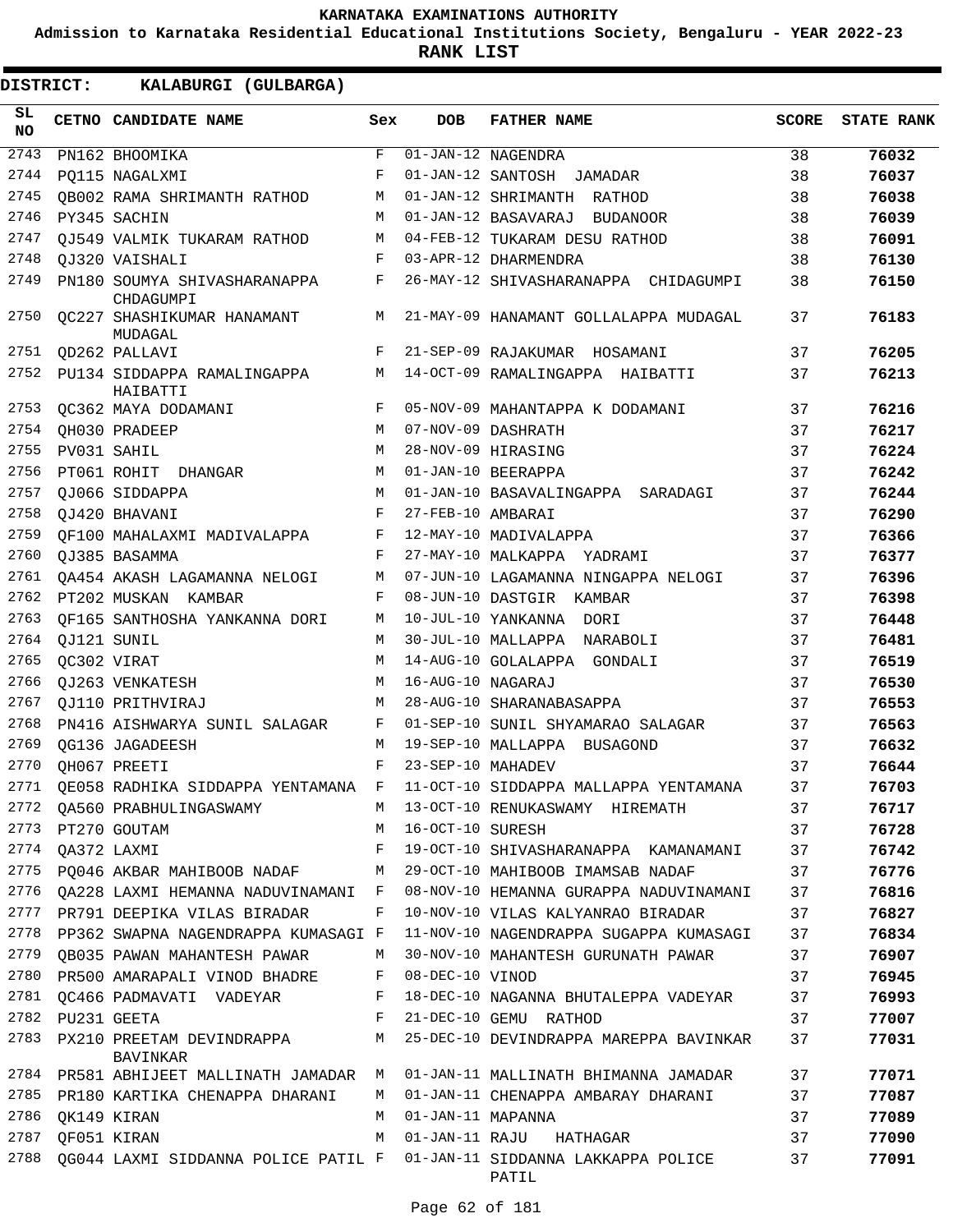**Admission to Karnataka Residential Educational Institutions Society, Bengaluru - YEAR 2022-23**

| DISTRICT:        | KALABURGI (GULBARGA)                                          |     |                     |                                                   |              |                   |
|------------------|---------------------------------------------------------------|-----|---------------------|---------------------------------------------------|--------------|-------------------|
| SL.<br><b>NO</b> | CETNO CANDIDATE NAME                                          | Sex | <b>DOB</b>          | <b>FATHER NAME</b>                                | <b>SCORE</b> | <b>STATE RANK</b> |
| 2789             | OL102 NARENDRA                                                | М   |                     | 01-JAN-11 NARSIMULU                               | 37           | 77098             |
| 2790             | OB089 NIKHEEL SHARANAPPA NAYAKODI M                           |     |                     | 01-JAN-11 SHARANAPPA BASANNA NAYAKODI             | 37           | 77102             |
| 2791             | PR328 SHIVARAJ SIDDAROODH PARIT                               | M   |                     | 01-JAN-11 SIDDAROODH SHIVALINGAPPA<br>PARIT       | 37           | 77110             |
| 2792             | OK253 SHRISHANT                                               | М   |                     | 01-JAN-11 VITTAL NAYAK RAMUNAYAK RATHOD           | 37           | 77112             |
| 2793             | OD279 SUDARSHAN                                               | M   |                     | 01-JAN-11 BASAVARAJ LANGOTI                       | 37           | 77113             |
| 2794             | OE004 KRUTHIKA                                                | F   |                     | 06-JAN-11 MALLIKARJUN                             | 37           | 77147             |
| 2795             | OE017 PREETI                                                  | F   |                     | 08-JAN-11 RAVINDRA DODAMANI                       | 37           | 77159             |
| 2796             | OK243 SAIKMAR                                                 | M   | 08-JAN-11 KALAPA    |                                                   | 37           | 77162             |
| 2797             | PX011 ANAND RATHOD                                            | M   |                     | 16-JAN-11 VITTAL RATHOD                           | 37           | 77203             |
| 2798             | PN337 PAVITRA JADHAVA                                         | F   |                     | 22-FEB-11 SANTHOASH<br>JADHAVA                    | 37           | 77411             |
| 2799             | OC422 AKASHA MADIWALAPPA<br>HANDINOOR                         | М   |                     | 24-FEB-11 MADIWALAPPA KAREPPA HANDINOOR           | 37           | 77428             |
| 2800             | OJ350 GANGAMMA                                                | F   |                     | 27-FEB-11 SURYAKANT                               | 37           | 77446             |
| 2801             | PP334 SAMARTH LAXMIPUTRA BALURAGI M                           |     |                     | 01-MAR-11 LAXMIPUTRA PRABHU BALURAGI              | 37           | 77460             |
| 2802             | PR514 SHIVARAJ                                                | М   |                     | 02-MAR-11 SIDDARUDHA                              | 37           | 77473             |
| 2803             | PN340 NAGINI SIDDARAM GHANTE                                  | F   |                     | 07-MAR-11 SIDDARAM GHANTE                         | 37           | 77514             |
| 2804             | OJ424 YOGESH                                                  | М   | 09-MAR-11 UMESH     |                                                   | 37           | 77535             |
| 2805             | OA215 BHIMANNAGOUDA SHARANAGOUDA                              | M   |                     | 12-MAR-11 SHARANAGOUDA                            | 37           | 77549             |
| 2806             | PU016 INDRAJITA                                               | М   |                     | 01-APR-11 HEERASING                               | 37           | 77710             |
| 2807             | PR044 TEJASWINI SHIVASHERANAPPA<br>HOLKANAVAR                 | F   |                     | 01-APR-11 SHIVASHERANAPPA SHEKHAPPA<br>HOLKANAVAR | 37           | 77720             |
| 2808             | PY004 SACHIN SHIVAJI RATHOD                                   | М   | 02-APR-11 SHIVAJI   |                                                   | 37           | 77730             |
| 2809             | PR465 ADARSHA DATTAPPA KADAGAN                                | М   |                     | 07-APR-11 DATTAPPA KADAGAN                        | 37           | 77774             |
| 2810             | PR496 MALLAMMA MASANAPPA BAALI                                | F   |                     | 15-APR-11 MASANAPPA SHANTAPPA BAALI               | 37           | 77845             |
| 2811             | OE140 RAKSHITA BASVARAJ PUJARI                                | F   |                     | 20-APR-11 BASAVARAJ IRANNA PUJARI                 | 37           | 77878             |
| 2812             | OK357 ANVEER NAGENDRA                                         | М   |                     | 27-APR-11 NAGENDRA                                | 37           | 77939             |
| 2813             | OJ290 TARUN DEEPAK                                            | М   | 01-MAY-11 DEEPAK    |                                                   | 37           | 77975             |
| 2814             | PS128 LUMBINI                                                 | F   | 02-MAY-11 PANDIT    | GADADAN                                           | 37           | 77979             |
| 2815             | QF054 NEEKHITA BASAVARAJ TALAWAR                              | F   |                     | 02-MAY-11 BASAVARAJ HANAMANTH TALAWAR             | 37           | 77981             |
| 2816             | PP306 CHETAN RAVINDRA HALALLI                                 | M   |                     | 04-MAY-11 RAVINDRA NILKANT HALALLI                | 37           | 78001             |
| 2817             | QH253 SWATI                                                   | F   | 10-MAY-11 MARUTI    |                                                   | 37           | 78066             |
| 2818             | QJ106 MANVI KESHAV RATHOD                                     | F   |                     | 11-MAY-11 KESHAV RATHOD                           | 37           | 78071             |
| 2819             | QD041 PAILAVAN AMEER                                          |     | M 15-MAY-11 MAHIBUB |                                                   | 37           | 78094             |
|                  | 2820 PZ071 SHREYAS VIJAYAKUMAR CHAVAN M 17-MAY-11 VIJAYAKUMAR |     |                     |                                                   | 37           | 78116             |
| 2821             | PR045 SAMPATKUMARI                                            | F   |                     | 18-MAY-11 SANGAPPA ADAKI                          | 37           | 78128             |
| 2822             | PT435 GEERINDAR DASHRATH RATHOD                               | М   |                     | 24-MAY-11 DASHRATH GOVIND RATHOD                  | 37           | 78161             |
| 2823             | PR393 PRAJWAL RAMESH                                          | M   | 24-MAY-11 RAMESH    |                                                   | 37           | 78163             |
|                  | 2824 QF047 GANESH RAMANNA DODAMANI                            | М   |                     | 25-MAY-11 RAMANNA BHIMSHYA DODAMANI               | 37           | 78169             |
| 2825             | OK404 SRIRAMA                                                 | М   |                     | 29-MAY-11 SEENUNAYAK                              | 37           | 78214             |
| 2826             | PN060 VINAYAK BHEEMARAYA<br>SHIVANAGI                         | М   |                     | 30-MAY-11 BHEEMARAYA SHIVARAYA<br>SHIVANAGI       | 37           | 78230             |
| 2827             | QC213 RESHMA SATISHAKUMARA<br>HALAMATA                        | F   |                     | 04-JUN-11 SATISHAKUMARA SHANKARALINGA<br>HALAMATA | 37           | 78291             |
| 2828             | QE021 NITIN                                                   | М   |                     | 05-JUN-11 NINGANNA                                | 37           | 78299             |
| 2829             | QB031 HANAMANTRYA NAYKODI                                     | M   |                     | 13-JUN-11 SIDDAPPA BASAPPA NAYKODI                | 37           | 78370             |
| 2830             | PR693 SANJANA                                                 | F   |                     | 24-JUN-11 ANKUSH BANSODE                          | 37           | 78482             |
| 2831             | PX170 VAISHNAVI                                               | F   |                     | 27-JUN-11 RAGHVENDRA                              | 37           | 78508             |
|                  | 2832 QK035 VARSHA                                             | F   | 27-JUN-11 LALAPPA   |                                                   | 37           | 78509             |
| 2833             | PV081 SRINIVAS                                                | М   | 28-JUN-11 GANESH    |                                                   | 37           | 78519             |
| 2834             | QF218 PRUTHVI                                                 | М   |                     | 01-JUL-11 AMBALAPPA                               | 37           | 78545             |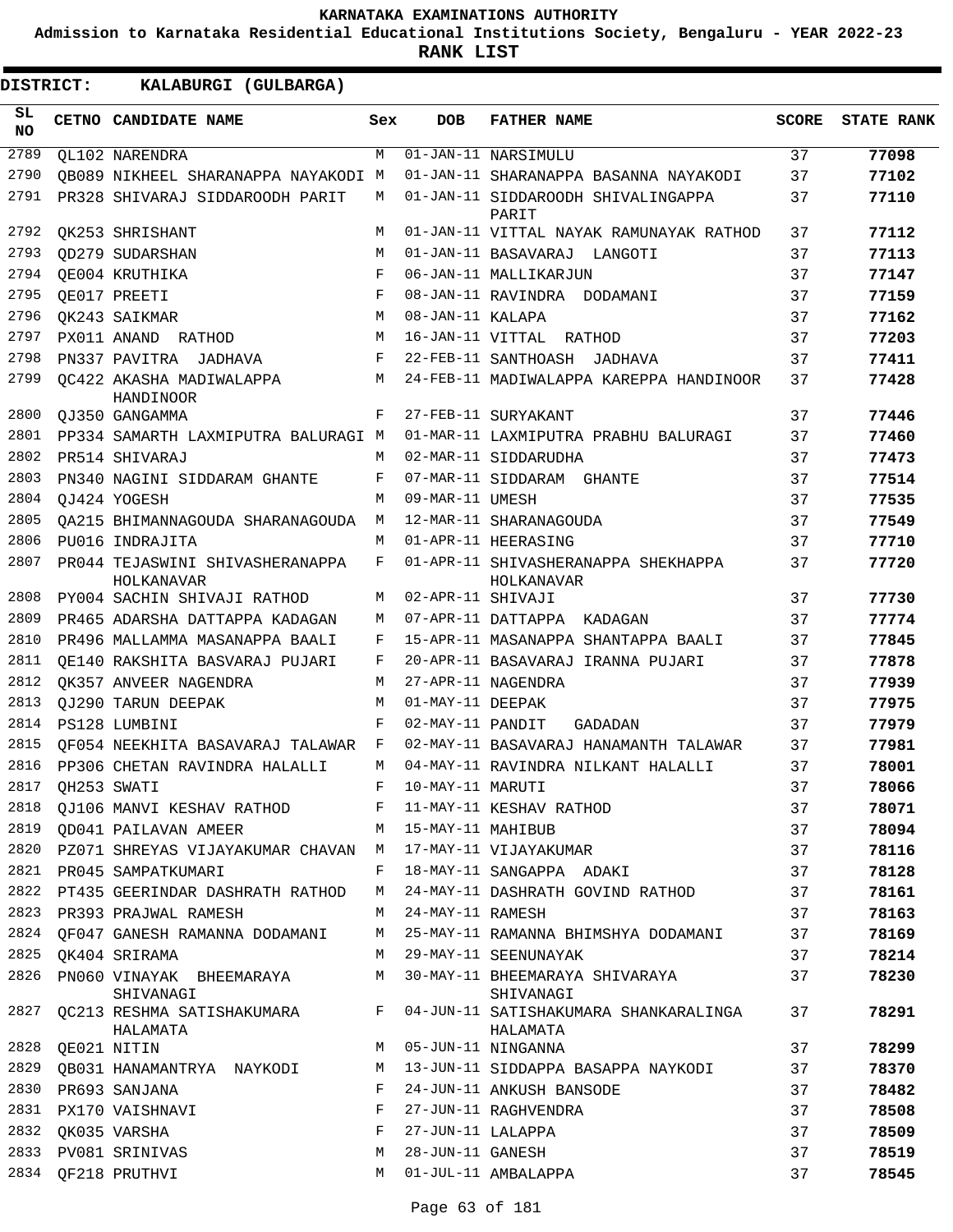**Admission to Karnataka Residential Educational Institutions Society, Bengaluru - YEAR 2022-23**

| <b>DISTRICT:</b> |            | KALABURGI (GULBARGA)                                                            |              |                     |                                                                                                                                           |              |                   |
|------------------|------------|---------------------------------------------------------------------------------|--------------|---------------------|-------------------------------------------------------------------------------------------------------------------------------------------|--------------|-------------------|
| SL.<br><b>NO</b> |            | CETNO CANDIDATE NAME                                                            | Sex          | <b>DOB</b>          | <b>FATHER NAME</b>                                                                                                                        | <b>SCORE</b> | <b>STATE RANK</b> |
| 2835             |            | OC349 SHREYA BASAYYA HIREMATH                                                   | F            | 01-JUL-11 BASAYYA   | HIREMATH                                                                                                                                  | 37           | 78547             |
| 2836             |            | OC073 GAGANAKUMAR                                                               | M            |                     | 06-JUL-11 SHIVSHARNAPPA                                                                                                                   | 37           | 78590             |
| 2837             |            | OC172 PAWANAKUMAR SHIVAKUMAR                                                    | M            |                     | 10-JUL-11 SHIVAKUMAR                                                                                                                      | 37           | 78638             |
| 2838             | OF263 RAJU |                                                                                 | M            |                     | 21-JUL-11 HANAMANTH                                                                                                                       | 37           | 78750             |
| 2839             |            | OE121 CHANDANA C                                                                | F            |                     | 24-JUL-11 CHIDANANDA                                                                                                                      | 37           | 78771             |
| 2840             |            | PR628 ARATHI HANAMANTHA BANDE                                                   | F            |                     | 28-JUL-11 HANAMANTHA BASANNA BANDE                                                                                                        | 37           | 78812             |
| 2841             |            | OA140 SHEKHARA BASAVARAJA DIGGI                                                 | M            |                     | 03-AUG-11 BASVARAJA SIDRAMA DIGGI                                                                                                         | 37           | 78883             |
| 2842             |            | PW288 DIVYA PUJARI                                                              | F            |                     | 05-AUG-11 RAVI PUJARI                                                                                                                     | 37           | 78893             |
| 2843             |            | OJ080 SANKET SHARMA                                                             | М            |                     | 06-AUG-11 VISHWANATH SHARMA                                                                                                               | 37           | 78907             |
| 2844             |            | OC374 SANJANA                                                                   | F            |                     | 20-AUG-11 DEVENDRA TALAWAR                                                                                                                | 37           | 79029             |
| 2845             |            | PS118 MALLINATH VEERABHADRAPPA<br><b>DHULE</b>                                  | М            |                     | 21-AUG-11 VEERABHADRAPPA                                                                                                                  | 37           | 79035             |
| 2846             |            | PR792 ARATI SIDDARAM GAIKWAD                                                    | F            |                     | 23-AUG-11 SIDDARAM BASAWARAJ GAIKWAD                                                                                                      | 37           | 79047             |
| 2847             |            | OH040 PARAMESHVARI RAVINDRA<br>RATHOD                                           | F            |                     | 28-AUG-11 RAVINDRA DHANASING RATHOD                                                                                                       | 37           | 79083             |
| 2848             |            | QC562 VINAYAK NADUVINAMANI                                                      | M            |                     | 11-SEP-11 HARISHNCHNDRA                                                                                                                   | 37           | 79206             |
| 2849             |            | OK348 BHAVANI                                                                   | F            |                     | 22-SEP-11 CHANDRASHEKHAR                                                                                                                  | 37           | 79290             |
| 2850             |            | OD129 SAMARTHA RAJAKUMAR TALAWAR                                                | M            |                     | 25-SEP-11 RAJAKUMAR VITHAL TALAWAR                                                                                                        | 37           | 79308             |
| 2851             |            | PR385 SRAVANI                                                                   | F            |                     | 25-SEP-11 TEJURAYA ANNARAY PATIL                                                                                                          | 37           | 79310             |
| 2852             |            | PZ108 PRIYANKA                                                                  | F            |                     | 04-OCT-11 HANAMANTH                                                                                                                       | 37           | 79370             |
| 2853             |            | QD030 ANJALI MANAPPA PAWARA                                                     | F            | 07-OCT-11 MANAPPA   |                                                                                                                                           | 37           | 79393             |
| 2854             |            | OD056 HAYYALAPPA SIDDAPPA PUJARI                                                | М            |                     | 15-OCT-11 SIDDAPPA HAYYALAPPA PUJARI                                                                                                      | 37           | 79448             |
| 2855             |            | PX149 PAVITRA                                                                   | F            | 16-OCT-11 BALAPPA   |                                                                                                                                           | 37           | 79455             |
| 2856             |            | OJ091 PRUTHVI                                                                   | M            |                     | 18-OCT-11 BHEEMASHANKAR                                                                                                                   | 37           | 79471             |
| 2857             |            | PR229 VAISHNAVI                                                                 | F            |                     | 19-OCT-11 RAVEENDRA SHRISHAIL MULAGE                                                                                                      | 37           | 79480             |
| 2858             |            | PR008 MANINGAPPA LAXMAN ANURE                                                   | М            |                     | 20-OCT-11 LAXMAN VIRANNA ANURE                                                                                                            | 37           | 79486             |
| 2859             |            | PY252 NAMRATA                                                                   | F            | 24-OCT-11 NAGARAJ   |                                                                                                                                           | 37           | 79512             |
| 2860             |            | PU018 BHAVANI RAJKUMAR HATTIKUNI                                                | $\mathbf{F}$ |                     | 14-NOV-11 RAJKUMAR BASAVARAJ HATTIKUNI                                                                                                    | 37           | 79653             |
| 2861             |            | PX062 SIDDU                                                                     | M            |                     | 25-NOV-11 BASAVARAJ SUGUR                                                                                                                 | 37           | 79727             |
| 2862             |            | PT222 HARSHAVARDHAN                                                             | M            |                     | 29-NOV-11 RAJENDRA                                                                                                                        | 37           | 79744             |
| 2863             |            | PR039 KRISHNA                                                                   |              |                     | M 24-DEC-11 MALLIKARJUN SHIVAYOGAPPA<br>2003 PROSS NRISHNA<br>POLICEPATIL<br>2864 QJ532 BHAGYASHREE F 29-DEC-11 SIDDAPPA LAXMAN PUJARI 37 | 37           | 79863             |
|                  |            |                                                                                 |              |                     |                                                                                                                                           |              | 79876             |
|                  |            | 2865 PR188 NAGAMMA                                                              |              |                     | F 29-DEC-11 BASAVARAJ KUMBAR 37                                                                                                           |              | 79880             |
|                  |            | 2866 PN202 MAHAMMADAMUSTAKIM TAYABALLI M 03-JAN-12 TAYABALLI CHOUDRI<br>CHOUDRI |              |                     |                                                                                                                                           | 37           | 79909             |
|                  |            | 2867 PX217 SHALINI                                                              |              |                     | F 16-FEB-12 SANGARADDI                                                                                                                    | 37           | 79955             |
|                  |            | 2868 PW016 UDAYKUMAR                                                            |              | M 29-FEB-12 BALARAM |                                                                                                                                           | 37           | 79975             |
|                  |            |                                                                                 |              |                     | 2869 QJ442 NEHA SURYAKANTH BATTARAKI F 26-MAR-12 SURYAKANTH SUBHAS BATTARAKI 37                                                           |              | 79999             |
|                  |            |                                                                                 |              |                     | 2870 QJ354 NISHA SANGAMESH HAMPAGOL F 08-APR-12 SANGAMESH HAMPAGOL                                                                        | 37           | 80003             |
|                  |            | 2871 PS136 CHANDANA                                                             | $\mathbf{F}$ |                     | 15-APR-12 BASAVRAJ MURUD                                                                                                                  | 37           | 80006             |
|                  |            | 2872 QK272 SWATI N                                                              | F            |                     | 15-JUL-12 NINGAREDDY                                                                                                                      | 37           | 80030             |
| 2873             |            | PW150 GANGOTRI F                                                                |              |                     | 24-AUG-12 VAIJANATH                                                                                                                       | 37           | 80033             |
| 2874             |            | M 05-JUL-07 MANAPPA<br>QE113 AKASH                                              |              |                     |                                                                                                                                           | 36           | 80040             |
|                  |            |                                                                                 |              |                     | 2875 PQ085 ABHISHEK SHIVANAND MAGANVA M 01-JAN-10 SHIVANAND S M                                                                           | 36           | 80099             |
|                  |            | 2876 PP228 ANANDA KAMBLE                                                        |              |                     | M 01-JAN-10 PARSAPPA KAMBLE                                                                                                               | 36           | 80100             |
|                  |            | 2877 PV144 HAREESH                                                              |              |                     | M 01-JAN-10 SHANTAPPA                                                                                                                     | 36           | 80104             |
| 2878             |            |                                                                                 |              |                     | QC451 ISHWARAJ SHIVANAND HUGAR M 01-JAN-10 SHIVANAND BASANNA HUGAR 36                                                                     |              | 80106             |
|                  |            |                                                                                 |              |                     | 2879 PR345 SRUSHTHI MALIBIRADAR F 01-JAN-10 BABU MALIBIRADAR 36                                                                           |              | 80115             |
|                  |            |                                                                                 |              |                     | 2880 PR390 VISHAL VITHAL SHINDE M 01-JAN-10 VITHAL VISHNATH SHINDE 36                                                                     |              | 80117             |
|                  |            |                                                                                 |              |                     | 2881 PY033 SIDDHARTH MALLIKARJUN MANAMANA KONERA 36                                                                                       |              | 80137             |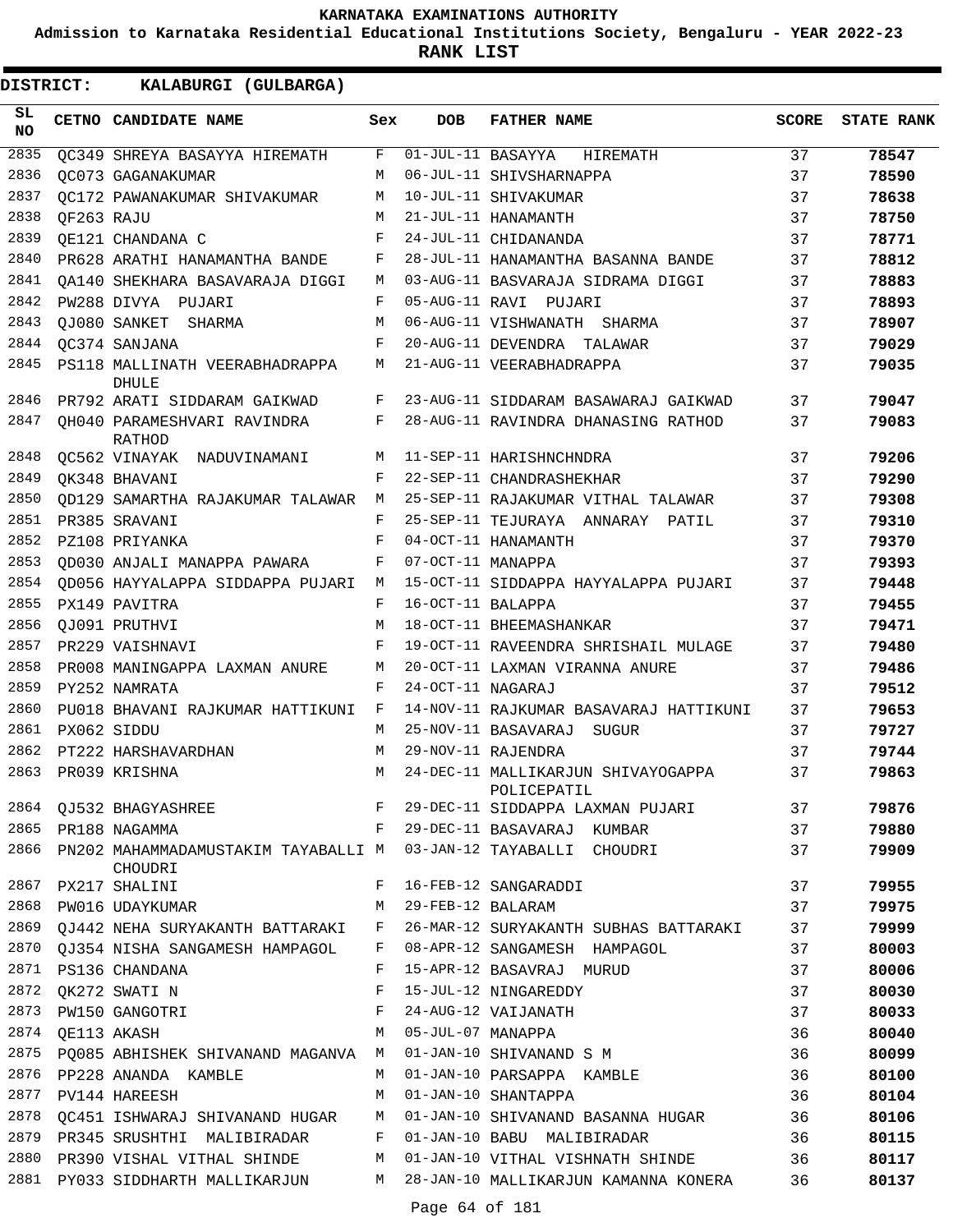**Admission to Karnataka Residential Educational Institutions Society, Bengaluru - YEAR 2022-23**

| DISTRICT:        | KALABURGI (GULBARGA)                                  |         |                     |                                                                                 |              |                   |
|------------------|-------------------------------------------------------|---------|---------------------|---------------------------------------------------------------------------------|--------------|-------------------|
| SL.<br><b>NO</b> | CETNO CANDIDATE NAME                                  | Sex     | <b>DOB</b>          | <b>FATHER NAME</b>                                                              | <b>SCORE</b> | <b>STATE RANK</b> |
|                  | KONERA                                                |         |                     |                                                                                 |              |                   |
| 2882             | PV169 KALAVATHI                                       | F       |                     | 20-MAR-10 SHANTAKUMAR                                                           | 36           | 80174             |
| 2883             | PW140 ARBAS                                           | M       | 21-MAR-10 FAYAZ     |                                                                                 | 36           | 80175             |
| 2884             | PT116 YUVARAJ                                         | M       | 01-JUN-10 SANTOSH   |                                                                                 | 36           | 80263             |
| 2885             | OD162 KAVERI KAREPPA PUJARI                           | F       |                     | 14-JUN-10 KAREPPA SIDDAPPA PUJARI                                               | 36           | 80291             |
| 2886             | OH229 MANJUNATH                                       | M       |                     | 05-JUL-10 MAHANTAYYA                                                            | 36           | 80317             |
| 2887             | QJ298 SAPNA                                           | F       | 05-JUL-10 SANTOSH   |                                                                                 | 36           | 80319             |
| 2888             | OC269 PREETAM                                         | M       |                     | 12-JUL-10 GURANNA CHENNANNA RAHUR                                               | 36           | 80335             |
| 2889             | OL137 VISHAL                                          | M       | 14-JUL-10 SHANKAR   |                                                                                 | 36           | 80338             |
| 2890             | PX108 BHIRAPPA SURYAKANTH                             | М       |                     | 10-AUG-10 SURYAKANTH                                                            | 36           | 80393             |
| 2891             | OE060 MALLAMMA                                        | F       |                     | 15-AUG-10 YALLAPPA CHANDI                                                       | 36           | 80409             |
| 2892             | PZ090 RAGINI                                          | F       | 03-SEP-10 EKNATH    |                                                                                 | 36           | 80453             |
| 2893             | PS156 PREETAM RAVINDRA BHAVIMANI                      | М       |                     | 16-SEP-10 RAVINDRA VITTAHAL BHAVIMANI                                           | 36           | 80490             |
| 2894             | PX132 bhagyashree SIDDALINGAPPA                       | F       |                     | 28-SEP-10 SIDDALINGAPPA                                                         | 36           | 80524             |
| 2895             | OG139 BASAMMA BASAVARAJ BIRADAR                       | F       |                     | 30-SEP-10 BASAVARAJ MAHADEWAPPA BIRADAR                                         | 36           | 80525             |
| 2896             | PX086 LAXMI HARISH CHAVAN                             | F       | 05-OCT-10 HARISH    |                                                                                 | 36           | 80547             |
| 2897             | PW131 vishnu                                          | M       |                     | 05-OCT-10 MALLIKARJUNA                                                          | 36           | 80553             |
| 2898             | PY092 DEEPAK                                          | M       |                     | 13-OCT-10 UDAYKUMAR                                                             | 36           | 80580             |
| 2899             | OK080 VAISHNAVI                                       | F       |                     | 14-OCT-10 JANARDHAN                                                             | 36           | 80590             |
| 2900             | OK367 SUSHIL KUMAR                                    | М       | 16-OCT-10 MARUTI    |                                                                                 | 36           | 80597             |
| 2901             | QC044 AMBIKA GANGADHARA INAMADARA F                   |         |                     | 20-OCT-10 GANGADHARA SHRISHAILAPPA<br>INAMADARA                                 | 36           | 80619             |
| 2902             | PP125 SHAILA BHIMANNA ALLAGI                          | F       |                     | 20-OCT-10 BHIMANNA                                                              | 36           | 80622             |
| 2903             | OC261 MAHENDRAPRATAPASINGA                            | M       |                     | 22-OCT-10 KABHIRADAS PAWAR                                                      | 36           | 80629             |
| 2904             | OK314 MAHESH                                          | M       |                     | 31-OCT-10 BASAVARAJ                                                             | 36           | 80672             |
| 2905             | OL037 DEEPESH                                         | M       | 01-NOV-10 SURESH    |                                                                                 | 36           | 80675             |
| 2906             | OF048 ASHWINI JATTEPPA PUJARI                         | F       |                     | 07-DEC-10 JATTEPPA BARAMANNA PUJARI                                             | 36           | 80847             |
| 2907             | PP096 ADARSHA ANDANE                                  | M       |                     | 01-JAN-11 MAHAVEERA ANDANE                                                      | 36           | 80966             |
| 2908             | QC579 AFSANA AJIJAPATEL MALIPATIL F                   |         |                     | 01-JAN-11 AJIJAPATEL SAHEBPATEL<br>MALIPATIL                                    | 36           | 80967             |
|                  | 2909 PU168 AMBIKA CHANDRASHEKHAR<br>AVANTIGER         | $F$ and |                     | 01-JAN-11 CHANDRASHEKHAR AVANTIGER                                              | 36           | 80969             |
|                  | 2910 PX001 BASAVARAJ VIRANNA SALER M                  |         | 01-JAN-11 VIRANNA   |                                                                                 | 36           | 80972             |
|                  | 2911 PT427 DEEPAK YASHVANT RATHOD M                   |         |                     | 01-JAN-11 YSHAVANT TARU RATHOD                                                  | 36           | 80979             |
|                  | 2912 PT474 DHARMARAJ                                  |         |                     | M 01-JAN-11 NARAYANA                                                            | 36           | 80981             |
|                  | 2913 QA137 KASTURIBAI F                               |         |                     | 01-JAN-11 BHIMARAYA GANIGER                                                     | 36           | 80989             |
| 2914             | PN061 NAGESH BASAVARAJ ITAGAR M                       |         |                     | 01-JAN-11 BASAVARAJ                                                             | 36           | 80998             |
| 2915             | OA143 NANDITA<br>$\mathbf{F}$                         |         |                     | 01-JAN-11 DEVINDRAPPA                                                           | 36           | 80999             |
|                  |                                                       |         |                     | 2916 PR614 PRATIBHA SAVALE F 01-JAN-11 SHARANAPPA SAVALE                        | 36           | 81003             |
|                  | HIREMATH                                              |         |                     | 2917 QG027 SIDDAYYA NILAKANTHAYYA MUMANI-11 NILAKANTHAYYA                       | 36           | 81018             |
|                  | PUJARI                                                |         |                     | 2918 QD132 YALLALINGA SHIVAPPA M 01-JAN-11 SHIVAPPA PUJARI                      | 36           | 81023             |
|                  |                                                       |         |                     | 2919 QE171 AKASHA MAKASHI MARA MARASHI MATI-JAN-11 BHIMASHANKAR GURAPPA MAKASHI | 36           | 81082             |
|                  |                                                       |         |                     | 2920 PP336 LAKSHIMAN MALLESH DIDDIMANI M  11-JAN-11 MALLESH YALLAPPA DIDDIMANI  | 36           | 81085             |
|                  | 2921 PZ105 VIVEEK                                     |         | M 12-JAN-11 KRISHNA |                                                                                 | 36           | 81096             |
|                  |                                                       |         |                     | 2922 QC280 ARFAM JAHIDA HIPPARAGI     F   22-JAN-11 JAHIDA HASANALI HIPPARAGI   | 36           | 81147             |
|                  | 2923 PX208 NANDINI                                    |         |                     | F 24-JAN-11 SHARAVANKUMAR                                                       | 36           | 81157             |
|                  |                                                       |         |                     | 2924 QC088 AMOGISIDDA BASAVARAJ PUJARI M 01-FEB-11 BASAVARAJ SOMANNA PUJARI     | 36           | 81202             |
|                  | 2925 PQ030 HANAMANTA ITAGI M 12-FEB-11 JETTEPPA ITAGI |         |                     |                                                                                 | 36           | 81284             |
|                  | 2926 PU076 NANDINI                                    |         | F 14-FEB-11 AMBAYYA |                                                                                 | 36           | 81301             |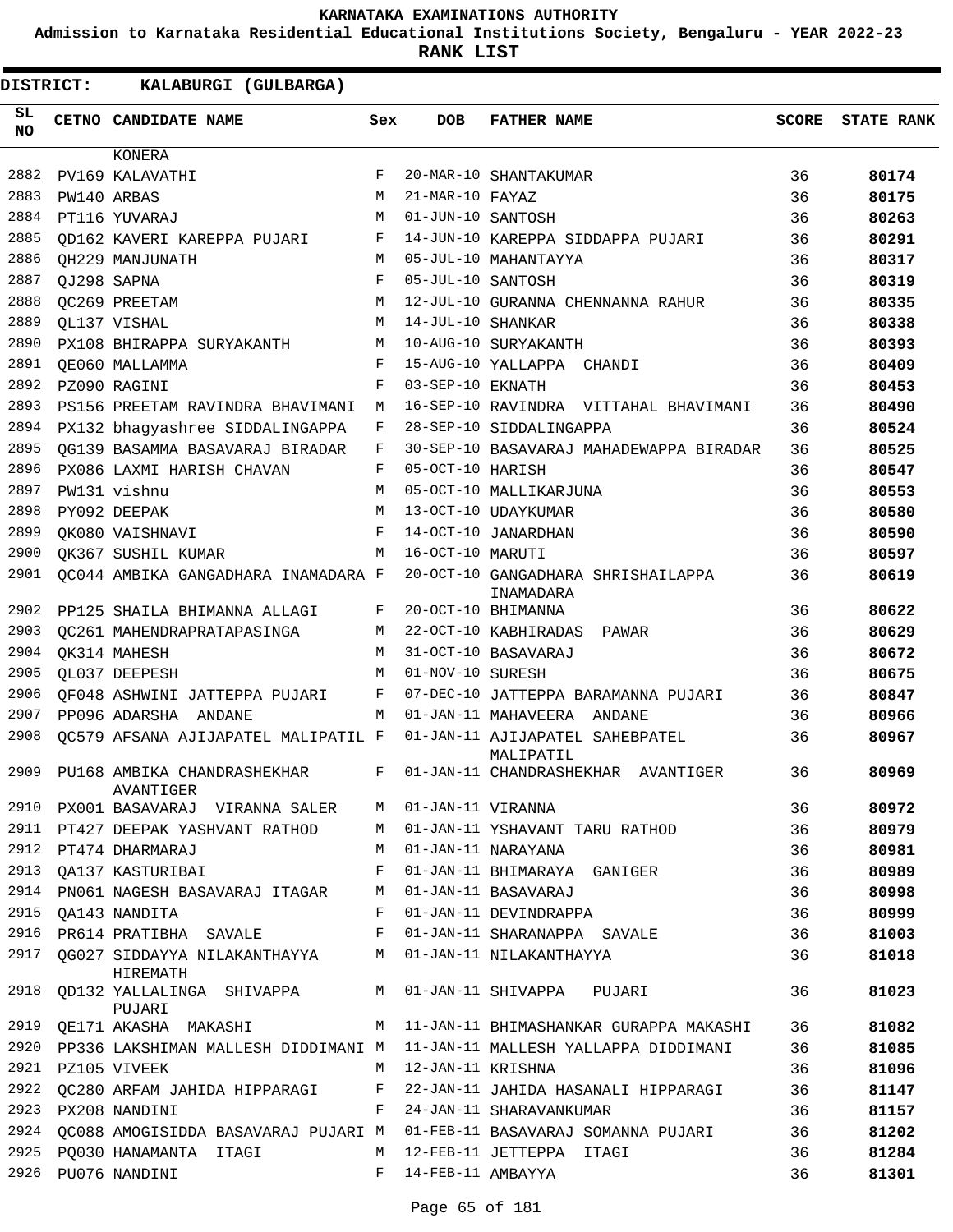**Admission to Karnataka Residential Educational Institutions Society, Bengaluru - YEAR 2022-23**

**RANK LIST**

| SL<br><b>NO</b> |                  | CETNO CANDIDATE NAME                                               | Sex          | DOB                 | <b>FATHER NAME</b>                                                                 | SCORE | <b>STATE RANK</b> |
|-----------------|------------------|--------------------------------------------------------------------|--------------|---------------------|------------------------------------------------------------------------------------|-------|-------------------|
| 2927            |                  | QJ429 LAKHN                                                        | M            |                     | 22-FEB-11 HEMANATH                                                                 | 36    | 81353             |
| 2928            |                  | OK028 CHANDRAPRAKASH                                               | М            |                     | 27-FEB-11 NAGENDRAPPA                                                              | 36    | 81372             |
| 2929            |                  | OL136 SHRINIK DONGARGAON                                           | M            |                     | 13-MAR-11 SHRIPAD DONGARGAON                                                       | 36    | 81490             |
| 2930            |                  | QH201 RATNAMMA                                                     | $\mathbf{F}$ |                     | 18-MAR-11 KRISHNA KATTIMANI                                                        | 36    | 81532             |
| 2931            |                  | PV137 SACHIN                                                       | M            |                     | 20-MAR-11 SIDDAPPA                                                                 | 36    | 81545             |
| 2932            |                  | PU299 SUMITRA                                                      | F            | 24-MAR-11 SATISH    |                                                                                    | 36    | 81581             |
| 2933            |                  | PV010 VIJAYALAXMI                                                  | $\mathbf{F}$ |                     | 25-MAR-11 NAGSHETTY                                                                | 36    | 81586             |
| 2934            |                  | PQ007 NAMBRATA ARAVIND NAGUR F                                     |              |                     | 29-MAR-11 ARAVIND TUKARAM NAGUR                                                    | 36    | 81607             |
| 2935            |                  | PZ028 NAGARAJ                                                      | M            | 02-APR-11 AVINASH   |                                                                                    | 36    | 81659             |
| 2936            |                  | OJ491 SHARAT RATHOD                                                | M            |                     | 04-APR-11 RAVIKUMAR                                                                | 36    | 81674             |
| 2937            | PU248 ARJUN      |                                                                    | M            |                     | 06-APR-11 SANJU KUMAR                                                              | 36    | 81686             |
| 2938            |                  | PR744 SANIYA                                                       | F            |                     | 07-APR-11 MAINUDDIN NAVADAGI                                                       | 36    | 81697             |
| 2939            |                  | QG029 SHARANAGOUD MAHANTESH PATIL M                                |              |                     | 07-APR-11 MAHANTESH PATIL                                                          | 36    | 81699             |
| 2940            |                  | OK069 SHARANAMMA K                                                 | F            |                     | 16-APR-11 KASHAPPA                                                                 | 36    | 81784             |
| 2941            |                  | QK416 TRIVENI                                                      | F            | 24-APR-11 RAMESHA   |                                                                                    | 36    | 81846             |
| 2942            |                  | PT022 ANGURI                                                       | F            | 26-APR-11 RAVI      |                                                                                    | 36    | 81860             |
| 2943            |                  | QE061 MOHDKAIF HUSENPATEL M                                        |              |                     | 27-APR-11 HUSENPATEL RUKUMPATEL                                                    | 36    | 81870             |
| 2944            |                  | PR530 SACHIN                                                       | M            |                     | 27-APR-11 SANJU RATHOD RATHOD                                                      | 36    | 81872             |
| 2945            |                  | OB033 PARASHURAM KOOTANUR                                          | M            |                     | 28-APR-11 LAGAMANN                                                                 | 36    | 81882             |
| 2946            |                  | QL100 SUJATA                                                       | F            | 03-MAY-11 SHANKAR   |                                                                                    | 36    | 81929             |
| 2947            |                  | PT083 LAKHAN                                                       | M            | 04-MAY-11 GOPAL     |                                                                                    | 36    | 81935             |
| 2948            |                  | PT368 TANUSHREE                                                    | F            | 09-MAY-11 BLARAM    |                                                                                    | 36    | 81990             |
| 2949            |                  | PR365 CHANDRAKALA                                                  | $\mathbf{F}$ |                     | 12-MAY-11 VISHWANATH MULAGE                                                        | 36    | 82013             |
| 2950            |                  | QD200 SHVETA SIDDANNA HALLADAKAR F                                 |              |                     | 12-MAY-11 SIDDANNA CHANABASAPPA                                                    | 36    | 82017             |
|                 |                  |                                                                    |              |                     | HALLADAKAR                                                                         |       |                   |
| 2951            |                  | PR812 MONIKA                                                       | F            |                     | 14-MAY-11 SHARANABASAPPA GONI                                                      | 36    | 82029             |
| 2952            |                  | PX041 AKASH                                                        | M            |                     | 17-MAY-11 BASSAPPA                                                                 | 36    | 82063             |
| 2953            |                  | PQ190 SHREYAS BASAVARAJ DODDAMANI M 01-JUN-11 BASAVARAJ SHARANAPPA |              |                     | DODDAMANI                                                                          | 36    | 82197             |
| 2954            |                  | QH091 JAGADEVI                                                     | F            | 02-JUN-11 MAHADEV   |                                                                                    | 36    | 82211             |
| 2955            |                  | PP339 PAVITRA                                                      | F            |                     | 02-JUN-11 ANAND JAMADAR                                                            | 36    | 82213             |
| 2956            |                  | PY117 MALLAMMA                                                     | F            |                     | 05-JUN-11 HANAMANTA                                                                | 36    | 82256             |
|                 |                  | 2957 PR379 SOUMYA                                                  |              |                     | F 07-JUN-11 SHRISHAIL                                                              | 36    | 82296             |
|                 |                  | 2958 QF250 ASHWINI CHANDAKI F 16-JUN-11 BASAVARAJU                 |              |                     |                                                                                    | 36    | 82391             |
|                 | 2959 PW281 UMESH |                                                                    |              |                     | M 18-JUN-11 MOTIRAM                                                                | 36    | 82415             |
|                 |                  | 2960 QC490 KARTIK RAMAPPA SINDAGI M                                |              |                     | 21-JUN-11 RAMAPPA SINDAGI                                                          | 36    | 82443             |
|                 |                  | 2961 OD297 SAVITRI IRANNA BADARI F                                 |              |                     | 22-JUN-11 IRANNA VITHOBA BADARI                                                    | 36    | 82466             |
|                 | 2962 PW206 JYOTI |                                                                    | F            |                     | 23-JUN-11 VEERASHETTY                                                              | 36    | 82477             |
|                 |                  | 2963 QA051 UDAYAKUMAR                                              |              | M 27-JUN-11 MANAPPA |                                                                                    | 36    | 82534             |
|                 |                  | 2964 QK445 VAISHNAVI                                               |              | F 28-JUN-11 LAXMAN  |                                                                                    | 36    | 82544             |
|                 |                  | VISHWAKARMA                                                        |              |                     | 2965 QA072 RAYAPPA SHIVANANDA M 06-JUL-11 SHIVANANDA RAYAPPA<br>VISHWAKARMA        | 36    | 82633             |
|                 |                  | DYAMAGONDA                                                         |              |                     | 2966 QE076 SEVANTI SHANKARALINGA F 06-JUL-11 SHANKARALINGA SHREEMANT<br>DYAMAGONDA | 36    | 82634             |
|                 |                  | JAMADAR                                                            |              |                     | 2967 PR060 JASHMIYA DASTAGIRSAB F 07-JUL-11 DASTAGIRSAB MOULASAB JAMADAR           | 36    | 82640             |
|                 |                  | 2968 PU147 ANKITA                                                  | F            | 10-JUL-11 RAYAPPA   |                                                                                    | 36    | 82673             |
|                 |                  |                                                                    |              |                     | 2969 QC270 DEVINDRA KORAWAR M 14-JUL-11 MAHADEVAPPA LAKKAPPA KORAWAR               | 36    | 82703             |
|                 |                  |                                                                    |              |                     | 2970 QC195 NAGARTNA BHIMARAY GOUNDI F 20-JUL-11 BHIMARAY DODDAPPA GOUNDI           | 36    | 82769             |
|                 |                  | 2971 PT433 VIJAY LAKSHMI                                           | F            |                     | 21-JUL-11 RAJASHEKAR                                                               | 36    | 82793             |
|                 |                  | 2972 QJ258 LAKSHMI                                                 | F            | 22-JUL-11 HAMU      |                                                                                    | 36    | 82800             |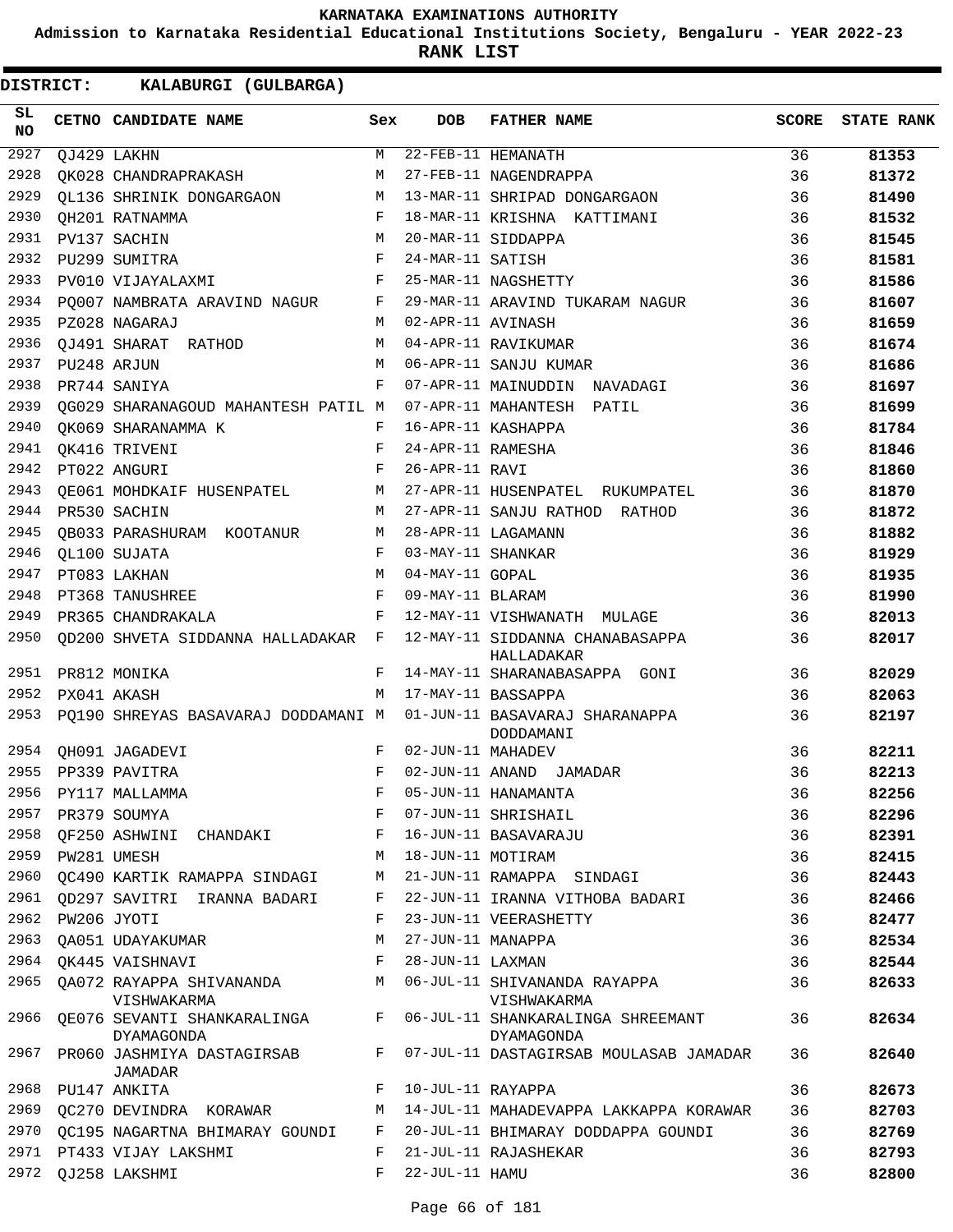**Admission to Karnataka Residential Educational Institutions Society, Bengaluru - YEAR 2022-23**

| SL<br><b>CETNO CANDIDATE NAME</b><br><b>DOB</b><br><b>FATHER NAME</b><br><b>SCORE</b><br>Sex<br><b>NO</b><br>2973<br>$\mathbf{F}$<br>$\overline{22-\overline{JUL}-1}1$ NINGAPPA<br>36<br>QC248 RAKSHITA<br>2974<br>F<br>22-JUL-11 SHAKARALING<br>36<br>PR344 SHREEDEVI<br>2975<br>F<br>28-JUL-11 JAGANNATHA REDDI<br>36<br>OD155 BHAGYALAKSHMI<br>2976<br>28-JUL-11 CHANDRAKANTH MALLESHI CHIGARI<br>PP379 SAKSHI CHANDRAKANTH CHIGARI F<br>36<br>2977<br>PY353 KARTIK<br>09-AUG-11 SURESH CHAVAN<br>36<br>М<br>2978<br>16-AUG-11 SHRIKANT<br>36<br>OH172 JANVI<br>F<br>2979<br>19-AUG-11 BASAVARAJ<br>36<br>PY190 ROHIT<br>M<br>2980<br>20-AUG-11 PRABHU<br>36<br>OK413 MAHESHWARI<br>F<br>2981<br>OG185 PADMARAJA BHIMASHANKARA<br>23-AUG-11 BHIMASHANKARA CHANDRAMAPPA<br>36<br>M<br>HOSAMANI<br>HOSAMANI<br>2982<br>36<br>PY013 BHIMAYYA NINGAYYA ILGYA<br>31-AUG-11 NINGAYYA YAMUNAYA<br>M<br>2983<br>01-SEP-11 SANJUKUMAR<br>PU037 ANANTHAKUMAR<br>36<br>M<br>2984<br>01-SEP-11 MUTTANNA GOVIN<br>36<br>PS113 GANESH MUTTANNA GOVIN<br>M<br>2985<br>01-SEP-11 MADIVALAPP<br>M<br>36<br>PN389 GANGARAM<br>2986<br>06-SEP-11 MALLAPPA<br>36<br>OB047 DHARMANNA MALLAPPA MADAR<br>M<br>2987<br>OA254 GOUTAM NINGANNA HADIMANI<br>М<br>07-SEP-11 NINGANNA IRAGANTEPPA HADIMANI<br>36<br>2988<br>08-SEP-11 JAGANNATH<br>36<br>PT171 PRAJWAL<br>М<br>2989<br>10-SEP-11 ARJUN<br>M<br>36<br>PV183 BHARGAV<br>2990<br>10-SEP-11 RAJU<br>36<br>OJ448 DIVYYA RAJU RATHOD<br>F<br>2991<br>15-SEP-11 ASHOK<br>OH186 MAILARY<br>M<br>36<br>2992<br>PS173 SIDDARUD SHARANBASAPPA<br>15-SEP-11 SHARANBASAPPA SHIVAYNAMHA<br>36<br>М<br>GHASANE<br>GHASANE<br>2993<br>OF010 BHIMARAY SIDDAPPA DODAMANI<br>28-SEP-11 SIDDAPPA SHIVAPPA DODAMANI<br>36<br>М<br>36<br>2994<br>PW195 RENUKA<br>F<br>02-OCT-11 BANDEPPA<br>2995<br>04-OCT-11 ANILKUMAR REVANASIDDAPPA<br>36<br>PN361 SANKALP ANILKUMAR KAMARADDI M<br>KAMARADDI<br>2996<br>06-OCT-11 MAHANTAPPA RAMACHANDRA<br>36<br>OC133 ASHWINI MAHANTAPPA HOSAMANI F<br>HOSAMANI<br>2997<br>13-OCT-11 LAKSHMAYA<br>F<br>36<br>PT123 ARCHANA |                   |
|----------------------------------------------------------------------------------------------------------------------------------------------------------------------------------------------------------------------------------------------------------------------------------------------------------------------------------------------------------------------------------------------------------------------------------------------------------------------------------------------------------------------------------------------------------------------------------------------------------------------------------------------------------------------------------------------------------------------------------------------------------------------------------------------------------------------------------------------------------------------------------------------------------------------------------------------------------------------------------------------------------------------------------------------------------------------------------------------------------------------------------------------------------------------------------------------------------------------------------------------------------------------------------------------------------------------------------------------------------------------------------------------------------------------------------------------------------------------------------------------------------------------------------------------------------------------------------------------------------------------------------------------------------------------------------------------------------------------------------------------------------------------------------------------------------------------------------------------------------------------------------------------------------------------------------------------------------------------------------------------------------------------------------------------------------------------------------|-------------------|
|                                                                                                                                                                                                                                                                                                                                                                                                                                                                                                                                                                                                                                                                                                                                                                                                                                                                                                                                                                                                                                                                                                                                                                                                                                                                                                                                                                                                                                                                                                                                                                                                                                                                                                                                                                                                                                                                                                                                                                                                                                                                                  | <b>STATE RANK</b> |
|                                                                                                                                                                                                                                                                                                                                                                                                                                                                                                                                                                                                                                                                                                                                                                                                                                                                                                                                                                                                                                                                                                                                                                                                                                                                                                                                                                                                                                                                                                                                                                                                                                                                                                                                                                                                                                                                                                                                                                                                                                                                                  | 82801             |
|                                                                                                                                                                                                                                                                                                                                                                                                                                                                                                                                                                                                                                                                                                                                                                                                                                                                                                                                                                                                                                                                                                                                                                                                                                                                                                                                                                                                                                                                                                                                                                                                                                                                                                                                                                                                                                                                                                                                                                                                                                                                                  | 82803             |
|                                                                                                                                                                                                                                                                                                                                                                                                                                                                                                                                                                                                                                                                                                                                                                                                                                                                                                                                                                                                                                                                                                                                                                                                                                                                                                                                                                                                                                                                                                                                                                                                                                                                                                                                                                                                                                                                                                                                                                                                                                                                                  | 82867             |
|                                                                                                                                                                                                                                                                                                                                                                                                                                                                                                                                                                                                                                                                                                                                                                                                                                                                                                                                                                                                                                                                                                                                                                                                                                                                                                                                                                                                                                                                                                                                                                                                                                                                                                                                                                                                                                                                                                                                                                                                                                                                                  | 82873             |
|                                                                                                                                                                                                                                                                                                                                                                                                                                                                                                                                                                                                                                                                                                                                                                                                                                                                                                                                                                                                                                                                                                                                                                                                                                                                                                                                                                                                                                                                                                                                                                                                                                                                                                                                                                                                                                                                                                                                                                                                                                                                                  | 82982             |
|                                                                                                                                                                                                                                                                                                                                                                                                                                                                                                                                                                                                                                                                                                                                                                                                                                                                                                                                                                                                                                                                                                                                                                                                                                                                                                                                                                                                                                                                                                                                                                                                                                                                                                                                                                                                                                                                                                                                                                                                                                                                                  | 83037             |
|                                                                                                                                                                                                                                                                                                                                                                                                                                                                                                                                                                                                                                                                                                                                                                                                                                                                                                                                                                                                                                                                                                                                                                                                                                                                                                                                                                                                                                                                                                                                                                                                                                                                                                                                                                                                                                                                                                                                                                                                                                                                                  | 83070             |
|                                                                                                                                                                                                                                                                                                                                                                                                                                                                                                                                                                                                                                                                                                                                                                                                                                                                                                                                                                                                                                                                                                                                                                                                                                                                                                                                                                                                                                                                                                                                                                                                                                                                                                                                                                                                                                                                                                                                                                                                                                                                                  | 83075             |
|                                                                                                                                                                                                                                                                                                                                                                                                                                                                                                                                                                                                                                                                                                                                                                                                                                                                                                                                                                                                                                                                                                                                                                                                                                                                                                                                                                                                                                                                                                                                                                                                                                                                                                                                                                                                                                                                                                                                                                                                                                                                                  | 83091             |
|                                                                                                                                                                                                                                                                                                                                                                                                                                                                                                                                                                                                                                                                                                                                                                                                                                                                                                                                                                                                                                                                                                                                                                                                                                                                                                                                                                                                                                                                                                                                                                                                                                                                                                                                                                                                                                                                                                                                                                                                                                                                                  | 83159             |
|                                                                                                                                                                                                                                                                                                                                                                                                                                                                                                                                                                                                                                                                                                                                                                                                                                                                                                                                                                                                                                                                                                                                                                                                                                                                                                                                                                                                                                                                                                                                                                                                                                                                                                                                                                                                                                                                                                                                                                                                                                                                                  | 83165             |
|                                                                                                                                                                                                                                                                                                                                                                                                                                                                                                                                                                                                                                                                                                                                                                                                                                                                                                                                                                                                                                                                                                                                                                                                                                                                                                                                                                                                                                                                                                                                                                                                                                                                                                                                                                                                                                                                                                                                                                                                                                                                                  | 83168             |
|                                                                                                                                                                                                                                                                                                                                                                                                                                                                                                                                                                                                                                                                                                                                                                                                                                                                                                                                                                                                                                                                                                                                                                                                                                                                                                                                                                                                                                                                                                                                                                                                                                                                                                                                                                                                                                                                                                                                                                                                                                                                                  | 83169             |
|                                                                                                                                                                                                                                                                                                                                                                                                                                                                                                                                                                                                                                                                                                                                                                                                                                                                                                                                                                                                                                                                                                                                                                                                                                                                                                                                                                                                                                                                                                                                                                                                                                                                                                                                                                                                                                                                                                                                                                                                                                                                                  | 83205             |
|                                                                                                                                                                                                                                                                                                                                                                                                                                                                                                                                                                                                                                                                                                                                                                                                                                                                                                                                                                                                                                                                                                                                                                                                                                                                                                                                                                                                                                                                                                                                                                                                                                                                                                                                                                                                                                                                                                                                                                                                                                                                                  | 83213             |
|                                                                                                                                                                                                                                                                                                                                                                                                                                                                                                                                                                                                                                                                                                                                                                                                                                                                                                                                                                                                                                                                                                                                                                                                                                                                                                                                                                                                                                                                                                                                                                                                                                                                                                                                                                                                                                                                                                                                                                                                                                                                                  | 83222             |
|                                                                                                                                                                                                                                                                                                                                                                                                                                                                                                                                                                                                                                                                                                                                                                                                                                                                                                                                                                                                                                                                                                                                                                                                                                                                                                                                                                                                                                                                                                                                                                                                                                                                                                                                                                                                                                                                                                                                                                                                                                                                                  | 83234             |
|                                                                                                                                                                                                                                                                                                                                                                                                                                                                                                                                                                                                                                                                                                                                                                                                                                                                                                                                                                                                                                                                                                                                                                                                                                                                                                                                                                                                                                                                                                                                                                                                                                                                                                                                                                                                                                                                                                                                                                                                                                                                                  | 83237             |
|                                                                                                                                                                                                                                                                                                                                                                                                                                                                                                                                                                                                                                                                                                                                                                                                                                                                                                                                                                                                                                                                                                                                                                                                                                                                                                                                                                                                                                                                                                                                                                                                                                                                                                                                                                                                                                                                                                                                                                                                                                                                                  | 83279             |
|                                                                                                                                                                                                                                                                                                                                                                                                                                                                                                                                                                                                                                                                                                                                                                                                                                                                                                                                                                                                                                                                                                                                                                                                                                                                                                                                                                                                                                                                                                                                                                                                                                                                                                                                                                                                                                                                                                                                                                                                                                                                                  | 83280             |
|                                                                                                                                                                                                                                                                                                                                                                                                                                                                                                                                                                                                                                                                                                                                                                                                                                                                                                                                                                                                                                                                                                                                                                                                                                                                                                                                                                                                                                                                                                                                                                                                                                                                                                                                                                                                                                                                                                                                                                                                                                                                                  | 83362             |
|                                                                                                                                                                                                                                                                                                                                                                                                                                                                                                                                                                                                                                                                                                                                                                                                                                                                                                                                                                                                                                                                                                                                                                                                                                                                                                                                                                                                                                                                                                                                                                                                                                                                                                                                                                                                                                                                                                                                                                                                                                                                                  | 83399             |
|                                                                                                                                                                                                                                                                                                                                                                                                                                                                                                                                                                                                                                                                                                                                                                                                                                                                                                                                                                                                                                                                                                                                                                                                                                                                                                                                                                                                                                                                                                                                                                                                                                                                                                                                                                                                                                                                                                                                                                                                                                                                                  | 83411             |
|                                                                                                                                                                                                                                                                                                                                                                                                                                                                                                                                                                                                                                                                                                                                                                                                                                                                                                                                                                                                                                                                                                                                                                                                                                                                                                                                                                                                                                                                                                                                                                                                                                                                                                                                                                                                                                                                                                                                                                                                                                                                                  | 83415             |
|                                                                                                                                                                                                                                                                                                                                                                                                                                                                                                                                                                                                                                                                                                                                                                                                                                                                                                                                                                                                                                                                                                                                                                                                                                                                                                                                                                                                                                                                                                                                                                                                                                                                                                                                                                                                                                                                                                                                                                                                                                                                                  | 83466             |
| 2998<br>20-OCT-11 GUNDERAO<br>M<br>36<br>OJ520 LAXMAN                                                                                                                                                                                                                                                                                                                                                                                                                                                                                                                                                                                                                                                                                                                                                                                                                                                                                                                                                                                                                                                                                                                                                                                                                                                                                                                                                                                                                                                                                                                                                                                                                                                                                                                                                                                                                                                                                                                                                                                                                            | 83514             |
| 2999<br>23-OCT-11 GANGAPPA SANGAPUR<br>36<br>PP153 KAREPPA GANGAPPA SANGAPUR<br>M                                                                                                                                                                                                                                                                                                                                                                                                                                                                                                                                                                                                                                                                                                                                                                                                                                                                                                                                                                                                                                                                                                                                                                                                                                                                                                                                                                                                                                                                                                                                                                                                                                                                                                                                                                                                                                                                                                                                                                                                | 83530             |
| 3000<br>23-OCT-11 HANAMANTU<br>OL167 VENKATAMMA<br>F<br>36                                                                                                                                                                                                                                                                                                                                                                                                                                                                                                                                                                                                                                                                                                                                                                                                                                                                                                                                                                                                                                                                                                                                                                                                                                                                                                                                                                                                                                                                                                                                                                                                                                                                                                                                                                                                                                                                                                                                                                                                                       | 83532             |
| 3001 PP289 PRADEEP RAVI CHAVAN M<br>36<br>24-OCT-11 RAVI DENU CHAVAN                                                                                                                                                                                                                                                                                                                                                                                                                                                                                                                                                                                                                                                                                                                                                                                                                                                                                                                                                                                                                                                                                                                                                                                                                                                                                                                                                                                                                                                                                                                                                                                                                                                                                                                                                                                                                                                                                                                                                                                                             | 83535             |
| 3002 PS085 SANJANA PRAKASH YELDE<br>F<br>24-OCT-11 PRAKASH CHANNABASAPPA YELDE<br>36                                                                                                                                                                                                                                                                                                                                                                                                                                                                                                                                                                                                                                                                                                                                                                                                                                                                                                                                                                                                                                                                                                                                                                                                                                                                                                                                                                                                                                                                                                                                                                                                                                                                                                                                                                                                                                                                                                                                                                                             | 83537             |
| 3003<br>PU316 AKSHITA TIGDE<br>F<br>29-OCT-11 HANAMANT TIGDE<br>36                                                                                                                                                                                                                                                                                                                                                                                                                                                                                                                                                                                                                                                                                                                                                                                                                                                                                                                                                                                                                                                                                                                                                                                                                                                                                                                                                                                                                                                                                                                                                                                                                                                                                                                                                                                                                                                                                                                                                                                                               | 83571             |
| 3004<br>OH083 SURAJ AMBANNA MALAGI<br>02-NOV-11 AMBANNA MANIKAPPA MALAGI<br>M<br>36                                                                                                                                                                                                                                                                                                                                                                                                                                                                                                                                                                                                                                                                                                                                                                                                                                                                                                                                                                                                                                                                                                                                                                                                                                                                                                                                                                                                                                                                                                                                                                                                                                                                                                                                                                                                                                                                                                                                                                                              | 83612             |
| 3005 PN050 RITESHA<br>07-NOV-11 RAJU TIVARI<br>36<br>M                                                                                                                                                                                                                                                                                                                                                                                                                                                                                                                                                                                                                                                                                                                                                                                                                                                                                                                                                                                                                                                                                                                                                                                                                                                                                                                                                                                                                                                                                                                                                                                                                                                                                                                                                                                                                                                                                                                                                                                                                           | 83638             |
| 3006<br>F<br>10-NOV-11 SURESH<br>36<br>PN125 GURUDEVI SURESH UDACHAN                                                                                                                                                                                                                                                                                                                                                                                                                                                                                                                                                                                                                                                                                                                                                                                                                                                                                                                                                                                                                                                                                                                                                                                                                                                                                                                                                                                                                                                                                                                                                                                                                                                                                                                                                                                                                                                                                                                                                                                                             | 83657             |
| 3007<br>19-NOV-11 KANNIRAM JADAV JADAV<br>36<br>PR109 SAKSHI<br>F                                                                                                                                                                                                                                                                                                                                                                                                                                                                                                                                                                                                                                                                                                                                                                                                                                                                                                                                                                                                                                                                                                                                                                                                                                                                                                                                                                                                                                                                                                                                                                                                                                                                                                                                                                                                                                                                                                                                                                                                                | 83733             |
| 3008<br>30-NOV-11 REVAPPA<br>OD220 BHAGIRATHI<br>F<br>36                                                                                                                                                                                                                                                                                                                                                                                                                                                                                                                                                                                                                                                                                                                                                                                                                                                                                                                                                                                                                                                                                                                                                                                                                                                                                                                                                                                                                                                                                                                                                                                                                                                                                                                                                                                                                                                                                                                                                                                                                         | 83789             |
| 3009 PZ015 KRISHNA<br>03-DEC-11 MANIK<br>36<br>M                                                                                                                                                                                                                                                                                                                                                                                                                                                                                                                                                                                                                                                                                                                                                                                                                                                                                                                                                                                                                                                                                                                                                                                                                                                                                                                                                                                                                                                                                                                                                                                                                                                                                                                                                                                                                                                                                                                                                                                                                                 | 83803             |
| 3010<br>21-DEC-11 SEVU<br>PR619 YUVARAJ<br>M<br>36                                                                                                                                                                                                                                                                                                                                                                                                                                                                                                                                                                                                                                                                                                                                                                                                                                                                                                                                                                                                                                                                                                                                                                                                                                                                                                                                                                                                                                                                                                                                                                                                                                                                                                                                                                                                                                                                                                                                                                                                                               | 83895             |
| 3011 QA040 BHAGYASHREE SIDDANNA<br>F<br>01-JAN-12 SIDDANNA HANAMANTARAYA<br>36<br><b>BIRADAR</b><br>BIRADAR                                                                                                                                                                                                                                                                                                                                                                                                                                                                                                                                                                                                                                                                                                                                                                                                                                                                                                                                                                                                                                                                                                                                                                                                                                                                                                                                                                                                                                                                                                                                                                                                                                                                                                                                                                                                                                                                                                                                                                      | 83958             |
| 36<br>3012 PX016 SINCHANA<br>F<br>18-JAN-12 SURESH                                                                                                                                                                                                                                                                                                                                                                                                                                                                                                                                                                                                                                                                                                                                                                                                                                                                                                                                                                                                                                                                                                                                                                                                                                                                                                                                                                                                                                                                                                                                                                                                                                                                                                                                                                                                                                                                                                                                                                                                                               | 83989             |
| 3013 PP286 LAXMI GOPALA PATIL<br>36<br>F<br>18-FEB-12 GOPALA REVANASIDDA PATIL                                                                                                                                                                                                                                                                                                                                                                                                                                                                                                                                                                                                                                                                                                                                                                                                                                                                                                                                                                                                                                                                                                                                                                                                                                                                                                                                                                                                                                                                                                                                                                                                                                                                                                                                                                                                                                                                                                                                                                                                   | 84031             |
| 3014 PR053 ABHISHEK BHIMASHANKAR<br>27-FEB-12 BHIMASHANKAR GURUBASAPPA<br>M<br>36<br>UMBURGE<br>UMBURGE                                                                                                                                                                                                                                                                                                                                                                                                                                                                                                                                                                                                                                                                                                                                                                                                                                                                                                                                                                                                                                                                                                                                                                                                                                                                                                                                                                                                                                                                                                                                                                                                                                                                                                                                                                                                                                                                                                                                                                          | 84040             |
| 3015 PX078 BALAJI<br>M<br>22-MAR-12 SHRIDHAR PAWAR<br>36                                                                                                                                                                                                                                                                                                                                                                                                                                                                                                                                                                                                                                                                                                                                                                                                                                                                                                                                                                                                                                                                                                                                                                                                                                                                                                                                                                                                                                                                                                                                                                                                                                                                                                                                                                                                                                                                                                                                                                                                                         | 84055             |
| 3016 PS084 ANNAPURNESHWARI SIDDARUDH<br>05-APR-12 SIDDARUDH KARABASAPPA<br>F<br>36<br>KALASHETTI<br>KALASHETTI                                                                                                                                                                                                                                                                                                                                                                                                                                                                                                                                                                                                                                                                                                                                                                                                                                                                                                                                                                                                                                                                                                                                                                                                                                                                                                                                                                                                                                                                                                                                                                                                                                                                                                                                                                                                                                                                                                                                                                   | 84063             |
| 3017 PR657 SHRUSHTI SHRISHAIL GHANTE F<br>23-APR-12 SHRISHAIL BHIMARAO<br>36<br>Page 67 of 181                                                                                                                                                                                                                                                                                                                                                                                                                                                                                                                                                                                                                                                                                                                                                                                                                                                                                                                                                                                                                                                                                                                                                                                                                                                                                                                                                                                                                                                                                                                                                                                                                                                                                                                                                                                                                                                                                                                                                                                   | 84068             |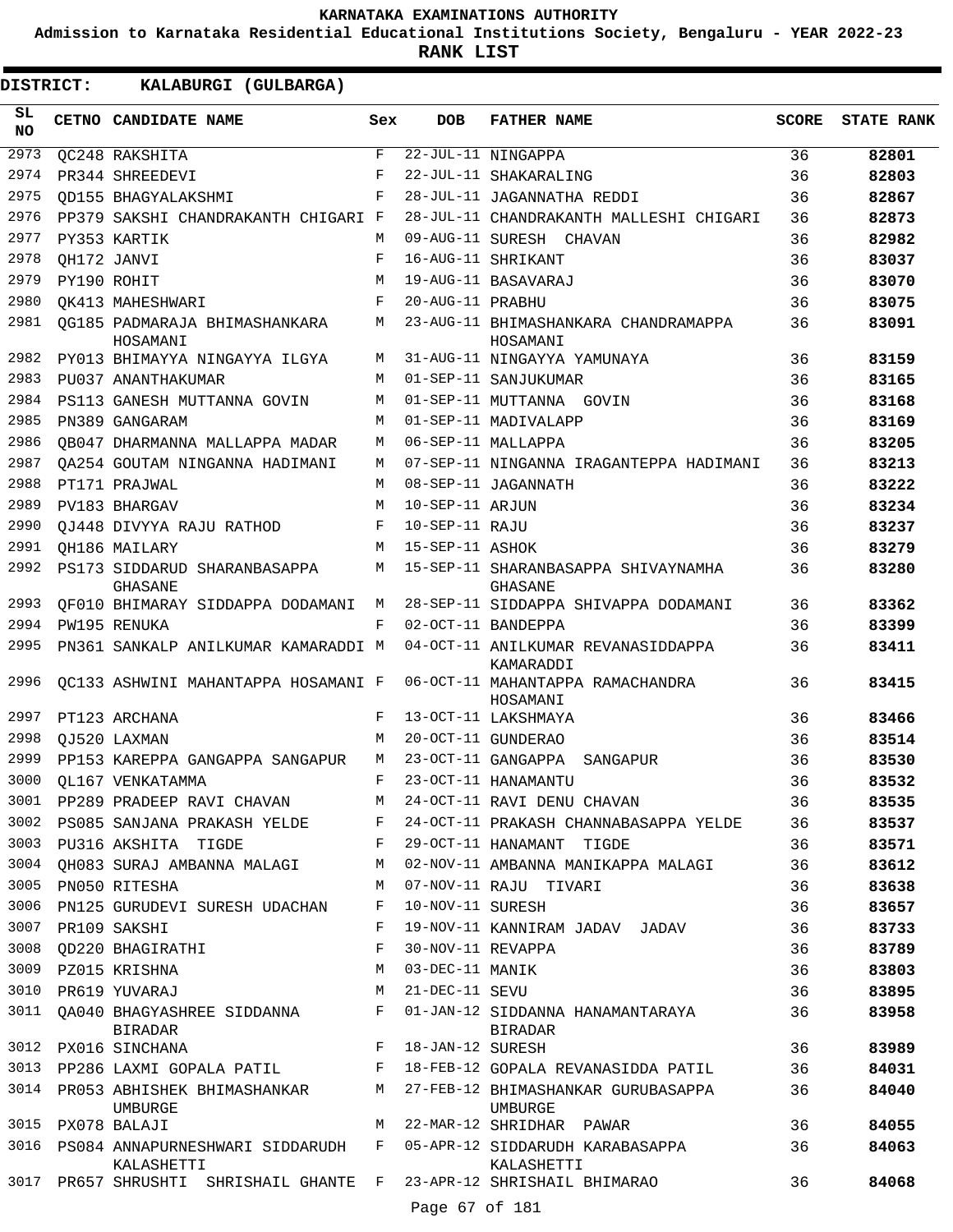**Admission to Karnataka Residential Educational Institutions Society, Bengaluru - YEAR 2022-23**

| DISTRICT: |                  | KALABURGI (GULBARGA)                                             |            |                   |                                                                                   |              |                   |
|-----------|------------------|------------------------------------------------------------------|------------|-------------------|-----------------------------------------------------------------------------------|--------------|-------------------|
| SL.<br>NO |                  | CETNO CANDIDATE NAME                                             | Sex        | <b>DOB</b>        | <b>FATHER NAME</b>                                                                | <b>SCORE</b> | <b>STATE RANK</b> |
| 3018      |                  | PW236 MILAN                                                      | М          |                   | 24-APR-12 HEERASING RATHOD                                                        | 36           | 84069             |
| 3019      |                  | PX015 MAHESHAWARI                                                | F          |                   | 04-NOV-12 SHIVARAJ KUMAR                                                          | 36           | 84079             |
| 3020      |                  | PZ116 PRIYANK                                                    | F          | 18-SEP-08 ASHOK   |                                                                                   | 35           | 84086             |
| 3021      | OK005 RAVI       |                                                                  | M          |                   | 01-JAN-09 DEVINDRAPPA                                                             | 35           | 84087             |
| 3022      |                  | PV002 YOGESH                                                     | M          |                   | 01-JAN-09 DASHARATH                                                               | 35           | 84089             |
| 3023      |                  | PU004 UDAY TARUN                                                 | M          | 26-JUN-09 DEVIDAS |                                                                                   | 35           | 84099             |
| 3024      |                  | PY283 SANYOGITA                                                  | F          | 02-JUL-09 LOKESH  |                                                                                   | 35           | 84101             |
| 3025      |                  | PX040 GANESH CHINNARATHOD                                        | М          |                   | 21-AUG-09 AMBRU CHINNARATHOD                                                      | 35           | 84106             |
| 3026      |                  | OJ021 PREETI                                                     | F          | 05-SEP-09 RAJU    |                                                                                   | 35           | 84108             |
| 3027      |                  | QH035 SACHIN                                                     | M          |                   | 06-OCT-09 HANAMANTH                                                               | 35           | 84110             |
| 3028      |                  | PT205 KARTIK                                                     | M          | 02-FEB-10 PANDARI |                                                                                   | 35           | 84163             |
| 3029      |                  | OE088 KAVERI                                                     | F          |                   | 17-FEB-10 DATTAPPA MADEVAPPA JIVANAGOL                                            | 35           | 84172             |
| 3030      |                  | PT184 KAVERI JAGANNATH PANGARAGI                                 | F          |                   | 26-FEB-10 JAGANNATH PANGARAGI                                                     | 35           | 84177             |
| 3031      |                  | OH033 JEEVAN                                                     | М          |                   | 07-MAY-10 RAJSHEKHAR HOSAMANI                                                     | 35           | 84239             |
| 3032      |                  | PO171 BHIMANNA                                                   | M          |                   | 11-MAY-10 SIDDARAM DEBBI                                                          | 35           | 84242             |
| 3033      |                  | OK054 SHRAVANI                                                   | $_{\rm F}$ | 22-MAY-10 LALAPPA |                                                                                   | 35           | 84255             |
| 3034      |                  | OG080 CHANDABI                                                   | $_{\rm F}$ |                   | 01-JUN-10 SHABBIR NAIKODI                                                         | 35           | 84272             |
| 3035      |                  | PO057 BHAGYALAXMI                                                | F          | 07-JUN-10 KAMANNA | NAYAKODI                                                                          | 35           | 84284             |
| 3036      |                  | OD296 BHAGYASHRI BASAVARAJ<br><b>BILEBHAVI</b>                   | F          |                   | 12-AUG-10 BASAVARAJ DHARMANNA BILEBHAVI                                           | 35           | 84378             |
| 3037      |                  | PR228 MANOJ MALAPPA                                              | M          | 13-AUG-10 MALAPPA |                                                                                   | 35           | 84380             |
| 3038      |                  | PW028 NANDINI                                                    | F          | 20-AUG-10 ASHOK   |                                                                                   | 35           | 84400             |
| 3039      |                  | OK313 MADHUSUDHAN                                                | M          |                   | 21-AUG-10 BASAVARAJ                                                               | 35           | 84401             |
| 3040      |                  | OF300 RADHIKA                                                    | F          |                   | 30-AUG-10 KISHAN JADHAV                                                           | 35           | 84424             |
| 3041      |                  | PO014 SANIYA KASIMSAB KOROBO                                     | F          |                   | 05-SEP-10 KASIMSAB ALISAB KOROBO                                                  | 35           | 84441             |
| 3042      |                  | OJ380 DHANALAXMI                                                 | F          |                   | 17-SEP-10 NINGARAJ                                                                | 35           | 84483             |
| 3043      |                  | PN161 PAVITRA BHAGANNA                                           | F          |                   | 19-SEP-10 BHAGANNA<br>GHATTARGI                                                   | 35           | 84487             |
| 3044      |                  | GHATTARGI<br>PY038 PRAKRUTI                                      | F          |                   | 04-OCT-10 HANMANTH                                                                | 35           | 84550             |
| 3045      |                  | PO186 DUNDAPPA MAHADEVAPPA PUJARI M 09-OCT-10 MAHADEVAPPA PUJARI |            |                   |                                                                                   | 35           | 84577             |
| 3046      |                  | PO012 MOHAN RAPANNA BABALAD M                                    |            |                   | 09-OCT-10 RAPANNA SHIVALINGAPPA BABALAD                                           | 35           | 84578             |
|           |                  |                                                                  |            |                   | 3047 PT385 VAISHALI RAMESH HALAGENAVAR F 24-OCT-10 RAMESH HALGENAVAR              | 35           | 84657             |
|           |                  |                                                                  |            |                   | 3048 QA555 PRUTHWI PHULASING RATHOD M 04-NOV-10 PHULASING YASHAVANT RATHOD 35     |              | 84700             |
|           |                  |                                                                  |            |                   | 3049 PP248 RENUKA BASAVARAJ PUJARI F 13-NOV-10 BASAVARAJ PUJARI 35                |              | 84739             |
|           |                  |                                                                  |            |                   | 35                                                                                |              | 84759             |
|           |                  |                                                                  |            |                   | 3051 QD312 SHARANU GOLLALAPPA DODAMANI M 19-NOV-10 GOLLALAPPA DODAMANI 35         |              | 84771             |
|           |                  |                                                                  |            |                   | 3052 PR151 SIDDHARTH MAVIN M 19-NOV-10 SHREESHAIL MAVIN                           |              | 84772             |
|           |                  |                                                                  |            |                   | 3053 PP171 ADITYA LAXMAN DESUNAGI M 28-NOV-10 LAXMAN DESUNAGI 35                  |              | 84794             |
|           |                  | 3054 QD329 NINGAPPA M M 09-DEC-10 MALKAPPA                       |            |                   | 35                                                                                |              | 84859             |
|           |                  |                                                                  |            |                   | 35                                                                                |              | 84882             |
|           |                  |                                                                  |            |                   |                                                                                   | 35           | 84996             |
|           |                  |                                                                  |            |                   | 3057 QF028 MOUNESHA BASAVARAJA BIRADAR M 01-JAN-11 BASAVARAJA DUNDAPPA BIRADAR 35 |              | 85000             |
|           |                  | 3058 QF131 SACHINA NON MO1-JAN-11 LAXMIKANTA                     |            |                   |                                                                                   | 35           | 85012             |
|           |                  | 3059 PV013 SHIVKUMAR KANTU RATHOD M 01-JAN-11 KANTU RATHOD       |            |                   | 35                                                                                |              | 85016             |
|           |                  |                                                                  |            |                   | 35 3060 PS013 SHREESHAIL M 01-JAN-11 PARAMESHWAR BANGARGI                         |              | 85017             |
|           | 3061 QF152 SIRAJ |                                                                  |            |                   | M 01-JAN-11 SYED PATEL HALAKARTI 35                                               |              | 85019             |
|           |                  |                                                                  |            |                   | 3062 QD247 KEERTI MALLIKARJUN HUGAR F 02-JAN-11 MALLIKARJUN IRANNA HUGAR 35       |              | 85033             |
|           |                  | 3063 PT131 SURESH                                                |            |                   | M 03-JAN-11 SHANTAKUMAR                                                           | 35           | 85043             |
|           |                  | 3064 PQ234 BHEERAPPA                                             |            |                   | M 09-JAN-11 MAHADEVA                                                              | 35           | 85078             |
|           |                  | 3065 QJ272 SINCHANA F 15-JAN-11 KAILAS                           |            |                   |                                                                                   | 35           | 85126             |
|           |                  |                                                                  |            |                   |                                                                                   |              |                   |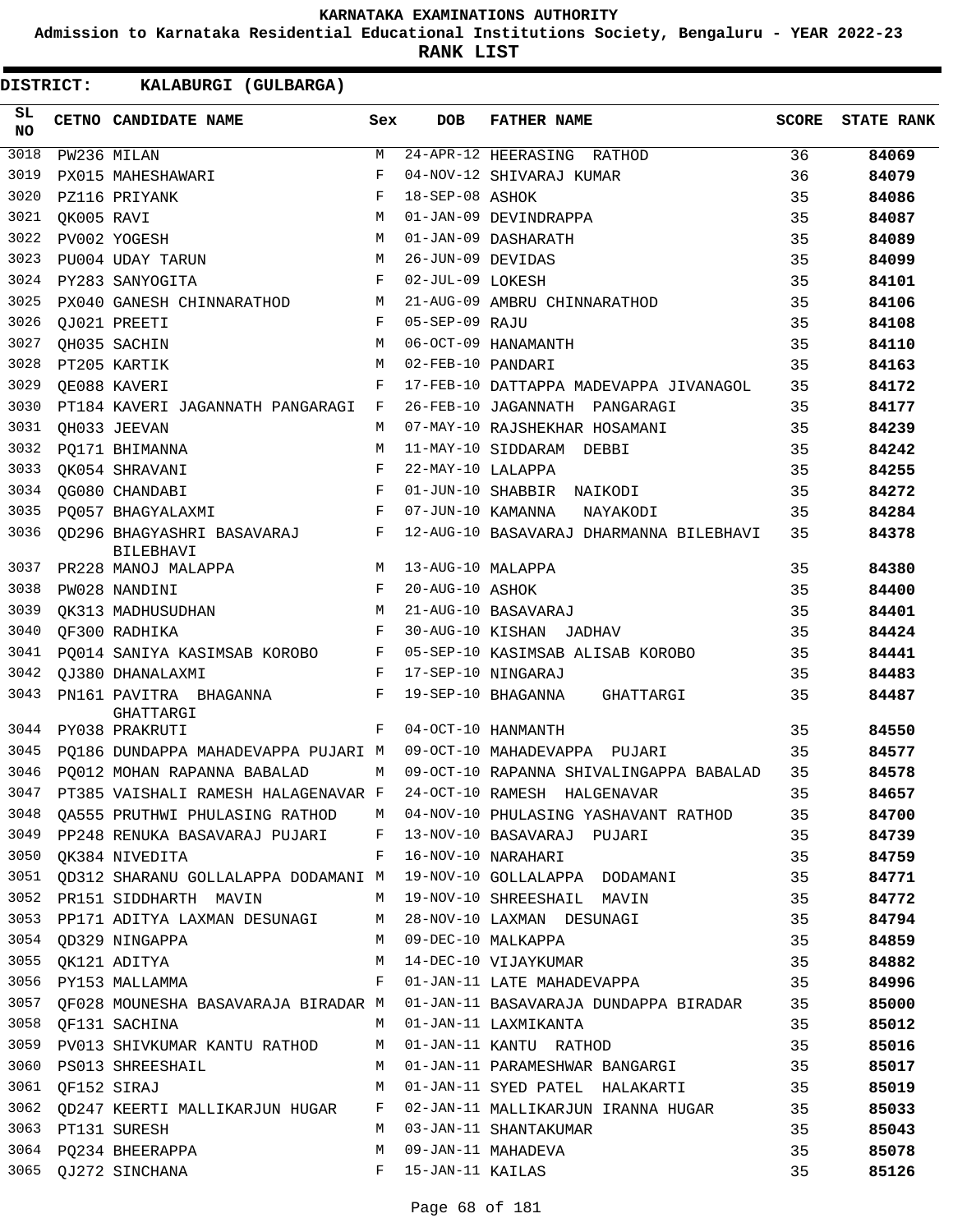**Admission to Karnataka Residential Educational Institutions Society, Bengaluru - YEAR 2022-23**

| <b>DISTRICT:</b> |                 | KALABURGI (GULBARGA)                        |     |                   |                                                                       |              |                   |
|------------------|-----------------|---------------------------------------------|-----|-------------------|-----------------------------------------------------------------------|--------------|-------------------|
| SL.<br><b>NO</b> |                 | CETNO CANDIDATE NAME                        | Sex | <b>DOB</b>        | <b>FATHER NAME</b>                                                    | <b>SCORE</b> | <b>STATE RANK</b> |
| 3066             |                 | OA214 SUSHMITA KASHIRAYA HOSAMANI F         |     |                   | 16-JAN-11 KASHIRAYA                                                   | 35           | 85131             |
| 3067             |                 | PN205 PALLAVI                               | F   |                   | 20-JAN-11 SHIVASHANKAR<br>JAMADAR                                     | 35           | 85153             |
| 3068             |                 | QF274 SUSHANT SRISHAIL<br>KOTRAGASTI        | M   |                   | 28-JAN-11 SRISHAIL NINGANNA KOTRAGASTI                                | 35           | 85199             |
| 3069             |                 | QH013 RENUKA                                | F   |                   | 03-FEB-11 SHIVANAND                                                   | 35           | 85238             |
| 3070             | PW029 ANIL      |                                             | М   | 09-FEB-11 JAYARAM |                                                                       | 35           | 85277             |
| 3071             |                 | PN213 AKASH MALLINATH BHASAGI               | M   |                   | 11-FEB-11 MALLINATH BHASAGI                                           | 35           | 85287             |
| 3072             |                 | OH073 MAHESH                                | M   |                   | 11-FEB-11 VIJAYAKUMAR                                                 | 35           | 85293             |
| 3073             |                 | PW245 GAYATRI                               | F   |                   | 13-FEB-11 SHARANBASAPPA                                               | 35           | 85301             |
| 3074             |                 | QG068 VIRESH                                | М   |                   | 18-FEB-11 MALLIKARJUN<br>MYALAGI                                      | 35           | 85340             |
| 3075             |                 | PP065 SOUMYA LOHIT<br>OMKAR                 | F   |                   | 21-FEB-11 LOHIT RANAPPA OMKAR                                         | 35           | 85360             |
| 3076             |                 | QK216 NAVEEN RATHOD                         | M   |                   | 24-FEB-11 MOHAN RATHOD                                                | 35           | 85381             |
| 3077             |                 | QF285 NIKITA RAVIKUMAR<br>AMARAGOND         | F   |                   | 24-FEB-11 RAVIKUMAR BASAVANTAPPA<br>AMARAGOND                         | 35           | 85382             |
| 3078             |                 | OK286 AMRUTA                                | M   | 25-FEB-11 AMBAYYA |                                                                       | 35           | 85387             |
| 3079             |                 | PR451 AMBIKA                                | F   |                   | 27-FEB-11 PARAMANAND BHAKARE                                          | 35           | 85403             |
| 3080             |                 | PO022 MAHAVEEYA ANAM GALIBAMUNNA F<br>MULLA |     |                   | 27-FEB-11 GALIBAMUNNA LADLESAB MULLA                                  | 35           | 85409             |
| 3081             |                 | OJ446 SALONI MOHAN RATHOD                   | F   |                   | 15-MAR-11 MOHAN MOTIRAM RATHOD                                        | 35           | 85546             |
| 3082             |                 | OH069 SHAKUNTALA                            | F   |                   | 17-MAR-11 SHIVANANDA AVARALLI                                         | 35           | 85564             |
| 3083             |                 | PT056 MONIKA                                | F   |                   | 20-MAR-11 REVUNAYAK                                                   | 35           | 85590             |
| 3084             |                 | <b>PW204 RAJESHWARI</b>                     | F   | 20-MAR-11 RAMESH  |                                                                       | 35           | 85597             |
| 3085             |                 | PW283 KEDAR                                 | M   |                   | 22-MAR-11 MALLIKARJUN                                                 | 35           | 85608             |
| 3086             |                 | OD316 SHANTAMMA                             | F   |                   | 24-MAR-11 BASAVARAJ NEERALAKOD                                        | 35           | 85646             |
| 3087             |                 | PQ193 KANCHANA SATISH                       | F   |                   | 26-MAR-11 SATISH VAIJAPUR                                             | 35           | 85655             |
| 3088             |                 | PR195 SHARANU RAJSHEKHAR                    | М   |                   | 27-MAR-11 RAJSHEKHAR                                                  | 35           | 85664             |
| 3089             |                 | PN334 SIDDARTH BHASAGI                      | М   |                   | 29-MAR-11 JAGANNATH                                                   | 35           | 85680             |
| 3090             |                 | PV132 PAVITRA                               | F   | 31-MAR-11 ARUN    |                                                                       | 35           | 85695             |
| 3091             |                 | PR506 VAISHNAVI NANDAGOPAL DONI             | F   |                   | 02-APR-11 NANDAGOPAL HUSANAPPA DONI                                   | 35           | 85720             |
| 3092             |                 | PQ225 MARIYAMBI                             | F   |                   | 05-APR-11 NASIR PATEL POLICE PATEL                                    | 35           | 85739             |
| 3093             |                 | PR450 SHREYA SANJAYAKUMAR ATTE              | F   |                   | 12-APR-11 SANJAYAKUMAR CHANDRAKANT ATTE                               | 35           | 85809             |
| 3094             |                 | QK227 NITHIN                                | M   |                   | 23-APR-11 NAGARAJU                                                    | 35           | 85899             |
| 3095             |                 | QK013 ANILKUMAR                             | М   |                   | 01-MAY-11 RAMESH PANDU NAIK                                           | 35           | 85968             |
| 3096             |                 | PN281 ROHAN RUGI M                          |     |                   | 05-MAY-11 RAJASHEKHAR RUGI                                            | 35           | 86008             |
|                  |                 | 3097 QG100 SHREEDEVI MARALAPPA F            |     |                   | 08-MAY-11 MARALAPPA BHIMARAY EVOOR                                    | 35           | 86038             |
| 3098             | QC599 SUNIL     |                                             | М   |                   | 10-MAY-11 PARASURAMA                                                  | 35           | 86067             |
| 3099             |                 | OF120 VIJAY                                 | М   |                   | 13-MAY-11 PEMU PAWAR                                                  | 35           | 86099             |
| 3100             |                 | QC260 KASTURI                               | F   |                   | 17-MAY-11 MALLAPPA KUDARI                                             | 35           | 86121             |
| 3101             |                 | PR484 PAVANI BABURAO GURUDE                 | F   |                   | 20-MAY-11 BABURAO SHARANAPPA GURUDE                                   | 35           | 86145             |
| 3102             |                 | QH130 KARTIK                                | М   |                   | 21-MAY-11 BHAVANATHA                                                  | 35           | 86155             |
| 3103             |                 | PT379 PALLAVI                               | F   | 23-MAY-11 ASHOK   |                                                                       | 35           | 86173             |
| 3104             |                 | PV156 AKANKSHA                              | F   | 24-MAY-11 SURESH  |                                                                       | 35           | 86177             |
|                  |                 | 3105 PP256 PRAJWAL                          | M   |                   | 28-MAY-11 CHANNAMALLAPPA KADA                                         | 35           | 86230             |
| 3106             |                 | QL058 ANKUSH                                | М   |                   | 31-MAY-11 SIDDAYYA                                                    | 35           | 86251             |
| 3107             |                 | QF027 SHREENIVASA DAVALAPPA<br>YALAGI       | M   |                   | 01-JUN-11 DAVALAPPA                                                   | 35           | 86289             |
|                  |                 | 3108 QA514 VISHWARADHYA                     | M   |                   | 02-JUN-11 SHANTAPPA                                                   | 35           | 86312             |
|                  |                 | 3109 QA446 SHREERAKSHA                      | F   |                   | 03-JUN-11 SHIVAYYA HIREMATH HIREMATH                                  | 35           | 86320             |
| 3110             |                 | PR302 SUSHMITA                              | F   |                   | 03-JUN-11 SUBHASH PUJARI                                              | 35           | 86322             |
|                  | 3111 QL099 PREM |                                             | М   |                   | 04-JUN-11 HANMYA NAYAK                                                | 35           | 86339             |
|                  |                 |                                             |     |                   | 3112 QB101 ABHISHEK SANGANNA MEDHA M 10-JUN-11 SANGANNA BASANNA MEDHA | 35           | 86397             |
|                  |                 |                                             |     | Page 69 of 181    |                                                                       |              |                   |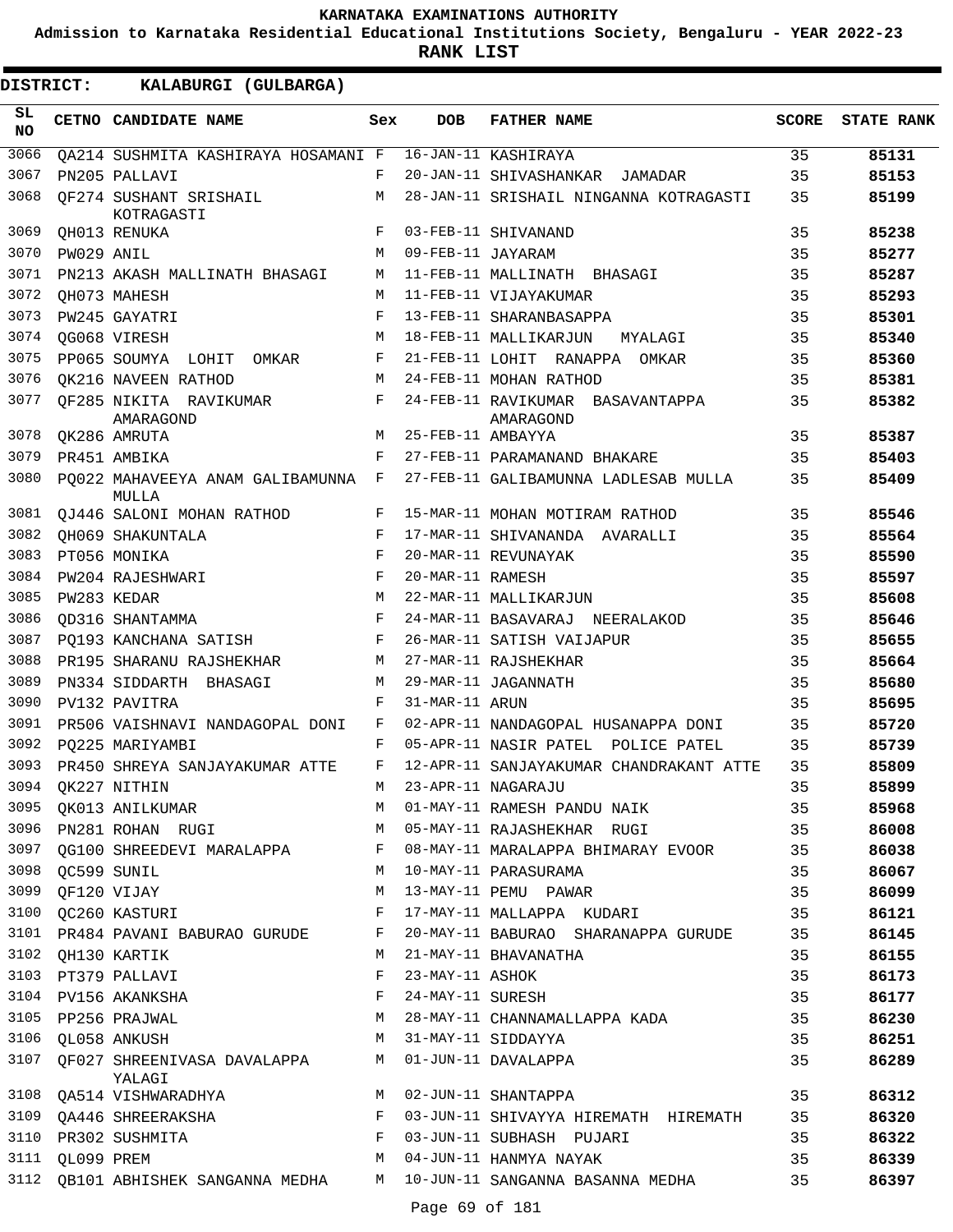**Admission to Karnataka Residential Educational Institutions Society, Bengaluru - YEAR 2022-23**

| <b>DISTRICT:</b> |             | KALABURGI (GULBARGA)                             |     |                   |                                                    |              |                   |
|------------------|-------------|--------------------------------------------------|-----|-------------------|----------------------------------------------------|--------------|-------------------|
| SL.<br>NO        |             | CETNO CANDIDATE NAME                             | Sex | <b>DOB</b>        | <b>FATHER NAME</b>                                 | <b>SCORE</b> | <b>STATE RANK</b> |
| 3113             |             | QJ008 BASAVARAJ                                  | M   |                   | 10-JUN-11 SHIVALINGAPPA                            | 35           | 86399             |
| 3114             |             | PR299 HARSHA NAGARAJ BHADRE                      | M   |                   | 10-JUN-11 NAGARAJ SHARANAPPA BHADRE                | 35           | 86403             |
| 3115             | PV097 RAJU  |                                                  | M   |                   | 10-JUN-11 BASAVARAJ KHUBU RATHOD                   | 35           | 86408             |
| 3116             |             | PW246 SUMEET                                     | М   |                   | 12-JUN-11 MALLIKARJUN RAJEENDRAPP<br><b>BDIGER</b> | 35           | 86423             |
| 3117             |             | PV263 MALLAMMA SIDDAPPA MADIWAL                  | F   |                   | 22-JUN-11 SIDDAPPA SAIBANNA MADIWAL                | 35           | 86514             |
| 3118             |             | OA354 VAIBHAV VILAS JADHAV                       | М   |                   | 23-JUN-11 VILAS RAMU JADHAV                        | 35           | 86527             |
| 3119             |             | <b>QD025 SIMRANBEGAM</b>                         | F   |                   | 30-JUN-11 PYARIMIYA MAHIBOBSAB<br>HALAKATTI        | 35           | 86609             |
| 3120             |             | PX228 PRAJWAL SURYAKANTA                         | M   |                   | 01-JUL-11 SURYAKANTA                               | 35           | 86618             |
| 3121             |             | OE110 MALKAMMA DARIYAPUR<br>MAHANTAPPA DARIYAPUR | F   |                   | 06-JUL-11 MAHANTAPPA BHEEMARAY<br>DARIYAPUR        | 35           | 86688             |
| 3122             |             | QH205 ARUNKUMAR                                  | М   |                   | 10-JUL-11 RAJKUMAR                                 | 35           | 86730             |
| 3123             |             | QA055 HEGGERAPPA JADI                            | M   |                   | 10-JUL-11 DEVAPPA SIDDAPPA JADI                    | 35           | 86734             |
| 3124             | PS158 ARUN  |                                                  | M   | 13-JUL-11 VITTAL  |                                                    | 35           | 86769             |
| 3125             |             | OL152 AISHWARYA                                  | F   |                   | 14-JUL-11 BHIMARAYA                                | 35           | 86775             |
| 3126             |             | PP293 AVINASH KAMALAKAR RATHOD                   | М   |                   | 14-JUL-11 KAMALAKAR                                | 35           | 86776             |
| 3127             |             | OF143 KAREPPA GOLLALAPPA<br>SOMANINGAPPAGOLA     | M   |                   | 20-JUL-11 GOLLALAPPA NINGAPPA<br>SOMANINGAPPAGOLA  | 35           | 86859             |
| 3128             |             | QC241 VARSHARANI                                 | F   |                   | 24-JUL-11 KANTU PAWAR                              | 35           | 86902             |
| 3129             |             | OA324 AURAN SHANKAR GANGAKAR                     | М   |                   | 25-JUL-11 SHANKAR SIDDAPPA GANGAKAR                | 35           | 86903             |
| 3130             |             | PR293 SHREYAS                                    | M   |                   | 28-JUL-11 SANGAMESH                                | 35           | 86933             |
| 3131             |             | QJ401 PRADEEP                                    | M   |                   | 10-AUG-11 DASHARATH                                | 35           | 87047             |
| 3132             | PT046 VIKAS |                                                  | M   | 13-AUG-11 SHANKAR |                                                    | 35           | 87079             |
| 3133             |             | OJ262 SHREENATH                                  | М   |                   | 14-AUG-11 SANJUKUMAR KAMBLE                        | 35           | 87084             |
| 3134             | QL096 NANDU |                                                  | M   |                   | 16-AUG-11 HUSENAPPA                                | 35           | 87104             |
| 3135             |             | OK308 NAVEENKUMAR                                | М   |                   | 16-AUG-11 PENTAPPA KANDENPALLI                     | 35           | 87105             |
| 3136             |             | PR763 CHANDAMMA                                  | F   | 18-AUG-11 GOPAL   |                                                    | 35           | 87118             |
| 3137             | QJ214 INDRA |                                                  | М   |                   | 22-AUG-11 VISHWANATH                               | 35           | 87168             |
| 3138             |             | QJ242 PREETAM SURYAKANT RATHOD                   | M   |                   | 22-AUG-11 SURYAKANT RATHOD                         | 35           | 87171             |
| 3139             |             | PN118 SRUSHTI                                    | F   |                   | 29-AUG-11 DATTU RATHOD                             | 35           | 87227             |
| 3140             |             | PP007 LAXMI KALLANNA PATIL                       |     |                   | 01-SEP-11 KALLANNA PATIL                           | 35           | 87239             |
| 3141             |             | QJ291 VIJAYLAXMI                                 | F   |                   | 02-SEP-11 BEERAPPA                                 | 35           | 87256             |
| 3142             |             | OK034 SHIVRAJ                                    | M   |                   | 03-SEP-11 BHEEMANNA                                | 35           | 87264             |
| 3143             |             | PT361 GANESH DODDENOR                            | M   |                   | 08-SEP-11 SHARANAPP DODDENOR                       | 35           | 87296             |
|                  |             | 3144 PU180 VINAYKUMAR SHARANBASSAPPA<br>HADPAD   |     |                   | M 10-SEP-11 SHARANBASSAPPA RAMSHETTY<br>HADPAD     | 35           | 87326             |
|                  |             | 3145 QG106 KIRAN SAYABANNA                       |     |                   | M 15-SEP-11 SAYABANNA                              | 35           | 87362             |
| 3146             |             | OA198 SIDDANNA SHIVAYOGAPPA<br>BAMMANAJOGI       |     |                   | M 19-SEP-11 SHIVAYOGAPPA SIDDANNA<br>BAMMANAJOGI   | 35           | 87385             |
| 3147             |             | PV126 ABHISHEK                                   |     |                   | M 01-OCT-11 LAXMIKANT                              | 35           | 87471             |
| 3148             |             | PZ058 BHAVANI MARUTI KUSNOOR                     | F   |                   | 01-OCT-11 MARUTI SIDDAPPA KUSNOOR                  | 35           | 87472             |
|                  |             | 3149 QH228 JEEVIKA MARUTI                        | F   | 09-OCT-11 MARUTI  |                                                    | 35           | 87516             |
| 3150             | QD324 SIDDU |                                                  | M   |                   | 10-OCT-11 SUBHASH RAMACHANDRA BADIGER              | 35           | 87528             |
| 3151             |             | QD159 SUREKHA HOSAMANI                           | F   |                   | 18-OCT-11 PARASHURAM                               | 35           | 87581             |
|                  |             | 3152 PT455 PRIYANKA                              | F   |                   | 24-OCT-11 VIJAYKUMAR                               | 35           | 87625             |
|                  |             | 3153 PZ014 ARATI KALAPPA F                       |     |                   | 27-OCT-11 KALAPPA NAGAPPA                          | 35           | 87647             |
|                  |             | 3154 PY149 ANKITA                                | F   |                   | 29-OCT-11 KALLAPPA                                 | 35           | 87658             |
| 3155             |             | QB029 SHIVUKUMAR GURANNA<br>BAMMANAJOGI          |     |                   | M 01-NOV-11 GURANNA GOLLALAPPA<br>BAMMANAJOGI      | 35           | 87676             |
|                  |             | 3156 PQ194 PREM GUNDAPPA MOORAMAN                |     |                   | M 09-NOV-11 GUNDAPPA LAXMAN MOORAMAN               | 35           | 87724             |
|                  |             | 3157 PV168 ROHIT SABAYYA ILIGA                   | M   |                   | 13-NOV-11 SABAYYA TIPPAYYA ILIGA                   | 35           | 87748             |
|                  |             |                                                  |     | Page 70 of 181    |                                                    |              |                   |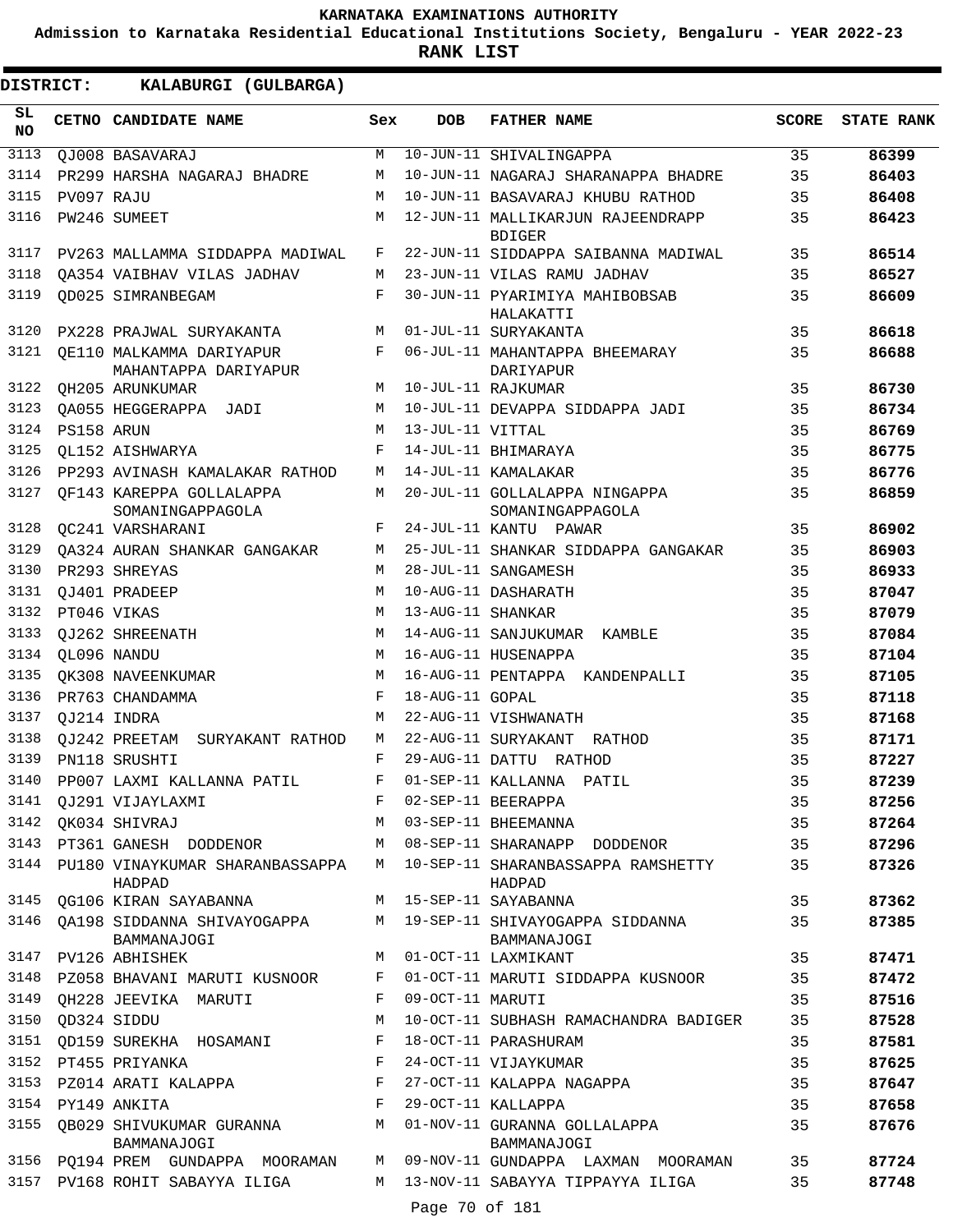**Admission to Karnataka Residential Educational Institutions Society, Bengaluru - YEAR 2022-23**

**RANK LIST**

| SL<br><b>NO</b> | CETNO CANDIDATE NAME                                              | Sex          | <b>DOB</b>         | <b>FATHER NAME</b>                             | <b>SCORE</b> | <b>STATE RANK</b> |
|-----------------|-------------------------------------------------------------------|--------------|--------------------|------------------------------------------------|--------------|-------------------|
| 3158            | QG035 VEERESH                                                     | M            | 13-NOV-11 ARJUN    | KALBURGI                                       | 35           | 87750             |
| 3159            | PX116 SANJEEVINI SURESH KOTNOOR                                   | F            |                    | 18-NOV-11 SURESH CHANDRAPPA KOTNOOR            | 35           | 87787             |
| 3160            | OC496 KAILAS KUMAR MALLAPPA                                       | M            |                    | 19-NOV-11 MALLAPPA                             | 35           | 87788             |
| 3161            | OD285 SNEHA                                                       | F            |                    | 19-NOV-11 PRAKASH PAWAR                        | 35           | 87791             |
| 3162            | <b>QA551 SAMARTHA</b>                                             | M            | 21-NOV-11 ASHOKA   |                                                | 35           | 87803             |
| 3163            | OK315 CHANNAVEER                                                  | М            | 26-NOV-11 NAGARAJ  |                                                | 35           | 87834             |
| 3164            | QK166 PAVITRA                                                     | $_{\rm F}$   |                    | 27-NOV-11 JAYANAND                             | 35           | 87840             |
| 3165            | QK327 SHWETA                                                      | $_{\rm F}$   |                    | 02-DEC-11 GUNDAPPA                             | 35           | 87885             |
| 3166            | PV151 SAVAN                                                       | M            | 08-DEC-11 VITHAL   |                                                | 35           | 87905             |
| 3167            | QL065 RAHUL                                                       | М            |                    | 10-DEC-11 GUNAVANT                             | 35           | 87915             |
| 3168            | QF267 AVINSH AMRUTH KAMBAR                                        | М            |                    | 12-DEC-11 AMURT BAJIRAY KAMBAR                 | 35           | 87921             |
| 3169            | QC588 DHANRAJ                                                     | M            |                    | 20-DEC-11 SHARABANNA                           | 35           | 87975             |
| 3170            | QA450 PUSHPA KALYANI HOSAMANI                                     | F            |                    | 30-DEC-11 KALYANI HOSAMANI                     | 35           | 88023             |
| 3171            | PW023 AKASH                                                       | M            | 01-JAN-12 JAIRAM   |                                                | 35           | 88031             |
| 3172            | PV107 AKHIL                                                       | M            |                    | 01-JAN-12 AMBARSING                            | 35           | 88032             |
| 3173            | <b>OJ152 LAGAMAVVA</b>                                            | F            |                    | 01-JAN-12 DHARMANNA                            | 35           | 88038             |
| 3174            | PN269 SUNITA PULACHAND RATHOD                                     | F            |                    | 01-JAN-12 PULACHAND SEVU RATHOD                | 35           | 88042             |
| 3175            | QJ288 SHREEYANKA VINOD                                            | М            | 11-JAN-12 VINOD    |                                                | 35           | 88072             |
| 3176            | OA309 CHANDRASHEKAR                                               | М            |                    | 13-JAN-12 SIDDAPPA MAHADEVAPPA SURPUR          | 35           | 88076             |
| 3177            | QJ301 SOUPARNIKA                                                  | F            |                    | 19-JAN-12 RACHANNA RAMACHANDRAPPA<br>MALIPATIL | 35           | 88088             |
| 3178            | OL008 PREETAM                                                     | M            | 20-JAN-12 SHANKAR  |                                                | 35           | 88089             |
| 3179            | OK059 GAYATRI                                                     | F            |                    | 12-FEB-12 SHIVASHARANAPPA                      | 35           | 88112             |
| 3180            | PV009 NAVYA                                                       | F            |                    | 30-MAR-12 RAJSHEKAR TELKAR                     | 35           | 88141             |
| 3181            | OH246 AISHEARYA                                                   | F            | 15-AUG-12 BALAPPA  |                                                | 35           | 88163             |
| 3182            | <b>QH177 AVINASH</b>                                              | M            |                    | 27-DEC-12 MADIVALAPPA                          | 35           | 88170             |
| 3183            | OD157 PAVITRA                                                     | F            |                    | 21-NOV-09 MALAPPA JALALLI                      | 34           | 88232             |
| 3184            | PR197 AMAR DATTAPPA JAWALI                                        | M            |                    | 01-JAN-10 DATTAPPA                             | 34           | 88244             |
| 3185            | OH058 KARAN BABU RATHOD                                           | М            |                    | 01-JAN-10 BABU GEMLA RATHOD                    | 34           | 88253             |
| 3186            | QK251 NANDINI RAMESH KAVALI                                       | F            |                    | 01-JAN-10 RAMESH ANANTAYYA KAVALI              | 34           | 88260             |
| 3187            | PT333 RISTA BAI                                                   | F            |                    | 01-JAN-10 GOVARDHAN                            | 34           | 88267             |
|                 | 3188 QA194 SHARANAPPA SHIVARAYA M 01-JAN-10 SHIVARAYA<br>HOSAMANI |              |                    |                                                | 34           | 88269             |
| 3189            | PW152 LAKSHMAN                                                    |              | M 23-JAN-10 CHANDU |                                                | 34           | 88289             |
| 3190            | PN399 BHAVANI SHIVAPPA NARAGODI                                   | F            |                    | 30-APR-10 SHIVAPPA SAIBANNA NARAGODI           | 34           | 88376             |
| 3191            | PW092 HAMSIKA                                                     | F            |                    | 30-APR-10 SHIVARAM                             | 34           | 88377             |
|                 | 3192 PW066 SHADAF                                                 | M            |                    | 07-MAY-10 SHABBIRALI                           | 34           | 88392             |
| 3193            | PN121 KARAN PIRAPPA JADHAV                                        | M            |                    | 09-MAY-10 PIRAPPA REVU JADHAV                  | 34           | 88395             |
|                 | 3194 OC246 KASHIM BI                                              | $\mathbf{F}$ |                    | 10-MAY-10 REHAMAN JALALASAB MAKASHI            | 34           | 88398             |
|                 | 3195 PP087 SHABHANA KHASIM NADAF F                                |              |                    | 01-JUN-10 KHASIM RAJESAB NADAF                 | 34           | 88426             |
|                 | 3196 PT339 VEESHAL                                                | M            | 01-JUL-10 KESU     |                                                | 34           | 88462             |
| 3197            | OC047 SHREYA                                                      | F            |                    | 04-JUL-10 SHANKARLING POOJARI                  | 34           | 88467             |
| 3198            | OD062 AKASH                                                       | М            |                    | 21-JUL-10 RAJU SANGAPPA HOSAMANI               | 34           | 88492             |
| 3199            | PN067 PRIYA SIDRAM POOJARI F                                      |              |                    | 08-SEP-10 SIDRAM MALAPPA POOJARI               | 34           | 88607             |
|                 | 3200 PU264 RANJEET                                                | M            | 11-SEP-10 OMNATH   |                                                | 34           | 88621             |
| 3201            | PZ052 VAISHALI                                                    | F            | 15-SEP-10 PAPA     |                                                | 34           | 88637             |
| 3202            | QK033 SHIVANAND RAVINDRA M 20-SEP-10 RAVINDRA                     |              |                    |                                                | 34           | 88653             |
|                 | 3203 OF219 AISHWARYA                                              | F            |                    | 21-SEP-10 MARALAPPA VARAVI                     | 34           | 88654             |
|                 | 3204 PN313 PRAJWAL PRABHAKAR RATHOD M                             |              |                    | 22-SEP-10 PRABHAKAR RATHOD                     | 34           | 88660             |
|                 | 3205 PR668 PRATIKA RAMESH PATIL                                   | F            |                    | 25-SEP-10 RAMESH YASAVANTARAO PATIL            | 34           | 88668             |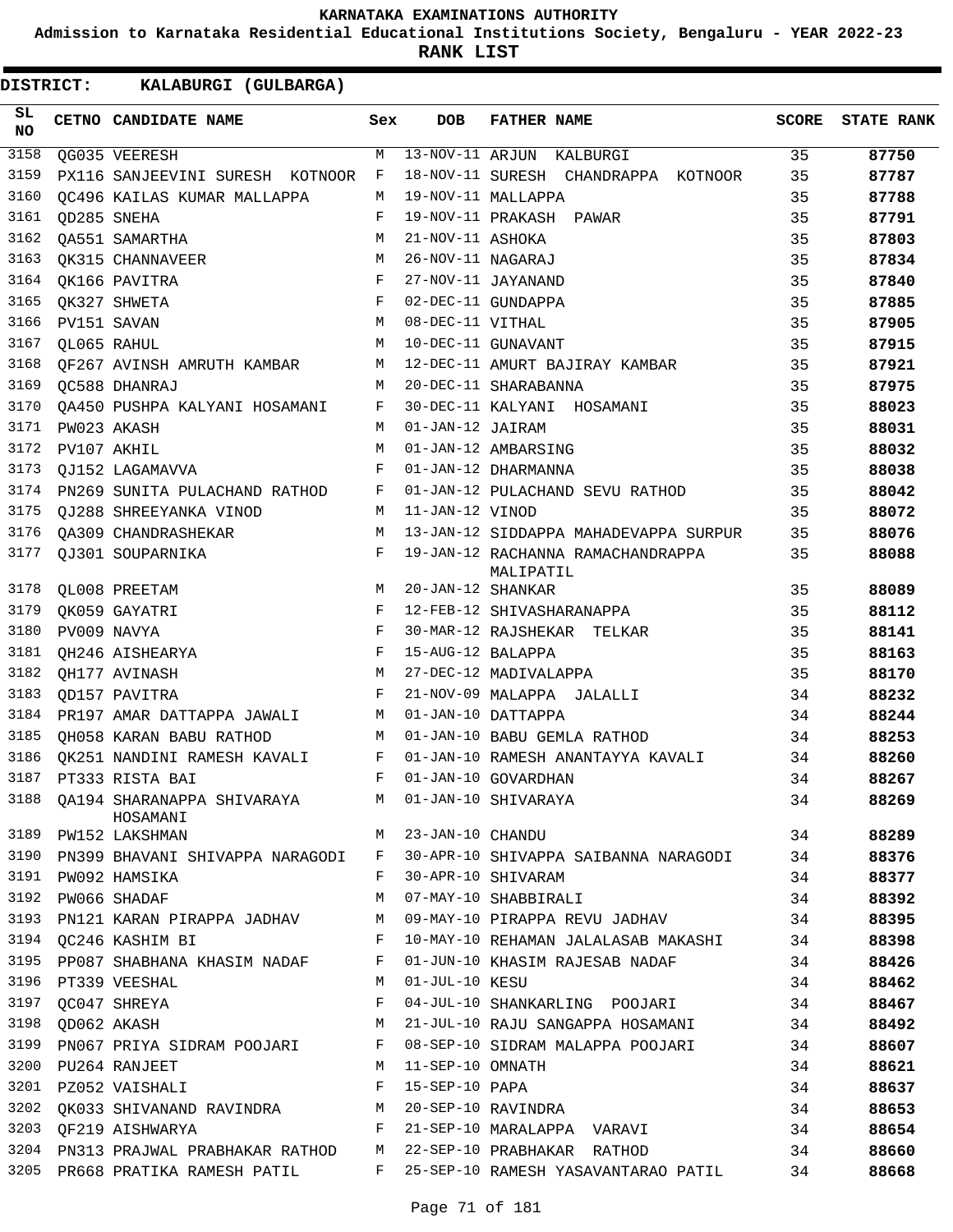**Admission to Karnataka Residential Educational Institutions Society, Bengaluru - YEAR 2022-23**

| DISTRICT:       | KALABURGI (GULBARGA)                                        |     |                   |                                                                                  |              |                   |
|-----------------|-------------------------------------------------------------|-----|-------------------|----------------------------------------------------------------------------------|--------------|-------------------|
| SL<br><b>NO</b> | CETNO CANDIDATE NAME                                        | Sex | <b>DOB</b>        | <b>FATHER NAME</b>                                                               | <b>SCORE</b> | <b>STATE RANK</b> |
| 3206            | QJ073 MALAPPA                                               | M   |                   | 07-OCT-10 GANGAPPA                                                               | 34           | 88721             |
| 3207            | OC369 AJAY REDDY                                            | М   |                   | 12-OCT-10 PRABHUGOUDA AVALEGOL                                                   | 34           | 88745             |
| 3208            | PZ034 YOGESHA                                               | М   |                   | 21-OCT-10 KYADIGEPPA                                                             | 34           | 88794             |
| 3209            | PN227 BHAGESH VAIJANATH PATIL                               | М   |                   | 26-OCT-10 VAIJANATH CHANDRAKANT PATIL                                            | 34           | 88815             |
| 3210            | PN098 NAGESH SHAVAREPPA PUJARI                              | М   |                   | 27-OCT-10 SHAVAREPPA A PUJARI                                                    | 34           | 88820             |
| 3211            | OJ537 SAIKIRAN MALLAPPA NIMBOOR                             | M   |                   | 05-NOV-10 MALLAPPA NIMBOOR                                                       | 34           | 88866             |
| 3212            | PU084 ROHIT                                                 | М   | 08-NOV-10 RAJU    |                                                                                  | 34           | 88884             |
| 3213            | PZ102 AISHWARYA                                             | F   |                   | 10-NOV-10 CHANDRAKANT BASAPPA HALAGI                                             | 34           | 88891             |
| 3214            | QC127 MURALI DEVINDRAPPA CHOUDARI M                         |     |                   | 13-NOV-10 DEVINDRAPPA MURAGENNA<br>CHOUDARI                                      | 34           | 88913             |
| 3215            | QG125 SPOORTY                                               | F   |                   | 19-NOV-10 BASAVARAJ                                                              | 34           | 88950             |
| 3216            | OK217 TANUSHREE                                             | F   | 01-DEC-10 PIROJI  |                                                                                  | 34           | 89011             |
| 3217            | OH200 BHAGYALAXMI                                           | F   | 09-DEC-10 AMBANNA |                                                                                  | 34           | 89048             |
| 3218            | QG055 SIDRAMAPPA MAREPPA HOSAMANI M                         |     |                   | 14-DEC-10 MAREPPA SIDRAMAPPA HOSAMANI                                            | 34           | 89090             |
| 3219            | PO064 BHAVANI IRAPPA MAINDARAGI                             | F   | 15-DEC-10 IRAPPA  |                                                                                  | 34           | 89093             |
| 3220            | OJ023 AMRUTA                                                | F   |                   | 01-JAN-11 BASAYYA MATHPATI                                                       | 34           | 89194             |
| 3221            | QC101 ARATI SHRISHAIL MALAGATTI                             | F   |                   | 01-JAN-11 SHRISHAIL SIDDARAM MALAGATTI                                           | 34           | 89197             |
| 3222            | OA289 KHALIDA BEGUM                                         | F   |                   | 01-JAN-11 KHADAR PATEL ANWAR                                                     | 34           | 89213             |
| 3223            | OA566 MAHESH                                                | M   |                   | 01-JAN-11 GUNDAPPA POOJARI                                                       | 34           | 89220             |
| 3224            | QE015 MALANNA                                               | M   |                   | 01-JAN-11 NINGAPPA KIRANAGI                                                      | 34           | 89222             |
| 3225            | QF272 PRIYANK BIRADAR                                       | F   |                   | 01-JAN-11 SHANKARAGOUD SHIVARAYAGOUD<br><b>BIRADAR</b>                           | 34           | 89237             |
| 3226            | OJ457 SHALINI                                               | F   |                   | 01-JAN-11 SURYAKANT                                                              | 34           | 89249             |
| 3227            | OC250 SHRISHAIL                                             | М   |                   | 01-JAN-11 MALLAPPA<br>KAKKASAGERI                                                | 34           | 89253             |
| 3228            | PR435 AYESHAMUNNI                                           | F   |                   | 03-JAN-11 SHAIKHSHAVALI SHAIKH                                                   | 34           | 89269             |
| 3229            | OD327 BHARATHI                                              | F   |                   | 04-JAN-11 MAALAPPA                                                               | 34           | 89274             |
| 3230            | QA585 POOJA                                                 | F   |                   | 06-JAN-11 BHAGAPPA TALAWAR                                                       | 34           | 89291             |
| 3231            | OG179 RUKUMODDIN KUTOBODDIN MULLA M                         |     |                   | 12-JAN-11 KUTUBODDIN                                                             | 34           | 89333             |
| 3232            | OD040 AYISHABEGAM NABISAB JAKATI F                          |     |                   | 19-JAN-11 NABISAB MAHIBOOB JAKATI                                                | 34           | 89378             |
| 3233            | OK006 BHIMRAYA                                              | M   |                   | 23-JAN-11 HANMANTH WADDER                                                        | 34           | 89400             |
| 3234            | QC558 MADHUMATI                                             | F   |                   | 23-JAN-11 NAGAREDDY                                                              | 34           | 89402             |
|                 |                                                             |     |                   | 3235 QJ480 PRITAM GOUTAM BHAVIKATTI M 27-JAN-11 GOUTAM MAILARI BHAVIKATTI 34     |              | 89421             |
|                 | 3236    QC124    RAJENDRAKUMAR                              |     |                   | M 30-JAN-11 IRANNA SUMBADA                                                       | 34           | 89440             |
|                 |                                                             |     |                   | 3237 PQ006 SAMARTHA ANNARAY BAGALI M 05-FEB-11 ANNARAY BAGALI 34                 |              | 89472             |
|                 | 3238 PP324 VASUDEVA B K M 10-FEB-11 BYLAPPA                 |     |                   |                                                                                  | 34           | 89514             |
|                 | 3239 QB054 SHAKUNTALA PRABHU HOSMANI F 13-FEB-11 PRABHU     |     |                   |                                                                                  | 34           | 89535             |
|                 | 3240 PQ028 SUPRIYA F 16-FEB-11 GURUDEV                      |     |                   |                                                                                  | 34           | 89562             |
|                 | 3241 QA265 SHANKAR HUNALLI M 19-FEB-11 SIDDU                |     |                   |                                                                                  | 34           | 89591             |
|                 |                                                             |     |                   | 3242 PY132 KARTIK CHANNAPPA DODDAMANI M 23-FEB-11 CHANNAPPA SABANNA DODDAMANI 34 |              | 89612             |
|                 | 3243 QJ342 BADESAB                                          |     |                   | M 27-FEB-11 MAHIBOOBSAB MULLA                                                    | 34           | 89646             |
|                 | 3244  QJ314  OMKAR                                          |     |                   | M 28-FEB-11 MANOJ                                                                | 34           | 89658             |
|                 | 3245 PY076 ROHAN E PUJARI M 01-MAR-11 ESHWAR RAJ            |     |                   | 34                                                                               |              | 89668             |
|                 |                                                             |     |                   | 3246 QL090 SAKSHI TARLET RAMAR-11 PRAKASH                                        |              | 89695             |
|                 | DYAMAGONDA                                                  |     |                   | 347 QC225 MALLIKARJUN BASAVARAJ M 06-MAR-11 BASAVARAJ SHREEMANT 34<br>DYAMAGONDA |              | 89711             |
|                 |                                                             |     |                   | 3248 QB061 POOJA SANTOSH PATIL F 09-MAR-11 SANTOSH SIDDAN GOUDA PATIL 34         |              | 89738             |
|                 | 3249 PQ236 PRAJAWAL BASAVARAJ WALIKAR M 11-MAR-11 BASAVARAJ |     |                   |                                                                                  | 34           | 89753             |
|                 | 3250 PR827 RAJESHREE                                        |     |                   | F 12-MAR-11 GUNDERAYA                                                            | 34           | 89758             |
|                 | 3251 PT318 KHATESH NAMOHAR M 16-MAR-11 MANOHAR              |     |                   |                                                                                  | 34           | 89783             |
|                 |                                                             |     |                   | 3252 PV007 AXATA REVANASIDDAPPA NOOLA F 20-MAR-11 REVANASIDDAPPA NOOLA           | 34           | 89825             |
|                 |                                                             |     |                   |                                                                                  |              |                   |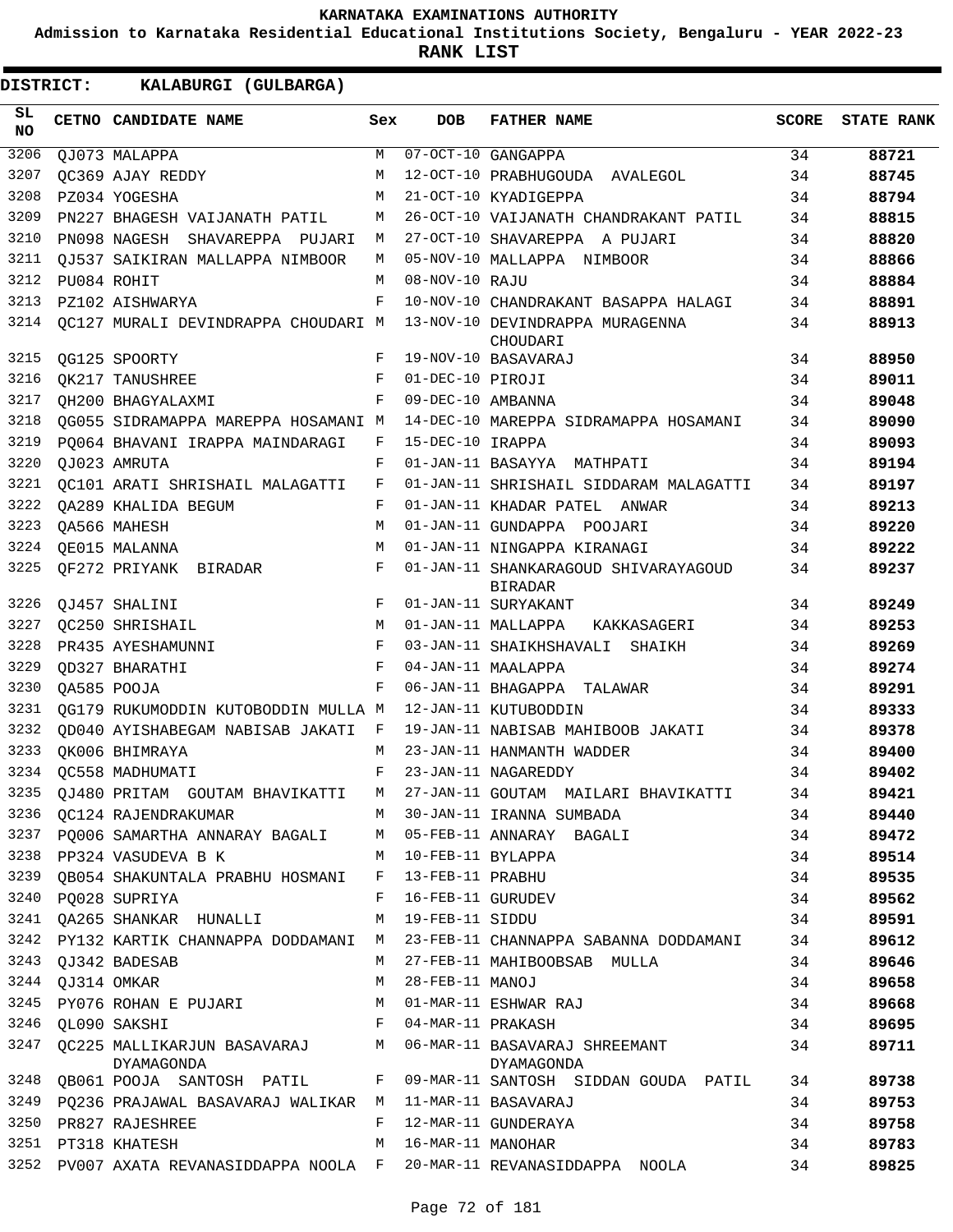**Admission to Karnataka Residential Educational Institutions Society, Bengaluru - YEAR 2022-23**

**RANK LIST**

| SL<br><b>NO</b> |            | CETNO CANDIDATE NAME                            | Sex | DOB               | <b>FATHER NAME</b>                                                                                                                      | <b>SCORE</b> | <b>STATE RANK</b> |
|-----------------|------------|-------------------------------------------------|-----|-------------------|-----------------------------------------------------------------------------------------------------------------------------------------|--------------|-------------------|
| 3253            |            | PV174 HASANAPPA                                 | M   |                   | 21-MAR-11 PEERAPPA                                                                                                                      | 34           | 89831             |
| 3254            |            | PY262 LAXMI                                     | F   | 26-MAR-11 DEVAPPA |                                                                                                                                         | 34           | 89891             |
| 3255            |            | QH056 PRIYA                                     | F   |                   | 30-MAR-11 MALLIKARJUN SHARANAPPA VAGGE                                                                                                  | 34           | 89928             |
| 3256            |            | QH145 KRISHNA                                   | М   |                   | 10-APR-11 SHIVKUMAR                                                                                                                     | 34           | 90028             |
| 3257            |            | PN347 SOUKHYA BHASMEY                           | F   |                   | 10-APR-11 SHANTAPPA BHASMEY                                                                                                             | 34           | 90037             |
| 3258            |            | PR600 AKASH                                     | M   |                   | 16-APR-11 HANAMANTRAY DADAGE                                                                                                            | 34           | 90086             |
| 3259            |            | OL048 AISHWARYA                                 | F   |                   | 17-APR-11 DHULAPPA                                                                                                                      | 34           | 90095             |
| 3260            |            | QK427 DEEPA                                     | F   |                   | 21-APR-11 SHRAVANKUMAR                                                                                                                  | 34           | 90129             |
| 3261            |            | <b>OJ369 SAWAN SUNIL RATHOD</b>                 | М   |                   | 24-APR-11 SUNIL NANU RATHOD                                                                                                             | 34           | 90164             |
| 3262            |            | QC542 SPOORTI                                   | F   | 30-APR-11 IRANNA  |                                                                                                                                         | 34           | 90227             |
| 3263            |            | PY195 SINNU                                     | М   | 05-MAY-11 HANAMYA |                                                                                                                                         | 34           | 90276             |
| 3264            |            | <b>OB126 VIJAYAKUMAR</b>                        | М   |                   | 09-MAY-11 MALLIKARJUN MORTAGI                                                                                                           | 34           | 90325             |
| 3265            |            | QD325 PRITAM VITTHAL RATHOD                     | М   |                   | 10-MAY-11 VITTHAL DHAKU RATHOD                                                                                                          | 34           | 90332             |
| 3266            |            | PY120 ANASAMMA                                  | F   | 12-MAY-11 SABANNA |                                                                                                                                         | 34           | 90344             |
| 3267            |            | PN377 LAXMIPUTRA SHUBASH DESAI                  | M   | 13-MAY-11 SUBHASH |                                                                                                                                         | 34           | 90357             |
| 3268            |            | PR437 ADITYA SIDDARAM BALURGI                   | М   |                   | 25-MAY-11 SIDDARAM DATTAPPA BALURGI                                                                                                     | 34           | 90468             |
| 3269            |            | QF194 VIKAS SUBAS JERATAGI                      | М   | 28-MAY-11 SUBAS   |                                                                                                                                         | 34           | 90510             |
| 3270            |            | PW161 PRITAM GOPAL RATHOD                       | М   |                   | 02-JUN-11 GOPAL RATHOD                                                                                                                  | 34           | 90565             |
| 3271            |            | PN186 VAISHNAVI HANAMANT<br>KAKANDAKI           | F   |                   | 04-JUN-11 HANAMANT SHIVARAY KAKANDAKI                                                                                                   | 34           | 90596             |
| 3272            |            | QJ190 AMAN NAYAK                                | М   |                   | 06-JUN-11 GORAKANATH                                                                                                                    | 34           | 90615             |
| 3273            |            | QL108 GANESH                                    | М   |                   | 06-JUN-11 YALLAPPA BAKKI                                                                                                                | 34           | 90619             |
| 3274            |            | QK061 GEETABAI KISHAN NAYAK                     | F   |                   | 08-JUN-11 KISHAN NAYAK                                                                                                                  | 34           | 90642             |
| 3275            | PU286 AKUL |                                                 | M   |                   | 17-JUN-11 CHANDRASHEKHAR                                                                                                                | 34           | 90731             |
| 3276            |            | PY259 DATTATREYA                                | M   |                   | 18-JUN-11 SIDDAPPA                                                                                                                      | 34           | 90744             |
| 3277            |            | PY078 BHAGESH                                   | M   | 20-JUN-11 NAGANNA |                                                                                                                                         | 34           | 90769             |
| 3278            |            | PY164 BASAVARAJ SHIVARAJ HARSOOR                | М   |                   | 30-JUN-11 SHIVARAJ                                                                                                                      | 34           | 90872             |
| 3279            |            | PN051 MAHMADIRFAN NABEESAB<br>MANIYAR           | М   |                   | 04-JUL-11 NABEESAB MAHMADSAB MANIYAR                                                                                                    | 34           | 90929             |
| 3280            |            | OF049 UDAYAKUMAR DUNDAPPA HULLUR M              |     |                   | 08-JUL-11 DUNDAPPA                                                                                                                      | 34           | 90985             |
| 3281            |            | PR298 SUVARNA                                   | F   | 12-JUL-11 VIJAY   | PAWAR                                                                                                                                   | 34           | 91030             |
| 3282            |            | PX196 PAVITRA                                   | F   |                   | 15-JUL-11 MACHENDRA                                                                                                                     | 34           | 91065             |
|                 |            |                                                 |     |                   | 34 34 34 34 PP308 SUHANA MOULALI NANDARGA F 20-JUL-11 MOULALI NABISAB NANDARGA                                                          |              | 91133             |
|                 |            | 3284 QC477 NAGAMMA NAIKODI F 25-JUL-11 YALLAPPA |     |                   |                                                                                                                                         | 34           | 91188             |
|                 |            |                                                 |     |                   | 3285 PP298 LOKESH JAGANNATHA KATABAR M 29-JUL-11 JAGANNATHA KATABAR 34                                                                  |              | 91230             |
|                 |            | 3286 QG047 ARATHI                               |     |                   | 34<br>F 03-AUG-11 RAVINDRA                                                                                                              |              | 91280             |
|                 |            |                                                 |     |                   |                                                                                                                                         |              | 91282             |
|                 |            |                                                 |     |                   |                                                                                                                                         |              | 91310             |
|                 |            |                                                 |     |                   |                                                                                                                                         |              | 91347             |
|                 |            | 3290 PZ133 SWATHI                               |     |                   | F 16-AUG-11 NAGAPPA MUGUTI                                                                                                              | 34           | 91412             |
|                 |            |                                                 |     |                   | 3291 PQ082 RAKESH M 20-AUG-11 DATTAPPA MONATAGI 34                                                                                      |              | 91442             |
|                 |            |                                                 |     |                   | 3292 QC475 MALLAMMA KAVALDAR F 25-AUG-11 IRAPPA KAVALDAR                                                                                | 34           | 91476             |
|                 |            |                                                 |     |                   | 3293 QC134 SHARNABASU MAHANTAPPA SILLI M 25-AUG-11 MAHANTAPPA REVAPPA SILLI 34                                                          |              | 91478             |
|                 |            |                                                 |     |                   | 3294 QL120 HARSHITH CHAWAN M 26-AUG-11 SHIV KUMAR CHAWAN 34                                                                             |              | 91481             |
|                 |            |                                                 |     |                   |                                                                                                                                         |              | 91596             |
|                 |            |                                                 |     |                   | 3295 QJ015 AKASH GURUNATH RATHOD M 08-SEP-11 GURUNATH RATHOD 34<br>3296 QJ201 SANDEEP M 08-SEP-11 SANTOSH 34<br>$M = 08-SEP-11$ SANTOSH |              | 91604             |
|                 |            |                                                 |     |                   | 3297 PR334 YOGESH JADHAV M 11-SEP-11 ANILKUMAR JADHAV 34                                                                                |              | 91634             |
|                 |            |                                                 |     |                   | 3298 PR572 PREETI RATAN BANASODE F 13-SEP-11 RATAN SIDRAM BANASODE 34                                                                   |              | 91650             |
|                 |            | 3299 PU075 KAREENA                              |     |                   | F 15-SEP-11 RAJU RATHOD                                                                                                                 | 34           | 91659             |
|                 |            | 3300 PT321 RAGHAVENDRA                          |     |                   | M 18-SEP-11 SHIVPUTRA                                                                                                                   | 34           | 91690             |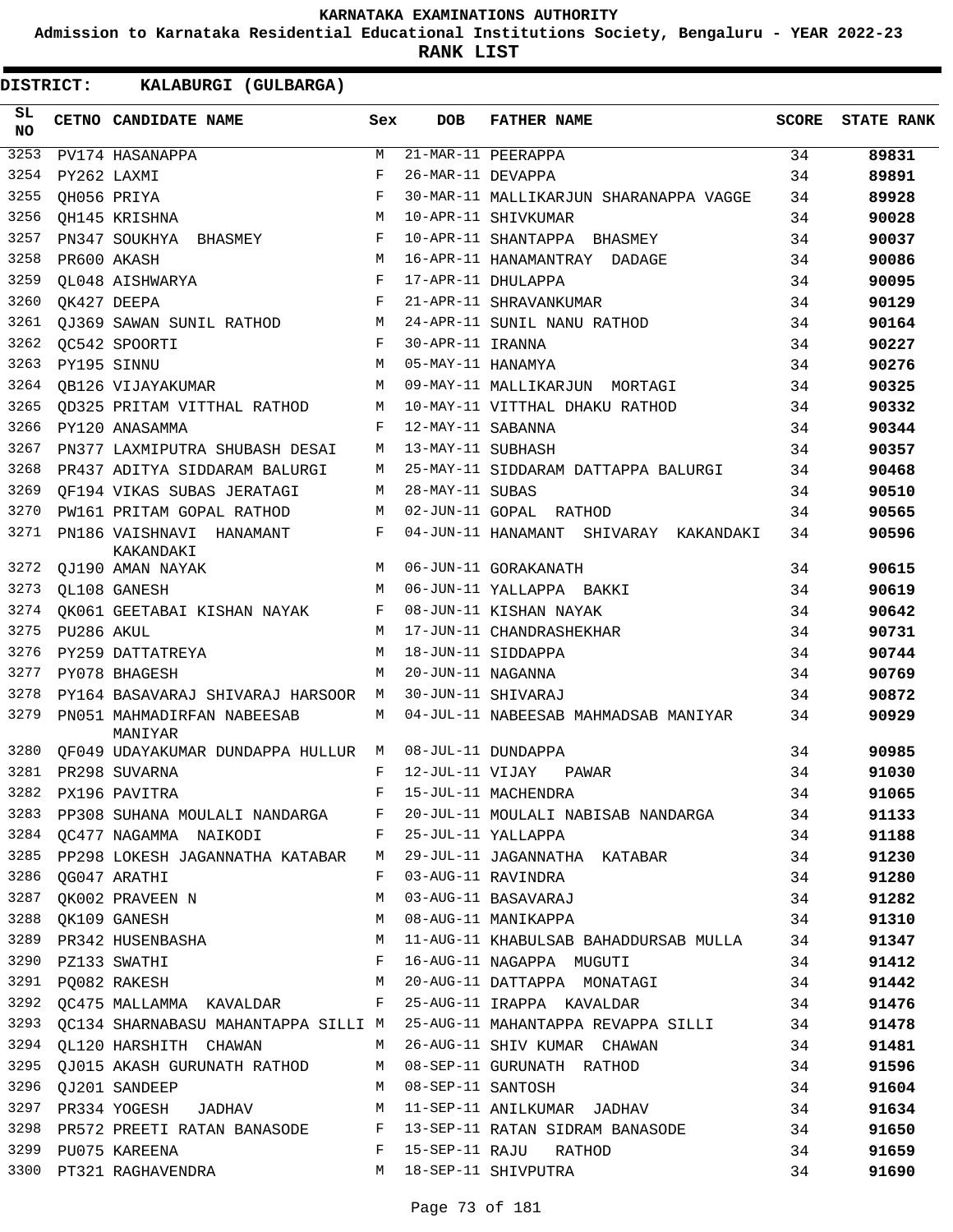**Admission to Karnataka Residential Educational Institutions Society, Bengaluru - YEAR 2022-23**

**RANK LIST**

| SL<br><b>NO</b> | CETNO CANDIDATE NAME                              | Sex | <b>DOB</b>        | <b>FATHER NAME</b>                                 | <b>SCORE</b> | <b>STATE RANK</b> |
|-----------------|---------------------------------------------------|-----|-------------------|----------------------------------------------------|--------------|-------------------|
| 3301            | QH199 SNEHA KALLAPPA DHABI                        | F   |                   | 21-SEP-11 KALLAPPA SIDDANNA DHABI                  | 34           | 91715             |
| 3302            | OC200 GOLLALAPPAGOUD<br>CHANNAGOL                 | М   |                   | 23-SEP-11 SHANKARAGOUD GOLLALAPPAGOUD<br>CHANNAGOI | 34           | 91728             |
| 3303            | PW026 SANDANA                                     | F   | 25-SEP-11 CHANDAR |                                                    | 34           | 91743             |
| 3304            | OL071 BHAVANI                                     | F   | 29-SEP-11 GURURAJ |                                                    | 34           | 91771             |
| 3305            | OG167 SAMARTHA PATIL                              | M   |                   | 30-SEP-11 SHEKHARGOUD                              | 34           | 91787             |
| 3306            | OH006 NANDINI SHIVASHARANAPPA<br>MUKARAMBI        | F   |                   | 01-OCT-11 SHIVASHARANAPPA BASAVARAJ<br>MUKARAMBI   | 34           | 91796             |
| 3307            | PT432 JASAWA                                      | M   |                   | 05-OCT-11 SANTOSHKUMAR                             | 34           | 91832             |
| 3308            | QJ213 AJAYSING KISHANSING THAKUR                  | М   |                   | 06-OCT-11 KISHANSING BABUSING THAKUR               | 34           | 91840             |
| 3309            | PT350 PREMA                                       | F   |                   | 10-OCT-11 GORAKNATH                                | 34           | 91878             |
| 3310            | PW122 ARCHANA                                     | F   | 12-OCT-11 NAGAPPA |                                                    | 34           | 91889             |
| 3311            | PO149 VEERESH                                     | M   |                   | 17-OCT-11 CHANDRAKANT                              | 34           | 91928             |
| 3312            | PS177 PALLAVI ARJUN SALAGARE                      | F   |                   | 31-OCT-11 ARJUN RAJENDRA SALAGARE                  | 34           | 92040             |
| 3313            | PV030 RAJKUMAR                                    | M   |                   | 01-NOV-11 ASHOKREDDY                               | 34           | 92055             |
| 3314            | PX009 MALLIKARJUN                                 | M   |                   | 05-NOV-11 SHIVANANDA                               | 34           | 92080             |
| 3315            | PY178 REETA                                       | F   |                   | 05-NOV-11 GANAPATI                                 | 34           | 92085             |
| 3316            | PT215 ARPITA                                      | F   | 15-NOV-11 GORAM   |                                                    | 34           | 92157             |
| 3317            | OA447 SRUJANAGOUDA<br>SIDRAMAPPAGOUDA POLICEPATIL | M   |                   | 19-NOV-11 SIDRAMAPPAGOUDA                          | 34           | 92196             |
| 3318            | PT485 SONAMMA BHEEMARAO BASAN                     | F   |                   | 22-NOV-11 BHEEMARAO BASAN                          | 34           | 92213             |
| 3319            | OH328 ANKIT                                       | M   |                   | 24-NOV-11 GORAKNATH                                | 34           | 92225             |
| 3320            | QA171 MADUSHRI BASAVARAJ CHANNUR                  | F   |                   | 26-NOV-11 BASAVARAJ NINGAPPA CHANNUR               | 34           | 92247             |
| 3321            | PR237 ARATI                                       | F   |                   | 27-NOV-11 YALLALING TALAWAR                        | 34           | 92253             |
| 3322            | PU041 BHUMIKA                                     | F   |                   | 06-DEC-11 BHAVASHINGH                              | 34           | 92301             |
| 3323            | PX198 ARUN KUMAR                                  | М   |                   | 13-DEC-11 YALLAPPA                                 | 34           | 92347             |
| 3324            | PR622 SWETHA                                      | F   |                   | 28-DEC-11 GANGAPPA PARIT                           | 34           | 92439             |
| 3325            | QJ068 MEGHA                                       | F   |                   | 29-DEC-11 YALLALINGA                               | 34           | 92442             |
| 3326            | PN304 AHEMAD ALLADIN MULLA                        | М   |                   | 01-JAN-12 ALLADIN MULLA                            | 34           | 92463             |
| 3327            | PS041 MAMATA                                      | F   |                   | 01-JAN-12 SANTOSH JAMADAR                          | 34           | 92473             |
| 3328            | OF311 PALLAVI BHIMU JADAV                         | F   |                   | 01-JAN-12 BHIMU HARISHANDRA JADAV                  | 34           | 92475             |
| 3329            | PW096 PIYUSH                                      | М   | 01-JAN-12 PANDU   |                                                    | 34           | 92477             |
| 3330            | QJ125 SHIVAPRASAD UMESH NANDYAL                   | M   | 02-JAN-12 UMESH   |                                                    | 34           | 92487             |
| 3331            | PQ214 CHANDRASHEKHAR BHIRAPPA<br>NALABE           | M   |                   | 09-JAN-12 BHIRAPPA JATING NALABE                   | 34           | 92499             |
| 3332            | PT132 NAGAYYA BABURAO KALAL                       | M   |                   | 10-JAN-12 BABURAO KALAL                            | 34           | 92502             |
| 3333            | PZ077 AISHWARYA                                   | F   | 25-JAN-12 VASUDEV |                                                    | 34           | 92525             |
| 3334            | PN342 PRAJWAL NINGANNA REVOOR                     | M   |                   | 20-FEB-12 NINGANNA S R                             | 34           | 92563             |
| 3335            | PP403 SHWETHA                                     | F   |                   | 25-MAY-12 SUBHAS RATHOD                            | 34           | 92614             |
| 3336            | PV063 AMULYA NAMDEV                               | F   | 19-AUG-12 NAMADEV |                                                    | 34           | 92624             |
| 3337            | QA579 ADARSH CHANNAPPA BAGEWADI                   | M   |                   | 23-NOV-12 CHANNAPPA BHIMASHANKAR<br>BAGEWADI       | 34           | 92626             |
| 3338            | PP327 LAKKAMMA SHIVANAND SINGE                    | F   |                   | 25-OCT-08 SHIVANAND SHIDDARAM SINGE                | 33           | 92636             |
| 3339            | QC125 SAYABANNA ADAPPA                            | М   | 28-NOV-08 ADAPPA  |                                                    | 33           | 92637             |
| 3340            | QJ364 DHANRAJ                                     | M   | 10-JUN-09 VASANT  |                                                    | 33           | 92658             |
| 3341            | PV041 SACHIN                                      | М   | 20-OCT-09 SHANKAR |                                                    | 33           | 92680             |
| 3342            | PP220 RIYAJ DAVALSAB CHOUDHARI                    | M   |                   | 05-DEC-09 DAVALASAB CHOUDHARI                      | 33           | 92695             |
| 3343            | PN073 BASAVARAJ SIDDAPPA BASTAL                   | M   |                   | 01-JAN-10 SIDDAPPA RUDRAPPA BASTAL                 | 33           | 92707             |
| 3344            | <b>QE150 BHAGYASHREE</b>                          | F   |                   | 01-JAN-10 CHANNAMALLAPPA                           | 33           | 92708             |
| 3345            | PW064 ISUB SHA SALIM SHA<br>MAKHAMDAR             | M   |                   | 01-JAN-10 SALIM SHA MAKHAMDAR                      | 33           | 92716             |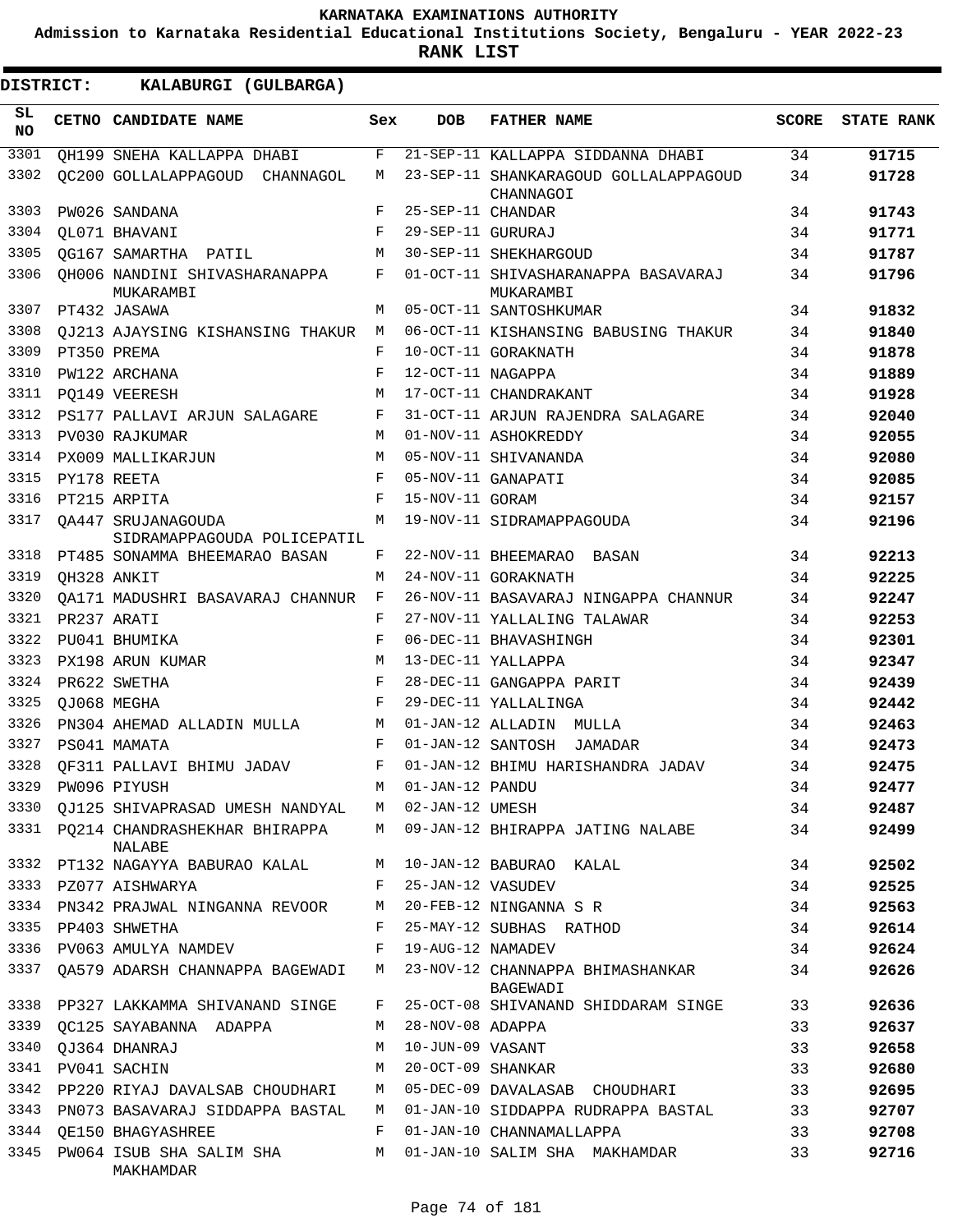**Admission to Karnataka Residential Educational Institutions Society, Bengaluru - YEAR 2022-23**

| <b>DISTRICT:</b> | KALABURGI (GULBARGA)                    |              |                    |                                               |              |                   |
|------------------|-----------------------------------------|--------------|--------------------|-----------------------------------------------|--------------|-------------------|
| SL.<br>NO        | CETNO CANDIDATE NAME                    | Sex          | <b>DOB</b>         | <b>FATHER NAME</b>                            | <b>SCORE</b> | <b>STATE RANK</b> |
| 3346             | QC167 NINGAPPA SIDDAPPA PUJARI          | M            |                    | 01-JAN-10 SIDDAPPA SHARANAPPA PUJARI          | 33           | 92721             |
| 3347             | OD100 PARASHURAM DODDAPPA<br>MALLABADI  | M            |                    | 01-JAN-10 DODDAPPA NINGAPPA MALLABADI         | 33           | 92722             |
| 3348             | QJ041 SHARANABASAPPA                    | M            | 01-JAN-10 BABURAO  |                                               | 33           | 92728             |
| 3349             | OF129 YAMANAPPA RAMESH VADDAR           | M            |                    | 01-JAN-10 RAMESH LAXMI VADDAR                 | 33           | 92735             |
| 3350             | PV233 PAYAL                             | F            | 19-FEB-10 RAMESH   |                                               | 33           | 92772             |
| 3351             | PY162 SHRISHANT                         | M            | 31-MAR-10 HONNAYYA |                                               | 33           | 92806             |
| 3352             | QD314 NEELAMBIKA KUMBAR                 | F            |                    | 06-MAY-10 REVANASIDDAPPA                      | 33           | 92851             |
| 3353             | PU002 AISHWARYA                         | F            |                    | 01-JUN-10 CHANDRASHEKAR GUNDAPPA              | 33           | 92887             |
| 3354             | PN080 APOORVA SHETTY                    | F            |                    | 01-JUN-10 MALLIKARJUN SHETTY                  | 33           | 92891             |
| 3355             | OA330 PREMA KOOTANUR                    | $\mathbf{F}$ | 07-JUN-10 RAMANNA  |                                               | 33           | 92902             |
| 3356             | OF307 RASHMITA                          | F            |                    | 10-JUN-10 BHIMASHANKAR                        | 33           | 92909             |
| 3357             | OE104 SAKSHI BASAVARAJA GUNDAPURA F     |              |                    | 17-JUN-10 BASVARAJA TIPPANNA GUNDAPURA        | 33           | 92917             |
| 3358             | PZ055 JAMALUDDIN                        | M            |                    | 23-JUN-10 BASHIR MIYYA                        | 33           | 92923             |
| 3359             | OA303 ASHWINI                           | F            |                    | 15-JUL-10 TIPPANNA BUKKA                      | 33           | 92958             |
| 3360             | QC035 AKKAMAHADEVI                      | F            |                    | 18-JUL-10 MALLAYYA                            | 33           | 92963             |
| 3361             | QJ431 VEERESH                           | M            |                    | 30-JUL-10 AMARNATH                            | 33           | 92982             |
| 3362             | PR460 SANIYA YUNUS PATEL                | F            |                    | 09-AUG-10 YUNUS PATEL                         | 33           | 93009             |
| 3363             | PT388 BHAVANI                           | F            | 14-AUG-10 MAHESH   |                                               | 33           | 93021             |
| 3364             | PY278 AARTI APPARAYA KATTIMANI          | F            |                    | 22-AUG-10 APPARAYA GUNDAPPA KATTIMANI         | 33           | 93047             |
| 3365             | QK022 ABHISHEK KANNI                    | M            |                    | 13-SEP-10 ANAND TEJIRAO KANNI                 | 33           | 93123             |
| 3366             | QB018 AMOGISIDDA MALAPPA ITAGI          | М            | 16-SEP-10 MALAPPA  | ETAGI                                         | 33           | 93136             |
| 3367             | PN103 VIJAY IRAYYA HIREMATH             | М            |                    | 16-SEP-10 IRAYYA BASAYYA HIREMATH             | 33           | 93140             |
| 3368             | PR639 LAXMI                             | F            |                    | 22-SEP-10 HANAMANTHARAYA HOLKUND              | 33           | 93162             |
| 3369             | QK431 PRAJVAL RAYAPPA BHANDARI          | M            |                    | 04-OCT-10 RAYAPPA YALLAPPA BHANDARI           | 33           | 93208             |
| 3370             | QE115 SHRISHAIL                         | M            |                    | 09-OCT-10 MALLIKARJUN                         | 33           | 93233             |
| 3371             | OJ249 PREAM                             | M            | 13-OCT-10 SUBHASH  |                                               | 33           | 93252             |
| 3372             | QA269 AMBIKA GUNDURAY UPPAR             | F            |                    | 16-OCT-10 GUNDURAY SAHEBANNA UPPAR            | 33           | 93266             |
| 3373             | OC257 BHAGESH                           | M            | 24-OCT-10 PRABHU   |                                               | 33           | 93306             |
|                  | 3374 QD153 MAHALAXMI NINGAPPA DHORE     | $\mathbf{F}$ |                    | 27-OCT-10 NINGAPPA HANAMANTA DHORE            | 33           | 93323             |
|                  | 3375 QJ064 RENUKA MAALGI                |              |                    | M 29-OCT-10 KALLAPA MALGI                     | 33           | 93332             |
| 3376             | OG091 SOUMAYA SHARANAPPA JEWARGI F      |              |                    | 02-NOV-10 SHARANAPPA MAHADEVAPPA<br>JEWARGI   | 33           | 93357             |
| 3377             | PN036 MANANDA                           | F            |                    | 03-NOV-10 SHANTAPPA NAVI                      | 33           | 93360             |
| 3378             | PP390 NAGAMMA BASAVARAJ DINDOOR         | F            |                    | 04-NOV-10 BASAVARAJ SATALIGAPPA DINDOOR       | 33           | 93368             |
| 3379             | PR747 NISHANT                           | M            |                    | 11-NOV-10 BASAVARAJ                           | 33           | 93403             |
| 3380             | QH216 SHASHIKALA HANAMANTARAY           | F            |                    | 11-NOV-10 HANAMANTARAY BASAVANT<br>KYASANAVAR | 33           | 93404             |
| 3381             | QF026 KAVERI RAJUKUMAR INGALAGI         | F            |                    | 20-NOV-10 RAJUKUMAR                           | 33           | 93447             |
| 3382             | OK285 LAXMIKANTH                        | M            |                    | 20-NOV-10 MAILARLINGA                         | 33           | 93448             |
| 3383             | QJ486 SHIVARAJ SITARAM RATHOD           | М            |                    | 01-DEC-10 SITARAM DHANNU                      | 33           | 93508             |
| 3384             | QK423 VAISHALI                          | F            |                    | 02-DEC-10 GOBARIYA                            | 33           | 93518             |
| 3385             | QH279 PREETAM NIJALINGARAJ<br>KARUNAKAR | М            |                    | 09-DEC-10 NIJALINGARAJ                        | 33           | 93556             |
| 3386             | PQ205 MEGHARAJ NINGAPPA GYANGOL         | M            |                    | 15-DEC-10 NINGAPPA TIPPANNA GYANGOL           | 33           | 93589             |
| 3387             | PP367 VIJAYLAKSHMI NINGAPPA<br>JEWARGI  | F            |                    | 17-DEC-10 NINGAPPA CHANDRAM JEWARGI           | 33           | 93606             |
| 3388             | QG023 ANITA                             | F            | 24-DEC-10 MAREPPA  |                                               | 33           | 93646             |
| 3389             | QK155 ROHIT ANAND NINGMARI              | M            |                    | 30-DEC-10 ANAND NINGMARI                      | 33           | 93685             |
| 3390             | PR205 ABHILASH BASAVARAJ AMBADE         | M            |                    | 01-JAN-11 BASAVARAJ                           | 33           | 93695             |
| 3391             | QK020 AMBIKA                            | F            |                    | 01-JAN-11 GUNDAPPA                            | 33           | 93699             |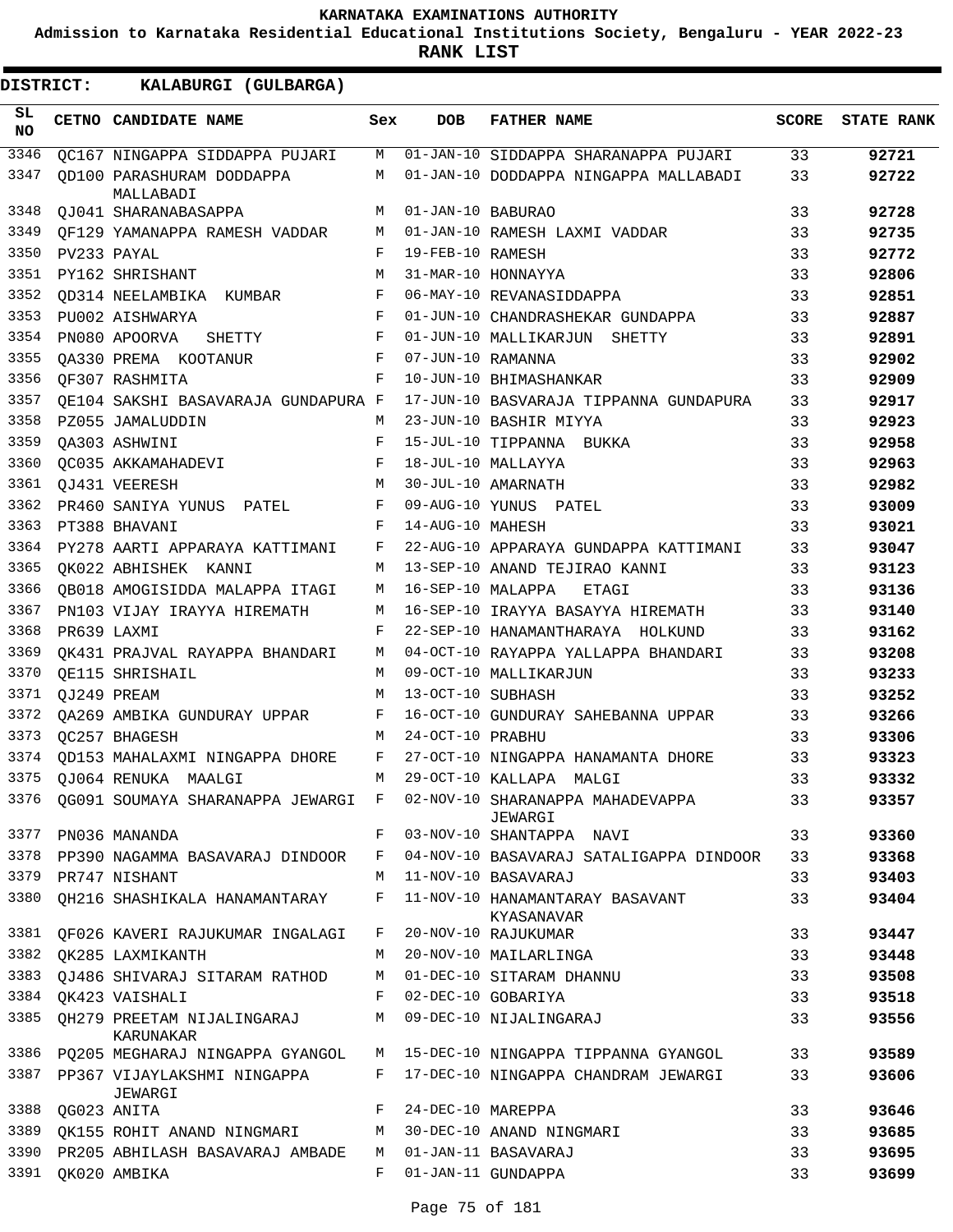**Admission to Karnataka Residential Educational Institutions Society, Bengaluru - YEAR 2022-23**

**RANK LIST**

| SL<br><b>NO</b> |                  | CETNO CANDIDATE NAME                                                                                                               | Sex | <b>DOB</b>        | <b>FATHER NAME</b>                                                           | SCORE | <b>STATE RANK</b> |
|-----------------|------------------|------------------------------------------------------------------------------------------------------------------------------------|-----|-------------------|------------------------------------------------------------------------------|-------|-------------------|
| 3392            |                  | OG079 ARIF NADAF                                                                                                                   | M   |                   | 01-JAN-11 NABISAB MAIBUBSAB NADAF                                            | 33    | 93702             |
| 3393            | PW072 AYAN       |                                                                                                                                    | M   |                   | 01-JAN-11 ALLABAKSH                                                          | 33    | 93703             |
| 3394            |                  | PZ044 KUMARSWAMI                                                                                                                   | M   |                   | 01-JAN-11 CHANDAPPA                                                          | 33    | 93719             |
| 3395            |                  | PW182 MANJULA                                                                                                                      | F   |                   | 01-JAN-11 WALU TUKARAM RATHOD                                                | 33    | 93726             |
| 3396            |                  | PY123 MURAGENDRA                                                                                                                   | M   |                   | 01-JAN-11 BASAVARAJ                                                          | 33    | 93733             |
| 3397            |                  | PX080 PAVAN                                                                                                                        | M   |                   | 01-JAN-11 RAJU JADHAV                                                        | 33    | 93741             |
| 3398            |                  | OA359 PRAJWAL                                                                                                                      | M   |                   | 01-JAN-11 MALLAPPA HATTARAKI                                                 | 33    | 93742             |
| 3399            |                  | PS116 ROSHAN GANESH RATHOD                                                                                                         | М   |                   | 01-JAN-11 GANESH BABU RATHOD                                                 | 33    | 93748             |
| 3400            |                  | OA299 SACHIN SIDRAMAPPA BIRADAR                                                                                                    | M   |                   | 01-JAN-11 SIDRAMAPPA SHREEMANTH BIRADAR                                      | 33    | 93749             |
| 3401            |                  | OC184 SAVITRI                                                                                                                      | F   |                   | 01-JAN-11 SHRISHAIL KEMBAVI                                                  | 33    | 93751             |
| 3402            |                  | PN178 SHREEKHANTH                                                                                                                  | M   |                   | 01-JAN-11 SHIVALINGAYYA DEVANAGOAN                                           | 33    | 93757             |
| 3403            |                  | PP140 SHREESHANT RAMESH ANGADI                                                                                                     | М   |                   | 01-JAN-11 RAMESH KASHANNA ANGADI                                             | 33    | 93758             |
| 3404            |                  | PS192 SHRIKANT LAXMAN GADED                                                                                                        | M   |                   | 01-JAN-11 LAXMAN SHIVAPPA GADED                                              | 33    | 93759             |
| 3405            |                  | PX069 BHARATI                                                                                                                      | F   | 02-JAN-11 RAMU    |                                                                              | 33    | 93769             |
| 3406            |                  | PW057 NEEKHITA                                                                                                                     | F   | 05-JAN-11 GOVIND  |                                                                              | 33    | 93797             |
| 3407            |                  | OK053 DEEPAK                                                                                                                       | M   |                   | 13-JAN-11 DEVINDRAPPA                                                        | 33    | 93855             |
| 3408            |                  | OD257 BHAGYASHREE KUKANOOR                                                                                                         | F   | 15-JAN-11 SIDRAM  |                                                                              | 33    | 93866             |
| 3409            |                  | PR296 AMUL PAWAR                                                                                                                   | M   |                   | 20-JAN-11 MOHANANDA PAWAR                                                    | 33    | 93902             |
| 3410            |                  | OJ389 BHAGAVANTARAYA                                                                                                               | M   |                   | 20-JAN-11 DAYANANDA VAGGI                                                    | 33    | 93903             |
| 3411            |                  | PT077 NANDINI DATTU HADAPAD                                                                                                        | F   |                   | 22-JAN-11 DATTU PENTAPPA H                                                   | 33    | 93917             |
| 3412            |                  | PW123 SANTREMMA                                                                                                                    | F   |                   | 22-JAN-11 YALLALINGA                                                         | 33    | 93919             |
| 3413            |                  | OE046 MALINATHA CHANABASAPPA<br>KURANALLI                                                                                          | M   |                   | 29-JAN-11 CHANABASAPPA                                                       | 33    | 93966             |
|                 |                  | 3414 PU107 SHRADDHA                                                                                                                | F   |                   | 31-JAN-11 BHADRASHETTY                                                       | 33    | 93984             |
| 3415            |                  | QE063 AKASHA                                                                                                                       | М   |                   | 09-FEB-11 MALLANNA NAGAVI                                                    | 33    | 94058             |
| 3416            |                  | PN346 VEDIKA DHAREPPA PARAGOND                                                                                                     | F   |                   | 09-FEB-11 DHAREPPA                                                           | 33    | 94068             |
| 3417            |                  | OJ492 UDAY KUMAR CHAVAN                                                                                                            | M   |                   | 11-FEB-11 RAJU CHAVAN                                                        | 33    | 94082             |
| 3418            |                  | OK139 SUHANI                                                                                                                       | F   | 17-FEB-11 SUBHASH |                                                                              | 33    | 94132             |
| 3419            |                  | OK338 LINGANAND                                                                                                                    | М   |                   | 20-FEB-11 SHANTAPPA                                                          | 33    | 94146             |
| 3420            |                  | PR753 SHIVAYYA GURUPADAYYA<br>MATHAPATI                                                                                            | M   |                   | 25-FEB-11 GURUPADAYYA RACHAYYA<br>MATHAPATI                                  | 33    | 94184             |
| 3421            |                  | OH335 SANIYA                                                                                                                       | F   | 05-MAR-11 VINOD   |                                                                              | 33    | 94234             |
|                 |                  |                                                                                                                                    |     |                   | 3422 QF070 RADHIKA DEVINDR MUDAGAL F 06-MAR-11 DEVINDR SHEKAPPA MUDAGAL 33   |       | 94249             |
|                 |                  | 3423 QH072 MOHAMMED SAQUIB M 08-MAR-11 ISMAIL                                                                                      |     |                   |                                                                              | 33    | 94271             |
|                 |                  | 3424 PT305 RADHIKA F 14-MAR-11 RAVI                                                                                                |     |                   | 33                                                                           |       | 94324             |
|                 |                  |                                                                                                                                    |     |                   | 3425 PP264 SUMIT BASAVARAJ JANAKAR M 15-MAR-11 BASAVARAJ GANAPATI JANAKAR 33 |       | 94335             |
|                 |                  | 3426 PY089 TANUJA                                                                                                                  |     |                   | F 15-MAR-11 BASAVARAJ                                                        | 33    | 94336             |
|                 | 3427 QK127 ANILA |                                                                                                                                    |     |                   | M 21-MAR-11 LAKSHMANA BHIMARAYA VADDARA 33                                   |       | 94379             |
|                 |                  | 3428 QK237 KARTIK SHIVAKUMAR M 31-MAR-11 SHIVAKUMAR                                                                                |     |                   |                                                                              | 33    | 94495             |
|                 |                  |                                                                                                                                    |     |                   | 3429 QL106 BHAGYASHREE F 01-APR-11 MALLAPPA PARMA                            | 33    | 94508             |
|                 |                  | 3430 PW224 KARTIK<br>3431 QG178 ASIF G<br>3432 PT370 BALABHIM<br>3432 PT370 BALABHIM<br>3432 PT370 BALABHIM<br>3432 PT370 BALABHIM |     |                   | $\sim$ 33                                                                    |       | 94541             |
|                 |                  |                                                                                                                                    |     |                   | 33                                                                           |       | 94548             |
|                 |                  |                                                                                                                                    |     |                   |                                                                              | 33    | 94549             |
|                 |                  |                                                                                                                                    |     |                   | 3433 PS079 LAXMI NAGEENDRAPPA ZULPE F 05-APR-11 NAGEENDRAPPA 33              |       | 94567             |
|                 |                  |                                                                                                                                    |     |                   | 3434 PQ140 OMKAR SHARANAPPA UPPAR M 05-APR-11 SHARANAPPA SIDDANNA UPPAR 33   |       | 94569             |
|                 |                  |                                                                                                                                    |     |                   | 3435 PR687 KARTIK ASHOK HOOGAR M 06-APR-11 ASHOK NAMADEV HOOGAR 33           |       | 94577             |
|                 |                  | 3436 PR397 ROHITA                                                                                                                  |     |                   | 33<br>M 07-APR-11 RAJAKUMAR                                                  |       | 94599             |
|                 |                  | 3437 QK282 SHYAM                                                                                                                   |     |                   | M 08-APR-11 KISHTYA NAYAK RATHOD 33                                          |       | 94608             |
|                 |                  | 3438 QL132 BHAGYA                                                                                                                  |     |                   | F 11-APR-11 NAGAPPA<br>33                                                    |       | 94629             |
|                 |                  | 3439 PS150 PALLAVI                                                                                                                 |     |                   | F 21-APR-11 MALLAPPA SHANKARAPPA HADAPAD 33                                  |       | 94726             |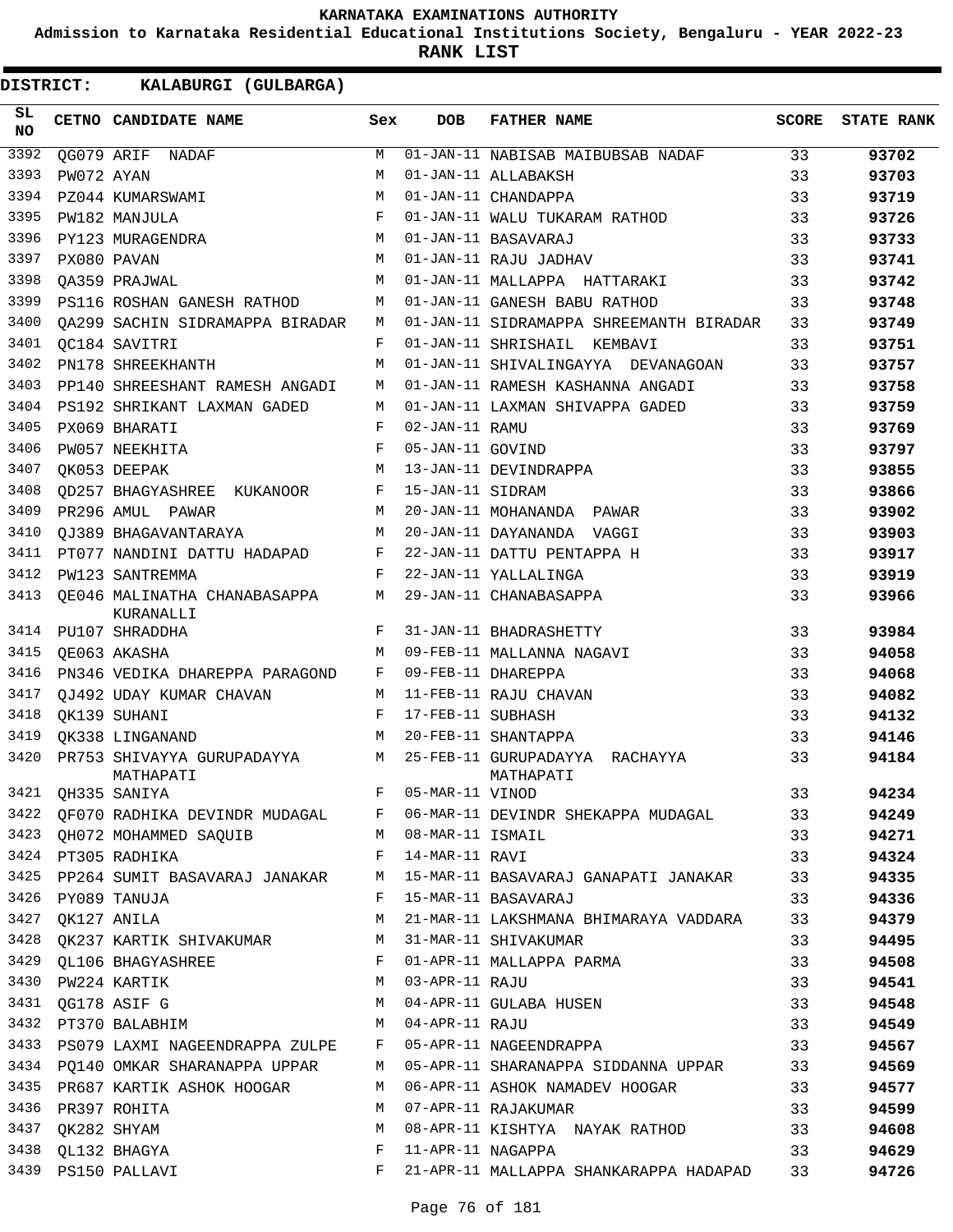**Admission to Karnataka Residential Educational Institutions Society, Bengaluru - YEAR 2022-23**

**RANK LIST**

| SL<br><b>NO</b> |             | CETNO CANDIDATE NAME                                               | Sex        | <b>DOB</b>          | <b>FATHER NAME</b>                                                             | <b>SCORE</b> | <b>STATE RANK</b> |
|-----------------|-------------|--------------------------------------------------------------------|------------|---------------------|--------------------------------------------------------------------------------|--------------|-------------------|
| 3440            |             | PU199 VAMSHI                                                       | M          | 21-APR-11 PRABHU    |                                                                                | 33           | 94729             |
| 3441            |             | PR561 PANKAJKUMAR                                                  | M          | 24-APR-11 SANTOSH   |                                                                                | 33           | 94771             |
| 3442            |             | OC235 BALU NAIKODI                                                 | М          | 27-APR-11 SHIVU     |                                                                                | 33           | 94798             |
| 3443            |             | PR010 SANGEETA SANTOSHAKUMAR<br>HADAPAD                            | F          |                     | 28-APR-11 SANTOSHAKUMAR HANAMANT<br>HADAPAD                                    | 33           | 94811             |
| 3444            |             | PU318 MANEESH                                                      | M          |                     | 29-APR-11 MARALINGA SAGAR                                                      | 33           | 94816             |
| 3445            |             | OF204 TAYAMMA HARISHCHANDRA<br>MADAGI                              | F          |                     | 29-APR-11 HARISHCHANDRA MAREPPA MADAGI                                         | 33           | 94818             |
| 3446            |             | PS064 SHASHIKALA                                                   | F          |                     | 04-MAY-11 SURESH YADWAD                                                        | 33           | 94873             |
| 3447            |             | PX014 ROHIT                                                        | M          | 05-MAY-11 HEERU     |                                                                                | 33           | 94887             |
| 3448            |             | PR438 HAIDARSAB MALANGSAB<br><b>BAGWALE</b>                        | M          |                     | 09-MAY-11 MALANGSAB RUKMODDIN BAGWALE                                          | 33           | 94925             |
| 3449            |             | PR486 RAJSHEKHAR HANAMANTARAYA<br><b>BIRADAR</b>                   | M          |                     | 09-MAY-11 HANAMANTARAYA JAYAPRAKASH<br><b>BIRADAR</b>                          | 33           | 94931             |
| 3450            |             | OH261 RAVINA                                                       | F          | 09-MAY-11 CHANDU    |                                                                                | 33           | 94932             |
| 3451            |             | OE031 SHWETA YANKAPPA KANAKEDAR                                    | F          |                     | 11-MAY-11 YANKAPPA BIMARAYA KANAKEDAR                                          | 33           | 94951             |
| 3452            |             | PS063 RAKSHITA                                                     | F          |                     | 12-MAY-11 PRABHULINGAYYA                                                       | 33           | 94956             |
| 3453            |             | PY349 MALASHREE                                                    | $_{\rm F}$ |                     | 18-MAY-11 MALLINATH                                                            | 33           | 95017             |
| 3454            |             | PR732 NAGINA                                                       | $_{\rm F}$ |                     | 22-MAY-11 KRISHANAPPA CHANDRASHA SINGE                                         | 33           | 95073             |
| 3455            |             | PP269 AKASHA TIPPANNA KAMBALE                                      | M          |                     | 04-JUN-11 TIPPANNA KHAJAPPA KAMBLE                                             | 33           | 95227             |
| 3456            |             | PO094 DARSHAN SURYAKANT NIMBARGI                                   | М          |                     | 05-JUN-11 SURYAKANT SHARANAPPA NIMBARGI                                        | 33           | 95241             |
| 3457            |             | PU114 PALLAVI SANTOSH MARATHA                                      | F          |                     | 06-JUN-11 SANTOSH SHIVAJI MARATHA                                              | 33           | 95264             |
| 3458            |             | OJ390 AYUSH                                                        | M          | 10-JUN-11 LAXMAN    |                                                                                | 33           | 95314             |
| 3459            |             | PS068 KAJAL RAMESH CHAVAN                                          | F          |                     | 10-JUN-11 RAMESH POMU CHAVAN                                                   | 33           | 95318             |
| 3460            |             | PW068 KARAN                                                        | M          |                     | 10-JUN-11 TARU CHAVAN                                                          | 33           | 95320             |
| 3461            | PV011 USHA  |                                                                    | F          |                     | 10-JUN-11 DHANASING VALU RATHOD                                                | 33           | 95333             |
| 3462            |             | OD185 YUVARAJ JAGANNA                                              | M          | 10-JUN-11 JAGANNA   |                                                                                | 33           | 95335             |
| 3463            |             | OA026 DEEPAK                                                       | M          |                     | 18-JUN-11 SHRISHAIL KANDILAMANI                                                | 33           | 95409             |
| 3464            |             | PP198 SHIVU                                                        | M          |                     | 21-JUN-11 MAHADEVAPPA NAYAKODI                                                 | 33           | 95457             |
| 3465            |             | OK062 RAJU ASHOK                                                   | M          |                     | 26-JUN-11 ASHOK VITHAL                                                         | 33           | 95518             |
| 3466            |             | PT283 SHWETA                                                       | F          |                     | 28-JUN-11 CHANDRAKANT                                                          | 33           | 95537             |
| 3467            |             | PV074 DHANUSH                                                      | M          |                     | 30-JUN-11 CHITRASHEKHAR                                                        | 33           | 95552             |
| 3468            |             | PW252 SHIVAKUMAR                                                   | M          |                     | 30-JUN-11 SIDDARAM                                                             | 33           | 95562             |
| 3469            |             |                                                                    |            |                     | 02-JUL-11 GIRIMALLAPPA GHATTARAGI                                              | 33           | 95591             |
|                 |             | 3470 QH315 PAYAL                                                   |            | 03-JUL-11 NAGAPPA   |                                                                                | 33           | 95605             |
| 3471            |             | QA522 PRAVIN<br>QH315 PAYAL F<br>QF076 BASAVARAJ M<br>DO003 VIDEOV |            |                     | 04-JUL-11 RAJU ANAJAGI                                                         | 33           | 95611             |
|                 |             | M <sub>N</sub><br>3472 PQ002 VIRESH                                |            |                     | 05-JUL-11 GOURABAI                                                             | 33           | 95634             |
| 3473            |             | QC144 SANJANA<br>$\mathbf{F}$                                      |            |                     | 07-JUL-11 GOVINDAPPA                                                           | 33           | 95656             |
|                 |             | 3474 QL015 USHA AMBAR NAYAK F                                      |            |                     | 08-JUL-11 AMBAR NAYAK                                                          | 33           | 95670             |
| 3475            | PT065 ASFAK |                                                                    | M          |                     | 09-JUL-11 ALLAVOODDIN NABISAB GOUDI 33                                         |              | 95671             |
| 3476            |             | PX193 SHRISHAIL                                                    | M          |                     | 12-JUL-11 VISHWANATH                                                           | 33           | 95719             |
| 3477            |             | OC178 SHWETA PARAMAPPA KANNALLI                                    | F          |                     | 12-JUL-11 PARAMANAND BHEEMAPPA KANNALLI                                        | 33           | 95720             |
|                 |             | 3478 PX121 BASAVA M                                                | M          |                     | 17-JUL-11 MUTTAPPA                                                             | 33           | 95766             |
|                 |             | 3479 QA493 VINOD VIJAYAKUMAR NAYKODI                               |            |                     | M 21-JUL-11 VIJAYAKUMAR YALLAPPA NAYKODI                                       | 33           | 95814             |
|                 |             | 3480 PT136 RAKESH                                                  |            | M 25-JUL-11 BASAPPA |                                                                                | 33           | 95855             |
|                 |             | 3481 PS086 RANJITA SURYAKANT HOGOND                                |            |                     | F 05-AUG-11 SURYAKANT REVANASIDDAPPA<br>HOGOND                                 | 33           | 95983             |
|                 |             | 3482 QJ406 VINAYKUMAR                                              |            |                     | M 06-AUG-11 BASAVARAJ                                                          | 33           | 96001             |
|                 |             |                                                                    |            |                     | 3483 QA340 BHOURAMMA YALLAPPA VALIKAR F 11-AUG-11 YALLAPPA GANGAPPA VALIKAR 33 |              | 96036             |
|                 |             | 3484 PY265 SAMARTH DEVAN M 12-AUG-11 SUBHASH DEVAN                 |            |                     |                                                                                | 33           | 96050             |
|                 |             |                                                                    |            |                     | 3485 QJ136 VAISHNAVI DATTATREYA F 13-AUG-11 DATTATREYA NAGENDRAPPA             | 33           | 96063             |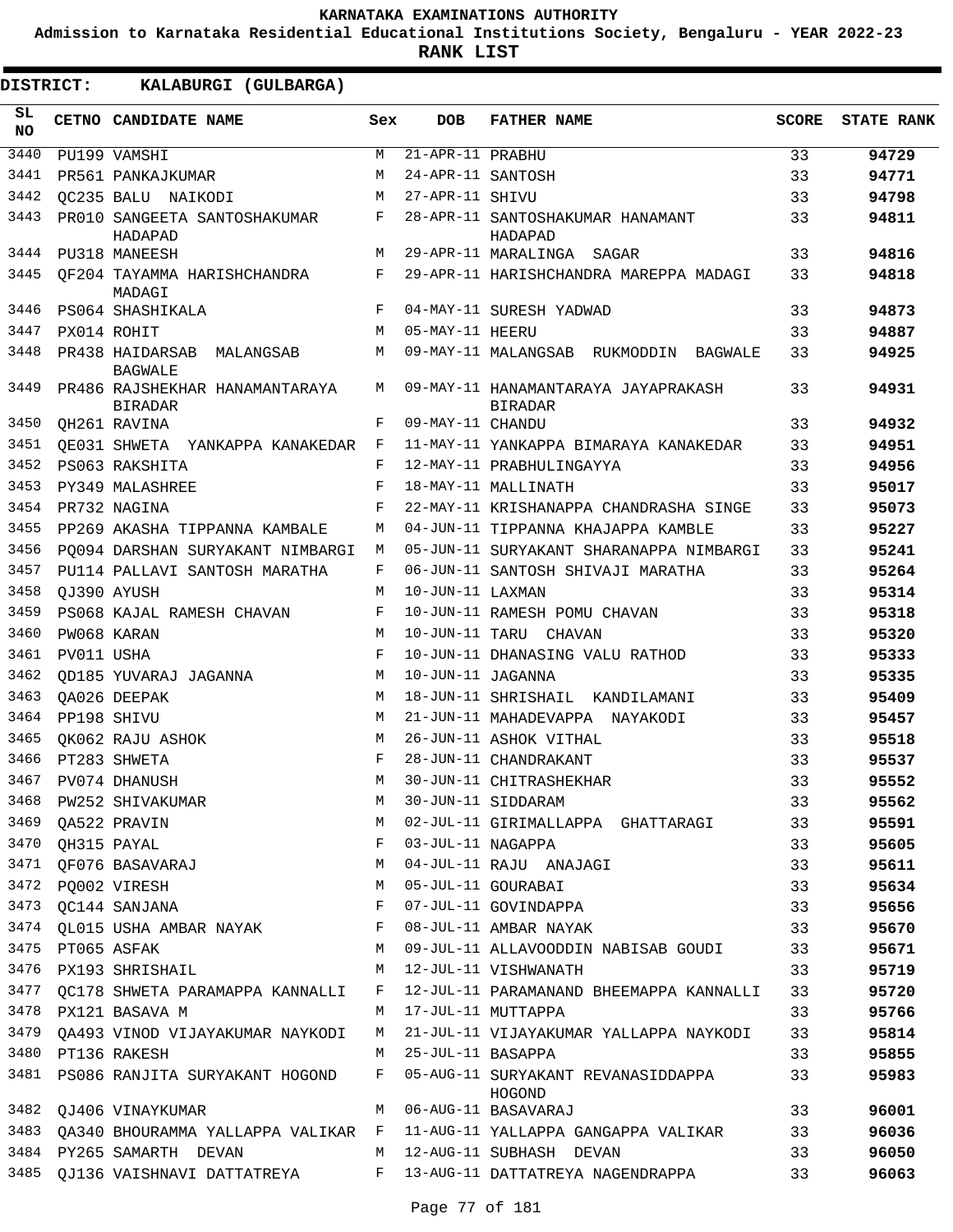**Admission to Karnataka Residential Educational Institutions Society, Bengaluru - YEAR 2022-23**

**RANK LIST**

**DISTRICT:** KK **KALABURGI (GULBARGA)**

| SL<br>NO. | CETNO CANDIDATE NAME                                          | Sex          | <b>DOB</b>         | <b>FATHER NAME</b>                      | <b>SCORE</b> | <b>STATE RANK</b> |
|-----------|---------------------------------------------------------------|--------------|--------------------|-----------------------------------------|--------------|-------------------|
|           | JAMADAAR                                                      |              |                    | <b>JAMADAAR</b>                         |              |                   |
| 3486      | QJ504 SHREESHAIL ANAND BALKHED                                | M            |                    | 28-AUG-11 ANAND SHANKRAPPA BALKHED      | 33           | 96192             |
| 3487      | PR623 GANESH JAIBHEEM CHENGATI                                | M            |                    | 02-SEP-11 JAIBHEEM SHANKAREPPA CHENGATI | 33           | 96235             |
| 3488      | OF203 NITEEN                                                  | M            |                    | 02-SEP-11 SIDDAPPA DODAMANI             | 33           | 96239             |
| 3489      | OC259 GANESHA                                                 | M            |                    | 07-SEP-11 KHUBU CHAVAN                  | 33           | 96292             |
| 3490      | OL098 RAMALINGAPPA                                            | м            |                    | 14-SEP-11 MURUGENDRA NAGAPPA GOWDAPOOR  | 33           | 96355             |
| 3491      | QG046 BHAGYASHREE NAIKODI F                                   |              |                    | 15-SEP-11 CHANNAPPA                     | 33           | 96361             |
| 3492      | PS003 JANAVI                                                  | F            |                    | 15-SEP-11 BALIRAM CHICHAKOTI            | 33           | 96364             |
| 3493      | OC282 PEERAMA                                                 | F            |                    | 19-SEP-11 ABBASALI                      | 33           | 96393             |
| 3494      | PU166 NIKHIL                                                  | M            |                    | 09-OCT-11 JAGANNATH                     | 33           | 96539             |
| 3495      | PP010 DARSHAN RAVINDRA UMMANAGOL                              | М            |                    | 11-OCT-11 RAVINDRA ANNDARAYA UMMANAGOL  | 33           | 96566             |
| 3496      | QE147 SHREEKANTH SHEKHAR KUMBARA M                            |              |                    | 11-OCT-11 SHEKHAR MALKANNA KUMBARA      | 33           | 96576             |
| 3497      | OC597 PAVITRA KAREPPA DODAMANI                                | F            |                    | 15-OCT-11 KAREPPA NINGAPPA DODAMANI     | 33           | 96611             |
| 3498      | OC020 JAGADEESH                                               | M            |                    | 18-OCT-11 MALLAPPA TALAVAR              | 33           | 96629             |
| 3499      | QH018 PAVAN TEEKARAM RATHOD M                                 |              |                    | 20-OCT-11 TEEKARAM JAIRAM RATHOD        | 33           | 96648             |
| 3500      | QH162 LAXMI KOTE                                              | F            |                    | 22-OCT-11 SHARANABASAPPA KOTE           | 33           | 96666             |
| 3501      | OK164 MAMATA                                                  | F            |                    | 23-OCT-11 HANAMANTA                     | 33           | 96677             |
| 3502      | PZ008 MALASHRI SHARANAPPA NATIKAR F                           |              |                    | 27-OCT-11 SHARANAPPA TIPPANNA NATIKAR   | 33           | 96708             |
| 3503      | QA255 AKASH KUKANOOR M                                        |              | 31-OCT-11 BHOOTALI |                                         | 33           | 96740             |
| 3504      | QL039 VISHAL                                                  | M            |                    | 31-OCT-11 VACHU RATHOD                  | 33           | 96745             |
| 3505      | QJ211 VASHNAVI                                                | F            |                    | 08-NOV-11 HANAMANTH                     | 33           | 96828             |
| 3506      | QJ335 ADITYA                                                  | M            | 16-NOV-11 SHIVARAJ |                                         | 33           | 96884             |
| 3507      | OK067 KASHIBAI M                                              | F            |                    | 27-NOV-11 MURAGENDRA                    | 33           | 96970             |
| 3508      | PR456 MUNTAJ                                                  | F            |                    | 29-NOV-11 MAHEMMOD MAKANDAR             | 33           | 96980             |
| 3509      | PN196 ANUSHREE SIDDAPPA JAMADAR                               | F            |                    | 07-DEC-11 SIDDAPPA HANUMANTH JAMADAR    | 33           | 97019             |
| 3510      | OD269 SWAPNA HALLEPPA DODAMANI                                | F            |                    | 10-DEC-11 HALLEPPA MALKAPPA DODAMANI    | 33           | 97043             |
| 3511      | PS138 SWATI DEVINDRA VAGGE                                    | F            |                    | 11-DEC-11 DEVINDRA SIDRAM VAGGE         | 33           | 97050             |
| 3512      | QC605 NAGARAJ                                                 | M            |                    | 15-DEC-11 MALLAPPA HOTAPETH             | 33           | 97077             |
| 3513      | OL014 PAVITRA                                                 | F            | 17-DEC-11 RAVI     |                                         | 33           | 97090             |
| 3514      | OF025 ANNARAYA                                                | M            |                    | 20-DEC-11 VAJEERAPPA                    | 33           | 97107             |
| 3515      | QA498 RAJENDRA                                                | М            |                    | 29-DEC-11 HIRAMAN PAWAR                 | 33           | 97163             |
| 3516      | QC495 AISHWARYA SHANKAR RATHOD                                | $\mathbf{F}$ |                    | 30-DEC-11 SHANKAR SHIVARAM RATHOD       | 33           | 97169             |
|           | 3517 PX110 ALMAS SAHEBRAJ                                     |              |                    | F 01-JAN-12 SAHEBRAJ                    | 33           | 97187             |
| 3518      | PR021 ARJUN MANOJ RATHOD M                                    |              |                    | 01-JAN-12 MANOJ GEMU RATHOD             | 33           | 97188             |
| 3519      | QK467 KALYNI BHIMRAYA WADDER M 01-JAN-12 BHIMRAY WADDER       |              |                    |                                         | 33           | 97195             |
|           | 3520 QJ395 RAJESHWARI                                         | $\mathbf{F}$ | 01-JAN-12 PRABHU   |                                         | 33           | 97201             |
| 3521      | PS208 SHARAT                                                  | M            |                    | 04-JAN-12 SHIVANAND ALURE               | 33           | 97222             |
| 3522      | QF150 SHARANABASU M                                           |              |                    | 12-JAN-12 DEVINDRA                      | 33           | 97238             |
| 3523      | QK141 SWAPNA<br><b>Example 20 F</b>                           |              |                    | 20-JAN-12 RAGHAVENDRA                   | 33           | 97254             |
|           | 3524 QJ496 REVATI                                             | F            |                    | 11-FEB-12 REVANSIDDAYYA                 | 33           | 97286             |
|           | 3525 QL054 BADESAB BAHADDUR ALI M 24-JUL-12 BAHADDUR ALI      |              |                    |                                         | 33           | 97355             |
|           | 3526 PP320 MANOJ BASAVARAJ POOJARI M                          |              |                    | 24-SEP-12 BASAVARAJ SAYABANNA POOJARI   | 33           | 97359             |
| 3527      | PR816 SUVARNA                                                 | $\mathbf{F}$ |                    | 21-OCT-12 CHANDRKANT                    | 33           | 97361             |
|           | 3528 QJ098 TANUJA NILKANTH<br>$\mathbf{F}$ . The $\mathbf{F}$ |              |                    | 01-DEC-12 NILKANTH                      | 33           | 97362             |
| 3529      | QK376 PRUTVI                                                  | M            |                    | 04-MAR-09 SHIVARAJ                      | 32           | 97386             |
| 3530      | PW228 RADHIKA                                                 | F            |                    | 06-JUL-09 JAGANNATH                     | 32           | 97400             |
| 3531      | PP418 ARCHANA RAJASHEKAR MINCHCN F                            |              |                    | 01-JAN-10 RAJASHERAK                    | 32           | 97435             |
|           | 3532 PW058 LAKHAN PAWAR                                       | M            | 01-JAN-10 SHIVAJI  |                                         | 32           | 97445             |
|           | 3533 QA285 SAINATH                                            | M            | 16-JAN-10 BABU     |                                         | 32           | 97469             |
|           | 3534 QK414 REKHA VIJAYKUMAR F 19-FEB-10 VIJAYKUMAR            |              |                    |                                         | 32           | 97496             |
|           |                                                               |              |                    |                                         |              |                   |

Page 78 of 181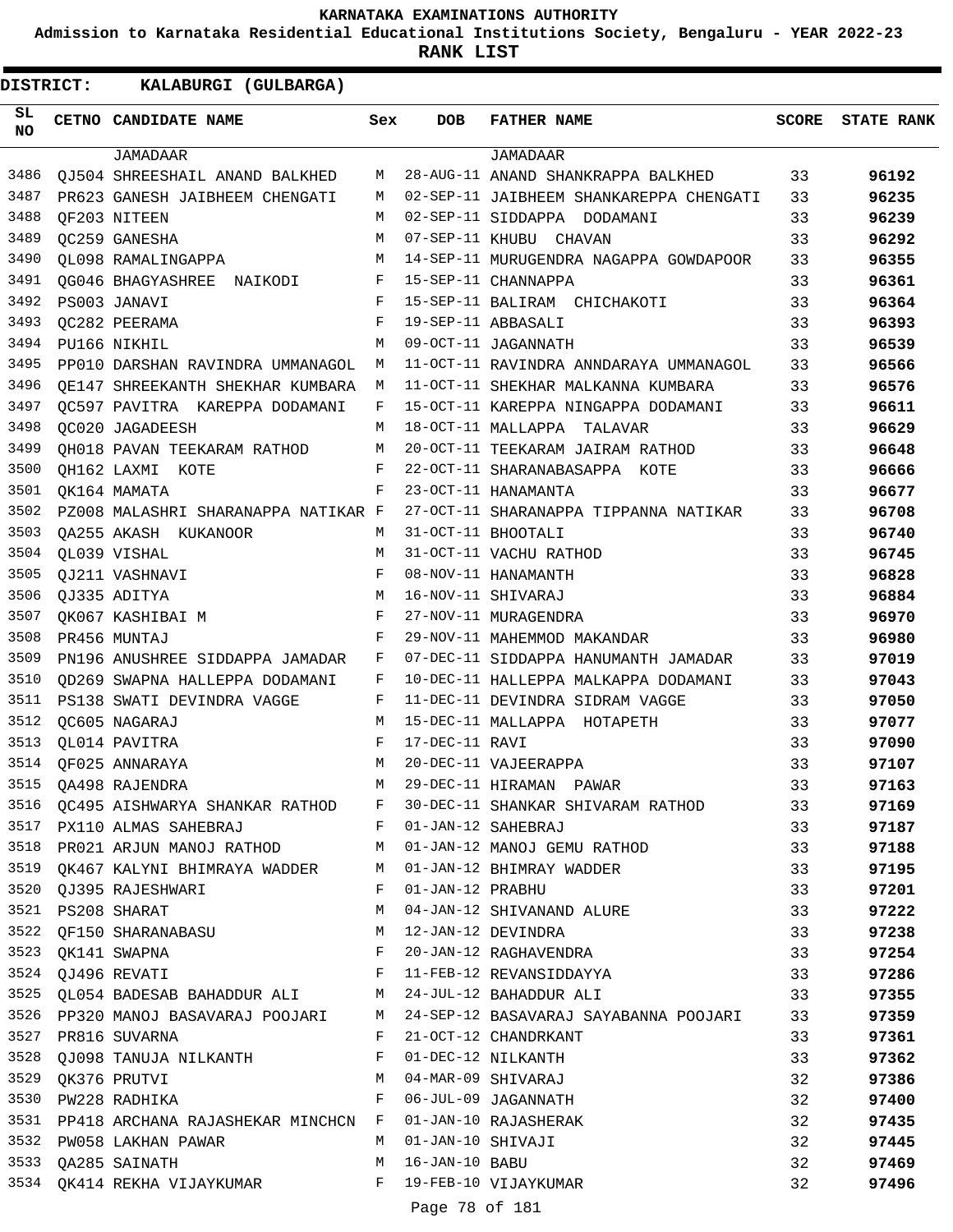**Admission to Karnataka Residential Educational Institutions Society, Bengaluru - YEAR 2022-23**

| DISTRICT:       |            | KALABURGI (GULBARGA)                                 |     |                   |                                                                                      |              |                   |
|-----------------|------------|------------------------------------------------------|-----|-------------------|--------------------------------------------------------------------------------------|--------------|-------------------|
| SL<br><b>NO</b> |            | CETNO CANDIDATE NAME                                 | Sex | <b>DOB</b>        | <b>FATHER NAME</b>                                                                   | <b>SCORE</b> | <b>STATE RANK</b> |
| 3535            |            | QK234 MUSTHAKEEM                                     | M   |                   | 22-APR-10 MOHAMMAD RAFIQ                                                             | 32           | 97569             |
| 3536            |            | OA507 ARUN KUAMR                                     | M   |                   | 28-APR-10 RAJASHEKHAR MALIPATIL                                                      | 32           | 97577             |
| 3537            | OC539 ARUN |                                                      | M   |                   | 20-MAY-10 RAMESH CHAVAN                                                              | 32           | 97602             |
| 3538            |            | PP431 ROOPA BASAVARAJ AGARAKHED                      | F   |                   | 24-MAY-10 BASAVARAJ GANGAPPA                                                         | 32           | 97608             |
| 3539            |            | PN003 PAVAN REVANASIDD GOUR                          | M   |                   | 26-MAY-10 REVANASIDD NAMADEV GOUR                                                    | 32           | 97610             |
| 3540            |            | PP001 GANESH SURESH TALAWAR                          | M   |                   | 05-JUN-10 SURESH TALAWAR                                                             | 32           | 97624             |
| 3541            |            | OK310 SHRINIVAS                                      | М   |                   | 24-JUN-10 VENKATAPPA                                                                 | 32           | 97655             |
| 3542            |            | QH071 SHIVAKUMAR BASAVAJAYYA                         | M   |                   | 26-JUN-10 BASAVAJAYYA                                                                | 32           | 97658             |
| 3543            |            | PX088 BHAGYASHREE                                    | F   | 28-JUN-10 MONAPPA |                                                                                      | 32           | 97660             |
| 3544            |            | PT477 SUJATA                                         | F   |                   | 01-JUL-10 VIJAYAKUMAR                                                                | 32           | 97668             |
| 3545            |            | PW275 AMBIKA SANNA BHIMAYYA<br><b>VADDAR</b>         | F   |                   | 05-JUL-10 SANNA BHIMAYYA RAYAPPA VADDAR                                              | 32           | 97675             |
| 3546            |            | QC498 GANESH                                         | M   | 07-JUL-10 ANAND   |                                                                                      | 32           | 97684             |
| 3547            |            | QJ083 PRAJWAL B KAMANNOR                             | М   |                   | 11-JUL-10 RAJSHEKHAR KAMANNOR                                                        | 32           | 97688             |
| 3548            |            | QA103 PRAJWAL RAMU VADAGERI                          | M   |                   | 20-JUL-10 RAMU SAYABANNA VADAGERI                                                    | 32           | 97701             |
| 3549            |            | PP295 RAJKUMAR SALAGAR                               | M   |                   | 30-JUL-10 RAKAMAJI SALGAR                                                            | 32           | 97716             |
| 3550            |            | QH066 MAHESH SANTOSH CHAVAN                          | M   |                   | 02-AUG-10 SANTOSH HAKU CHAVAN                                                        | 32           | 97727             |
| 3551            |            | PP148 LAXMI BIRADAR                                  | F   |                   | 17-AUG-10 SHIVANNA BIRADAR                                                           | 32           | 97766             |
| 3552            |            | PN243 SANMSKRUTI                                     | F   |                   | 24-AUG-10 CHANDRAKANT MYAKERI                                                        | 32           | 97785             |
| 3553            |            | QF119 PRADEEP CHANDARKANT TALAWAR M                  |     |                   | 07-SEP-10 CHANDARKANT MARENNA TALAWAR                                                | 32           | 97825             |
| 3554            |            | QJ527 ABHISHEKH SANTOSH POOJARI                      | M   |                   | 17-SEP-10 SANTOSH BHIMSHA                                                            | 32           | 97849             |
| 3555            |            | PW287 SHAMARAO                                       | M   | 26-SEP-10 NAGESH  |                                                                                      | 32           | 97887             |
| 3556            |            | PQ136 PRATHAMESH SUNIL AMBURE                        | M   |                   | 28-SEP-10 SUNIL RAMACHAND AMBURE                                                     | 32           | 97894             |
| 3557            |            | QK176 VIKRAM                                         | M   |                   | 10-OCT-10 GANESH RATHOD                                                              | 32           | 97962             |
| 3558            |            | PX223 NEELAMMA                                       | F   |                   | 14-OCT-10 TIPPANNA                                                                   | 32           | 97982             |
| 3559            |            | QJ415 AKSHAY KISHAN RATHOD                           | M   | 15-OCT-10 KISHAN  |                                                                                      | 32           | 97988             |
| 3560            |            | QA223 SIDDALINGA                                     | M   |                   | 16-OCT-10 SAHEBAGOUD                                                                 | 32           | 97997             |
| 3561            |            | OK151 KEERTIBAI                                      | F   |                   | 21-OCT-10 VENKYA NAYAK                                                               | 32           | 98021             |
| 3562            |            | QA408 PALLAVI                                        | F   |                   | 25-OCT-10 YASHWANTRAYA                                                               | 32           | 98042             |
|                 |            | 3563 PT124 TANUSHREE                                 | F   |                   | 21-NOV-10 REVANSIDDAPPA                                                              | 32           | 98191             |
| 3564            |            | QC415 DEVAMMA MALLANNA F                             |     |                   | 28-NOV-10 MALLANNA                                                                   | 32           | 98227             |
| 3565            |            | QJ318 SANTOSHI F 01-DEC-10 RAMADAS                   |     |                   |                                                                                      | 32           | 98252             |
| 3566            |            |                                                      |     |                   | PV026 SHILPA CHIDANAND KURIYAR F 01-DEC-10 CHIDANAND BABURAO KURIYAR                 | 32           | 98253             |
|                 |            | 3567 PP062 KARTIK NAGANNA MASALI M 06-DEC-10 NAGANNA |     |                   |                                                                                      | 32           | 98284             |
|                 |            |                                                      |     |                   | 3568 QE141 VARSHA PRAKASH CHAVHAN F 10-DEC-10 PRAKASH GANNU CHAVHAN                  | 32           | 98312             |
|                 |            | 3569 QK110 HARSHAVARDHAN M 15-DEC-10 BASAWARAJ       |     |                   |                                                                                      | 32           | 98337             |
|                 |            | 3570 QJ146 VEEREN CHAVAN M 22-DEC-10 TEJU            |     |                   |                                                                                      | 32           | 98370             |
|                 |            | 3571 PV287 VEERESH                                   |     |                   | M 29-DEC-10 MALLIKARJUN                                                              | 32           | 98408             |
|                 |            | 3572 PY182 ABHISHEK M                                |     |                   | 01-JAN-11 SURESH                                                                     | 32           | 98427             |
|                 |            |                                                      |     |                   | 3573 QE080 AYAAN ABDUL RAHAMAN BADAMI M 01-JAN-11 ABDUL RAHAMAN HAJIMALANG<br>BADAMI | 32           | 98434             |
|                 |            | 3574 QK265 BHOOMIKA                                  | F   |                   | 01-JAN-11 SIDDAPPA                                                                   | 32           | 98443             |
|                 |            | 3575 PZ011 GANESH                                    | M   |                   | 01-JAN-11 PRABHU CHAVAN                                                              | 32           | 98454             |
|                 |            | 3576 QC007 HULEPPA PATEDA                            | M   |                   | 01-JAN-11 SHEKAPPA                                                                   | 32           | 98458             |
|                 |            |                                                      |     |                   | 3577 PR448 JAIBHEEM MALLINATH GAIKWAD M 01-JAN-11 MALLINATH BASAWARAJ GAIKWAD        | 32           | 98462             |
|                 |            | 3578 PP353 PRAJVAL                                   | M   |                   | 01-JAN-11 BHEEEMASHANKAR NATIKAR                                                     | 32           | 98484             |
|                 |            | 3579 QH343 PRAJWAL                                   | M   |                   | 01-JAN-11 ANILKUMAR                                                                  | 32           | 98485             |
|                 |            | 3580 PT431 PREETI                                    | F   |                   | 01-JAN-11 PEERAPPA                                                                   | 32           | 98487             |
|                 |            | 3581 PT362 PRITAM PAWAR                              | M   |                   | 01-JAN-11 RAMESH                                                                     | 32           |                   |
|                 |            |                                                      | F   |                   | 01-JAN-11 PARASAPPA KAMBLE                                                           | 32           | 98488<br>98490    |
|                 |            | 3582 PP231 PUSPA KAMBLE                              |     |                   |                                                                                      |              |                   |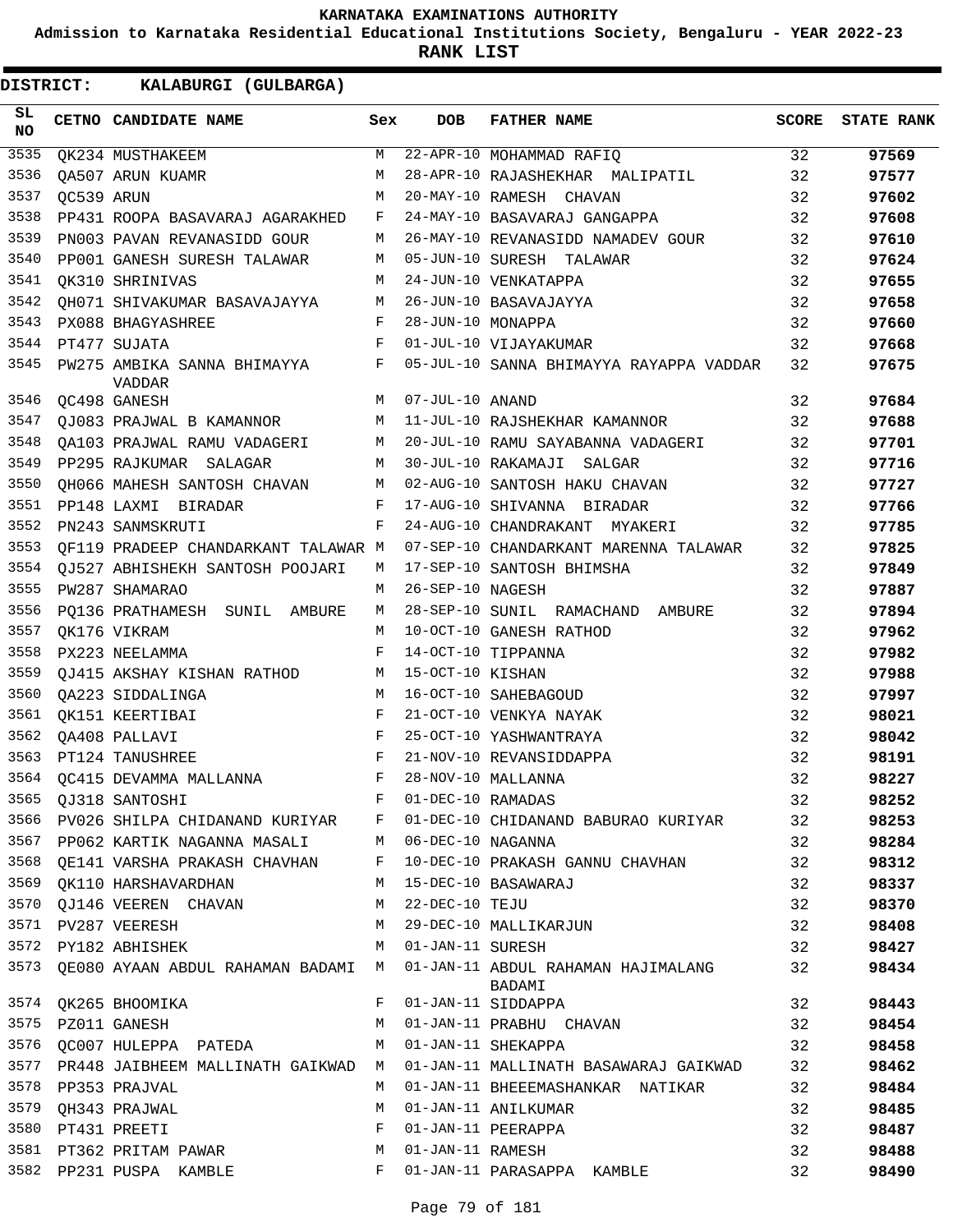**Admission to Karnataka Residential Educational Institutions Society, Bengaluru - YEAR 2022-23**

**RANK LIST**

| SL<br><b>NO</b> |             | CETNO CANDIDATE NAME                                   | Sex | <b>DOB</b>        | <b>FATHER NAME</b>                                  | <b>SCORE</b> | <b>STATE RANK</b> |
|-----------------|-------------|--------------------------------------------------------|-----|-------------------|-----------------------------------------------------|--------------|-------------------|
| 3583            |             | PT446 SANJANNA                                         | F   |                   | 01-JAN-11 SATYAKUMAR                                | 32           | 98501             |
| 3584            |             | PX194 SUMIT                                            | М   |                   | 01-JAN-11 HANAMANTH                                 | 32           | 98505             |
| 3585            |             | PW002 SUNDAR                                           | М   | 01-JAN-11 SUBHASH |                                                     | 32           | 98506             |
| 3586            |             | OL130 TAYYAB ALI                                       | M   |                   | 01-JAN-11 HYDER ALI                                 | 32           | 98509             |
| 3587            |             | PR612 SONALI SHIVARAJ BIRADAR                          | F   |                   | 03-JAN-11 SHIVARAJ IRAPPA BIRADAR                   | 32           | 98537             |
| 3588            |             | PV281 KRISHNA CHAUWAN LOKESH<br>CHAUWAN                | М   |                   | 04-JAN-11 LOKESH CHAUWAN BHIMSING<br>CHAUWAN        | 32           | 98546             |
| 3589            |             | OF279 VASEEM                                           | М   |                   | 09-JAN-11 PEERSAB AVATI                             | 32           | 98593             |
| 3590            |             | OC079 RENUKA SURESH MAGI                               | F   |                   | 14-JAN-11 SURESH HANAMANTHA MAGI                    | 32           | 98632             |
| 3591            |             | QK373 SUPRIYA                                          | F   | 17-JAN-11 LOKESH  |                                                     | 32           | 98659             |
| 3592            |             | PY122 NAGARATNA                                        | F   |                   | 29-JAN-11 SABANNA BUKKAPPA BHAJANTRI                | 32           | 98742             |
| 3593            |             | PR453 ANEEKET                                          | M   |                   | 01-FEB-11 ARVIND BANSODE                            | 32           | 98760             |
| 3594            |             | OJ278 GURUPRASAD                                       | М   | 02-FEB-11 BASAYYA |                                                     | 32           | 98772             |
| 3595            |             | OF294 BHAGESH                                          | M   |                   | 03-FEB-11 GANGAPPA                                  | 32           | 98780             |
| 3596            | OC099 POOJA |                                                        | F   | 17-FEB-11 DATTU   |                                                     | 32           | 98888             |
| 3597            |             | PX027 MEGHA                                            | F   | 18-FEB-11 RAJU    |                                                     | 32           | 98897             |
| 3598            |             | OJ412 SEVANTI                                          | F   |                   | 26-FEB-11 RAMESH SARADAGI                           | 32           | 98953             |
| 3599            |             | OB078 VAISHALI SHARANAGOUDA<br>HIREGOUDA               | F   |                   | 27-FEB-11 SHARANAGOUDA MALKANNAGOUDA<br>HIREGOUDA   | 32           | 98960             |
| 3600            |             | OA510 BHIMASHANKAR                                     | M   |                   | 05-MAR-11 DYAVANNA HINDINAMANI                      | 32           | 99008             |
| 3601            |             | OJ484 SUMAN SHIVAJI RATHOD                             | F   |                   | 07-MAR-11 SHIVAJI SHANKAR RATHOD                    | 32           | 99041             |
| 3602            |             | OK465 SHRILATA RAVICHAVAN CHAVAN                       | F   |                   | 20-MAR-11 RAVICHAVAN DIPLACHAVAN CHAVAN             | 32           | 99181             |
| 3603            |             | OJ079 MEENAKSHI DEVARAJ RATHOD                         | F   |                   | 24-MAR-11 DEVARAJ MANNU RATHOD                      | 32           | 99221             |
| 3604            |             | OG160 GANESH CHANDRASHEKHAR<br><b>BADIGER</b>          | М   |                   | 26-MAR-11 CHANDRASHEKHAR MALLAPPA<br><b>BADIGER</b> | 32           | 99241             |
| 3605            | OH113 AGNI  |                                                        | М   |                   | 27-MAR-11 VIDYADHAR MANOHAR GOURE                   | 32           | 99248             |
| 3606            |             | OA034 SUCHITRA CHIDANAND NAVI                          | F   |                   | 27-MAR-11 CHIDANAND SHENKREPPA NAVI                 | 32           | 99256             |
| 3607            |             | OF206 ANITA YAMANAPPA MAINAL                           | F   |                   | 30-MAR-11 YAMANAPPA MUTTAPPA MAINAL                 | 32           | 99276             |
| 3608            |             | QH128 ASHWINI                                          | F   | 30-MAR-11 JAGADEV |                                                     | 32           | 99277             |
| 3609            |             | PT369 BHAGYALAXMI SANTOSH RATHOD                       | F   |                   | 05-APR-11 SANTOH SHIVARAM RATHOD                    | 32           | 99353             |
| 3610            |             | OC236 ANKITA SIDRAMAPA BIRADAR                         | F   |                   | 06-APR-11 SIDRAMAPPA KUMPINDRAYA<br><b>BIRADAR</b>  | 32           | 99370             |
| 3611            |             | PP002 SHARANABASU LAKKAPPA TALWAR M 08-APR-11 LAKKAPPA |     |                   |                                                     | 32           | 99393             |
| 3612            |             | PN354 YALLAPPA SHARANAPPA<br>VAGADARAGI                |     |                   | M 08-APR-11 SHARANAPPA VAGADARAGI                   | 32           | 99400             |
| 3613            |             | OH046 SIDDU                                            | M   |                   | 09-APR-11 MAHESH CHINCHOLI                          | 32           | 99408             |
| 3614            |             | PY035 SAKSHI                                           | F   | 14-APR-11 ERAYYA  |                                                     | 32           | 99461             |
| 3615            |             | PZ115 SHRUTI                                           | F   |                   | 15-APR-11 DHANARAJ                                  | 32           | 99474             |
| 3616            |             | OD223 SINCHANA                                         | F   |                   | 15-APR-11 CHANNAPPA                                 | 32           | 99475             |
| 3617            |             | PN427 MAYOOR VIJAYAKUMAR ALEGOAN M                     |     |                   | 17-APR-11 VIJAYAKUMAR                               | 32           | 99490             |
|                 |             | 3618 PS035 SAYALI TATERAO KAWALE                       | F   |                   | 17-APR-11 TATERAO SUDHAKAR KAWALE                   | 32           | 99494             |
|                 |             | 3619 QJ004 SREYASH                                     | M   |                   | 17-APR-11 BANDAYYA HIREMATH                         | 32           | 99495             |
| 3620            |             | QB131 MALLIKARJUN PUJARI                               | M   | 23-APR-11 RAYAPPA |                                                     | 32           | 99540             |
| 3621            |             | PR433 ANJALI                                           | F   |                   | 01-MAY-11 MALLINATH                                 | 32           | 99614             |
| 3622            |             | OH356 ABHISHEK                                         | М   | 04-MAY-11 SANTOSH |                                                     | 32           | 99646             |
| 3623            |             | PT470 KUNAL                                            | M   | 10-MAY-11 NATURAM |                                                     | 32           | 99719             |
| 3624            |             | PZ064 RAKESH                                           | M   |                   | 10-MAY-11 SURESH RATHOD                             | 32           | 99722             |
| 3625            |             | PP413 RAVIKIRAN SANTOSH HUGAR                          | M   |                   | 11-MAY-11 SANTOSH PRABHU HUGAR                      | 32           | 99734             |
| 3626            |             | QC005 BASAVARAJ DEVINDRA KOLAKUR M                     |     |                   | 14-MAY-11 DEVINDRA NIGAPPA KOLAKUR                  | 32           | 99760             |
| 3627            |             | QH054 RAMYA                                            | F   |                   | 14-MAY-11 REVANASIDDAPPA VANTI                      | 32           | 99768             |
| 3628            |             | QH285 ASHOK SANJUKUMAR DHONI                           | M   |                   | 20-MAY-11 SANJUKUMAR SIDRAMAPPA DHONI               | 32           | 99828             |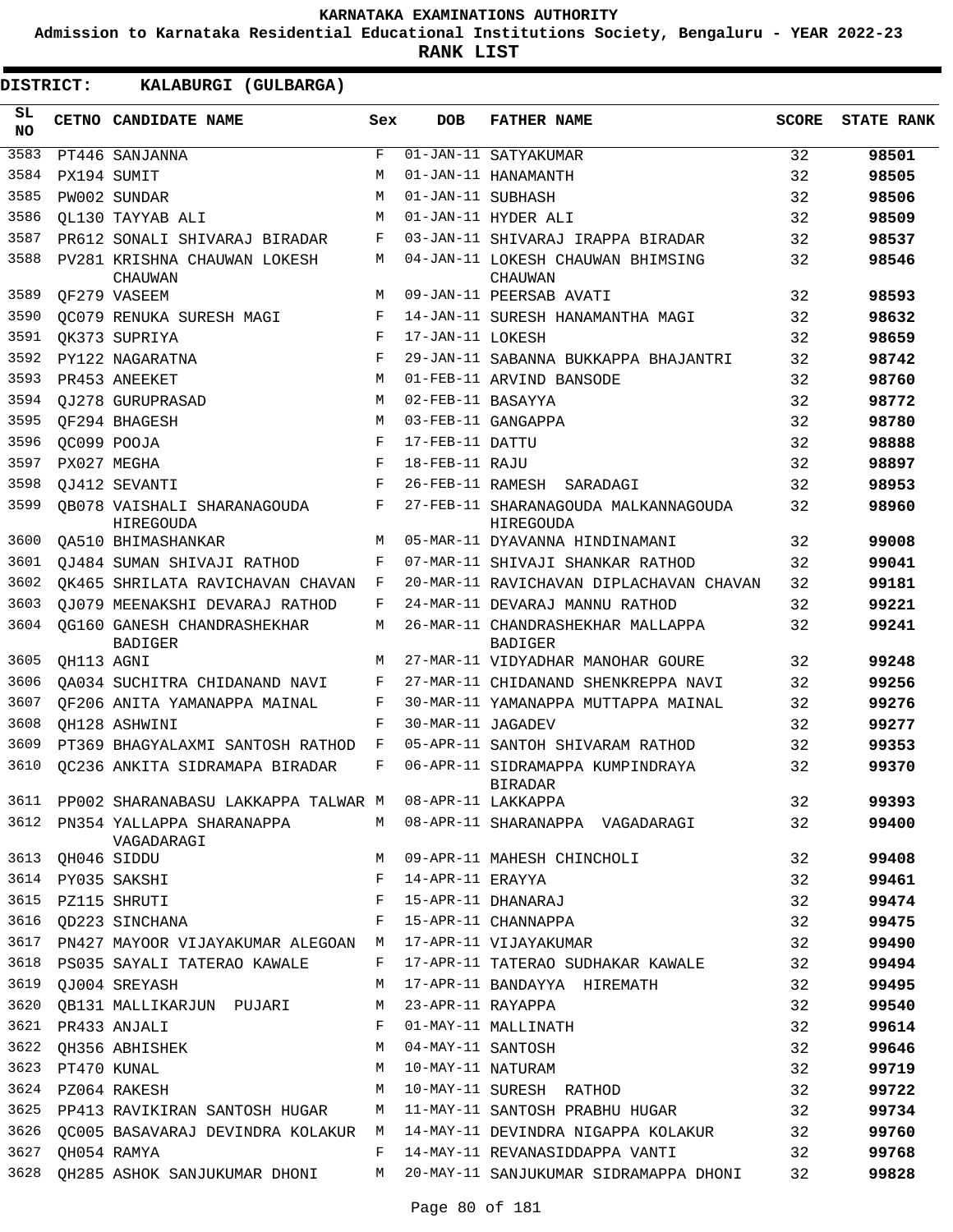**Admission to Karnataka Residential Educational Institutions Society, Bengaluru - YEAR 2022-23**

| DISTRICT:       | KALABURGI (GULBARGA)                         |     |                   |                                                                        |              |                   |
|-----------------|----------------------------------------------|-----|-------------------|------------------------------------------------------------------------|--------------|-------------------|
| SL<br><b>NO</b> | CETNO CANDIDATE NAME                         | Sex | <b>DOB</b>        | <b>FATHER NAME</b>                                                     | <b>SCORE</b> | <b>STATE RANK</b> |
| 3629            | PU013 SANDEEP                                | М   | 20-MAY-11 SHANKAR |                                                                        | 32           | 99837             |
| 3630            | OC299 BHAGYASHREE                            | F   |                   | 21-MAY-11 ANNARAYA                                                     | 32           | 99841             |
| 3631            | PN322 AKASH                                  | M   |                   | 01-JUN-11 SHIVANAND NILANGI                                            | 32           | 99973             |
| 3632            | PV167 VAISHALI                               | F   |                   | 02-JUN-11 VISHWANATHA                                                  | 32           | 100019            |
| 3633            | OK303 VIJAYKUMAR                             | M   |                   | 06-JUN-11 RAMUNAYAK KRISTYANAYAK<br><b>CHAVHAN</b>                     | 32           | 100075            |
| 3634            | PN140 AISHWARYA RAJASHEKHAR<br>KAMBALE       | F   |                   | 07-JUN-11 RAJASHEKHAR MAHADEVAPPA<br>KAMBALE                           | 32           | 100077            |
| 3635            | QH084 SPANDANA                               | F   |                   | 09-JUN-11 LACHAPPA JALAGAR                                             | 32           | 100125            |
| 3636            | PU074 CHETAN                                 | M   |                   | 10-JUN-11 GUNDAPPA                                                     | 32           | 100131            |
| 3637            | OK156 ANKUSHA                                | M   | 13-JUN-11 LALAPPA |                                                                        | 32           | 100176            |
| 3638            | OC401 MALLIKARJUN MAHANTAPPA<br>MALIPATIL    | М   |                   | 13-JUN-11 MAHANTAPPA RUDRAGOUDA<br>MALIPATIL                           | 32           | 100177            |
| 3639            | PY151 PRATIBHA PADAMANNA                     | F   |                   | 17-JUN-11 PADAMANNA DEVINDRARAPPA                                      | 32           | 100235            |
| 3640            | QD086 MALAKAMMA                              | F   |                   | 18-JUN-11 KANTAPPA PUJARI                                              | 32           | 100254            |
| 3641            | OF102 VISHALAKSHI                            | F   |                   | 19-JUN-11 SHILAVANTHAYYA HIREMATE                                      | 32           | 100270            |
| 3642            | OC109 SEETABAI SANJAY CHAVHAN                | F   |                   | 22-JUN-11 SANJAY TARASING CHAVHAN                                      | 32           | 100304            |
| 3643            | OC293 MANIKANTH GURULINGAPPA<br><b>HUGAR</b> | М   |                   | 23-JUN-11 GURULINGAPPA DODDAPPA                                        | 32           | 100313            |
| 3644            | OF167 SAKSHI                                 | F   |                   | 23-JUN-11 LAKKAPPA TALAWAR                                             | 32           | 100316            |
| 3645            | PS100 VITTAL SANGANNA HADAPAD                | М   |                   | 25-JUN-11 SANGANNA HANAMANTAPPA HADAPAD                                | 32           | 100350            |
| 3646            | PN096 SANTOSH SAIDAPPA TEGGELLI              | M   |                   | 01-JUL-11 SAIDAPPA SHETTEPPA TEGGELLI                                  | 32           | 100429            |
| 3647            | OA163 PRAJWAL MANJUNATH<br>HOLKANAVAR        | М   |                   | 02-JUL-11 MANJUNATH MADIVALLAPPA<br>HOLKANAVAR                         | 32           | 100445            |
| 3648            | QC580 NIKHIL VISHVARAJ KATTIMANI             | M   |                   | 03-JUL-11 VISHVARAJ SHIVAPPA KATTIMANI                                 | 32           | 100455            |
| 3649            | OA319 MAHESH                                 | M   |                   | 08-JUL-11 SIDRAMA RATHOD                                               | 32           | 100516            |
| 3650            | PS056 MALLAMMA TOLANOOR                      | F   |                   | 08-JUL-11 SIDDARAM TOLANOOR                                            | 32           | 100517            |
| 3651            | OD338 JATTINGARAY ENTMANA                    | M   |                   | 10-JUL-11 SAYABANNA BHIMARAY ENTMANA                                   | 32           | 100535            |
| 3652            | OF286 AKSHATA                                | F   |                   | 11-JUL-11 MAREPPA SIDDAPPA HOSAMANI                                    | 32           | 100547            |
| 3653            | PR461 MALLAMMA SHIVASHARAN KOLI              | F   |                   | 11-JUL-11 SHIVASHARAN EGAPPA KOLI                                      | 32           | 100551            |
| 3654            | OC522 SAIBANNA                               | M   |                   | 12-JUL-11 NADAGERAPPA                                                  | 32           | 100574            |
|                 | 3655 QD307 PRANITA                           |     |                   | F 15-JUL-11 PRAKASH KADI                                               | 32           | 100610            |
|                 | 3656 QD027 PALLAVI                           | F   |                   | 17-JUL-11 SHARANABASAPPA                                               | 32           | 100642            |
|                 | 3657 PR751 ADITYA BASAVARAJ KAMBALE M        |     |                   | 20-JUL-11 BASAVARAJ MAHADEV KAMBALE                                    | 32           | 100679            |
|                 | 3658 PT156 ARSHABEGAM                        | F   |                   | 21-JUL-11 ABDULPATEL                                                   | 32           | 100692            |
| 3659            | OK177 MANJULA                                | F   |                   | 24-JUL-11 GOPAL CHAVHAN VALYANAYAK<br><b>CHAVHAN</b>                   | 32           | 100722            |
| 3660            | OK147 DEVIBAI                                | F   |                   | 05-AUG-11 RAMESH BABUNAYAK CHAVHAN                                     | 32           | 100860            |
|                 | 3661 PR481 MEENAKSHI MUNALLE F               |     |                   | 05-AUG-11 DAYANAND MUNALLE                                             | 32           | 100862            |
|                 | 3662 PS009 RAKESH SAIBANNA                   | М   |                   | 07-AUG-11 SAIBANNA                                                     | 32           | 100891            |
| 3663            | PR312 LAXMI KANTEKURE                        | F   |                   | 08-AUG-11 SHIVAPUTRA                                                   | 32           | 100901            |
| 3664            | PQ016 SANGAMESH NINGAPPA JAMADAR M           |     |                   | 08-AUG-11 NINGAPPA SIDDAPPA JAMADAR                                    | 32           | 100909            |
|                 | 3665 PY348 KAVERI SUBHASH TELI               | F   |                   | 10-AUG-11 SUBHASH MANIKAPPA TELI                                       | 32           | 100935            |
|                 | 3666 PR675 LAXMI REVAPPA AKKALAKOT           | F   |                   | 10-AUG-11 REVAPPA SHANTAPPA AKKALAKOT                                  | 32           | 100936            |
| 3667            | PN257 SAIKUMAMAR BASANNA HARASUR M           |     |                   | 19-AUG-11 BASANNA HANAMANTARAYA HARASUR                                | 32           | 101037            |
| 3668            | PP370 SANKET RUGI                            | M   |                   | 22-AUG-11 RAMESH RUGI                                                  | 32           | 101065            |
|                 | 3669 QE044 SPOORTI MANJUNATH F<br>HOLKANAVAR |     |                   | 22-AUG-11 MANJUNATH SIDDAPPA HOLKANAVAR                                | 32           | 101066            |
|                 | 3670 QJ177 BIRALINGA SIDDAPPA BHASAGI M      |     |                   | 30-AUG-11 SIDDAPPA                                                     | 32           | 101132            |
|                 | PUJARI                                       |     |                   | 3671 QG112 CHANDRASHEKHAR KAMANNA M 30-AUG-11 KAMANNA BHIMARAYA PUJARI | 32           | 101134            |
|                 | 3672 PY217 SHAMBAVI                          | F   |                   | 30-AUG-11 SHANTKUMAR                                                   | 32           | 101140            |
|                 |                                              |     | Page 81 of 181    |                                                                        |              |                   |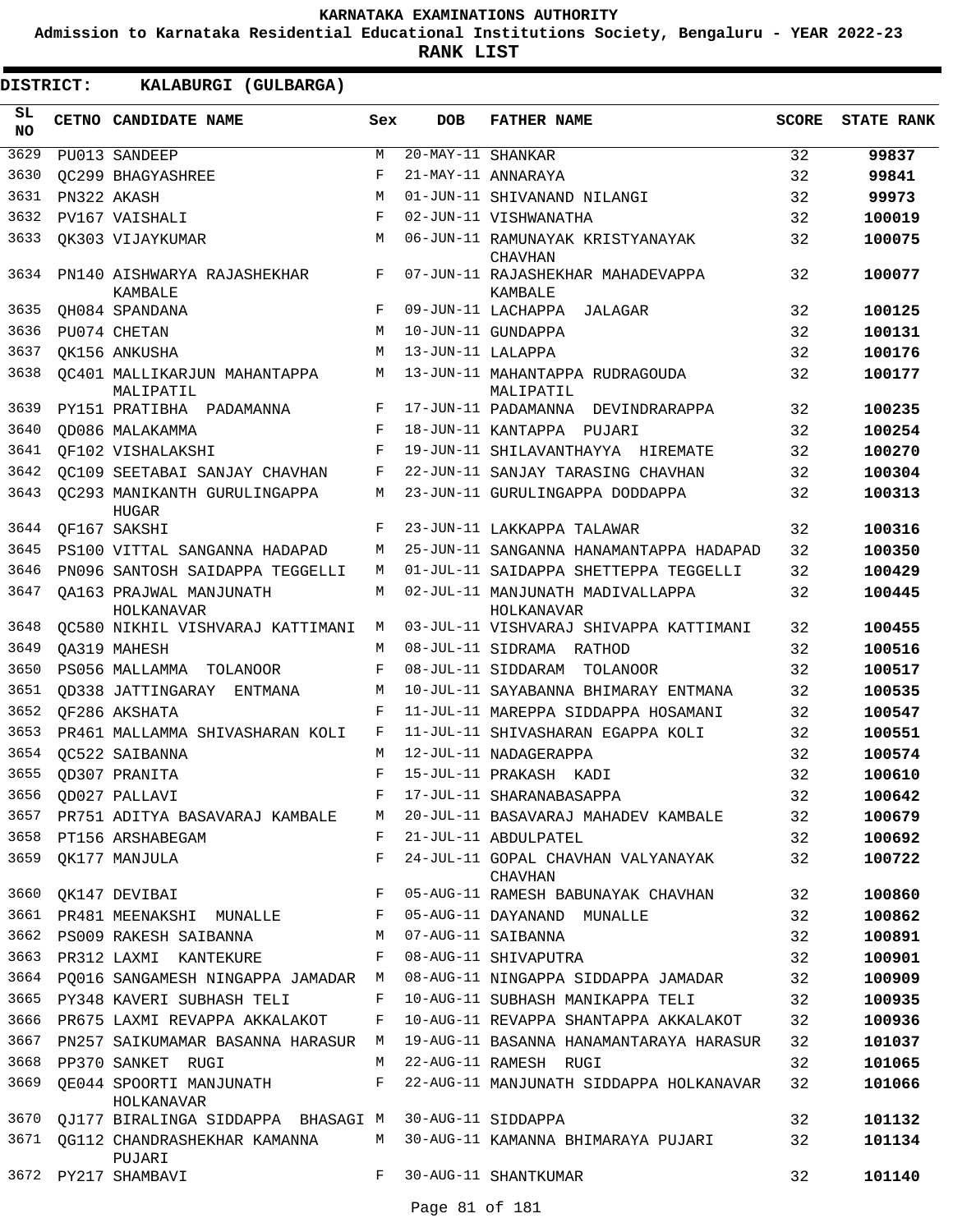**Admission to Karnataka Residential Educational Institutions Society, Bengaluru - YEAR 2022-23**

**RANK LIST**

| SL.<br>NO |            | CETNO CANDIDATE NAME                                      | Sex        | DOB               | <b>FATHER NAME</b>                                                        | SCORE | <b>STATE RANK</b> |
|-----------|------------|-----------------------------------------------------------|------------|-------------------|---------------------------------------------------------------------------|-------|-------------------|
| 3673      |            | PX230 ANKITA                                              | F          |                   | 31-AUG-11 BHEEMANNA                                                       | 32    | 101143            |
| 3674      |            | PZ003 MALLAMMA                                            | F          | 31-AUG-11 SHANKAR |                                                                           | 32    | 101149            |
| 3675      |            | PY306 RUSHIKESH PAWAR                                     | М          |                   | 31-AUG-11 SHANKAR LALSINGH PAWAR                                          | 32    | 101155            |
| 3676      |            | PZ119 SHASHIDHAR REDDY                                    | М          |                   | 31-AUG-11 SUDARSHAN REDDY                                                 | 32    | 101156            |
| 3677      |            | PX185 KEERTHI PARAMESHWAR                                 | F          |                   | 06-SEP-11 PARAMESHWAR CHIMKI                                              | 32    | 101207            |
| 3678      |            | OJ375 PRIYA                                               | F          |                   | 10-SEP-11 BASAVARAJ                                                       | 32    | 101237            |
| 3679      |            | PR831 AKASH                                               | M          |                   | 13-SEP-11 APPARAY RUDRAWADI                                               | 32    | 101263            |
| 3680      | QD035 SONI |                                                           | F          |                   | 13-SEP-11 PARASHURAM                                                      | 32    | 101268            |
| 3681      |            | QC325 ANJALI VASANT PAWAR                                 | F          |                   | 16-SEP-11 VASANT LAXMAN PAWAR                                             | 32    | 101281            |
| 3682      |            | PT004 SAKSHI JAIBHEEM MOOKI                               | F          |                   | 28-SEP-11 JAIBHEEM MOOKI                                                  | 32    | 101403            |
| 3683      |            | PN197 MALLIKARJUN MALINGARYA                              | М          |                   | 02-OCT-11 MALINGARYA                                                      | 32    | 101439            |
| 3684      |            | PY315 DARSHAN                                             | M          | 04-OCT-11 SURESH  |                                                                           | 32    | 101454            |
| 3685      |            | OJ283 MANUSHA                                             | F          | 05-OCT-11 RAVI    |                                                                           | 32    | 101467            |
| 3686      |            | QJ250 GANESH                                              | М          |                   | 08-OCT-11 SOMANATH VISHWAKARM                                             | 32    | 101490            |
| 3687      |            | PN111 REVANASIDD AMRUT REVOOR                             | M          |                   | 08-OCT-11 AMRUT SANGAPPA REVOOR                                           | 32    | 101493            |
| 3688      |            | PY334 MEENAKSHI                                           | F          |                   | 10-OCT-11 CHANDRAKANT CHAVAN                                              | 32    | 101504            |
| 3689      |            | <b>OD253 SHARANU</b>                                      | M          |                   | 12-OCT-11 NAGARAJ BIRADAR                                                 | 32    | 101523            |
| 3690      |            | OD127 ADITYA GANAPATI TALAWAR                             | M          |                   | 15-OCT-11 GANAPATI TALAWAR                                                | 32    | 101532            |
| 3691      | PR322 USHA |                                                           | F          |                   | 15-OCT-11 SUNIL KUMAR                                                     | 32    | 101543            |
| 3692      |            | PS019 AKSHATA BHIMASHANKAR<br><b>JAMADAR</b>              | F          |                   | 16-OCT-11 BHIMASHANKAR RAJENDRA JAMADAR                                   | 32    | 101544            |
| 3693      |            | QK171 SHAHEDA BEGUM                                       | F          |                   | 21-OCT-11 MEHIBOOB KHAN                                                   | 32    | 101583            |
| 3694      |            | PS190 AMBIKA GNYANESHWAR JAMADAR F                        |            |                   | 25-OCT-11 GNYANESHWAR GUNDAPPA JAMADAR                                    | 32    | 101608            |
| 3695      |            | QJ039 PRATEEK                                             | M          |                   | 28-OCT-11 VEERANA SAGAR                                                   | 32    | 101629            |
| 3696      |            | QJ012 REETIKA                                             | F          | 08-NOV-11 RAVIDAS |                                                                           | 32    | 101730            |
| 3697      |            | PU185 PRYTHVI                                             | $_{\rm F}$ |                   | 14-NOV-11 NAGENDRA                                                        | 32    | 101770            |
| 3698      |            | QJ500 SANDHYA                                             | $_{\rm F}$ | 14-NOV-11 SHIVAJI |                                                                           | 32    | 101771            |
| 3699      |            | PW042 HARIPRASAD                                          | М          |                   | 15-NOV-11 DASHARATHA                                                      | 32    | 101777            |
| 3700      |            | PU290 VITHALREDDY                                         | M          |                   | 20-NOV-11 MAHIPALREDDY                                                    | 32    | 101826            |
| 3701      |            | QK113 PAVAN                                               | М          |                   | 24-NOV-11 RAJU CHAVAN                                                     | 32    | 101858            |
| 3702      |            | PR346 SUDEEP RAJKUMAR<br>HIRIKURUBA                       | M          |                   | 28-NOV-11 RAJKUMAR HANAMANTAPPA<br>HIRIKURUBA                             | 32    | 101895            |
|           |            |                                                           |            |                   |                                                                           | 32    | 101899            |
|           |            |                                                           |            |                   | F 05-DEC-11 ADIVEPPA DODAMANI                                             | 32    | 101945            |
|           |            |                                                           |            |                   | 3705 PN046 SHREYA VINOD PULSAY F 06-DEC-11 VINOD PULSAY 32                |       | 101955            |
|           |            |                                                           |            |                   | 32                                                                        |       | 102009            |
|           |            |                                                           |            |                   | 3707 PQ095 VARADAN CHANDRAM SHESHAGIRI M 16-DEC-11 CHANDRA SHESHAGIRI 32  |       | 102023            |
|           |            | 3708 PY198 KAILASH                                        |            |                   | M 21-DEC-11 MALLIKARJUN                                                   | 32    | 102050            |
|           |            |                                                           |            |                   | 3709 PR406 CHANNAVEER JANDE M 01-JAN-12 SATALINGAPPA JANDE                | 32    | 102121            |
|           |            | 3710 PW089 RAJU P                                         |            |                   | M 01-JAN-12 PRABHU                                                        | 32    | 102127            |
|           |            | 3711 QK087 SUMAN                                          |            |                   | F 01-JAN-12 KASHYA NAYAK                                                  | 32    | 102132            |
|           |            | 3712 PR606 VISHAL                                         |            |                   | M 02-JAN-12 VIJAYKUMAR SAGAR                                              | 32    | 102139            |
|           |            | 3713 PU033 SWATI                                          |            |                   | F 18-JAN-12 SHANTVEER                                                     | 32    | 102176            |
|           |            |                                                           |            |                   | 3714 QC051 ANUSHREE THE RESERVE RESERVED FOR 24-FEB-12 UMESH HANGARAGI    | 32    | 102223            |
|           |            |                                                           |            |                   | 3715 QH077 TEJASHWINI ANAND KUMAR F 17-MAR-12 ANAND KUMA                  | 32    | 102241            |
|           |            | 3716 QL129 BHAGYASHRI M<br>F 02-APR-12 MAIPALREDDY        |            |                   |                                                                           | 32    | 102249            |
|           |            | 3717 PZ129 BHEEMA                                         |            |                   | M 27-MAR-08 DEVAPPA                                                       | 31    | 102279            |
| 3718      |            |                                                           |            |                   | QC039 ARUN PARASHURAM KAMBLE M 01-JAN-09 PARASHURAM SHIVAPPA KAMBLE 31    |       | 102287            |
|           |            |                                                           |            |                   | 3719 QE116 BHEEMABAI MALAPPA BADYDPUR F 24-DEC-09 MALAPPA BALAVANTAPPA 31 |       | 102341            |
|           |            | 3720 PV068 ANKITA PARASURAM HAVALOR F 01-JAN-10 PARASURAM |            |                   |                                                                           | 31    | 102350            |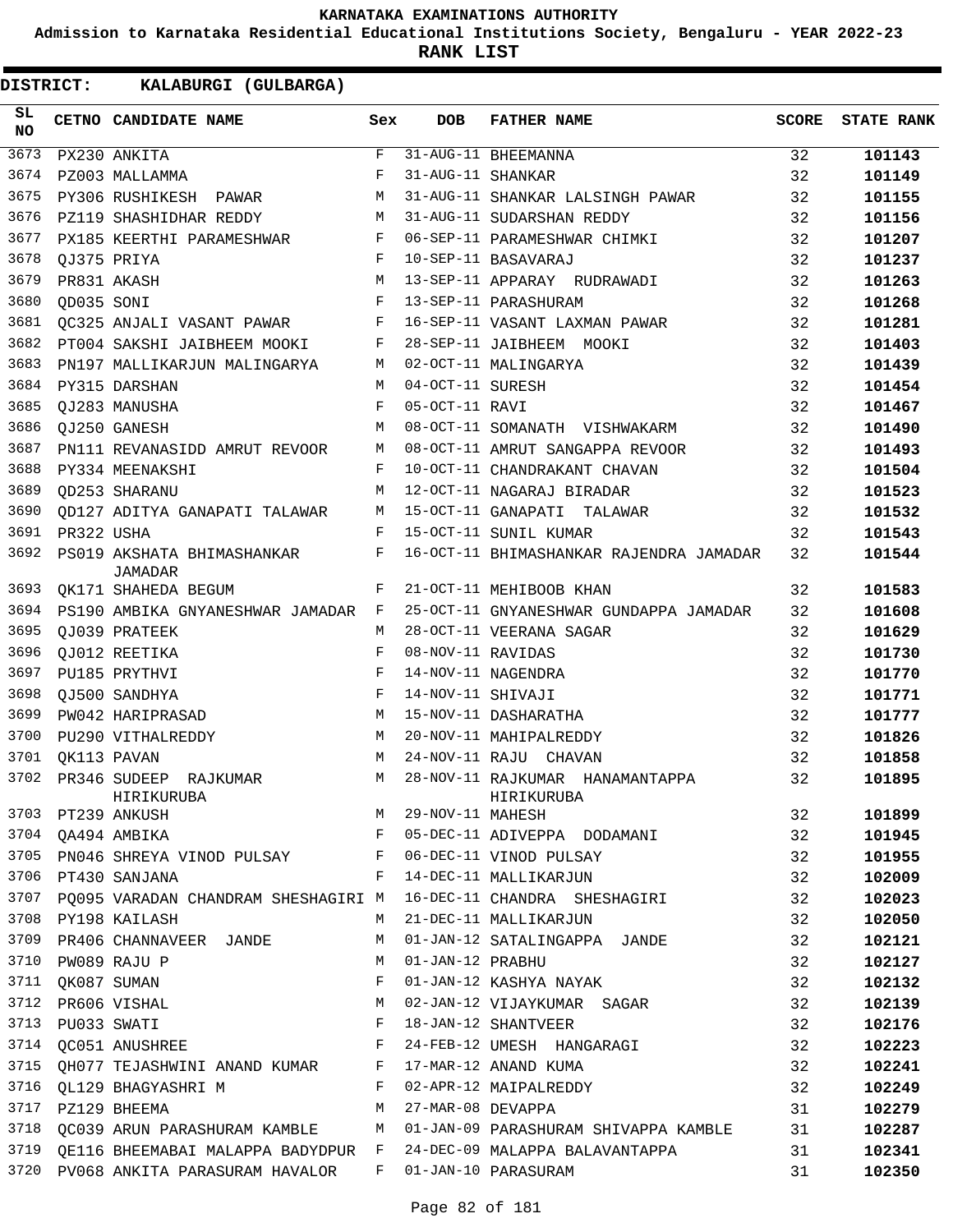**Admission to Karnataka Residential Educational Institutions Society, Bengaluru - YEAR 2022-23**

**RANK LIST**

| SL<br><b>NO</b> | <b>CETNO CANDIDATE NAME</b>                  | Sex        | <b>DOB</b>        | <b>FATHER NAME</b>                                     | <b>SCORE</b> | <b>STATE RANK</b> |
|-----------------|----------------------------------------------|------------|-------------------|--------------------------------------------------------|--------------|-------------------|
| 3721            | OG155 BHIMASHANKAR                           | M          |                   | 01-JAN-10 MALLIKARJUN                                  | 31           | 102351            |
| 3722            | OF187 HANAMANT SHARANBASAPPA<br>SARADAGI     | М          |                   | 01-JAN-10 SHARANBASAPPA HANAMANT<br>SARADAGI           | 31           | 102354            |
| 3723            | PT255 HARISH                                 | M          |                   | 01-JAN-10 GUNDAPPA                                     | 31           | 102355            |
| 3724            | OH357 PRITEEK MANOHAR PATNAYAK               | М          |                   | 01-JAN-10 MANOHAR AMBANNA PATNAYAK                     | 31           | 102361            |
| 3725            | PY267 VIVEK                                  | М          |                   | 29-JAN-10 BHEEMRAO                                     | 31           | 102387            |
| 3726            | OA136 BHAGYASHREE                            | F          |                   | 26-FEB-10 SIDDAPPA BUSAGOND                            | 31           | 102417            |
| 3727            | OH277 ASHWATH BHEEMASHA AREKAR               | М          |                   | 24-MAR-10 BHEEMASHA TUKKAPPA AREKAR                    | 31           | 102436            |
| 3728            | OH272 MAHEBOOB                               | М          |                   | 01-APR-10 DASTAGEER                                    | 31           | 102444            |
| 3729            | PU060 SUJATA SANTOSH CHAVAN                  | F          | 08-APR-10 SANTOSH |                                                        | 31           | 102450            |
| 3730            | PT010 SANIKA                                 | F          |                   | 12-APR-10 MALLAPPA                                     | 31           | 102454            |
| 3731            | QD152 ALIYA                                  | F          |                   | 01-MAY-10 RAHIMAN PATEL                                | 31           | 102477            |
| 3732            | QA114 BHAGAMMA                               | F          |                   | 06-JUN-10 TIRUPATI DORE                                | 31           | 102545            |
| 3733            | PV196 VIKRAM                                 | М          | 10-JUN-10 RAVI    |                                                        | 31           | 102555            |
| 3734            | OJ060 ANJALI                                 | F          |                   | 11-JUN-10 SHIVARAJ                                     | 31           | 102556            |
| 3735            | QH047 VENKATESH VASANT RATHOD                | М          |                   | 17-JUN-10 VASANT TANU RATHOD                           | 31           | 102566            |
| 3736            | QA200 PARAVIN SAHEBGOUDA BIRADAR M           |            |                   | 28-JUN-10 SAHEBGOUDA BHIMARAYA GOUDA<br><b>BIRADAR</b> | 31           | 102577            |
| 3737            | PT448 SHARANAREDDY                           | M          |                   | 14-JUL-10 VENKATREDDY                                  | 31           | 102611            |
| 3738            | OK464 ANUBAI                                 | F          |                   | 08-AUG-10 VITHALA KESHAVA NAYAKA                       | 31           | 102663            |
| 3739            | OC080 CHAND BI                               | $_{\rm F}$ |                   | 17-AUG-10 HUSSEN SAB CHOUDRI                           | 31           | 102699            |
| 3740            | PY097 RAKESH                                 | M          |                   | 23-AUG-10 ARJUN HARDIKAR                               | 31           | 102720            |
| 3741            | OJ253 REETIK SANTHOSH KUMAR                  | М          |                   | 23-AUG-10 SANTHOSH KUMAR                               | 31           | 102721            |
| 3742            | PZ033 BHOOMIKA                               | F          |                   | 10-SEP-10 KASHAPPA                                     | 31           | 102780            |
| 3743            | PY163 DEEPA SANJAY RATHOD                    | F          |                   | 15-SEP-10 SANJAY HANNAMANTHRAO RATHOD                  | 31           | 102796            |
| 3744            | OD140 BHARATI IRAGANTEPPA TALAWAR F          |            |                   | 24-SEP-10 IRAGANTEPPA BHIMARAYA TALAWAR                | 31           | 102823            |
| 3745            | PW210 RAMLING                                | M          |                   | 03-OCT-10 HANMANTH                                     | 31           | 102863            |
| 3746            | OK244 SATISH BUDHU NAYAK                     | М          |                   | 25-OCT-10 BUDHU NAYAK                                  | 31           | 102979            |
| 3747            | OD214 AMEERA BI                              | F          |                   | 29-OCT-10 ABDULAGANI NADAFHA                           | 31           | 102990            |
| 3748            | OD039 BHIMASHANKAR SOMARAYA<br>BHAJANTRI     | М          |                   | 05-NOV-10 SOMARAYA NINGAPPA BHAJANTRI                  | 31           | 103035            |
| 3749            | PW008 DEEPAK LOKARAM CHAVAN                  | М          | 07-NOV-10 LOKARAM | <b>CHAVAN</b>                                          | 31           | 103041            |
| 3750            | PU108 BHAGHYASHREE                           | F          |                   | 13-NOV-10 JAIKUMAR                                     | 31           | 103072            |
| 3751            | OK407 NAVITA                                 | F          |                   | 13-NOV-10 MANIKAPPA                                    | 31           | 103077            |
| 3752            | QG038 SAKSHI CHANDARAKANT<br>KATTIMANI       | F          |                   | 20-NOV-10 CHANDRAKANT MALLAPPA<br>KATTIMANI            | 31           | 103107            |
| 3753            | PX045 YANKAMMA                               | F          |                   | 03-DEC-10 MALLESHAPPA                                  | 31           | 103173            |
| 3754            | QC031 PAVITRA SOMANINGAPPA POLICE F<br>PATIL |            |                   | 08-DEC-10 SOMANINGAPPA GOUDAPPA POLICE<br>PATIL        | 31           | 103195            |
| 3755            | QC027 MALLIKARJUN                            | М          |                   | 26-DEC-10 IRAGANTEPPA SARANAL                          | 31           | 103318            |
| 3756            | PS202 PRAJWAL BIRANNA DEVANTAGI              | М          |                   | 29-DEC-10 BIRANNA SAIBANNA DEVANTAGI                   | 31           | 103334            |
| 3757            | PS198 PRIYANKA                               | F          |                   | 29-DEC-10 DASHARATH HUSENAKHAN                         | 31           | 103335            |
| 3758            | QC289 AMIR SHAKIL VASTARI                    | М          |                   | 01-JAN-11 SHAKIL MAIBUBASAB VASTARI                    | 31           | 103360            |
| 3759            | PY210 BHAGAPPA NARSAPPA PUJARI               | М          |                   | 01-JAN-11 NARSAPPA SABANNA PUJARI                      | 31           | 103370            |
| 3760            | OB036 DHANUSH BHAGANNA SAVALAGI              | М          |                   | 01-JAN-11 BHAGANNA BASAVARAJ SAVALAGI                  | 31           | 103375            |
| 3761            | PS078 GOURISHREE SIDDARAM JAMADAR F          |            |                   | 01-JAN-11 SIDDARAM BHIMANNA JAMADAR                    | 31           | 103378            |
| 3762            | PS021 GOUTAM MUTTANNA GAIKWAD                | М          |                   | 01-JAN-11 MUTTANNA VITTHAL GAIKWAD                     | 31           | 103379            |
| 3763            | OF287 HASANPATEL SALIMPATEL<br>HOSAMANI      | М          |                   | 01-JAN-11 SALIMPATEL<br>HOSAMANI                       | 31           | 103380            |
| 3764            | PU154 MAHENDRA                               | М          |                   | 01-JAN-11 TARASING                                     | 31           | 103386            |
| 3765            | PZ048 MANJUNATH                              | М          |                   | 01-JAN-11 CHANDAPPA                                    | 31           | 103390            |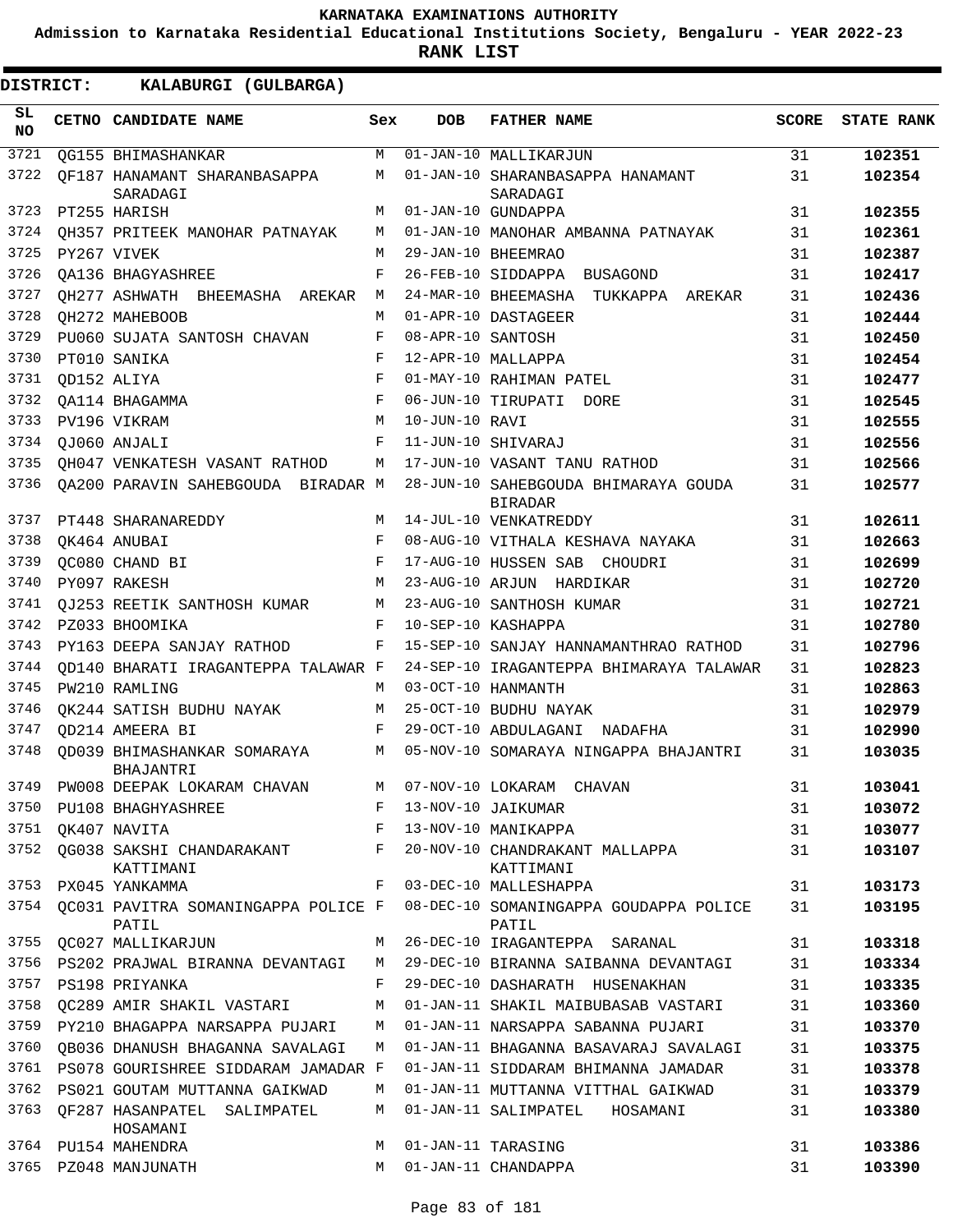**Admission to Karnataka Residential Educational Institutions Society, Bengaluru - YEAR 2022-23**

**RANK LIST**

| SL<br><b>NO</b> |                  | CETNO CANDIDATE NAME                                                 | Sex        | <b>DOB</b>        | <b>FATHER NAME</b>                                                     | <b>SCORE</b> | <b>STATE RANK</b> |
|-----------------|------------------|----------------------------------------------------------------------|------------|-------------------|------------------------------------------------------------------------|--------------|-------------------|
| 3766            |                  | OD007 MOUNESH                                                        | M          |                   | 01-JAN-11 SHARNAPPA TALAWAR                                            | 31           | 103392            |
| 3767            |                  | OJ212 RAKSEH GOUDGOND                                                | M          |                   | 01-JAN-11 HULEPPA GOUDGOND                                             | 31           | 103406            |
| 3768            |                  | PR156 RAKSHITA MALLAYYA GUTTEDAR                                     | F          |                   | 01-JAN-11 MALLAYYA SABAYYA GUTTEDAR                                    | 31           | 103407            |
| 3769            |                  | OG048 RENUKA KALLAPPA TALAWAR                                        | F          |                   | 01-JAN-11 KALLAPPA MAHADEVAPPA TALAWAR                                 | 31           | 103409            |
| 3770            |                  | PT212 ROHITH                                                         | М          | 01-JAN-11 DEVIDAS |                                                                        | 31           | 103410            |
| 3771            |                  | OA043 SIDRAMAPPA GOUDA                                               | M          |                   | 01-JAN-11 RUDRAGOUDA BIRADAR                                           | 31           | 103423            |
| 3772            |                  | OK010 SONU NAYAK                                                     | M          |                   | 01-JAN-11 RAJU NAYAK                                                   | 31           | 103424            |
| 3773            |                  | OJ441 SIDDHARTH                                                      | M          | 06-JAN-11 SHARANU |                                                                        | 31           | 103469            |
| 3774            |                  | OF117 ANKITA BHEEMANNA TALAWAR                                       | F          |                   | 09-JAN-11 BHEEMANNA SHEKHAPPA TALAWAR                                  | 31           | 103486            |
| 3775            |                  | PY025 DRAUPATI BHEEMARAYA<br>SAIDAPUR                                | F          |                   | 12-JAN-11 BHEEMARAYA DYAVANNA SAIDAPUR                                 | 31           | 103509            |
| 3776            |                  | OJ482 SONAKSHI RAMESH PAWAR                                          | F          |                   | 19-JAN-11 RAMESH SOMLU PAWAR                                           | 31           | 103549            |
| 3777            |                  | PY094 PRATAP                                                         | M          |                   | 20-JAN-11 SHANKARGURU                                                  | 31           | 103557            |
| 3778            |                  | OC196 PRIYANKA MALLAPPA HULKAL                                       | F          |                   | 20-JAN-11 MALLAPPA BHIMARAYA HULKAL                                    | 31           | 103558            |
| 3779            |                  | OL161 SHRAVANI                                                       | F          | 28-JAN-11 ASHAPPA |                                                                        | 31           | 103620            |
| 3780            |                  | QA208 ANKITA                                                         | F          |                   | 01-FEB-11 SHIVANNA                                                     | 31           | 103637            |
| 3781            |                  | OH055 SHRUSTI                                                        | $_{\rm F}$ |                   | 08-FEB-11 SANTOSHKUMAR                                                 | 31           | 103696            |
| 3782            |                  | OA325 VIKAS APPANNA RATHOD                                           | М          |                   | 09-FEB-11 APPANNA TULAJARAM RATHOD                                     | 31           | 103700            |
| 3783            |                  | PR534 NANDINI                                                        | F          |                   | 10-FEB-11 SURESH PAWAR                                                 | 31           | 103707            |
| 3784            |                  | OH105 ANKIT                                                          | M          |                   | 15-FEB-11 SHIVAJI RATHOD                                               | 31           | 103748            |
| 3785            |                  | OL145 KARMAVIRA                                                      | M          |                   | 18-FEB-11 RAJKUMAR BHAMAL<br>CHAWAN                                    | 31           | 103776            |
| 3786            |                  | PW154 AKASH SHETAPPA VADDAR                                          | M          |                   | 22-FEB-11 SHETAPPA KULAPPA VADDAR                                      | 31           | 103809            |
| 3787            |                  | PY024 BASAVANNAPPA                                                   | M          |                   | 22-FEB-11 SAHEBAGOUDA                                                  | 31           | 103811            |
| 3788            |                  | PT282 BHAGYALAXMI                                                    | F          |                   | 22-FEB-11 MANIKRAO                                                     | 31           | 103812            |
| 3789            |                  | OH346 RAHUL BHEEMU CHAWAN                                            | М          |                   | 22-FEB-11 BHEEMU CHAWAN                                                | 31           | 103821            |
| 3790            |                  | PU256 CHANDRAKALA VIJAYAKUMAR<br>KUMBAR                              | F          |                   | 24-FEB-11 VIJAYAKUMAR NARASAPPA KUMBAR                                 | 31           | 103839            |
| 3791            |                  | PR164 AISHWARYA                                                      | F          |                   | 25-FEB-11 SHRISHAIL SIDRAMAPPA BELLE                                   | 31           | 103853            |
| 3792            |                  | PW051 DEVARAJ                                                        | M          | 05-MAR-11 BABURAO |                                                                        | 31           | 103926            |
| 3793            |                  | PO128 PRIYA NEELU CHAVHAN                                            | F          |                   | 10-MAR-11 NEELU WALU<br>CHAVHAN                                        | 31           | 103972            |
| 3794            |                  | PN373 SHANTA                                                         | F          | 11-MAR-11 SHANKAR |                                                                        | 31           | 103980            |
|                 | 3795 PV122 SWATI |                                                                      | $_{\rm F}$ |                   | 14-MAR-11 SHIVARAYA                                                    | 31           | 104015            |
|                 |                  | 3795 PV122 SWATI<br>3796 PY204 SUDEEP<br>3797 QL095 HARSHAA          |            | M 15-MAR-11 RAJU  |                                                                        | 31           | 104031            |
|                 |                  |                                                                      | $F$ and    |                   | $17-MAR-11$ CHENDRAPPA                                                 | 31           | 104041            |
|                 |                  |                                                                      |            |                   | 3798 PN062 MAHMADA MAIFUJ M M 17-MAR-11 DASTAGEERSAB NADAF             | 31           | 104044            |
|                 |                  | 3799 QH351 GAYATRI                                                   |            |                   | F 19-MAR-11 SURYAKANT                                                  | 31           | 104054            |
|                 |                  | 3800 QF257 BHAGYASHREE BASAVARAJA F 24-MAR-11 BASAVARAJA<br>KHAINURA |            |                   |                                                                        | 31           | 104100            |
|                 |                  | 3801 PN099 BHAVANI HANAMATNT JAMADAR F                               |            |                   | 26-MAR-11 HANAMANT                                                     | 31           | 104121            |
|                 |                  | 3802 PN264 SAMIKSHA ASHOK GORE                                       | F          |                   | 27-MAR-11 ASHOK APPARAO GORE                                           | 31           | 104137            |
|                 | 3803 PR089 LAXMI |                                                                      | F          |                   | 28-MAR-11 VITHAL JIROLLI                                               | 31           | 104147            |
|                 |                  | 3804 PS025 VIJAYLAXMI                                                | F          |                   | 29-MAR-11 AMBARAYA                                                     | 31           | 104161            |
|                 |                  | 3805 QH317 ROHITH                                                    | М          |                   | 04-APR-11 GANAPATI                                                     | 31           | 104232            |
|                 |                  | 3806 PU158 SAVITRA                                                   | F          |                   | 04-APR-11 NEELAKANTH                                                   | 31           | 104234            |
| 3807            |                  | PP259 PRADEEP                                                        | М          |                   | 07-APR-11 BABU ARASALAGI                                               | 31           | 104262            |
| 3808            |                  | QH126 ADITYA                                                         | M          |                   | 08-APR-11 VIKRAM                                                       | 31           | 104267            |
|                 |                  | 3809 QL001 HARSHAVARDHAN                                             |            | M 09-APR-11 ANAND |                                                                        | 31           | 104285            |
|                 |                  |                                                                      |            |                   | 3810 QF232 DINESH MANOJKUMAR SOMA MANOJAPR-11 MANOJKUMAR ANNARAYA SOMA | 31           | 104311            |
|                 |                  | 3811 QJ530 SHALINI                                                   | F          |                   | 29-APR-11 SHIVASHARAPPA                                                | 31           | 104517            |
|                 |                  | 3812 PS184 SALONI VINOD RATHOD                                       | F          |                   | 02-MAY-11 VINOD GOPICHAND RATHOD                                       | 31           | 104543            |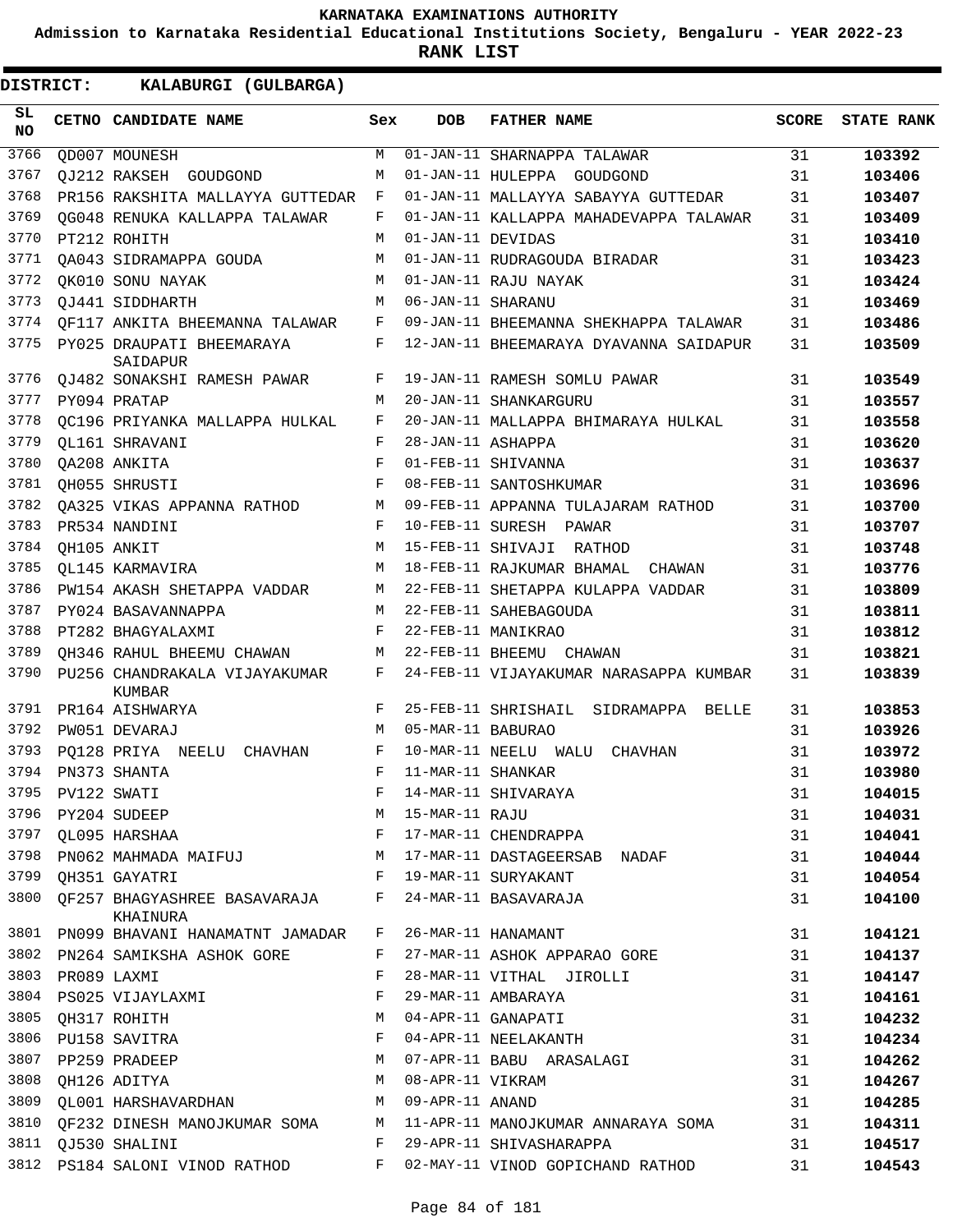**Admission to Karnataka Residential Educational Institutions Society, Bengaluru - YEAR 2022-23**

**RANK LIST**

| SL<br><b>NO</b> |                  | CETNO CANDIDATE NAME                        | Sex                | <b>DOB</b>         | <b>FATHER NAME</b>                           | <b>SCORE</b> | <b>STATE RANK</b> |
|-----------------|------------------|---------------------------------------------|--------------------|--------------------|----------------------------------------------|--------------|-------------------|
| 3813            |                  | QA251 LAXMI                                 | $\mathbf F$        | 03-MAY-11 JANAPPA  |                                              | 31           | 104549            |
| 3814            |                  | PY116 SIDDARTH PRAKASH KAMBAR               | М                  |                    | 03-MAY-11 PRAKASH NARASAPPA KAMBAR           | 31           | 104554            |
| 3815            |                  | OD210 SWAPNA                                | F                  |                    | 05-MAY-11 SOMASHEKHAR                        | 31           | 104577            |
| 3816            |                  | OJ009 JAMUNA                                | $\mathbf{F}% _{0}$ | 06-MAY-11 CHANDRU  |                                              | 31           | 104583            |
| 3817            |                  | OA479 PRIYA                                 | F                  |                    | 06-MAY-11 DEVANAGOUD MALIPATIL               | 31           | 104588            |
| 3818            |                  | OB010 ARPITA HIRAGANNA HUDED                | F                  |                    | 09-MAY-11 HIRAGANNA NAGAPPA HUDED            | 31           | 104616            |
| 3819            |                  | PU141 AISHWARYA                             | F                  |                    | 10-MAY-11 RAMCHANDRA                         | 31           | 104629            |
| 3820            |                  | PT413 SIDDARAM                              | M                  |                    | 13-MAY-11 TIPPANNA                           | 31           | 104677            |
| 3821            |                  | OF052 S GOUTAM                              | M                  |                    | 17-MAY-11 SHARANAPPA HOSMANI                 | 31           | 104723            |
| 3822            |                  | OA553 BHAGYASHRI                            | F                  |                    | 18-MAY-11 MALLINATH                          | 31           | 104729            |
| 3823            |                  | PN412 PRATIKSHA IRANNA                      | F                  | 22-MAY-11 IRANNA   |                                              | 31           | 104784            |
| 3824            |                  | PR593 SAYINATH SHANTAPPA SANEGAR M          |                    |                    | 22-MAY-11 SHANTAPPA RANAPPA SANEGAR          | 31           | 104787            |
| 3825            |                  | OE128 SHARANAPPA                            | М                  |                    | 23-MAY-11 MALLAPPA KARANAPPA KOLLOOR         | 31           | 104796            |
| 3826            |                  | QF242 SANDYA                                | F                  |                    | 27-MAY-11 AMARESH GURASANGAPPA<br>MUDHEBIHAL | 31           | 104844            |
| 3827            |                  | OG081 MALLIKARJUN SHARANAPPA<br>TURAKANKERI | М                  |                    | 01-JUN-11 SHARANAPPA KASAPPA<br>TURAKANKERI  | 31           | 104906            |
| 3828            |                  | PP129 SATISH SIDDARAM<br>NADUVINAKERI       | M                  |                    | 01-JUN-11 SIDDARAM HANAMANT<br>NADUVINAKERI  | 31           | 104920            |
| 3829            |                  | OE139 VISHNU                                | M                  |                    | 01-JUN-11 PRABHU DODAMANI                    | 31           | 104932            |
| 3830            |                  | PP200 RAKESH                                | M                  |                    | 03-JUN-11 CHANDRAKANT HULLUR                 | 31           | 104956            |
| 3831            |                  | OF268 BHAGAPPA BHIMRAYA<br>NADAVINMANI      | M                  |                    | 05-JUN-11 BHIMRAYA BHAGAPPA NADAVINMANI      | 31           | 104977            |
| 3832            |                  | PP235 DARSHAN                               | M                  | 05-JUN-11 RAJU     |                                              | 31           | 104978            |
| 3833            |                  | PR301 LAXMI                                 | F                  |                    | 05-JUN-11 GOURISHANKAR KOGANOORE             | 31           | 104986            |
| 3834            |                  | PR139 PREMA DHARMAPAAL BASAME               | F                  |                    | 05-JUN-11 DHARMAPAAL GULABCHAND BASAME       | 31           | 104989            |
| 3835            |                  | PU213 SHIVANAND NATIKAR                     | М                  |                    | 05-JUN-11 SUBHASH NATIKAR                    | 31           | 104994            |
| 3836            |                  | OJ535 PREMKUMAR                             | М                  |                    | 06-JUN-11 KOTALAPPA                          | 31           | 105014            |
| 3837            |                  | PP151 VISHAL<br>DATTATREY SANADANI          | М                  |                    | 08-JUN-11 DATTTREYA BASANNA SANADANI         | 31           | 105044            |
| 3838            |                  | PU105 APOORVA SANJUKUMAR MELKERI            | F                  |                    | 09-JUN-11 SANJUKUMAR MELKERI                 | 31           | 105045            |
| 3839            |                  | PS010 ROHIT BAJARE                          | M                  |                    | 09-JUN-11 SHREEMANTH BAJARE                  | 31           | 105055            |
| 3840            |                  | OB032 BASAMMA                               | F                  |                    | 10-JUN-11 NAGAPPA BHJANTRI                   | 31           | 105064            |
| 3841            |                  | QK393 LOKESH                                | М                  |                    | 10-JUN-11 RAVIKUMAR RAMUNAYAK RATHOD         | 31           | 105070            |
|                 | 3842 QD239 SNEHA |                                             | F                  |                    | 10-JUN-11 ASHOKA VASTARI                     | 31           | 105081            |
| 3843            |                  | QJ469 PRIYANKA                              | F                  |                    | 11-JUN-11 DASHRATH                           | 31           | 105093            |
|                 |                  | 3844 QC366 CHAITRA MALLINATH KAWALDAR F     |                    |                    | 12-JUN-11 MALLINATH SIDDAPPA KAWALDAR        | 31           | 105097            |
|                 |                  | 3845 PP261 SANKET SATISH PATIL              |                    | M 13-JUN-11 SATISH |                                              | 31           | 105116            |
| 3846            | QH234 SAGAR      |                                             | M                  |                    | 15-JUN-11 BHOJU RATHOD                       | 31           | 105148            |
| 3847            |                  | PN398 KHAJAPPA GULLURAY BURUD               | M                  |                    | 16-JUN-11 GULLURAY BURUD                     | 31           | 105157            |
| 3848            |                  | PY292 SINCHANA                              | F                  |                    | 16-JUN-11 MAILARI                            | 31           | 105161            |
| 3849            |                  | QC527 PRIYANKA NAIKODI                      | F                  |                    | 20-JUN-11 AMBAREESH                          | 31           | 105196            |
|                 |                  | 3850 QJ489 SHASHIKANT CHAWAN M              |                    | 20-JUN-11 RAJU     |                                              | 31           | 105199            |
| 3851            |                  | QF170 AKASH                                 | M                  |                    | 26-JUN-11 BHEEMASHANKAR DODAMANI             | 31           | 105272            |
| 3852            |                  | PU287 AKSHATA                               | F                  |                    | 26-JUN-11 VITHALRAO                          | 31           | 105273            |
| 3853            |                  | PY246 ANITA YARAGOL F                       |                    |                    | 27-JUN-11 BHIMARAYA YARAGOL                  | 31           | 105281            |
|                 |                  | 3854 PR723 SUBHANGI KRISHNA DEDE F          |                    | 28-JUN-11 KRISHNA  |                                              | 31           | 105306            |
| 3855            |                  | QC006 SHRIGURU SAMBASHIV HIREMATH M         |                    |                    | 30-JUN-11 SAMBASHIV MALLAYYA HIREMATH        | 31           | 105330            |
| 3856            |                  | QC171 JATTEPPA BASAVARAJ PUJARI             | M                  |                    | 05-JUL-11 BASAVARAJ DEVINDRAPPA PUJARI       | 31           | 105391            |
| 3857            |                  | QC547 ARCHANA SANJEEV RATHOD                | F                  |                    | 06-JUL-11 SANJEEV TEJU RATHOD                | 31           | 105410            |
|                 |                  | 3858 QK114 SNEHALATHA                       | F                  | 06-JUL-11 AMMANNA  |                                              | 31           | 105428            |
|                 |                  | 3859 PY082 DIKSHA BHARA                     | F                  |                    | 07-JUL-11 BHARAT BASAVANT CHINNA             | 31           | 105431            |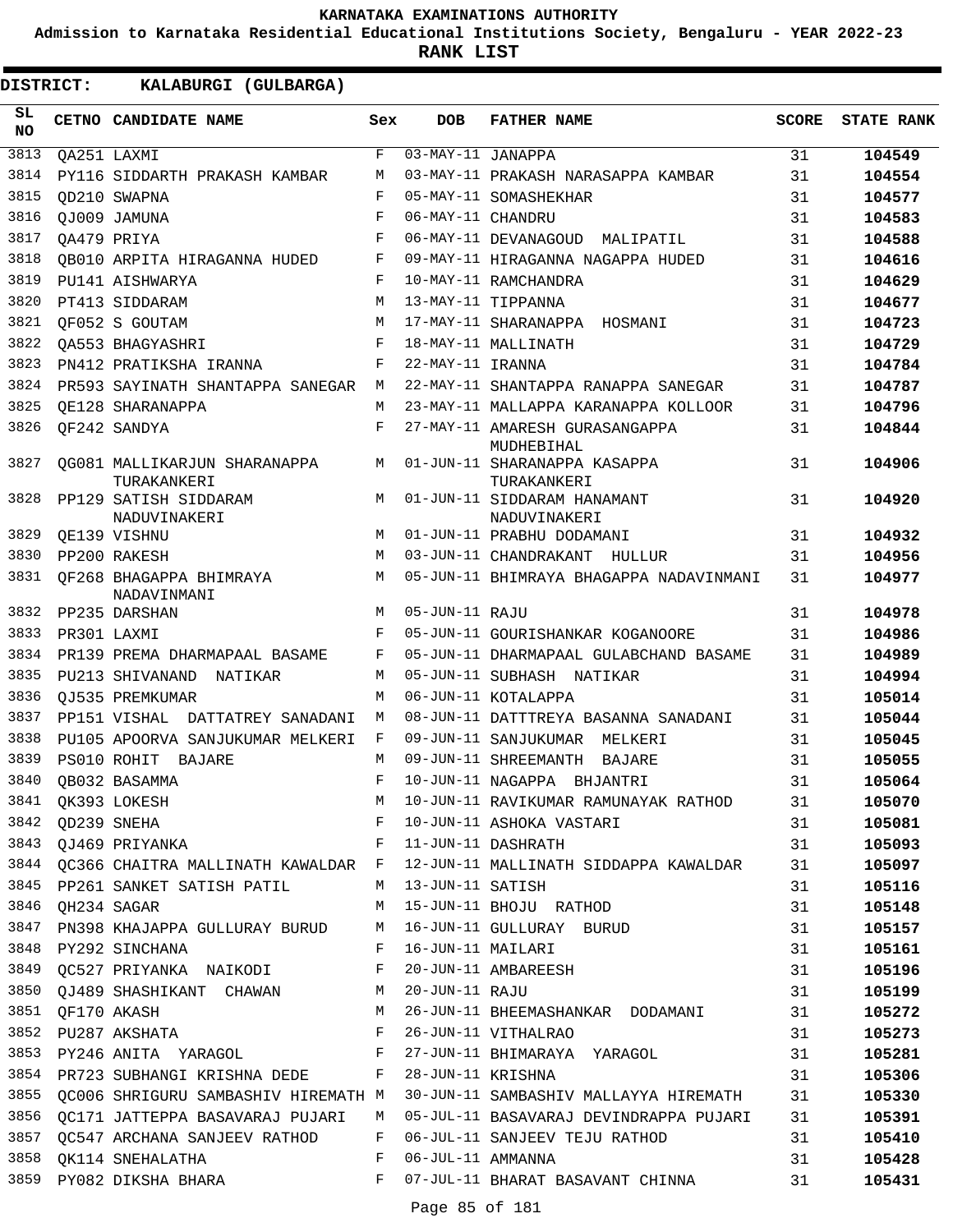**Admission to Karnataka Residential Educational Institutions Society, Bengaluru - YEAR 2022-23**

| DISTRICT:       |             | KALABURGI (GULBARGA)                      |     |                   |                                                                        |              |                   |
|-----------------|-------------|-------------------------------------------|-----|-------------------|------------------------------------------------------------------------|--------------|-------------------|
| SL<br><b>NO</b> |             | CETNO CANDIDATE NAME                      | Sex | <b>DOB</b>        | <b>FATHER NAME</b>                                                     | <b>SCORE</b> | <b>STATE RANK</b> |
| 3860            |             | PQ111 ABHISHEK                            | M   |                   | 08-JUL-11 RAMU RATHOD                                                  | 31           | 105442            |
| 3861            |             | OG028 RAJKUMAR DATTATREYA<br>DODAMANI     | М   |                   | 08-JUL-11 DATTATREYA GANGAPPA DODAMANI                                 | 31           | 105449            |
| 3862            |             | PS146 KAJAL SIDAPPA ROKADE                | F   | 14-JUL-11 SIDAPPA |                                                                        | 31           | 105523            |
| 3863            |             | PX197 SHREEDEVI                           | F   |                   | 15-JUL-11 MALLIKARJUN                                                  | 31           | 105546            |
| 3864            |             | PT399 ARPITA                              | F   | 17-JUL-11 MARUTI  |                                                                        | 31           | 105560            |
| 3865            |             | OB136 DEVARAJ                             | M   |                   | 20-JUL-11 SHARANAPPA                                                   | 31           | 105599            |
| 3866            | OC540 PREM  |                                           | М   |                   | 20-JUL-11 SUNIL CHAVHAN                                                | 31           | 105604            |
| 3867            |             | QK211 VAISHNAVI                           | F   |                   | 21-JUL-11 LACHAMAPPA                                                   | 31           | 105623            |
| 3868            |             | PV286 SWATI NAGAPPA BHOOTALI              | F   |                   | 22-JUL-11 NAGAPPA SHIVARAYA BHOOTALI                                   | 31           | 105639            |
| 3869            |             | PR085 YALLALING M                         | М   |                   | 22-JUL-11 MANJUNATH BEERAPPA POJARI                                    | 31           | 105640            |
| 3870            |             | QJ174 SUDEEP                              | M   |                   | 25-JUL-11 SHARANABASAPPA                                               | 31           | 105666            |
| 3871            |             | PT037 RENUKA                              | F   |                   | 26-JUL-11 MANOHAR PENCHANPALLI                                         | 31           | 105679            |
| 3872            |             | PN210 SOUNDARYA RAMESH PAWAR              | F   | 27-JUL-11 RAMESH  |                                                                        | 31           | 105698            |
| 3873            |             | OH103 ADITYA                              | M   | 29-JUL-11 NAGAPPA |                                                                        | 31           | 105716            |
| 3874            |             | <b>OJ181 MALLIKARJUN NAGAPPA ASTAGI</b>   | М   |                   | 31-JUL-11 NAGAPPA KAMANNA ASTAGI                                       | 31           | 105743            |
| 3875            |             | PW254 PARIMALA CHANBASSAPPA BANNI F       |     |                   | 31-JUL-11 CHANNABASAPPA BANNI                                          | 31           | 105744            |
| 3876            |             | QA420 NAGARATNA                           | F   |                   | 03-AUG-11 SANGAMANATH                                                  | 31           | 105774            |
| 3877            |             | OK287 BHAVANA                             | F   |                   | 06-AUG-11 TIPPANNA                                                     | 31           | 105807            |
| 3878            |             | OC119 SIDDU                               | М   |                   | 09-AUG-11 RAVUTAPPA HAJARATI                                           | 31           | 105851            |
| 3879            |             | PT313 AISHWARYA                           | F   |                   | 10-AUG-11 TULAJASINGH                                                  | 31           | 105856            |
| 3880            |             | OE054 NIKHITA DILEEP NERADAGI             | F   |                   | 13-AUG-11 DILEEP MAHADEVAPPA NERADAGI                                  | 31           | 105897            |
| 3881            |             | PR120 SEVANTI<br>SHIVKUMAR<br>VARAKALE    | F   |                   | 14-AUG-11 SHIVKUMAR                                                    | 31           | 105913            |
| 3882            |             | QA128 POOJASHREE KAREPPA<br>GORAGUNDAGI   | F   |                   | 19-AUG-11 KAREPPA NINGAPPA GORAGUNDAGI                                 | 31           | 105968            |
| 3883            |             | QF306 SOUMYA                              | F   |                   | 26-AUG-11 BHEEMASHANKAR KAVALAG                                        | 31           | 106041            |
| 3884            |             | QD339 RAJESHWARI SIDDANNA MURADI          | F   |                   | 28-AUG-11 SIDDANNA MADIVALAPPA MURADI                                  | 31           | 106053            |
| 3885            |             | PY126 AMRUTHA                             | F   |                   | 03-SEP-11 SANGAYYA                                                     | 31           | 106099            |
| 3886            |             | PR267 MAMATA                              | F   |                   | 07-SEP-11 PARAMESHWAR<br>SINGE                                         | 31           | 106147            |
| 3887            |             | PY342 GANESH                              | M   | 09-SEP-11 SANTOSH |                                                                        | 31           | 106161            |
| 3888            |             | QD333 VINOD                               | М   |                   | 11-SEP-11 AVVAPPAGOUDA MALI PATIL                                      | 31           | 106188            |
| 3889            |             | QH100 BHAVANI                             | F   | 13-SEP-11 MAHESH  |                                                                        | 31           | 106200            |
| 3890            |             |                                           |     |                   | OF105 SHARANABASU MAREPPA HARANAL M 13-SEP-11 MAREPPA BHAGANNA HARANAL | 31           | 106207            |
|                 |             | 3891 PZ006 YASMINBEGUM ALISAB             | F   | 13-SEP-11 ALISAB  |                                                                        | 31           | 106209            |
|                 |             | 3892 PR631 JEEVAN SIDRAMAPPA SAPALE       | М   |                   | 17-SEP-11 SIDRAMAPPA MALLINATH SAPALE                                  | 31           | 106241            |
| 3893            |             | QC367 BAPUGOUDA SIDDANNA POLICE<br>PATIL  | M   |                   | 19-SEP-11 SIDDANNA BAPUGOUDA POLICE<br>PATIL                           | 31           | 106264            |
| 3894            | QF260 LAXMI |                                           | F   |                   | 21-SEP-11 SHARANAPPA MALLAPPA BABAGOL                                  | 31           | 106281            |
| 3895            |             | PP172 DHANASHREE MALLIKARJUN<br>WATHAR    | F   |                   | 22-SEP-11 MALLIKARJUN A WATHAR                                         | 31           | 106285            |
| 3896            |             | PZ051 ANANYA                              | F   |                   | 30-SEP-11 VEERAYYA                                                     | 31           | 106355            |
| 3897            |             | PR107 SIDDARAM SHIVALINGAPPA<br>RACHAPGOL | M   |                   | 01-OCT-11 SHIVALINGAPPA NAGANNA<br>RACHAPGOL                           | 31           | 106375            |
| 3898            |             | QJ225 KHUSHI UMESH RATHOD                 | F   |                   | 04-OCT-11 UMESH THAKARU RATHOD                                         | 31           | 106398            |
|                 |             | 3899 PS195 SANDESH SHIVARAYA PATIL        | М   |                   | 04-OCT-11 SHIVARAYA MALLAPPA PATIL                                     | 31           | 106401            |
| 3900            |             | PR740 SAMARTH PANDHARINATH YAVATE M       |     |                   | 12-OCT-11 PANDHARINATH DIGAMBAR YAVATE                                 | 31           | 106463            |
|                 |             | 3901 PY323 SANJANA                        | F   |                   | 12-OCT-11 DASARATH                                                     | 31           | 106464            |
| 3902            |             | QH318 SANJANA                             | F   |                   | 12-OCT-11 SHIVAKUMAR                                                   | 31           | 106465            |
|                 |             | 3903 QJ059 PRIYA R GAYAKWAAD              | F   |                   | 18-OCT-11 RAJU R GAYAKWAAD                                             | 31           | 106503            |
|                 |             | 3904 PY215 IRAFAN PATEL HASAN PATEL       | M   |                   | 21-OCT-11 HASAN PATEL                                                  | 31           | 106520            |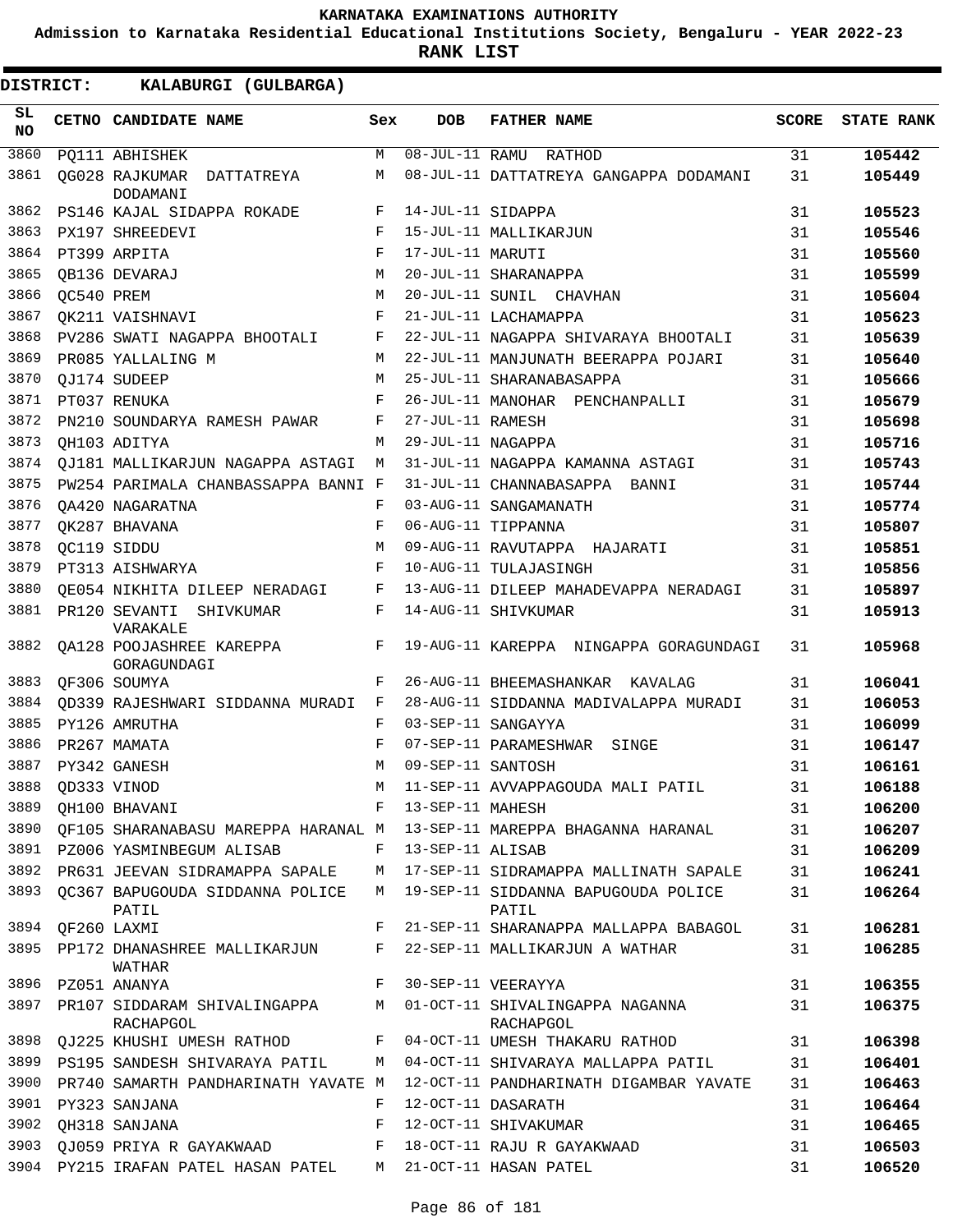**Admission to Karnataka Residential Educational Institutions Society, Bengaluru - YEAR 2022-23**

**RANK LIST**

| SL<br>NO. |             | CETNO CANDIDATE NAME                                                                                                                                                                                                                              | Sex         | DOB               | <b>FATHER NAME</b>                                 | <b>SCORE</b> | <b>STATE RANK</b> |
|-----------|-------------|---------------------------------------------------------------------------------------------------------------------------------------------------------------------------------------------------------------------------------------------------|-------------|-------------------|----------------------------------------------------|--------------|-------------------|
| 3905      |             | PT309 SHARAT                                                                                                                                                                                                                                      | M           |                   | 23-OCT-11 VEERENDRA                                | 31           | 106542            |
| 3906      |             | PW231 LAXMI                                                                                                                                                                                                                                       | F           |                   | 30-OCT-11 NARASINGRAO                              | 31           | 106589            |
| 3907      |             | OJ465 NANDINI                                                                                                                                                                                                                                     | F           |                   | 01-NOV-11 SHANTAPPA                                | 31           | 106610            |
| 3908      |             | PY226 SHARANU RAJENDRA                                                                                                                                                                                                                            | M           |                   | 04-NOV-11 RAJENDRA SARANAPPA                       | 31           | 106638            |
| 3909      |             | PP170 ABHISHEK MULAGE<br>M <sub>1</sub>                                                                                                                                                                                                           |             |                   | 05-NOV-11 MALLINATH MULAGE                         | 31           | 106640            |
| 3910      |             | PU223 RUHINA                                                                                                                                                                                                                                      | F           |                   | 05-NOV-11 RABBANI MOMIN                            | 31           | 106644            |
| 3911      |             | PZ066 K VISHAL                                                                                                                                                                                                                                    | M           |                   | 11-NOV-11 GURUNATH                                 | 31           | 106697            |
| 3912      |             | QK261 DM SAWATHIKA                                                                                                                                                                                                                                | F           |                   | 17-NOV-11 SHIVARAJAPPA                             | 31           | 106735            |
| 3913      |             | PY172 NAGRAJ LAXMIKANTH M                                                                                                                                                                                                                         |             |                   | 18-NOV-11 LAXMIKANTH                               | 31           | 106744            |
| 3914      |             | PP020 AISHWARYA<br>the contract of the contract of the Property of the Property of the Contract of the Property of the Property of the Property of the Property of the Property of the Property of the Property of the Property of the Property o |             |                   | 22-NOV-11 SHIVASHANKAR TAKKALAKI                   | 31           | 106774            |
| 3915      |             | PR059 TULASI HIRASING AADE F                                                                                                                                                                                                                      |             |                   | 25-NOV-11 HIRASING DEVICHAND AADE                  | 31           | 106810            |
| 3916      |             | QC465 YALLALING MALLESHI<br>M                                                                                                                                                                                                                     |             |                   | 26-NOV-11 MALLESHI                                 | 31           | 106817            |
| 3917      |             | PW070 RAMU MANIK CHINNARATHOD M                                                                                                                                                                                                                   |             |                   | 01-DEC-11 MANIK CHINNARATHOD                       | 31           | 106852            |
| 3918      |             | PP204 SRUSHTI KUMBAR                                                                                                                                                                                                                              | F           |                   | 01-DEC-11 MAHESH KUMBAR                            | 31           | 106854            |
| 3919      |             | QK456 SITAL SEVASING JADAVA F                                                                                                                                                                                                                     |             |                   | 04-DEC-11 SEVASING JADAVA                          | 31           | 106875            |
| 3920      |             | PN349 RAMYA SHIVAKUMAR BUYYAR F                                                                                                                                                                                                                   |             |                   | 09-DEC-11 SHIVAKUMAR RAMAGOND BUYYAR               | 31           | 106909            |
| 3921      |             | PR738 SHEETAL                                                                                                                                                                                                                                     | F           |                   | 29-DEC-11 VISHWNATH CHAVAN                         | 31           | 107047            |
| 3922      |             | PN308 ASLAM RAFIK SINDAGI                                                                                                                                                                                                                         | М           |                   | 30-DEC-11 RAFIK KUTUBSAB SINDAGI                   | 31           | 107049            |
| 3923      |             | QA593 ANITA BHAGAVANTRAY SHIRMA                                                                                                                                                                                                                   | F           |                   | 01-JAN-12 BHAGAVANTRAY SHIRMA                      | 31           | 107063            |
| 3924      |             | QA207 BALARAJ                                                                                                                                                                                                                                     | M           |                   | 01-JAN-12 SOPANNA KATIK                            | 31           | 107065            |
| 3925      |             | QJ524 KARTIK                                                                                                                                                                                                                                      | M           | 01-JAN-12 ANAND   |                                                    | 31           | 107071            |
| 3926      |             | QL127 MEENAXI                                                                                                                                                                                                                                     | F           |                   | 01-JAN-12 REDYANAIK BIKYANAIK                      | 31           | 107074            |
| 3927      |             | PR490 PAVITH RAJU CHAVAN M                                                                                                                                                                                                                        |             |                   | 01-JAN-12 RAJU SOMULA CHAVAN                       | 31           | 107076            |
| 3928      |             | PY071 SHAILAJA                                                                                                                                                                                                                                    | F           |                   | 01-JAN-12 HANAMANTH                                | 31           | 107079            |
| 3929      |             | QF041 NOORAJAAN MALLIKAR                                                                                                                                                                                                                          | F           |                   | 30-JAN-12 DASTAGIRASAB                             | 31           | 107136            |
| 3930      |             | PV006 PRAJWAL                                                                                                                                                                                                                                     | M           | 02-FEB-12 RAMESH  |                                                    | 31           | 107141            |
| 3931      |             | PT392 SANDHYA SHAMARAO KOSIGE                                                                                                                                                                                                                     | F           |                   | 19-FEB-12 SHAMARAO SAYAPPA KOSIGE                  | 31           | 107155            |
| 3932      |             | PS183 SHRAVAN NANDKUMAR CHAVAN                                                                                                                                                                                                                    | M           |                   | 05-MAR-12 NANDKUMAR SHAMU CHAVAN                   | 31           | 107167            |
| 3933      |             | PR444 SAVITA                                                                                                                                                                                                                                      | F           |                   | 30-MAR-12 BASAVARAJ                                | 31           | 107185            |
| 3934      |             | PW062 PRAVEEN                                                                                                                                                                                                                                     | M           |                   | 31-MAR-12 MALLIGNATH YELLPALLI                     | 31           | 107186            |
| 3935      |             | PZ016 ASHWINI                                                                                                                                                                                                                                     | $\mathbf F$ | 24-APR-12 NAMDEV  |                                                    | 31           | 107195            |
| 3936      | PU096 AMEET |                                                                                                                                                                                                                                                   | M           | 01-JAN-09 SOMSING |                                                    | 30           | 107232            |
|           |             | 3937 PR153 AKASH RAVINDRA HOOGAR                                                                                                                                                                                                                  | M           |                   | 30-JAN-09 RAVINDRA VEERABHADRAPPA<br><b>HOOGAR</b> | 30           | 107242            |
| 3938      |             | PV113 VIKRAM                                                                                                                                                                                                                                      | M           |                   | 03-FEB-09 NAGASHETTY                               | 30           | 107243            |
| 3939      |             | QJ408 BHAGYASREE                                                                                                                                                                                                                                  | F           | 01-SEP-09 HULEPPA |                                                    | 30           | 107269            |
| 3940      |             | PZ128 AMBIKA MALAPPA                                                                                                                                                                                                                              | F           | 13-DEC-09 MALAPPA |                                                    | 30           | 107297            |
| 3941      | PP014 AMAR  |                                                                                                                                                                                                                                                   | M           |                   | 01-JAN-10 REVANNA PADER                            | 30           | 107307            |
| 3942      |             | QH243 AMIT NAMDEV CHAVAN                                                                                                                                                                                                                          | M           |                   | 01-JAN-10 NAMDEV CHAVAN                            | 30           | 107308            |
| 3943      |             | PW019 ARJUN                                                                                                                                                                                                                                       | M           |                   | 01-JAN-10 GURUNATH                                 | 30           | 107310            |
| 3944      |             | PT453 BASAVARAJA                                                                                                                                                                                                                                  | М           |                   | 01-JAN-10 SHIVAKUMAR                               | 30           | 107312            |
| 3945      |             | PP104 BHAVANI SHREESHAIL REVOOR                                                                                                                                                                                                                   | F           |                   | 01-JAN-10 SHREESHAIL LOHIT REVOOR                  | 30           | 107314            |
| 3946      |             | PX161 HANAMANTHA                                                                                                                                                                                                                                  | M           |                   | 01-JAN-10 MALLAPPA                                 | 30           | 107319            |
| 3947      |             | PP260 PRAJWAL                                                                                                                                                                                                                                     | М           |                   | 01-JAN-10 BHEEMASHA HONNAKIRANAGI                  | 30           | 107325            |
| 3948      |             | QC566 RAJYALAXMI                                                                                                                                                                                                                                  | F           |                   | 01-JAN-10 SHARANAPPA                               | 30           | 107328            |
| 3949      |             | QH284 SABER                                                                                                                                                                                                                                       | M           |                   | 01-JAN-10 JUBERPATEL                               | 30           | 107330            |
| 3950      |             | QC224 VEERESH                                                                                                                                                                                                                                     | M           |                   | 01-JAN-10 MALLINATH KALLUR                         | 30           | 107335            |
| 3951      |             | PP294 GIRIMALLA                                                                                                                                                                                                                                   | M           |                   | 13-JAN-10 MALAPPA BISANAL                          | 30           | 107342            |
| 3952      |             | QE055 RAJASHREE                                                                                                                                                                                                                                   | F           |                   | 08-FEB-10 JATTEPPA IYYAPPA PUJARI                  | 30           | 107366            |
|           |             | 3953 QJ368 VIJAY MARUTI RATHOD                                                                                                                                                                                                                    | M           |                   | 13-FEB-10 MARUTI RATHOD                            | 30           | 107373            |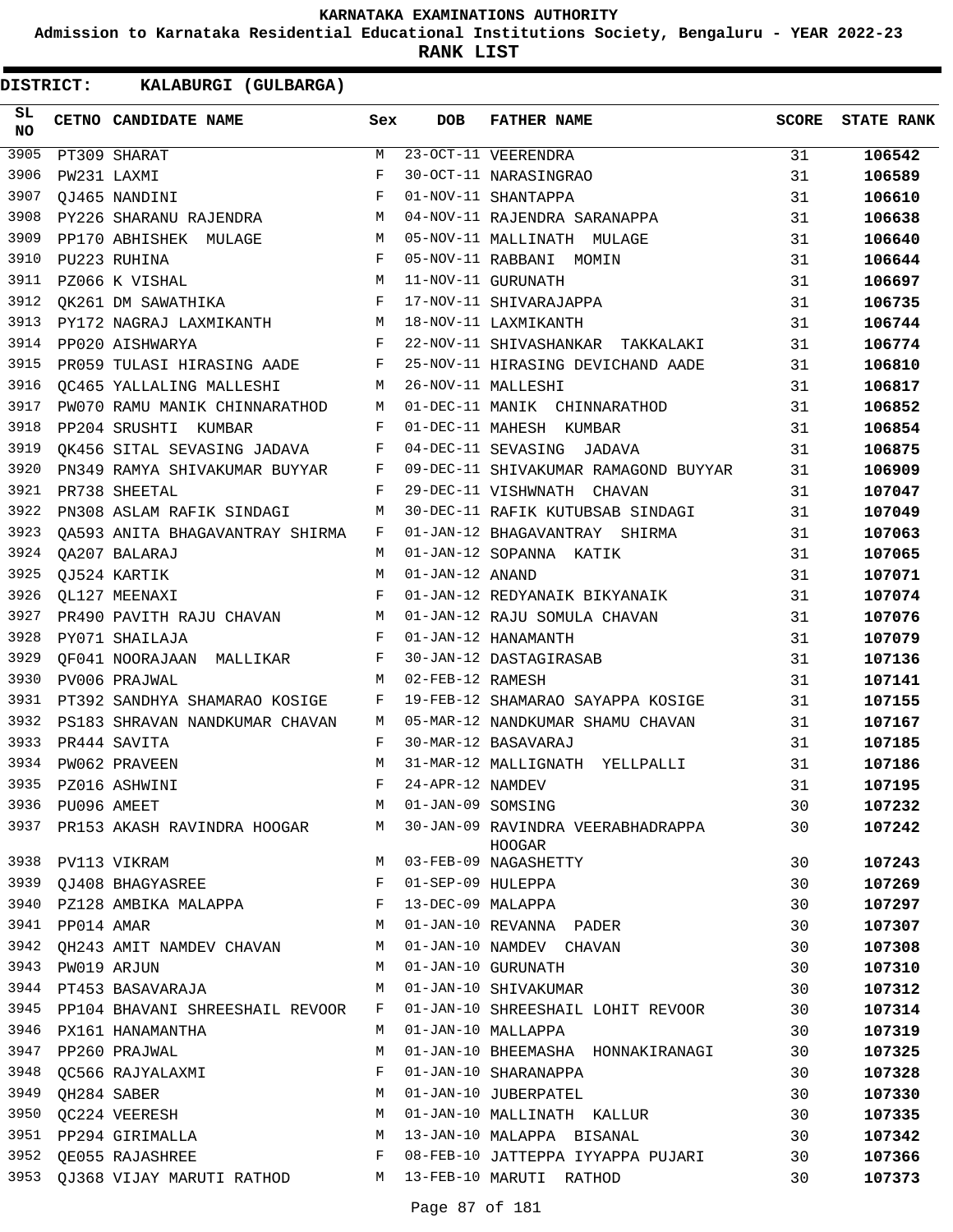**Admission to Karnataka Residential Educational Institutions Society, Bengaluru - YEAR 2022-23**

**RANK LIST**

| SL<br><b>NO</b> |            | CETNO CANDIDATE NAME                  | Sex          | <b>DOB</b>          | <b>FATHER NAME</b>                                                                | <b>SCORE</b> | <b>STATE RANK</b> |
|-----------------|------------|---------------------------------------|--------------|---------------------|-----------------------------------------------------------------------------------|--------------|-------------------|
| 3954            |            | PX084 DINESH RATHOD                   | M            |                     | 15-FEB-10 TIPPANNA RATHOD                                                         | 30           | 107374            |
| 3955            |            | QJ254 KARTIK                          | M            |                     | 21-MAR-10 VIJAYAKUMAR                                                             | 30           | 107401            |
| 3956            |            | QD311 ABHIJEET                        | М            |                     | 31-MAR-10 SHIVUKUMAR RATHOD                                                       | 30           | 107412            |
| 3957            |            | PU254 KARUNA                          | F            |                     | 03-APR-10 GOVARDHAN REKHU RATHOD                                                  | 30           | 107419            |
| 3958            |            | OC630 ROSHANI                         | F            |                     | 10-APR-10 BHEEMU PAWAR                                                            | 30           | 107431            |
| 3959            |            | PP331 LAXMAN BASAVARAJ METRI          | М            |                     | 10-MAY-10 BASAVARAJ LAXMAN METRI                                                  | 30           | 107465            |
| 3960            |            | OJ031 KRISHNA                         | М            |                     | 18-MAY-10 RAJKUMAR                                                                | 30           | 107474            |
| 3961            |            | QJ303 PRAJWAL KAMBLE                  | М            |                     | 24-MAY-10 ANAND KAMBLE                                                            | 30           | 107488            |
| 3962            |            | PX089 NIKHIL                          | M            |                     | 26-MAY-10 RAVI RATHOD                                                             | 30           | 107490            |
| 3963            |            | PP047 SHIVASHANKAR                    | M            |                     | 29-MAY-10 CHINTAMANI MIRAJAGI                                                     | 30           | 107493            |
| 3964            |            | OE070 YUVARAJA SHIVASHARAN HELVAR M   |              |                     | 29-MAY-10 SHIVASHARAN LAXMAN HELVAR                                               | 30           | 107495            |
| 3965            |            | PT443 SHALINI                         | F            | 01-JUN-10 GOPAL     |                                                                                   | 30           | 107502            |
| 3966            |            | PT067 NANDUBAI                        | F            | 04-JUN-10 PHOMU     |                                                                                   | 30           | 107509            |
| 3967            |            | PY135 KAVERI                          | F            | 06-JUN-10 BABURAO   |                                                                                   | 30           | 107514            |
| 3968            |            | QK001 SUNIL                           | М            | 12-JUN-10 VENKAT    |                                                                                   | 30           | 107525            |
| 3969            |            | PR116 BHADRINATH                      | М            |                     | 13-JUN-10 SHIVARAM CHAVAN                                                         | 30           | 107527            |
| 3970            |            | QK235 NIRMALA                         | F            |                     | 14-JUN-10 PEERAPPA                                                                | 30           | 107533            |
| 3971            |            | OK009 ROHIT R                         | M            |                     | 14-JUN-10 HARYA NAYAK                                                             | 30           | 107534            |
| 3972            |            | PS045 SHIVAKUMAR HALLAD               | М            |                     | 22-JUN-10 GURUNATH HALLAD                                                         | 30           | 107543            |
| 3973            |            | PR749 BASAVARAJ<br>YELDE              | М            |                     | 01-JUL-10 SIDRAMAPPA YELDE                                                        | 30           | 107555            |
| 3974            |            | PW198 ARMAN PATEL                     | М            |                     | 31-JUL-10 UMAR PATEL PATEL                                                        | 30           | 107615            |
| 3975            |            | QJ463 BHAGYASHREE                     | F            |                     | 06-AUG-10 REVANSIDDAPPA                                                           | 30           | 107633            |
| 3976            |            | PX151 SAMVIDHAN JOGUR                 | M            |                     | 08-AUG-10 UTTAM JOGUR                                                             | 30           | 107644            |
| 3977            |            | QK173 ABDUL ARMAN ZAKIR PATEL         | М            |                     | 13-AUG-10 ZAKIR PATEL                                                             | 30           | 107654            |
| 3978            |            | QJ235 SAIKUMAR<br>PAWAR               | М            |                     | 22-AUG-10 SANTOSH PAWAR                                                           | 30           | 107687            |
| 3979            |            | OC629 BASAVARAJ                       | M            |                     | 23-AUG-10 MALLIKARJUN                                                             | 30           | 107688            |
| 3980            |            | PU230 ABHISHEK                        | М            |                     | 25-AUG-10 TIPPANNA                                                                | 30           | 107693            |
| 3981            | PX158 AMAN |                                       | M            |                     | 03-SEP-10 DEVISING                                                                | 30           | 107731            |
| 3982            |            | OC489 DEVINDRA NOORNDAPPA<br>MORATAGI | M            |                     | 04-SEP-10 NOORNDAPPA DEVINDRAPPA<br>MORATAGI                                      | 30           | 107734            |
|                 |            | 3983 QC531 YUVARAJ PRAKASH PAWAR      |              |                     | M 04-SEP-10 PRAKASH CHANDU PAWAR                                                  | 30           | 107736            |
|                 |            | 3984 QG076 SHIVAPPA DEVAPPA           |              | M 06-SEP-10 DEVAPPA |                                                                                   | 30           | 107744            |
| 3985            |            | PR026 SUDHARANI                       | F            |                     | 15-SEP-10 SOMASHEKHAR DOLE                                                        | 30           | 107781            |
| 3986            |            | OC074 SHANTAMMA BHEEMANNA MALAGA F    |              |                     | 28-SEP-10 BHEEMANNA                                                               | 30           | 107827            |
| 3987            |            | PS075 VINOD DATTAPPA ARE              | M            |                     | 06-OCT-10 DATTAPPA PRABHULING ARE                                                 | 30           | 107873            |
| 3988            |            | PR637 AMBIKA SUBHASCHANDRA ZALAKI F   |              |                     | 09-OCT-10 SUBHASCHANDRA BANDEPPA ZALAKI                                           | 30           | 107884            |
| 3989            |            | PS117 AISHWARYA PRABHANNA PUJARI      | F            |                     | 10-OCT-10 PRABHANNA                                                               | 30           | 107890            |
| 3990            |            | OA257 BHAGESH                         | М            |                     | 15-OCT-10 KARANAPPA                                                               | 30           | 107918            |
| 3991            |            | OD181 ANIKET                          | M            |                     | 16-OCT-10 YALLAPPA MULIMANI                                                       | 30           | 107925            |
| 3992            |            | PR382 NEELAKANTH                      | М            |                     | 18-OCT-10 BABURAO NARONA                                                          | 30           | 107939            |
| 3993            |            | QA225 SAVITA AMOGSIDDA DODAMANI       | F            |                     | 20-OCT-10 AMOGSIDDA BHIMSHA DODAMANI                                              | 30           | 107951            |
| 3994            |            | QC145 SHANKARGOUD BALAPPAGOL          | М            |                     | 01-NOV-10 SHIVAPUTRAPPA SHANKREPPA<br>BALAPPAGOL                                  | 30           | 108034            |
| 3995            |            | OK293 NARMADA                         | F            |                     | 20-NOV-10 NARASAPPA BYALAMPET                                                     | 30           | 108150            |
| 3996            |            | QA286 KEERTI SIDDARAM HOOGAR          | F            |                     | 26-NOV-10 SIDDARAM SHREEMANTH HOOGAR                                              | 30           | 108181            |
| 3997            |            |                                       |              |                     | QA172 SATISH REVANASIDDA UMMARAGI M 03-DEC-10 REVANASIDDA BASAVANTRAY<br>UMMARAGI | 30           | 108221            |
| 3998            |            | PQ056 KIRTI RAJKUMAR MANG             |              |                     | F 04-DEC-10 RAJKUMAR DOULAPPA MANG                                                | 30           | 108227            |
| 3999            |            | PU152 USHARANI                        | $\mathbf{F}$ |                     | 18-DEC-10 MALLAPPA                                                                | 30           | 108323            |
| 4000            |            | QH034 MOHAMMED FAIZAN SHAREEF         | M            |                     | 20-DEC-10 MOHAMMED FAHEEM SHAREEF                                                 | 30           | 108329            |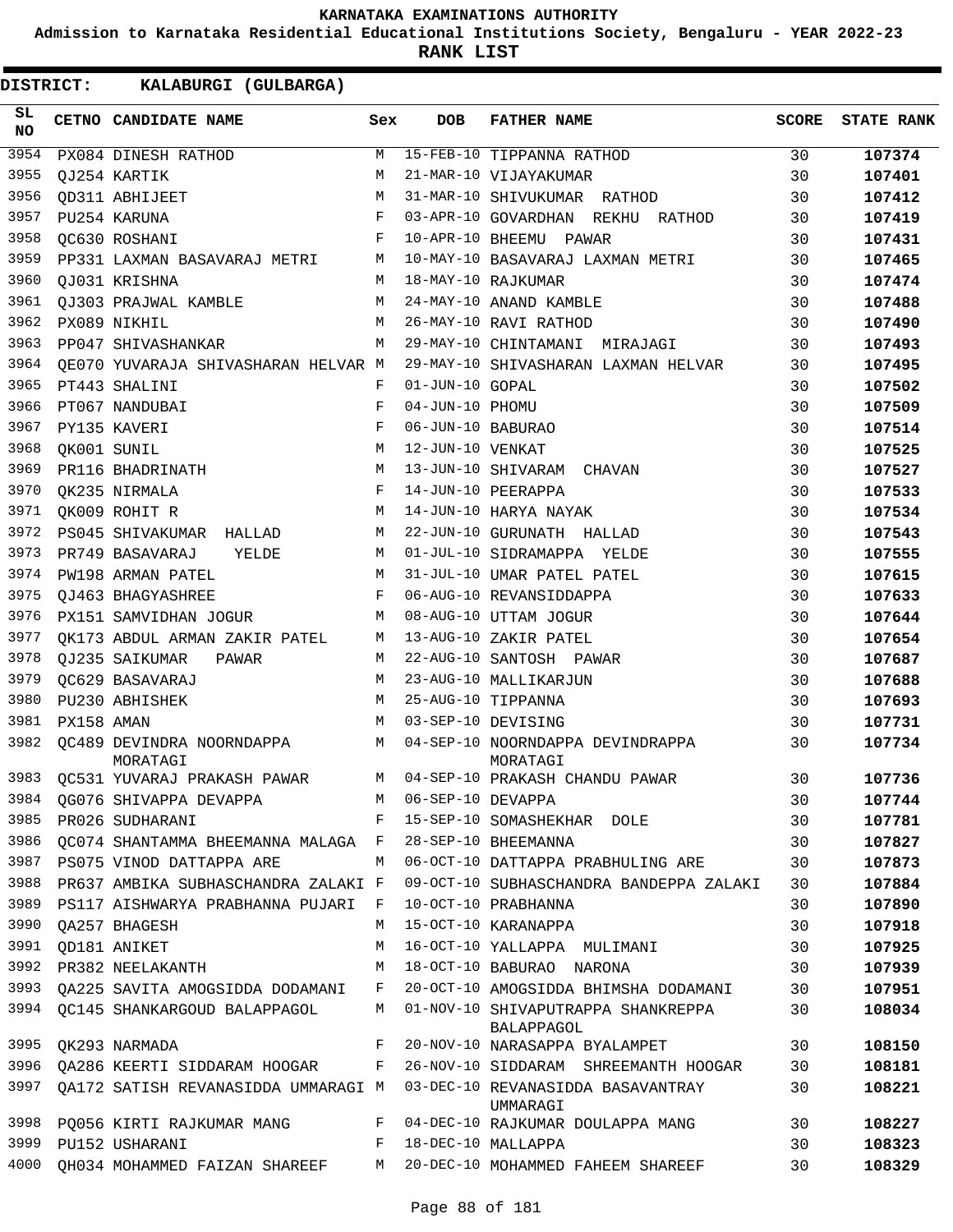**Admission to Karnataka Residential Educational Institutions Society, Bengaluru - YEAR 2022-23**

| <b>DISTRICT:</b> |            | KALABURGI (GULBARGA)                                                       |              |                   |                                                                                 |              |                   |
|------------------|------------|----------------------------------------------------------------------------|--------------|-------------------|---------------------------------------------------------------------------------|--------------|-------------------|
| SL.<br><b>NO</b> |            | CETNO CANDIDATE NAME                                                       | Sex          | DOB               | <b>FATHER NAME</b>                                                              | <b>SCORE</b> | <b>STATE RANK</b> |
| 4001             |            | OD068 SHWETA GUDIMANI                                                      | F            | 21-DEC-10 PRABHU  |                                                                                 | 30           | 108339            |
| 4002             |            | OJ172 RAMANNA SIDDAPPA                                                     | M            |                   | 28-DEC-10 SIDDAPPA RAMANNA                                                      | 30           | 108382            |
| 4003             |            | PT398 ANIL KUMAR                                                           | M            |                   | 01-JAN-11 PRABHU JOTGONDA                                                       | 30           | 108405            |
| 4004             | PT376 ANJU |                                                                            | F            | 01-JAN-11 BHARAT  |                                                                                 | 30           | 108409            |
| 4005             |            | OK231 KAVITHA                                                              | F            |                   | 01-JAN-11 SABANNA BHAJANTRI                                                     | 30           | 108433            |
| 4006             |            | OB121 LALASING MOHAN CHAVAN                                                | М            |                   | 01-JAN-11 MOHAN TARASING CHAVAN                                                 | 30           | 108437            |
| 4007             |            | PY171 MAHADEV DASHARATH CHAVAN                                             | M            |                   | 01-JAN-11 DASHARATH GANNU CHAVAN                                                | 30           | 108439            |
| 4008             |            | PT232 MAHADEVI                                                             | F            | 01-JAN-11 BHOJU   |                                                                                 | 30           | 108440            |
| 4009             |            | OE101 NANDINI                                                              | F            | 01-JAN-11 SUBHAS  |                                                                                 | 30           | 108445            |
| 4010             |            | PT404 NIKHITA                                                              | F            | 01-JAN-11 DHARMU  |                                                                                 | 30           | 108450            |
| 4011             |            | OF069 PRUTVHI IRANNA POOJARI                                               | F            |                   | 01-JAN-11 IRANNA SHARANAPPA POOJARI                                             | 30           | 108458            |
| 4012             | PU238 RAJU |                                                                            | M            |                   | 01-JAN-11 PREMASING SAKRU RATHOD                                                | 30           | 108461            |
| 4013             |            | PP226 RAVIKUMAR SHIVANAND                                                  | М            |                   | 01-JAN-11 SHIVANAND ROOPNUR                                                     | 30           | 108466            |
| 4014             |            | PR730 RENUKA AJAY PATANGE                                                  | F            |                   | 01-JAN-11 AJAY PATANGE                                                          | 30           | 108469            |
| 4015             |            | OE027 SHIVAMANEPPA                                                         | M            |                   | 01-JAN-11 TIRUPATI DORE                                                         | 30           | 108477            |
| 4016             |            | QD317 VISHAL                                                               | M            |                   | 01-JAN-11 BADDUSINGA RATHOD                                                     | 30           | 108490            |
| 4017             |            | OJ264 YUVARAJ                                                              | M            | 01-JAN-11 NARAYAN |                                                                                 | 30           | 108493            |
| 4018             |            | PU119 GURUNNATH                                                            | M            | 13-JAN-11 RAMESH  |                                                                                 | 30           | 108576            |
| 4019             |            | PX220 NANDINI SHRIKANT SANNUR                                              | F            |                   | 14-JAN-11 SHRIKANT RAMALINGAPPA SANNUR                                          | 30           | 108589            |
| 4020             |            | PS036 JAVEED AJIT SHAIKH                                                   | M            | 16-JAN-11 AJIT    |                                                                                 | 30           | 108603            |
| 4021             |            | OJ426 VAISHNAVI                                                            | F            |                   | 18-JAN-11 VASANT CHAVHAN                                                        | 30           | 108624            |
| 4022             |            | OC216 CHAITANYA RAYAPPA                                                    | F            |                   | 23-JAN-11 RAYAPPA NAGAPPA KUMBARAHALLI                                          | 30           | 108643            |
| 4023             |            | QE008 NIKHITA HANAMANTRAYA DESAI                                           | $\mathbf{F}$ |                   | 25-JAN-11 HANAMANTRAYA DESI                                                     | 30           | 108654            |
| 4024             |            | PP290 MADURA SANGAMANATH HIREMATH F                                        |              |                   | 28-JAN-11 SANGAMANATH SHANKARAYYA<br>HIREMATH                                   | 30           | 108684            |
| 4025             |            | OD089 SHILPA DILEEP RATHOD                                                 | F            |                   | 29-JAN-11 DILEEP MOTU RATHOD                                                    | 30           | 108695            |
| 4026             |            | PX159 AKHILESH MALLIKARJUN                                                 | M            |                   | 14-FEB-11 MALLIKARJUN                                                           | 30           | 108815            |
| 4027             |            | OA547 AMIT RAJU PAWAR                                                      | M            |                   | 25-FEB-11 RAJU RAMAKOT PAWAR                                                    | 30           | 108906            |
| 4028             |            | OC423 PRIYA RAJASHEKHAR KURANALLI F                                        |              |                   | 01-MAR-11 RAJASHEKHAR MALLINATHA<br>KURANALLI                                   | 30           | 108951            |
| 4029             |            | PN173 SHWATI KHAJAPPA HERUR                                                | F            |                   | 01-MAR-11 KHAJAPPA SHIVAPPA HERUR                                               | 30           | 108954            |
|                  |            | 4030 PR056 KAVERI                                                          |              |                   | F 09-MAR-11 IRANNA GUNDAPPA KORALLI 30                                          |              | 109021            |
|                  |            |                                                                            |              |                   | 4031 PR527 POOJA MALKAPPA PAYANI F 13-MAR-11 MALKAPPA SIDDAPPA PAYANI 30        |              | 109072            |
|                  |            | 4032 PX023 KAVITA                                                          |              |                   | F 17-MAR-11 BASAVARAJ<br>30                                                     |              | 109103            |
|                  |            | 4033 PR119 NIKHIL                                                          |              |                   | M 17-MAR-11 CHIDANAND MUJJI 30                                                  |              | 109107            |
|                  |            |                                                                            |              |                   |                                                                                 | 30           | 109121            |
|                  |            |                                                                            |              |                   |                                                                                 | 30           | 109142            |
|                  |            |                                                                            |              |                   |                                                                                 | 30           | 109179            |
|                  |            |                                                                            |              |                   | 4037 PY056 BHUMIKA MAHESH PARIT F 27-MAR-11 MAHESH ERANNA PARIT 30              |              | 109207            |
|                  |            | F 29-MAR-11 RAMA<br>4038 PT408 SEVANTHA                                    |              |                   |                                                                                 | 30           | 109232            |
|                  |            |                                                                            |              |                   | 4039 QA348 NIKHIL MALLAPPA HANCHINAL M 30-MAR-11 MALLAPPA SHIVAPPA HANCHINAL 30 |              | 109240            |
|                  |            | 4040 QJ154 PRATIKSHA                                 F  30-MAR-11 RAJKUMAR |              |                   | 30                                                                              |              | 109241            |
|                  |            |                                                                            |              |                   | 4041 PP067 SUDARSHAN VILAS PUJARI M 01-APR-11 VILAS MALLAPPA PUJARI 30          |              | 109266            |
|                  |            | 4042 QH032 ADESH                                                           |              |                   | M 02-APR-11 SURESHKUMAR                                                         | 30           | 109268            |
|                  |            | 4043 QJ070 RENUKA                                                          |              |                   | F 04-APR-11 LAKSHMAN                                                            | 30           | 109288            |
|                  |            | 4044 QC193 SAKSHI $F$ 04-APR-11 AMRUT                                      |              |                   |                                                                                 | 30           | 109289            |
|                  |            |                                                                            |              |                   | 4045 QH358 NITESH M 05-APR-11 DESU CHAVAN 30                                    |              | 109299            |
|                  |            |                                                                            |              |                   | 4046 PV114 RAJESHWARI SATEESH MULJI F 23-APR-11 SATEESH BASWARAJ MULJI 30       |              | 109467            |
|                  |            |                                                                            |              |                   | 4047 QC625 RAJU BHEEMANNA DOMBARA M 28-APR-11 BHEEMANNA SHARANAPPA DOMBARA 30   |              | 109524            |
|                  |            |                                                                            |              |                   | 4048 PV279 SOUAJANYA KHATALAPPA TELKAR F 28-APR-11 KHATALAPPA BHIMARAYA 30      |              | 109529            |
|                  |            |                                                                            |              |                   |                                                                                 |              |                   |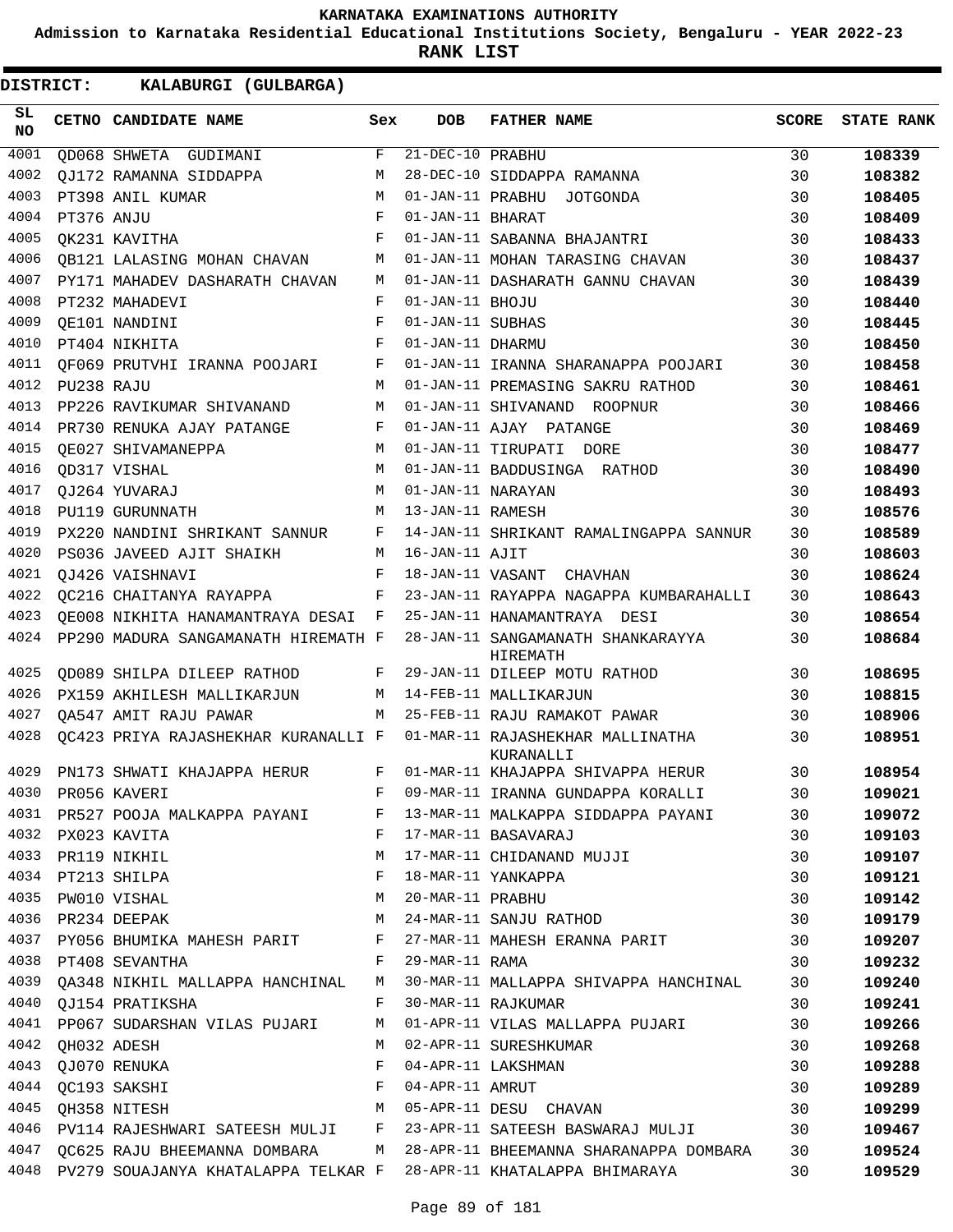**Admission to Karnataka Residential Educational Institutions Society, Bengaluru - YEAR 2022-23**

| DISTRICT:       |                  | KALABURGI (GULBARGA)                              |            |                     |                                                                               |              |                   |
|-----------------|------------------|---------------------------------------------------|------------|---------------------|-------------------------------------------------------------------------------|--------------|-------------------|
| SL<br><b>NO</b> |                  | CETNO CANDIDATE NAME                              | Sex        | DOB                 | <b>FATHER NAME</b>                                                            | <b>SCORE</b> | <b>STATE RANK</b> |
| 4049            |                  | QJ514 DEEPAK SHANKAR RATHOD                       | М          |                     | 29-APR-11 SHANKAR RATHOD                                                      | 30           | 109537            |
| 4050            |                  | OG191 MALAPPA                                     | M          |                     | 30-APR-11 DESAI KALAKERI                                                      | 30           | 109550            |
| 4051            |                  | QC228 MADIVALAPPA IRAGANTEPPA<br><b>CHABANUR</b>  | М          |                     | 01-MAY-11 IRAGANTEPPA MADIVALAPPA<br><b>CHABANUR</b>                          | 30           | 109562            |
| 4052            |                  | PN144 GURANNA KALLANNA GUDDEVADI                  | M          |                     | 04-MAY-11 KALLANNA SIDRAMAPPA GUDDEVADI                                       | 30           | 109603            |
| 4053            |                  | OH165 PREETI                                      | F          |                     | 04-MAY-11 HEMACHANDRA                                                         | 30           | 109606            |
| 4054            |                  | PY156 BHAGYASHREE RAJASHEKAR<br>DANDHOTI          | F          |                     | 05-MAY-11 RAJASHEKAR SABANNA DANDHOTI                                         | 30           | 109612            |
| 4055            |                  | PN194 LINGAYYA MATHAPATI                          | M          |                     | 05-MAY-11 SHIVAYYA MATHAPATI                                                  | 30           | 109613            |
| 4056            |                  | OJ430 SHRISHAIL KORWAR                            | M          |                     | 07-MAY-11 NAGARAJ KORBAR                                                      | 30           | 109645            |
| 4057            |                  | PU136 RENUKA                                      | F          |                     | 09-MAY-11 MALLIKARJUN                                                         | 30           | 109663            |
| 4058            |                  | QJ477 SUSHMITA                                    | F          | 09-MAY-11 SANJEEV   |                                                                               | 30           | 109666            |
| 4059            |                  | QC627 SACHIN                                      | M          |                     | 10-MAY-11 SIDDAPPA YANKANCHI                                                  | 30           | 109680            |
| 4060            |                  | PY047 MAHESH                                      | M          |                     | 11-MAY-11 SANJEEV REDDY                                                       | 30           | 109688            |
| 4061            |                  | OJ139 NIKITA                                      | $_{\rm F}$ |                     | 11-MAY-11 GANGARAM RATHOD                                                     | 30           | 109690            |
| 4062            |                  | PN033 SAMARTHA RAJU NAVI                          | M          |                     | 15-MAY-11 RAJU NAVI                                                           | 30           | 109732            |
| 4063            |                  | PT452 BALVANTH                                    | M          |                     | 17-MAY-11 BAKKAPPA                                                            | 30           | 109751            |
| 4064            |                  | PT344 ASHWINI                                     | F          |                     | 18-MAY-11 PREMSING                                                            | 30           | 109759            |
| 4065            |                  | OJ196 NIKHITA                                     | F          | 19-MAY-11 ARAVIND   |                                                                               | 30           | 109772            |
| 4066            |                  | OF022 VIJAYA KUMAR                                | M          |                     | 20-MAY-11 DYAVAPPA                                                            | 30           | 109785            |
| 4067            |                  | OH015 SHIVAMURTI                                  | M          | 22-MAY-11 SATISH    |                                                                               | 30           | 109800            |
| 4068            |                  | PY193 SINDHU DULAPPA PADSHATTI                    | F          |                     | 24-MAY-11 DHULAPPA                                                            | 30           | 109824            |
| 4069            |                  | PT262 SHRUSHTI                                    | F          |                     | 25-MAY-11 KALLAPPA POOJARI                                                    | 30           | 109843            |
| 4070            |                  | PW274 GEETA                                       | F          |                     | 31-MAY-11 SHIVARAYA                                                           | 30           | 109916            |
| 4071            |                  | QC025 JAVEED HUSAIN SHABBIR SHAIK M               |            |                     | 01-JUN-11 BASHEERA                                                            | 30           | 109944            |
| 4072            |                  | OF091 JAVIDAPATEL RAJAKAPATEL                     | M          |                     | 01-JUN-11 RAJAKAPATEL                                                         | 30           | 109945            |
| 4073            |                  | OJ178 PRADEEP                                     | M          |                     | 01-JUN-11 SAMBANNA                                                            | 30           | 109960            |
| 4074            |                  | QA341 VISHWA BHAGAPPA MALLI                       | M          |                     | 01-JUN-11 BHAGAPPA SHARANAPPA MALLI                                           | 30           | 109970            |
| 4075            |                  | PV205 AMAR BHANGU                                 | M          | 04-JUN-11 BHANGU    |                                                                               | 30           | 110007            |
| 4076            |                  | OE067 VEERESH                                     | M          |                     | 04-JUN-11 TIPPANNA                                                            | 30           | 110020            |
| 4077            |                  | PW106 MITHUN                                      | M          |                     | 05-JUN-11 RAGHUNATH                                                           | 30           | 110029            |
|                 |                  |                                                   |            |                     | 4078 QF066 MAHESHA SOORAPPA KORABARA M 06-JUN-11 SOORAPPA NAGAPPA KORABARA 30 |              | 110044            |
|                 | 4079 QK140 LAXMI |                                                   | $F -$      |                     | 08-JUN-11 RAJU CHAVHAN JAIRAM CHAVHAN 30                                      |              | 110071            |
|                 |                  | 4080 QJ546 SUNITA CHANDRAKANT CHIGONI F           |            |                     | 08-JUN-11 CHANDRAKANT GUNDAPPA CHIGONI                                        | 30           | 110080            |
|                 |                  | 4081 OJ363 DASHARAT MAHADEVAPPA ASTAGI M          |            |                     | 14-JUN-11 MAHADEVAPPA KAMANNA ASTAGI                                          | 30           | 110146            |
|                 |                  | 4082 PZ035 MURUGENDRA                             | M          | 15-JUN-11 NAGAPPA   |                                                                               | 30           | 110164            |
|                 |                  | 4083 QJ409 BHAGYASHREE                            | F          |                     | 17-JUN-11 SHANTAPPA                                                           | 30           | 110187            |
|                 |                  | 4084 QC512 POORVI                                 | F          |                     | 17-JUN-11 PARMANANDA SINDAGI                                                  | 30           | 110194            |
|                 |                  |                                                   |            |                     | 4085 PN132 ANNAPURNA KUMBAR F 22-JUN-11 NAGARAJA KUMBAR                       | 30           | 110260            |
|                 |                  |                                                   |            |                     | 4086 QD003 MALINGARAYA M 24-JUN-11 BHEEMASHANKAR HOSMANI                      | 30           | 110291            |
|                 |                  | 4087 PW178 PRASHANT                               |            |                     | M 25-JUN-11 MALLIKARJUN                                                       | 30           | 110310            |
|                 |                  | 4088 PW095 ASHWINI                                |            |                     | F 28-JUN-11 LAXMAN NARASINGH CHINNA<br>RATHOD                                 | 30           | 110346            |
|                 |                  | 4089 QD261 MALLIKARJUN TORVI M 29-JUN-11 HANAMANT |            |                     |                                                                               | 30           | 110367            |
|                 |                  |                                                   |            |                     | 4090 QB020 ISHWAR MANJUNATH M M 30-JUN-11 MANJUNATH                           | 30           | 110380            |
| 4091            |                  | QF154 JAKKAPPA MALAKAPPA PUJARI M                 |            |                     | 01-JUL-11 MALAKAPPA HAYYALAPPA PUJARI                                         | 30           | 110397            |
|                 |                  | 4092 QF074 MAHESH                                 | M          |                     | 01-JUL-11 CHANDRAKANTH YALLAPPA                                               | 30           | 110400            |
|                 |                  | 4093 PV140 SHABNAM MAULAN SAB                     |            |                     | F 02-JUL-11 MAULAN SAB                                                        | 30           | 110418            |
|                 | 4094 PW117 SOHEL |                                                   |            | M 02-JUL-11 MAKBOOL |                                                                               | 30           | 110420            |
|                 |                  | 4095 QC255 AKSHATA MADAR                          | $F -$      |                     | 03-JUL-11 SHRISHAIL                                                           | 30           | 110422            |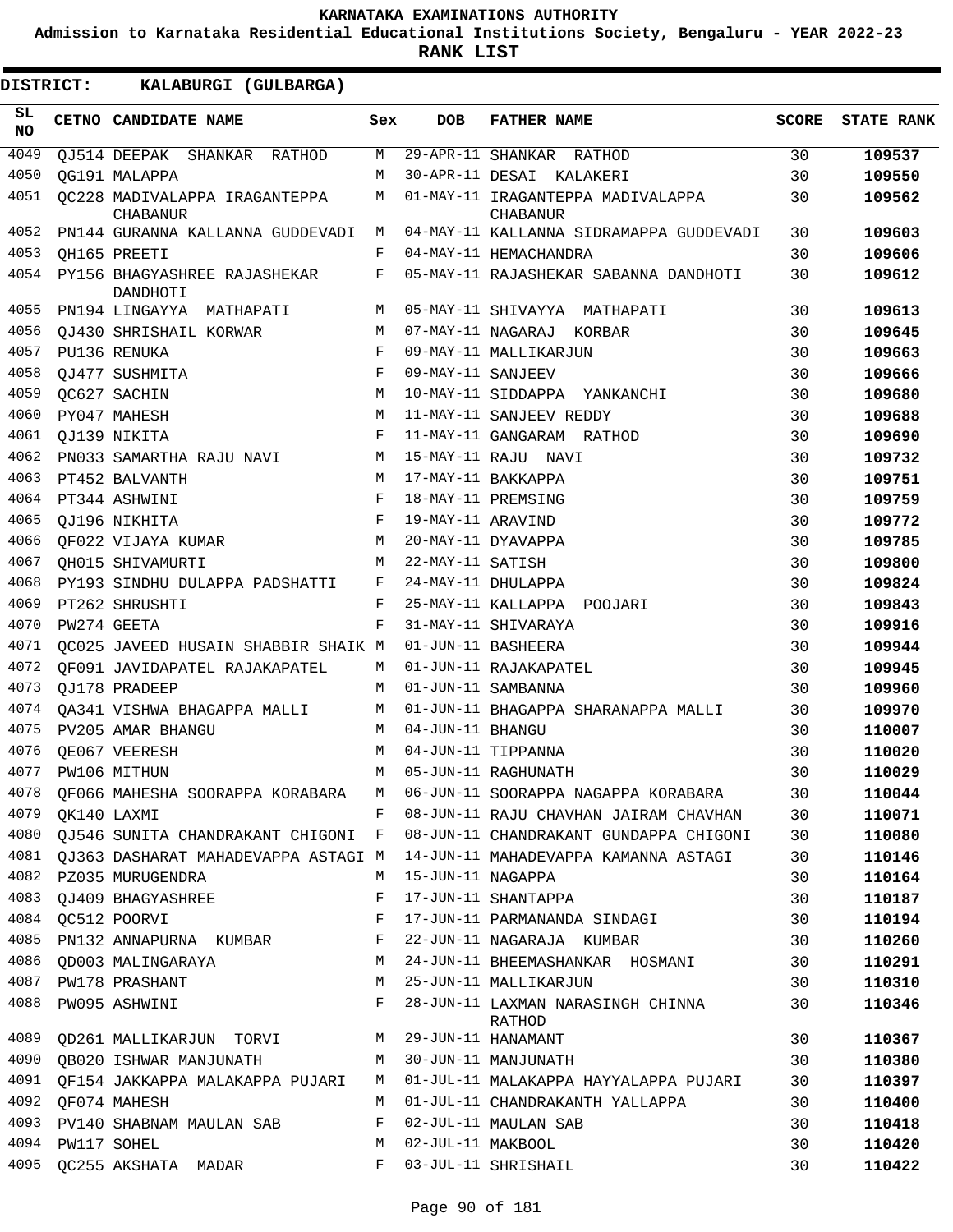**Admission to Karnataka Residential Educational Institutions Society, Bengaluru - YEAR 2022-23**

**RANK LIST**

| SL<br><b>NO</b> | CETNO CANDIDATE NAME                               | Sex        | <b>DOB</b>        | <b>FATHER NAME</b>                                                | SCORE | <b>STATE RANK</b> |
|-----------------|----------------------------------------------------|------------|-------------------|-------------------------------------------------------------------|-------|-------------------|
| 4096            | PW230 ASHWIN ARJUN CHAWAN                          | M          | $03-JUL-11$ ARJUN |                                                                   | 30    | 110424            |
| 4097            | PT170 VIKAS                                        | M          |                   | 03-JUL-11 VAIJANATH                                               | 30    | 110435            |
| 4098            | PQ076 SANDESH                                      | M          | 05-JUL-11 LAXMAN  |                                                                   | 30    | 110460            |
| 4099            | PU034 SUHANA ANJUM                                 | F          |                   | 06-JUL-11 ISHAQ MIYYA                                             | 30    | 110477            |
| 4100            | OD199 AISHWARAYA DATTU SUTAR                       | F          |                   | 07-JUL-11 DATTU VITTAL SUTAR                                      | 30    | 110479            |
| 4101            | <b>QD165 NETRA SUBHAS YANTMANA</b>                 | F          |                   | 07-JUL-11 SUBHAS SHIVAPPA YANTMANA                                | 30    | 110483            |
| 4102            | <b>QC245 MALAPPA</b>                               | M          |                   | 15-JUL-11 SHARANAPPA                                              | 30    | 110597            |
| 4103            | <b>QG141 NAVIN SANJEEV JADHAV</b>                  | M          |                   | 15-JUL-11 SANJEEV RAMACHANDRA JADHAV                              | 30    | 110601            |
| 4104            | QC445 SANDIP                                       | M          |                   | 20-JUL-11 RAMU RATHOD                                             | 30    | 110672            |
| 4105            | OE135 SHRISHAIL                                    | M          |                   | 21-JUL-11 PARUSHURAM<br>DODDEN                                    | 30    | 110688            |
| 4106            | PY257 SPOORTHI                                     | F          |                   | 25-JUL-11 KEDARNATH DEVAPUR                                       | 30    | 110743            |
| 4107            | PR358 SAMRAT RAJASHEKHAR TALAKERI M                |            |                   | 05-AUG-11 RAJASHEKHAR MALLAPPA TALAKERI                           | 30    | 110868            |
| 4108            | OB070 VAISHALI REVANASIDDAPPA<br>SANGONDA          | F          |                   | 05-AUG-11 REVANASIDDAPPA SHIVALINGAPPA<br>SANGONDA                | 30    | 110871            |
| 4109            | OK453 VINAYAK                                      | M          |                   | 06-AUG-11 BASAVARAJ                                               | 30    | 110885            |
| 4110            | PQ176 IMRAN                                        | М          | 11-AUG-11 SIRAJ   |                                                                   | 30    | 110929            |
| 4111            | PS168 PRATHAMESH JAGANATH JADHAV                   | M          |                   | 12-AUG-11 JAGANATH KALU JADHAV                                    | 30    | 110945            |
| 4112            | PV178 NAVEEN                                       | M          | 16-AUG-11 RAMESH  |                                                                   | 30    | 110991            |
| 4113            | PV254 RAHUL                                        | M          | 19-AUG-11 TEJU    |                                                                   | 30    | 111034            |
| 4114            | PX008 ARCHANA                                      | F          |                   | 25-AUG-11 SANJUKUMAR                                              | 30    | 111078            |
| 4115            | OJ348 SWETA SIDDAPPA OLADADDI                      | F          |                   | 29-AUG-11 SIDDAPPA NAGANNA OLADADDI                               | 30    | 111127            |
| 4116            | PU010 SHRUSTHI                                     | F          | 31-AUG-11 SUBHASH |                                                                   | 30    | 111148            |
| 4117            | PU144 ARJUN                                        | M          | 11-SEP-11 RAMU    |                                                                   | 30    | 111244            |
| 4118            | PT277 BHVANI                                       | F          |                   | 13-SEP-11 JAGANATH                                                | 30    | 111260            |
| 4119            | QH320 SUNIL                                        | M          |                   | 14-SEP-11 SIDDAPPA                                                | 30    | 111274            |
| 4120            | QA107 KIRTI SAYABANNA                              | $_{\rm F}$ |                   | 15-SEP-11 SAYABANNA                                               | 30    | 111278            |
| 4121            | PY286 BASAVARAJ                                    | M          |                   | 22-SEP-11 GANGADHAR BASAVARAJ HUGAR                               | 30    | 111331            |
| 4122            | PR401 PRATIKSHA CHANNAPPA<br>TALAKERI              | F          |                   | 22-SEP-11 CHANNAPPA SHARANAPPA TALAKERI                           | 30    | 111337            |
| 4123            | <b>OC123 GOUTAM</b>                                | M          |                   | 02-OCT-11 REVANSIDDA                                              | 30    | 111428            |
| 4124            | OH341 RAVINA MURALI RATHOD                         | F          |                   | 02-OCT-11 MURALI BABU RATHOD                                      | 30    | 111432            |
|                 | 4125 PV118 YALLALING                               | M          | 06-OCT-11 ASHAPPA |                                                                   | 30    | 111459            |
|                 | 4126 QJ333 NAVYA VITHAL PAWAR $F$ 10-OCT-11 VITHAL |            |                   |                                                                   | 30    | 111500            |
|                 | 4127 QA219 ANJANA                                  |            |                   | F 11-OCT-11 SHREEMANTH PAWAR                                      | 30    | 111510            |
|                 | KALASHETTI                                         |            |                   | 4128 PQ187 KEERTI BASALINGAPPA F 11-OCT-11 BASALINGAPPA SHANTAPPA | 30    | 111513            |
|                 | 4129 QJ032 PRAMOD                                  |            |                   | M 13-OCT-11 PRAKASH BHIMLA RATHOD                                 | 30    | 111537            |
|                 | 4130 QC105 PALLAVI                                 | F          |                   | 21-OCT-11 PAKIRAPPA TALVAR                                        | 30    | 111603            |
|                 | 4131 PY054 CHIDANAND SHIVASHARANAPPA               | M          |                   | 25-OCT-11 SHIVASHARANAPPA                                         | 30    | 111642            |
|                 | 4132 PR654 DIVYA RUKMAYYA GUTTEDAR                 | F          |                   | 25-OCT-11 RUKMAYYA VENKAYYA GUTTEDAR                              | 30    | 111645            |
|                 | 4133 PY235 NANDISH                                 | М          |                   | 27-OCT-11 GUNDAPPA                                                | 30    | 111668            |
|                 | 4134 PR685 VIJAYASHREE KAMBLE                      | F          |                   | 27-OCT-11 MOHAN KAMBLE                                            | 30    | 111673            |
|                 | 4135 PN164 KHUSHI                                  | F          |                   | 29-OCT-11 NAGESH KANNI                                            | 30    | 111682            |
|                 | 4136 QL044 SOMSHEKAR GUNDAPPA                      | M          |                   | 05-NOV-11 GUNDAPPA                                                | 30    | 111737            |
|                 | 4137 PY239 BHAGGESH SAIDAPPA TEERTH                | M          |                   | 07-NOV-11 SAIDAPPA                                                | 30    | 111750            |
| 4138            | QA005 SHIVAJI                                      | M          |                   | 11-NOV-11 SIDDANNA IJERI                                          | 30    | 111803            |
| 4139            | QJ188 BHIMASHANKAR                                 | M          |                   | 14-NOV-11 MALLIKARJUN                                             | 30    | 111827            |
|                 | 4140 PV226 CHARAN                                  | M          |                   | 15-NOV-11 HEMSINGH                                                | 30    | 111838            |
| 4141            | QD351 NAGARAJ                                      | М          |                   | 15-NOV-11 MALLIKARJUN KONDAGOOLI                                  | 30    | 111845            |
|                 | 4142 QL133 MADHUKUMAR                              | M          |                   | 21-NOV-11 MALLIKARJUN                                             | 30    | 111891            |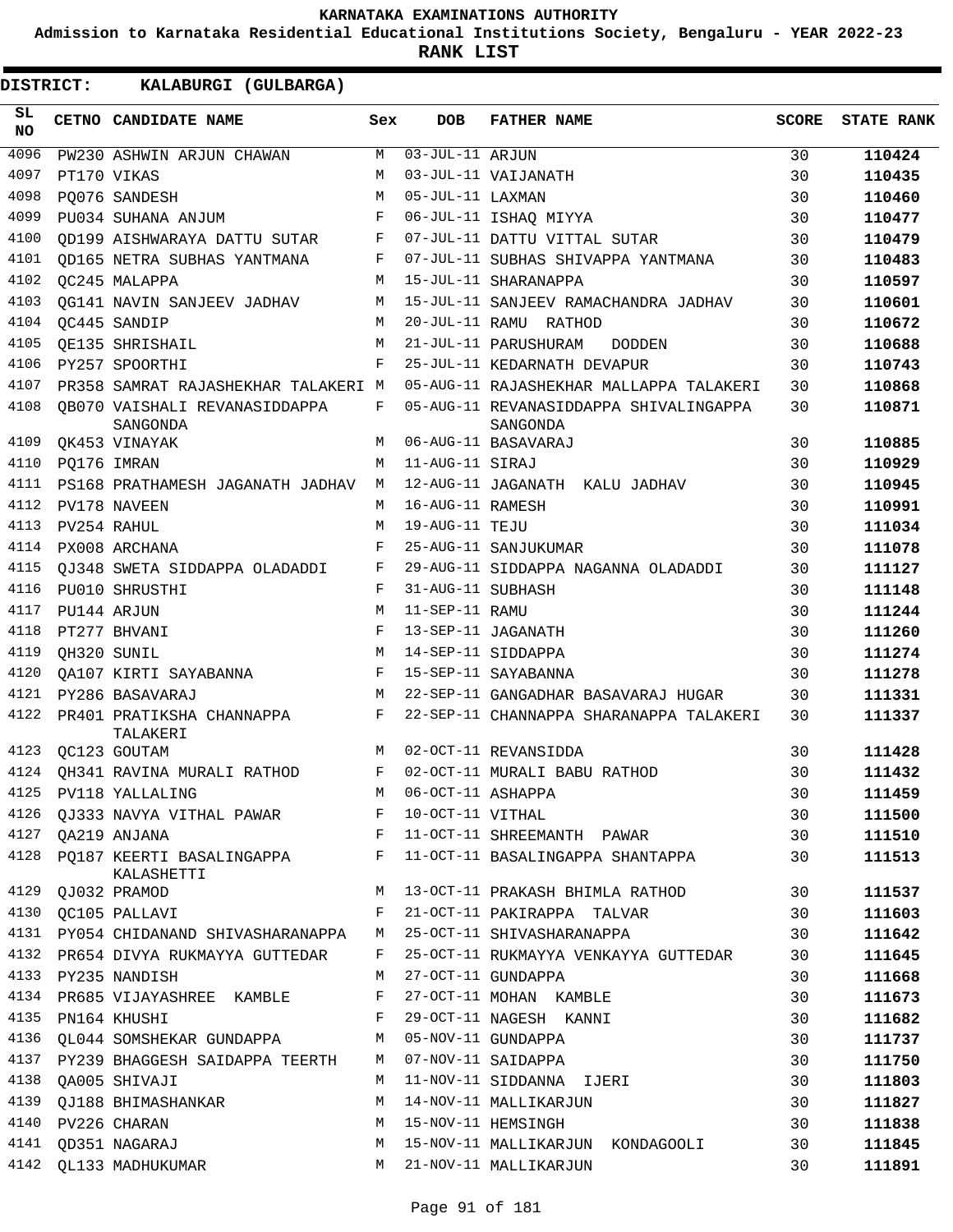**Admission to Karnataka Residential Educational Institutions Society, Bengaluru - YEAR 2022-23**

| DISTRICT:        |                  | KALABURGI (GULBARGA)                                     |              |                   |                                                                               |       |                   |
|------------------|------------------|----------------------------------------------------------|--------------|-------------------|-------------------------------------------------------------------------------|-------|-------------------|
| SL.<br><b>NO</b> |                  | CETNO CANDIDATE NAME                                     | Sex          | <b>DOB</b>        | <b>FATHER NAME</b>                                                            | SCORE | <b>STATE RANK</b> |
| 4143             |                  | OD075 MALLIKARJUNA SHIVANNA<br>GUNDAGI                   | M            |                   | 23-NOV-11 SHIVANNA MALLANNA GUNDAGI                                           | 30    | 111908            |
| 4144             |                  | QK161 BHAIRAVI SURESH VADDAR                             | F            |                   | 28-NOV-11 SURESH DURGAPPA VADDAR                                              | 30    | 111955            |
| 4145             |                  | PN183 AFAN USMANSAB CHOUDRI                              | M            |                   | 29-NOV-11 USMANSAB MASHAKH CHOUDRI                                            | 30    | 111960            |
| 4146             |                  | QH278 SUSHMITA                                           | F            |                   | 30-NOV-11 SANTOSH JADAV                                                       | 30    | 111977            |
| 4147             |                  | <b>QB048 ANKITA</b>                                      | F            | 01-DEC-11 SANTOSH |                                                                               | 30    | 111980            |
| 4148             |                  | PR770 SUKANYA                                            | F            |                   | 04-DEC-11 RAMESH BAJANTRI                                                     | 30    | 112010            |
| 4149             |                  | PW018 GAJANANDA HARISING JADAV                           | M            |                   | 06-DEC-11 HARISING SHETTY JADAV                                               | 30    | 112019            |
| 4150             | PX068 SAGAR      |                                                          | M            |                   | 08-DEC-11 SEVNATH CHAVAN                                                      | 30    | 112033            |
| 4151             |                  | PP404 SANJANA                                            | F            |                   | 15-DEC-11 SHIVARAYA KHANDEKAR                                                 | 30    | 112072            |
| 4152             |                  | QH255 ANJALI                                             | F            | 19-DEC-11 VASANT  |                                                                               | 30    | 112095            |
| 4153             |                  | QD224 MOUNESH BADIGER                                    | M            |                   | 20-DEC-11 PARASAPPA BADIGER                                                   | 30    | 112102            |
| 4154             |                  | PY133 SAVITA                                             | F            |                   | 26-DEC-11 SHREEKANTH                                                          | 30    | 112147            |
| 4155             | PR548 UMESH      |                                                          | M            |                   | 28-DEC-11 SAIBANNAPPA DESAI                                                   | 30    | 112163            |
| 4156             |                  | <b>OG146 RANJITA</b>                                     | F            |                   | 31-DEC-11 DEVAPPA HALLEPPA                                                    | 30    | 112180            |
| 4157             |                  | PX020 ANITHA                                             | F            |                   | 01-JAN-12 BASAPPA ADKAYI                                                      | 30    | 112183            |
| 4158             |                  | QC637 KADAMBARI RAMESH HADIMANI                          | F            |                   | 01-JAN-12 RAMESH MALLANNA HADIMANI                                            | 30    | 112190            |
| 4159             |                  | QB117 KAVERI TAYANNA TALWAR                              | F            |                   | 01-JAN-12 TAYANNA SHARANAPPA TALWAR                                           | 30    | 112192            |
| 4160             |                  | QL149 SAMEER                                             | M            |                   | 01-JAN-12 SHARIFUDDIN                                                         | 30    | 112199            |
| 4161             |                  | PV257 SUDEEP TUKARAM                                     | М            | 01-JAN-12 TUKARAM |                                                                               | 30    | 112204            |
| 4162             |                  | PV104 DARSHAN                                            | M            |                   | 06-JAN-12 JYOTEPPA                                                            | 30    | 112218            |
| 4163             |                  | PP162 CHIDANANDA MUNJABA                                 | M            |                   | 10-JAN-12 NOORANDA MUJABA                                                     | 30    | 112231            |
| 4164             |                  | QJ141 SARVEESHA MALLINATHA NANDOR M                      |              |                   | 16-JAN-12 MALLINATHA REVANNA NANDOR                                           | 30    | 112242            |
| 4165             |                  | QC296 LAKKAPPA BASAPPA AGASAR                            | M            |                   | 12-FEB-12 BASAPPA KESHURAYA AGASAR                                            | 30    | 112279            |
| 4166             |                  | PT193 SOMATH                                             | M            |                   | 06-MAR-12 PRASHANTH                                                           | 30    | 112306            |
| 4167             | QH026 PAWAN      |                                                          | M            |                   | 10-MAR-12 ANILKUMAR                                                           | 30    | 112307            |
| 4168             | PR355 ANAND      |                                                          | M            |                   | 25-MAY-12 YALLAPPA SHIVAPUTRAPPA<br>TALAKERI                                  | 30    | 112336            |
| 4169             |                  | OL019 RAGHAVENDRA                                        | M            |                   | 01-JAN-09 ANJALAPPA                                                           | 29    | 112370            |
| 4170             |                  | PW286 PRASHANT SHARNU BELEGERI                           | M            |                   | 03-MAR-09 SHARNU SHIVALINGAPPA BELEGERI                                       | 29    | 112376            |
| 4171             |                  | PP031 SABAMMA LAXMAN NYAVANUR F                          |              |                   | 19-MAY-09 LAXMAN SHARANAPPA NYAVANUR                                          | 29    | 112385            |
|                  |                  |                                                          |              |                   | 4172 PV042 AKASH RAVINDRA DOLLENOR M 12-NOV-09 RAVINDRA BHIMANNA DOLLENOR     | 29    | 112426            |
|                  |                  |                                                          |              |                   | 4173 QE143 YALLALINGA BASAWARAJ PUJARI M  14-NOV-09 BASAWARAJ DUNDAPPA PUJARI | 29    | 112428            |
|                  | 4174 QE144 KIRAN |                                                          |              |                   | M 29-NOV-09 SHIVASHANKAR NADAGERI                                             | 29    | 112435            |
| 4175             |                  |                                                          |              |                   | OC402 KIRAN PRAKASH MELAKAR        M   29-NOV-09 PRAKASH SHRIMANTH MELAKAR    | 29    | 112436            |
|                  |                  | 4176 PU133 AMBIKA                                        | $\mathbf{F}$ |                   | 01-JAN-10 SANJEEVKUMAR                                                        | 29    | 112448            |
|                  |                  | 4177 PN021 CHANDERSHEKHER<br>SHIVASHARANAPPA HEREPOOJARI | M            |                   | 01-JAN-10 SHIVASHARANAPPA CHATURAPPA<br>HEREPOOJARI                           | 29    | 112454            |
|                  |                  | 4178 OE182 LINGARAJ                                      | M            |                   | 01-JAN-10 DAVALAPPA                                                           | 29    | 112461            |
|                  |                  | 4179 PV164 SANTOSH                                       | M            |                   | 01-JAN-10 ANJILAPPA                                                           | 29    | 112477            |
| 4180             |                  | PY294 VINAY CHINNARATHOD M                               |              |                   | 01-JAN-10 LAKSHMAN CHINNARATHOD                                               | 29    | 112486            |
|                  |                  | 4181 QH063 BHARAT                                        |              |                   | M 15-JAN-10 MUTTAPPA                                                          | 29    | 112498            |
|                  |                  | 4182 PP128 SIDHIR ASHOK MANG MO7-FEB-10 ASHOK MANG       |              |                   |                                                                               | 29    | 112520            |
|                  |                  |                                                          |              |                   | 4183 PP414 SAHEEL KHASIMSAB NADAF M 12-MAR-10 KHASIMSAB MOULASAB NADAF        | 29    | 112553            |
| 4184             |                  | PT467 DINESH                                             | M            | 16-MAR-10 DHEVAJI |                                                                               | 29    | 112560            |
| 4185             |                  | PX090 ABISHEK                                            | M            |                   | 25-MAR-10 JAGANNATH                                                           | 29    | 112572            |
| 4186             |                  | OA281 SIDDHARTH SHIVASHARANAPPA M<br>KEROOR              |              |                   | 10-APR-10 SHIVASHARANAPPA BHEEMASHYA<br>KEROOR                                | 29    | 112587            |
|                  |                  | 4187 PR311 SUMAN SHIVA RATHOD                            |              |                   | F 15-APR-10 SHIVA SHANKAR RATHOD                                              | 29    | 112593            |
|                  |                  | 4188 QA564 SINDHU                                        | F            |                   | 03-MAY-10 PRABHU VISHWAKARMA                                                  | 29    | 112612            |
|                  |                  | 4189 QJ101 BASAVARAJ                                     |              |                   | M 10-MAY-10 MAHANINGAPPA                                                      | 29    | 112622            |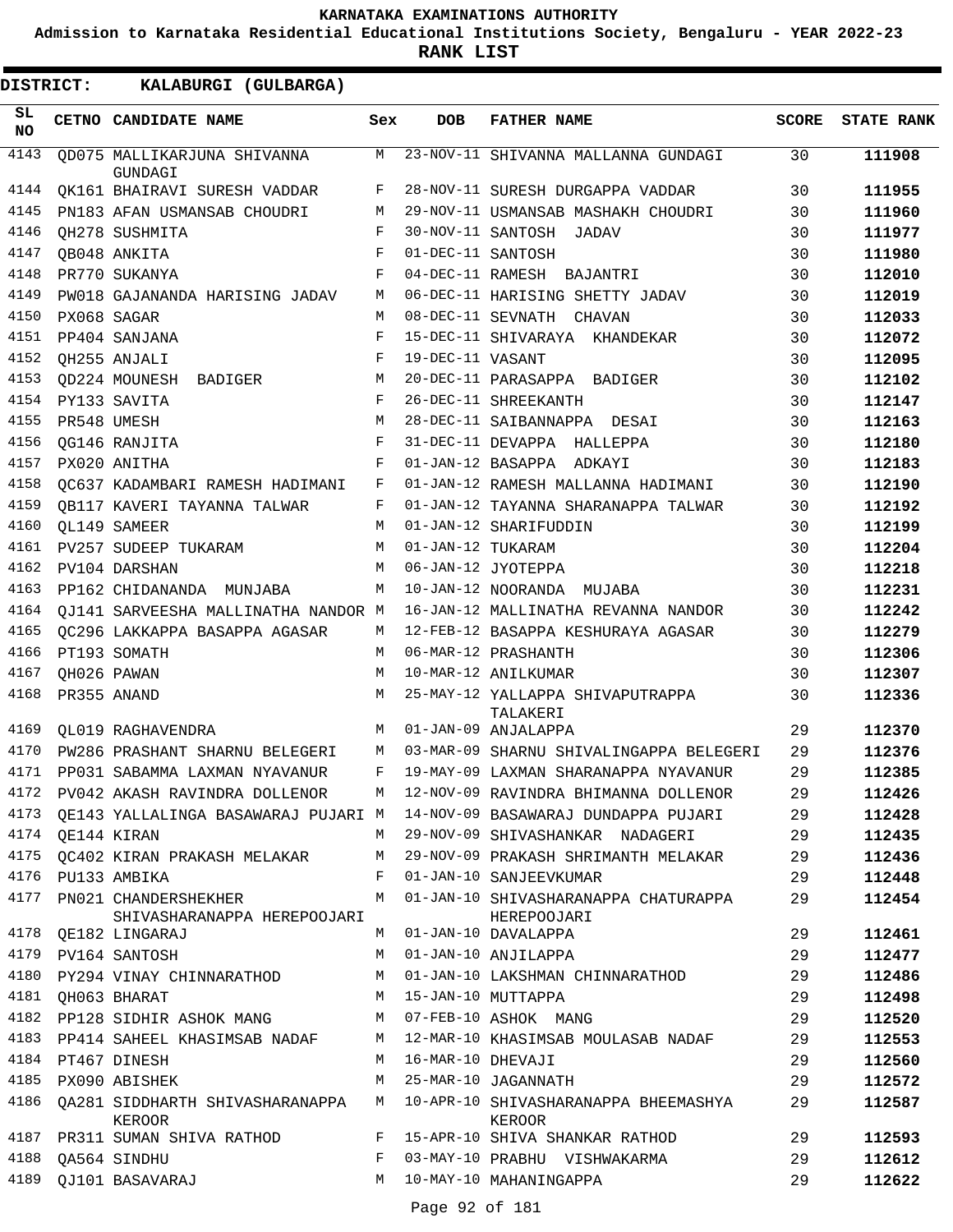**Admission to Karnataka Residential Educational Institutions Society, Bengaluru - YEAR 2022-23**

**RANK LIST**

| SL<br><b>NO</b> |                  | CETNO CANDIDATE NAME                                             | Sex        | <b>DOB</b>        | <b>FATHER NAME</b>                                                             | <b>SCORE</b> | <b>STATE RANK</b> |
|-----------------|------------------|------------------------------------------------------------------|------------|-------------------|--------------------------------------------------------------------------------|--------------|-------------------|
| 4190            |                  | OJ207 PAYAL BACHU RATHOD                                         | F          |                   | 19-MAY-10 BACHU REKHU                                                          | 29           | 112639            |
| 4191            |                  | PT242 KAILAS                                                     | M          |                   | 20-MAY-10 GUNDERAO DASU JADHAV                                                 | 29           | 112640            |
| 4192            |                  | OF305 JYOTI ANNARAY RAMAGOND                                     | F          |                   | 26-MAY-10 ANNARAY SANGAPPA RAMAGOND                                            | 29           | 112650            |
| 4193            |                  | OJ483 DEEKSHA SHARANAPPA<br>KATTIMANI                            | F          |                   | 31-MAY-10 SHARANAPPA BHEEMASAIN<br>KATTIMANI                                   | 29           | 112656            |
| 4194            |                  | PY251 MAHESHKUMAR                                                | M          |                   | 01-JUN-10 BHEEMANNA                                                            | 29           | 112658            |
| 4195            |                  | OL056 DEVIKA                                                     | F          |                   | 06-JUN-10 BHIMASHYA                                                            | 29           | 112667            |
| 4196            |                  | PR012 GAURI DABHADE                                              | F          |                   | 07-JUN-10 SURYAKANTH DABHADE                                                   | 29           | 112671            |
| 4197            |                  | PR245 BHAGYALAXMI HANAMANT KURANE F                              |            |                   | 10-JUN-10 HANAMANT KURANE                                                      | 29           | 112676            |
| 4198            |                  | OF245 ROHINI NINGANNA NAIKODI                                    | F          |                   | 10-JUN-10 NINGANNA SHANKRAPPA NAIKODI                                          | 29           | 112679            |
| 4199            |                  | PS004 KARTHIK                                                    | M          |                   | 26-JUN-10 BHIMASHANKAR                                                         | 29           | 112702            |
| 4200            |                  | OH059 MAHADESH                                                   | M          |                   | 30-JUN-10 RUDRAGOUDA                                                           | 29           | 112708            |
| 4201            | QB111 AZIZ       |                                                                  | М          |                   | 08-JUL-10 SALIM PASHA                                                          | 29           | 112730            |
| 4202            |                  | QJ307 ANITA                                                      | F          |                   | 09-JUL-10 LAKSHMAN                                                             | 29           | 112733            |
| 4203            |                  | OJ170 AKSHATA MAMMAYI                                            | F          |                   | 14-JUL-10 VAIJNATH MAMMAYI                                                     | 29           | 112743            |
| 4204            |                  | PP219 PRAKASH SIDDALINGAPPA<br>POOJARI                           | М          |                   | 15-JUL-10 SIDDALINGAPPA MAHANINGAPPA<br>POOJARI                                | 29           | 112748            |
| 4205            |                  | QA278 KEERTI GURUNATH TALAWAR                                    | F          |                   | 18-JUL-10 GURUNATH SHIVARAYA TALAWAR                                           | 29           | 112759            |
| 4206            |                  | OH136 YOGESH                                                     | M          | 03-AUG-10 SUBHAS  |                                                                                | 29           | 112785            |
| 4207            |                  | QJ327 ABHISHEK                                                   | M          |                   | 08-AUG-10 PARAMESHWAR                                                          | 29           | 112799            |
| 4208            |                  | PW052 VIKRAM                                                     | M          | 10-AUG-10 GOPAL   |                                                                                | 29           | 112811            |
| 4209            | PU235 VIKAS      |                                                                  | M          |                   | 11-AUG-10 VIJAYKUMAR                                                           | 29           | 112812            |
| 4210            |                  | OJ245 ADITYA                                                     | М          |                   | 13-AUG-10 REVANASIDDA                                                          | 29           | 112815            |
| 4211            |                  | OE161 KAVERI GURANNA BIRADAR                                     | F          |                   | 06-SEP-10 GURANNA BIRADAR                                                      | 29           | 112903            |
| 4212            |                  | PZ100 MARUTI SIDDAPPA SHIRAVAL                                   | M          |                   | 13-SEP-10 SIDDAPPA MAREPPA SHIRAVAL                                            | 29           | 112929            |
| 4213            |                  | OJ403 SUDEEP SUNIL BUKKAN                                        | М          |                   | 16-SEP-10 SUNIL CHANDARAPPA BUKKAN                                             | 29           | 112944            |
| 4214            |                  | PS210 GANESH HANAMANTH MANDAVE                                   | М          |                   | 19-SEP-10 HANAMANTH SAIBANNA MANDAVE                                           | 29           | 112952            |
| 4215            |                  | OC583 SAYABANNA                                                  | M          |                   | 19-SEP-10 BHEEMARAY ISAMPUR                                                    | 29           | 112954            |
| 4216            |                  | OH194 SHREEKAR HOLKAR                                            | М          | 25-SEP-10 GURURAJ | HOLKAR                                                                         | 29           | 112971            |
| 4217            |                  | OF244 MAREMMA GUTTAPPA CHINCHOLI                                 | F          |                   | 28-SEP-10 GUTTAPPA                                                             | 29           | 112980            |
| 4218            |                  | OD148 NINGAMMA                                                   | $_{\rm F}$ |                   | 10-OCT-10 GOLLALAPPA SINDAGERI                                                 | 29           | 113032            |
| 4219            |                  | QA142 NADAGOUD KALAGI                                            | M          |                   | 21-OCT-10 SOMANGOUD N KALAGI                                                   | 29           | 113088            |
|                 |                  |                                                                  |            |                   | 4220 QE134 SIDDAPPA SHANTAPPA PUJARI M 04-NOV-10 SHANTAPPA SHIVARAYA PUJARI 29 |              | 113162            |
|                 |                  |                                                                  |            |                   | 4221 PY247 VINOD IRANNA CHAVAR M 06-NOV-10 IRANNA HANAMANATRAY CHAVAR 29       |              | 113179            |
|                 |                  | 4222 PN260 PRADEEP M 14-NOV-10 DATTU ALKUNTE                     |            |                   |                                                                                | 29           | 113223            |
|                 |                  |                                                                  |            |                   | 4223 PP438 SATISH KASHNATH JADHAV M 17-NOV-10 KASHINATH JADHAV 29              |              | 113239            |
|                 |                  |                                                                  |            |                   | 4224 QJ433 AMULYA MUSTARI KALELER 18-NOV-10 SHASHIKANT MUSTARI (29             |              | 113242            |
|                 |                  | 4225 QH134 SANJANA                                               |            |                   | F 26-NOV-10 MAANSINGH                                                          | 29           | 113283            |
|                 |                  | 4226 QA250 BHAGYASHREE F 05-DEC-10 BABAYYA                       |            |                   |                                                                                | 29           | 113345            |
|                 |                  | 4227 PR274 BHAKTI                                                |            |                   | M 25-DEC-10 DHARMARAYA ARJUNAGI 29                                             |              | 113489            |
|                 |                  | 4228 QB133 MAHADAVI LAXIMAN PAWAR F 26-DEC-10 LAXIMAN RAMU PAWAR |            |                   | 29                                                                             |              | 113492            |
|                 | 4229 QA122 AKASH |                                                                  |            |                   | M 01-JAN-11 NAGAPPA GOURABISE 29                                               |              | 113543            |
|                 |                  |                                                                  |            |                   | 4230 PR256 ANKITA SIRASE BALLER POI-JAN-11 NARASAPPA SIRASE 29                 |              | 113549            |
|                 |                  | PUJARI                                                           |            |                   | 4231 PP372 BEERAPPA REVANSIDDAPPA M 01-JAN-11 REVANSIDDAPPA PUJARI 29          |              | 113555            |
|                 |                  |                                                                  |            |                   | 4232 QD211 BHARATHA DEVAPPA KAMATAGI M 01-JAN-11 DEVAPPA BHIMANNA KAMATAGI 29  |              | 113559            |
|                 |                  | 4233 PZ085 BHAVANI                                               |            |                   | 29<br>F 01-JAN-11 BASAPPA IRABO                                                |              | 113560            |
|                 |                  | 4234 PT411 CHANDRKANTH IRAPPA KESVAR M 01-JAN-11 IRAPPA KESVAR   |            |                   |                                                                                | 29           | 113562            |
|                 |                  | 4235 QA027 MALLAMMA<br>F 01-JAN-11 ANAND                         |            |                   |                                                                                | 29           | 113582            |
|                 |                  |                                                                  |            |                   | 4236 PY109 POORNIMA MALLIKARJUN MADKI F 01-JAN-11 MALLIKARJUN BHEEMASHA MADKI  | 29           | 113593            |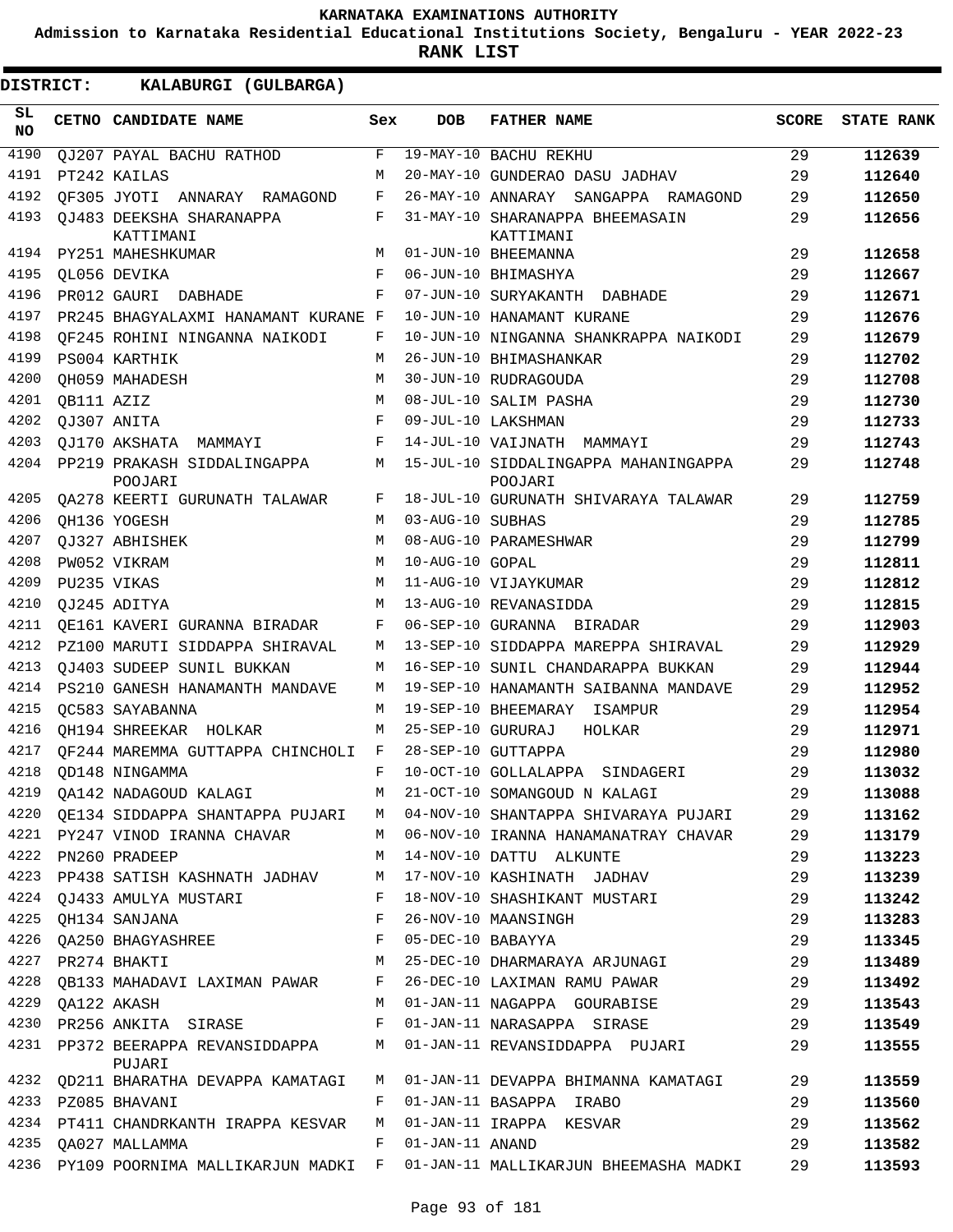**Admission to Karnataka Residential Educational Institutions Society, Bengaluru - YEAR 2022-23**

**RANK LIST**

ı

| <b>DISTRICT:</b> |                  | KALABURGI (GULBARGA)                          |     |                   |                                                                                       |              |                   |
|------------------|------------------|-----------------------------------------------|-----|-------------------|---------------------------------------------------------------------------------------|--------------|-------------------|
| SL<br>NO.        |                  | CETNO CANDIDATE NAME                          | Sex | <b>DOB</b>        | <b>FATHER NAME</b>                                                                    | <b>SCORE</b> | <b>STATE RANK</b> |
| 4237             |                  | PR427 RAMACHANDRA SHIVAJI JADHAV              | М   |                   | 01-JAN-11 SHIVAJI BHIMARAO JADHAV                                                     | 29           | 113601            |
| 4238             |                  | OA545 REVANASIDDA MADIVALAPPA<br>PUJARI       | M   |                   | 01-JAN-11 MADIVALAPPA SHARANAPPA PUJARI                                               | 29           | 113608            |
| 4239             |                  | OE130 SAKSHI SIDRAMAPPA CHOORI                | F   |                   | 01-JAN-11 SIDRAMAPPA SHARANAPPA CHOORI                                                | 29           | 113610            |
| 4240             |                  | PP410 SAMARTH BHAGAVATARAYA<br><b>BIRADAR</b> | М   |                   | 01-JAN-11 BHAGAVANTARAYA SANKANNA<br><b>BIRADAR</b>                                   | 29           | 113612            |
| 4241             |                  | OD195 SARASWATI DODDAPPA HANNUR               | F   |                   | 01-JAN-11 DODDAPPA BASANNA HANNUR                                                     | 29           | 113613            |
| 4242             |                  | PR095 SHRIKANT                                | М   |                   | 01-JAN-11 YASHWANT WADI                                                               | 29           | 113625            |
| 4243             |                  | OA438 SHRISHAIL                               | M   |                   | 01-JAN-11 CHANDRAKANT                                                                 | 29           | 113626            |
| 4244             |                  | OA482 SWATI                                   | F   |                   | 01-JAN-11 SHIVAPUTRA<br>KOGATANUR                                                     | 29           | 113638            |
| 4245             |                  | PW081 VIKRAM                                  | М   | 01-JAN-11 JAISING |                                                                                       | 29           | 113645            |
| 4246             |                  | PN063 GURUSIDDAMMA JATTEPPA<br>PUJARI         | F   |                   | 08-JAN-11 JATTEPPA PARAMANNA PUJARI                                                   | 29           | 113697            |
| 4247             |                  | PT372 RATHNA                                  | F   | 09-JAN-11 SUBHASH |                                                                                       | 29           | 113707            |
| 4248             |                  | QE026 KAVERI                                  | F   |                   | 16-JAN-11 SIDDAPPA HALIMANI                                                           | 29           | 113762            |
| 4249             |                  | OC469 SHIVANADA                               | M   |                   | 16-JAN-11 SIDRAMAPPA SHIVAKARANAPPA<br>INGALAGI                                       | 29           | 113766            |
| 4250             |                  | OF226 VIKRAM GOPAL RATHOD                     | M   |                   | 19-JAN-11 GOPAL BHAVASINGH RATHOD                                                     | 29           | 113791            |
| 4251             | OE124 RAJU       |                                               | M   |                   | 20-JAN-11 HANAMANTA                                                                   | 29           | 113798            |
| 4252             |                  | OB039 MOUNESH ODEYARAJ MARTUR                 | M   |                   | 23-JAN-11 ODEYARAJ SIDDAPPA MARTUR                                                    | 29           | 113814            |
| 4253             |                  | OA444 JYOTHI                                  | F   |                   | 25-JAN-11 LAKSHMAN                                                                    | 29           | 113825            |
| 4254             |                  | OG064 SHEKAMMA GADDAD                         | F   |                   | 30-JAN-11 LAXMAN GADDAD                                                               | 29           | 113874            |
| 4255             |                  | PR836 ARCHANA DASHARATH TALAKERI              | F   |                   | 01-FEB-11 DASHARATH TAMMANNA TALAKERI                                                 | 29           | 113884            |
| 4256             |                  | OA280 MOHAMMED SHAHEED                        | М   |                   | 10-FEB-11 KHONMEER SAB                                                                | 29           | 113979            |
| 4257             |                  | OB098 PAWAN SANTOSH CHAVHAN                   | М   |                   | 18-FEB-11 SANTOSH SOMARAY CHAVHAN                                                     | 29           | 114057            |
| 4258             |                  | OE057 ANIL KUMAR GOLLALAPPAGOUD               | M   |                   | 22-FEB-11 GOLLALAPPAGOUD                                                              | 29           | 114083            |
| 4259             |                  | PP193 JOYTI YATANOOR                          | F   |                   | 22-FEB-11 ERANNA YATANOORQ                                                            | 29           | 114087            |
| 4260             |                  | OC233 GURANNAGOUDA                            | M   |                   | 26-FEB-11 SIDDANAGOUDA MALIPATIL                                                      | 29           | 114121            |
| 4261             |                  | PN262 SHRISAI                                 | M   |                   | 01-MAR-11 SANJAYGANDHI SHERIKAR                                                       | 29           | 114159            |
| 4262             |                  | PX109 SHRUSTI                                 | F   |                   | 02-MAR-11 GUNDAPPA                                                                    | 29           | 114170            |
| 4263             |                  | OE068 SNEHA                                   | F   |                   | 06-MAR-11 SANGAMANATH                                                                 | 29           | 114213            |
| 4264             |                  | PZ059 SUNIL RAJU GUTTEDAR                     | M   |                   | 07-MAR-11 RAJU SARADARAYYA GUTTEDAR                                                   | 29           | 114221            |
|                  | 4265 PY041 LAXMI |                                               | F   |                   | 09-MAR-11 RAJSHEKAR                                                                   | 29           | 114239            |
|                  |                  | SINDHE                                        |     |                   | 4266 QK207 VIVEKANANDA CHANNABASAPPA M 10-MAR-11 CHANNABASAPPA BHISHMACHARI<br>SINDHE | 29           | 114256            |
| 4267             |                  | PU068 DIVYYA HIRASING JADHAV                  | F   |                   | 14-MAR-11 HIRASINGA KHUBU                                                             | 29           | 114291            |
|                  |                  | 4268 PT129 RAKESH                             | M   | 14-MAR-11 NAGAPPA |                                                                                       | 29           | 114298            |
| 4269             |                  | OG006 SALMAN                                  | M   |                   | 17-MAR-11 SALEEM SAB                                                                  | 29           | 114328            |
|                  | 4270 PU123 ARJUN |                                               | M   |                   | 19-MAR-11 DEVIDAS RATHOD                                                              | 29           | 114340            |
|                  |                  | 4271 PR033 SANTOSH RAVINDRA GAMBHIRE          | M   |                   | 19-MAR-11 RAVINDRA MALLINATH GAMBHIRE                                                 | 29           | 114344            |
|                  |                  | 4272 PW262 KARTHIK                            | M   |                   | 21-MAR-11 JAGANNATH                                                                   | 29           | 114362            |
| 4273             |                  | QJ140 PRIYANKA RAJU RATHOD                    | F   | 22-MAR-11 RAJU    |                                                                                       | 29           | 114372            |
|                  |                  | 4274 PP117 SHIVANAND SANTOSH WADIYAR          | M   |                   | 24-MAR-11 SANTOSH BHIMASHANKAR WADIYAR                                                | 29           | 114397            |
|                  |                  | 4275 QB090 GURURAJ                            | M   |                   | 28-MAR-11 BHOJAPPA                                                                    | 29           | 114438            |
| 4276             | QB100 ASHA       |                                               | F   |                   | 01-APR-11 YALLAPPA BATWAL                                                             | 29           | 114478            |
| 4277             |                  | OF289 BASAVANAGOUDA                           | M   |                   | 07-APR-11 GOLLALAPPA                                                                  | 29           | 114540            |
| 4278             |                  | OE009 PRAJWAL SHIVAKUMAR                      |     |                   | M 07-APR-11 SHIVAKUMAR                                                                | 29           | 114543            |
|                  |                  | 4279 PY072 ROSHANI RATHOD                     | F   |                   | 07-APR-11 RAMESH RATHOD                                                               | 29           | 114544            |
| 4280             |                  |                                               |     |                   | QJ159 ARYAN NIJALINGAPPA ASHTAGI M 08-APR-11 NIJALINGAPPA GAUTAMBUDDA<br>ASTAGI       | 29           | 114552            |
| 4281             |                  | QB015 SPOORTI                                 | F   |                   | 08-APR-11 SHIVAKUMAR                                                                  | 29           | 114559            |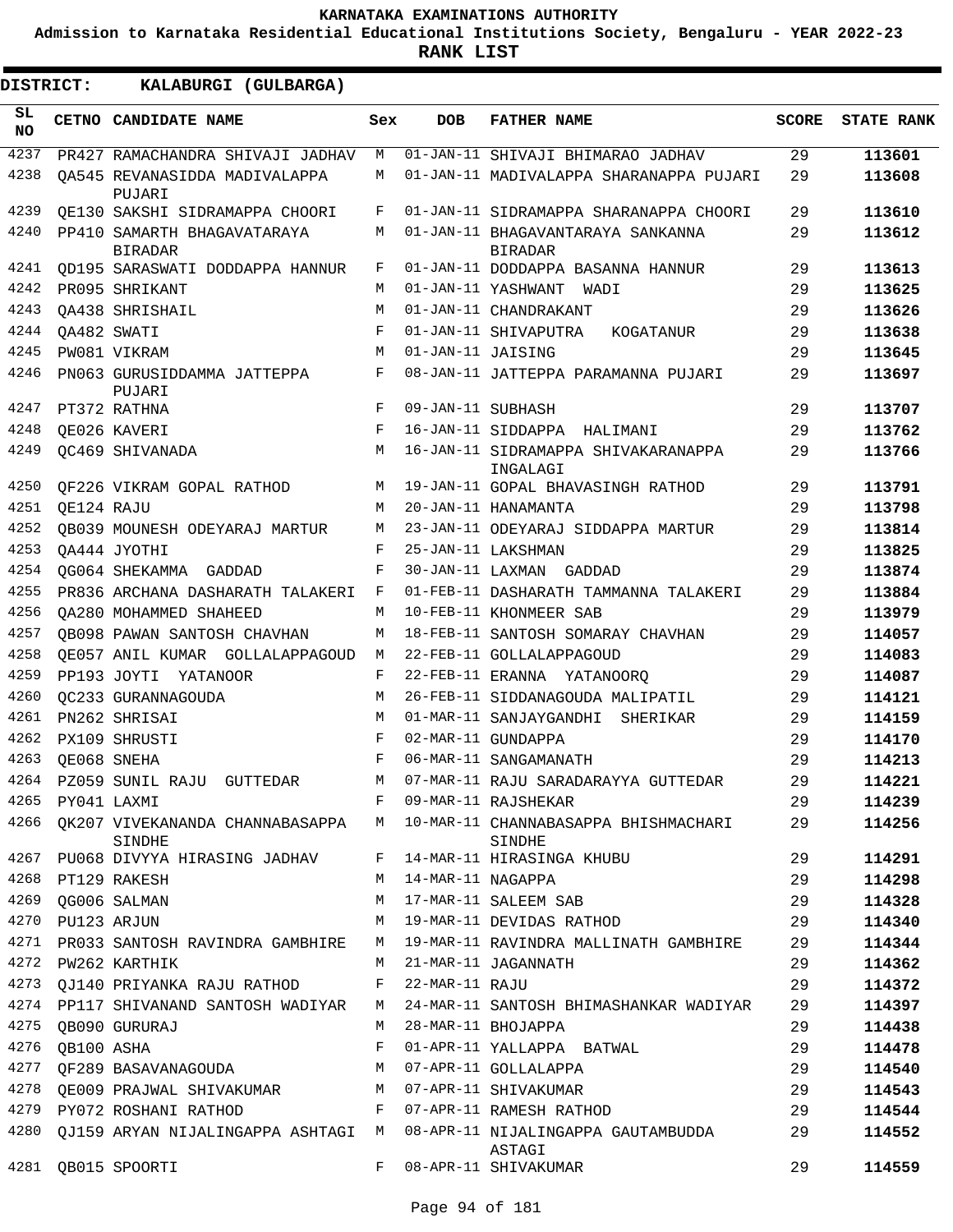**Admission to Karnataka Residential Educational Institutions Society, Bengaluru - YEAR 2022-23**

**RANK LIST**

| SL<br><b>NO</b> |            | CETNO CANDIDATE NAME                                   | Sex    | DOB               | <b>FATHER NAME</b>                                           | <b>SCORE</b> | <b>STATE RANK</b> |
|-----------------|------------|--------------------------------------------------------|--------|-------------------|--------------------------------------------------------------|--------------|-------------------|
| 4282            |            | OC604 MALLINATH SHARANABASAPPA                         | M      |                   | 10-APR-11 SHARANABASAPPA                                     | 29           | 114580            |
| 4283            |            | CHIGARI<br>QC502 RENUKA KURIYAWARU                     | F      |                   | 10-APR-11 MALLIKARJUN                                        | 29           | 114583            |
| 4284            |            | PT442 SAVITA                                           | F      |                   | 16-APR-11 NARASAPPA                                          | 29           | 114669            |
| 4285            |            | PU130 SUJATA                                           | F      | 16-APR-11 ANNAPPA |                                                              | 29           | 114671            |
| 4286            |            |                                                        | M      |                   | 18-APR-11 RAVI KALLAPPA JAMADAR                              | 29           | 114692            |
| 4287            |            | PN357 KRISHNA RAVI JAMADAR<br>OL086 GIRIJAMMA          | F      |                   | 20-APR-11 BASAVRAJ                                           | 29           | 114709            |
| 4288            |            | PU052 HASHAPPA                                         | M      | 23-APR-11 RAMANNA |                                                              | 29           |                   |
| 4289            |            |                                                        | F      |                   | 24-APR-11 GURUNATH                                           |              | 114742            |
| 4290            |            | OC019 PREETI GURUNATH HACCHHADA                        |        |                   |                                                              | 29           | 114753            |
|                 |            | OH180 REVANASIDDA                                      | M      |                   | 26-APR-11 HANAMANT                                           | 29           | 114774            |
| 4291            |            | OH241 PRUTHVIRAJ                                       | M      | 29-APR-11 MAHESH  |                                                              | 29           | 114804            |
| 4292<br>4293    |            | OF198 ABHISHEKHA MANJUNATHA<br>TURAYI<br>PU103 VEEKESH | M<br>M |                   | 03-MAY-11 MANJUNATHA GANGANNA TURAYI<br>03-MAY-11 VIJAYKUMAR | 29<br>29     | 114847<br>114859  |
|                 |            |                                                        |        |                   |                                                              |              |                   |
| 4294            |            | PP107 INDUMATI TIPPANNA RATHOD                         | F      |                   | 05-MAY-11 TIPPANNA AMBADAS RATHOD                            | 29           | 114879            |
| 4295            |            | OA095 CHANDRAKANTA RAVI HEROORA                        | M      |                   | 06-MAY-11 RAVI BHIMARAYA HEROORA                             | 29           | 114897            |
| 4296            |            | PY012 VISHNU JADHAV                                    | M      |                   | 09-MAY-11 RAJU JADHAV                                        | 29           | 114939            |
| 4297            |            | OL002 SAGAR                                            | M      |                   | 10-MAY-11 SHANKAR RAO                                        | 29           | 114950            |
| 4298            |            | PR400 RADHIKA BHIMASHANKAR RAMAJI F                    |        |                   | 16-MAY-11 BHIMASHANKAR RAMAJI                                | 29           | 115018            |
| 4299            |            | <b>QC081 RAVINA</b>                                    | F      |                   | 20-MAY-11 PRAKASH RATHOD                                     | 29           | 115067            |
| 4300            |            | OF237 SANDEEP                                          | M      |                   | 20-MAY-11 GANGARAM                                           | 29           | 115069            |
| 4301            |            | OH323 NEELAMMA NAGAPPA JAMADAR                         | F      |                   | 21-MAY-11 NAGAPPA HANAMANT JAMADAR                           | 29           | 115083            |
| 4302            |            | PP281 ROHIT                                            | M      |                   | 23-MAY-11 SHANKAR RATHOD                                     | 29           | 115096            |
| 4303            |            | PR230 VEERSH SANTOSH                                   | M      | 24-MAY-11 SANTOSH |                                                              | 29           | 115123            |
| 4304            |            | PR347 PREETAM                                          | M      |                   | 25-MAY-11 SANTOSHKUMAR GANAPATI<br><b>JADHAV</b>             | 29           | 115131            |
| 4305            |            | QK048 SUMAN                                            | M      |                   | 25-MAY-11 MALLIKARJUN                                        | 29           | 115136            |
| 4306            |            | QA259 GANESH<br>DODDAMANI                              | М      |                   | 28-MAY-11 SHIVARAJ DODDAMANI                                 | 29           | 115156            |
| 4307            |            | PN200 RAKESH                                           | M      |                   | 28-MAY-11 DEVINDRA KALABANDE                                 | 29           | 115160            |
| 4308            |            | QC582 BHAGYASHREE                                      | F      |                   | 01-JUN-11 MALKAPPA SHARANAPPA BALABATTI                      | 29           | 115214            |
| 4309            |            | PZ091 PALLAVI                                          | F      |                   | 01-JUN-11 HEMAA RATHOD                                       | 29           | 115229            |
| 4310            |            | PR030 SUFIYA                                           | F      |                   | 01-JUN-11 IQBAL MULLA                                        | 29           | 115236            |
| 4311            |            | PN392 MALLAMMA NINGANNA VADEDA                         | F      |                   | 05-JUN-11 NINGANNA BABU VADEDA                               | 29           | 115297            |
| 4312            |            | PU279 UDYA KUMAR                                       | M      | 05-JUN-11 RAMESH  |                                                              | 29           | 115305            |
|                 |            | 4313 QG040 ABDUL REHAMAN                               | M      |                   | 08-JUN-11 LALASAB KYATANAL                                   | 29           | 115340            |
| 4314            |            | QA176 RAJAKUMAR RAMANNA M<br>NADUVINAMANI              |        |                   | 10-JUN-11 RAMANNA NINGAPPA NADUVINAMANI                      | 29           | 115383            |
|                 |            | 4315 PP197 RAJAMATI BASAVARAJ SINGE                    | F      |                   | 11-JUN-11 BASAVARAJ PANDIT SINGE                             | 29           | 115393            |
| 4316            |            | PN203 SRUSTHI AMUL PATIL                               | F      | 11-JUN-11 AMUL    | PATIL                                                        | 29           | 115396            |
| 4317            |            | QF032 NAGARAJ                                          | М      |                   | 14-JUN-11 MAHESH MADRIKE                                     | 29           | 115433            |
| 4318            |            | PS126 SHRUTI                                           | F      |                   | 15-JUN-11 SHIVARAYA MULAGE                                   | 29           | 115457            |
|                 |            | 4319 PN387 SUDHARANI                                   | F      |                   | 15-JUN-11 BABU RATHOD                                        | 29           | 115459            |
| 4320            |            | PV224 ALAKYA                                           | F      | 17-JUN-11 NAMADEV |                                                              | 29           | 115478            |
| 4321            |            | QJ137 VENKATESH PRAKASH                                | М      | 19-JUN-11 PRAKASH |                                                              | 29           | 115519            |
|                 |            | 4322 PV152 YALLALINGA                                  | М      | 20-JUN-11 MARUTI  |                                                              | 29           | 115536            |
| 4323            |            | PW218 KARAN                                            | M      | 30-JUN-11 KISHAN  |                                                              | 29           | 115677            |
| 4324            |            | QF024 LAXMI REVANASIDDA                                | F      |                   | 30-JUN-11 REVANASIDDA BHIMARAYAGOUDA                         | 29           | 115681            |
| 4325            |            | PR177 YUVARAJ DEVINDRA BADADAL                         | M      |                   | 02-JUL-11 DEVINDRA SIDDANNA BADADAL                          | 29           | 115723            |
| 4326            |            | PN429 ANAND                                            | М      |                   | 03-JUL-11 BASAVARAJ TALAWAR                                  | 29           | 115724            |
| 4327            | PX226 AJJU |                                                        | М      | 05-JUL-11 OMNATH  |                                                              | 29           | 115759            |
| 4328            |            | QK291 ANANYA                                           | F      |                   | 05-JUL-11 SHIVAKUMAR                                         | 29           | 115760            |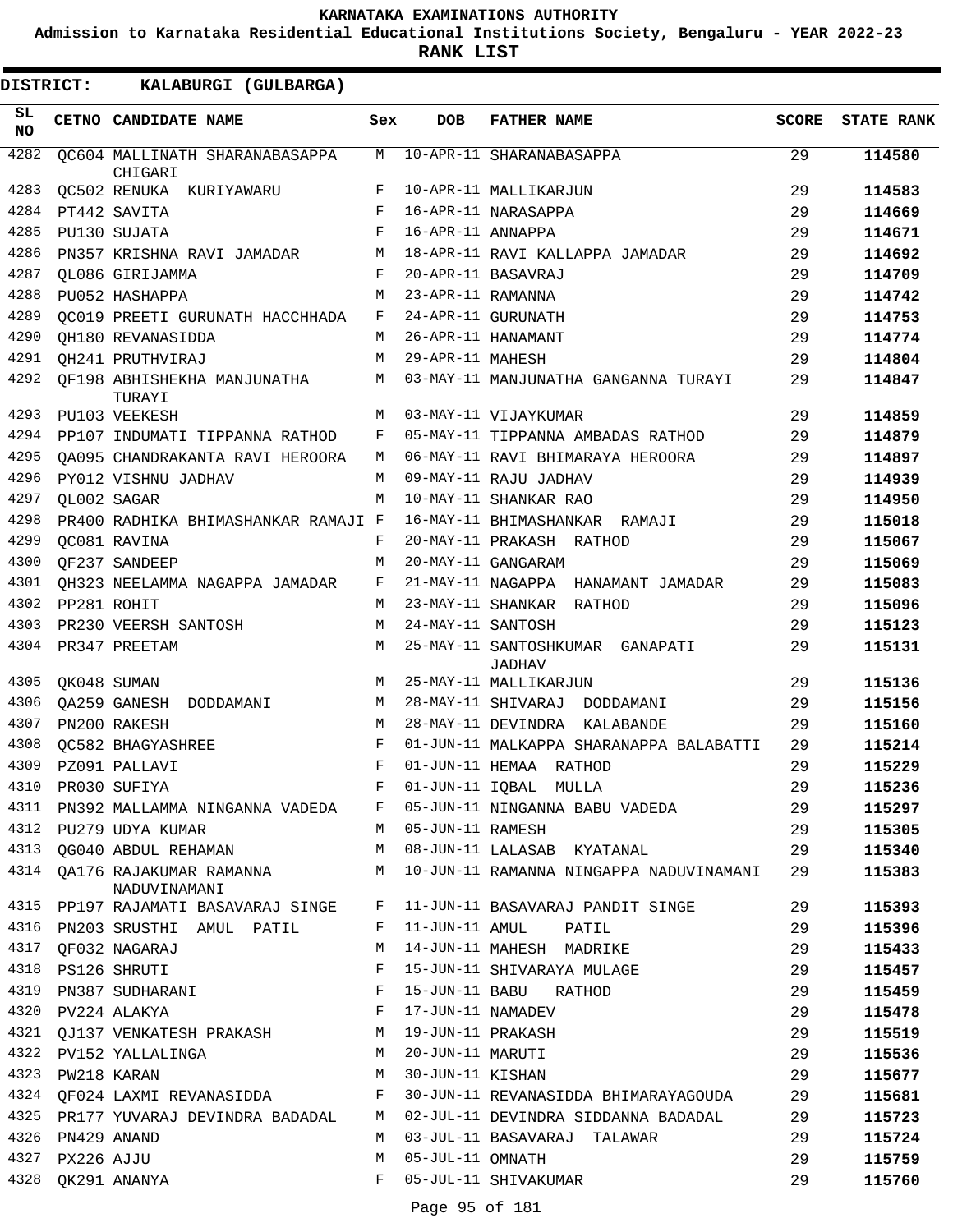**Admission to Karnataka Residential Educational Institutions Society, Bengaluru - YEAR 2022-23**

**RANK LIST**

| DISTRICT:        |            | KALABURGI (GULBARGA)                                              |              |                   |                                                      |              |                   |
|------------------|------------|-------------------------------------------------------------------|--------------|-------------------|------------------------------------------------------|--------------|-------------------|
| SL.<br><b>NO</b> |            | CETNO CANDIDATE NAME                                              | Sex          | <b>DOB</b>        | <b>FATHER NAME</b>                                   | <b>SCORE</b> | <b>STATE RANK</b> |
| 4329             |            | PU086 VISHAL PARAMESHWAR KAVARI                                   | M            |                   | 10-JUL-11 PARAMESHWAR KAVARI                         | 29           | 115839            |
| 4330             |            | PV192 SHRAVAN                                                     | M            | 12-JUL-11 MANSING |                                                      | 29           | 115851            |
| 4331             |            | PY006 DEVANANDA ANILKUMAR<br>POLICEPATIL                          | М            |                   | 16-JUL-11 ANILKUMAR NAGENDRAPPA                      | 29           | 115890            |
| 4332             |            | OJ018 BHAGESHA VIJAYAKUMAR<br>HADAPAD                             | М            |                   | 17-JUL-11 VIJAYAKUMAR HADAPAD                        | 29           | 115897            |
| 4333             |            | OA204 SHARANAGOUDA ANAND BIRADAR                                  | M            |                   | 19-JUL-11 ANAND IRANNA BIRADAR                       | 29           | 115930            |
| 4334             |            | OA139 SHARANAPPA                                                  | M            |                   | 20-JUL-11 HALLEPPA KATTIMANI                         | 29           | 115946            |
| 4335             |            | OF056 BHAGYALAKSHMI                                               | F            |                   | 22-JUL-11 SHIVAPPA GHANTI                            | 29           | 115967            |
| 4336             |            | PS050 DEVIKA MALLINATH NIMBITOTA F                                |              |                   | 28-JUL-11 MALLIMATH GURUSHANTAPPA<br>NIMBITOTA       | 29           | 116043            |
| 4337             |            | OD238 NAGAYYA HIREMATH                                            | M            |                   | 28-JUL-11 GURUSWAMI                                  | 29           | 116050            |
| 4338             |            | PU072 HATHIBA MUSKAN                                              | F            |                   | 29-JUL-11 NASIRODDIN                                 | 29           | 116062            |
| 4339             |            | OH036 ANJALI                                                      | F            |                   | 31-JUL-11 RAJSHEKAR                                  | 29           | 116096            |
| 4340             |            | PV235 NAGRAJ                                                      | M            |                   | 04-AUG-11 PREMNATH                                   | 29           | 116141            |
| 4341             |            | PT128 JEGADISH                                                    | M            |                   | 11-AUG-11 MALLAPPA                                   | 29           | 116218            |
| 4342             |            | PP194 NIKHITA                                                     | F            |                   | 11-AUG-11 NINGAPPA<br>POOJARI                        | 29           | 116221            |
| 4343             |            | OE018 PARVATI BIRADAR                                             | F            |                   | 11-AUG-11 DEVINDRAPPAGOUD NANAGOUD<br><b>BIRADAR</b> | 29           | 116222            |
| 4344             |            | QJ034 KAVERI                                                      | F            |                   | 14-AUG-11 HANAMANTH                                  | 29           | 116257            |
| 4345             |            | OF240 RAVISHANKAR NATIKAR                                         | М            | 15-AUG-11 SHANKAR |                                                      | 29           | 116272            |
| 4346             |            | PY282 PRASANNA                                                    | M            |                   | 16-AUG-11 SADANAND                                   | 29           | 116280            |
| 4347             |            | OK175 RAKESH                                                      | М            |                   | 17-AUG-11 LAKSHMAPPA                                 | 29           | 116292            |
| 4348             |            | PT138 CHENNAVEER SHREEMANTH<br>HADAPAD                            | М            |                   | 21-AUG-11 SHREEMANTH HADAPAD                         | 29           | 116333            |
| 4349             |            | PO150 SHARANAMMA BASAPPA<br>DEVARANADAGI                          | F            |                   | 23-AUG-11 BASAPPA CHANDRAPPA<br>DEVARANADAGI         | 29           | 116360            |
| 4350             |            | QH295 SOUNDARYA                                                   | F            |                   | 24-AUG-11 SHIVAKUMAR                                 | 29           | 116375            |
| 4351             |            | QK360 MALLIKARJUN                                                 | М            |                   | 28-AUG-11 SHANTAPPA                                  | 29           | 116420            |
| 4352             |            | QK276 SAIKIRAN                                                    | M            | 28-AUG-11 MAHESH  |                                                      | 29           | 116422            |
| 4353             |            | OH197 VISHAL                                                      | M            |                   | 28-AUG-11 RAMESH CHAVAN                              | 29           | 116428            |
| 4354             |            | PT216 KARTHIK                                                     | M            |                   | 01-SEP-11 TARASING                                   | 29           | 116466            |
| 4355             |            | PP038 PRAVEENKUMAR                                                | M            |                   | 05-SEP-11 YALLANNA PUJARI                            | 29           | 116520            |
| 4356             |            | $\mathbf{F}$ and $\mathbf{F}$ and $\mathbf{F}$<br>QK460 MEENAKSHI |              |                   | 07-SEP-11 BHEEMANNA                                  | 29           | 116545            |
|                  |            | 4357 PS115 KAVERI DATTU CHAVAN F                                  |              |                   | 11-SEP-11 DATTU RAMACHANDRA CHAVAN                   | 29           | 116584            |
| 4358             |            | PN123 SOUBHAGYA                                                   | $\mathbb{F}$ |                   | 13-SEP-11 NAGARAJA                                   | 29           | 116612            |
| 4359             |            | PR263 CHAITRA DATTATREYA F<br>BANNIGIDA                           |              |                   | 18-SEP-11 DATTATREYA PANDURANG<br>BANNIGIDA          | 29           | 116647            |
| 4360             |            | QE035 PAYAL RAJU RATHOD F                                         |              |                   | 18-SEP-11 RAJU SOMLU RATHOD                          | 29           | 116651            |
| 4361             | QJ180 SONI | and the state of the Fig.                                         |              |                   | 19-SEP-11 HANAMANTH                                  | 29           | 116664            |
| 4362             |            | QJ286 BHIMANNA SHANKREPPA                                         | М            |                   | 20-SEP-11 SHANKREPPA                                 | 29           | 116670            |
|                  |            | 4363 PZ093 MANJULA                                                | F            | 20-SEP-11 JAGAPPA |                                                      | 29           | 116675            |
|                  |            | 4364 PU048 SWETABIKA                                              | F            |                   | 21-SEP-11 BASAVARAJ                                  | 29           | 116691            |
| 4365             |            | QC499 PAVITRA HANAMANT KARAGAR                                    | F            |                   | 01-OCT-11 HANAMANT                                   | 29           | 116777            |
| 4366             |            | QJ228 CHITRAKALA                                                  | F<br>М       |                   | 02-OCT-11 ARUN KUMAR HONAGOND                        | 29           | 116784            |
| 4368             |            | 4367 PR101 KHANDERAY                                              | F            |                   | 04-OCT-11 SAIBANNA ALAND                             | 29           | 116802            |
| 4369             |            | QB110 SANJANA<br>QJ378 KASHIBAI                                   | F            |                   | 06-OCT-11 SANJU JADHAV                               | 29           | 116822            |
| 4370             |            |                                                                   | F            |                   | 13-OCT-11 VISHWANATH<br>13-OCT-11 MALLANNA           | 29<br>29     | 116891            |
|                  |            | QA332 SANIKA<br>4371 QA362 LAVANYA                                | F            |                   |                                                      | 29           | 116894            |
|                  |            | 4372 QJ029 KARTIK                                                 | М            |                   | 15-OCT-11 YALLALINGA YADRAMI<br>16-OCT-11 PRABHAYYA  | 29           | 116920<br>116931  |
|                  |            | 4373 PT072 NEHA ANJUM                                             | F            |                   | 17-OCT-11 AKBAR ALI                                  | 29           | 116941            |
|                  |            |                                                                   |              |                   |                                                      |              |                   |

Page 96 of 181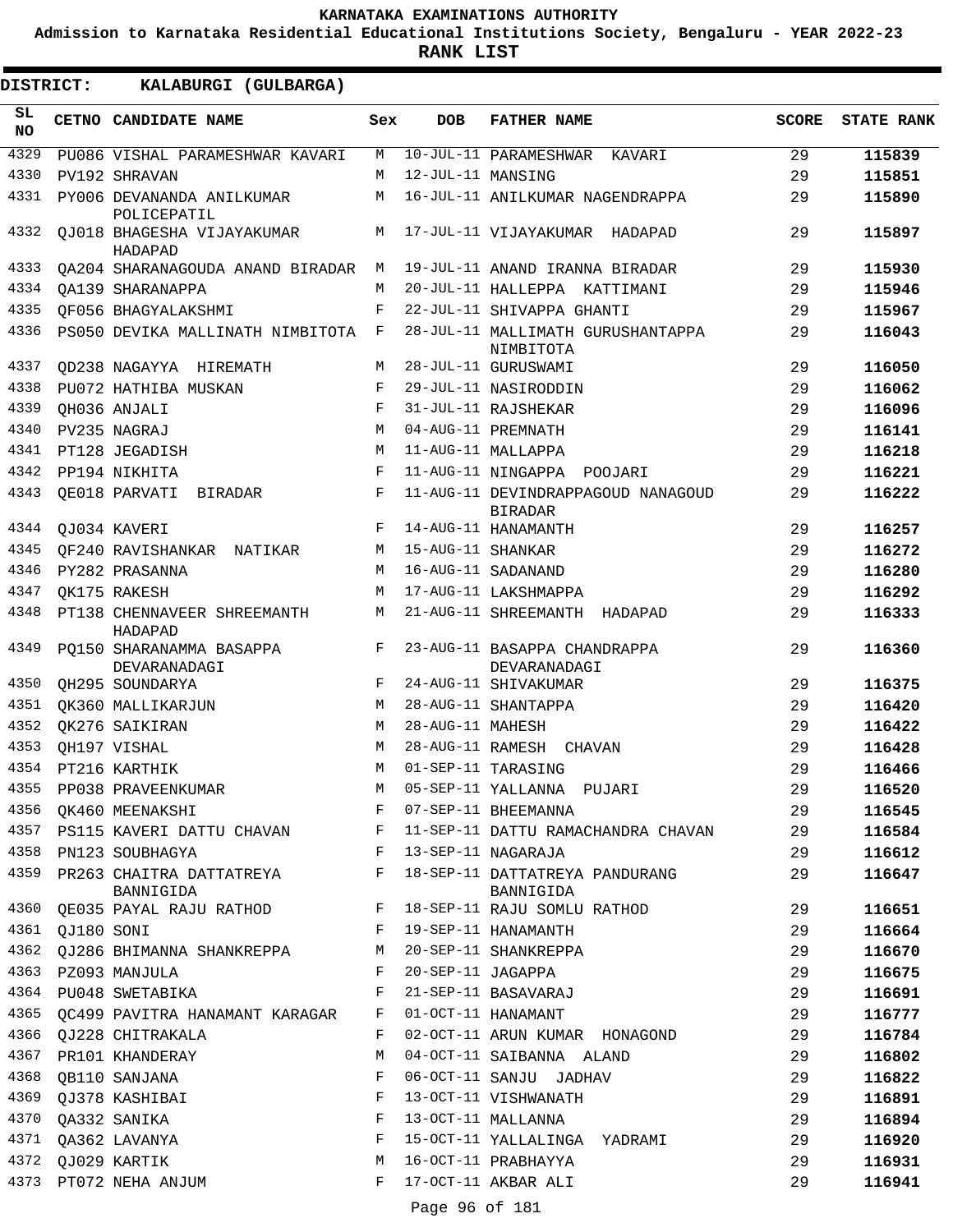**Admission to Karnataka Residential Educational Institutions Society, Bengaluru - YEAR 2022-23**

| <b>DISTRICT:</b> |            | KALABURGI (GULBARGA)                             |     |                   |                                                |              |                   |
|------------------|------------|--------------------------------------------------|-----|-------------------|------------------------------------------------|--------------|-------------------|
| SL.<br>NO.       |            | CETNO CANDIDATE NAME                             | Sex | <b>DOB</b>        | <b>FATHER NAME</b>                             | <b>SCORE</b> | <b>STATE RANK</b> |
| 4374             |            | OJ143 VIKRAM SURESH RATHOD                       | М   |                   | 20-OCT-11 SURESH KABIRDAS RATHOD               | 29           | 116976            |
| 4375             |            | PY106 SHIVASHANKRAYYA VIIRESH<br>SHARMA WAGDURGI | М   |                   | 28-OCT-11 VIRESH SHARMA WAGDURGI               | 29           | 117050            |
| 4376             |            | PY346 BHAGYASHREE                                | F   |                   | 01-NOV-11 YELLAYYA                             | 29           | 117078            |
| 4377             |            | PX192 SHAHEEL                                    | М   | 05-NOV-11 SURESH  |                                                | 29           | 117117            |
| 4378             |            | OH027 ESHVAR                                     | М   |                   | 11-NOV-11 PREMSING RATHOD                      | 29           | 117184            |
| 4379             |            | OH043 SUNIL REVANSIDDAPPA<br>GUNDAGURTI          | М   |                   | 13-NOV-11 REVANSIDDAPPA                        | 29           | 117202            |
| 4380             |            | QC616 PRASHANT MAHANTAPPA YALABA                 | M   |                   | 16-NOV-11 MAHANTAPPA BHAGAPPA YALABA           | 29           | 117229            |
| 4381             |            | PX148 SIMRAN BEGAM                               | F   |                   | 28-NOV-11 MEHABOOB                             | 29           | 117319            |
| 4382             |            | PR392 SUDEEP SUBHASH MADANKAR                    | M   |                   | 02-DEC-11 SUBHASH DEVINDRAPPA MADANKAR         | 29           | 117343            |
| 4383             |            | QD298 AJAY SHANKARAPPA HALAKAYI                  | M   |                   | 03-DEC-11 SHANKARAPPA HANAMANTARAY<br>HALAKAYI | 29           | 117345            |
| 4384             | QJ488 SONU |                                                  | M   |                   | 09-DEC-11 SUNIL DONGARU JADHAV                 | 29           | 117392            |
| 4385             |            | PY256 NARSAMMA                                   | F   | 16-DEC-11 NAGAPPA |                                                | 29           | 117440            |
| 4386             |            | PT259 CHAMPAVATHI                                | F   | 19-DEC-11 SHIVAJI |                                                | 29           | 117464            |
| 4387             |            | OJ466 OMKAR                                      | M   | 20-DEC-11 MARUTI  |                                                | 29           | 117477            |
| 4388             |            | PS147 ANITA VISHWANATH HEBALE                    | F   |                   | 22-DEC-11 VISHWANATH                           | 29           | 117489            |
| 4389             |            | OH254 GUNDAMMA SHANTAPPA BIRADARA F              |     |                   | 23-DEC-11 SHANTAPPA AMBARAV BIRADARA           | 29           | 117493            |
| 4390             |            | PN052 GEETA                                      | F   |                   | 28-DEC-11 BASAVARAJ                            | 29           | 117531            |
| 4391             |            | OC397 MALAPPA CHANDRAKANT<br>KIRANAGI            | М   |                   | 01-JAN-12 CHANDRAKANT DODDAPPA KIRANAGI        | 29           | 117567            |
| 4392             |            | PY118 NAVYA                                      | F   |                   | 01-JAN-12 SOMANATH                             | 29           | 117568            |
| 4393             |            | OJ372 PARASHANT PAPPU PAWAR                      | М   |                   | 01-JAN-12 PAPPU LAXAMAN PAWAR                  | 29           | 117569            |
| 4394             |            | OG124 RAKESHA                                    | М   |                   | 01-JAN-12 RAJU HOSAMANI                        | 29           | 117573            |
| 4395             |            | PU062 SUDEEP                                     | M   | 01-JAN-12 PRAKASH |                                                | 29           | 117577            |
| 4396             |            | PW130 SUPRIYA KARABASAPPA                        | F   |                   | 01-JAN-12 KARABASAPPA                          | 29           | 117579            |
| 4397             |            | PT300 SANSKRUTI                                  | F   |                   | 02-JAN-12 KARABASAYYA                          | 29           | 117587            |
| 4398             |            | QJ293 SNEHA MARUTI JADHAV                        | F   |                   | 06-JAN-12 MARUTI LAXMAN JADHAV                 | 29           | 117603            |
| 4399             |            | OH053 KAVERI SURYAKANTA<br>HULAGERI              | F   |                   | 10-JAN-12 SURYAKANTA                           | 29           | 117607            |
|                  |            | 4400 PX203 ROOHAN                                |     |                   | M 21-JAN-12 JAGANNATH                          | 29           | 117636            |
|                  |            | 4401 PY074 ROSHANI                               | F   |                   | 21-JAN-12 CHANDRAKANT RATHOD                   | 29           | 117637            |
|                  |            | 4402 PV149 AISHWRYA JAGANNATH JAMADAR F          |     |                   | 22-JAN-12 JAGANNATH JAMADAR                    | 29           | 117639            |
|                  |            | 4403 PR526 SHRUTI LAXMAN TUPPADODDE              | F   |                   | 23-JAN-12 LAXMAN NAGANNA TUPPADODDE            | 29           | 117644            |
|                  |            | 4404 PS125 PRIYANKA SIDRAMAPPA LENDE             | F   |                   | 19-FEB-12 SIDRAMAPPA MAHADEVAPPA LENDE         | 29           | 117684            |
|                  |            | 4405 PT381 SHIVAPRASAD                           | M   |                   | 20-FEB-12 JAGANNATH                            | 29           | 117686            |
| 4406             |            | PR570 SHANKAR SHIVANAND HADALAGI M               |     |                   | 26-FEB-12 SHIVANAND BASAVANNAPPA<br>HADALAGI   | 29           | 117693            |
| 4407             |            | PR295 ARASHIYA                                   | F   |                   | 25-MAR-12 FAKRUDDIN SHEKE                      | 29           | 117709            |
| 4408             |            | PT204 NAVEEN                                     | М   |                   | 01-APR-12 AMBRUTH MANTATTI                     | 29           | 117719            |
| 4409             |            | PN074 GANESH                                     | М   |                   | 10-APR-12 RAJKUMAR                             | 29           | 117722            |
| 4410             |            | PN129 CHETAN DILEEP CHOUWHAN M                   |     |                   | 10-JUN-08 DILEEP HANAMANTH CHOUWHAN            | 28           | 117755            |
| 4411             |            | OH188 ARPITA PRAKASH                             | F   |                   | 01-JAN-09 PRAKASH VAMAJI                       | 28           | 117759            |
| 4412             |            | QC386 DEEPAK RAVI RATHOD                         | M   |                   | 02-JAN-09 RAVI NANU RATHOD                     | 28           | 117762            |
| 4413             |            | PP214 SWARAJ SIDDU WATHAR M                      |     |                   | 22-MAY-09 SIDDU MAHADEV WATHAR                 | 28           | 117776            |
| 4414             |            | PN409 SHARANABASU                                | M   |                   | 27-JUL-09 SHREEMANT MANG                       | 28           | 117793            |
| 4415             |            | QJ095 IRESHA                                     | M   |                   | 09-NOV-09 CHANDRAKANTA BENURU                  | 28           | 117823            |
| 4416             |            | PN388 AKSHAYA MAHANTAPPA NAVI                    | M   |                   | 01-JAN-10 MAHANTAPPA                           | 28           | 117846            |
| 4417             |            | QH116 HANAMANTRAYA                               | М   | 01-JAN-10 RAMESH  |                                                | 28           | 117854            |
| 4418             |            | OK387 MALLESH                                    | M   |                   | 01-JAN-10 MANIKAPPA                            | 28           | 117859            |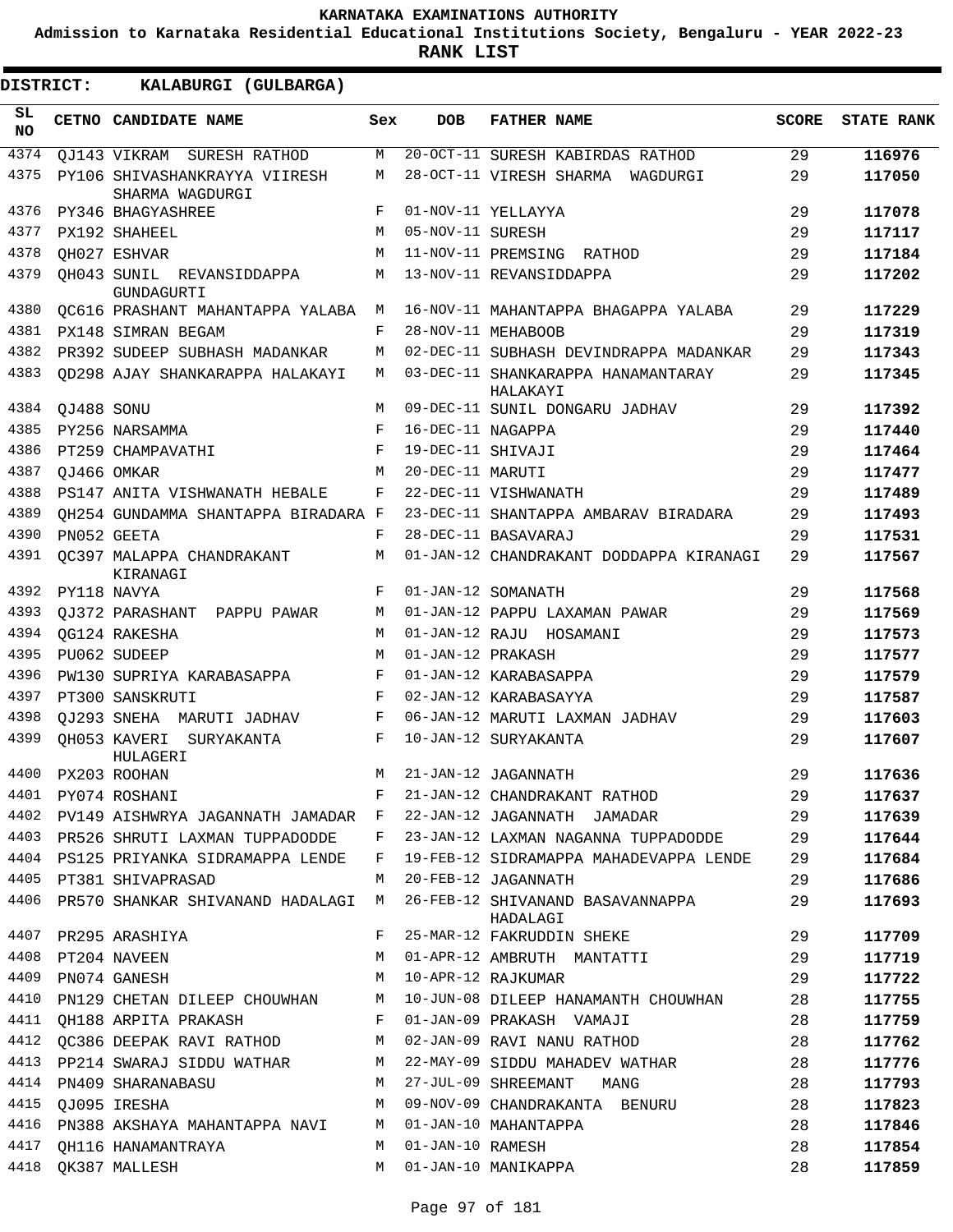**Admission to Karnataka Residential Educational Institutions Society, Bengaluru - YEAR 2022-23**

**RANK LIST**

| $\overline{01}$ -JAN-10 KISHAN<br>4419<br>$\mathbf{F}% _{0}$<br>PW142 RADHIKA<br>28<br>117867<br>4420<br>01-JAN-10 AVVANNA<br>28<br>QC626 RAJU<br>M<br>117868<br>4421<br>01-JAN-10 MALAPPA PUJARI<br>F<br>28<br>PP347 SHIVALINGAMMA MALAPPA<br>117875<br>PUJARI<br>4422<br>01-JAN-10 SHIVAPPA ADIVEPPA<br>28<br>PP233 SHREYA SHIVAPPA<br>F<br>117876<br>KONDAGULIKAR<br>KONDAGULIKAR<br>28<br>4423<br>PW115 YUVAN<br>01-JAN-10 BHIKKU<br>117880<br>M<br>28<br>4424<br>QH353 SAGAR KYASHYA<br>М<br>09-FEB-10 SHIVANNA KYASHYA<br>117926<br>28<br>4425<br>PV060 SUPRIYA<br>F<br>19-MAR-10 AMBANNA<br>117976<br>4426<br>PV251 RESHMA<br>28<br>F<br>23-MAR-10 IRAPPA ISABI<br>117984<br>4427<br>OL061 TEJASWA<br>06-APR-10 SOMANNA BOMNALI<br>28<br>117996<br>M<br>4428<br>28<br>PR191 DONDESH GUNDAPPA KEROOR<br>17-APR-10 GUNDAPPA KEROOR<br>118011<br>М<br>4429<br><b>QB045 SHIVANAND YASHWANTRAYA</b><br>04-JUN-10 YASHWANTRAYA DHAREPPA MALLED<br>28<br>118081<br>М<br>MALLED<br>4430<br>06-JUN-10 SIDRAMAPPA BASAVARAJ KINNI<br>OH168 NANDINI SIDRAMAPPA KINNI<br>F<br>28<br>118084<br>4431<br>03-JUL-10 DHANANJAYA CHAVAN<br>28<br>PY014 DEEPIKA<br>F<br>118124<br>4432<br><b>QL052 ANANDAREDDY</b><br>10-JUL-10 SHIVASHARANAPPA<br>28<br>M<br>118134<br>4433<br>QF202 SHASHIKANT GOLLALAPPA<br>17-JUL-10 GOLLALAPPA<br>28<br>М<br>118152<br>POLICEPATIL<br>4434<br>01-AUG-10 PRAKASH<br>28<br>PV222 MAHESH<br>M<br>118176<br>4435<br>28<br>09-AUG-10 SANGAMESH BAGALUR<br>QA216 RAHUL<br>М<br>118204<br>4436<br>F<br>15-AUG-10 RAJU<br>28<br>PW175 ASHWINI<br>118217<br>4437<br>15-AUG-10 RANGAPPA BALAPPAGOL<br>28<br>OE094 NAGARAJ<br>М<br>118219<br>4438<br>PY202 POOJA<br>F<br>21-AUG-10 GOVIND<br>28<br>118235<br>4439<br>23-AUG-10 SATISH<br>PV051 RITIKA<br>F<br>28<br>118241<br>4440<br>24-AUG-10 DHANARAJ<br>28<br>OA133 VIKAS<br>M<br>118246<br>4441<br>28-AUG-10 ADIVEPPAGOUD PATIL<br>28<br>PN379 NEELAKANTHAGOUD<br>М<br>118252<br>ADIVEPPAGOUD PATIL<br>28<br>4442<br>PT154 MANOHAR<br>29-AUG-10 VASANTH<br>118254<br>M<br>28<br>4443<br>QG012 KAVERI<br>F<br>09-SEP-10 SHIVAYOGI<br>118299<br>28<br>4444<br>OA105 DHARAMANNA<br>14-SEP-10 SHRIMANT NARIBOL<br>118322<br>М<br>28<br>4445 PW126 AISHWARYA<br>F<br>22-SEP-10 CHENNAPPA<br>118351<br>28<br>4446 PP266 SAVITA LALU RATHOD<br>F<br>25-SEP-10 LALU LAXMAN RATHOD<br>118366<br>4447<br>01-OCT-10 SANTOSH DURGANNA HITTIN<br>28<br>PY154 MALLIKARJUN SANTOSH HITTIN M<br>118377<br>28<br>4448<br>QK224 BHAGYALAXMI RAMU RATOD<br>03-OCT-10 RAMU CHINYNAYAK RATOD<br>118390<br>F<br>28<br>4449<br>OK385 BHOMIKA<br>04-OCT-10 RAVI<br>118396<br>F<br>4450<br>QA192 MALLIKARJUN<br>08-OCT-10 DEELIP MALLAPPA KAMBALE<br>28<br>М<br>118417<br>4451<br>OC504 MALLIKARJUN<br>09-OCT-10 MAHANTAPPA KATTIMANI<br>28<br>M<br>118425<br>4452<br>PO009 SANDYA NAGENDRA HOSAMANI<br>10-OCT-10 NAGENDRA PUNDALIK HOSAMANI<br>28<br>118432<br>$\mathbf{F}$<br>4453 PP022 SIDDAMMA SHIRGUR<br>28<br>F<br>14-OCT-10 GURALINGAPPA SIRGUR<br>118456<br>4454 PY019 BHARATKUMAR KONACHAPPALI<br>28<br>20-OCT-10 SAYABANNA KONACHAPPALI<br>118489<br>M<br>4455<br>PP268 PREM PANDIT KAMBALE<br>30-OCT-10 PANDIT KHAJAPPA KAMBALE<br>28<br>118532<br>М<br>4456<br>QD346 SANIYABEGUM EBRAHIMPATEL<br>05-NOV-10 EBRAHIMPATEL MAKTUMPATEL<br>28<br>F<br>118565<br>HOSAMANI<br>HOSAMANI<br>08-NOV-10 PRASURAM<br>4457<br>28<br>PO181 GANESH PRASURAM AGASI<br>M<br>118583<br>4458 PT450 GANGA<br>08-NOV-10 SANTOSH<br>28<br>F<br>118584<br>09-NOV-10 SANJU<br>4459 PY234 ROHIT SANJU<br>М<br>28<br>118589<br>4460<br>11-NOV-10 NINGANNA MAREPPA KATTIMANI<br>QF005 BHOOMIKA NINGANNA<br>F<br>28<br>118599<br>KATTIMANI<br>4461<br>18-NOV-10 NAMDEV<br>F<br>28<br>QH164 AKSHATA<br>118627<br>4462<br>18-NOV-10 ASHOK<br>28<br>PW009 RAKESH<br>М<br>118633<br>4463<br>20-NOV-10 HULEPPA DANGAPUR<br>QJ142 SOUMYA DANGAPUR<br>F<br>28<br>118642<br>Page 98 of 181 | SL<br><b>NO</b> | CETNO CANDIDATE NAME | Sex | <b>DOB</b> | <b>FATHER NAME</b> | <b>SCORE</b> | <b>STATE RANK</b> |
|----------------------------------------------------------------------------------------------------------------------------------------------------------------------------------------------------------------------------------------------------------------------------------------------------------------------------------------------------------------------------------------------------------------------------------------------------------------------------------------------------------------------------------------------------------------------------------------------------------------------------------------------------------------------------------------------------------------------------------------------------------------------------------------------------------------------------------------------------------------------------------------------------------------------------------------------------------------------------------------------------------------------------------------------------------------------------------------------------------------------------------------------------------------------------------------------------------------------------------------------------------------------------------------------------------------------------------------------------------------------------------------------------------------------------------------------------------------------------------------------------------------------------------------------------------------------------------------------------------------------------------------------------------------------------------------------------------------------------------------------------------------------------------------------------------------------------------------------------------------------------------------------------------------------------------------------------------------------------------------------------------------------------------------------------------------------------------------------------------------------------------------------------------------------------------------------------------------------------------------------------------------------------------------------------------------------------------------------------------------------------------------------------------------------------------------------------------------------------------------------------------------------------------------------------------------------------------------------------------------------------------------------------------------------------------------------------------------------------------------------------------------------------------------------------------------------------------------------------------------------------------------------------------------------------------------------------------------------------------------------------------------------------------------------------------------------------------------------------------------------------------------------------------------------------------------------------------------------------------------------------------------------------------------------------------------------------------------------------------------------------------------------------------------------------------------------------------------------------------------------------------------------------------------------------------------------------------------------------------------------------------------------------------------------------------------------------------------------------------------------------------------------------------------------------------------------------------------------------------------------------------------------------------------|-----------------|----------------------|-----|------------|--------------------|--------------|-------------------|
|                                                                                                                                                                                                                                                                                                                                                                                                                                                                                                                                                                                                                                                                                                                                                                                                                                                                                                                                                                                                                                                                                                                                                                                                                                                                                                                                                                                                                                                                                                                                                                                                                                                                                                                                                                                                                                                                                                                                                                                                                                                                                                                                                                                                                                                                                                                                                                                                                                                                                                                                                                                                                                                                                                                                                                                                                                                                                                                                                                                                                                                                                                                                                                                                                                                                                                                                                                                                                                                                                                                                                                                                                                                                                                                                                                                                                                                                                                                |                 |                      |     |            |                    |              |                   |
|                                                                                                                                                                                                                                                                                                                                                                                                                                                                                                                                                                                                                                                                                                                                                                                                                                                                                                                                                                                                                                                                                                                                                                                                                                                                                                                                                                                                                                                                                                                                                                                                                                                                                                                                                                                                                                                                                                                                                                                                                                                                                                                                                                                                                                                                                                                                                                                                                                                                                                                                                                                                                                                                                                                                                                                                                                                                                                                                                                                                                                                                                                                                                                                                                                                                                                                                                                                                                                                                                                                                                                                                                                                                                                                                                                                                                                                                                                                |                 |                      |     |            |                    |              |                   |
|                                                                                                                                                                                                                                                                                                                                                                                                                                                                                                                                                                                                                                                                                                                                                                                                                                                                                                                                                                                                                                                                                                                                                                                                                                                                                                                                                                                                                                                                                                                                                                                                                                                                                                                                                                                                                                                                                                                                                                                                                                                                                                                                                                                                                                                                                                                                                                                                                                                                                                                                                                                                                                                                                                                                                                                                                                                                                                                                                                                                                                                                                                                                                                                                                                                                                                                                                                                                                                                                                                                                                                                                                                                                                                                                                                                                                                                                                                                |                 |                      |     |            |                    |              |                   |
|                                                                                                                                                                                                                                                                                                                                                                                                                                                                                                                                                                                                                                                                                                                                                                                                                                                                                                                                                                                                                                                                                                                                                                                                                                                                                                                                                                                                                                                                                                                                                                                                                                                                                                                                                                                                                                                                                                                                                                                                                                                                                                                                                                                                                                                                                                                                                                                                                                                                                                                                                                                                                                                                                                                                                                                                                                                                                                                                                                                                                                                                                                                                                                                                                                                                                                                                                                                                                                                                                                                                                                                                                                                                                                                                                                                                                                                                                                                |                 |                      |     |            |                    |              |                   |
|                                                                                                                                                                                                                                                                                                                                                                                                                                                                                                                                                                                                                                                                                                                                                                                                                                                                                                                                                                                                                                                                                                                                                                                                                                                                                                                                                                                                                                                                                                                                                                                                                                                                                                                                                                                                                                                                                                                                                                                                                                                                                                                                                                                                                                                                                                                                                                                                                                                                                                                                                                                                                                                                                                                                                                                                                                                                                                                                                                                                                                                                                                                                                                                                                                                                                                                                                                                                                                                                                                                                                                                                                                                                                                                                                                                                                                                                                                                |                 |                      |     |            |                    |              |                   |
|                                                                                                                                                                                                                                                                                                                                                                                                                                                                                                                                                                                                                                                                                                                                                                                                                                                                                                                                                                                                                                                                                                                                                                                                                                                                                                                                                                                                                                                                                                                                                                                                                                                                                                                                                                                                                                                                                                                                                                                                                                                                                                                                                                                                                                                                                                                                                                                                                                                                                                                                                                                                                                                                                                                                                                                                                                                                                                                                                                                                                                                                                                                                                                                                                                                                                                                                                                                                                                                                                                                                                                                                                                                                                                                                                                                                                                                                                                                |                 |                      |     |            |                    |              |                   |
|                                                                                                                                                                                                                                                                                                                                                                                                                                                                                                                                                                                                                                                                                                                                                                                                                                                                                                                                                                                                                                                                                                                                                                                                                                                                                                                                                                                                                                                                                                                                                                                                                                                                                                                                                                                                                                                                                                                                                                                                                                                                                                                                                                                                                                                                                                                                                                                                                                                                                                                                                                                                                                                                                                                                                                                                                                                                                                                                                                                                                                                                                                                                                                                                                                                                                                                                                                                                                                                                                                                                                                                                                                                                                                                                                                                                                                                                                                                |                 |                      |     |            |                    |              |                   |
|                                                                                                                                                                                                                                                                                                                                                                                                                                                                                                                                                                                                                                                                                                                                                                                                                                                                                                                                                                                                                                                                                                                                                                                                                                                                                                                                                                                                                                                                                                                                                                                                                                                                                                                                                                                                                                                                                                                                                                                                                                                                                                                                                                                                                                                                                                                                                                                                                                                                                                                                                                                                                                                                                                                                                                                                                                                                                                                                                                                                                                                                                                                                                                                                                                                                                                                                                                                                                                                                                                                                                                                                                                                                                                                                                                                                                                                                                                                |                 |                      |     |            |                    |              |                   |
|                                                                                                                                                                                                                                                                                                                                                                                                                                                                                                                                                                                                                                                                                                                                                                                                                                                                                                                                                                                                                                                                                                                                                                                                                                                                                                                                                                                                                                                                                                                                                                                                                                                                                                                                                                                                                                                                                                                                                                                                                                                                                                                                                                                                                                                                                                                                                                                                                                                                                                                                                                                                                                                                                                                                                                                                                                                                                                                                                                                                                                                                                                                                                                                                                                                                                                                                                                                                                                                                                                                                                                                                                                                                                                                                                                                                                                                                                                                |                 |                      |     |            |                    |              |                   |
|                                                                                                                                                                                                                                                                                                                                                                                                                                                                                                                                                                                                                                                                                                                                                                                                                                                                                                                                                                                                                                                                                                                                                                                                                                                                                                                                                                                                                                                                                                                                                                                                                                                                                                                                                                                                                                                                                                                                                                                                                                                                                                                                                                                                                                                                                                                                                                                                                                                                                                                                                                                                                                                                                                                                                                                                                                                                                                                                                                                                                                                                                                                                                                                                                                                                                                                                                                                                                                                                                                                                                                                                                                                                                                                                                                                                                                                                                                                |                 |                      |     |            |                    |              |                   |
|                                                                                                                                                                                                                                                                                                                                                                                                                                                                                                                                                                                                                                                                                                                                                                                                                                                                                                                                                                                                                                                                                                                                                                                                                                                                                                                                                                                                                                                                                                                                                                                                                                                                                                                                                                                                                                                                                                                                                                                                                                                                                                                                                                                                                                                                                                                                                                                                                                                                                                                                                                                                                                                                                                                                                                                                                                                                                                                                                                                                                                                                                                                                                                                                                                                                                                                                                                                                                                                                                                                                                                                                                                                                                                                                                                                                                                                                                                                |                 |                      |     |            |                    |              |                   |
|                                                                                                                                                                                                                                                                                                                                                                                                                                                                                                                                                                                                                                                                                                                                                                                                                                                                                                                                                                                                                                                                                                                                                                                                                                                                                                                                                                                                                                                                                                                                                                                                                                                                                                                                                                                                                                                                                                                                                                                                                                                                                                                                                                                                                                                                                                                                                                                                                                                                                                                                                                                                                                                                                                                                                                                                                                                                                                                                                                                                                                                                                                                                                                                                                                                                                                                                                                                                                                                                                                                                                                                                                                                                                                                                                                                                                                                                                                                |                 |                      |     |            |                    |              |                   |
|                                                                                                                                                                                                                                                                                                                                                                                                                                                                                                                                                                                                                                                                                                                                                                                                                                                                                                                                                                                                                                                                                                                                                                                                                                                                                                                                                                                                                                                                                                                                                                                                                                                                                                                                                                                                                                                                                                                                                                                                                                                                                                                                                                                                                                                                                                                                                                                                                                                                                                                                                                                                                                                                                                                                                                                                                                                                                                                                                                                                                                                                                                                                                                                                                                                                                                                                                                                                                                                                                                                                                                                                                                                                                                                                                                                                                                                                                                                |                 |                      |     |            |                    |              |                   |
|                                                                                                                                                                                                                                                                                                                                                                                                                                                                                                                                                                                                                                                                                                                                                                                                                                                                                                                                                                                                                                                                                                                                                                                                                                                                                                                                                                                                                                                                                                                                                                                                                                                                                                                                                                                                                                                                                                                                                                                                                                                                                                                                                                                                                                                                                                                                                                                                                                                                                                                                                                                                                                                                                                                                                                                                                                                                                                                                                                                                                                                                                                                                                                                                                                                                                                                                                                                                                                                                                                                                                                                                                                                                                                                                                                                                                                                                                                                |                 |                      |     |            |                    |              |                   |
|                                                                                                                                                                                                                                                                                                                                                                                                                                                                                                                                                                                                                                                                                                                                                                                                                                                                                                                                                                                                                                                                                                                                                                                                                                                                                                                                                                                                                                                                                                                                                                                                                                                                                                                                                                                                                                                                                                                                                                                                                                                                                                                                                                                                                                                                                                                                                                                                                                                                                                                                                                                                                                                                                                                                                                                                                                                                                                                                                                                                                                                                                                                                                                                                                                                                                                                                                                                                                                                                                                                                                                                                                                                                                                                                                                                                                                                                                                                |                 |                      |     |            |                    |              |                   |
|                                                                                                                                                                                                                                                                                                                                                                                                                                                                                                                                                                                                                                                                                                                                                                                                                                                                                                                                                                                                                                                                                                                                                                                                                                                                                                                                                                                                                                                                                                                                                                                                                                                                                                                                                                                                                                                                                                                                                                                                                                                                                                                                                                                                                                                                                                                                                                                                                                                                                                                                                                                                                                                                                                                                                                                                                                                                                                                                                                                                                                                                                                                                                                                                                                                                                                                                                                                                                                                                                                                                                                                                                                                                                                                                                                                                                                                                                                                |                 |                      |     |            |                    |              |                   |
|                                                                                                                                                                                                                                                                                                                                                                                                                                                                                                                                                                                                                                                                                                                                                                                                                                                                                                                                                                                                                                                                                                                                                                                                                                                                                                                                                                                                                                                                                                                                                                                                                                                                                                                                                                                                                                                                                                                                                                                                                                                                                                                                                                                                                                                                                                                                                                                                                                                                                                                                                                                                                                                                                                                                                                                                                                                                                                                                                                                                                                                                                                                                                                                                                                                                                                                                                                                                                                                                                                                                                                                                                                                                                                                                                                                                                                                                                                                |                 |                      |     |            |                    |              |                   |
|                                                                                                                                                                                                                                                                                                                                                                                                                                                                                                                                                                                                                                                                                                                                                                                                                                                                                                                                                                                                                                                                                                                                                                                                                                                                                                                                                                                                                                                                                                                                                                                                                                                                                                                                                                                                                                                                                                                                                                                                                                                                                                                                                                                                                                                                                                                                                                                                                                                                                                                                                                                                                                                                                                                                                                                                                                                                                                                                                                                                                                                                                                                                                                                                                                                                                                                                                                                                                                                                                                                                                                                                                                                                                                                                                                                                                                                                                                                |                 |                      |     |            |                    |              |                   |
|                                                                                                                                                                                                                                                                                                                                                                                                                                                                                                                                                                                                                                                                                                                                                                                                                                                                                                                                                                                                                                                                                                                                                                                                                                                                                                                                                                                                                                                                                                                                                                                                                                                                                                                                                                                                                                                                                                                                                                                                                                                                                                                                                                                                                                                                                                                                                                                                                                                                                                                                                                                                                                                                                                                                                                                                                                                                                                                                                                                                                                                                                                                                                                                                                                                                                                                                                                                                                                                                                                                                                                                                                                                                                                                                                                                                                                                                                                                |                 |                      |     |            |                    |              |                   |
|                                                                                                                                                                                                                                                                                                                                                                                                                                                                                                                                                                                                                                                                                                                                                                                                                                                                                                                                                                                                                                                                                                                                                                                                                                                                                                                                                                                                                                                                                                                                                                                                                                                                                                                                                                                                                                                                                                                                                                                                                                                                                                                                                                                                                                                                                                                                                                                                                                                                                                                                                                                                                                                                                                                                                                                                                                                                                                                                                                                                                                                                                                                                                                                                                                                                                                                                                                                                                                                                                                                                                                                                                                                                                                                                                                                                                                                                                                                |                 |                      |     |            |                    |              |                   |
|                                                                                                                                                                                                                                                                                                                                                                                                                                                                                                                                                                                                                                                                                                                                                                                                                                                                                                                                                                                                                                                                                                                                                                                                                                                                                                                                                                                                                                                                                                                                                                                                                                                                                                                                                                                                                                                                                                                                                                                                                                                                                                                                                                                                                                                                                                                                                                                                                                                                                                                                                                                                                                                                                                                                                                                                                                                                                                                                                                                                                                                                                                                                                                                                                                                                                                                                                                                                                                                                                                                                                                                                                                                                                                                                                                                                                                                                                                                |                 |                      |     |            |                    |              |                   |
|                                                                                                                                                                                                                                                                                                                                                                                                                                                                                                                                                                                                                                                                                                                                                                                                                                                                                                                                                                                                                                                                                                                                                                                                                                                                                                                                                                                                                                                                                                                                                                                                                                                                                                                                                                                                                                                                                                                                                                                                                                                                                                                                                                                                                                                                                                                                                                                                                                                                                                                                                                                                                                                                                                                                                                                                                                                                                                                                                                                                                                                                                                                                                                                                                                                                                                                                                                                                                                                                                                                                                                                                                                                                                                                                                                                                                                                                                                                |                 |                      |     |            |                    |              |                   |
|                                                                                                                                                                                                                                                                                                                                                                                                                                                                                                                                                                                                                                                                                                                                                                                                                                                                                                                                                                                                                                                                                                                                                                                                                                                                                                                                                                                                                                                                                                                                                                                                                                                                                                                                                                                                                                                                                                                                                                                                                                                                                                                                                                                                                                                                                                                                                                                                                                                                                                                                                                                                                                                                                                                                                                                                                                                                                                                                                                                                                                                                                                                                                                                                                                                                                                                                                                                                                                                                                                                                                                                                                                                                                                                                                                                                                                                                                                                |                 |                      |     |            |                    |              |                   |
|                                                                                                                                                                                                                                                                                                                                                                                                                                                                                                                                                                                                                                                                                                                                                                                                                                                                                                                                                                                                                                                                                                                                                                                                                                                                                                                                                                                                                                                                                                                                                                                                                                                                                                                                                                                                                                                                                                                                                                                                                                                                                                                                                                                                                                                                                                                                                                                                                                                                                                                                                                                                                                                                                                                                                                                                                                                                                                                                                                                                                                                                                                                                                                                                                                                                                                                                                                                                                                                                                                                                                                                                                                                                                                                                                                                                                                                                                                                |                 |                      |     |            |                    |              |                   |
|                                                                                                                                                                                                                                                                                                                                                                                                                                                                                                                                                                                                                                                                                                                                                                                                                                                                                                                                                                                                                                                                                                                                                                                                                                                                                                                                                                                                                                                                                                                                                                                                                                                                                                                                                                                                                                                                                                                                                                                                                                                                                                                                                                                                                                                                                                                                                                                                                                                                                                                                                                                                                                                                                                                                                                                                                                                                                                                                                                                                                                                                                                                                                                                                                                                                                                                                                                                                                                                                                                                                                                                                                                                                                                                                                                                                                                                                                                                |                 |                      |     |            |                    |              |                   |
|                                                                                                                                                                                                                                                                                                                                                                                                                                                                                                                                                                                                                                                                                                                                                                                                                                                                                                                                                                                                                                                                                                                                                                                                                                                                                                                                                                                                                                                                                                                                                                                                                                                                                                                                                                                                                                                                                                                                                                                                                                                                                                                                                                                                                                                                                                                                                                                                                                                                                                                                                                                                                                                                                                                                                                                                                                                                                                                                                                                                                                                                                                                                                                                                                                                                                                                                                                                                                                                                                                                                                                                                                                                                                                                                                                                                                                                                                                                |                 |                      |     |            |                    |              |                   |
|                                                                                                                                                                                                                                                                                                                                                                                                                                                                                                                                                                                                                                                                                                                                                                                                                                                                                                                                                                                                                                                                                                                                                                                                                                                                                                                                                                                                                                                                                                                                                                                                                                                                                                                                                                                                                                                                                                                                                                                                                                                                                                                                                                                                                                                                                                                                                                                                                                                                                                                                                                                                                                                                                                                                                                                                                                                                                                                                                                                                                                                                                                                                                                                                                                                                                                                                                                                                                                                                                                                                                                                                                                                                                                                                                                                                                                                                                                                |                 |                      |     |            |                    |              |                   |
|                                                                                                                                                                                                                                                                                                                                                                                                                                                                                                                                                                                                                                                                                                                                                                                                                                                                                                                                                                                                                                                                                                                                                                                                                                                                                                                                                                                                                                                                                                                                                                                                                                                                                                                                                                                                                                                                                                                                                                                                                                                                                                                                                                                                                                                                                                                                                                                                                                                                                                                                                                                                                                                                                                                                                                                                                                                                                                                                                                                                                                                                                                                                                                                                                                                                                                                                                                                                                                                                                                                                                                                                                                                                                                                                                                                                                                                                                                                |                 |                      |     |            |                    |              |                   |
|                                                                                                                                                                                                                                                                                                                                                                                                                                                                                                                                                                                                                                                                                                                                                                                                                                                                                                                                                                                                                                                                                                                                                                                                                                                                                                                                                                                                                                                                                                                                                                                                                                                                                                                                                                                                                                                                                                                                                                                                                                                                                                                                                                                                                                                                                                                                                                                                                                                                                                                                                                                                                                                                                                                                                                                                                                                                                                                                                                                                                                                                                                                                                                                                                                                                                                                                                                                                                                                                                                                                                                                                                                                                                                                                                                                                                                                                                                                |                 |                      |     |            |                    |              |                   |
|                                                                                                                                                                                                                                                                                                                                                                                                                                                                                                                                                                                                                                                                                                                                                                                                                                                                                                                                                                                                                                                                                                                                                                                                                                                                                                                                                                                                                                                                                                                                                                                                                                                                                                                                                                                                                                                                                                                                                                                                                                                                                                                                                                                                                                                                                                                                                                                                                                                                                                                                                                                                                                                                                                                                                                                                                                                                                                                                                                                                                                                                                                                                                                                                                                                                                                                                                                                                                                                                                                                                                                                                                                                                                                                                                                                                                                                                                                                |                 |                      |     |            |                    |              |                   |
|                                                                                                                                                                                                                                                                                                                                                                                                                                                                                                                                                                                                                                                                                                                                                                                                                                                                                                                                                                                                                                                                                                                                                                                                                                                                                                                                                                                                                                                                                                                                                                                                                                                                                                                                                                                                                                                                                                                                                                                                                                                                                                                                                                                                                                                                                                                                                                                                                                                                                                                                                                                                                                                                                                                                                                                                                                                                                                                                                                                                                                                                                                                                                                                                                                                                                                                                                                                                                                                                                                                                                                                                                                                                                                                                                                                                                                                                                                                |                 |                      |     |            |                    |              |                   |
|                                                                                                                                                                                                                                                                                                                                                                                                                                                                                                                                                                                                                                                                                                                                                                                                                                                                                                                                                                                                                                                                                                                                                                                                                                                                                                                                                                                                                                                                                                                                                                                                                                                                                                                                                                                                                                                                                                                                                                                                                                                                                                                                                                                                                                                                                                                                                                                                                                                                                                                                                                                                                                                                                                                                                                                                                                                                                                                                                                                                                                                                                                                                                                                                                                                                                                                                                                                                                                                                                                                                                                                                                                                                                                                                                                                                                                                                                                                |                 |                      |     |            |                    |              |                   |
|                                                                                                                                                                                                                                                                                                                                                                                                                                                                                                                                                                                                                                                                                                                                                                                                                                                                                                                                                                                                                                                                                                                                                                                                                                                                                                                                                                                                                                                                                                                                                                                                                                                                                                                                                                                                                                                                                                                                                                                                                                                                                                                                                                                                                                                                                                                                                                                                                                                                                                                                                                                                                                                                                                                                                                                                                                                                                                                                                                                                                                                                                                                                                                                                                                                                                                                                                                                                                                                                                                                                                                                                                                                                                                                                                                                                                                                                                                                |                 |                      |     |            |                    |              |                   |
|                                                                                                                                                                                                                                                                                                                                                                                                                                                                                                                                                                                                                                                                                                                                                                                                                                                                                                                                                                                                                                                                                                                                                                                                                                                                                                                                                                                                                                                                                                                                                                                                                                                                                                                                                                                                                                                                                                                                                                                                                                                                                                                                                                                                                                                                                                                                                                                                                                                                                                                                                                                                                                                                                                                                                                                                                                                                                                                                                                                                                                                                                                                                                                                                                                                                                                                                                                                                                                                                                                                                                                                                                                                                                                                                                                                                                                                                                                                |                 |                      |     |            |                    |              |                   |
|                                                                                                                                                                                                                                                                                                                                                                                                                                                                                                                                                                                                                                                                                                                                                                                                                                                                                                                                                                                                                                                                                                                                                                                                                                                                                                                                                                                                                                                                                                                                                                                                                                                                                                                                                                                                                                                                                                                                                                                                                                                                                                                                                                                                                                                                                                                                                                                                                                                                                                                                                                                                                                                                                                                                                                                                                                                                                                                                                                                                                                                                                                                                                                                                                                                                                                                                                                                                                                                                                                                                                                                                                                                                                                                                                                                                                                                                                                                |                 |                      |     |            |                    |              |                   |
|                                                                                                                                                                                                                                                                                                                                                                                                                                                                                                                                                                                                                                                                                                                                                                                                                                                                                                                                                                                                                                                                                                                                                                                                                                                                                                                                                                                                                                                                                                                                                                                                                                                                                                                                                                                                                                                                                                                                                                                                                                                                                                                                                                                                                                                                                                                                                                                                                                                                                                                                                                                                                                                                                                                                                                                                                                                                                                                                                                                                                                                                                                                                                                                                                                                                                                                                                                                                                                                                                                                                                                                                                                                                                                                                                                                                                                                                                                                |                 |                      |     |            |                    |              |                   |
|                                                                                                                                                                                                                                                                                                                                                                                                                                                                                                                                                                                                                                                                                                                                                                                                                                                                                                                                                                                                                                                                                                                                                                                                                                                                                                                                                                                                                                                                                                                                                                                                                                                                                                                                                                                                                                                                                                                                                                                                                                                                                                                                                                                                                                                                                                                                                                                                                                                                                                                                                                                                                                                                                                                                                                                                                                                                                                                                                                                                                                                                                                                                                                                                                                                                                                                                                                                                                                                                                                                                                                                                                                                                                                                                                                                                                                                                                                                |                 |                      |     |            |                    |              |                   |
|                                                                                                                                                                                                                                                                                                                                                                                                                                                                                                                                                                                                                                                                                                                                                                                                                                                                                                                                                                                                                                                                                                                                                                                                                                                                                                                                                                                                                                                                                                                                                                                                                                                                                                                                                                                                                                                                                                                                                                                                                                                                                                                                                                                                                                                                                                                                                                                                                                                                                                                                                                                                                                                                                                                                                                                                                                                                                                                                                                                                                                                                                                                                                                                                                                                                                                                                                                                                                                                                                                                                                                                                                                                                                                                                                                                                                                                                                                                |                 |                      |     |            |                    |              |                   |
|                                                                                                                                                                                                                                                                                                                                                                                                                                                                                                                                                                                                                                                                                                                                                                                                                                                                                                                                                                                                                                                                                                                                                                                                                                                                                                                                                                                                                                                                                                                                                                                                                                                                                                                                                                                                                                                                                                                                                                                                                                                                                                                                                                                                                                                                                                                                                                                                                                                                                                                                                                                                                                                                                                                                                                                                                                                                                                                                                                                                                                                                                                                                                                                                                                                                                                                                                                                                                                                                                                                                                                                                                                                                                                                                                                                                                                                                                                                |                 |                      |     |            |                    |              |                   |
|                                                                                                                                                                                                                                                                                                                                                                                                                                                                                                                                                                                                                                                                                                                                                                                                                                                                                                                                                                                                                                                                                                                                                                                                                                                                                                                                                                                                                                                                                                                                                                                                                                                                                                                                                                                                                                                                                                                                                                                                                                                                                                                                                                                                                                                                                                                                                                                                                                                                                                                                                                                                                                                                                                                                                                                                                                                                                                                                                                                                                                                                                                                                                                                                                                                                                                                                                                                                                                                                                                                                                                                                                                                                                                                                                                                                                                                                                                                |                 |                      |     |            |                    |              |                   |
|                                                                                                                                                                                                                                                                                                                                                                                                                                                                                                                                                                                                                                                                                                                                                                                                                                                                                                                                                                                                                                                                                                                                                                                                                                                                                                                                                                                                                                                                                                                                                                                                                                                                                                                                                                                                                                                                                                                                                                                                                                                                                                                                                                                                                                                                                                                                                                                                                                                                                                                                                                                                                                                                                                                                                                                                                                                                                                                                                                                                                                                                                                                                                                                                                                                                                                                                                                                                                                                                                                                                                                                                                                                                                                                                                                                                                                                                                                                |                 |                      |     |            |                    |              |                   |
|                                                                                                                                                                                                                                                                                                                                                                                                                                                                                                                                                                                                                                                                                                                                                                                                                                                                                                                                                                                                                                                                                                                                                                                                                                                                                                                                                                                                                                                                                                                                                                                                                                                                                                                                                                                                                                                                                                                                                                                                                                                                                                                                                                                                                                                                                                                                                                                                                                                                                                                                                                                                                                                                                                                                                                                                                                                                                                                                                                                                                                                                                                                                                                                                                                                                                                                                                                                                                                                                                                                                                                                                                                                                                                                                                                                                                                                                                                                |                 |                      |     |            |                    |              |                   |
|                                                                                                                                                                                                                                                                                                                                                                                                                                                                                                                                                                                                                                                                                                                                                                                                                                                                                                                                                                                                                                                                                                                                                                                                                                                                                                                                                                                                                                                                                                                                                                                                                                                                                                                                                                                                                                                                                                                                                                                                                                                                                                                                                                                                                                                                                                                                                                                                                                                                                                                                                                                                                                                                                                                                                                                                                                                                                                                                                                                                                                                                                                                                                                                                                                                                                                                                                                                                                                                                                                                                                                                                                                                                                                                                                                                                                                                                                                                |                 |                      |     |            |                    |              |                   |
|                                                                                                                                                                                                                                                                                                                                                                                                                                                                                                                                                                                                                                                                                                                                                                                                                                                                                                                                                                                                                                                                                                                                                                                                                                                                                                                                                                                                                                                                                                                                                                                                                                                                                                                                                                                                                                                                                                                                                                                                                                                                                                                                                                                                                                                                                                                                                                                                                                                                                                                                                                                                                                                                                                                                                                                                                                                                                                                                                                                                                                                                                                                                                                                                                                                                                                                                                                                                                                                                                                                                                                                                                                                                                                                                                                                                                                                                                                                |                 |                      |     |            |                    |              |                   |
|                                                                                                                                                                                                                                                                                                                                                                                                                                                                                                                                                                                                                                                                                                                                                                                                                                                                                                                                                                                                                                                                                                                                                                                                                                                                                                                                                                                                                                                                                                                                                                                                                                                                                                                                                                                                                                                                                                                                                                                                                                                                                                                                                                                                                                                                                                                                                                                                                                                                                                                                                                                                                                                                                                                                                                                                                                                                                                                                                                                                                                                                                                                                                                                                                                                                                                                                                                                                                                                                                                                                                                                                                                                                                                                                                                                                                                                                                                                |                 |                      |     |            |                    |              |                   |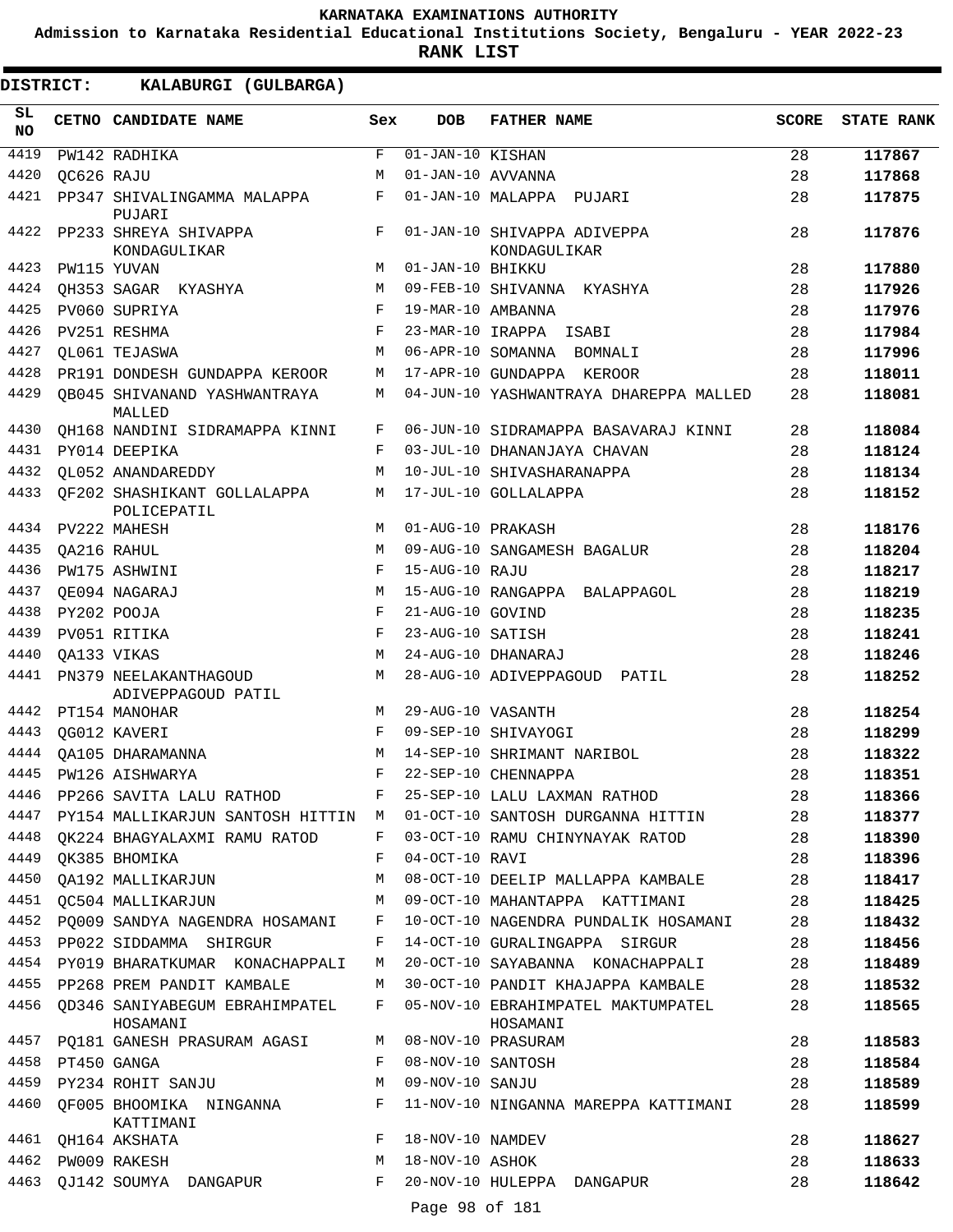**Admission to Karnataka Residential Educational Institutions Society, Bengaluru - YEAR 2022-23**

**RANK LIST**

| SL<br><b>NO</b> | CETNO CANDIDATE NAME                                  | Sex | <b>DOB</b>        | <b>FATHER NAME</b>                                                                                         | <b>SCORE</b> | <b>STATE RANK</b> |
|-----------------|-------------------------------------------------------|-----|-------------------|------------------------------------------------------------------------------------------------------------|--------------|-------------------|
| 4464            | OK129 BHAGYASHREE KASHAPPA                            | F   |                   | 04-DEC-10 KASHAPPA MAREPPA                                                                                 | 28           | 118699            |
| 4465            | SUNGANKAR<br>OJ238 RAKSHITA                           | F   |                   | 08-DEC-10 PRAVEENKUMAR SHIVASHARANAPPA<br><b>BAPPAN</b>                                                    | 28           | 118725            |
| 4466            | PR441 PAVAN                                           | M   | 11-DEC-10 RAMESH  | HOLAKUNDI                                                                                                  | 28           | 118745            |
| 4467            | PP332 VIRESH SHARANAYYA HIREMATH                      | М   |                   | 15-DEC-10 SHARANAYYA HIREMATH                                                                              | 28           | 118786            |
| 4468            | OH360 NISHA RAJU JADHAV                               | F   | 16-DEC-10 RAJU    |                                                                                                            | 28           | 118790            |
| 4469            | PT206 BHAVANI                                         | F   |                   | 18-DEC-10 SHANTALINGAYYA                                                                                   | 28           | 118801            |
| 4470            | PS082 RADHA CHAVAN                                    | F   |                   | 19-DEC-10 NARAYAN CHAVAN                                                                                   | 28           | 118809            |
| 4471            | PU292 ANJANA                                          | F   |                   | 23-DEC-10 SHIVAKUMAR                                                                                       | 28           | 118826            |
| 4472            | PR037 AMBIKA DYAVANNA PUJARI                          | F   |                   | 01-JAN-11 DYAVANNA                                                                                         | 28           | 118888            |
| 4473            | PR445 ANKITA DAYANAND SUTAR                           | F   |                   | 01-JAN-11 DAYANAND SITHARAM SUTAR                                                                          | 28           | 118892            |
| 4474            | PR466 ARUNKUMAR MAREPPA MANE                          | M   |                   | 01-JAN-11 MAREPPA PARASHURAM MANE                                                                          | 28           | 118893            |
| 4475            | OA066 GANESH HANMANTHA KATTIMANI                      | М   |                   | 01-JAN-11 HANMANTHA YALLAPPA KATTIMANI                                                                     | 28           | 118908            |
| 4476            | PP150 LAXMI BALU JADHAV                               | F   | 01-JAN-11 BALU    | JADHAV                                                                                                     | 28           | 118917            |
| 4477            | OF224 NAGARATHNA AMBALAPPA BIRAL                      | F   |                   | 01-JAN-11 AMBALAPPA BEEMASHYA BIRAL                                                                        | 28           | 118927            |
| 4478            | PW146 NANDINI DHARMENDRA RATHOD                       | F   |                   | 01-JAN-11 DHARMENDRA PANDU RATHOD                                                                          | 28           | 118930            |
| 4479            | PW173 RITIK                                           | М   | 01-JAN-11 JAISING |                                                                                                            | 28           | 118953            |
| 4480            | OJ088 VAISHNAVI                                       | F   | 01-JAN-11 GUNDU   |                                                                                                            | 28           | 118975            |
| 4481            | OF009 VASUDEV                                         | М   |                   | 01-JAN-11 HAVAPPA HOSMANI                                                                                  | 28           | 118977            |
| 4482            | PX072 VENKATESH                                       | М   | 01-JAN-11 ANIL    |                                                                                                            | 28           | 118979            |
| 4483            | OL024 VINODH                                          | М   | 01-JAN-11 NAGAPPA |                                                                                                            | 28           | 118981            |
| 4484            | PR150 BABURAO RAJENDRA KAWALAGA                       | М   |                   | 04-JAN-11 RAJENDRA KAWALAGA                                                                                | 28           | 119002            |
| 4485            | OB040 ANKITA                                          | F   |                   | 10-JAN-11 VISHWANATH                                                                                       | 28           | 119045            |
| 4486            | PO055 ARTI DHANAYYA MATHAPATI                         | F   |                   | 15-JAN-11 DHANAYYA                                                                                         | 28           | 119080            |
| 4487            | OJ396 SAKSHI MANJUNATH NIMBARGA                       | F   |                   | 15-JAN-11 MANJUNATH                                                                                        | 28           | 119087            |
| 4488            | OD096 AMITKUMAR                                       | М   |                   | 21-JAN-11 NAGAPPA AYYAPPA DANA                                                                             | 28           | 119125            |
| 4489            | PO001 KAVERI                                          | F   |                   | 24-JAN-11 LALITA BASAVARAJ POOJARI                                                                         | 28           | 119152            |
| 4490            | PT389 SHWETA                                          | F   | 28-JAN-11 RAKESH  |                                                                                                            | 28           | 119177            |
| 4491            | PP350 SAMARTH YALLAPPA BAJANTRI                       | M   |                   | 31-JAN-11 YALLAPPA HANAMANT BAJANTRI                                                                       | 28           | 119198            |
| 4492            | OK102 BHUMIKA                                         | F   | 08-FEB-11 ASHOK   |                                                                                                            | 28           | 119255            |
|                 | 4493 PP421 NAGESH ALLAGI                              |     |                   | M 13-FEB-11 BASAVARAJ ALLAGI                                                                               | 28           | 119292            |
|                 | 4494 PY249 BHARATAREDDY M 14-FEB-11 GUNDAREDDY        |     |                   |                                                                                                            | 28           | 119297            |
|                 |                                                       |     |                   | 4495 PW132 RANI NAGAPPA METRI F 17-FEB-11 NAGAPPA SANGAPPA METRI 28                                        |              | 119316            |
| 4496            | PV199 VIJAYLAXMI F 17-FEB-11 JAGANATH                 |     |                   | 28                                                                                                         |              | 119320            |
|                 |                                                       |     |                   | 4497 QK120 DASHARATH GOPAL RATOD M 20-FEB-11 GOPAL BABU RATOD 28                                           |              | 119337            |
|                 | 4498 OF282 MD SUBHAN                                  |     |                   | $M$ 20-FEB-11 SYED MAHIBOOB 28                                                                             |              | 119339            |
|                 |                                                       |     |                   | 4499 QD337 PRATEEK PRAKASHA RATHOD M 20-FEB-11 PRAKASHA TUKARAM RATHOD 28                                  |              | 119342            |
|                 | $\mathbf{F}$<br>4500 PN158 MALLAMMA                   |     |                   | 27-FEB-11 LAXMAN KHAIRATAKAR                                                                               | 28           | 119398            |
|                 | 4501 PZ076 ROHIT E PUJARI M 01-MAR-11 ESHWAR RAJ      |     |                   |                                                                                                            | 28           | 119423            |
|                 |                                                       |     |                   | 4501 PZ076 ROHIT E PUJARI MO1-MAR-11 ESHWAR RAJ<br>4502 QH352 SHUBHAM ANANDRAYA KALAL MO2-MAR-11 ANANDRAYA | 28           | 119443            |
|                 |                                                       |     |                   | 4503 QD141 BASAVARAJ NAGARAJ GUBBA M 06-MAR-11 NAGARAJ BASAVARAJ GUBBA                                     | 28           | 119473            |
| 4504            | PW166 SAGAR                                           | M   | 08-MAR-11 RAJU    |                                                                                                            | 28           | 119500            |
|                 | 4505 QJ130 KHRUTIKA                                   | F   | 13-MAR-11 ASHOK   |                                                                                                            | 28           | 119556            |
|                 |                                                       |     |                   |                                                                                                            | 28           | 119565            |
|                 |                                                       |     |                   |                                                                                                            | 28           | 119570            |
|                 |                                                       |     |                   |                                                                                                            | 28           | 119573            |
|                 | 4509 PY143 ANAND SONTASH DIVATAGI M 19-MAR-11 SONTASH |     |                   |                                                                                                            | 28           | 119606            |
|                 |                                                       |     |                   | 4510 PX063 MALLAMMA RAJU DANDHOTI F 21-MAR-11 RAJU MALKAJEE DANDHOTI 28                                    |              | 119629            |
|                 |                                                       |     |                   | 4511 PS089 AMBIKA SIDDARAM GAUDE F 22-MAR-11 SIDDARAM AJJANNA GAUDE                                        | 28           | 119633            |
|                 |                                                       |     |                   |                                                                                                            |              |                   |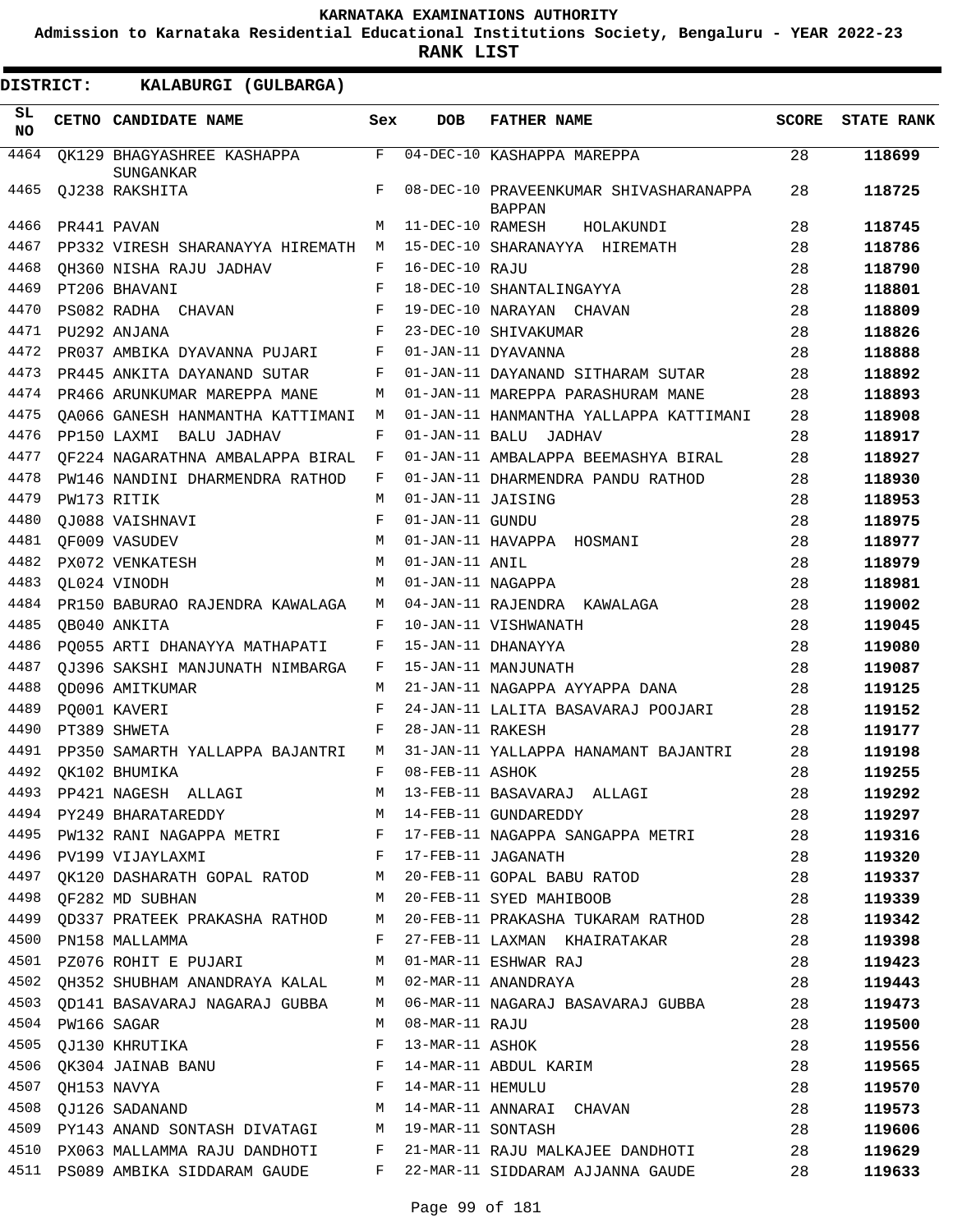**Admission to Karnataka Residential Educational Institutions Society, Bengaluru - YEAR 2022-23**

| <b>DISTRICT:</b> | KALABURGI (GULBARGA)                                  |     |                   |                                                                            |              |                   |
|------------------|-------------------------------------------------------|-----|-------------------|----------------------------------------------------------------------------|--------------|-------------------|
| SL<br><b>NO</b>  | CETNO CANDIDATE NAME                                  | Sex | <b>DOB</b>        | <b>FATHER NAME</b>                                                         | <b>SCORE</b> | <b>STATE RANK</b> |
| 4512             | OK390 SAROJA MANIKYANAIK RATHOD                       | F   |                   | 25-MAR-11 MANIKYA NAIK TULACHYA NAIK<br>RATHOD                             | 28           | 119672            |
| 4513             | PX038 NINGAMMA                                        | F   | 28-MAR-11 SABANNA |                                                                            | 28           | 119702            |
| 4514             | PX211 BHIMASHANKAR MALLIKARJUN                        | M   |                   | 30-MAR-11 MALLIKARJUN                                                      | 28           | 119716            |
| 4515             | OF160 HEMALATA BHEEMANNA TALAWAR                      | F   |                   | 02-APR-11 BHEEMANNA SIDDAPPA TALAWAR                                       | 28           | 119747            |
| 4516             | OD236 NANDINI                                         | F   |                   | 03-APR-11 LAXMAN RATHOD                                                    | 28           | 119766            |
| 4517             | OC297 SHIVANAND HONNAGONADAPPA<br><b>GUDED</b>        | М   |                   | 03-APR-11 HONNAGONADAPPA LAKKAPPA GUDED                                    | 28           | 119769            |
| 4518             | PS058 MADARASAB IMAMASAB SHEIKH                       | M   |                   | 08-APR-11 IMAMASAB MAIBOOBASAB SHEIKH                                      | 28           | 119833            |
| 4519             | OA025 PAVANAKUMAR SAYABANNA<br>NATIKAR                | M   |                   | 10-APR-11 SAYABANNA NATIKAR                                                | 28           | 119856            |
| 4520             | OH308 ARCHANA                                         | F   |                   | 11-APR-11 SANJEEVA CHAVAN                                                  | 28           | 119863            |
| 4521             | QL084 PALLAVI                                         | F   |                   | 11-APR-11 DEVINDRAPPA                                                      | 28           | 119878            |
| 4522             | PX096 SOMANATH                                        | M   | 14-APR-11 RAJU    |                                                                            | 28           | 119906            |
| 4523             | PP311 YASMEEN KUTUBUDDIN VALIKAR                      | F   |                   | 14-APR-11 KUTUBUDDIN                                                       | 28           | 119908            |
| 4524             | PX103 ARATI                                           | F   |                   | 15-APR-11 TUKARAM RATHOD                                                   | 28           | 119911            |
| 4525             | PT390 SUREKHA                                         | F   | 15-APR-11 JAGAPPA |                                                                            | 28           | 119922            |
| 4526             | PR058 AJEEM ALI                                       | M   |                   | 17-APR-11 HAJI ALI                                                         | 28           | 119935            |
| 4527             | OK300 NAGAVENI KASHAPPA<br>CHITTANALLI                | F   |                   | 22-APR-11 KASHAPPA CHITTANALLI                                             | 28           | 119981            |
| 4528             | PN365 SHREESHAIL                                      | M   |                   | 24-APR-11 BHEEMASHANKAR PANCHIKATTI                                        | 28           | 120013            |
| 4529             | PP056 PARVATI JETTEPPA KIRSAVALGI F                   |     |                   | 27-APR-11 JEETTEPPA SHAMRAYA KIRSAVALGI                                    | 28           | 120033            |
| 4530             | OC390 PARASHURAM                                      | M   |                   | 04-MAY-11 RAVI CHIKNALLI                                                   | 28           | 120094            |
| 4531             | PT473 ROVITH                                          | M   | 05-MAY-11 KISHAN  |                                                                            | 28           | 120111            |
| 4532             | OK052 SAROJABAI                                       | F   |                   | 07-MAY-11 LAXMANNAYAK                                                      | 28           | 120131            |
| 4533             | OB063 VIKAS PRAKASH SILLI                             | М   |                   | 09-MAY-11 PRAKASH REVANASIDDAPPA SILLI                                     | 28           | 120158            |
| 4534             | OL068 TRISHA                                          | F   | 11-MAY-11 GOPAL   |                                                                            | 28           | 120190            |
| 4535             | PZ020 DEVINDRAMMA                                     | F   |                   | 17-MAY-11 MALLIKARJUN                                                      | 28           | 120235            |
| 4536             | PT347 PAVITRA                                         | F   | 17-MAY-11 PRAKASH |                                                                            | 28           | 120237            |
| 4537             | PR289 CHANNAVEER NAGARAJ                              | M   | 25-MAY-11 NAGARAJ |                                                                            | 28           | 120330            |
| 4538             | PN138 RAVI SANTOSH JAMADAR                            | М   |                   | 28-MAY-11 SANTOSH CHANDRAKANT JAMADAR                                      | 28           | 120367            |
| 4539             | PV236 VASANT HANAMANTH TIGADI                         | M   |                   | 29-MAY-11 HANAMANTH CHANDRAPPA TIGADI                                      | 28           | 120379            |
| 4540             | QE001 CHAMUKARANI NERU RATHOD F 01-JUN-11 NERU RATHOD |     |                   |                                                                            | 28           | 120414            |
|                  | 4541 PY194 VIKRAM                                     |     | M 01-JUN-11 VALU  |                                                                            | 28           | 120446            |
|                  |                                                       |     |                   | 4542 PP145 KADASIDDA SHIVARAJ DEBBI M 05-JUN-11 SHIVARAJ SHANTAPPA DEBBI   | 28           | 120490            |
|                  | 4543 PP280 RAKESH                                     | M   | 05-JUN-11 ARJUN   |                                                                            | 28           | 120495            |
|                  |                                                       |     |                   | 4544 QA271 BIRAPPA MALLAPPA ANABI M 06-JUN-11 MALLAPPA RAYAPPA ANABI       | 28           | 120501            |
|                  | 4545 QK157 DEVARAJ                                    |     |                   | M 06-JUN-11 HANAMANTH NATIKAR                                              | 28           | 120503            |
| 4546             |                                                       |     |                   | QC128 DHAREESHA MALKANNA BIRADAR M 06-JUN-11 MALKANNA YASHWANTRAYA BIRADAR | 28           | 120504            |
| 4547             | OG026 MAHESH                                          |     |                   | M 08-JUN-11 MALLIKARJUN                                                    | 28           | 120539            |
| 4548             | PN024 AKSHAY SURESH GADADE M                          |     |                   | 10-JUN-11 SURESH ARJUN GADADE                                              | 28           | 120561            |
|                  | 4549 QJ043 PANDUNAYAK                                 |     |                   | M 10-JUN-11 BHIMSING                                                       | 28           | 120568            |
| 4550             |                                                       |     |                   | PX157 NITIN SATHISH ELIGE M 11-JUN-11 SATHISH NAGAYYA ELIGE                | 28           | 120580            |
|                  | 4551 QK290 SANGEETHA                                  |     |                   | F 16-JUN-11 NAGESH ALAGIRI                                                 | 28           | 120669            |
|                  |                                                       |     |                   | 4552 PR529 SAVAN RAJU RATHOD M 16-JUN-11 RAJU SUBHASH RATHOD               | 28           | 120670            |
|                  |                                                       |     |                   | 4553 PV088 NAGARAJ RAJU NAGANKERA M 19-JUN-11 RAJU MARUTI NAGANKERA        | 28           | 120702            |
| 4554             | QH115 RITESH<br>M                                     |     |                   | 20-JUN-11 SITARAM                                                          | 28           | 120723            |
| 4555             |                                                       |     |                   | QK230 SANJEEV KUMAR SIDDAPPA M 25-JUN-11 SIDDAPPA SAYAPPA                  | 28           | 120790            |
|                  | 4556 QH220 AISHWARYA                                  |     |                   | F 26-JUN-11 SHARANABASAVARAJ                                               | 28           | 120793            |
|                  |                                                       |     |                   | 4557 PR184 PREETI TIPANNA HOLEKAR F 28-JUN-11 TIPANNA NINGAPPA HOLEKAR     | 28           | 120830            |
|                  | 4558 QF104 CHANNABASU PUJARI M 06-JUL-11 SIDDAPPA     |     |                   |                                                                            | 28           | 120935            |
|                  |                                                       |     |                   |                                                                            |              |                   |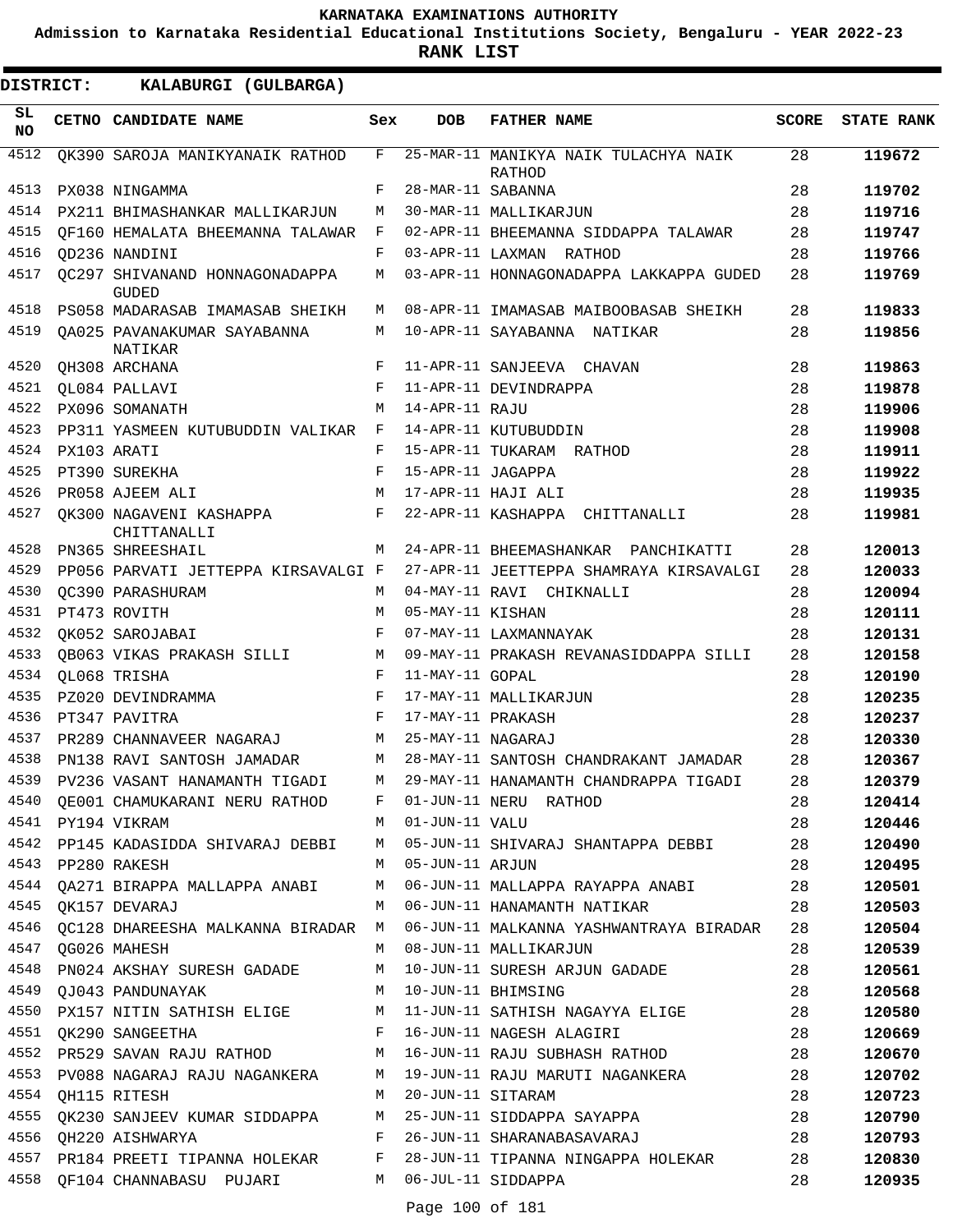**Admission to Karnataka Residential Educational Institutions Society, Bengaluru - YEAR 2022-23**

**RANK LIST**

ı

| DISTRICT:        | KALABURGI (GULBARGA)                                        |        |                   |                                                                            |              |                   |
|------------------|-------------------------------------------------------------|--------|-------------------|----------------------------------------------------------------------------|--------------|-------------------|
| SL.<br><b>NO</b> | CETNO CANDIDATE NAME                                        | Sex    | <b>DOB</b>        | <b>FATHER NAME</b>                                                         | <b>SCORE</b> | <b>STATE RANK</b> |
| 4559             | OA535 SIDDU MALAKAPPA<br>GORAVAGUNDAGI                      | M      |                   | 09-JUL-11 MALAKAPPA GORAVAGUNDAGI                                          | 28           | 120990            |
| 4560             | PV180 ANJALI<br>C                                           | F      | 10-JUL-11 DEVIDAS |                                                                            | 28           | 120995            |
| 4561             | OJ256 GOUTAM RATHOD                                         | M      | 11-JUL-11 MARUTI  |                                                                            | 28           | 121011            |
| 4562             | OA467 RAHUL RAMESH RATHOD                                   | М      |                   | 15-JUL-11 RAMESH PADUMU RATHOD                                             | 28           | 121074            |
| 4563             | OK153 SHIRISHA                                              | F      | 15-JUL-11 MOHAN   |                                                                            | 28           | 121076            |
| 4564             | OH316 PUNEET                                                | M      |                   | 16-JUL-11 SIDDAPPA                                                         | 28           | 121087            |
| 4565             | PN386 SAVAN MALLIKARJUN PAWAR                               | M      |                   | 16-JUL-11 MALLIKARJUN PAWAR                                                | 28           | 121090            |
| 4566             | PR258 BALVEERSING BALAJI RAJAPUT                            | M      |                   | 17-JUL-11 BALAJI RAMSING RAJAPUT                                           | 28           | 121097            |
| 4567             | QJ138 SHASHANK SHIVRAJ SHERIKAR                             | М      |                   | 26-JUL-11 SHIVRAJ YANKAPPA SHERIKAR                                        | 28           | 121222            |
| 4568             | PR691 SHREYA SIDDALING JAMADAR                              | F      |                   | 27-JUL-11 SIDDALING BASAVANTARAY<br>JAMADAR                                | 28           | 121236            |
| 4569             | PY269 SUJWAL                                                | M      |                   | 27-JUL-11 GIRIVENKATESH                                                    | 28           | 121238            |
| 4570             | OC130 RAKSHITA SHARANAPPA<br>MUTTAKOD                       | F      |                   | 30-JUL-11 SHARANAPPA SIDRAMAPPA<br>MUTTAKOD                                | 28           | 121276            |
| 4571             | QD295 SANJANA                                               | F      |                   | 01-AUG-11 SANGANNAGOUDA DODDAMNI                                           | 28           | 121308            |
| 4572             | OH078 PREMA SANTOSH RATHOD                                  | F      |                   | 05-AUG-11 SANTOSH HARISHCHANDRA<br><b>RATHOD</b>                           | 28           | 121345            |
| 4573             | QA053 BHAGAMMA                                              | F      |                   | 07-AUG-11 MANAPPA MALLAPPA MADARI                                          | 28           | 121367            |
| 4574             | PP249 RAJSHEKAR ALLADI                                      | M      |                   | 09-AUG-11 BASAVARAJ ALLADI                                                 | 28           | 121399            |
| 4575             | OL146 PAVITRA VENKATAPPA                                    | F      |                   | 11-AUG-11 VENKATAPPA                                                       | 28           | 121424            |
| 4576             | OA395 VEERABHADRA SURAPUR                                   | М      |                   | 13-AUG-11 GUNDAPPA                                                         | 28           | 121449            |
| 4577             | OG129 MALLIKARJUN REVANASIDDA<br>KUMBAR                     | М      |                   | 14-AUG-11 REVANASIDDA ALLEPPA KUMBAR                                       | 28           | 121455            |
| 4578             | PU325 PRAJWAL                                               | M      |                   | 14-AUG-11 REVANSIDDAPPA                                                    | 28           | 121456            |
| 4579             | PR616 SHWETA VILAS RATHOD                                   | F      |                   | 16-AUG-11 VILAS GOVIND RATHOD                                              | 28           | 121498            |
| 4580             | PS040 LAXMI                                                 | F      |                   | 17-AUG-11 SANJU KUMAR                                                      | 28           | 121504            |
| 4581             | OD251 RANJITA MADAR                                         | F      |                   | 17-AUG-11 PEERAPPA                                                         | 28           | 121505            |
| 4582             | PV022 SONABAI                                               | F      |                   | 23-AUG-11 HEERASING                                                        | 28           | 121572            |
| 4583             | PR083 SIDDAMMA<br>MENTE                                     | F      |                   | 25-AUG-11 SHANTAPPA<br>MENTE                                               | 28           | 121596            |
| 4584             | PV101 ABHISHEK                                              | M      | 28-AUG-11 SHAMRAO |                                                                            | 28           | 121635            |
|                  | 4585 QD184 SEVANTI MALLIKARJUN DORE F 28-AUG-11 MALLIKARJUN |        |                   |                                                                            | 28           | 121646            |
|                  |                                                             |        |                   | 4586 QK007 BHUVANESHWARI F 30-AUG-11 LAKSHMINARAYANA                       | 28           | 121661            |
|                  |                                                             |        |                   | 4587 QJ487 VIRESH SUNIL RATHOD M 06-SEP-11 SUNIL LALU RATHOD 28            |              | 121743            |
|                  |                                                             |        |                   | 4588 PR635 ARCHANA 28 28 PR635 ARCHANA                                     |              | 121744            |
|                  |                                                             |        |                   | 4589 PX231 BHAGESH RAJU DANDOTHI M 08-SEP-11 RAJU NAGANNA DANDOTHI 28      |              | 121756            |
|                  |                                                             |        |                   | 4590 PR141 PRASHANT SIDRAM BAVAGE M 09-SEP-11 SIDRAM SHARANAPPA BAVAGE     | 28           | 121775            |
|                  | 4591 PS185 GURUPRASAD<br>M 10-SEP-11 ANNARAY                |        |                   |                                                                            | 28           | 121783            |
|                  |                                                             |        |                   | 4592 PP275 SEETA SANJU NAROD E 11-SEP-11 SANJU CHAVAN                      | 28           | 121798            |
|                  | 4593 PN239 HARISH                                           |        |                   | M 14-SEP-11 HANAMANT NADAGERI                                              | 28           | 121818            |
|                  |                                                             |        |                   | 4594 PV103 GANESH DASHARATH CHOWAN M 16-SEP-11 DASHARATH SHANKAR CHOWAN 28 |              | 121826            |
|                  |                                                             |        |                   |                                                                            | 28           | 121859            |
|                  | 4596 PT198 sudeep BADIGER M                                 |        |                   | 22-SEP-11 YAKUB BADIGER                                                    | 28           | 121893            |
|                  | 4597 PU252 SANJANA<br>4598 QD246 ALMAS                      | F<br>F |                   | 25-SEP-11 NATIRAM                                                          | 28<br>28     | 121926<br>121933  |
|                  |                                                             |        |                   | 27-SEP-11 MAHEBOOB                                                         |              |                   |
|                  | 4599 PT183 SHIVKUMAR M<br>4600 QK331 LALITHA F              |        |                   | 01-OCT-11 ANJAPPA<br>06-OCT-11 NARASAPPA                                   | 28<br>28     | 121991            |
|                  | 4601 QH009 HARSHITA 608-0CT-11 MADRAPPA                     |        |                   |                                                                            | 28           | 122031            |
|                  | 4602 QC092 ISHWAR                                           |        | M 10-OCT-11 ASHOK |                                                                            | 28           | 122045<br>122068  |
|                  |                                                             |        |                   | 4603 PN289 VIJAY RAMESH KENGANAL M 14-OCT-11 RAMESH ROUTAPPA KENGANAL 28   |              | 122111            |
|                  |                                                             |        |                   | 4604 PR795 AARYAN POMU RATHOD M 17-OCT-11 POMU MANU RATHOD                 | 28           | 122133            |
|                  |                                                             |        |                   |                                                                            |              |                   |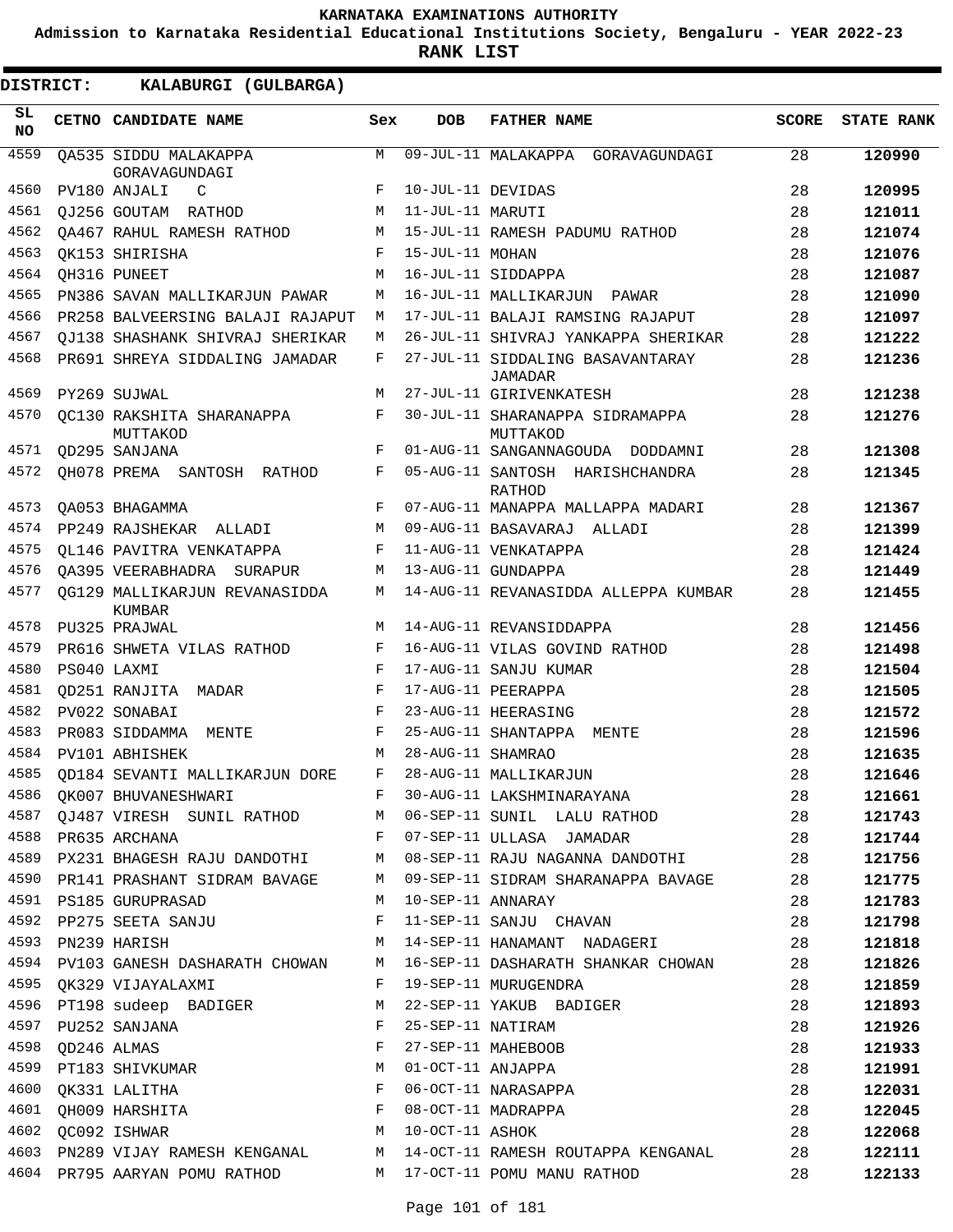**Admission to Karnataka Residential Educational Institutions Society, Bengaluru - YEAR 2022-23**

**RANK LIST**

| SL<br><b>NO</b> |                  | CETNO CANDIDATE NAME                    | Sex | DOB               | <b>FATHER NAME</b>                                       | SCORE | <b>STATE RANK</b> |
|-----------------|------------------|-----------------------------------------|-----|-------------------|----------------------------------------------------------|-------|-------------------|
| 4605            | QC341 ADAM       |                                         | M   |                   | 17-OCT-11 BANDENAWAZ MAANYALA                            | 28    | 122134            |
| 4606            |                  | PR251 PAVITRA                           | F   |                   | 20-OCT-11 SHIVAKUMAR                                     | 28    | 122171            |
| 4607            |                  | QJ274 MANOJ                             | M   |                   | 22-OCT-11 DASHARAT KAMALAPUR                             | 28    | 122192            |
| 4608            |                  | $M_{\odot}$<br>OK182 PRAJWAL            |     | 23-OCT-11 TUKARAM |                                                          | 28    | 122202            |
| 4609            |                  | QA112 PALLAVI MALAPPA BADYAPUR F        |     | 24-OCT-11 MALAPPA |                                                          | 28    | 122211            |
| 4610            |                  | PR077 NANDITA                           | F   |                   | 25-OCT-11 GURUPADAPPA BELLE                              | 28    | 122222            |
| 4611            |                  | OH171 MEGHARAJ                          | M   |                   | 26-OCT-11 SHREEPATI                                      | 28    | 122233            |
| 4612            |                  | PY322 SANGAMESH                         | M   | 26-OCT-11 ASHOK   |                                                          | 28    | 122240            |
| 4613            |                  | QD024 MAHALAXMI PARASAPPA MADAR F       |     |                   | 27-OCT-11 PARASAPPA YALLAPPA MADAR                       | 28    | 122243            |
| 4614            |                  | QC574 MALLAYYA                          | M   |                   | 29-OCT-11 SHANTAYYA                                      | 28    | 122260            |
| 4615            |                  | QJ206 SHIVA                             | M   |                   | 31-OCT-11 DEELIPKUMAR                                    | 28    | 122283            |
| 4616            |                  | PQ107 SONU BASAPPA LASKAR               | F   |                   | 02-NOV-11 BASAPPA TAMMANNA LASKAR                        | 28    | 122308            |
| 4617            |                  | PY243 MADHUKUMAR                        | M   | 04-NOV-11 NAGARAJ |                                                          | 28    | 122330            |
| 4618            |                  | OD248 AJAYASINGH GANAPATI RATHOD        | M   |                   | 05-NOV-11 GANAPATI TIPPU RATHOD                          | 28    | 122338            |
| 4619            |                  | PT176 SHANKAR                           | M   |                   | 07-NOV-11 RAJSHEKAR                                      | 28    | 122354            |
| 4620            |                  | PY250 KEERTI                            | F   |                   | 08-NOV-11 MALLAPPA                                       | 28    | 122360            |
| 4621            |                  | QJ132 PALLAVI                           | F   | 09-NOV-11 PIRAPPA |                                                          | 28    | 122369            |
| 4622            |                  | QJ340 SAVAN ANIL RATHOD M               |     |                   | 09-NOV-11 ANIL SHANKAR RATHOD                            | 28    | 122371            |
| 4623            |                  | OK130 YASHWANTH REDDY                   | M   |                   | 11-NOV-11 PARAMA REDDY                                   | 28    | 122390            |
| 4624            |                  | PU265 ANITA                             | F   |                   | 15-NOV-11 NARAYAN RATHOD                                 | 28    | 122422            |
| 4625            |                  | PW235 PRAJWAL BASAPPA TALAWAR           | M   |                   | 22-NOV-11 BASAPPA ARJUNA TALAWAR                         | 28    | 122479            |
| 4626            |                  | PT378 MANUSHA                           | F   |                   | 25-NOV-11 NARASIMLU                                      | 28    | 122501            |
| 4627            |                  | QE155 BHAVANI                           | F   |                   | 28-NOV-11 SUBHAS KATIK                                   | 28    | 122524            |
| 4628            |                  | QC033 PAVITRA                           | F   |                   | 30-NOV-11 SHIVAPPA                                       | 28    | 122547            |
| 4629            |                  | PR754 SHIVARAJ                          | M   |                   | 30-NOV-11 SHARANABASAPPA MALIPATIL<br>ANNARAYA MALIPATIL | 28    | 122550            |
| 4630            |                  | PU243 SRAVAN                            | M   | 01-DEC-11 GOPAL   |                                                          | 28    | 122563            |
| 4631            |                  | PV034 NAVINKUMAR                        | M   |                   | 05-DEC-11 VENKATESH                                      | 28    | 122585            |
| 4632            |                  | PR697 THIRINA TAIBA                     | F   |                   | 05-DEC-11 ASPAK PATEL HASAN PATEL                        | 28    | 122589            |
| 4633            |                  | PW216 PRAVEENKUMAR IRAPPA KODLI         | M   |                   | 10-DEC-11 IRAPPA REVANASIDDAPPA KODLI                    | 28    | 122622            |
|                 |                  | 4634 QA530 SANTOSH NAGESH DANDAGULLI    | M   |                   | 10-DEC-11 NAGESH TIMMAYYA DANDAGULLI                     | 28    | 122623            |
|                 | 4635 PT373 VIDYA |                                         |     |                   | F 11-DEC-11 CHANDAR                                      | 28    | 122631            |
| 4636            |                  | PV191 ARJUN                             | М   |                   | 12-DEC-11 VIJAYKUMAR                                     | 28    | 122632            |
| 4637            |                  | QL060 LAXMI                             | F   |                   | 15-DEC-11 DHANSHING                                      | 28    | 122653            |
| 4638            |                  | QK306 UMERA BEGUM                       | F   |                   | 18-DEC-11 MOHAMMED MOULANA SAB                           | 28    | 122675            |
| 4639            |                  | PR420 SHREYASH                          | M   |                   | 21-DEC-11 SHIVANAND KHAJURI                              | 28    | 122698            |
| 4640            |                  | OD154 SHANTAMMA                         | F   |                   | 30-DEC-11 NINGAPPA VAKRANI                               | 28    | 122765            |
|                 |                  | 4641 QH160 DISHA SHARANAPPA             | F   |                   | 31-DEC-11 SHARANAPPA                                     | 28    | 122775            |
|                 |                  | 4642 PR399 ABHISEK VAIJANATH AMBARE M   |     |                   | 01-JAN-12 VAIJANATH PANDIT AMBARE                        | 28    | 122781            |
|                 |                  | 4643 QJ461 ARJUN RAMESH                 | М   | 01-JAN-12 RAMESH  |                                                          | 28    | 122786            |
| 4644            |                  | QF134 BHAGAVANTRAYA SIDDAPPA<br>BIRADAR | M   |                   | 01-JAN-12 SIDDAPPA MALAKAJAPPA BIRADAR                   | 28    | 122791            |
|                 |                  | 4645 QF092 MALLIKARJUN                  | M   |                   | 01-JAN-12 DEVINDRA                                       | 28    | 122799            |
| 4646            |                  | QJ287 PAYAL                             | F   | 01-JAN-12 TEJU    |                                                          | 28    | 122806            |
| 4647            |                  | PT179 RADHIKA                           | F   | 01-JAN-12 GOPAL   |                                                          | 28    | 122808            |
|                 |                  | 4648 PY197 SUDEEP                       | М   | 01-JAN-12 RAVI    |                                                          | 28    | 122817            |
|                 |                  | 4649 PT041 MALLIKARJUN                  | М   |                   | 04-JAN-12 SAMBANNA                                       | 28    | 122824            |
| 4650            |                  | QL025 KARTIK                            | М   |                   | 12-JAN-12 VEERUPAKSHA                                    | 28    | 122845            |
|                 |                  | 4651 QK245 SHIRISHA                     | F   |                   | 17-JAN-12 HANAMAPPA                                      | 28    | 122863            |
|                 |                  | 4652 PS109 AISHAWARY MUDDADGI           | F   | 22-JAN-12 SANTOSH |                                                          | 28    | 122872            |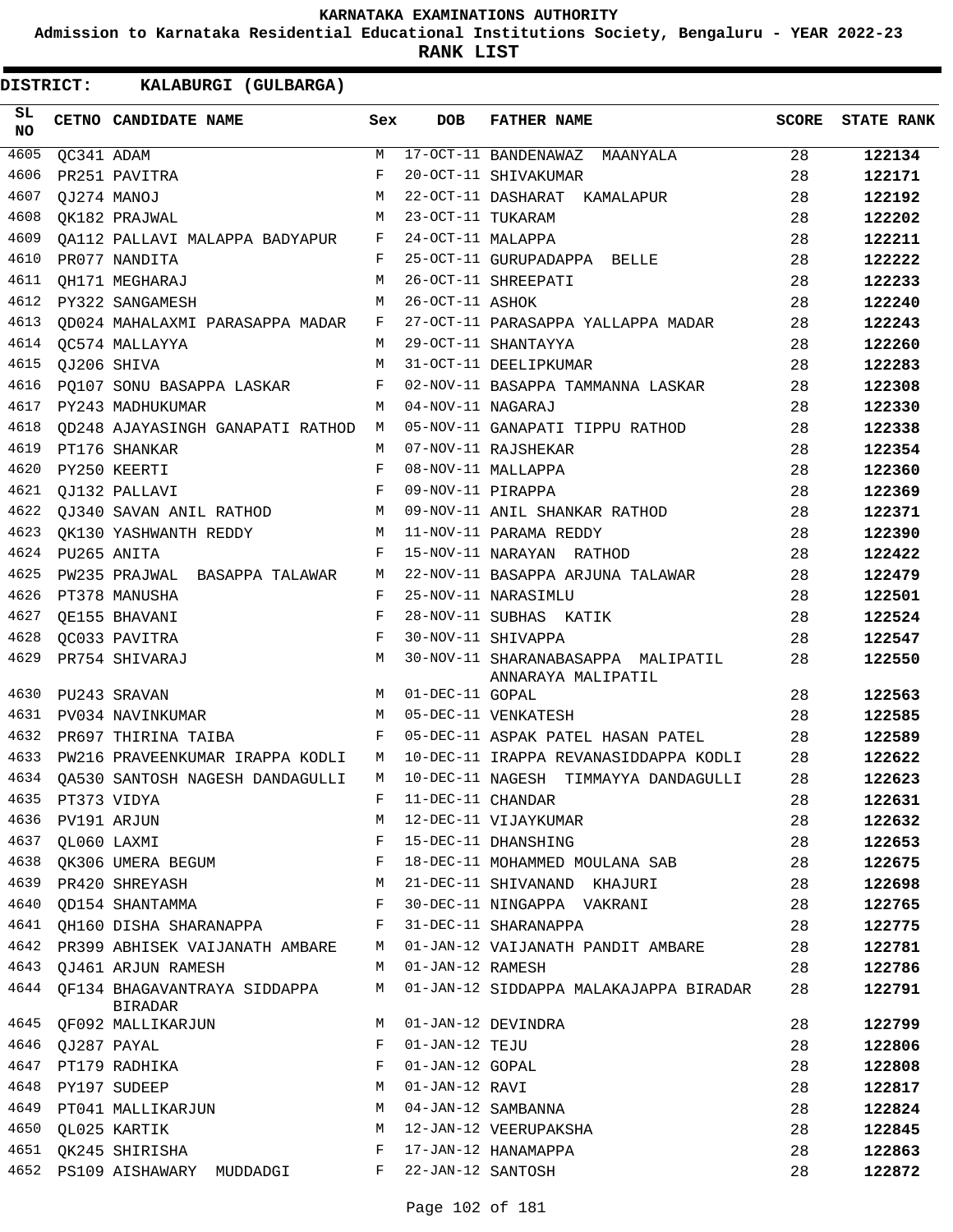**Admission to Karnataka Residential Educational Institutions Society, Bengaluru - YEAR 2022-23**

**RANK LIST**

| SL<br><b>NO</b> |                  | CETNO CANDIDATE NAME                                       | Sex          | <b>DOB</b>        | <b>FATHER NAME</b>                                                                                                                               | <b>SCORE</b> | <b>STATE RANK</b> |
|-----------------|------------------|------------------------------------------------------------|--------------|-------------------|--------------------------------------------------------------------------------------------------------------------------------------------------|--------------|-------------------|
| 4653            |                  | QB014 SAMARTH                                              | M            |                   | 30-JAN-12 PRAKASH NAMDEV GAJKOSH                                                                                                                 | 28           | 122889            |
| 4654            |                  | PY104 LAXMIKANT                                            | M            |                   | 09-FEB-12 SIDDALINGA                                                                                                                             | 28           | 122904            |
| 4655            |                  | PN252 SABHANJUM                                            | F            |                   | 05-MAR-12 MAHAMADSAB HALYAL                                                                                                                      | 28           | 122929            |
| 4656            |                  | OJ191 KAVYA SHIVAPPA JOGAN                                 | F            |                   | 01-APR-12 SHIVAPPA                                                                                                                               | 28           | 122945            |
| 4657            |                  | OJ351 NAGARATNA                                            | F            | 27-JUN-12 VITHAL  |                                                                                                                                                  | 28           | 122979            |
| 4658            |                  | PU244 SUDEEPA VASANTHA JADAV                               | М            |                   | 21-JUL-12 VASANTHA                                                                                                                               | 28           | 122982            |
| 4659            |                  | OH151 CHANDRAKALA                                          | F            |                   | 24-OCT-12 BALABHEEM HAKKI                                                                                                                        | 28           | 122988            |
| 4660            |                  | OE132 REVANASIDDA RATHOD                                   | М            | 08-JAN-09 LAKAMU  | RATHOD                                                                                                                                           | 27           | 123010            |
| 4661            |                  | OB055 SHARANABASAVA DHARAMANNA<br>APPOJI                   | М            |                   | 24-MAY-09 DHARMANNA BHAGANNA APPOJI                                                                                                              | 27           | 123022            |
| 4662            |                  | QJ423 UPENDRA                                              | M            | 04-JUL-09 UMESH   |                                                                                                                                                  | 27           | 123031            |
| 4663            |                  | OE131 RAMESH                                               | M            |                   | 09-SEP-09 BALAVANTAPPA                                                                                                                           | 27           | 123043            |
| 4664            |                  | PX209 VIKRAM                                               | M            | 17-OCT-09 PRAKASH |                                                                                                                                                  | 27           | 123052            |
| 4665            |                  | PY175 BASAMMA P                                            | F            |                   | 09-NOV-09 PARSHURAM                                                                                                                              | 27           | 123058            |
| 4666            |                  | OE186 DYAVANNA MALKAPPA                                    | М            |                   | 01-JAN-10 MALKAPPA                                                                                                                               | 27           | 123091            |
| 4667            |                  | PU294 PRAJWAL                                              | M            | 01-JAN-10 PRABHU  |                                                                                                                                                  | 27           | 123100            |
| 4668            |                  | PU219 RAJESH                                               | M            |                   | 01-JAN-10 KUMARSING                                                                                                                              | 27           | 123103            |
| 4669            |                  | OJ316 RANVEER                                              | M            | 01-JAN-10 NATURAM |                                                                                                                                                  | 27           | 123104            |
| 4670            |                  | OA480 SANKET                                               | M            |                   | 01-JAN-10 SHANTAGOUDA MAKADAM                                                                                                                    | 27           | 123107            |
| 4671            |                  | PY145 SHARANAMMA                                           | F            | 01-JAN-10 ERAPPA  |                                                                                                                                                  | 27           | 123111            |
| 4672            |                  | OB087 ASHWINI HONAGOND                                     | F            |                   | 05-FEB-10 DASHARATH                                                                                                                              | 27           | 123150            |
| 4673            |                  | PX128 MD MUSTAFA                                           | M            |                   | 23-FEB-10 MAHEBOOBSAB                                                                                                                            | 27           | 123174            |
| 4674            |                  | OJ471 PRVEEN                                               | M            |                   | 01-MAR-10 BHIMU RATHODA                                                                                                                          | 27           | 123182            |
| 4675            |                  | OJ326 PALLAVI                                              | F            | 02-MAR-10 NAGAPPA |                                                                                                                                                  | 27           | 123184            |
| 4676            |                  | PX165 GANGADHAR                                            | M            |                   | 09-APR-10 RACHAYYA                                                                                                                               | 27           | 123220            |
| 4677            |                  | PP120 SANTOSH KHAJAPPA ALAMELKAR M                         |              |                   | 25-APR-10 KHAJAPPA SHIVAGONDAPPA<br>ALAMELKAR                                                                                                    | 27           | 123246            |
| 4678            |                  | PX049 MARTANDAPPA                                          | M            |                   | 05-MAY-10 KASHAPPA                                                                                                                               | 27           | 123255            |
| 4679            |                  | OD028 VIJAYLAXMI BASAPPA MANGA                             | F            |                   | 10-MAY-10 BASAPPA SATAMMA MANGA                                                                                                                  | 27           | 123261            |
| 4680            |                  | OK213 SANDEEPKUMAR                                         | М            | 03-JUL-10 BABURAO |                                                                                                                                                  | 27           | 123349            |
| 4681            |                  | OH150 ABHISHEKREDDY                                        | М            |                   | 14-JUL-10 VITHALREDDY                                                                                                                            | 27           | 123367            |
|                 |                  | 4682 QL047 RAJARAJESHWARI                                  |              |                   | F 19-JUL-10 MALLAPPA                                                                                                                             | 27           | 123375            |
|                 |                  |                                                            |              |                   | F 05-AUG-10 WAZEERSAB                                                                                                                            | 27           | 123414            |
|                 |                  |                                                            |              |                   | 4683 PU163 SANIYA                           F   05-AUG-10 WAZEERSAB<br>4684 PW043 VIKRAMSING                         M   14-AUG-10 SANJU  RATHOD | 27           | 123440            |
|                 |                  | 4685 QK358 MALLIKARJUN M 20-AUG-10 DEVINDRAPPA             |              |                   |                                                                                                                                                  | 27           | 123454            |
|                 |                  | 4686 QJ237 VAISHNAVI                                       |              |                   | F 27-AUG-10 PARASHURAM                                                                                                                           | 27           | 123477            |
|                 |                  | 4687 QH007 KAVERI PARAMESHWAR MANG F 28-AUG-10 PARAMESHWAR |              |                   |                                                                                                                                                  | 27           | 123481            |
|                 |                  | 4688 PS047 NAGESH SHSHIKANT KAKANAKI                       |              |                   | M 18-SEP-10 SHASHIKANT SHIVARAYA KAKANAKI                                                                                                        | 27           | 123561            |
|                 |                  | 4689 PZ057 SIDRAMAPPA                                      |              |                   | M 18-SEP-10 SHRISHAIL                                                                                                                            | 27           | 123562            |
|                 |                  | 4690 QK382 SHWETA                                          | $\mathbf{F}$ |                   | 19-SEP-10 SHIVASHARANA                                                                                                                           | 27           | 123565            |
|                 |                  | 4691 PU006 SURESH                                          |              |                   | M 22-SEP-10 SHANKAR                                                                                                                              | 27           | 123577            |
| 4692            |                  | PU224 CHINTU                                               |              | M 25-SEP-10 REKHU |                                                                                                                                                  | 27           | 123586            |
|                 | 4693 QJ281 KAPIL | <b>M</b>                                                   |              |                   | 01-OCT-10 DHARMENDRA                                                                                                                             | 27           | 123614            |
|                 |                  |                                                            |              |                   | 4694 QE109 VAISHALI SHIVAPPA GOPALLI F 16-OCT-10 SHIVAPPA NINGAPPA GOPALLI                                                                       | 27           | 123690            |
|                 |                  |                                                            |              |                   | 4695 PR494 VAISHNAVI SURESH GOTASURVE F 18-OCT-10 SURESH SHARANABASAPPA<br>GOTASURVE                                                             | 27           | 123700            |
|                 |                  |                                                            |              |                   | 4696 QC368 PRADEEP UMESH PAWAR M 25-OCT-10 UMESH SEETU PAWAR                                                                                     | 27           | 123754            |
|                 |                  | 4697 QE181 BHAGYASHRI                                      |              |                   | F 28-OCT-10 BANAPPA ANGADI                                                                                                                       | 27           | 123763            |
|                 |                  | BALAGANUR                                                  |              |                   | 4698 PP348 PRANJALI PARASHURAM F 28-OCT-10 PARASHURAM BALAGANUR                                                                                  | 27           | 123768            |
|                 |                  |                                                            |              |                   | 4699 PQ031 AMBIKA SHIVAKANT TALAWAR F 04-NOV-10 SHIVAKANT SIDDANNA TALAWAR                                                                       | 27           | 123807            |
|                 |                  |                                                            |              | Page 103 of 181   |                                                                                                                                                  |              |                   |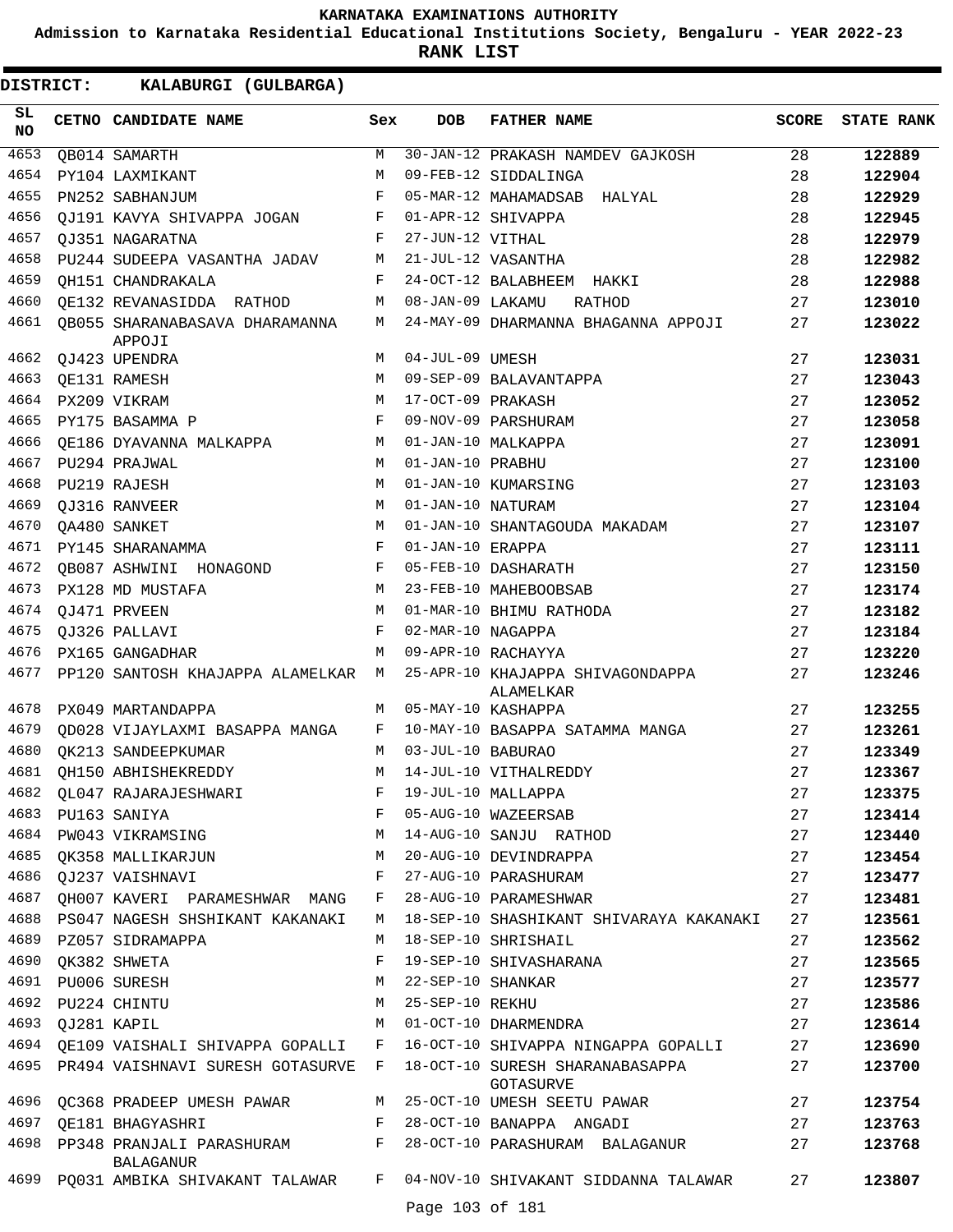**Admission to Karnataka Residential Educational Institutions Society, Bengaluru - YEAR 2022-23**

**RANK LIST**

| SL<br>NO | CETNO CANDIDATE NAME                                                       | Sex | <b>DOB</b>        | <b>FATHER NAME</b>                                                                   | <b>SCORE</b> | <b>STATE RANK</b> |
|----------|----------------------------------------------------------------------------|-----|-------------------|--------------------------------------------------------------------------------------|--------------|-------------------|
| 4700     | PW145 SHIVAKUMAR                                                           | М   |                   | 05-NOV-10 GUNDAPPA                                                                   | 27           | 123821            |
| 4701     | OC563 PREM LAXMAN JADHAV                                                   | М   |                   | 10-NOV-10 LAXMAN MOTIRAM JADHAV                                                      | 27           | 123850            |
| 4702     | PR389 SANGMESH SHIVANAND SINGE                                             | М   |                   | 27-NOV-10 SHIVANAND VITHAL SINGE                                                     | 27           | 123944            |
| 4703     | PY189 NANDINI                                                              | F   | 28-NOV-10 VIJAY   |                                                                                      | 27           | 123948            |
| 4704     | OA505 ASHMA                                                                | F   |                   | 03-DEC-10 CHANDAPASHA SIRIWAL                                                        | 27           | 123970            |
| 4705     | PY020 ARJUN                                                                | M   |                   | 05-DEC-10 MONAPPA GHANTENAR                                                          | 27           | 123983            |
| 4706     | QC095 SUPREET SHRISHAIL PATTAR                                             | М   |                   | 06-DEC-10 SHRISHAIL SANGANNA PATTAR                                                  | 27           | 123991            |
| 4707     | PU193 VISHAL                                                               | M   | 07-DEC-10 SAYAPPA |                                                                                      | 27           | 123995            |
| 4708     | QH001 SACHIN DEVINDRA                                                      | М   |                   | 14-DEC-10 DEVINDRA                                                                   | 27           | 124029            |
| 4709     | OJ499 BHAVANI JAMADAR                                                      | F   |                   | 19-DEC-10 SANTOSH GUNDAPPA JAMADAR                                                   | 27           | 124063            |
| 4710     | OC474 GANGAMMA                                                             | F   |                   | 23-DEC-10 REVANASIDDA KHAINOOR                                                       | 27           | 124093            |
| 4711     | OF017 RENUKA                                                               | F   |                   | 29-DEC-10 MAREPPA MALLAPPA BABAGOL                                                   | 27           | 124133            |
| 4712     | PX048 BHAGAVANTA SABANNA                                                   | М   |                   | 01-JAN-11 SABANNA SUBBANNA JEDI                                                      | 27           | 124170            |
| 4713     | OF258 BHEEMASHANKAR                                                        | M   | 01-JAN-11 BALAPPA |                                                                                      | 27           | 124172            |
| 4714     | PX238 DEVAMMA BASAPPA                                                      | F   | 01-JAN-11 BASAPPA |                                                                                      | 27           | 124181            |
| 4715     | PY112 MALLIKARJUN                                                          | М   |                   | 01-JAN-11 CHIDANAND                                                                  | 27           | 124194            |
| 4716     | OK352 NIVEDITA                                                             | F   | 01-JAN-11 ERANNA  |                                                                                      | 27           | 124206            |
| 4717     | PR710 PRADEEP DHABADE                                                      | M   |                   | 01-JAN-11 PRAKASH DHABADE                                                            | 27           | 124210            |
| 4718     | OF088 PRAJWAL HANAMANTH MALAGHAN                                           | M   |                   | 01-JAN-11 HANAMANTH SIDDAPPA MALAGHAN                                                | 27           | 124212            |
| 4719     | OL092 RADHIKA HUSEN CHAVAN                                                 | F   |                   | 01-JAN-11 HUSEN PANDU CHAVAN                                                         | 27           | 124217            |
| 4720     | PV067 ROHAN ANNARAO JADAGI                                                 | М   |                   | 01-JAN-11 ANNARAO NAGAPPA JADAGI                                                     | 27           | 124223            |
| 4721     | OK199 SAIKUMAR                                                             | M   |                   | 01-JAN-11 GUNDYA NAYAK                                                               | 27           | 124226            |
| 4722     | QE158 SATALING JANNAPPA RANJANAGI M                                        |     |                   | 01-JAN-11 JANNAPPA                                                                   | 27           | 124231            |
| 4723     | OA405 SHASHIKANT YALLAPPA<br>CHALAWADI                                     | М   |                   | 01-JAN-11 YALLAPPA HANAMATH CHALAWADI                                                | 27           | 124238            |
| 4724     | QG049 SHEKHARA PEERAPPA ADAVI                                              | М   |                   | 01-JAN-11 SHEKHAPPA SHIVASHARANAPPA<br>ADAVI                                         | 27           | 124239            |
| 4725     | PS127 SHIVKUMAR                                                            | M   |                   | 01-JAN-11 AMBARAYA                                                                   | 27           | 124241            |
| 4726     | PR565 SUMEET MALLINATH JINGE                                               | M   |                   | 01-JAN-11 MALLINATH                                                                  | 27           | 124247            |
| 4727     | OF068 SUSHMITA                                                             | F   |                   | 01-JAN-11 JAGADEVAPPA                                                                | 27           | 124250            |
| 4728     | PU258 VIKESH                                                               | M   | 01-JAN-11 LAXMAN  |                                                                                      | 27           | 124256            |
| 4729     | QD077 SANGAMANATH                                                          | M   |                   | 02-JAN-11 PARAMANANDA                                                                | 27           | 124264            |
|          | 4730 QL150 YASHWANTH RATHOD M 03-JAN-11 KASHINATH RATHOD                   |     |                   |                                                                                      | 27           | 124272            |
|          |                                                                            |     |                   | 4731 QB103 SAPNA ASHOK HUDEDA F 04-JAN-11 ASHOK BASAWARAJ HUDEDA                     | 27           | 124277            |
|          | UDDAMANALLI                                                                |     |                   | 4732 PV043 ASFIYA BEGUM YAKBALMIYA F 05-JAN-11 YAKBALMIYA RAISED MIYA<br>UDDAMANALLI | 27           | 124279            |
|          | 4733 PV058 DEEPIKA SATISH KESHWAR F 09-JAN-11 SATISH KESHWAR               |     |                   |                                                                                      | 27           | 124314            |
| 4734     | PV276 KRISHNA SUNIL CHAVAN                                                 |     |                   | M 10-JAN-11 SUNIL CHAVAN                                                             | 27           | 124321            |
|          | 4735 PU195 SANTOSH                                                         | М   |                   | 12-JAN-11 NAGAPPA                                                                    | 27           | 124341            |
|          | 4736 PV084 SANDYARANI                                                      | F   |                   | 20-JAN-11 JAISINGH                                                                   | 27           | 124398            |
|          |                                                                            |     |                   | 4737 QJ047 MALLIKARJUN KALALIKARJUN MATA 22-JAN-11 BASAVARAJ SHARANAPPA TIPPA        | 27           | 124410            |
| 4738     | PN321 SHAMARAYA SHIVASHARAN M 22-JAN-11 SHIVASHARAN SHAMARAYA<br>NANDAGERI |     |                   | NANDAGERI                                                                            | 27           | 124412            |
| 4739     | QK051 VAISHANAVI MONAPPA F<br>VISHWAKARMA                                  |     |                   | 23-JAN-11 MONAPPA NAGAPPA VISHWAKARMA                                                | 27           | 124418            |
| 4740     | PR144 SUSHMITA                                                             | F   |                   | 28-JAN-11 PARASHURAM                                                                 | 27           | 124453            |
| 4741     | PQ102 GANGU GURUDEV PATIL F                                                |     |                   | 29-JAN-11 GURUDEV PATIL                                                              | 27           | 124456            |
|          | 4742 QD354 SAMPATH                                                         | M   |                   | 02-FEB-11 ASHOK KEMBAVI                                                              | 27           | 124488            |
|          | 4743 QF236 YASHAVANT REDDY M 04-FEB-11 ASHOK REDDY                         |     |                   |                                                                                      | 27           | 124511            |
|          |                                                                            |     |                   | 4744 QG089 DAVALASAB IMAMASAB NADAF     M   06-FEB-11 IMAMASAB HUSENASAB NADAF       | 27           | 124522            |
|          | 4745 QA218 LALISAB                                                         | M   |                   | 09-FEB-11 HUSHENBHASH LADAF                                                          | 27           | 124548            |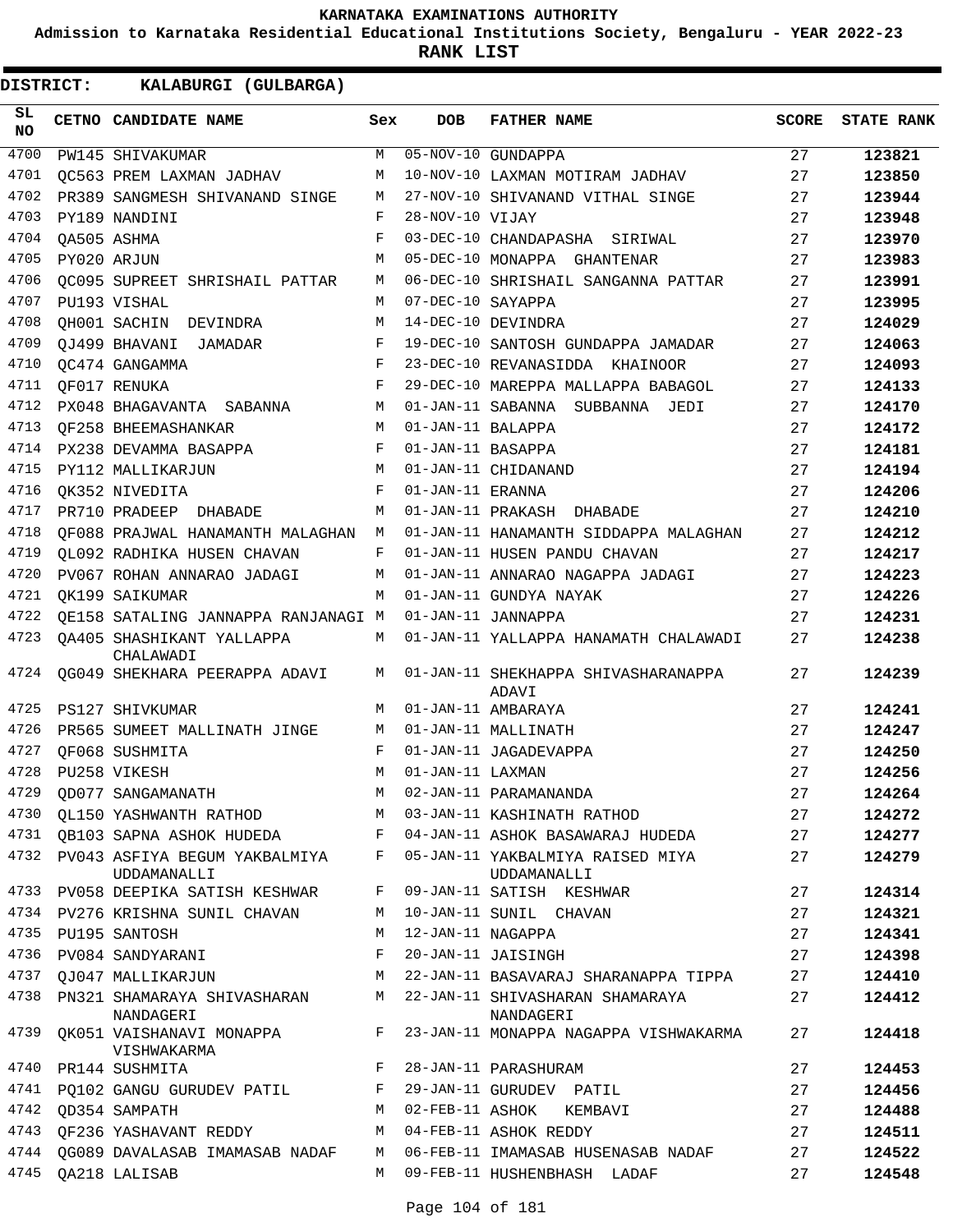**Admission to Karnataka Residential Educational Institutions Society, Bengaluru - YEAR 2022-23**

| DISTRICT:        |                  | KALABURGI (GULBARGA)                          |              |                   |                                               |              |                   |
|------------------|------------------|-----------------------------------------------|--------------|-------------------|-----------------------------------------------|--------------|-------------------|
| SL.<br><b>NO</b> |                  | CETNO CANDIDATE NAME                          | Sex          | <b>DOB</b>        | <b>FATHER NAME</b>                            | <b>SCORE</b> | <b>STATE RANK</b> |
| 4746             |                  | QB004 SHESHAMMA SHIVANANDA<br>GUDAGUNTI       | F            |                   | 09-FEB-11 SHIVANANDA<br>MANTAPPA<br>GUDAGUNTI | 27           | 124550            |
| 4747             |                  | PQ039 CHIDANAND                               | M            |                   | 15-FEB-11 SHARANAPPA                          | 27           | 124597            |
| 4748             |                  | QA049 NANDINI SHAMARAO GOUNDI                 | F            |                   | 25-FEB-11 SHAMARAO HANAMANTA GOUNDI           | 27           | 124682            |
| 4749             |                  | PS164 SOUNDARYA                               | F            |                   | 25-FEB-11 SHRISHAIL SIDRSMAPPA BELLE          | 27           | 124688            |
| 4750             |                  | OH218 VAISHNAVI Y                             | F            |                   | 26-FEB-11 YALLAPPA                            | 27           | 124695            |
| 4751             |                  | PQ254 ALFIYA                                  | F            |                   | 27-FEB-11 USMAN SAB<br>TELI                   | 27           | 124697            |
| 4752             |                  | PW041 SAVITRA                                 | F            | 28-FEB-11 SHANKAR |                                               | 27           | 124708            |
| 4753             |                  | <b>OB080 SHREEDEVI MANAPPA</b>                | F            |                   | 28-FEB-11 MANAPPA PARAMAPPA BADIGER           | 27           | 124711            |
| 4754             |                  | PR014 ABINASHA                                | M            |                   | 06-MAR-11 RAMAYYA WADDAR                      | 27           | 124770            |
| 4755             |                  | QJ280 PARVATI                                 | F            |                   | 08-MAR-11 UMESH RATHOD                        | 27           | 124798            |
| 4756             |                  | QK032 ASHWINI                                 | F            |                   | 09-MAR-11 BASAVARAJ                           | 27           | 124805            |
| 4757             | QF251 SNEHA      |                                               | F            | 11-MAR-11 LOHIT   |                                               | 27           | 124831            |
| 4758             |                  | PY329 MANJUNATH                               | M            | 12-MAR-11 NAGARAJ |                                               | 27           | 124839            |
| 4759             |                  | OA360 SHARADA                                 | F            |                   | 20-MAR-11 BASAVARAJ CHANNUR                   | 27           | 124915            |
| 4760             |                  | PP363 BASAVARAJ SHAVARASIDD<br><b>JAMADAR</b> | М            |                   | 23-MAR-11 SHAVARASIDD KANAPPA JAMADAR         | 27           | 124935            |
| 4761             |                  | QH196 AKASH RAVI NAIKODI                      | M            |                   | 24-MAR-11 RAVI BHIMASHA NAIKODI               | 27           | 124948            |
| 4762             | QL003 ARUN       |                                               | M            |                   | 29-MAR-11 HANAMANTU                           | 27           | 124997            |
| 4763             |                  | PT407 RADHIKA                                 | F            | 29-MAR-11 SHEENU  |                                               | 27           | 125000            |
| 4764             |                  | OJ508 SACHIN SANJUKUMAR                       | M            |                   | 30-MAR-11 SANJU KUMAR                         | 27           | 125011            |
| 4765             |                  | OA437 SEVANTI                                 | F            |                   | 01-APR-11 BASAVARAJ YANKANCHI                 | 27           | 125028            |
| 4766             |                  | PU217 BHAVANI PREMKUMAR ATTELI                | F            |                   | 03-APR-11 PREMKUMAR LAXAMAYYA ATTELI          | 27           | 125047            |
| 4767             |                  | PS112 VIJAYALAXMI                             | F            |                   | 04-APR-11 BASAVARAJ AMBARAYA<br>BHAVIKATTI    | 27           | 125070            |
| 4768             |                  | OH127 ANANDI                                  | F            | 10-APR-11 ANAND   |                                               | 27           | 125124            |
| 4769             |                  | PY124 GOUTAM                                  | М            | 10-APR-11 GOPAL   |                                               | 27           | 125128            |
| 4770             |                  | PW241 DEEPAK                                  | M            | 13-APR-11 JAYARAJ |                                               | 27           | 125159            |
| 4771             |                  | QC083 RUBINA ISMAIL GANIYAR                   | F            |                   | 14-APR-11 ISMAIL AMEENSAB GANIYAR             | 27           | 125177            |
| 4772             |                  | PO147 MEENAKSHI DATTARAM KSHETRI              | F            |                   | 19-APR-11 DATTARAM ANNAPPA KSHETRI            | 27           | 125227            |
| 4773             |                  | PT158 SATWIK                                  | M            |                   | 20-APR-11 MALASHETTI                          | 27           | 125245            |
|                  |                  | 4774 PW222 SUSHIL                             | M            |                   | 21-APR-11 HEERASING                           | 27           | 125261            |
|                  |                  | 4775 QA484 ARJUN BAABU KYASANAVARU M          |              |                   | 24-APR-11 BAABU ARJUN KYASANAVARU             | 27           | 125286            |
|                  |                  | 4776 PY254 BHAGAVAN PRABHAKAR CHITNAR M       |              |                   | 24-APR-11 PRABHAKAR BASAVARAJ CHITNAR         | 27           | 125287            |
|                  |                  | 4777 QC494 SIDDU DODAMANI                     | M            |                   | 30-APR-11 ADIVEPPA                            | 27           | 125362            |
|                  | 4778 QG020 MEGHA |                                               | F            |                   | 01-MAY-11 ASHOK TANAKEDAR                     | 27           | 125368            |
| 4779             |                  | QJ436 HANAMANT                                | М            |                   | 02-MAY-11 MALLIKARJUN                         | 27           | 125380            |
| 4780             |                  | PY007 KAVERI                                  | $\mathbf{F}$ |                   | 04-MAY-11 SHANTAYYA                           | 27           | 125409            |
|                  |                  | 4781 QL043 PALLAVI                            | $\mathbf{F}$ |                   | 06-MAY-11 HANAMANTH                           | 27           | 125437            |
|                  |                  | 4782 QL064 SANGEETHA                          | $\mathbf{F}$ |                   | 07-MAY-11 HONNAPPA                            | 27           | 125457            |
| 4783             |                  | PS171 VIJAYALAXMI MAHANTESH F<br>HASURE       |              |                   | 10-MAY-11 MAHANTESH DONDIBA HASURE            | 27           | 125492            |
|                  |                  | 4784 PQ152 PRAJWAL SHASHIKANTH RATHOD M       |              |                   | 11-MAY-11 SHASHIKANTH THOPU RATHOD            | 27           | 125498            |
|                  |                  | 4785 PU126 RAKSHITA                           | F            |                   | 12-MAY-11 GUNDAPPA                            | 27           | 125508            |
| 4786             |                  | PR072 JIVABHAI PRABHU BANDAGAR F              |              |                   | 14-MAY-11 PRABHU BHIMASHA BANDAGAR            | 27           | 125538            |
|                  |                  | 4787 PR300 CHANNAVEERA                        | M            |                   | 16-MAY-11 SHIVALINGAPPA GUDDAD                | 27           | 125555            |
| 4788             |                  | PV145 RAXITA BASAVARAJ JEEVANAGI F            |              |                   | 19-MAY-11 BASAVARAJ                           | 27           | 125594            |
| 4789             |                  | PW040 ANKIT                                   | M            | 20-MAY-11 RAJU    |                                               | 27           | 125600            |
| 4790             |                  | PT304 BHUMIKA                                 | F            | 20-MAY-11 RAJU    |                                               | 27           | 125603            |
|                  |                  | 4791 QL059 MOUNESH                            | М            |                   | 20-MAY-11 BHIMANNA                            | 27           | 125606            |
|                  |                  | 4792 PX206 BHAVESH CHAVAN                     |              |                   | M 22-MAY-11 MOHAN CHAVAN                      | 27           | 125628            |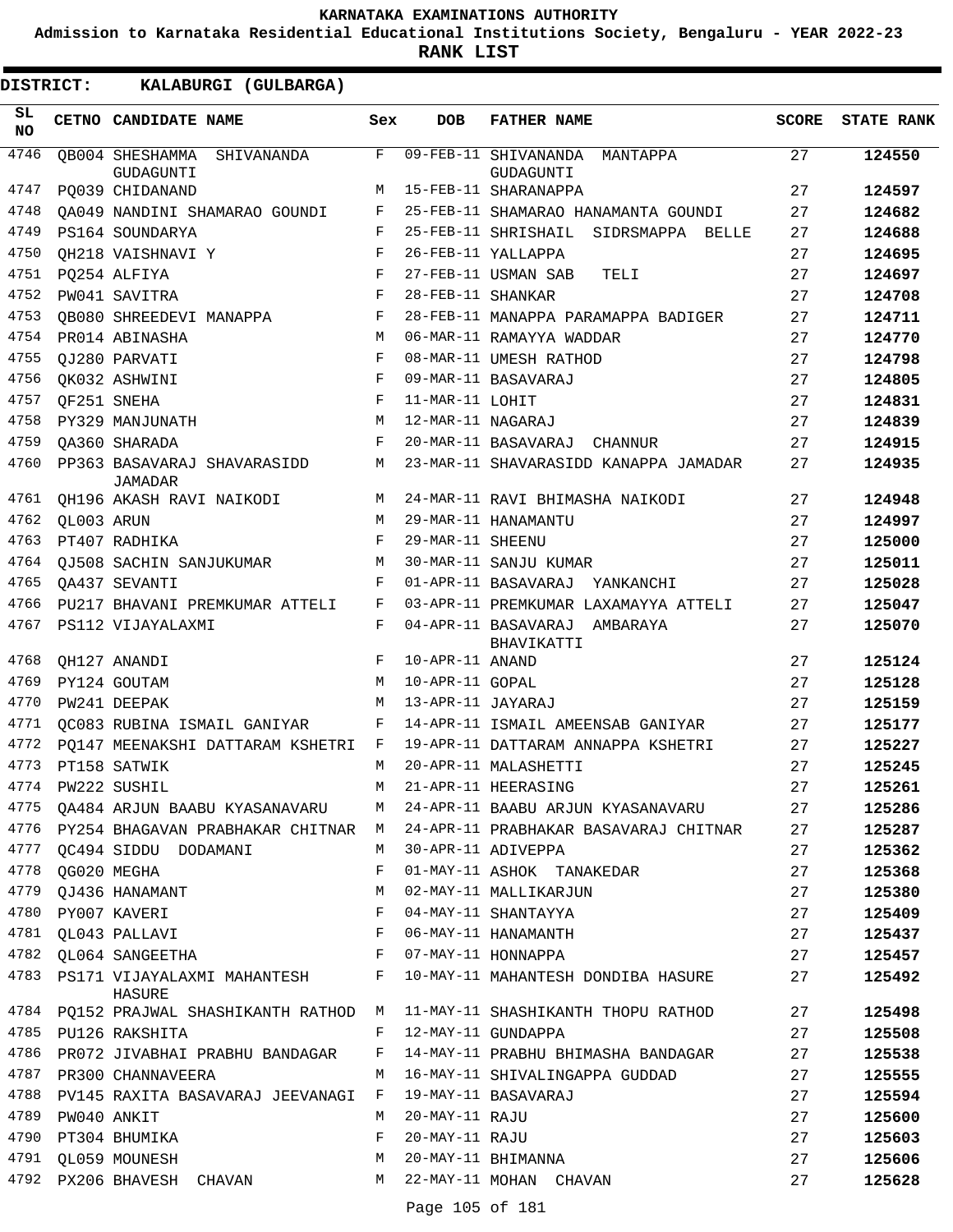**Admission to Karnataka Residential Educational Institutions Society, Bengaluru - YEAR 2022-23**

**RANK LIST**

| SL<br><b>NO</b> |            | CETNO CANDIDATE NAME                    | Sex          | <b>DOB</b>        | <b>FATHER NAME</b>                           | <b>SCORE</b> | <b>STATE RANK</b> |
|-----------------|------------|-----------------------------------------|--------------|-------------------|----------------------------------------------|--------------|-------------------|
| 4793            |            | PW163 KAVITHA                           | $\mathbf{F}$ | 25-MAY-11 PREM    |                                              | 27           | 125665            |
| 4794            |            | PY244 MALLIKARJUN                       | M            |                   | 25-MAY-11 SHANTAPPA                          | 27           | 125668            |
| 4795            |            | PR627 PRASANTH                          | M            |                   | 25-MAY-11 SHIVAPUTRA SAVALE                  | 27           | 125670            |
| 4796            |            | OJ413 SHWETA TAMMANNA NAIKODI           | F            |                   | 26-MAY-11 TAMMANNA SAIBANNA NAIKODI          | 27           | 125685            |
| 4797            |            | PP043 SIDDAMMA APPANNA NAYKODI          | F            |                   | 26-MAY-11 APPANNA S N                        | 27           | 125686            |
| 4798            |            | OC298 SHIVARAJ MALLAPPA DOLLEGOL        | M            |                   | 28-MAY-11 MALLAPPA SHIVAPPA DOLLEGOL         | 27           | 125717            |
| 4799            |            | OJ243 ABHISHEAK                         | М            |                   | 29-MAY-11 SARANBASAPPA                       | 27           | 125720            |
| 4800            |            | OE153 PRIYA SANTOSH PAWAR               | F            |                   | 30-MAY-11 SANTOSH RAMU PAWAR                 | 27           | 125733            |
| 4801            |            | PV269 CHETAN                            | M            | 01-JUN-11 RAMESH  |                                              | 27           | 125755            |
| 4802            |            | PP225 TOHID                             | M            |                   | 01-JUN-11 SAIFANSAB BANTANOOR                | 27           | 125789            |
| 4803            |            | PT461 VISHAL                            | M            | 01-JUN-11 NAGU    |                                              | 27           | 125793            |
| 4804            |            | QA306 SHRISHAIL BASAYYA<br>STHAVARAMATH | M            |                   | 05-JUN-11 BASAYYA SHARANAYYA<br>STHAVARAMATH | 27           | 125843            |
| 4805            |            | PU214 VIRENDR                           | M            | 07-JUN-11 SUBHASH |                                              | 27           | 125885            |
| 4806            |            | OH120 AISHWARYA                         | F            | 08-JUN-11 OMKAR   |                                              | 27           | 125886            |
| 4807            |            | PY218 MALLIKARJUN                       | M            |                   | 08-JUN-11 BHIMARAYA                          | 27           | 125889            |
| 4808            |            | OC447 ABHISHEK                          | M            |                   | 09-JUN-11 KANTHEPPA<br>JOGUR                 | 27           | 125895            |
| 4809            |            | OF223 SOUMYA                            | F            |                   | 09-JUN-11 MALLAPPA YANKANCHI                 | 27           | 125910            |
| 4810            |            | PP186 ANILKUMAR                         | M            |                   | 10-JUN-11 CHANDRSHA HEROOR                   | 27           | 125916            |
| 4811            |            | OA455 KALYANI                           | M            |                   | 10-JUN-11 CHANNABASAPPA MALIPATIL            | 27           | 125920            |
| 4812            |            | OJ411 MALLIKARJUN                       | M            |                   | 10-JUN-11 SANGAPPA PUJARI                    | 27           | 125923            |
| 4813            |            | OK345 VISHWANATH                        | M            |                   | 11-JUN-11 PENTAPPA                           | 27           | 125947            |
| 4814            | PY207 ASHA |                                         | F            |                   | 14-JUN-11 SUBASH CHAVAN                      | 27           | 125966            |
| 4815            |            | OL093 JYOTHIRLINGAMMA                   | F            |                   | 15-JUN-11 SHARANAPPA JALALSAB                | 27           | 125981            |
| 4816            |            | PN368 ASMITA RAJKUMAR ISHWARAGOND F     |              |                   | 16-JUN-11 RAJKUMAR VITHOBA ISHWARAGOND       | 27           | 125993            |
| 4817            |            | PW083 MALLIKARJUN                       | M            | 18-JUN-11 DATTU   |                                              | 27           | 126024            |
| 4818            |            | OF113 ANJANEYA                          | M            |                   | 19-JUN-11 SHIVAPPA                           | 27           | 126033            |
| 4819            |            | OA436 PAVITRA                           | F            |                   | 20-JUN-11 MALLIKARJUN KUMBAR                 | 27           | 126057            |
| 4820            |            | PX130 BHIMA                             | M            | 23-JUN-11 NAGANNA |                                              | 27           | 126084            |
| 4821            |            | OH193 SAHANA                            | F            |                   | 24-JUN-11 ANILKUMAR KIVUDE                   | 27           | 126110            |
| 4822            |            | PW061 GAMBEER                           | M            |                   | 25-JUN-11 CHANDRSHETTY PHULSING CHAVAN       | 27           | 126122            |
| 4823            |            | QD287 PATRUBI                           | F            |                   | 26-JUN-11 RAJA PATEL MALI BIRADAR            | 27           | 126136            |
| 4824            |            | QK471 VENKATESHA                        | М            |                   | 26-JUN-11 BIKYANAYAK                         | 27           | 126145            |
| 4825            |            | PV056 NAGVENI                           | F            | 28-JUN-11 ARJUN   |                                              | 27           | 126162            |
| 4826            |            | QC443 GIRISH PATIL                      | M            |                   | 29-JUN-11 MAHANTESH GOUDAPPA PATIL           | 27           | 126168            |
| 4827            |            | QD277 AMBARISH HANAMANTH TEGGALLI M     |              |                   | 01-JUL-11 HANAMANTH NINGANNA TEGGALLI        | 27           | 126186            |
| 4828            |            | PP201 SAMARTH SURESH MAGANAGERI         | M            |                   | 03-JUL-11 SURESH BHOOTAPPA MAGANAGERI        | 27           | 126228            |
| 4829            |            | PR528 PALLAVI                           | F            |                   | 04-JUL-11 MURAGEPPA SIDDAPPA HOSAMANI        | 27           | 126242            |
| 4830            |            | OC221 GURAMMA                           | F            |                   | 05-JUL-11 LAXMAN MELINAMANI                  | 27           | 126251            |
| 4831            |            | QC343 RIYAN AHMEDALI SHIRWAL            | М            |                   | 05-JUL-11 AHMEDALI SHEKBUDAN SHIRWAL         | 27           | 126261            |
| 4832            |            | PW148 SANTOSH RAJU CHAVAN               | М            | 06-JUL-11 RAJU    |                                              | 27           | 126281            |
| 4833            |            | OH345 SUCHITRA                          | F            | 07-JUL-11 ASHOK   |                                              | 27           | 126305            |
| 4834            |            | PX082 SUMIT                             | М            | 10-JUL-11 BHIMU   |                                              | 27           | 126357            |
| 4835            |            | OD166 SALMA AMEENASAB NAYKODI           | F            |                   | 11-JUL-11 AMEENASAB                          | 27           | 126365            |
| 4836            |            | OG143 SHARANAMMA MAHANTAPPA<br>PUJARI   | F            |                   | 11-JUL-11 MAHANATAPPA NINGAPPA               | 27           | 126367            |
| 4837            |            | QH049 VAISHNAVI                         | F            |                   | 16-JUL-11 MALLAKAPPA                         | 27           | 126434            |
| 4838            |            | OL112 PALLAVI                           | F            | 22-JUL-11 VASU    |                                              | 27           | 126508            |
| 4839            |            | QJ358 GOUTAM GOPINATH RATHOD            | M            |                   | 25-JUL-11 GOPINATH KISHAN RATHOD             | 27           | 126539            |
| 4840            |            | PY152 SIDRAMAYYA                        | M            |                   | 29-JUL-11 OMKARAYYA                          | 27           | 126619            |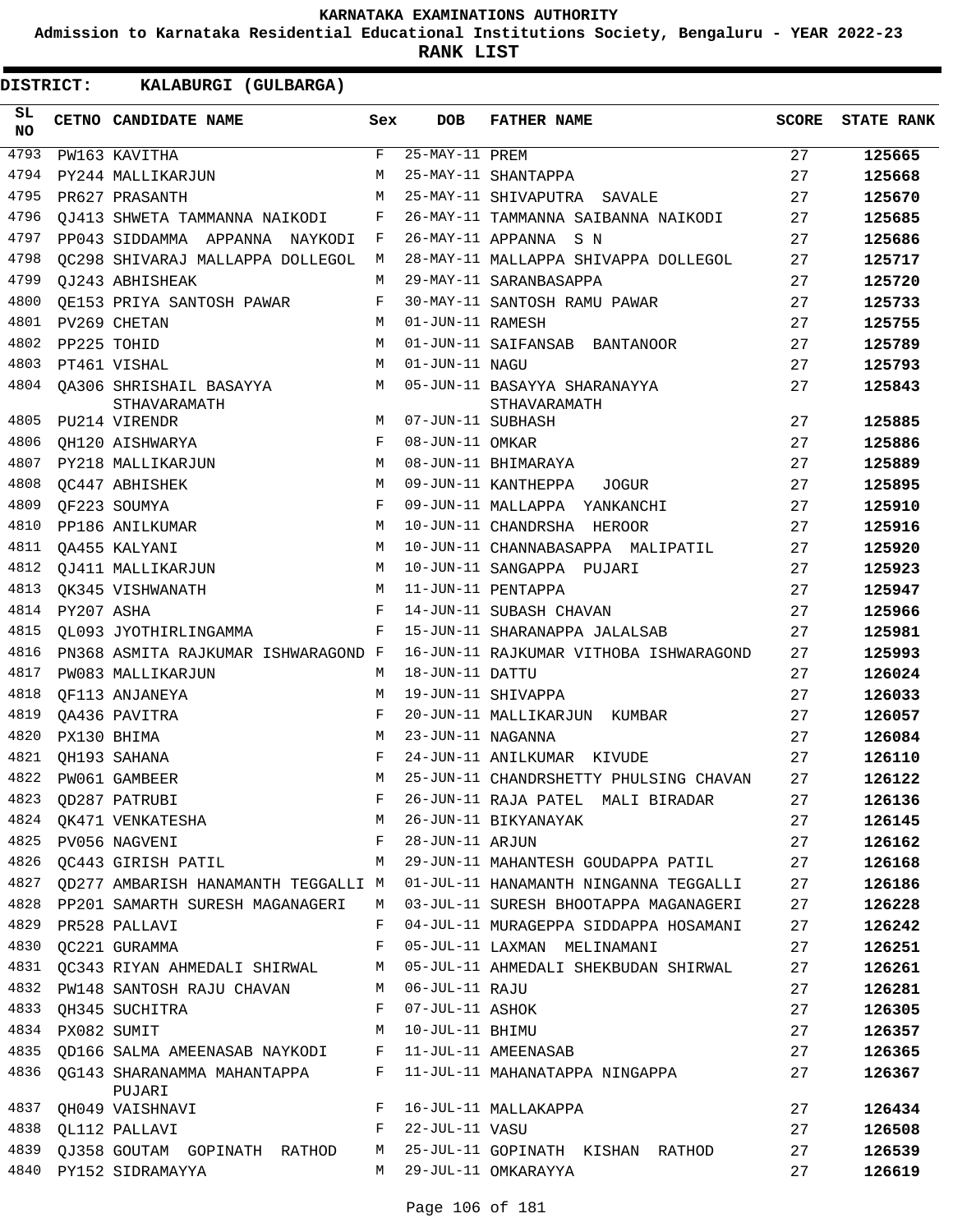**Admission to Karnataka Residential Educational Institutions Society, Bengaluru - YEAR 2022-23**

**RANK LIST**

| SL<br><b>NO</b> |             | CETNO CANDIDATE NAME                        | Sex | <b>DOB</b>        | <b>FATHER NAME</b>                              | <b>SCORE</b> | <b>STATE RANK</b> |
|-----------------|-------------|---------------------------------------------|-----|-------------------|-------------------------------------------------|--------------|-------------------|
| 4841            |             | OG057 HANAMANT NINGAPPA TANAKEDAR M         |     |                   | 01-AUG-11 NINGAPPA<br>TANAKEDAR                 | 27           | 126644            |
| 4842            |             | PY181 NIRMALA                               | F   |                   | 01-AUG-11 DOOLAPPA                              | 27           | 126649            |
| 4843            |             | PT349 PREETI                                | F   | 09-AUG-11 NARAYAN |                                                 | 27           | 126756            |
| 4844            |             | <b>PV252 SHASHIKANT</b>                     | М   | 11-AUG-11 MANIK   |                                                 | 27           | 126779            |
| 4845            |             | PY327 AMBIKA AMOGASIDDA TEGANOOR            | F   |                   | 12-AUG-11 AMOGASIDDA BHIMASHA                   | 27           | 126781            |
| 4846            |             | OC087 JATTEPPA                              | М   |                   | 13-AUG-11 PAYAPPA GOUNDI                        | 27           | 126795            |
| 4847            |             | PP434 SHIVARAJA                             | M   |                   | 15-AUG-11 RAVICHANDRA RATHOD                    | 27           | 126814            |
| 4848            |             | OA323 SUHASINI PRAKASH TALIKOTI             | F   |                   | 15-AUG-11 PRAKASH DEVINDRAPPA TALIKOTI          | 27           | 126818            |
| 4849            |             | OF058 PRAVEEN ASHOK PAWAR                   | М   |                   | 16-AUG-11 ASHOK GANNU PAWAR                     | 27           | 126826            |
| 4850            |             | PR359 DIVYA YALLALING<br>HANAMASHETTI       | F   |                   | 17-AUG-11 YALLALING HANAMASHETTI                | 27           | 126835            |
| 4851            |             | PN363 VIJAYALAXMI RAJASHEKHAR<br>NAYKODI    | F   |                   | 17-AUG-11 RAJASHEKHAR VITHOBA NAYKODI           | 27           | 126842            |
| 4852            |             | OD105 SHARANU DODDMANI                      | М   |                   | 18-AUG-11 VISHWARADHYA DODDMANI                 | 27           | 126847            |
| 4853            |             | OJ475 SUMALATA                              | F   |                   | 20-AUG-11 AMBARAYA KAMBLE                       | 27           | 126867            |
| 4854            |             | OF098 NINGANNA                              | М   |                   | 21-AUG-11 MUTTANNA<br>SALI                      | 27           | 126874            |
| 4855            |             | OA166 TAISIN PATTESAB MULLA                 | F   |                   | 22-AUG-11 PATTESAB                              | 27           | 126892            |
| 4856            |             | PR235 YOGESH SHARANABASAPPA<br>IBRAMAPURE   | М   |                   | 22-AUG-11 SHARANABASAPPA HANAMANT<br>IBRAMAPURE | 27           | 126895            |
| 4857            |             | PS137 DEEPAK DASHARATH KALE                 | М   |                   | 25-AUG-11 DASHARATH DONDIRAM KALE               | 27           | 126909            |
| 4858            |             | OJ103 SUCHITRA RAVEENDRA JULAJI             | F   |                   | 05-SEP-11 RAVEENDRA GUNDAPPA JULAJI             | 27           | 127034            |
| 4859            |             | PN069 SANGAMESH                             | М   |                   | 07-SEP-11 PRAKASH BHUSHETTY                     | 27           | 127050            |
| 4860            |             | PN172 ADITYA RAJU KANBALE                   | М   | 09-SEP-11 RAJU    |                                                 | 27           | 127064            |
| 4861            |             | PU188 YUVRAJ                                | M   |                   | 10-SEP-11 VIJAYKUMAR                            | 27           | 127082            |
| 4862            |             | OJ371 DEEPAK                                | М   |                   | 11-SEP-11 VIJAYKUMAR                            | 27           | 127084            |
| 4863            |             | PS076 MOHAN                                 | М   |                   | 11-SEP-11 PRALHAD KAMBLE                        | 27           | 127086            |
| 4864            |             | PR019 NANDINI<br>PUJARI                     | F   |                   | 13-SEP-11 YALLALING PUJARI                      | 27           | 127116            |
| 4865            |             | PW226 HIRAMANI                              | M   | 15-SEP-11 MOHANA  |                                                 | 27           | 127131            |
| 4866            |             | OK239 KARAN                                 | М   |                   | 19-SEP-11 VENKATESH                             | 27           | 127168            |
| 4867            |             | PS096 KIRTI                                 | F   |                   | 19-SEP-11 PARAMESHWAR SAHADEV SHIVANGOL         | 27           | 127169            |
| 4868            |             | OK392 SUREKHA                               | F   |                   | 19-SEP-11 SUBHASH RATHOD                        | 27           | 127177            |
| 4869            |             | PP309 VAISHNAVI SANJEEVKUMAR<br>RATHOD      | F   |                   | 20-SEP-11 SANJEEVKUMAR                          | 27           | 127186            |
| 4870            |             | QJ345 GAYATRI BASAVARAJA ANAKALLA F         |     |                   | 21-SEP-11 BASAVARAJA GUNDAPPA ANAKALLA          | 27           | 127187            |
| 4871            |             | PY224 ARCHANA                               | F   |                   | 26-SEP-11 VIJAYKUMAR                            | 27           | 127238            |
| 4872            | OA001 LAXMI |                                             | F   | 27-SEP-11 DEVADAS | RATHOD                                          | 27           | 127252            |
| 4873            |             | QA569 SURSTI HYAYYALAPPA                    | F   |                   | 28-SEP-11 HYAYYALAPPA SUGAPPA                   | 27           | 127267            |
| 4874            |             | QJ094 SNEHA                                 | F   |                   | 29-SEP-11 BHAGVANTH                             | 27           | 127274            |
| 4875            |             | QD090 DANESHWARI HUGAR                      | F   |                   | 02-OCT-11 RAMANNNA                              | 27           | 127293            |
| 4876            |             | QK049 AISHWARYA                             | F   |                   | 05-OCT-11 DEVINDRAPPA                           | 27           | 127328            |
| 4877            |             | PW039 BHAVANI                               | F   | 06-OCT-11 NAGAPPA |                                                 | 27           | 127340            |
| 4878            |             | QD196 CHANDRAKANT NINGAPPA                  | M   |                   | 06-OCT-11 NINGAPPA HANAMANT DEVARAMANI          | 27           | 127342            |
| 4879            |             | QD231 APSARA BEGUM                          | F   |                   | 10-OCT-11 MAHMAD SHAFI UDAGI                    | 27           | 127376            |
| 4880            |             | QH064 PALLAVI                               | F   |                   | 12-OCT-11 HANAMANT                              | 27           | 127403            |
| 4881            |             | QD280 MOHAMAD MAZAMIL MAHINODIN<br>CHOUDARI | M   |                   | 14-OCT-11 MAHINODIN MAIBUBSAB CHOUDARI          | 27           | 127420            |
| 4882            |             | QK396 SRIDHAR                               | M   |                   | 14-OCT-11 SHIVAPPA                              | 27           | 127425            |
| 4883            |             | OH223 LAXMI                                 | F   |                   | 15-OCT-11 LAKSHMAN                              | 27           | 127431            |
| 4884            |             | PP222 AFRIN MITTESAB MULLA                  | F   |                   | 16-OCT-11 MITTESAB BANDAGISAB MULLA             | 27           | 127438            |
| 4885            |             | QH355 PRABUDDHA SIDDAPPA MARATUR M          |     |                   | 28-OCT-11 SIDDAPPA SHANKARAPPA MARATUR          | 27           | 127562            |
|                 |             | 4886 PV019 REVATI TUKARAM RATHOD            | F   |                   | 28-OCT-11 TUKARAM JAIRAM RATHOD                 | 27           | 127563            |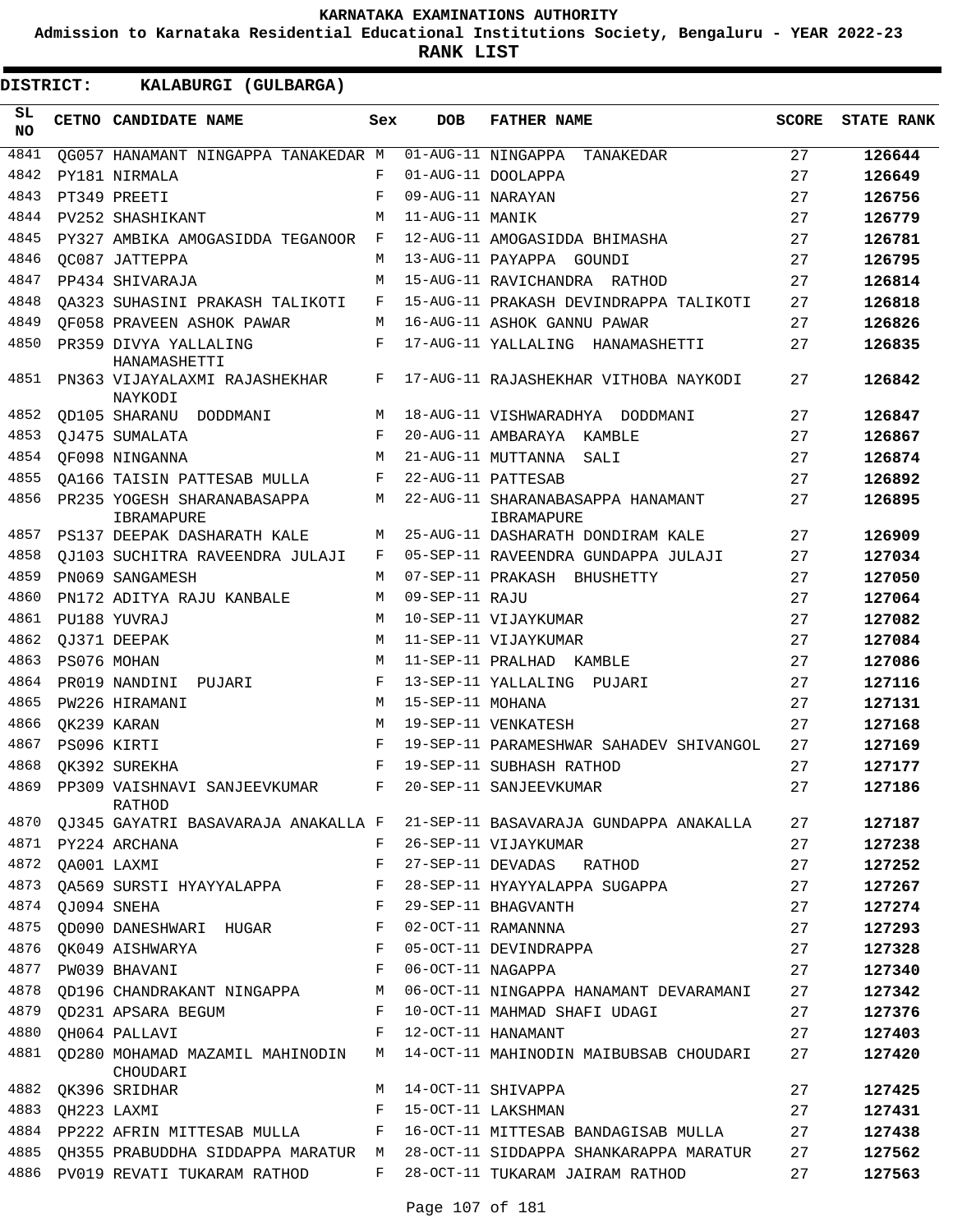**Admission to Karnataka Residential Educational Institutions Society, Bengaluru - YEAR 2022-23**

**RANK LIST**

| SL<br>NO |                 | CETNO CANDIDATE NAME                                                        | Sex | <b>DOB</b>        | <b>FATHER NAME</b>                                                    | <b>SCORE</b> | <b>STATE RANK</b> |
|----------|-----------------|-----------------------------------------------------------------------------|-----|-------------------|-----------------------------------------------------------------------|--------------|-------------------|
| 4887     |                 | PY028 MAHALAXMI                                                             | F   |                   | 30-OCT-11 VENKATESH DEVINDRAPPA                                       | 27           | 127576            |
|          |                 |                                                                             |     |                   | BALLOLLI                                                              |              |                   |
| 4888     |                 | PR333 PRAVIN                                                                | М   |                   | 30-OCT-11 PREMANATH KANUDE                                            | 27           | 127578            |
| 4889     |                 | PQ131 ANKITA RAVIKANT BIRAJADAR                                             | F   |                   | 02-NOV-11 RAVIKANT                                                    | 27           | 127598            |
| 4890     |                 | OK065 MOSIN                                                                 | М   | 04-NOV-11 YUNAS   |                                                                       | 27           | 127626            |
| 4891     |                 | PR621 ANJALI SURYAKANTH KUMME                                               | F   |                   | 06-NOV-11 SURYKANTH RAMALING KUMME                                    | 27           | 127634            |
| 4892     |                 | PT440 JAGADEESH                                                             | М   | 10-NOV-11 VASIRAM |                                                                       | 27           | 127674            |
| 4893     |                 | OA052 SHARANAPPA                                                            | М   |                   | 11-NOV-11 SHIVAPPA TELAGERI                                           | 27           | 127684            |
| 4894     |                 | PN244 ABHINASH WALI                                                         | М   |                   | 13-NOV-11 YASAWANT WALI                                               | 27           | 127700            |
| 4895     | OK337 LAXMI     |                                                                             | F   |                   | 21-NOV-11 NARASAPPA                                                   | 27           | 127773            |
| 4896     |                 | OL115 TRISHA                                                                | F   |                   | 29-NOV-11 NARSAPPA                                                    | 27           | 127854            |
| 4897     |                 | OC247 ARMAN                                                                 | М   |                   | 01-DEC-11 LALEPATEL                                                   | 27           | 127868            |
| 4898     |                 | PU012 GANESH TUKARAM CHAWAN                                                 | М   |                   | 05-DEC-11 TUKARAM VASURAM CHAWAN                                      | 27           | 127898            |
| 4899     |                 | PY316 NIKITHA                                                               | F   | 07-DEC-11 MOHAN   |                                                                       | 27           | 127912            |
| 4900     |                 | PN070 SRUSHTI                                                               | F   |                   | 10-DEC-11 DATTAPPA                                                    | 27           | 127940            |
| 4901     |                 | PR491 SUMEET SHRIKANTH CHAVANN                                              | М   |                   | 12-DEC-11 SHRIKANT LIMBAJI CHAVANN                                    | 27           | 127963            |
| 4902     |                 | OK340 MONIKA                                                                | F   |                   | 24-DEC-11 BHIMASHA                                                    | 27           | 128035            |
| 4903     |                 | QH010 KAVERI SUNILKUMAR PAWAR                                               | F   |                   | 26-DEC-11 SUNILKUMAR                                                  | 27           | 128053            |
| 4904     |                 | PU220 MAHADEVI                                                              | F   |                   | 26-DEC-11 NAGINDRAPPA                                                 | 27           | 128054            |
| 4905     |                 | OB008 BHIMU SIDDAPPA JEWARGI                                                | М   |                   | 01-JAN-12 SIDDAPPA MAHADEVAPPA JEWARGI                                | 27           | 128093            |
| 4906     |                 | OH210 GANGADHAR                                                             | М   |                   | 01-JAN-12 MALLIKARJUN                                                 | 27           | 128094            |
| 4907     |                 | PS069 MAHESH CHANDAPPA MALAGAR                                              | М   |                   | 01-JAN-12 CHANDAPPA SHIVARAY MALAGAR                                  | 27           | 128099            |
| 4908     |                 | OJ025 PRAKASH RAMAYA VADEYRAJ                                               | М   | 01-JAN-12 RAMAYA  |                                                                       | 27           | 128106            |
| 4909     |                 | PV219 SAHIL                                                                 | М   | 01-JAN-12 SANJU   |                                                                       | 27           | 128108            |
| 4910     |                 | OJ407 SAILESH                                                               | М   |                   | 01-JAN-12 REVANSIDDAPPA                                               | 27           | 128110            |
| 4911     |                 | QA570 SHREEDEVI YAMANAPPA<br><b>GUNDAPUR</b>                                | F   |                   | 01-JAN-12 YAMANAPPA MARALINGAPPA                                      | 27           | 128114            |
| 4912     |                 | PY085 NASURU                                                                | М   |                   | 05-JAN-12 ABDUL RASHID                                                | 27           | 128126            |
| 4913     | QJ051 SAHIL     |                                                                             | M   | 05-JAN-12 NAMDEV  |                                                                       | 27           | 128128            |
| 4914     |                 | OH179 PRAVEEN PANDURANG HARALAYYA M 12-FEB-12 PANDURANG                     |     |                   |                                                                       | 27           | 128198            |
| 4915     |                 | PY128 MAHESH RAYAPPA                                                        |     |                   | M 17-MAR-12 RAYAPPA SHANKAR                                           | 27           | 128229            |
|          |                 | 4916 QK082 ANKITHA                                                          |     |                   | F 14-APR-12 VENKATAPPA                                                | 27           | 128243            |
|          |                 | 4917 PU090 KARNA MALLESH JADAV M 01-JAN-08 MALLESH JADAV                    |     |                   |                                                                       | 26           | 128273            |
|          |                 | 4918 QJ289 SUDEEP                                                           |     |                   | F 14-JAN-09 SHAMBULING                                                | 26           | 128283            |
| 4919     |                 |                                                                             |     |                   | PT236 NANDINI CHANDU RATHOD F 06-FEB-09 CHANDU RATHOD                 | 26           | 128285            |
|          |                 | 4920 QH176 AISHWARYA<br>$\mathbf{F}$                                        |     | 02-AUG-09 SABANNA |                                                                       | 26           | 128313            |
|          |                 | 4921 PT345 BHAGYASHREE NARASAPPA F 08-SEP-09 NARASAPPA LACHAKOR<br>LACHAKOR |     |                   |                                                                       | 26           | 128322            |
| 4922     |                 | CHANDAKAVATE                                                                |     |                   | QD078 SAMPAT SIDDANNA MO3-NOV-09 SIDDANNA MALLIKARJUN<br>CHANDAKAVATE | 26           | 128336            |
|          |                 | 4923 PP321 ADITYA                                                           |     |                   | M 01-JAN-10 MALKAPPA CHINCHOLI                                        | 26           | 128347            |
|          |                 | 4924 QA039 AMBRESH LT MALLIKARJUN                                           | M   |                   | 01-JAN-10 LT MALLIKARJUN AYYAPPA                                      | 26           | 128350            |
|          | 4925 PU269 ASHA |                                                                             | F   | 01-JAN-10 REDDY   |                                                                       | 26           | 128352            |
| 4926     |                 | OC378 MADIVALAPPA SAYABANNA<br>AGASAR                                       | М   |                   | 01-JAN-10 SAYABANNA SIDDAPPA AGASAR                                   | 26           | 128362            |
|          |                 | 4927 PT221 MONIKA                                                           | F   |                   | 01-JAN-10 SHARANAPPA                                                  | 26           | 128365            |
| 4928     |                 | QL041 NARASIMHALU                                                           | М   |                   | 01-JAN-10 NARASAPPA                                                   | 26           | 128366            |
| 4929     |                 | PU113 ROHITH                                                                | М   |                   | 01-JAN-10 PREM RATHOD                                                 | 26           | 128372            |
|          |                 | 4930 QC281 SANIYA                                                           | F   |                   | 01-JAN-10 HUSMANA SAB NADHAP                                          | 26           | 128374            |
|          |                 | 4931 QC098 TUSHAR VIJAY RATHOD M                                            |     |                   | 01-JAN-10 VIJAY JEMU RATHOD                                           | 26           | 128380            |
| 4932     |                 | PX091 SONABAI                                                               | F   | 28-FEB-10 ASHOKA  |                                                                       | 26           | 128441            |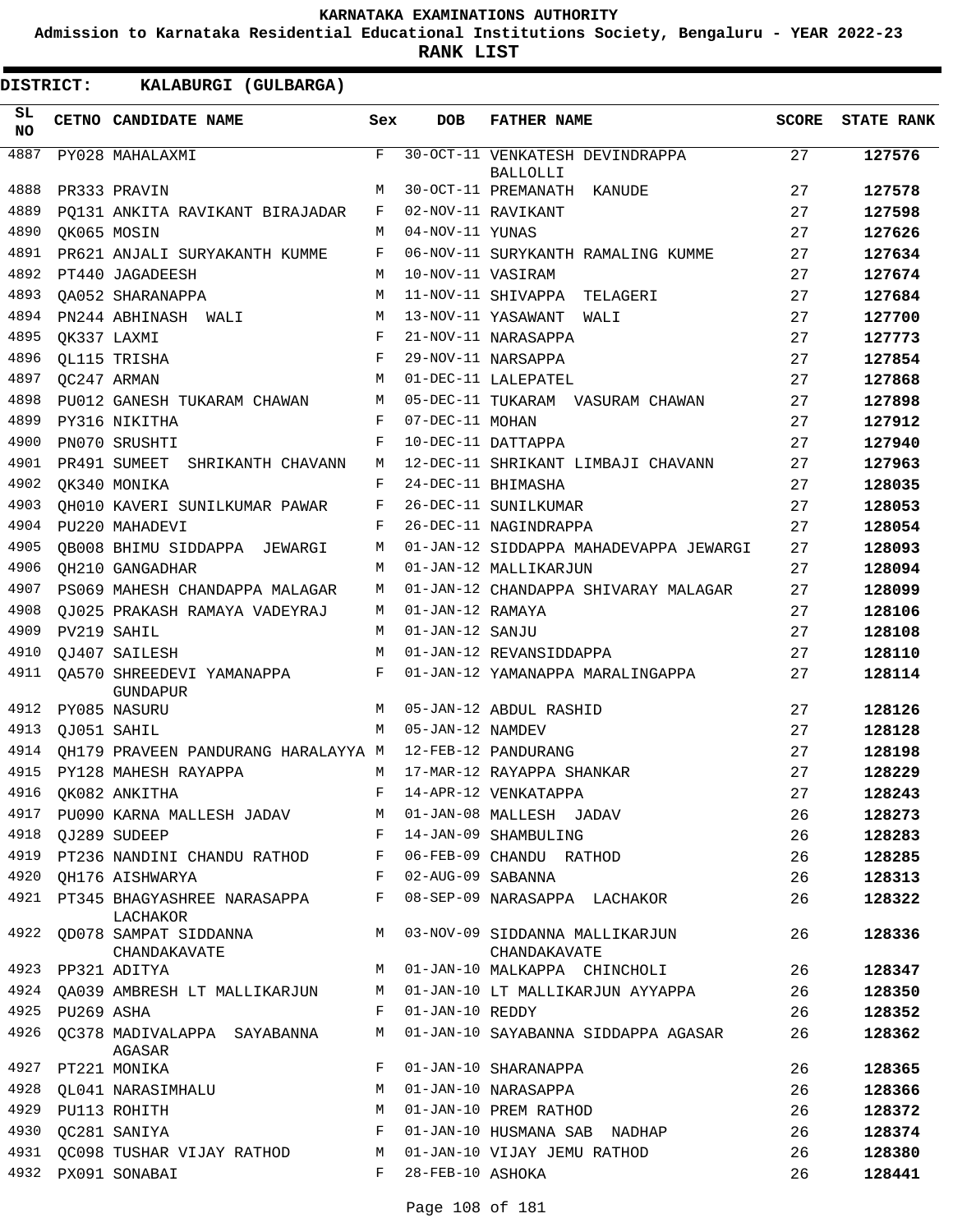**Admission to Karnataka Residential Educational Institutions Society, Bengaluru - YEAR 2022-23**

**RANK LIST**

| SL<br><b>NO</b> |                | CETNO CANDIDATE NAME                                | Sex          | <b>DOB</b>        | <b>FATHER NAME</b>                                                            | <b>SCORE</b> | <b>STATE RANK</b> |
|-----------------|----------------|-----------------------------------------------------|--------------|-------------------|-------------------------------------------------------------------------------|--------------|-------------------|
| 4933            |                | QF123 NIKITA CHAVAN                                 | $\mathbf{F}$ |                   | 01-APR-10 SHRIKANT                                                            | 26           | 128475            |
| 4934            |                | PY060 NIKESH S                                      | М            | 06-APR-10 SUBASH  |                                                                               | 26           | 128481            |
| 4935            |                | OD174 BHAGESH CHANDAPPA DODDAMANI M                 |              |                   | 01-JUN-10 CHANDAPPA PEERAPPA DODDAMANI                                        | 26           | 128540            |
| 4936            |                | PU099 SRISHANTH                                     | М            | 03-JUN-10 VASANTH |                                                                               | 26           | 128556            |
| 4937            |                | PN181 SYED BILAL SYED SHABBIR<br>HUSSEN SAYED       | М            |                   | 20-JUN-10 SYED SABBIRHUSSEN                                                   | 26           | 128580            |
| 4938            |                | PR694 BADAL RAVI<br>RATHOD                          | М            |                   | 15-JUL-10 RAVI MONU RATHOD                                                    | 26           | 128615            |
| 4939            |                | OA371 BHAGYASHREE<br>HADAPAD                        | F            | 23-JUL-10 SUBHASH |                                                                               | 26           | 128629            |
| 4940            |                | PY027 SAGAR BASAVARAJ<br>MULIMANI                   | М            |                   | 27-JUL-10 BASAVARAJ                                                           | 26           | 128641            |
| 4941            |                | OF255 ANKITA KADAKAL                                | F            |                   | 06-SEP-10 BHIMANNA                                                            | 26           | 128757            |
| 4942            |                | OJ493 ADITYA                                        | М            | 09-SEP-10 RAMESH  |                                                                               | 26           | 128764            |
| 4943            |                | PO029 SANGAMESH BASAVARAJ<br>KARAJAGI               | М            |                   | 17-SEP-10 BASAVARAJ<br>KARAJAGI                                               | 26           | 128795            |
| 4944            |                | PY339 GANESH                                        | М            |                   | 03-OCT-10 YALLAPPA                                                            | 26           | 128852            |
| 4945            |                | PX200 ANANDA                                        | F            | 11-OCT-10 RAJU    |                                                                               | 26           | 128894            |
| 4946            |                | OA335 VIKAS SIDRAMAYYA HIREMATH                     | М            |                   | 19-OCT-10 SIDRAMAYYA SHANTAYYA<br>HIREMATH                                    | 26           | 128938            |
| 4947            |                | OJ330 DEVIKA                                        | F            |                   | 20-OCT-10 NINGAYYA                                                            | 26           | 128944            |
| 4948            |                | QH294 VIRESH RAMESH RATHOD                          | М            |                   | 20-OCT-10 RAMESH MITU RATHOD                                                  | 26           | 128949            |
| 4949            |                | QG093 SHARANAPPA BASALINGAPPA<br>KANDOLLI           | М            |                   | 22-OCT-10 BASALINGAPPA SHARANAPPA<br>KANDOLLI                                 | 26           | 128959            |
| 4950            |                | PZ073 AISHWARYA                                     | F            | 02-NOV-10 AMBANNA |                                                                               | 26           | 128994            |
| 4951            |                | PR049 RAKESH                                        | М            |                   | 02-NOV-10 SHRIMANT<br>SHINGE                                                  | 26           | 128997            |
| 4952            |                | OD134 VIJAYAKUMAR SHANKARU PAWAR                    | М            |                   | 07-NOV-10 SHANKARU PHOMU PAWAR                                                | 26           | 129023            |
| 4953            |                | PN266 DILIP JATTEPPA KAMBLE                         | М            |                   | 08-NOV-10 JETTEPPA CHANNAPPA KAMBLE                                           | 26           | 129024            |
| 4954            |                | OH256 GANGADHAR                                     | М            | 13-NOV-10 GAJANAN |                                                                               | 26           | 129059            |
| 4955            |                | PR179 DARSHAN MALLIKARJUN UDDAN                     | М            |                   | 20-NOV-10 MALLIKARJUN SHANTAPPA UDDAN                                         | 26           | 129104            |
| 4956            |                | OG102 BHAGYASHREE                                   | F            |                   | 02-DEC-10 KUSHA BHEEMARAYA JAINAPUR                                           | 26           | 129179            |
| 4957            |                | OA433 RAJAKUMAR MAHANTESH<br>BAJANTTRI              | М            |                   | 08-DEC-10 MAHANTESH PAYAPPA BAJANTTRI                                         | 26           | 129212            |
| 4958            |                | OF140 SHANKARALINGA KASHINATHA<br><b>DYAMAGONDA</b> | M            |                   | 09-DEC-10 KASHINATHA SANKANNA<br>DYAMAGONDA                                   | 26           | 129223            |
| 4959            |                | QC175 MANJUNATHA SHIVARAJKUMAR<br>NATIKAR           | М            |                   | 10-DEC-10 SHIVARAJKUMAR NATIKAR                                               | 26           | 129235            |
|                 |                | 4960 PP296 TRIMURTI SIDDAPPA PUJARI                 |              |                   | M 13-DEC-10 SIDDAPPA PUJARI                                                   | 26           | 129257            |
|                 |                | 4961 PR367 ROHAN RAVICHANDRA GAMADHAR M             |              |                   | 18-DEC-10 RAVICHANDRA NARSAPPA GAMADHAR                                       | 26           | 129279            |
|                 |                | 4962 QK273 THWAVARE NAYAK                           | M            |                   | 18-DEC-10 RAJU CHAWAN                                                         | 26           | 129281            |
|                 |                | 4963 PR061 ANJALI                                   | F            |                   | 01-JAN-11 YASHAVANTH                                                          | 26           | 129363            |
|                 |                | 4964 PN054 BHAGYASHREE ITAGI                        | F            |                   | 01-JAN-11 DUNDAPPA ITAGI                                                      | 26           | 129377            |
| 4965            |                | PY103 BHEEMASHANKAR                                 | M            | 01-JAN-11 RAJAPPA |                                                                               | 26           | 129379            |
| 4966            |                | PU088 GOUTAM                                        | M            | 01-JAN-11 ASHOK   |                                                                               | 26           | 129392            |
|                 |                | 4967 PV099 HAMSIKA                                  | F            | 01-JAN-11 RAJU    |                                                                               | 26           | 129393            |
|                 |                | 4968 QB077 HAYYALAPPA                               | М            |                   | 01-JAN-11 MALLAPPA                                                            | 26           | 129394            |
|                 |                | 4969 QF288 KASIM PATEL                              | M            |                   | 01-JAN-11 KHADAR PATEL ANWAR                                                  | 26           | 129398            |
|                 |                | 4970 PQ122 MAHADESH ANAND UNNAD M                   |              |                   | 01-JAN-11 ANAND UNNAD                                                         | 26           | 129403            |
|                 |                | 4971 QA233 MOSIN KHAJAPATEL                         |              |                   | M 01-JAN-11 KHAJAPATEL                                                        | 26           | 129413            |
|                 |                | 4972 QF221 NANDINI RATHOD                           | F            | 01-JAN-11 MOHAN   |                                                                               | 26           | 129416            |
|                 |                | 4973 PR383 PRAJWAL                                  | М            |                   | 01-JAN-11 RAJASHEKAR KANTHI                                                   | 26           | 129422            |
|                 |                | 4974 QC222 RAJNANDINI                               | F            | 01-JAN-11 JAYARAM |                                                                               | 26           | 129433            |
|                 | 4975 PY168 RAM |                                                     | М            |                   | 01-JAN-11 DASHARATH                                                           | 26           | 129434            |
|                 |                | AVATAGI                                             |              |                   | 4976 QC484 REVANASIDDA BASAVARAJ M 01-JAN-11 BASAVARAJ REVANASIDDA AVATAGI 26 |              | 129437            |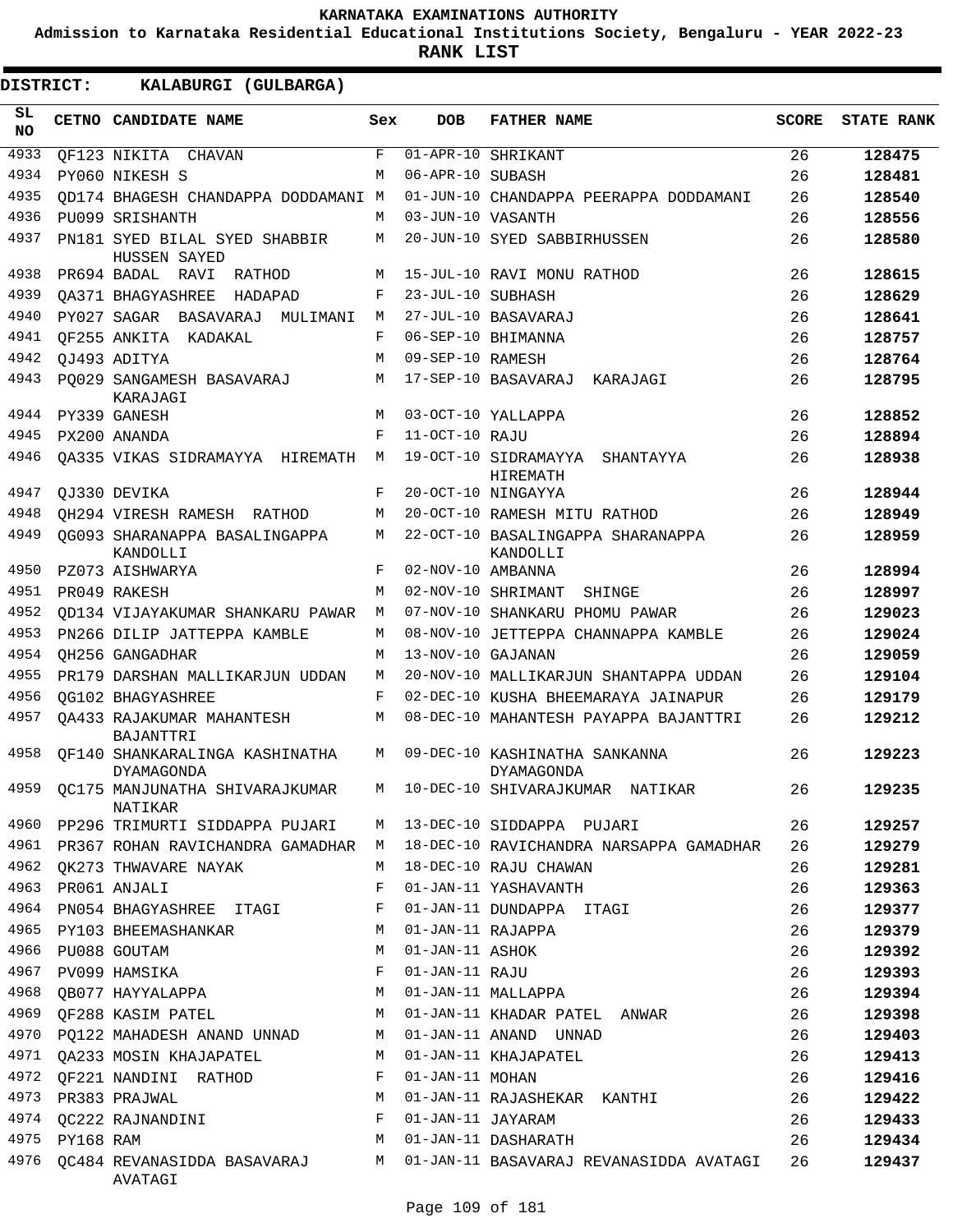**Admission to Karnataka Residential Educational Institutions Society, Bengaluru - YEAR 2022-23**

| <b>DISTRICT:</b> |                 | KALABURGI (GULBARGA)                                             |            |                   |                                                                                |              |                   |
|------------------|-----------------|------------------------------------------------------------------|------------|-------------------|--------------------------------------------------------------------------------|--------------|-------------------|
| SL<br><b>NO</b>  |                 | CETNO CANDIDATE NAME                                             | Sex        | DOB               | <b>FATHER NAME</b>                                                             | <b>SCORE</b> | <b>STATE RANK</b> |
| 4977             |                 | OH326 SARASWATI NEELKANTH PAWAR                                  | F          |                   | 01-JAN-11 NEELKANTH HARILAL PAWAR                                              | 26           | 129443            |
| 4978             |                 | OK448 SHAMAMMA                                                   | F          |                   | 01-JAN-11 VENKATAPPA                                                           | 26           | 129448            |
| 4979             |                 | OK196 SHREESHAIL                                                 | M          | 01-JAN-11 ARJUN   |                                                                                | 26           | 129453            |
| 4980             |                 | OC223 SIDDU                                                      | M          | 01-JAN-11 TOTAPPA |                                                                                | 26           | 129455            |
| 4981             |                 | OC353 GURURAJ MUDDAPPA AGASIMANI                                 | M          |                   | 05-JAN-11 MUDDAPPA GOLLALAPPA AGASIMANI                                        | 26           | 129489            |
| 4982             |                 | PS088 JITENDRA                                                   | M          |                   | 10-JAN-11 SAIBANNA                                                             | 26           | 129529            |
| 4983             |                 | PN396 SHRUSTHI                                                   | F          | 12-JAN-11 GURURAJ |                                                                                | 26           | 129544            |
| 4984             |                 | QJ543 MANUSHA                                                    | $_{\rm F}$ | 13-JAN-11 VAMAN   |                                                                                | 26           | 129549            |
| 4985             |                 | PT375 MANOJ C NAIK                                               | М          |                   | 23-JAN-11 CHANDRAKANTH                                                         | 26           | 129621            |
| 4986             |                 | PX100 SHREEKANTA MALLAPPA MYATRI                                 | M          |                   | 29-JAN-11 MALLAPPA MAHADEVAPPA MYATRI                                          | 26           | 129675            |
| 4987             |                 | PT042 PAVAN                                                      | M          | 05-FEB-11 RAMESH  |                                                                                | 26           | 129725            |
| 4988             |                 | PR580 KAVERI MALAPPA GHODAKE                                     | F          |                   | 06-FEB-11 MALAPPA NAGANATH GHODAKE                                             | 26           | 129734            |
| 4989             |                 | PT093 HANSIKA                                                    | F          |                   | 07-FEB-11 TULASIRAM                                                            | 26           | 129741            |
| 4990             |                 | PS201 SHIVANAND RAVEENDRA PATIL                                  | M          |                   | 10-FEB-11 RAVEENDRA VITTAL PATIL                                               | 26           | 129772            |
| 4991             |                 | OH309 AVINASH B                                                  | M          |                   | 11-FEB-11 BHIMARAOV                                                            | 26           | 129774            |
| 4992             |                 | OF135 IRAFAN LALASAB MULLA                                       | М          |                   | 15-FEB-11 LALASAB HUSENSAB MULLA                                               | 26           | 129798            |
| 4993             |                 | PN189 BHAGYASHREE MALINDRAYYA<br>HIREMATH                        | F          |                   | 19-FEB-11 MALINDRAYYA HIREMATH BASAYYA<br>HIREMATH                             | 26           | 129833            |
| 4994             |                 | OF118 SUBHAN PATEL                                               | M          |                   | 20-FEB-11 ALLAPATEL HACHCHAD                                                   | 26           | 129849            |
| 4995             |                 | PV029 AISHWARYA PREMASINGH CHAVAN F                              |            |                   | 02-MAR-11 PREMASINGH CHAVAN                                                    | 26           | 129917            |
| 4996             |                 | PP072 PRAJWAL                                                    | M          |                   | 07-MAR-11 ASHOK SINDE                                                          | 26           | 129970            |
| 4997             |                 | PN326 NINGAPPA NIMBANNA KALLOD                                   | M          |                   | 10-MAR-11 NIMBANNA SIDDAPPA KALLOD                                             | 26           | 130000            |
| 4998             |                 | PR588 SAHEEL UMESH RATHOD                                        | M          |                   | 15-MAR-11 UMESH SHANKAR RATHOD                                                 | 26           | 130053            |
| 4999             |                 | OH247 BHARATH KUMAR                                              | M          |                   | 19-MAR-11 BHIMARAYA                                                            | 26           | 130100            |
| 5000             |                 | OK405 CHARAN RAJUNAYAK CHAVHAN                                   | М          |                   | 20-MAR-11 RAJUNAYAK BIKYANAYAK CHVHAN                                          | 26           | 130109            |
| 5001             |                 | OC437 SAKSHI BASAVARAJ BIRADAR                                   | F          |                   | 23-MAR-11 BASAVARAJ SHANKREPPA BIRADAR                                         | 26           | 130134            |
| 5002             |                 | PO138 ADITYA CHANNAPPA NARONI                                    | M          |                   | 25-MAR-11 CHANNAPPA LAXMAN NARONI                                              | 26           | 130146            |
| 5003             |                 | PR782 SHIVAPRASAD                                                | M          |                   | 25-MAR-11 SHIVAKANTAPPA VEDSHETTY                                              | 26           | 130155            |
| 5004             |                 | OG087 SIDDAMMA HANDRAL                                           | F          |                   | 25-MAR-11 NINGAPPA                                                             | 26           | 130156            |
|                  |                 | 5005 QF003 DEVARAJ                                               | м          |                   | 27-MAR-11 MANAPPA DORNALLI                                                     | 26           | 130179            |
|                  | 5006 QD051 AJAY |                                                                  |            |                   | M 30-MAR-11 SHARANAPPA SIDDANAMANI                                             | 26           | 130202            |
| 5007             |                 | PY127 SUJATA                                                     | F          | 02-APR-11 RAMESH  |                                                                                | 26           | 130233            |
| 5008             |                 | PW139 SHIVPRASAD                                                 | M          |                   | 03-APR-11 SHAMREDDY                                                            | 26           | 130239            |
| 5009             |                 | OK294 POOJA                                                      | F          | 06-APR-11 RAMULU  |                                                                                | 26           | 130272            |
| 5010             |                 | PV046 ANURADHA                                                   | F          |                   | 10-APR-11 HANAMANTH                                                            | 26           | 130313            |
| 5011             |                 | QH002 HANMANTRAYA M                                              |            |                   | 11-APR-11 SHIVASHARANAPPA                                                      | 26           | 130329            |
|                  |                 | 5012 QG095 ASHIP MAHAMADSAB AVANTI M 12-APR-11 MAHAMADSAB AVANTI |            |                   |                                                                                | 26           | 130342            |
|                  |                 | 5013 PT291 KAMALAKARA                                            |            |                   | M 12-APR-11 NIRANJAN SHAMASUNDAR<br>DODDAMANERA                                | 26           | 130347            |
|                  |                 | 5014 QC371 KAVERI SADYAPUR F 12-APR-11 MAHANTAPPA                |            |                   |                                                                                | 26           | 130348            |
|                  |                 |                                                                  |            |                   | 5015 PT068 BHARATH VEERUPAKSHA KUPANUR M 16-APR-11 VEERUPAKSHA BASAPPA KUPANUR | 26           | 130394            |
| 5016             |                 | PV208 MOHAN                                                      |            | M 24-APR-11 RAVI  |                                                                                | 26           | 130490            |
| 5017             |                 | PS001 MAHEK                                                      | F          |                   | 27-APR-11 ISMAILSAB BAHADDURSAB MULLA                                          | 26           | 130517            |
| 5018             |                 | QB023 ANAVEER                                                    | M          |                   | 28-APR-11 GOUDAPPAGOUD                                                         | 26           | 130520            |
|                  |                 | 5019 PV282 PRADEEP                                               | M          | 28-APR-11 SUBHASH |                                                                                | 26           | 130527            |
| 5020             |                 |                                                                  |            |                   | PQ099 PAVITRA BHAGAPPA JAMADAR     F   29-APR-11 BHAGAPPA NARASAPPA JAMADAR    | 26           | 130535            |
| 5021             |                 | PV244 DEEPIKA                                                    | $F$ –      | 03-MAY-11 MANIK   |                                                                                | 26           | 130580            |
| 5022             |                 | QF304 LAKSHMI SHARANAPPA HOSAMANI F                              |            |                   | 05-MAY-11 SHARANAPPA KALAPPA HOSAMANI                                          | 26           | 130611            |
| 5023             |                 | PR388 SHREEDHAR RAJKUMAR KORE M                                  |            |                   | 09-MAY-11 RAJKUMAR LAKSHMAN KORE                                               | 26           | 130655            |
| 5024             |                 | QD344 MUBASHIRIN                                                 | F          |                   | 10-MAY-11 LALESAB BHAGAWAN                                                     | 26           | 130666            |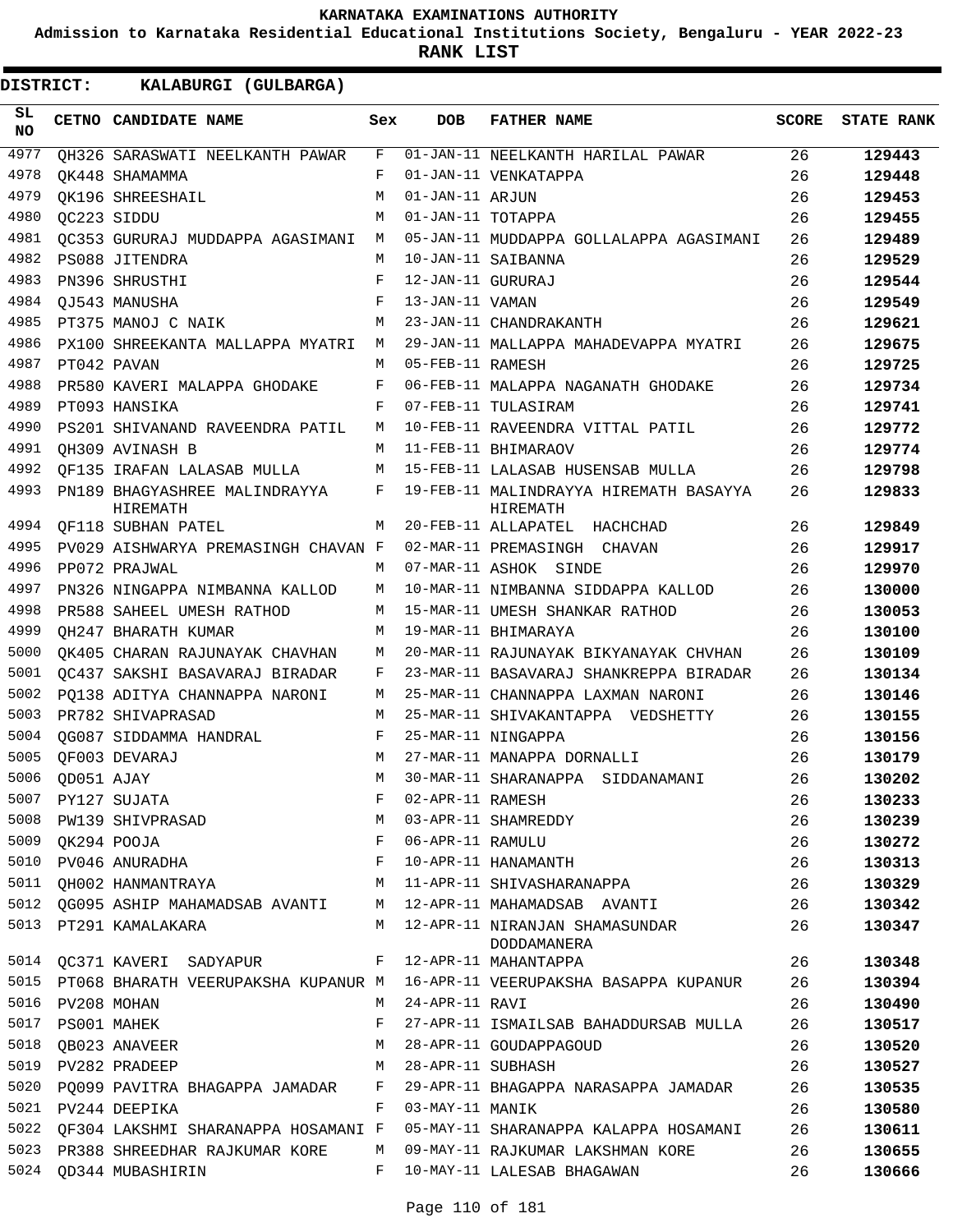**Admission to Karnataka Residential Educational Institutions Society, Bengaluru - YEAR 2022-23**

| <b>DISTRICT:</b> |                  | KALABURGI (GULBARGA)                         |                    |                   |                                                |       |                   |
|------------------|------------------|----------------------------------------------|--------------------|-------------------|------------------------------------------------|-------|-------------------|
| SL<br><b>NO</b>  |                  | CETNO CANDIDATE NAME                         | Sex                | <b>DOB</b>        | <b>FATHER NAME</b>                             | SCORE | <b>STATE RANK</b> |
| 5025             |                  | OJ042 VIJAYALAKSHAMI MALIPATIL               | F                  |                   | 11-MAY-11 SURESH MALIPATIL                     | 26    | 130683            |
| 5026             |                  | PR414 DIPIKA                                 | F                  |                   | 13-MAY-11 ANIL RATHOD                          | 26    | 130700            |
| 5027             |                  | PR520 SNEHA GIRISH PATIL                     | F                  |                   | 16-MAY-11 GIRISH SHIVASHARAN PATIL             | 26    | 130738            |
| 5028             |                  | OF050 AFTARIYA DAVALASAB KAMBAR              | F                  |                   | 17-MAY-11 DAVALASAB KASHIMSAB KAMBAR           | 26    | 130740            |
| 5029             |                  | OB142 NAGARAJ SOMASHEKAR<br>KARIBHAVI        | M                  |                   | 20-MAY-11 SOMASHEKAR NAGANNA KARIBHAVI         | 26    | 130776            |
| 5030             |                  | QK094 ABISHEK RAJU JADAV                     | М                  |                   | 21-MAY-11 RAJU HANMYANAYAK JADAV               | 26    | 130781            |
| 5031             |                  | PX169 RISIKA                                 | F                  |                   | 22-MAY-11 SHRINATHA                            | 26    | 130794            |
| 5032             |                  | PR081 SHRISHAIL                              | М                  |                   | 22-MAY-11 LAXMIKANTA                           | 26    | 130795            |
| 5033             |                  | OE051 BHAGYASHREE YASHAVANTA<br>BALUNDAGI    | F                  |                   | 23-MAY-11 YASHAVANTA                           | 26    | 130796            |
| 5034             |                  | QG111 ALAPIYA NABIRASOOLA<br>SOMAJALA        | F                  |                   | 27-MAY-11 NABIRASOOLA MAIBOOB SOMAJALA         | 26    | 130840            |
| 5035             |                  | PP023 BASAMMA IRANNA HOSAMANI                | F                  |                   | 01-JUN-11 IARANNA SHIVAPPA HOSAMANI            | 26    | 130904            |
| 5036             |                  | PY166 KARISHMA                               | F                  |                   | 01-JUN-11 MEGHANATH RATHOD                     | 26    | 130915            |
| 5037             |                  | PN041 NINGAPPA BASAVARAJ PUJARI M            |                    |                   | 01-JUN-11 BASAVARAJ DATTU PUJARI               | 26    | 130921            |
| 5038             |                  | OD161 SAVITA GOLLALAPPA GEJJI                | F                  |                   | 01-JUN-11 GOLLALAPPA SIDDAPPA GEJJI            | 26    | 130929            |
| 5039             |                  | PX056 SOMNATH                                | M                  |                   | 01-JUN-11 REKHU CHAVAN                         | 26    | 130931            |
| 5040             |                  | OE022 VAIBHAVI                               | F                  |                   | 01-JUN-11 SHIVANAND                            | 26    | 130933            |
| 5041             |                  | PS203 VISHWANATH SURYAKANT PATRE             | М                  |                   | 01-JUN-11 SURYAKANT KUNDALIK PATRE             | 26    | 130936            |
| 5042             | OL012 PREM       |                                              | М                  | 04-JUN-11 GOPAL   |                                                | 26    | 130971            |
| 5043             |                  | QF247 BB AYISA FAREED ATTAR                  | F                  |                   | 05-JUN-11 FAREED GULAMDASTAGEER ATTAR          | 26    | 130981            |
| 5044             |                  | PR736 VAISHNAVITA SURESH RATHOD              | F                  |                   | 05-JUN-11 SURESH BHILLU RATHOD                 | 26    | 130993            |
| 5045             |                  | OH175 RAKSHITA HOSAMANI                      | F                  |                   | 07-JUN-11 SHIVAKUMAR                           | 26    | 131015            |
| 5046             |                  | OF174 MAHANANDA RAMESHA MYAKERI              | F                  |                   | 08-JUN-11 RAMESHA SHARANAPPA MYAKERI           | 26    | 131022            |
| 5047             |                  | OA513 PUNEET                                 | М                  | 10-JUN-11 PRABHU  |                                                | 26    | 131068            |
| 5048             |                  | PP196 POOJA SURESH RATHOD                    | F                  |                   | 15-JUN-11 SURESH KHEERU RATHOD                 | 26    | 131124            |
| 5049             |                  | OA188 SHEKHAR SURESHA SINGE                  | М                  |                   | 17-JUN-11 SURESHA SIDRAMA SINGE                | 26    | 131154            |
| 5050             |                  | OK354 SHIVAKUMAR                             | М                  |                   | 18-JUN-11 BICHAPPA                             | 26    | 131166            |
| 5051             |                  | OL144 TRIVENI                                | F                  |                   | 20-JUN-11 KASHAPPA                             | 26    | 131202            |
| 5052             |                  | OH270 GAYATRI                                | $\mathbf{F}% _{0}$ | 23-JUN-11 SANTOSH | CHAWHAN                                        | 26    | 131226            |
| 5053             |                  | PT107 NAVEENKUMAR                            | М                  |                   | 23-JUN-11 VEERAPPA                             | 26    | 131230            |
|                  |                  | 5054 OH044 PRATEEK                           | M                  | 25-JUN-11 DEVIDAS |                                                | 26    | 131253            |
| 5055             |                  | PS174 ANANYA                                 | F                  |                   | 26-JUN-11 RAJKUMAR CHAVAN                      | 26    | 131258            |
|                  |                  | 5056 PP135 RENUKA                            | F                  |                   | 27-JUN-11 MAHANTESH PUJARI                     | 26    | 131283            |
| 5057             |                  | OG036 BASAVANTRAYA SHIVALINGAPPA M<br>BASAGI |                    |                   | 28-JUN-11 SHIVALINGAPPA HANAMANTRAYA<br>BASAGI | 26    | 131287            |
|                  |                  | 5058 PX043 SHABBIR PATEL BASHA PATEL         |                    |                   | M 04-JUL-11 BASHA PATEL HUSEN PATEL            | 26    | 131369            |
|                  | 5059 PV202 PRIYA |                                              | F                  | 05-JUL-11 MOHAN   |                                                | 26    | 131386            |
| 5060             |                  | QA287 AKASH SUBASH HOSAMANI                  | М                  |                   | 10-JUL-11 SUBASH SIDRAM HOSAMANI               | 26    | 131460            |
|                  |                  | 5061 PN104 TANUJA SATISH RATHOD              | F                  |                   | 10-JUL-11 SATISH THAKUR RATHOD                 | 26    | 131475            |
|                  |                  | 5062 QE078 POOJA SOMASHEKHAR SALODAGI F      |                    |                   | 11-JUL-11 SOMASHEKHAR SAHEBGOUDA<br>SALODAGI   | 26    | 131481            |
|                  |                  | 5063 PT311 VASUNDARA                         | $F$ –              | 12-JUL-11 GOVIND  |                                                | 26    | 131496            |
|                  |                  | 5064 QE038 MALAMMA DODAMANI                  |                    |                   | F 13-JUL-11 BASAVARAJ                          | 26    | 131502            |
| 5065             | PN353 MONU       |                                              | М                  |                   | 16-JUL-11 SHRIKANTH RATHOD                     | 26    | 131549            |
| 5066             |                  | PR647 BHIMASHANKAR SHRISHAIL<br>JAMADAR      |                    |                   | M 18-JUL-11 SHRISHAIL PANDHARI JAMADAR         | 26    | 131578            |
|                  | 5067 PZ136 SAHIL |                                              | M                  |                   | 18-JUL-11 KISHAN RATHOD                        | 26    | 131583            |
|                  |                  | 5068 PR745 GANESH                            | М                  | 23-JUL-11 CHETAN  |                                                | 26    | 131652            |
|                  |                  | 5069 PR690 GAYATRI SHARANAPPA VALE F         |                    |                   | 27-JUL-11 SHARANAPPA BABURAO VALE              | 26    | 131694            |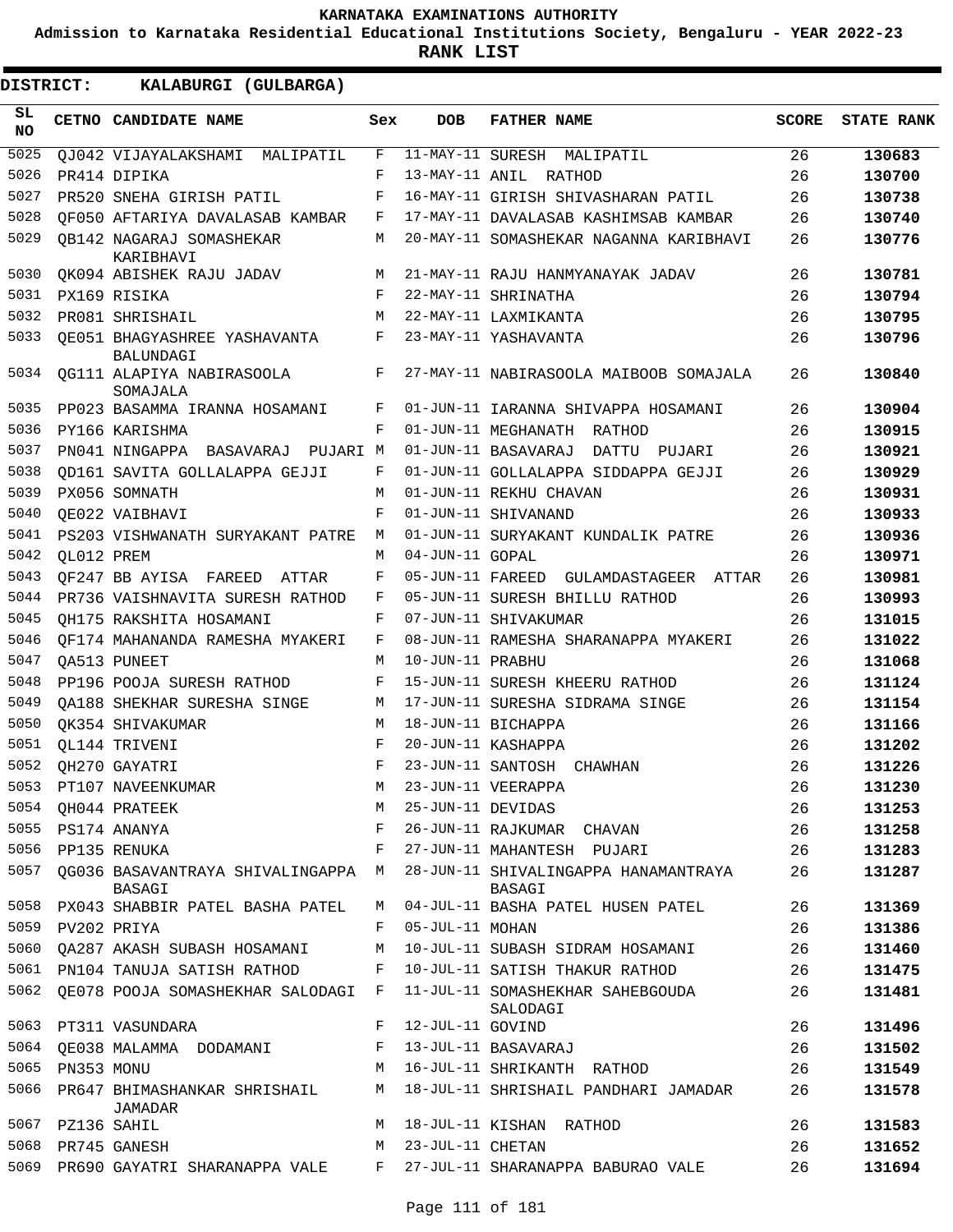**Admission to Karnataka Residential Educational Institutions Society, Bengaluru - YEAR 2022-23**

**RANK LIST**

| SL<br><b>NO</b> |            | CETNO CANDIDATE NAME                           | Sex | <b>DOB</b>        | <b>FATHER NAME</b>                          | <b>SCORE</b> | <b>STATE RANK</b> |
|-----------------|------------|------------------------------------------------|-----|-------------------|---------------------------------------------|--------------|-------------------|
| 5070            |            | QJ458 MANJUNATH                                | M   | 28-JUL-11 KALYANI |                                             | 26           | 131712            |
| 5071            |            | OC001 SHARANAGOUDA DEVINDRA<br><b>KACHAPUR</b> | М   |                   | 30-JUL-11 DEVINDRA KACHAPUR                 | 26           | 131746            |
| 5072            |            | PY242 BHAGYASHREE                              | F   |                   | 31-JUL-11 HANAMANTA                         | 26           | 131754            |
| 5073            | QH184 SONA |                                                | F   | 31-JUL-11 PAPPU   |                                             | 26           | 131761            |
| 5074            |            | PP147 NAGARAJ                                  | М   |                   | 01-AUG-11 BHEEMARAY                         | 26           | 131771            |
| 5075            |            | OL113 SINDUJA                                  | F   |                   | 01-AUG-11 SRINIVASA                         | 26           | 131777            |
| 5076            |            | PU063 THIRUMALESH                              | М   | 01-AUG-11 RAVI    |                                             | 26           | 131779            |
| 5077            |            | OL072 REVANSIDDAYYA                            | М   | 02-AUG-11 NAGAYYA |                                             | 26           | 131788            |
| 5078            |            | PO050 SONALI DUNDAPPA SINGE                    | F   |                   | 02-AUG-11 DUNDAPPA SHIVAYOGEPPA SINGE       | 26           | 131791            |
| 5079            |            | QB066 NAGESH                                   | M   |                   | 03-AUG-11 IRAPPA SHARANAPPA KATTI           | 26           | 131799            |
| 5080            |            | PY065 SHALINI GEMU JADHAV                      | F   | 03-AUG-11 GEMU    |                                             | 26           | 131805            |
| 5081            |            | OH230 SUBHADRA                                 | F   |                   | 05-AUG-11 RANGARAO                          | 26           | 131831            |
| 5082            |            | PX101 ARUNA                                    | F   |                   | 08-AUG-11 MALLIKARJUN MAREPPA<br>BHIMANALLI | 26           | 131853            |
| 5083            |            | QF199 KARTIK SHASHIKANT NAYAK                  | M   |                   | 08-AUG-11 SHASHIKANT NATHU NAYAK            | 26           | 131857            |
| 5084            |            | OF243 BHAGYASHREE MALLAPPA<br>MAGGADA          | F   |                   | 13-AUG-11 MALLAPPA LAXMANA MAGGADA          | 26           | 131921            |
| 5085            |            | QK205 KARAN                                    | М   | 13-AUG-11 AMBU    |                                             | 26           | 131924            |
| 5086            |            | QK076 VENKATESH                                | М   |                   | 13-AUG-11 BHEEMAYYA                         | 26           | 131928            |
| 5087            |            | PX141 MANJUNATH                                | М   | 14-AUG-11 GANESH  |                                             | 26           | 131933            |
| 5088            |            | PS106 SHANAMMA                                 | F   |                   | 16-AUG-11 BABURAO ALAND                     | 26           | 131959            |
| 5089            |            | PW074 GANESH                                   | M   |                   | 24-AUG-11 RAJAPPA DIMBANOR                  | 26           | 132028            |
| 5090            |            | PP157 LAXMIKANTA                               | M   |                   | 24-AUG-11 SHREEKANTA                        | 26           | 132032            |
| 5091            |            | OH313 KRISHNA BILGUNDI                         | М   |                   | 25-AUG-11 SHARANAPPA                        | 26           | 132042            |
| 5092            |            | PZ088 MOUNESH                                  | M   |                   | 28-AUG-11 DEVINDRAPPA                       | 26           | 132075            |
| 5093            |            | QH052 ABHISHEK PARMESHWAR BHARANI M            |     |                   | 29-AUG-11 PARMESHWAR                        | 26           | 132081            |
| 5094            |            | OK415 SUREKHA VIJAYKUMAR                       | F   |                   | 30-AUG-11 VIJAYKUMAR                        | 26           | 132101            |
| 5095            |            | OK249 VISHWARADYA                              | М   |                   | 31-AUG-11 NAGABUSHANA                       | 26           | 132112            |
| 5096            |            | QC096 NANDINI                                  | F   |                   | 01-SEP-11 TARASINGH PAWAR                   | 26           | 132118            |
| 5097            |            | PY063 AMBARISH                                 | M   |                   | 04-SEP-11 SHARANABASAPPA                    | 26           | 132142            |
| 5098            |            | PX182 BHAVANESHWARI                            | F   |                   | 04-SEP-11 AYYAPPA KATTIMANI                 | 26           | 132143            |
| 5099            |            | QL007 DINESH                                   | М   | 07-SEP-11 ANNARAY |                                             | 26           | 132182            |
| 5100            |            | PU024 NITESH                                   | M   |                   | 10-SEP-11 GORAKANATH RATHOD                 | 26           | 132219            |
|                 |            | 5101 OK408 AMBARISH                            | M   |                   | 11-SEP-11 MALLIKARJUN                       | 26           | 132224            |
|                 |            | 5102 QF277 MALLAMMAA NAGAPPA NATIKAR           | F   |                   | 12-SEP-11 NAGAPPA NATIKAR                   | 26           | 132239            |
|                 |            | 5103 PY169 TANUSHREE SHARANAPPA                | F   |                   | 15-SEP-11 SHARANAPPA                        | 26           | 132277            |
| 5104            |            | PR734 MAYADEVI MACHINDRANATH<br>RATHOD         | F   |                   | 18-SEP-11 MACHINDRANATH ROHIDAS RATHOD      | 26           | 132292            |
| 5105            |            | QJ160 SNEHA VISHWANATH MUGALI                  | F   |                   | 19-SEP-11 VISHWANATH HANAMANTH MUGALI       | 26           | 132304            |
| 5106            |            | QA125 SANJAYAKUMAR                             | M   |                   | 21-SEP-11 MANAPPA KUMBAR                    | 26           | 132327            |
|                 |            | 5107 PT353 PRUTHVIRA                           | М   | 24-SEP-11 RAJU    |                                             | 26           | 132347            |
| 5108            |            | QH286 AMAN RATHOD                              | М   | 25-SEP-11 ANIL    |                                             | 26           | 132349            |
| 5109            |            | QH221 ROHAN                                    | М   |                   | 25-SEP-11 SANJU RATOD                       | 26           | 132357            |
| 5110            |            | QJ035 POOJA                                    | F   | 30-SEP-11 GUNDU   |                                             | 26           | 132413            |
|                 |            | 5111 PS081 AMBIKA                              | F   |                   | 01-OCT-11 VINODAKUMAR                       | 26           | 132423            |
| 5112            |            | QC239 SUNEEL                                   | М   |                   | 01-OCT-11 RAMESH NELOGI                     | 26           | 132436            |
| 5113            |            | PT387 REKHA BAI                                | F   |                   | 03-OCT-11 NAGASHETTY                        | 26           | 132453            |
| 5114            |            | PV008 BHAVAN                                   | F   |                   | 06-OCT-11 RAJKUMAR                          | 26           | 132472            |
|                 |            | 5115 PR412 SHANTAPPA ANANDA GADABALLI M        |     |                   | 08-OCT-11 ANAND SHANTAPPA GADABALLI         | 26           | 132498            |
|                 |            | 5116 QJ186 PRIYANKA NAGAPPA TALAVAR            | F   | 10-OCT-11 NAGAPPA |                                             | 26           | 132515            |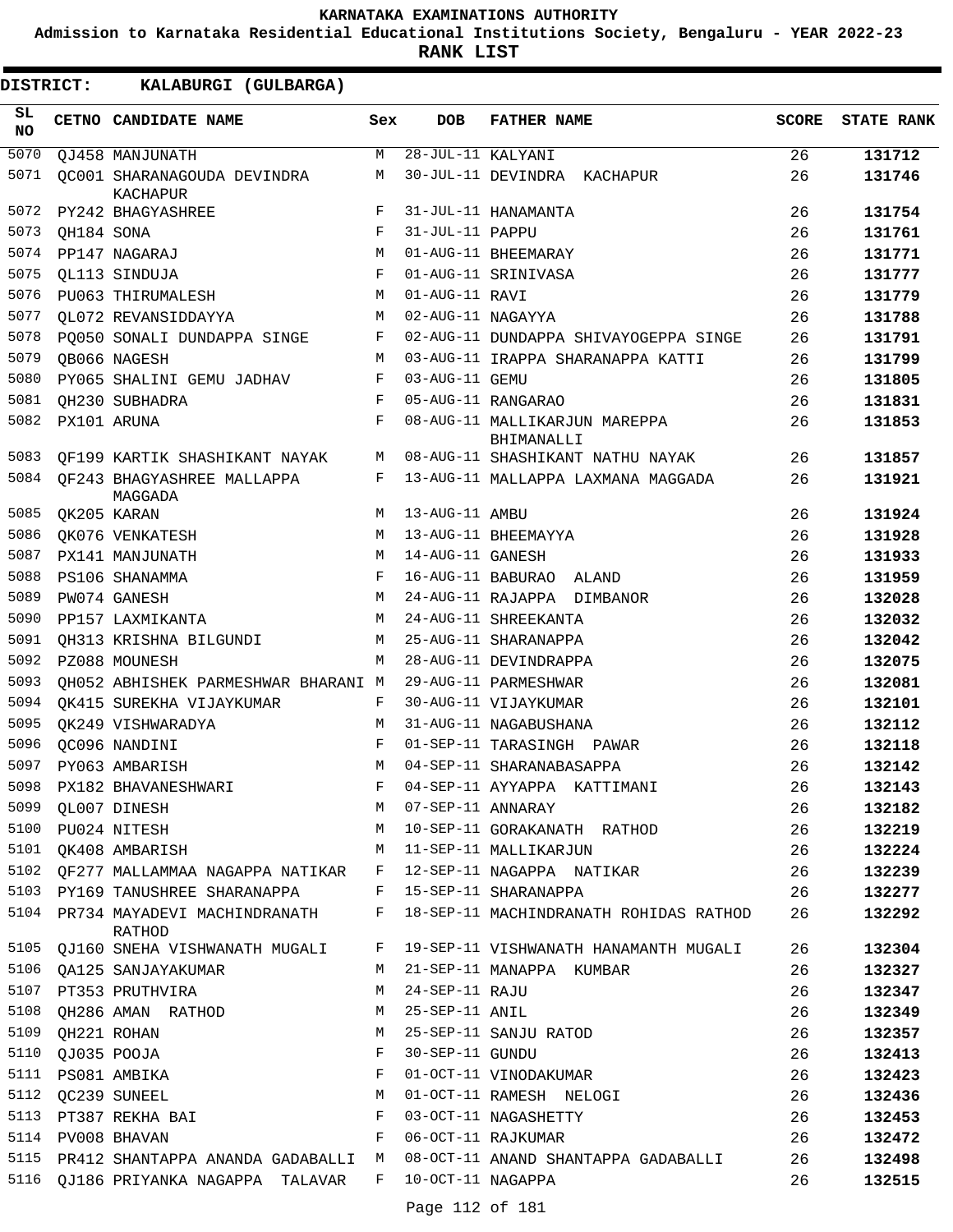**Admission to Karnataka Residential Educational Institutions Society, Bengaluru - YEAR 2022-23**

|                  | DISTRICT:        | KALABURGI (GULBARGA)                                   |     |                     |                                                                          |              |                   |
|------------------|------------------|--------------------------------------------------------|-----|---------------------|--------------------------------------------------------------------------|--------------|-------------------|
| SL.<br><b>NO</b> |                  | CETNO CANDIDATE NAME                                   | Sex | <b>DOB</b>          | <b>FATHER NAME</b>                                                       | <b>SCORE</b> | <b>STATE RANK</b> |
| 5117             |                  | PX024 LAXMIKANT                                        | М   |                     | 13-OCT-11 VENKATESH VISHWAKARMA                                          | 26           | 132538            |
| 5118             |                  | PR004 JEEVAN PARMESHWAR KURANE                         | М   |                     | 17-OCT-11 PARMESHWAR                                                     | 26           | 132565            |
| 5119             |                  | OH340 SHIVAM JADHAV                                    | M   |                     | 21-OCT-11 RAJU JADHAV                                                    | 26           | 132598            |
| 5120             |                  | OJ474 SARASWATI                                        | F   |                     | 23-OCT-11 RAMESH RATHOD                                                  | 26           | 132618            |
| 5121             |                  | OE059 SUHANA KHANAM FAREDULLAH<br>KHAN PATHAN          | F   |                     | 24-OCT-11 FAREDULLAH KHAN AKBAR KHAN<br><b>PATHAN</b>                    | 26           | 132627            |
| 5122             |                  | QE175 AKBAR ALI                                        | M   | 25-OCT-11 HAMEED    |                                                                          | 26           | 132629            |
| 5123             |                  | OF262 PARAMANANDA NINGANNA<br>KADNELLI                 | М   |                     | 28-OCT-11 NINGANNA                                                       | 26           | 132663            |
| 5124             |                  | QJ317 SAMPATKUMAR                                      | M   | 30-OCT-11 RAJU      |                                                                          | 26           | 132675            |
| 5125             |                  | PY232 ROHINI RATHOD                                    | F   |                     | 01-NOV-11 BASAVARAJ RATHOD                                               | 26           | 132695            |
| 5126             |                  | PR110 DARSHAN                                          | M   |                     | 04-NOV-11 MAHADEVAYYA                                                    | 26           | 132713            |
| 5127             |                  | QC364 GOUTAMA MALLIKARJUNA<br><b>BADAGERA</b>          | М   |                     | 04-NOV-11 MALLIKARJUNA SHARANAPPA<br>BADAGERA                            | 26           | 132714            |
| 5128             |                  | PW127 GOURAMMA                                         | F   |                     | 05-NOV-11 JAGANNATH                                                      | 26           | 132722            |
| 5129             |                  | PR455 ARPITA SIDDARAM BELLIKATTI                       | F   |                     | 06-NOV-11 SIDDARAM UMANNA BELLIKATTI                                     | 26           | 132730            |
| 5130             |                  | PV153 RAKSHITA                                         | F   |                     | 08-NOV-11 PUNDALIKA                                                      | 26           | 132753            |
| 5131             |                  | QE191 BHIMASHANKAR                                     | М   |                     | 10-NOV-11 TIPPANNA                                                       | 26           | 132765            |
| 5132             |                  | OF012 BHARTI TALKERI                                   | F   |                     | 11-NOV-11 SUBHASHA                                                       | 26           | 132776            |
| 5133             |                  | PP111 AKASH SHARANAPPA ASANGIHAL                       | М   |                     | 12-NOV-11 SHARANAPPA ASANGIHAL                                           | 26           | 132787            |
| 5134             |                  | PR462 DHANESHWARI                                      | F   |                     | 12-NOV-11 SHANKAR CHOUDESHWARI                                           | 26           | 132788            |
| 5135             |                  | OK296 SHIVAKUMAR                                       | М   |                     | 14-NOV-11 SHEKHARAPPA                                                    | 26           | 132808            |
| 5136             |                  | PS043 VAISHNAVI TUKAGOL                                | F   |                     | 17-NOV-11 SUNILAKUMAR TUKAGOL                                            | 26           | 132835            |
| 5137             |                  | PP187 RAKSHITA ARJUN MURAMAN                           | F   |                     | 22-NOV-11 ARJUN SOMANNA MURAMAN                                          | 26           | 132883            |
| 5138             |                  | OK406 SHASHIKALA                                       | F   | 28-NOV-11 SABANNA   |                                                                          | 26           | 132939            |
| 5139             |                  | QL104 ANJALI                                           | F   |                     | 29-NOV-11 SHARANAPPA                                                     | 26           | 132943            |
| 5140             |                  | QK179 BHARAT PRABHU MUKRAMBI                           | М   | 30-NOV-11 PRABHU    |                                                                          | 26           | 132955            |
| 5141             |                  | PV014 KRISHNA                                          | M   | 01-DEC-11 GOPAL     |                                                                          | 26           | 132969            |
| 5142             |                  | PP234 ADITYA SHRIMANT NAIKODI                          | М   |                     | 02-DEC-11 SHRIMANT PRABHU NAIKODI                                        | 26           | 132974            |
| 5143             |                  | OD341 MOHAMMED SIRAJ MULLA                             | М   |                     | 02-DEC-11 USMAN SAB MULLA                                                | 26           | 132976            |
| 5144             |                  | QH062 KAVERI SIDAGOND PARAPATI                         | F   |                     | 05-DEC-11 SIDAGOND PARAPATI                                              | 26           | 132993            |
| 5145             |                  | QB102 AKKUL<br>N                                       |     |                     | M 09-DEC-11 NIGGAPPA                                                     | 26           | 133015            |
|                  |                  | INGALAKI                                               |     |                     | 5146 PY324 BHAVANAREDDY DEVAREDDY M 10-DEC-11 DEVAREDDY APPARAV INGALAKI | 26           | 133025            |
| 5147             |                  | QK347 BHIMARAYA                                        |     |                     | M 12-DEC-11 SURESHA DURGAPPA                                             | 26           | 133037            |
|                  |                  | 5148 PS151 SIDDARTH MAHADEV SARADAGI                   |     |                     | M 12-DEC-11 MAHADEV SARADAGI KALYANI<br>SARADAGI                         | 26           | 133047            |
| 5149             |                  | QH287 KIRAN                                            |     | M 15-DEC-11 MANOHAR |                                                                          | 26           | 133063            |
| 5151             |                  | 5150 PR805 CHETAN KERALLI<br>QK162 BHAGYALAXMI DEVAPPA | F   |                     | M 17-DEC-11 SHAMBULING<br>23-DEC-11 DEVAPPA KASHAPPA CHITTAPUA           | 26<br>26     | 133077<br>133110  |
|                  |                  | CHITTAPUR<br>5152 PY052 PRAVEEN                        | M   |                     | 31-DEC-11 SANTOSHKUMAR                                                   | 26           | 133180            |
|                  |                  | 5153 PY206 SHIVAKUMAR RATHOD M                         |     |                     | 31-DEC-11 VIJAY RATHOD                                                   | 26           | 133183            |
|                  | 5154 QK046 AKILA |                                                        | F   |                     | 01-JAN-12 BUGGAPPA                                                       | 26           | 133189            |
| 5155             |                  | PR029 ARATI SHANKAR CHAVAN                             | F   |                     | 01-JAN-12 SHANKAR TUKARAM CHAVAN                                         | 26           | 133191            |
| 5156             |                  | PP405 ARYAN SANJU RATHOD                               | М   |                     | 01-JAN-12 SANJU KASU RATHOD                                              | 26           | 133192            |
|                  |                  | 5157 PY261 GOURAMMA                                    | F   |                     | 01-JAN-12 MALLAPPA                                                       | 26           | 133195            |
| 5158             |                  | PQ219 NAGESH VIDYADHAR UMMANAGOL M                     |     |                     | 01-JAN-12 VIDYADHAR UMMANAGOL                                            | 26           | 133203            |
| 5159             |                  | QF035 PAVANKUMAR                                       | М   |                     | 01-JAN-12 AMALAPPA                                                       | 26           | 133206            |
| 5160             |                  | PS189 PREMA MADAN                                      | F   |                     | 01-JAN-12 KRISHNAPPA MADAN                                               | 26           | 133208            |
| 5161             |                  | QJ282 RANJAN RAJSHEKAR RATHOD M                        |     |                     | 01-JAN-12 RAJSHEKAR HEERU RATHOD                                         | 26           | 133210            |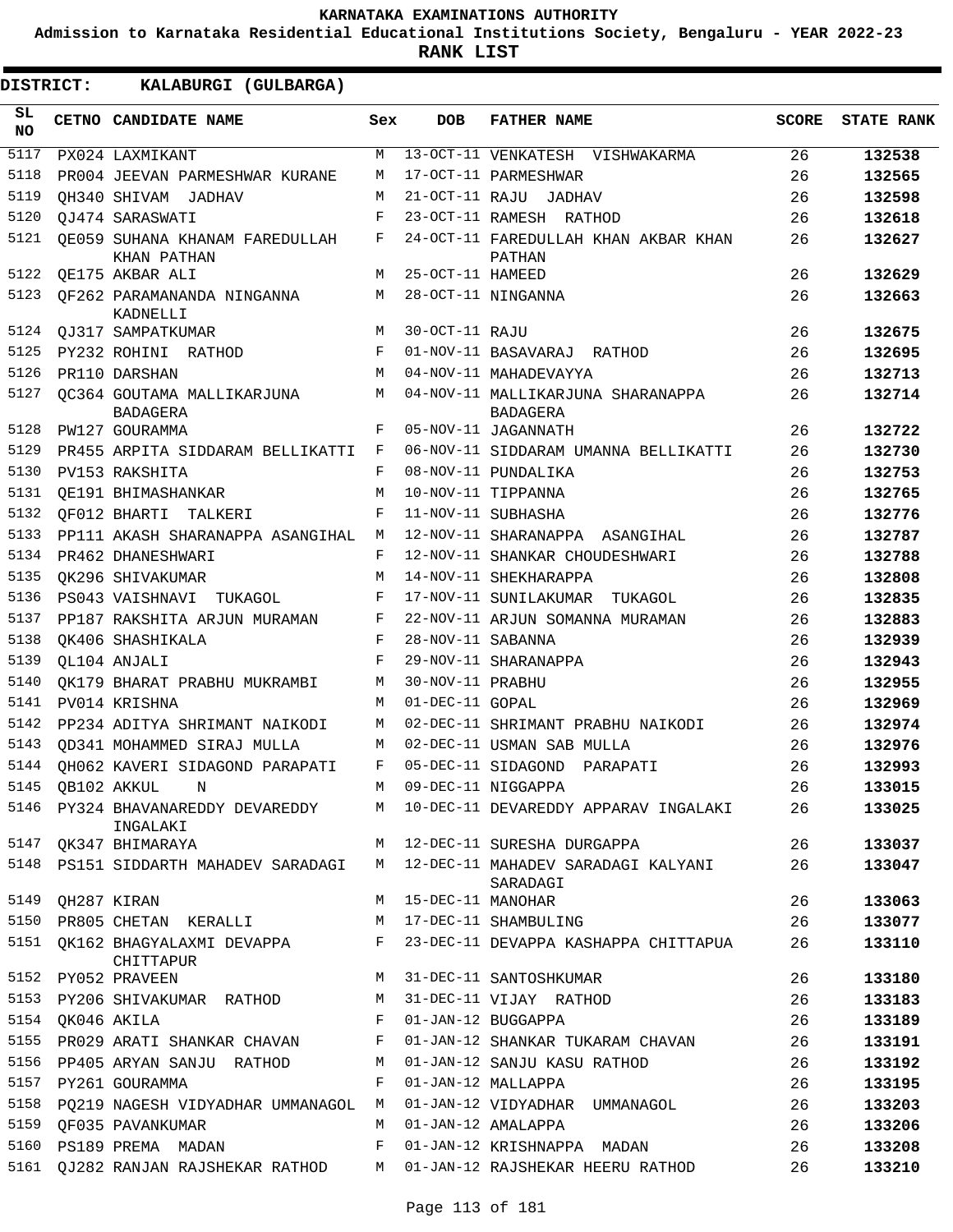**Admission to Karnataka Residential Educational Institutions Society, Bengaluru - YEAR 2022-23**

| DISTRICT:       | KALABURGI (GULBARGA)                                      |            |                   |                                                        |              |                   |
|-----------------|-----------------------------------------------------------|------------|-------------------|--------------------------------------------------------|--------------|-------------------|
| SL<br><b>NO</b> | CETNO CANDIDATE NAME                                      | Sex        | <b>DOB</b>        | <b>FATHER NAME</b>                                     | <b>SCORE</b> | <b>STATE RANK</b> |
| 5162            | PS053 SHARANABASAPPA                                      | М          |                   | 01-JAN-12 SIDDHARUDA HARALAYYA                         | 26           | 133214            |
| 5163            | OD319 SAVITRI SURESHA MALLEDA                             | F          |                   | 05-JAN-12 SURESHA SHARANAPPA MALLEDA                   | 26           | 133234            |
| 5164            | OL141 ARUNAJYOTI NARASAPPA<br>NATEKARI                    | F          |                   | 14-JAN-12 NARASAPPA                                    | 26           | 133253            |
| 5165            | QJ135 Shilpa                                              | F          |                   | 19-JAN-12 Dasharath                                    | 26           | 133274            |
| 5166            | QF007 VINOD                                               | M          |                   | 08-FEB-12 SHANKREPPA GULYAL                            | 26           | 133310            |
| 5167            | PS105 PRAJVAL                                             | M          |                   | 09-APR-12 IRANNA DIDDIMANI                             | 26           | 133352            |
| 5168            | OJ552 PREETI                                              | F          | 24-APR-12 OMKAR   |                                                        | 26           | 133361            |
| 5169            | PW220 MAHALAXMI                                           | F          | 11-MAY-12 VITHAL  |                                                        | 26           | 133372            |
| 5170            | PZ101 DEVINDRA BABURAO                                    | M          |                   | 01-JAN-08 BABURAO SIDDAPPA MELKERI                     | 25           | 133393            |
| 5171            | OE185 SHRUTHI                                             | F          |                   | 13-MAR-09 SHIVALING                                    | 25           | 133415            |
| 5172            | OA527 MAALAPPA                                            | M          |                   | 22-MAY-09 CHANDRAM                                     | 25           | 133424            |
| 5173            | OF094 CHANDRUKANT DHARMARAJ<br>DODDAMANI                  | М          |                   | 01-JAN-10 DHARMARAJ LAXMANA DODDAMANI                  | 25           | 133472            |
| 5174            | PV045 DILEEPKUMAR                                         | M          |                   | 01-JAN-10 PREMSING                                     | 25           | 133473            |
| 5175            | QK057 GANGARAM                                            | M          |                   | 01-JAN-10 BICHAPPA                                     | 25           | 133476            |
| 5176            | OF270 MAHESH MALLANNA TALAWAR                             | M          |                   | 01-JAN-10 MALLANNA SAYABANNA TALAWAR                   | 25           | 133482            |
| 5177            | OJ147 NANDINI                                             | F          | 01-JAN-10 BABU    |                                                        | 25           | 133485            |
| 5178            | PT006 NITESH                                              | M          |                   | 01-JAN-10 GANGARAM                                     | 25           | 133487            |
| 5179            | OK333 SANJANA                                             | F          |                   | 01-JAN-10 RAJU NAYAK                                   | 25           | 133493            |
| 5180            | PT402 SUGNANI                                             | $_{\rm F}$ |                   | 01-JAN-10 VAIJINATH                                    | 25           | 133499            |
| 5181            | PQ197 NILAMMA GURUSHANTAPPA<br>KORALLI                    | F          |                   | 13-JAN-10 GURUSHANTAPPA SATANNA KORALLI                | 25           | 133510            |
| 5182            | PX175 ROHIT                                               | M          | 20-JAN-10 RAJU    |                                                        | 25           | 133513            |
| 5183            | QA401 LAXMI MADIWALAPPA<br><b>BABALESHWAR</b>             | F          |                   | 22-JAN-10 MADIWALAPPA SHARANAPPA<br><b>BABALESHWAR</b> | 25           | 133515            |
| 5184            | PT009 INDAL                                               | M          | 09-FEB-10 RAVI    |                                                        | 25           | 133531            |
| 5185            | PT120 GHALAPPA                                            | М          |                   | 26-FEB-10 MALLIKARJUN GHALAPPA HADAPADA                | 25           | 133546            |
| 5186            | OC380 PANDU LAKKASAR PAWAR                                | М          |                   | 02-MAR-10 LAKKASAR LACHA PAWAR                         | 25           | 133551            |
| 5187            | PR640 SACHIN                                              | M          |                   | 05-MAR-10 WALCHAND PAWAR                               | 25           | 133555            |
| 5188            | PT416 AKSHATA                                             | F          | 15-MAR-10 BASAPPA |                                                        | 25           | 133565            |
| 5189            | QL026 SWATHI                                              | F          | 15-MAR-10 RAMESH  |                                                        | 25           | 133567            |
| 5190            | PR653 CHETAN RUKMAYYA GUTTEDAR                            |            |                   | M 26-MAR-10 RUKMAYYA VENKAYYA GUTTEDAR                 | 25           | 133574            |
| 5191            | OD342 SAMEER                                              | M          |                   | 11-MAY-10 KHUTUBUDDIN                                  | 25           | 133636            |
| 5192            | PO078 SATISH TEJAPPA TALAWAR                              | М          |                   | 18-MAY-10 TEJAPPA NINGAPPA TALAWAR                     | 25           | 133647            |
| 5193            | PP054 CHANDRAKANT SHRISHAIL                               | М          |                   | 01-JUN-10 SHRISHAIL                                    | 25           | 133664            |
| 5194            | PV181 AUORUSHI BANSILAL RATHOD                            | F          |                   | 04-JUN-10 BANSILAL SHANKAR RATHOD                      | 25           | 133672            |
| 5195            | PU311 SOMARAJ                                             | M          |                   | 10-JUN-10 BASAVARAJ                                    | 25           | 133688            |
| 5196            | PV017 SHILPA                                              | F          | 02-AUG-10 DEVIDAS |                                                        | 25           | 133766            |
| 5197            | PY272 KAMALA                                              | F          |                   | 05-AUG-10 MALLIKARJUN                                  | 25           | 133772            |
| 5198            | PU046 SAKKUBAI                                            | F          |                   | 05-AUG-10 MOHAN CHINNARATHOD                           | 25           | 133775            |
| 5199            | PN287 SUSHMITA JAIKUMAR NALABE                            | F          |                   | 15-AUG-10 JAIKUMAR SUBHASA NALABE                      | 25           | 133799            |
| 5200            | PS206 GURUSHANTAPPA                                       | М          |                   | 01-SEP-10 RAJKUMAR                                     | 25           | 133846            |
|                 | 5201 OK031 AISHWARYYA SAYAPPA<br>SUNGANKAR                | F          |                   | 12-SEP-10 SAYAPPA DYAVAPPA SUNGANKAR                   | 25           | 133890            |
| 5202            | QA397 ASHWINI AMBADAS DIGE                                | F          |                   | 14-SEP-10 AMBADAS BASAPPA DIGE                         | 25           | 133900            |
| 5203            | QA557 BHOOMIKA                                            |            |                   | F 20-SEP-10 SHANKARAGOUDA MALIPATIL                    | 25           | 133923            |
|                 | 5204 QJ113 BHAGYASHRI SANTOSH JAMADAR F 24-SEP-10 SANTOSH |            |                   |                                                        | 25           | 133937            |
| 5205            | PN176 ANJALI SAUGANDI                                     |            |                   | F 27-SEP-10 DHANRAJ SUGANDI                            | 25           | 133944            |
| 5206            | PY221 BHAGYASHREE DEVAPPA NAIKODI F                       |            |                   | 30-SEP-10 DEVAPPA BHAGAPPA NAIKODI                     | 25           | 133954            |
| 5207            | PN301 KOUSHIK SUNIL BHANKUR                               |            |                   | M 14-OCT-10 SUNIL SHIVAYOGI BHANKUR                    | 25           | 134025            |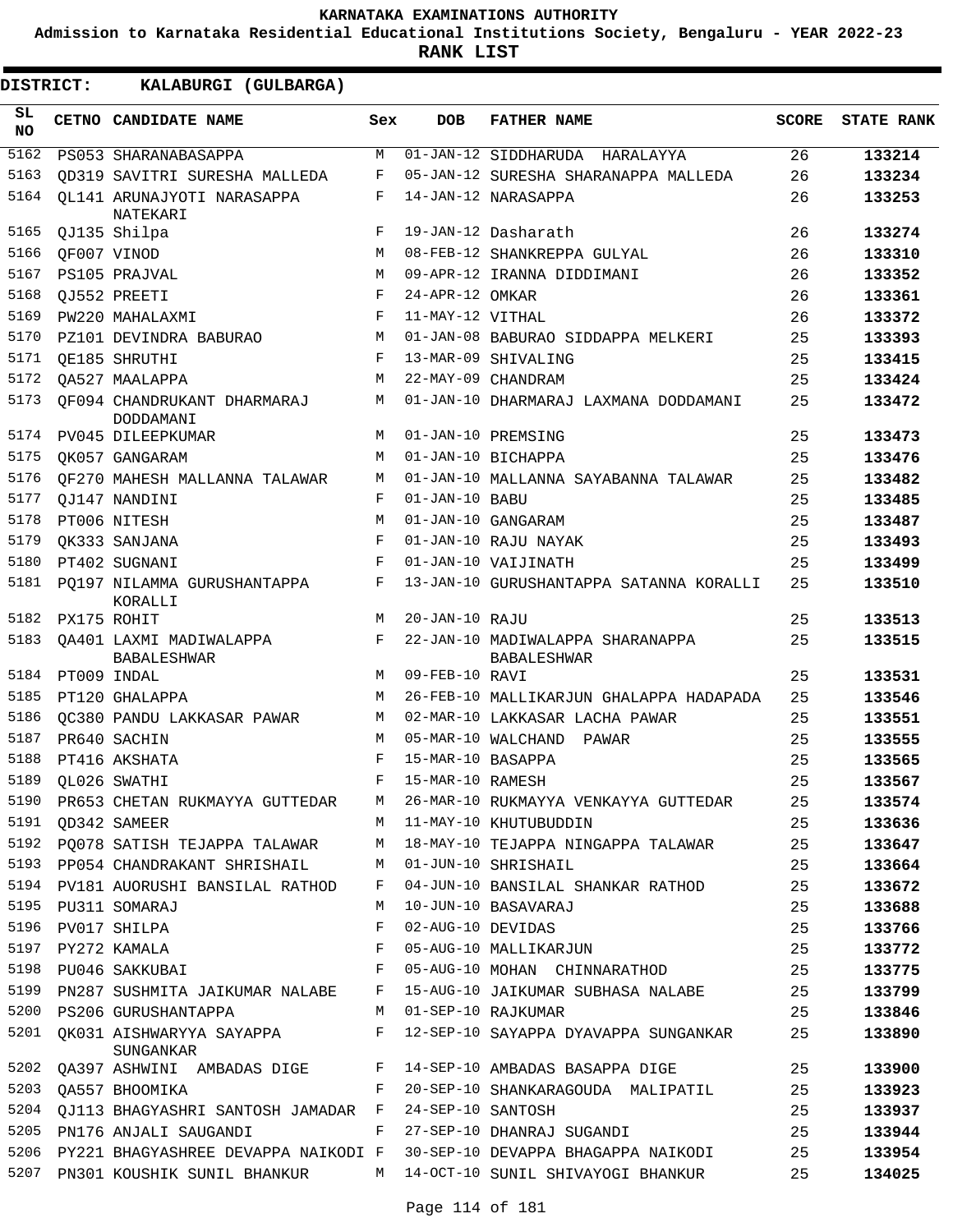**Admission to Karnataka Residential Educational Institutions Society, Bengaluru - YEAR 2022-23**

**RANK LIST**

| SL<br><b>NO</b> |             | CETNO CANDIDATE NAME                           | Sex         | <b>DOB</b>        | <b>FATHER NAME</b>                                    | <b>SCORE</b> | <b>STATE RANK</b> |
|-----------------|-------------|------------------------------------------------|-------------|-------------------|-------------------------------------------------------|--------------|-------------------|
| 5208            |             | PV206 HARISHKUMAR NAGANATH                     | M           |                   | 23-OCT-10 NAGANATH                                    | 25           | 134083            |
| 5209            |             | PX131 RATNAKUMAR DEVINDRAPPA<br><b>KADABUR</b> | М           |                   | 01-NOV-10 DEVINDRAPPA BHIMASHA KADABUR                | 25           | 134127            |
| 5210            |             | OG154 ABHISHEK                                 | M           |                   | 02-NOV-10 SUBHASH GOUDA MALIPATIL                     | 25           | 134130            |
| 5211            |             | QJ443 NIVEDITA                                 | F           |                   | 18-NOV-10 RAJKUMAR                                    | 25           | 134209            |
| 5212            |             | OD302 DILEEP PAWAR                             | М           |                   | 21-NOV-10 SARADAR PAWAR                               | 25           | 134233            |
| 5213            |             | OD009 NIVEDITA                                 | F           |                   | 24-NOV-10 SHIVASHANKAR                                | 25           | 134243            |
| 5214            |             | QJ271 BHARATI                                  | $\mathbf F$ | 29-NOV-10 GAUTAM  |                                                       | 25           | 134262            |
| 5215            |             | PO119 VIDYA HUCHHAPPA WATHAR                   | F           |                   | 11-DEC-10 HUCHHAPPA RAMANNA WATHAR                    | 25           | 134326            |
| 5216            |             | OC432 LAXMI BHIMAPPA                           | F           |                   | 21-DEC-10 BHIMAPPA MALLAPPA MADAR                     | 25           | 134372            |
| 5217            |             | PR178 RADHIKA BARAGALASIDDA<br>MASHYAL         | F           |                   | 21-DEC-10 BARAGALASIDDA MALAPPPA<br>MASHYAL           | 25           | 134375            |
| 5218            |             | PN064 SHREEPAD ARAVIND NOOLA                   | М           |                   | 23-DEC-10 ARAVIND NOOLA                               | 25           | 134389            |
| 5219            |             | OK152 ERAMMA                                   | F           |                   | 24-DEC-10 MOGALAPPA                                   | 25           | 134391            |
| 5220            |             | PV098 PRADEEP<br>UPPAR                         | М           |                   | 24-DEC-10 VIJAYKUMAR UPPAR                            | 25           | 134396            |
| 5221            |             | PS121 NAGARAJ SHREESHAIL BIDIMANI M            |             |                   | 25-DEC-10 SHREESHAIL BASANNA BIDIMANI                 | 25           | 134403            |
| 5222            |             | PR731 ADITYA KANTU PAWAR                       | M           |                   | 01-JAN-11 KANTU SHANKAR PAWAR                         | 25           | 134428            |
| 5223            | PU261 AKHIL |                                                | M           | 01-JAN-11 KISHAN  |                                                       | 25           | 134429            |
| 5224            |             | OG002 BHAGESHA                                 | М           |                   | 01-JAN-11 YALLAPPA                                    | 25           | 134438            |
| 5225            |             | OG122 DANESHWARI                               | F           | 01-JAN-11 RAJU    |                                                       | 25           | 134447            |
| 5226            |             | PU014 JASHWANTH                                | M           | 01-JAN-11 SHANKAR |                                                       | 25           | 134462            |
| 5227            |             | PX125 KAVITA                                   | F           |                   | 01-JAN-11 SANGAPPA                                    | 25           | 134466            |
| 5228            | PW202 KUMAR |                                                | M           |                   | 01-JAN-11 HANAMANTH                                   | 25           | 134469            |
| 5229            |             | OH198 MAHADEVI                                 | F           |                   | 01-JAN-11 DHANARAJ                                    | 25           | 134471            |
| 5230            |             | OA538 POOJA SHREESHAIL MOORAMANA F             |             |                   | 01-JAN-11 SHREESHAIL BHAGANNA MOORAMANA               | 25           | 134486            |
| 5231            |             | PW209 PRAVEEN                                  | M           |                   | 01-JAN-11 PARASHURAM                                  | 25           | 134490            |
| 5232            |             | PU210 PRIYA                                    | F           |                   | 01-JAN-11 VIJAYKUMAR                                  | 25           | 134493            |
| 5233            |             | PW116 PRIYANKA                                 | F           | 01-JAN-11 LAXMAN  |                                                       | 25           | 134494            |
| 5234            |             | OE138 RAKSHITA                                 | F           |                   | 01-JAN-11 SIDDAPPA                                    | 25           | 134495            |
| 5235            |             | OF040 RIZWANA RAIMANSAB MULLA                  | F           |                   | 01-JAN-11 RAIMANSAB MULLA                             | 25           | 134498            |
| 5236            |             | PV039 SANDEEP                                  | M           | 01-JAN-11 KANIRAM |                                                       | 25           | 134505            |
| 5237            |             | PZ113 SHIVAKUMAR GUNDAPPA<br>KUPPANOOR         | M           |                   | 01-JAN-11 GUNDAPPA                                    | 25           | 134517            |
|                 |             | 5238 QB075 SHIVARAJ MAREPPA BIRAL              | M           |                   | 01-JAN-11 MAREPPA BASAVARAJ BIL                       | 25           | 134520            |
|                 |             | 5239 PR521 SUDEEP ISRU CHAVHAN                 | М           |                   | 01-JAN-11 ISRU GOVIND CHAVHAN                         | 25           | 134524            |
|                 |             | 5240 QK344 VENKATAMMA                          | F           |                   | 01-JAN-11 BHIMASHAPPA                                 | 25           | 134536            |
|                 |             | 5241 QF308 YUVARAJ SHIVANDAGOUD<br>POLICEPATIL | M           |                   | 01-JAN-11 SHIVANDAGOUD IRAGANTEPPAGOUD<br>POLICEPATIL | 25           | 134539            |
|                 |             | 5242 QA178 SHILPA KUMASAGI F                   |             |                   | 06-JAN-11 DEVINDRA KAREPPA KUMASAGI                   | 25           | 134585            |
|                 |             | 5243 PR470 BHUVANESHWARI<br>$\mathbf{F}$       |             |                   | 12-JAN-11 APPARAYA CHIKKALLI                          | 25           | 134626            |
| 5244            |             | PY220 MAHESH                                   | M           |                   | 15-JAN-11 MALLIKARJUN                                 | 25           | 134643            |
| 5245            |             | PS129 ABHAYA                                   | M           |                   | 16-JAN-11 MANJUNATH                                   | 25           | 134645            |
|                 |             | 5246 QJ294 MALLIKARJUN SAYABANNA MANG          | M           |                   | 17-JAN-11 SAYABANNA BANDEPPA MANG                     | 25           | 134657            |
| 5247            | OD179 AASMA |                                                | F           | 18-JAN-11 MOULALI |                                                       | 25           | 134663            |
|                 |             | 5248 QC332 SANJANNA BIRADAR                    | М           |                   | 24-JAN-11 SHIVASHARANAPPA BIRADAR                     | 25           | 134706            |
| 5249            |             | QJ017 KARTIKA S                                | M           |                   | 25-JAN-11 SANTOSH RAMU CHAVAN                         | 25           | 134709            |
|                 |             | 5250 PR285 ARCHANA MALLAPPA UMMARGI            | F           |                   | 30-JAN-11 MALLAPPA SHARANAPPA UMMARGI                 | 25           | 134744            |
|                 |             | 5251 PT400 VISHAL RAMESH KADMANCHI             | М           |                   | 01-FEB-11 RAMESH RANGAYYA KADMANCHI                   | 25           | 134766            |
| 5252            |             | OA565 CHI PARASHURAM NAGESH<br>THANAKEDAR      | М           | 02-FEB-11 NAGESH  |                                                       | 25           | 134768            |
|                 |             | 5253 PP361 SIDDARAM DONDIBA KSHATRI            |             |                   | M 02-FEB-11 DONDIBA KALLAPPA KSHATRI                  | 25           | 134773            |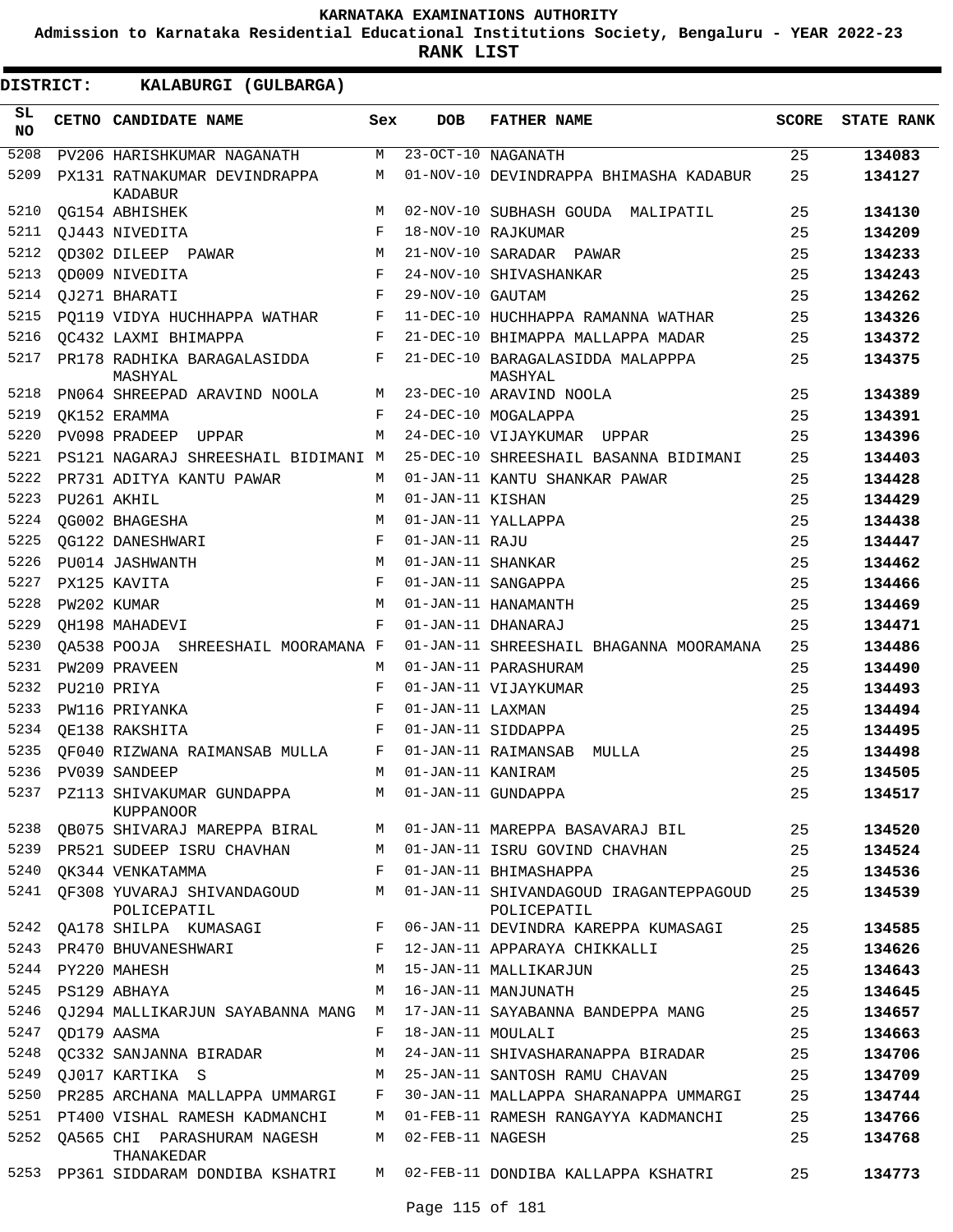**Admission to Karnataka Residential Educational Institutions Society, Bengaluru - YEAR 2022-23**

**RANK LIST**

**DISTRICT:** KK **KALABURGI (GULBARGA)**

| SL<br><b>NO</b> |                  | CETNO CANDIDATE NAME                                            | Sex        | <b>DOB</b>         | <b>FATHER NAME</b>                                                            | SCORE | <b>STATE RANK</b> |
|-----------------|------------------|-----------------------------------------------------------------|------------|--------------------|-------------------------------------------------------------------------------|-------|-------------------|
| 5254            |                  | PP325 BASAVARAJ GANGAPPA SUTAGUDI M                             |            |                    | 08-FEB-11 GANGAPPA BASANNA SUTAGUDI                                           | 25    | 134824            |
| 5255            |                  | OD340 PARVATI PAWAR<br><b>Example 19</b>                        |            |                    | 08-FEB-11 GUNDU PAWAR                                                         | 25    | 134832            |
| 5256            |                  | OF146 AMARA BHIMASHANKARA DORI M                                |            |                    | 16-FEB-11 BHIMASHANKARA SHARANAPPA DORI                                       | 25    | 134885            |
| 5257            | PR472 OM         |                                                                 | M          |                    | 24-FEB-11 SIDDALINGA HOLAKUNDE                                                | 25    | 134949            |
| 5258            |                  | PW272 SUNITA                                                    | F          | 24-FEB-11 RAMESH   |                                                                               | 25    | 134950            |
| 5259            |                  | PZ132 LAXMI MARUTI PUJARI                                       | F          |                    | 05-MAR-11 MARUTI NARASAPPA                                                    | 25    | 135026            |
| 5260            |                  | PR305 AKSHATA                                                   | $_{\rm F}$ |                    | 06-MAR-11 JAYANAND KALYANI SINGE                                              | 25    | 135036            |
| 5261            |                  | SINGE                                                           | M          |                    |                                                                               |       |                   |
|                 |                  | PN116 NINGANNA                                                  |            |                    | 11-MAR-11 LAXMAN HATTI                                                        | 25    | 135085            |
| 5262            |                  | PV032 SANDEEP RAMU JADHAV                                       | M          |                    | 13-MAR-11 RAMU SHETTY JADHAV                                                  | 25    | 135105            |
| 5263            |                  | OK111 KUMAR                                                     | M          |                    | 15-MAR-11 SHARANAPPA                                                          | 25    | 135124            |
| 5264            |                  | QK168 NANDINI HANMANTU DHARMANI                                 | F          |                    | 15-MAR-11 HANMANTU MANIKAPPA DHARMANI                                         | 25    | 135128            |
| 5265            |                  | OF283 BHAGESH NAIKODI                                           | M          |                    | 17-MAR-11 SHIVASHARAN                                                         | 25    | 135143            |
| 5266            |                  | PR290 RAKSHITA                                                  | F          |                    | 19-MAR-11 NAMADEV SHARANAPPA DOLE                                             | 25    | 135161            |
| 5267            |                  | PX065 SANDEEP                                                   | M          |                    | 20-MAR-11 JAGANNATH                                                           | 25    | 135171            |
| 5268            |                  | OH114 AMAN TEJU RATHOD                                          | М          |                    | 23-MAR-11 TEJU HIRAMANI RATHOD                                                | 25    | 135182            |
| 5269            |                  | OF153 MARUTI PRAKASHA SIRASAGI                                  | M          |                    | 25-MAR-11 PRAKASHA MARUTI SIRASAGI                                            | 25    | 135207            |
| 5270            |                  | PP360 SWATI KHANDAPPAGOUDA<br>MALIPATIL                         | F          |                    | 27-MAR-11 KHANDAPPAGOUDA MALIPATIL                                            | 25    | 135235            |
| 5271            |                  | PU031 DEEPIKA                                                   | F          |                    | 30-MAR-11 SANJUKUMAR                                                          | 25    | 135257            |
| 5272            |                  | PY177 BHAGYASHREE                                               | F          |                    | 03-APR-11 MINNAYYA                                                            | 25    | 135299            |
| 5273            |                  | PY183 GANGAMMA                                                  | $_{\rm F}$ | 03-APR-11 BABURAO  |                                                                               | 25    | 135303            |
| 5274            |                  | PV240 RAGINI                                                    | $_{\rm F}$ |                    | 03-APR-11 VAIJANATH                                                           | 25    | 135306            |
| 5275            |                  | PP338 SUDEEP NATHURAM RATHOD                                    | M          |                    | 04-APR-11 NATHURAM                                                            | 25    | 135321            |
| 5276            |                  | OJ096 PREETAM SANJU RATHOD                                      | M          |                    | 06-APR-11 SANJU BABU RATHOD                                                   | 25    | 135342            |
| 5277            | PZ068 SHIVU      |                                                                 | M          |                    | 06-APR-11 SANJUKUMAR                                                          | 25    | 135347            |
| 5278            |                  | QK330 KRUSHNA                                                   | M          |                    | 08-APR-11 SURYAKANTH                                                          | 25    | 135363            |
| 5279            |                  | OD219 VANITHA A                                                 | $_{\rm F}$ |                    | 08-APR-11 ANAND RATHOD                                                        | 25    | 135367            |
| 5280            |                  | PX036 GOWRAMMA                                                  | $_{\rm F}$ |                    | 09-APR-11 DEVINDRAPPA                                                         | 25    | 135371            |
| 5281            |                  | PS066 SACHIN PRAKASH PUJARI                                     | М          |                    | 09-APR-11 PRAKASH APPARAYA PUJARI                                             | 25    | 135382            |
| 5282            |                  | PV106 GAYATRI                                                   | F          |                    | 10-APR-11 CHANDRAKANT                                                         | 25    | 135389            |
|                 |                  | 5283 QD144 BASAVARAJ JALAHALLI M                                |            | 11-APR-11 AMARESH  |                                                                               | 25    | 135396            |
|                 |                  |                                                                 |            |                    | 5284 QC234 PRIYANK MELINAMANI F 12-APR-11 BANNEPPA MALLAPPA MELINAMANI        | 25    | 135410            |
| 5285            |                  | PW103 SRUJAN                                                    |            |                    | M 14-APR-11 SHIVASHARAN                                                       | 25    | 135426            |
| 5286            |                  | QC313 GAYITRI F                                                 |            |                    | 15-APR-11 RAJENDRA                                                            | 25    | 135430            |
|                 |                  | 5287 PR757 ANJALI ASHOK KAMBLE F                                |            |                    | 17-APR-11 ASHOK MARUTI KAMBLE                                                 | 25    | 135449            |
|                 |                  |                                                                 |            |                    | 5288 QA253 LAGAMAVVA BASAVARAJA TURAYI F 17-APR-11 BASAVARAJA SIDDAPPA TURAYI | 25    | 135451            |
|                 |                  | 5289 PN306 IKALAS FARID ATTAR                                   |            |                    | M 18-APR-11 FARID GULABSAB ATTAR                                              | 25    | 135462            |
|                 |                  | 5290 PW189 KRISHNA                                              |            | M 22-APR-11 VITHAL |                                                                               | 25    | 135495            |
|                 |                  | 5291 PX183 DAWOOD                                               |            |                    | M 23-APR-11 KASIMSAB                                                          | 25    | 135515            |
|                 |                  |                                                                 |            |                    | 5292 PS122 SUCHITA SHANKAR SHARANADEV F 23-APR-11 SHANKAR SHARANADEV          | 25    | 135521            |
| 5293            |                  | QJ553 HAJARABEE IBRAHIM LADAF     F   24-APR-11 IBRAHIM   LADAF |            |                    |                                                                               | 25    | 135523            |
|                 |                  | 5294 PS139 NANDINI HANAMANTH                                    | F          |                    | 27-APR-11 HANAMANTH R KALAMANDARGI                                            | 25    | 135560            |
|                 |                  | KALAMANDARGI                                                    |            |                    | 5295 QC226 SHARANGOUDA CHANDRAKANT M 27-APR-11 CHANDRAKANT SHARANAPPA         | 25    | 135563            |
| 5296            |                  | HUGARA<br>$QC276$ PRADEEP REVANOOR M 03-MAY-11 SURESH RATHOD    |            |                    |                                                                               | 25    | 135625            |
|                 |                  | 5297 QG059 BHOJARAJ BHAIRAMADAGI M 04-MAY-11 PARASAPPA          |            |                    |                                                                               | 25    | 135635            |
| 5298            |                  | PQ019 ROHIT MAHESH CHAVHAN                                      | M          |                    | 09-MAY-11 MAHESH JAGANU CHAVHAN                                               | 25    | 135691            |
|                 | 5299 PT383 SUMAN |                                                                 | F          | 10-MAY-11 MAHADEV  |                                                                               | 25    | 135714            |
|                 |                  | 5300 QH264 VIDESH                                               |            | M 10-MAY-11 SANJU  |                                                                               | 25    | 135715            |
|                 |                  |                                                                 |            |                    |                                                                               |       |                   |

Page 116 of 181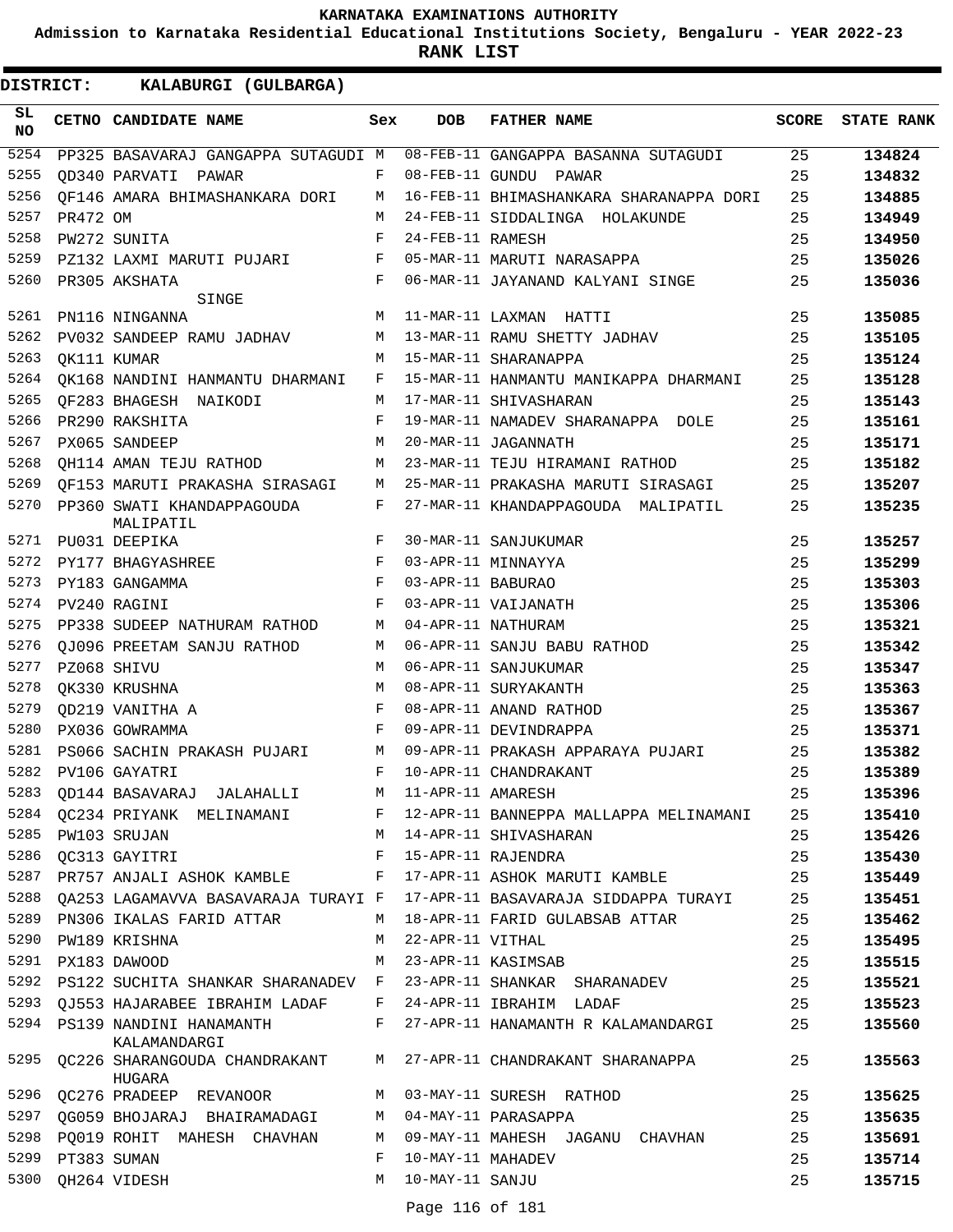**Admission to Karnataka Residential Educational Institutions Society, Bengaluru - YEAR 2022-23**

**RANK LIST**

ı

| <b>DISTRICT:</b> |                  | KALABURGI (GULBARGA)                               |     |                   |                                                      |              |                   |
|------------------|------------------|----------------------------------------------------|-----|-------------------|------------------------------------------------------|--------------|-------------------|
| SL<br><b>NO</b>  |                  | CETNO CANDIDATE NAME                               | Sex | <b>DOB</b>        | <b>FATHER NAME</b>                                   | <b>SCORE</b> | <b>STATE RANK</b> |
| 5301             |                  | PN344 PREETI SHIVAKUMAR DIKSANGI                   | F   |                   | 11-MAY-11 SHIVAKUMAR BASANNADIKSANGI                 | 25           | 135722            |
| 5302             |                  | PR638 ARUNKUMAR                                    | M   |                   | 15-MAY-11 RAVI HAGARAGI                              | 25           | 135748            |
| 5303             |                  | QH117 PRIYANKA DHAAMU CHAWAN                       | F   |                   | 16-MAY-11 DHAAMU CHAWAN                              | 25           | 135762            |
| 5304             |                  | PN415 SIDDARAM SANGANNA RODAGI                     | М   |                   | 16-MAY-11 SANGANNA                                   | 25           | 135767            |
| 5305             |                  | OD125 SHARANAMMA                                   | F   |                   | 19-MAY-11 CHANDRASHEKHAR JATTER                      | 25           | 135789            |
| 5306             |                  | PW167 NIKEETA ASHOK IDIGA                          | F   |                   | 22-MAY-11 ASHOK TIPPAYYA IDIGA                       | 25           | 135819            |
| 5307             |                  | QL087 SUNANDAMMA                                   | F   |                   | 23-MAY-11 RANJIT SUNANDAPPA KORAVI                   | 25           | 135832            |
| 5308             |                  | PS027 BHAGYASHREE                                  | F   |                   | 24-MAY-11 SIDDAPPA BOLDE                             | 25           | 135836            |
| 5309             |                  | OA217 SEVANTI SIVAKUMAR NATIKAR                    | F   |                   | 29-MAY-11 SIVAKUMAR                                  | 25           | 135897            |
| 5310             |                  | OA273 DEVARAJ SHIVANNA BENNUR                      | M   |                   | 01-JUN-11 SHIVANNA ININDRA BENNUR                    | 25           | 135922            |
| 5311             |                  | OD263 PRASHANT                                     | М   |                   | 01-JUN-11 MALLAPPA KAMBALE                           | 25           | 135934            |
| 5312             |                  | PN370 PREMANJALI PULACHAND<br><b>CHAVAHAN</b>      | F   |                   | 01-JUN-11 PULACHAND                                  | 25           | 135935            |
| 5313             |                  | OC608 SHIVAKUMAR SHARANAPPA<br>SIDNAL              | M   |                   | 01-JUN-11 SHARANAPPA                                 | 25           | 135940            |
| 5314             |                  | OG003 BHEEMARAYAGOUD SAHEBAGOUD<br>MALIPATIL       | М   |                   | 05-JUN-11 SAHEBAGOUD BHEEMARAYAGOUD<br>MALIPATIL     | 25           | 135981            |
| 5315             |                  | QA224 SUBHASH                                      | M   |                   | 07-JUN-11 KALLAPPA SHAKHAPUR                         | 25           | 136017            |
| 5316             |                  | OK233 UDAYAKUMAR                                   | M   |                   | 08-JUN-11 SHIVALINGAPPA                              | 25           | 136027            |
| 5317             |                  | OE162 ABHISHEK                                     | M   |                   | 09-JUN-11 MAHANTAPPA BALAVATAPPA                     | 25           | 136029            |
| 5318             |                  | OJ506 RAJANIKANT CHANDRAKANT                       | М   |                   | 13-JUN-11 CHANDRAKANT                                | 25           | 136095            |
| 5319             |                  | OH065 JAYASHREE DHANSING JADHAV                    | F   |                   | 15-JUN-11 DHANSING BHIMSING JADHAV                   | 25           | 136119            |
| 5320             |                  | OB113 LAXMI HAIYALSIDDA PUJARI                     | F   |                   | 15-JUN-11 HAIYALSIDDA NINGAPPA PUJARI                | 25           | 136121            |
| 5321             |                  | PU038 MAHESH                                       | M   |                   | 16-JUN-11 GORKHANATH                                 | 25           | 136133            |
| 5322             |                  | OA434 PRASHANT<br>MALAKHED                         | M   | 18-JUN-11 DEVAPPA |                                                      | 25           | 136160            |
| 5323             |                  | OH219 PRUTHVI                                      | М   |                   | 18-JUN-11 RAVINDRA                                   | 25           | 136162            |
| 5324             |                  | PR098 SANTOSH MANIKRAO HEBALE                      | М   |                   | 18-JUN-11 MANIKRAO BHEEMASHA HEBALE                  | 25           | 136164            |
| 5325             |                  | OA574 SHWETA BHIMAPPA HOSAMANI                     | F   |                   | 18-JUN-11 BHIMAPPA MARALAPPA HOSAMANI                | 25           | 136165            |
| 5326             |                  | PZ054 YANKAMMA                                     | F   |                   | 19-JUN-11 ANJALAPPA NARASAPPA CHOUDARI               | 25           | 136179            |
| 5327             |                  | PP389 LAXMIPUTRA                                   | M   |                   | 22-JUN-11 MANJUNATH YAMADE                           | 25           | 136209            |
| 5328             |                  | PR152 SHUBHAM DADI                                 | M   |                   | 23-JUN-11 NAGAPPA DADI                               | 25           | 136226            |
| 5329             |                  | QJ454 SAMARTH                                      | М   |                   | 24-JUN-11 ISHWRAYYA MATHPATI                         | 25           | 136236            |
| 5330             | PY037 ANAND      |                                                    | М   |                   | 26-JUN-11 YANKAPPA                                   | 25           | 136256            |
|                  |                  | 5331 PT319 PRAMOD KASHINATH MELKERI                | M   |                   | 26-JUN-11 KASHINATH MELKERI                          | 25           | 136267            |
| 5332             |                  | QJ360 SPOORTI                                      | F   |                   | 26-JUN-11 BASAVARAJ                                  | 25           | 136269            |
| 5333             |                  | PZ110 AISHWARYA                                    | F   | 01-JUL-11 SURESH  |                                                      | 25           | 136325            |
| 5334             |                  | QA599 BASAVARAJ                                    | M   |                   | 02-JUL-11 SHRISHAIL BASAGI                           | 25           | 136343            |
|                  |                  | 5335 PY311 RATAN VENKATESH GOTEKAR                 | М   |                   | 07-JUL-11 VENKATESH APPANNA GOTEKAR                  | 25           | 136418            |
|                  |                  | 5336 PN042 PRAJWAL YALLAPPA<br>HIKKALAGUNTI        | M   |                   | 10-JUL-11 YALLAPPA LAGAMANNA<br>HIKKALAGUNTI         | 25           | 136457            |
|                  |                  | 5337 QA102 SANJEETA                                | F   |                   | 15-JUL-11 RAJAKUMAR GACHCHINAMANI                    | 25           | 136528            |
|                  |                  | 5338 PT146 JAYAVARDHANA MALLIKARJUN                | М   |                   | 17-JUL-11 MALLIKARJUN                                | 25           | 136549            |
| 5339             |                  | PU129 ROSHAN                                       | М   | 17-JUL-11 RAJU    |                                                      | 25           | 136555            |
| 5340             |                  | PQ023 SIMRA SHAFIQSAB BAGAWAN                      | F   |                   | 17-JUL-11 SHAFIQSAB DAWALSAB BAGAWAN                 | 25           | 136559            |
|                  |                  | 5341 PY260 BHAGYASHREE                             | F   |                   | 18-JUL-11 SANGAPPA                                   | 25           | 136561            |
|                  |                  | 5342 PV278 SUJATA SANJUKUMAR CHAVAN                | F   |                   | 19-JUL-11 SANJUKUMAR                                 | 25           | 136582            |
|                  |                  | 5343 QA274 MANOJGOWDA SIDDANAGOWDA<br>POLICE PATIL | М   |                   | 21-JUL-11 SIDDANAGOWDA DYAVAPPAGOWDA<br>POLICE PATIL | 25           | 136608            |
|                  | 5344 PU085 ROHIT |                                                    | M   | 21-JUL-11 SHANKAR |                                                      | 25           | 136613            |
| 5345             |                  | PX006 REETIKA AMRUT                                | F   | 23-JUL-11 AMRUT   |                                                      | 25           | 136638            |
| 5346             |                  | QB079 CHANDRAKALA REVANASIDDA                      | F   |                   | 25-JUL-11 REVANASIDDA CHANDRAMAPPA                   | 25           | 136655            |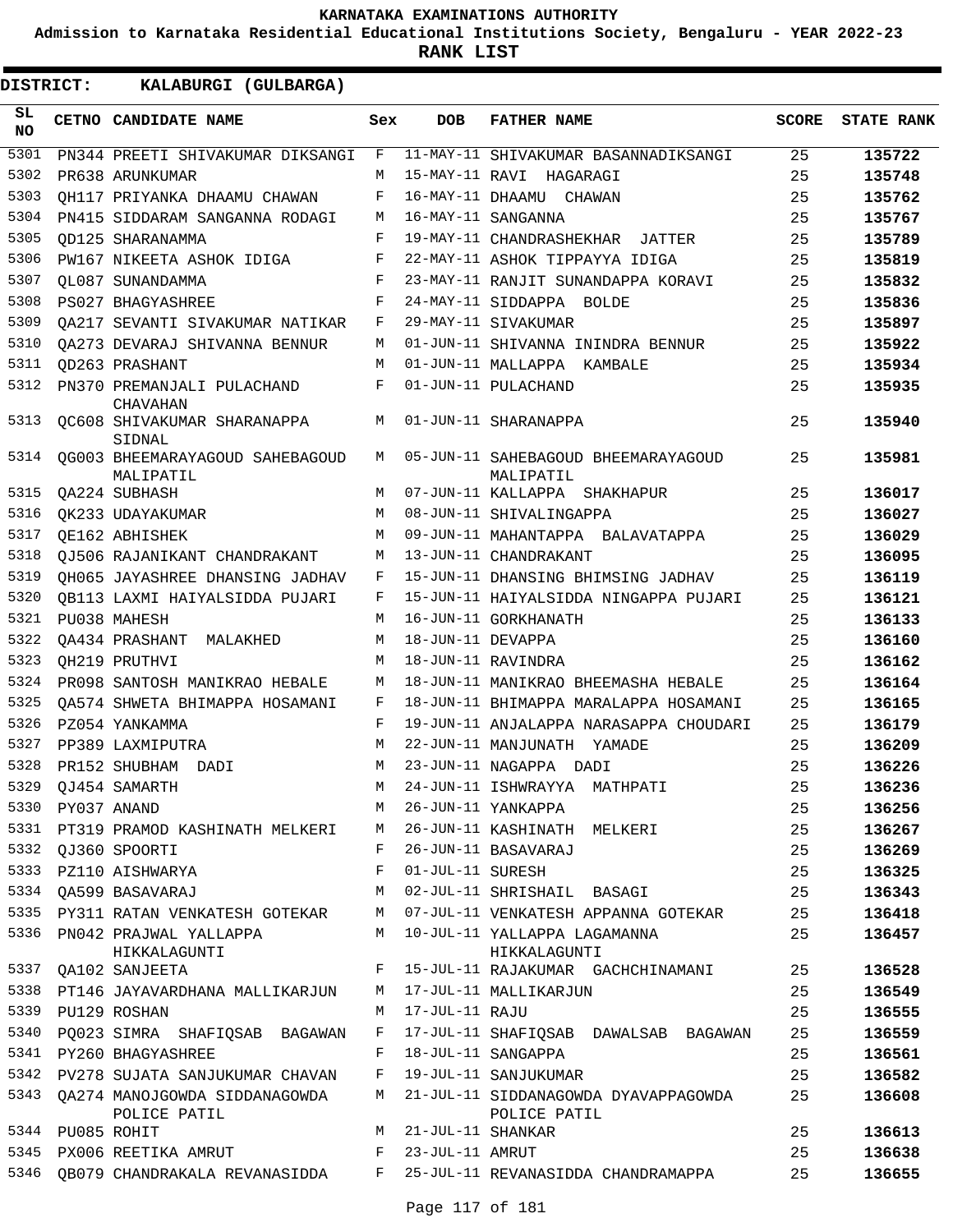**Admission to Karnataka Residential Educational Institutions Society, Bengaluru - YEAR 2022-23**

| DISTRICT:        |                  | KALABURGI (GULBARGA)                  |              |                     |                                                                                  |       |                   |
|------------------|------------------|---------------------------------------|--------------|---------------------|----------------------------------------------------------------------------------|-------|-------------------|
| SL.<br><b>NO</b> |                  | CETNO CANDIDATE NAME                  | Sex          | <b>DOB</b>          | <b>FATHER NAME</b>                                                               | SCORE | <b>STATE RANK</b> |
|                  |                  | ATANUR                                |              |                     | ATANUR                                                                           |       |                   |
| 5347             |                  | OC389 GOUDAPPAGOUDA                   | M            |                     | 26-JUL-11 BHIMANAGOUDA                                                           | 25    | 136665            |
| 5348             |                  | PO067 SRUSHTI                         | F            |                     | 27-JUL-11 SHIVAPPA HARIJAN                                                       | 25    | 136689            |
| 5349             |                  | OH152 HANAMANT                        | M            | 29-JUL-11 RAMESH    |                                                                                  | 25    | 136712            |
| 5350             |                  | PN108 SANJANA SHARANAPPA              | F            |                     | 02-AUG-11 SHARANAPPA                                                             | 25    | 136763            |
| 5351             |                  | PR310 PRATHVIRAJ RAJSHEKHAR<br>CHAVAN | M            |                     | 03-AUG-11 RAJSHEKHAR MANIK CHAVAN                                                | 25    | 136769            |
| 5352             |                  | PZ022 MALLIKARJUNA                    | M            |                     | 05-AUG-11 SAIBANNA                                                               | 25    | 136789            |
| 5353             |                  | PU225 PAVAN                           | M            |                     | 05-AUG-11 PREMSING                                                               | 25    | 136792            |
| 5354             |                  | PS213 MALLAMMA SHIVAYYA HIREMATH      | $\mathbf{F}$ |                     | 06-AUG-11 SHIVAYYA MALLAYYA HIREMATH                                             | 25    | 136805            |
| 5355             |                  | PP328 PRADEEP VIJAYAKUMAR BYELUR      | M            |                     | 06-AUG-11 VIJAYAKUMAR DEVINDRA BYELUR                                            | 25    | 136808            |
| 5356             |                  | PR170 JYOTI KSHEMALING MOHARKAR F     |              |                     | 07-AUG-11 KSHEMALING<br>GUNDAPPA<br>MOHARKAR                                     | 25    | 136816            |
| 5357             |                  | PW249 DEEPIKA                         | F            | 10-AUG-11 SHETTY    |                                                                                  | 25    | 136845            |
| 5358             |                  | PU094 PRATIGNYA                       | $_{\rm F}$   | 10-AUG-11 RAJAPPA   |                                                                                  | 25    | 136847            |
| 5359             |                  | PS055 YALLAMMA SANGANNA SARADAGI      | F            |                     | 11-AUG-11 SANGANNA KALYANI SARADAGI                                              | 25    | 136860            |
| 5360             |                  | PY040 BHARATHKUMAR                    | M            |                     | 12-AUG-11 MOANAREDDY                                                             | 25    | 136861            |
| 5361             |                  | PY062 SUMIT                           | M            |                     | 12-AUG-11 SAIDAPPA                                                               | 25    | 136868            |
| 5362             |                  | PN139 RAKSHITA MALLINATH MULAGI       | F            |                     | 15-AUG-11 MALLINATH SHIVAPUTRA MULAGI                                            | 25    | 136890            |
| 5363             |                  | PR801 DANAMMA MALLAYYA SWAMI          | F            |                     | 16-AUG-11 MALLAYYA GURULINGAYYA SWAMI                                            | 25    | 136903            |
| 5364             |                  | PR402 RAMJAN                          | M            |                     | 16-AUG-11 RUKMODDIN                                                              | 25    | 136910            |
| 5365             |                  | OG180 AKBARPATEL                      | M            |                     | 20-AUG-11 MAHAMMADAPATEL                                                         | 25    | 136951            |
| 5366             |                  | PN077 VIJAYALAKSHMI                   | F            |                     | 20-AUG-11 NAGANNA MELAKUNDI                                                      | 25    | 136960            |
| 5367             |                  | OH080 PRIYADARSHINI                   | F            |                     | 27-AUG-11 SURYAKANTH                                                             | 25    | 137033            |
| 5368             |                  | OA573 BHUVANESHWARI AMBARESH          | F            |                     | 30-AUG-11 AMBARESH                                                               | 25    | 137053            |
| 5369             |                  | PV209 PRAJVAL                         | M            | 01-SEP-11 NAGESH    |                                                                                  | 25    | 137069            |
| 5370             |                  | QB003 GANESH                          | M            |                     | 03-SEP-11 LAXMIKANT HUGAR                                                        | 25    | 137088            |
| 5371             |                  | PY090 PRADEEP                         | M            | 04-SEP-11 RAJU      |                                                                                  | 25    | 137108            |
| 5372             |                  | PW080 NAKUSHAA                        | $_{\rm F}$   | 05-SEP-11 MOHAN     |                                                                                  | 25    | 137117            |
| 5373             |                  | OL148 HANAMANTH                       | M            | 09-SEP-11 MAREPPA   |                                                                                  | 25    | 137162            |
| 5374             |                  | PR796 JEEVIKA VILAS PAWAR             | F            |                     | 09-SEP-11 VILAS JAGANU PAWAR                                                     | 25    | 137163            |
|                  |                  |                                       |              |                     |                                                                                  |       | 137164            |
|                  |                  |                                       |              |                     |                                                                                  |       | 137189            |
|                  |                  |                                       |              |                     | 5377 PN145 RAKESH SHARANAPPA DODAMANI M 13-SEP-11 SHARANAPPA TUKARAM DODAMANI 25 |       | 137217            |
|                  |                  |                                       |              |                     | 5378 QK118 CHANDRASHEKAR M 16-SEP-11 KASHINATH WALIKAR 25                        |       | 137244            |
|                  |                  |                                       |              |                     | 5379 QG072 SHREESHAIL SIDDANNA YATNOOR M 16-SEP-11 SIDDANNA NINGANA YATNOOR 25   |       | 137251            |
|                  |                  | 5380 PR509 SACHIN                     |              |                     | M 18-SEP-11 MAHADEV CHANGUND 25                                                  |       | 137262            |
|                  |                  |                                       |              |                     | 5381 PS153 ARPITA BASAPATTAN F 19-SEP-11 VEERABHADRAPPA 25                       |       | 137266            |
|                  |                  |                                       |              |                     | 5382 QK083 RADHIKA 6 20-SEP-11 LAXMAN RATHOD                                     |       | 137282            |
|                  |                  |                                       |              |                     | 5383 PT031 ASHWINI SURESH JADHAV F 28-SEP-11 SURESH PANDU JADHAV 25              |       | 137340            |
|                  |                  |                                       |              |                     |                                                                                  | 25    | 137341            |
|                  |                  |                                       |              |                     |                                                                                  |       | 137369            |
|                  |                  |                                       |              |                     |                                                                                  |       | 137416            |
|                  |                  |                                       |              |                     | 5387 PR288 POOJA MALLINATH MADAGUNAKI F 07-OCT-11 MALLINATH IRANNA MADAGUNAKI 25 |       | 137417            |
|                  | 5388 PU274 ARJUN |                                       |              |                     | M 14-OCT-11 VIJAYKUMAR                                                           | 25    | 137484            |
|                  |                  | 5389 QK297 SHWETA                     |              | F 17-OCT-11 MALAPPA |                                                                                  | 25    | 137522            |
|                  |                  | 5390 PY030 VEERESH M 18-OCT-11 MAHESH |              |                     |                                                                                  | 25    | 137532            |
|                  |                  | 5391  QJ511  SUMIT                    |              |                     |                                                                                  | 25    | 137549            |
|                  |                  | 5392 PT298 PRABHAS                    |              |                     | M 20-OCT-11 SANTOSH<br>M 23-OCT-11 SANJEEV                                       | 25    | 137576            |
|                  |                  |                                       |              |                     |                                                                                  | 25    | 137598            |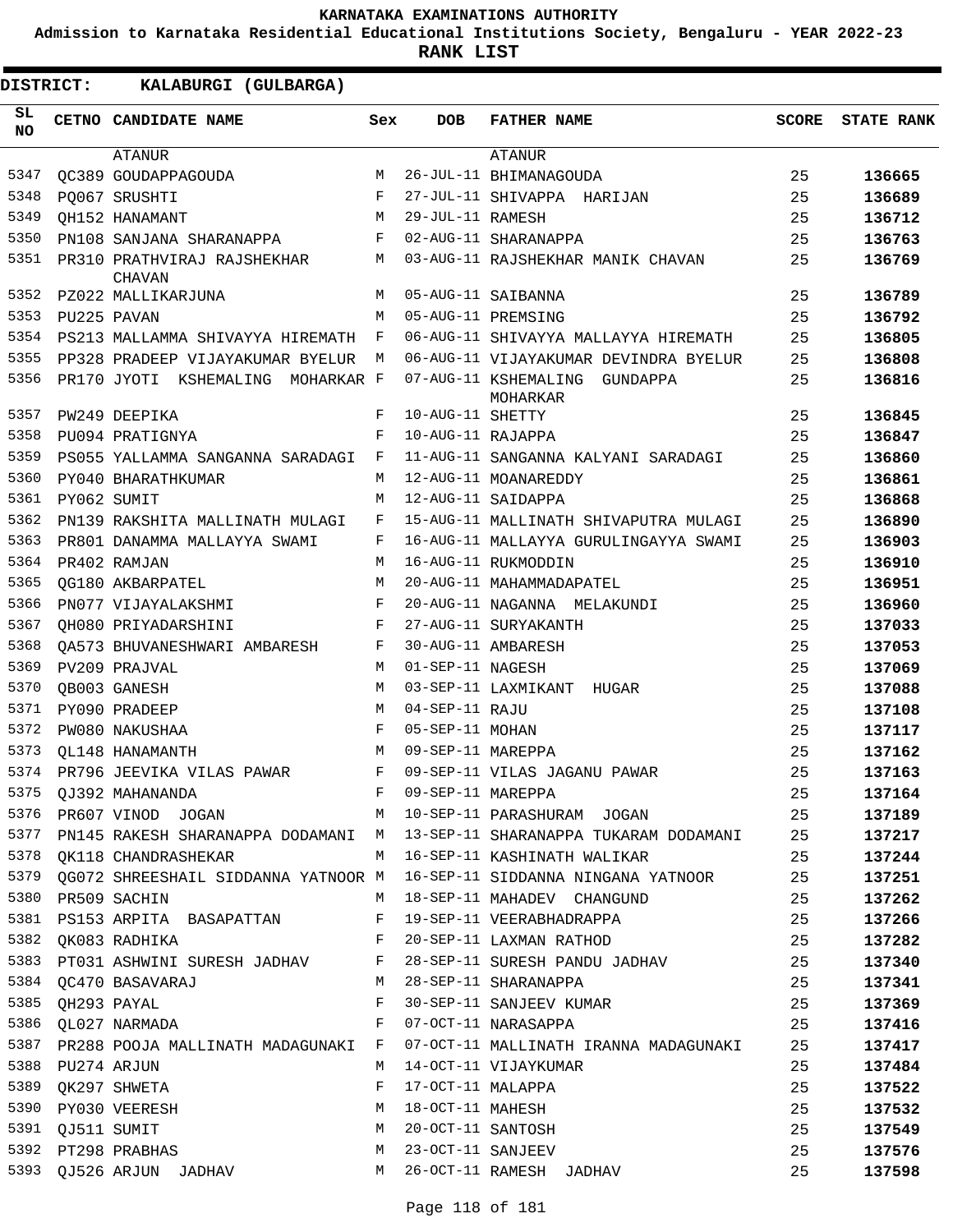**Admission to Karnataka Residential Educational Institutions Society, Bengaluru - YEAR 2022-23**

**RANK LIST**

| SL<br><b>NO</b> | CETNO CANDIDATE NAME                              | Sex        | DOB               | <b>FATHER NAME</b>                                 | <b>SCORE</b> | <b>STATE RANK</b> |
|-----------------|---------------------------------------------------|------------|-------------------|----------------------------------------------------|--------------|-------------------|
| 5394            | PV242 ARCHANA                                     | $_{\rm F}$ |                   | 27-OCT-11 BALI RAM                                 | 25           | 137604            |
| 5395            | PR641 SHARANU                                     | M          |                   | 29-OCT-11 SANGANNA GAVANGOL                        | 25           | 137624            |
| 5396            | PR134 PRAGATI                                     | $_{\rm F}$ |                   | 30-OCT-11 PARAMESHWAR GAIKWAD                      | 25           | 137629            |
| 5397            | OK066 NAVITA NARASAPPA PALYA                      | F          |                   | 10-NOV-11 NARASAPPA ANJALAPPA PALYA                | 25           | 137712            |
| 5398            | OB069 BASAVARAJA                                  | M          |                   | 14-NOV-11 SOMARAYA DEWAKARA                        | 25           | 137739            |
| 5399            | OK133 BHAGYASHREE                                 | F          |                   | 18-NOV-11 SHARANAPPA                               | 25           | 137771            |
| 5400            | PX026 MAHESHWARI                                  | F          |                   | 24-NOV-11 SIDDLINGREDDY                            | 25           | 137813            |
| 5401            | OD221 MALLIKARJUN                                 | M          |                   | 24-NOV-11 REVANASIDDAPPA                           | 25           | 137814            |
| 5402            | OJ277 SAMARTH PRABHU BAMANI                       | M          |                   | 01-DEC-11 PRABHU SHIVARAYA BAMANI                  | 25           | 137876            |
| 5403            | PS099 ESHWARI NEELAPPA CHALAGERI                  | F          |                   | 06-DEC-11 NEELAPPA KOTAPPA CHALAGERI               | 25           | 137913            |
| 5404            | PV050 PALLAVI                                     | F          |                   | 08-DEC-11 JHARANAPPA                               | 25           | 137931            |
| 5405            | PW128 NAGARAJ                                     | M          |                   | 22-DEC-11 VIJAYAKUMAR                              | 25           | 138028            |
| 5406            | PX077 VANISHREE                                   | F          |                   | 23-DEC-11 VAIJANATH SARANGAYYA<br>MATAPATHI        | 25           | 138037            |
| 5407            | OD343 KAIYUM BASEER BAGAWAN                       | М          |                   | 27-DEC-11 BASEER ALLISAB BAGAWAN                   | 25           | 138068            |
| 5408            | PY055 MAHAMADA YASEEN DAVALASAB                   | М          |                   | 29-DEC-11 DAVALASAB RASOLASAB                      | 25           | 138077            |
| 5409            | QJ513 BHAGYASHREE SANJUKUMAR<br>HADAPAD           | F          |                   | 01-JAN-12 SANJUKUMAR ANKUSH HADAPAD                | 25           | 138095            |
| 5410            | QC442 BHEEMU                                      | M          |                   | 01-JAN-12 BASAPPA HULAKAL                          | 25           | 138097            |
| 5411            | PX150 JYOTI MONAPPA                               | F          | 01-JAN-12 MONAPPA |                                                    | 25           | 138102            |
| 5412            | <b>OG086 AKHILESH</b>                             | M          |                   | 06-JAN-12 PARASHURAM                               | 25           | 138127            |
| 5413            | OJ081 VEERESH                                     | M          |                   | 08-JAN-12 CHANNAVIRAPPA                            | 25           | 138140            |
| 5414            | PR538 SUPRIYA YALLALING PUJARI                    | F          |                   | 10-JAN-12 YALLALING DHARMANNA PUJARI               | 25           | 138146            |
| 5415            | PU128 KOUSHALYA                                   | F          |                   | 16-JAN-12 KANTAPPA                                 | 25           | 138159            |
| 5416            | OJ104 SWETA HANAMANTH NAVI                        | F          |                   | 21-JAN-12 HANAMANTH NAVI                           | 25           | 138175            |
| 5417            | OA552 SHRINIDHI MALLIKARJUNA<br>MALAGATTI         | F          |                   | 29-JAN-12 MALLIKARJUNA HANAMANTRAY<br>MALAGATTI    | 25           | 138194            |
| 5418            | OG175 BORAMMA LAGAMANNA POOJARI                   | F          |                   | 02-FEB-12 LAGAMANNA MALAPPA POOJARI                | 25           | 138198            |
| 5419            | PY105 SAVITRI                                     | F          | 18-FEB-12 SANJEEV |                                                    | 25           | 138220            |
| 5420            | PV094 RAHUL                                       | M          | 17-MAR-12 SHANKAR |                                                    | 25           | 138247            |
| 5421            | OD321 SHIVANAND                                   | M          |                   | 19-MAR-12 MALLAPPA                                 | 25           | 138248            |
| 5422            | PY049 NAGARATNA                                   | F          | 14-APR-12 SHANKAR |                                                    | 25           | 138258            |
| 5423            | PQ121 SANJANA SURESH PAWAR                        | F          |                   | 15-APR-12 SURESH DHANASING PAWAR                   | 25           | 138259            |
| 5424            | OK322 DEVAMMA HANMANT                             | F          | 10-JUN-12 HANMANT |                                                    | 25           | 138274            |
|                 | 5425 QK379 MAHESHWARI M                           | F          | 25-JUL-12 MAIPAL  |                                                    | 25           | 138282            |
| 5426            | PS049 LAXMI VITTAL BANGARAGE                      | F          |                   | 21-AUG-12 VITTAL KARABASAPPA BANGARAGE             | 25           | 138286            |
| 5427            | PX064 PAYAL                                       | F          |                   | 23-JAN-08 BHIMARAYA PAWAR                          | 24           | 138306            |
| 5428            | QG121 PREETAM                                     | М          | 02-JUL-09 VIJAY   |                                                    | 24           | 138333            |
| 5429            | QK078 DEVIBAI                                     | F          |                   | 13-SEP-09 SHIVKUMAR LAXMAN NAYAK<br><b>CHAVHAN</b> | 24           | 138347            |
| 5430            | QC100 SUNIL                                       | M          |                   | 01-NOV-09 SHARANABASAPPA                           | 24           | 138359            |
|                 | 5431 QA127 YASHODA DATTAPPA DODAMANI              | F          |                   | 05-DEC-09 DATTAPPA BHIMANNA DODAMANI               | 24           | 138368            |
|                 | 5432 PO091 DEVINDRA BHAGAVANTHRAYA<br>SATHAIAGAVN | M          |                   | 01-JAN-10 BHAGAVANTHRAYA SIDRAMAPPA<br>SATHALAGAVN | 24           | 138385            |
|                 | 5433 QA279 SHASHIL                                | M          |                   | 01-JAN-10 SHARANAPPA NAGANOOR                      | 24           | 138394            |
|                 | 5434 PP098 VIJAYALAXMI KUNSI                      | F          |                   | 01-JAN-10 SANJEEVKUMAR KUNSI                       | 24           | 138395            |
| 5435            | PR828 DEEPAKSHA RAMAN                             | F          |                   | 15-FEB-10 SATISH RAMAN                             | 24           | 138429            |
|                 | 5436 PU198 BHARATI                                | F          | 12-MAR-10 RAMESH  |                                                    | 24           | 138454            |
| 5437            | QB125 SATYAMMA                                    | F          |                   | 28-MAR-10 PARSHURAM BHAJANTRI                      | 24           | 138463            |
| 5438            | PT024 AVINASH                                     | М          | 12-JUN-10 ANIL    |                                                    | 24           | 138542            |
| 5439            | QK305 SABINA                                      | F          |                   | 22-JUN-10 KHADIRPASHA                              | 24           | 138559            |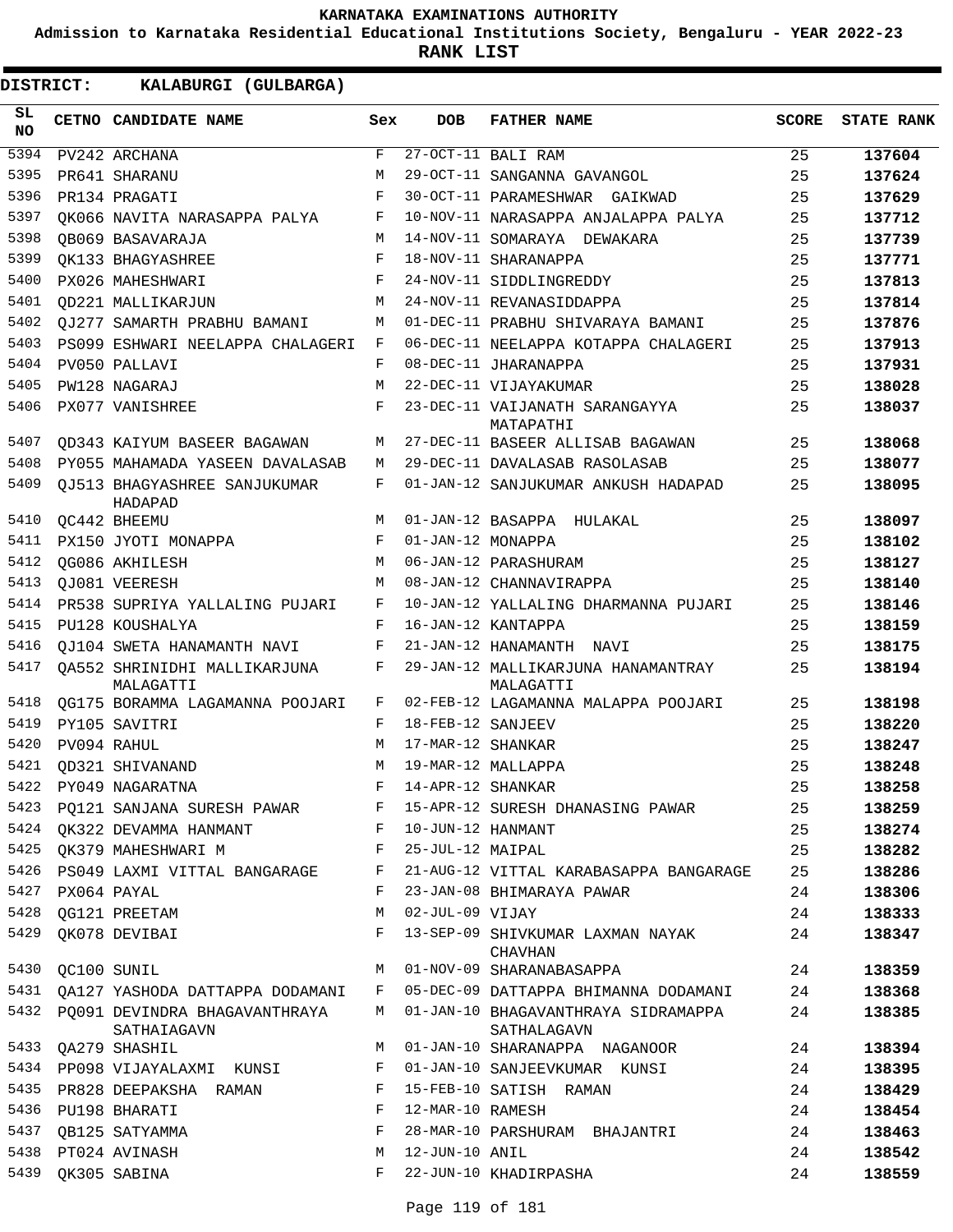**Admission to Karnataka Residential Educational Institutions Society, Bengaluru - YEAR 2022-23**

**RANK LIST**

| SL.<br><b>NO</b> |             | CETNO CANDIDATE NAME                                                   | Sex        | <b>DOB</b>        | <b>FATHER NAME</b>                             | SCORE | <b>STATE RANK</b> |
|------------------|-------------|------------------------------------------------------------------------|------------|-------------------|------------------------------------------------|-------|-------------------|
| 5440             |             | QH185 ANKUSH                                                           | M          |                   | 01-AUG-10 BHEEMARAO                            | 24    | 138605            |
| 5441             |             | PN137 ADITYA ANAND KALLUR                                              | M          |                   | 08-AUG-10 ANAND KALLUR                         | 24    | 138624            |
| 5442             |             | OF269 GANESH HONNAPPA JALAPUR                                          | M          |                   | 12-AUG-10 HONNAPPA BASAVARAJ                   | 24    | 138634            |
| 5443             |             | PW091 MANISHA                                                          | F          | 21-AUG-10 RAMESH  |                                                | 24    | 138654            |
| 5444             |             | QJ270 AISHWARYA                                                        | F          |                   | 24-AUG-10 MALLIKARJUN                          | 24    | 138663            |
| 5445             |             | PW240 ROHIT                                                            | M          | 27-AUG-10 MOHAN   |                                                | 24    | 138669            |
| 5446             |             | PU246 KUPENDRA LAXAMANNA PAVAR                                         | M          |                   | 28-AUG-10 LAXAMANA RATNASING PAVAR             | 24    | 138673            |
| 5447             |             | PO013 DEVARAJ PATED                                                    | M          |                   | 09-SEP-10 CHANDRAKANT PATED                    | 24    | 138704            |
| 5448             |             | OE159 VIDYASHREE                                                       | F          |                   | 15-SEP-10 SAYABANNA                            | 24    | 138732            |
| 5449             |             | PZ120 ARUNKUMAR                                                        | M          |                   | 16-SEP-10 NAGARAJA KOGIL                       | 24    | 138735            |
| 5450             |             | OJ544 RADHIKA SURESH CHAVHAN                                           | F          |                   | 19-SEP-10 SURESH SUBHASH CHAVHAN               | 24    | 138750            |
| 5451             |             | OJ297 ASHWITH SANDEEP                                                  | M          | 27-SEP-10 SANDEEP |                                                | 24    | 138774            |
| 5452             |             | QA211 VINOD KOLI                                                       | M          |                   | 01-OCT-10 CHANDRAKANTH KOLI                    | 24    | 138794            |
| 5453             |             | QJ090 DIVYA                                                            | F          |                   | 09-OCT-10 KASHINATH                            | 24    | 138836            |
| 5454             |             | OJ269 AKSHARA                                                          | $_{\rm F}$ | 12-OCT-10 TUKARAM |                                                | 24    | 138853            |
| 5455             |             | PV128 MANOJ KUMAR                                                      | M          |                   | 14-OCT-10 AMRUTHAPPA MP                        | 24    | 138866            |
| 5456             |             | PR706 AISHWARYA PANDURANG<br>NADAGERI                                  | F          |                   | 24-OCT-10 PANDURANG                            | 24    | 138919            |
| 5457             |             | QD146 SWAPNA SHIVARAYA DIVANA                                          | F          |                   | 09-NOV-10 SHIVARAY SIDDANNA DIVANA             | 24    | 139009            |
| 5458             |             | OK063 BHARATI                                                          | F          |                   | 13-NOV-10 SANTOSH CHANDARSING CHAVHAN          | 24    | 139026            |
| 5459             | PX168 NEHA  |                                                                        | F          |                   | 29-NOV-10 VINAYAKA                             | 24    | 139092            |
| 5460             |             | PR349 PRAJWAL BHOGAPPA KAMBALE                                         | М          |                   | 30-NOV-10 BHOGAPPA SIMANNA KAMBLE              | 24    | 139095            |
| 5461             |             | PZ094 SANTOSH KUMAR                                                    | M          |                   | 01-DEC-10 BASAVARAJ                            | 24    | 139102            |
| 5462             |             | OA118 AYYANNAGOUDA                                                     | M          |                   | 07-DEC-10 DEVINDRA                             | 24    | 139135            |
| 5463             |             | OD235 BHAGANNA                                                         | M          |                   | 14-DEC-10 SHARANAPPA KADABIN                   | 24    | 139166            |
| 5464             |             | OG013 MADHU IRAYYA HIREMATH                                            | F          |                   | 20-DEC-10 IRAYYA BASALINGAYYA HIREMATH         | 24    | 139202            |
| 5465             |             | PR069 MALLAMMA ANNARAY ARI                                             | F          |                   | 20-DEC-10 ANNARAY SHARANAPPA ARI               | 24    | 139204            |
| 5466             |             | PR569 ANAND APPASAB TELI                                               | M          |                   | 01-JAN-11 APPASAB SHARANAPPA TELI              | 24    | 139260            |
| 5467             |             | OA240 ARUNAKUMAR                                                       | M          |                   | 01-JAN-11 SHANTAPPA NINGAPPA KUDARIKAR         | 24    | 139266            |
| 5468             |             | PR243 BALAPPA BANDEPPA GAUDE                                           | M          |                   | 01-JAN-11 BANDEPPA SIDDANNA GAUDE              | 24    | 139267            |
| 5469             | PV018 JOYTI |                                                                        | F          | 01-JAN-11 VITHLA  |                                                | 24    | 139281            |
| 5470             |             | PR240 KAJAL                                                            |            |                   | 01-JAN-11 RAMESH SAIBANNA SHILWANT             | 24    | 139282            |
|                  |             | 5471 PT303 NITINKUMAR                                                  | M          |                   | 01-JAN-11 KISHAN BHIMASING JADHAV              | 24    | 139299            |
|                  |             | 5472 QA523 SAVITRI MADIVALAPPA F<br>HOSAMANI                           |            |                   | 01-JAN-11 MADIVALAPPA                          | 24    | 139310            |
| 5473             |             | $\mathbf{F}$ and $\mathbf{F}$ and $\mathbf{F}$<br>QC480 SEVANTI JOGURA |            | 01-JAN-11 HULEPPA |                                                | 24    | 139312            |
|                  |             | 5474 PR683 SHANTABAI POLICE PATIL                                      | F          |                   | 01-JAN-11 SHIVASHARANAPPA POLICE PATIL         | 24    | 139314            |
| 5475             |             | PR343 SHANTALING NAGAPPA HATTI                                         | M          |                   | 01-JAN-11 NAGAPPA SIDDANNA HATTI               | 24    | 139315            |
| 5476             |             | PP013 SHIVAKUMAR                                                       | M          |                   | 01-JAN-11 KHAJAPPA KAMBALE                     | 24    | 139317            |
|                  |             | 5477 PT327 SIKINDRA                                                    | M          | 01-JAN-11 SUBHASH |                                                | 24    | 139324            |
| 5478             | PV220 SUMIT |                                                                        | M          |                   | 01-JAN-11 ANAND BEMALKHEDA                     | 24    | 139326            |
| 5479             |             | PT306 SUNITA                                                           | F          |                   | 01-JAN-11 PREMASINGH                           | 24    | 139328            |
| 5480             |             | QG074 VINAYAKA                                                         | M          |                   | 01-JAN-11 CHANDRAKANTH HANAMANTHA HALLI        | 24    | 139336            |
|                  |             | 5481 PV201 VISHAL VITHAL                                               | M          |                   | 01-JAN-11 VITHAL BHAJNU                        | 24    | 139337            |
|                  |             | 5482 PW158 YAMUNABAI                                                   | F          |                   | 01-JAN-11 TARASING                             | 24    | 139339            |
|                  |             | 5483 PT081 PAVITRA                                                     | $_{\rm F}$ | 10-JAN-11 GOPAL   |                                                | 24    | 139387            |
|                  |             | 5484 QD036 SAVITA HULIKANTARAY F<br>SHIVANAGI                          |            |                   | 11-JAN-11 HULIKANTARAY SHARANAPPA<br>SHIVANAGI | 24    | 139393            |
| 5485             |             | PY165 GOPI TOOLI                                                       | M          |                   | 21-JAN-11 SHIVANANDA                           | 24    | 139468            |
| 5486             |             | QH144 GIRESH                                                           | M          |                   | 01-FEB-11 PEERAPPA                             | 24    | 139516            |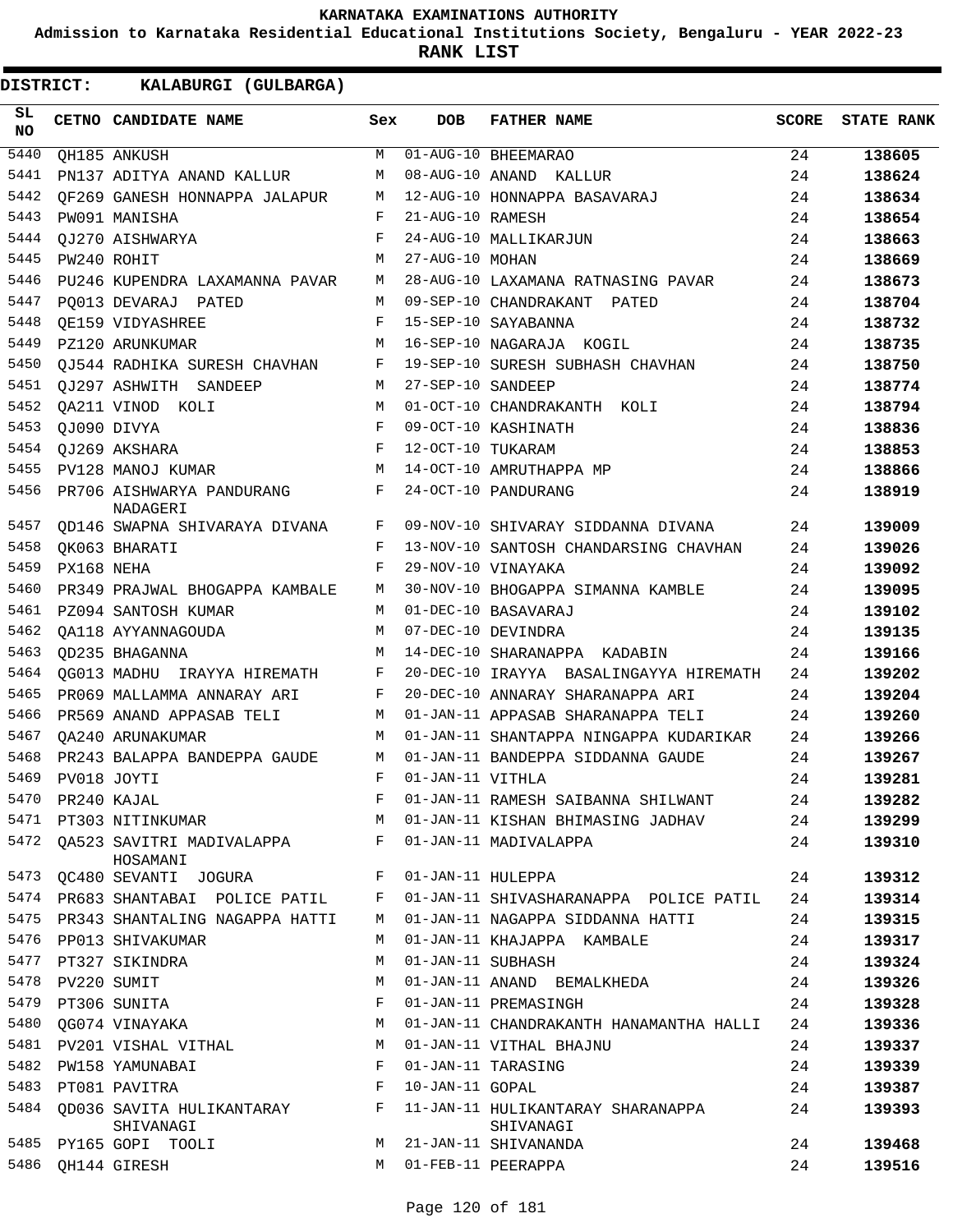**Admission to Karnataka Residential Educational Institutions Society, Bengaluru - YEAR 2022-23**

**RANK LIST**

| SL<br><b>NO</b> | CETNO CANDIDATE NAME                       | Sex        | <b>DOB</b>        | <b>FATHER NAME</b>                          | <b>SCORE</b> | <b>STATE RANK</b> |
|-----------------|--------------------------------------------|------------|-------------------|---------------------------------------------|--------------|-------------------|
| 5487            | PR216 ROHINI SURYAKANT HARALAYYA           | $_{\rm F}$ |                   | 03-FEB-11 SURYAKANT BASANNA HARALAYYA       | 24           | 139532            |
| 5488            | PR436 KAJAL KALLAPPA PATED                 | F          |                   | 04-FEB-11 KALLAPPA SHARANAPPA PATED         | 24           | 139535            |
| 5489            | PY355 SANJANA                              | F          |                   | 05-FEB-11 SOMLA RATHOD                      | 24           | 139542            |
| 5490            | PU093 NISHAN                               | М          | 16-FEB-11 SHANKAR |                                             | 24           | 139603            |
| 5491            | PS209 KASHIBAI HARALAYYA                   | F          |                   | 19-FEB-11 CHANDRASEKAR HARALAYYA            | 24           | 139622            |
| 5492            | PY026 MANJUNATH                            | М          |                   | 20-FEB-11 BHIMANNA                          | 24           | 139630            |
| 5493            | OK100 SHIVALEELA                           | F          | 02-MAR-11 LAXMANA |                                             | 24           | 139710            |
| 5494            | OA085 AXATA                                | F          |                   | 08-MAR-11 GURAPPA HALLADAKERI               | 24           | 139749            |
| 5495            | PX081 SHARANBASU SHIVAPPA                  | М          |                   | 10-MAR-11 SHIVAPPA                          | 24           | 139772            |
| 5496            | PN251 JANARDHAN SUBHAS<br>SURYAVAMSHI      | М          |                   | 11-MAR-11 SUBHAS SIDDABA                    | 24           | 139776            |
| 5497            | PV062 AKSHATA                              | F          |                   | 12-MAR-11 SAIDAPPA                          | 24           | 139787            |
| 5498            | PT257 RAVINA                               | F          | 15-MAR-11 RAJU    |                                             | 24           | 139816            |
| 5499            | OJ517 VENKATESH                            | М          | 18-MAR-11 ASHOAK  |                                             | 24           | 139842            |
| 5500            | PZ030 ALOK KUMAR                           | М          |                   | 23-MAR-11 SHASHIKANTH                       | 24           | 139865            |
| 5501            | PT161 FAKEERSAB                            | M          |                   | 25-MAR-11 CHANDPASHA                        | 24           | 139889            |
| 5502            | OF114 MALLIKARJUN                          | М          | 27-MAR-11 IRAPPA  |                                             | 24           | 139910            |
| 5503            | PR159 ASHWINI                              | F          |                   | 30-MAR-11 JATASHANKAR POLICE PATIL          | 24           | 139934            |
| 5504            | PN234 SACHIN SURYAKANT JAMADAR             | М          |                   | 31-MAR-11 SURYAKANT JAMADAR                 | 24           | 139949            |
| 5505            | PP061 SANA MAHIBOOB SHEKH                  | F          |                   | 02-APR-11 MAHIBOOB MITISAB SHEKH            | 24           | 139972            |
| 5506            | PP279 LAKSHMI                              | F          |                   | 05-APR-11 CHANDRAKANTA                      | 24           | 139998            |
| 5507            | PT187 SRAVAN                               | M          | 05-APR-11 VISHANU |                                             | 24           | 140002            |
| 5508            | OH102 SNEHA                                | F          |                   | 09-APR-11 SANTOSH RATHOD                    | 24           | 140039            |
| 5509            | PR160 KAVERI                               | F          |                   | 14-APR-11 SHARANAPPA                        | 24           | 140083            |
| 5510            | PR094 PRAGYNA                              | F          |                   | 14-APR-11 PRABHAKAR                         | 24           | 140089            |
| 5511            | PV238 ANVESH                               | F          |                   | 23-APR-11 GORAKANATH                        | 24           | 140150            |
| 5512            | OJ447 PREETHAM                             | M          |                   | 23-APR-11 SEETHARAM                         | 24           | 140156            |
| 5513            | PN317 SACHIN BHIMANNA LALASANGI            | M          |                   | 28-APR-11 BHIMANNA DATTAPPA LALASANGI       | 24           | 140210            |
| 5514            | OD047 SIDDALINGA                           | М          |                   | 09-MAY-11 SADAPPA BAGEVADI                  | 24           | 140336            |
| 5515            | PR246 KIRTHI KASHINATHA HEBALI             | F          |                   | 12-MAY-11 KASHINATHA MALLIKARJUN HEBALI     | 24           | 140367            |
| 5516            | PR808 SANCHI MALLIKARJUN SANADE            | F          |                   | 12-MAY-11 MALLIKARJUN VITHAL SANADE         | 24           | 140370            |
| 5517            | QK430 VIKRAM REDDY                         | M          |                   | 13-MAY-11 SANJIV REDDY                      | 24           | 140381            |
| 5518            | QG123 PAVITRA                              | F          |                   | 15-MAY-11 MALLIKARJUNA SHARANAPPA<br>KUDARI | 24           | 140394            |
| 5519            | OF196 PRAVEEN PARASAPPA VATHARA            |            |                   | M   15-MAY-11 PARASAPPA SIDDAPPA VATHARA    | 24           | 140395            |
|                 | 5520 PR398 ARATI JADILING MASHALE          |            |                   | F 17-MAY-11 JADILING ERANNA MASHALE         | 24           | 140407            |
|                 | 5521 QA017 MAHALAXMI REVANASIDDA<br>KUNNUR | F          |                   | 18-MAY-11 REVANASIDDA BASAPPA KUNNUR        | 24           | 140420            |
|                 | 5522 PT053 BHAVANI                         | F          |                   | 19-MAY-11 RAMSHETTY                         | 24           | 140424            |
| 5523            | PN380 SHIVALILA VIJAYKUMAR BAGALI F        |            |                   | 19-MAY-11 VIJAYKUMAR HANAMANTH BAGALI       | 24           | 140429            |
| 5524            | OK260 LAXMIBAI                             | F          | 25-MAY-11 LAXMAN  |                                             | 24           | 140491            |
| 5525            | QB135 MALLAMMA JANGLI                      | F          |                   | 26-MAY-11 SHIVAPPA                          | 24           | 140503            |
| 5526            | QJ259 NAVIN                                | М          |                   | 28-MAY-11 BASAVARAJ                         | 24           | 140525            |
| 5527            | QG070 AISHWARYA                            | F          |                   | 01-JUN-11 BASAVARAJA                        | 24           | 140549            |
| 5528            | PZ083 RAJESHWARI CHINNARATHOD              | F          |                   | 01-JUN-11 HANAMANT CHINNARATHOD             | 24           | 140576            |
| 5529            | PO070 KAVERI KANTAPPA SALAGAR              | F          |                   | 02-JUN-11 KANTAPPA SHARANAPPA SALAGAR       | 24           | 140596            |
| 5530            | QJ295 RAMANNA                              | М          |                   | 04-JUN-11 SHIVAKUMAR                        | 24           | 140630            |
| 5531            | QA499 NINGARAJ MALAPPA                     | М          | 05-JUN-11 MALAPPA |                                             | 24           | 140639            |
| 5532            | QA241 SRUSHTI KHAJAPPA TALAWAR             | F          |                   | 06-JUN-11 KHAJAPPA                          | 24           | 140667            |
|                 | 5533 PZ039 AAKASH CHINNARATHOD             | M          |                   | 15-JUN-11 AMBRU CHINNARATHOD                | 24           | 140769            |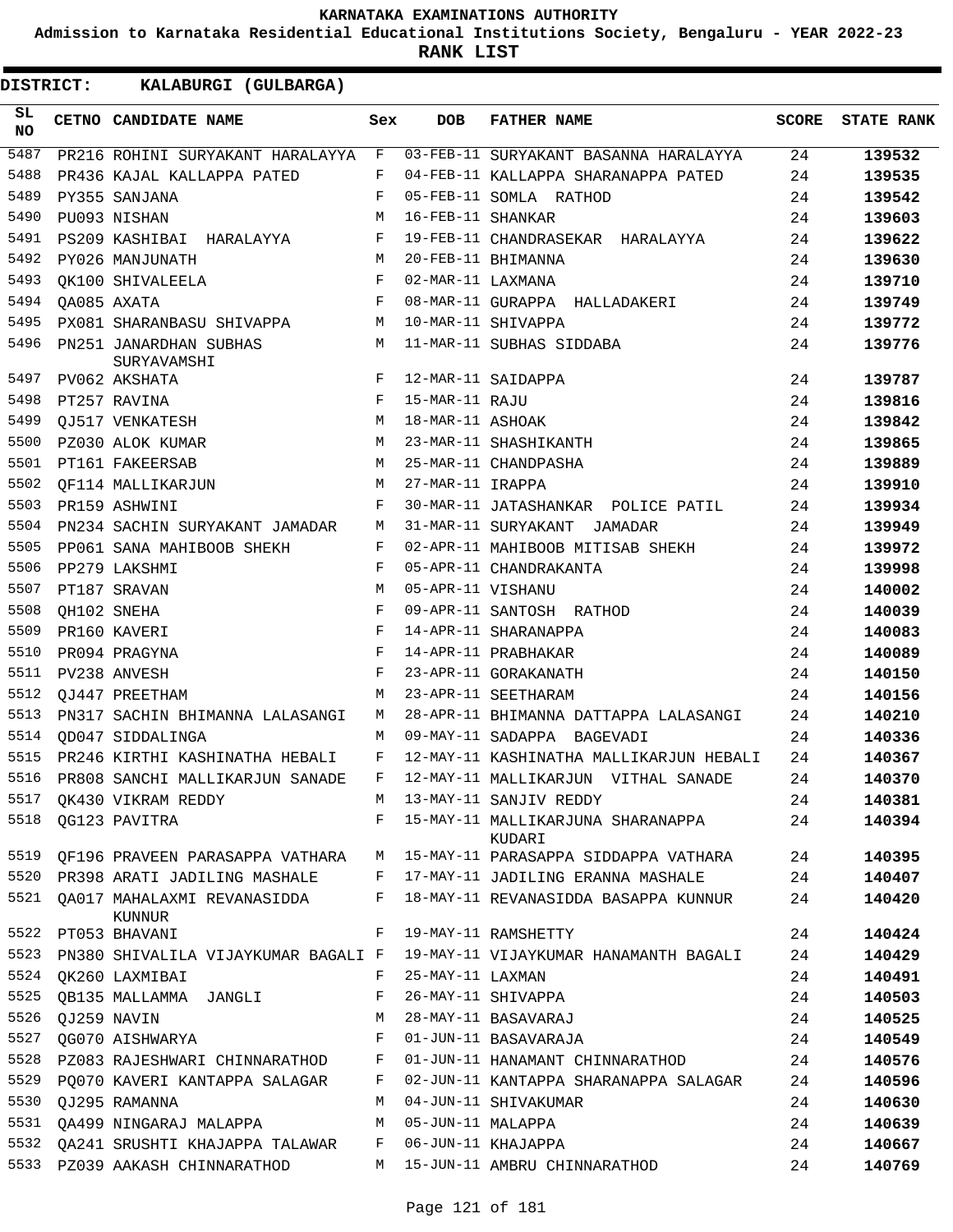**Admission to Karnataka Residential Educational Institutions Society, Bengaluru - YEAR 2022-23**

| <b>DISTRICT:</b> |                  | KALABURGI (GULBARGA)                                                          |                   |                   |                                                                                |          |                   |
|------------------|------------------|-------------------------------------------------------------------------------|-------------------|-------------------|--------------------------------------------------------------------------------|----------|-------------------|
| SL<br><b>NO</b>  |                  | CETNO CANDIDATE NAME                                                          | Sex               | <b>DOB</b>        | <b>FATHER NAME</b>                                                             | SCORE    | <b>STATE RANK</b> |
| 5534             |                  | PO068 MEGHA KALASHETTY                                                        | F                 |                   | 15-JUN-11 REVANASIDDA GURANNA<br>KALASHETTY                                    | 24       | 140775            |
| 5535             |                  | QJ063 PADMAVATHI V                                                            | $F$ –             |                   | 16-JUN-11 VENKATESH MALADASA                                                   | 24       | 140791            |
| 5536             |                  | QA327 MUTTU TIPPANNA POOJARI                                                  | M                 |                   | 17-JUN-11 TIPPANNA POOJARI                                                     | 24       | 140806            |
| 5537             |                  | QC032 BASAVARAJ                                                               | M                 |                   | 19-JUN-11 MOUNESH BADIGER                                                      | 24       | 140818            |
| 5538             |                  | QJ311 GURUBAI                                                                 | F                 | 20-JUN-11 MUKUND  |                                                                                | 24       | 140824            |
| 5539             |                  | PV085 ASHWANI TUKARAM RATOD                                                   | F                 | 23-JUN-11 TUKARAM |                                                                                | 24       | 140864            |
| 5540             |                  | PU138 DEVIDAS                                                                 | М                 | 24-JUN-11 TUKARAM |                                                                                | 24       | 140876            |
| 5541             |                  | PQ065 RANJEETA RAMESH RATHOD                                                  | F                 |                   | 27-JUN-11 RAMESH JAGANU RATHOD                                                 | 24       | 140921            |
| 5542             |                  | PW003 PRAVEENKUMAR                                                            | M                 | 28-JUN-11 BHIMRAO |                                                                                | 24       | 140931            |
| 5543             |                  | QF291 SANIYA BANDAGISAB KAKKERI F                                             |                   |                   | 29-JUN-11 BANDAGISAB MAHAMMADASAB<br>KAKKERI                                   | 24       | 140942            |
| 5544             |                  | PX111 NAGAVENI                                                                | F                 |                   | 30-JUN-11 SHANTAPPA                                                            | 24       | 140950            |
| 5545             | QJ192 ROHAN      |                                                                               | M                 |                   | 02-JUL-11 SHIVAKUMAR                                                           | 24       | 140971            |
| 5546             |                  | QG024 CHANDRAKALA                                                             | F                 |                   | 04-JUL-11 SAYABANNA CHANDRAM<br>BHEEMANALLI                                    | 24       | 140989            |
| 5547             |                  | QJ176 AKASH                                                                   | M                 |                   | 07-JUL-11 SHANKARLING                                                          | 24       | 141028            |
| 5548             |                  | PT097 SHASHIKALA                                                              | $\mathbf{F}$      | 07-JUL-11 ASHOK   |                                                                                | 24       | 141038            |
| 5549             |                  | OC256 AYYANNA                                                                 | M                 |                   | 09-JUL-11 SAYABANNA NAYKODI                                                    | 24       | 141052            |
| 5550             |                  | OL118 BANNAPPA NAGAPPA                                                        | М                 | 14-JUL-11 NAGAPPA |                                                                                | 24       | 141111            |
| 5551             |                  | PT244 VAISHNAVI                                                               | F                 | 14-JUL-11 RAGHU P |                                                                                | 24       | 141120            |
| 5552             |                  | QF239 VAISHNAVI                                                               | F                 |                   | 18-JUL-11 ISHWAR SING                                                          | 24       | 141163            |
| 5553             | PU091 ARUN       |                                                                               | М                 | 19-JUL-11 RAMESH  |                                                                                | 24       | 141165            |
| 5554             |                  | QH347 SRIDHAR                                                                 | M                 |                   | 19-JUL-11 SHASHIKANT                                                           | 24       | 141173            |
| 5555             |                  | OK470 SHRAVYA                                                                 | F                 |                   | 25-JUL-11 RAMULU CHINNAYYA ADKI                                                | 24       | 141235            |
| 5556             |                  | PR422 VEERESH                                                                 | M                 |                   | 26-JUL-11 AMBARAY SIRASE                                                       | 24       | 141254            |
| 5557             |                  | PQ096 MAIBUB MOULALI JAMADAR                                                  | М                 |                   | 30-JUL-11 MOULALI DOUVALASAB JAMADAR                                           | 24       | 141294            |
| 5558             |                  | PR067 LAXMI PUTRA SANTOSH PUJARI                                              | M                 |                   | 31-JUL-11 SANTOSH SIDRAM PUJARI                                                | 24       | 141305            |
| 5559             |                  | QD017 KALPANA                                                                 | F                 |                   | 01-AUG-11 AMRUTAPPA                                                            | 24       | 141317            |
| 5560             |                  | OL038 DEVARAJ                                                                 | M                 |                   | 03-AUG-11 YALLAPPA                                                             | 24       | 141342            |
| 5561             |                  | QE095 MALLESHI MALAPPA HANJAGI                                                | M                 |                   | 07-AUG-11 MALAPPA MALLAPPA HANJAGI                                             | 24       | 141393            |
|                  |                  |                                                                               |                   |                   |                                                                                | 24       | 141406            |
|                  |                  |                                                                               |                   |                   |                                                                                | 24       | 141409            |
|                  |                  |                                                                               |                   |                   | 5564 PR396 SHRUTHI SHIVAPPA HEBALE F 10-AUG-11 SHIVAPPA MALLIKARJUNA HEBALE 24 |          | 141421            |
|                  |                  | 5565 QJ490 SANJIVINI RAMESH RATHOD F 13-AUG-11 RAMESH VITTAL RATHOD           |                   |                   |                                                                                | 24       | 141449            |
|                  |                  | 5566 PZ139 BHUVAN                                                             | M<br>$\mathbf{F}$ | 24-AUG-11 PRAKASH | 24-AUG-11 BASAVARAJ                                                            | 24       | 141540            |
|                  | 5567 QJ467 POOJA | 5568 PU334 VANITHA UMESH PAWAR F                                              |                   | 25-AUG-11 UMESH   |                                                                                | 24<br>24 | 141546<br>141566  |
|                  | 5569 QJ236 KAJAL | $\mathbf{F}$                                                                  |                   |                   |                                                                                | 24       | 141608            |
|                  |                  | 5570 PT099 ROSHAN                                                             | M                 |                   | 31-AUG-11 NAMDEV RATHOD<br>03-SEP-11 PREMSING                                  | 24       | 141628            |
|                  |                  | 5571 PX066 AISHWARYA NATURE POT-SEP-11 NAGESH                                 |                   |                   |                                                                                | 24       | 141661            |
|                  |                  |                                                                               |                   |                   | 5572 PR023 PALLAVI SHIVANAND SHIROOR F 09-SEP-11 SHIVANAND SOURAPPA SHIROOR    | 24       | 141691            |
|                  |                  | 5573 PZ024 SHASHIDAR                                                          |                   |                   | M 09-SEP-11 BHIMARAY                                                           | 24       | 141693            |
|                  |                  | 5574 PN400 SOUNDARYA                                                          | F                 |                   | 09-SEP-11 YALLALINGA                                                           | 24       | 141698            |
| 5575             |                  | $\mathbf{F}$ and the contract of the contract of $\mathbf{F}$<br>PU009 MONIKA |                   |                   | 10-SEP-11 JAGANATH                                                             | 24       | 141703            |
| 5576             |                  | QJ481 SANJANA JAIPALREDDY MADDI F                                             |                   |                   | 10-SEP-11 JAIPALREDDY HEMREDDY MADDI                                           | 24       | 141706            |
|                  |                  | 5577 PY011 SUREKHA                                                            | $\mathbf{F}$      |                   | 12-SEP-11 HEERU RATHOD                                                         | 24       | 141726            |
|                  |                  |                                                                               |                   |                   | 5578 PQ005 NISHANT NINGAPPA PHULARI M 14-SEP-11 NINGAPPA PHULARI               | 24       | 141738            |
|                  |                  | 5579 PR794 AMAR CHAVAN                                                        |                   |                   | M 15-SEP-11 SHAMU CHAVAN                                                       | 24       | 141745            |
|                  |                  | 5580 QC029 BHAVANI JAGADEVAPPA SHIRMA F 16-SEP-11 JAGADEVAPPA SHIRMA          |                   |                   |                                                                                | 24       | 141754            |
|                  |                  |                                                                               |                   |                   |                                                                                |          |                   |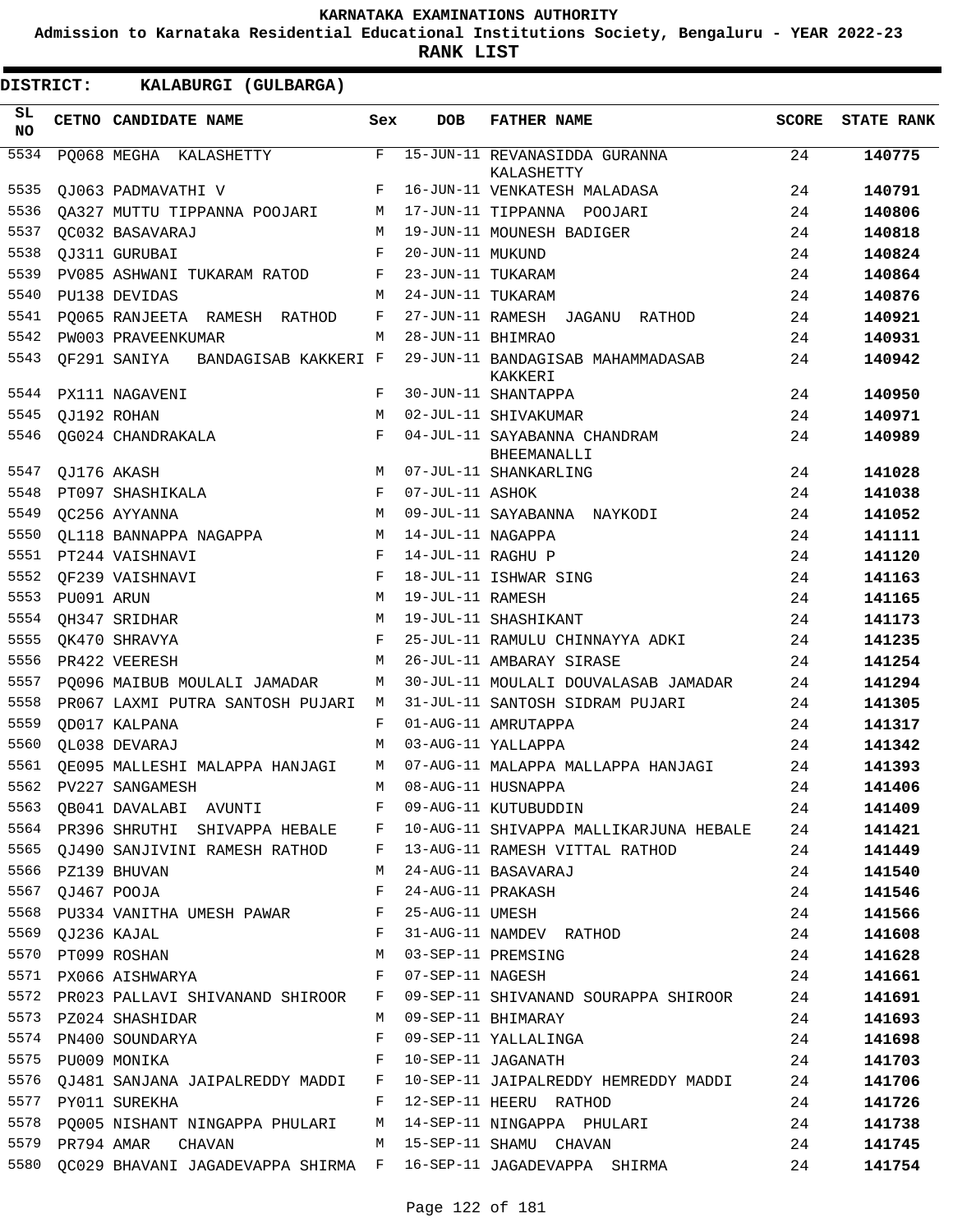**Admission to Karnataka Residential Educational Institutions Society, Bengaluru - YEAR 2022-23**

| <b>DISTRICT:</b> |                  | KALABURGI (GULBARGA)                         |     |                   |                                                      |              |                   |
|------------------|------------------|----------------------------------------------|-----|-------------------|------------------------------------------------------|--------------|-------------------|
| SL.<br><b>NO</b> |                  | CETNO CANDIDATE NAME                         | Sex | <b>DOB</b>        | <b>FATHER NAME</b>                                   | <b>SCORE</b> | <b>STATE RANK</b> |
| 5581             |                  | QG041 SANIYA                                 | F   |                   | 16-SEP-11 RAJASAB MULLA                              | 24           | 141764            |
| 5582             |                  | PN325 CHITRALEKHA BABU MULIMANI              | F   |                   | 19-SEP-11 BABU DUNDAPPA MULIMANI                     | 24           | 141791            |
| 5583             |                  | PT191 NANDINI                                | F   | 20-SEP-11 TUKARAM |                                                      | 24           | 141809            |
| 5584             |                  | OL168 AMBRESHA                               | M   |                   | 07-OCT-11 KASHAPPA                                   | 24           | 141935            |
| 5585             |                  | PU200 NIKITABAI                              | F   |                   | 12-OCT-11 HARISINGH                                  | 24           | 141978            |
| 5586             |                  | PZ009 NIKHIL                                 | M   |                   | 19-OCT-11 ASHWIN KUMAR                               | 24           | 142026            |
| 5587             |                  | QC055 SHARANU DHARAMANNA PUJARI              | M   |                   | 24-OCT-11 DHARAMANNA CHANDRAM PUJARI                 | 24           | 142056            |
| 5588             |                  | PO246 DHANESWAR SANTOSH RATHOD               | М   |                   | 28-OCT-11 SANTOSH LAXMAN RATHOD                      | 24           | 142079            |
| 5589             |                  | PT428 PUNITH                                 | М   | 30-OCT-11 LOHITH  |                                                      | 24           | 142101            |
| 5590             |                  | PV086 ARCHANA                                | F   |                   | 31-OCT-11 JHARANAPPA                                 | 24           | 142106            |
| 5591             |                  | QC186 VASU GUNDAPPA HALLADAMANI              | M   |                   | 01-NOV-11 GUNDAPPA MAHADEVAPPA<br>HALLADAMANI        | 24           | 142126            |
| 5592             |                  | QF031 BHUVANESHWARI KAMANNA<br>YALIMANIPATIL | F   |                   | 03-NOV-11 KAMANNA SIDDAPPA<br>YALIMANIPATIL          | 24           | 142134            |
| 5593             |                  | PY255 MALLIKARJUN                            | M   |                   | 03-NOV-11 MAHENDRA                                   | 24           | 142137            |
| 5594             |                  | OC322 NAGARAJ MANAPPA BAILAPUR               | M   |                   | 05-NOV-11 MANAPPA NAGANNA BAILAPUR                   | 24           | 142150            |
| 5595             |                  | QC424 SOUMYA SHARANAGOUD HITNALLI F          |     |                   | 08-NOV-11 SHARANAGOUD KALYANAPPA<br>HITNALLI         | 24           | 142172            |
| 5596             |                  | QD011 VIJAY                                  | M   |                   | 10-NOV-11 RAVI PAWAR                                 | 24           | 142199            |
| 5597             |                  | OH268 PALLAVI SHETTAPPA<br>KUSHALAKAR        | М   |                   | 15-NOV-11 SHETTAPPA RANAPPA KUSHALAKAR               | 24           | 142233            |
| 5598             |                  | PS135 SANJEEVINI<br>SURYAVAMSHI              | F   |                   | 15-NOV-11 ROHIDAS SURYAVAMSHI                        | 24           | 142235            |
| 5599             |                  | PT209 OMKAR                                  | M   | 17-NOV-11 RAJU    | RATHOD                                               | 24           | 142252            |
| 5600             |                  | PX229 SHASHIKANTA                            | M   |                   | 22-NOV-11 SHANTAKUMAR                                | 24           | 142302            |
| 5601             | QH344 RANI       |                                              | F   | 23-NOV-11 ANIL    |                                                      | 24           | 142308            |
| 5602             |                  | PR777 REVANT                                 | M   |                   | 24-NOV-11 MALLIKARJUN DODDAMANI                      | 24           | 142316            |
| 5603             |                  | PX117 SAMEER PATEL HUSEN PATEL               | М   |                   | 26-NOV-11 HUSEN PATEL MAHIBOOB PATEL                 | 24           | 142329            |
| 5604             |                  | OH085 KEERTANA                               | F   |                   | 27-NOV-11 NAGAYYA HIREMATH                           | 24           | 142337            |
| 5605             |                  | OH158 SUDHA MALLIKARJUN PUJARI               | F   |                   | 29-NOV-11 MALLIKARJUN NAGAPPA PUJARI                 | 24           | 142355            |
| 5606             |                  | OH338 ARPITA                                 | F   |                   | 30-NOV-11 RAJAKUMAR                                  | 24           | 142359            |
| 5607             |                  | OE089 SADANAND                               | М   |                   | 30-NOV-11 RAVIKUMAR RATHOD                           | 24           | 142363            |
| 5608             |                  | QE137 MALLAMMA GOUTAM NATIKAR                | F   |                   | 01-DEC-11 GOUTAM HARISHCHANDRA NATIKAR               | 24           | 142371            |
| 5609             |                  | PT438 MANJUNATH KASHINATHAYYA<br>MATHAPATI   | M   |                   | 01-DEC-11 KASHINATHAYYA SHIVASHANKRAYYA<br>MATHAPATI | 24           | 142372            |
| 5610             |                  | PS023 SANKET SIDRAMAPPA HADAPAD              | М   |                   | 01-DEC-11 SIDRAMAPPA SHIVANAPPA HADAPAD              | 24           | 142375            |
|                  | 5611 QJ382 KIRAN |                                              | M   |                   | 10-DEC-11 SIDDAPPA                                   | 24           | 142441            |
| 5612             |                  | QB062 KAISAPATEL USMANASAB SIPAYI M          |     |                   | 11-DEC-11 USMANASAB ABBASALI SIPAYI                  | 24           | 142448            |
| 5613             |                  | PU233 PAYAL                                  | F   |                   | 18-DEC-11 BHEEMARAO                                  | 24           | 142489            |
| 5614             |                  | QH122 PRUTHVIRAJ                             | М   |                   | 20-DEC-11 PARASHURAM                                 | 24           | 142500            |
| 5615             |                  | QK012 BHAVANI                                | F   |                   | 24-DEC-11 HUSENAPPA                                  | 24           | 142523            |
| 5616             |                  | QL077 RAKESH                                 | M   |                   | 25-DEC-11 SHIVAKUMAR LAXMAN NAYAK<br>CHAVHAN         | 24           | 142538            |
| 5617             |                  | PN149 SAKSHI                                 | F   |                   | 30-DEC-11 BABU SURAGE                                | 24           | 142564            |
| 5618             |                  | QH121 VISHAL                                 | M   | 30-DEC-11 ESHAR   |                                                      | 24           | 142566            |
| 5619             |                  | PP299 GURUPRASAD RAMESH<br>NADUVINAKERI      | М   |                   | 01-JAN-12 RAMESH TUKARAM NADUVINAKERI                | 24           | 142585            |
| 5620             |                  | QD014 ISHWAR ASHOK RAMANOOR                  | М   |                   | 01-JAN-12 ASHOK CHANDAPPA RAMANOOR                   | 24           | 142586            |
| 5621             |                  | PP082 RAJASHREE SIDDANNA AWARAD              | F   |                   | 01-JAN-12 SIDDANNA AWARAD                            | 24           | 142594            |
| 5622             |                  | PZ095 SIDDARTH KUMAR                         | М   |                   | 01-JAN-12 SAIBANNA                                   | 24           | 142600            |
| 5623             |                  | OJ016 YAMUNA RAVIDASH PAWAR                  | F   |                   | 01-JAN-12 RAVIDASH BABU PAWAR                        | 24           | 142606            |
| 5624             |                  | PS155 REVANSIDDAPPA                          | М   |                   | 11-JAN-12 HULEPPA JAMADAR                            | 24           | 142626            |
| 5625             |                  | PR762 DAYANAND KASHYAPPA NELLURE             | M   |                   | 16-JAN-12 KASHYAPPA BHOGAPPA NELLURE                 | 24           | 142638            |
|                  |                  |                                              |     | Page 123 of 181   |                                                      |              |                   |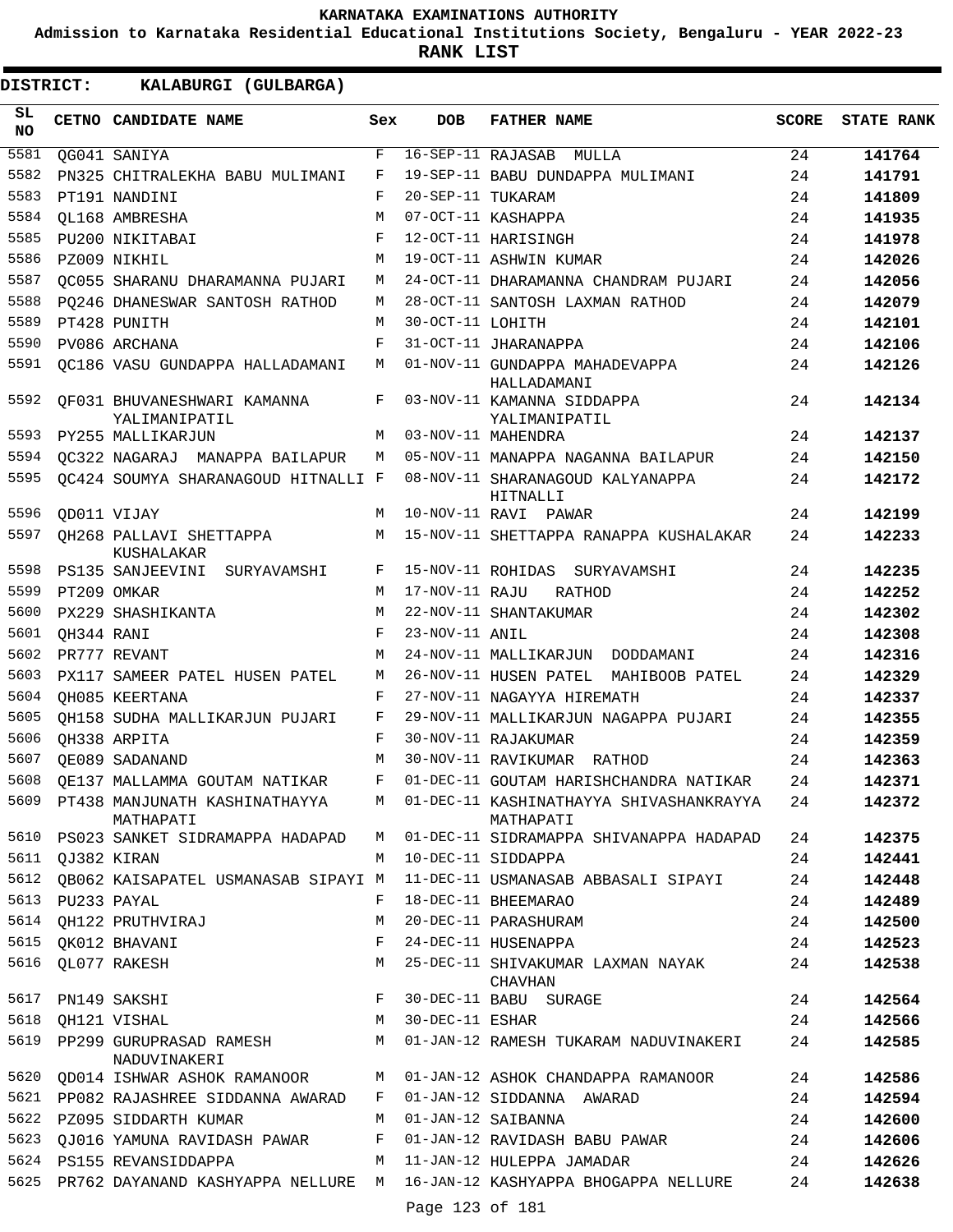**Admission to Karnataka Residential Educational Institutions Society, Bengaluru - YEAR 2022-23**

**RANK LIST**

| SL.<br><b>NO</b> |                  | CETNO CANDIDATE NAME                                              | Sex          | <b>DOB</b>          | <b>FATHER NAME</b>                                                           | SCORE | <b>STATE RANK</b> |
|------------------|------------------|-------------------------------------------------------------------|--------------|---------------------|------------------------------------------------------------------------------|-------|-------------------|
| 5626             |                  | PS072 SARIKA                                                      | F            |                     | 18-JAN-12 MALLINATH                                                          | 24    | 142642            |
| 5627             |                  | OL053 KARTIK                                                      | M            |                     | 24-JAN-12 PENTAPPA                                                           | 24    | 142650            |
| 5628             |                  | OA578 SHWETA MARAGOOR<br>$\mathbf{F}$                             |              | 23-FEB-12 SURESH    |                                                                              | 24    | 142678            |
| 5629             |                  | PT307 SHAMBHAVI                                                   | $\mathbf{F}$ |                     | 13-MAR-12 MALLIKARJUN                                                        | 24    | 142697            |
| 5630             |                  | PY240 RACHANA                                                     | $_{\rm F}$   | 26-MAR-12 ARJUN     |                                                                              | 24    | 142704            |
| 5631             |                  | <b>Example 20</b><br>PR254 POOJA                                  |              |                     | 30-MAR-12 BASAVARAJ                                                          | 24    | 142706            |
| 5632             |                  | PT227 DEEPIKA<br><b>Example 2</b>                                 |              | 01-MAY-12 GANESH    |                                                                              | 24    | 142717            |
| 5633             |                  | PR411 HARSHAD SUNIL CHAVAN M                                      |              |                     | 10-MAY-12 SUNIL KHUBA CHAVAN                                                 | 24    | 142719            |
| 5634             |                  | PW184 AMBIKA                                                      | F            |                     | 02-JUL-12 DEVINDRAPPA TIPPANNA<br>FAKIRAPPA                                  | 24    | 142735            |
| 5635             |                  | PR590 RAHUL                                                       | M            |                     | 09-JUL-12 KHAJAPPA                                                           | 24    | 142736            |
| 5636             |                  | OD173 BHAGAPPA                                                    | M            | 15-APR-09 BABU      |                                                                              | 23    | 142756            |
| 5637             |                  | PS200 AMULYA DHARAMANNA BABALAD                                   | F            |                     | 01-AUG-09 DRAMANNA LAKKAPPA BABALAD                                          | 23    | 142772            |
| 5638             |                  | OE019 ANITA MAHANTAPPA HATTI                                      | F            |                     | 02-DEC-09 MAHANTAPPA                                                         | 23    | 142790            |
| 5639             |                  | PU203 MAHESHWARI                                                  | F            | 15-DEC-09 RAMESH    |                                                                              | 23    | 142794            |
| 5640             |                  | PW032 BANU KUMAR THOKALI                                          | F            |                     | 01-JAN-10 KUMAR PANDARI THOKALI                                              | 23    | 142800            |
| 5641             |                  | OJ183 PRADEEP                                                     | M            |                     | 01-JAN-10 NINGAPPA                                                           | 23    | 142811            |
| 5642             |                  | OC342 RAJESAB                                                     | M            |                     | 01-JAN-10 CHANDASA                                                           | 23    | 142814            |
| 5643             |                  | QC609 KAVITA BABU SINNUR F                                        |              |                     | 02-FEB-10 BABU DOULATRAYA SINNUR                                             | 23    | 142838            |
| 5644             |                  | $\mathbf{F}$ and $\mathbf{F}$<br>PY290 BASAMMA                    |              |                     | 24-MAR-10 MALLAPPA                                                           | 23    | 142864            |
| 5645             |                  | <b>Example 2</b><br>OC377 SIDDAMMA                                |              | 10-APR-10 MAREPPA   |                                                                              | 23    | 142883            |
| 5646             | OJ550 AMAN       |                                                                   | M            |                     | 07-JUN-10 SANJEEVKUMAR                                                       | 23    | 142945            |
| 5647             |                  | PP241 LAXMI RAMESH TALAWAR                                        | $\mathbf{F}$ |                     | 20-JUN-10 RAMESH KANTAPPA TALAWAR                                            | 23    | 142963            |
| 5648             |                  | QH303 AKASH                                                       | M            | 13-JUL-10 PRAKASH   |                                                                              | 23    | 142999            |
| 5649             |                  | PW273 MAIKAL                                                      | M            |                     | 25-JUL-10 JAGANATH                                                           | 23    | 143011            |
| 5650             |                  | PT337 AVINASH RAMESH CHAVAN                                       | M            |                     | 07-AUG-10 RAMESH DASHARATH CHAVAN                                            | 23    | 143032            |
| 5651             |                  | OD176 AISHWARYA                                                   | F            |                     | 09-AUG-10 BHIRAPPA GAVANALLI                                                 | 23    | 143036            |
| 5652             |                  | OA199 MANTESH                                                     | M            |                     | 06-SEP-10 BHIMANNA MALIPATIL                                                 | 23    | 143103            |
| 5653             |                  | PN035 KAVERI YALLAPPA IBATTIHALLI F                               |              |                     | 09-SEP-10 YALLAPPA JETTEPPA IBATTIHALLI                                      | 23    | 143112            |
| 5654             |                  | PU102 AKSHAY SUBHASH RATHOD<br>$M_{\odot}$                        |              |                     | 11-SEP-10 SUBHASH KHIRU RATHOD                                               | 23    | 143118            |
| 5655             |                  | OK383 MAMITA                                                      | F            | 12-SEP-10 ASHAPPA   |                                                                              | 23    | 143125            |
| 5656             |                  | QJ319 SNEHA HARSOOR                                               |              |                     | 15-SEP-10 JAGANNATH                                                          | 23    | 143135            |
|                  |                  | $\mathbf{F} = \mathbf{F} \times \mathbf{F}$<br>5657 PT437 PAVITRA |              |                     | 23-SEP-10 PARAMESHWAR                                                        | 23    | 143154            |
|                  |                  | 5658 PV033 MAHIN BEGAUM F<br>5659 QK222 SUNITHA F                 |              |                     | 27-SEP-10 DAWALJEE                                                           | 23    | 143164            |
|                  |                  |                                                                   |              |                     | 03-OCT-10 DEVINDRAPPA DURGAPPA VADDARA                                       | 23    | 143187            |
|                  |                  | 5660 PV069 ANNAPURNA SIDRAMAPPA F<br>MALAKOD                      |              |                     | 04-OCT-10 SIDRAMAPPA MALAKOD                                                 | 23    | 143189            |
|                  | 5661 PT258 Usha  |                                                                   |              | F 04-OCT-10 KISHAN  |                                                                              | 23    | 143193            |
|                  |                  |                                                                   |              |                     | 5662 PY100 CHENNAVEER RADHAKRISHNA M 10-OCT-10 RADHAKRISHNA VITTAL MELKERI   | 23    | 143211            |
| 5663             |                  | OG060 SIDDAPPA                                                    |              | M 15-OCT-10 IRAPPA  |                                                                              | 23    | 143227            |
|                  |                  | 5664 QK365 SAVITA                                                 |              |                     | F 19-OCT-10 MAHADEVAPPA                                                      | 23    | 143242            |
|                  |                  | 5665 PN333 AKSHATA SUNIL JADHAV F 21-OCT-10 SUNIL SOMALU JADHAV   |              |                     |                                                                              | 23    | 143246            |
|                  |                  | 5666 PN255 SHARATKUMAR SHANKREPPA M<br>CHANNUR                    |              |                     | 24-OCT-10 SHANKREPPA CHANNUR                                                 | 23    | 143255            |
|                  |                  |                                                                   |              |                     | 5667 PX187 KARTIK TOLENNAVAR M 26-OCT-10 KHATALAPPA                          | 23    | 143262            |
|                  |                  |                                                                   |              |                     | 5668 QA546 SUDEEP HOSAMANI M M 04-NOV-10 MALAKAPPA AMOGI HOSAMANI            | 23    | 143290            |
|                  | 5669 PZ013 NISHA | $\mathbf{F}$                                                      |              | 05-NOV-10 RAVI      |                                                                              | 23    | 143291            |
|                  |                  |                                                                   |              |                     | 5670 QD272 LAWA SANGAPPA SATYAMPETA M 11-NOV-10 SANGAPPA NINGANNA SATYAMPETA | 23    | 143312            |
|                  |                  | 5671 PX199 MANOJ KORAM                                            |              | M 19-NOV-10 MAREPPA |                                                                              | 23    | 143339            |
|                  |                  | 5672 QD156 GOURAMMA                                               | $F$ and      |                     | 20-NOV-10 SIDDAPPA                                                           | 23    | 143340            |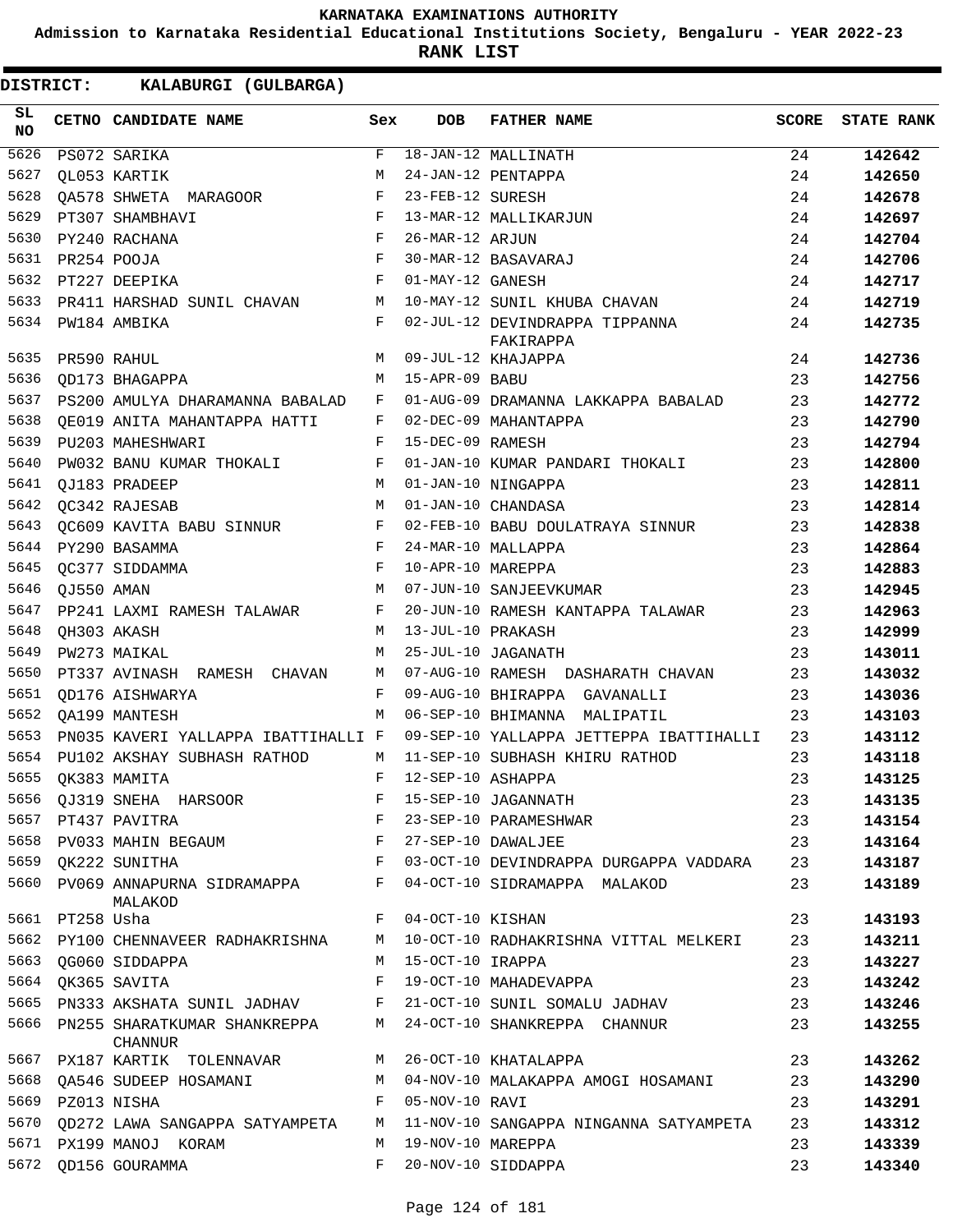**Admission to Karnataka Residential Educational Institutions Society, Bengaluru - YEAR 2022-23**

**RANK LIST**

| SL<br>NO. |             | CETNO CANDIDATE NAME                           | Sex         | <b>DOB</b>        | <b>FATHER NAME</b>                            | <b>SCORE</b> | <b>STATE RANK</b> |
|-----------|-------------|------------------------------------------------|-------------|-------------------|-----------------------------------------------|--------------|-------------------|
| 5673      |             | OD020 MAHALAXMI                                | $\mathbf F$ |                   | $\overline{20-NOV-10}$ GURURAJA               | 23           | 143342            |
| 5674      |             | PX085 NIRMALA                                  | F           |                   | 20-NOV-10 ANIL CHAVAN                         | 23           | 143343            |
| 5675      |             | OH359 ARATHI                                   | F           |                   | 24-NOV-10 SANJUKUMAR RATHOD                   | 23           | 143357            |
| 5676      |             | PX034 BHAGHYASHREE                             | F           |                   | 27-NOV-10 GURUPADAYYA                         | 23           | 143371            |
| 5677      |             | PR387 SHALIN REVANSIDDA GAYAKWAD               | F           |                   | 28-NOV-10 REVANSIDDA                          | 23           | 143377            |
| 5678      |             | PX138 SHREEKANTH                               | M           |                   | 04-DEC-10 TIPPANNA                            | 23           | 143402            |
| 5679      |             | PS095 VAIBHAV CHANDRAKANT<br>PATTEDAR          | M           |                   | 07-DEC-10 CHANDRAKANT RANAPPA PATTEDAR        | 23           | 143415            |
| 5680      |             | QH031 KAVYA                                    | F           |                   | 08-DEC-10 GAJANAND SHAMBULIMG                 | 23           | 143422            |
| 5681      |             | QC352 SANJANA                                  | F           |                   | 10-DEC-10 ERANNA GOUDA                        | 23           | 143428            |
| 5682      |             | PP164 SAIBANNA SANTOSH JAMADAR                 | М           | 14-DEC-10 SANTOSH |                                               | 23           | 143443            |
| 5683      |             | OE127 MARALASIDDA GOLLALAPPA<br><b>BADIGER</b> | М           |                   | 31-DEC-10 GOLLALAPPA LACHCHAPPA BADIGER       | 23           | 143520            |
| 5684      | PT192 AJAY  |                                                | М           |                   | 01-JAN-11 CHANDRKANT                          | 23           | 143525            |
| 5685      |             | PX106 BHAGAMMA SABANNA HELVOR                  | F           |                   | 01-JAN-11 SABANNA HANMANT HELVOR              | 23           | 143540            |
| 5686      |             | PP041 BHAVANI MAHANTESH KINAGI                 | F           |                   | 01-JAN-11 MAHANTESH SAIBANNAA KINAGI          | 23           | 143541            |
| 5687      |             | PY121 JYOTHI                                   | F           |                   | 01-JAN-11 SIDDAPPA BHUTAPUR                   | 23           | 143552            |
| 5688      |             | PW207 MANIKACHAND                              | М           | 01-JAN-11 MANSING |                                               | 23           | 143565            |
| 5689      |             | PN143 NAGANNA                                  | M           |                   | 01-JAN-11 TEJIRAYA MOOLAGE                    | 23           | 143573            |
| 5690      |             | OC614 NANDINI CHANDRASHYA<br>DODDAMANI         | F           |                   | 01-JAN-11 CHANDRASHYA PAKEERAPPA<br>DODDAMANI | 23           | 143576            |
| 5691      |             | PZ079 NIKITA                                   | F           |                   | 01-JAN-11 GOVINDAPPA DESAI                    | 23           | 143577            |
| 5692      |             | OK250 REKHA MOHAN RATHOD                       | F           |                   | 01-JAN-11 MOHAN RUPLA NAIK RATHOD             | 23           | 143587            |
| 5693      |             | OK325 REVATI                                   | F           |                   | 01-JAN-11 SHEKHAPPA                           | 23           | 143590            |
| 5694      |             | PR522 SANDESH ISRU CHAVHANA                    | М           |                   | 01-JAN-11 ISRU GOVIND CHAVHANA                | 23           | 143594            |
| 5695      |             | PY332 SANJANA                                  | F           | 01-JAN-11 ANIL    |                                               | 23           | 143596            |
| 5696      |             | PU025 SHARANKUMAR                              | М           | 01-JAN-11 ANIL    |                                               | 23           | 143601            |
| 5697      |             | OK364 SHASHIKALA                               | F           |                   | 01-JAN-11 MONAPPA SABANNA                     | 23           | 143602            |
| 5698      |             | PT382 SOUNDARYA HONAGUNT                       | F           |                   | 01-JAN-11 SURYAKANT<br>HONAGUNT               | 23           | 143605            |
| 5699      |             | OJ112 SURESH SUNIL<br>JADHAV                   | М           | 01-JAN-11 SUNIL   | GOVIND<br>JADHAV                              | 23           | 143606            |
| 5700      | OC065 VINOD |                                                | М           |                   | 01-JAN-11 RAMALINGA NEDAGI                    | 23           | 143611            |
| 5701      | PT336 VIRAT |                                                | M           |                   | 01-JAN-11 GOVARDHAN                           | 23           | 143612            |
| 5702      |             | PU324 VISHAL                                   | М           | 01-JAN-11 KRISHNA |                                               | 23           | 143613            |
| 5703      |             | PR558 YASIR NAJEERASAB NADAF                   | М           |                   | 01-JAN-11 NAJEERASAB MAHMADHUSEIN NADAF       | 23           | 143616            |
| 5704      |             | PX051 YOGESH                                   | М           |                   | 01-JAN-11 MANU CHAVAN                         | 23           | 143617            |
| 5705      | PX118 DIVYA |                                                | F           |                   | 03-JAN-11 REDDY RATHOD                        | 23           | 143626            |
| 5706      |             | QA104 DHARMANNA YAMANAPPA<br>KURANALLI         | М           |                   | 04-JAN-11 YAMANAPPA SHARANAPPA<br>KURANALLI   | 23           | 143630            |
| 5707      |             | QD228 SWAPNA JAGADISH HOSAMANI                 | F           |                   | 07-JAN-11 JAGADISH DUNDAPPA HOSAMANI          | 23           | 143648            |
| 5708      |             | PS077 NIRAHANKAR MALLINATH KUMBAR M            |             |                   | 10-JAN-11 MALLINATH SIDRAMAPPA KUMBAR         | 23           | 143664            |
| 5709      |             | PW282 YASHVANTH                                | М           | 10-JAN-11 MOHAN   |                                               | 23           | 143666            |
| 5710      |             | PY211 neelamma SHREEMANT                       | F           |                   | 11-JAN-11 SHREEMANT                           | 23           | 143673            |
| 5711      |             | PY093 MAMATHA MAHANTESH GODGA                  | F           |                   | 13-JAN-11 MAHANTESH                           | 23           | 143686            |
| 5712      |             | QC381 LAKSHMI TALAWAR                          | F           | 24-JAN-11 SURESH  |                                               | 23           | 143757            |
| 5713      |             | PT444 SHILPA BHEEMARAO GARAMPALLI F            |             |                   | 27-JAN-11 BHEEMARAO GARAMPALLI                | 23           | 143777            |
|           |             | 5714 PR022 PRIYANKA PANDIT PUJARI              | F           |                   | 30-JAN-11 PANDIT BHIMASHA PUJARI              | 23           | 143785            |
| 5715      |             | <b>QD352 YASHAWANT</b>                         | М           |                   | 30-JAN-11 SAYABANNA                           | 23           | 143788            |
| 5716      |             | QD045 ADARSH MALLINATH KATTIMANI               | М           |                   | 03-FEB-11 MALLINATH SHANKREPPA<br>KATTIMANI   | 23           | 143805            |
| 5717      |             | PR585 MEENAKSHI SHASHIKANT<br>NINGADALLI       | F           |                   | 14-FEB-11 SHASHIKANT CHANDAPPA<br>NINGADALLI  | 23           | 143877            |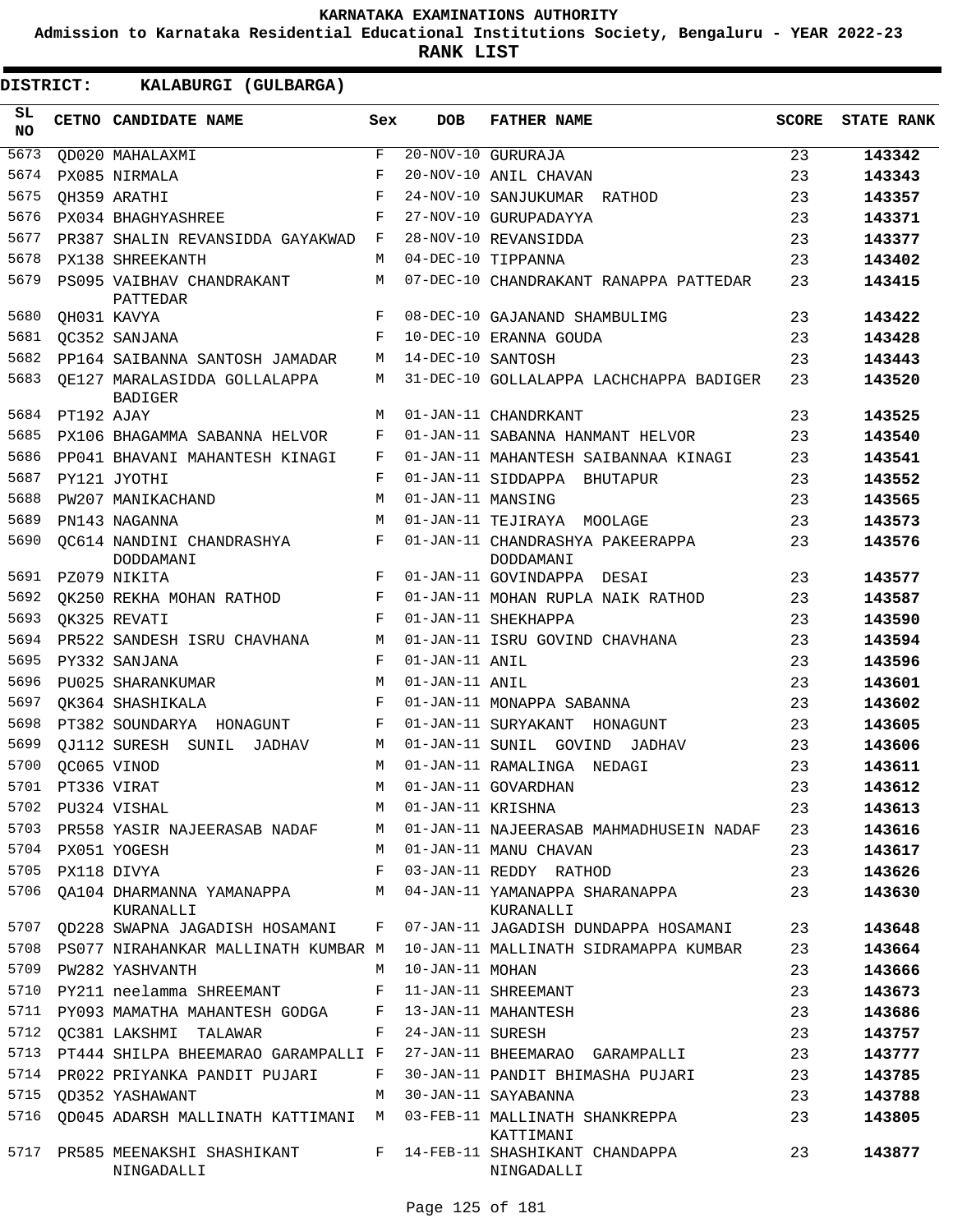**Admission to Karnataka Residential Educational Institutions Society, Bengaluru - YEAR 2022-23**

| DISTRICT:       | KALABURGI (GULBARGA)                                                                                       |     |                      |                                                                                                                                                                                                                                      |              |                   |
|-----------------|------------------------------------------------------------------------------------------------------------|-----|----------------------|--------------------------------------------------------------------------------------------------------------------------------------------------------------------------------------------------------------------------------------|--------------|-------------------|
| SL<br><b>NO</b> | CETNO CANDIDATE NAME                                                                                       | Sex | <b>DOB</b>           | <b>FATHER NAME</b>                                                                                                                                                                                                                   | <b>SCORE</b> | <b>STATE RANK</b> |
| 5718            | OK240 MEGHANATHA                                                                                           | М   | $18 - FEB - 11$ RAVI |                                                                                                                                                                                                                                      | 23           | 143893            |
| 5719            | OJ233 MANOJ                                                                                                | M   | 20-FEB-11 KUSHAL     |                                                                                                                                                                                                                                      | 23           | 143906            |
| 5720            | QH296 AKSHATA                                                                                              | F   |                      | 21-FEB-11 SHRISHAIL                                                                                                                                                                                                                  | 23           | 143908            |
| 5721            | QA358 POOJA MAHANTAPPA YALAGODA F                                                                          |     |                      | 22-FEB-11 MAHANTAPPA CHANNABASAPPA<br>YALAGODA                                                                                                                                                                                       | 23           | 143916            |
| 5722            | PY279 SEVANTI SABANNA BEDASOOR                                                                             | F   |                      | 28-FEB-11 SABANNA NAGANNA BEDASOOR                                                                                                                                                                                                   | 23           | 143954            |
| 5723            | PS014 ARACHANA                                                                                             | F   |                      | 04-MAR-11 SIVAJI CHAVAN                                                                                                                                                                                                              | 23           | 143980            |
| 5724            | PU071 ANILKUMAR                                                                                            | M   |                      | 06-MAR-11 DASTAPPA                                                                                                                                                                                                                   | 23           | 143995            |
| 5725            | PT023 SANDHYA                                                                                              | F   |                      | 13-MAR-11 RAMACHANDRA                                                                                                                                                                                                                | 23           | 144050            |
| 5726            | PQ041 RADHIKA SHARANAPPA ANDA                                                                              | F   |                      | 14-MAR-11 SHARANAPPA MAREPPA ANDA                                                                                                                                                                                                    | 23           | 144058            |
| 5727            | <b>QB011 SANJANA</b>                                                                                       | F   |                      | 15-MAR-11 NATU PAWAR                                                                                                                                                                                                                 | 23           | 144067            |
| 5728            | QK468 NIKHIL                                                                                               | M   |                      | 18-MAR-11 YANKATAPPA                                                                                                                                                                                                                 | 23           | 144089            |
| 5729            | PY343 RATNAKAR                                                                                             | M   |                      | 18-MAR-11 SHARANAPPA                                                                                                                                                                                                                 | 23           | 144090            |
| 5730            | OA336 VIDYA SHREE GUNDANNA MURUDI F                                                                        |     |                      | 18-MAR-11 GUNDANNA MADIVALAPPA MURUDI                                                                                                                                                                                                | 23           | 144092            |
| 5731            | PZ061 SHREESHAIL                                                                                           | M   | 20-MAR-11 MONAPPA    |                                                                                                                                                                                                                                      | 23           | 144108            |
| 5732            | OK271 SHIVALEELA                                                                                           | F   | 01-APR-11 ASHOK      |                                                                                                                                                                                                                                      | 23           | 144214            |
| 5733            | OK274 BHAGYASHREE                                                                                          | F   |                      | 07-APR-11 BHAVANI NAYAK                                                                                                                                                                                                              | 23           | 144249            |
| 5734            | PP109 GOUTAM BASAVARAJ BANKAD                                                                              | М   |                      | 14-APR-11 BASAVARAJ DOLAPPA BANKAD                                                                                                                                                                                                   | 23           | 144303            |
| 5735            | PU270 KARAN SANJUKUMAR                                                                                     | M   |                      | 15-APR-11 SANJUKUMAR                                                                                                                                                                                                                 | 23           | 144314            |
| 5736            | PV277 NAVEEN                                                                                               | M   | 19-APR-11 NAGAPPA    |                                                                                                                                                                                                                                      | 23           | 144346            |
| 5737            | PQ124 FARHAN DASTAGEERSAB<br>DEVARMANI                                                                     | M   |                      | 20-APR-11 DASTAGEERSAB HUSENBASHA<br>DEVARAMANI                                                                                                                                                                                      | 23           | 144354            |
| 5738            | OK341 NAYANA                                                                                               | F   |                      | 20-APR-11 BHIMARAYA                                                                                                                                                                                                                  | 23           | 144358            |
| 5739            | PZ047 GOVARDHAN BABUL CHAVAN                                                                               | М   |                      | 27-APR-11 BABUL CHAVAN                                                                                                                                                                                                               | 23           | 144398            |
| 5740            | PR459 PREETI                                                                                               | F   |                      | 27-APR-11 ARJUN VAGGE                                                                                                                                                                                                                | 23           | 144401            |
| 5741            | QJ538 PRIYA                                                                                                | F   |                      | 28-APR-11 SIDDANNA                                                                                                                                                                                                                   | 23           | 144406            |
| 5742            | QH208 ARPITA                                                                                               | F   | 29-APR-11 SUBHASH    |                                                                                                                                                                                                                                      | 23           | 144411            |
| 5743            | PU082 KAVITHA JAIRAM                                                                                       | F   |                      | 29-APR-11 JAIRAM RAMU                                                                                                                                                                                                                | 23           | 144416            |
| 5744            | PY017 MAHAMMADIRSHAD                                                                                       | M   | 29-APR-11 ISMAIL     |                                                                                                                                                                                                                                      | 23           | 144417            |
| 5745            | OJ165 SANDEEP                                                                                              | M   | 02-MAY-11 APPANNA    |                                                                                                                                                                                                                                      | 23           | 144445            |
|                 | 5746 QC136 DHANARAJ SHIVAPUTRA                                                                             | M   |                      | 05-MAY-11 SHIVAPUTRA                                                                                                                                                                                                                 | 23           | 144479            |
|                 | 5747 PR121 VISHAL                                                                                          |     |                      | M 07-MAY-11 CHANDURAY SHRINGERI                                                                                                                                                                                                      | 23           | 144511            |
|                 |                                                                                                            |     |                      | 5747 PRIZI VISHAL (1998)<br>5748 QA378 BHAGYASHREE (5748 PRIZI PRIZI PRIZI PRIZI PRIZI PRIZI PRIZI PRIZI PRIZI PRIZI PRIZI PRIZI PRIZI PR<br>23 - 1991 - 1992 - 1993 PRIZI PRIZI PRIZI PRIZI PRIZI PRIZI PRIZI PRIZI PRIZI PRIZI PRI |              | 144517            |
|                 | 5749 PT299 SAMARTH M 13-MAY-11 PRALHAD                                                                     |     |                      |                                                                                                                                                                                                                                      | 23           | 144557            |
|                 | 5750 PR611 SUDARSHAN M 13-MAY-11 SHAMBULING                                                                |     |                      |                                                                                                                                                                                                                                      | 23           | 144558            |
|                 |                                                                                                            |     |                      | 5751 QA424 DEVINDRA RUDRAPPA HADAPADA M 15-MAY-11 RUDRAPPA HANAMANTRAYA<br>HADAPADA                                                                                                                                                  | 23           | 144570            |
|                 |                                                                                                            |     |                      | 5752 QK146 MANJU NARASAPPA GUNDANOR M 17-MAY-11 NARASAPPA GUNDANOR                                                                                                                                                                   | 23           | 144587            |
|                 | 5753 QG010 KARAN PAWAR M 21-MAY-11 HEERU                                                                   |     |                      |                                                                                                                                                                                                                                      | 23           | 144617            |
|                 |                                                                                                            |     |                      | 5754 PP432 BHAGYASHREE YALLAPPA PUJARI F 22-MAY-11 YALLAPPA SHANMUKHA PUJARI 23                                                                                                                                                      |              | 144623            |
|                 | 5755 QF037 JEEVANKUMAR                                                                                     |     |                      | M 24-MAY-11 BHEEMARAYA                                                                                                                                                                                                               | 23           | 144637            |
|                 | 5756 PR702 KAVERI                                                                                          |     | F 27-MAY-11 MUTTANA  |                                                                                                                                                                                                                                      | 23           | 144672            |
|                 |                                                                                                            |     |                      |                                                                                                                                                                                                                                      | 23           |                   |
|                 | 5757 PR417 SARASWATI F 27-MAY-11 GUNDAPPA BADARE<br>5758 PP003 JAVID BABU BINGOLI M 30-MAY-11 BABU BINGOLI |     |                      |                                                                                                                                                                                                                                      | 23           | 144677<br>144696  |
|                 | 5759 PW045 MAMATA                                                                                          |     |                      | F 31-MAY-11 MANIK                                                                                                                                                                                                                    | 23           |                   |
|                 | 5760 QA174 RAJU                                                                                            |     |                      | M 01-JUN-11 BASAVARAJ                                                                                                                                                                                                                |              | 144706            |
|                 | 5761 PT464 SANGEETA F 01-JUN-11 NAGANNA                                                                    |     |                      |                                                                                                                                                                                                                                      | 23           | 144738            |
|                 |                                                                                                            |     |                      |                                                                                                                                                                                                                                      | 23           | 144743            |
|                 |                                                                                                            |     |                      | 5762 QC396 SANJAY SHARANAPPA DUDDAGI M 01-JUN-11 SHARANAPPA SANGANNA DUDDAGI                                                                                                                                                         | 23           | 144744            |
|                 | 5763 PQ074 AYESHA                                                                                          |     |                      | F 03-JUN-11 MAHEBOOB KOTWAL                                                                                                                                                                                                          | 23           | 144759            |
|                 | 5764 QD114 KAVERI                                                                                          |     |                      | F 03-JUN-11 KASHINATH AWARAD                                                                                                                                                                                                         | 23           | 144762            |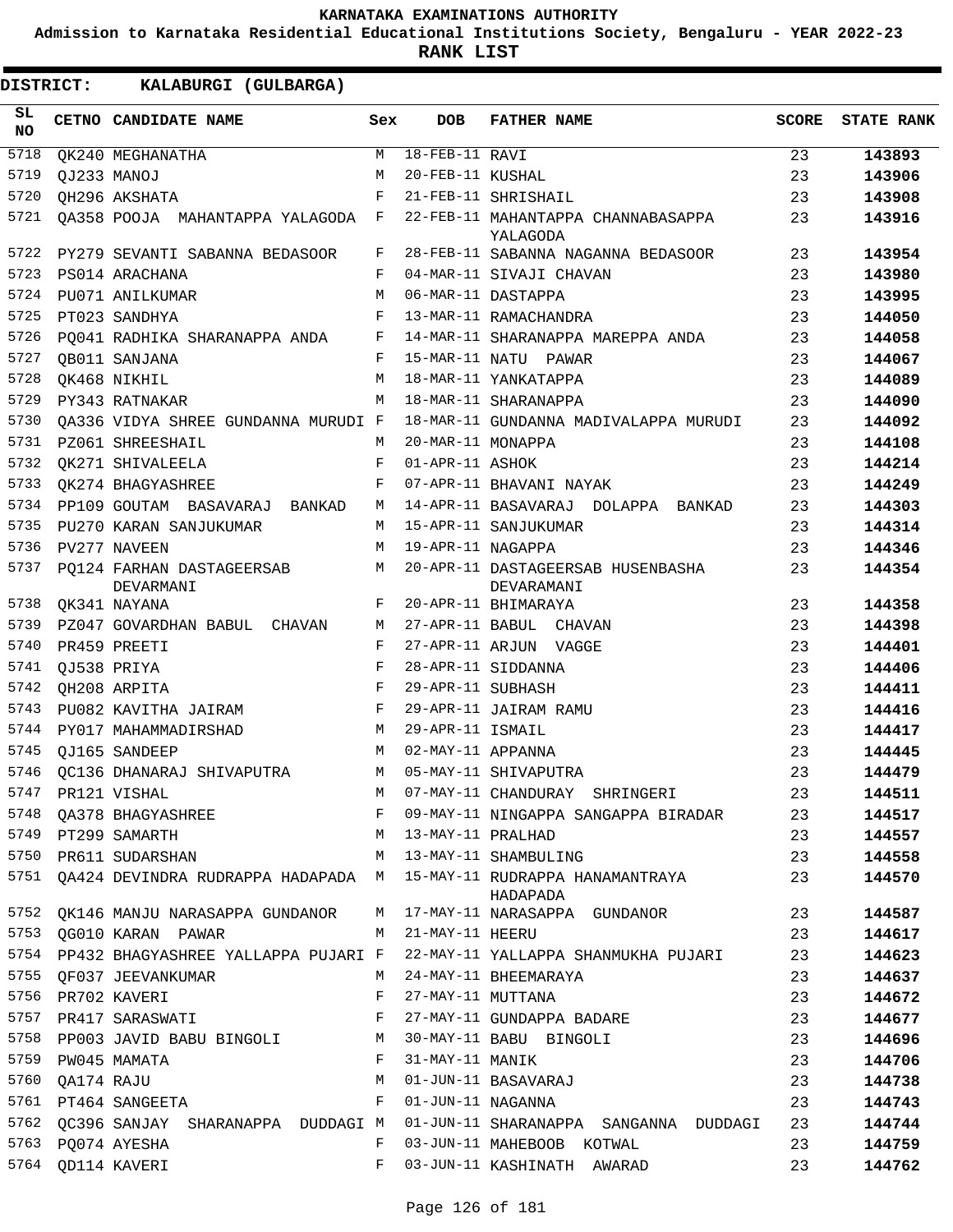**Admission to Karnataka Residential Educational Institutions Society, Bengaluru - YEAR 2022-23**

**RANK LIST**

| SL<br>NO |            | CETNO CANDIDATE NAME                                    | Sex          | <b>DOB</b>        | <b>FATHER NAME</b>                                                          | <b>SCORE</b> | <b>STATE RANK</b> |
|----------|------------|---------------------------------------------------------|--------------|-------------------|-----------------------------------------------------------------------------|--------------|-------------------|
| 5765     |            | QC391 RAJESHWARI                                        | F            |                   | 03-JUN-11 TAYAPPA MALAGI                                                    | 23           | 144766            |
| 5766     |            | OA600 MALINGARAYA                                       | M            |                   | 06-JUN-11 SHARANAPPA                                                        | 23           | 144802            |
| 5767     |            | QH143 ASHWINI                                           | F            | 08-JUN-11 MAHADEV |                                                                             | 23           | 144818            |
| 5768     |            | OH095 VISHAKHA                                          | $_{\rm F}$   |                   | 10-JUN-11 VIJAKUMAR                                                         | 23           | 144851            |
| 5769     |            | QJ001 ARATI                                             | $_{\rm F}$   |                   | 11-JUN-11 MALLIKARJUN                                                       | 23           | 144853            |
| 5770     |            | QJ151 CHANNAMMA                                         | F            | 12-JUN-11 LAXMAN  |                                                                             | 23           | 144863            |
| 5771     |            | PZ065 VIVEKA GUNDAPPA                                   | М            |                   | 12-JUN-11 GUNDAPPA                                                          | 23           | 144871            |
| 5772     |            | QJ473 SANJANA                                           | F            |                   | 14-JUN-11 DHASWANT                                                          | 23           | 144889            |
| 5773     |            | PP134 MALLAMMA                                          | F            |                   | 15-JUN-11 RUKKAPPA MAHUR                                                    | 23           | 144894            |
| 5774     |            | PR686 PREM MAVINKAR                                     | M            |                   | 15-JUN-11 BALABHIM MAVINKAR                                                 | 23           | 144900            |
| 5775     |            | PS204 ANEMMA SAJJAN                                     | F            |                   | 16-JUN-11 LAXMI SAJJAN                                                      | 23           | 144908            |
| 5776     |            | PP387 SIDDAPPA KALLAPPA BALAGARI                        | М            |                   | 18-JUN-11 KALLAPPA SIDDAPPA BALAGARI                                        | 23           | 144932            |
| 5777     |            | OC330 PRIYANKA                                          | F            |                   | 19-JUN-11 VISHWANATH SAJJAN                                                 | 23           | 144935            |
| 5778     |            | QJ525 GANESH SHIVALING CHOWDARY                         | М            |                   | 20-JUN-11 SHIVALING SHRIMANTH CHOWDARY                                      | 23           | 144947            |
| 5779     |            | OF111 MAHAMMAD RAFEEK                                   | М            |                   | 21-JUN-11 ISMAILSAB MALLI                                                   | 23           | 144956            |
| 5780     |            | OA409 SANTOSH                                           | М            |                   | 23-JUN-11 SHIVAPPA TALAWAR                                                  | 23           | 144978            |
| 5781     |            | OC121 DUNDAPPAGOUDA NANAGOUDA<br><b>BIRADAR</b>         | М            |                   | 26-JUN-11 NANAGOUDA ANNARAYA BIRADAR                                        | 23           | 145005            |
| 5782     |            | OD138 RAJESHWARI                                        | F            |                   | 27-JUN-11 YALLAPPA                                                          | 23           | 145024            |
| 5783     |            | PZ124 BHAVANI PRAKASH KALAKERI                          | F            |                   | 29-JUN-11 PRAKASH SHARANAPPA KALAKERI                                       | 23           | 145041            |
| 5784     |            | OH003 SHIVALINGAPPA                                     | M            |                   | 01-JUL-11 SIDRAMAPPA HADAPAD                                                | 23           | 145067            |
| 5785     |            | OA500 VISHWANATH BASAVARAJ<br>DODAMANI                  | М            |                   | 05-JUL-11 BASAVARAJ LAKSHAMAN DODAMANI                                      | 23           | 145106            |
| 5786     |            | PW205 BHARATH                                           | M            |                   | 07-JUL-11 VENKATESH                                                         | 23           | 145114            |
| 5787     | QF211 GURU |                                                         | M            |                   | 08-JUL-11 HUSANAYYA                                                         | 23           | 145128            |
| 5788     |            | PY281 KARTIK GANESH JADHAV                              | M            |                   | 10-JUL-11 GANESH GEMU JADHAV                                                | 23           | 145151            |
| 5789     |            | QH133 ROHAN RATHOD                                      | M            |                   | 11-JUL-11 RAVIRATHOD                                                        | 23           | 145166            |
| 5790     |            | PT225 PALLAVI                                           | F            | 13-JUL-11 MANIK   |                                                                             | 23           | 145187            |
| 5791     |            | PY268 NANDINI                                           | F            | 15-JUL-11 KISHAN  |                                                                             | 23           | 145206            |
| 5792     |            | OA244 MADHU RADDEPPA BEDAR                              | М            |                   | 18-JUL-11 RADDEPPA DURESHA BEDAR                                            | 23           | 145231            |
| 5793     |            | PU142 PREETAM                                           | M            |                   | 20-JUL-11 YASHAVANTH                                                        | 23           | 145254            |
|          |            | 5794 QC278 SARASWATI HANAMANT<br>HARIJANA               | F            |                   | 25-JUL-11 HANAMANT REVAPPA HARIJANA                                         | 23           | 145291            |
|          |            | 5795 QF078 S SWAPNA                                     |              |                   | F 27-JUL-11 SIDDAPPA                                                        | 23           | 145313            |
|          |            |                                                         |              |                   | 5796 QK332 MAHESHWARI BHARAT VADDAR F 28-JUL-11 BHARAT MARAGAPPA VADDAR 23  |              | 145327            |
|          |            | 5797 QA515 KAVERI BABU POLICEPATIL F                    |              |                   | 01-AUG-11 BABU DANDAPPAGOUDA<br>POLICEPATIL                                 | 23           | 145363            |
|          |            | 5798 PW190 SHRUSHTI                                     | F            |                   | 04-AUG-11 SURYAKANT                                                         | 23           | 145392            |
|          |            | 5799 QD115 SHIVARAJ TALIBIDI     M 06-AUG-11 MALLANNA   |              |                   |                                                                             | 23           | 145409            |
|          |            |                                                         |              |                   | 5800 QJ386 ASHOK NAGARAJ BANDENAVAR M 09-AUG-11 NAGARAJ DEVINDRA BANDENAVAR | 23           | 145420            |
|          |            | 5801 PT293 GURUNATH                                     | M            | 09-AUG-11 ISHWAR  |                                                                             | 23           | 145423            |
|          |            | 5802 PU321 T SHARATH CHANDRA M                          |              | 12-AUG-11 RAVI    |                                                                             | 23           | 145454            |
|          |            | 5803 PT418 SHIVALILA                                    | F            |                   | 15-AUG-11 GUNDAYYA SHIVAMURTI MATHAPATI                                     | 23           | 145478            |
|          |            | 5804 QC545 BHAGAMNA MAHADEVAPPA F<br>BALUNDAGI          |              |                   | 20-AUG-11 MAHADEVAPPA BALUNDAGI                                             | 23           | 145516            |
|          |            | 5805 QH025 ANKITA SOMASHEKHAR JAMADAR F                 |              |                   | 23-AUG-11 SOMASHEKHAR BANDEPPA JAMADAR                                      | 23           | 145537            |
|          |            | 5806 QK299 BHAGYALAXMI                                  | F            | 29-AUG-11 MARUTI  |                                                                             | 23           | 145589            |
|          |            | 5807 PP033 SANGEETA GOLLAPPA KUBAR F 05-SEP-11 GOLLAPPA |              |                   |                                                                             | 23           | 145651            |
|          |            | 5808 PW257 SUNDAR                                       |              |                   | M 05-SEP-11 SANJU RATHOD                                                    | 23           | 145652            |
| 5809     |            | PN128 SHRAVANTI                                         | $\mathbf{F}$ |                   | 06-SEP-11 CHANDRAKANT                                                       | 23           | 145664            |
|          |            | 5810 QK096 MAHESH                                       | M            | 08-SEP-11 SOMAPPA |                                                                             | 23           | 145689            |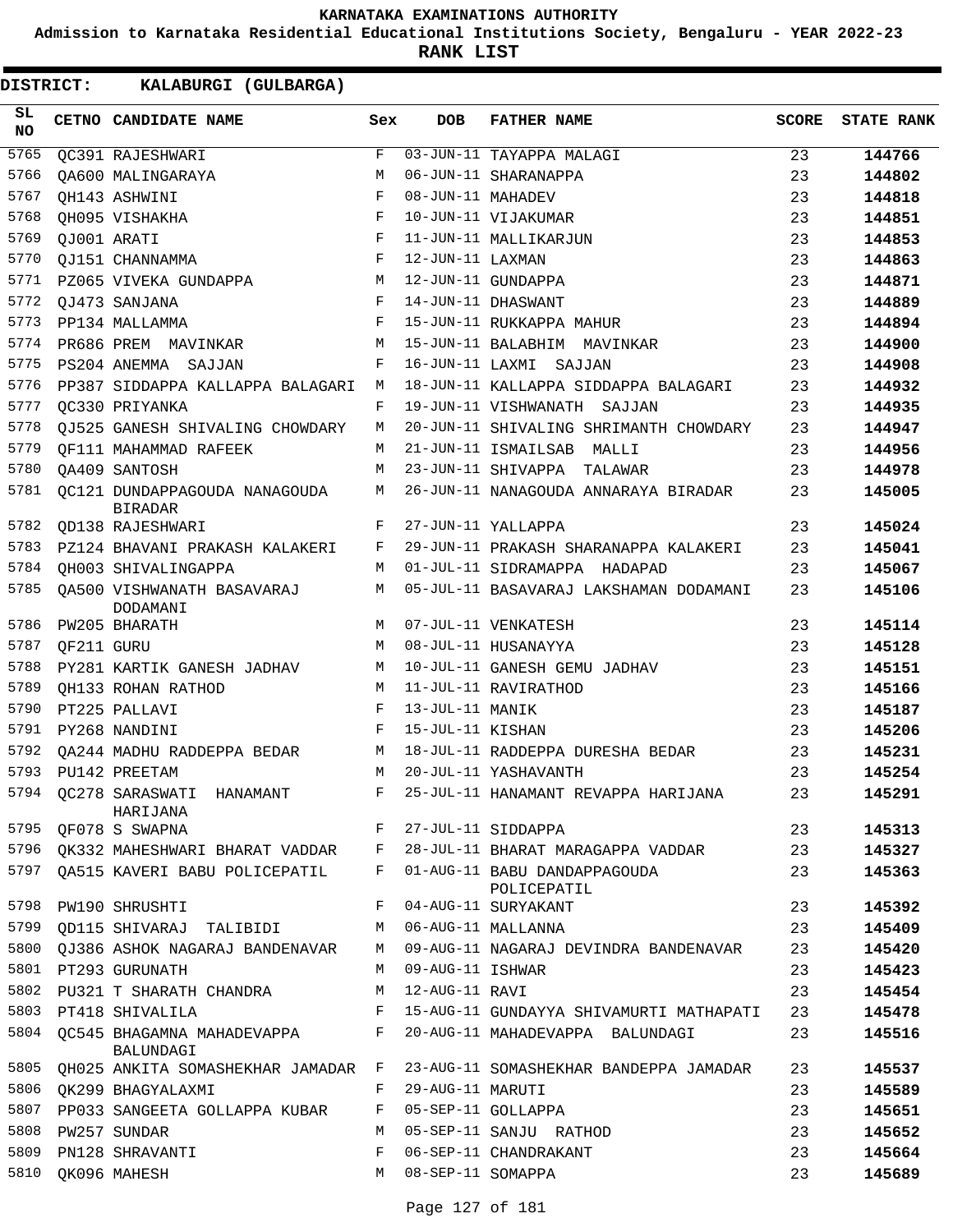**Admission to Karnataka Residential Educational Institutions Society, Bengaluru - YEAR 2022-23**

**RANK LIST**

ı

| DISTRICT:        | KALABURGI (GULBARGA)                                                                                 |             |                   |                                                                                    |              |                   |
|------------------|------------------------------------------------------------------------------------------------------|-------------|-------------------|------------------------------------------------------------------------------------|--------------|-------------------|
| SL.<br><b>NO</b> | CETNO CANDIDATE NAME                                                                                 | Sex         | <b>DOB</b>        | <b>FATHER NAME</b>                                                                 | <b>SCORE</b> | <b>STATE RANK</b> |
| 5811             | PN182 SHRUSHTI RAMESH RATHOD                                                                         | F           |                   | 11-SEP-11 RAMESH SHANKAR RATHOD                                                    | 23           | 145714            |
| 5812             | OA097 SOMANATHA PARASHURAMA<br>HIPPARAKARA                                                           | M           |                   | 11-SEP-11 PARASHURAMA                                                              | 23           | 145715            |
| 5813             | QJ030 SHRUTI JADHAV                                                                                  | F           |                   | 14-SEP-11 DASHRATH JADHAV                                                          | 23           | 145739            |
| 5814             | PY016 VIRESH SIDDANNA BANABI                                                                         | M           |                   | 14-SEP-11 SIDDANNA SHIVARAY BANABI                                                 | 23           | 145740            |
| 5815             | OJ078 ABHIJEET SHIVANAD DENGI                                                                        | M           |                   | 15-SEP-11 SHIVANAND KARABASAPPA DENGI                                              | 23           | 145741            |
| 5816             | PN107 ADITYA KRISHNAPPA                                                                              | M           |                   | 15-SEP-11 KRISHNAPPA ROOPNUR                                                       | 23           | 145742            |
| 5817             | OA260 JAIBHIM                                                                                        | M           |                   | 19-SEP-11 YAMANAPPA                                                                | 23           | 145772            |
| 5818             | PY125 SAMPAT                                                                                         | M           | 28-SEP-11 JAGAPPA |                                                                                    | 23           | 145831            |
| 5819             | QA177 DEEPTI                                                                                         | F           |                   | 29-SEP-11 BABURAYA SHARANAPPA<br>SHIVAGONDA                                        | 23           | 145835            |
| 5820             | PP112 SIDDARAM GANJI                                                                                 | M           |                   | 29-SEP-11 MALLIKARJUN GANJI                                                        | 23           | 145842            |
| 5821             | OC416 ABHILASH                                                                                       | M           |                   | 01-OCT-11 KALLAYA SWAMY                                                            | 23           | 145854            |
| 5822             | OC530 VARSHABAI RAJU CHAWAN                                                                          | F           |                   | 01-OCT-11 RAJU CHANDU CHAWAN                                                       | 23           | 145865            |
| 5823             | QH312 JITESH                                                                                         | M           | 02-OCT-11 RAVI    |                                                                                    | 23           | 145868            |
| 5824             | QJ464 KRISHNA                                                                                        | M           | 03-OCT-11 RAVI    |                                                                                    | 23           | 145874            |
| 5825             | PO069 SANTOSH                                                                                        | M           |                   | 08-OCT-11 SHARANAPPA MALLI                                                         | 23           | 145913            |
| 5826             | PW078 SANDHYA GUTTEDAR                                                                               | F           |                   | 09-OCT-11 RAVIKUMAR<br><b>GUTTEDAR</b>                                             | 23           | 145921            |
| 5827             | OH140 DEPIKA HARICHANDRA RATHOD                                                                      | F           |                   | 10-OCT-11 HARICHANDRA VALU RATHOD                                                  | 23           | 145926            |
| 5828             | PV194 NETRA                                                                                          | F           | 10-OCT-11 BABURAO |                                                                                    | 23           | 145935            |
| 5829             | PZ040 MALLIKARJUN                                                                                    | M           |                   | 15-OCT-11 SUBHASHACHANDRA                                                          | 23           | 145974            |
| 5830             | PX136 RATNAMMA REVANASIDDAPPA                                                                        | F           |                   | 16-OCT-11 REVANASIDDAPPA                                                           | 23           | 145977            |
| 5831             | PW120 ARCHANA                                                                                        | F           | 27-OCT-11 KESU    |                                                                                    | 23           | 146043            |
| 5832             | PV234 SPANDANA                                                                                       | F           | 28-OCT-11 PRAKASH |                                                                                    | 23           | 146056            |
| 5833             | OH099 KOMAL                                                                                          | $\mathbf F$ |                   | 29-OCT-11 VISHWANATH                                                               | 23           | 146061            |
| 5834             | PR391 SHALINI                                                                                        | F           |                   | 06-NOV-11 SIDDARAMA                                                                | 23           | 146118            |
| 5835             | PW279 MUHAMMAD HUSEN                                                                                 | M           |                   | 08-NOV-11 HUSEN HAJRAT ALI                                                         | 23           | 146133            |
| 5836             | PY081 SHIVAKUMAR DODDAMANI                                                                           | M           |                   | 14-NOV-11 SHARANAPPA DODDAMANI                                                     | 23           | 146178            |
| 5837             | PR454 AISHWARYA CHANDAPPA KUMBAR F                                                                   |             |                   | 18-NOV-11 CHANDAPPA KUMBAR                                                         | 23           | 146202            |
| 5838             | OJ209 CHAITRA                                                                                        | F           |                   | 25-NOV-11 SANTOSH RAIGOND                                                          | 23           | 146250            |
| 5839             | PR275 LAXMI                                                                                          | F           |                   | 25-NOV-11 RAMANNA KOLI                                                             | 23           | 146252            |
|                  |                                                                                                      |             |                   |                                                                                    |              | 146273            |
|                  |                                                                                                      |             |                   |                                                                                    |              | 146280            |
|                  |                                                                                                      |             |                   |                                                                                    |              | 146298            |
|                  | 5843 QK426 BHAGYALAKSHMI NAMA F 08-DEC-11 ASHOK                                                      |             |                   |                                                                                    | 23           | 146336            |
|                  | 5844 QK409 BHAVANI F 12-DEC-11 NAGAREDDY                                                             |             |                   |                                                                                    | 23           | 146363            |
|                  | 5845 QA474 DEVAKKI                                                                                   |             |                   | F 01-JAN-12 MALLAPPA                                                               | 23           | 146482            |
|                  |                                                                                                      |             |                   | 5846 QD136 HANAMANTRAY SOMAGOND M 01-JAN-12 SHRISHAIL                              | 23           | 146485            |
|                  |                                                                                                      |             |                   | 5847 PN160 SHARANU AMOGI HIREKURABAR N 01-JAN-12 AMOGI MUTTAPPA HIREKURABAR 23     |              | 146491            |
|                  | 5848 PR671 SHRISHAIL SAGAR M 01-JAN-12 AMBARAY                                                       |             |                   |                                                                                    | 23           | 146493            |
|                  | 5849 PT229 VEERENDRA M 01-JAN-12 VITHAL                                                              |             |                   |                                                                                    | 23           | 146496            |
|                  |                                                                                                      |             |                   | 5850 PT234 SACHIN 3-3 M 03-JAN-12 RAJU                                             |              | 146502            |
|                  |                                                                                                      |             |                   | 5851 PS042 BIRAPPA DHARMANNA HOSAMANI M 04-JAN-12 DHARMANNA MALINGARAY HOSAMANI 23 |              | 146505            |
|                  |                                                                                                      |             |                   | 5852 PY196 SHASHANK DASHARATH SINGE M 13-JAN-12 DASHARATH TULUJAPA SINGE 23        |              | 146521            |
|                  | 5853 PU222 MOHAMMED SOHEL M 16-JAN-12 CHANDPASHA                                                     |             |                   |                                                                                    | 23           | 146524            |
|                  | 5854 PT295 RAKSHITA BELLET BELLET THE TOWN PLASHOW                                                   |             |                   |                                                                                    | 23           | 146526            |
|                  | 5855 PY115 YUVARAJ NASA MARAJAN MARAJANG MAJIKARJUNA MALALIKARJUNA MARAJANG MARAJANG MARAJANG MARAJA |             |                   |                                                                                    | 23           | 146535            |
|                  | 5856 QK242 PALLAVI F 26-JAN-12 UTTAM                                                                 |             |                   |                                                                                    | 23           | 146537            |
|                  |                                                                                                      |             |                   | 5857 PP310 GEETA LAXMAN RATHOD F 01-FEB-12 LAXMAN RATHOD                           | 23           | 146547            |
|                  |                                                                                                      |             |                   | 5858 QC365 BASAVARAJ PEERAPPA M 07-FEB-12 PEERAPPA LINGAPPA KHANDOJI 23            |              | 146551            |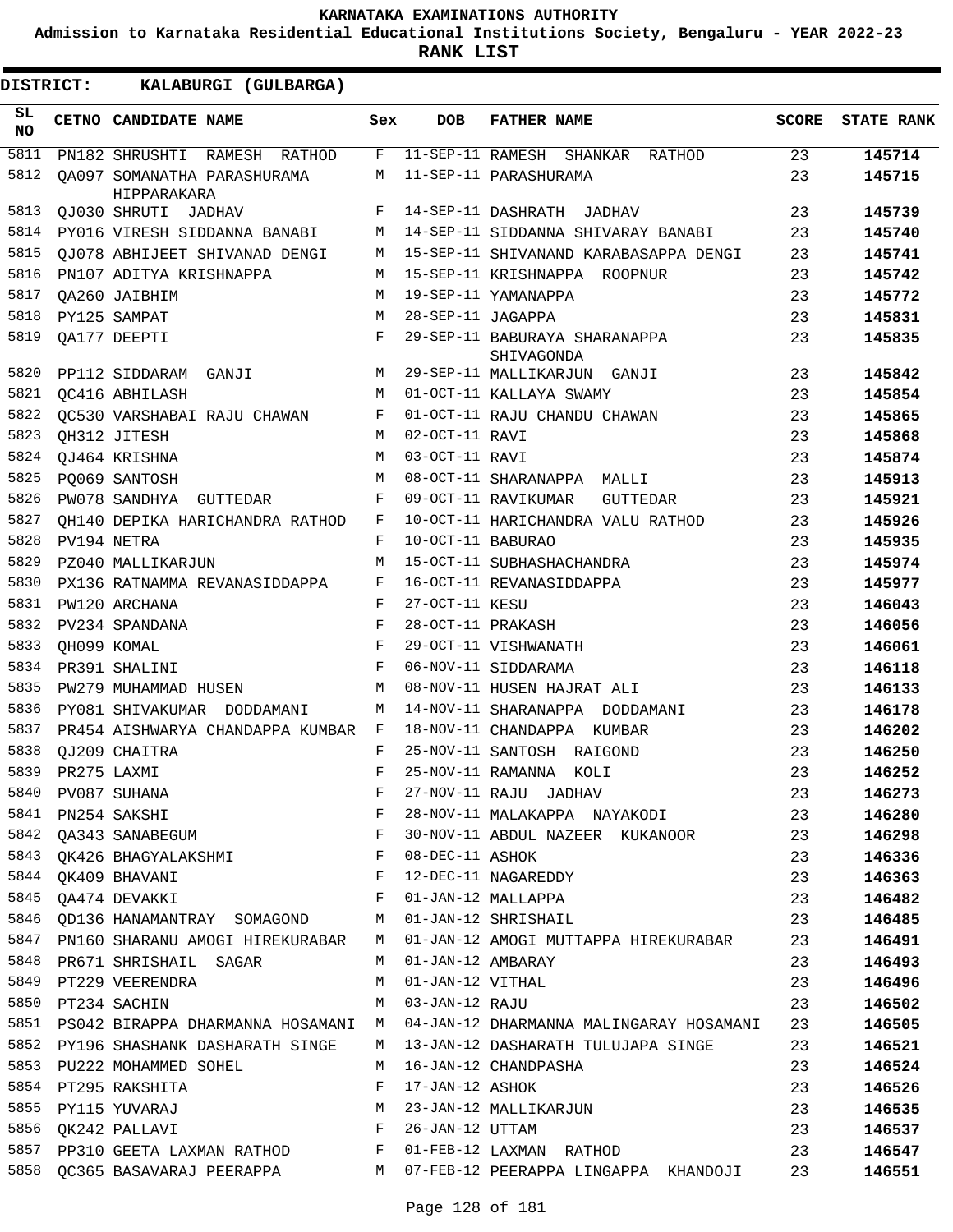**Admission to Karnataka Residential Educational Institutions Society, Bengaluru - YEAR 2022-23**

| DISTRICT:        |                  | KALABURGI (GULBARGA)                                              |     |                    |                                                                                |              |                   |
|------------------|------------------|-------------------------------------------------------------------|-----|--------------------|--------------------------------------------------------------------------------|--------------|-------------------|
| SL.<br><b>NO</b> |                  | CETNO CANDIDATE NAME                                              | Sex | DOB                | <b>FATHER NAME</b>                                                             | <b>SCORE</b> | <b>STATE RANK</b> |
|                  |                  | KHANDOJI                                                          |     |                    |                                                                                |              |                   |
| 5859             |                  | OK309 SHIVAKUMAR                                                  | M   |                    | 18-FEB-12 BANDEPPA                                                             | 23           | 146560            |
| 5860             |                  | OK270 SHIVAKUMAR                                                  | M   |                    | 02-MAR-12 MALLAPPA                                                             | 23           | 146569            |
| 5861             |                  | PZ135 MUKESH                                                      | M   | 12-MAR-12 TUKARAM  |                                                                                | 23           | 146574            |
| 5862             |                  | OJ011 NEELAMMA                                                    | F   |                    | 03-APR-12 KASHINATH                                                            | 23           | 146580            |
| 5863             |                  | PP257 GADDEPPA GUNDAPPA SALUTAGI                                  | М   |                    | 25-DEC-12 GUNDAPPA GADDEPPA SALUTAGI                                           | 23           | 146611            |
| 5864             |                  | OG065 SREESHYL DEVAPPA NAYKODI                                    | М   |                    | 29-JAN-09 DEVAPPA MAHADEVAPPA NAYKODI                                          | 22           | 146620            |
| 5865             | QJ445 SONU       |                                                                   | M   |                    | 19-JUN-09 GURUNATH                                                             | 22           | 146635            |
| 5866             |                  | OF261 MARALINGAPPA SIDDAPPA<br>YADAPURA                           | М   |                    | 25-JUL-09 SIDDAPPA                                                             | 22           | 146642            |
| 5867             |                  | PU301 MAHESHWARI                                                  | F   |                    | 15-SEP-09 BHEEMSING                                                            | 22           | 146649            |
| 5868             |                  | PY188 MAHESH                                                      | M   |                    | 01-JAN-10 TARACHAND                                                            | 22           | 146682            |
| 5869             |                  | PT241 ROHIT                                                       | М   |                    | 01-JAN-10 LAXMIKANTH                                                           | 22           | 146691            |
| 5870             |                  | PO182 SHIVAJI RAJU CHOUGULE                                       | M   |                    | 01-JAN-10 RAJU CHOUGULE                                                        | 22           | 146698            |
| 5871             |                  | OK116 VIKRAM                                                      | M   |                    | 01-JAN-10 SANGANNA                                                             | 22           | 146703            |
| 5872             |                  | OE184 SHANTAMMA                                                   | F   |                    | 15-JAN-10 SIDDANNA                                                             | 22           | 146711            |
| 5873             |                  | PN375 GAGAN                                                       | M   |                    | 10-MAR-10 HANAMANTH DHOTRE                                                     | 22           | 146746            |
| 5874             |                  | PU161 NIKITA MEGHANATH RATHOD                                     | F   |                    | 15-MAR-10 MEGHANATH RATHOD                                                     | 22           | 146750            |
| 5875             |                  | PY167 MEGHA                                                       | F   |                    | 11-MAY-10 SIDDALING                                                            | 22           | 146797            |
| 5876             |                  | PR173 NIKHITA SHARANAPPA HADAGAL                                  | F   |                    | 25-MAY-10 SHARANAPPA MADAPPA HADAGAL                                           | 22           | 146810            |
| 5877             |                  | PR758 NAGARAJ                                                     | М   |                    | 27-MAY-10 GOVIND RATHOD                                                        | 22           | 146811            |
| 5878             |                  | OJ049 PREMA                                                       | F   |                    | 02-JUN-10 RAJU GAYAKWAAD                                                       | 22           | 146825            |
| 5879             |                  | PW108 GAYATRI                                                     | F   |                    | 10-JUN-10 BHIMAPPA                                                             | 22           | 146837            |
| 5880             |                  | PR765 CHANNAVEER                                                  | M   |                    | 02-JUL-10 SHIVANAND                                                            | 22           | 146863            |
| 5881             |                  | PR157 SOUJANYA                                                    | F   |                    | 12-JUL-10 SANTOSH<br>TALAVAR LAXIMANNA<br>TALAVAR                              | 22           | 146882            |
| 5882             |                  | OK138 YALLALINGA BASAVARAJ VADDAR M                               |     |                    | 24-JUL-10 BASAVARAJ NAGAPPA VADDAR                                             | 22           | 146895            |
| 5883             |                  | OD094 MALLIKARJUN MADAR                                           | M   |                    | 06-AUG-10 DOULATRAYA MADAR                                                     | 22           | 146908            |
| 5884             |                  | PR449 ANKITA NIJALINGAPPA<br><b>BAMNAYAK</b>                      | F   |                    | 25-AUG-10 NIJALINGAPPA DAYANAND<br>BAMNAYAK                                    | 22           | 146931            |
| 5885             |                  | PO032 RAKSHITA                                                    | F   |                    | 28-AUG-10 BASAPPA PUJARI                                                       | 22           | 146943            |
| 5886             |                  | QC038 JYOTI                                                       | F   |                    | 15-SEP-10 BHIMARAY                                                             | 22           | 146983            |
| 5887             |                  |                                                                   |     |                    | QH096 GEETA PUJARI           F  02-OCT-10 JAGADEVAPPA REVANASIDDAPPA<br>PUJARI | 22           | 147021            |
| 5888             |                  | PY021 SHARNAPPA EERAPPA HONGUNTI M 10-OCT-10 EERAPPA              |     |                    |                                                                                | 22           | 147056            |
| 5889             |                  | PW053 VIGNESH                                                     |     | M 12-OCT-10 DHARMU |                                                                                | 22           | 147066            |
| 5890             |                  | QE173 BHAGYASHREE                                                 | F   |                    | 21-OCT-10 NARASAPPA                                                            | 22           | 147089            |
|                  |                  | 5891 QE092 MAHESH                                                 |     |                    | M 26-OCT-10 RAJKUMAR                                                           | 22           | 147110            |
|                  |                  | 5892 QF296 SAVITRI DEVINDRA P 28-OCT-10 DEVINDRA                  |     |                    |                                                                                | 22           | 147122            |
| 5893             |                  | QH166 SHARANU UMESH HANGARGER M 05-NOV-10 UMESH                   |     |                    |                                                                                | 22           | 147145            |
| 5894             |                  | PR199 SAYIKUMAR                                                   | M   |                    | 06-NOV-10 SIDDAPPA MUGALI                                                      | 22           | 147148            |
|                  |                  | 5895 QJ362 SANGEETA MEENUGAAR F                                   |     |                    | 29-NOV-10 BASAVARAJ MEENUGAAR                                                  | 22           | 147218            |
| 5896             |                  | PV188 AKSHITA                                                     | F   |                    | 30-NOV-10 SAIBANNA                                                             | 22           | 147220            |
| 5897             |                  | QK159 NANDINI                                                     | F   |                    | 05-DEC-10 MALLAPPA                                                             | 22           | 147243            |
| 5898             |                  | QA117 CHANDAPPA                                                   | M   |                    | 06-DEC-10 SAYABANNA MAREPPA                                                    | 22           | 147245            |
|                  | 5899 QC016 GEETA |                                                                   | F   |                    | 08-DEC-10 MALLANNA                                                             | 22           | 147254            |
| 5900             |                  | PT017 SANDEEP                                                     | М   |                    | 10-DEC-10 NAMDEV LAXMAN CHAWAN                                                 | 22           | 147263            |
| 5901             |                  | QH273 VEERESH VALUE                                               | M   |                    | 18-DEC-10 ARVIND CHAVAN                                                        | 22           | 147288            |
|                  |                  | 5902 PW134 AISHWARYA F                                            |     |                    | 23-DEC-10 SHEKHARESHWAR                                                        | 22           | 147302            |
|                  |                  | 5903 PQ062 ROHIT SHRIKANT RATHOD M 25-DEC-10 SHRIKANT TARU RATHOD |     |                    |                                                                                | 22           | 147311            |
|                  |                  |                                                                   |     |                    | 5904 QF230 AKASH SUBHASH RATHOD M 01-JAN-11 SUBHASH BHOJU RATHOD               | 22           | 147337            |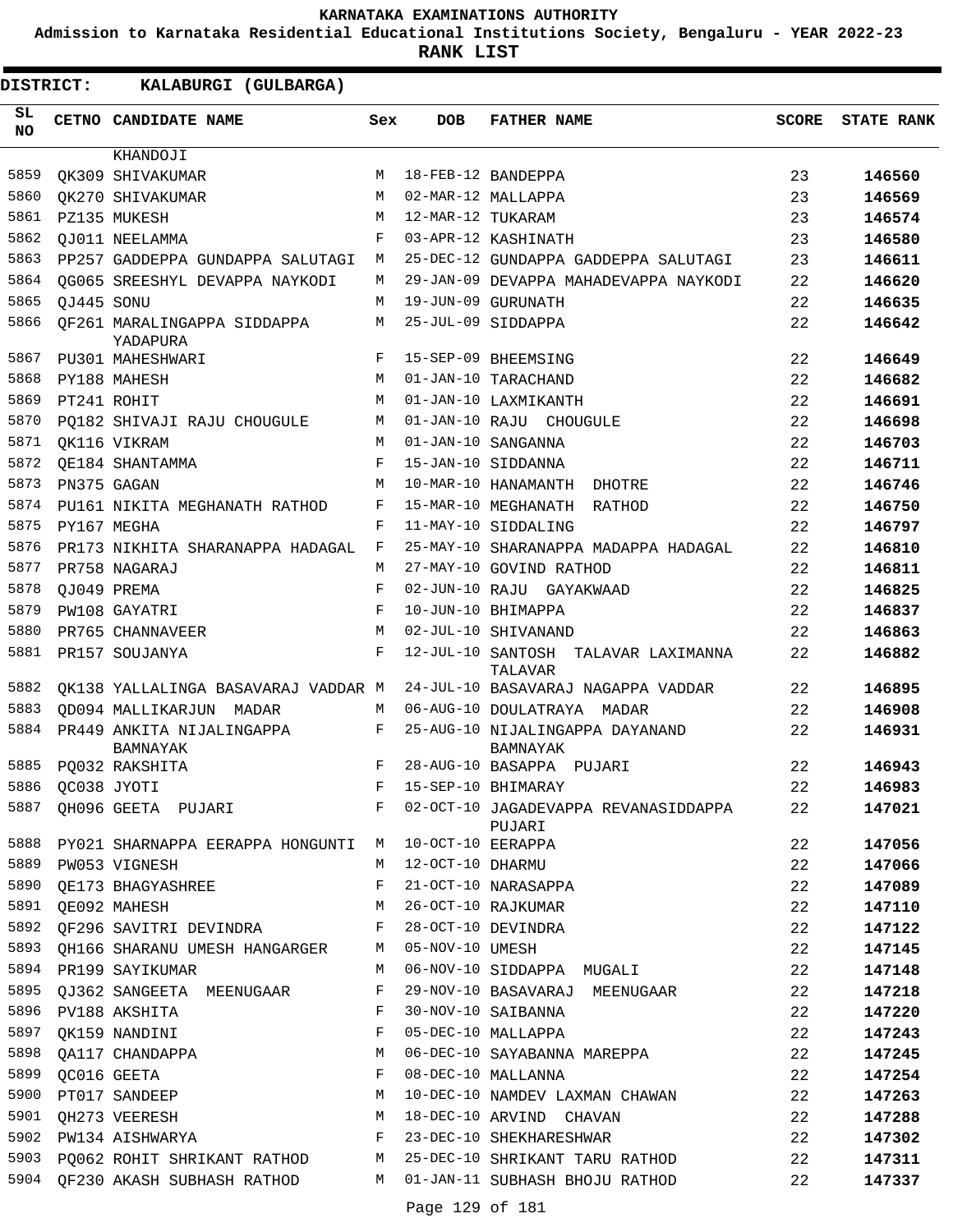**Admission to Karnataka Residential Educational Institutions Society, Bengaluru - YEAR 2022-23**

**RANK LIST**

| SL<br><b>NO</b> |             | CETNO CANDIDATE NAME                              | Sex        | <b>DOB</b>        | <b>FATHER NAME</b>                                  | <b>SCORE</b> | <b>STATE RANK</b> |
|-----------------|-------------|---------------------------------------------------|------------|-------------------|-----------------------------------------------------|--------------|-------------------|
| 5905            |             | OE075 AMOGHI SIDDANNA HALAMATHA                   | M          |                   | 01-JAN-11 SIDDANNA DHARMANNA HALAMATHA              | 22           | 147340            |
| 5906            |             | OE166 ANKITA                                      | F          | 01-JAN-11 AYYAPPA |                                                     | 22           | 147343            |
| 5907            |             | <b>QL069 ANKUSH BASAVARAJ VADDAR</b>              | M          |                   | 01-JAN-11 BASAVRAJ HUSENAPPA VADDAR                 | 22           | 147345            |
| 5908            |             | PT049 BHAVANI GOPAL JADHAV                        | F          | 01-JAN-11 GOPAL   |                                                     | 22           | 147351            |
| 5909            |             | OG015 BHIMANGOUDA RAVI RAJAPUR                    | М          |                   | 01-JAN-11 RAVI BHIMANGOUDA RAJAPUR                  | 22           | 147352            |
| 5910            |             | OA383 DAULATRAYAGOUDA<br>ANNARAYAGOUDA KHANGOUDAR | M          |                   | 01-JAN-11 ANNARAYAGOUDA GOLLALAPPA<br>KHANGOUDAR    | 22           | 147353            |
| 5911            |             | PS172 DEEPIKA SHARANABASAPPA<br>NADIGERI          | F          |                   | 01-JAN-11 SHARANABASAPPA BHIMASHA<br>NADAGERI       | 22           | 147355            |
| 5912            |             | PT273 JAYAKUMAR                                   | M          | 01-JAN-11 VIJAYA  |                                                     | 22           | 147365            |
| 5913            |             | PW162 KAILASH HANAMANTHU<br>KADAMANCHI            | M          |                   | 01-JAN-11 HANAMANTHU SHANKAR KADMANCHI              | 22           | 147367            |
| 5914            |             | PP115 KARTIK                                      | M          |                   | 01-JAN-11 VILLAS CHAVAN                             | 22           | 147368            |
| 5915            |             | OD080 KHAJASAB                                    | M          |                   | 01-JAN-11 HUSSAINSAB                                | 22           | 147369            |
| 5916            |             | OC243 NAGARAJ                                     | M          |                   | 01-JAN-11 MAHANTESH                                 | 22           | 147375            |
| 5917            |             | PY312 NANDINI                                     | $_{\rm F}$ | 01-JAN-11 GOPAL   |                                                     | 22           | 147378            |
| 5918            |             | OC183 PAVAN                                       | M          |                   | 01-JAN-11 SHIVAPPA ADAVI                            | 22           | 147381            |
| 5919            |             | OH050 PRADEEP LAXMIPUTRA BIRADAR                  | М          |                   | 01-JAN-11 LAXMIPUTRA SHARANAPPA BIRADAR             | 22           | 147382            |
| 5920            |             | OC217 REEYAZ ALLABAKASHA MULLA                    | M          |                   | 01-JAN-11 ALLABAKASHA MULLA                         | 22           | 147390            |
| 5921            |             | OC180 SABA ABDULKAREEM                            | F          |                   | 01-JAN-11 ABDUL KAREEM                              | 22           | 147391            |
| 5922            |             | PY101 SHAMBHULING                                 | M          |                   | 01-JAN-11 SHRIMANTH BEENERU                         | 22           | 147396            |
| 5923            |             | OC618 SHIVAKUMAR                                  | M          |                   | 01-JAN-11 NAGARAJA SHANKARAPPA                      | 22           | 147399            |
| 5924            |             | PP136 VIDYASHREE<br>SUTAR F<br>HANAMANT           |            |                   | 01-JAN-11 HANAMANT<br>DATTU<br>SUTAR                | 22           | 147409            |
| 5925            |             | QA576 DEVAPPA HIRENNA HANNUR                      | M          |                   | 11-JAN-11 HIRENNA NINGAPPA HANNUR                   | 22           | 147463            |
| 5926            |             | PX129 ASHVINI SIDDU DASAR                         | F          | 04-FEB-11 SIDDU   |                                                     | 22           | 147577            |
| 5927            |             | PS159 JYOTI                                       | F          | 04-FEB-11 RAJU    |                                                     | 22           | 147582            |
| 5928            |             | PP238 APPAJI<br>DEVARMANI                         | М          |                   | 09-FEB-11 DEVINDRAPPA DEVARMANI                     | 22           | 147604            |
| 5929            |             | OH039 POONAM VASANT RATHOD                        | F          |                   | 09-FEB-11 VASANT THAVRU RATHOD                      | 22           | 147606            |
| 5930            |             | PP045 SUNAND PUNDAPPA POOJARI                     | F          |                   | 09-FEB-11 PUNDAPPA BHEEMANNA POOJARI                | 22           | 147609            |
| 5931            |             | OC491 SHWETA SHARANAPPA CHEELA                    | F          |                   | 22-FEB-11 SHARANAPPA YALLAPPA CHEELA                | 22           | 147690            |
| 5932            |             | OE172 SHRIDEVI                                    | F          |                   | 24-FEB-11 SIDDARAM<br>TALAVAR                       | 22           | 147708            |
| 5933            |             | QK462 MANISHA RAVINDRA UPPAR                      | F          |                   | 25-FEB-11 RAVINDRA BHIMSHAPPA UPPAR                 | 22           | 147712            |
|                 |             | 5934 PY270 SEVAK CHAVHAN                          | М          |                   | 28-FEB-11 RAJU CHAVHAN                              | 22           | 147728            |
| 5935            |             | QB026 DIVYA MALIBIRADAR                           |            |                   | F 01-MAR-11 RUDRAGOUD                               | 22           | 147729            |
| 5936            |             | PP341 SAMARTH MALLIKARJUN<br>KARAVEER             |            |                   | M 02-MAR-11 MALLIKARJUN HANAMANTHRAY<br>KARAVEER    | 22           | 147733            |
|                 |             | 5937 PZ075 NAGESH                                 | М          | 03-MAR-11 SANTOSH |                                                     | 22           | 147737            |
|                 |             | 5938 PY325 MOHAMAD ASHIF                          | М          |                   | 05-MAR-11 RASHIDMIYA                                | 22           | 147749            |
| 5939            |             | QJ022 SHILPA                                      | F          | 07-MAR-11 MOHAN   |                                                     | 22           | 147760            |
| 5940            |             | QF162 AVVAPPAGOUD BIRADAR                         | М          |                   | 10-MAR-11 MALLANAGOUD NINGANAGOUD<br><b>BIRADAR</b> | 22           | 147778            |
|                 |             | 5941 QC230 KAVITA SHIVASHARANAPPA<br>KURANALLI    | F          |                   | 10-MAR-11 SHIVASHARANAPPA GURANNA<br>KURANALLI      | 22           | 147780            |
|                 |             | 5942 QA288 SUBANALLA MAHIBOOBSAB<br>SAYYAD        | M          |                   | 11-MAR-11 MAHIBOOBSAB DAVALSAB SAYYAD               | 22           | 147792            |
|                 |             | 5943 QE167 RAKSHITA                               | F          |                   | 13-MAR-11 HONNAPPA PILLER                           | 22           | 147804            |
| 5944            | QH132 LAXMI |                                                   | F          |                   | 14-MAR-11 SAGAR KATTIMANI                           | 22           | 147810            |
| 5945            |             | QJ322 SAMIKSHA WAGHMODE                           | F          |                   | 16-MAR-11 CHANDRAKANT WAGHMODE                      | 22           | 147828            |
| 5946            |             | PS196 NAGESH TIPPANNA MARABE                      | М          |                   | 23-MAR-11 TIPPANNA SADASHIV MARABE                  | 22           | 147870            |
|                 |             | 5947 PW086 NEELKANTH                              | М          |                   | 24-MAR-11 SHARANABASAPPA                            | 22           | 147884            |
| 5948            | PN185 PREM  |                                                   | М          |                   | 25-MAR-11 SHREEMANT NAIKODI                         | 22           | 147894            |
| 5949            |             | PR143 KALLAPPA                                    | М          | 26-MAR-11 ANIL    |                                                     | 22           | 147898            |
|                 |             |                                                   |            | Page 130 of 181   |                                                     |              |                   |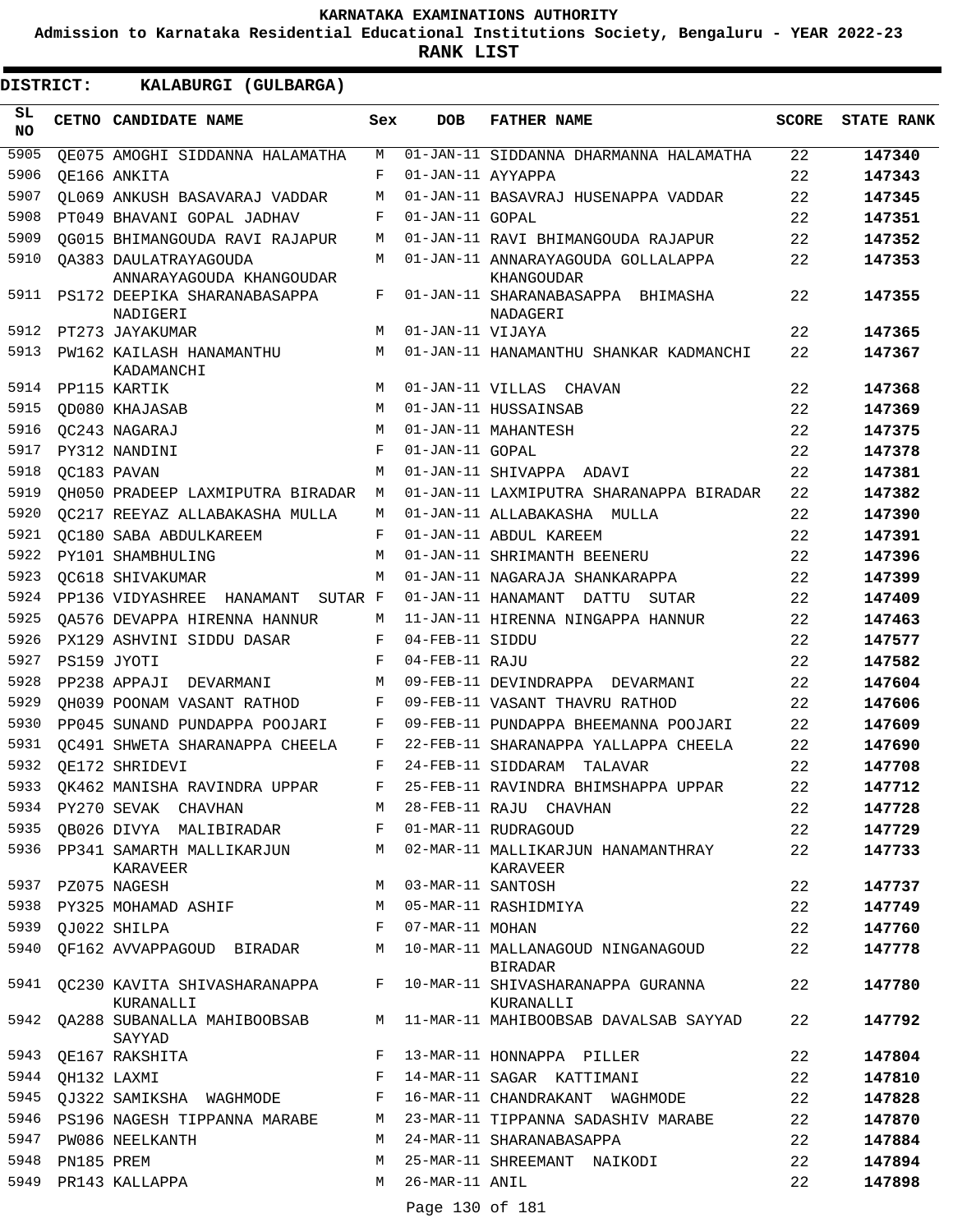**Admission to Karnataka Residential Educational Institutions Society, Bengaluru - YEAR 2022-23**

**RANK LIST**

| SL<br><b>NO</b> | CETNO CANDIDATE NAME                       | Sex        | <b>DOB</b>        | <b>FATHER NAME</b>                          | <b>SCORE</b> | <b>STATE RANK</b> |
|-----------------|--------------------------------------------|------------|-------------------|---------------------------------------------|--------------|-------------------|
| 5950            | QJ495 DIVITA                               | F          |                   | 30-MAR-11 JAGADISH                          | 22           | 147924            |
| 5951            | QK085 PALLAVI                              | F          | 31-MAR-11 NAGAPPA |                                             | 22           | 147930            |
| 5952            | PT233 PAVAN                                | M          |                   | 10-APR-11 RAJKUMAR                          | 22           | 148010            |
| 5953            | OC113 SHANTABAI MADIVAL MADIGA             | F          |                   | 12-APR-11 MADIVAL BASAPPA MADIGA            | 22           | 148023            |
| 5954            | OC418 BHAVANI                              | F          |                   | 15-APR-11 PRABHU RANGAPPA HANCHINAL         | 22           | 148045            |
| 5955            | OK283 SONALI                               | F          |                   | 15-APR-11 RAMACHANDRA                       | 22           | 148052            |
| 5956            | QC207 AISHWARYA                            | F          |                   | 22-APR-11 MALKANNA BIRADAR                  | 22           | 148091            |
| 5957            | PR158 ANKUSH                               | M          | 22-APR-11 VASANT  |                                             | 22           | 148092            |
| 5958            | PP046 RHOHIT RATHOD                        | M          |                   | 25-APR-11 SANTHOASH RATHOD                  | 22           | 148115            |
| 5959            | OK123 SHAMAPPA                             | М          | 27-APR-11 SABANNA |                                             | 22           | 148132            |
| 5960            | QA380 MAHANTESH DEVINDRAPPA<br>HIREKURUBAR | M          |                   | 29-APR-11 DEVINDRAPPA                       | 22           | 148141            |
| 5961            | PN314 SHYAM DATTA RATHOD                   |            |                   | M 02-MAY-11 DATTA RATHOD                    | 22           | 148175            |
| 5962            | PW244 NIKITA                               | F          | 03-MAY-11 MANIK   |                                             | 22           | 148179            |
| 5963            | PO172 SHIVARAJ SHIVALINGAPPA<br>MADYAL     | М          |                   | 10-MAY-11 SHIVALINGAPPA SHANKAR MADYAL      | 22           | 148235            |
| 5964            | QE125 SHWETA                               | F          |                   | 10-MAY-11 MALLIKARJUN NADAGATTI             | 22           | 148236            |
| 5965            | QG092 PRAVEEN                              | M          |                   | 15-MAY-11 RAMESH RATHOD                     | 22           | 148260            |
| 5966            | PR502 ROHIT                                | M          |                   | 15-MAY-11 SIDDARAM MULAGE                   | 22           | 148261            |
| 5967            | OD084 BHAGYSHREE                           | F          |                   | 17-MAY-11 SANGAPPA MALLAPPA BABAGOL         | 22           | 148272            |
| 5968            | OH089 VISHAL                               | M          |                   | 20-MAY-11 CHANDERSHAKER RATHOD              | 22           | 148306            |
| 5969            | PT090 JEETHU JAIRAM RATHOD                 | М          |                   | 22-MAY-11 JAIRAM RAMSHETTY RATHOD           | 22           | 148319            |
| 5970            | OC524 SANGAMESHA AMOOTEPPA MUDDA           | M          |                   | 22-MAY-11 AMOOTEPPA SAHEBAGOUD MUDDA        | 22           | 148322            |
| 5971            | PZ081 SIDDALING                            | M          |                   | 23-MAY-11 BEERAPPA                          | 22           | 148328            |
| 5972            | PY058 KAJAL                                | $_{\rm F}$ |                   | 25-MAY-11 SHIVAKUMAR                        | 22           | 148343            |
| 5973            | PZ072 AISHWARYA DEVANDRAPPA<br>BADIGAIR    | F          |                   | 26-MAY-11 DEVANDRAPPA                       | 22           | 148357            |
| 5974            | OD163 SHALINI MAREPPA KATTI                | F          |                   | 01-JUN-11 MAREPPA BASAVARAJ KATTI           | 22           | 148420            |
| 5975            | PX114 SHIVANAND MALLIKARJUN                | M          |                   | 01-JUN-11 MALLIKARJUN                       | 22           | 148421            |
| 5976            | <b>OD276 VILAS TORVI</b>                   | M          |                   | 01-JUN-11 MUDAKAPPA                         | 22           | 148426            |
| 5977            | PO079 AKHILESH SIDDU GADIWADDAR            | М          |                   | 02-JUN-11 SIDDU SHANKAREPPA                 | 22           | 148427            |
| 5978            | OL011 KUMAR                                | М          |                   | 03-JUN-11 NARASINGA                         | 22           | 148442            |
| 5979            | QF246 ERAMMA                               | F          |                   | 05-JUN-11 TIPPANNA                          | 22           | 148454            |
| 5980            | PZ086 MALLIKA                              | F          |                   | 05-JUN-11 NARASIMHA                         | 22           | 148458            |
| 5981            | PW214 DEEPIKA BABU F                       |            |                   | 06-JUN-11 BABU CHANDRU                      | 22           | 148466            |
|                 | $\mathbf{F}$<br>5982 PU304 NANDINI         |            |                   | 06-JUN-11 JAISINGH                          | 22           | 148470            |
| 5983            | QL045 PRAVEENKUMAR                         | M          |                   | 06-JUN-11 BASSAPPA                          | 22           | 148471            |
| 5984            | PN106 RAKESH SANTOSH M                     |            | 06-JUN-11 SANTOSH |                                             | 22           | 148472            |
| 5985            | QH354 VEENA DASHARATH SANKUN               | F          |                   | 06-JUN-11 DASHARAT SHIVASHARANAPA<br>SANKUN | 22           | 148475            |
| 5986            | QD255 AMBIKA BHAJANTRI F                   |            |                   | 07-JUN-11 REVANASIDDAPPA                    | 22           | 148476            |
| 5987            | PV003 MALASHREE                            | F          |                   | 08-JUN-11 SADANAND                          | 22           | 148488            |
| 5988            | OK201 MAMITA                               | F          |                   | 08-JUN-11 MOGALAPPA                         | 22           | 148489            |
| 5989            | QK148 BHAGESH BHEEMANNA M                  |            |                   | 10-JUN-11 BHEEMANNA                         | 22           | 148506            |
| 5990            | QA495 NAGESH MAREPPA GOUNDI                | M          |                   | 11-JUN-11 MAREPPA<br>GOUNDI                 | 22           | 148522            |
| 5991            | PR126 SHREYA                               | F          |                   | 15-JUN-11 SHIVRAY MULAGE                    | 22           | 148560            |
|                 | 5992 PT200 AISHWARYA                       | F          |                   | 17-JUN-11 PRABHU BEDAR                      | 22           | 148578            |
| 5993            | QA581 BHAGYASHREE F                        |            |                   | 19-JUN-11 NINGANNA DEVAPUR                  | 22           | 148596            |
| 5994            | PR132 KAVERI PARASAPPA VADDAR              | F          |                   | 19-JUN-11 PARASAPPA                         | 22           | 148597            |
|                 | 5995 PT320 SIDDARTH                        | M          |                   | 24-JUN-11 SRINIVAS                          | 22           | 148641            |
|                 | 5996 PR122 CHANNAVIR ELAKI                 |            |                   | M 25-JUN-11 SHIVANAND ELAKI                 | 22           | 148650            |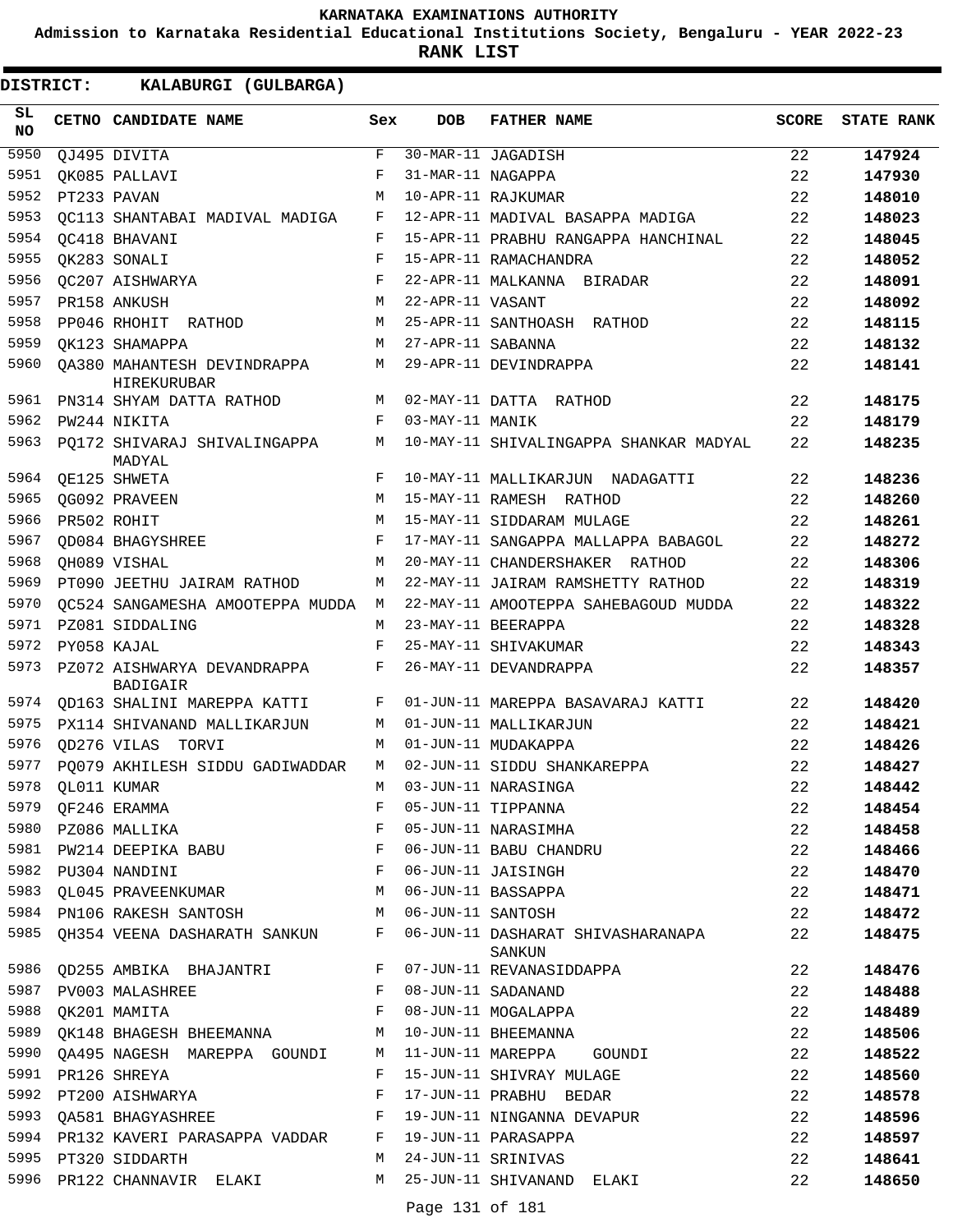**Admission to Karnataka Residential Educational Institutions Society, Bengaluru - YEAR 2022-23**

**RANK LIST**

| SL<br><b>NO</b> | <b>CETNO CANDIDATE NAME</b>                     | Sex          | <b>DOB</b>        | <b>FATHER NAME</b>                             | <b>SCORE</b> | <b>STATE RANK</b> |
|-----------------|-------------------------------------------------|--------------|-------------------|------------------------------------------------|--------------|-------------------|
| 5997            | PT391 MADHU PRABHU DODAMANI                     | F            |                   | 01-JUL-11 PRABHU ARJUNA                        | 22           | 148710            |
| 5998            | PP364 AJEET BAHUBALI                            | M            |                   | 02-JUL-11 BAHUBALI                             | 22           | 148718            |
| 5999            | OC471 BHAGAVANTRAYYA POOJARI                    | M            | 02-JUL-11 NIGAPPA |                                                | 22           | 148720            |
| 6000            | OK125 RAJESH                                    | M            |                   | 06-JUL-11 MALLAPPA                             | 22           | 148756            |
| 6001            | PV105 ASKAR                                     | M            | 08-JUL-11 ASHOK   |                                                | 22           | 148773            |
| 6002            | OF303 NANDINI GURUNATH JADHAV                   | F            |                   | 10-JUL-11 GURUNATH KRISHNA JADHAV              | 22           | 148798            |
| 6003            | <b>QC277 MAHANTESHA HALLEPPA</b>                | M            |                   | 13-JUL-11 HALLEPPA CHANDAPPA                   | 22           | 148825            |
| 6004            | PR743 VEERESH KHANDERAO SAPALE                  | М            |                   | 14-JUL-11 KHANDERAO YASHWANTRAO SAPALE         | 22           | 148840            |
| 6005            | PT374 LAXMAN                                    | M            | 15-JUL-11 RAJU    |                                                | 22           | 148847            |
| 6006            | PP440 SAMARTH                                   | M            |                   | 18-JUL-11 MALLAPPA CHAMBAR                     | 22           | 148871            |
| 6007            | PR457 JHARIN                                    | F            |                   | 22-JUL-11 ILAYI AKABAR MAKANDAR                | 22           | 148900            |
| 6008            | QJ120 DEEPAK HOBU PAWAR                         | М            |                   | 23-JUL-11 HOBU RAMUNAIK PAWAR                  | 22           | 148905            |
| 6009            | QD182 KOUSHIK PUJARI                            | М            |                   | 25-JUL-11 BANDEPPA                             | 22           | 148920            |
| 6010            | QK163 NIKHITHA                                  | F            |                   | 26-JUL-11 BHEEMALA NAYAKA                      | 22           | 148928            |
| 6011            | QC610 DEVAMMA                                   | F            |                   | 29-JUL-11 BALABHIM JOGUR                       | 22           | 148954            |
| 6012            | QH146 RASHMI                                    | F            | 29-JUL-11 RAVI    |                                                | 22           | 148960            |
| 6013            | QE177 ROHINI SHIVANANDA NAYKODI                 | F            |                   | 01-AUG-11 SHIVANANDA IRAPPA NAYKODI            | 22           | 148986            |
| 6014            | OK058 ARATI                                     | F            |                   | 04-AUG-11 VENKATESH                            | 22           | 148999            |
| 6015            | QB123 GANGADHAR JALAHALLI                       | М            |                   | 04-AUG-11 DEVENDRAPPA                          | 22           | 149000            |
| 6016            | OJ171 OM RAMANNA MALAGOND                       | M            |                   | 06-AUG-11 RAMANNA ANNAPPA MALAGOND             | 22           | 149020            |
| 6017            | PN177 NAGAMMA                                   | F            |                   | 07-AUG-11 ARJUN PUJARI                         | 22           | 149029            |
| 6018            | PZ082 NIKHIL SHARANABASSAPPA<br>KUNTOJI         | M            |                   | 08-AUG-11 SHARANABASSAPPA SHRIMANTH<br>KUNTOJI | 22           | 149037            |
| 6019            | PP442 AYANA NISARAHMAD JAMADAR                  | М            |                   | 10-AUG-11 NISARAHMAD JILANI JAMADAR            | 22           | 149052            |
| 6020            | OK321 CHETAN DATTAPPA                           | M            |                   | 10-AUG-11 DATTAPPA                             | 22           | 149055            |
| 6021            | PY277 RUKMINI                                   | F            |                   | 10-AUG-11 ENDAPPA YENTMAN                      | 22           | 149060            |
| 6022            | PV049 SHEKAR                                    | M            |                   | 10-AUG-11 SHIVAKUMAR                           | 22           | 149062            |
| 6023            | QJ296 SOUMYA NITYANAND KALAL                    | F            |                   | 11-AUG-11 NITYANAND R KALAL                    | 22           | 149068            |
| 6024            | PV157 MANJU                                     | F            | 15-AUG-11 GOPAL   |                                                | 22           | 149086            |
| 6025            | PW033 ASHIF                                     | M            | 16-AUG-11 KALEEM  |                                                | 22           | 149091            |
| 6026            | PR775 SHRUTI                                    | F            |                   | 16-AUG-11 SHRISHAIL MALLAYYA SWAMI             | 22           | 149093            |
| 6027            | PX152 VEERABHADRA                               |              |                   | M 16-AUG-11 MALLINATH VISHWAKARMA              | 22           | 149096            |
| 6028            | PU140 MUHAMAD MOSHIN FAYAZ MOJAN M              |              |                   | 18-AUG-11 FAYAJ ABDUL JABBAR MOJAN             | 22           | 149104            |
| 6029            | QC187 RAKSHITA PRABHU VADDAR                    | F            |                   | 18-AUG-11 PRABHU BUDDAIAH VADDAR               | 22           | 149106            |
| 6030            | QK029 MONIKA                                    | F            |                   | 19-AUG-11 MOGALAPPA                            | 22           | 149113            |
| 6031            | PX037 AISHWARYA NINGANNA DIGGAVI F              |              |                   | 21-AUG-11 NINGANNA DIGGAV I                    | 22           | 149123            |
| 6032            | OC017 SHAHARUKH KHAN                            | M            |                   | 21-AUG-11 PARID SAB                            | 22           | 149128            |
| 6033            | QJ512 VIDYA                                     | $\mathbf{F}$ |                   | 27-AUG-11 CHANDRAKANT                          | 22           | 149180            |
| 6034            | PN025 KASHIBAI JAGADEVAPPA F<br>GANIYAR         |              |                   | 30-AUG-11 JAGADEVAPPA                          | 22           | 149198            |
|                 | 6035 QH159 AMBARISH NAGANNA M 06-SEP-11 NAGANNA |              |                   |                                                | 22           | 149247            |
|                 | 6036 PT363 VIJAYLAXMI RAMESH RATHOD F           |              |                   | 10-SEP-11 RAMESH KASNU RATHOD                  | 22           | 149291            |
| 6037            | QK106 BASAVARAJ                                 | M            |                   | 14-SEP-11 GURUNATH                             | 22           | 149307            |
| 6038            | PQ120 PRAVINA PIRANNA MUGALI                    | М            |                   | 14-SEP-11 PIRANNA CANNABASAPPA MUGALI          | 22           | 149317            |
|                 | 6039 PQ086 SHRUSTI KIRASAVALGI                  | F            |                   | 17-SEP-11 SHREEMANT KIRASAVALAGI               | 22           | 149337            |
| 6040            | QD177 RAHUL MADENNA BIRADAR                     | М            |                   | 20-SEP-11 MADENNA BASAVARAJ BIRADAR            | 22           | 149358            |
| 6041            | PU055 PAYAL                                     | F            |                   | 23-SEP-11 DURENDAR                             | 22           | 149376            |
| 6042            | QJ027 KHUSHI                                    | F            |                   | 29-SEP-11 DHARMASINGH                          | 22           | 149409            |
|                 | 6043 PY095 SHREESHAILA                          | М            |                   | 29-SEP-11 CHANNAPPA SHARANAPPA PALLED          | 22           | 149418            |
| 6044            | QH300 MALLIKARJUN                               | M            |                   | 03-OCT-11 SANJUKUMAR                           | 22           | 149446            |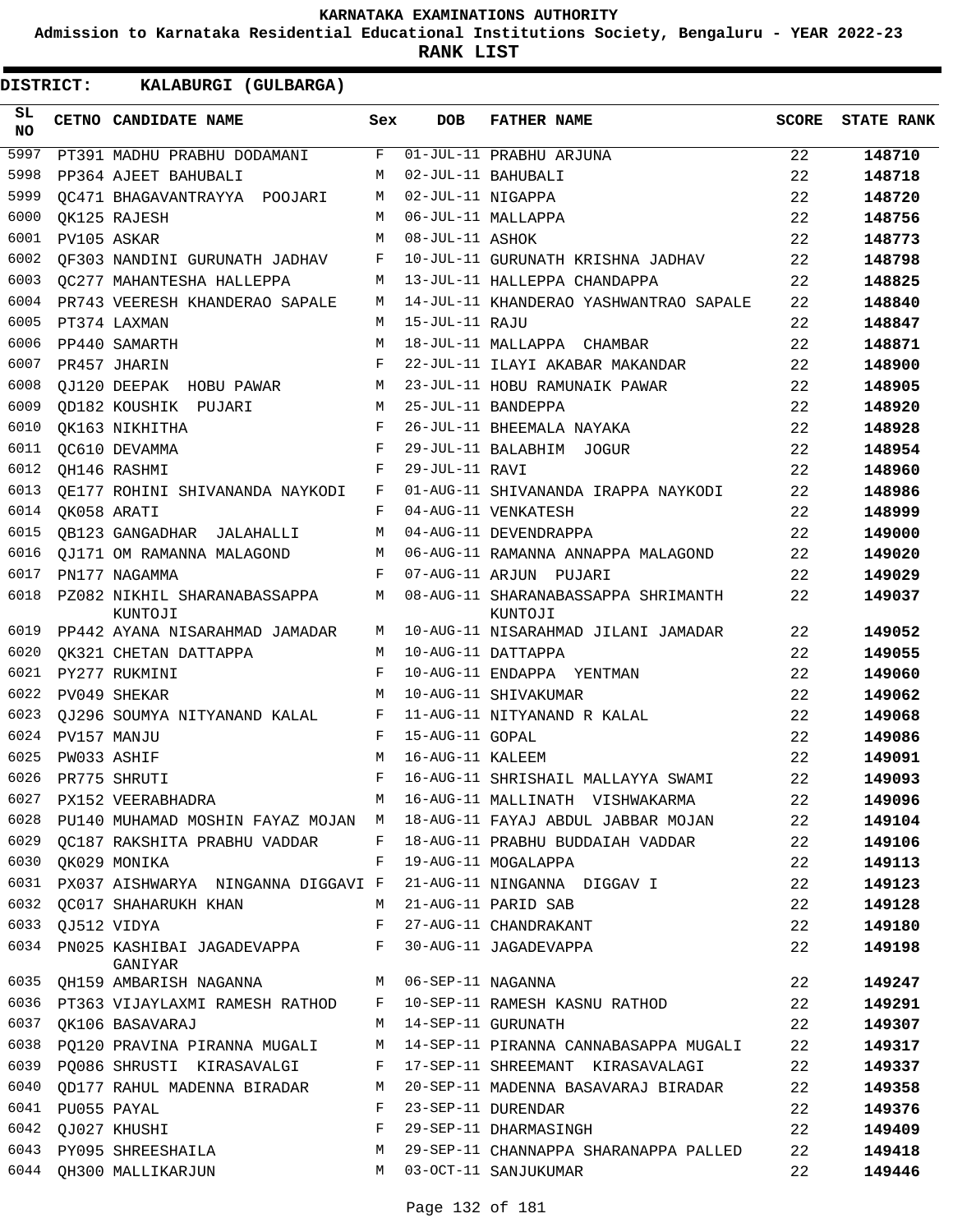**Admission to Karnataka Residential Educational Institutions Society, Bengaluru - YEAR 2022-23**

**RANK LIST**

| SL<br>NO. |             | CETNO CANDIDATE NAME                                                       | Sex          | <b>DOB</b>        | <b>FATHER NAME</b>                                                          | <b>SCORE</b> | <b>STATE RANK</b> |
|-----------|-------------|----------------------------------------------------------------------------|--------------|-------------------|-----------------------------------------------------------------------------|--------------|-------------------|
| 6045      |             | PW271 NANDINI                                                              | F            |                   | 04-OCT-11 ARAVIND SHAMRAO RATHOD                                            | 22           | 149451            |
| 6046      |             | PT014 SEVAK                                                                | М            | 04-OCT-11 CHANDU  |                                                                             | 22           | 149456            |
| 6047      |             | QK209 VASUNI                                                               | F            |                   | 09-OCT-11 SANNA MOGALYA                                                     | 22           | 149473            |
| 6048      |             | $\begin{aligned} \mathbb{M} \\ \mathbb{F} \end{aligned}$<br>PT057 ABHISHEK |              | 21-OCT-11 PRABHU  |                                                                             | 22           | 149561            |
| 6049      |             | OK169 NIVEDITHA                                                            |              |                   | 28-OCT-11 NARASAPPA AMMAKOL                                                 | 22           | 149611            |
| 6050      |             | $\mathbf{F}$ and $\mathbf{F}$ and $\mathbf{F}$<br>PR708 BHUMIKA            |              |                   | 30-OCT-11 SHANTAPPA JAMADAR                                                 | 22           | 149619            |
| 6051      |             | QH206 SANDEEP NARAYAN PAWAR M                                              |              |                   | 06-NOV-11 NARAYAN BADDU PAWAR                                               | 22           | 149664            |
| 6052      |             | QJ166 SUPRIYA                                                              | $\mathbf{F}$ |                   | 07-NOV-11 SHANTAPPA                                                         | 22           | 149668            |
| 6053      |             | QA584 SHARANABASAVA M                                                      |              |                   | 10-NOV-11 CHENNA RADDI                                                      | 22           | 149685            |
| 6054      |             | QH011 NAVYA<br>$\mathbf{F}$ and $\mathbf{F}$                               |              |                   | 11-NOV-11 NAGENDRAPPA                                                       | 22           | 149693            |
| 6055      |             | OJ026 NISHA                                                                | F            | 11-NOV-11 MARUTI  |                                                                             | 22           | 149694            |
| 6056      |             | PQ179 SANJANA SHARANAPPA TALAWAR F                                         |              |                   | 12-NOV-11 SHARANAPPA JATTEPPA TALAWAR                                       | 22           | 149698            |
| 6057      |             | PY222 ABHISHEKA                                                            | M            |                   | 15-NOV-11 CHANDRAKANTA                                                      | 22           | 149717            |
| 6058      |             | QH014 SATISH PATIL                                                         | М            |                   | 17-NOV-11 REVANASIDDAPPA PATIL                                              | 22           | 149733            |
| 6059      |             | QK073 ASHWINI NARASIMALU VADDAR F                                          |              |                   | 18-NOV-11 NARASIMALU YALLAPPA                                               | 22           | 149735            |
| 6060      |             | QK254 AMBIKA SIDDAPPA F                                                    |              |                   | 19-NOV-11 SIDDAPPA                                                          | 22           | 149738            |
| 6061      |             | PN331 PRAVEEN                                                              | M            |                   | 30-NOV-11 DHARMARAY OLAKATTI                                                | 22           | 149822            |
| 6062      |             | PT033 JOSVA                                                                | M            |                   | 05-DEC-11 CHANDRAKANTH                                                      | 22           | 149845            |
| 6063      |             | PN150 SUDHA LAXMAN GADIWADDAR F                                            |              |                   | 07-DEC-11 LAXMAN GADIWADDAR                                                 | 22           | 149856            |
| 6064      |             | PR507 BHAGYASHREE                                                          | $\mathbf{F}$ |                   | 19-DEC-11 DADERAO KHEDLE                                                    | 22           | 149914            |
| 6065      | PV141 AJAY  |                                                                            | М            | 20-DEC-11 MOHAN   |                                                                             | 22           | 149918            |
| 6066      |             | PQ255 ASHWINI                                                              | F            |                   | 01-JAN-12 RAJU BABU CHAVHAN                                                 | 22           | 149983            |
| 6067      |             | M<br>PV249 CHARAN                                                          |              | 01-JAN-12 CHANDRU |                                                                             | 22           | 149987            |
| 6068      |             | PR413 DARSHAN                                                              | M            | 01-JAN-12 LAXMAN  |                                                                             | 22           | 149989            |
| 6069      |             | PR182 INDRAJEET SHASHIKANT RATHOD M                                        |              |                   | 01-JAN-12 SHASHIKANT KHUBHU RATHOD                                          | 22           | 149993            |
| 6070      |             | PU083 KAREENA SUBHAS                                                       | F            |                   | 01-JAN-12 SUBHAS THAVRU                                                     | 22           | 149994            |
| 6071      |             | QC318 NIKHIL MALLED M                                                      |              |                   | 01-JAN-12 MAHANTESH MALLED                                                  | 22           | 149996            |
| 6072      |             | PW082 SUNITHA BAI                                                          | $\mathbf{F}$ |                   | 01-JAN-12 DASARATH                                                          | 22           | 150003            |
| 6073      |             | QH028 VEERESH                                                              | М            | 01-JAN-12 RAJU    |                                                                             | 22           | 150004            |
| 6074      |             | PX222 MOUNESH                                                              | M            | 04-JAN-12 RAMESH  |                                                                             | 22           | 150014            |
| 6075      |             | PZ070 AKSHITA                                                              | F            | 09-JAN-12 RAJU    |                                                                             | 22           | 150024            |
| 6076      | PT405 SUNIL |                                                                            | М            |                   | 19-JAN-12 SHARNAPPA                                                         | 22           | 150035            |
| 6077      |             | QL131 AKSHATA                                                              | F            | 27-JAN-12 SHANKAR |                                                                             | 22           | 150042            |
| 6078      |             | PR741 ARACHANA                                                             | F            |                   | 08-FEB-12 MOHAN CHAVAN                                                      | 22           | 150055            |
| 6079      |             | PQ113 MEGHANA MONAPPA SUTAR                                                | F            |                   | 20-FEB-12 MONAPPA SIDDAPPA SUTAR                                            | 22           | 150070            |
|           |             | 6080 PQ049 MOHAMMED AQHEEB ABDUL<br>AKHEEL FATEKHANI                       | М            |                   | 19-MAR-12 ABDUL AKHEEL ABDUL RAZAQ<br>FATEKHANI                             | 22           | 150085            |
|           |             | 6081 PR337 JAYASHREE RAVI PAWAR                                            | F            |                   | 05-APR-12 RAVI CHANDULAL PAWAR                                              | 22           | 150091            |
| 6082      |             | PU268 YOGITA ESHWAR RATHOD                                                 | F            | 11-APR-12 ESHWAR  |                                                                             | 22           | 150097            |
| 6083      |             | PW268 AMITA                                                                | F            | 18-JUN-12 DHARMU  |                                                                             | 22           | 150111            |
| 6084      |             | QJ108 NANDINI                                                              | F            |                   | 07-SEP-12 SHANTAPPA                                                         | 22           | 150116            |
| 6085      | PT317 ABHI  |                                                                            | М            |                   | 01-JAN-09 JAGANNATH                                                         | 21           | 150127            |
| 6086      |             | QL157 ESHAPPA                                                              | M            |                   | 01-JAN-09 SIDDAPPA                                                          | 21           | 150129            |
| 6087      |             | PW192 SHRUTI                                                               | F            | 01-JAN-09 RAJAPPA |                                                                             | 21           | 150131            |
| 6088      |             | PU143 KAVITA SUNIL CHAVAN                                                  | F            |                   | 28-MAR-09 SUNIL HOBU CHAVAN                                                 | 21           | 150137            |
| 6089      |             | PW186 SAGAR                                                                | М            |                   | 09-AUG-09 VIJAY KUMAR                                                       | 21           | 150143            |
| 6090      |             | QA162 NINGAMMA                                                             | F            |                   | 14-SEP-09 HAYYALAPPA MAREPPA                                                | 21           | 150151            |
| 6091      |             | PY131 SHARANPRAKASH                                                        | M            |                   | 07-NOV-09 PARAMATMA SHARANAPPA BEENI                                        | 21           | 150162            |
| 6092      |             | QK132 ASHWINI                                                              | F            | 13-DEC-09 SABANNA |                                                                             | 21           | 150169            |
| 6093      |             |                                                                            |              |                   | QD091 MOHAMMAD SHAMIR KATHUBUDDIN M 01-JAN-10 KATHUBUDDIN DAWALSAB DODAMANI | 21           | 150196            |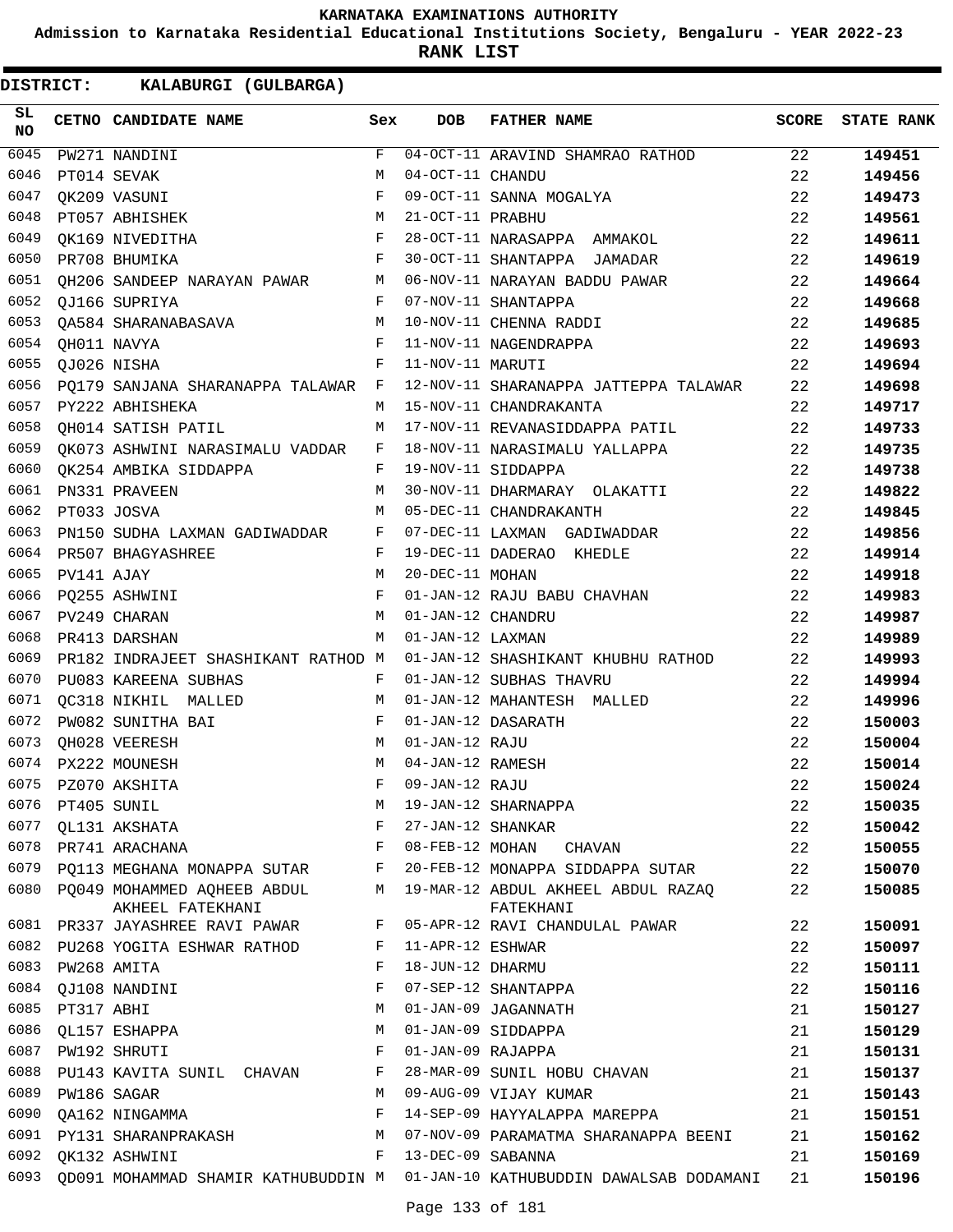**Admission to Karnataka Residential Educational Institutions Society, Bengaluru - YEAR 2022-23**

| DISTRICT:       |                  | KALABURGI (GULBARGA)                           |        |                     |                                                                                      |              |                   |
|-----------------|------------------|------------------------------------------------|--------|---------------------|--------------------------------------------------------------------------------------|--------------|-------------------|
| SL<br><b>NO</b> |                  | CETNO CANDIDATE NAME                           | Sex    | <b>DOB</b>          | <b>FATHER NAME</b>                                                                   | <b>SCORE</b> | <b>STATE RANK</b> |
|                 |                  | DODAMANI                                       |        |                     |                                                                                      |              |                   |
| 6094            |                  | PT101 SHRIDHAR                                 | М      |                     | 01-JAN-10 DEVIDASA                                                                   | 21           | 150201            |
| 6095            |                  | PO253 SUNIL NILAKANTA MULAGE                   | M      |                     | 01-JAN-10 NILAKANTA PANDEETA MULAGE                                                  | 21           | 150204            |
| 6096            |                  | PY170 YALLAMMA                                 | F      |                     | 05-JAN-10 HANAMANTA                                                                  | 21           | 150210            |
| 6097            |                  | OD209 MALLIKARJUN                              | М      |                     | 12-JAN-10 BASAVARAJ                                                                  | 21           | 150212            |
| 6098            |                  | PR233 ARADYA GONGAN                            | F      |                     | 14-FEB-10 KALYANI GONGAN                                                             | 21           | 150238            |
| 6099            |                  | PP246 RITIKA NANDU RATHODA                     | F      |                     | 14-FEB-10 NANDU RATNU RATHODA                                                        | 21           | 150239            |
| 6100            |                  | OH239 PRASHANT MALAPPA KARAGAR                 | М      |                     | 28-FEB-10 MALAPPA HANAMANTAPPA KARAGAR                                               | 21           | 150245            |
| 6101<br>6102    |                  | PR273 RAJKUMAR VIJAY JADHAV                    | М<br>М |                     | 04-MAR-10 VIJAY GOPICHAND JADHAV                                                     | 21           | 150248            |
| 6103            |                  | OH349 MADHUSUDAN                               | М      |                     | 18-APR-10 VIJAYAKUMAR                                                                | 21           | 150272            |
| 6104            |                  | OJ097 RAKESH                                   | М      |                     | 29-MAY-10 AMBARESH                                                                   | 21           | 150306            |
| 6105            |                  | PR155 VISHAL TARASING CHAVAN<br>PW196 YUVARAJ  | М      | 01-JUN-10 NAMDEV    | 01-JUN-10 TARASING VITHAL CHAVAN                                                     | 21           | 150319            |
| 6106            |                  |                                                | M      |                     | 06-JUN-10 LAXMAREDDY                                                                 | 21<br>21     | 150320            |
| 6107            |                  | OL088 ABHISHEKREDDY                            | M      | 14-JUN-10 RAMESH    |                                                                                      |              | 150324            |
| 6108            |                  | OH259 LAXMIKANT                                | F      |                     | 16-JUN-10 VENKATESH                                                                  | 21<br>21     | 150332<br>150336  |
| 6109            |                  | PV179 VANEETA<br>PW065 SUMIT RAJU              | M      | 01-JUL-10 RAJU      |                                                                                      | 21           |                   |
| 6110            |                  |                                                | M      |                     |                                                                                      | 21           | 150347            |
| 6111            | OH226 AJAY       |                                                | F      |                     | 12-JUL-10 SANJUKUMAR RATHOD<br>12-JUL-10 SHAMARAY                                    |              | 150362            |
| 6112            |                  | PV273 SANJANA SHAMARAY PAWAR<br>OH324 NITESH   | М      | 19-JUL-10 SUBHASH   |                                                                                      | 21<br>21     | 150363            |
| 6113            |                  | PR656 LAXMIPUTRA SHIVAKUMAR JANDE M            |        |                     | 03-AUG-10 SHIVAKUMAR SHANTAPPA JANDE                                                 | 21           | 150371            |
| 6114            |                  | QJ107 BHIMASHA                                 | М      |                     | 10-AUG-10 KRISHNAPPA                                                                 | 21           | 150388<br>150396  |
| 6115            |                  | PT371 MINAXI                                   | F      |                     | 18-AUG-10 RAGHUPATI                                                                  | 21           | 150409            |
| 6116            |                  | PN136 SHARANABASAPPA LAXMIPUTRA                | М      |                     | 30-AUG-10 LAXMIPUTRA                                                                 | 21           | 150431            |
|                 |                  | BALURGI                                        |        |                     |                                                                                      |              |                   |
| 6117            |                  | OD358 MANJULA ANBANNA TALAWAR                  | F      |                     | 15-SEP-10 ANBANNA SHANTAPPA TALAWAR                                                  | 21           | 150463            |
| 6118            |                  | OJ131 KOMAL                                    | М      | 24-SEP-10 VINOD     |                                                                                      | 21           | 150476            |
| 6119            |                  | PR715 LAXMIKANT<br>MALLINATH<br>TORAKADE       | М      |                     | 01-OCT-10 MALLINATH RAMALINGAPPA<br>TORAKADE                                         | 21           | 150493            |
| 6120            |                  | QF278 PEERAPPA                                 | М      |                     | 05-OCT-10 ERAGAPPA                                                                   | 21           | 150515            |
| 6121            |                  | PT054 POOJA PREMSING                           |        |                     | F 11-OCT-10 PREMSING HEMSING                                                         | 21           | 150536            |
|                 |                  |                                                |        |                     | 6122 PR292 VIJAYALAXMI SIDDARAM SUTAR F 14-OCT-10 SIDDARAM VISHWANATH SUTAR          | 21           | 150546            |
|                 |                  | 6123 QK131 ABHISHEK                            |        | M 28-OCT-10 SAYAPPA |                                                                                      | 21           | 150586            |
|                 |                  | 6124 PW255 DEVIKA SHANKAR                      | F      |                     | 07-NOV-10 SHANKAR HEMLA                                                              | 21           | 150613            |
|                 |                  | 6125 QK381 RAHUL                               | М      | 25-NOV-10 GOPAL     |                                                                                      | 21           | 150666            |
|                 |                  | 6126 PN016 SANJEEVINI F                        |        |                     | 25-NOV-10 SHIVALINGAPPA HOSAMANI                                                     | 21           | 150668            |
|                 |                  | 6127 PU237 GAYATRIBAI F<br>6128 QJ509 SAKSHI F |        | 30-NOV-10 RAMU      |                                                                                      | 21           | 150681            |
|                 |                  |                                                |        | 01-DEC-10 SANJU     |                                                                                      | 21           | 150685            |
|                 |                  |                                                |        |                     | 6129 QD169 PRAVEEN M 10-DEC-10 BHIMANNA NATIKAR                                      | 21           | 150717            |
|                 | 6130 QK086 MANOJ |                                                |        | M 11-DEC-10 ASHOK   |                                                                                      | 21           | 150719            |
|                 |                  |                                                |        |                     | 6131 PS169 AMIT JAPU RATHOD M 01-JAN-11 JAPU GOVIND RATHOD                           | 21           | 150793            |
|                 |                  | 6132 QJ128 BHAGYAVANTI F 01-JAN-11 JAGANNATH   |        |                     |                                                                                      | 21           | 150799            |
|                 |                  | DODAMANI                                       |        |                     | 6133 QD160 GANGAPPA BHASHAKAR M 01-JAN-11 BHASHAKAR CHANDRAM DODAMANI                | 21           | 150801            |
|                 |                  | 6134 PX167 LAKHAN                              |        |                     | M 01-JAN-11 DASHARATH                                                                | 21           | 150807            |
|                 |                  | KUMBAR                                         |        |                     | 6135 OC164 MALLIKARJUN RAMALINNGAPPA M 01-JAN-11 RAMALINNGAPPA MADIVALAPPA<br>KUMBAR | 21           | 150811            |
|                 |                  | 6136 PW250 PAVANKUMAR                          |        |                     | M 01-JAN-11 CHANDRAKANTH                                                             | 21           | 150818            |
|                 |                  |                                                |        |                     | 6137 PZ074 PRAKASH CHINNARATHOD M 01-JAN-11 KISHAN CHINNARATHOD                      | 21           | 150822            |
|                 |                  | 6138 PU240 PRAVEEN                             |        | M 01-JAN-11 PRAKASH |                                                                                      | 21           | 150824            |
|                 |                  |                                                |        |                     | 6139 PP397 PREM DEVINDRA KAMBLE M 01-JAN-11 DEVINDRA SHIVARAYA KAMBLE                | 21           | 150825            |
|                 |                  |                                                |        | Page 134 of 181     |                                                                                      |              |                   |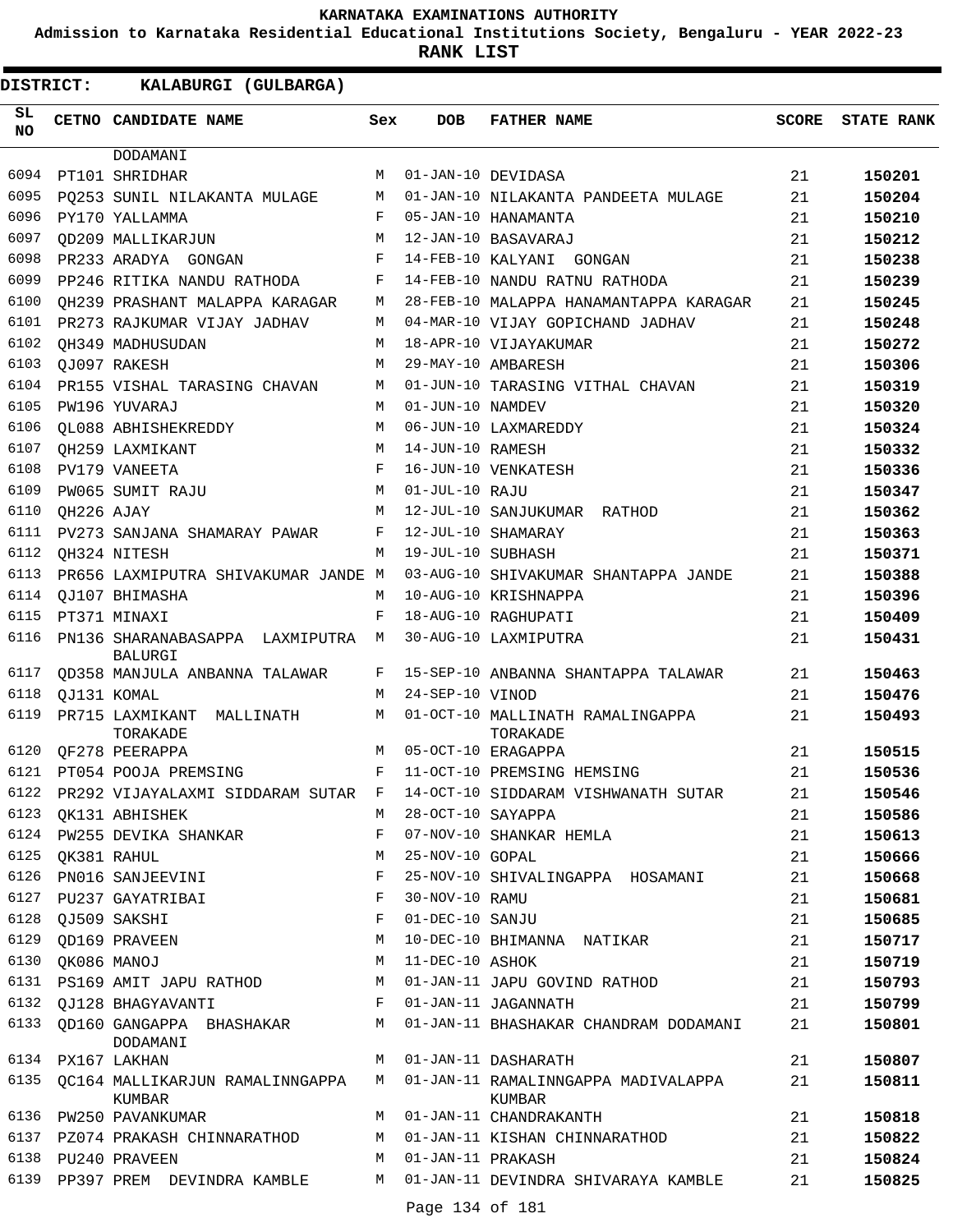**Admission to Karnataka Residential Educational Institutions Society, Bengaluru - YEAR 2022-23**

**RANK LIST**

| SL<br><b>NO</b> |                       | <b>CETNO CANDIDATE NAME</b>             | Sex        | <b>DOB</b>        | <b>FATHER NAME</b>                                        | <b>SCORE</b> | <b>STATE RANK</b> |
|-----------------|-----------------------|-----------------------------------------|------------|-------------------|-----------------------------------------------------------|--------------|-------------------|
| 6140            |                       | QJ114 RAJOLA                            | F          | 01-JAN-11 RAVI    |                                                           | 21           | 150828            |
| 6141            |                       | PR276 VARSHA                            | F          |                   | 01-JAN-11 ANAND YELDE                                     | 21           | 150859            |
| 6142            |                       | PT119 SHREEDEVI                         | $_{\rm F}$ |                   | 07-JAN-11 VIJAYKUMAR                                      | 21           | 150895            |
| 6143            |                       | PX079 MADHUMATI                         | $_{\rm F}$ |                   | 14-JAN-11 DASHARATH                                       | 21           | 150922            |
| 6144            |                       | PS061 ARATI                             | $_{\rm F}$ |                   | 15-JAN-11 BABRUWAHAN VALEEKAR                             | 21           | 150928            |
| 6145            |                       | PS181 SHREESHAIL                        | M          |                   | 16-JAN-11 MALLIKARJUN WADIYAR                             | 21           | 150933            |
| 6146            |                       | PP392 SANSKAR SHEKAPPA KOUTAGI          | M          |                   | 24-JAN-11 SHEKAPPA MAHADEV KOUTAGI                        | 21           | 150953            |
| 6147            |                       | OE102 ARCHANA                           | F          |                   | 26-JAN-11 SAYABANNA                                       | 21           | 150959            |
| 6148            |                       | OK181 PAVITRA BHIMASHAPPA POSHALI F     |            |                   | 26-JAN-11 BHIMASHAPPA                                     | 21           | 150961            |
| 6149            |                       | PY079 MAHESH                            | M          | 08-FEB-11 VISHNU  |                                                           | 21           | 151015            |
| 6150            |                       | PX021 MANASA                            | F          | 11-FEB-11 RAJU    |                                                           | 21           | 151024            |
| 6151            | PO036 SUMA            |                                         | $_{\rm F}$ | 11-FEB-11 BABU    |                                                           | 21           | 151026            |
| 6152            |                       | PX119 PRUTHVIRAJ PRAKASH M<br>MARAGUTTI |            |                   | 13-FEB-11 PRAKASH BHIMASHA MARAGUTTI                      | 21           | 151032            |
| 6153            |                       | PR488 KUSUM NILAKANTHA RATHOD           | F          |                   | 14-FEB-11 NILAKANTHA MANU RATHOD                          | 21           | 151036            |
| 6154            |                       | PR232 BASAVARAJ SIDDARAM UDANE          | M          |                   | 15-FEB-11 SIDDARAM BASAVANNAPPA UDANE                     | 21           | 151037            |
| 6155            |                       | OK192 BHAVIKA                           | F          |                   | 17-FEB-11 KANAKAPPA                                       | 21           | 151045            |
| 6156            |                       | OL154 VISHWARADHYA                      | М          | 18-FEB-11 KAMANNA |                                                           | 21           | 151059            |
| 6157            |                       | PT019 DEEPAK                            | M          | 19-FEB-11 SUBHASH |                                                           | 21           | 151062            |
| 6158            |                       | PR040 NINGAMMA DHULAPPA PUJARI          | F          |                   | 22-FEB-11 DHULAPPA SHIVAPPA PUJARI                        | 21           | 151079            |
| 6159            |                       | PX142 ARUNKUMAR RAVI HODDINMANI         | М          |                   | 23-FEB-11 RAVI YELLAPPA HODDINMANI                        | 21           | 151081            |
| 6160            |                       | PV092 TANUSHA                           | F          | 28-FEB-11 YAMARAJ |                                                           | 21           | 151106            |
| 6161            |                       | PY029 JAGDEVI                           | F          |                   | 08-MAR-11 BASAVARAJ                                       | 21           | 151145            |
| 6162            |                       | PY185 AMBIKA JAGANNATH                  | F          |                   | 15-MAR-11 JAGANNATH                                       | 21           | 151174            |
| 6163            |                       | OL083 BHAGAVAN                          | M          |                   | 19-MAR-11 NARASAPPA                                       | 21           | 151197            |
| 6164            |                       | PT157 SIDALING RAMESH DOLLENUR          | M          |                   | 28-MAR-11 RAMESH DEVINDRA DOLLENUR                        | 21           | 151248            |
| 6165            |                       | OA582 VIJAYALAXMI                       | F          |                   | 29-MAR-11 KALYANI BALAGANOR                               | 21           | 151254            |
| 6166            |                       | PW208 NITHIN                            | M          | 05-APR-11 RAVI    |                                                           | 21           | 151298            |
| 6167            |                       | PP221 SHRAVANAKUMAR                     | M          |                   | 06-APR-11 RAJESHWARI DODAMANI                             | 21           | 151306            |
| 6168            |                       | PW181 JAIPAL                            | M          | 09-APR-11 GOPAL   |                                                           | 21           | 151323            |
| 6169            |                       | QL124 PALLAVI                           | F          | 10-APR-11 NAGAPPA |                                                           | 21           | 151327            |
|                 |                       | 6170 QB096 AARUSH                       |            |                   | M 13-APR-11 DASTAGIR SAB CHANDSAB<br>KUKANOOR             | 21           | 151345            |
|                 |                       | F 16-APR-11 ASHOK<br>6171 QJ144 AKSHATA |            |                   |                                                           | 21           | 151368            |
|                 |                       | 6172 QA399 AAKASH GURANNA PARAPPAGOL M  |            |                   | 18-APR-11 GURANNA BASANNA PARAPPAGOL                      | 21           | 151385            |
|                 |                       | 6173 PR696 CHETAN SHIVAKUAR RATHOD      | M          |                   | 20-APR-11 SHIVAKUMAR PREMSING RATHOD                      | 21           | 151400            |
|                 |                       | 6174 QC319 INCHARA SURESH HANNUR        | F          |                   | 26-APR-11 SURESH SIDRAM HANNUR                            | 21           | 151441            |
|                 |                       | 6175 QA064 ASHVIN BASAVARAJ DORE        | F          |                   | 29-APR-11 BASAVARAJ SHARANAPPA                            | 21           | 151454            |
|                 | 6176    PY111    ARUN |                                         | M          | 01-MAY-11 RAMESH  |                                                           | 21           | 151464            |
|                 |                       | 6177 QJ321 SANJANA VASANT RATHOD F      |            |                   | 04-MAY-11 VASANT DHENU RATHOD                             | 21           | 151489            |
|                 |                       | 6178 QL081 CHANNAVEER                   |            |                   | M 08-MAY-11 SRIKANTH                                      | 21           | 151524            |
|                 |                       |                                         |            |                   | 6179 PP292 DEEPAK BHEEMU RATHOD M 10-MAY-11 BHEEMU RATHOD | 21           | 151537            |
|                 |                       | 6180 QK343 SHIVASHARANA R               | M          |                   | 14-MAY-11 RAGHAVENDRA                                     | 21           | 151569            |
|                 |                       | 6181 QC067 MUTTANNA SIDRAMAPPA          | M          |                   | 16-MAY-11 SIDRAMAPPA ANOOR                                | 21           | 151585            |
|                 |                       | 6182 PR114 SADASHIVA PRAKASH TALAKERI M |            |                   | 20-MAY-11 PRAKASH MARUTI TALAKERI                         | 21           | 151618            |
|                 | 6183 PT228 SNEHA      |                                         | F          | 20-MAY-11 SHANKAR |                                                           | 21           | 151619            |
|                 |                       | 6184 PN124 USAID ALI                    | M          |                   | 28-MAY-11 USMAN ALI                                       | 21           | 151669            |
|                 |                       | 6185 PZ109 MANTESHA                     | M          |                   | 29-MAY-11 SHARANAPPA BHUTAPUR                             | 21           | 151674            |
|                 |                       | 6186 QJ529 VEERESH                      | M          |                   | 29-MAY-11 SATISH KUMAR                                    | 21           | 151676            |
|                 |                       | 6187 QF085 SHARAN                       | M          |                   | 01-JUN-11 BASAVARAJ HINDINAMANI                           | 21           | 151701            |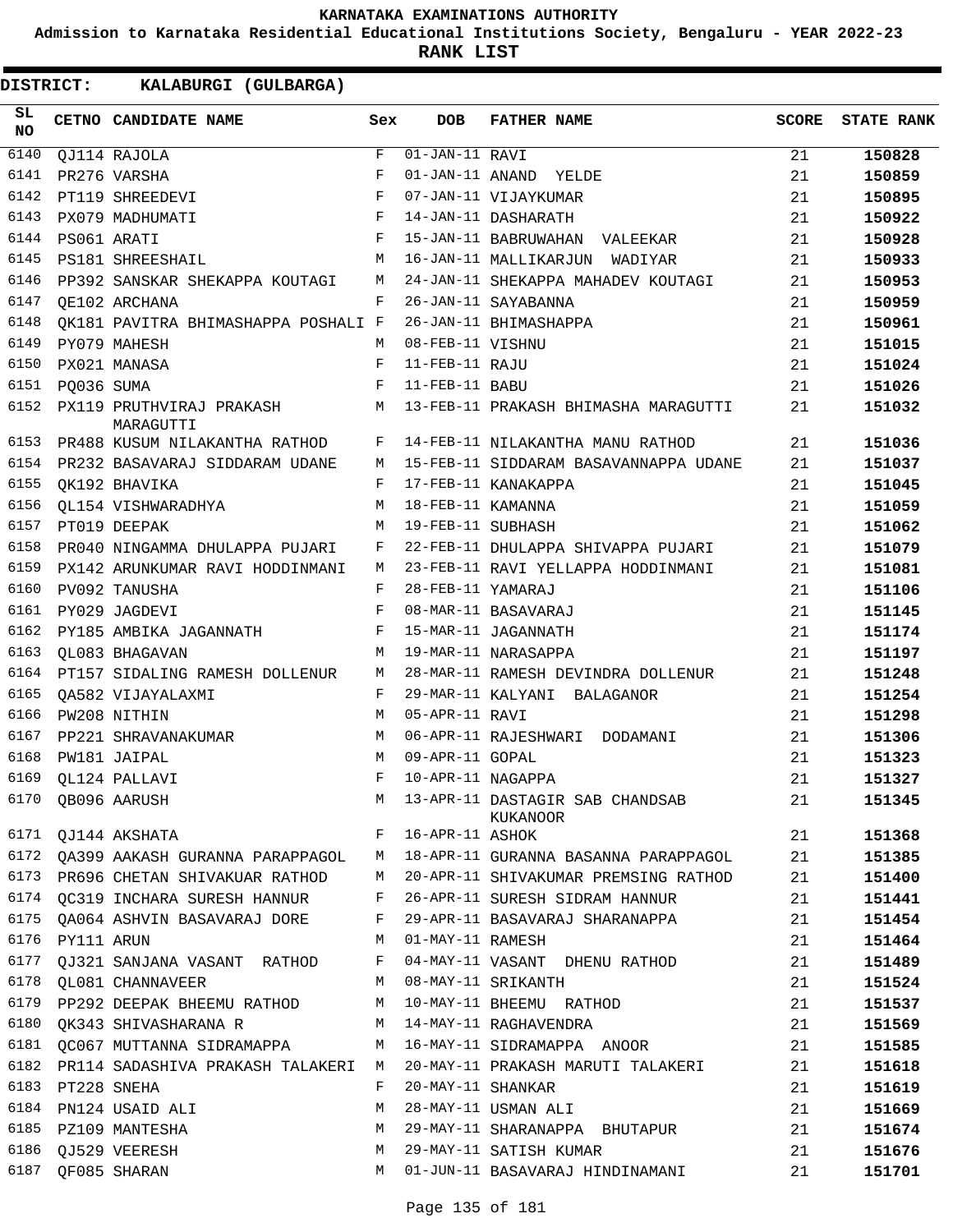**Admission to Karnataka Residential Educational Institutions Society, Bengaluru - YEAR 2022-23**

**RANK LIST**

ı

| DISTRICT:        |                  | KALABURGI (GULBARGA)                                |              |                     |                                                                                  |              |                   |
|------------------|------------------|-----------------------------------------------------|--------------|---------------------|----------------------------------------------------------------------------------|--------------|-------------------|
| SL.<br><b>NO</b> |                  | CETNO CANDIDATE NAME                                | Sex          | <b>DOB</b>          | <b>FATHER NAME</b>                                                               | <b>SCORE</b> | <b>STATE RANK</b> |
| 6188             |                  | OD111 AJAMEER KHAJA BANDENAWAZ<br>HANGARAGI         | М            |                     | 04-JUN-11 BANDENAWAZ MAHAMMED SAB<br>HANGARAGI                                   | 21           | 151726            |
| 6189             |                  | PU150 ANKITA                                        | F            | 04-JUN-11 SHANKAR   |                                                                                  | 21           | 151727            |
| 6190             |                  | OK185 JAGADISH                                      | M            | 05-JUN-11 GOPAL     |                                                                                  | 21           | 151739            |
| 6191             |                  | PZ078 BINDU MALLIKARJUN NATEKAR                     | F            |                     | 06-JUN-11 MALLIKARJUN DEVINDRAPPA<br>NATEKAR                                     | 21           | 151751            |
| 6192             |                  | OK202 SATISH                                        | M            |                     | 08-JUN-11 NARASAPPA                                                              | 21           | 151777            |
| 6193             |                  | PY208 SAGAR                                         | M            | 10-JUN-11 RAMESH    |                                                                                  | 21           | 151792            |
| 6194             |                  | OB108 MEGHA JATTEPPA PUJARI                         | F            |                     | 15-JUN-11 JATTEPPA GANGANNA PUJARI                                               | 21           | 151823            |
| 6195             |                  | PR099 BHAGESH MAHADEVAPPA<br>BINJAGERI              | M            |                     | 18-JUN-11 MAHADEVAPPA PARAMESHWAR<br><b>BINJAGERI</b>                            | 21           | 151844            |
| 6196             |                  | PW200 KAREESHMA                                     | F            | 21-JUN-11 RAJU      |                                                                                  | 21           | 151865            |
| 6197             |                  | OJ539 SANDYA                                        | F            |                     | 21-JUN-11 MALLIKARJUN HONGOND                                                    | 21           | 151866            |
| 6198             |                  | PN084 SHRISHAIL BHARAMACHI                          | M            |                     | 21-JUN-11 BASALIGAPPA BHARAMACHI                                                 | 21           | 151869            |
| 6199             |                  | QG056 LAKSHMI                                       | F            |                     | 26-JUN-11 SAYABANNA                                                              | 21           | 151907            |
| 6200             |                  | PV155 KASHINATH                                     | M            |                     | 27-JUN-11 SHAMRAO RATHOD                                                         | 21           | 151915            |
| 6201             |                  | OF083 VEERESHA KALYANAPPA BIRADAR M                 |              |                     | 30-JUN-11 KALYANAPPA BHEEMARAY BIRADAR                                           | 21           | 151939            |
| 6202             |                  | PT149 AMITH                                         | M            | 02-JUL-11 OMNATH    |                                                                                  | 21           | 151950            |
| 6203             |                  | PP132 ASHWATA LALXMIPUTRA<br>NIMBARGI               | F            |                     | 03-JUL-11 LAXMIPUTRA                                                             | 21           | 151956            |
| 6204             |                  | OF185 SHARNAGOUDA BASAVARAJGOUDA M<br>POLICE PATIL  |              |                     | 04-JUL-11 BASAVARAJGOUDA ISANNA POLICE<br>PATIL                                  | 21           | 151973            |
| 6205             |                  | PX115 VISHWARAJ                                     | M            |                     | 05-JUL-11 HANAMANT KAMANOOR                                                      | 21           | 151987            |
| 6206             |                  | OK289 PAVITRA                                       | $_{\rm F}$   |                     | 22-JUL-11 BABU RATHOD                                                            | 21           | 152098            |
| 6207             |                  | PT406 ASHWINI BABU C RATHOD                         | F            |                     | 23-JUL-11 BABU SHANKAR C RATHOD                                                  | 21           | 152104            |
| 6208             |                  | OD135 NAGARAJA HANAMANTARAYA                        | М            |                     | 24-JUL-11 HANAMANTARAYA                                                          | 21           | 152111            |
| 6209             |                  | PW164 AKSHATA                                       | $_{\rm F}$   | 30-JUL-11 ISHWAR    |                                                                                  | 21           | 152151            |
| 6210             |                  | PY266 NAGARAJ                                       | M            |                     | 30-JUL-11 RAMESH AYYAPPA BOYAR                                                   | 21           | 152154            |
| 6211             |                  | PT039 NITIN                                         | M            |                     | 02-AUG-11 SHRIMANTH                                                              | 21           | 152174            |
| 6212             |                  | OF183 RAJKUMAR                                      | M            |                     | 03-AUG-11 SHARANAPPA                                                             | 21           | 152182            |
| 6213             |                  | PN090 NAGAMMA NIMBOJI CHORAMALLA F                  |              | 04-AUG-11 NIMBOJI   |                                                                                  | 21           | 152188            |
|                  |                  | 6214 QJ241 RAKSHITA                                 | $\mathbf{F}$ | 05-AUG-11 RAJU      |                                                                                  | 21           | 152201            |
|                  |                  | 6215 PT449 KRISHNA                                  |              |                     | M 07-AUG-11 DHANSING                                                             | 21           | 152209            |
|                  | 6216 PP224 DATTU |                                                     | M            |                     | 07-AUG-11 DHANSING<br>08-AUG-11 DHANSING<br>08-AUG-11 RAJU<br>08-AUG-11 YALLAPPA | 21           | 152217            |
|                  |                  | 6217 QJ276 VASUDEV                                  | M            |                     |                                                                                  | 21           | 152225            |
|                  |                  | 6218 PU184 NAGAPPA                                  | M            |                     | 09-AUG-11 SIDDAPPA                                                               | 21           | 152227            |
|                  |                  | 6219 QH060 PRAJWAL                                  | M            |                     | 11-AUG-11 RAJAPPA NADUVINKERI                                                    | 21           | 152243            |
|                  | 6220 PW149 AMIT  |                                                     |              | M 13-AUG-11 BALARAM |                                                                                  | 21           | 152252            |
|                  |                  | 6221 PW269 GANESH                                   |              | M 13-AUG-11 SUBHASH |                                                                                  | 21           | 152254            |
|                  |                  | 6222 PX074 NAGARAJ                                  |              |                     | M 15-AUG-11 BASAVARAJ                                                            | 21           | 152266            |
|                  |                  |                                                     |              |                     | 6223 QH087 DHANARAJ GANAPATI RATHOD M 20-AUG-11 GANAPATI HANKU RATHOD            | 21           | 152298            |
|                  |                  |                                                     |              |                     | 6224 PV077 NAGESH JAGADISH M 20-AUG-11 JAGADISH SAMBANNA                         | 21           | 152301            |
| 6225             |                  | PU032 SHREEKANTH                                    | M            |                     | 20-AUG-11 PARSHURAM                                                              | 21           | 152304            |
|                  |                  | 6226 PY084 KARTHIK RATHOD M 24-AUG-11 SURESH RATHOD |              |                     |                                                                                  | 21           | 152321            |
|                  |                  |                                                     |              |                     | 6227 PR819 HARISH AMRUTH HADAPAD F 25-AUG-11 AMRUTH PARABANNA HADAPAD            | 21           | 152327            |
|                  |                  |                                                     |              |                     | 6228 PR315 DATTA SHIVANAND GOLE M 30-AUG-11 SHIVANAND DATTAPPA GOLE              | 21           | 152346            |
|                  |                  | 6229 PR324 GANESH SANJUKUMAR M<br>KALASHETTI        |              |                     | 30-AUG-11 SANJUKUMAR SADASHIV<br>KALASHETTI                                      | 21           | 152347            |
|                  |                  | 6230 QF136 IRAMMA                                   | F            |                     | 31-AUG-11 SIDDAPPA                                                               | 21           | 152357            |
|                  | 6231 PR218 LAXMI |                                                     | F            |                     | 04-SEP-11 SIDDAYYA MATHAPATI                                                     | 21           | 152382            |
|                  |                  | 6232 PW090 PRADEEP                                  | M            |                     | 04-SEP-11 RAJU DHANSING PAWAR                                                    | 21           | 152385            |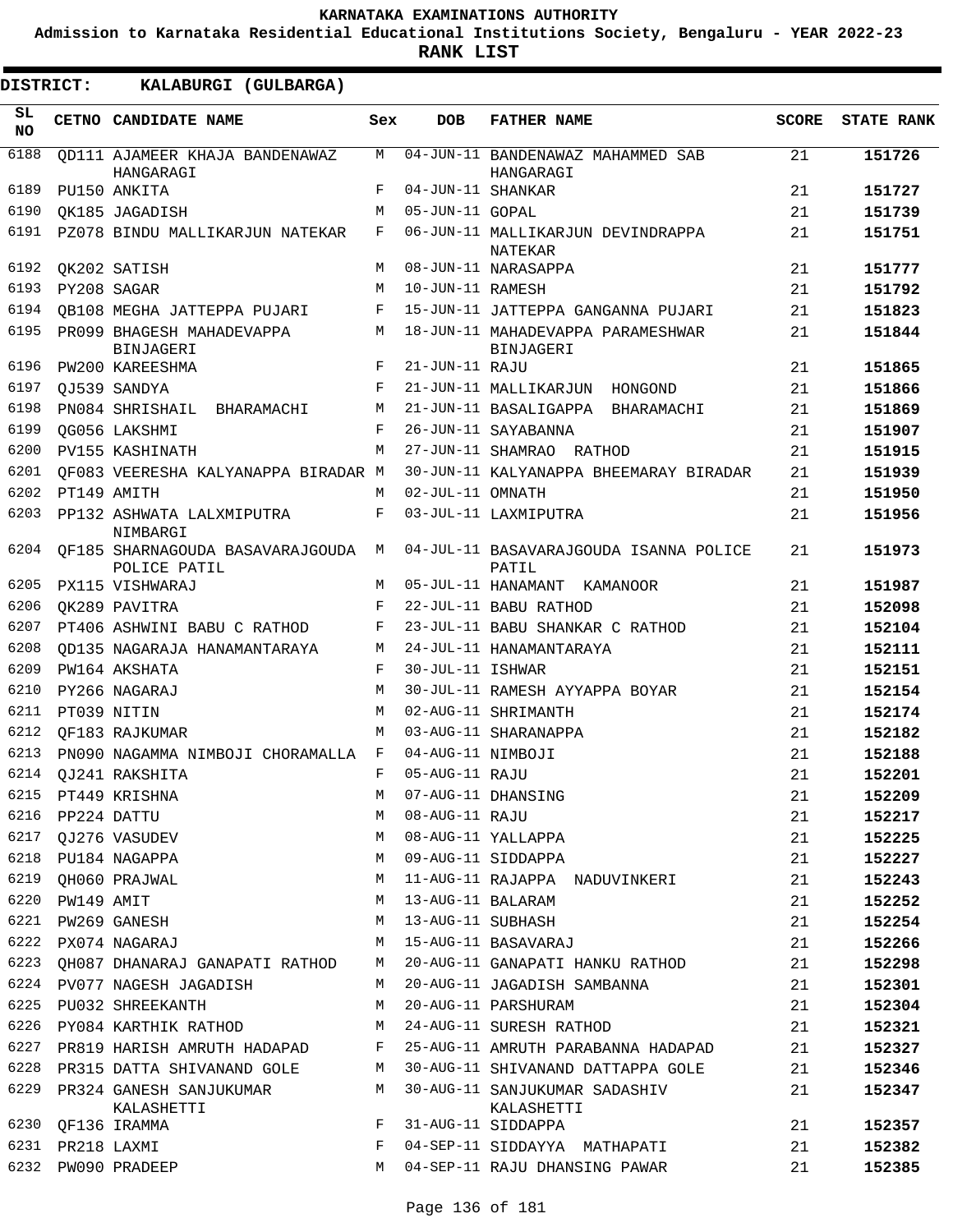**Admission to Karnataka Residential Educational Institutions Society, Bengaluru - YEAR 2022-23**

**RANK LIST**

| SL<br>NO |                  | <b>CETNO CANDIDATE NAME</b>                                             | Sex     | <b>DOB</b>              | <b>FATHER NAME</b>                                                                 | <b>SCORE</b> | <b>STATE RANK</b> |
|----------|------------------|-------------------------------------------------------------------------|---------|-------------------------|------------------------------------------------------------------------------------|--------------|-------------------|
| 6233     |                  | QJ309 BHAGYASHREE                                                       | F       | $07 - SEP - 11$ SHIVAJI |                                                                                    | 21           | 152398            |
| 6234     |                  | PT451 BHAGYALAKSHMI JUMMANOR                                            | F       |                         | 09-SEP-11 BASAPPA KAMANNA JUMMANOR                                                 | 21           | 152410            |
| 6235     |                  | PX144 MAHESHI                                                           | F       |                         | 09-SEP-11 MALLAPPA DEVARAMANI                                                      | 21           | 152412            |
| 6236     |                  | OC135 SHARANABASSU                                                      | М       | 09-SEP-11 BIRAPPA       |                                                                                    | 21           | 152414            |
| 6237     |                  | OK220 SHRAVANTI                                                         | F       |                         | 11-SEP-11 BASAVALINGAYYA                                                           | 21           | 152428            |
| 6238     | PU308 MONU       |                                                                         | М       |                         | 12-SEP-11 MOTHIRAM                                                                 | 21           | 152430            |
| 6239     |                  | PT026 ARJUN SURESH CHAWAN M                                             |         |                         | 21-SEP-11 SURESH VITTHAL CHAWAN                                                    | 21           | 152474            |
| 6240     | PY096 TANVI      |                                                                         | F       | 26-SEP-11 TUKARAM       |                                                                                    | 21           | 152504            |
| 6241     |                  | PR183 LAXMIBAI                                                          | F       | 02-OCT-11 DATTU         |                                                                                    | 21           | 152534            |
| 6242     |                  | QA082 DARSHAN BAJENTRI                                                  | M       |                         | 05-OCT-11 MALLIKARJUN BAJENTRI                                                     | 21           | 152545            |
| 6243     |                  | PW259 DEEPIKA                                                           | F       | 11-OCT-11 DUDIRAM       |                                                                                    | 21           | 152579            |
| 6244     |                  | QJ033 DEEPIKA CHIDANAND HADIMANI F                                      |         |                         | 12-OCT-11 CHIDANAND AMBARAY HADIMANI                                               | 21           | 152585            |
| 6245     |                  | OK463 RAKESHA                                                           | М       |                         | 14-OCT-11 BALUNAYAKA                                                               | 21           | 152598            |
| 6246     |                  | QJ501 ROHAN                                                             | M       |                         | 04-NOV-11 VEERANNA                                                                 | 21           | 152706            |
| 6247     |                  | PT125 DINESH                                                            | M       | 12-NOV-11 RAMESH        |                                                                                    | 21           | 152755            |
| 6248     |                  | QA379 NINGAMMA GADDAD F                                                 |         |                         | 12-NOV-11 RAYAPPA GADDAD                                                           | 21           | 152756            |
| 6249     |                  |                                                                         |         |                         | PQ249 PALLAVI BASAVARAJ KALAKAMBI F 14-NOV-11 BASAVARAJ BHEEMASHANKAR<br>KALAKAMBI | 21           | 152770            |
| 6250     |                  | PR071 YALLALING                                                         | M       | 14-NOV-11 ROHIDAS       |                                                                                    | 21           | 152773            |
| 6251     |                  | PW071 SACHIN                                                            | M       | 16-NOV-11 PRABHU        |                                                                                    | 21           | 152784            |
| 6252     |                  | OK170 ARATI                                                             | F       | 24-NOV-11 SUBASH        |                                                                                    | 21           | 152820            |
| 6253     |                  | PW141 GEETA                                                             | F       | 01-DEC-11 PRAKASH       |                                                                                    | 21           | 152865            |
| 6254     |                  | PV078 SHIVAPRAKASH                                                      | M       | 04-DEC-11 SHANKAR       |                                                                                    | 21           | 152883            |
| 6255     |                  | PT403 PREETI                                                            | F       |                         | 10-DEC-11 HEERASINGH                                                               | 21           | 152911            |
| 6256     |                  | OL166 SUSHMITHA                                                         | F       |                         | 15-DEC-11 VISHWANATHREDDY                                                          | 21           | 152942            |
| 6257     |                  | OD188 S MUTTU                                                           | M       |                         | 21-DEC-11 SAYABANNA                                                                | 21           | 152970            |
| 6258     |                  | OK403 VIJAYALAXMI SHIVARAYA ELLI F                                      |         |                         | 31-DEC-11 SHIVARAYA BHEEMASHAPPA ELLI                                              | 21           | 153011            |
| 6259     |                  | PX012 ARATI                                                             | F       | 01-JAN-12 KISHAN        |                                                                                    | 21           | 153014            |
| 6260     |                  | PR518 PUSHPA BIRANNA PUJARI F                                           |         |                         | 01-JAN-12 BIRANNA BHUTTALI PUJARI                                                  | 21           | 153029            |
| 6261     |                  | QJ167 SHIVANI RAMASETTY RATHOD F                                        |         |                         | 01-JAN-12 RAMASHETTY HANKU RATHOD                                                  | 21           | 153039            |
|          |                  | 6262 QA230 LAXMI SHANKREPPA PUJARI F                                    |         |                         | 12-JAN-12 SHANKREPPA NINGAPPA PUJARI                                               | 21           | 153065            |
|          |                  | 6263 PN391 AMBIKA KASHINATA SHEKHAJI F 28-JAN-12 KASHINATA HANADUNTRAYA |         |                         | SHEKHAJI                                                                           | 21           | 153081            |
|          |                  | 6264 PS073 GAGAN DHANNI                                                 |         |                         | M 07-FEB-12 SANJAYKUMAR DHANNI                                                     | 21           | 153093            |
|          |                  | 6265 PV262 BHAGYASHREE MOHAN                                            | F       | 22-FEB-12 MOHAN         |                                                                                    | 21           | 153107            |
|          | 6266 PY098 PINKU |                                                                         | F       | 23-FEB-12 JAGU          |                                                                                    | 21           | 153109            |
|          |                  | 6267 PY099 VISHWA BASWARAJ MALGATTI                                     | М       |                         | 06-MAR-12 BASWARAJ VENKITESH MALGATTI                                              | 21           | 153114            |
|          |                  | 6268 OJ381 CHANDRAMOHAN                                                 | M       |                         | 19-APR-12 SHIVAKUMAR                                                               | 21           | 153126            |
|          |                  | 6269 PU331 PRIYA RAJU CHAVAN                                            | F       |                         | 27-APR-12 RAJU CHAVAN                                                              | 21           | 153128            |
|          |                  | 6270 QH187 RUDRAPPA                                                     | M       |                         | 01-JUN-09 SHARANAPPA                                                               | 20           | 153155            |
|          | 6271 PP108 SUNIL |                                                                         | M       |                         | 07-JUN-09 SHANKAR PUJARI                                                           | 20           | 153156            |
| 6272     |                  | QD186 SACHIN JAGADEESH BIRADAR                                          | M       |                         | 01-JAN-10 JAGADEESH GURULINGAPPA<br>BIRADAR                                        | 20           | 153200            |
|          |                  | 6273 PR508 DIMAPAL                                                      | $F -$   |                         | 31-JAN-10 VIJAYA RATODA                                                            | 20           | 153217            |
| 6274     |                  | PN382 PAVAN SHIVANAND OLAKATTI                                          | M       |                         | 12-FEB-10 SHIVANAND BHEEMASHA OLAKATTI                                             | 20           | 153224            |
| 6275     |                  | QG011 TIPPANNA                                                          | M       |                         | 12-FEB-10 PRABHU GUDIMANI                                                          | 20           | 153226            |
| 6276     |                  | QJ437 NAGESH                                                            | М       |                         | 20-MAR-10 RAJKUMAR                                                                 | 20           | 153239            |
|          |                  | 6277 QF249 REKHA SHIVAYYA ILIGA                                         | F       |                         | 07-MAY-10 SHIVAYYA TIPPAYYA ILIGA                                                  | 20           | 153262            |
| 6278     |                  | QC568 PRAZWAL GANESH HOSAMANI M                                         |         |                         | 10-JUL-10 GANESH LOKAPPA HOSAMANI                                                  | 20           | 153311            |
| 6279     |                  | QC317 SUMITRA RAMESH RATHOD                                             | $F$ and | 07-AUG-10 RAMESH        |                                                                                    | 20           | 153339            |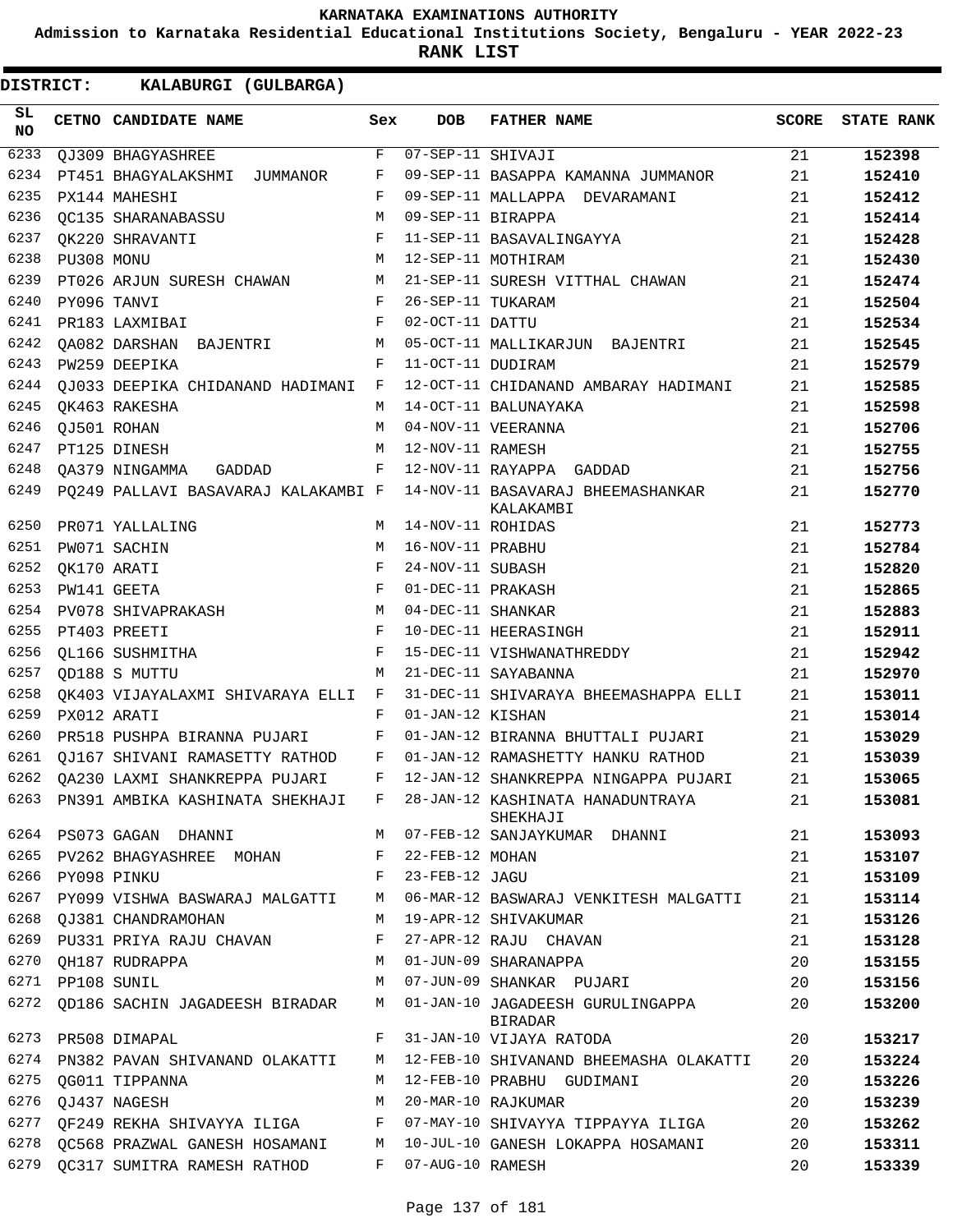**Admission to Karnataka Residential Educational Institutions Society, Bengaluru - YEAR 2022-23**

**RANK LIST**

**DISTRICT:** KK **KALABURGI (GULBARGA)**

| SL<br><b>NO</b> | CETNO CANDIDATE NAME                        | Sex          | <b>DOB</b>        | <b>FATHER NAME</b>                              | <b>SCORE</b> | <b>STATE RANK</b> |
|-----------------|---------------------------------------------|--------------|-------------------|-------------------------------------------------|--------------|-------------------|
| 6280            | PT240 NITESH                                | М            |                   | 12-AUG-10 VEERSHETTY                            | 20           | 153347            |
| 6281            | OC335 SHIVARAYA                             | M            |                   | 12-AUG-10 BABADAHEB<br>BUKKA                    | 20           | 153348            |
| 6282            | PY050 SHARNAMMA MALLAPPA<br>MUSTIGAIR       | F            |                   | 06-SEP-10 MALLAPPA                              | 20           | 153392            |
| 6283            | PW077 AKSHATA                               | F            |                   | 08-SEP-10 BHEEMANNA                             | 20           | 153394            |
| 6284            | PS020 PRADNYA MAHANTAPPA JOGAN              | F            |                   | 24-SEP-10 MAHANTAPPA RAMANNA JOGAN              | 20           | 153423            |
| 6285            | OF067 CHANDRU KUDAGI                        | M            |                   | 01-OCT-10 PEERAPPA KUDAGI                       | 20           | 153431            |
| 6286            | QG094 SHARATAKUMARA MALINGARAYA<br>DOREGOLU | М            |                   | 02-OCT-10 MALINGARAYA SHIVAPPA DOREGOLU         | 20           | 153439            |
| 6287            | PR476 SIDRAM                                | М            | 06-OCT-10 GOPAL   | MEESALE                                         | 20           | 153447            |
| 6288            | PR790 SANDEEP                               | M            |                   | 10-OCT-10 SANJUKUMAR HOSMANI                    | 20           | 153463            |
| 6289            | PP218 SUNILKUMAR MALLIKAJUN SUTAR M         |              |                   | 10-OCT-10 MALLIKARJUN SUTAR                     | 20           | 153464            |
| 6290            | PO188 IRANNA KALLAPPA KALASHETTI            | M            |                   | 17-OCT-10 KALLAPPA IRAPPA KALASHETTI            | 20           | 153489            |
| 6291            | OH214 SHARNU                                | M            | 27-OCT-10 DILIP   |                                                 | 20           | 153517            |
| 6292            | OL107 BHAVANI                               | F            | 29-OCT-10 MARUTI  |                                                 | 20           | 153522            |
| 6293            | OH051 MOSHIN                                | M            | 29-OCT-10 MAHEBUB |                                                 | 20           | 153525            |
| 6294            | OK247 TANVEER                               | M            |                   | 07-NOV-10 SANTHOSH                              | 20           | 153557            |
| 6295            | PV280 ASHWINI                               | F            |                   | 14-NOV-10 RAVINDRA                              | 20           | 153578            |
| 6296            | PP391 SOUNDARYA LAXMAN PUJARI               | F            |                   | 23-NOV-10 LAXMAN FAKIRAPPA PUJARI               | 20           | 153607            |
| 6297            | PU241 SUNEELKUMAR JAGANNATH<br>POOJARI      | М            |                   | 24-NOV-10 JAGANNATH M P                         | 20           | 153608            |
| 6298            | PR080 PRASHANT                              | M            |                   | 01-DEC-10 MAHESH VAGDARAGI                      | 20           | 153627            |
| 6299            | PT013 AVINASH                               | M            |                   | 19-DEC-10 GANESH RATHOD                         | 20           | 153659            |
| 6300            | OF145 PADMA                                 | F            |                   | 20-DEC-10 DOULAPPA SAJJAN                       | 20           | 153663            |
| 6301            | PU226 SUREKHA ASHOK RATHOD                  | F            |                   | 29-DEC-10 ASHOK UMLA RATHOD                     | 20           | 153688            |
| 6302            | PN114 ABINO                                 | M            |                   | 01-JAN-11 ESHVAR CHAWAN                         | 20           | 153693            |
| 6303            | QC220 AMBARISH                              | M            |                   | 01-JAN-11 BASAVANTAPPA HUJARATI                 | 20           | 153694            |
| 6304            | PU027 AMBRISH                               | M            |                   | 01-JAN-11 SURYAKANT                             | 20           | 153695            |
| 6305            | OJ370 CHANDRAKALA                           | F            |                   | 01-JAN-11 BASAVARAJ NARABOLI                    | 20           | 153705            |
| 6306            | QE041 FIROZ                                 | M            |                   | 01-JAN-11 HASANASAB KUDANAGOL                   | 20           | 153711            |
| 6307            | OF002 GANGABAI VIJAYKUMAR JOGUR             | $-F$         |                   | 01-JAN-11 VIJAYKUMAR CHANDRAM JOGUR             | 20           | 153712            |
| 6308            | QA277 HANAMANTH BHIMARAY SUBHEDAR M         |              |                   | 01-JAN-11 BHIMARAY HANAMANTH<br><b>SUBHEDAR</b> | 20           | 153716            |
| 6309            | PW093 ISHWAR                                | М            | 01-JAN-11 RAJU    |                                                 | 20           | 153720            |
| 6310            | QG017 KASIMPATEL                            | M            |                   | 01-JAN-11 DASTAGIRPATEL                         | 20           | 153722            |
|                 | 6311 QK017 KAVITA                           | F            |                   | 01-JAN-11 BANSILAL                              | 20           | 153724            |
| 6312            | PS044 MAHESH                                | M            |                   | 01-JAN-11 RAMACHANDRA LOHAR                     | 20           | 153728            |
| 6313            | PY130 MALASHREE                             | F            |                   | 01-JAN-11 BASAVARAJ                             | 20           | 153729            |
| 6314            | PS097 MOHAN SUNIL TAMMAN M                  |              |                   | 01-JAN-11 SUNIL SHARANAPPA TAMMAN               | 20           | 153733            |
|                 | 6315 PY059 MUTTU BHIRAPPA                   | M            |                   | 01-JAN-11 BHIRAPPA                              | 20           | 153734            |
| 6316            | PR281 PRASHANT                              | M            |                   | 01-JAN-11 DAVALAPPA SHIVAPATIL                  | 20           | 153740            |
| 6317            | QG132 RANJITA                               | F            |                   | 01-JAN-11 BASAVARAJ GOUNDI                      | 20           | 153743            |
|                 | 6318 QC438 SARASWATI F                      |              |                   | 01-JAN-11 DEVINDRA BASAVARAJ KULAGERI           | 20           | 153749            |
|                 | 6319 QG042 SAVITA                           | $\mathbf{F}$ |                   | 01-JAN-11 SHARANAPPA                            | 20           | 153750            |
| 6320            | QA366 SIDDU APPARAYA KIRANAGI M             |              |                   | 01-JAN-11 APPARAYA YASHAVANTRAYA<br>KIRANAGI    | 20           | 153756            |
| 6321            | QK024 BHAGESH                               |              | M 09-JAN-11 ASHOK |                                                 | 20           | 153789            |
|                 | 6322 PR599 BALIRAM KALYANI HOLAKUNDE        | M            |                   | 15-JAN-11 KALYANI MALESH HOLAKUNDE              | 20           | 153803            |
| 6323            | PN154 ASWINI SHARANPPA PUJARI               | F            |                   | 25-JAN-11 SHARANAPPA                            | 20           | 153831            |
|                 | 6324 PR821 MUKTABAI GULABACHAND ZALAKI F    |              |                   | 03-FEB-11 GULABACHAND BANDEPPA ZALAKI           | 20           | 153865            |
|                 | 6325 QD034 SIDDARTHA SAYABANNA HUGAR        | M            |                   | 12-FEB-11 SAYABANNA SIDDANNA HUGAR              | 20           | 153901            |
|                 | 6326 PU139 MAYAVATI                         |              |                   | F 16-FEB-11 SANJUKUMAR                          | 20           | 153916            |

Page 138 of 181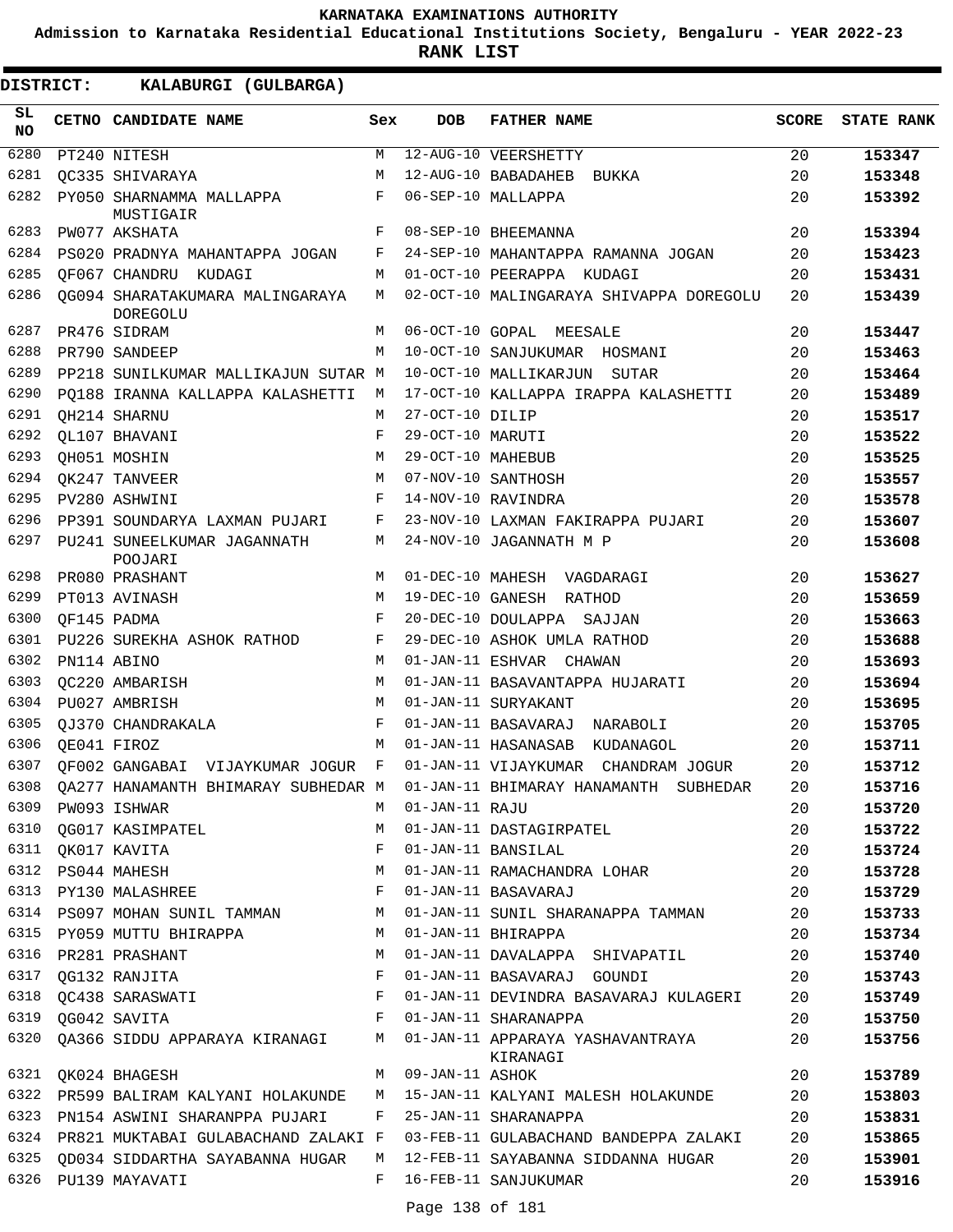**Admission to Karnataka Residential Educational Institutions Society, Bengaluru - YEAR 2022-23**

| DISTRICT:        |                  | KALABURGI (GULBARGA)                          |            |                   |                                                |              |                   |
|------------------|------------------|-----------------------------------------------|------------|-------------------|------------------------------------------------|--------------|-------------------|
| SL.<br><b>NO</b> |                  | CETNO CANDIDATE NAME                          | Sex        | <b>DOB</b>        | <b>FATHER NAME</b>                             | <b>SCORE</b> | <b>STATE RANK</b> |
| 6327             |                  | OK190 JAGADEESH RAMULU NATAKARI               | M          | 22-FEB-11 RAMULU  |                                                | 20           | 153935            |
| 6328             |                  | PS175 PREETAM MANIK CHAVAN                    | M          |                   | 24-FEB-11 MANIK BHIMSING CHAVAN                | 20           | 153947            |
| 6329             |                  | PW277 RAGHAVI                                 | F          |                   | 01-MAR-11 BANDEPPA                             | 20           | 153963            |
| 6330             |                  | OJ268 NAITIK RATHOD                           | М          |                   | 02-MAR-11 VIJAYKUMAR RATHOD                    | 20           | 153966            |
| 6331             |                  | OA248 TRISHIKA RAMESH NADAGERI                | F          |                   | 02-MAR-11 RAMESH AMBANNA NADAGERI              | 20           | 153967            |
| 6332             |                  | OJ148 ANKUSH                                  | M          |                   | 07-MAR-11 DHARM SHING                          | 20           | 153985            |
| 6333             |                  | PV214 sarshwati                               | F          | 07-MAR-11 YAMRAJ  |                                                | 20           | 153988            |
| 6334             |                  | QD230 SAVITA SHIVASHARANAPPA<br>KURANALLI     | F          |                   | 10-MAR-11 SHIVASHARANAPPA GURANNA<br>KURANALLI | 20           | 153999            |
| 6335             | QF192 PREM       |                                               | M          |                   | 14-MAR-11 MALLAPPA KATTI                       | 20           | 154012            |
| 6336             |                  | PW069 ANJALI                                  | F          |                   | 21-MAR-11 JAIBHEEM                             | 20           | 154038            |
| 6337             |                  | PT016 GAYATRI                                 | F          | 25-MAR-11 ASHOK   |                                                | 20           | 154055            |
| 6338             |                  | PV245 MALLIKARJUN SHARANU MELKERI M           |            |                   | 01-APR-11 SHARANU KASHAPPA MELKERI             | 20           | 154087            |
| 6339             |                  | PR742 VENKAT                                  | M          |                   | 01-APR-11 KASHINATH<br>RATHOD                  | 20           | 154093            |
| 6340             |                  | OK368 ABHISHEK                                | М          |                   | 08-APR-11 SHIVAYOGI                            | 20           | 154128            |
| 6341             |                  | OA298 BASAWARAJ MALLAPPA DOCTOR               | М          |                   | 09-APR-11 MALLAPPA SHARANAPPA DOCTOR           | 20           | 154132            |
| 6342             |                  | PR247 MONISHA MANTANNA AMANE                  | F          |                   | 14-APR-11 MANTANNA AMRUTRAO AMANE              | 20           | 154159            |
| 6343             |                  | PW172 BHUMIKA                                 | F          | 20-APR-11 RAJU    |                                                | 20           | 154175            |
| 6344             |                  | PP019 PALLAVI                                 | F          |                   | 20-APR-11 VIJAYAKUMAR                          | 20           | 154178            |
| 6345             | PT329 AJAY       |                                               | M          | 25-APR-11 KISHAN  |                                                | 20           | 154204            |
| 6346             |                  | OK021 SOUNDARYA                               | F          | 25-APR-11 GULAPPA |                                                | 20           | 154209            |
| 6347             |                  | PP393 SUMANT SHREENIVAS DIMME                 | M          |                   | 25-APR-11 SHREENIVAS SHARANAPPA DIMME          | 20           | 154210            |
| 6348             |                  | PO080 BHGYASHREE BHIMASHANKAR<br>MASALI       | F          |                   | 30-APR-11 BHIMASHANKAR                         | 20           | 154235            |
| 6349             |                  | QC203 SHRIDEVI LAXMAN SALI                    | F          | 04-MAY-11 LAXIMAN |                                                | 20           | 154257            |
| 6350             |                  | PW027 DEEPIKA                                 | $_{\rm F}$ | 10-MAY-11 GOUTAM  |                                                | 20           | 154282            |
| 6351             |                  | PT104 PAVITRA                                 | $_{\rm F}$ |                   | 10-MAY-11 NARASING                             | 20           | 154283            |
| 6352             |                  | QF038 MAREMMA                                 | F          |                   | 17-MAY-11 SHARANAPPA BHIMANNA<br>HEDGIMADRI    | 20           | 154316            |
| 6353             |                  | PR480 SAMARTH<br>JYOTE                        | M          |                   | 19-MAY-11 BASAVARAJ JYOTE                      | 20           | 154327            |
|                  |                  | 6354 QH266 SHIVANI                            | F          |                   | 20-MAY-11 SANTOSH SHANTAPPA                    | 20           | 154332            |
| 6355             |                  | QA353 PAVITRA GOLALAPPA SHIRMA                | F          |                   | 22-MAY-11 GOLALAPPA SHIRMA                     | 20           | 154339            |
|                  |                  | 6356 PN407 PRITAM SANJU RATHOD                | M          |                   | 27-MAY-11 SANJU LAKKU RATHOD                   | 20           | 154366            |
| 6357             |                  | QE106 SAKSHI                                  | F          |                   | 28-MAY-11 ERANNA KUMBAR                        | 20           | 154374            |
|                  |                  | 6358 QK180 BHAVANI                            | F          |                   | 29-MAY-11 SHARANAPPA                           | 20           | 154375            |
| 6359             | QH174 AMEET      |                                               | M          |                   | 01-JUN-11 PARSHURAM                            | 20           | 154398            |
| 6360             |                  | PV221 MAHMD RIHAN                             | M          |                   | 01-JUN-11 SHAMSHUDDIN PHASHUMIYYA KORBA        | 20           | 154407            |
|                  |                  | 6361 PP315 VIDYASHREE VIJAYAKUMAR<br>ALMELKAR | F          |                   | 01-JUN-11 VIJAYKUMAR HUCHCHAPPA<br>ALMELKAR    | 20           | 154416            |
|                  | 6362 PW085 VIKAS |                                               |            |                   | M 07-JUN-11 JEMASINGH                          | 20           | 154458            |
|                  |                  | 6363 QJ419 BASAWARAJ                          | M          |                   | 09-JUN-11 BAILAPPA                             | 20           | 154467            |
|                  |                  | 6364 QJ336 PREM SUBHAS JADHAV M               |            |                   | 12-JUN-11 SUBHAS VALU JADHAV                   | 20           | 154493            |
|                  | 6365 QC387 ANITA |                                               |            |                   | F 13-JUN-11 BASAVARAJ BALLUNDAGI               | 20           | 154497            |
|                  |                  | 6366 QD010 ARUNA RAJASHEKHAR CHAVANA          | M          |                   | 15-JUN-11 RAJASHEKHAR GURAPPA CHAVANA          | 20           | 154505            |
|                  |                  | 6367 PU260 INDRAJITH                          | M          |                   | 25-JUN-11 NARAYANA                             | 20           | 154564            |
|                  |                  | 6368 PT476 RAKESH                             | М          | 25-JUN-11 SHIVAJI |                                                | 20           | 154568            |
|                  |                  | 6369 QJ230 VEERESH                            | M          |                   | 25-JUN-11 RAJKUMAR                             | 20           | 154570            |
|                  |                  | 6370 QG110 ALTAF HUSSAIN                      | M          |                   | 30-JUN-11 AMEEN SAB                            | 20           | 154603            |
| 6371             |                  | QH016 PAVAN RAJU CHAVAN M                     |            |                   | 02-JUL-11 RAJU GANGARAM CHAVAN                 | 20           | 154628            |
|                  |                  | 6372 PV115 SAROJA BAI                         | F          | 05-JUL-11 UMESH   |                                                | 20           | 154644            |
|                  |                  | 6373 QA159 SHREVANTI                          | F          |                   | 05-JUL-11 CENNAMALLAYYA                        | 20           | 154647            |
|                  |                  |                                               |            | Page 139 of 181   |                                                |              |                   |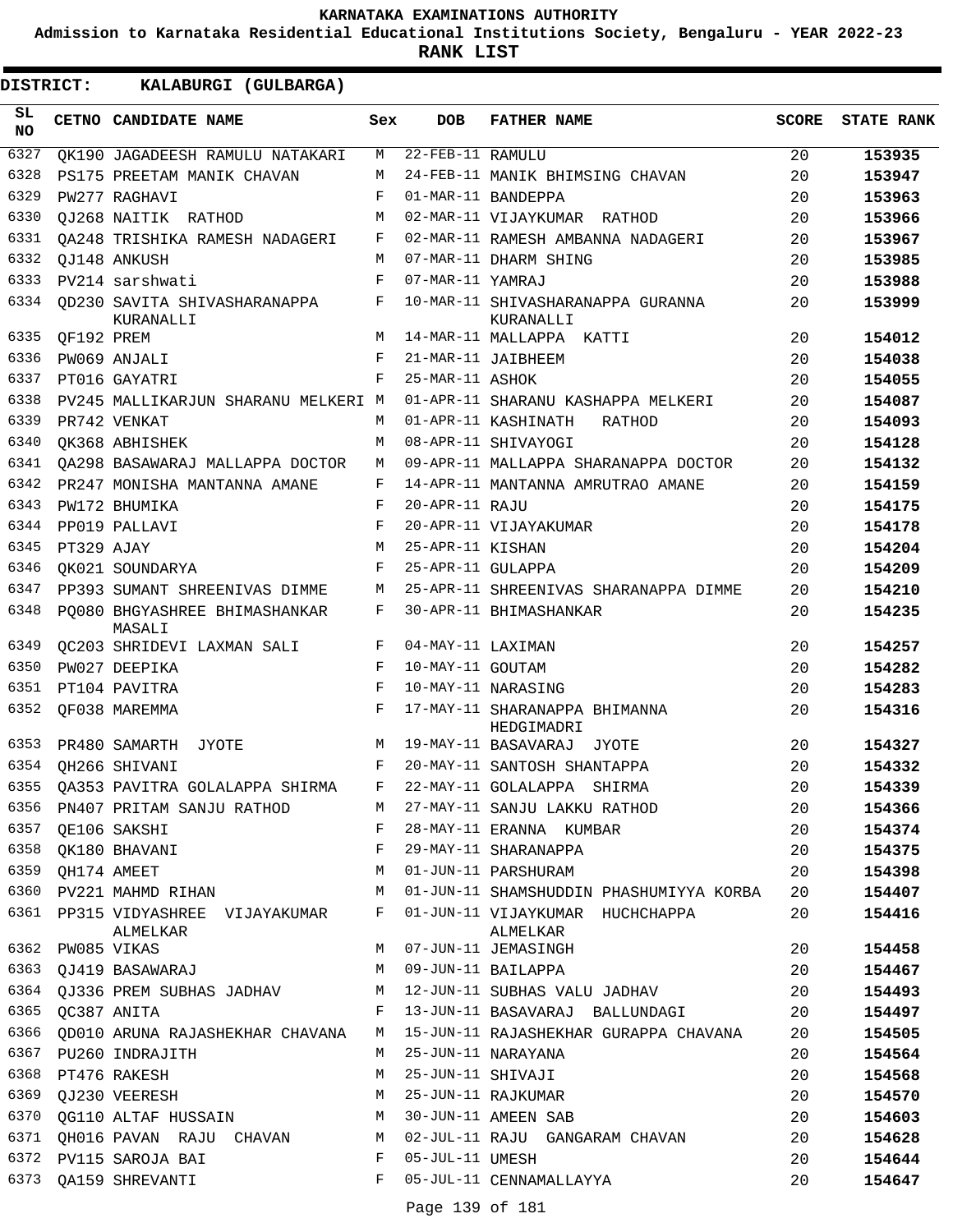**Admission to Karnataka Residential Educational Institutions Society, Bengaluru - YEAR 2022-23**

| SL.<br><b>NO</b><br>6374 | CETNO CANDIDATE NAME                                                          | Sex        | <b>DOB</b>        | <b>FATHER NAME</b>                                                               | <b>SCORE</b> |                   |
|--------------------------|-------------------------------------------------------------------------------|------------|-------------------|----------------------------------------------------------------------------------|--------------|-------------------|
|                          |                                                                               |            |                   |                                                                                  |              | <b>STATE RANK</b> |
|                          | PP127 ANKITA                                                                  | F          |                   | 06-JUL-11 NANDA KUMAR                                                            | 20           | 154650            |
| 6375                     | PY310 VIJAYLAXMI UDAYAKUMAR                                                   | F          |                   | 06-JUL-11 UDAYAKUMAR DEVINDRAPPA CHINNA                                          | 20           | 154656            |
| 6376                     | QG183 RUKMANI DEVARAMANI                                                      | F          |                   | 10-JUL-11 YANKAYYA                                                               | 20           | 154684            |
| 6377                     | OA167 BIRALING AMBALER                                                        | M          |                   | 11-JUL-11 BHIMARAY SHANKREPPA AMBALER                                            | 20           | 154685            |
| 6378                     | PV116 GANESH                                                                  | M          |                   | 12-JUL-11 POMU RATHOD                                                            | 20           | 154690            |
| 6379                     | OA291 MALLIKA BUDDAMULLA MULLAGOL F                                           |            |                   | 12-JUL-11 BUDDAMULLA KHASIMSAB MULLAGOL                                          | 20           | 154691            |
| 6380                     | OK104 ANIL MOGALAPPA JENGANOL                                                 | M          |                   | 13-JUL-11 MOGALAPPA                                                              | 20           | 154696            |
| 6381                     | QK438 ANUSUJA PANDARI NAIK RATHOD F                                           |            |                   | 13-JUL-11 PANDARI NAIK HIRIYA NAIK<br>RATHOD                                     | 20           | 154697            |
| 6382                     | PS071 SHREESHAIL RAJASHEKHAR<br>BHATTA                                        | М          |                   | 17-JUL-11 RAJASHEKHAR BASANNA BHATTA                                             | 20           | 154721            |
| 6383                     | QL111 MALLESH HUSENAPPA KAVALI                                                | M          |                   | 18-JUL-11 HUSENAPPA                                                              | 20           | 154725            |
| 6384                     | OC357 SAVITHA RAJKUMAR PAWAR                                                  | F          |                   | 23-JUL-11 RAJKUMAR KANASU PAWAR                                                  | 20           | 154759            |
| 6385                     | QG061 MADINA                                                                  | F          |                   | 24-JUL-11 DOULASAB<br>ELIGAR                                                     | 20           | 154762            |
| 6386                     | OA183 NINGAPPA                                                                | M          |                   | 01-AUG-11 PEERAPPA MALLI                                                         | 20           | 154810            |
| 6387                     | PY191 SAVITRI                                                                 | F          | 01-AUG-11 SURESH  |                                                                                  | 20           | 154811            |
| 6388                     | PW171 SRINIVAS K                                                              | M          |                   | 02-AUG-11 NARASIMLU                                                              | 20           | 154817            |
| 6389                     | PU273 NAGESH RAJU CHAWAN                                                      | M          | 05-AUG-11 RAJU    |                                                                                  | 20           | 154823            |
| 6390                     | PT175 NINGAPPA                                                                | M          |                   | 07-AUG-11 SHIVANAND                                                              | 20           | 154832            |
| 6391                     | QJ400 NISARGA                                                                 | $_{\rm F}$ |                   | 08-AUG-11 BASAVRAJ                                                               | 20           | 154835            |
| 6392                     | PU020 DIVYA RAMASETTI RATOD                                                   | F          |                   | 16-AUG-11 RAMASETTI                                                              | 20           | 154873            |
| 6393                     | PX205 VAISHNAVI                                                               | F          | 16-AUG-11 RAVI    |                                                                                  | 20           | 154878            |
| 6394                     | PY284 GANGAMMA                                                                | F          |                   | 18-AUG-11 MALLIKARJUN                                                            | 20           | 154885            |
| 6395                     | OG115 VEERESH                                                                 | M          | 19-AUG-11 AYYAPPA |                                                                                  | 20           | 154896            |
| 6396                     | PT082 YUVARAJ                                                                 | M          | 19-AUG-11 BHIKKU  |                                                                                  | 20           | 154897            |
| 6397                     | PR729 CHANNAVEER<br>SONEKAR                                                   | M          |                   | 20-AUG-11 AMBARAYA SONEKAR                                                       | 20           | 154899            |
| 6398                     | OA568 SAVITRI NATIKAR                                                         | F          |                   | 20-AUG-11 DOULATARAYA NATIKAR                                                    | 20           | 154901            |
| 6399                     | QC141 YASHASHWINI NAGARAJ DESAI                                               | F          |                   | 27-AUG-11 NAGARAJ DURAGAPPA DESAI                                                | 20           | 154936            |
| 6400                     | OL042 ANNAPURNA                                                               | F          |                   | 01-SEP-11 BHIMARAYA                                                              | 20           | 154961            |
| 6401                     | OK268 PRAVEENKUMAR                                                            | M          |                   | 02-SEP-11 MARUTI BHARATANUR                                                      | 20           | 154969            |
| 6402                     | OA185 SUSHMA                                                                  | F          |                   | 03-SEP-11 SHIVAKUMAR                                                             | 20           | 154978            |
|                          |                                                                               |            |                   | 6403 PU045 DEEPIKA RAMACHANDRA ATTELI F 07-SEP-11 RAMACHANDRA LAXMAN ATTELI      | 20           | 154996            |
|                          | 6404 PW004 AISHWARY                                                           |            |                   | F 11-SEP-11 SHEKHAPPA MALKAPUR                                                   | 20           | 155014            |
| 6405                     |                                                                               |            |                   | QE043 VISHWARADYA                         M   14-SEP-11 MADIVALAPPA MURADI       | 20           | 155028            |
|                          | KUDAMBAL                                                                      |            |                   | 6406 PT207 KASHINATH MALLIKARJUN       M   15-SEP-11 MALLAPPA  KUDAMBAL          | 20           | 155030            |
|                          | 6407 QC412 LAXMI BHAGANNA PUJARI F 18-SEP-11 BHAGANNA                         |            |                   |                                                                                  | 20           | 155052            |
|                          | GANGANAUR                                                                     |            |                   | 6408 PX239 SHARANARAJ CHANDRAKANTH M 19-SEP-11 CHANDRAKANTH GURANNA<br>GANGANAUR | 20           | 155059            |
| 6409                     | PR825 MALASHREE SHIVASHANKAR<br>MENTE                                         |            |                   | F 21-SEP-11 SHIVASHANKAR SHIVARAY MENTE                                          | 20           | 155066            |
| 6410                     | PR028 SUMIT MELINKERI M 21-SEP-11 VISHWANTH MELINKERI                         |            |                   |                                                                                  | 20           | 155068            |
|                          | 6411 PV096 DIVYA<br>$\mathbf{F}$ and the set of $\mathbf{F}$ and $\mathbf{F}$ |            |                   | 23-SEP-11 DEVARAJ                                                                | 20           | 155076            |
|                          | $\mathbf{F}$<br>6412 PS162 ESHWARI                                            |            |                   | 23-SEP-11 SANTOSH KADAMB                                                         | 20           | 155077            |
|                          | 6413 QH045 BHAGYASHREE F 25-SEP-11 BHEERAPPA                                  |            |                   |                                                                                  | 20           | 155086            |
|                          | 6414 PV165 ASHWINI                                                            |            |                   | F 26-SEP-11 JAGANNATH                                                            | 20           | 155088            |
| 6415                     | OK040 SAIKUMAR                                                                |            |                   | M 27-SEP-11 RAMU NAYAK                                                           | 20           | 155098            |
|                          | 6416 PN192 ALFAZ MAHIBOOBPATEL MUJAWAR M 28-SEP-11 MAHIBOOBPATEL              |            |                   |                                                                                  | 20           | 155101            |
|                          | 6417 PT396 BHAVANI                                                            | F          | 03-OCT-11 GOPAL   |                                                                                  | 20           | 155123            |
| 6418                     | PR724 SWAPNA                                                                  | F          | 19-OCT-11 NETAJI  |                                                                                  | 20           | 155208            |
|                          | 6419 QA417 BHAVANI                                                            | $F -$      | 01-NOV-11 IRAPPA  |                                                                                  | 20           | 155256            |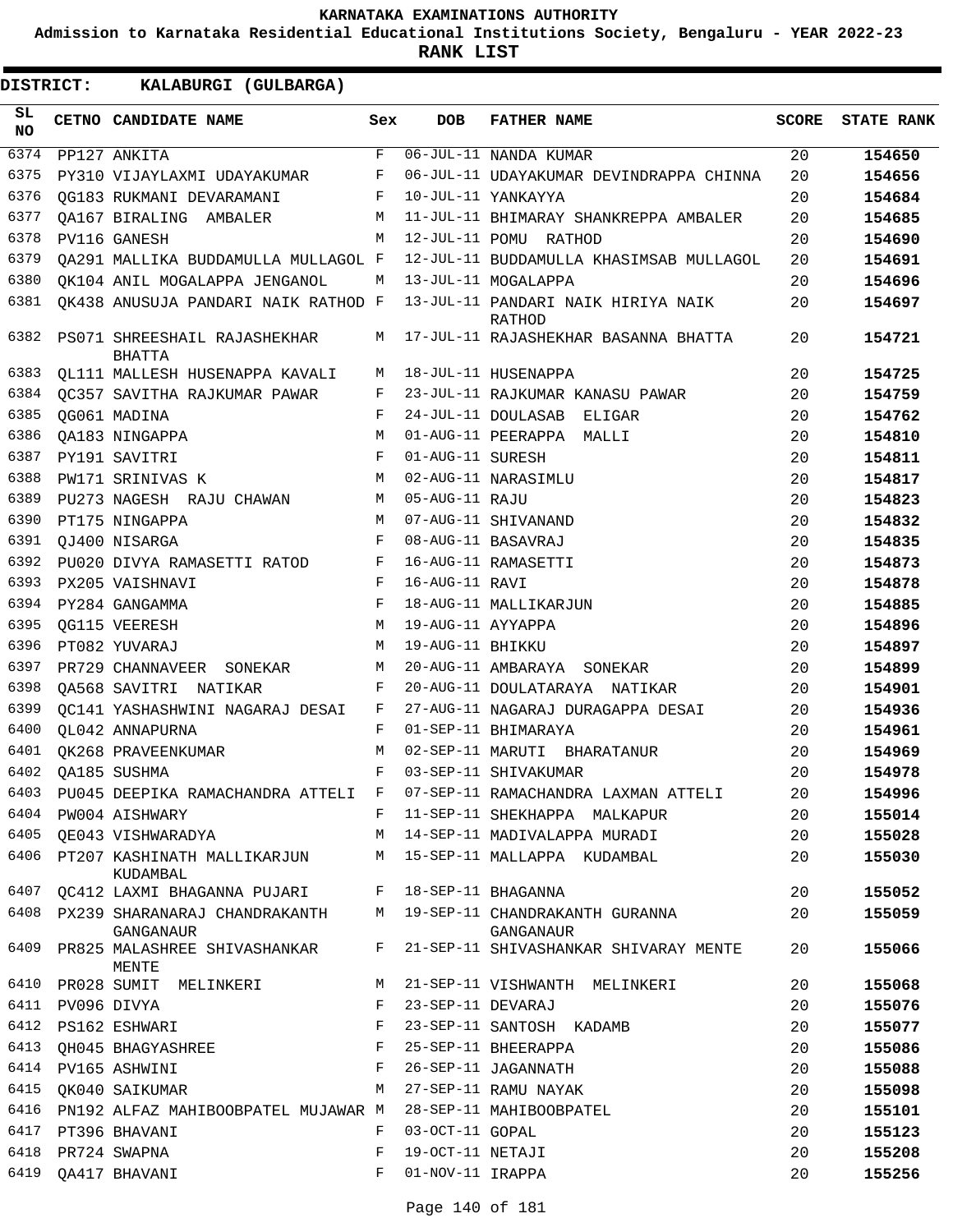**Admission to Karnataka Residential Educational Institutions Society, Bengaluru - YEAR 2022-23**

**RANK LIST**

| SL        | CETNO CANDIDATE NAME                               | Sex                | <b>DOB</b>        | <b>FATHER NAME</b>                                   | <b>SCORE</b> | <b>STATE RANK</b> |
|-----------|----------------------------------------------------|--------------------|-------------------|------------------------------------------------------|--------------|-------------------|
| <b>NO</b> |                                                    |                    |                   |                                                      |              |                   |
| 6420      | QA126 SUDHA                                        | $\mathbf{F}% _{0}$ |                   | 08-NOV-11 MALLIKARJUN                                | 20           | 155297            |
| 6421      | PU117 MAHESHWARI<br>RATHOD                         | F                  |                   | 09-NOV-11 SHIVAJI RAMU RATHOD                        | 20           | 155303            |
| 6422      | PS140 PORNIMA SHARANABASAPPA<br><b>CHAVAN</b>      | F                  |                   | 10-NOV-11 SHARANABASAPPA SHRIMANT<br>CHAVAN          | 20           | 155306            |
| 6423      | OL097 SURESH                                       | М                  |                   | 10-NOV-11 DEVINDRAPPA                                | 20           | 155309            |
| 6424      | PR118 GOURI                                        | $_{\rm F}$         |                   | 11-NOV-11 SUBHASH SAGAR                              | 20           | 155316            |
| 6425      | PN047 SAHEEL BANDAGISABA NADAF                     | М                  |                   | 20-NOV-11 BANDAGISABA HASANASABA NADAF               | 20           | 155359            |
| 6426      | PT238 SNEHA                                        | F                  |                   | 23-NOV-11 CHANDRAKANTH<br>MOGHA                      | 20           | 155368            |
| 6427      | PY008 HARISH                                       | М                  | 26-NOV-11 SURESH  |                                                      | 20           | 155382            |
| 6428      | PV148 SHRISHAILA REDDY SANJIV<br>REDDY SONTA       | М                  |                   | 29-NOV-11 SANJIV REDDY CHANDRAREDDY<br>SONTA         | 20           | 155401            |
| 6429      | PN300 CHANDRASHEKHAR SHARANAGOUD<br><b>BIRADAR</b> | М                  |                   | 04-DEC-11 SHARANAGOUD BIRADAR                        | 20           | 155422            |
| 6430      | PR047 VIJAYKUMAR PRAKASH GHANTE                    | М                  |                   | 15-DEC-11 PRAKASH UMAKANTH GHANTE                    | 20           | 155466            |
| 6431      | OB088 VINODA PARASHURAMA                           | М                  |                   | 17-DEC-11 PARASHURAMA                                | 20           | 155473            |
| 6432      | PW183 KARAN                                        | М                  | 18-DEC-11 NARAYAN |                                                      | 20           | 155474            |
| 6433      | PN414 JAINABI CHAND PATEL                          | F                  | 23-DEC-11 CHAND   | PATEL                                                | 20           | 155490            |
| 6434      | PS039 NANDINI VILAS POOJARI                        | F                  | 27-DEC-11 VILAS   | BHIMANA POOJARI                                      | 20           | 155502            |
| 6435      | PV079 ABHISHEK                                     | M                  |                   | 01-JAN-12 KUPPANNA                                   | 20           | 155516            |
| 6436      | OJ359 BHUMIKA                                      | F                  | 01-JAN-12 GANESH  |                                                      | 20           | 155519            |
| 6437      | PY216 MADHU                                        | $\mathbf F$        |                   | 01-JAN-12 CHANDRAKANTH<br>DESAI                      | 20           | 155524            |
| 6438      | PY318 MAHESH                                       | М                  | 01-JAN-12 POONU   | RATHOD                                               | 20           | 155525            |
| 6439      | PW013 NIKITA                                       | $_{\rm F}$         |                   | 01-JAN-12 PRAMASING RAMACHANDRA RATHOD               | 20           | 155527            |
| 6440      | PP412 ROHIT MAHANTAPPA BIRADAR                     | М                  |                   | 01-JAN-12 MAHANTAPPA SHIVALINGAPPA<br><b>BIRADAR</b> | 20           | 155530            |
| 6441      | PV061 SAVAN                                        | M                  | 01-JAN-12 HAMU    |                                                      | 20           | 155533            |
| 6442      | OD332 SHANKARAGOUDA                                | М                  | 01-JAN-12 SANTOSH | TAMBADA                                              | 20           | 155534            |
| 6443      | PR727 SUJATA                                       | F                  |                   | 01-JAN-12 RAVINDRA GOVIND<br>RATHOD                  | 20           | 155536            |
| 6444      | OH263 SUSHMITA                                     | F                  | 01-JAN-12 OMNATH  |                                                      | 20           | 155537            |
| 6445      | PY174 RAKESH                                       | М                  |                   | 11-JAN-12 REVANASIDDAPPA                             | 20           | 155554            |
| 6446      | PW112 VISHAL                                       | М                  |                   | 11-JAN-12 VIJAYAKUMAR                                | 20           | 155556            |
| 6447      | OJ208 ABISHEK                                      | M                  |                   | 13-JAN-12 ASHOK RAMSHEETY CHAVAN                     | 20           | 155558            |
| 6448      | PV272 NAGARANI                                     | F                  |                   | 03-FEB-12 KISHTAPPA                                  | 20           | 155583            |
|           | 6449 QC249 RAMACHANDARA BHIMARAYA<br>BAJANTRI      | M                  |                   | 04-FEB-12 BHIMARAYA HANAMANT BAJANTRI                | 20           | 155584            |
|           | 6450 QC231 NAZMEEN                                 | F                  |                   | 10-MAR-12 ABDUL RAZAK                                | 20           | 155604            |
|           | 6451 QA180 JUNAID KAREEM                           | М                  | 11-JUN-12 KAREEM  |                                                      | 20           | 155629            |
| 6452      | PT475 SUVARNA NATHU RATHOD                         | F                  | 04-AUG-12 NATHU   |                                                      | 20           | 155637            |
| 6453      | PT075 ISHWARI                                      | F                  |                   | 04-SEP-12 SHIVPUTRAPPA                               | 20           | 155638            |
|           | 6454 QJ548 NIVEDITA BASAVARAJ                      | F                  |                   | 15-SEP-12 BASAVARAJ                                  | 20           | 155639            |
|           | 6455 PV100 RAVI DEVIDAS                            | М                  | 13-JUN-07 DEVIDAS |                                                      | 19           | 155643            |
| 6456      | PW104 GURUPADAPPA                                  | М                  | 01-JAN-09 JAGAPPA |                                                      | 19           | 155649            |
| 6457      | OK158 KASHINATH                                    | М                  | 01-JAN-09 SABANNA |                                                      | 19           | 155650            |
| 6458      | PR837 KAVITA                                       | F                  |                   | 01-JAN-09 BASAVARAJ REDDY                            | 19           | 155651            |
| 6459      | QK084 BHAGYASHRI                                   | F                  |                   | 08-JAN-09 KASHAPPA                                   | 19           | 155652            |
| 6460      | QF008 PUSHPALATHA JANGLI                           | F                  |                   | 28-JUN-09 SHARANAPPA                                 | 19           | 155667            |
| 6461      | OK126 SRIDEVI KASHAPPA SUBBAMOL                    | F                  |                   | 18-AUG-09 KASHAPPA HUSENAPPA SUBBAMOL                | 19           | 155671            |
| 6462      | QJ516 RAHUL                                        | М                  | 13-SEP-09 ASHOAK  |                                                      | 19           | 155674            |
| 6463      | PT465 RAVINA GOVIND JADHAV                         | F                  |                   | 06-NOV-09 GOVIND JADHAV                              | 19           | 155680            |
| 6464      | PT080 CHARKA MALLESH JADAV                         | М                  |                   | 01-JAN-10 MALLESH JADAV                              | 19           | 155692            |
| 6465      | PW035 PREETIBAI PREM                               | F                  | 01-JAN-10 PREM    |                                                      | 19           | 155694            |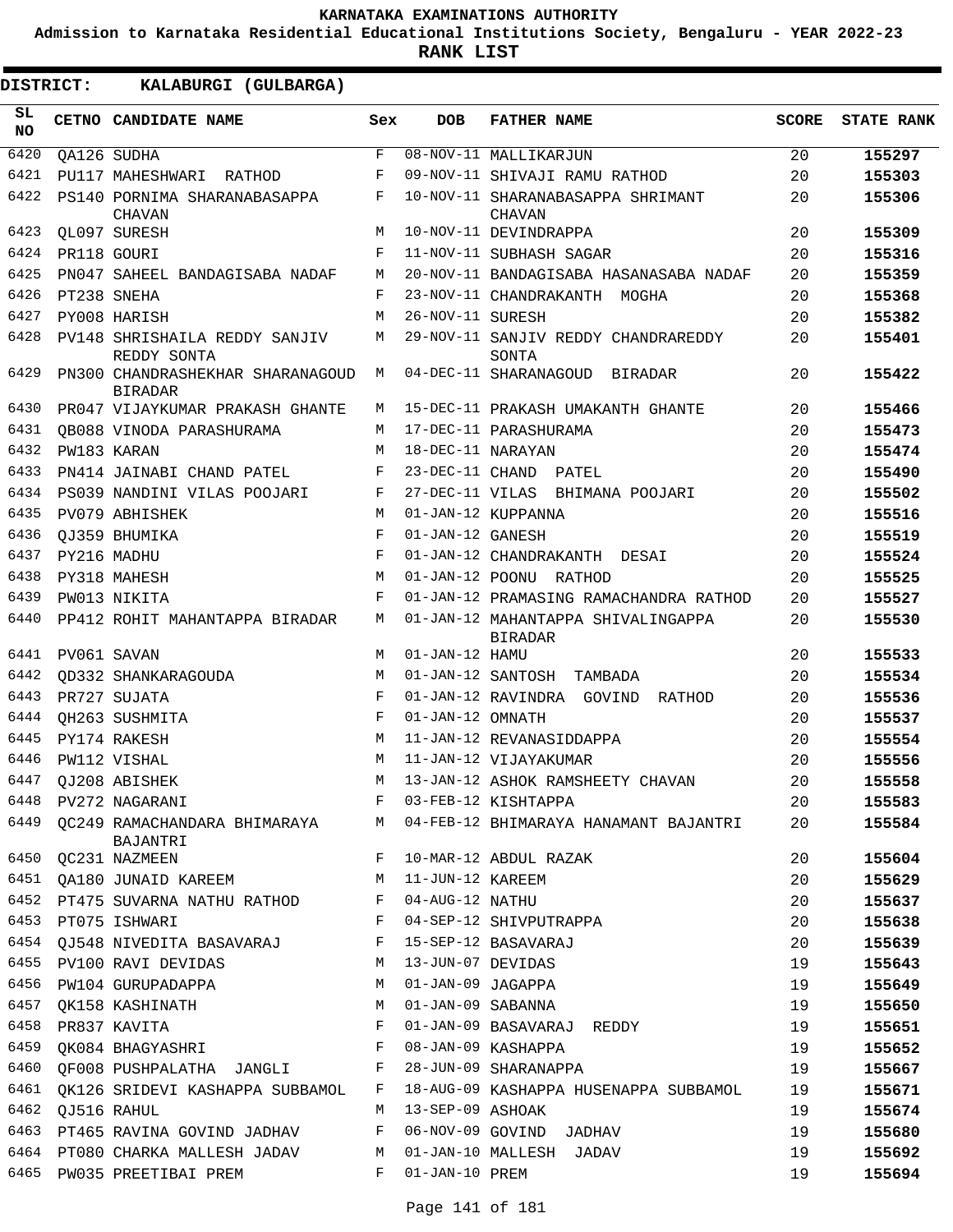**Admission to Karnataka Residential Educational Institutions Society, Bengaluru - YEAR 2022-23**

| DISTRICT:       |                  | KALABURGI (GULBARGA)                                                |              |                   |                                                                   |              |                   |
|-----------------|------------------|---------------------------------------------------------------------|--------------|-------------------|-------------------------------------------------------------------|--------------|-------------------|
| SL<br><b>NO</b> |                  | CETNO CANDIDATE NAME                                                | Sex          | <b>DOB</b>        | <b>FATHER NAME</b>                                                | <b>SCORE</b> | <b>STATE RANK</b> |
| 6466            |                  | PV159 PRITHI                                                        | $\mathbf{F}$ |                   | 01-JAN-10 RAMU MANNU RATHOD                                       | 19           | 155695            |
| 6467            |                  | OA144 RAJU BHIMARAYA NAIKODI                                        | M            |                   | 01-JAN-10 BHIMARAYA SIDDAPPA NAIKODI                              | 19           | 155696            |
| 6468            |                  | PU333 SHRAVAN                                                       | M            |                   | 01-JAN-10 SANJUKUMAR                                              | 19           | 155699            |
| 6469            |                  | PR093 ANKESH                                                        | M            |                   | 29-JAN-10 SHANTHAPPA                                              | 19           | 155709            |
| 6470            |                  | OA571 SHARANARAJ                                                    | M            |                   | 23-APR-10 CHANDRASHEKHAR                                          | 19           | 155739            |
| 6471            |                  | PV059 VIJAYLAXMI JARNAPPA BANELLI F                                 |              |                   | 15-MAY-10 JARNAPPA RAMANNA BANELLI                                | 19           | 155754            |
| 6472            |                  | OF164 ROOPA SHARANAPPA BIRAL                                        | F            |                   | 20-MAY-10 SHARANAPPA SHIVALINGAPPA<br><b>BIRAL</b>                | 19           | 155755            |
| 6473            |                  | QE072 APSANA                                                        | F            |                   | 01-JUN-10 KASHIM PATEL                                            | 19           | 155759            |
| 6474            |                  | QG130 ANJALI                                                        | F            |                   | 04-JUL-10 SHAMARAY HARNAL                                         | 19           | 155790            |
| 6475            |                  | PR532 POONAM SHREEKANT CHAWAN                                       | F            |                   | 15-JUL-10 SHREEKANT DIGMBER CHAWAN                                | 19           | 155795            |
| 6476            |                  | PT364 NAVEENKUMAR TULAJAPPA<br>GOUTAM                               | М            |                   | 26-JUL-10 TULAJAPPA                                               | 19           | 155800            |
| 6477            |                  | PV248 ASHWINI JAGANNATH<br>CHINNARATHOD                             | F            |                   | 29-JUL-10 JAGANNATH CHINNARATHOD                                  | 19           | 155804            |
| 6478            |                  | QF264 SATISH                                                        | М            |                   | 01-AUG-10 BASAVARAJ                                               | 19           | 155808            |
| 6479            |                  | OB013 RAKSHITHA RAMESHA PAVARA                                      | F            | 08-AUG-10 RAMESHA |                                                                   | 19           | 155812            |
| 6480            |                  | PN242 PAVITRA                                                       | F            |                   | 15-AUG-10 SHIVAPUTRA HULAGAPPA HARIJANA                           | 19           | 155820            |
| 6481            |                  | PN381 SIDDARAM SHASHIKANTH HOOGAR M                                 |              |                   | 23-AUG-10 SHASHIKANTH SIDRAM HOOGAR                               | 19           | 155830            |
| 6482            |                  | PY180 PARASHURAM JAMAKHADI                                          | M            |                   | 05-SEP-10 IRAPPA JAMAKHADI                                        | 19           | 155849            |
| 6483            |                  | OJ149 AJAYAKUMAR RUMSING CHAVAN                                     | M            | 08-SEP-10 RUMSING |                                                                   | 19           | 155853            |
| 6484            |                  | QH337 ROSHAN                                                        | M            | 20-SEP-10 PRABHU  |                                                                   | 19           | 155869            |
| 6485            |                  | PR253 NAGESH                                                        | М            |                   | 24-SEP-10 KALYANI KAGE                                            | 19           | 155872            |
| 6486            |                  | PY158 ARUN KUMAR                                                    | M            |                   | 26-SEP-10 NAGAPPA HANAMANTRAYA<br>RAMATEERTHA                     | 19           | 155874            |
| 6487            |                  | QD145 AKASH                                                         | M            |                   | 28-SEP-10 RUDRAGOUDA BANGARI                                      | 19           | 155879            |
| 6488            |                  | OL105 BASAVARAJ                                                     | M            |                   | 05-OCT-10 AMBRISHA                                                | 19           | 155888            |
| 6489            |                  | OE160 SAKSHI BHEEMANAGOUDA PATIL F                                  |              |                   | 18-OCT-10 BHEEMANAGOUDA SHANTGOUDA<br>PATIL                       | 19           | 155916            |
| 6490            | OD076 RAJU       |                                                                     | M            |                   | 19-OCT-10 SHAKRAPPA                                               | 19           | 155919            |
| 6491            |                  | PS108 UMA KALYANI UMMANE                                            | F            | 29-OCT-10 KALYANI |                                                                   | 19           | 155941            |
|                 |                  | 6492 QJ038 PRIYANKA                                                 |              |                   | F 19-NOV-10 RAJKUMAR RATHOD                                       | 19           | 155985            |
|                 |                  | 6493 QH282 PRASHANT                                                 |              |                   | M 25-NOV-10 UMAKANTH                                              | 19           | 156002            |
| 6494            |                  |                                                                     |              |                   | QH068 NISHA LAXAMAN RATHOD F 10-DEC-10 LAXAMAN RAMACHANDAR RATHOD | 19           | 156038            |
| 6495            |                  | HANDIGANUR                                                          |              |                   | QC321 POOJA MADIVALAPPA F 24-DEC-10 MADIVALAPPA HANDIGANUR        | 19           | 156078            |
|                 |                  | 6496 PY001 ABDUL RAHEEM M 01-JAN-11 CHAND PASHA                     |              |                   |                                                                   | 19           | 156098            |
| 6497            | PP024 BABY       |                                                                     | F            |                   | 01-JAN-11 DATTU RATHOD                                            | 19           | 156102            |
| 6498            |                  | PN401 DARSHAN                                                       | M            |                   | 01-JAN-11 DATTATREYA SINDE                                        | 19           | 156105            |
|                 |                  | 6499 QD225 DEWINDRAPPAGOUDA BASAVARAJ M<br>METI                     |              |                   | 01-JAN-11 BASAVARAJ BHEEMARAYAGOUDA<br>METI                       | 19           | 156109            |
|                 |                  | 6500 QG022 IRANNA BASAPPA NADAVINKERI M 01-JAN-11 BASAPPA CHANDAPPA |              |                   | NADAVINKERI                                                       | 19           | 156118            |
|                 |                  | 6501 PR242 KHUSHI MAVINKAR                                          |              |                   | F 01-JAN-11 SHIVAKUMAR MAVINKAR                                   | 19           | 156121            |
|                 |                  | 6502 QF172 KIRAN SIDDAPPA<br>BASAVAPATTANA                          |              |                   | M 01-JAN-11 SIDDAPPA MAREPPA<br>BASAVAPATTANA                     | 19           | 156123            |
|                 |                  | 6503 PW156 NARESH                                                   | M            |                   | 01-JAN-11 RAJAKUMAR                                               | 19           | 156127            |
|                 | 6504 QH336 NEHA  |                                                                     | F            | 01-JAN-11 VITHAL  |                                                                   | 19           | 156128            |
|                 | 6505 PV250 NITIN |                                                                     | M            |                   | 01-JAN-11 VIJAYKUMAR                                              | 19           | 156129            |
| 6506            |                  | QD060 PARSHURAM MANJU GHANTI                                        | M            |                   | 01-JAN-11 MANJU GHANTI                                            | 19           | 156130            |
|                 | 6507 QA270 POOJA |                                                                     | F            |                   | 01-JAN-11 LAXMAN GURAPPA KATTI                                    | 19           | 156131            |
| 6508            |                  | QD347 PRATIBHA                                                      | F            |                   | 01-JAN-11 TIRUPATI BADIGER                                        | 19           | 156132            |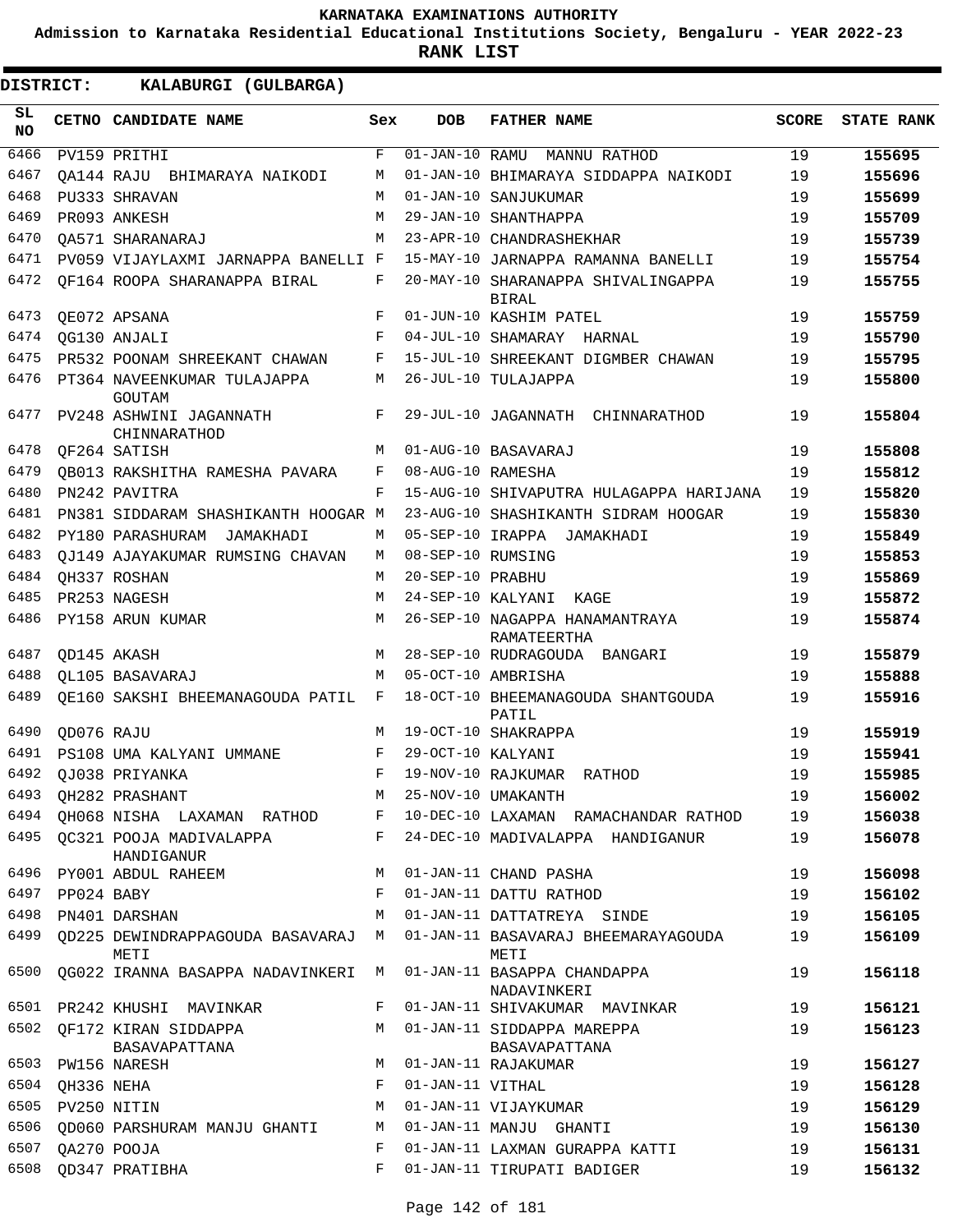**Admission to Karnataka Residential Educational Institutions Society, Bengaluru - YEAR 2022-23**

**RANK LIST**

| SL<br><b>NO</b> |                  | CETNO CANDIDATE NAME                                | Sex        | <b>DOB</b>                     | <b>FATHER NAME</b>                                    | <b>SCORE</b> | <b>STATE RANK</b> |
|-----------------|------------------|-----------------------------------------------------|------------|--------------------------------|-------------------------------------------------------|--------------|-------------------|
| 6509            |                  | PV173 PREETHI                                       | F          | $\overline{01}$ -JAN-11 SHETTY |                                                       | 19           | 156133            |
| 6510            |                  | OF084 REVANASIDDA SHIVASHARANAPPA M<br>KARAKALAGUDI |            |                                | 01-JAN-11 SHIVASHARANAPPA MALAKAJAPPA<br>KARAKALAGUDI | 19           | 156137            |
| 6511            |                  | QL091 SEVANTI                                       | F          |                                | 01-JAN-11 KALLAPPA                                    | 19           | 156140            |
| 6512            |                  | OD037 SHARAN ANGADI                                 | М          |                                | 01-JAN-11 VISHWARADYA                                 | 19           | 156141            |
| 6513            |                  | <b>QA567 SHWETHA</b>                                | F          | 01-JAN-11 LAXMAN               |                                                       | 19           | 156142            |
| 6514            |                  | OC336 BASAVARAJESHWARI IRANNA<br>YADRAMI            | F          |                                | 15-JAN-11 IRANNA MELAPPA YADRAMI                      | 19           | 156180            |
| 6515            |                  | OF205 AKSHATA                                       | F          |                                | 19-JAN-11 RAVINDRA GUBCHI                             | 19           | 156190            |
| 6516            |                  | PR676 PRABHULINGA                                   | M          |                                | 26-JAN-11 MAHANTAPPA                                  | 19           | 156216            |
| 6517            |                  | OD318 DEVAKKI                                       | $_{\rm F}$ |                                | 27-JAN-11 MALLINATH<br>NAIKODI                        | 19           | 156219            |
| 6518            |                  | PO054 MALLAYYA SANGAYYA BYADAGYAL M                 |            |                                | 05-FEB-11 SANGAYYA RACHAYYA BYADAGYAL                 | 19           | 156245            |
| 6519            |                  | OH307 ADITYA SOMALING MELINKERI                     | F          |                                | 10-FEB-11 SOMALING                                    | 19           | 156259            |
| 6520            |                  | PY303 SIDDAMMA                                      | F          | 13-FEB-11 ASHOKA               |                                                       | 19           | 156270            |
| 6521            |                  | <b>QD133 MAHESH</b>                                 | M          |                                | 22-FEB-11 MALAPPA JOGUR                               | 19           | 156299            |
| 6522            |                  | OB139 SUSHMITA                                      | F          |                                | 22-FEB-11 MALLAPPA NADAGERI                           | 19           | 156302            |
| 6523            |                  | PV053 RAJESHWARI                                    | F          | 08-MAR-11 MOHAN                |                                                       | 19           | 156345            |
| 6524            |                  | PV197 RANJEETA                                      | $_{\rm F}$ |                                | 11-MAR-11 JAGANNATH                                   | 19           | 156354            |
| 6525            |                  | OF075 MADIVALA SIDRAMA KANNOLI                      | М          |                                | 26-MAR-11 SIDRAMA HANAMANTA KANNOLI                   | 19           | 156400            |
| 6526            |                  | QC598 TEJASHWINI YALLAPPA POOJARI F                 |            |                                | 27-MAR-11 YALLAPPA MALAPPA POOJARI                    | 19           | 156404            |
| 6527            |                  | QG051 LALITA                                        | F          |                                | 05-APR-11 BHEEMARAYA BHUSAGUND                        | 19           | 156431            |
| 6528            |                  | QC395 VISHAL                                        | M          |                                | 06-APR-11 ASHOK KAMANMANI                             | 19           | 156442            |
| 6529            |                  | PR162 VIVEK                                         | M          | 07-APR-11 SANTOSH              |                                                       | 19           | 156448            |
| 6530            |                  | OK466 LAKSHMI                                       | F          |                                | 10-APR-11 YANKAPPA RAMANNA ITKAL                      | 19           | 156455            |
| 6531            |                  | QK275 KRISHNA M RATHOD                              | М          |                                | 12-APR-11 MOGALYA NAYAK                               | 19           | 156468            |
| 6532            |                  | PR633 BHAGYASHREE KHANDAPPA<br>PUJARI               | F          |                                | 13-APR-11 KHANDAPPA                                   | 19           | 156470            |
| 6533            |                  | QJ239 AKSHARA                                       | F          |                                | 14-APR-11 ANILKUMAR                                   | 19           | 156476            |
| 6534            |                  | PY209 VISHAKHA                                      | F          |                                | 22-APR-11 UMESH JADHAV                                | 19           | 156510            |
| 6535            |                  | OK030 SHIVARAJ                                      | M          |                                | 24-APR-11 NINGAPPA                                    | 19           | 156517            |
| 6536            |                  | OB007 MEHABOOBA                                     | M          |                                | 28-APR-11 NAVILALA MANIYARA                           | 19           | 156524            |
| 6537            |                  | QC439 SOUMYA                                        | F          |                                | 02-MAY-11 MAREPPA MAREPPA                             | 19           | 156545            |
| 6538            |                  | QH023 ABHISHEK SHIVALINGAPPA<br>MUCHHAKED           | M          |                                | 04-MAY-11 SHIVALINGAPPA                               | 19           | 156555            |
| 6539            |                  | QK472 BRHAMANAND NAGAPPA VADDAR                     | M          |                                | 04-MAY-11 NAGAPPA YALLAPPA VADDAR                     | 19           | 156558            |
| 6540            |                  | QA411 DHANARAJ                                      | M          |                                | 05-MAY-11 CHANDRASHEKAR CHINNA RATHOD                 | 19           | 156569            |
| 6541            |                  | PR265 ASHISH ASHOK RATHOD                           | M          |                                | 10-MAY-11 ASHOK KISHAN RATHOD                         | 19           | 156596            |
| 6542            |                  | QH190 RADHIKA                                       | F          |                                | 10-MAY-11 DONDIRAM                                    | 19           | 156598            |
| 6543            |                  | QH142 SHEKAR KYASHYA                                | M          |                                | 10-MAY-11 HULEPPA KYASHYA                             | 19           | 156599            |
| 6544            |                  | QK372 RAMESH                                        | M          |                                | 18-MAY-11 YALLAPPA                                    | 19           | 156623            |
| 6545            |                  | OK056 LAXMI                                         | F          |                                | 21-MAY-11 MOHAN NAIKOTI                               | 19           | 156640            |
| 6546            |                  | QA006 CHIRANJEEVI RAJASHEKAR<br>HARALAYYA           | M          |                                | 27-MAY-11 RAJASHEKAR SHREEMANT<br>HARALAYYA           | 19           | 156670            |
| 6547            |                  | QE093 KHAJAPPA KALLAPPA PUJARI M                    |            |                                | 01-JUN-11 KALLAPPA PUJARI                             | 19           | 156695            |
| 6548            |                  | QJ048 MOHAMADHASIM MULLA                            | M          |                                | 01-JUN-11 MOHAMADJAFARSAB MULLA                       | 19           | 156696            |
|                 | 6549 PT260 DIVYA |                                                     | F          |                                | 02-JUN-11 CHANDRASHEKHAR                              | 19           | 156703            |
| 6550            |                  | QD149 SHREEGURU SHARANAPPA SAJJAN M                 |            |                                | 07-JUN-11 SHARANAPPA SHARANAPPA SAJJAN                | 19           | 156739            |
| 6551            |                  | PU044 CHAITAN CHAWAN                                | M          | 12-JUN-11 KUMAR                |                                                       | 19           | 156763            |
| 6552            |                  | PW170 JAGADISH                                      | M          | 18-JUN-11 RAJAPPA              |                                                       | 19           | 156789            |
| 6553            |                  | PR073 SUDEEP KAMBLE                                 | М          | 19-JUN-11 SURESH               |                                                       | 19           | 156794            |
| 6554            |                  | QA312 SHANKRAYYA HIREMATH M                         |            |                                | 20-JUN-11 VIRABHADRAYYA                               | 19           | 156800            |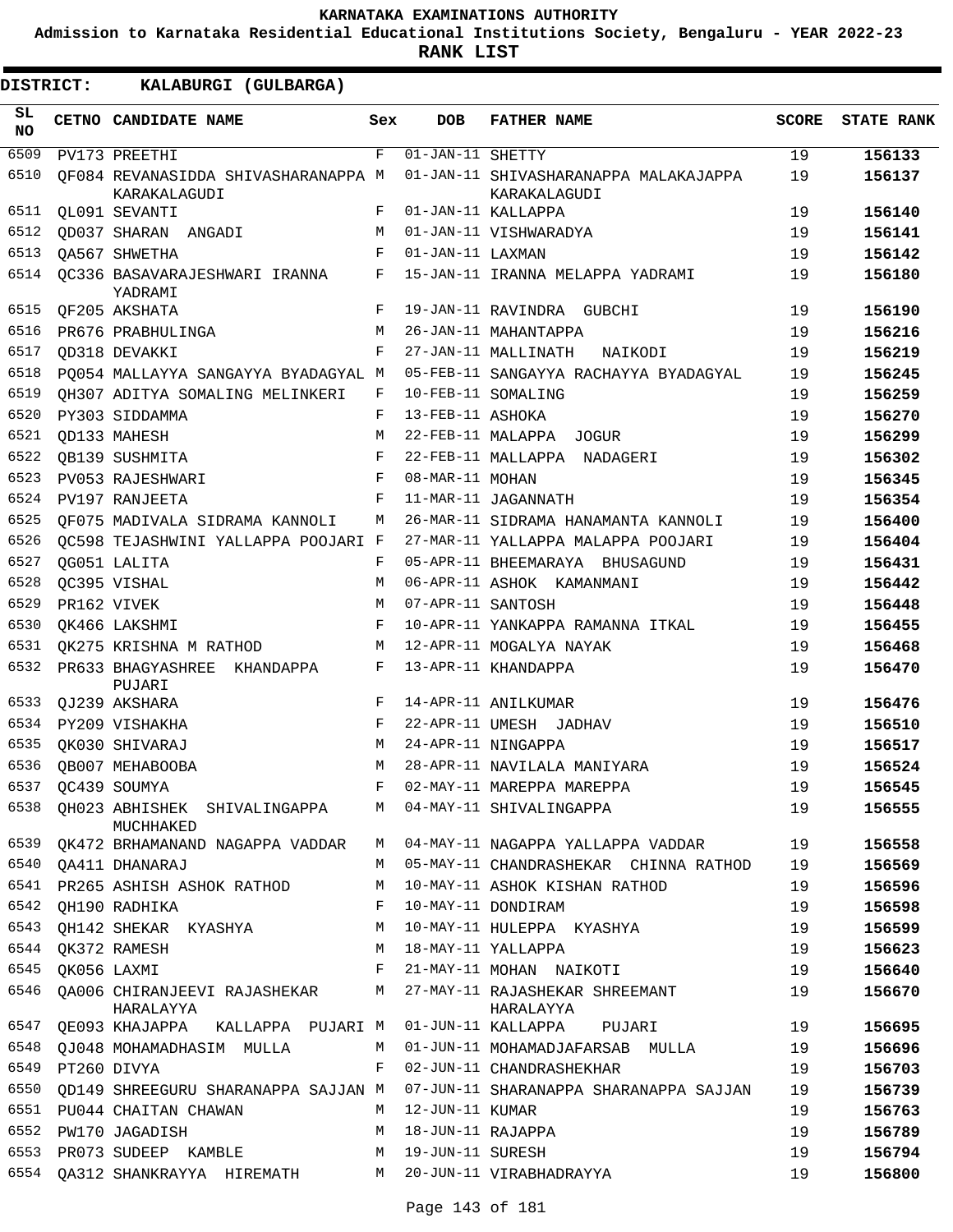**Admission to Karnataka Residential Educational Institutions Society, Bengaluru - YEAR 2022-23**

**RANK LIST**

| SL<br><b>NO</b> |                 | CETNO CANDIDATE NAME                                                | Sex         | DOB                         | <b>FATHER NAME</b>                                                                   | <b>SCORE</b> | <b>STATE RANK</b> |
|-----------------|-----------------|---------------------------------------------------------------------|-------------|-----------------------------|--------------------------------------------------------------------------------------|--------------|-------------------|
| 6555            |                 | PV288 BHOMIKA                                                       | $\mathbf F$ | $\overline{01-JUL-11}$ RAJU |                                                                                      | 19           | 156848            |
| 6556            | PR255 AMAR      |                                                                     | M           |                             | 02-JUL-11 SURYAKANT SIRASE                                                           | 19           | 156851            |
| 6557            |                 | PX139 SHARATAREDDY                                                  | М           |                             | 06-JUL-11 MANJUNATHREDDY                                                             | 19           | 156880            |
| 6558            |                 | QL028 ASHOK                                                         | M           | 07-JUL-11 USHAPPA           |                                                                                      | 19           | 156885            |
| 6559            |                 | QA589 KRISHNA PAWAR                                                 | M           |                             | 07-JUL-11 TARASINGA                                                                  | 19           | 156887            |
| 6560            |                 | QA070 YUVARAJ RAJU CHAVAN                                           | M           |                             | 08-JUL-11 RAJU BHEEMU CHAVAN                                                         | 19           | 156894            |
| 6561            |                 | QJ523 PRAJWAL AKASH                                                 | M           | 09-JUL-11 AKASH             |                                                                                      | 19           | 156898            |
| 6562            |                 | PY136 VAISHNAVI                                                     | F           |                             | 12-JUL-11 JAGANNATH                                                                  | 19           | 156915            |
| 6563            |                 | PS018 DIVYA MADAN                                                   | F           |                             | 15-JUL-11 GOUTAM MADAN                                                               | 19           | 156924            |
| 6564            |                 | PX224 BALARAM                                                       | M           |                             | 21-JUL-11 SIDRAMAPPA                                                                 | 19           | 156954            |
| 6565            |                 | QK014 DHARMENDRA                                                    | М           |                             | 24-JUL-11 GOVINDA CHAWAN                                                             | 19           | 156967            |
| 6566            |                 | OF130 RAKSHITA VITTHAL PUJARI                                       | F           |                             | 24-JUL-11 VITTHAL JAGANNATH PUJARI                                                   | 19           | 156968            |
| 6567            |                 | OK095 BANUPRAKASH                                                   | M           |                             | 30-JUL-11 NARASAPPA                                                                  | 19           | 156994            |
| 6568            |                 | PU310 ANITHA ERAPPA KATIPASAL                                       | F           |                             | 31-JUL-11 ERAPPA RAMCHANDRA KATIPASAL                                                | 19           | 157003            |
| 6569            | QJ422 PUTTI     |                                                                     | F           |                             | 01-AUG-11 HARIRAM RATHOD                                                             | 19           | 157016            |
| 6570            |                 | PR430 SANDIP MANOHAR RATHOD                                         | M           |                             | 02-AUG-11 MANOHAR BABU RATHOD                                                        | 19           | 157024            |
| 6571            |                 | QE064 MALKAMMA                                                      | F           |                             | 07-AUG-11 SANGANNA                                                                   | 19           | 157051            |
| 6572            |                 | PU153 SHRAVANKUMAR                                                  | M           |                             | 08-AUG-11 SHANTVEER                                                                  | 19           | 157055            |
| 6573            |                 | OD088 SACHIN CHANDRAKANT NAGAVI                                     | M           |                             | 11-AUG-11 CHANDRAKANT BASANNA NAGAVI                                                 | 19           | 157064            |
| 6574            | QH079 RAMU      |                                                                     | M           |                             | 13-AUG-11 RAJKUMAR                                                                   | 19           | 157070            |
| 6575            |                 | OJ387 KAVERI SIDDAPPA<br>CHINAMALLI                                 | F           |                             | 14-AUG-11 SIDDAPPA                                                                   | 19           | 157072            |
| 6576            |                 | PQ034 CHETAN PARASHURAM TALAWAR                                     | М           |                             | 15-AUG-11 PARASHURAM LINGAPPA TALAWAR                                                | 19           | 157076            |
| 6577            |                 | PR579 PAVITRA MAHANTAPPA<br>BASAPATTAN                              | F           |                             | 23-AUG-11 MAHANTAPPA PANDIT BASAPATTAN                                               | 19           | 157124            |
| 6578            |                 | PP131 ROHIT ANIL                                                    | M           |                             | 23-AUG-11 ANIL RATHOD RATHOD                                                         | 19           | 157126            |
| 6579            |                 | PT246 SEVANTI                                                       | F           |                             | 28-AUG-11 BHIMARAO                                                                   | 19           | 157149            |
| 6580            |                 | OK075 BHAGYALAXMI                                                   | F           | 01-SEP-11 SRIDHAR           |                                                                                      | 19           | 157169            |
| 6581            |                 | OL116 VINAY VENKATAPPA JETTENOL                                     | M           |                             | 01-SEP-11 VENKATAPPA                                                                 | 19           | 157174            |
| 6582            |                 | PR167 PRASAD DINESH CHAVHAN                                         | M           |                             | 02-SEP-11 DINESH CHAVHAN                                                             | 19           | 157178            |
| 6583            |                 | OD322 ROSHAN                                                        | M           |                             | 02-SEP-11 NAMADEV PAWAR                                                              | 19           | 157179            |
|                 |                 | 6584 QL089 MADAVAREDDY J                                            |             |                             | M 03-SEP-11 JANGAREDDY                                                               | 19           | 157184            |
|                 |                 | 6585 PV108 BHAGYASHREE F 04-SEP-11 BHIMAPPA                         |             |                             |                                                                                      | 19           | 157186            |
|                 |                 |                                                                     |             |                             | 6586 QH298 KASTURI                                   F    07-SEP-11 GAOUTAM TALAKERI | 19           | 157191            |
|                 |                 | 6587 PP369 MALLESH KHAJAPPA DODAMANI M 08-SEP-11 KHAJAPPA           |             |                             |                                                                                      | 19           | 157201            |
|                 |                 | 6588 QA390 KAVITA                                                   | F           |                             | 10-SEP-11 MAHANTESH                                                                  | 19           | 157208            |
|                 | 6589 QK395 SONY |                                                                     |             | F 14-SEP-11 DEVARAJ         |                                                                                      | 19           | 157214            |
|                 |                 | 6590 PW107 ARUNA BAI<br>F 17-SEP-11 SHANKAR                         |             |                             |                                                                                      | 19           | 157221            |
|                 |                 |                                                                     |             |                             | 6591 PP223 RIYAZ DASTAGIRASAB NADAF M 17-SEP-11 DASTAGIRASAB HASANASAB NADAF         | 19           | 157226            |
|                 |                 | 6592 QG113 BASAVARAJ                                                |             |                             | M 19-SEP-11 HONNAPPAGOUDA DODDAMANI                                                  | 19           | 157233            |
|                 |                 | 6593 PY159 AISHWARYA                                                |             |                             | F 20-SEP-11 VENKATESH                                                                | 19           | 157236            |
|                 |                 | GHATTARGA                                                           |             |                             | 6594 PN008 S MALLIKARJUN BASANNA      M 20-SEP-11 BASANNA KALLENI GHATTARGA          | 19           | 157241            |
|                 |                 | 6595 QJ394 RAJESH                                                   |             |                             | M 26-SEP-11 JAIBHEEM                                                                 | 19           | 157263            |
|                 |                 | 6596 PV012 ADITYA                                                   | M           | 27-SEP-11 MITHUN            |                                                                                      | 19           | 157265            |
|                 |                 | $\mathbf{F}$ and $\mathbf{F}$ and $\mathbf{F}$<br>6597 PW030 RAVINA |             | 29-SEP-11 MOTIRAM           |                                                                                      | 19           | 157270            |
|                 |                 | 6598 PX007 BHAVANI<br>$\mathbf{F}$                                  |             | 05-OCT-11 RAM               |                                                                                      | 19           | 157289            |
|                 |                 |                                                                     |             |                             | 6599 QC468 NAGARAJ TOLANOOR M 13-OCT-11 SHIVANAND SIDDANNA TOLANOOR                  | 19           | 157319            |
|                 |                 | 6600 PX204 SHRAVANTI                                                | F           |                             | 22-OCT-11 SIDDANNA                                                                   | 19           | 157354            |
|                 |                 | 6601 PV142 PREETI                                                   | F           | 25-OCT-11 PANDU             |                                                                                      | 19           | 157371            |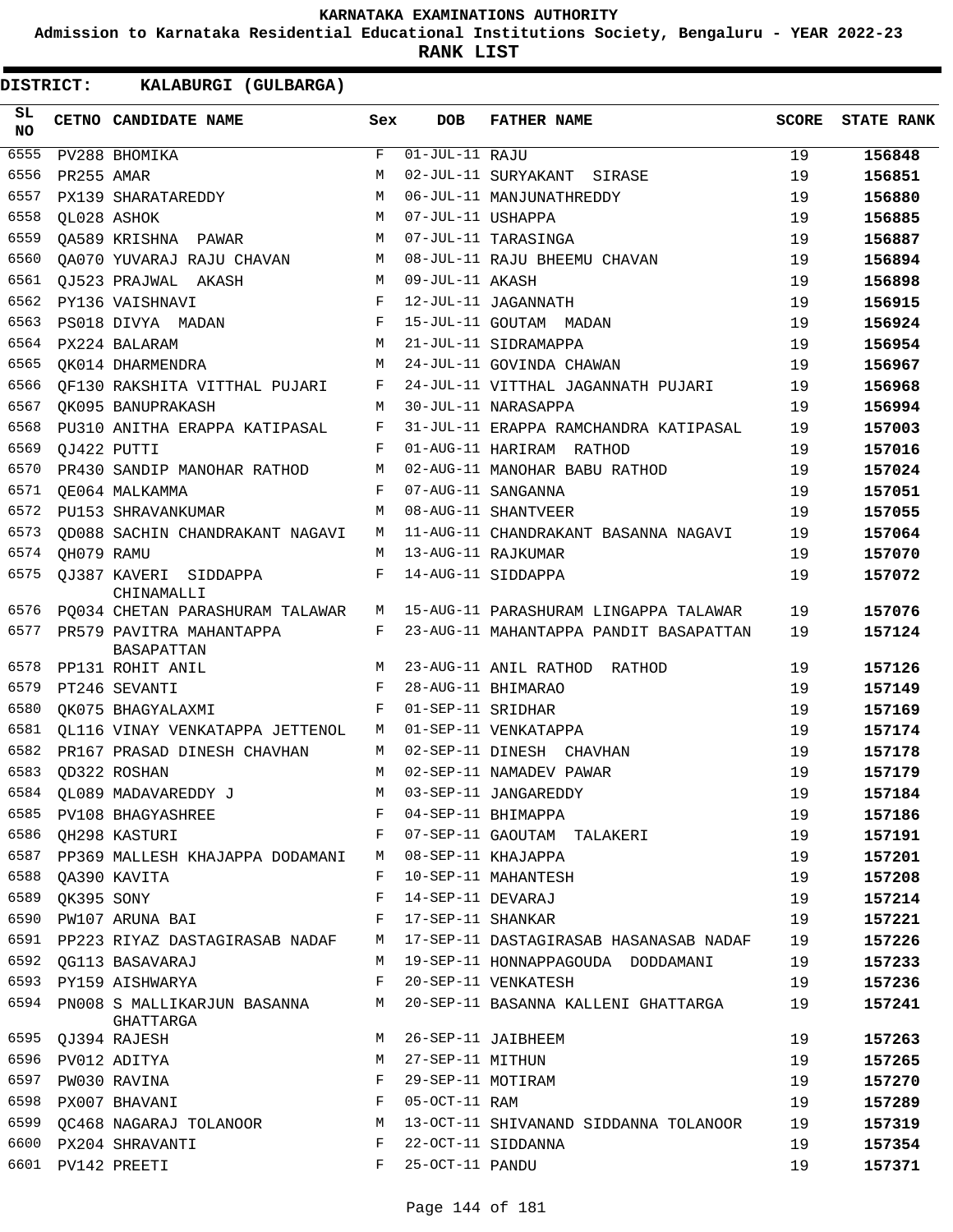**Admission to Karnataka Residential Educational Institutions Society, Bengaluru - YEAR 2022-23**

**RANK LIST**

**DISTRICT:** KK **KALABURGI (GULBARGA)**

| SL<br><b>NO</b> |                  | CETNO CANDIDATE NAME                                          | Sex          | <b>DOB</b>        | <b>FATHER NAME</b>                                                              | SCORE | <b>STATE RANK</b> |
|-----------------|------------------|---------------------------------------------------------------|--------------|-------------------|---------------------------------------------------------------------------------|-------|-------------------|
| 6602            |                  | QC238 JAIBHEEM                                                | M            |                   | 28-OCT-11 KRISHNAPPA DOLAPPA KADLI                                              | 19    | 157379            |
| 6603            |                  | <b>QH227 DHANUSH</b>                                          | M            |                   | 31-OCT-11 SADHANAND                                                             | 19    | 157390            |
| 6604            |                  | PT066 MAHESH                                                  | М            | 02-NOV-11 REDDY   |                                                                                 | 19    | 157395            |
| 6605            |                  | PP444 akash kotagi                                            | M            | 03-NOV-11 babu    |                                                                                 | 19    | 157400            |
| 6606            |                  | PT447 BHAGYASHREE SHARANAPPA<br>YALAWAR                       | F            |                   | 08-NOV-11 SHARANAPPA SANGAPPA YALAWAR                                           | 19    | 157415            |
| 6607            |                  | PR097 MALLIKARJUN RAVINDRA<br>JAMADAR                         | М            |                   | 10-NOV-11 RAVINDRA DATTAPPA JAMADAR                                             | 19    | 157422            |
| 6608            |                  | PV237 ARCHANA                                                 | $_{\rm F}$   | 11-NOV-11 CHANDAR |                                                                                 | 19    | 157425            |
| 6609            |                  | QJ367 DIVYA                                                   | $_{\rm F}$   |                   | 11-NOV-11 ANILKUMAR                                                             | 19    | 157426            |
| 6610            |                  | QJ455 SHRAVANKUMAR                                            | М            |                   | 15-NOV-11 MALLIKARJUN                                                           | 19    | 157446            |
| 6611            |                  | PV158 SRISHANT                                                | M            | 16-NOV-11 DINESH  |                                                                                 | 19    | 157452            |
| 6612            |                  | PY351 LAXMI KALYANI ANGOTI                                    | F            |                   | 17-NOV-11 KALYANI SABANNA ANGOTI                                                | 19    | 157455            |
| 6613            |                  | PP409 SHOBHITA                                                | F            |                   | 19-NOV-11 SHARANABASAPPA WADEKAR                                                | 19    | 157463            |
| 6614            |                  | PT071 SANDEEPKUMAR CHANNABASAPPA                              | М            |                   | 25-NOV-11 CHANNABASAPPA                                                         | 19    | 157485            |
| 6615            |                  | PN343 PRITAM ANILKUMAR                                        | M            |                   | 29-NOV-11 ANILKUMAR SINGHE                                                      | 19    | 157495            |
| 6616            |                  | PR651 SHALINI AMRUTHRAO PATIL                                 | F            |                   | 07-DEC-11 AMRUTHRAO LAXMANRAO PATIL                                             | 19    | 157521            |
| 6617            |                  | PW177 BHAVANA                                                 | F            | 11-DEC-11 JAGAPPA |                                                                                 | 19    | 157541            |
| 6618            |                  | OK208 NAVEEN KUMAR                                            | М            |                   | 23-DEC-11 RAMACHANDRA                                                           | 19    | 157586            |
| 6619            |                  | PZ138 DEVARAJ NINGAPPA KOULAGI                                | М            |                   | 25-DEC-11 NINGAPPA BASAPPA KOULAGI                                              | 19    | 157593            |
| 6620            |                  | PW025 MAMITHABAI SHANKAR JADAV                                | F            |                   | 26-DEC-11 SHANKAR SHETTY JADAV                                                  | 19    | 157597            |
| 6621            |                  | PV162 ARJUN                                                   | M            |                   | 01-JAN-12 VIJAYKUMAR TUKARAM JADHAV                                             | 19    | 157612            |
| 6622            |                  | PU015 SHIVANI                                                 | F            | 01-JAN-12 GOVIND  |                                                                                 | 19    | 157620            |
| 6623            |                  | PP146 VEDIKA RATHOD                                           | F            |                   | 01-JAN-12 MAHENDRA                                                              | 19    | 157625            |
| 6624            |                  | PT367 SHRUTI                                                  | F            |                   | 04-JAN-12 MANIKPAVAR                                                            | 19    | 157630            |
| 6625            |                  | PN371 YOGEETA                                                 | F            |                   | 06-JAN-12 ARJUN WAGMODE                                                         | 19    | 157637            |
| 6626            |                  | PX137 SRUSHTI                                                 | F            |                   | 08-JAN-12 NAGINDRAPPA                                                           | 19    | 157641            |
| 6627            |                  | QK259 SRILATA                                                 | F            |                   | 11-JAN-12 AMBRYANAIK GOBRYANAIK                                                 | 19    | 157643            |
| 6628            |                  | OJ551 TEJAL                                                   | $_{\rm F}$   |                   | 09-APR-12 GURUNATH                                                              | 19    | 157699            |
| 6629            |                  | PR380 AMIT CHAVAN                                             | M            |                   | 14-APR-12 PRAKASH CHAVAN                                                        | 19    | 157702            |
| 6630            |                  | PN263 VIKRAM                                                  | M            |                   | 25-MAY-12 KISHAN RATHOD                                                         | 19    | 157706            |
| 6631            |                  | QL094 BASAVARAJ                                               | M            |                   | 01-JAN-09 MALLAPPA                                                              | 18    | 157721            |
|                 |                  | 6632 PR705 DASHARATHA GOPI RATHOD M 01-JAN-09 GOPI RATHOD     |              |                   |                                                                                 | 18    | 157722            |
|                 |                  | CHANDAKAVATE                                                  |              |                   | 6633 QA190 GANGABAI PARAMANAND F 14-FEB-09 PARAMANAND ANANDAPPA<br>CHANDAKAVATE | 18    | 157725            |
|                 |                  | 6634 PN131 PRAJWAL                                            |              |                   | M 05-APR-09 RAMESH SUTAR                                                        | 18    | 157727            |
|                 |                  | 6635 QG135 ANANDA                                             |              |                   | M 08-SEP-09 SHIVAKUMAR VADDODAGI                                                | 18    | 157734            |
|                 |                  | 6636 PN105 SANGAMESH IRANNA SHIRWAL                           | M            |                   | 01-JAN-10 IRANNA SHIRWAL                                                        | 18    | 157750            |
|                 |                  | 6637 PX191 SANTOSH                                            | M            |                   | 01-JAN-10 PREM SINGH                                                            | 18    | 157751            |
|                 |                  | 6638 PV037 SURESH                                             | M            | 01-JAN-10 ARJUN   |                                                                                 | 18    | 157752            |
|                 |                  | 6639 PY297 KAVYA                                              | F            |                   | 28-JAN-10 VITTAL                                                                | 18    | 157763            |
|                 |                  | 6640 PX105 SABAYYA                                            |              |                   | M 28-JAN-10 MALLIKARJUN                                                         | 18    | 157764            |
|                 | 6641 OD137 MADHU | $\mathbf{F}$ and the contract of the contract of $\mathbf{F}$ |              |                   | 23-MAR-10 MAREPPA NATIKAR                                                       | 18    | 157780            |
|                 |                  | 6642 PX028 SANGEETA SAN SABANNA F 15-MAY-10 SAN SABANNA       |              |                   |                                                                                 | 18    | 157802            |
|                 |                  | MAGAYRI<br>6643 PV160 GANESH                                  |              |                   | M 03-JUL-10 DEVIDAS                                                             | 18    | 157826            |
|                 |                  |                                                               |              |                   |                                                                                 | 18    | 157833            |
|                 |                  | 6644 QE006 HASAN DOULASAB MULLA M 20-JUL-10 DOULASAB          |              |                   | 6645 QA275 VEERESHA SRISHAILA DORE     M   04-AUG-10 SRISHAILA  DORE            | 18    | 157851            |
|                 |                  | 6646 PV274 AKHEELA                                            | $F$ and      |                   | 09-AUG-10 VAIJINATH                                                             | 18    | 157857            |
|                 |                  | 6647 PT168 RAKSHITA                                           | $\mathbf{F}$ | 14-AUG-10 BHARTH  |                                                                                 | 18    | 157864            |
|                 | 6648 PX233 RANI  |                                                               |              |                   | F 02-SEP-10 RAVI MALLAPPA JATTUR                                                | 18    | 157882            |
|                 |                  |                                                               |              |                   | $D_{\alpha} \sim 14E_{\alpha} + 101$                                            |       |                   |

Page 145 of 181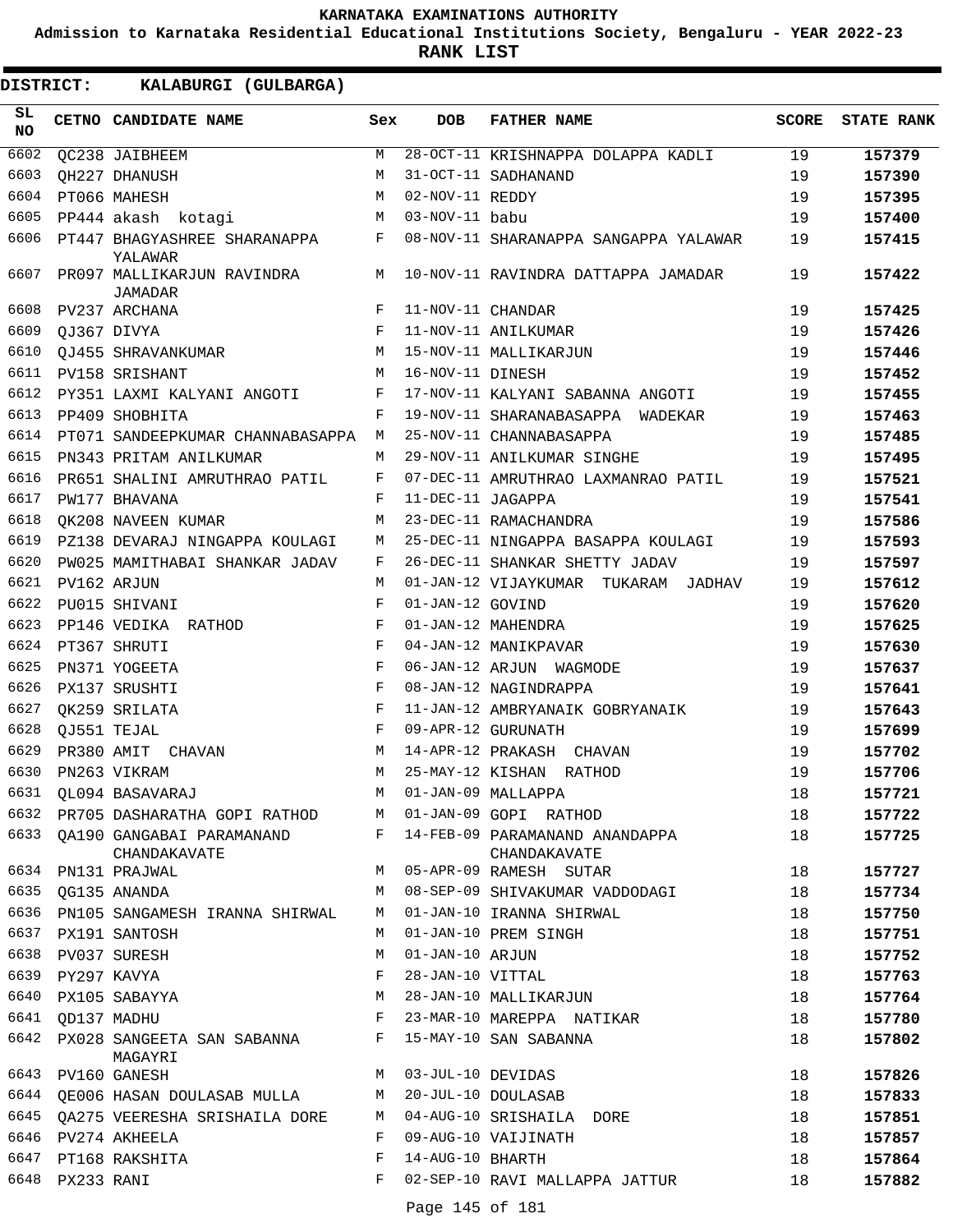**Admission to Karnataka Residential Educational Institutions Society, Bengaluru - YEAR 2022-23**

ı

| DISTRICT:        |                  | KALABURGI (GULBARGA)                                               |              |                       |                                                                                       |              |                   |
|------------------|------------------|--------------------------------------------------------------------|--------------|-----------------------|---------------------------------------------------------------------------------------|--------------|-------------------|
| SL.<br><b>NO</b> |                  | CETNO CANDIDATE NAME                                               | Sex          | <b>DOB</b>            | <b>FATHER NAME</b>                                                                    | <b>SCORE</b> | <b>STATE RANK</b> |
| 6649             |                  | OJ087 SAVITA                                                       | $\mathbf{F}$ | $20 - SEP - 10$ GOPAL |                                                                                       | 18           | 157902            |
| 6650             |                  | OK115 SUJATA                                                       | F            |                       | 22-SEP-10 NINGAPPA                                                                    | 18           | 157907            |
| 6651             |                  | PR204 MAMATA                                                       | $_{\rm F}$   |                       | 10-OCT-10 MANJUNATH HANGARGI                                                          | 18           | 157931            |
| 6652             |                  | PP069 ASHWINI NANDU RATHODA                                        | F            |                       | 15-OCT-10 NANDU SEVU RATHODA                                                          | 18           | 157943            |
| 6653             |                  | PP346 PARTHA PARASHURAM BALAGANUR M                                |              |                       | 28-OCT-10 PARASHURAM BALAGANUR                                                        | 18           | 157971            |
| 6654             |                  | PX120 ASHWINI NAGAPPA MAYGARI                                      | F            | 30-OCT-10 NAGAPPA     |                                                                                       | 18           | 157976            |
| 6655             |                  | PT167 SANGAMESH GUNDAPPA<br>CHANNAKKANOR                           | М            |                       | 03-NOV-10 GUNDAPPA                                                                    | 18           | 157984            |
| 6656             |                  | QK081 PRAVEENKUMAR NAMDEV TALAVAR M                                |              |                       | 09-NOV-10 NAMDEV MALLIKARJUN TALVAR                                                   | 18           | 158002            |
| 6657             |                  | OE157 PRAVEEN                                                      | М            |                       | 24-NOV-10 SIDDAPPA                                                                    | 18           | 158018            |
| 6658             |                  | QH217 SHRUSTY                                                      | F            | 30-NOV-10 SUNIL       |                                                                                       | 18           | 158032            |
| 6659             |                  | PR418 SARVESH                                                      | M            | 28-DEC-10 SANDEEP     |                                                                                       | 18           | 158089            |
| 6660             |                  | PR739 ADITYA JADHAV                                                | M            |                       | 01-JAN-11 SHRIDHAR JADHAV                                                             | 18           | 158095            |
| 6661             |                  | OL103 AKSHATA                                                      | F            |                       | 01-JAN-11 SHARANAPPA                                                                  | 18           | 158097            |
| 6662             |                  | PU239 BASAVARAJ                                                    | M            |                       | 01-JAN-11 GHALAPPA                                                                    | 18           | 158100            |
| 6663             |                  | PY069 CHETAN                                                       | М            |                       | 01-JAN-11 SUBHASCHANDRA                                                               | 18           | 158102            |
| 6664             |                  | PR266 DINESH NAGAPPA MELINKERI                                     | M            |                       | 01-JAN-11 NAGAPPA GUNDAPPA MELINKERI                                                  | 18           | 158105            |
| 6665             |                  | QA156 ERAMMA                                                       | F            |                       | 01-JAN-11 BHAGAPPA                                                                    | 18           | 158107            |
| 6666             |                  | PU228 KRISHNA MOTIRAM                                              | M            | 01-JAN-11 MOTIRAM     |                                                                                       | 18           | 158110            |
| 6667             |                  | PU151 POOJA                                                        | F            |                       | 01-JAN-11 SANTHOSH                                                                    | 18           | 158118            |
| 6668             |                  | PR838 PREETAM RAMESH RATHOD                                        | М            |                       | 01-JAN-11 RAMESH SHANKAR RATHOD                                                       | 18           | 158119            |
| 6669             |                  | PP018 SONIYA SANTOSHA CAVHANA                                      | F            |                       | 01-JAN-11 SANTOSHA BADDU CAVHANA                                                      | 18           | 158132            |
| 6670             |                  | PP005 KAVERI                                                       | F            |                       | 13-JAN-11 RAGHAVENDRA BANDAGAR                                                        | 18           | 158172            |
| 6671             |                  | PN056 SHASHIKANT                                                   | М            |                       | 15-JAN-11 GANGAPPA DODDAMANI                                                          | 18           | 158178            |
| 6672             | QK401 BABY       |                                                                    | F            |                       | 21-JAN-11 BASAVARAJ                                                                   | 18           | 158191            |
| 6673             |                  | PU277 MALLIKARJUN                                                  | М            |                       | 26-JAN-11 PANDURANG                                                                   | 18           | 158210            |
| 6674             |                  | OF273 PARASHURAM SHREESHAIL<br>KONASIRASAGI                        | M            |                       | 26-JAN-11 SHREESHAIL DUNDAPPA<br>KONASIRASAGI                                         | 18           | 158211            |
| 6675             |                  | PS065 GAUTHAM ESURAN                                               | M            |                       | 02-FEB-11 NARAYANA ESURAN                                                             | 18           | 158224            |
| 6676             |                  | PR784 SADIYA                                                       | F            |                       | 06-FEB-11 DASTAGEER SHEKH                                                             | 18           | 158239            |
| 6677             |                  | QC410 SANGAMESH SIDDALINGA<br>SANGAPUR                             | M            |                       | 10-FEB-11 SIDDALINGA NAGAPPA SANGAPUR                                                 | 18           | 158251            |
|                  |                  | LAKHANAPUR                                                         |              |                       | 6678 QB016 MAHAMMADA AYAN AYYUBKHAN M 16-FEB-11 AYYUBKHAN MEERSAB LAKHANAPUR          | 18           | 158270            |
|                  |                  | 6679 QJ222 HEERABAI                                                |              |                       | F 10-MAR-11 RAMU RATHOD                                                               | 18           | 158336            |
|                  |                  | 6680 PS032 EKANATH                                                 |              |                       | M 17-MAR-11 JAYASING ADE                                                              | 18           | 158359            |
|                  |                  |                                                                    |              |                       | 6681 PR323 SADHANA RAMESH AWALI JAWALI F 23-MAR-11 RAMESH MALLIKARJUN AWALI<br>JAWALI | 18           | 158382            |
|                  | 6682 PT007 ARATI |                                                                    |              | F 27-MAR-11 RAJU      | 6683 QE079 MAHEBOOB PATEL M 29-MAR-11 CHINNU PATEL                                    | 18           | 158397            |
|                  |                  |                                                                    |              |                       |                                                                                       | 18           | 158406            |
|                  |                  |                                                                    |              |                       |                                                                                       | 18           | 158496            |
|                  |                  |                                                                    |              |                       | F 11-MAY-11 RAVIKUMAR SHELLAGI                                                        | 18           | 158502            |
|                  | 6686 QJ353 LAXMI |                                                                    |              |                       | 6687 PV072 HAJIPATEL AHMEDPATEL M 20-MAY-11 AHMEDPATEL MALIPATEL                      | 18<br>18     | 158553            |
|                  |                  |                                                                    |              |                       |                                                                                       |              | 158594            |
|                  |                  | BIRADAR                                                            |              |                       | 6688 QC161 MADIVALAPPA GURULINGAPPA M 23-MAY-11 GARULINGAPPA GURUSIDDAPPA<br>BIRADAR  | 18           | 158602            |
|                  |                  | 6689 PZ112 NAGARAJ                                                 |              | M 25-MAY-11 SABANNA   |                                                                                       | 18           | 158612            |
|                  |                  |                                                                    |              |                       | 6690 PT002 SHAILESH M 25-MAY-11 CHANNAPPA SERI                                        | 18           | 158614            |
|                  |                  | 6691 PP436 AMIT HOSAMANI M 30-MAY-11 DILIP HOSAMANI                |              |                       |                                                                                       | 18           | 158626            |
|                  |                  |                                                                    |              |                       | 6692 QD326 MAREPPA BASAVARAJ SAIDAPUR M 01-JUN-11 BASAVARAJ MAREPPA SAIDAPUR          | 18           | 158640            |
|                  |                  | 6693 PP213 NIKITA NETAJI CHAVAN F 01-JUN-11 NETAJI MADHUKAR CHAVAN |              |                       |                                                                                       | 18           | 158643            |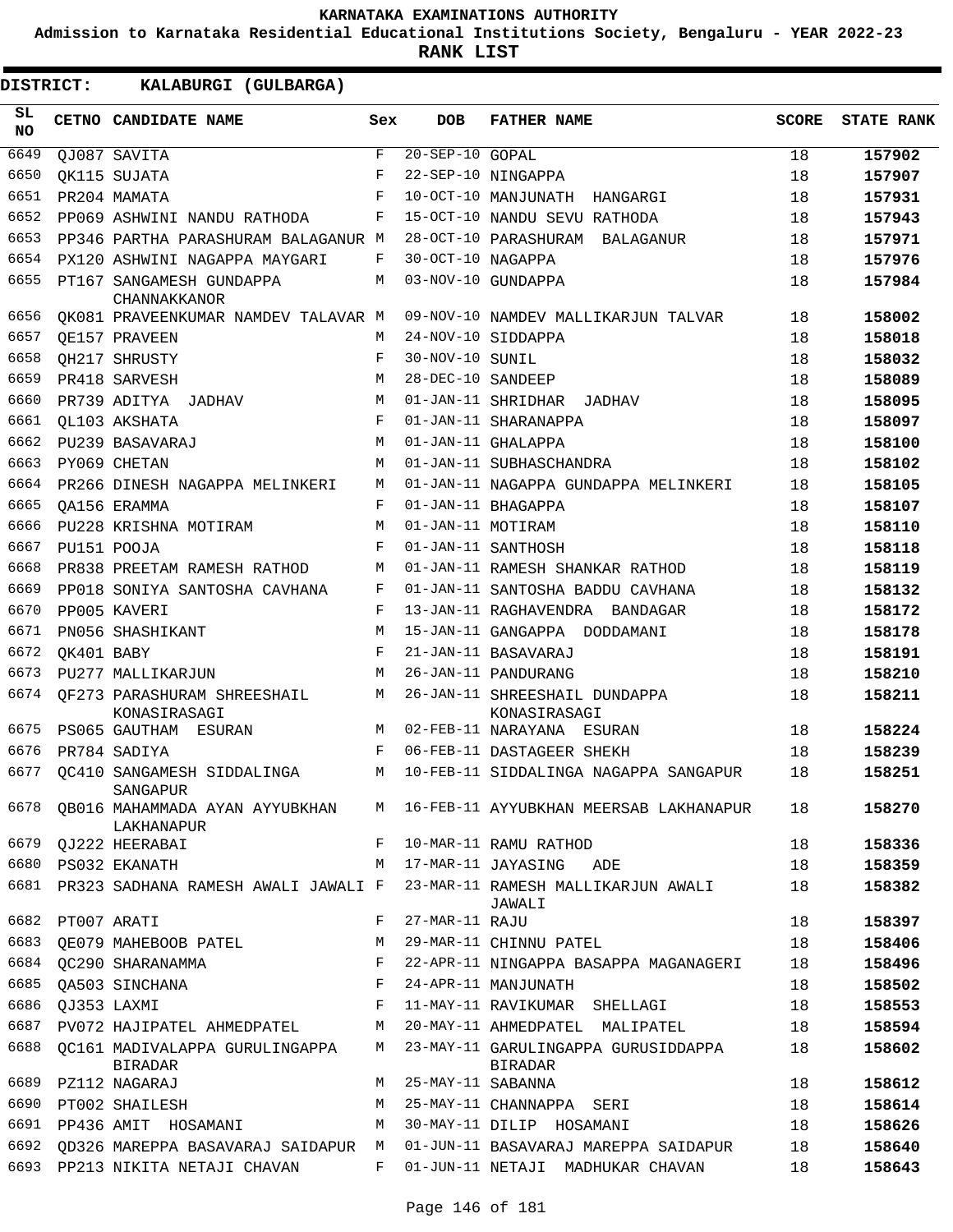**Admission to Karnataka Residential Educational Institutions Society, Bengaluru - YEAR 2022-23**

**RANK LIST**

| SL<br><b>NO</b> |                  | CETNO CANDIDATE NAME                    | Sex          | <b>DOB</b>        | <b>FATHER NAME</b>                          | <b>SCORE</b> | <b>STATE RANK</b> |
|-----------------|------------------|-----------------------------------------|--------------|-------------------|---------------------------------------------|--------------|-------------------|
| 6694            |                  | <b>QC359 SHREEDEVI</b>                  | F            |                   | 01-JUN-11 VIJAYAKUMAR DODDEN                | 18           | 158650            |
| 6695            |                  | PU259 PREETI                            | F            | 05-JUN-11 RAMESH  |                                             | 18           | 158669            |
| 6696            |                  | PX154 VISHNU TOLI                       | M            |                   | 05-JUN-11 MALLIKARJUN                       | 18           | 158672            |
| 6697            |                  | OJ300 RADHIKA                           | F            | 11-JUN-11 MAHADEV |                                             | 18           | 158703            |
| 6698            |                  | QC291 MOSIN                             | М            |                   | 15-JUN-11 AMEERHAMJA BADESAB CHOUDRI        | 18           | 158720            |
| 6699            |                  | QF275 NANDINI YALAPPA SUBEDHAR          | F            |                   | 16-JUN-11 YALAPPA SUBEDHAR                  | 18           | 158725            |
| 6700            | QD178 LAXMI      |                                         | F            |                   | 19-JUN-11 BHIMAPPA HALLADAKERI              | 18           | 158740            |
| 6701            |                  | PP398 ROHIT MOTIRAM RATHOD              | М            |                   | 20-JUN-11 MOTIRAM SHANKAR RATHOD            | 18           | 158744            |
| 6702            |                  | PN309 SHAFIYA RAJELI KASAB              | F            |                   | 20-JUN-11 RAJELI KHASIMASAB KASAB           | 18           | 158745            |
| 6703            |                  | QC304 PRATAP RAJU JADAV                 | M            |                   | 24-JUN-11 RAJU SHIVAJI JADAV                | 18           | 158759            |
| 6704            |                  | QA147 BHAGYASHRI HONNAPPA NAYENOR F     |              |                   | 03-JUL-11 HONNAPPA SHARANAPPA NAYENOR       | 18           | 158799            |
| 6705            |                  | PR761 SUSHANT SAGAR HOLIKERI            | М            |                   | 05-JUL-11 SAGAR SHARANAPPA HOLIKERI         | 18           | 158811            |
| 6706            |                  | PV083 BHOOMIKA                          | F            |                   | 09-JUL-11 JAGANNATH                         | 18           | 158826            |
| 6707            |                  | QC565 LAXMI MALAPPA DODDAMANI F         |              | 09-JUL-11 MALAPPA |                                             | 18           | 158829            |
| 6708            |                  | PT032 SHASHIKALA                        | $\mathbf{F}$ |                   | 09-JUL-11 GANAPATI                          | 18           | 158832            |
| 6709            |                  | QD164 RENUKA                            | F            |                   | 16-JUL-11 RAVINDRA                          | 18           | 158863            |
| 6710            |                  | PT162 MASHAQ MOHAMMED M                 |              |                   | 18-JUL-11 KHAJA PATEL                       | 18           | 158871            |
| 6711            |                  | PW125 GODAVARI                          | F            | 19-JUL-11 ASHOK   |                                             | 18           | 158876            |
| 6712            |                  | PV172 ARCHANA NATARAJ CHINNARATOD F     |              | 20-JUL-11 NATARAJ |                                             | 18           | 158879            |
| 6713            |                  | PZ134 MAHAMMADATAPHIKA                  | м            |                   | 22-JUL-11 MAHAMMADARAFIK                    | 18           | 158888            |
| 6714            |                  | QB057 PAVITRA                           | F            |                   | 24-JUL-11 MALLIKARJUN EVOOR                 | 18           | 158897            |
| 6715            |                  | QH280 MAHAMMAD RAFIQ                    | М            |                   | 26-JUL-11 CHANDSAB LADAF                    | 18           | 158904            |
| 6716            |                  | QJ013 RITESH                            | M            | 01-AUG-11 KANTU   |                                             | 18           | 158932            |
| 6717            |                  | PY299 PRIYADARSHINI                     | F            |                   | 02-AUG-11 MALLIKARJUN                       | 18           | 158942            |
| 6718            |                  | QK451 ABHISHEK SWAMY                    | M            |                   | 05-AUG-11 SHARANAYYA SWAMI                  | 18           | 158954            |
| 6719            |                  | QC557 HARISH                            | М            |                   | 06-AUG-11 BASAVARAJ                         | 18           | 158958            |
| 6720            |                  | PZ137 BHAGYASHREE                       | F            | 07-AUG-11 PRAKASH |                                             | 18           | 158961            |
| 6721            |                  | QK380 NAGESH                            | M            |                   | 15-AUG-11 RAJKUMAR                          | 18           | 158992            |
| 6722            |                  | QJ221 ARPITA                            | F            |                   | 17-AUG-11 ANIL CHAVAN                       | 18           | 158998            |
| 6723            |                  | QA213 BHAVANI SANTOSH SANGAPUR          | $\mathbf{F}$ |                   | 19-AUG-11 SANTOSH SHARANAPPA SANGAPUR       | 18           | 159013            |
| 6724            |                  | QA283 MAHAMADAVESH MAQBOOL<br>HIPPARAGI | M            |                   | 20-AUG-11 MAQBOOL MAHIBOOBSAB HIPPARAGI     | 18           | 159022            |
| 6725            | OJ308 ASHA       |                                         | F            | 21-AUG-11 RAJU    |                                             | 18           | 159026            |
| 6726            |                  | OJ357 SANJANA                           | F            |                   | 22-AUG-11 CHANDRAKANTH                      | 18           | 159030            |
|                 |                  | 6727 PU112 SUREKHA MOHAN RATHOD         | $\mathbf{F}$ |                   | 22-AUG-11 MOHAN RATHOD                      | 18           | 159031            |
| 6728            |                  | OG181 DEVARAJ                           | M            |                   | 23-AUG-11 MALLANNA                          | 18           | 159036            |
| 6729            |                  | PR464 GANESH MAYKAR BHANDHARE           | M            |                   | 30-AUG-11 MAYKAR BHANDHARE                  | 18           | 159064            |
|                 |                  | 6730 PV066 RAHEMAN                      | M            | 04-SEP-11 DAULSAB |                                             | 18           | 159083            |
|                 |                  | 6731 QL101 BHAGYASHREE                  | F            |                   | 07-SEP-11 JAGANATH REDDY                    | 18           | 159096            |
|                 |                  | 6732 PV216 JYOTI GOPAL RATHOD           | F            |                   | 08-SEP-11 GOPAL LAXMAN RATHOD               | 18           | 159101            |
| 6733            |                  | PY150 SANDYA                            | F            | 10-SEP-11 RAJU    |                                             | 18           | 159109            |
|                 |                  | 6734 QK279 SHREELATA                    | F            |                   | 12-SEP-11 RAGHAVENDRA                       | 18           | 159114            |
|                 |                  | 6735 PZ067 NITHINKUMAR                  | М            |                   | 18-SEP-11 SHANTAKUMAR                       | 18           | 159132            |
|                 | 6736 PR096 ARATI |                                         | F            |                   | 19-SEP-11 PARAMESHWAR SAHADEV<br>SHIVANAGOL | 18           | 159134            |
| 6737            |                  | PN320 SNEHA                             | F            |                   | 22-SEP-11 JETTEPPA KAMBLE                   | 18           | 159149            |
|                 |                  | 6738 PV161 PRAVEEN MEGHANATH            | M            |                   | 25-SEP-11 MEGHANATH                         | 18           | 159157            |
|                 |                  | 6739 PP244 PRATIKSHA                    | F            |                   | 29-SEP-11 SANTOSH RATHOD                    | 18           | 159171            |
|                 |                  | 6740 PT177 AKSHTA                       | F            |                   | 30-SEP-11 NAGAPPA AINAPUR                   | 18           | 159177            |
|                 |                  | 6741 PN022 SUDIP RAVI CHAVAN            | M            |                   | 01-OCT-11 RAVI VASANT CHAVAN                | 18           | 159185            |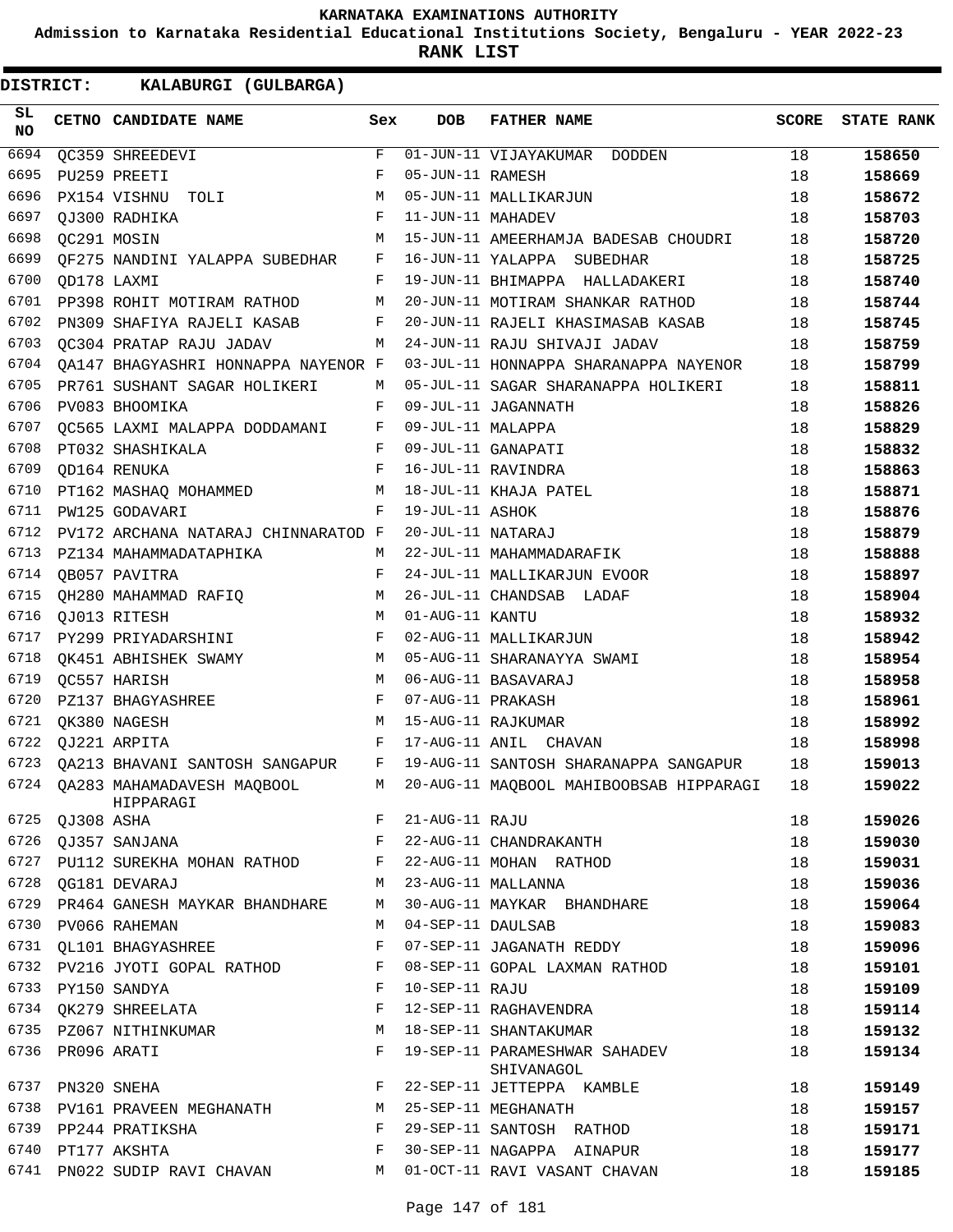**Admission to Karnataka Residential Educational Institutions Society, Bengaluru - YEAR 2022-23**

**RANK LIST**

| SL<br><b>NO</b> |                  | CETNO CANDIDATE NAME                                                          | Sex          | <b>DOB</b>        | <b>FATHER NAME</b>                            | <b>SCORE</b> | <b>STATE RANK</b> |
|-----------------|------------------|-------------------------------------------------------------------------------|--------------|-------------------|-----------------------------------------------|--------------|-------------------|
| 6742            |                  | OA400 AISHWARYA HULAGAYYA                                                     | F            |                   | 02-OCT-11 HULAGAYYA SHIVAYOGEPPA ILIGA        | 18           | 159186            |
| 6743            |                  | OF122 CHAITRA                                                                 | F            |                   | 06-OCT-11 DEVINDRAPPA SUBHASH TATTIMANI       | 18           | 159196            |
| 6744            |                  | PV076 SOUNDARYA                                                               | F            | 07-OCT-11 LALAPPA |                                               | 18           | 159202            |
| 6745            |                  | PP006 PRAJWAL                                                                 | M            |                   | 10-OCT-11 GOUTAMABUDDA BANGARE                | 18           | 159209            |
| 6746            |                  | OK334 NANDINI                                                                 | F            |                   | 20-OCT-11 NARASAPPA SABANNA GUNDALLI          | 18           | 159240            |
| 6747            |                  | PN152 KATRIKA KANTU CAVHANA                                                   | М            |                   | 03-NOV-11 KANTU ANBU CAVHANA                  | 18           | 159275            |
| 6748            |                  | OH019 ROSHANI SANJU RATHOD                                                    | F            |                   | 05-NOV-11 SANJU PURU RATHOD                   | 18           | 159284            |
| 6749            |                  | PW124 DEEPAK                                                                  | M            | 06-NOV-11 KISHAN  |                                               | 18           | 159286            |
| 6750            |                  | OC272 KUSHA SANGAPPA SATYAMPETA                                               | M            |                   | 11-NOV-11 SANGAPPA SATYAMPETA                 | 18           | 159301            |
| 6751            |                  | PY271 NAGARAJ                                                                 | М            | 15-NOV-11 MAREPPA |                                               | 18           | 159316            |
| 6752            |                  | PX104 KAVERI                                                                  | F            |                   | 23-NOV-11 REVANAPPA                           | 18           | 159342            |
| 6753            |                  | OE091 MINAZ ABDULSAB INGALAGI                                                 | F            |                   | 25-NOV-11 ABDULSAB MALIKSAB INGALAGI          | 18           | 159347            |
| 6754            |                  | PN432 RAKSHITA VIVEKANAND KUMBAR                                              | F            |                   | 26-NOV-11 VIVEKANAND BHIMASHYA KUMBAR         | 18           | 159351            |
| 6755            |                  | PV139 SHIVAKUMAR JAGANNATH PUJARI M                                           |              |                   | 29-NOV-11 JAGANNATH<br>PUJARI                 | 18           | 159361            |
| 6756            |                  | OF280 ALFEEYA NABIRASUL MANIYAR                                               | F            |                   | 30-NOV-11 NABIRASUL ABBASALI MANIYAR          | 18           | 159362            |
| 6757            |                  | OA236 AVINASH SHIVASHARANAPPA<br>GANIGER                                      | М            |                   | 30-NOV-11 SHIVASHARANAPPA GURUNATH<br>GANIGER | 18           | 159363            |
| 6758            |                  | PV070 LAXMAN MANIK CHINNARATHOD                                               | M            |                   | 01-DEC-11 MANIK CHINNARATHOD                  | 18           | 159367            |
| 6759            |                  | PO158 PRIYANKA GANAPATI                                                       | F            |                   | 01-DEC-11 GANAPATI HADAPAD                    | 18           | 159368            |
| 6760            |                  | PN023 VIKRAM                                                                  | M            |                   | 03-DEC-11 SHIVAPUTRA GHATTARAGI               | 18           | 159377            |
| 6761            |                  | PO189 JEEVIKA MUTTAPPA BANSODE                                                | F            |                   | 04-DEC-11 MUTTAPPA BANSODE                    | 18           | 159379            |
| 6762            |                  | PS030 SHARANAKUMAR                                                            | M            |                   | 05-DEC-11 SHIVANAND                           | 18           | 159385            |
| 6763            |                  | OA590 RAJASHREE                                                               | F            |                   | 07-DEC-11 DEVANNA DORANALLI                   | 18           | 159393            |
| 6764            |                  | OK038 ANKITA                                                                  | F            |                   | 09-DEC-11 JAGADEESH                           | 18           | 159396            |
| 6765            |                  | PR752 KAJAL GANAPATI RATHOD                                                   | F            |                   | 10-DEC-11 GANAPATI HONNU RATHOD               | 18           | 159400            |
| 6766            |                  | PW100 SAGAR                                                                   | M            | 13-DEC-11 JAGU    |                                               | 18           | 159408            |
| 6767            | PU229 VIKAS      |                                                                               | M            |                   | 20-DEC-11 JAYASING                            | 18           | 159427            |
| 6768            |                  | OL140 SAKSHI                                                                  | F            |                   | 24-DEC-11 RAJU DEVINDRA                       | 18           | 159434            |
| 6769            |                  | PY077 GORIBAI BOJU RATHOD                                                     | F            |                   | 01-JAN-12 BOJU LINGU RATHOD                   | 18           | 159460            |
| 6770            |                  | PR789 LAXMIKANT                                                               | M            |                   | 01-JAN-12 SHARANABASAPPA JAMADAR              | 18           | 159462            |
| 6771            |                  | PT348 PREETAM                                                                 | М            |                   | 01-JAN-12 BAKKAPRABHU                         | 18           | 159466            |
| 6772            |                  | QJ216 RITIKABAI ASHOK CHAVAN                                                  | F            |                   | 01-JAN-12 ASHOK RAMU CHAVAN                   | 18           | 159468            |
|                 |                  | 6773 PY276 POOJA MALLANNA                                                     | F            |                   | 02-JAN-12 MALLANNA                            | 18           | 159475            |
|                 |                  | 6774 QC003 ABHISHEK SHARANABASAPPA M 06-JAN-12 SHARANBASAPPA<br><b>BANDED</b> |              |                   |                                               | 18           | 159480            |
|                 |                  | 6775 PW191 KAVERI ARAVIND                                                     | $\mathbf{F}$ | 11-FEB-12 ARAVIND |                                               | 18           | 159499            |
|                 |                  | 6776 QE020 MALLIKARJUN                                                        | М            |                   | 15-MAR-12 SIDDAPPA                            | 18           | 159507            |
| 6777            |                  | PT111 SAVITA                                                                  | F            |                   | 06-MAY-12 SANGAPPA                            | 18           | 159519            |
|                 |                  | 6778 PT060 SHUSHILABAI                                                        | $\mathbf{F}$ |                   | 29-JUL-12 NARASING                            | 18           | 159524            |
|                 | 6779 PU169 AKHIL |                                                                               | M            |                   | 10-AUG-12 DOULAPPA                            | 18           | 159525            |
| 6780            |                  | QD151 MAKTUMSAB                                                               | M            |                   | 04-SEP-12 SHAHBUDDIN                          | 18           | 159526            |
| 6781            |                  | PP285 MONIKA CANDU CAVHANA                                                    | F            |                   | 13-JUL-08 CANDU BHIMU CAVHANA                 | 17           | 159529            |
| 6782            |                  | OD074 SHARANU KUMAR                                                           | M            | 01-AUG-08 BABU    |                                               | 17           | 159530            |
| 6783            |                  | QH222 BHAGYALAKSHMI RAMU RATHOD F                                             |              |                   | 01-JAN-09 RAMU RATHOD                         | 17           | 159532            |
|                 |                  | 6784 QK107 BHAGYASHREE                                                        | F            |                   | 09-JUN-09 CHANDRASHEKAR                       | 17           | 159540            |
| 6785            |                  | PX044 NAGAVENI MALLIKARJUN OCHAR F                                            |              |                   | 18-JUN-09 MALLIKARJUN                         | 17           | 159542            |
|                 |                  | 6786 PT127 AMBIKA                                                             | F            | 22-NOV-09 MASTAN  |                                               | 17           | 159552            |
| 6787            |                  | QJ118 SANDEEP TIPPANNA DESHMUKH                                               | M            |                   | 30-DEC-09 TIPPANNA                            | 17           | 159555            |
|                 | 6788 PP118 VIKAS |                                                                               | M            |                   | 08-JAN-10 MANJUNATH BAJANTRI                  | 17           | 159562            |
| 6789            |                  | QC600 ADHITYA H                                                               | M            |                   | 04-APR-10 HANUMANTA HULIMANI                  | 17           | 159584            |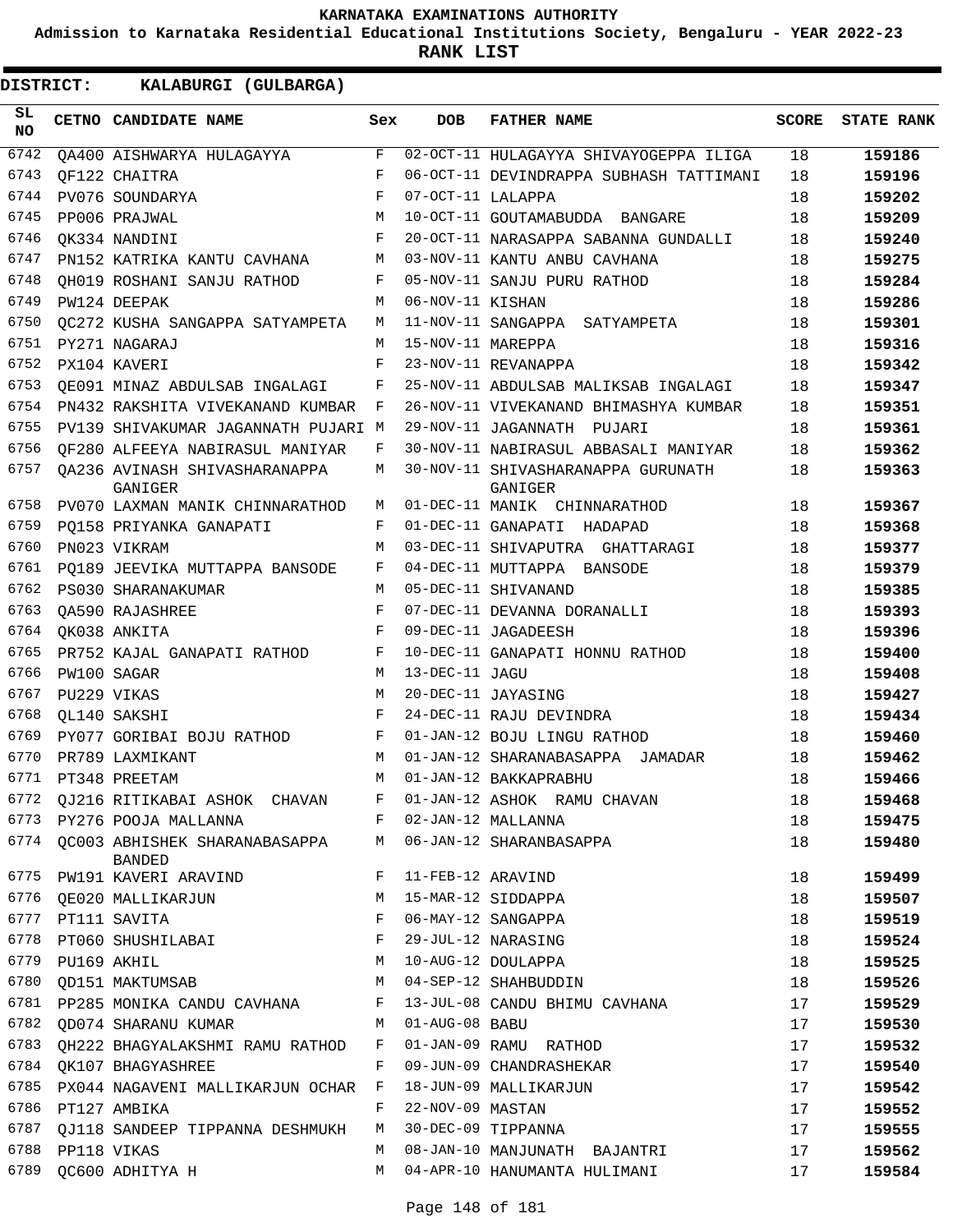**Admission to Karnataka Residential Educational Institutions Society, Bengaluru - YEAR 2022-23**

**RANK LIST**

| SL<br><b>NO</b> |                  | CETNO CANDIDATE NAME                                        | Sex          | <b>DOB</b>        | <b>FATHER NAME</b>                                                                                  | <b>SCORE</b> | <b>STATE RANK</b> |
|-----------------|------------------|-------------------------------------------------------------|--------------|-------------------|-----------------------------------------------------------------------------------------------------|--------------|-------------------|
| 6790            |                  | PT005 ANKITHA OTHE                                          | F            |                   | 29-JUL-10 JANARDHAN OTHE                                                                            | 17           | 159622            |
| 6791            |                  | PZ107 BHIMASHANKAR                                          | M            |                   | 04-AUG-10 ARUN KUMAR                                                                                | 17           | 159625            |
| 6792            |                  | PX102 ROHIT CHAVAN                                          | M            |                   | 18-AUG-10 VIJAY CHAVAN                                                                              | 17           | 159646            |
| 6793            |                  | OC156 GANESH                                                | M            | 21-SEP-10 NAGAPPA |                                                                                                     | 17           | 159674            |
| 6794            |                  | QH022 ADITYA PRAKASH CHAVHANA                               | M            |                   | 01-OCT-10 PRAKASH HAMU CHAVHANA                                                                     | 17           | 159683            |
| 6795            |                  | OA382 PAVITRA                                               | F            |                   | 21-OCT-10 GURUNATH<br>RATHOD                                                                        | 17           | 159707            |
| 6796            |                  | QC176 AANAND                                                | M            | 30-OCT-10 RAAJU   |                                                                                                     | 17           | 159716            |
| 6797            |                  | OC327 BASAVARAJ                                             | M            |                   | 01-JAN-11 SHARANAPPA                                                                                | 17           | 159803            |
| 6798            |                  | PR154 JAISHREE                                              | F            | 01-JAN-11 PRABHU  |                                                                                                     | 17           | 159809            |
| 6799            |                  | PR117 LAXMAN PRABHAKAR SINGE                                | M            |                   | 01-JAN-11 PRABHAKAR                                                                                 | 17           | 159813            |
| 6800            |                  | OA311 LAXMI                                                 | F            |                   | 01-JAN-11 BASAVARAJ ILAGER                                                                          | 17           | 159814            |
| 6801            |                  | PW234 VAISHNAVI                                             | $_{\rm F}$   |                   | 01-JAN-11 MARUTI HALAKATTI                                                                          | 17           | 159831            |
| 6802            |                  | PV131 VINOD                                                 | M            | 01-JAN-11 MARUTI  |                                                                                                     | 17           | 159832            |
| 6803            |                  | PN275 IRANNA KANTIKAR                                       | M            |                   | 06-JAN-11 SHARANABASU KANTIKAR                                                                      | 17           | 159844            |
| 6804            |                  | PW049 KHUSHI                                                | $_{\rm F}$   | 19-JAN-11 PRAKASH |                                                                                                     | 17           | 159866            |
| 6805            |                  | PR826 CHANNAVEER                                            | M            |                   | 20-JAN-11 SHARANABASAPPA                                                                            | 17           | 159868            |
| 6806            |                  | OB060 RAJESHWARI                                            | F            |                   | 27-JAN-11 ASHOK KARABASAPPA ANEGUNDI                                                                | 17           | 159883            |
| 6807            |                  | OC398 SARASWATI DEVINDRA                                    | F            |                   | 29-JAN-11 DEVINDRA BHAGAPPA KAMBALE                                                                 | 17           | 159888            |
| 6808            |                  | PW237 NANDINI                                               | $_{\rm F}$   | 02-FEB-11 SHAMU   |                                                                                                     | 17           | 159895            |
| 6809            |                  | OE014 MASUMA LALASAB MUJAVAR                                | F            | 09-FEB-11 LALASAB |                                                                                                     | 17           | 159903            |
| 6810            |                  | QF089 KHAJAPATEL                                            | M            |                   | 10-FEB-11 SAIFANSAB BAGAWAN                                                                         | 17           | 159904            |
| 6811            |                  | QD288 SUSHMITA                                              | F            |                   | 22-FEB-11 BASANAGOUDA                                                                               | 17           | 159924            |
| 6812            |                  | PZ050 SUKANYA                                               | $_{\rm F}$   | 09-MAR-11 AMBANNA |                                                                                                     | 17           | 159965            |
| 6813            |                  | PZ089 ARUNKUMAR                                             | M            |                   | 14-MAR-11 DEVU RATHOD                                                                               | 17           | 159975            |
| 6814            |                  | OD116 BHAGYASHREE GOUDAPPA<br>MYAGERI                       | F            |                   | 17-MAR-11 GOUDAPPA SIDDAPPA MYAGERI                                                                 | 17           | 159984            |
| 6815            |                  | PT109 KARATIK                                               | M            | 22-MAR-11 TUKARAM |                                                                                                     | 17           | 160001            |
| 6816            |                  | OF215 MOUNESH                                               | M            |                   | 25-MAR-11 GOPAL DASAR                                                                               | 17           | 160016            |
| 6817            |                  | PR291 ARCHANA RAMANNA KHOMBIN                               | F            |                   | 11-APR-11 RAMANNA SHIVASHARANAPPA<br>KHOBIN                                                         | 17           | 160059            |
| 6818            |                  | PT410 NAVEEN KUMAR JHARANAPPA                               | M            |                   | 11-APR-11 JHARANAPPA                                                                                | 17           | 160061            |
|                 |                  |                                                             |              |                   | 6819 PP144 KAVERI KASHINATH HIPPARAGI F 24-APR-11 KASHINATH GUNDU HIPPARAGI                         | 17           | 160096            |
|                 |                  |                                                             |              |                   | 6820 QD175 LAXMI MALLAPPA 6820 P 25-APR-11 MALLAPPA ERAPPA                                          |              | 160101            |
|                 |                  |                                                             |              |                   | 6821 PV073 ANIRUDH M 30-APR-11 LAXMIKANT 17                                                         |              | 160116            |
|                 |                  |                                                             |              |                   | 6822 QD213 SHRUTI SHIVAPPA HEROOR F 07-MAY-11 SHIVAPPA SAIBANNA HEROOR 17                           |              | 160137            |
|                 |                  |                                                             |              |                   | 6823 QA243 LAXMI                                 F   13-MAY-11 BASAVARAJ BILAVAR                 17 |              | 160158            |
|                 |                  |                                                             |              |                   | 6824 PR327 RAJSHEKHAR BEERANNA PUJARI M 15-MAY-11 BEERANNA SAIBANNA PUJARI 17                       |              | 160167            |
|                 |                  |                                                             |              |                   | 6825 QA232 SHIVALEELA NINGAPPA PUJARI F 24-MAY-11 NINGAPPA BHIMARAYA PUJARI 17                      |              | 160192            |
|                 |                  | 6826 PY229 MALLIKARJUN M 26-MAY-11 SHARANAPPA               |              |                   |                                                                                                     | 17           | 160198            |
|                 |                  |                                                             |              |                   |                                                                                                     | 17           | 160205            |
|                 |                  |                                                             |              |                   |                                                                                                     | 17           | 160215            |
|                 |                  | 6829 PP314 PADMA SHARANAPPA BALOORGI F 01-JUN-11 SHARANAPPA |              |                   | 17                                                                                                  |              | 160221            |
|                 |                  |                                                             |              |                   | 6830 PQ045 TANUJASHREE JAMADAR F 01-JUN-11 BASAVARAJ JAMADAR 17                                     |              | 160225            |
|                 |                  | 6831 PP032 RAJESHWARI                                       | $\mathbf{F}$ |                   | 03-JUN-11 SHARANABASAPPA MASHALAKAR 17                                                              |              | 160233            |
|                 |                  | 6832 QC077 PRAVEEN M 06-JUN-11 KALLAPPAGOUDA                |              |                   |                                                                                                     | 17           | 160247            |
|                 |                  | 6833 PV213 SUNEETA F                                        |              |                   | 17<br>07-JUN-11 SUBHASH                                                                             |              | 160250            |
|                 | 6834 PP402 POOJA |                                                             |              |                   | F 10-JUN-11 KABEERDAS RATHOD 17                                                                     |              | 160259            |
|                 |                  |                                                             |              |                   | 6835 PR054 SHIVARAJ PARAMESHWAR KAMBAR M 14-JUN-11 PARAMESHWAR MALKANNA KAMBAR 17                   |              | 160277            |
|                 |                  |                                                             |              |                   | 6836 QH183 RAMESH 17 N 15-JUN-11 RAJENDRA                                                           |              | 160278            |
|                 |                  |                                                             |              |                   | 6837 PR124 PRATIKSHA RAJENDRA BARA F 18-JUN-11 RAJENDRA HANAMANT KALAKINGE 17                       |              | 160292            |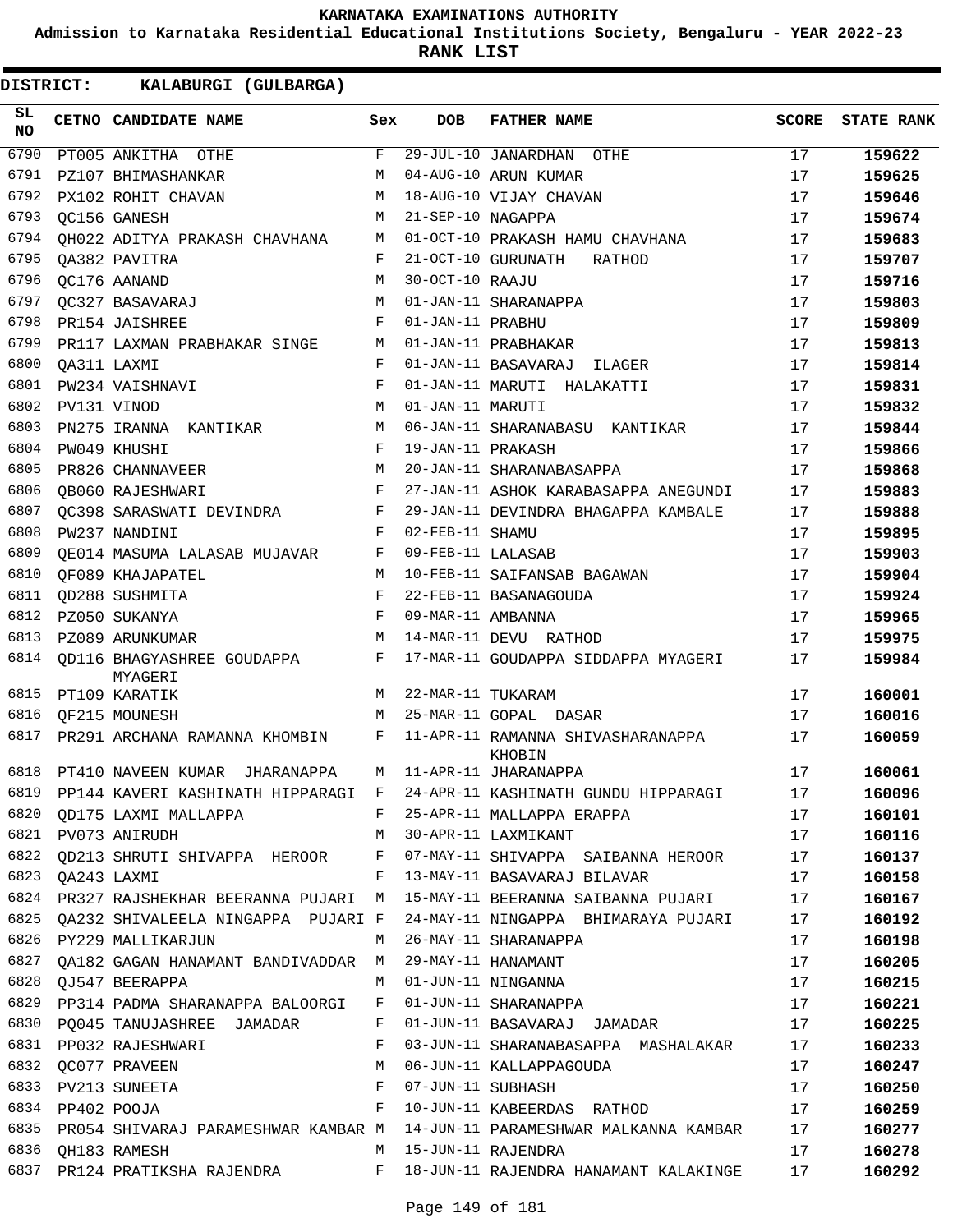**Admission to Karnataka Residential Educational Institutions Society, Bengaluru - YEAR 2022-23**

| <b>DISTRICT:</b> | KALABURGI (GULBARGA)                                                |              |                   |                                                                                 |              |                   |
|------------------|---------------------------------------------------------------------|--------------|-------------------|---------------------------------------------------------------------------------|--------------|-------------------|
| SL<br><b>NO</b>  | <b>CETNO CANDIDATE NAME</b>                                         | Sex          | <b>DOB</b>        | <b>FATHER NAME</b>                                                              | <b>SCORE</b> | <b>STATE RANK</b> |
|                  | KALAKINGE                                                           |              |                   |                                                                                 |              |                   |
| 6838             | PU295 SANJANA                                                       | F            |                   | 20-JUN-11 NARASAPPA                                                             | 17           | 160295            |
| 6839             | PU191 KAJOL NEELAKHANTH RATHOD                                      | F            |                   | 26-JUN-11 NEELAKHANTH MEGHU RATHOD                                              | 17           | 160316            |
| 6840             | PT219 PRAVEEN KUMAR                                                 | M            | 26-JUN-11 PANDU   |                                                                                 | 17           | 160318            |
| 6841             | OF271 SURESH PARASHURAM<br>KANDALAKAR                               | М            |                   | 30-JUN-11 PARASHURAM MAREPPA KANDALAKAR                                         | 17           | 160340            |
| 6842             | OE136 IRAMMA                                                        | F            |                   | 01-JUL-11 BASAVARAJA                                                            | 17           | 160344            |
| 6843             | PQ233 SEVANTI SIDDARAM DONI                                         | F            |                   | 05-JUL-11 SIDDARAM NAMADE DONI                                                  | 17           | 160368            |
| 6844             | PV259 AKSHAYA JAGANATH RATHOD                                       | М            |                   | 12-JUL-11 JAGANATH BHEEMU RATHOD                                                | 17           | 160395            |
| 6845             | OC215 KRISHNA RAVIKUMAR GOTEKAR                                     | М            |                   | 13-JUL-11 RAVIKUMAR ERANNA GOTEKAR                                              | 17           | 160399            |
| 6846             | PY274 JEEVANKUMAR SANTHOSHKUMAR<br>PANCHALA                         | М            |                   | 16-JUL-11 SANTHOSHKUMAR DEVINDRAPPA<br>PANCHAL                                  | 17           | 160409            |
| 6847             | OL126 NAGAMMA                                                       | F            |                   | 17-JUL-11 JAGANNATH                                                             | 17           | 160411            |
| 6848             | PS015 SAHIL PAWAN CHAVAN                                            | М            | 17-JUL-11 PAWAN   |                                                                                 | 17           | 160412            |
| 6849             | OC292 SABAMMA RAJU SALONKE                                          | F            |                   | 18-JUL-11 RAJU YALAPPA SALONKE                                                  | 17           | 160416            |
| 6850             | PN130 VINOD MOTIRAM RATHOD                                          | М            |                   | 19-JUL-11 MOTIRAM RATHOD                                                        | 17           | 160422            |
| 6851             | OB024 NIRMALA NAGAREDDY HONNAPGOL F                                 |              |                   | 21-JUL-11 NAGAREDDY HONNAPGOL                                                   | 17           | 160428            |
| 6852             | PO169 SHARANAMMA SIDDARAM<br>MAGANAGERI                             | F            |                   | 03-AUG-11 SIDDARAM MALLAPPA MAGANAGERI                                          | 17           | 160467            |
| 6853             | PU271 SHIRISHA                                                      | F            |                   | 06-AUG-11 HEERASING                                                             | 17           | 160477            |
| 6854             | QA376 NAGARAJ HANAMANT DODDAMANI                                    | М            |                   | 08-AUG-11 HANAMANT AMBALAPPA DODDAMANI                                          | 17           | 160484            |
| 6855             | PY003 MADHUSHREE                                                    | F            |                   | 10-AUG-11 RAJSHEKAR                                                             | 17           | 160495            |
| 6856             | OC601 CHANDRA MOUNESH DODDAMANI                                     | М            | 11-AUG-11 MOUNESH |                                                                                 | 17           | 160500            |
| 6857             | OD349 MAIHIBOOB NABILAL MULLA                                       | M            | 12-AUG-11 NABILAL |                                                                                 | 17           | 160504            |
| 6858             | PW012 ARJUN                                                         | M            | 13-AUG-11 RAMESH  |                                                                                 | 17           | 160506            |
| 6859             | OH181 SHEKAPPA NAGONDA                                              | M            |                   | 20-AUG-11 HULEPPA<br>NAGONDA                                                    | 17           | 160534            |
| 6860             | PR108 SHIVARAJ SIDRAMAPPA PAGADE                                    | М            |                   | 20-AUG-11 SIDRAMAPPA MALLESHAPPA PAGADE                                         | 17           | 160535            |
| 6861             | OC587 BHUVANESWARI GIREPPA VADDAR F                                 |              | 26-AUG-11 GIREPPA |                                                                                 | 17           | 160552            |
| 6862             | OJ273 VEERESH                                                       | M            |                   | 28-AUG-11 SANJEEV KUMAR                                                         | 17           | 160559            |
| 6863             | PR434 CHANDRLEKHA                                                   | F            |                   | 29-AUG-11 IRANNA BHAVIMANI                                                      | 17           | 160560            |
| 6864             | PN404 MUTTU HOSAMANI                                                | M            |                   | 01-SEP-11 TULAJAPPA HOSAMANI                                                    | 17           | 160571            |
| 6865             | QA367 AISHWARYA SHANKAR CHAVAN                                      | F            |                   | 12-SEP-11 SHANKAR GOPI CHAVAN                                                   | 17           | 160601            |
| 6866             | QH094 SAKSHI                                                        | F            |                   | 12-SEP-11 RAJENDRA HIREGOUD                                                     | 17           | 160602            |
| 6867             | PN385 ABHISHEK                                                      |              |                   | M 14-SEP-11 SHARANAPPA DODDAMANI 17                                             |              | 160603            |
|                  | 6868 PR478 VIJAYLAXMI                                               | $\mathbf{F}$ |                   | 16-SEP-11 BHIMASHANKAR JAMADAR 17                                               |              | 160613            |
|                  |                                                                     |              |                   | 6869 QG109 VASANTAKUMAR SOOMU JADDAVA M 19-SEP-11 SOOMU BABUNAYAKA JADHAVA 17   |              | 160620            |
| 6870             | QL156 BANASHANKARI                                                  | F            |                   | 01-OCT-11 GANAPATI<br>17                                                        |              | 160646            |
|                  | 6871 PS083 NAKARESHWARI DHARMARAY<br>KUMBAR                         | F            |                   | 01-OCT-11 DHARMARAY BASAWANTHRAY KUMBAR                                         | 17           | 160651            |
|                  | 6872 QJ134 SHRADHA                                                  | F            |                   | 03-OCT-11 VIJAYKUMAR                                                            | 17           | 160658            |
| 6873             | $\mathbf{F}$ and $\mathbf{F}$ and $\mathbf{F}$<br>QK307 JAYASHREE   |              |                   | 04-OCT-11 DEVINDRAPPA                                                           | 17           | 160661            |
|                  | 6874 QK429 VIJAYAKUMAR M 06-OCT-11 SABANNA                          |              |                   |                                                                                 | 17           | 160669            |
| 6875             |                                                                     |              |                   | PN241 BHAGAPPA MADIWAL SINGHE M 09-OCT-11 MADIWAL BHAGAVATARAY SINGHE           | 17           | 160677            |
| 6876             | QK089 KARAN                                                         | M            |                   | 10-OCT-11 BHIMASING                                                             | 17           | 160683            |
| 6877             | PV266 AVINASH JAIBHEEM MELKERI                                      | M            |                   | 11-OCT-11 JAIBHEEM RAMCHANDRA MELKERI                                           | 17           | 160685            |
|                  | 6878 QD117 MALLIKA                                                  | $\mathbf{F}$ |                   | 11-OCT-11 SANGANNA                                                              | 17           | 160686            |
|                  | 6879 QJ405 PUSHPA NAGAPPA NAIKODI F                                 |              |                   | 11-OCT-11 NAGAPPA SHANKARAPPA NAIKODI                                           | 17           | 160688            |
| 6880             | QL155 ABHISHEK                                                      | M            |                   | 14-OCT-11 BASAWARAJ                                                             | 17           | 160694            |
| 6881             | $\mathbf{F}$ and $\mathbf{F}$ and $\mathbf{F}$<br>QD315 PUSHPALATHA |              | 18-OCT-11 MAREPPA |                                                                                 | 17           | 160707            |
|                  | 6882 PV243 ARATHI                                                   | F            |                   | 28-OCT-11 SRINIVASA                                                             | 17           | 160736            |
|                  |                                                                     |              |                   | 6883 QE097 SANJANA MAHANTESH NATEEKAR F 29-OCT-11 MAHANTESH BHEEMARAYA NATEEKAR | 17           | 160744            |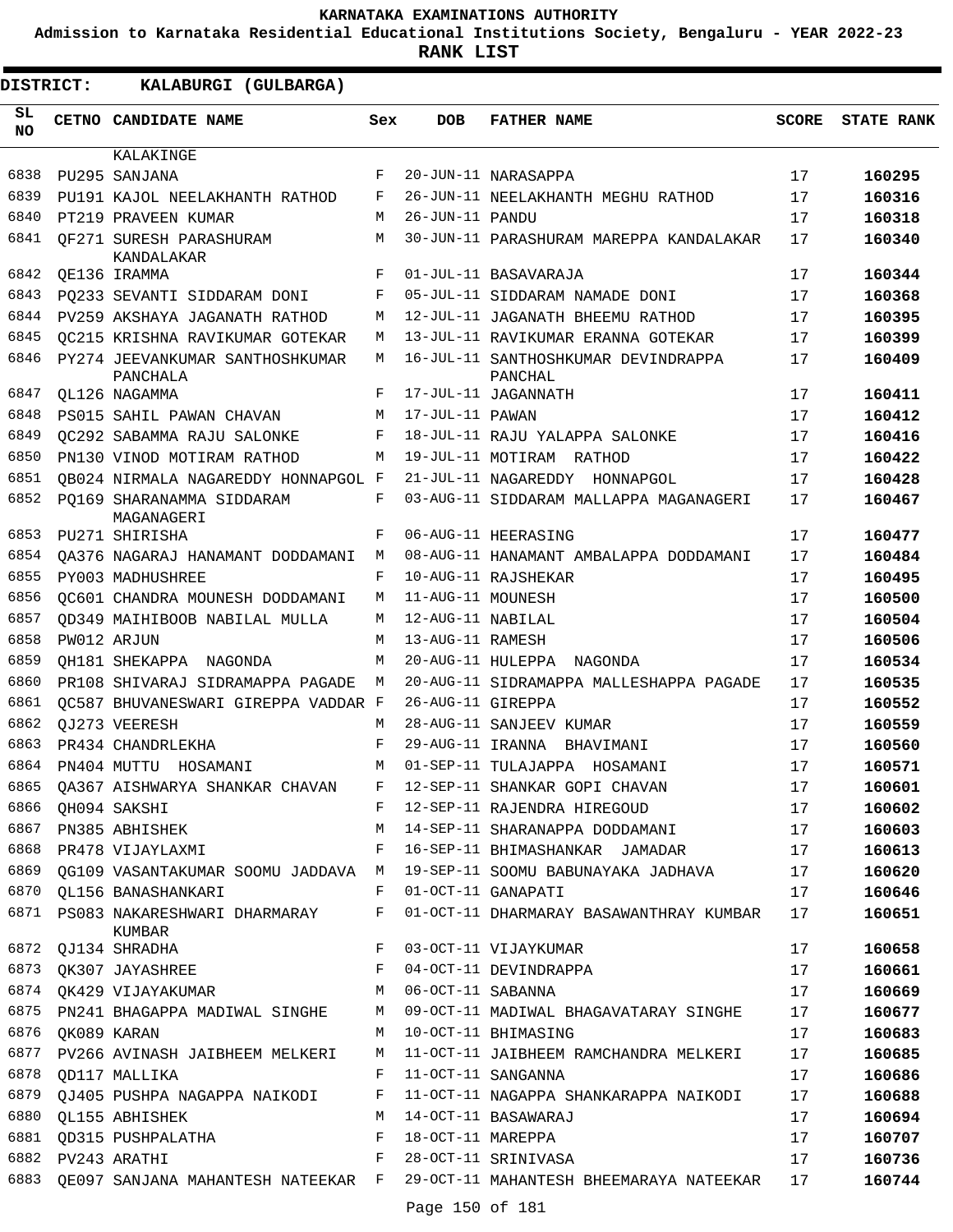**Admission to Karnataka Residential Educational Institutions Society, Bengaluru - YEAR 2022-23**

| DISTRICT:       |                  | KALABURGI (GULBARGA)                                          |              |                                      |                                        |              |                   |
|-----------------|------------------|---------------------------------------------------------------|--------------|--------------------------------------|----------------------------------------|--------------|-------------------|
| SL<br><b>NO</b> |                  | CETNO CANDIDATE NAME                                          | Sex          | <b>DOB</b>                           | <b>FATHER NAME</b>                     | <b>SCORE</b> | <b>STATE RANK</b> |
| 6884            |                  | QA445 MONIKA                                                  | $\mathbf{F}$ |                                      | 30-OCT-11 SHARANAPPA NADAGATTI         | 17           | 160748            |
| 6885            |                  | PR524 PRAGNYA JAGANNATH<br>CHANAGUNDE                         | F            |                                      | 10-NOV-11 JAGANNATH BASANNA CHANAGUNDE | 17           | 160776            |
| 6886            |                  | PR814 SUSHMITA                                                | F            |                                      | 15-NOV-11 SHIVAKUMAR MALAJI            | 17           | 160792            |
| 6887            |                  | QJ497 VISHAL NEHRU CHAVAN                                     | М            |                                      | 22-NOV-11 NEHARU CHAVAN                | 17           | 160818            |
| 6888            |                  | PO109 SHARANABASAPPA SANGANNA<br>MANGA                        | М            |                                      | 28-NOV-11 SANGANNA BASANNA MANGA       | 17           | 160834            |
| 6889            |                  | OA364 SHIVALINGAMMA BALAPPAGOL                                | F            |                                      | 28-NOV-11 BASAVANTRAYA S BALAPPAGOL    | 17           | 160835            |
| 6890            |                  | PX215 AAYASHA SIDHIKHA MAHMAD<br>PATEL                        | F            |                                      | 30-NOV-11 MAHMAD PATEL ABDUL PATEL     | 17           | 160838            |
| 6891            |                  | PX237 ALAFIYA SHABEER DENGE                                   | F            | 30-NOV-11 SHABEER                    |                                        | 17           | 160839            |
| 6892            |                  | PR034 NILESH BIRADAR                                          | M            |                                      | 24-DEC-11 NAGENDRAPPA BIRADAR          | 17           | 160892            |
| 6893            |                  | OK197 RAKESH                                                  | M            |                                      | 24-DEC-11 BONAPPA VADDAR               | 17           | 160894            |
| 6894            |                  | QH245 GEETA                                                   | F            |                                      | 25-DEC-11 SHANKAR GONDALE              | 17           | 160898            |
| 6895            |                  | OA563 GANESH BASAVARAJ                                        | М            |                                      | 01-JAN-12 BASAVARAJ GURUNATH RATHOD    | 17           | 160915            |
| 6896            |                  | QH020 KARAN                                                   | M            | 01-JAN-12 MOHAN                      |                                        | 17           | 160917            |
| 6897            |                  | OC140 MAHALAXMI CHANDRAKANT<br>SASABAL                        | F            |                                      | 01-JAN-12 CHANDRAKANT NINGAPPA SASABAL | 17           | 160919            |
| 6898            |                  | PR605 NAGARAJ BAJENAWAR                                       | М            |                                      | 01-JAN-12 RAVIKUMAR BAJENAWAR          | 17           | 160922            |
| 6899            |                  | QL085 KAVERI                                                  | F            | 20-FEB-12 BASAPPA                    |                                        | 17           | 160951            |
| 6900            |                  | PT287 SHRIKANT                                                | M            | 11-MAR-12 MARUTI                     |                                        | 17           | 160957            |
| 6901            |                  | PT441 MALLESHWARI                                             | F            |                                      | 20-MAR-12 NARSIMALU                    | 17           | 160960            |
| 6902            |                  | PT121 SRIKANTH                                                | M            | 01-JUN-09 JEEVA                      |                                        | 16           | 160987            |
| 6903            |                  | PT302 MAHESH                                                  | M            |                                      | 26-JUN-09 CHANDAR PAWAR                | 16           | 160989            |
| 6904            |                  | PU023 SHALINI                                                 | F            | 05-JUL-09 GOPAL                      |                                        | 16           | 160991            |
| 6905            |                  | PX232 PRAKASH NAGAPPA JANGAMAR                                | М            | 17-OCT-09 NAGAPPA                    |                                        | 16           | 160994            |
| 6906            |                  | PV154 ASHWIN                                                  | M            |                                      | 01-JAN-10 JAISINGH                     | 16           | 161007            |
| 6907            |                  | OF014 YASMEEN BEGUM AKBAR DAFEDAR F                           |              |                                      | 10-JAN-10 AKBAR MAHIBOOBSAB DAFEDAR    | 16           | 161015            |
| 6908            |                  | PW147 PRIYA                                                   | F            | 02-MAR-10 SHAMRAO                    |                                        | 16           | 161026            |
| 6909            |                  | PZ032 SIDDALINGA                                              | M            |                                      | 02-APR-10 BASAVARAJ RAYANNA VAGGAR     | 16           | 161034            |
| 6910            | QC122 BABU       |                                                               | M            |                                      | 12-MAY-10 MALLIKARJUN                  | 16           | 161045            |
| 6911            |                  | PN165 SWATI                                                   |              |                                      | 22-JUL-10 NAGAPPA BHASAGI              | 16           | 161071            |
| 6912            |                  | QC406 MALLIKARJUN                                             | M            |                                      | 30-JUL-10 IRANNA SHERI                 | 16           | 161072            |
|                 | 6913 PV200 SHINU |                                                               | M            |                                      | 01-AUG-10 HARISING                     | 16           | 161074            |
|                 |                  | 6914 PQ239 KAVERI GOLLALAPPA HOSMANI F                        |              |                                      | 11-AUG-10 GOLLALAPPA SIDDAPPA HOSMANI  | 16           | 161085            |
| 6915            |                  | QA594 IRAMMA DEVINDRA DORNALLI F                              |              |                                      | 31-AUG-10 DEVINDRA YAMANAPPA DORNALLI  | 16           | 161101            |
|                 |                  | 6916 PU042 ARCHANA SHREEKANTH JADAV F                         |              |                                      | 05-OCT-10 SHREEKANTH                   | 16           | 161128            |
|                 |                  | 6917 PN285 ANKITA CANDU CAVHANA M                             |              |                                      | 12-OCT-10 CANDU BHIMU CAVHANA          | 16           | 161137            |
|                 |                  | 6918 QF163 AMRUTABAYI PADMANNA PUJARI F                       |              |                                      | 15-OCT-10 PADMANNA BALAVANTA PUJARI    | 16           | 161142            |
| 6919            |                  | QA123 DANESHWARI PADAGANUR                                    | F            |                                      | 29-OCT-10 SHIVANAND                    | 16           | 161160            |
| 6920            |                  | PZ063 NIKESH                                                  | M            | 06-NOV-10 BADHU                      |                                        | 16           | 161171            |
|                 |                  | 6921 QA407 ADITYA SHARANAPPA M                                |              |                                      | 09-NOV-10 SHARANAPPA                   | 16           | 161175            |
|                 |                  | 6922 PU132 ANJU PIREMSHING F                                  |              |                                      | 03-DEC-10 PIREMSHING JADAV             | 16           | 161201            |
| 6923            |                  | $\mathbf{F}$ and $\mathbf{F}$ and $\mathbf{F}$<br>QD087 POOJA |              |                                      | 24-DEC-10 PRABHU SADNAPUR              | 16           | 161229            |
|                 |                  | 6924 PU245 CHANDRAKALA F                                      |              | 01-JAN-11 ASHOK                      |                                        | 16           | 161241            |
|                 |                  | 6925 PN126 HEENA HAIDAR TELLONAGI F                           |              |                                      | 01-JAN-11 HAIDAR YAKUB TELLONAGI 16    |              | 161244            |
|                 |                  | 6926 PP439 KAJAL LAVITAKUMAR SUTAR F                          |              |                                      | 01-JAN-11 LAVITAKUMAR KHAJAPPA SUTAR   | 16           | 161245            |
| 6927            |                  | OD249 MAHESH SAYABANNA OREHUNACHI M                           |              |                                      | 01-JAN-11 SAYABANNA MALLANNA           | 16           | 161253            |
| 6928            |                  | PY091 NIKITHA                                                 | F<br>F       | 01-JAN-11 ASHOK<br>01-JAN-11 PRAKASH |                                        | 16           | 161256            |
|                 |                  | 6929 PW109 RADHIKA                                            |              | 01-JAN-11 RAVI                       |                                        | 16           | 161261            |
|                 |                  | 6930 PW227 ROHITHA                                            | M            |                                      |                                        | 16           | 161265            |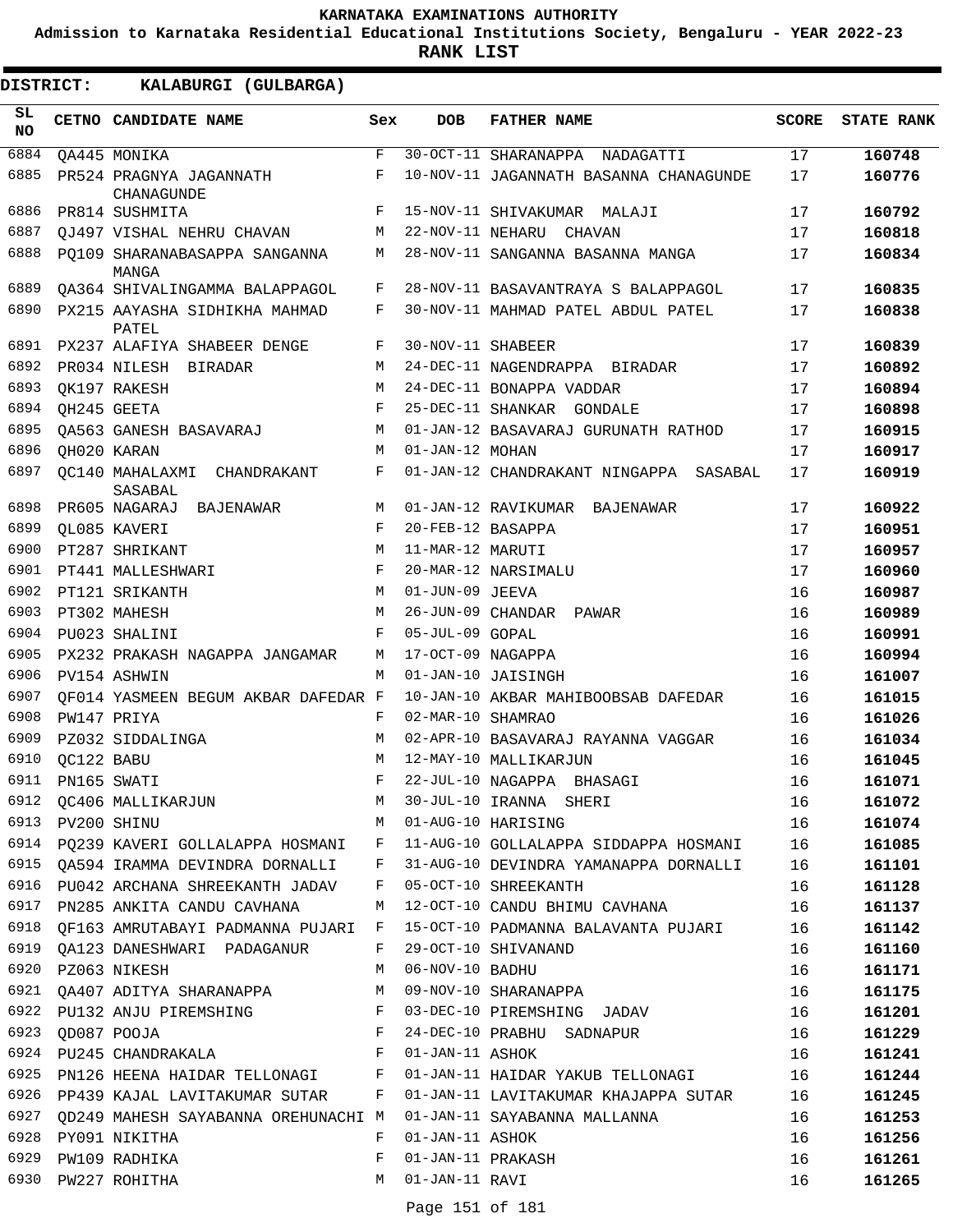**Admission to Karnataka Residential Educational Institutions Society, Bengaluru - YEAR 2022-23**

| <b>DISTRICT:</b> |             | KALABURGI (GULBARGA)                               |            |                                |                                                                                                       |              |                   |
|------------------|-------------|----------------------------------------------------|------------|--------------------------------|-------------------------------------------------------------------------------------------------------|--------------|-------------------|
| SL.<br><b>NO</b> |             | CETNO CANDIDATE NAME                               | Sex        | <b>DOB</b>                     | <b>FATHER NAME</b>                                                                                    | <b>SCORE</b> | <b>STATE RANK</b> |
| 6931             |             | PT265 SAMEER                                       | M          | $\overline{01}$ -JAN-11 MAQBUL |                                                                                                       | 16           | 161267            |
| 6932             |             | PP083 SHARANAMMA SIDDANNA AWARAD                   | F          |                                | 01-JAN-11 SIDDANNA AWARAD                                                                             | 16           | 161272            |
| 6933             |             | OC045 SHEKHAR                                      | М          |                                | 01-JAN-11 BHAGAPPA HARIJAN                                                                            | 16           | 161273            |
| 6934             | OL139 SWATI |                                                    | F          |                                | 01-JAN-11 SHARANAPPA                                                                                  | 16           | 161280            |
| 6935             |             | PY138 SUVARNA                                      | F          | 14-JAN-11 DEVAPPA              |                                                                                                       | 16           | 161312            |
| 6936             |             | OK323 KASHAPPA                                     | M          |                                | 25-JAN-11 BHEEMAPPA                                                                                   | 16           | 161328            |
| 6937             |             | OC354 MADIVALAPPA                                  | М          |                                | 25-JAN-11 DEVENDRAPPA                                                                                 | 16           | 161329            |
| 6938             |             | PV089 PRITAM                                       | M          |                                | 25-JAN-11 PARASHURAM                                                                                  | 16           | 161330            |
| 6939             |             | PR563 DARSHAN PANDIT KARAKANCHI                    | М          |                                | 18-FEB-11 PANDIT MAREPPA KARAKANCHI                                                                   | 16           | 161386            |
| 6940             |             | OA010 AVINASH                                      | М          |                                | 04-MAR-11 BHEEMU RATHOD                                                                               | 16           | 161411            |
| 6941             |             | QA262 NAGAPPA                                      | M          |                                | 07-MAR-11 BHEEMARAYA                                                                                  | 16           | 161417            |
| 6942             |             | OG058 GURUPRASANNAKUMAR                            | М          |                                | 14-MAR-11 SHANTAPPA KAMBALI                                                                           | 16           | 161437            |
| 6943             |             | PV025 SONABAI JAISING CHINNARATOD F                |            | 14-MAR-11 JAISING              |                                                                                                       | 16           | 161441            |
| 6944             |             | OG014 ABHISHEK                                     | M          |                                | 18-MAR-11 ASHOK JAGASHETTI                                                                            | 16           | 161446            |
| 6945             |             | PR217 JAGADEESH                                    | M          |                                | 20-MAR-11 YOGESH KERUR                                                                                | 16           | 161456            |
| 6946             |             | PT331 NISHA                                        | F          |                                | 08-APR-11 HARISHCHANDRA                                                                               | 16           | 161512            |
| 6947             |             | PP037 MALLAYYA SHANTAYYA MALAGAN                   | М          |                                | 12-APR-11 SHANTAYYA CHANNABASAYYA<br>MALAGAN                                                          | 16           | 161526            |
| 6948             |             | QD353 BHOOTALI SHIVASHARANAPPA<br>TALAWAR          | M          |                                | 14-APR-11 SHIVASHARANAPPA SHANTAPPA<br>TALAWAR                                                        | 16           | 161530            |
| 6949             |             | PR497 VIVEK SANTOSH PAWAR                          | M          |                                | 19-APR-11 SANTOSH BABU PAWAR                                                                          | 16           | 161546            |
| 6950             |             | PV047 PRIYANKA                                     | F          |                                | 23-APR-11 CHANDRAKANT                                                                                 | 16           | 161558            |
| 6951             |             | PQ027 JAGRUTI SANTOSH PAWAR                        | F          |                                | 25-APR-11 SANTOSH SOMALU PAWAR                                                                        | 16           | 161563            |
| 6952             |             | OF166 KAVERI                                       | F          |                                | 28-APR-11 MANAPPA DORI                                                                                | 16           | 161578            |
| 6953             |             | QB129 PAVITRA MALLIKARJUN SINNUR F                 |            |                                | 01-MAY-11 MALLIKARJUN DOULATRAYA SINNUR                                                               | 16           | 161593            |
| 6954             |             | OC487 AKASH MALLAPPA                               | M          |                                | 10-MAY-11 MALLAPPA PARAMANAND                                                                         | 16           | 161612            |
| 6955             |             | QA069 VISHAL                                       | M          |                                | 10-MAY-11 MALLIKARJUNA                                                                                | 16           | 161620            |
| 6956             |             | OL147 ASHIVINI                                     | $_{\rm F}$ |                                | 20-MAY-11 SHANKRAPPA                                                                                  | 16           | 161640            |
| 6957             |             | OD190 VINESH KUMAR                                 | M          |                                | 21-MAY-11 DYAVAPPA BANDI VADDAR                                                                       | 16           | 161645            |
| 6958             |             | PY042 YUVARAJ                                      | M          |                                | 30-MAY-11 NINGAPPA                                                                                    | 16           | 161664            |
| 6959             |             | QJ522 SUDARSHAN                                    | M          |                                | 31-MAY-11 BEERAPPA                                                                                    | 16           | 161668            |
|                  |             |                                                    |            |                                | $6960$ QK439 UMAKANTH M $01$ -JUN-11 ANILAKUMAR CHAWAN<br>6961 PY044 BHAGYASHREE F 93-JUN-11 SIDDAPPA | 16           | 161682            |
|                  |             |                                                    |            |                                |                                                                                                       | 16           | 161687            |
|                  |             |                                                    |            |                                | 6962 PR264 ROHIT SHARANAPPA NINGADALLI M 03-JUN-11 SHARANAPPA CHANDAPPA 16<br>NINGADALLI              |              | 161690            |
|                  |             |                                                    |            |                                | 6963 PS186 KIRANAKUMAR M 11-JUN-11 SHARANABASAPPA NIRMALAKAR 16                                       |              | 161717            |
| 6964             | QB017 SHIRU |                                                    |            |                                | F 12-JUN-11 SHIVAPPA CHANNAPPA HOSMANI 16                                                             |              | 161722            |
|                  |             | 6965 QC536 BHAGAMMA SHIVARAYA AVATAGI F            |            |                                | 13-JUL-11 SSHIVARAYA DUNDAPPA 16                                                                      |              | 161813            |
|                  |             |                                                    |            |                                | 6966 QD268 DEWINDRA BHEEMARAY UPPAR M 15-JUL-11 BHEEMARAY SHIVAPPA UPPAR 16                           |              | 161818            |
|                  |             | 6967 PQ089 KEERTHI                                 | F          |                                | 17-JUL-11 HANAMANT DODDAMANI 16                                                                       |              | 161827            |
| 6968             |             | PV207 MANGALA                                      |            | F 21-JUL-11 SHEVU              |                                                                                                       | 16           | 161845            |
|                  |             | YALLAPPA DARIYAPUR                                 |            |                                | 6969 QC142 PARASHURAM DARIYAPUR M 27-JUL-11 YALLAPPA BHEEMARAY DARIYAPUR 16                           |              | 161864            |
|                  |             |                                                    |            |                                | 6970 QC628 MEENAKSHI RAJU JADHAV      F   04-AUG-11 RAJU HARISHCHANDAR JADHAV                         | 16           | 161881            |
|                  |             |                                                    |            |                                | 6971 PY173 ANAVEER RAJASHEKHAR ALLUR M 07-AUG-11 RAJASHEKHAR ANNEPPA ALLUR                            | 16           | 161888            |
|                  |             | 6972 QK137 SRINIVAS                                |            |                                | M 07-AUG-11 KASHAPPA                                                                                  | 16           | 161891            |
|                  |             | 6973 QK026 MALLIKARJUN M 11-AUG-11 BHIMARAYA       |            |                                |                                                                                                       | 16           | 161906            |
|                  |             | 6974 QJ452 HANAMANTA SIDDAPPA M 12-AUG-11 SIDDAPPA |            |                                |                                                                                                       | 16           | 161914            |
|                  |             |                                                    |            |                                | 6975 PX113 NAVEENKUMAR M 16-AUG-11 HANAMANTH                                                          | 16           | 161927            |
|                  |             | 6976 QC163 BASAVARAJ                               |            |                                | M 25-AUG-11 MANJUNATH BASAPPA KARUNAKAR 16                                                            |              | 161950            |
|                  |             |                                                    |            |                                | 6977 PN081 GANESH HANAMANTRAY SEETANUR M 28-AUG-11 HANAMANTRAY KASHIRAY SEETANUR 16                   |              | 161962            |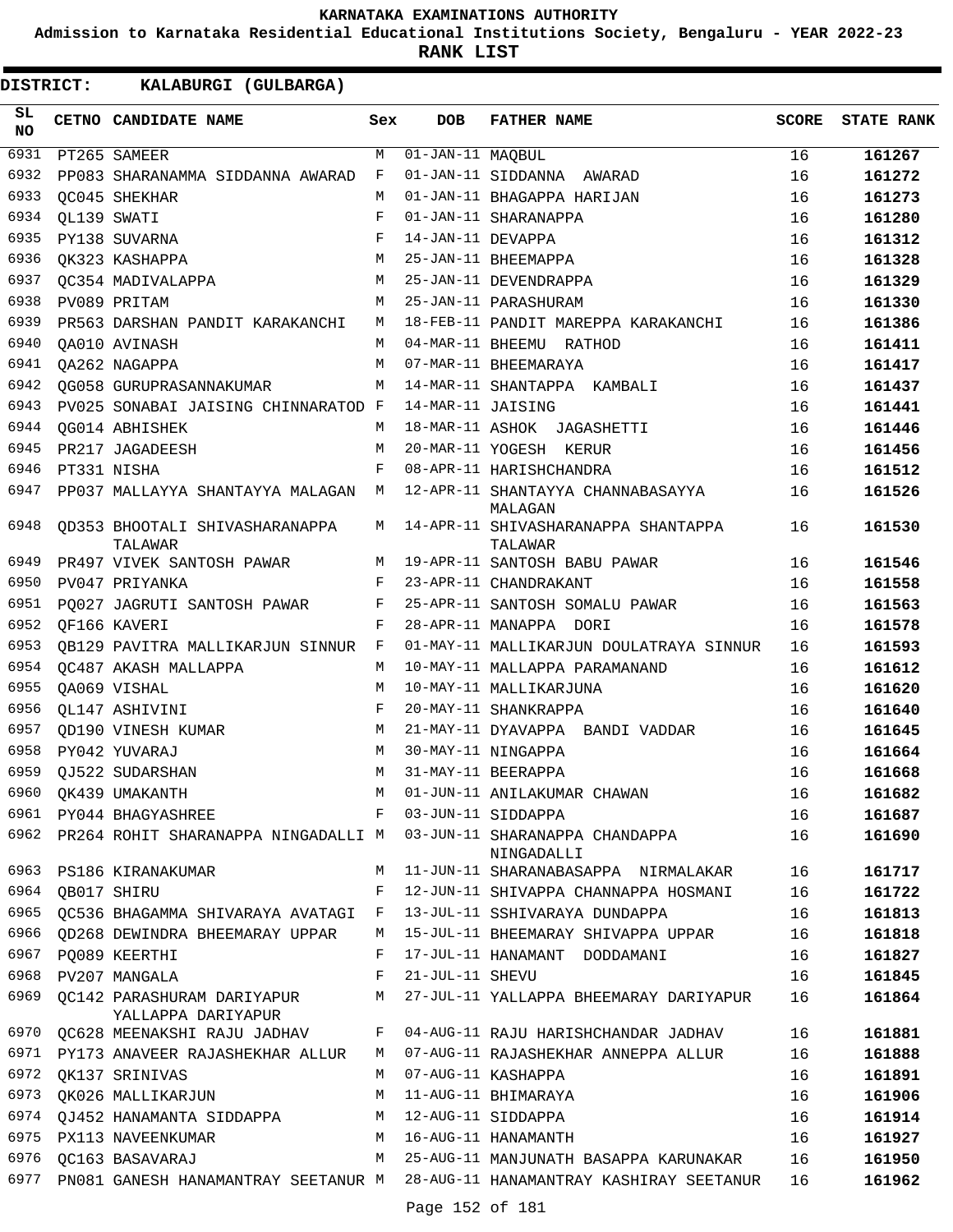**Admission to Karnataka Residential Educational Institutions Society, Bengaluru - YEAR 2022-23**

**RANK LIST**

| SL<br><b>NO</b> |                  | CETNO CANDIDATE NAME                                           | Sex        | <b>DOB</b>         | <b>FATHER NAME</b>                     | SCORE | <b>STATE RANK</b> |
|-----------------|------------------|----------------------------------------------------------------|------------|--------------------|----------------------------------------|-------|-------------------|
| 6978            | PU284 NEHA       |                                                                | F          |                    | 02-SEP-11 MALLIKARJUN KANCHANALA       | 16    | 161977            |
| 6979            |                  | PS074 KARISHAMA                                                | F          |                    | 03-SEP-11 DILIP RATODA                 | 16    | 161982            |
| 6980            |                  | OH306 PRITAM TARASING RATHOD                                   | M          |                    | 03-SEP-11 TARASING                     | 16    | 161983            |
| 6981            |                  | OC575 VIJAYALAXMI BASAVARAJ GUDUR F                            |            |                    | 03-SEP-11 BASAVARAJ SAHEBAGOUDA GUDUR  | 16    | 161984            |
| 6982            |                  | PT048 SRIKANTH                                                 | M          |                    | 04-SEP-11 DAYANAND                     | 16    | 161986            |
| 6983            |                  | OD042 HAYYALAPPA                                               | M          | 08-SEP-11 BABU     |                                        | 16    | 162000            |
| 6984            |                  | PR136 PREETI APPANNA MANG                                      | F          |                    | 10-SEP-11 APPANNA MANG                 | 16    | 162011            |
| 6985            |                  | PX061 RAHUL                                                    | М          |                    | 11-SEP-11 JAYASHANKAR                  | 16    | 162015            |
| 6986            |                  | 0A595 CHANDRAKALA PARASHURAM<br>KATTI                          | F          |                    | 13-SEP-11 PARASHURAM CHANDRASHYA KATTI | 16    | 162018            |
| 6987            |                  | PQ184 MAHANANDA                                                | F          |                    | 18-SEP-11 MAHANTESH BATAGERI           | 16    | 162029            |
| 6988            |                  | QJ115 AMBIKA                                                   | F          |                    | 22-SEP-11 TIPPANNA KORI                | 16    | 162038            |
| 6989            |                  | PY034 MAHADEVI BASAVARAJ                                       | F          |                    | 23-SEP-11 BASAVARAJ                    | 16    | 162043            |
| 6990            |                  | PT279 SWETA                                                    | F          |                    | 24-SEP-11 NAGAPPA RAMANNA SONTH        | 16    | 162049            |
| 6991            |                  | PR175 SHWETA                                                   | F          |                    | 27-SEP-11 MARUTI RATHOD                | 16    | 162061            |
| 6992            |                  | PZ060 BHAGEERATHI                                              | F          |                    | 28-SEP-11 REVANASIDDAPPA BENUR         | 16    | 162062            |
| 6993            |                  | PR326 SANDYA                                                   | F          |                    | 01-OCT-11 GULAB MANDLE                 | 16    | 162069            |
|                 |                  | 6994 PQ240 VIDYASHREE HIRAGAPPA<br>KATTIMANI                   | F          |                    | 01-OCT-11 HIRAGAPPA MOULA KATTMANI     | 16    | 162071            |
|                 | 6995 PT172 ALIYA |                                                                | F          |                    | 02-OCT-11 MUKRAM KORBA                 | 16    | 162072            |
| 6996            |                  | PR665 KEERTI                                                   | F          |                    | 02-OCT-11 LIMBAJI HONNALE              | 16    | 162075            |
| 6997            |                  | PT434 BHAVYASHREE                                              | F          |                    | 08-OCT-11 SHAMARAO                     | 16    | 162082            |
| 6998            |                  | PX054 AKSHATA                                                  | F          | 16-OCT-11 ERANA    |                                        | 16    | 162107            |
| 6999            |                  | OF108 GOMALIBAYI RAJU RATHODA                                  | F          |                    | 19-OCT-11 RAJU GOVINDA RATHODA         | 16    | 162115            |
| 7000            |                  | OJ545 PRATIKSHA                                                | F          |                    | 20-OCT-11 SUDHAKARREDDY CHAMAL         | 16    | 162119            |
| 7001            |                  | PX094 PRASHANT                                                 | М          | 30-OCT-11 RAJU     |                                        | 16    | 162143            |
| 7002            |                  | QH070 PRAVEEN DHARMARAJ<br>TALAKERI                            | М          |                    | 31-OCT-11 DHARMARAJ                    | 16    | 162148            |
| 7003            |                  | QF080 JAINABI BEGUM GULFAD                                     | F          |                    | 01-NOV-11 SAIYED SADHIK HUSENI         | 16    | 162151            |
| 7004            |                  | PW102 RITIKA                                                   | F          | 05-NOV-11 BHARAT   |                                        | 16    | 162163            |
| 7005            |                  | PV204 VAISHNAVI                                                | $_{\rm F}$ |                    | 05-NOV-11 DATTU KUMAR                  | 16    | 162164            |
| 7006            |                  | OJ260 RAKSHITA                                                 | F          |                    | 14-NOV-11 REVANSIDDAPPA                | 16    | 162192            |
|                 |                  | 7007 QJ328 RAKSHITA                                            | F          |                    | 18-NOV-11 JAYAPRASAD                   | 16    | 162196            |
|                 |                  | 7008 QL162 SHARANAPPA                                          |            | M 21-NOV-11 LAXMAN |                                        | 16    | 162203            |
|                 |                  | 7009 QK098 VAISHNAVI A                                         |            |                    | F 23-NOV-11 AYYAPPA                    | 16    | 162207            |
|                 |                  | 7010 PN302 TOSHIP PEERSAB MUJAWAR M 04-DEC-11 PEERSAB MUJAWAR  |            |                    |                                        | 16    | 162242            |
|                 |                  | 7011 QJ077 VIDYASHREE                                          | F          | 09-DEC-11 SANTOSH  |                                        | 16    | 162249            |
|                 |                  | 7012 PY214 VIKRAM                                              | M          | 11-DEC-11 RAJU     |                                        | 16    | 162254            |
|                 |                  | 7013 QA385 VIJAYALAXMI F                                       |            | 14-DEC-11 RAMESH   |                                        | 16    | 162259            |
|                 |                  | 7014 PV102 NANDINI VEERESH NATIKAR F 21-DEC-11 VEERESH NATIKAR |            |                    |                                        | 16    | 162274            |
|                 | 7015 QL033 ROJA  |                                                                | F          |                    | 21-DEC-11 BHIMSHANAYAK                 | 16    | 162276            |
|                 |                  | 7016 PV055 AMEER SHA KHADIR SHA FAKIR M                        |            |                    | 25-DEC-11 KHADIR SHA FAKIR             | 16    | 162283            |
|                 |                  | 7017 PY031 BABURAO                                             | M          |                    | 27-DEC-11 DEVINDRAPPA                  | 16    |                   |
|                 |                  | 7018 QK103 AISHWARYA                                           | F          | 01-JAN-12 MANOHAR  |                                        | 16    | 162289<br>162300  |
|                 |                  | 7019 PY291 BHAVANI                                             | М          |                    |                                        |       |                   |
|                 |                  |                                                                |            |                    | 01-JAN-12 MALLAYYA                     | 16    | 162304            |
|                 | 7020 PU053 PAYAL |                                                                | F          | 01-JAN-12 DHARMU   |                                        | 16    | 162307            |
|                 |                  | 7021 PN426 PRATIKSHA                                           | F          |                    | 01-JAN-12 ASHOK MALIPATIL              | 16    | 162308            |
|                 | 7022 PY304 SUMIT |                                                                | M          | 01-JAN-12 SUNIL    |                                        | 16    | 162312            |
|                 |                  | 7023 QA511 MAHESH                                              | М          | 05-JAN-12 ASHOK    |                                        | 16    | 162317            |
|                 |                  | 7024 PU307 KARTHIK                                             |            |                    | M 08-JAN-12 SHARATHKUMAR               | 16    | 162319            |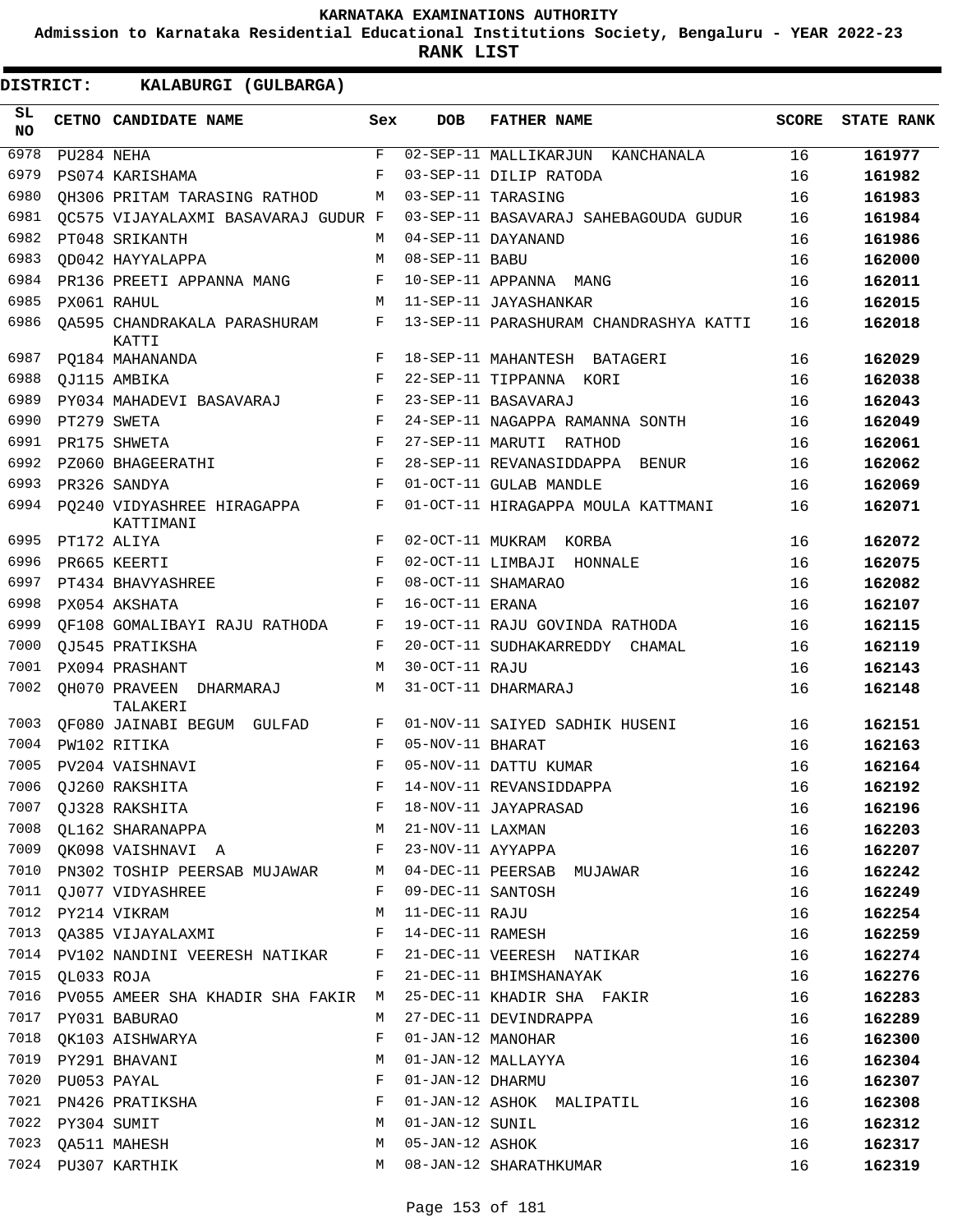**Admission to Karnataka Residential Educational Institutions Society, Bengaluru - YEAR 2022-23**

**RANK LIST**

ı

| <b>DISTRICT:</b> |            | KALABURGI (GULBARGA)                                                                 |            |                   |                                                                   |              |                   |
|------------------|------------|--------------------------------------------------------------------------------------|------------|-------------------|-------------------------------------------------------------------|--------------|-------------------|
| SL<br>NO         |            | CETNO CANDIDATE NAME                                                                 | Sex        | <b>DOB</b>        | <b>FATHER NAME</b>                                                | <b>SCORE</b> | <b>STATE RANK</b> |
| 7025             |            | PZ036 SIDDU                                                                          | M          |                   | 08-JAN-12 RAJU NEEDAGI                                            | 16           | 162320            |
| 7026             |            | PR499 CHAMELI PANDIT CHAVAN                                                          | F          |                   | 20-JAN-12 PANDIT DEVIDAS CHAVAN                                   | 16           | 162330            |
| 7027             |            | PZ142 RIYAN                                                                          | M          | 20-JAN-12 PASHA   |                                                                   | 16           | 162331            |
| 7028             |            | PT335 VARSHA                                                                         | $_{\rm F}$ |                   | 17-MAR-12 SHIVKUMAR                                               | 16           | 162349            |
| 7029             |            | PX099 MANJUNATH BASAVARAJ                                                            | М          |                   | 22-MAR-12 BASAVARAJ MAHADEV                                       | 16           | 162350            |
| 7030             |            | QH258 KHUSHI BAPURAO                                                                 | F          | 17-APR-12 BAPURAO |                                                                   | 16           | 162356            |
| 7031             |            | PZ098 PUSHPA                                                                         | $_{\rm F}$ | 10-JUN-12 NAHERU  |                                                                   | 16           | 162362            |
| 7032             |            | PW174 HUVAMMA                                                                        | $_{\rm F}$ |                   | 25-AUG-12 MALLAPPA                                                | 16           | 162363            |
| 7033             |            | PQ237 RAKESH                                                                         | M          |                   | 01-JAN-09 SHARANAPPA                                              | 15           | 162369            |
| 7034             |            | PU100 PREETI UTTAM RATOD                                                             | F          | 14-DEC-09 UTTAM   |                                                                   | 15           | 162389            |
| 7035             | PW157 PREM |                                                                                      | M          |                   | 01-JAN-10 RAVIKUMAR                                               | 15           | 162398            |
| 7036             |            | QL073 RADHIKA                                                                        | F          | 01-JAN-10 RAMESH  |                                                                   | 15           | 162399            |
| 7037             |            | PT417 SHRAVANTI SIDDAPPA VAJIRGOW F                                                  |            |                   | 02-JAN-10 SIDDAPPA TUKKAPPA VAJIRGOW                              | 15           | 162402            |
| 7038             |            | PW213 VASUNTRA                                                                       | F          |                   | 05-FEB-10 JALAMEJAYA                                              | 15           | 162405            |
| 7039             |            | PU322 PRIYADARSHINI                                                                  | F          | 22-FEB-10 SUBHASH |                                                                   | 15           | 162408            |
| 7040             |            | OK119 SHWETA                                                                         | F          | 06-MAR-10 MAREPPA |                                                                   | 15           | 162410            |
| 7041             |            | PP090 SHARANU BUDDAPPA MANGA                                                         | M          |                   | 03-JUL-10 BUDDAPPA                                                | 15           | 162435            |
| 7042             |            | PR613 PAYAL                                                                          | F          | 06-JUL-10 DHANRAJ |                                                                   | 15           | 162437            |
| 7043             |            | PT245 SHRAVANI TARASINGH PAVVAR                                                      | F          |                   | 06-SEP-10 TARASINGH SAKRU PAVVAR                                  | 15           | 162467            |
| 7044             |            | QF180 REKHA                                                                          | F          |                   | 26-OCT-10 PARASHURAMA                                             | 15           | 162511            |
| 7045             |            | PT263 PRIYANK                                                                        | F          |                   | 03-NOV-10 NEELKANT                                                | 15           | 162517            |
| 7046             |            | QJ164 ANKUSH                                                                         | M          |                   | 10-NOV-10 SHIVALINGAPPA                                           | 15           | 162521            |
| 7047             |            | PV215 GANESH RATHOD                                                                  | М          |                   | 15-NOV-10 SHIVA RATHOD                                            | 15           | 162528            |
| 7048             |            | PV123 NITESH RAJKUMR CHAVAN                                                          | M          |                   | 20-NOV-10 RAJKUMAR CHAVAN                                         | 15           | 162533            |
| 7049             |            | PT185 RADHIKA                                                                        | F          |                   | 22-NOV-10 DEVINDRAPPA TIPPANNA<br>FAKIRAPPA                       | 15           | 162536            |
| 7050             |            | PQ260 PRATHAMESH                                                                     | М          |                   | 30-NOV-10 AMBANNA CHIKKAREVOOR                                    | 15           | 162547            |
| 7051             |            | PP199 ANKITA                                                                         | F          |                   | 14-DEC-10 DIGAMBAR                                                | 15           | 162560            |
| 7052             |            | PT462 KHALEDA                                                                        | $_{\rm F}$ |                   | 22-DEC-10 SALIM SAB KALGURTI                                      | 15           | 162574            |
|                  |            | 7053 PU288 ROSHAN                                                                    | M          |                   | 24-DEC-10 CHANDRAKANT                                             | 15           | 162577            |
|                  |            | 7054 QC492 VISHNUKANTAGOUD UMAKANTA M 26-DEC-10 UMAKANTA HALLEPPAGOUD<br>POLICEPATIL |            |                   | POLICEPATIL                                                       | 15           | 162580            |
|                  |            |                                                                                      |            |                   | 7055 PV120 KAREENA ANEEL CHAVHAN F 01-JAN-11 ANEEL GHAMMU CHAVHAN | 15           | 162592            |
| 7056             |            | PT264 KRISHNA                                                                        | M          | 01-JAN-11 BANASI  |                                                                   | 15           | 162593            |
| 7057             |            | PW022 LAKHAN BHIMSHING RATHOD                                                        | M          |                   | 01-JAN-11 BHIMSHING RATHOD                                        | 15           | 162594            |
| 7058             |            | OF209 MANIKANTH                                                                      | M          |                   | 01-JAN-11 CHANDRASHEKHAR                                          | 15           | 162595            |
| 7059             |            | OA229 PRAJWAL NINGAPPA BIRADAR                                                       | M          |                   | 01-JAN-11 NINGAPPA SIDDAPPA BIRADAR                               | 15           | 162598            |
| 7060             |            | OD282 SAMEER                                                                         | M          |                   | 01-JAN-11 HAMEED MIYA                                             | 15           | 162602            |
| 7061             |            | PW005 SHEELA                                                                         | F          | 01-JAN-11 ANIL    |                                                                   | 15           | 162608            |
|                  |            | 7062 PV064 SONABAI                                                                   | F          | 01-JAN-11 MANIK   |                                                                   | 15           | 162612            |
| 7063             |            | QH329 VISHAL                                                                         | M          | 01-JAN-11 LAXMAN  |                                                                   | 15           | 162615            |
| 7064             |            | PX181 SRIDEVI NAGAPPA GANGI                                                          | F          | 03-JAN-11 NAGAPPA |                                                                   | 15           | 162617            |
| 7065             |            | PT133 ANITHA NARSIMLU KONINTI                                                        | F          |                   | 14-JAN-11 NARSIMLU RACHAPPA KONINTI                               | 15           | 162640            |
| 7066             | OA150 AMAN |                                                                                      | M          | 18-JAN-11 YASIN   |                                                                   | 15           | 162646            |
| 7067             |            | PW212 SATYAM                                                                         | M          |                   | 28-JAN-11 PREMSING                                                | 15           | 162659            |
| 7068             |            | PR020 ROHINI GUNDAPPA AWALI                                                          | F          |                   | 15-FEB-11 GUNDAPPA SIDRAM AWALI JAWALI                            | 15           | 162689            |
|                  |            | JAWALI                                                                               |            |                   |                                                                   |              |                   |
|                  |            | 7069 PR366 MONIKA SANTOSHKUMAR MAALAGI F                                             |            |                   | 19-FEB-11 SANTOSHKUMAR TUKARAM MAALAGI                            | 15           | 162697            |
| 7070             |            | PU095 VINEK JAIBEEM                                                                  | М          | 19-FEB-11 JAIBEEM |                                                                   | 15           | 162699            |
|                  |            | 7071 PN408 KIRAN SADASHIV JAMADAR                                                    | M          |                   | 28-FEB-11 SADASHIV REBBANNA JAMADAR                               | 15           | 162715            |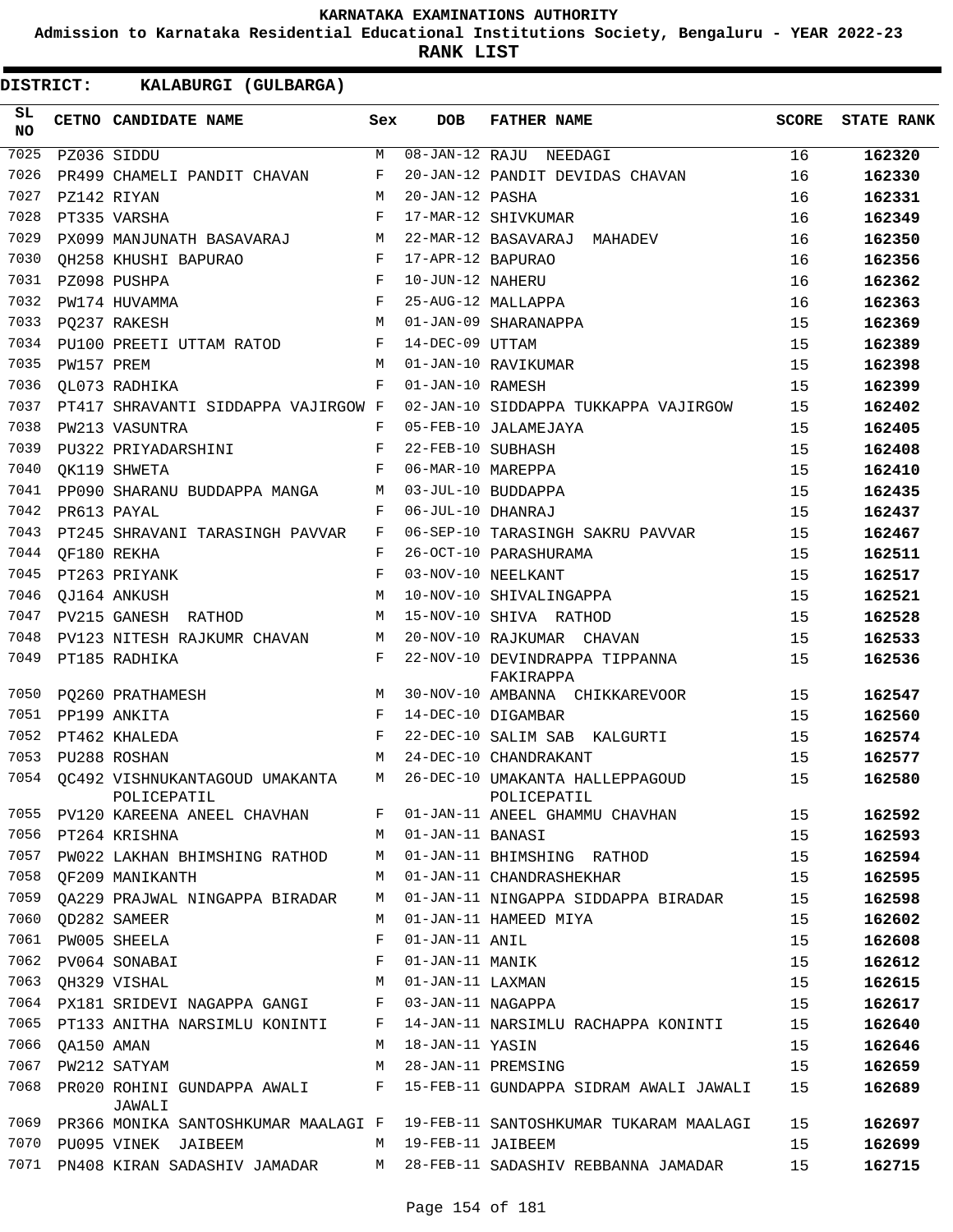**Admission to Karnataka Residential Educational Institutions Society, Bengaluru - YEAR 2022-23**

| DISTRICT:        |             | KALABURGI (GULBARGA)                         |              |                  |                                                                                            |       |                   |
|------------------|-------------|----------------------------------------------|--------------|------------------|--------------------------------------------------------------------------------------------|-------|-------------------|
| SL.<br><b>NO</b> |             | CETNO CANDIDATE NAME                         | Sex          | <b>DOB</b>       | <b>FATHER NAME</b>                                                                         | SCORE | <b>STATE RANK</b> |
| 7072             |             | QK459 KARTIK                                 | M            |                  | 04-MAR-11 MALLIKARJUN                                                                      | 15    | 162722            |
| 7073             |             | PT036 ROHITH BADDU RATHOD                    | М            |                  | 15-MAR-11 BADDU LAKKU RATHOD                                                               | 15    | 162745            |
| 7074             |             | OK191 SHIVANAND                              | M            |                  | 19-MAR-11 HANAMANTH                                                                        | 15    | 162750            |
| 7075             |             | PV135 DEEPIKA                                | $\mathbf{F}$ | 21-MAR-11 UMESH  |                                                                                            | 15    | 162754            |
| 7076             |             | OA488 KIRAN MALLIKARJUN                      | M            |                  | 04-APR-11 MALLIKARJUN CHANDRAPPA                                                           | 15    | 162777            |
| 7077             |             | PU309 SHIVAKUMAR                             | M            | 24-APR-11 RAVI   |                                                                                            | 15    | 162833            |
| 7078             |             | QC084 ANITA                                  | F            |                  | 27-APR-11 MANTAPPA                                                                         | 15    | 162839            |
| 7079             |             | PR725 YADABASAPPA                            | M            |                  | 27-APR-11 ABHISHEK KALASHETTI                                                              | 15    | 162840            |
| 7080             |             | OH292 PRAJWAL DAYAND JADAVA                  | M            |                  | 04-MAY-11 DAYAND JADAVA                                                                    | 15    | 162862            |
| 7081             |             | PV027 ANKITA                                 | F            |                  | 05-MAY-11 YANKAPPA                                                                         | 15    | 162864            |
| 7082             |             | PT142 PARVATI                                | F            | 13-MAY-11 KISHAN |                                                                                            | 15    | 162886            |
| 7083             |             | PY203 SARASWATI                              | F            |                  | 13-MAY-11 DASHARATH CHAVAN                                                                 | 15    | 162887            |
| 7084             |             | PR592 PARVATI AMOGHASIDDA PUJARI             | F            |                  | 14-MAY-11 AMOGHASIDDA NAVALAPPA PUJARI                                                     | 15    | 162890            |
| 7085             |             | OA562 PREETAMA SHRISHAILA<br>NADAGATTI       | M            |                  | 26-MAY-11 SHRISHAILA MOULAPPA NADAGATTI                                                    | 15    | 162922            |
| 7086             |             | QK071 ARCHANA                                | F            | 28-MAY-11 ASHOK  |                                                                                            | 15    | 162929            |
| 7087             |             | QC240 MALLINATH                              | M            |                  | 29-MAY-11 GUNDAPPA PUJARI                                                                  | 15    | 162934            |
| 7088             |             | PT159 ASHWINI DIPLA CHAVAN                   | F            |                  | 01-JUN-11 DIPLA JAGNU CHAVAN                                                               | 15    | 162940            |
| 7089             |             | OC602 DEVINDR                                | M            |                  | 01-JUN-11 MALLIKARJUN                                                                      | 15    | 162941            |
| 7090             |             | QJ204 HRUTIKA MANOHARA KATTIMANI             | M            |                  | 01-JUN-11 MANOHARA KARABASAPPA<br>KATTIMANI                                                | 15    | 162943            |
| 7091             |             | PP316 SAVITRI BASAVARAJ MOTE                 | F            |                  | 01-JUN-11 BASAVARAJ TUKARAM MOTE                                                           | 15    | 162947            |
| 7092             |             | PN087 SHIVARAJ BOOTAPPA MANG                 | М            |                  | 02-JUN-11 BOOTAPPA PRABHU MANG                                                             | 15    | 162954            |
| 7093             |             | PR701 SONU RAJU RATHOD                       | F            |                  | 04-JUN-11 RAJU ROHIDAS RATHOD                                                              | 15    | 162966            |
| 7094             |             | PP407 AKASH MANE                             | M            |                  | 13-JUN-11 SANTOSH MANE                                                                     | 15    | 162989            |
| 7095             |             | QC198 AKASH                                  | M            |                  | 15-JUN-11 LAXMAN HINDINAMANI                                                               | 15    | 162998            |
| 7096             |             | QA181 MAIRUNBI                               | F            |                  | 16-JUN-11 MIYASAB<br>JAATGAAR                                                              | 15    | 163005            |
| 7097             |             | PW105 BHAVANI                                | F            |                  | 20-JUN-11 SHRISHAIL                                                                        | 15    | 163013            |
| 7098             |             | PS157 AKSHATA                                | $_{\rm F}$   |                  | 22-JUN-11 MAHADEV BANDICHODE                                                               | 15    | 163024            |
| 7099             | PR519 DIVYA |                                              | $_{\rm F}$   | 24-JUN-11 DILIP  | RATHOD                                                                                     | 15    | 163027            |
| 7100             |             | OA418 ABHIJIT                                | M            |                  | 03-JUL-11 MOHANASHINGH NARAYAN RATHOD                                                      | 15    | 163055            |
|                  |             |                                              |              |                  | 7101 QJ061 PAVITRA MALLAPPA HULGERA F 05-JUL-11 MALLAPPA IRANNA HULGERA 15                 |       | 163061            |
|                  |             | 7102 QL051 PRAKASHA M 05-JUL-11 LIMBYANAYAKA |              |                  |                                                                                            | 15    | 163063            |
|                  |             |                                              |              |                  | 7103 PR025 PALLAVI RAMESH RATHOD F 06-JUL-11 RAMESH BILLU RATHOD 15                        |       | 163067            |
|                  |             |                                              |              |                  | 7104 PR297 DEEPAK BAALU PAWAR M 08-JUL-11 BAALU PANDU PAWAR 15                             |       | 163073            |
|                  |             |                                              |              |                  | 7105 PY114 SUBHASH M 12-JUL-11 SHAMARAO                                                    | 15    | 163084            |
|                  |             |                                              |              |                  | 11221 BULLER<br>15 1107 PT030 PRIYANKA<br>15 T107 PT030 PRIYANKA<br>15 T107 PT030 PRIYANKA |       | 163087            |
|                  |             |                                              |              |                  |                                                                                            |       | 163090            |
|                  |             |                                              |              |                  | 7108 PN071 AKSHATA MALLIKARJUN MANGA F 16-JUL-11 MALLIKARJUN VITHALI MANGA 15              |       | 163091            |
|                  |             | 7109 PW256 NANDINI                           |              |                  | F 19-JUL-11 RAMESH                                                                         | 15    | 163097            |
|                  |             |                                              |              |                  | 7109 PW230 NAWLINI<br>7110 PU283 SHAILENDRA RATHOD M 20-JUL-11 VASANTH RATHOD              | 15    | 163102            |
|                  |             |                                              |              |                  | 7111 PS059 KARAN M 24-JUL-11 NAGENDRA MANG 15                                              |       | 163113            |
|                  |             |                                              |              |                  | 7112 PR594 SAVITA SHIVAPUTRA UJALAMBE F 25-JUL-11 SHIVAPUTRA PANDITRAO UJALAMBE 15         |       | 163117            |
|                  |             | 7113 PT148 RADHIKA F 28-JUL-11 SANJU         |              |                  |                                                                                            | 15    | 163127            |
|                  |             |                                              |              |                  | 7114 QA533 NIDHI GUJAGONDA F 02-AUG-11 SHARANAGOUDA                                        | 15    | 163136            |
|                  |             |                                              |              |                  | 7115 QF044 VIJAYALXMI SIDDANNA ADAVANI F 02-AUG-11 SIDDANNA BHIMARAYA ADAVANI 15           |       | 163138            |
|                  |             | 7116 QJ542 VARDHAN M 14-AUG-11 TOMASINGH     |              |                  |                                                                                            | 15    | 163166            |
|                  |             |                                              |              |                  | 7117 PR145 PAYAL KANTU RATHOD F 18-AUG-11 KANTU KHUBA RATHOD 15                            |       | 163181            |
|                  |             |                                              |              |                  | 7118 QK099 ANANDA M 25-AUG-11 SHEKAPPA SABANNA THAMMAPOOR 15                               |       | 163195            |
|                  |             |                                              |              |                  | 7119 QD233 PRATIBHA CHANDRAKANTHA F 25-AUG-11 CHANDRAKANTHA MAREPPA 15                     |       | 163196            |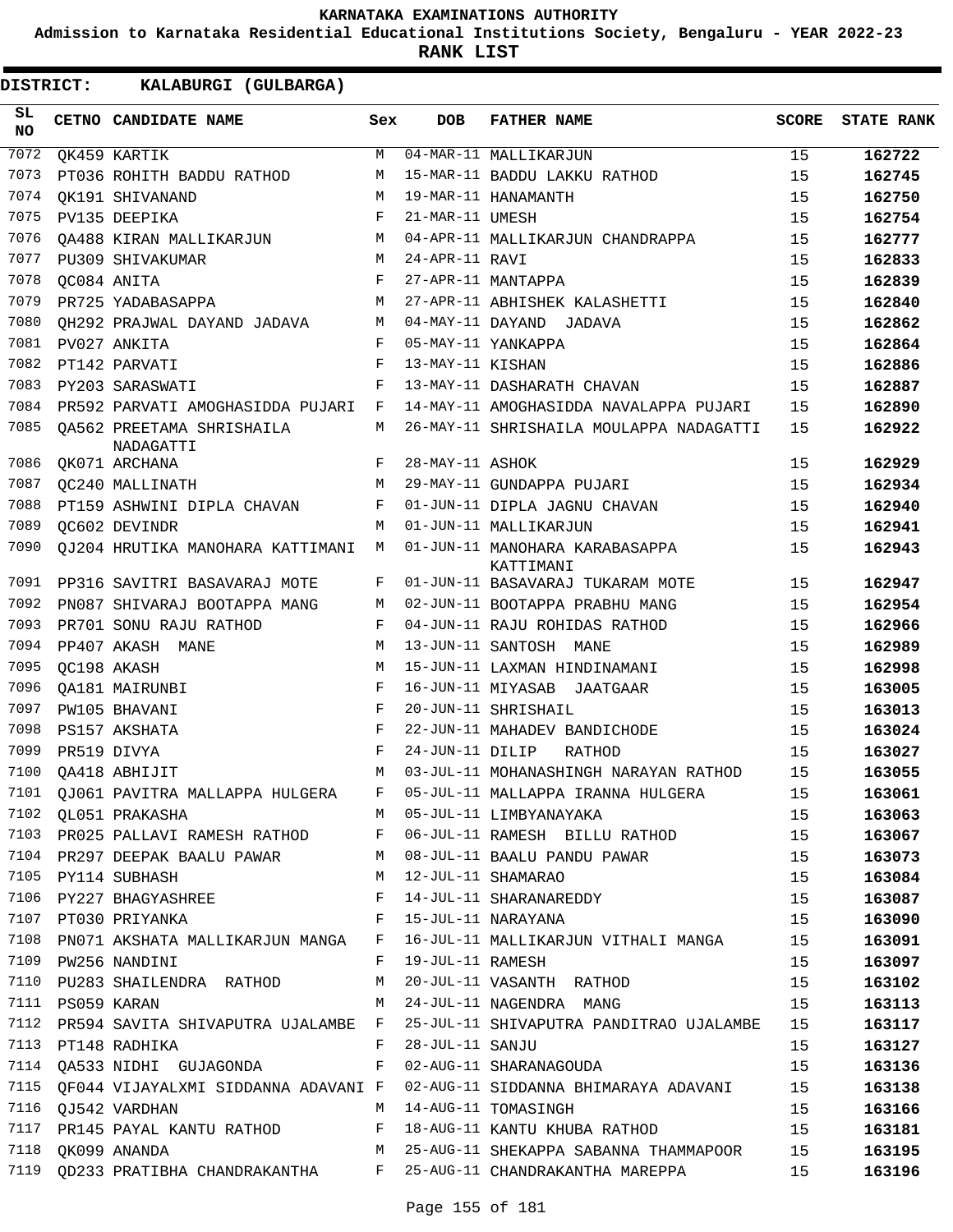**Admission to Karnataka Residential Educational Institutions Society, Bengaluru - YEAR 2022-23**

**RANK LIST**

| SL<br><b>NO</b> |             | CETNO CANDIDATE NAME                          | Sex          | <b>DOB</b>        | <b>FATHER NAME</b>                                     | SCORE | <b>STATE RANK</b> |
|-----------------|-------------|-----------------------------------------------|--------------|-------------------|--------------------------------------------------------|-------|-------------------|
|                 |             | HOSAMANI                                      |              |                   | HOSAMANI                                               |       |                   |
| 7120            |             | PV166 PRIYANKA                                | F            | 27-AUG-11 NAEESH  |                                                        | 15    | 163201            |
| 7121            |             | OC584 SUMANGALA                               | F            |                   | 29-AUG-11 SIDDAPPA TALAWAR                             | 15    | 163210            |
| 7122            |             | OC053 PALLAVI                                 | F            |                   | 11-SEP-11 RAJENDRA                                     | 15    | 163234            |
| 7123            |             | PT076 NANDINI                                 | F            | 19-SEP-11 LAXAMAN |                                                        | 15    | 163257            |
| 7124            |             | PV175 SUPRIYA                                 | F            | 19-SEP-11 GOPAL   |                                                        | 15    | 163260            |
| 7125            |             | OD015 RAGINI                                  | F            |                   | 29-SEP-11 RAGHAVENDRA BALACHANDRA<br><b>JEEVANAGOL</b> | 15    | 163287            |
| 7126            |             | PN395 SUREKHA RATHOD                          | F            |                   | 02-OCT-11 SURESH RATHOD                                | 15    | 163296            |
| 7127            |             | QH339 SIDDU                                   | M            |                   | 04-OCT-11 SHIVAKUMAR                                   | 15    | 163301            |
| 7128            |             | PT468 KALPANA                                 | F            |                   | 25-OCT-11 MOHAN NARASINGH CHINNA RATHOD                | 15    | 163354            |
| 7129            |             | PP297 CHAITAN BHIRAPPA SINNOOR                | M            |                   | 27-OCT-11 BHIRAPP SIDDAPP SINNOOR                      | 15    | 163358            |
| 7130            |             | OK422 PAVAN                                   | M            |                   | 31-OCT-11 GOBARIYA                                     | 15    | 163370            |
| 7131            |             | PN362 ARATI LAXMAN TALAWAR                    | F            |                   | 01-NOV-11 LAXMAN TALAWAR                               | 15    | 163373            |
| 7132            |             | PN166 VISHAL RAJASHEKHAR ANKALAGI M           |              |                   | 02-NOV-11 RAJASHEKHAR                                  | 15    | 163379            |
| 7133            |             | OL125 SHREEDEVI                               | F            |                   | 14-NOV-11 MARUTIRAYA                                   | 15    | 163404            |
| 7134            |             | PR504 SUNEETA SHANMUKH MAALAGE                | F            |                   | 15-NOV-11 SHANMUKH TUKARAM MAALAGE                     | 15    | 163406            |
| 7135            |             | OJ417 PREMA                                   | F            |                   | 18-NOV-11 ESHWAR RATHOD                                | 15    | 163410            |
| 7136            |             | OD142 ARCHANA BHEEMARAYA ANKALAGI F           |              |                   | 21-NOV-11 BHEEMARAYA SHANKREPPA<br>ANKALAGI            | 15    | 163417            |
| 7137            |             | PW087 ASHWINIBAI                              | F            |                   | 23-NOV-11 RAVIKUMAR                                    | 15    | 163420            |
| 7138            |             | OA572 JYOTI                                   | F            |                   | 27-NOV-11 CHANDRASHEKHAR HARANAGERA                    | 15    | 163433            |
| 7139            |             | PW251 ROHIT                                   | M            | 07-DEC-11 TEJU    | RATHOD                                                 | 15    | 163455            |
| 7140            |             | PV170 ANANDI                                  | $_{\rm F}$   | 08-DEC-11 ARJUN   |                                                        | 15    | 163458            |
| 7141            |             | PN117 RANJIT                                  | M            |                   | 12-DEC-11 DASHARATH PAWAR                              | 15    | 163467            |
| 7142            |             | OA061 DEVANAGOUDA KALANAGOUDA<br>POLICE PATIL | М            |                   | 16-DEC-11 KALANA GOUDA RAYANNA POLICE<br>PATIL         | 15    | 163478            |
| 7143            |             | QG105 KAVERI SHRIMANT NARIBOL                 | F            |                   | 01-JAN-12 SHRIMANT SAKREPPA NARIBOL                    | 15    | 163506            |
| 7144            |             | OF157 PRAVEEN                                 | М            |                   | 01-JAN-12 RAVI HARIJAN                                 | 15    | 163511            |
| 7145            |             | PN207 POORNIMA                                | F            |                   | 25-JAN-12 BASAVARAJ HEROOR                             | 15    | 163527            |
| 7146            |             | PS046 HARISH PARMESHWAR KANTALE               | M            |                   | 11-APR-12 PARMESHWAR HANAMANTAPPA<br>KANTALE           | 15    | 163547            |
| 7147            |             | QC638 LAL MUNNI MULLAGOL                      | F            | 31-AUG-09 RAFEEQ  |                                                        | 14    | 163567            |
|                 |             | 7148 QG140 SUJATA KENCHAPPA ROOGI             | F            |                   | 13-NOV-09 KENCHAPPA BHOTALEPPA ROOGI                   | 14    | 163571            |
| 7149            |             | OL050 ANANDA                                  | М            |                   | 01-JAN-10 GOBARYA NAYAK JADHAV                         | 14    | 163576            |
| 7150            |             | QJ198 NIKITA RAMSING RAHOD                    | $\mathbf{F}$ |                   | 01-JAN-10 RAMSING NAMDEV RATHOD                        | 14    | 163578            |
| 7151            |             | PO059 SHIVAPUTRAYYA GURUSHANTAYYA M<br>MATH   |              |                   | 18-JAN-10 GURUSHANTAYYA GURUPADAYYA<br>MATH            | 14    | 163585            |
|                 |             | 7152 QC541 SAHANA VITTAL BADIGER              | F            | 30-JAN-10 VITTAL  |                                                        | 14    | 163586            |
| 7153            |             | QA057 MAHESH                                  | М            |                   | 11-MAR-10 SIDDAPPA                                     | 14    | 163591            |
|                 |             | 7154 PZ114 VIRESH                             | M            |                   | 19-APR-10 BHIMASHANKAR NALWAR                          | 14    | 163600            |
| 7155            |             | PN250 PREETAM HASANAPPA SAKKARAGI M           |              |                   | 20-APR-10 HASANAPPA CHANDRASHA<br>SAKKARAGI            | 14    | 163601            |
| 7156            |             | PW056 KRISHNA RAJU BUDUGAJANGAM               | M            | 01-JUN-10 RAJU    |                                                        | 14    | 163611            |
| 7157            |             | PU172 AMBIKA                                  | F            | 09-JUL-10 CHATARU |                                                        | 14    | 163618            |
| 7158            |             | PX031 AMBRESH                                 | М            |                   | 15-OCT-10 NINGANNA IRAGOND                             | 14    | 163682            |
| 7159            | PU149 OMKAR |                                               | М            | 26-OCT-10 SUBHASH |                                                        | 14    | 163693            |
| 7160            |             | QJ046 SHWETA RAVI CHAWAN                      | F            |                   | 30-OCT-10 RAVI CHAWAN                                  | 14    | 163700            |
| 7161            |             | PN110 YASHODHA ARAVINDA CAVHANA               | F            |                   | 06-NOV-10 ARAVINDA BABU CAVHANA                        | 14    | 163707            |
| 7162            |             | QG005 PUNEETA NINGANNA<br>POLICEPATIL         | F            |                   | 07-DEC-10 NINGANNA BHIMARAY POLICEPATIL                | 14    | 163745            |
|                 |             | 7163 QC485 SAGAR DUNDAPPA DODDAMANI           | M            | Page 156 of 181   | 10-DEC-10 DUNDAPPA NANDAPPA DONDAPPA                   | 14    | 163748            |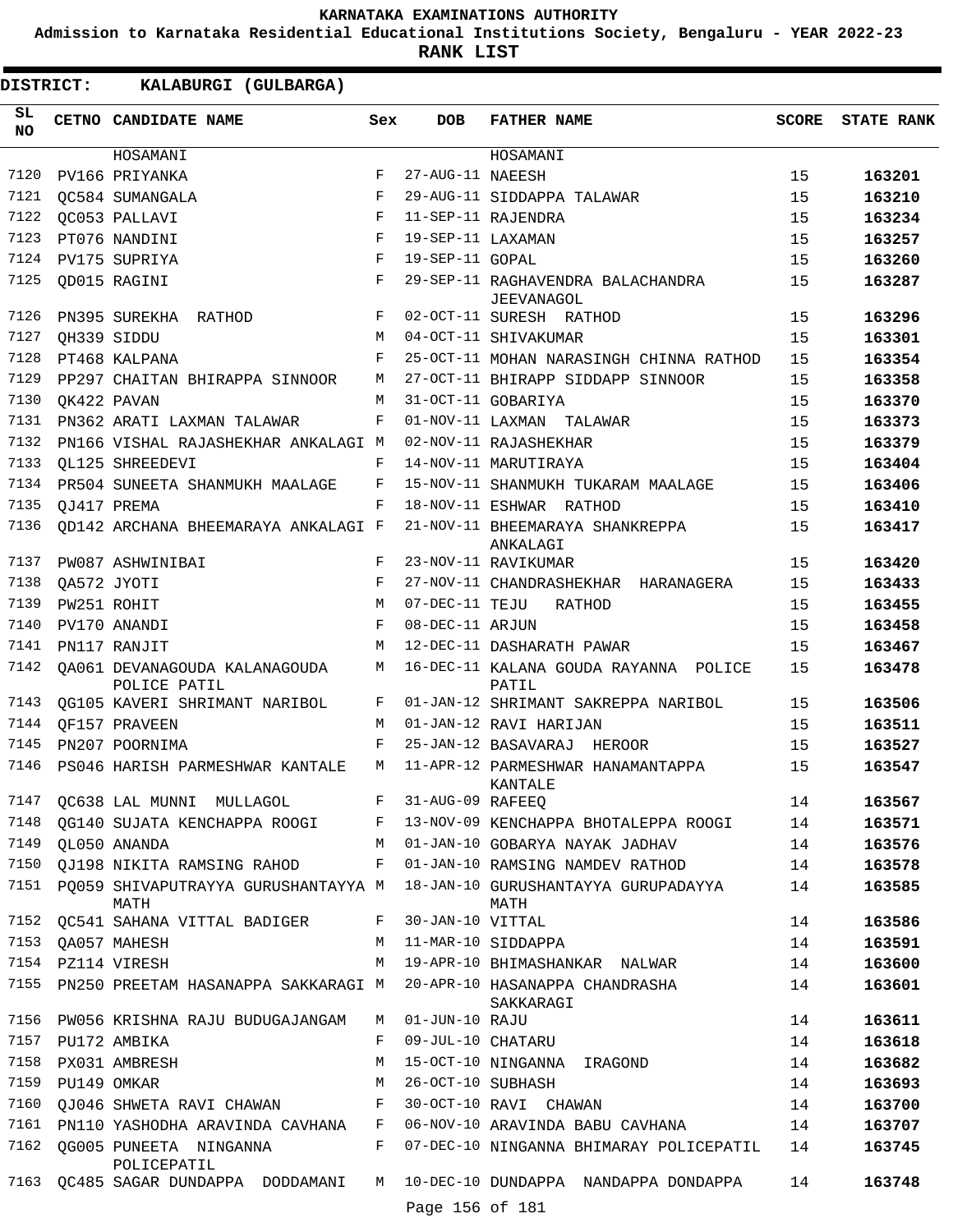**Admission to Karnataka Residential Educational Institutions Society, Bengaluru - YEAR 2022-23**

**RANK LIST**

 $\blacksquare$ 

| <b>DISTRICT:</b> |            | KALABURGI (GULBARGA)                    |     |                   |                                                                                                                                            |              |                   |
|------------------|------------|-----------------------------------------|-----|-------------------|--------------------------------------------------------------------------------------------------------------------------------------------|--------------|-------------------|
| SL.<br>NO.       |            | CETNO CANDIDATE NAME                    | Sex | <b>DOB</b>        | <b>FATHER NAME</b>                                                                                                                         | <b>SCORE</b> | <b>STATE RANK</b> |
| 7164             |            | PQ017 SACHIN SANJAYAKUMAR RATHOD        | М   |                   | 11-DEC-10 SANJAYAKUMAR TAYAPPA RATHOT                                                                                                      | 14           | 163751            |
| 7165             |            | PW221 NIVEDITA NAGENDRA MATTI           | F   |                   | 20-DEC-10 NAGENDRA KALLAPPA MATTI                                                                                                          | 14           | 163761            |
| 7166             |            | PO097 AKASHA BHEEMU RATHODA             | М   |                   | 01-JAN-11 BHEEMU VISHNU RATHODA                                                                                                            | 14           | 163780            |
| 7167             |            | QF276 AKSHATA BHEEMANAGOUD<br>MALIPATIL | F   |                   | 01-JAN-11 BHEEMANAGOUD MADENNAGOUD<br>MALIPATIL                                                                                            | 14           | 163781            |
| 7168             |            | PT393 ARAVIND                           | М   |                   | 01-JAN-11 NARSIMULU                                                                                                                        | 14           | 163785            |
| 7169             |            | OB092 BHAGYASHREE                       | F   | 01-JAN-11 AMBRESH |                                                                                                                                            | 14           | 163787            |
| 7170             |            | PY331 GANESH                            | M   |                   | 01-JAN-11 PREM CHAVAN                                                                                                                      | 14           | 163790            |
| 7171             |            | PP230 KEERTI                            | F   |                   | 01-JAN-11 SHIVAPPA JADAGIKAR                                                                                                               | 14           | 163792            |
| 7172             |            | PU056 KIRAN                             | М   |                   | 01-JAN-11 MALLIKARJUN                                                                                                                      | 14           | 163793            |
| 7173             |            | PY160 MAFIK JUBER PASHA PYATI           | М   |                   | 01-JAN-11 PASHA BANDGI PATEL PYATI                                                                                                         | 14           | 163795            |
| 7174             |            | PW118 PALLAVI                           | F   |                   | 01-JAN-11 ADIVAPPA                                                                                                                         | 14           | 163799            |
| 7175             |            | PS024 PRADEEP YAMARAJ RATHOD            | М   |                   | 01-JAN-11 YAMARAJ LAMBAJI RATHOD                                                                                                           | 14           | 163800            |
| 7176             |            | PY307 RAJASHWARI CHINARATHOD            | F   |                   | 01-JAN-11 ABHIMAN CHINARATHOD                                                                                                              | 14           | 163803            |
| 7177             | OA068 RAJU |                                         | М   |                   | 01-JAN-11 SANJIVKUMAR KALAL                                                                                                                | 14           | 163804            |
| 7178             |            | OA392 RAKSHITA                          | F   |                   | 01-JAN-11 SHIVALINGAPPA HULIMANI                                                                                                           | 14           | 163805            |
| 7179             |            | OF227 SACHIN HANAMANTRAYA JOGUR         | M   |                   | 01-JAN-11 HANAMANTRAYA MALKANNA JOGUR                                                                                                      | 14           | 163809            |
| 7180             |            | PV136 SANGEETA                          | F   |                   | 01-JAN-11 PANDURANG                                                                                                                        | 14           | 163811            |
| 7181             |            | OC376 SHIVAKUMAR HANAMANT VADDAR        | М   |                   | 01-JAN-11 HANAMANT BAILAPPA VADDAR                                                                                                         | 14           | 163812            |
| 7182             |            | PP049 SHRUSHTI GURUMURTI MATH           | F   |                   | 01-JAN-11 GURUMURTI SIDDAYYA MATH                                                                                                          | 14           | 163815            |
| 7183             |            | OJ459 VISHWANATH                        | M   |                   | 01-JAN-11 SANTOSH PAWAR                                                                                                                    | 14           | 163818            |
| 7184             |            | PV044 AKSHARA                           | F   | 09-JAN-11 GOPAL   |                                                                                                                                            | 14           | 163824            |
| 7185             | OA374 RAJU |                                         | М   |                   | 23-JAN-11 MALLAPPA                                                                                                                         | 14           | 163845            |
| 7186             |            | PV035 ASHABAI PREM                      | F   | 01-FEB-11 PREM    |                                                                                                                                            | 14           | 163857            |
| 7187             |            | PS028 CHETAN CHANDRAKANT<br>YALASANGI   | M   |                   | 01-FEB-11 CHANDRAKANT KALLAPPA<br>YALASANGI                                                                                                | 14           | 163858            |
| 7188             |            | QH275 TABASSUM BABASAB SHAIK            | F   |                   | 08-FEB-11 BABASAB BADESAB SHAIK                                                                                                            | 14           | 163872            |
| 7189             |            | QB082 LAXMI                             | F   |                   | 11-FEB-11 YASHWANTRAYA                                                                                                                     | 14           | 163875            |
| 7190             |            | PR482 SMITA RAJKUMAR HIRAPUR            | F   |                   | 11-FEB-11 RAJKUMAR SHIVAPPA HIRAPUR                                                                                                        | 14           | 163876            |
| 7191             |            | OC399 SHANKARLINGA                      | М   |                   | 17-FEB-11 HALLEPPA SIDRAPPA MADAR                                                                                                          | 14           | 163893            |
|                  |            | 7192 QA096 RAMJAN JANIGER               | M   |                   | 20-FEB-11 MAHIBOOB                                                                                                                         | 14           | 163899            |
|                  |            |                                         |     |                   | 7193 PN305 SAHIL M 22-FEB-11 HUSENSAB SHEKH<br>7194 QA473 BHARATI F 27-FEB-11 DASHARATH                                                    | 14           | 163903            |
|                  |            |                                         |     |                   |                                                                                                                                            | 14           | 163910            |
|                  |            |                                         |     |                   | 7195 PV163 SANJANA SURYAKANTH MAILANOR F 27-FEB-11 SURYAKANTH MAILANOR 14                                                                  |              | 163911            |
|                  |            |                                         |     |                   | 7196 PS022 ROHIT RAJAKUMAR JAMADAR M 01-MAR-11 RAJAKUMAR PREMANATH JAMADAR 14                                                              |              | 163915            |
|                  |            | 7197 QA086 RAJASHREE                    |     |                   | F 02-MAR-11 BHIMARAYA BALAVANTHAPPA<br>KADIYAR                                                                                             | 14           | 163918            |
|                  |            | 7198 PT326 AKSHYA                       | F   |                   | 12-MAR-11 DURUGAPPA                                                                                                                        | 14           | 163928            |
|                  |            |                                         |     |                   |                                                                                                                                            | 14           | 163940            |
|                  |            |                                         |     |                   | 9 7199 PW239 NIKITA RAVIND F 20-MAR-11 ARAVIND<br>1200 QE122 BHAVANI F 31-MAR-11 SABAYYA<br>1201 PR512 SHANKAR SHANKU M 02-APR-11 GUNDAPPA | 14           | 163963            |
|                  |            |                                         |     |                   |                                                                                                                                            | 14           | 163969            |
|                  |            |                                         |     |                   | 7202 QK349 MAIBOOBI SHILARSHA PAKEER F 07-APR-11 SHILARSHA MOULANSAB PAKEER                                                                | 14           | 163982            |
|                  |            | 7203 PS119 PRITAM                       |     |                   | M 07-APR-11 ANAND PAWAR                                                                                                                    | 14           | 163984            |
| 7204             |            | PR252 SAMARATH                          |     |                   | M 14-APR-11 VIJAYKUMAR KOLI                                                                                                                | 14           | 163999            |
| 7205             |            | QA296 SIDDARAM HUGAR M                  |     |                   | 20-APR-11 SHRISHAIL HUGAR                                                                                                                  | 14           | 164012            |
|                  |            | M 29-APR-11 ANIL<br>7206 PT058 ROSHAN   |     |                   |                                                                                                                                            | 14           | 164031            |
|                  |            |                                         |     |                   | 7207 PW217 VENKAT SUBHAS RATHOD M 05-MAY-11 SUBHAS RATHOD                                                                                  | 14           | 164054            |
| 7208             |            | M 05-MAY-11 RAVI<br>PW155 VINOD KUMAR   |     |                   |                                                                                                                                            | 14           | 164055            |
| 7209             |            |                                         |     |                   | PN336 LAKSHMAN KAMANNA SALOTAGI   M   10-MAY-11 KAMANNA SHARANAPPA SALOTAGI                                                                | 14           | 164072            |
|                  |            | 7210 PT151 KANCHANA                     |     | F 11-MAY-11 SUNIL |                                                                                                                                            | 14           | 164073            |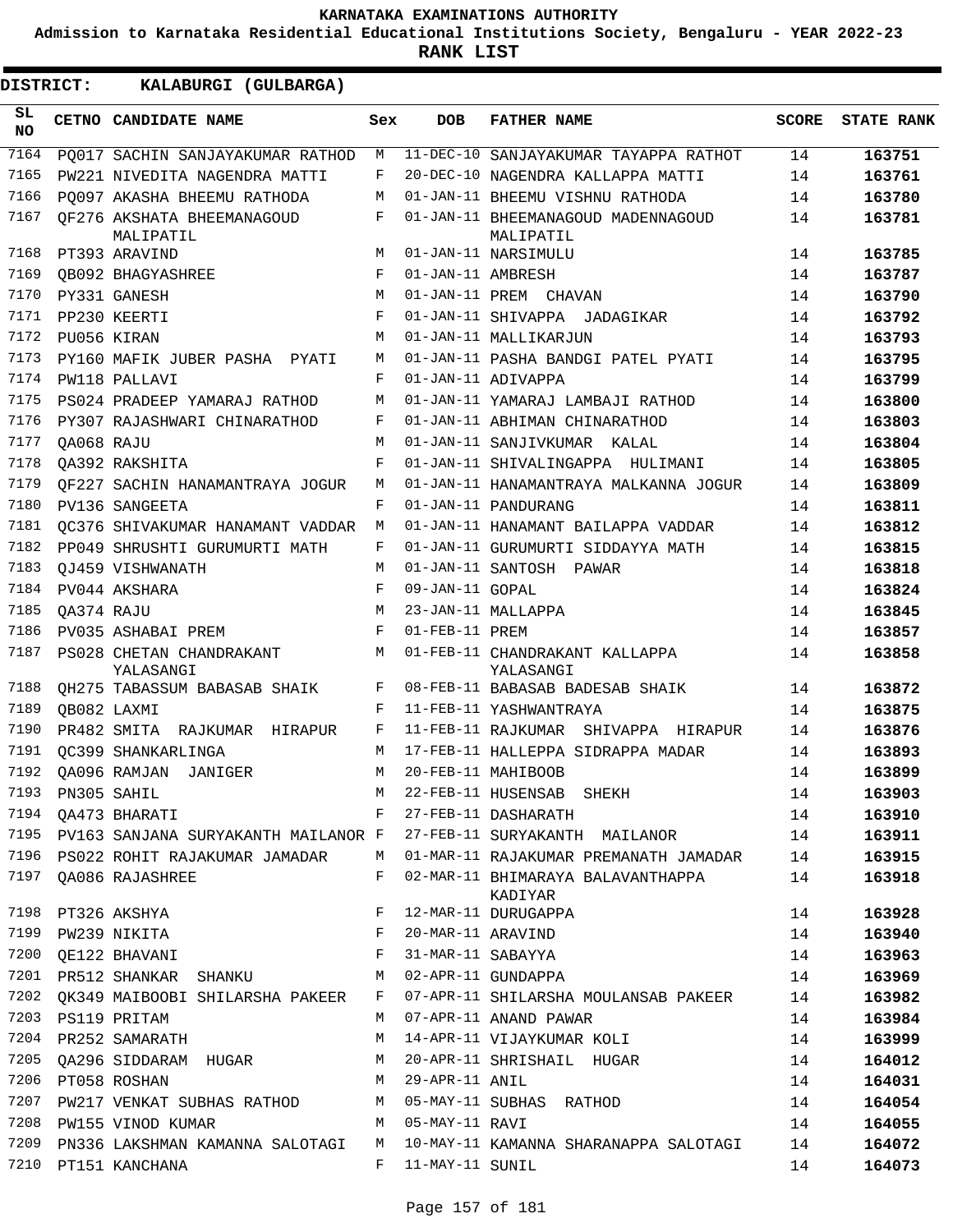**Admission to Karnataka Residential Educational Institutions Society, Bengaluru - YEAR 2022-23**

| <b>DISTRICT:</b> |             | KALABURGI (GULBARGA)                           |            |                   |                                                                             |              |                   |
|------------------|-------------|------------------------------------------------|------------|-------------------|-----------------------------------------------------------------------------|--------------|-------------------|
| SL<br>NO         |             | CETNO CANDIDATE NAME                           | Sex        | <b>DOB</b>        | <b>FATHER NAME</b>                                                          | <b>SCORE</b> | <b>STATE RANK</b> |
| 7211             |             | OA492 HUNACHINGARAYA SHIVANANDA                | M          |                   | 15-MAY-11 SHIVANANDA BHIMARAYA                                              | 14           | 164081            |
| 7212             |             | QC050 UMESH                                    | M          |                   | 15-MAY-11 PRABHULINGA KURNALLI                                              | 14           | 164084            |
| 7213             |             | PR260 NANDINI                                  | F          |                   | 21-MAY-11 SANJUKUMAR HADAPAD                                                | 14           | 164097            |
| 7214             | OC340 ANAND |                                                | M          |                   | 05-JUN-11 MALLIKARJUN RATHOD                                                | 14           | 164141            |
| 7215             |             | PN390 SHARANABASU MALLAPPA<br>HADAPAD          | М          |                   | 05-JUN-11 MALLAPPA                                                          | 14           | 164144            |
| 7216             |             | QL029 NAGESH MURUGENDRA VADDAR                 | М          |                   | 15-JUN-11 MURUGENDRA SAYAPPA VADDAR                                         | 14           | 164164            |
| 7217             |             | QB073 ARCHANA                                  | F          |                   | 16-JUN-11 MALKANNA                                                          | 14           | 164166            |
| 7218             |             | PT190 PREETI                                   | F          | 16-JUN-11 PRAKASH |                                                                             | 14           | 164168            |
| 7219             |             | QF156 NAGAMMA                                  | $_{\rm F}$ |                   | 18-JUN-11 GOLLALAPPA HITNALLI                                               | 14           | 164175            |
| 7220             |             | PY110 RAKSHITA                                 | F          |                   | 20-JUN-11 REVANASIDDAPPA                                                    | 14           | 164184            |
| 7221             |             | PR222 SIDRAM GIREPPA AMBADE                    | M          | 25-JUN-11 GIREPPA |                                                                             | 14           | 164201            |
| 7222             |             | PS154 MAYUR MAHADEV JAMADAR                    | M          |                   | 28-JUN-11 MAHADEV NAGAPPA JAMADAR                                           | 14           | 164210            |
| 7223             |             | PS016 SAPANA KEMU PAVAR                        | F          | 01-JUL-11 KEMU    |                                                                             | 14           | 164218            |
| 7224             |             | QG120 VIRESH MATHAPATI                         | М          |                   | 02-JUL-11 MAHANTAYYA                                                        | 14           | 164221            |
| 7225             |             | PP384 SHRIDEVI SHANKARALING<br>ALLAGI          | F          |                   | 03-JUL-11 SHANKARALING ALLAGI                                               | 14           | 164222            |
| 7226             |             | QC482 YALLALINGA                               | M          |                   | 11-JUL-11 NAGAPPA MINAJAGI                                                  | 14           | 164249            |
| 7227             |             | QF252 RAMANNA                                  | M          | 12-JUL-11 ANIL    |                                                                             | 14           | 164251            |
| 7228             |             | QL032 POOJA                                    | $_{\rm F}$ |                   | 14-JUL-11 DASHARATH                                                         | 14           | 164258            |
| 7229             |             | QC312 PRADEEPA                                 | M          |                   | 14-JUL-11 BHIMAPPA MADAR                                                    | 14           | 164259            |
| 7230             |             | OH093 KEDARNATH                                | M          |                   | 20-JUL-11 SHARANAYYA                                                        | 14           | 164272            |
| 7231             |             | OB084 RENUKA RAVIKUMAR JAMAKANDI               | F          |                   | 21-JUL-11 RAVIKUMAR NINGAPPA JAMAKANDI                                      | 14           | 164276            |
| 7232             |             | PU293 MADHU                                    | F          | 22-JUL-11 YUVARAJ |                                                                             | 14           | 164279            |
| 7233             | PW261 ROJA  |                                                | F          |                   | 31-JUL-11 VISHWANATH                                                        | 14           | 164300            |
| 7234             |             | QA361 BHAGAVANTARAYA                           | M          |                   | 03-AUG-11 MANEPPA UMMARAGI                                                  | 14           | 164304            |
| 7235             |             | QK421 MAHESH                                   | M          | 08-AUG-11 ISHAPPA |                                                                             | 14           | 164320            |
| 7236             |             | PN270 SHANIKA                                  | $_{\rm F}$ |                   | 08-AUG-11 VIJAYKUMAR<br>SANDIGE                                             | 14           | 164322            |
| 7237             | PP143 SUNIL |                                                | M          |                   | 12-AUG-11 HULEPPA KUSHALKAR                                                 | 14           | 164332            |
| 7238             |             | PV228 POOJA                                    | F          | 14-AUG-11 BABU    |                                                                             | 14           | 164339            |
| 7239             |             | PQ015 PRAJWAL BAJANTRI                         | M          |                   | 15-AUG-11 MOULA BAJANTRI                                                    | 14           | 164341            |
|                  |             |                                                |            |                   |                                                                             |              | 164343            |
|                  |             |                                                |            |                   |                                                                             |              | 164348            |
|                  |             |                                                |            |                   |                                                                             |              | 164354            |
|                  |             | 7243 QC481 SHWETHA F 21-AUG-11 RAMESH          |            |                   | 14                                                                          |              | 164356            |
|                  |             |                                                |            |                   | 7244 PT144 ROHITH HAMU RATHOD M 25-AUG-11 HAMU SOMALA RATHOD                | 14           | 164365            |
|                  |             | 7245 PT220 UDESH                               |            |                   | M 31-AUG-11 OMNATH                                                          | 14           | 164383            |
|                  |             |                                                |            |                   | 7246 PR017 SHASTRI M 08-SEP-11 SIDDHAROODH                                  | 14           | 164395            |
|                  |             |                                                |            |                   | 7247 PN329 SANJANA BHEEMU RATHOD F 21-SEP-11 BHEEMU HARICHANDR RATHOD 14    |              | 164425            |
|                  |             |                                                |            |                   |                                                                             | 14           | 164432            |
|                  |             |                                                |            |                   |                                                                             | 14           | 164440            |
|                  |             |                                                |            |                   | 7250 QL158 NAGESH M 04-OCT-11 SHREEMANT 14                                  |              | 164454            |
|                  |             |                                                |            |                   | 7251 QJ366 ASHWINI DEVADAS PAWAR F 07-OCT-11 DEVADAS RUPALA PAWAR 14        |              | 164458            |
|                  |             | 7252 PV028 SHWETHA G ROOF F 07-OCT-11 GUNDAPPA |            |                   |                                                                             | 14           | 164460            |
|                  |             | 7253 PN039 SRUSTI                              |            |                   | F 07-OCT-11 SURYAKANT GURAMALI                                              | 14           | 164461            |
|                  |             | 7254 QA116 VISHWARADHYA M 08-OCT-11 TAMMANNA   |            |                   | 14                                                                          |              | 164463            |
|                  |             | BYADAGIHAL                                     |            |                   | 7255 PQ066 KASTURBAI SIDDAYYA $F$ 15-OCT-11 SIDDAYYA DUNDAYYA BYADAGIHAL 14 |              | 164472            |
|                  |             |                                                |            |                   | 7256 PN378 SAIBGOUDA BIRADAR M 25-OCT-11 SIDDANNA BIRADAR 14                |              | 164489            |
|                  |             | 7257 QK186 CHANDRASHEKHAR M 30-OCT-11 MAHADEV  |            |                   |                                                                             | 14           | 164501            |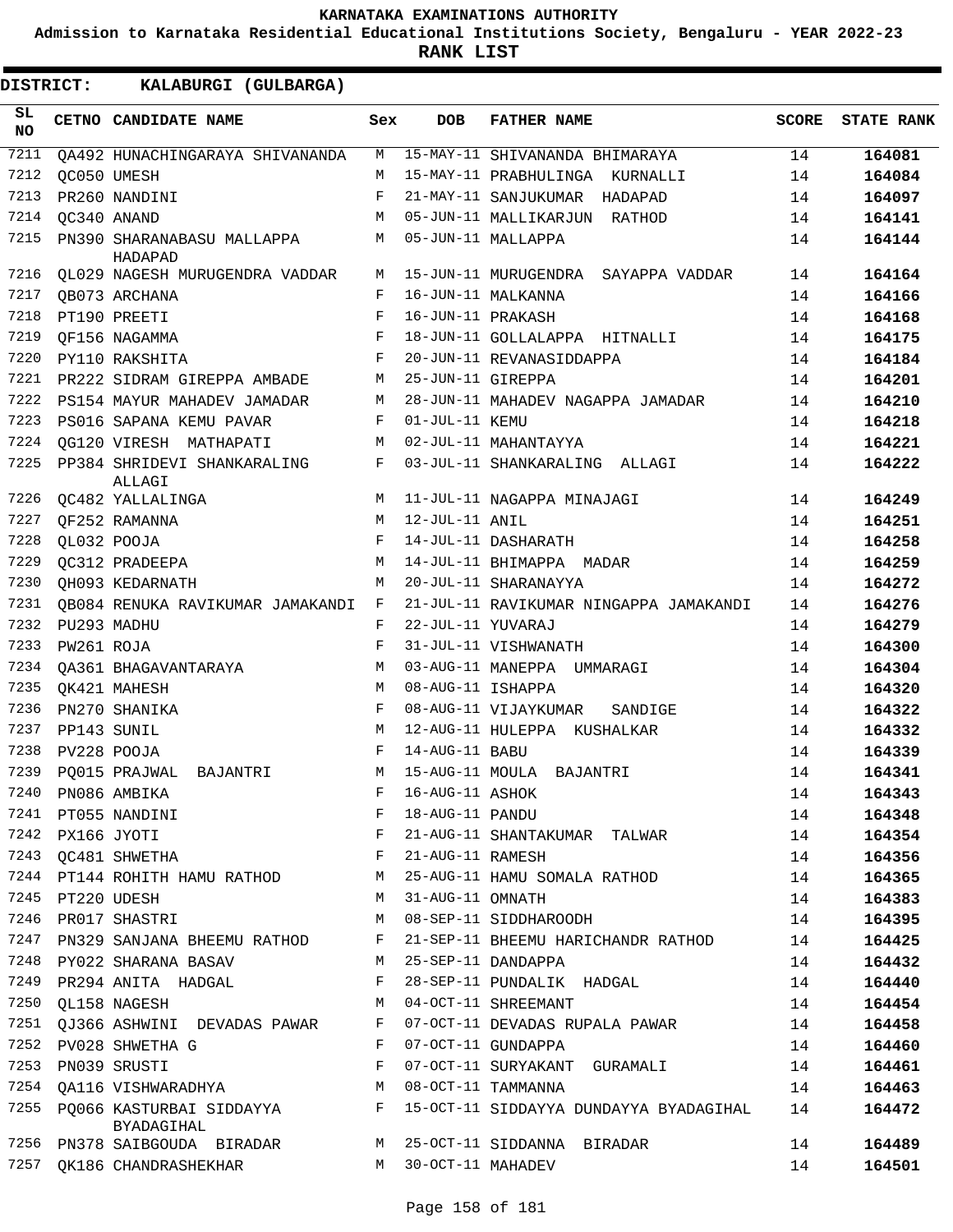**Admission to Karnataka Residential Educational Institutions Society, Bengaluru - YEAR 2022-23**

**RANK LIST**

| 7258<br>02-NOV-11 HANAMANT DHULAPPA KOCHI<br>F<br>14<br>PR834 RAMYA HANAMANT KOCHI<br>7259<br>PS051 VIJAYALAXMI SHAMBHULING<br>F<br>18-NOV-11 SHAMBHULING DHULAPPA<br>14<br>HIREKURUBA<br>HIREKURUBA<br>7260<br>PU186 SOUNDARYA<br>F<br>21-NOV-11 JAGAPPA<br>14 | 164510<br>164545<br>164548<br>164549<br>164573 |
|-----------------------------------------------------------------------------------------------------------------------------------------------------------------------------------------------------------------------------------------------------------------|------------------------------------------------|
|                                                                                                                                                                                                                                                                 |                                                |
|                                                                                                                                                                                                                                                                 |                                                |
|                                                                                                                                                                                                                                                                 |                                                |
| 7261<br>PU303 VIKESH MOHAN JADHAV<br>21-NOV-11 MOHAN VITHAL JADHAV<br>14<br>М                                                                                                                                                                                   |                                                |
| 7262<br>03-DEC-11 PRABHU DUBALE<br>PN013 POOJA<br>F<br>14                                                                                                                                                                                                       |                                                |
| 7263<br>F<br>OL151 JAYASRI<br>12-DEC-11 VENKATAPPA<br>14                                                                                                                                                                                                        | 164594                                         |
| 7264<br>17-DEC-11 SHIVAJI<br>PR783 PRADEEP<br>М<br>14                                                                                                                                                                                                           | 164606                                         |
| 7265<br>OJ310 DEEPIKA<br>F<br>18-DEC-11 VENKAT CHAVAN<br>14                                                                                                                                                                                                     | 164607                                         |
| 7266<br>F<br>20-DEC-11 SHREEKANT DESHATTI<br>PR221 SHREYA<br>14                                                                                                                                                                                                 | 164614                                         |
| 7267<br>F<br>PV255 ANJALI<br>01-JAN-12 SANJUKUMAR<br>14                                                                                                                                                                                                         | 164631                                         |
| 7268<br>01-JAN-12 MARUTI<br>OC014 BHAGYAVATI MARUTI MARATHI<br>F<br>14                                                                                                                                                                                          | 164633                                         |
| 7269<br>01-JAN-12 VITHAL<br>PW014 MAHESH<br>14<br>М                                                                                                                                                                                                             | 164635                                         |
| 7270<br>01-JAN-12 RAJEEVAGANDHI<br>OC148 MALLAPPA RAJEEVAGANDHI<br>М<br>14<br>YALAGODA                                                                                                                                                                          | 164637                                         |
| 7271<br>F<br>06-JAN-12 SHREESHAIL<br>14<br>OA152 RAKSHITA                                                                                                                                                                                                       | 164645                                         |
| 7272<br>M<br>12-JAN-12 ANAND<br>14<br>PY157 MADESHA                                                                                                                                                                                                             | 164650                                         |
| 7273<br>PS144 SHILPA SANJU PAWAR<br>19-JAN-12 SANJU<br>14<br>F                                                                                                                                                                                                  | 164657                                         |
| 7274<br>OJ092 CHANDRAKANT<br>22-JAN-12 KRISHNA<br>14<br>М                                                                                                                                                                                                       | 164660                                         |
| 7275<br>QJ334 ROHIT<br>25-JAN-12 ANIL<br>14<br>М                                                                                                                                                                                                                | 164663                                         |
| 7276<br>OH321 VICKY<br>10-FEB-12 POMU<br>14<br>M                                                                                                                                                                                                                | 164670                                         |
| 7277<br>PU178 KOMAL<br>F<br>22-FEB-12 BALABHIM<br>14                                                                                                                                                                                                            | 164673                                         |
| 7278<br>PT223 SHIVANI<br>F<br>23-MAR-12 SHIVMOORTY<br>14                                                                                                                                                                                                        | 164680                                         |
| 7279<br>PN100 PRUTVIRAJ MUKESH HADALAG<br>14-MAY-12 MUKESH SHANTAPPA HADALAGI<br>M<br>14                                                                                                                                                                        | 164685                                         |
| 7280<br>13<br>OD108 MAMATA LAXMIKANTA KULAGERI<br>F<br>05-AUG-09 LAXMIKANTA SHIVAPPA KULAGERI                                                                                                                                                                   | 164701                                         |
| 7281<br>PY338 TAYAMMA SABANNA ALLUR<br>F<br>04-NOV-09 SABANNA<br>13                                                                                                                                                                                             | 164706                                         |
| 7282<br>PR215 JAIBHIM CHANDRAKANT ARI<br>01-JAN-10 CHANDRAKANT SHARANAPPA ARI<br>13<br>М                                                                                                                                                                        | 164715                                         |
| 7283<br>PZ126 LAXMI<br>01-JAN-10 POMU<br>13<br>F<br>RATHOD                                                                                                                                                                                                      | 164716                                         |
| 7284<br>01-JAN-10 SOFISAB MASHAKASAB JAMAKHANDI<br>13<br>QA153 MOULALI SOFISAB JAMAKHANDI M                                                                                                                                                                     | 164717                                         |
| 7285<br>OC219 SANJUKUMAR<br>01-JAN-10 DHARMARAJ<br>13<br>M                                                                                                                                                                                                      | 164721                                         |
| 7286<br>02-JAN-10 PARASHURAMA GANGAPPA<br>13<br>OB059 AKASH PARASHURAMA GADAGONDA M<br>GADAGONDA                                                                                                                                                                | 164722                                         |
| 7287<br>26-JAN-10 RAJU<br>F<br>PY287 SANGEETA<br>13                                                                                                                                                                                                             | 164725                                         |
| PN265 CHETAN CHANNAPPA BHAVIKATTI M 10-MAR-10 CHANNAPPA BHEEMASHYA<br>7288<br>13<br>BHAVIKATTI                                                                                                                                                                  | 164735                                         |
| 7289 PT150 ANAND<br>M 16-MAR-10 VAIJINATH<br>13                                                                                                                                                                                                                 | 164737                                         |
| QE123 KAVERI KUDAGI F 03-MAY-10 BABURAY<br>7290<br>13                                                                                                                                                                                                           | 164756                                         |
| 7291 PZ122 MALLIKARJUN BHEEMARAYA MATA 16-MAY-10 BHEEMARAYA DYAVAPPA WALIKAR<br>13<br>WALIKAR                                                                                                                                                                   | 164760                                         |
| 7292 QC617 YAMUNABAI MALLAPPA MARATA F<br>28-MAY-10 MALLAPPA TULAJARAM MARATA<br>13                                                                                                                                                                             | 164764                                         |
| 7293 PX172 YUVARAJ KUMAR CHAVAN<br>M 06-JUN-10 KUMAR CHAVAN<br>13                                                                                                                                                                                               | 164769                                         |
| 7294 PP063 SINDHU LAXMIKANT WAGGE<br>13<br>F<br>12-JUN-10 LAXMIKANT MALLAPPA WAGGE                                                                                                                                                                              | 164773                                         |
| 7295 PP385 NAVEEN<br>28-JUL-10 MYSUR RATHOD<br>13<br>М                                                                                                                                                                                                          | 164789                                         |
| 7296<br>QC058 SANDEEP<br>06-AUG-10 SHIVAJI RATHOD<br>13<br>М                                                                                                                                                                                                    | 164794                                         |
| 7297 QH249 BHUMIKA BABURAO<br>F<br>20-AUG-10 BABURAO<br>13                                                                                                                                                                                                      | 164803                                         |
| 26-AUG-10 BHIMAPPA KATTIMANI<br>7298<br>QC383 GUNDESH<br>13<br>M                                                                                                                                                                                                | 164807                                         |
| 7299<br>QL128 AMBRISH<br>09-SEP-10 RAVIKUMAR BHOCHIN<br>13<br>M                                                                                                                                                                                                 | 164817                                         |
| 7300<br>PN011 MALLIKARJUN YALLAPPA JOGUR M 16-SEP-10 YALLAPPA JOGUR<br>13                                                                                                                                                                                       | 164824                                         |
| 7301 QG083 ABHILASH<br>M 08-OCT-10 MALLIKARJUN TALAWAR<br>13                                                                                                                                                                                                    | 164838                                         |
| 7302 PQ195 NANDINI KHAJAPPA NATIKAR     F   16-OCT-10 KHAJAPPA SHRIMANT NATIKAR<br>13<br>7303 PT478 SUJATHA THAVARU PAWAR<br>$F$ and<br>27-OCT-10 THAVARU<br>13                                                                                                 | 164855<br>164867                               |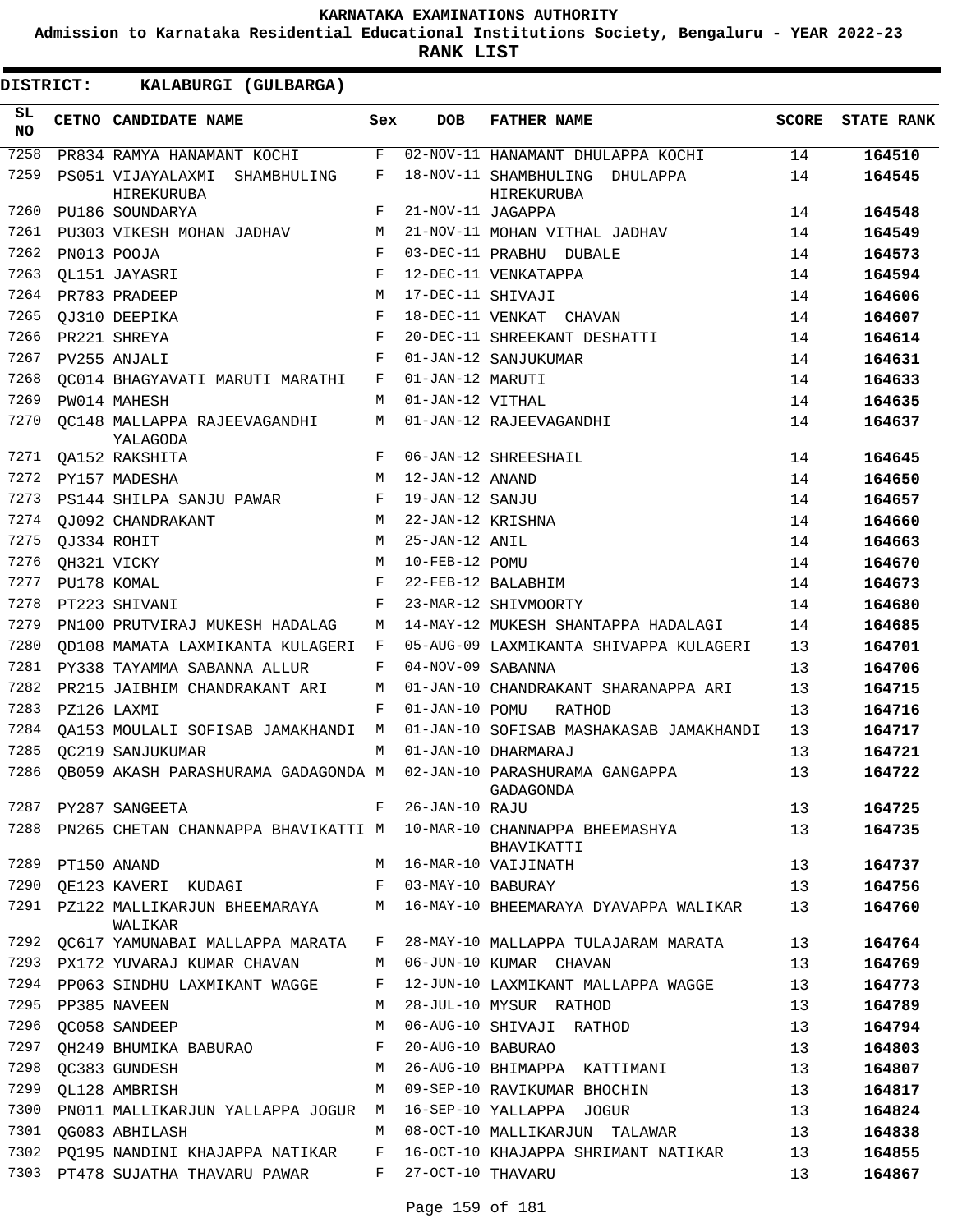**Admission to Karnataka Residential Educational Institutions Society, Bengaluru - YEAR 2022-23**

| DISTRICT:        |            | KALABURGI (GULBARGA)                    |            |                   |                                                   |              |                   |
|------------------|------------|-----------------------------------------|------------|-------------------|---------------------------------------------------|--------------|-------------------|
| SL.<br><b>NO</b> |            | CETNO CANDIDATE NAME                    | Sex        | <b>DOB</b>        | <b>FATHER NAME</b>                                | <b>SCORE</b> | <b>STATE RANK</b> |
| 7304             |            | OG067 DAVALAT NATIKAR                   | М          |                   | $\overline{04-NOV-10}$ HONNAPPA                   | 13           | 164872            |
| 7305             |            | OA008 MAHALAXMI ASHOK KAVALDAR          | F          |                   | 04-NOV-10 ASHOK SIDRAMAPPA KAVALDAR               | 13           | 164873            |
| 7306             |            | OC209 LAXMI                             | F          |                   | 20-NOV-10 JAGADISH ALOOR                          | 13           | 164889            |
| 7307             |            | PY264 TEJASWEENI KARBASAYYA MATH        | F          |                   | 20-NOV-10 KARBASAYYA                              | 13           | 164890            |
| 7308             |            | OK200 SUMITRABAI                        | F          | 22-NOV-10 CHANDAR |                                                   | 13           | 164893            |
| 7309             |            | OA363 NAGAMMA KIRANAGI                  | F          | 25-NOV-10 SANTOSH |                                                   | 13           | 164896            |
| 7310             |            | PN421 RAJASHRI RAJU CAVHANA             | F          |                   | 15-DEC-10 RAJU BASU CAVHANA                       | 13           | 164915            |
| 7311             |            | QK447 MANJULLA                          | F          |                   | 19-DEC-10 JAYARAM RATHOD                          | 13           | 164917            |
| 7312             |            | PR630 CHETAN RAJAKUMAR AARI             | M          |                   | 01-JAN-11 RAJAKUMAR MALLAPPA AARI                 | 13           | 164939            |
| 7313             |            | OD123 HULAGAPPA TANAKEDAR               | M          |                   | 01-JAN-11 KANTAPPA                                | 13           | 164942            |
| 7314             |            | PS149 MANTESH RAJARAM PAWAR             | M          |                   | 01-JAN-11 RAJARAM SHANKAR PAWAR                   | 13           | 164946            |
| 7315             |            | PR587 RAKESH VIJAY RATHOD               | M          |                   | 01-JAN-11 VIJAY BHAVASINGH RATHOD                 | 13           | 164951            |
| 7316             |            | PR163 SAKSHI                            | $_{\rm F}$ |                   | 01-JAN-11 AVINASH RATHOD                          | 13           | 164954            |
| 7317             | PT152 USHA |                                         | F          | 01-JAN-11 GOVIND  |                                                   | 13           | 164960            |
| 7318             |            | PN037 PARASHURAM NAGAPPA<br>BASAPATTAN  | M          |                   | 02-JAN-11 NAGAPPA MARUTI BASAPATTAN               | 13           | 164963            |
| 7319             |            | OA432 ANURADHA BASAVARAJ<br>HALLADAMANI | F          |                   | 06-JAN-11 BASAVARAJ HALLADAMANI                   | 13           | 164968            |
| 7320             |            | OJ478 TYAGARAJ                          | M          |                   | 11-JAN-11 SUBHASH CHAVAN                          | 13           | 164984            |
| 7321             |            | PP441 VIJAYALAXMI NINGAPPA<br>POOJARI   | F          |                   | 11-JAN-11 NINGAPPA BHEEMANNA POOJARI              | 13           | 164986            |
| 7322             |            | PN328 KAVERI                            | F          |                   | 17-JAN-11 SIDDALINGA REVANASIDDAPPA<br>GUNDAGURTI | 13           | 164990            |
| 7323             |            | <b>QB114 BHAGYASHREE TALAWAR</b>        | F          | 29-JAN-11 NAGAPPA |                                                   | 13           | 165000            |
| 7324             |            | PN248 PRAGNYA                           | F          |                   | 05-FEB-11 SANJU KUMAR                             | 13           | 165013            |
| 7325             |            | PR785 RAKSHITA SHIVARAYA PUJARI         | F          |                   | 01-MAR-11 SHIVARAYA                               | 13           | 165050            |
| 7326             |            | PT424 HOLIKA                            | F          |                   | 10-MAR-11 HEERASING                               | 13           | 165062            |
| 7327             |            | PP106 SANDYA                            | F          |                   | 21-MAR-11 MAHANTAPPA                              | 13           | 165077            |
| 7328             |            | PR804 SOUNDARYA                         | F          |                   | 25-MAR-11 SANGMESH                                | 13           | 165086            |
| 7329             |            | OK108 CHANDRAKALA                       | F          |                   | 30-MAR-11 DODDANAGAPPA                            | 13           | 165099            |
| 7330             |            | OC347 RAJESHWARI                        | F          |                   | 12-APR-11 YAMANAPPA KATTIMANI                     | 13           | 165120            |
| 7331             |            | PT247 ABHISHEK                          | M          |                   | 23-APR-11 GANAPATI                                | 13           | 165147            |
| 7332             |            | PX060 MD IMRAN NAJEER                   | M          |                   | 05-MAY-11 MD SHAFI SAAB                           | 13           | 165166            |
| 7333             |            | QJ040 BHAVANI                           | F          |                   | 12-MAY-11 MARALING                                | 13           | 165186            |
|                  |            | 7334 PT458 SUREKHABAI                   | F          | 12-MAY-11 UMESH   |                                                   | 13           | 165187            |
|                  |            | 7335 PR536 ARATI VENKAT MANE            | F          |                   | 13-MAY-11 VENKAT KRISHNANT MANE                   | 13           | 165188            |
|                  |            | 7336 PN043 SHIVLILA APPANNA NAYKODI F   |            |                   | 26-MAY-11 APPANNA S N                             | 13           | 165213            |
|                  |            | 7337 PP354 AKSHATA DHUNDAPPA NADAGERI F |            |                   | 01-JUN-11 DHUNDAPPA YALLAPPA NADAGERI             | 13           | 165225            |
| 7338             |            | QA476 MALLANNA                          | M          |                   | 01-JUN-11 SURESH MYAGERI                          | 13           | 165230            |
| 7339             |            | PN279 KAVERI                            | F          |                   | 05-JUN-11 GOPAL BANSODE                           | 13           | 165249            |
| 7340             |            | PU005 KAVERI                            | F          |                   | 10-JUN-11 PRAKASH RATHOD                          | 13           | 165257            |
| 7341             |            | QF253 PRAJWAL NANAGOUD MALIPATIL M      |            |                   | 14-JUN-11 NANAGOUD BALAVANTRAYAGOUD<br>MALIPATIL  | 13           | 165276            |
|                  |            | 7342 PU022 ARATHI                       | F          |                   | 15-JUN-11 SANTHOSH                                | 13           | 165280            |
| 7343             |            | PR717 AKSHATA                           | F          |                   | 18-JUN-11 MADIVALAPPA PAREET                      | 13           | 165290            |
| 7344             |            | QD057 VISHWANATH                        | M          |                   | 18-JUN-11 KRISHNAPPA DORI                         | 13           | 165294            |
| 7345             |            | QJ200 PRAJVAL                           | M          | 26-JUN-11 NAGAYYA |                                                   | 13           | 165313            |
|                  |            | 7346 PP374 DATRAJ                       | M          | 27-JUN-11 BABURAO |                                                   | 13           | 165315            |
| 7347             |            | QD348 SAHANA                            | F          |                   | 02-JUL-11 MAHALINGAPPA                            | 13           | 165333            |
| 7348             |            | QK203 ASHOK                             | M          | 11-JUL-11 NAGESH  |                                                   | 13           | 165357            |
| 7349             |            | QD289 MOHAMMAD ASIF                     | M          |                   | 14-JUL-11 KASHIM PATEL                            | 13           | 165369            |
|                  |            |                                         |            |                   |                                                   |              |                   |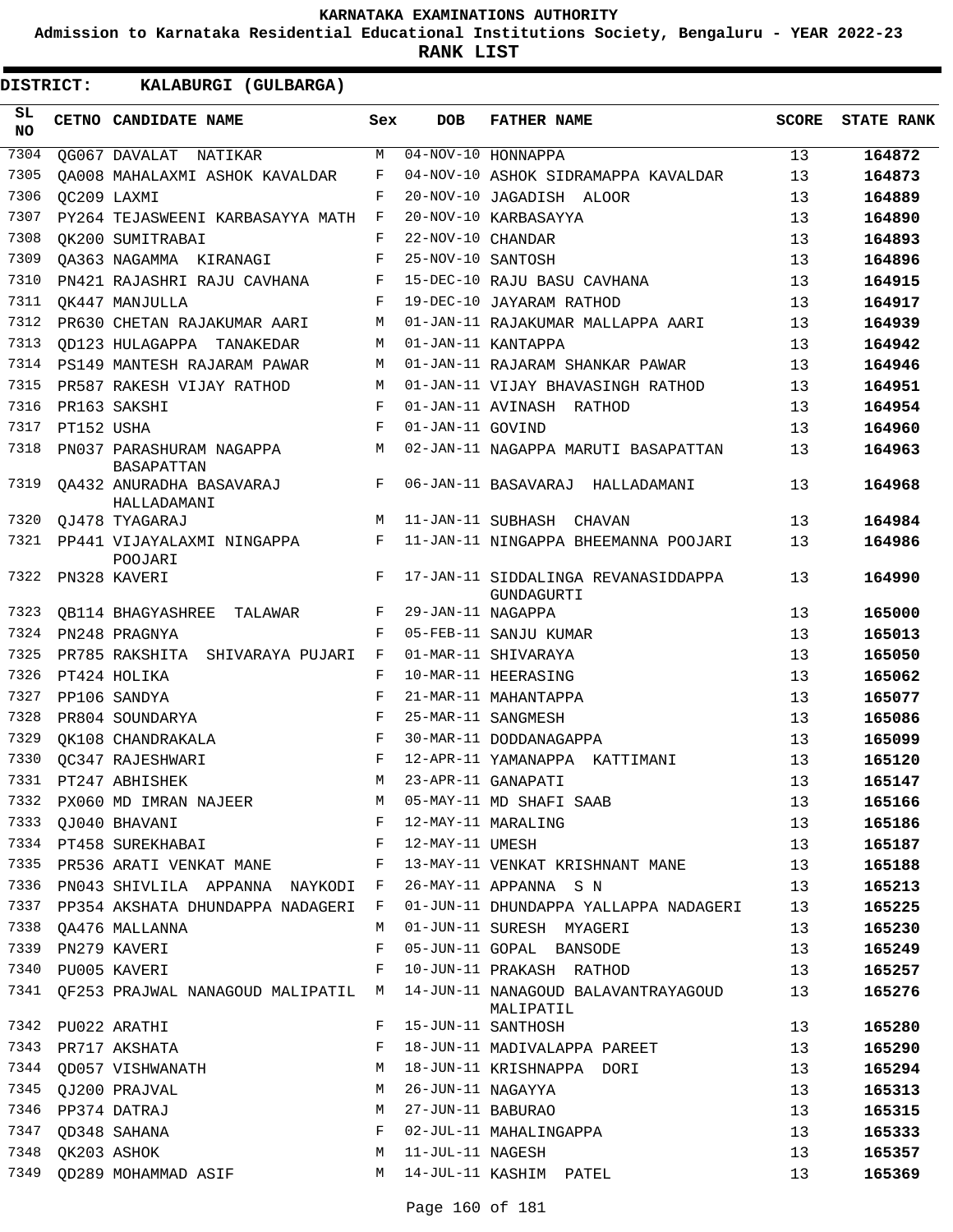**Admission to Karnataka Residential Educational Institutions Society, Bengaluru - YEAR 2022-23**

**RANK LIST**

| SL<br><b>NO</b> |            | <b>CETNO CANDIDATE NAME</b>                         | Sex         | <b>DOB</b>          | <b>FATHER NAME</b>                                    | <b>SCORE</b> | <b>STATE RANK</b> |
|-----------------|------------|-----------------------------------------------------|-------------|---------------------|-------------------------------------------------------|--------------|-------------------|
| 7350            |            | QJ045 RAKSHITA                                      | F           |                     | 19-JUL-11 SHIVAPPA SUBEDAR                            | 13           | 165379            |
| 7351            |            | PN258 AVIBAI RAVI RATHOD                            | F           | 25-JUL-11 RAVI      |                                                       | 13           | 165393            |
| 7352            |            | PQ185 SRASHTI GUNDAPPA                              | $_{\rm F}$  |                     | 07-AUG-11 GUNDAPPA JAMUN                              | 13           | 165424            |
| 7353            |            | PT087 PAVITRA                                       | $_{\rm F}$  | 09-AUG-11 RAJU      |                                                       | 13           | 165426            |
| 7354            |            | PR224 KARTIK CHUBBAN                                | М           |                     | 10-AUG-11 SHREEKANT CHUBBAN                           | 13           | 165429            |
| 7355            |            | OC379 S SHARANABASAVA                               | M           |                     | 11-AUG-11 SHIVAPPA                                    | 13           | 165431            |
| 7356            |            | OE170 VIJAYALAXMI                                   | F           |                     | 12-AUG-11 SAYABANNA                                   | 13           | 165435            |
| 7357            |            | PR360 SAKSHI                                        | F           |                     | 20-AUG-11 DEELIP CHAVAN                               | 13           | 165453            |
| 7358            |            | PN184 AMBIKA SANTOSH TALAWAR                        | F           |                     | 23-AUG-11 SANTOSH TALAWAR                             | 13           | 165458            |
| 7359            |            | PR227 LAXMI MACHENDRA KUDAKE                        | F           |                     | 23-AUG-11 MACHENDRA NAGAPPA KUDAKE                    | 13           | 165459            |
| 7360            |            | OD120 KUSUMA CHAVAN                                 | F           |                     | 24-AUG-11 RAMU CHAVAN                                 | 13           | 165462            |
| 7361            |            | PX214 SANGEETA                                      | $_{\rm F}$  |                     | 24-AUG-11 SAJJAN CHAVAN                               | 13           | 165464            |
| 7362            |            | PR662 ARATI MOHAN RATHOD                            | F           |                     | 25-AUG-11 MOHAN LAXMAN RATHOD                         | 13           | 165465            |
| 7363            | PX190 RANI |                                                     | F           | 01-SEP-11 ANAND     |                                                       | 13           | 165482            |
| 7364            |            | PP009 CHANDRASHEKAR MALLIKARJUN<br><b>BIRADAR</b>   | M           |                     | 05-SEP-11 MALLIKARJUN CHANDRASHEKAR<br><b>BIRADAR</b> | 13           | 165490            |
| 7365            |            | OK228 SANGEETA                                      | F           |                     | 16-SEP-11 GUNDAPPA                                    | 13           | 165513            |
| 7366            |            | QD124 RAJESHWARI                                    | F           | 21-SEP-11 DEVAPPA   |                                                       | 13           | 165518            |
| 7367            |            | OA193 SACHIN MAGANAGERA                             | M           |                     | 26-SEP-11 SIDDANNA                                    | 13           | 165529            |
| 7368            |            | QA396 YALLALING RAJU HARANAK                        | M           |                     | 29-SEP-11 RAJU SJARANAPPA HARANAK                     | 13           | 165536            |
| 7369            |            | OJ074 ARCHANA                                       | F           | 10-OCT-11 PRAKASH   |                                                       | 13           | 165556            |
| 7370            |            | PT174 SANJANA                                       | F           |                     | 10-OCT-11 GORAKHANATH                                 | 13           | 165557            |
| 7371            |            | PU300 ANJAMMA                                       | $\mathbf F$ | 15-OCT-11 BHIMSHA   |                                                       | 13           | 165564            |
| 7372            |            | PV195 VARDHAN                                       | М           |                     | 28-OCT-11 SHIVABASAPPA                                | 13           | 165587            |
| 7373            |            | PT352 PRIYANKA ANIL                                 | F           | 29-OCT-11 ANIL      |                                                       | 13           | 165590            |
| 7374            |            | PW024 PALLAVI                                       | F           | 31-OCT-11 VITTAL    |                                                       | 13           | 165594            |
| 7375            |            | PR051 AMIT MAANG                                    | M           |                     | 11-NOV-11 BHIMASHA MAANG                              | 13           | 165617            |
| 7376            |            | PR703 PAYAL MOHAN PAWAR                             | F           |                     | 15-NOV-11 MOHAN GOPICHAND PAWAR                       | 13           | 165629            |
| 7377            |            | OF182 MAHALAXMI                                     | F           | 24-NOV-11 JANAPPA   |                                                       | 13           | 165647            |
| 7378            |            | OA168 SACHIN MAHANTAPPA GADED                       | M           |                     | 29-NOV-11 MAHANTAPPA KAREPPA GADED                    | 13           | 165654            |
| 7379            |            | PX112 KARTIK                                        | M           |                     | 01-DEC-11 RAJU DUBALE                                 | 13           | 165658            |
| 7380            |            | PS130 PRAJWAL RAVINDRA<br>HANAMSHETTY               |             |                     | M 09-DEC-11 RAVINDRA HANAMSHETTY                      | 13           | 165675            |
|                 |            | 7381 PR577 DARSHAN                                  |             |                     | M 17-DEC-11 BASAVARAJ JAMADAR                         | 13           | 165693            |
|                 |            | 7382 PR788 MALLAMMA 6 6 F 19-DEC-11 BUDDHAPRAKASH   |             |                     |                                                       | 13           | 165695            |
| 7383            |            | QH137 ROSHANI KAILAS JADHAV F                       |             | 21-DEC-11 KAILAS    |                                                       | 13           | 165699            |
|                 |            | 7384 PN209 DEEPAK                                   | M           |                     | 01-JAN-12 APPU RATHOD                                 | 13           | 165711            |
|                 |            | 7385 PY184 PREETHAM                                 | M           | 01-JAN-12 DEVAPPA   |                                                       | 13           | 165716            |
|                 |            | 7386 OJ377 SANGAMESHA SHARANABASAPPA<br>POLICEPATIL | M           |                     | 01-JAN-12 SHARABASAPPA SIDDANNA<br>POLICEPATIL        | 13           | 165717            |
|                 |            | 7387 PN291 SEVANTI SHRIMANT RATHOD                  | F           |                     | 01-JAN-12 SHRIMANT RAMU RATHOD                        | 13           | 165718            |
| 7388            | PT243 SONI |                                                     | F           | 01-JAN-12 MOHAN     |                                                       | 13           | 165719            |
| 7389            |            | PV065 VISHAL                                        | M           |                     | 01-JAN-12 SANTOSHKUMAR                                | 13           | 165724            |
|                 |            | 7390 OC026 EERAMMA                                  | F           |                     | 02-JAN-12 NAGAPPA KAVALDAR                            | 13           | 165725            |
|                 |            | 7391 PR719 ARCHANA                                  | F           |                     | 05-JAN-12 CHANDRAKANTH HARALAYYA                      | 13           | 165727            |
| 7392            |            | PV211 REETIKA                                       | F           |                     | 13-JAN-12 RATANSING                                   | 13           | 165733            |
| 7393            | PT218 AJAY |                                                     | M           | 19-JAN-12 ASHOK     |                                                       | 13           | 165738            |
|                 |            | 7394 QJ331 ROHIT KATTIMANI                          | M           |                     | 19-JUL-12 UMESH KATTIMANI                             | 13           | 165760            |
|                 |            | 7395 PP317 RADHIKA CHIDANAND DODAMANI F             |             |                     | 04-AUG-09 CHIDANAND MAREPPA DODAMANI                  | 12           | 165772            |
|                 |            | 7396 PT195 SANDEEP                                  |             | M 10-NOV-09 NAGAPPA |                                                       | 12           | 165778            |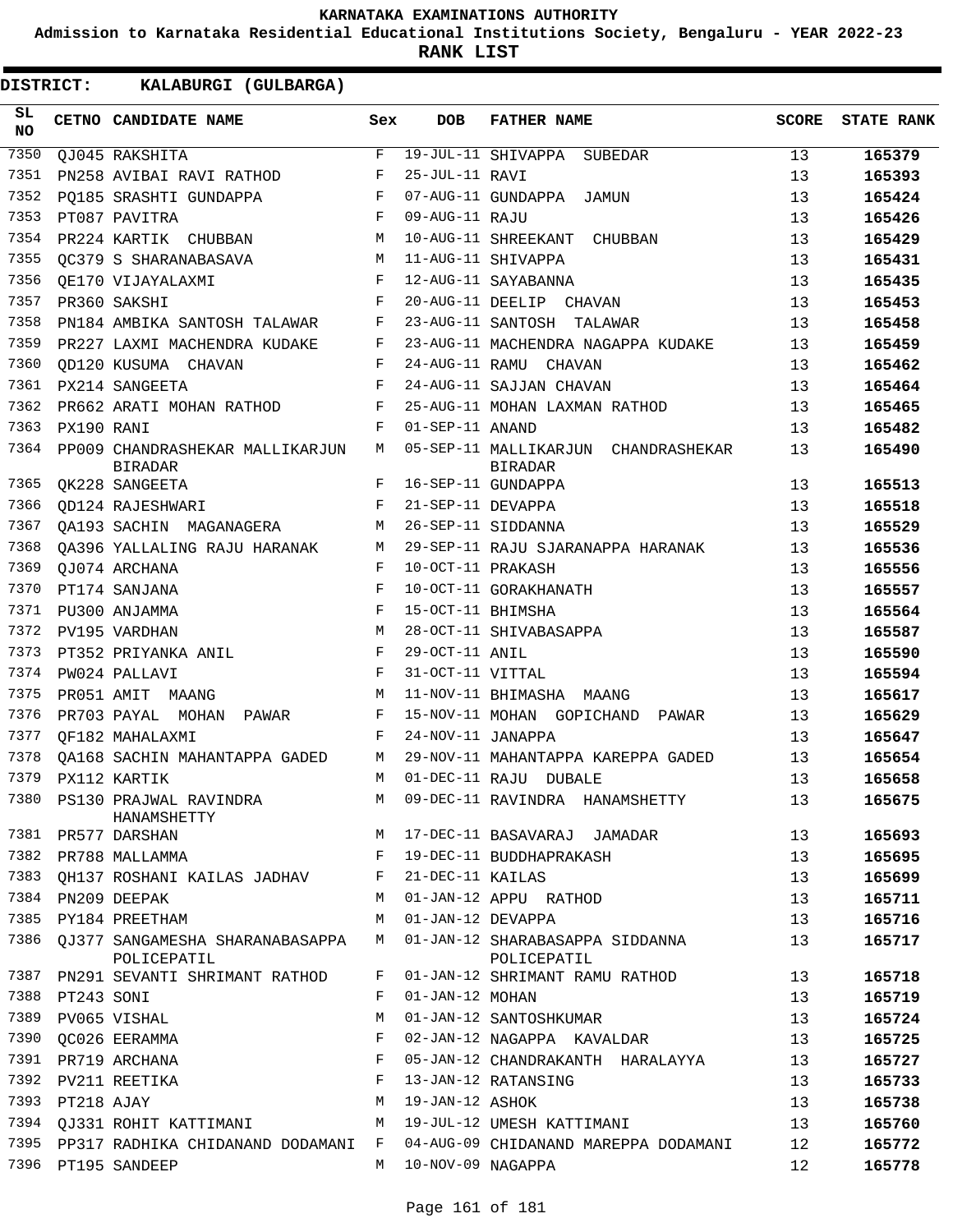**Admission to Karnataka Residential Educational Institutions Society, Bengaluru - YEAR 2022-23**

**RANK LIST**

| SL<br><b>NO</b> |                  | CETNO CANDIDATE NAME                                       | Sex         | <b>DOB</b>         | <b>FATHER NAME</b>                                         | <b>SCORE</b> | <b>STATE RANK</b> |
|-----------------|------------------|------------------------------------------------------------|-------------|--------------------|------------------------------------------------------------|--------------|-------------------|
| 7397            |                  | QE180 NASEEMABANU KABULASAB                                | $\mathbf F$ |                    | 01-JAN-10 KABULASAB<br>BADIGER                             | 12           | 165786            |
|                 |                  | <b>BADIGER</b>                                             |             |                    |                                                            |              |                   |
| 7398<br>7399    |                  | PV016 PRAHLAD                                              | M           | 01-JAN-10 EKANATH  |                                                            | 12           | 165788            |
| 7400            |                  | PT456 SANJANA                                              | F<br>M      | 01-JAN-10 GANAPATI |                                                            | 12<br>12     | 165792            |
| 7401            |                  | OA106 AKASHA DEVINDRA REVAL<br>PS017 UMADEVI               | $_{\rm F}$  |                    | 22-JAN-10 DEVINDRA GUNDAPPA REVAL<br>03-FEB-10 RAJU CHAVAN | 12           | 165794<br>165798  |
| 7402            |                  | OA065 SHRUTI                                               | F           |                    | 12-MAR-10 YALLALING HALLADAKERI                            | 12           | 165805            |
| 7403            |                  | PN018 ASHWINI SANTOSH CHAVHAN                              | F           |                    | 26-MAY-10 SANTOSH VITHAL CHAVHAN                           | 12           | 165824            |
| 7404            |                  | OA141 BHAVANI MAHANTAPPA HELAVAR                           | F           |                    | 22-JUN-10 MAHANTAPPA BHIMANNA HELAVAR                      | 12           | 165831            |
| 7405            |                  | PN318 REVANASIDDA KALLAPPA                                 | M           |                    | 24-JUN-10 KALLAPPA HUSANAPPA NAYKODI                       | 12           | 165833            |
|                 |                  | NAYKODI                                                    |             |                    |                                                            |              |                   |
| 7406            |                  | PN120 ANANDI KALLAPPA VALASANG                             | F           |                    | 07-AUG-10 KALLAPPA H VALASANG                              | 12           | 165851            |
| 7407            |                  | QD270 KAREPPA MAHANTAPPA POOJARI                           | М           |                    | 18-AUG-10 MAHANTAPPA SHIVANINGAPPA<br>POOJARI              | 12           | 165858            |
| 7408            |                  | PV256 MAHESH                                               | M           | 20-AUG-10 BALRAM   |                                                            | 12           | 165860            |
| 7409            |                  | PW031 SHAHIT                                               | M           |                    | 05-SEP-10 JAGANNATH                                        | 12           | 165871            |
| 7410            |                  | PR835 MEGHA BABURAO BALURGI                                | F           |                    | 06-OCT-10 BABURAO REVANASIDDA BALURGI                      | 12           | 165895            |
| 7411            |                  | PY347 ANITA MUTTAPPA NADAGATTI                             | F           |                    | 12-OCT-10 MUTTAPPA                                         | 12           | 165901            |
| 7412            |                  | PS165 DIPIKA ASHOK RATHOD                                  | F           |                    | 26-OCT-10 ASHOK HIRASING RATHOD                            | 12           | 165911            |
| 7413            |                  | OA429 PRAKASHA ADIVEPPA SHAHAPOOR M                        |             |                    | 05-NOV-10 ADIVEPPA MALLAPPA SHAHAPOOR                      | 12           | 165923            |
| 7414            |                  | OF132 MANJUNATHA BASAVARAJ                                 | М           |                    | 07-NOV-10 BASAVARAJ SIDDAPPA BANAGAR                       | 12           | 165926            |
| 7415            |                  | <b>BANAGAR</b><br>OA391 PUNIT                              | M           |                    | 27-NOV-10 BHIMARAYA TAKKALAKI                              | 12           | 165943            |
| 7416            |                  | OL066 MOGLAMMA MOGLAPPA VADDAR                             | F           |                    | 22-DEC-10 MOGLAPPA DODDAMOGLAPPA VADDAR                    | 12           | 165972            |
| 7417            |                  | OD286 AKSHATA GURAPPA ARAMANA                              | F           |                    | 01-JAN-11 GURAPPA SIDDAPPA ARAMANA                         | 12           | 165986            |
| 7418            |                  | OK292 GANESH                                               | M           |                    | 01-JAN-11 KHATALAPPA                                       | 12           | 165998            |
| 7419            |                  | PW215 JAISIRI                                              | F           | 01-JAN-11 RAVI     |                                                            | 12           | 165999            |
| 7420            | OA540 LAXMI      |                                                            | F           |                    | 01-JAN-11 RAJU CHAVAN                                      | 12           | 166003            |
| 7421            |                  | OD207 MALLIKARJUN SIDDANNA                                 | M           |                    | 01-JAN-11 SIDDANNA BHAGAVANTRAY                            | 12           | 166004            |
| 7422            |                  | HACHADADA<br>PR207 NAGAMMA                                 | F           | 01-JAN-11 MANOHAR  | HACHADADA                                                  | 12           | 166008            |
| 7423            | OC606 POOJA      |                                                            | F           |                    | 01-JAN-11 SHANTAPPA                                        | 12           | 166012            |
|                 |                  | 7424 QJ150 BHARAT                                          | M           | 26-JAN-11 RAMESH   |                                                            | 12           | 166047            |
| 7425            |                  | PZ042 RUKSANABEGAM                                         | F           |                    | 26-JAN-11 RAMESH<br>26-JAN-11 PASHUMIYA                    | 12           | 166048            |
| 7426            |                  | QA263 PARASHURAM M                                         |             |                    | 12-FEB-11 PIDDAPPA                                         | 12           | 166064            |
|                 |                  | 7427 PP343 SUMA SANJUKUMAR F                               |             |                    | 22-FEB-11 SANJUKUMAR JAMUN                                 | 12           | 166077            |
| 7428            |                  | OC543 ASHWINI                                              | F           |                    | 03-MAR-11 DEVAPPA DODAMANI                                 | 12           | 166089            |
|                 |                  | 7429 PU183 SUSHANTH                                        | M           |                    | 03-MAR-11 SHARANAPPA                                       | 12           | 166092            |
|                 |                  | 7430 QA148 NAGARAJ YANKANNA M                              |             |                    | 18-MAR-11 YANKANNA BHAGANNA DORI                           | 12           | 166121            |
|                 |                  | 7431 PR352 SHRIDEVI SHARANABASAPPA F<br>PARANE             |             |                    | 21-MAR-11 SHARANABASAPPA SHRIMANTHRAO<br>PARANE            | 12           | 166129            |
|                 |                  | 7432 PV121 PIRIYANKA                                       | F           | 09-APR-11 RAMANNA  |                                                            | 12           | 166153            |
|                 |                  | 7433 PP242 KARTIK SHIVANAND KARAJAGI                       | M           |                    | 12-APR-11 SHIVANAND KARAJAGI                               | 12           | 166159            |
|                 | 7434 PR341 AKASH |                                                            | M           |                    | 30-APR-11 SURYAKANTH MANIK GAMADHAR                        | 12           | 166198            |
| 7435            |                  | PP167 SHREENIVAS MALAKAPPA<br>MAGANAGERI                   | M           |                    | 02-MAY-11 MALAKAPPA SIDDAPPA MAGANAGERI                    | 12           | 166206            |
|                 |                  | 7436 PS091 POOJA HARALAYYA NA F 03-MAY-11 VILASH HARALAYYA |             |                    |                                                            | 12           | 166210            |
| 7437            |                  | PR282 SHIVAKUMAR                                           | M           |                    | 10-MAY-11 LAXMIKANTH BURANPOOR                             | 12           | 166226            |
| 7438            |                  | PR015 RANAVEER                                             | М           | 11-MAY-11 LALU     |                                                            | 12           | 166230            |
| 7439            |                  | PV111 SHIVA NAMADEV CHAVAN                                 | M           |                    | 12-MAY-11 NAMADEV CHAVAN                                   | 12           | 166233            |
| 7440            |                  | QE179 ANASUBAYI SATAPPA KARAGONDA F                        |             |                    | 14-MAY-11 SATAPPA BASAPPA KARAGONDA                        | 12           | 166237            |
| 7441            |                  | QC102 ANJALI SADANAND RATHOD                               | F           |                    | 15-MAY-11 SADANAND DHARASING RATHOD                        | 12           | 166240            |
|                 |                  |                                                            |             | Page 162 of 181    |                                                            |              |                   |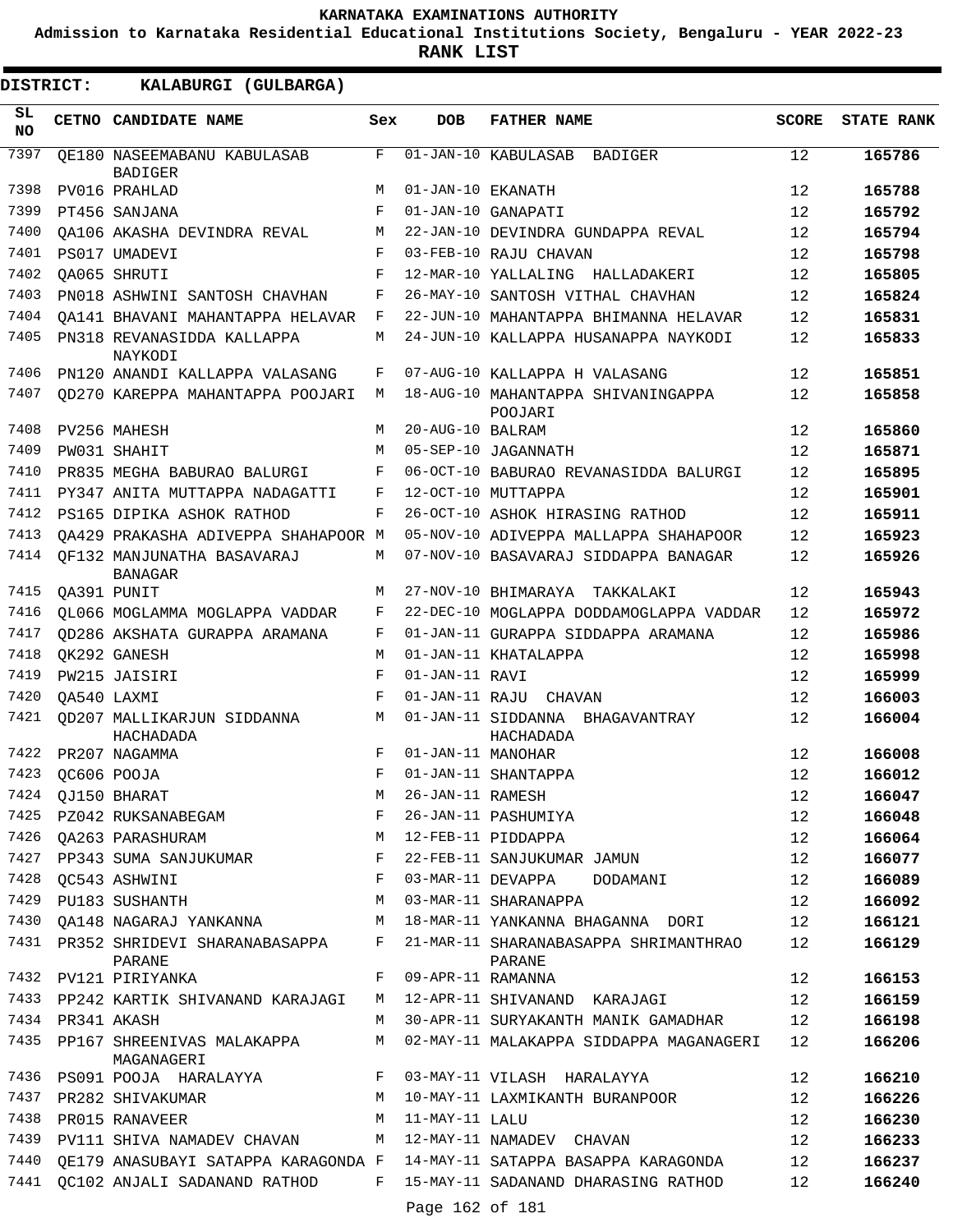**Admission to Karnataka Residential Educational Institutions Society, Bengaluru - YEAR 2022-23**

| DISTRICT:        |                  | KALABURGI (GULBARGA)                                                                              |     |                    |                                                                                                    |              |                   |
|------------------|------------------|---------------------------------------------------------------------------------------------------|-----|--------------------|----------------------------------------------------------------------------------------------------|--------------|-------------------|
| SL.<br><b>NO</b> |                  | CETNO CANDIDATE NAME                                                                              | Sex | DOB                | <b>FATHER NAME</b>                                                                                 | <b>SCORE</b> | <b>STATE RANK</b> |
| 7442             |                  | PV218 DEEPIKA                                                                                     | F   | $21-MAY-11$ RAJU   |                                                                                                    | 12           | 166253            |
| 7443             |                  | PR755 OMKAR SITARAM CHAVAN                                                                        | М   |                    | 25-MAY-11 SITARAM RAM CHAVAN                                                                       | 12           | 166257            |
| 7444             |                  | PZ125 SACHIN                                                                                      | M   |                    | 01-JUN-11 PREM RATHOD                                                                              | 12           | 166275            |
| 7445             |                  | PU296 ANAND                                                                                       | M   | 02-JUN-11 NAGAPPA  |                                                                                                    | 12           | 166279            |
| 7446             |                  | PP313 RAVI RAMESH CHAVHAN                                                                         | М   |                    | 02-JUN-11 RAMESH CHAVHAN                                                                           | 12           | 166282            |
| 7447             |                  | PU050 RAGHUNATH                                                                                   | М   | 04-JUN-11 RAMESH   |                                                                                                    | 12           | 166286            |
| 7448             |                  | OC570 PAVITRA                                                                                     | F   |                    | 05-JUN-11 DEVINDRA                                                                                 | 12           | 166292            |
| 7449             |                  | QE037 ARPITA                                                                                      | F   |                    | 08-JUN-11 MUTTANNA                                                                                 | 12           | 166298            |
| 7450             |                  | PQ165 VIDYASHREE ASHOK DEVARAMANI F                                                               |     | 10-JUN-11 ASHOK    |                                                                                                    | 12           | 166306            |
| 7451             | QF124 RAJU       |                                                                                                   | М   |                    | 11-JUN-11 SHARANAPPA MARTHANDAPPA<br>MADARI                                                        | 12           | 166311            |
| 7452             | QJ434 ABHI       |                                                                                                   | M   |                    | 15-JUN-11 BASAVARJ                                                                                 | 12           | 166321            |
| 7453             |                  | QC337 DOULATRAYA MUTTANNA NAYKODI M                                                               |     |                    | 15-JUN-11 MUTTANNA YASHWANTRAYA NAYKODI                                                            | 12           | 166322            |
| 7454             |                  | OA368 SAGAR TARASINGH PAWAR                                                                       | М   |                    | 29-JUN-11 TARASINGH VITHAL SINGH PAWAR                                                             | 12           | 166348            |
| 7455             |                  | OF097 SHREESHAIL MANTESH                                                                          | М   |                    | 29-JUN-11 MANTESH SHIVALINGAPPA                                                                    | 12           | 166349            |
| 7456             |                  | PT210 PRAVEEN                                                                                     | M   |                    | 06-JUL-11 JAISINGH                                                                                 | 12           | 166366            |
| 7457             |                  | PR516 SATISH JADHAV                                                                               | М   |                    | 06-JUL-11 KUSHAKUMAR JADHAV                                                                        | 12           | 166368            |
| 7458             |                  | QG137 NAGARAJ ANNAPPA VADDAR                                                                      | М   | 09-JUL-11 ANNAPPA  |                                                                                                    | 12           | 166373            |
| 7459             |                  | OF200 BASAVARAJ                                                                                   | М   |                    | 15-JUL-11 MUTTAPPA                                                                                 | 12           | 166391            |
| 7460             |                  | PR760 SANDEEP SANTOSH JADHAV                                                                      | М   |                    | 17-JUL-11 SANTOSH RAMAU JADHAV                                                                     | 12           | 166395            |
| 7461             |                  | OJ014 SEVANTI                                                                                     | F   | 19-JUL-11 TEJU     |                                                                                                    | 12           | 166401            |
| 7462             |                  | PV271 UDDESH                                                                                      | M   | 20-JUL-11 PRAKASH  |                                                                                                    | 12           | 166406            |
| 7463             |                  | QA129 LINGARAJ MALLIKARJUN<br><b>SHANKHU</b>                                                      | М   |                    | 21-JUL-11 MALLIKARJUN SIDRAMAPPA<br>SHANKHU                                                        | 12           | 166409            |
| 7464             |                  | PN292 VAISHNAVI VITTAL RATHOD                                                                     | F   |                    | 23-JUL-11 VITTAL PEERU RATHOD                                                                      | 12           | 166416            |
| 7465             |                  | PR728 CHANDRU                                                                                     | М   | 25-JUL-11 SHIVA    | GUNDAGURTI                                                                                         | 12           | 166417            |
| 7466             |                  | QA544 UMABAI ASHOK RATHOD                                                                         | F   |                    | 26-JUL-11 ASHOK NIMBAJI RATHOD                                                                     | 12           | 166423            |
| 7467             |                  | OA435 ADITYA                                                                                      | M   |                    | 07-AUG-11 RAVI CHAVAN                                                                              | 12           | 166442            |
| 7468             |                  | PR169 RITESH JAGANATH RATHOD                                                                      | М   |                    | 07-AUG-11 JAGANATH VITHAL RATHOD                                                                   | 12           | 166443            |
| 7469             |                  | OA071 SANTOSHA                                                                                    | M   |                    | 11-AUG-11 MUTTAPPA MARTHANDAPPA KUDARI                                                             | 12           | 166450            |
| 7470             |                  | PU207 KRTIK TIPPANNA JAMADAR                                                                      |     |                    | M 23-AUG-11 TIPPANNA JAMADAR                                                                       | 12           | 166477            |
|                  |                  | 7471 QK264 ARATI<br>$7471$ $QR204$ $MR11$<br>$T472$ $QK266$ $GANESH$<br>$M$ $18-SEP-11$ $SANTOSH$ |     |                    | F 10-SEP-11 MALLIKARJUN<br>M 18-SEP-11 SANTOSH                                                     | 12           | 166506            |
|                  |                  |                                                                                                   |     |                    |                                                                                                    | 12           | 166525            |
|                  |                  |                                                                                                   |     |                    | 7473 QE152 YASMIN MURTUJA SAB JAKATI F 18-SEP-11 MURTUJA SAB DASTGEER SAB 12<br>JAKATI             |              | 166527            |
|                  |                  |                                                                                                   |     |                    | 7474 QG103 OMKAR VITTHAL NAIKODI M 22-SEP-11 VITTHAL SHIVAPPA NAIKODI 12                           |              | 166534            |
|                  |                  |                                                                                                   |     |                    |                                                                                                    | 12           | 166536            |
|                  |                  | 7476 QC631 IJAJ PATEL NA MASSEP-11 MAHAMMAD PATEL                                                 |     |                    |                                                                                                    | 12           | 166549            |
|                  |                  | 7477 QK455 NAGARAJ                                                                                |     |                    | M 29-SEP-11 KASHAPPA<br>7478 PN142 KAREPPA 2000 M 07-OCT-11 DULAPPA POOJARI                        | 12           | 166550            |
|                  |                  |                                                                                                   |     |                    |                                                                                                    | 12           | 166564            |
|                  |                  |                                                                                                   |     |                    | 7479 PR523 JEETHENDRA JAGANATH RATHOD M 09-OCT-11 JAGANATH TUKARAM RATHOD 12                       |              | 166568            |
|                  | 7480 QK189 SIDDU |                                                                                                   |     | M 09-OCT-11 LAXMAN |                                                                                                    | 12           | 166570            |
|                  |                  | 7481 PV186 AKSHAY                                                                                 |     | M 11-OCT-11 RAJU   |                                                                                                    | 12           | 166572            |
|                  |                  |                                                                                                   |     |                    | 7482 PR525 KARAN LAXMAN DODDAMANI M 16-OCT-11 LAXMAN BASANNA DODDAMANI 12                          |              | 166580            |
|                  |                  | 7483 QK144 SWEETHA BUGAPPA F 19-OCT-11 BUGAPPA                                                    |     |                    |                                                                                                    | 12           | 166584            |
|                  |                  | 7484 PT110 RAMADAS                                                                                |     |                    | M 22-OCT-11 GURUNATH                                                                               | 12           | 166592            |
|                  |                  |                                                                                                   |     |                    | 7485 PR578 SHRISHAIL GURUNATH KAMANE M 29-OCT-11 GURUNATH DIGAMBAR KAMANE<br>F 07-NOV-11 BASAVARAJ | 12           | 166604            |
|                  |                  | 7486 QJ435 ANKITA                                                                                 |     | M 16-NOV-11 ANAND  |                                                                                                    | 12           | 166618            |
|                  |                  | 7487 PY213 ADITYA                                                                                 |     |                    |                                                                                                    | 12           | 166628            |
|                  |                  | 7488 QJ218 DEEPAK                                                                                 |     |                    | M 18-NOV-11 ARAVIND                                                                                | 12           | 166634            |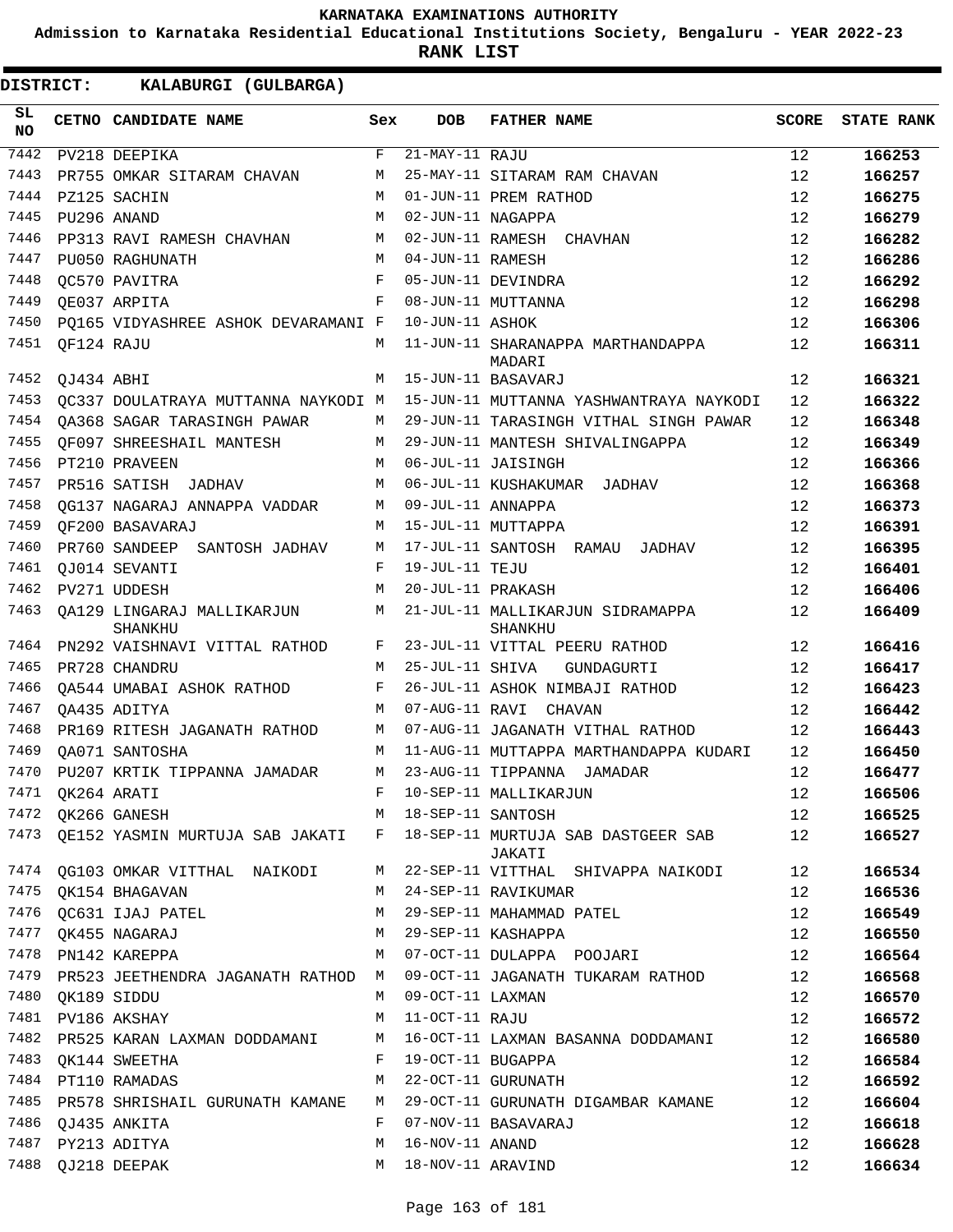**Admission to Karnataka Residential Educational Institutions Society, Bengaluru - YEAR 2022-23**

| DISTRICT:        |                  | KALABURGI (GULBARGA)                                              |            |                   |                                                                                  |              |                   |
|------------------|------------------|-------------------------------------------------------------------|------------|-------------------|----------------------------------------------------------------------------------|--------------|-------------------|
| SL.<br><b>NO</b> |                  | CETNO CANDIDATE NAME                                              | Sex        | <b>DOB</b>        | <b>FATHER NAME</b>                                                               | <b>SCORE</b> | <b>STATE RANK</b> |
| 7489             | PT108 ASHA       |                                                                   | F          |                   | 28-NOV-11 RAVIKUMAR                                                              | 12           | 166655            |
| 7490             |                  | OD208 HANAMANT TIMMAYYA VADDAR                                    | M          |                   | 02-DEC-11 TIMMAYYA                                                               | 12           | 166661            |
| 7491             |                  | PU181 DARSHAN                                                     | M          |                   | 25-DEC-11 RAVIRAJ CHAVAN                                                         | 12           | 166693            |
| 7492             |                  | PS152 ABHISHEK                                                    | M          |                   | 27-DEC-11 KHANDERAO                                                              | 12           | 166695            |
| 7493             |                  | OD038 LAKSHMI                                                     | $_{\rm F}$ |                   | 29-DEC-11 MALLIKARJUNA                                                           | 12           | 166700            |
| 7494             |                  | PW194 PRITAM                                                      | M          | 01-JAN-12 ULLAS   |                                                                                  | 12           | 166709            |
| 7495             |                  | PU040 SANJANA JAGAPPA HALAGENAVAR F                               |            |                   | 01-JAN-12 JAGAPPA HALAGENAVAR                                                    | 12           | 166713            |
| 7496             |                  | PT134 PRAVEEN                                                     | M          | 15-FEB-12 ANIL    |                                                                                  | 12           | 166726            |
| 7497             |                  | PS133 POOJA BALCHAND VAGHMORE                                     | F          |                   | 29-FEB-12 BALCHAND                                                               | 12           | 166732            |
| 7498             |                  | PW263 AVINASH AMBU                                                | M          | 01-JAN-09 AMBU    |                                                                                  | 11           | 166745            |
| 7499             |                  | PP267 NAGESH NIJANINGAPPA MANGA                                   | М          |                   | 12-JUL-09 NIJANINGAPPA GOLLAL MANGA                                              | 11           | 166753            |
| 7500             |                  | PN394 NAGESH                                                      | M          |                   | 02-SEP-09 MAREPPA SINDHE                                                         | 11           | 166755            |
| 7501             |                  | <b>QA276 BHAGYASHREE</b>                                          | F          |                   | 02-JUN-10 YAMANAPPA SIDDANNA<br>POLICEPATIL                                      | 11           | 166810            |
| 7502             |                  | PW233 POOJA VITHAL RATHOD                                         | F          |                   | 29-JUL-10 VITHAL RATHOD                                                          | 11           | 166828            |
| 7503             |                  | OE169 RAKESH                                                      | M          |                   | 22-AUG-10 BHEEMU KUKUMAGAR                                                       | 11           | 166834            |
| 7504             | QA583 RAJU       |                                                                   | M          | 06-SEP-10 MANAPPA |                                                                                  | 11           | 166839            |
| 7505             |                  | OC603 LAXMI                                                       | F          |                   | 01-OCT-10 HANAMANTH                                                              | 11           | 166847            |
| 7506             |                  | OC211 BASAVARAJ BHAGAVANTRAYA<br>JERATAGI                         | М          |                   | 02-OCT-10 BHAGAVANTRAYA DYAVANNA<br>JERATAGI                                     | 11           | 166850            |
| 7507             |                  | PT480 SANJANA SANTHOSH JADAV                                      | F          |                   | 09-OCT-10 SANTHOSH PURU JADAV                                                    | 11           | 166854            |
| 7508             |                  | PN141 POORNIMA TIPPANNA DODAMANI                                  | F          |                   | 21-OCT-10 TIPPANNA BASANNA DODAMANI                                              | 11           | 166867            |
| 7509             |                  | PU131 VAISHNAVI                                                   | F          |                   | 21-OCT-10 NARAYANA                                                               | 11           | 166868            |
| 7510             |                  | PY301 ROHIT                                                       | M          |                   | 30-OCT-10 VIJAY KUMAR PAWAR                                                      | 11           | 166876            |
| 7511             |                  | PN245 SHREYA BOYI                                                 | F          |                   | 16-NOV-10 MASUR BOYI                                                             | 11           | 166888            |
| 7512             |                  | QJ173 SUMITH SHARANAKUMAR RATHOD                                  | M          |                   | 17-NOV-10 SHARANAKUMAR NOORASING RATHOD                                          | 11           | 166891            |
| 7513             |                  | PR510 SANDYA                                                      | F          |                   | 22-NOV-10 KALYANRAO HADIMANI                                                     | 11           | 166892            |
| 7514             |                  | OE114 MADAKARI                                                    | M          |                   | 05-DEC-10 MALLANNA TANAKEDAR                                                     | 11           | 166903            |
| 7515             |                  | PV232 MANJULA                                                     | $_{\rm F}$ |                   | 10-DEC-10 MOHANRADDY                                                             | 11           | 166909            |
| 7516             |                  | PN014 SAKSHI UMESHA RATHODA                                       | F          |                   | 16-DEC-10 UMESHA SEVU RATHODA                                                    | 11           | 166913            |
| 7517             |                  | PW276 ANNAPURNA                                                   | F          | 22-DEC-10 LAKKU   |                                                                                  | 11           | 166917            |
|                  |                  | 7518 QA412 KAVERI HANDARAL B F 23-DEC-10 SHARANAPPA               |            |                   |                                                                                  | 11           | 166918            |
|                  |                  | 7519 PU330 KANYAKUMARI BULLA BUF 01-JAN-11 SHARANAPPA             |            |                   |                                                                                  | 11           | 166941            |
|                  | 7520 PU017 KARAN | M 01-JAN-11 DEVIDAS                                               |            |                   |                                                                                  | 11           | 166942            |
|                  |                  | 7521 QE156 MALLIKARJUN TANAKEDAR M 01-JAN-11 BASAVARAJ            |            |                   |                                                                                  | 11           | 166945            |
|                  |                  | 7522 PU066 MOULANBEE KHASIM SAB F 01-JAN-11 KHASIM SAB            |            |                   |                                                                                  | 11           | 166946            |
|                  |                  |                                                                   |            |                   | 7523 QA430 PRAVEEN CHANNABASAPPA SILLI M 01-JAN-11 CHANNABASAPPA BHIMARAYA SILLI | 11           | 166949            |
|                  |                  | 7524 QC458 SHRUSHTI                                               |            |                   | F 01-JAN-11 HONNAPPA                                                             | 11           | 166953            |
| 7525             |                  | PN327 SHIVAMMA SHANKARALING<br>POOJARI                            |            |                   | F 04-JAN-11 SHANKARALING SIDDALINGAPPA<br>POOJARI                                | 11           | 166961            |
|                  |                  | 7526 PV217 SANKETH SRISAIL SALIMATH                               |            |                   | M 06-JAN-11 SHRISHAIL BASAYYA SALIMATH                                           | 11           | 166963            |
|                  |                  | 7527 PU335 VEDIKA                                                 | F          |                   | 11-JAN-11 TILAKARAO                                                              | 11           | 166971            |
|                  |                  | 7528 QA388 BHARATKUMAR BHOVI M 27-JAN-11 SURESH                   |            |                   |                                                                                  | 11           | 166982            |
|                  |                  |                                                                   |            |                   | 7529 QG118 RIYANA NABISAB SOGUR F 04-FEB-11 NABISAB GUDUSAB SOGUR                | 11           | 166993            |
|                  |                  | 7530 PZ053 BHAGAYSHREE MALLINATH F 07-FEB-11 MALLINATH<br>HADAPAD |            |                   |                                                                                  | 11           | 166995            |
|                  |                  | 7531 QK362 BASAREDDY                                              |            |                   | M 15-FEB-11 YANKAREDDY                                                           | 11           | 167008            |
|                  |                  |                                                                   |            |                   | 7532 QJ388 NIKHIL MADIG             M   01-MAR-11 YELLAPPA  MADIG                | 11           | 167024            |
|                  |                  | 7533 PZ021 SHIVKUMAR M 02-MAR-11 ASHAPPA                          |            |                   |                                                                                  | 11           | 167026            |
|                  |                  | PUJARI                                                            |            |                   | 7534 PS148 SHREEKANT CHANDRAKANT M 18-MAR-11 CHANDRAKANT GURANNA PUJARI          | 11           | 167051            |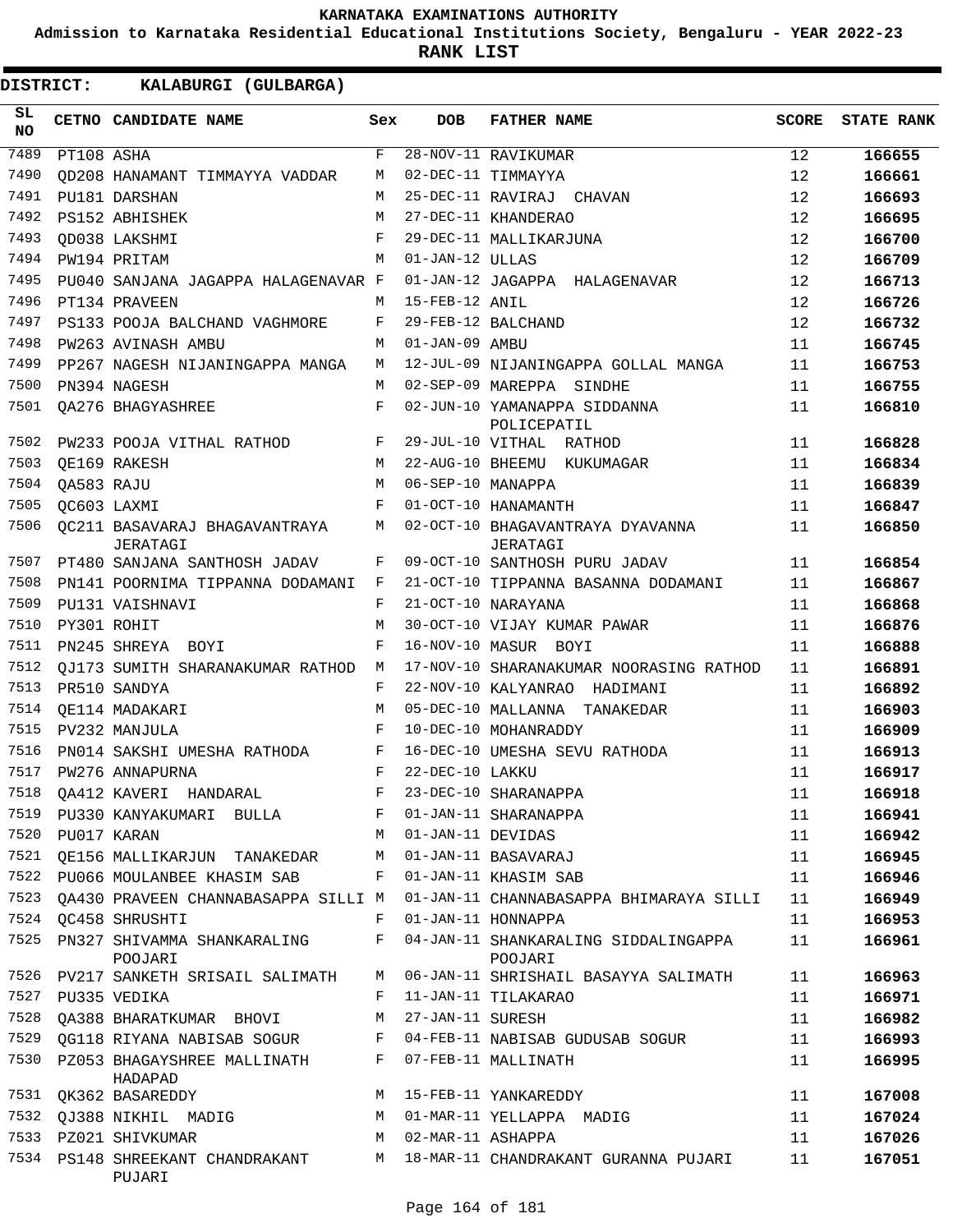**Admission to Karnataka Residential Educational Institutions Society, Bengaluru - YEAR 2022-23**

**RANK LIST**

| SL<br>NO |                  | CETNO CANDIDATE NAME                                        | Sex          | <b>DOB</b>        | <b>FATHER NAME</b>                                  | <b>SCORE</b> | <b>STATE RANK</b> |
|----------|------------------|-------------------------------------------------------------|--------------|-------------------|-----------------------------------------------------|--------------|-------------------|
| 7535     |                  | QH314 MANISHA                                               | F            |                   | 19-MAR-11 TARASING                                  | 11           | 167053            |
| 7536     |                  | QH005 SWAPNA                                                | F            | 05-APR-11 SUBHASH |                                                     | 11           | 167090            |
| 7537     |                  | QL117 SHIVALEELA                                            | F            |                   | 07-APR-11 ASHAPPA SANNAMANI                         | 11           | 167095            |
| 7538     |                  | PQ216 JEEVAN SANTOSH BANKAD                                 | M            |                   | 13-APR-11 SANTOSH SHIVAPPA BANKAD                   | 11           | 167107            |
| 7539     |                  | PX177 KHASIM SAB                                            | M            |                   | 19-APR-11 KHADAR SAB                                | 11           | 167112            |
| 7540     |                  | PR655 UDAY SHARANAYYA MATHAPATI                             | M            |                   | 24-APR-11 SHARANAYYA BASAYYA MATHAPATI              | 11           | 167118            |
| 7541     |                  | QK091 SALONI                                                | F            | 28-APR-11 YAKUB   |                                                     | 11           | 167121            |
| 7542     |                  | PR076 ZAHEER                                                | M            | 29-APR-11 IMEJSAB |                                                     | 11           | 167125            |
| 7543     |                  | PU278 SUDEEP                                                | M            |                   | 04-MAY-11 GANAPATI                                  | 11           | 167139            |
| 7544     |                  | QK008 GANESH                                                | M            |                   | 07-MAY-11 DEVISINGH                                 | 11           | 167147            |
| 7545     |                  | PW006 ASHWINI                                               | F            |                   | 16-MAY-11 BHIMARAO                                  | 11           | 167164            |
| 7546     |                  | PP163 ANUPAMA RAJU VAJAPUR F                                |              |                   | 21-MAY-11 RAJU ERANNA VAJAPUR                       | 11           | 167179            |
| 7547     |                  | QD043 VIDHYASHREE GADDAD                                    | F            |                   | 30-MAY-11 PEERAPPA GADDAD                           | 11           | 167201            |
| 7548     |                  | PT186 SANJUKUMAR                                            | M            | 01-JUN-11 MOHAN   |                                                     | 11           | 167212            |
| 7549     |                  | QF173 LAKSHMI SHARANAPPA VASTARI F                          |              |                   | 04-JUN-11 SHARANAPPA                                | 11           | 167219            |
| 7550     | QK255 ARJUN      |                                                             | M            | 09-JUN-11 CHANDAR |                                                     | 11           | 167230            |
| 7551     |                  | QJ373 VISHAL                                                | M            | 10-JUN-11 PRABHU  |                                                     | 11           | 167237            |
| 7552     |                  | PT070 SANJANA                                               | F            |                   | 11-JUN-11 VEERASHETTY                               | 11           | 167238            |
| 7553     |                  | PR771 SHILPA                                                | F            |                   | 15-JUN-11 RAJAKUMAR BASAVANNAPP PATIL               | 11           | 167246            |
| 7554     |                  | PZ087 BHAGYALAKSHMI                                         | $\mathbf{F}$ |                   | 18-JUN-11 NAGARAJ ISBA                              | 11           | 167251            |
| 7555     | PY317 NISHA      |                                                             | $_{\rm F}$   |                   | 20-JUN-11 RAMU RATHOD                               | 11           | 167256            |
| 7556     |                  | PU029 SANDHYA                                               | F            | 20-JUN-11 SATEESH |                                                     | 11           | 167257            |
| 7557     |                  | QA149 SAVYA MAHANTAGOUD MALIPATIL F                         |              |                   | 23-JUN-11 MAHANTAGOUD BALAVANTRAYAGOUD<br>MALIPATIL | 11           | 167264            |
| 7558     |                  | QA373 RAJESHWARI                                            | F            |                   | 30-JUN-11 BHEEMARAYA                                | 11           | 167284            |
| 7559     |                  | PT003 ARUN KUMAR<br>$\mathbb{M}$                            |              |                   | 11-JUL-11 SHARANAPPA                                | 11           | 167305            |
| 7560     |                  | QF191 KAVERI MALKAPPA PUJARI F                              |              |                   | 21-JUL-11 MALKAPPA                                  | 11           | 167332            |
| 7561     |                  | QH213 ASHVINI                                               | F            | 22-JUL-11 VASANTH |                                                     | 11           | 167334            |
| 7562     |                  | PU047 PRAMOD                                                | М            |                   | 24-JUL-11 TUKKAPPA                                  | 11           | 167342            |
| 7563     |                  | QL164 NANDINI                                               | F            |                   | 25-JUL-11 RAVINDRA                                  | 11           | 167349            |
|          | 7564 QJ067 PREMA |                                                             | F            |                   | 26-JUL-11 VEERABHADRAPPA YEDURMANI                  | 11           | 167352            |
|          |                  | 7565 PX155 JAKEER                                           |              | M 07-AUG-11 ARIF  |                                                     | 11           | 167376            |
| 7566     |                  | QL009 SHIVANEELA                                            | F            | 08-AUG-11 ASHAPPA |                                                     | 11           | 167378            |
|          |                  | 7567 PR644 VISHAL                                           | M            |                   | 10-AUG-11 BHUJANGAPPA REVAPPA BANDAGE               | 11           | 167386            |
| 7568     |                  | OC414 NAGESHA JETTAPPA DODAMANI                             | M            |                   | 15-AUG-11 JETTAPPA DHARMANNA DODAMANI               | 11           | 167398            |
|          |                  | 7569 PR142 YOVARAJ                                          |              | M 15-AUG-11 RAJU  |                                                     | 11           | 167399            |
|          |                  | 7570 QF086 KHAJA PATEL KASIM PATEL<br>HASARAGUNDAGI         | M            |                   | 17-AUG-11 KASIM PATEL KHAJA PATEL<br>HASARAGUNDAGI  | 11           | 167403            |
| 7571     |                  | QA135 MASHAKBI SOFISAB JAMAKHANDI F                         |              |                   | 25-AUG-11 SOFISAB MASHAKSAB JAMAKHANDI              | 11           | 167422            |
|          |                  | 7572 PY313 PREETAM                                          | M            | 25-AUG-11 RAVI    |                                                     | 11           | 167423            |
|          |                  | 7573 PU021 TANUJA DEVINDRAPPA                               | F            |                   | 17-SEP-11 DEVINDRAPPA                               | 11           | 167462            |
|          |                  | 7574 PR055 SUDEEP                                           | M            |                   | 03-OCT-11 SHIVAPUTHRA MASAN                         | 11           | 167486            |
| 7575     |                  | PP355 BORAMMA GOLLAL BENUR                                  | F            |                   | 07-OCT-11 GOLLAL YALLAPPA BENUR                     | 11           | 167494            |
| 7576     |                  | QC421 KERAMMA                                               | F            |                   | 10-OCT-11 BHIMARAY                                  | 11           | 167505            |
| 7577     |                  | PR810 AMEET DHADI                                           | M            |                   | 11-OCT-11 ANNAPPA DHADI                             | 11           | 167507            |
| 7578     |                  | PR556 SHAMASHODDIN RUKMODDIN<br>MUJAWAR                     | M            |                   | 27-OCT-11 RUKMODDIN SILEMAN MUJAWAR                 | 11           | 167544            |
|          |                  | 7579 PP070 YOGESHA MALLAPPA MANGA MANGA 130-OCT-11 MALLAPPA |              |                   |                                                     | 11           | 167550            |
|          |                  | 7580 PP068 SAKSHI SADASHIV BHINGOLI                         | F            |                   | 01-NOV-11 SADASHIV SHANKAR BINGOLI                  | 11           | 167552            |
|          |                  | 7581 PX071 SAVITRI                                          | F            |                   | 19-NOV-11 MOHAN CHAVAN                              | 11           | 167579            |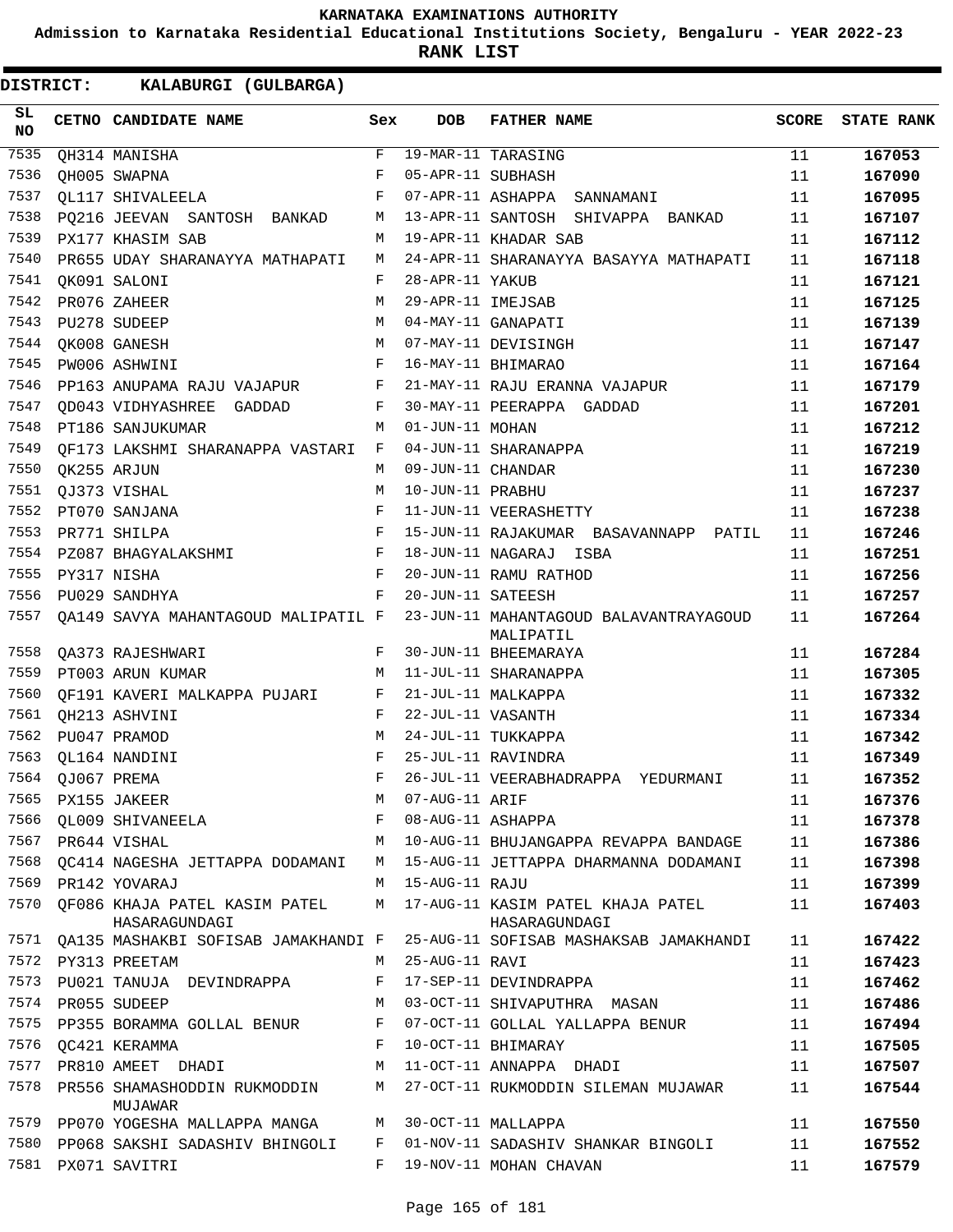**Admission to Karnataka Residential Educational Institutions Society, Bengaluru - YEAR 2022-23**

**RANK LIST**

**DISTRICT:** KK **KALABURGI (GULBARGA)**

| SL<br><b>NO</b> |                  | <b>CETNO CANDIDATE NAME</b>                                                         | Sex          | <b>DOB</b>         | <b>FATHER NAME</b>                                                           | SCORE | <b>STATE RANK</b> |
|-----------------|------------------|-------------------------------------------------------------------------------------|--------------|--------------------|------------------------------------------------------------------------------|-------|-------------------|
| 7582            |                  | QD275 PRABHUGOUDA TAMMANAGOUD<br>PATIL                                              |              |                    | M 09-DEC-11 TAMMANAGOUD NANAGOUDA PATIL                                      | 11    | 167608            |
| 7583            |                  | PR780 ADITI SHIVMURTI SOOJE                                                         | F            |                    | 20-DEC-11 SHIVMURTI DEVRAJ SOOJE                                             | 11    | 167623            |
| 7584            |                  | OK112 MANJUNATH                                                                     | M            |                    | 26-DEC-11 DEVENDRAPPA                                                        | 11    | 167630            |
| 7585            | PX164 AMIT       |                                                                                     | M            |                    | 27-DEC-11 BHIMASHANKAR                                                       | 11    | 167631            |
| 7586            |                  | PN214 SIDDARAM RAMJI                                                                | М            | 31-DEC-11 RAMAJI   |                                                                              | 11    | 167635            |
|                 |                  | SURYAVANSHI                                                                         |              |                    |                                                                              |       |                   |
| 7587            |                  | QF082 ASHABI ASPAK                                                                  | F            |                    | 01-JAN-12 ASPAK USMANASAB MULLA                                              | 11    | 167636            |
| 7588            |                  | QF292 DAWOOD CHEDESAB SHAIKH                                                        | М            |                    | 01-JAN-12 CHEDESAB MALIKSAB SHAIKH                                           | 11    | 167637            |
| 7589            |                  | PP081 ISHWARI                                                                       | F            | 01-JAN-12 DATTU    |                                                                              | 11    | 167638            |
| 7590            |                  | PY236 KARISHMA                                                                      | F            | 01-JAN-12 DILIP    |                                                                              | 11    | 167639            |
| 7591            |                  | PU110 RAVINDRA                                                                      | М            | 01-JAN-12 KUMAR    |                                                                              | 11    | 167641            |
| 7592            |                  | QD098 REKHA                                                                         | F            |                    | 01-JAN-12 SIDDAPPA                                                           | 11    | 167642            |
| 7593            |                  | PW159 SANDEEP SANJU RATHOD                                                          | М            |                    | 01-JAN-12 SANJU SHANKAR RATHOD                                               | 11    | 167643            |
| 7594            |                  | OK281 VENKATESH                                                                     | M            | 01-JAN-12 ASHOK    |                                                                              | 11    | 167645            |
| 7595            |                  | PU280 DEEPIKA RAVI RATHOD                                                           | F            |                    | 15-JAN-12 RAVI NATHU RATHOD                                                  | 11    | 167653            |
| 7596            |                  | PX083 ISHWAR TIRUPATI KALMARI                                                       | M            |                    | 15-FEB-12 TIRUPATI MAREPPA                                                   | 11    | 167663            |
| 7597            |                  | PP329 ARIYAN KIRAN CHAVAN                                                           | М            |                    | 17-MAR-12 KIRAN BABU CHAVAN                                                  | 11    | 167665            |
| 7598            |                  | PT064 JAGADEESHA A                                                                  | M            | 08-MAR-09 ARJUN    |                                                                              | 10    | 167682            |
| 7599            | PW079 BABY       |                                                                                     | F            | 24-DEC-09 NARAYAN  |                                                                              | 10    | 167692            |
| 7600            |                  | PX126 JILANISHA                                                                     | M            |                    | 01-JAN-10 RAJAKSHA                                                           | 10    | 167695            |
| 7601            |                  | PN007 VAISHNAVI KALYANI JAMADAR                                                     | F            |                    | 01-JAN-10 KALYANI JAMADAR                                                    | 10    | 167698            |
| 7602            |                  | PU175 NAYANA                                                                        | F            |                    | 28-JAN-10 SANTHOSH                                                           | 10    | 167703            |
| 7603            |                  | OC060 SHRESHTA YASHAVANT                                                            | F            |                    | 03-APR-10 YASHAVANT                                                          | 10    | 167716            |
| 7604            |                  | PV176 GURUPAD                                                                       | M            |                    | 09-APR-10 UDAYKUMAR                                                          | 10    | 167720            |
| 7605            |                  | PT214 VENKATESH OMKAR                                                               | M            | 16-APR-10 OMKAR    |                                                                              | 10    | 167723            |
| 7606            |                  | PN044 DEVARAJ YALLAPPA MAGANAGERI M                                                 |              |                    | 04-MAY-10 YALLAPPA DEVAPPA MAGANAGERI                                        | 10    | 167728            |
| 7607            |                  | PW179 VIKRAM                                                                        | M            | 28-MAY-10 ANIL     |                                                                              | 10    | 167736            |
| 7608            |                  | PN419 ADITYA BASAVARAJ RODAGI                                                       | M            |                    | 05-AUG-10 BASAVARAJ YALLAPPA RODAGI                                          | 10    | 167753            |
| 7609            |                  | PP272 NAGAMMA GANAPATI HILLI                                                        | $\mathbf{F}$ |                    | 24-AUG-10 GANAPATI R HILLI                                                   | 10    | 167763            |
| 7610            |                  | OB071 AKASH SHARANAPPA ANUR                                                         | M            |                    | 08-SEP-10 SHARANAPPA SIDDAPPA ANUR                                           | 10    | 167772            |
| 7611            |                  | QA497 KANAKA GADDAD                                                                 |              |                    | F 18-SEP-10 YALLAPPA GURAPPA GADDAD                                          | 10    | 167777            |
|                 |                  | 7612 PU135 ARPITA                                                                   |              |                    | F 10-OCT-10 MANTAPPA                                                         | 10    | 167791            |
|                 |                  |                                                                                     |              |                    |                                                                              | 10    | 167798            |
|                 |                  |                                                                                     |              |                    | 7614 QA449 SANGITA DUNDAPPA F 22-OCT-10 DUNDAPPA DIDDIMANI                   | 10    | 167803            |
|                 |                  | $\mathbf{F}$ and the contract of the contract $\mathbf{F}$<br>7615 QC620 RAJESHWARI |              |                    | 24-OCT-10 IRAPPA VAKRANI                                                     | 10    | 167805            |
|                 |                  |                                                                                     |              |                    | 7616 PW119 HAREESH GUNDAPPA BEEDI M 27-OCT-10 GUNDAPPA SHANKAR BEEDI         | 10    | 167809            |
|                 |                  | 7617 PU336 ankita                                                                   |              | F 07-DEC-10 ramesh |                                                                              | 10    | 167846            |
| 7618            |                  | PN323 CHANDRASHEKHAR M                                                              |              |                    | 26-DEC-10 LINGAPPA JAMADAR                                                   | 10    | 167858            |
|                 |                  | 7619 PR498 SHALINI BILAGE F                                                         |              | 26-DEC-10 ARJUN    |                                                                              | 10    | 167859            |
|                 |                  | 7620 PR318 ANANDARAYA                                                               |              |                    | M 01-JAN-11 DAVLATARAO                                                       | 10    | 167864            |
|                 |                  |                                                                                     |              |                    | 7621 PR704 BHAVANI DHANANJAYA TAMMAN F 01-JAN-11 DHANANJAYA CHIDANAND TAMMAN | 10    | 167867            |
|                 |                  | 7622 PR689 KALPANA SHARANABASAPPA<br>PULARI                                         | F            |                    | 01-JAN-11 SHARANABASAPPA KALYANI PULARI                                      | 10    | 167873            |
|                 |                  | 7623 QJ215 PAVAN                                                                    |              |                    | M 01-JAN-11 MALLAPPA                                                         | 10    | 167879            |
| 7624            |                  | PT356 SANDEEP                                                                       |              |                    | M 01-JAN-11 RAMESH                                                           | 10    | 167884            |
| 7625            |                  | PU078 SAYIKUMAR M                                                                   |              |                    | 01-JAN-11 KASHAPPA                                                           | 10    | 167886            |
|                 |                  |                                                                                     |              |                    | 7626 QC486 SHARANAMMA ISHWAR HALLI F 01-JAN-11 ISHWAR SANGAMESH HALLI 10     |       | 167888            |
|                 |                  | 7627 PN168 SHIVALEELA PRAKASHAYYA F<br>SHIVAGOL                                     |              |                    | 01-JAN-11 PRAKASHAYYA SHIVAYYA SHIVAGIL                                      | 10    | 167890            |
|                 | 7628 PX053 SHOBA |                                                                                     | F            |                    | 01-JAN-11 SIDDAPPA                                                           | 10    | 167892            |

Page 166 of 181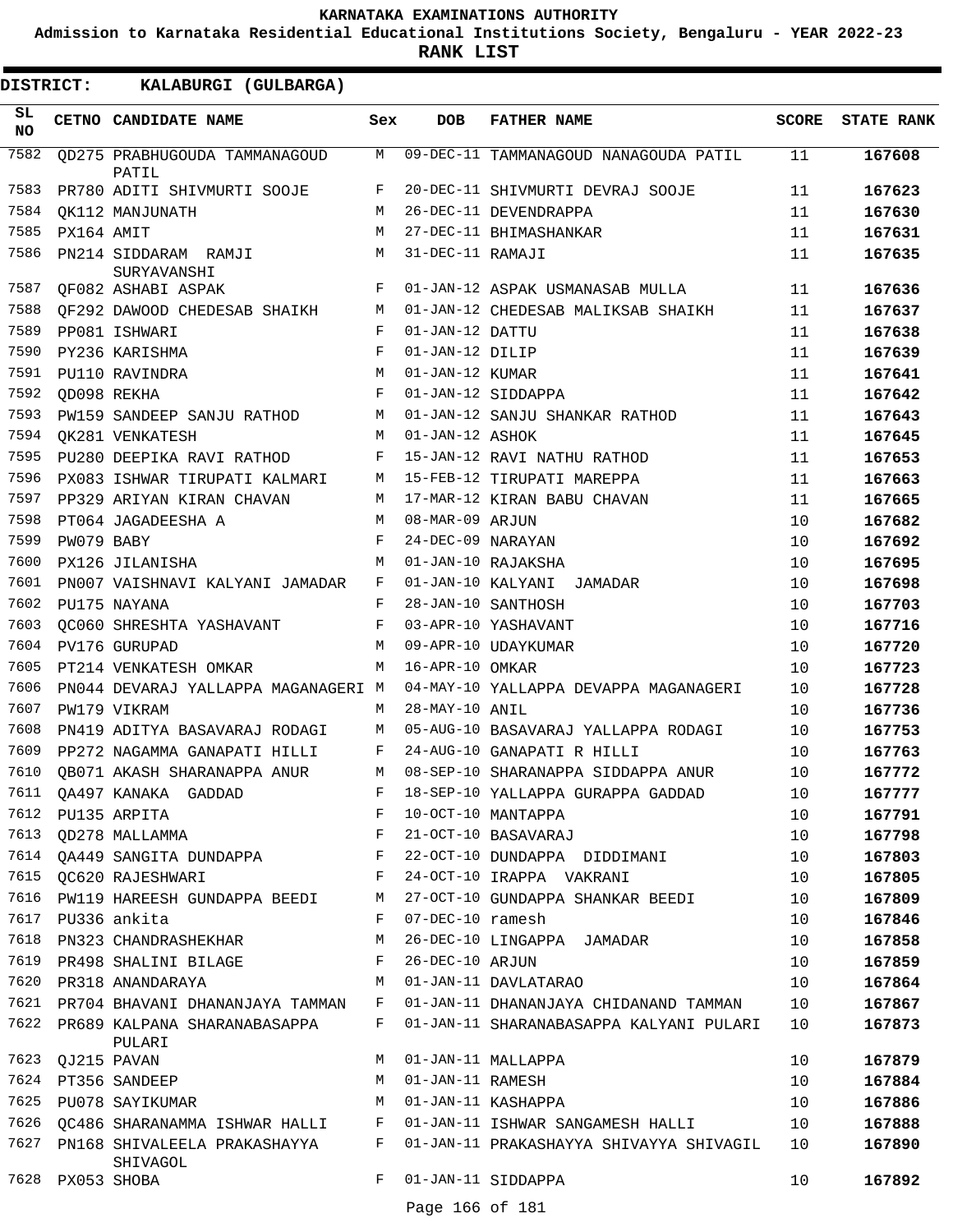**Admission to Karnataka Residential Educational Institutions Society, Bengaluru - YEAR 2022-23**

**RANK LIST**

| SL<br><b>NO</b> |                  | CETNO CANDIDATE NAME                                                | Sex          | <b>DOB</b>        | <b>FATHER NAME</b>                                          | <b>SCORE</b> | <b>STATE RANK</b> |
|-----------------|------------------|---------------------------------------------------------------------|--------------|-------------------|-------------------------------------------------------------|--------------|-------------------|
| 7629            |                  | QF265 SUNANDA                                                       | F            |                   | 01-JAN-11 BHEEMASHA TANAKEDAR                               | 10           | 167894            |
| 7630            |                  | OL074 SUNIL                                                         | M            |                   | 09-JAN-11 TULJANAYAK                                        | 10           | 167908            |
| 7631            |                  | OK055 SHARANAMMA                                                    | F            | 14-JAN-11 MOUNESH |                                                             | 10           | 167912            |
| 7632            |                  | QA121 BHIMARAYA                                                     | М            |                   | 29-JAN-11 CHANNAPPA KATTIMANI                               | 10           | 167934            |
| 7633            |                  | PT332 RAKSHITA                                                      | $_{\rm F}$   | 14-FEB-11 LALU    |                                                             | 10           | 167952            |
| 7634            |                  | PW044 SHASHIVARDHAN                                                 | М            |                   | 27-FEB-11 NARSIMLU                                          | 10           | 167965            |
| 7635            |                  | OJ265 SAPNA RATHOD                                                  | $_{\rm F}$   |                   | 04-MAR-11 VINOD RATHOD                                      | 10           | 167974            |
| 7636            |                  | OC370 BHAGYASHREE                                                   | F            |                   | 19-MAR-11 GANAPATI HALLADAKERI                              | 10           | 167992            |
| 7637            |                  | PV260 ARJUN                                                         | М            | 08-APR-11 SURESH  |                                                             | 10           | 168019            |
| 7638            | OK284 RAM        |                                                                     | М            |                   | 08-APR-11 KISHTYA NAYAK RATHOD                              | 10           | 168021            |
| 7639            | PP227 AKUL       |                                                                     | M            |                   | 19-APR-11 ASHOK WAGGE                                       | 10           | 168042            |
| 7640            |                  | PV198 SHALINI                                                       | F            |                   | 19-APR-11 VISHWANATH                                        | 10           | 168044            |
| 7641            |                  | QC363 SHARANAMMA DODDAMANI                                          | F            |                   | 02-MAY-11 SOMASHEKAR DODDAMANI                              | 10           | 168068            |
| 7642            |                  | PO155 PRAJWAL SHIVAPPA TADAKAL                                      | М            |                   | 03-MAY-11 SHIVAPPA RATNAPPA TADAKAL                         | 10           | 168070            |
| 7643            |                  | OH138 YUVARAJ SANTOSH PAWAR                                         | М            |                   | 25-MAY-11 SANTOSH GOVIND PAWAR                              | 10           | 168117            |
| 7644            |                  | PR062 NITIN                                                         | M            |                   | 26-MAY-11 MARESH KEROOR                                     | 10           | 168118            |
| 7645            |                  | PZ099 BHAGYASHREE                                                   | F            |                   | 01-JUN-11 KASHAPPA                                          | 10           | 168126            |
| 7646            |                  | OB085 DEVARAJ                                                       | М            |                   | 01-JUN-11 MALLAPPA BHAJANTRI                                | 10           | 168127            |
| 7647            |                  | PW160 SIKINDAR                                                      | M            | 02-JUN-11 BHIKKU  |                                                             | 10           | 168134            |
| 7648            |                  | OK232 BALAJI TULASIRAM RATHOD                                       | М            |                   | 03-JUN-11 TULASIRAM                                         | 10           | 168135            |
| 7649            |                  | OC057 PREMA                                                         | F            |                   | 05-JUN-11 BSAPPA SHIVAPPA KUDAARI                           | 10           | 168140            |
| 7650            |                  | OC307 CHETAN                                                        | М            |                   | 06-JUN-11 MALLIKARJUN NATIKAR                               | 10           | 168142            |
| 7651            |                  | QK045 AVINASH SHIVARAY TALAWAR                                      | М            |                   | 12-JUN-11 SHIVARAY RAMACHANDRA TALAWAR                      | 10           | 168158            |
| 7652            |                  | PR356 DEVARAJ KAMBLE                                                | М            |                   | 15-JUN-11 SURYAKANT KAMBLE                                  | 10           | 168163            |
| 7653            |                  | PT296 VANDANA                                                       | F            |                   | 17-JUN-11 NAVANATH                                          | 10           | 168175            |
| 7654            |                  | OK280 SUMITRA                                                       | F            |                   | 19-JUN-11 SHIVAYOGI                                         | 10           | 168177            |
| 7655            |                  | PO018 GURUPRASAD SHIVAKUMAR<br>LASKAR                               | M            |                   | 20-JUN-11 SHIVAKUMAR GURAPPA LASKAR                         | 10           | 168179            |
| 7656            |                  | PX201 BASAVARAJ                                                     | М            |                   | 23-JUN-11 SIDDANNA                                          | 10           | 168184            |
| 7657            |                  | OD061 RENUKA SIDDAPPA                                               | F            |                   | 01-JUL-11 SIDDAPPA                                          | 10           | 168203            |
| 7658            |                  | QD310 NINGAPPA SIDDAPPA PUJARI                                      | М            |                   | 11-JUL-11 SIDDAPPA BASAVANTAPA PUJARI                       | 10           | 168220            |
|                 |                  |                                                                     | М            |                   | 17-JUL-11 KASHAPPA                                          | 10           | 168228            |
|                 |                  | 7659 QK369 BASAVARAJ<br>7660 PY036 GURULING<br>7661 PY320 MAHANANDA | М            |                   | 31-JUL-11 SHEKHAPPA                                         | 10           | 168251            |
|                 |                  |                                                                     | $\mathbf{F}$ |                   | 01-AUG-11 JAGAPPA                                           | 10           | 168257            |
|                 |                  | 7662 PQ148 RATNANAGA SHIVANAND F                                    |              |                   | 04-AUG-11 SHIVANAND DHODAMANI                               | 10           | 168264            |
|                 |                  | 7663 QF178 SIDDARAMA                                                | М            |                   | 11-AUG-11 MAREPPA NATIKAR                                   | 10           | 168281            |
|                 |                  | 7664 PT459 VIKRAM                                                   | М            |                   | 12-AUG-11 VIJAYAKUMAR                                       | 10           | 168282            |
|                 |                  | 7665 QK361 SAVITA                                                   | $\mathbf{F}$ |                   | 20-AUG-11 BASAVARAJ                                         | 10           | 168290            |
|                 |                  | 7666 PQ077 LAXMI BASAVAPATTAN F                                     |              |                   | 21-AUG-11 PRABHULING BASAVAPATTAN                           | 10           | 168291            |
| 7667            |                  | PR463 SARITA BHIMASHANKAR KAMBALE F                                 |              |                   | 23-AUG-11 BHIMASHANKAR                                      | 10           | 168293            |
| 7668            |                  | QK044 SAMPAT KUMAR M                                                |              | 31-AUG-11 NAGAPPA |                                                             | 10           | 168311            |
|                 |                  | 7669 OK160 VIRESH PRABHAKAR                                         |              |                   | M 08-SEP-11 PRABHAKAR VIRASHETTY                            | 10           | 168321            |
|                 |                  | 7670 PN296 ROHIT SIDDAPPA ANGADI M 09-SEP-11 SIDDAPPA               |              |                   |                                                             | 10           | 168322            |
|                 |                  |                                                                     |              |                   | 7671 QD112 GURUSIDDAPPAGOUD M 13-SEP-11 BASAVARAJ MALIPATIL | 10           | 168327            |
|                 |                  | 7672 PN286 DEVIKA CHANDRAKANT PAWAR F                               |              |                   | 17-SEP-11 CHANDRAKANT PAWAR                                 | 10           | 168333            |
|                 |                  | 7673 PZ117 MOTHIBAI                                                 | F            |                   | 19-SEP-11 RAMSINGH E                                        | 10           | 168338            |
|                 |                  | 7674 PR517 VISHAL BAJARANG MANE                                     | М            |                   | 20-SEP-11 BAJARANG VISHAL MANE                              | 10           | 168343            |
|                 |                  | 7675 PT047 MONIKA                                                   | F            |                   | 04-OCT-11 JAGANNATH                                         | 10           | 168365            |
| 7676            |                  | QA258 BHAGYSHRI SOMARAYA                                            | F            |                   | 21-OCT-11 SOMARAYA                                          | 10           | 168393            |
|                 | 7677 QH257 JEEVA |                                                                     | M            | 21-NOV-11 LOKESH  |                                                             | 10           | 168446            |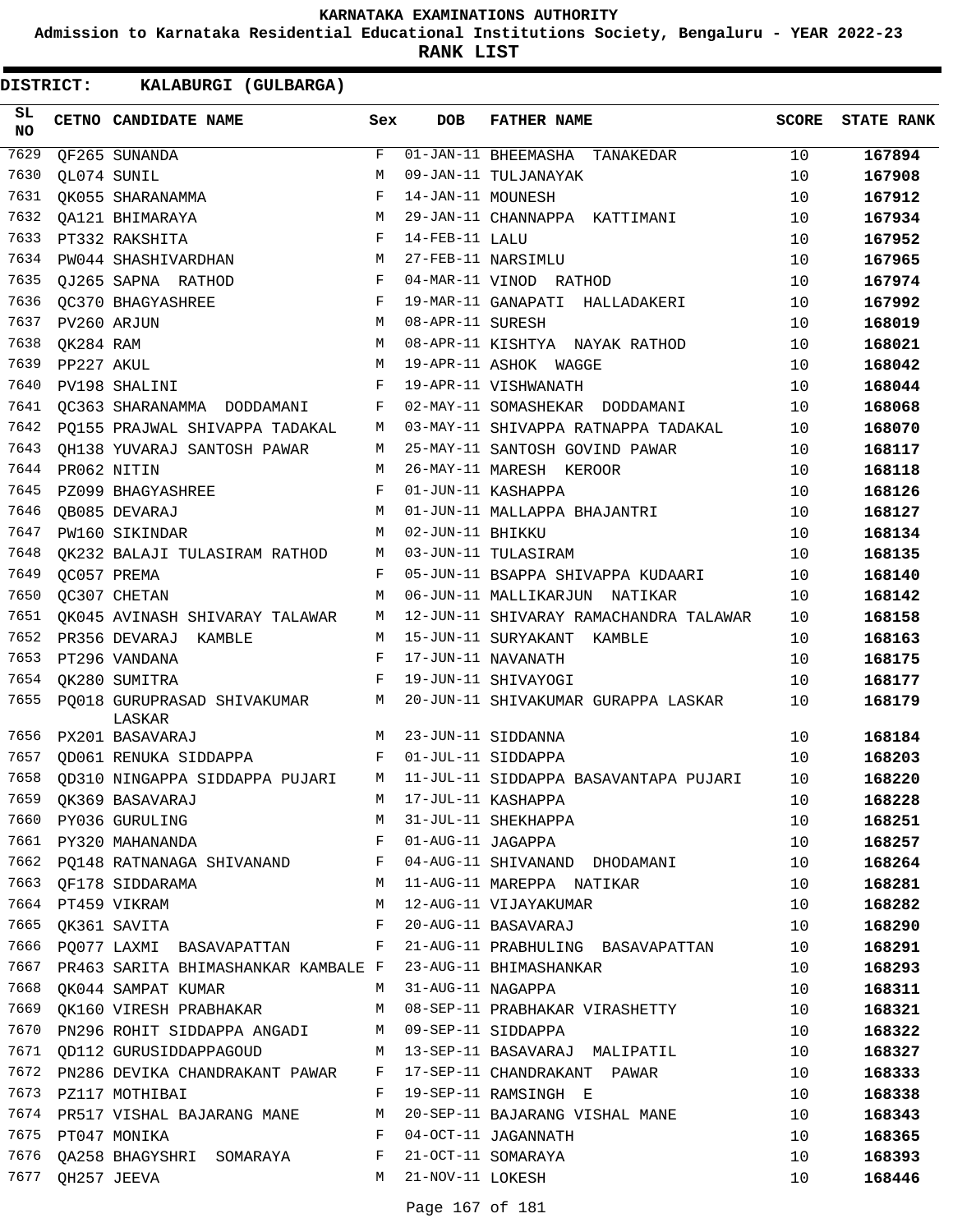**Admission to Karnataka Residential Educational Institutions Society, Bengaluru - YEAR 2022-23**

**RANK LIST**

| SL<br><b>NO</b> |             | CETNO CANDIDATE NAME                  | Sex          | <b>DOB</b>        | <b>FATHER NAME</b>                             | <b>SCORE</b> | <b>STATE RANK</b> |
|-----------------|-------------|---------------------------------------|--------------|-------------------|------------------------------------------------|--------------|-------------------|
| 7678            |             | PS193 SUDHARANI                       | $\mathbf F$  |                   | 25-NOV-11 MADIVALAPPA HANAMANTRAYY<br>KANDAGUL | 10           | 168454            |
| 7679            |             | PX122 MADHU                           | F            |                   | 28-NOV-11 BASAVARAJ                            | 10           | 168462            |
| 7680            |             | OD016 KARUNAKSHI                      | F            |                   | 05-DEC-11 SANGANNA                             | 10           | 168482            |
| 7681            |             | PT203 KUMAR                           | M            |                   | 05-DEC-11 JAGANNATH                            | 10           | 168483            |
| 7682            | OD216 ASHIP |                                       | M            | 06-DEC-11 BABUSAB |                                                | 10           | 168484            |
| 7683            |             | QA266 SUREKHA                         | F            |                   | 16-DEC-11 CHANDRAKANT<br>GOUNDI                | 10           | 168495            |
| 7684            |             | QH311 DIVYA                           | F            |                   | 23-DEC-11 GORAKNATH                            | 10           | 168504            |
| 7685            |             | QH057 ROHITH NINGAPPA DONGARAGAV      | M            |                   | 28-DEC-11 NINGAPPA RUDRAPPA DONGARAGAV         | 10           | 168514            |
| 7686            | PX176 ARATI |                                       | F            |                   | 01-JAN-12 SANJUKUMAR                           | 10           | 168519            |
| 7687            |             | PX127 PRAVEEN POMU RATHOD             | М            |                   | 01-JAN-12 POMU RATHOD                          | 10           | 168522            |
| 7688            |             | PU043 SHANIKA                         | F            | 01-JAN-12 PUNU    |                                                | 10           | 168525            |
| 7689            |             | OJ344 SANTOSHKUMAR                    | М            | 11-JAN-12 RAJU    |                                                | 10           | 168527            |
| 7690            |             | OK187 CHANNAPPA                       | М            | 22-JAN-12 SANTOSH |                                                | 10           | 168529            |
| 7691            |             | PT178 GAYATRI                         | F            |                   | 09-FEB-12 KHUBASINGH                           | 10           | 168534            |
| 7692            |             | OE032 MAHALAKSHMI                     | F            |                   | 15-FEB-12 REVANASIDDAPPA                       | 10           | 168536            |
| 7693            |             | PP091 PRAKASH POMU RATHOD             | М            |                   | 20-FEB-12 POMU RATHOD                          | 10           | 168538            |
| 7694            |             | PW201 ALIJARUMANA ANSAR ALI           | $\mathbf{F}$ |                   | 28-FEB-12 ANSAR ALI RAJASAB                    | 10           | 168540            |
| 7695            |             | QA206 MALLAMMA SHARANAPPA HOSMANI F   |              |                   | 24-AUG-09 SHARANAPPA LOKAPPA HOSMANI           | 9            | 168561            |
| 7696            |             | OC408 SANDEEP GIREPPA BANDIVADDAR M   |              | 01-JAN-10 GIREPPA |                                                | 9            | 168567            |
| 7697            |             | PZ103 HALLEPPA                        | M            |                   | 28-JAN-10 MALLIKARJUN                          | 9            | 168570            |
| 7698            |             | OA387 KAVERI                          | F            |                   | 02-FEB-10 AMALAPPA                             | 9            | 168572            |
| 7699            |             | OC056 PRAVEEN SIDDAPPA BADIGER        | М            |                   | 13-AUG-10 SIDDAPPA NINGAPPA BADIGER            | 9            | 168607            |
| 7700            |             | PU125 RAHUL                           | М            |                   | 04-SEP-10 NAGASHETTY                           | 9            | 168612            |
| 7701            |             | PT043 KAJAL                           | F            | 13-OCT-10 YUVARAJ |                                                | 9            | 168638            |
| 7702            |             | OB134 VIJAYALAXMI                     | F            |                   | 22-OCT-10 SHIVALINGAPPA MUDABASAPPAGOL         | 9            | 168644            |
| 7703            |             | QL031 RATNA                           | F            | 29-OCT-10 NAGAPPA |                                                | 9            | 168650            |
| 7704            |             | PW243 BANNU                           | M            | 16-DEC-10 RAMESH  |                                                | 9            | 168673            |
| 7705            |             | PP322 ASHWINI                         | F            |                   | 01-JAN-11 HANAMANT POOJARI                     | 9            | 168688            |
| 7706            |             | OE190 BASHUMIYA AMEED CHATNALLI       | М            |                   | 01-JAN-11 AMEED ABDULSAB CHATNALLI             | 9            | 168690            |
| 7707            |             | OK193 HARISH                          | М            |                   | 01-JAN-11 TULAJAPPA                            | 9            | 168693            |
| 7708            |             | PX160 PAVAN SEVANATH CHAWHAN          | М            |                   | 01-JAN-11 SEVANATH JAIRAM CHAWHAN              | 9            | 168698            |
| 7709            |             | QJ007 AMRUTA                          | F            |                   | 09-JAN-11 SHARANABASAPPA                       | 9            | 168712            |
| 7710            |             | PT018 SHRANAPPA                       | М            |                   | 10-JAN-11 NARASAPPA                            | 9            | 168716            |
|                 |             | 7711 QA098 SHRAVAN KUMAR SANJUKUMAR   | M            |                   | 18-JAN-11 SANJUKUMAR                           | 9            | 168726            |
|                 |             | KOLAKUR                               |              |                   |                                                |              |                   |
|                 |             | 7712 QC394 SUSMITA                    | F            |                   | 25-JAN-11 BHIMAPPA YARAGAL                     | 9            | 168737            |
| 7713            |             | PU001 MAHIN BEGUM                     | F            |                   | 28-JAN-11 BABUMIYA                             | 9            | 168740            |
|                 |             | 7714 OC162 MAHESH MALLIKARJUN GOLA    | M            |                   | 02-FEB-11 MALLIKARJUN KARANAPPA GOLA           | 9            | 168749            |
|                 |             | 7715 PT275 GUNDAPPA                   | М            |                   | 09-FEB-11 BEERAPPA                             | 9            | 168755            |
|                 |             | 7716 PX032 KEERTHI                    | F            |                   | 21-FEB-11 BANDAYYA                             | 9            | 168775            |
| 7717            |             | PP075 LAXMI SHANTVEER GURMATH         | F            |                   | 01-MAR-11 SHANTVEER                            | 9            | 168780            |
| 7718            |             | OF141 BHAGESH                         | М            |                   | 22-MAR-11 RAJU CHANDAPPA                       | 9            | 168795            |
| 7719            |             | PN027 MANJUNATH NAGANNA KORALLI       | M            |                   | 05-APR-11 NAGANNA SATAPPA KORALLI              | 9            | 168810            |
|                 |             | 7720 PS211 AMBRESH MALLINATH HEBALE   | M            |                   | 06-APR-11 MALLINATH ANANDRAO HEBALE            | 9            | 168811            |
|                 |             | 7721 QJ536 AISHWARYA SHARANABASAPPA   | F            |                   | 13-APR-11 SHARANABASAPPA HANAMANTARAO          | 9            | 168820            |
|                 |             | NARABOLI                              |              |                   | NARABOLI                                       |              |                   |
|                 |             | 7722 PP102 KAJAL BHIMASHANKAR WADDAR  | F            |                   | 14-APR-11 BHIMASHANKAR HULAGEPPA WADDAR        | 9            | 168826            |
| 7723            |             | PN030 GURUBAI SANGAPPA KHANAPUR       | F            |                   | 17-APR-11 SANGAPPA                             | 9            | 168831            |
| 7724            |             | PR394 SIDDHAROODH RAMESH<br>SHREEGANI |              |                   | M 19-APR-11 RAMESH BHIMASHANKAR SHREEGANI      | 9            | 168832            |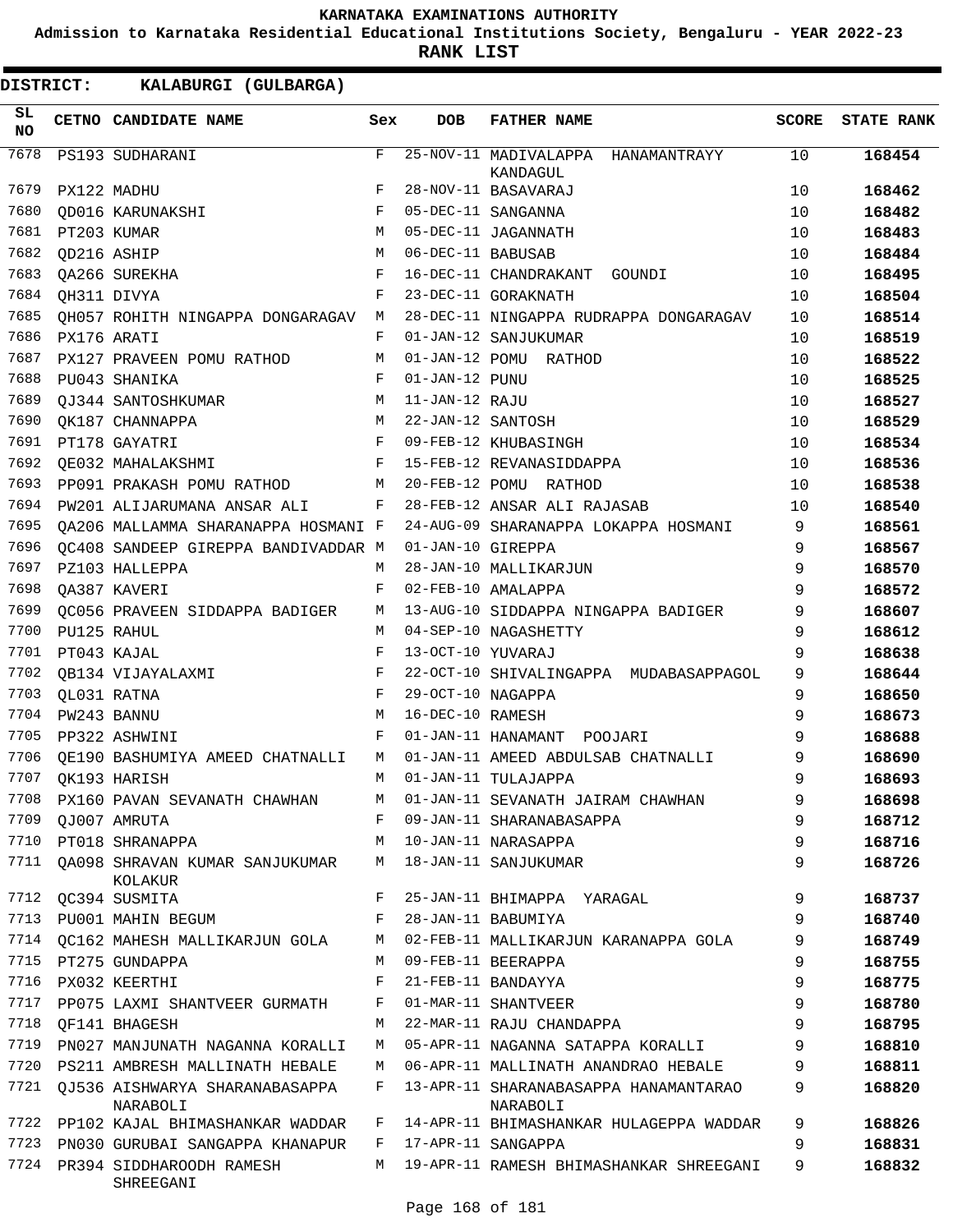**Admission to Karnataka Residential Educational Institutions Society, Bengaluru - YEAR 2022-23**

| <b>DISTRICT:</b> |            | KALABURGI (GULBARGA)                               |            |                                          |                                              |              |                   |
|------------------|------------|----------------------------------------------------|------------|------------------------------------------|----------------------------------------------|--------------|-------------------|
| SL.<br>NO        |            | CETNO CANDIDATE NAME                               | Sex        | <b>DOB</b>                               | <b>FATHER NAME</b>                           | <b>SCORE</b> | <b>STATE RANK</b> |
| 7725             |            | OJ440 SHIVANAND                                    | M          | $\overline{24 - \text{APR}} - 11$ LAXMAN |                                              | 9            | 168834            |
| 7726             |            | OA490 SAKSHI                                       | F          |                                          | 25-APR-11 PARAMAGOUDA SHARANAGOUDA<br>PATIL  | 9            | 168837            |
| 7727             |            | QA184 SATISH DEVARAMANI                            | М          |                                          | 04-MAY-11 PARASHURAM                         | 9            | 168848            |
| 7728             |            | QC546 GUNDANNA MANTESH PUJARI                      | М          | 10-MAY-11 MANTESH                        |                                              | 9            | 168856            |
| 7729             |            | QA516 SANJANA KISHORKUMAR<br>NERADAGI              | F          |                                          | 10-MAY-11 KISHORKUMAR MAHADEVAPPA            | 9            | 168858            |
| 7730             |            | PR214 PRIYANKA                                     | F          |                                          | 25-MAY-11 HANMANTH PUJARI                    | 9            | 168879            |
| 7731             |            | QK050 AYYAPPA                                      | M          |                                          | 28-MAY-11 MAHADEVAPPA JALASABA<br>MAGADAMPUR | 9            | 168882            |
| 7732             |            | QC526 PRIYANKA SHEKHARA KATTIMANI F                |            |                                          | 30-MAY-11 SHEKHARA BHEEMARAYA KATTIMANI      | 9            | 168886            |
| 7733             |            | OA365 GURULINGAMMA                                 | F          |                                          | 01-JUN-11 NAGANNA SHERI                      | 9            | 168888            |
| 7734             |            | OA486 MALLIKARJUN                                  | М          |                                          | 05-JUN-11 ISHWAR BHOUSAGI                    | 9            | 168899            |
| 7735             |            | QB141 ADARSH MAREPPA HIPPARAGI                     | М          |                                          | 06-JUN-11 MAREPPA SHEKAPPA HIPPARAGI         | 9            | 168900            |
| 7736             |            | PR064 RAVUBAI                                      | F          |                                          | 12-JUN-11 MALLINATH MALAGE                   | 9            | 168918            |
| 7737             |            | PS031 NAVYA MADANKAR                               | F          |                                          | 23-JUN-11 JATTEPPA MADANKAR                  | 9            | 168929            |
| 7738             |            | PZ010 NAGAVENI                                     | F          |                                          | 26-JUN-11 PRABHU MANIKAPPA HODDINMANI        | 9            | 168934            |
| 7739             |            | PP185 SHREESHAIL SIDDAPPA HUGAR                    | М          |                                          | 08-JUL-11 SIDDAPPA HUGAR                     | 9            | 168954            |
| 7740             |            | PU079 ARPITA                                       | F          | 10-JUL-11 SUBHASH                        |                                              | 9            | 168960            |
| 7741             |            | OE042 MAHESHWARI                                   | F          |                                          | 10-JUL-11 PARAMANAND                         | 9            | 168962            |
| 7742             |            | PP188 PRADIP BHIMANNA SHAHABADI                    | М          |                                          | 11-JUL-11 BHIMANNA SHANKREPPA SHABADI        | 9            | 168964            |
| 7743             |            | PR088 NIKHIL MUTTANNA SALAGARE                     | М          |                                          | 19-JUL-11 MUTTANNA ANNAPPA SALAGARE          | 9            | 168981            |
| 7744             |            | PV138 GAYATRI                                      | F          | 20-JUL-11 GOPAL                          |                                              | 9            | 168982            |
| 7745             |            | OD126 ANJALI                                       | $_{\rm F}$ | 23-JUL-11 ASHOK                          |                                              | 9            | 168987            |
| 7746             |            | OF295 RENUKA                                       | F          |                                          | 26-JUL-11 AMALAPPA ANABI                     | 9            | 168995            |
| 7747             |            | OD128 CHANDRAKALA MALLAPPA<br>HADIMANE             | F          |                                          | 31-JUL-11 MALLAPPA CHANDRASHYA HADIMANE      | 9            | 169003            |
| 7748             |            | QD250 ANJALABAI BHAGAPPA DALAVAYI F                |            |                                          | 04-AUG-11 BHAGAPPA                           | 9            | 169014            |
| 7749             |            | PW188 AMBIKA                                       | F          | 09-AUG-11 SUBHASH                        |                                              | 9            | 169022            |
| 7750             |            | PU122 SONA BAI                                     | F          | 09-AUG-11 BABU                           |                                              | 9            | 169023            |
| 7751             |            | QL138 NANDESH PRAKASH                              | М          | 20-AUG-11 PRAKASH                        |                                              | 9            | 169041            |
| 7752             |            | PU267 TAIYBA MD ISMAIL MOMIN                       |            |                                          | 23-AUG-11 MD ISMAIL MAINODDIN MOMIN          | 9            | 169048            |
| 7753             | PQ024 ANIL |                                                    | M          |                                          | 27-AUG-11 BANDU CHAVAN                       | 9            | 169054            |
| 7754             |            | PR479 PRIYANKA ASHOK JADHAV                        | F          |                                          | 15-SEP-11 ASHOKA CHANDU JADHAV               | 9            | 169077            |
| 7755             |            | OA586 JYOTI                                        | F          |                                          | 24-SEP-11 KARANAPPA HANAMANTA HAVALDAR       | 9            | 169093            |
| 7756             |            | QE098 KIRANKUMAR                                   | М          |                                          | 25-SEP-11 BASAVARAJ HOSAMANI                 | 9            | 169096            |
| 7757             |            | QJ055 BHAVANI ISHWAR BAKKANNA                      | F          |                                          | 27-SEP-11 ISHWAR AMBARAYA BAKKANNA           | 9            | 169098            |
|                  |            | 7758 QC054 SHOBHA                                  | F          |                                          | 10-OCT-11 CHANDAPPA                          | 9            | 169120            |
| 7759             |            | PN119 REKHA BABURAY JANE                           | F          |                                          | 11-OCT-11 BABURAY HANUMANT JANE              | 9            | 169122            |
| 7760             |            | PT423 ANKUSH                                       | М          |                                          | 12-OCT-11 ROOPASING                          | 9            | 169123            |
| 7761             |            | PZ131 SUSHANTH                                     | М          |                                          | 14-OCT-11 SUBHASH CHANDRA                    | 9            | 169127            |
| 7762             |            | QF115 SIDDANNAGOUDA                                | M          |                                          | 20-OCT-11 SHARANAGOUDA HIREGOUDRU            | 9            | 169134            |
| 7763             |            | QE073 NIKITA                                       | F          |                                          | 25-OCT-11 SHEKHAPPA MANGA                    | 9            | 169142            |
| 7764             |            | QB074 SAKREPPA                                     | М          | 01-NOV-11 IRAPPA                         |                                              | 9            | 169154            |
| 7765             |            |                                                    | М          |                                          | 11-NOV-11 SHANKAR KAMBLE KAMBLE              | 9            | 169164            |
| 7766             |            | QJ267 SUDEEP<br>PP180 JAMEER PATEL SHABBIR PATEL M |            |                                          | 26-DEC-11 SHABBIR PATEL MUSTAF PATEL         | 9            | 169210            |
|                  |            | PATEL<br>7767 PT420 LAXMIKANTH BHEEMARAO BASMAL M  |            |                                          | PATEL<br>30-DEC-11 BHEEMARAO BASMAL          | 9            | 169216            |
| 7768             |            | PP138 KIRTI CHANDRASHA KAMALE                      | F          |                                          | 01-JAN-12 CHANDRASHA SHARANAPPA KAMALE       | 9            | 169223            |
| 7769             |            | QJ020 LOKESH                                       | M          | 01-JAN-12 NATU                           |                                              | 9            | 169224            |
|                  |            | 7770 PT251 PREETI                                  | F          | 01-JAN-12 NAMU                           |                                              | 9            | 169228            |
|                  |            |                                                    |            |                                          |                                              |              |                   |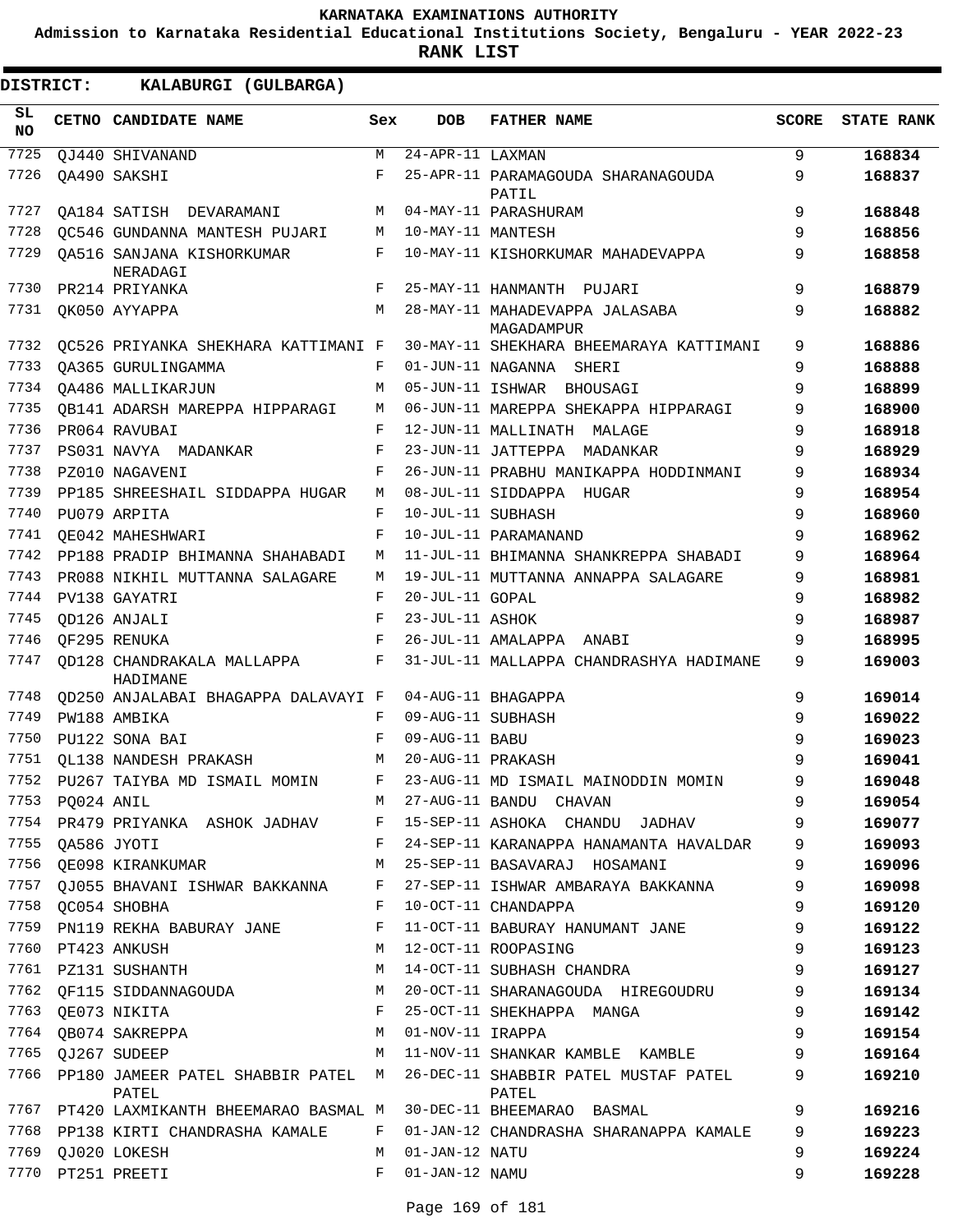**Admission to Karnataka Residential Educational Institutions Society, Bengaluru - YEAR 2022-23**

| <b>DISTRICT:</b> |            | KALABURGI (GULBARGA)                                             |     |                     |                                                                                                                                                        |              |                   |  |  |  |
|------------------|------------|------------------------------------------------------------------|-----|---------------------|--------------------------------------------------------------------------------------------------------------------------------------------------------|--------------|-------------------|--|--|--|
| SL.<br>NO        |            | CETNO CANDIDATE NAME                                             | Sex | <b>DOB</b>          | <b>FATHER NAME</b>                                                                                                                                     | <b>SCORE</b> | <b>STATE RANK</b> |  |  |  |
| 7771             |            | PY288 SATISH                                                     | M   |                     | 01-JAN-12 TARASINGH                                                                                                                                    | 9            | 169229            |  |  |  |
| 7772             |            | PS131 CHANNAMMA MALLAPPA KAMBALE                                 | F   |                     | 26-FEB-12 MALLAPPA                                                                                                                                     | 9            | 169240            |  |  |  |
| 7773             |            | PT091 MAMATA                                                     | F   |                     | 10-JUN-09 PANDARINATH                                                                                                                                  | 8            | 169258            |  |  |  |
| 7774             |            | OA016 BHAGAMMA HANAMANTRAYA<br>MAILARI                           | F   |                     | 01-JAN-10 HANAMANATRAYA CHANNAPPA<br>MAILARI                                                                                                           | 8            | 169265            |  |  |  |
| 7775             |            | PP344 SACHIN E BILGUNDI                                          | M   |                     | 01-JAN-10 IRRAPPA M BILGUNDI                                                                                                                           | 8            | 169269            |  |  |  |
| 7776             |            | QK355 VARUN                                                      | M   |                     | 01-JAN-10 SHARANAPPA                                                                                                                                   | 8            | 169271            |  |  |  |
| 7777             |            | QA161 NEELAMMA DEVINDRA NAIKODI                                  | F   |                     | 21-APR-10 DEVINDRA MALLAPPA NAIKODI                                                                                                                    | 8            | 169275            |  |  |  |
| 7778             |            | QA013 MITHUN                                                     | М   | 02-JUN-10 RAJU      |                                                                                                                                                        | 8            | 169281            |  |  |  |
| 7779             |            | PU036 POORNIMA                                                   | F   |                     | 07-AUG-10 PARABANNA                                                                                                                                    | 8            | 169292            |  |  |  |
| 7780             |            | PX107 AKASH JAGADEV HADAPAD                                      | М   | 19-AUG-10 JAGADEV   |                                                                                                                                                        | 8            | 169298            |  |  |  |
| 7781             |            | QC400 LAXMI LAXMANA DODMANI                                      | F   |                     | 21-SEP-10 LAXMANA SIDDAPPA DODMANI                                                                                                                     | 8            | 169306            |  |  |  |
| 7782             |            | QH203 SAVITRI                                                    | F   |                     | 09-OCT-10 AMBARAYYA HARLLAYYA                                                                                                                          | 8            | 169314            |  |  |  |
| 7783             |            | PX097 VISHWARADYA                                                | M   |                     | 29-DEC-10 BHIMARAYA SHAMBANNA DODDAMANI                                                                                                                | 8            | 169362            |  |  |  |
| 7784             |            | OK236 DEEPAK                                                     | М   | 01-JAN-11 RAJU      |                                                                                                                                                        | 8            | 169364            |  |  |  |
| 7785             |            | OD357 JAKKAMMA REVAPPA HOSAMANI                                  | F   | 01-JAN-11 REVAPPA   |                                                                                                                                                        | 8            | 169365            |  |  |  |
| 7786             |            | PR786 MANJULA DUMMANNA SUGUR                                     | F   |                     | 04-JAN-11 DUMMANNA CHANDRASHA SUGUR                                                                                                                    | 8            | 169378            |  |  |  |
| 7787             |            | PP077 DHAREPPA                                                   | M   |                     | 05-MAR-11 RAJU HADAPAD                                                                                                                                 | 8            | 169416            |  |  |  |
| 7788             |            | OC049 SHWETA                                                     | F   |                     | 09-MAR-11 SUBHASH SAGAR MAHANTAPPA<br>SAGAR                                                                                                            | 8            | 169420            |  |  |  |
| 7789             |            | PN261 PRIYADARSHINI                                              | F   |                     | 13-MAR-11 REVANASIDDA NOOLA                                                                                                                            | 8            | 169425            |  |  |  |
| 7790             |            | OL010 SUSHMITA GOVINDA CHAVHAN                                   | F   |                     | 27-APR-11 GOVINDA NARASINGA CHAVHAN                                                                                                                    | 8            | 169474            |  |  |  |
| 7791             |            | QC107 MOHAN                                                      | M   | 28-APR-11 NAGARAJ   |                                                                                                                                                        | 8            | 169475            |  |  |  |
| 7792             |            | PO208 DARSHAN SHIVAJI RATHOD                                     | М   |                     | 01-MAY-11 SHIVAJI RATHOD                                                                                                                               | 8            | 169479            |  |  |  |
| 7793             | PY298 PREM |                                                                  | М   | 01-MAY-11 RAVI      |                                                                                                                                                        | 8            | 169482            |  |  |  |
| 7794             |            | OK444 GANGAMMA                                                   | F   |                     | 02-MAY-11 PEERAPPA                                                                                                                                     | 8            | 169485            |  |  |  |
| 7795             |            | QJ531 KALPANA                                                    | F   |                     | 18-MAY-11 TIPPUSING JADHAV                                                                                                                             | 8            | 169507            |  |  |  |
| 7796             |            | PX030 ARPITHA                                                    | F   |                     | 20-MAY-11 SIVAKUMAR                                                                                                                                    | 8            | 169512            |  |  |  |
| 7797             |            | PR272 SURAJ                                                      | М   |                     | 04-JUN-11 BHIMARAO SURAVASE                                                                                                                            | 8            | 169541            |  |  |  |
| 7798             |            | PT250 KARTIK                                                     | М   | 07-JUN-11 UMESH     |                                                                                                                                                        | 8            | 169544            |  |  |  |
| 7799             |            | PS060 SAVITRI KALLAPPA MANG                                      |     |                     | F 10-JUN-11 KALLAPPA HANAMANT MANG                                                                                                                     | 8            | 169556            |  |  |  |
|                  |            |                                                                  |     |                     |                                                                                                                                                        | 8            | 169589            |  |  |  |
|                  |            |                                                                  |     |                     | 7800 PR722 SIDDAPPA HOTGAR         M 03-JUL-11 RUKMAJI HOTGAR<br>7801 PU070 KAMAL HIRALAL       M 20-JUL-11 HIRALAL                                    | 8            | 169617            |  |  |  |
|                  |            | PADASAVALI                                                       |     |                     | 7801 PU070 KAMAL HIRALAL                 M  20-JUL-11 HIRALAL<br>7802 PR547 AISHWARYA YALLALING         F  25-JUL-11 YALLALING DHARMANNA<br>PADASAVALI | 8            | 169622            |  |  |  |
|                  |            | FADASAVALL<br>7803 PT117 DURGA JITENDR PAWAR F 04-AUG-11 JITENDR |     |                     |                                                                                                                                                        | 8            | 169639            |  |  |  |
|                  |            |                                                                  |     |                     | 7804 QF139 RAJAKUMAR AMBANNA JADHAV     M  08-AUG-11 AMBANNA ROOPALU JADHAV                                                                            | 8            | 169646            |  |  |  |
| 7805             |            |                                                                  |     |                     | PN268 SHIVARAJ NIJANINGAPPA MANGA M 09-AUG-11 NIJANINGAPPA GOLLALAPPA MANGA                                                                            | 8            | 169647            |  |  |  |
|                  |            | 7806 PU218 AXAYAKUMAR                                            | M   |                     | 10-AUG-11 PREMASINGH                                                                                                                                   | 8            | 169648            |  |  |  |
|                  |            | 7807 PW121 SAJAN I                                               | M   | 10-AUG-11 GANAPATI  |                                                                                                                                                        | 8            | 169652            |  |  |  |
| 7808             |            | QC346 MAHIBOOBSUBANI SALEEM MULLA M 15-AUG-11 SALEEM             |     |                     |                                                                                                                                                        | 8            | 169657            |  |  |  |
|                  |            | 7809 PW247 ANKITA                                                |     |                     | F 19-AUG-11 VIJAYKUMAR                                                                                                                                 | 8            | 169665            |  |  |  |
|                  |            | 7810 PY248 CHAITRA                                               |     |                     | F 20-AUG-11 SIDDAPPA                                                                                                                                   | 8            | 169667            |  |  |  |
|                  |            | 7811 QH154 PRATHVI                                               |     |                     | M 23-AUG-11 MACHENDRANATH                                                                                                                              | 8            | 169675            |  |  |  |
|                  |            | 7812 QH076 PRAJWAL (March 28-AUG-11 RAMKRISHNA                   |     |                     |                                                                                                                                                        | 8            | 169679            |  |  |  |
| 7813             |            |                                                                  |     |                     | QA014 VISHNU SANJAY CHAVHAN M 28-AUG-11 SANJAY DHAKU CHAVHAN                                                                                           | 8            | 169680            |  |  |  |
|                  |            | $\mathbf{F}$<br>7814 PR376 RADHIKA                               |     |                     | 30-AUG-11 SANTOSH GURAV                                                                                                                                | 8            | 169685            |  |  |  |
| 7815             |            | OK004 MANJULA                                                    |     |                     | F 31-AUG-11 NARSIMLU                                                                                                                                   | 8            | 169686            |  |  |  |
| 7816             |            | PR129 AMBIKA                                                     |     | F 07-SEP-11 LALAPPA |                                                                                                                                                        | 8            | 169693            |  |  |  |
|                  |            |                                                                  |     |                     | 7817 PW199 MOHAN CHANDRAKANTH BEESANOR M 11-SEP-11 CHANDRAKANTH BEESANOR                                                                               | 8            | 169700            |  |  |  |
|                  |            |                                                                  |     |                     |                                                                                                                                                        |              |                   |  |  |  |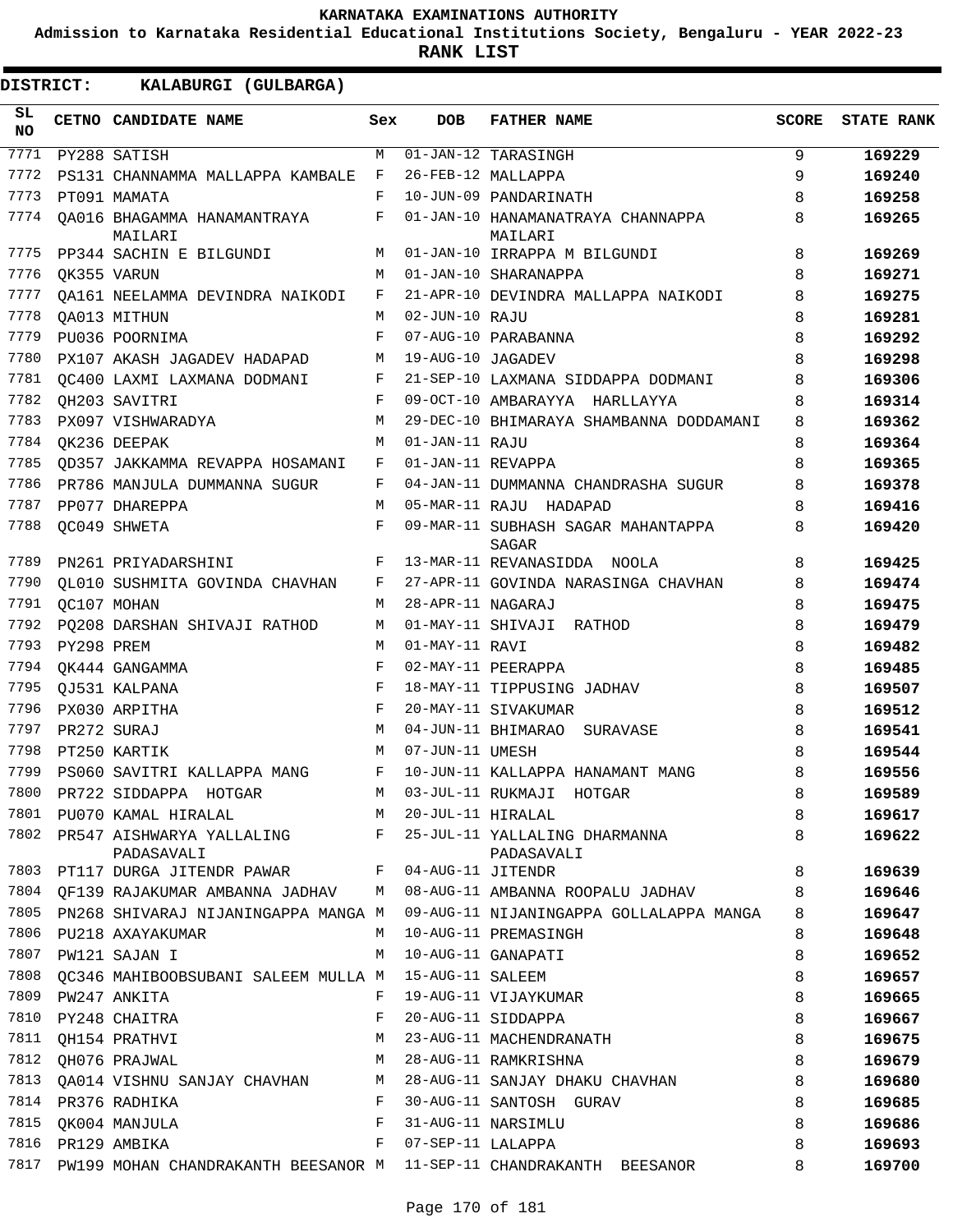**Admission to Karnataka Residential Educational Institutions Society, Bengaluru - YEAR 2022-23**

**RANK LIST**

| SL<br><b>NO</b> | CETNO CANDIDATE NAME                                 | Sex        | <b>DOB</b>        | <b>FATHER NAME</b>                              | <b>SCORE</b> | <b>STATE RANK</b> |
|-----------------|------------------------------------------------------|------------|-------------------|-------------------------------------------------|--------------|-------------------|
| 7818            | PN315 PRAJWAL                                        | M          |                   | 18-SEP-11 DEVANAND BHEEMASHA DDMANI             | 8            | 169709            |
| 7819            | OJ133 SAMPATHA SANTOSH                               | M          | 18-SEP-11 SANTOSH |                                                 | 8            | 169710            |
| 7820            | OK070 MARUTI LAXMAN KOTARKI                          | М          |                   | 20-OCT-11 LAXMAN BHEEMARAYA KOTARKI             | 8            | 169735            |
| 7821            | OA441 SAMARTHA REVANASIDDA<br><b>BOUSAGI</b>         | М          |                   | 31-OCT-11 REVANASIDDA BHIMARAYA BOUSAGI         | 8            | 169749            |
| 7822            | PR052 BHAGYASHREE SIDDARAM<br>HADALAGI               | F          |                   | 07-NOV-11 SIDDARAM BASANNA HADALAGI             | 8            | 169757            |
| 7823            | PO151 UMESH GORAKHANATH CHAVAN                       | М          |                   | 11-NOV-11 GORAKHANATH CHOLU CHAVAN              | 8            | 169761            |
| 7824            | OC205 NAGARAJ MANAPPA CHAMANAL                       | М          |                   | 14-NOV-11 MANAPPA BALAPPA CHAMANAL              | 8            | 169766            |
| 7825            | PU170 SATISH SUBHASH DOLENOR                         | М          |                   | 15-NOV-11 SUBHASH SHIVANNA DOLENOR              | 8            | 169768            |
| 7826            | PT271 SHAKUNTALA NAMDEV                              | F          | 23-NOV-11 NAMDEV  |                                                 | 8            | 169772            |
| 7827            | PT196 SUDHAKAR KISHAN RATHOD                         | M          |                   | 10-DEC-11 KISHAN RAMU RATHOD                    | 8            | 169788            |
| 7828            | PW144 HOOVAMMA                                       | F          |                   | 13-DEC-11 THOTAPPA                              | 8            | 169790            |
| 7829            | OK037 ARUNA                                          | M          | 25-DEC-11 ARJUNA  |                                                 | 8            | 169797            |
| 7830            | OK319 ADITYA                                         | M          |                   | 01-JAN-12 GOPAL CHAVAN                          | 8            | 169803            |
| 7831            | PU145 LAXMI                                          | F          |                   | 01-JAN-12 SHREEKANT                             | 8            | 169807            |
| 7832            | PU257 SIKENDRA                                       | M          |                   | 01-JAN-12 HEERASINGH                            | 8            | 169812            |
| 7833            | PX123 KAVERI SHIVU<br>SUBEDAR                        | F          |                   | 26-JAN-12 SHIVU SHARANAPPA SUBEDAR              | 8            | 169822            |
| 7834            | PR811 LAXMIPUTRA                                     | M          |                   | 27-JAN-12 NAGINDRAPPA                           | 8            | 169823            |
| 7835            | PN010 JAGADISH PRAKASH MANTAGI                       | М          |                   | 01-JAN-10 PRAKASH SHIVAPUTRA MANTAGI            | 7            | 169843            |
| 7836            | PT163 MUKESH                                         | М          | 01-JAN-10 BHIKKU  |                                                 | 7            | 169845            |
| 7837            | OK117 VISHWANATH                                     | M          |                   | 01-MAR-10 NARASAPPA                             | 7            | 169850            |
| 7838            | OK184 SHARANABASAPPA                                 | М          |                   | 04-APR-10 SRINIVASA                             | 7            | 169854            |
| 7839            | OE126 ANITA SHARANAPPA HUGAR                         | F          |                   | 16-MAY-10 SHARANAPPA<br>SHREEMANTH HUGAR        | 7            | 169859            |
| 7840            | OK386 MAHESH A                                       | М          | 10-JUL-10 AMMANNA |                                                 | 7            | 169872            |
| 7841            | OA205 PAVAN MADIVALAPPA BADIGER                      | М          |                   | 13-AUG-10 MADIVALAPPA NINGAPPA BADIGER          | 7            | 169883            |
| 7842            | OC624 BASSAMMA                                       | F          | 01-SEP-10 RAMESH  |                                                 | 7            | 169891            |
| 7843            | PT253 SHIVANI GUNDURAO                               | F          |                   | 02-OCT-10 GUNDURAO                              | 7            | 169901            |
| 7844            | PW229 PREETHI                                        | F          |                   | 06-DEC-10 HEERASING                             | 7            | 169923            |
| 7845            | PP420 SHRIDATTA BAGASARAPPA<br>HADAPAD               | М          |                   | 10-DEC-10 BAGASARAPPA BALAVANTAPPA<br>HADAPAD   | 7            | 169924            |
| 7846            | PR721 SHWETA                                         | $_{\rm F}$ |                   | 28-DEC-10 MALLIKARJUN<br>SHRINGERI              | 7            | 169929            |
| 7847            | PQ231 RENUKA                                         | F          |                   | 31-DEC-10 AMBANNA SINGE                         | 7            | 169933            |
| 7848            | QK378 CHANNABASAPPA                                  | М          |                   | 01-JAN-11 NINGAPPA                              | 7            | 169936            |
|                 | 7849 PR168 KEERTI HANAMANTRAY BIRADAR F              |            |                   | 01-JAN-11 HANAMANTRAY ANNARAO BIRADAR           | 7            | 169938            |
| 7850            | PQ166 MAHANANDA NAGAPPA PUJARI                       | F          |                   | 01-JAN-11 NAGAPPA PUJARI                        | 7            | 169939            |
| 7851            | PN259 MAHESH BENOOR                                  | М          |                   | 01-JAN-11 MHADEVAPPA                            | 7            | 169940            |
| 7852            | QA491 AISHWARYA                                      | F          |                   | 06-JAN-11 SHANTAYYA                             | 7            | 169954            |
| 7853            | PV057 MOHAMAD AMJAT AKBAR MIYA<br><b>UDDAMANALLI</b> | M          |                   | 25-FEB-11 AKBAR MIYA RASHID MIYA<br>UDDAMANALLI | 7            | 169976            |
| 7854            | OC435 ARATI                                          | F          |                   | 07-MAR-11 MADEVA ADAVI                          | 7            | 169984            |
|                 | 7855 PY043 UMAR PATEL HUSEN PATEL                    | М          |                   | 12-MAR-11 HUSEN PATEL ALLA PATEL                | 7            | 169996            |
| 7856            | PN092 NAGESH CHANDRAKANT MULAGE                      | М          |                   | 19-MAR-11 CHANDRAKANT SHARANAPPA MULAGE         | 7            | 170002            |
| 7857            | PW211 RITHISH                                        | M          |                   | 23-MAR-11 RAJAKUMAR                             | 7            | 170005            |
| 7858            | QE013 REVANASIDDA NINGAPPA<br>POOJARI                | М          |                   | 09-MAY-11 NINGAPPA SHIVAPPA POOJARI             | 7            | 170050            |
| 7859            | QA256 ANNAPOORNA                                     | $F$ –      |                   | 14-JUN-11 SHANKREPPA                            | 7            | 170095            |
| 7860            | QG062 SAMPATTAKUMAR AMARAPPA<br>GUDAGUNTI            | М          |                   | 19-JUN-11 AMARAPPA SAIBANNA GUDAGUNTI           | 7            | 170105            |
| 7861            | QA247 JAGGESH                                        | М          |                   | 28-JUN-11 SIDDAPPA                              | 7            | 170115            |
|                 | 7862 PY352 ANKITA                                    | F          |                   | 05-JUL-11 VINOD CHAVAN                          | 7            | 170124            |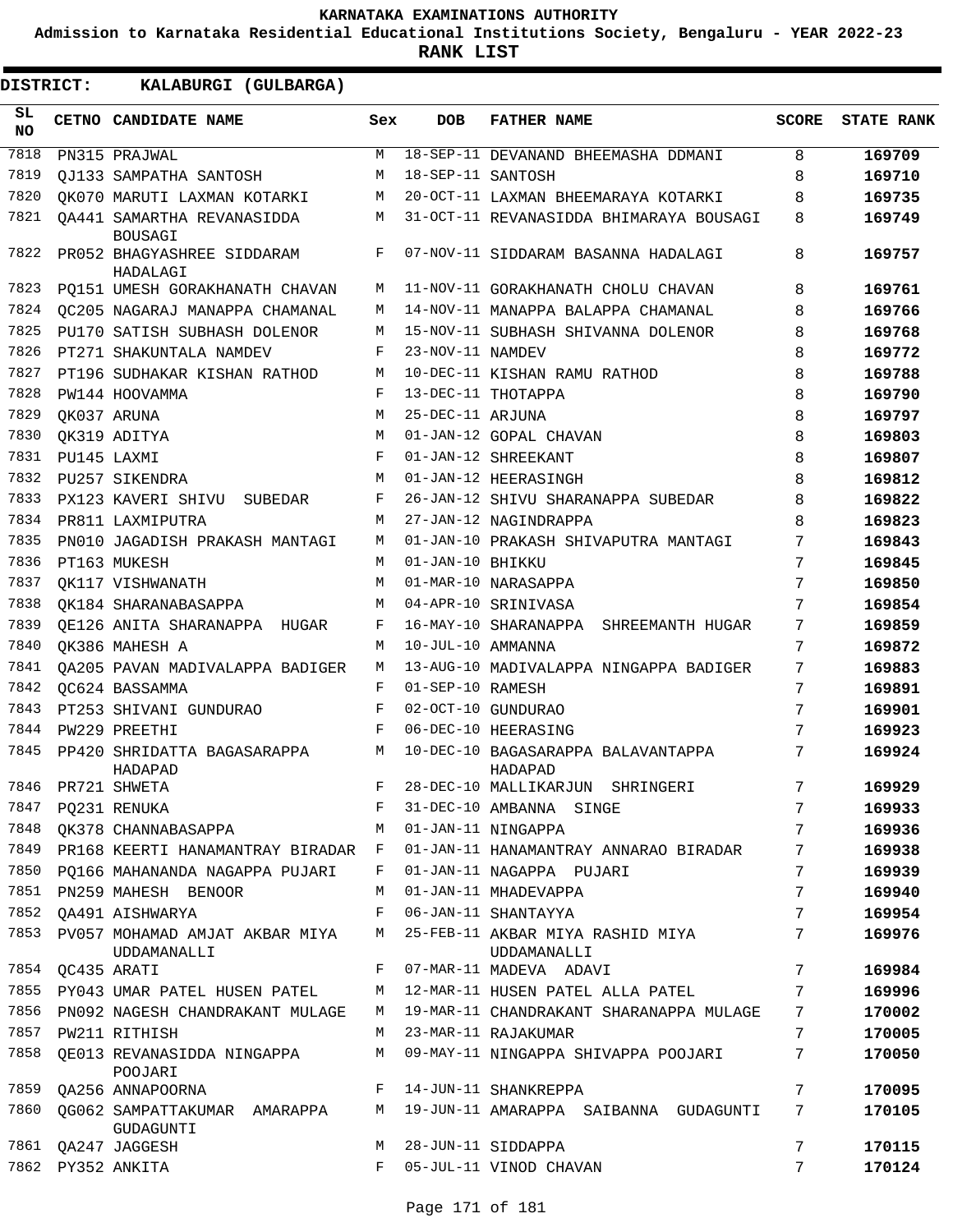**Admission to Karnataka Residential Educational Institutions Society, Bengaluru - YEAR 2022-23**

| DISTRICT:       |                  | KALABURGI (GULBARGA)                    |            |                   |                                                                          |              |                   |
|-----------------|------------------|-----------------------------------------|------------|-------------------|--------------------------------------------------------------------------|--------------|-------------------|
| SL<br><b>NO</b> |                  | CETNO CANDIDATE NAME                    | Sex        | <b>DOB</b>        | <b>FATHER NAME</b>                                                       | <b>SCORE</b> | <b>STATE RANK</b> |
| 7863            |                  | OG189 LAKSHMAN DODAPPA RAWOOR           | М          |                   | 09-JUL-11 DODAPPA HANAMANTA RAWOOR                                       | 7            | 170132            |
| 7864            |                  | OA422 MALLIKARJUN DEVINDRAPPA<br>HUDEDA | М          |                   | 11-JUL-11 DEVINDRAPPA NAGAPPA HUDEDA                                     | 7            | 170135            |
| 7865            |                  | OK324 PALLAVI                           | F          | 16-AUG-11 ASHOK   |                                                                          | 7            | 170178            |
| 7866            |                  | PN369 GOURAMMA VENKATESH<br>BANDIVADDAR | F          |                   | 22-AUG-11 VENKATESH RAMAYYA BANDIVADDAR                                  | 7            | 170185            |
| 7867            |                  | OD130 SANGAMESH SHRIMANT PUJARI         | M          |                   | 24-AUG-11 SHRIMANT BASANNA PUJARI                                        | 7            | 170189            |
| 7868            |                  | PX219 MOHAMMED IRFAN PATEL              | M          |                   | 01-SEP-11 LADLE PATEL                                                    | 7            | 170195            |
| 7869            |                  | PO178 PRIYANKA                          | F          |                   | 02-SEP-11 VIJAYAKUMAR ARYA                                               | 7            | 170200            |
| 7870            |                  | PX145 SHAMHULINGAMMA                    | F          |                   | 11-SEP-11 DHULAPPA                                                       | 7            | 170206            |
| 7871            |                  | OL067 JEEVAN                            | M          | 14-SEP-11 SABANNA |                                                                          | 7            | 170208            |
| 7872            |                  | QC634 SAFIYA RAMAJINSAHEB MULLA         | F          |                   | 16-SEP-11 RAMAJINSAHEB NABISAB MULLA                                     | 7            | 170210            |
| 7873            |                  | OG114 NAVIN MONAPPA DORE                | M          |                   | 22-SEP-11 MONAPPA MAHADEVAPPA                                            | 7            | 170216            |
| 7874            |                  | PR699 AKSHATA RAYAPPA KHOUDE            | F          |                   | 13-OCT-11 RAYAPPA SHIVARAM KHOUDE                                        | 7            | 170236            |
| 7875            |                  | PR692 MALAPPA RAMACHANDRA PUJARI        | M          |                   | 16-OCT-11 RAMACHANDRA TUKARAM PUJARI                                     | 7            | 170240            |
| 7876            | PR673 LATA       |                                         | F          |                   | 20-OCT-11 AMBARAY RAYANNA BAIRE                                          | 7            | 170247            |
| 7877            |                  | <b>QH088 PRASHANT</b>                   | M          | 05-NOV-11 SATISH  |                                                                          | 7            | 170263            |
| 7878            |                  | PT457 KRISHNA                           | M          | 25-NOV-11 PRABHU  |                                                                          | 7            | 170283            |
| 7879            |                  | PR213 ANKUSH SHARANAPPA KALAKERI        | M          |                   | 11-DEC-11 SHARANAPPA KANTAPPA KALAKERI                                   | 7            | 170294            |
| 7880            |                  | PR068 SUJIT                             | M          | 22-DEC-11 SITARAM | <b>CHAVAN</b>                                                            | 7            | 170300            |
| 7881            |                  | PU098 AMBRISH                           | M          | 01-JAN-12 SAGAR   |                                                                          | 7            | 170305            |
| 7882            |                  | PN216 PALLAVI NINGANNA                  | F          |                   | 01-JAN-12 NINGANNA                                                       | 7            | 170307            |
| 7883            |                  | PT463 SUHASINI                          | $_{\rm F}$ | 14-FEB-12 SUBHASH |                                                                          | 7            | 170319            |
| 7884            |                  | PR809 CHANNAMMA                         | F          |                   | 05-MAR-12 RAJKUMAR                                                       | 7            | 170324            |
| 7885            |                  | OJ223 PREETAM                           | M          |                   | 24-MAR-12 SHARANAPPA                                                     | 7            | 170325            |
| 7886            |                  | PU019 RAVINDRA                          | М          | 01-JAN-10 RAJU    |                                                                          | 6            | 170336            |
| 7887            |                  | PT122 SIKINDAR                          | M          |                   | 08-FEB-10 HARISING                                                       | 6            | 170339            |
| 7888            |                  | OA115 PARASHURAM                        | М          |                   | 24-FEB-10 MALLANNA KAVALDAR                                              | 6            | 170341            |
| 7889            |                  | PT472 SANDEEP                           | M          |                   | 14-JUN-10 HEMSINGH                                                       | 6            | 170350            |
| 7890            |                  | PP271 MEERA                             | F          | 09-AUG-10 JATTEP  |                                                                          | 6            | 170354            |
|                 |                  | 7891 PX133 VINOD VIRESH HALAKATTI       |            |                   | M 11-AUG-10 VIRESH SABANNA HALAKATTI                                     | 6            | 170356            |
|                 |                  |                                         |            |                   | 7892 PP051 NANDINI KAMALAKAR RATHOD F 15-AUG-10 KAMALAKAR SHANKAR RATHOD | 6            | 170357            |
|                 |                  | DODMANI                                 |            |                   | 7893 PO125 MALINGARAYA HONNAPPA M 20-SEP-10 HONNAPPA BABURAYA DODMANI    | 6            | 170364            |
|                 | 7894 PR779 ROHIT |                                         |            |                   | M 28-SEP-10 BALACHANDRA YANKATTI                                         | 6            | 170367            |
| 7895            |                  | PN167 KAVYA KHAJAPPA BALURAGI F         |            |                   | 16-OCT-10 KHAJAPPA JAGADEVAPPA BALURAGI                                  | 6            | 170374            |
| 7896            |                  | OF133 DEEPIKA TAYAPPA KAVALDAR F        |            |                   | 22-OCT-10 TAYAPPA SHETTEPPA KAVALDAR                                     | 6            | 170377            |
| 7897            |                  | PP050 KAVERI KASHILLING<br>BHASALAGAON  | F          |                   | 17-NOV-10 KASHILLING GIRIMALLAPPA<br><b>BHASALAGAON</b>                  | 6            | 170388            |
| 7898            |                  | PN366 LALITA                            | $F$ and    |                   | 23-NOV-10 RAJU BATAGERI                                                  | 6            | 170392            |
| 7899            |                  | HOUSHETTY                               |            |                   | PR338 MALASHREE SHANTAPPA F 28-DEC-10 SHANTAPPA IRANNA HOUSHETTY         | 6            | 170400            |
| 7900            |                  | VISHWAKARMA                             |            |                   | QA465 DHANUSH KUMAR MALLAPPA M 01-JAN-11 MALLAPPA MANOHARA VISHWAKARMA   | 6            | 170403            |
| 7901            |                  | PN413 ESHWARI NAGENDRA MANG             | F          |                   | 01-JAN-11 NAGENDRA SHRIMANT MANG                                         | 6            | 170405            |
| 7902            |                  | PQ177 NAGENI SIDDAPPA MARUGOND          | F          |                   | 01-JAN-11 SIDDAPPA KAREPPA MARUGOND                                      | 6            | 170407            |
|                 |                  | 7903 PV225 PREETHI                      | F          | 01-JAN-11 SHANKAR |                                                                          | 6            | 170408            |
|                 |                  | 7904 PU081 PRIYANKA                     | F          | 01-JAN-11 JAISING |                                                                          | 6            | 170409            |
| 7905            |                  | PV246 PRIYANKA RAJU C RATHOD            | F          |                   | 01-JAN-11 RAJU DOONMUKHA C RATHOD                                        | 6            | 170410            |
|                 |                  | 7906 PV275 SHIVUKUMAR                   | M          |                   | 01-JAN-11 PANDAPPA                                                       | 6            | 170412            |
| 7907            |                  | QK277 SWETA YALLAPPA GUNDANOR F         |            |                   | 01-JAN-11 YALLAPPA GUNDANOR                                              | 6            | 170414            |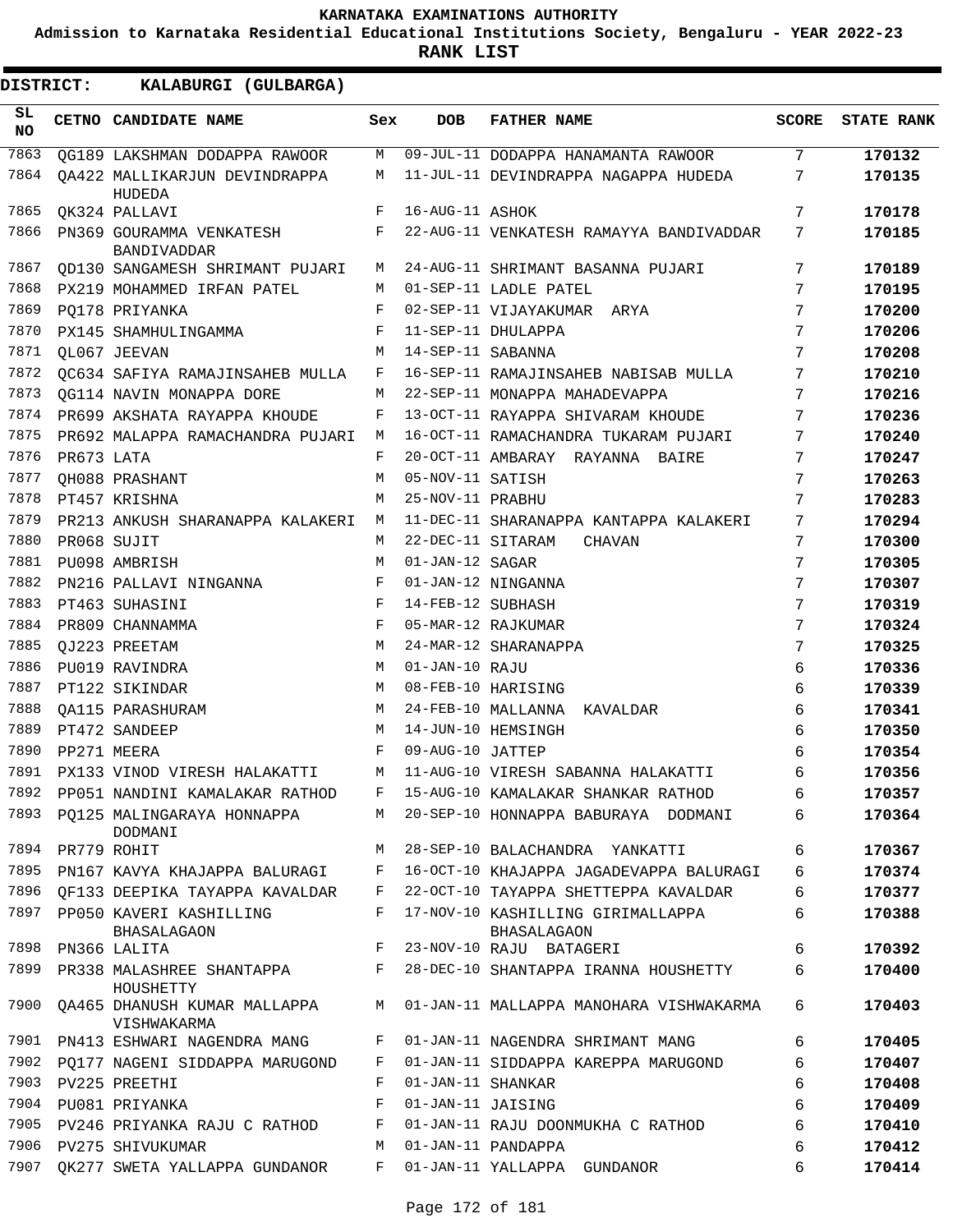**Admission to Karnataka Residential Educational Institutions Society, Bengaluru - YEAR 2022-23**

| DISTRICT:       |            | KALABURGI (GULBARGA)                                |              |                   |                                               |              |                   |
|-----------------|------------|-----------------------------------------------------|--------------|-------------------|-----------------------------------------------|--------------|-------------------|
| SL<br><b>NO</b> |            | CETNO CANDIDATE NAME                                | Sex          | <b>DOB</b>        | <b>FATHER NAME</b>                            | <b>SCORE</b> | <b>STATE RANK</b> |
| 7908            |            | OH262 SAINATH                                       | M            |                   | 08-JAN-11 SHARANKUMAR                         | 6            | 170419            |
| 7909            |            | OF171 DEVINDRA HAYALASIDDA<br><b>SHILEDAR</b>       | М            |                   | 17-JAN-11 HAYALASIDDA SHILEDAR                | 6            | 170427            |
| 7910            |            | PY039 SRUSHTI SABAYYA ELAGER                        | F            |                   | 03-FEB-11 SABAYYA SOPPAYYA                    | 6            | 170434            |
| 7911            |            | PR211 SUDHARANI MALLIKARJUN<br>HARALAYYA            | F            |                   | 13-APR-11 MALLIKARJUN VITHAL HARALAYYA        | 6            | 170482            |
| 7912            |            | <b>OD158 RAYAPPA</b>                                | M            |                   | 18-APR-11 SIDDAPPA                            | 6            | 170483            |
| 7913            |            | OK195 SRIKANT                                       | M            |                   | 24-MAY-11 MALLAPPA                            | 6            | 170512            |
| 7914            |            | PT248 ARATHI                                        | F            |                   | 09-JUN-11 NARASING                            | 6            | 170536            |
| 7915            |            | OK440 MAHANTESH RAVINDRA KOTARKI                    | M            |                   | 10-JUN-11 RAVINDRA GUNDAPPA                   | 6            | 170540            |
| 7916            |            | OD106 KARTIKA VIJAYAKUMAR<br>VISWAKARMA             | M            |                   | 09-JUL-11 VIJAYAKUMAR                         | 6            | 170580            |
| 7917            |            | QC497 NINGAMMA GOUDAPPA BIRADAR                     | F            |                   | 17-JUL-11 GOUDAPPA                            | 6            | 170588            |
| 7918            |            | PY087 GEETA                                         | F            |                   | 01-AUG-11 AMBANNA SHIRASI                     | 6            | 170600            |
| 7919            |            | QK278 NANDINI                                       | F            |                   | 04-AUG-11 SIDDAPPA                            | 6            | 170604            |
| 7920            |            | PS134 SATEESH                                       | M            |                   | 05-AUG-11 VEERANTAPPA                         | 6            | 170605            |
| 7921            |            | OA452 ASHWINI YALLAPPA TALAWAR                      | F            |                   | 08-AUG-11 YALLAPPA BHIMANNA TALAWAR           | 6            | 170609            |
| 7922            |            | PU030 RADHIKA                                       | F            | 14-AUG-11 SANJU   |                                               | 6            | 170616            |
| 7923            |            | PP137 AKSHATA                                       | F            |                   | 16-AUG-11 SANJU KUMAR JADHAV                  | 6            | 170621            |
| 7924            |            | OH334 SHWETHA R PAWAR                               | F            |                   | 26-AUG-11 RAJU P PAWAR                        | 6            | 170630            |
| 7925            |            | QL153 AMBIKA                                        | F            | 27-AUG-11 HUSEN   |                                               | 6            | 170631            |
| 7926            |            | PR284 VIJAYALAXMI                                   | F            |                   | 28-AUG-11 SHIVAKUMAR                          | 6            | 170632            |
| 7927            |            | QJ485 SOUMYA SHIVALINGAPPA<br>BIDIMANI              | F            |                   | 01-SEP-11 SHIVALINGAPPA BIDIMANI              | 6            | 170635            |
| 7928            |            | QJ376 RADHIKA AMIT RATHOD                           | F            |                   | 10-SEP-11 AMIT VITTAL RATHOD                  | 6            | 170645            |
| 7929            |            | OK248 VENKATAMMA                                    | F            |                   | 11-SEP-11 YALLAPPA                            | 6            | 170647            |
| 7930            |            | OJ050 MAHESH                                        | M            |                   | 23-SEP-11 JYOTEPPA                            | 6            | 170656            |
| 7931            |            | PZ062 SANGANNAGOWDA                                 | м            |                   | 01-OCT-11 BASAVARAJ                           | 6            | 170663            |
| 7932            |            | QF127 VINAYA KUMAR                                  | М            |                   | 22-OCT-11 HALLEPPA                            | 6            | 170671            |
| 7933            |            | QK418 BABALU                                        | M            | 29-OCT-11 SURESH  |                                               | 6            | 170674            |
|                 |            | 7934 QK389 SRINIVAS                                 | M            | 14-NOV-11 SABANNA |                                               | 6            | 170683            |
| 7935            |            | PU164 PRIYANKA                                      | F            | 29-NOV-11 NAGESH  |                                               | 6            | 170696            |
| 7936            |            | PR511 SARIKA                                        | F            | 09-DEC-11 LAXMAN  |                                               | 6            | 170704            |
| 7937            |            | PN135 PRIYANKA MALAKAPPA MOPGAR F                   |              |                   | 19-DEC-11 MALAKAPPA MOPGAR                    | 6            | 170711            |
|                 |            | 7938 PU101 PREMIKA VITTAL RATHOD                    | F            |                   | 01-JAN-12 VITTAL RATHOD                       | 6            | 170725            |
|                 |            | 7939 PX146 VANESH                                   | М            |                   | 20-JAN-12 DEVINDRA                            | 6            | 170730            |
| 7940            |            | PZ118 DAMMADIKSHIT                                  | M            |                   | 27-JAN-12 PEERAPPA                            | 6            | 170733            |
|                 |            | $\mathbf{F}$<br>7941 QK167 TRIVENI                  |              | 29-MAR-12 SHANKAR |                                               | 6            | 170739            |
|                 |            | 7942 QL046 DEVIKA D                                 | $\mathbb{F}$ |                   | 11-APR-12 DEVENDRAPPA                         | 6            | 170740            |
| 7943            |            | QJ416 KAVERI GUNDERAO SANG                          | F            |                   | 03-MAY-12 GUNDERAO KALYANRAO                  | 6            | 170742            |
|                 |            | 7944 QA478 PAVITRA<br>$\mathbf{F}$ and $\mathbf{F}$ |              |                   | 11-AUG-12 PARASHURAM                          | 6            | 170743            |
|                 |            | 7945 PY341 ASHWINI SABANNA HULGOL F                 |              | 20-JUL-09 SABANNA |                                               | 5            | 170747            |
|                 |            | 7946 PP130 SHILPA JADADARISIDDA F<br>DIDDIMANI      |              |                   | 09-NOV-09 JADADARISIDDA BEERAPPA<br>DIDDIMANI | 5            | 170749            |
|                 |            | 7947 PS199 RAJESH URAKNUR M                         |              |                   | 01-JAN-10 TUKARAM URAKNUR                     | 5            | 170752            |
| 7948            |            | QA201 BHAGAWAN                                      | M            |                   | 25-JAN-10 BASAWARAJ                           | 5            | 170755            |
| 7949            |            | PV125 HARIKA                                        | F            |                   | 20-FEB-10 NARASIMLU                           | 5            | 170759            |
|                 |            | 7950 PN358 BHAGIRATHI F                             |              |                   | 20-JUN-10 VITHAL BANKAD                       | 5            | 170768            |
|                 |            | 7951 PW232 PADMAVATI SIDDU CHAWAN F                 |              | 29-JUN-10 SIDDU   |                                               | 5            | 170769            |
| 7952            | PN330 AMIT |                                                     | M            |                   | 10-OCT-10 GUNDAPPA ZHALAKI                    | 5            | 170787            |
| 7953            |            | QA131 MALLIKARJUN                                   | M            |                   | 10-OCT-10 SAIDAPPA                            | 5            | 170788            |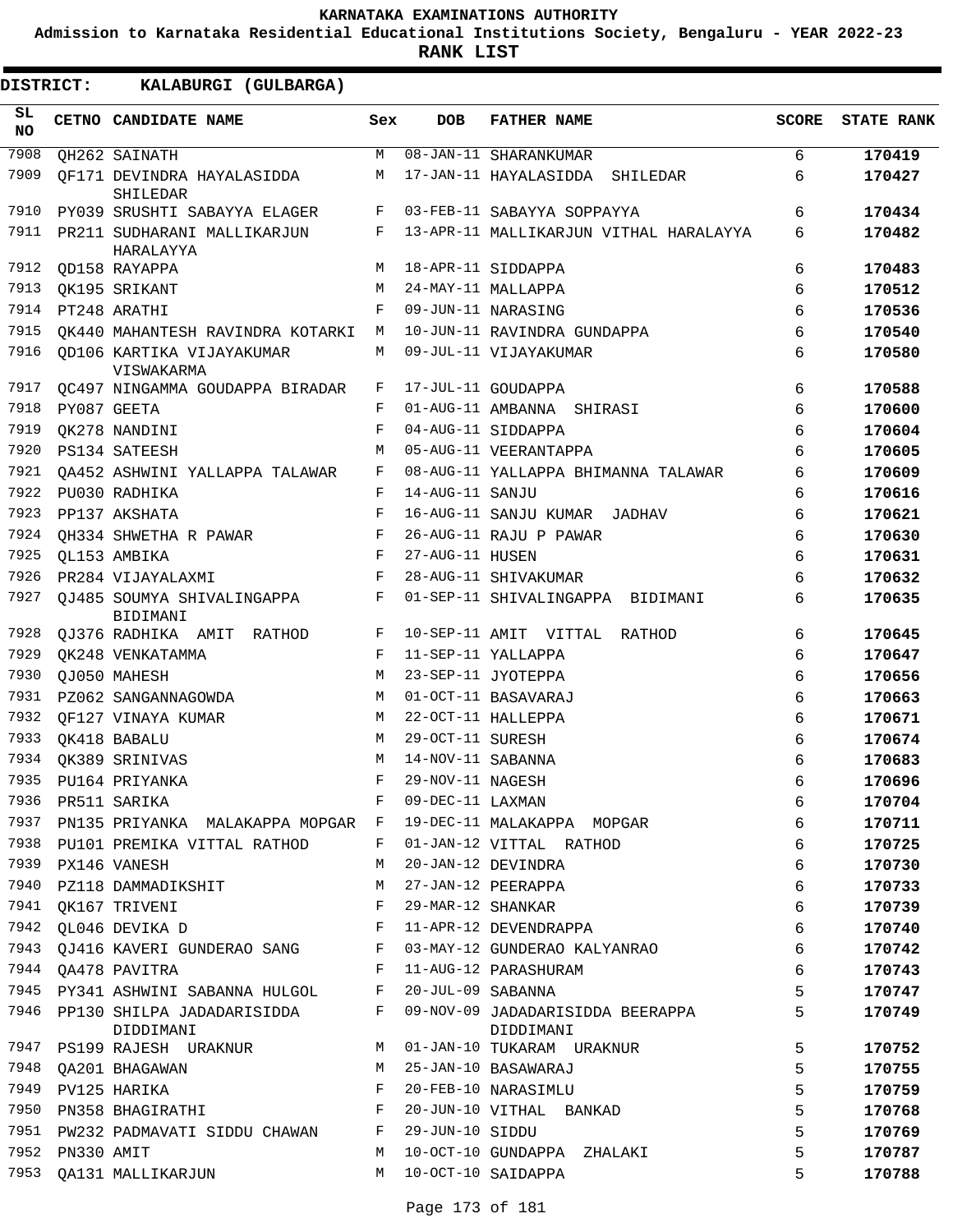**Admission to Karnataka Residential Educational Institutions Society, Bengaluru - YEAR 2022-23**

**RANK LIST**

| SL<br>NO |            | CETNO CANDIDATE NAME                                 | Sex        | <b>DOB</b>          | <b>FATHER NAME</b>                                                                                          | <b>SCORE</b>    | <b>STATE RANK</b> |
|----------|------------|------------------------------------------------------|------------|---------------------|-------------------------------------------------------------------------------------------------------------|-----------------|-------------------|
| 7954     |            | PX207 DEEPALI RATHOD                                 | F          |                     | 25-OCT-10 KANNU RATHOD                                                                                      | 5               | 170792            |
| 7955     |            | PS142 BHOGESH DATTATREY KOCHI                        | М          |                     | 02-NOV-10 DATTATREY                                                                                         | 5               | 170794            |
| 7956     |            | OK366 SARASWATI                                      | F          | 04-NOV-10 DEVAPPA   |                                                                                                             | 5               | 170796            |
| 7957     |            | PW098 DIKSHA                                         | F          |                     | 10-NOV-10 MALLINATH                                                                                         | 5               | 170802            |
| 7958     |            | PT165 ANITA                                          | $_{\rm F}$ |                     | 01-JAN-11 PARAMESHWAR                                                                                       | 5               | 170813            |
| 7959     |            | OA132 SHIVALING                                      | М          |                     | 04-FEB-11 HULAGAPPA SHIVALINGAPPA<br><b>CHITAPOOR</b>                                                       | 5               | 170833            |
| 7960     | QA060 ARIF |                                                      | M          |                     | 05-FEB-11 SHEKHUT ALLI DEVATAKAL                                                                            | 5               | 170834            |
| 7961     |            | OF151 KAVERI BASAVARAJA                              | F          |                     | 14-FEB-11 BASAVARAJA                                                                                        | 5               | 170840            |
| 7962     |            | OC036 BHAGYASHREE HANAMANTRAY<br>KORAWAR             | F          |                     | 26-FEB-11 HANAMANTRAYA BALACHANDRA<br>KORAWAR                                                               | 5               | 170843            |
| 7963     |            | PT166 KUMAR<br>S                                     | М          |                     | 13-MAR-11 SHIVARAMA                                                                                         | 5               | 170848            |
| 7964     |            | PY285 SOMANATH                                       | M          |                     | 29-MAR-11 SHANTAYYA                                                                                         | 5               | 170854            |
| 7965     |            | OD237 SUPRIYA SUBHASH HOSAMANI                       | F          |                     | 07-APR-11 SUBHASH MAREPPA HOSAMANI                                                                          | 5               | 170861            |
| 7966     |            | OK105 BASAVARAJ                                      | M          |                     | 10-JUN-11 SHARANAPPA                                                                                        | 5               | 170912            |
| 7967     |            | PR735 PRIYADRASHINI                                  | F          |                     | 14-JUN-11 SHARANAPPA BANDAGE                                                                                | 5               | 170917            |
| 7968     |            | OJ355 NEETESH YALLAPPA KENGAL                        | М          |                     | 20-JUN-11 YALLAPPA RAMACHANDRA KENGAL                                                                       | 5               | 170920            |
| 7969     |            | PT059 LAXMI                                          | F          | 26-JUN-11 DEVARAJ   |                                                                                                             | 5               | 170928            |
| 7970     |            | OA109 PRAJWAL SANTOSH PAWAR                          | М          |                     | 26-JUN-11 SANTOSH GULAB PAWAR                                                                               | 5               | 170929            |
| 7971     |            | PP141 ARCHANA                                        | F          |                     | 05-JUL-11 PARAMESHWAR HANGARAGI                                                                             | 5               | 170937            |
| 7972     |            | OD267 MOUNESHWARI                                    | F          |                     | 08-JUL-11 SHARANAPPA WALIKAR                                                                                | 5               | 170939            |
| 7973     |            | PQ134 PREETAM RAMESHA DEVARAMANI M                   |            | 17-JUL-11 RAMESH    |                                                                                                             | 5               | 170954            |
| 7974     |            | PV119 MEERAJ                                         | М          | 06-AUG-11 JAGAPPA   |                                                                                                             | 5               | 170971            |
| 7975     |            | PW011 NAITIK                                         | М          |                     | 09-AUG-11 KRISHNA GHAALI                                                                                    | 5               | 170972            |
| 7976     |            | QA393 SIDDAPPA MADAR                                 | М          |                     | 24-AUG-11 BHOOTALI                                                                                          | 5               | 170983            |
| 7977     |            | OK101 SHIVALEELA                                     | F          |                     | 10-SEP-11 HUSENAPPA                                                                                         | 5               | 170991            |
| 7978     |            | PR483 SAHEEL KHEMU RATHOD                            | M          |                     | 13-SEP-11 KHEMU DHONDI RATHOD                                                                               | 5               | 170994            |
| 7979     | PU177 ASHA |                                                      | F          |                     | 04-OCT-11 CHATURAY                                                                                          | 5               | 171005            |
| 7980     |            | PV146 NAGARAJ JITENDR RATOD                          | M          | 08-OCT-11 JITENDR   |                                                                                                             | 5               | 171007            |
| 7981     |            | OC360 BHIRANNA                                       | M          |                     | 09-OCT-11 GOLLALAPPA GORAGUNDAGI                                                                            | 5               | 171008            |
| 7982     |            | PP211 VAISHNAVI AMOGHI NADAGERI                      | F          |                     | 14-OCT-11 AMOGHI REVANASIDDA NADAGERI                                                                       | 5               | 171013            |
| 7983     |            | OD273 PRAJWALA SHREEMANT JAMADAR                     | M          |                     | 18-OCT-11 SHREEMANT KANTAPPA JAMADAR                                                                        | 5               | 171017            |
|          |            | POLICEPATIL                                          |            |                     | 7984 QD109 SANGEETA SHANTAPPA $F = 31-0$ CT-11 SHANTAPPA BHIMARAY<br>POLICEPATIL DOLICEPATIL<br>POLICEPATIL | 5 <sup>5</sup>  | 171027            |
|          |            |                                                      |            |                     | 7985 PR011 MALLIKARJUN SIDRAM BHANDARE M 08-NOV-11 SIDRAM SHARANAPPA BHANDARE                               | $5^{\circ}$     | 171032            |
|          |            |                                                      |            |                     | 7986 PW258 DEEPA PREMASHING RATHOD F 14-NOV-11 PREMASHING KASHU RATHOD                                      | 5               | 171035            |
|          |            | 7987 PU121 LAVANYA                                   | F          | 20-NOV-11 VASUDEV   |                                                                                                             | 5               | 171039            |
|          |            | 7988 PY015 ADITYA<br>M                               |            |                     | 14-DEC-11 SHIVARAM                                                                                          | 5               | 171056            |
|          |            | 7989 QD122 BHAGYASHRI F                              |            |                     | 23-DEC-11 VISHWANATHREDDY                                                                                   | 5               | 171066            |
|          |            |                                                      |            |                     | 7990 PW185 NAGARATNA S NATIKAR F 23-DEC-11 SANTOSH S NATIKAR                                                | 5               | 171067            |
|          |            | 7991 QA471 BHAGAVANT M 01-JAN-12 NAGAPPA             |            |                     |                                                                                                             | 5               | 171075            |
|          |            |                                                      |            |                     | 7992 QK301 DINESH NAYAK MARING MO1-JAN-12 KISHAN NAYAK CHAVAN                                               | 5               | 171076            |
|          |            |                                                      |            |                     | 7993 QE100 SIDDARAM LAXMAN PUJARI M 01-JAN-12 LAXMAN BHEEMARAY PUJARI                                       | 5               | 171078            |
|          |            | 7994 PU065 SUJATA                                    |            | F 01-JAN-12 GOVIND  |                                                                                                             | 5               | 171079            |
|          |            | 7995 PV187 BENJAMIN                                  |            |                     | M 01-JAN-09 CHINNAYYA                                                                                       | $\overline{4}$  | 171087            |
|          |            | 7996 QK335 BASAVARAJ SIDDAPPA M 01-APR-09 SIDDAPPA   |            |                     |                                                                                                             | $\overline{4}$  | 171088            |
|          |            | <b>BIRADAR</b>                                       |            |                     | 7997 QE056 SHANKRABAI SIDRAMAPPA F 01-APR-09 SIDRAMAPPA GURULINGAPPA<br>BIRADAR                             | $4\overline{ }$ | 171089            |
|          |            | 7998 PU326 BALABHEEM M 01-JAN-10 PREMSINGH           |            |                     |                                                                                                             | 4               | 171092            |
|          |            | 7999 QF006 HUSEN DOULASAB MULLA M 20-JUL-10 DOULASAB |            |                     |                                                                                                             | 4               | 171106            |
|          |            | 8000 PT181 KRISHNA                                   |            | M 02-SEP-10 AMBUDAS |                                                                                                             | 4               | 171112            |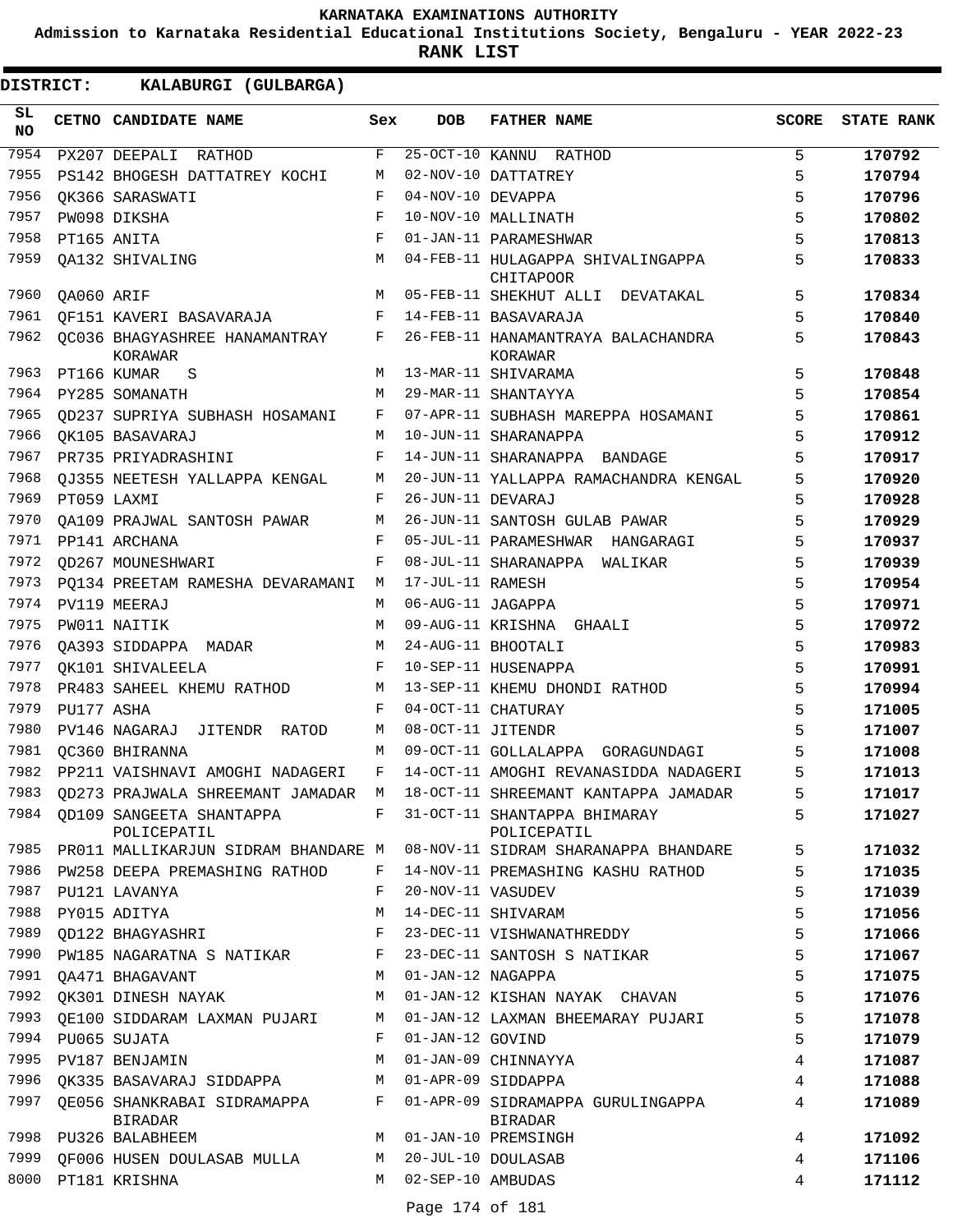**Admission to Karnataka Residential Educational Institutions Society, Bengaluru - YEAR 2022-23**

**RANK LIST**

| SL<br><b>NO</b> |                 | CETNO CANDIDATE NAME                                                          | Sex          | DOB               | <b>FATHER NAME</b>                                                       | <b>SCORE</b> | <b>STATE RANK</b> |
|-----------------|-----------------|-------------------------------------------------------------------------------|--------------|-------------------|--------------------------------------------------------------------------|--------------|-------------------|
| 8001            |                 | PQ106 SOUMYA                                                                  | F            |                   | 20-SEP-10 SHRISHAIL KALI                                                 | 4            | 171115            |
| 8002            |                 | PP016 KAVERI GUNDAPPA<br>SHIRAKANALLI                                         | F            |                   | 03-NOV-10 GUNDAPPA VITTAL SHIRAKANALLI                                   | 4            | 171128            |
| 8003            |                 | QA406 MAIBU SUBANI                                                            | М            | 12-DEC-10 SARADAR |                                                                          | 4            | 171136            |
| 8004            |                 | PN272 BHARATI BOYI                                                            | F            |                   | 01-JAN-11 SHANKAR BOYI                                                   | 4            | 171142            |
| 8005            |                 | PN012 AKSHATA TAMMARAY POOJARI                                                | F            |                   | 05-JAN-11 TAMMARAY SAYABANNA POOJARI                                     | 4            | 171144            |
| 8006            |                 | PT012 SAMIKSHA RAJU KALSAKAR                                                  | F            |                   | 05-FEB-11 RAJU KALSAKAR                                                  | 4            | 171150            |
| 8007            |                 | OA526 BHAGYASHREE NAGAPPA NAIKODI F                                           |              |                   | 28-FEB-11 NAGAPPA SIDDAPPA NAIKODI                                       | 4            | 171158            |
| 8008            |                 | PN335 JAYASHREE                                                               | F            | 06-JUN-11 RAMARAV |                                                                          | 4            | 171205            |
| 8009            |                 | OL036 DHANALAXMI                                                              | F            |                   | 10-JUN-11 RAMASWAMY                                                      | 4            | 171212            |
| 8010            |                 | PN364 ASHWINI SOMANNA JEWARGI                                                 | F            |                   | 11-JUN-11 SOMANNA BHIMASHA JEWARGI                                       | 4            | 171213            |
| 8011            |                 | OA394 SUNITA                                                                  | F            |                   | 13-JUN-11 BASAVARAJ BALLUNDAGI                                           | 4            | 171217            |
| 8012            |                 | <b>QD303 BHAGYASHREE</b>                                                      | F            |                   | 12-JUL-11 ANNEPPA NEELAPPA                                               | 4            | 171230            |
| 8013            |                 | PR375 AKSHATA<br>SHIVALING<br>CHANAGUNDE                                      | F            |                   | 11-AUG-11 SHIVALING VITHAL CHANAGUNDE                                    | 4            | 171250            |
| 8014            |                 | PP175 VARSHA KALAL                                                            | F            |                   | 18-AUG-11 MALLINATH KALAL                                                | 4            | 171253            |
| 8015            |                 | QD073 MARALING                                                                | M            |                   | 25-AUG-11 MALLAPPA MAREPPA KUNTANUR                                      | 4            | 171258            |
| 8016            |                 | OF193 SANTOSH                                                                 | M            | 27-AUG-11 DEVAPPA |                                                                          | 4            | 171260            |
| 8017            |                 | PU026 KARAN SURESH CHAWAN                                                     | М            |                   | 21-SEP-11 SURESH VITHAL CHAWAN                                           | 4            | 171273            |
| 8018            |                 | PT137 BHAVANI                                                                 | F            |                   | 17-NOV-11 SHIVASHARANAPPA BASAPPA<br>SINGENORA                           | 4            | 171304            |
| 8019            |                 | QA453 SIDDALINGA                                                              | M            |                   | 26-NOV-11 MALLESHI                                                       | 4            | 171306            |
| 8020            |                 | PQ130 NAVEEN                                                                  | M            |                   | 10-DEC-11 BASAVARAJ                                                      | 4            | 171309            |
| 8021            |                 | OG126 PRAKASHA                                                                | M            |                   | 30-DEC-11 BUDDAPPA NINGAPPA MADAR                                        | 4            | 171316            |
| 8022            |                 | PT045 AKASH RAMESH                                                            | M            | 01-JAN-12 RAMESH  |                                                                          | 4            | 171318            |
| 8023            |                 | OJ071 SIDRAMAYYA                                                              | M            |                   | 09-FEB-12 DODDAYYA                                                       | 4            | 171324            |
| 8024            |                 | PT294 POOJA                                                                   | F            |                   | 23-JAN-10 RUKMAYYA                                                       | 3            | 171337            |
| 8025            |                 | PT063 DIVYA                                                                   | F            | 07-FEB-10 BHIMU   |                                                                          | 3            | 171338            |
| 8026            |                 | PR003 BHAGESH AMBADASA KALAL                                                  | М            |                   | 14-JUN-10 AMBADAS KALAL DONDAPPA KALAL                                   | 3            | 171342            |
| 8027            |                 | PW143 DARSHAN                                                                 | M            |                   | 15-AUG-10 RAVIKUMAR                                                      | 3            | 171345            |
| 8028            |                 | PX087 AADESH<br>TOLENAVAR                                                     | М            | 15-SEP-10 NAGAPPA |                                                                          | 3            | 171347            |
| 8029            |                 | PT301 SRUSHTI                                                                 | F            |                   | 10-OCT-10 RAJAKUMAR                                                      | 3            | 171350            |
| 8030            |                 | QF312 PARASHURAM                                                              | M            |                   | 01-JAN-11 HANAMANT HOSAMANI                                              | 3            | 171366            |
|                 |                 | M 01-JAN-11 MARUTI<br>8031 PU182 RAJSHEKHAR                                   |              |                   |                                                                          | 3            | 171367            |
|                 |                 | HIREMATH                                                                      |              |                   | 8032 PN085 BASALINGAYYA CHIDANANDAYYA M 01-APR-11 CHIDANANDAYYA HIREMATH | 3            | 171394            |
|                 | 8033 PX143 MAYA |                                                                               | F            |                   | 10-APR-11 GUNDAPPA                                                       | 3            | 171396            |
|                 |                 | 8034 QE028 SIDDARTH BASAVARAJ M<br>HANGARAGI                                  |              |                   | 11-APR-11 BASAVARAJ SHANKAREPPA<br>HANGARAGI                             | 3            | 171397            |
|                 |                 | 8035 QA369 AISHWARYA                                                          |              |                   | F 14-APR-11 GOUTAM TALGERI                                               | 3            | 171398            |
|                 |                 | $\mathbb{F}^{\mathbb{Z}}$ . If $\mathbb{F}^{\mathbb{Z}}$<br>8036 PT409 VEDIKA |              | 14-APR-11 SHEENU  |                                                                          | 3            | 171399            |
|                 |                 | 8037 QC572 RAJU MANAPPA YALAGI M                                              |              |                   | 04-MAY-11 MANAPPA SANGAPPA YALAGI                                        | 3            | 171405            |
|                 |                 | 8038 PT126 SANDHYA                                                            | F            | 27-JUL-11 VISHNU  |                                                                          | 3            | 171442            |
| 8039            |                 | PR371 RAKSHITA                                                                | F            |                   | 08-AUG-11 SHASHIKANT                                                     | 3            | 171449            |
|                 |                 | 8040 QH075 ASMITA                                                             | $\mathbf{F}$ |                   | 12-SEP-11 MALLIKARJUN                                                    | 3            | 171457            |
|                 |                 | 8041 PT276 NIKITHA                                                            | F            |                   | 29-OCT-11 JAGANATH                                                       | 3            | 171467            |
|                 |                 | 8042 PR489 SUSMITA<br><b>Example 2</b> F                                      |              |                   | 09-NOV-11 RACHAPPA MALIBIRADHAR                                          | 3            | 171472            |
|                 |                 | 8043 PU097 PRIYA BABU RATHOD F                                                |              |                   | 03-DEC-11 BABU PREMSING RATHOD                                           | 3            | 171483            |
|                 |                 | $\mathbf{F}$ and $\mathbf{F}$<br>8044 QK320 ANURADHA                          |              |                   | 18-DEC-11 SHARANABASAPPA                                                 | 3            | 171486            |
|                 |                 | 8045 QC554 NINGANNA DEVINDRA M                                                |              |                   | 01-JAN-12 DEVINDRA NINGAPPA GOGI                                         | 3            | 171491            |
| 8046            |                 |                                                                               |              |                   | QG116 BHAGYALAKSHMI MAREPPA F 02-MAR-12 MAREPPA SHARANAPPA HOTINAMADU    | 3            | 171493            |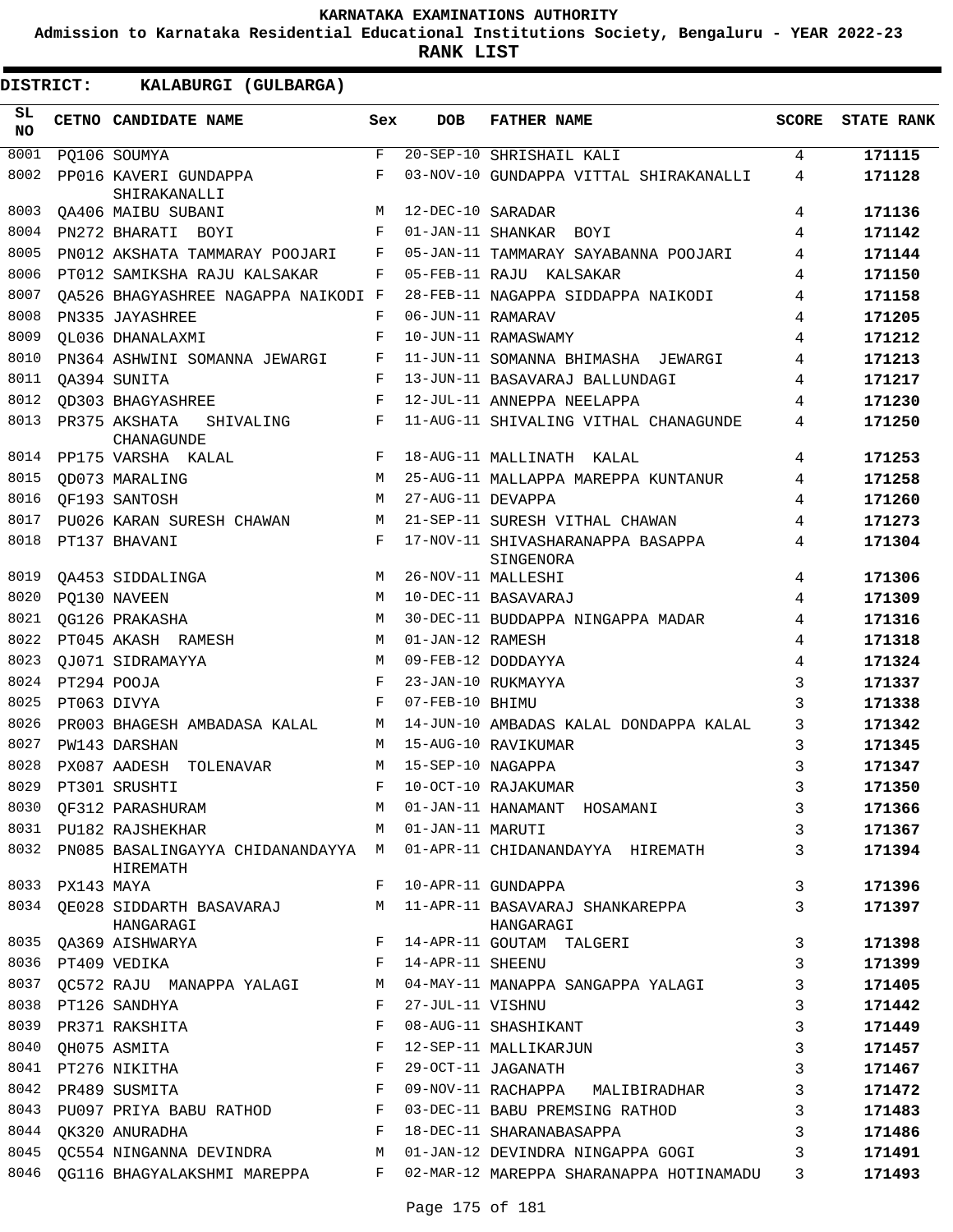**Admission to Karnataka Residential Educational Institutions Society, Bengaluru - YEAR 2022-23**

| <b>DISTRICT:</b> |                  | KALABURGI (GULBARGA)                                                                         |     |                    |                                                                              |                |                   |
|------------------|------------------|----------------------------------------------------------------------------------------------|-----|--------------------|------------------------------------------------------------------------------|----------------|-------------------|
| SL.<br><b>NO</b> |                  | CETNO CANDIDATE NAME                                                                         | Sex | <b>DOB</b>         | <b>FATHER NAME</b>                                                           | SCORE          | <b>STATE RANK</b> |
|                  |                  | HOTINAMADU                                                                                   |     |                    |                                                                              |                |                   |
| 8047             |                  | PP203 UMAR MURTUJALI MAKANDAR                                                                | M   |                    | 01-JAN-10 MURTUJALI HUSHENBASHA<br>MAKANDAR                                  | 2              | 171502            |
| 8048             |                  | QJ065 KARTIK                                                                                 | М   | 03-AUG-10 VALU     |                                                                              | 2              | 171509            |
| 8049             |                  | PO129 ANIL RAJKUMAR VADDALLI                                                                 | М   |                    | 11-NOV-10 RAJKUMAR BASANNA VADDALLI                                          | 2              | 171517            |
| 8050             |                  | PW075 MOHAN                                                                                  | M   | 01-JAN-11 SURAPPA  |                                                                              | 2              | 171527            |
| 8051             |                  | QA138 NIKHITA                                                                                | F   |                    | 05-JAN-11 LAXMAN TAMMAGOL                                                    | $\overline{2}$ | 171528            |
| 8052             |                  | QA464 SUJATA                                                                                 | F   |                    | 15-JAN-11 LAXMAN ADIVEPPA KATTIMANI                                          | 2              | 171530            |
| 8053             |                  | QD002 SIDDHARAM                                                                              | М   |                    | 07-FEB-11 JATTEPPA                                                           | 2              | 171535            |
| 8054             |                  | PT106 CHANNAVEERA                                                                            | M   |                    | 11-MAR-11 SHRIMANTH                                                          | $\overline{2}$ | 171542            |
| 8055             |                  | PS005 BHIMA MAVINKAR                                                                         | М   |                    | 26-MAR-11 RANAPPA MAVINKAR                                                   | $\overline{2}$ | 171545            |
| 8056             |                  | PZ121 KIRTHI                                                                                 | F   |                    | 09-MAY-11 SHARNAPPA                                                          | 2              | 171556            |
| 8057             |                  | PP318 SUSHMITA SANTOSH NIMBARGI                                                              | F   |                    | 10-MAY-11 SANTOSH PUNDAPPA NINBARGI                                          | 2              | 171558            |
| 8058             |                  | PR720 KOMAL                                                                                  | F   |                    | 11-MAY-11 CHANDRAKANT RATODA                                                 | 2              | 171559            |
| 8059             |                  | PU329 AXATA                                                                                  | F   |                    | 17-JUN-11 GURUNATH                                                           | $\overline{2}$ | 171572            |
| 8060             |                  | QJ057 RAJAKUMAR                                                                              | М   |                    | 29-JUN-11 KASHINATH                                                          | $\overline{2}$ | 171577            |
| 8061             |                  | PU171 SAVITA                                                                                 | F   |                    | 11-JUL-11 HANAMATH                                                           | 2              | 171584            |
| 8062             |                  | QC066 NAGAMMA JADER                                                                          | М   |                    | 24-JUL-11 MADIVALAPPA JATTEPPA PUJERI<br>JADER                               | 2              | 171586            |
| 8063             |                  | PW225 PREETHIKA                                                                              | F   | 31-JUL-11 SHANKAR  |                                                                              | 2              | 171588            |
| 8064             |                  | QJ053 PANKAJ                                                                                 | M   |                    | 09-AUG-11 MAHANTAPPA                                                         | 2              | 171591            |
| 8065             |                  | OC621 ASHVINI                                                                                | F   |                    | 04-SEP-11 MALLAPP MAREPPA BABAGOL                                            | 2              | 171604            |
| 8066             |                  | OF161 VIJAYALAXMI HALLEPPA<br>NAYAKODI                                                       | F   |                    | 28-DEC-11 HALLEPPA BHIMARAYA NAYAKODI                                        | 2              | 171637            |
| 8067             |                  | PY263 SABBANNA                                                                               | M   |                    | 01-JAN-12 TIMMANNA                                                           | 2              | 171639            |
| 8068             |                  | QC355 SOHAIL                                                                                 | M   | 01-JAN-12 HASANSAB |                                                                              | 2              | 171640            |
| 8069             |                  | PW197 Vikash                                                                                 | М   |                    | 17-JAN-12 DASHARATH                                                          | $\overline{a}$ | 171641            |
| 8070             |                  | PR208 NIHIKITA                                                                               | F   | 12-FEB-12 RAVI     | CHAVAN                                                                       | $\overline{2}$ | 171646            |
| 8071             |                  | PO133 JAGAPPA                                                                                | М   |                    | 01-JAN-09 DATTAPPA FARTABAD                                                  | $\mathbf{1}$   | 171650            |
| 8072             |                  | PO105 PRATEEK CHANDRAKANT                                                                    | М   |                    | 24-NOV-09 CHANDRAKANT<br>BHATAGUNAKI                                         | 1              | 171653            |
| 8073             | PV054 ARUN       |                                                                                              | M   |                    | 27-NOV-09 TULASIRAM                                                          | 1              | 171654            |
|                  |                  | 8074 PN277 ANIL NILAKANTH MULAGE                                                             |     |                    | M 01-JAN-10 NILAKANTH PADITA MULAGE                                          | 1              | 171655            |
|                  |                  | 8075 PU173 NITESH                                                                            |     | M 18-APR-10 RAJU   |                                                                              | $\mathbf{1}$   | 171656            |
|                  |                  | 8076 PU192 NITEESH<br>M 01-JAN-11 CHAPLA                                                     |     |                    |                                                                              | 1              | 171677            |
|                  |                  |                                                                                              |     |                    | 8077 QB083 SANGEETHA IRAPPA MADAR F 01-JAN-11 IRAPPA HALLEPPA MADAR          | $\mathbf{1}$   | 171680            |
|                  |                  | 8078 PR477 SUDEEP BABU CHAVAN M 16-JAN-11 BABU                                               |     |                    |                                                                              | $\mathbf{1}$   | 171685            |
| 8079             |                  |                                                                                              |     |                    | QC636 RAJU DEVINDRA             M   23-MAR-11 DEVINDRA SHIVAPPA KANAPUR      | 1              | 171692            |
|                  | 8080 QA284 LAXMI | <b>Example 20</b>                                                                            |     |                    | 18-APR-11 AVVANNA TALAWAR                                                    | $\mathbf{1}$   | 171704            |
|                  |                  | 8081 QL006 AMBIKA SHARANAPPA $F$ 26-JUN-11 SHARANAPPA<br>8082 PU174 VIKESH M 07-AUG-11 UMESH |     |                    |                                                                              | $\mathbf 1$    | 171726            |
|                  |                  |                                                                                              |     |                    |                                                                              | $\mathbf{1}$   | 171739            |
|                  |                  | 8083 PV129 SANDEEP<br>M 09-AUG-11 MARUTI                                                     |     |                    |                                                                              | $\mathbf{1}$   | 171740            |
|                  |                  |                                                                                              |     |                    | 8084 PR493 SWETA SOMAYYA MATHAPATI F 05-SEP-11 SOMAYYA GURUBASAYYA MATHAPATI | 1              | 171746            |
|                  | 8085 PT173 KUNAL |                                                                                              | M   | 11-OCT-11 ARJUN    |                                                                              | $\mathbf 1$    | 171757            |
|                  |                  | 8086 QC411 SIDDAMMA                                                                          | F   |                    | 01-NOV-11 BHIRAPPA                                                           | 1              | 171760            |
| 8087             |                  |                                                                                              |     |                    | QA119 ASHWITA CHAVAN F 15-NOV-11 VISHWANATH CHAVAN                           | $\mathbf 1$    | 171763            |
| 8088             |                  | $\mathbf{F}$ and $\mathbf{F}$ and $\mathbf{F}$<br>QK288 NANDINI                              |     |                    | 22-NOV-11 SANJAPPA                                                           | $\mathbf 1$    | 171767            |
|                  |                  | 8089 PU069 ABHISHEK                                                                          |     |                    | M 25-NOV-11 SHIVARAJ                                                         | $\mathbf{1}$   | 171768            |
|                  |                  |                                                                                              |     |                    | 8090 PT088 VISHAL SHREEKANT CHAWAN M 01-DEC-11 SHREEKANT DEEPLA CHAWAN       | $\mathbf{1}$   | 171769            |
|                  |                  |                                                                                              |     |                    | 8091 QC622 BHIMARAYA SHIVAPPA HOTEGOLA M 10-OCT-10 SHIVAPPA YANKAPPA         | $\Omega$       | 171789            |
|                  |                  |                                                                                              |     |                    | 8092 PX029 KARTIK REDDY RATHOD M 23-OCT-10 REDDY BABU RATHOD                 | $\Omega$       | 171790            |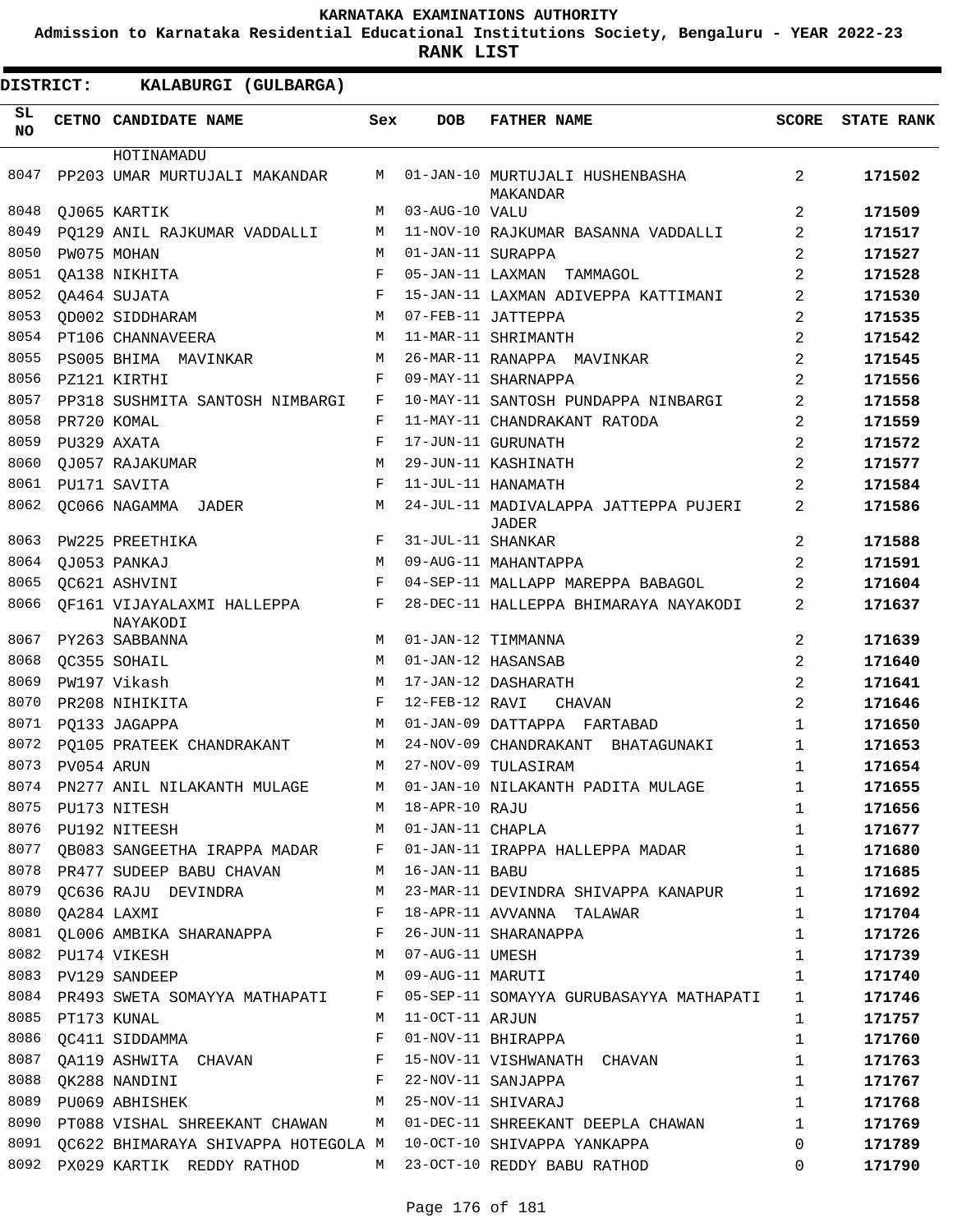**Admission to Karnataka Residential Educational Institutions Society, Bengaluru - YEAR 2022-23**

**RANK LIST**

 $\blacksquare$ 

| SL<br>NO | CETNO CANDIDATE NAME                                         | Sex | <b>DOB</b>         | <b>FATHER NAME</b>                                                                                                                                    | <b>SCORE</b> | <b>STATE RANK</b> |
|----------|--------------------------------------------------------------|-----|--------------------|-------------------------------------------------------------------------------------------------------------------------------------------------------|--------------|-------------------|
| 8093     | OA386 SHRISHAIL JAIBHEEM KATTI                               | М   |                    | 25-NOV-10 JAIBHEEM RAMAPPA KATTI                                                                                                                      | $\Omega$     | 171795            |
| 8094     | OJ056 SHALINI NAGARAJ BHAVIMANI                              | F   |                    | 30-NOV-10 NAGARAJ CHANDRASHA BHAVIMANI                                                                                                                | $\Omega$     | 171797            |
| 8095     | OF155 BHEEMASHA                                              | М   |                    | 01-JAN-11 VEERAPAKSHI TALAGERI                                                                                                                        | $\Omega$     | 171800            |
| 8096     | OG156 NAGARAJA                                               | M   |                    | 01-JAN-11 NINGAPPA                                                                                                                                    | $\Omega$     | 171803            |
| 8097     | PN367 YALLALINGA GUNDAPPA POOJARI M                          |     |                    | 20-JAN-11 GUNDAPPA NAGAPPA POOJARI                                                                                                                    | $\Omega$     | 171807            |
| 8098     | PP139 SUDHA NAGESH BANASODE                                  | F   |                    | 29-JAN-11 NAGESH HUCHHAPPA BANSODE                                                                                                                    | $\Omega$     | 171808            |
| 8099     | OJ105 PRAJWAL GUNDAPPA DATTI                                 | М   |                    | 09-APR-11 GUNDAPPA MALESHAPPA DATTI                                                                                                                   | $\Omega$     | 171823            |
| 8100     | PW270 SAGAR                                                  | M   |                    | 25-MAY-11 SHANTKUMAR                                                                                                                                  | $\Omega$     | 171835            |
| 8101     | PN372 ASHWINI                                                | F   |                    | 01-JUN-11 SHRISHAIL POOJARI                                                                                                                           | $\Omega$     | 171836            |
| 8102     | OJ292 LAXMI                                                  | F   |                    | 10-JUN-11 MAHADEVAPPA NAIKODI                                                                                                                         | $\Omega$     | 171841            |
| 8103     | PW113 BABBYAMMA PRABHU BYAGARI                               | F   |                    | 09-AUG-11 PRABHU MANEPPA BYAGARI                                                                                                                      | $\Omega$     | 171859            |
| 8104     | OC333 SUJALA BHIMARAYA SAGARA                                | F   |                    | 18-AUG-11 BHIMARAYA                                                                                                                                   | $\Omega$     | 171863            |
| 8105     | OA410 NIKHITA SHARANAPPA JAINAPUR F                          |     |                    | 23-OCT-11 SHARANAPPA SIVAYOGI JAINAPUR                                                                                                                | $\Omega$     | 171881            |
| 8106     | PY142 GUNDAPPA                                               | М   |                    | 29-OCT-11 MANIKAPPA                                                                                                                                   | $\Omega$     | 171883            |
| 8107     | QA033 NINGARAJA                                              | M   |                    | 18-NOV-11 SAYABANNA                                                                                                                                   | $\Omega$     | 171890            |
| 8108     | QH265 BABLU BASU CHAVAN                                      | M   |                    | 21-NOV-11 BASU MANNU CHAVAN                                                                                                                           | $\Omega$     | 171891            |
| 8109     | OK206 VENKATESH                                              | M   |                    | 09-DEC-11 KASHAPPA                                                                                                                                    | $\Omega$     | 171892            |
| 8110     | PT164 SANJANA KUPENDRA RATHOD                                | F   |                    | 26-DEC-11 KUPENDRA SOMU RATHOD                                                                                                                        | $\Omega$     | 171894            |
| 8111     | PS026 CHANDRASHEKHAR SOMASHEKHAR M                           |     |                    | 01-JAN-12 SOMASHEKHAR CHANDRASHA                                                                                                                      | $\Omega$     | 171896            |
|          | BELAMAGI                                                     |     |                    | BELAMAGI                                                                                                                                              |              |                   |
| 8112     | PT330 Ashwini                                                | F   |                    | 10-JAN-12 MEGHANATH                                                                                                                                   | $\Omega$     | 171898            |
| 8113     | QD201 KARTIK DEVINDRAPPA HPSUR                               | М   |                    | 03-MAR-12 DEVINDRAPPA                                                                                                                                 | $\Omega$     | 171900            |
| 8114     | PV075 MALLIKARJUN                                            | М   | 06-JUN-11 BASAVARJ |                                                                                                                                                       | ABSENT       |                   |
| 8115     | PV223 ANKITA MANJUNATH KALASHETTY F                          |     |                    | 19-FEB-11 MANJUNATH SHIVALINGAPPA<br>KALASHETTY                                                                                                       | ABSENT       |                   |
| 8116     | QL049 ESHWARI                                                | F   | 06-AUG-10 MONAPPA  |                                                                                                                                                       | ABSENT       |                   |
| 8117     | PT118 SHREEKANTH                                             | M   | 18-JUN-11 RAJU     |                                                                                                                                                       | ABSENT       |                   |
| 8118     | OH333 PAVAN RATHOD                                           | M   | 01-JAN-11 GOVIND   | RATHOD                                                                                                                                                | ABSENT       |                   |
| 8119     | QB044 JAGADEVI DHARESH BIRADAR                               | F   |                    | 10-JUL-11 DHARESH ESHVARAPPA BIRADAR                                                                                                                  | ABSENT       |                   |
| 8120     | OD180 ALIYA MAINAL                                           | F   |                    | 05-JAN-12 IBRAHIM MAINAL                                                                                                                              | ABSENT       |                   |
| 8121     | OA559 MADIVALAPPA HADAPAD                                    | М   |                    | 25-JUL-11 MAHANTAPPA                                                                                                                                  | ABSENT       |                   |
|          | 8122 QH342 TRUPTI                                            | F   |                    | 02-AUG-11 VAIJANATH                                                                                                                                   | ABSENT       |                   |
|          |                                                              |     |                    |                                                                                                                                                       | ABSENT       |                   |
|          |                                                              |     |                    |                                                                                                                                                       | ABSENT       |                   |
|          |                                                              |     |                    | 8125 QA472 BHAGYASHREE F 22-JAN-12 NAGAPPA                                                                                                            | ABSENT       |                   |
|          |                                                              |     |                    |                                                                                                                                                       | ABSENT       |                   |
|          |                                                              |     |                    |                                                                                                                                                       | ABSENT       |                   |
|          |                                                              |     |                    | 8126 QD266 VISHNU AYYAPPA NAYKODI M 01-JAN-12 AYYAPPA<br>8127 PT044 CHAITAN CHAWAN M 12-JUN-11 KUMAR<br>8128 PY129 BHAGYASREE F 14-JUN-11 MALLIKARJUN | ABSENT       |                   |
|          |                                                              |     |                    |                                                                                                                                                       |              |                   |
|          |                                                              |     |                    |                                                                                                                                                       |              |                   |
|          |                                                              |     |                    |                                                                                                                                                       |              |                   |
|          |                                                              |     |                    | 8132 PW015 KIRAN M 01-JAN-11 SANTOSH ABSENT                                                                                                           |              |                   |
|          |                                                              |     |                    | 8133 QL022 SHRIDEVI SHAMAPPA KOONI F 09-FEB-11 SHAMAPPA CHANDRAPPA KOONI ABSENT                                                                       |              |                   |
|          |                                                              |     |                    | 8134 PX059 GANESH M 01-JAN-10 SABAYYA VADDAR                                                                                                          | ABSENT       |                   |
|          |                                                              |     |                    | 8135 QF177 SHASHANK DODAMANI M 11-AUG-11 SHIVASHARANAPPA ABSENT                                                                                       |              |                   |
|          |                                                              |     |                    | 8136 QD118 MAHIBOOBI $F 15-JUL-11 RAJ AHEMAD JATAGAR$ ABSENT                                                                                          |              |                   |
|          |                                                              |     |                    | 8137 PP245 AMEER KABIRASAB SHIVOOR M 01-JAN-11 KABIRASAB RAMJAN SHIVOOR ABSENT                                                                        |              |                   |
|          | 8138 PQ191 SOYAL SONDUSAB JETAGI M 04-MAY-11 SONDUSAB JETAGI |     |                    |                                                                                                                                                       | ABSENT       |                   |
|          |                                                              |     |                    | 8139 QA130 BHAVANI SAIBANNA GUDAGUNTI F 05-SEP-11 SAIBANNA BHIMARAY GUDAGUNTI ABSENT                                                                  |              |                   |
|          |                                                              |     |                    | 8140 PX171 BHAGYASHREE BHEEMARAYA F 15-APR-11 BHEEMARAYA SHIVARAYA MUGATI ABSENT                                                                      |              |                   |
|          |                                                              |     |                    |                                                                                                                                                       |              |                   |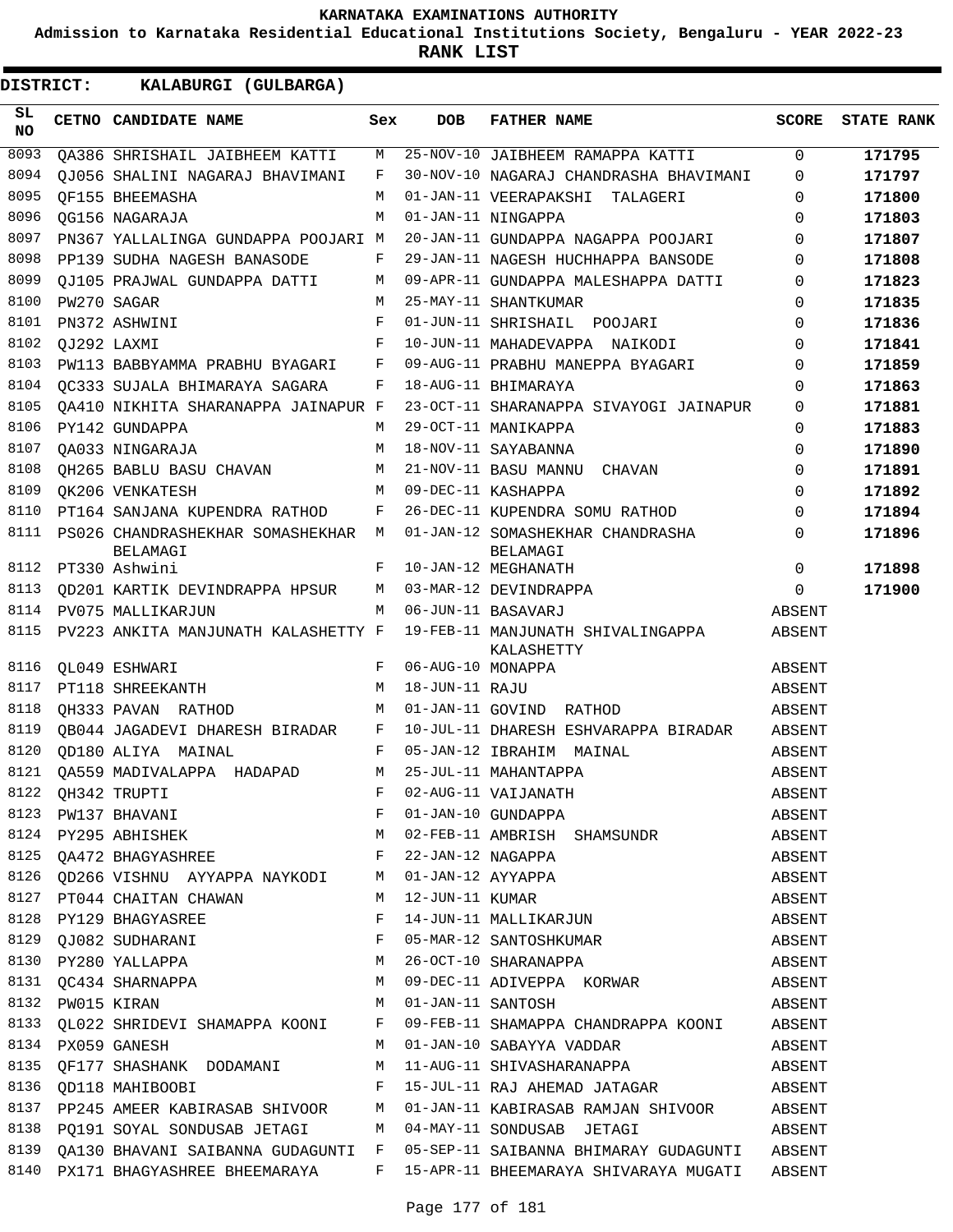**Admission to Karnataka Residential Educational Institutions Society, Bengaluru - YEAR 2022-23**

| <b>DISTRICT:</b> |            | KALABURGI (GULBARGA)                                                                                                                                                                                                                                  |              |                   |                                                                                                                                                                                                                                |        |                   |
|------------------|------------|-------------------------------------------------------------------------------------------------------------------------------------------------------------------------------------------------------------------------------------------------------|--------------|-------------------|--------------------------------------------------------------------------------------------------------------------------------------------------------------------------------------------------------------------------------|--------|-------------------|
| SL<br><b>NO</b>  |            | CETNO CANDIDATE NAME                                                                                                                                                                                                                                  | Sex          | <b>DOB</b>        | <b>FATHER NAME</b>                                                                                                                                                                                                             | SCORE  | <b>STATE RANK</b> |
|                  |            | MUGATI                                                                                                                                                                                                                                                |              |                   |                                                                                                                                                                                                                                |        |                   |
| 8141             |            | M 01-JAN-12 MUKUNDAPPA<br>PX156 DHARMARAJ                                                                                                                                                                                                             |              |                   |                                                                                                                                                                                                                                | ABSENT |                   |
| 8142             |            | PN393 BHIMASHANKAR SHREESHAIL M<br>REDDY                                                                                                                                                                                                              |              |                   | 01-JAN-07 SHREESHAIL BHIMASHA REDDY                                                                                                                                                                                            | ABSENT |                   |
| 8143             |            | PW165 BHAGYASHREE VEERAYYA F<br>HANAKUNI                                                                                                                                                                                                              |              |                   | 02-AUG-11 VEERAYYA HANAKUNI                                                                                                                                                                                                    | ABSENT |                   |
| 8144             |            | PU204 PAVITRA                                                                                                                                                                                                                                         | $F$ and      | 26-SEP-10 RAJAPPA |                                                                                                                                                                                                                                | ABSENT |                   |
| 8145             |            | PV212 SANJANA                                                                                                                                                                                                                                         | $\mathbf{F}$ |                   | 23-DEC-09 JAGANATH                                                                                                                                                                                                             | ABSENT |                   |
| 8146             |            | PT094 PALLAVI SHIVAPUTRA MUDUBI                                                                                                                                                                                                                       | F            |                   | 08-AUG-10 SHIVAPUTRA MUDUBI                                                                                                                                                                                                    | ABSENT |                   |
| 8147             |            | PX057 NAGARATNA                                                                                                                                                                                                                                       | F            | 04-AUG-11 UMESH   |                                                                                                                                                                                                                                | ABSENT |                   |
| 8148             |            | PY273 KAVITA BHARAT RATHOD                                                                                                                                                                                                                            | F            | 07-MAY-11 BHARAT  |                                                                                                                                                                                                                                | ABSENT |                   |
| 8149             | PX003 ANIL |                                                                                                                                                                                                                                                       | M            |                   | 02-APR-11 SHANTAPPA                                                                                                                                                                                                            | ABSENT |                   |
| 8150             |            | $\mathbb{F}$<br>PY139 AISHWARYA                                                                                                                                                                                                                       |              |                   | 13-NOV-11 BASAVARAJ                                                                                                                                                                                                            | ABSENT |                   |
| 8151             |            | PZ027 RAJESHWARI<br>$\mathbf{F}$ and the set of the set of the set of the set of the set of the set of the set of the set of the set of the set of the set of the set of the set of the set of the set of the set of the set of the set of the set of |              | 18-OCT-10 MAHESH  |                                                                                                                                                                                                                                | ABSENT |                   |
| 8152             |            | PX075 MARIYAMMA<br>$\mathbf{F}$ and the contract of the contract $\mathbf{F}$ and                                                                                                                                                                     |              |                   | 23-MAR-11 DYAVAPPA                                                                                                                                                                                                             | ABSENT |                   |
| 8153             |            | PQ075 KAILAS SANJU RATHOD M                                                                                                                                                                                                                           |              |                   | 01-JAN-11 SANJU LALU RATHOD                                                                                                                                                                                                    | ABSENT |                   |
| 8154             |            |                                                                                                                                                                                                                                                       |              |                   | PQU/5 KAILLAS SANUU ATIISEE<br>PN253 ROHAN RAJU RATHOD M 04-AUG-11 RAJU CHATRU RATHOD                                                                                                                                          | ABSENT |                   |
| 8155             |            | PP274 GEETA SANJU<br>$\mathbf{F}$ and $\mathbf{F}$ and $\mathbf{F}$                                                                                                                                                                                   |              |                   | 11-SEP-11 SANJU CHAVAN                                                                                                                                                                                                         | ABSENT |                   |
| 8156             |            | QK371 GIREESH B                                                                                                                                                                                                                                       |              |                   |                                                                                                                                                                                                                                | ABSENT |                   |
| 8157             |            | PZ031 BHIMSHYA                                                                                                                                                                                                                                        |              |                   | M 12-MAR-10 BHEEMARAYA<br>M 10-OCT-11 PEERAPPA                                                                                                                                                                                 | ABSENT |                   |
| 8158             |            | QE129 SWETA RAJASHEKAR F                                                                                                                                                                                                                              |              |                   | 13-NOV-10 RAJASHEKAR                                                                                                                                                                                                           | ABSENT |                   |
| 8159             |            | OF033 SHREYAS                                                                                                                                                                                                                                         | M            |                   | 26-FEB-11 SAKARAPPA                                                                                                                                                                                                            | ABSENT |                   |
| 8160             |            | PR104 DHANRAJ DHANSING AADE                                                                                                                                                                                                                           | M            |                   | 09-JUL-11 DHANSING MAANU AADE                                                                                                                                                                                                  | ABSENT |                   |
| 8161             |            | PR428 PRADEEP                                                                                                                                                                                                                                         | M            |                   | 26-JUL-11 SOMASHEKHAR BHIMASHYA<br>TADALAGI                                                                                                                                                                                    | ABSENT |                   |
| 8162             |            | PP152 JAYASHREE NAGARAJ KALE F                                                                                                                                                                                                                        |              |                   | 01-JAN-11 NAGARAJ ASIRVADAPPA KALE                                                                                                                                                                                             | ABSENT |                   |
| 8163             |            | QD212 MAHANINGAYYA PANCHAKSHARI<br>MATH                                                                                                                                                                                                               | M            |                   | 14-NOV-10 PANCHAKSHARI MAHANINGAYYA<br>MATH                                                                                                                                                                                    | ABSENT |                   |
| 8164             | PR403 AMAR |                                                                                                                                                                                                                                                       | M            |                   | 01-FEB-12 LAVAKUMAR                                                                                                                                                                                                            | ABSENT |                   |
| 8165             |            | PW076 SULOCHANA                                                                                                                                                                                                                                       | F            | 01-JAN-11 PRABHU  |                                                                                                                                                                                                                                | ABSENT |                   |
|                  |            |                                                                                                                                                                                                                                                       |              |                   | 8166 PR364 VIJAY IRANNA ALAND M 16-MAY-11 IRANNA GURUPADAPPA ALAND                                                                                                                                                             | ABSENT |                   |
| 8167             |            | PR515 ANITA BHAVI                                                                                                                                                                                                                                     | F            |                   | 10-APR-11 RAMESH BHAVI                                                                                                                                                                                                         | ABSENT |                   |
| 8168             |            | PR236 ADARSH REDDY M 09-SEP-11 SRINIVAS REDDY                                                                                                                                                                                                         |              |                   |                                                                                                                                                                                                                                | ABSENT |                   |
|                  |            |                                                                                                                                                                                                                                                       |              |                   | POSTAGES SERIES AND TRING ASSENT FOR SALE FOR STRING STRING AND TRING ASSENT ASSENT ASSENT ASSENT AND A SALE TO A SALE TO A SALE THE MANAGERY OCLUDE THE MANAGERY AND A SALE TO A SALE TO A SALE TO A SALE THAT A SALE TO A SA |        |                   |
|                  |            |                                                                                                                                                                                                                                                       |              |                   |                                                                                                                                                                                                                                |        |                   |
|                  |            | 8171 QA246 AYAN MAHMADHUSEN MULLA M                                                                                                                                                                                                                   |              |                   | 06-MAY-10 MAHMADHUSEN DOULASAB MULLA ABSENT                                                                                                                                                                                    |        |                   |
|                  |            | 8172 PR231 CHETAN SANTOSH KUMBAR M                                                                                                                                                                                                                    |              |                   | 28-NOV-11 SANTOSH CHENNAPPA KUMBAR ABSENT                                                                                                                                                                                      |        |                   |
|                  |            | 8173 PR833 VIJAYLAXMI SANTOSH BANDE F                                                                                                                                                                                                                 |              |                   | 18-DEC-11 SANTOSH                                                                                                                                                                                                              | ABSENT |                   |
|                  |            | 8174 QJ202 SHASHANKA BABURAO BARAGAL M                                                                                                                                                                                                                |              |                   | 24-NOV-11 BABURAO BARAGAL                                                                                                                                                                                                      | ABSENT |                   |
|                  |            | 8175 QG004 SHANKAR                                                                                                                                                                                                                                    | M            |                   | 26-OCT-10 SHRIMANTH BUTNAL                                                                                                                                                                                                     | ABSENT |                   |
| 8176             |            | OD183 PRAKASH                                                                                                                                                                                                                                         | М            |                   | 03-SEP-10 SOMARAYA SALADALLI                                                                                                                                                                                                   | ABSENT |                   |
|                  |            |                                                                                                                                                                                                                                                       |              |                   |                                                                                                                                                                                                                                | ABSENT |                   |
|                  |            |                                                                                                                                                                                                                                                       |              |                   | 16-APR-11 BHEEMASHANKAR MALLAPPA ABSENT                                                                                                                                                                                        |        |                   |
|                  |            |                                                                                                                                                                                                                                                       |              |                   |                                                                                                                                                                                                                                | ABSENT |                   |
|                  |            | 8177 PU160 ABHISHEK M 11-APR-11 LAXMAN<br>8178 QA264 SACHIN M 16-APR-11 BHEEMASHANKAR MALLAPPA<br>8179 QC578 VEENA F 26-OCT-10 JAYANNA<br>8180 QC139 SWAYAM M 10-JAN-12 SAMJUKUMAR                                                                    |              |                   |                                                                                                                                                                                                                                | ABSENT |                   |
|                  |            |                                                                                                                                                                                                                                                       |              |                   | 8181 QA268 PRASHANTH NYAWANUR M 11-JUL-11 ASHOK DEVINDRAPPA NYAWANUR ABSENT                                                                                                                                                    |        |                   |
|                  |            | 8182 PU118 SURYANKANTH M 18-JUN-11 RAJU                                                                                                                                                                                                               |              |                   |                                                                                                                                                                                                                                | ABSENT |                   |
|                  |            | $\mathbf{F}$ and $\mathbf{F}$ are the set of $\mathbf{F}$<br>8183 PY009 NANDINI                                                                                                                                                                       |              |                   | 01-JAN-12 VIJAYAKUMAR                                                                                                                                                                                                          | ABSENT |                   |
| 8184             |            | BALAGAR                                                                                                                                                                                                                                               |              |                   | PT445 SHARANABASAPPA VEERAPPA M 30-NOV-11 VEERAPPA NARASAPPA BALAGAR ABSENT                                                                                                                                                    |        |                   |
|                  |            | 8185 QL018 AKUL KUMAR                                                                                                                                                                                                                                 |              |                   | M 25-JUL-11 SHIVASHARANAPPA                                                                                                                                                                                                    | ABSENT |                   |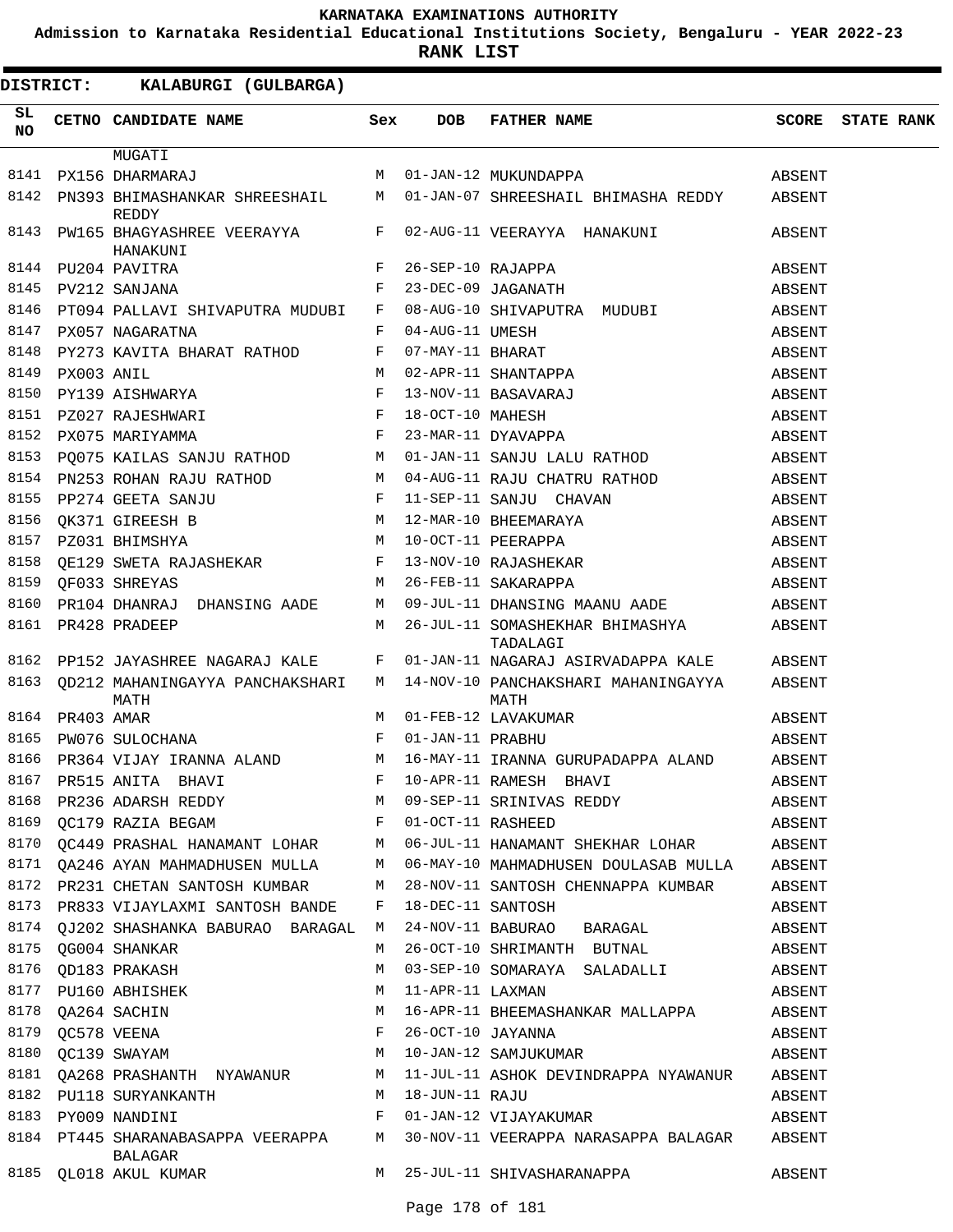**Admission to Karnataka Residential Educational Institutions Society, Bengaluru - YEAR 2022-23**

**RANK LIST**

**DISTRICT:** KK **KALABURGI (GULBARGA)**

| SL<br>NO |                 | CETNO CANDIDATE NAME Sex                |  | DOB FATHER NAME SCORE STATE RANK                                                                                                                                                                                                                                                                                                                                                                                                                 |        |  |
|----------|-----------------|-----------------------------------------|--|--------------------------------------------------------------------------------------------------------------------------------------------------------------------------------------------------------------------------------------------------------------------------------------------------------------------------------------------------------------------------------------------------------------------------------------------------|--------|--|
| 8186     |                 |                                         |  | $\begin{tabular}{l c c c c c c} \hline QK043 CHANDRASHEKAR & \multicolumn{3}{c}{M} & 21-FEB-12 KAMARAJ & \multicolumn{3}{c}{ABSENT} \\ \hline \multicolumn{3}{c}{\textbf{PV130 SUPRIYA}} & \multicolumn{3}{c}{\textbf{F}} & 29-MAY-10 OMNATH & \multicolumn{3}{c}{\textbf{AMARAJ}} & \multicolumn{3}{c}{\textbf{ABSENT}} \\ \hline \multicolumn{3}{c}{\textbf{F}} & 08-SEP-11 THAKRU & \multicolumn{3}{c}{\textbf{HAMARAO}} & \multic$           |        |  |
| 8187     |                 |                                         |  |                                                                                                                                                                                                                                                                                                                                                                                                                                                  |        |  |
| 8188     |                 |                                         |  |                                                                                                                                                                                                                                                                                                                                                                                                                                                  |        |  |
| 8189     |                 |                                         |  |                                                                                                                                                                                                                                                                                                                                                                                                                                                  |        |  |
| 8190     |                 |                                         |  |                                                                                                                                                                                                                                                                                                                                                                                                                                                  |        |  |
|          | 8191 PU057 BABU |                                         |  |                                                                                                                                                                                                                                                                                                                                                                                                                                                  |        |  |
|          |                 |                                         |  | 8192 QJ498 ESHWARI MAHANTESH $F = 24-0CT-11$ MAHANTESH SHANAPPA KADAGANCHI ABSENT KADAGANCHI                                                                                                                                                                                                                                                                                                                                                     |        |  |
|          |                 |                                         |  | 8193 PZ140 NAGARAJ SHETTEPPA HOSAMANI M 26-JUL-11 SHETTEPPA HOSAMANI ABSENT                                                                                                                                                                                                                                                                                                                                                                      |        |  |
|          |                 | M 02-SEP-09 BASHASAB                    |  |                                                                                                                                                                                                                                                                                                                                                                                                                                                  |        |  |
|          |                 |                                         |  |                                                                                                                                                                                                                                                                                                                                                                                                                                                  |        |  |
|          |                 |                                         |  |                                                                                                                                                                                                                                                                                                                                                                                                                                                  |        |  |
|          |                 |                                         |  | $\begin{tabular}{lllllllllllllllllllll} \end{tabular} \begin{tabular}{lllllllllllll} \multicolumn{4}{c}{{\small 8194}} & $\mathsf{QF061} $ ARIF$ & $\mathsf{M}$ & $02$--SEP$-$09 $ BASHASAB$ & \multicolumn{4}{c}{{\small 8195}} \\ \multicolumn{4}{c}{{\small 9F116}} & $\mathsf{MALLANAGOUDA}$ & $\mathsf{MALLESHGOUDA}$ & $\mathsf{M}$ & $01$--JAN$-$10 $ MALLESHGOUDA & \multicolumn{4}{c}{{\small 8196}} \\ \multicolumn{4}{c}{{\small 9H0$ |        |  |
|          |                 |                                         |  |                                                                                                                                                                                                                                                                                                                                                                                                                                                  |        |  |
|          |                 |                                         |  |                                                                                                                                                                                                                                                                                                                                                                                                                                                  |        |  |
|          |                 |                                         |  |                                                                                                                                                                                                                                                                                                                                                                                                                                                  |        |  |
|          |                 |                                         |  | 9198 QH135 SUBHASH ASHOK DEGUL M 13-FEB-11 ASHOK SUBHASH DEGUL ABSENT ASHON ARSENT F 15-APR-11 BASAVARAJ ABSENT ABSENT F 20-OCT-11 PARAMESH ABSENT CHEORY CHEORY ARE CHEORY ARE ABSENT F 20-OCT-11 PARAMESH ABSENT ABSENT CHEO                                                                                                                                                                                                                   |        |  |
|          |                 |                                         |  |                                                                                                                                                                                                                                                                                                                                                                                                                                                  |        |  |
|          |                 |                                         |  | 8203 QA338 SAGAR RAMESH SHIRASAGI M 01-JAN-11 RAMESH MALKAPPA SHIRASAGI ABSENT<br>8204 QH209 PALLAVI PINTU RATHOD F 01-JAN-11 PINTU BEEMU RATHOD ABSENT                                                                                                                                                                                                                                                                                          |        |  |
|          |                 |                                         |  |                                                                                                                                                                                                                                                                                                                                                                                                                                                  |        |  |
| 8205     |                 |                                         |  |                                                                                                                                                                                                                                                                                                                                                                                                                                                  |        |  |
| 8206     |                 |                                         |  | ROUTE A SERVE AND THE SERVE ASSESSED.<br>PZ127 MANJULA RESENT F 21-AUG-11 RAGHAVENDRA ABSENT<br>QJ158 PRAPHUL MUNI MUNISI BHOJUNAYAK JADHAV ABSENT                                                                                                                                                                                                                                                                                               |        |  |
|          |                 |                                         |  | 8207 QD058 JYOTHI SATAPPA KARAGONDA F 10-MAY-11 SATAPPA BASAPPA KARAGONDA ABSENT<br>8208 QD004 BHAGYASHREE F 02-FEB-11 MALAPPA ITAGA ABSENT                                                                                                                                                                                                                                                                                                      |        |  |
|          |                 |                                         |  |                                                                                                                                                                                                                                                                                                                                                                                                                                                  |        |  |
| 8209     |                 |                                         |  | QD323 VIJAYAKUMAR SUMBAD M 19-MAY-11 SANGANNA P SUMBAD ABSENT                                                                                                                                                                                                                                                                                                                                                                                    |        |  |
|          |                 |                                         |  |                                                                                                                                                                                                                                                                                                                                                                                                                                                  |        |  |
|          |                 |                                         |  | 8210 QD103 SHIVASHARAN MYAGERI M 18-OCT-11 KASAPPA ABSENT ABSENT PS067 SANJANA F 31-JAN-11 SIDDHALING KORE ABSENT                                                                                                                                                                                                                                                                                                                                |        |  |
| 8212     |                 |                                         |  | PN017 SHIVANAND RAJU GOUNDI M 01-MAR-11 RAJU LAXMAN GOUNDI ABSENT                                                                                                                                                                                                                                                                                                                                                                                |        |  |
|          |                 |                                         |  |                                                                                                                                                                                                                                                                                                                                                                                                                                                  |        |  |
|          |                 |                                         |  |                                                                                                                                                                                                                                                                                                                                                                                                                                                  |        |  |
|          |                 |                                         |  |                                                                                                                                                                                                                                                                                                                                                                                                                                                  |        |  |
|          |                 |                                         |  |                                                                                                                                                                                                                                                                                                                                                                                                                                                  |        |  |
|          |                 |                                         |  | 8217 PP365 AMBIKA JAGADISH TALAWAR F 03-NOV-10 JAGADISH TALAWAR                                                                                                                                                                                                                                                                                                                                                                                  | ABSENT |  |
|          |                 | 8218 PQ203 KINJAL                       |  | F 25-AUG-08 RACHAPPA                                                                                                                                                                                                                                                                                                                                                                                                                             | ABSENT |  |
|          |                 | 8219 QK018 KASHAPPA                     |  | M 18-FEB-11 BHIMSHAPPA                                                                                                                                                                                                                                                                                                                                                                                                                           | ABSENT |  |
|          |                 |                                         |  |                                                                                                                                                                                                                                                                                                                                                                                                                                                  | ABSENT |  |
|          |                 |                                         |  |                                                                                                                                                                                                                                                                                                                                                                                                                                                  | ABSENT |  |
|          |                 |                                         |  |                                                                                                                                                                                                                                                                                                                                                                                                                                                  | ABSENT |  |
|          |                 |                                         |  | 8223 QH250 AMULYA SHARANAPPA F 02-FEB-11 SHARANAPPA                                                                                                                                                                                                                                                                                                                                                                                              | ABSENT |  |
|          |                 | MALLABAD                                |  | 8224 PP217 SAGAR GURUSHANTAPPA M 07-SEP-11 GURUSHANTAPPA MALLABAD                                                                                                                                                                                                                                                                                                                                                                                | ABSENT |  |
|          |                 | 8225 QJ534 PRATIK M 10-OCT-10 GANGADHAR |  |                                                                                                                                                                                                                                                                                                                                                                                                                                                  | ABSENT |  |
|          |                 | MOODABOOLA                              |  | 8226 QA031 SUHASINI SIDDALINGA        F   06-SEP-10 SIDDALINGA YALLAPPA          ABSENT<br>MOODABOOLA                                                                                                                                                                                                                                                                                                                                            |        |  |
|          |                 |                                         |  | 8227 PT419 DATTU SANTOSH PATTAREDDY M 23-AUG-11 SANTOSH DATTAPPA PATTAREDDY ABSENT                                                                                                                                                                                                                                                                                                                                                               |        |  |
|          |                 | 8228 PU003 GAYATRI                      |  | F 05-JUN-11 RAMESH                                                                                                                                                                                                                                                                                                                                                                                                                               | ABSENT |  |
|          |                 | 8229 PV110 ROHIT<br>8230 PT429 NANDINI  |  | M 16-FEB-11 SURYAKANT                                                                                                                                                                                                                                                                                                                                                                                                                            | ABSENT |  |
|          |                 |                                         |  | F 10-NOV-09 RAMU<br>M 28-AUG-10 DASHARAT                                                                                                                                                                                                                                                                                                                                                                                                         | ABSENT |  |
|          |                 | 8231 QH170 AKASH<br>8232 QB038 ANKUSH   |  |                                                                                                                                                                                                                                                                                                                                                                                                                                                  | ABSENT |  |
|          |                 |                                         |  | M 10-APR-11 CHANDRAKANT AGASAR                                                                                                                                                                                                                                                                                                                                                                                                                   | ABSENT |  |

Page 179 of 181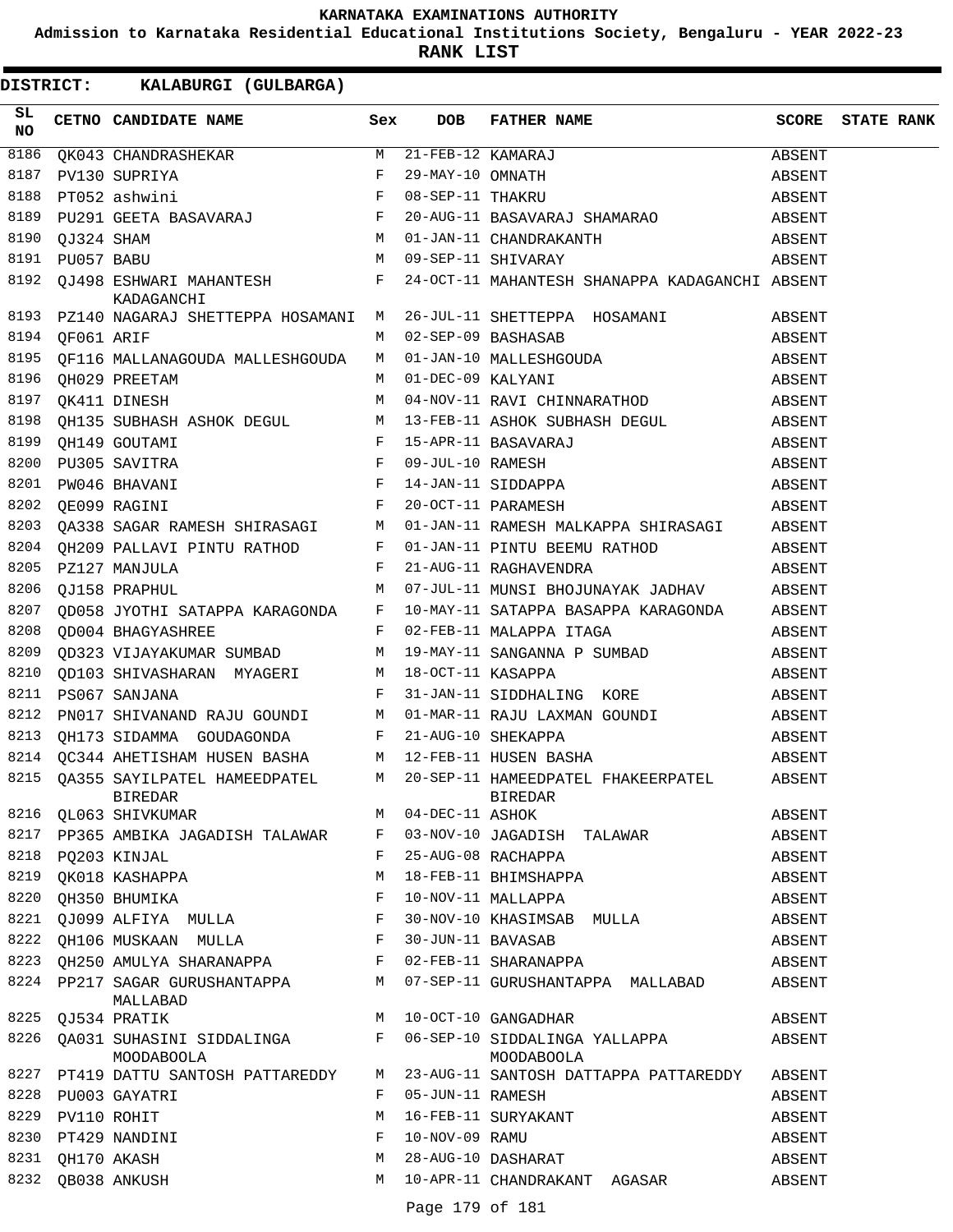**Admission to Karnataka Residential Educational Institutions Society, Bengaluru - YEAR 2022-23**

**RANK LIST**

| SL<br>NO. | CETNO CANDIDATE NAME Sex                                 | DOB | FATHER NAME                                                                                                                                                                                                                             | <b>SCORE</b> STATE RANK |  |
|-----------|----------------------------------------------------------|-----|-----------------------------------------------------------------------------------------------------------------------------------------------------------------------------------------------------------------------------------------|-------------------------|--|
| 8233      |                                                          |     | PR737 PRAJWAL YASHAVANT SUBEDAR M 01-JAN-11 YASHAVANT VITTAL SUBEDAR ABSENT                                                                                                                                                             |                         |  |
|           | PATEL                                                    |     | 8234 PS012 SULEMAN SAIYADAHAMADPATEL M 01-JAN-11 SAIYADAHAMADPATEL ABSENT<br>SAIYADUSMANPATEL PATEL                                                                                                                                     |                         |  |
| 8235      | PZ141 MANOJ                                              |     | SAIYADUSMANPAILL PAILL<br>M 25-FEB-11 MALLAPPA                                                                                                                                                                                          |                         |  |
| 8236      |                                                          |     | PT201 ASHWINI PAWAR     F   28-MAR-10 DEEPAK PAWAR     ABSENT                                                                                                                                                                           |                         |  |
|           |                                                          |     |                                                                                                                                                                                                                                         |                         |  |
|           |                                                          |     |                                                                                                                                                                                                                                         |                         |  |
|           |                                                          |     |                                                                                                                                                                                                                                         |                         |  |
|           |                                                          |     |                                                                                                                                                                                                                                         |                         |  |
|           |                                                          |     |                                                                                                                                                                                                                                         |                         |  |
|           |                                                          |     | 8242 PT085 MAHMAD IRFAN MOULANAPATEL M 30-SEP-10 MOULANAPATEL CHITAGUPPA ABSENT                                                                                                                                                         |                         |  |
|           |                                                          |     |                                                                                                                                                                                                                                         |                         |  |
|           |                                                          |     |                                                                                                                                                                                                                                         |                         |  |
|           |                                                          |     |                                                                                                                                                                                                                                         |                         |  |
|           |                                                          |     |                                                                                                                                                                                                                                         |                         |  |
|           |                                                          |     |                                                                                                                                                                                                                                         |                         |  |
| 8248      |                                                          |     |                                                                                                                                                                                                                                         |                         |  |
| 8249      |                                                          |     | PO245 AREEF ABBASALI HOSMANI M 23-MAY-11 ABBASALI MAHEBOOBSAB HOSMANI ABSENT<br>PT189 ARCHANA F 09-FEB-11 RAMESH ABSENT<br>PU134 SHILPA F 25-OCT-11 SITARAM ABSENT<br>QA173 VIRESH SUBHASH GOOGLE M 01-JAN-11 SUBHASH SAIBANNA GOOGLE A |                         |  |
| 8250      |                                                          |     |                                                                                                                                                                                                                                         |                         |  |
|           | 8251 PV134 SHILPA                                        |     |                                                                                                                                                                                                                                         |                         |  |
| 8252      |                                                          |     |                                                                                                                                                                                                                                         |                         |  |
| 8253      |                                                          |     |                                                                                                                                                                                                                                         |                         |  |
| 8254      |                                                          |     | PP052 ASMITA RAJSHEKHER F 02-JUL-10 RAJSSHEKHER ABSENT                                                                                                                                                                                  |                         |  |
|           |                                                          |     | 8255 PQ038 SRUSHTI SUBHASCHANDRA PYATI F 22-JUN-12 SUBHASCHANDRA PYATI ABSENT                                                                                                                                                           |                         |  |
| 8256      | PP435 SUMITRA SANJU RATHOD F 12-OCT-10 SANJU LOKU RATHOD |     | ABSENT                                                                                                                                                                                                                                  |                         |  |
|           |                                                          |     | 8257 QC254 AISHWARYA VISHWANATH F 30-SEP-10 VISHWANATH NAGAPPA KUMBAR ABSENT                                                                                                                                                            |                         |  |
|           |                                                          |     | 8257 QC254 ALSHWARYA VISHWANAHIR (CC254 ALSHWARYA VISHWANAHIR (CC254 ALSHWANAHIR F 01-AUG-11 HANAMANT F 25-APR-10 PRABHU F 25-APR-10 PRABHU F 25-APR-10 PRABHU F 25-APR-10 PRABHU F 25-APR-11 ANJAPPA 8261 PY002 MALLAMMA F 0           | ABSENT                  |  |
|           |                                                          |     |                                                                                                                                                                                                                                         | ABSENT                  |  |
|           |                                                          |     |                                                                                                                                                                                                                                         | ABSENT                  |  |
|           |                                                          |     |                                                                                                                                                                                                                                         | ABSENT                  |  |
|           |                                                          |     |                                                                                                                                                                                                                                         | ABSENT                  |  |
|           |                                                          |     |                                                                                                                                                                                                                                         | ABSENT                  |  |
|           |                                                          |     |                                                                                                                                                                                                                                         | ABSENT                  |  |
|           |                                                          |     | 8265 QH148 VIKASH $M$ 08-SEP-11 SHANKAR ABSENT                                                                                                                                                                                          |                         |  |
|           | 8266 QJ100 PALLAVI                                       |     | F 01-JAN-11 NAGAPPA SHIVAPPA MYAKERI ABSENT                                                                                                                                                                                             |                         |  |
|           | 8267 PP237 RAGHU M 07-MAR-11 AMRUTH                      |     |                                                                                                                                                                                                                                         | ABSENT                  |  |
|           |                                                          |     | 8268 PP215 VIKAS BASAVARAJ GUNNAPUR M 24-DEC-10 BASAVARAJ GUNNAPUR ABSENT                                                                                                                                                               |                         |  |
|           |                                                          |     | 8269 PS054 BHAGYASHREE MAHADEV MANDE F 23-MAR-11 MAHADEV SAYABANNA MANDE ABSENT                                                                                                                                                         |                         |  |
|           | 8270 QF046 AKASH                                         |     | M 24-FEB-10 JAGANNATH RADDI ABSENT                                                                                                                                                                                                      |                         |  |
|           |                                                          |     |                                                                                                                                                                                                                                         |                         |  |
|           |                                                          |     | 8271 QD052 MALLIKARJUN                         M   18-JAN-11 HANAMANT                           ABSENT<br>8272  PZ045 SRIKANT MARTHANDAPPA               M   09-FEB-10 MARTHANDAPPA                         ABSENT                      |                         |  |
|           |                                                          |     | 8273 QL013 GOVIND M 20-AUG-10 BASAVARAJ ABSENT                                                                                                                                                                                          |                         |  |
|           |                                                          |     | 8274 QA598 BALU SIDDAPPA SARADAGI M 01-JAN-10 SIDDAPPA GURUNATH SARADAGI ABSENT                                                                                                                                                         |                         |  |
|           |                                                          |     | 8275 QC613 PARVEEN BHIMASHA CHAMANAL M 01-JAN-11 BHIMASHA DEVINDRA CHAMANAL ABSENT                                                                                                                                                      |                         |  |
|           | 8276 PZ029 IRFAN                                         |     | M 22-MAR-11 JAVED<br>ABSENT                                                                                                                                                                                                             |                         |  |
|           |                                                          |     | 8277 PX162 IRFAN SHAIK M 30-MAR-10 SHANUZ SHAIK ABSENT                                                                                                                                                                                  |                         |  |
|           |                                                          |     | 8278 PX179 MAHEBOOB BI $F$ 02-MAR-11 MD GOUSE $\overline{F}$ ABSENT                                                                                                                                                                     |                         |  |
|           |                                                          |     | 8279 PX178 MALANABI $F \quad 14$ -JUN-11 SHEKH MAHEBOOB ABDULVAHID ALI ABSENT<br>AFKHAN                                                                                                                                                 |                         |  |